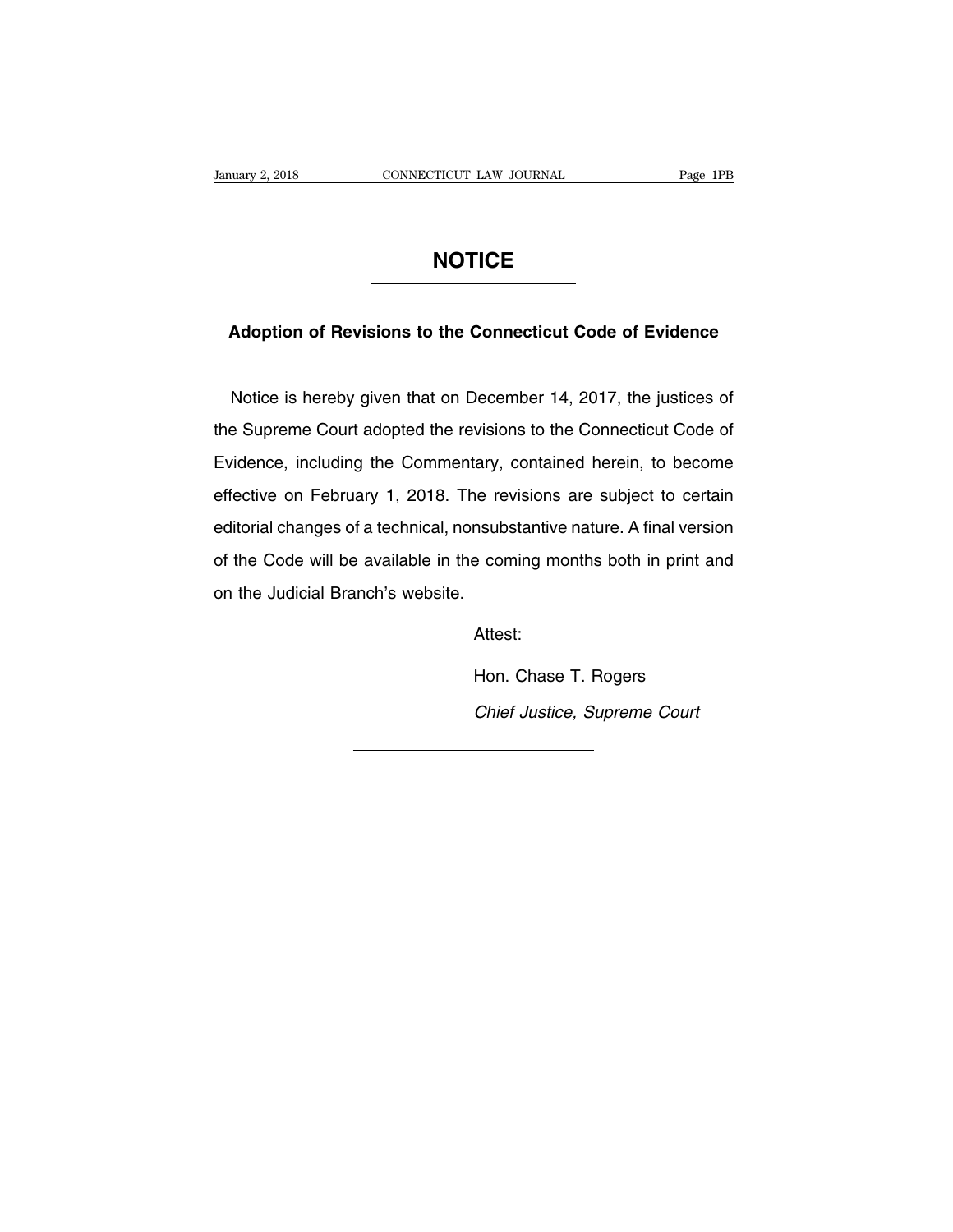# **INTRODUCTION**

Page 2PB CONNECTICUT LAW JOURNAL January 2, 2018<br>
INTRODUCTION<br>
Contained herein are amendments to the Connecticut Code of Evi-<br>
dence, including revisions to the Commentaries. The amendments INTRODUCTION<br>
Contained herein are amendments to the Connecticut Code of Evi-<br>
dence, including revisions to the Commentaries. The amendments<br>
are indicated by brackets in boldface for deletions and underlines for **EXECUTE ARRET CONTERNATION CONTRODUCTION**<br> **Contained herein are amendments to the Connecticut Code of Evi-**<br>
dence, including revisions to the Commentaries. The amendments<br>
are indicated by brackets in boldface for delet Contained herein are amendments to the Connecticut Code of Evi-<br>dence, including revisions to the Commentaries. The amendments<br>are indicated by brackets in boldface for deletions and underlines for<br>added language, with the dence, including revisions to the Commentaries. The amendments<br>are indicated by brackets in boldface for deletions and underlines for<br>added language, with the exception that the bracketed titles to the<br>subsections in Secti are indicated by brackets in boldface for deletions and underlines for<br>added language, with the exception that the bracketed titles to the<br>subsections in Section 8-4 are an editing convention and do not indi-<br>cate an inten added language, with the exception that the bracketed titles to the subsections in Section 8-4 are an editing convention and do not indicate an intention to delete language. The designation "New" is printed with the title cate an intention to delete language. The designation "New" is printed<br>with the title of each new rule.<br>Supreme Court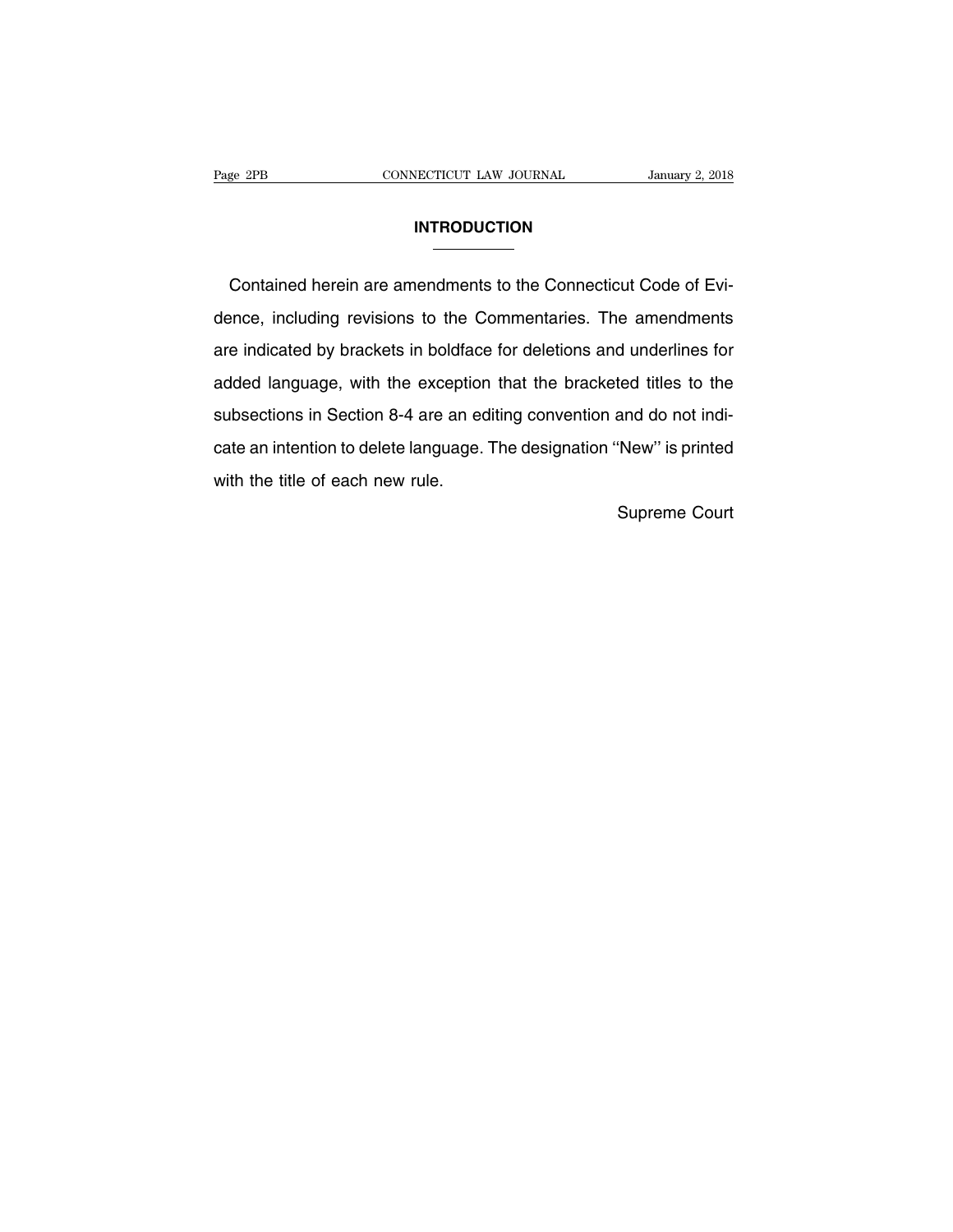# **AMENDMENTS TO THE CONNECTICUT LAW JOURNAL** Page 3PB<br> **AMENDMENTS TO THE CONNECTICUT CODE OF EVIDENCE**<br> **ARTICLES AND SECTION HEADINGS** CONNECTICUT LAW JOURNAL Page 3PI<br> **ARTICLES AND SECTION HEADINGS**<br> **ARTICLES AND SECTION HEADINGS TS TO THE CONNECTICUT CODE OF EVIDENCE<br>ARTICLES AND SECTION HEADINGS<br>ARTICLE I—GENERAL PROVISIONS<br>tle; Application**

**Sec.**

- 
- **1-1. Short Title; Application**<br> **1-1. Short Title; Application<br>
1-2. Purposes and Construction<br>
1-3. Preliminary Questions ARTICLES AND SECTION HEAL<br>
4-2. Purposes and Construction<br>
1-2. Purposes and Construction<br>
1-3. Preliminary Questions<br>
1-4. Limited Admissibility 1-3. Prefix and Sec.**<br> **1-1. Short Title; Application<br>
1-2. Purposes and Construction<br>
1-3. Preliminary Questions<br>
1-4. Limited Admissibility<br>
1-5. Remainder of Statements 1-1.** Short Title; Application<br>
1-1. Short Title; Application<br>
1-2. Purposes and Construction<br>
1-3. Preliminary Questions<br>
1-4. Limited Admissibility<br>
1-5. Remainder of Statements **1-1.** Short Title; Application<br>
1-1. Short Title; Application<br>
1-2. Purposes and Construction<br>
1-3. Preliminary Questions<br>
1-4. Limited Admissibility<br>
1-5. Remainder of Statements
- 
- 
- 

# **Application<br>
ARTICLE II—JUDICIAL NOTICE<br>
ARTICLE II—JUDICIAL NOTICE<br>
ARTICLE II—JUDICIAL NOTICE<br>
ARTICLE II—JUDICIAL NOTICE<br>
Ditice of Adjudicative Facts ARTICLE II—JUDICIAL NOTICE<br>tice of Adjudicative Facts<br>Opportunity To Be Heard<br>ARTICLE III—PRESUMPTIONS**<br>Ie

- Sec.<br>2-1. Judicial Notice of Adjudicative Facts
- 1-2. Purposes and Construction<br>1-3. Preliminary Questions<br>1-4. Limited Admissibility<br>1-5. Remainder of Statements<br>**ARTICLE II—JUDICIAL NOTICE**<br>Sec.<br>2-1. Judicial Notice of Adjudicative Facts<br>2-2. Notice and Opportunity To **2-3. Preliminary Questions<br>
1-4. Limited Admissibility<br>
1-5. Remainder of Statements<br>
ARTICLE II—JUDICIAL NOTICE<br>
Sec.<br>
2-1. Judicial Notice of Adjudicative Facts<br>
2-2. Notice and Opportunity To Be Heard<br>
ARTICLE II—PRESI 3-1.** Judicial Notice of Adjudicative Facts<br>
2-2. Notice and Opportunity To Be Heard<br> **3-1.** General Rule<br> **3-1.** General Rule<br> **ARTICLE III—PRESUMPTIONS**

# **Proportunity To Be Heard<br>PRTICLE III—PRESUMPTIONS<br>ARTICLE IV—RELEVANCY<br>Relevant Evidence**

- 
- Sec.<br>3-1. General Rule

**Sec.**

- 
- **4-1.** General Rule<br>**4-1.** General Rule<br>**4-1.** Definition of Relevant Evidence<br>4-2. Relevant Evidence Generally Admissible<br>dence Inadmissible AHIICLE III—PRESUMPTIONS<br>
3-1. General Rule<br> **4-1. Definition of Relevant Evidence**<br>
4-2. Relevant Evidence Generally Admissible; Irrelevant Evi-<br>
4-2. Relevant Evidence Generally Admissible; Irrelevant Evi-<br>
4-3. Exclusio General Rule<br> **ARTICLE IV—REI**<br>
Definition of Relevant Evidence<br>
Relevant Evidence Generally<br>
dence Inadmissible<br>
Exclusion of Evidence on Gr<br>
sion or Waste of Time
- 3-1. General Rule<br> **4-1.** Definition of Relevant Evidence<br>
4-2. Relevant Evidence Generally Admissible; Irrelevant Evidence Inadmissible<br>
4-3. Exclusion of Evidence on Grounds of Prejudice, Confu-<br>
4-4. Character Evidence
- **ARTICLE IV—RELEY**<br>
Definition of Relevant Evidence<br>
Relevant Evidence Generally Adence Inadmissible<br>
Exclusion of Evidence on Grou<br>
sion or Waste of Time<br>
Character Evidence Not Admiss<br>
Exceptions<sub></sub>: Methods of Proof; **4-1.** Definition of Relevant Evidence<br>
4-1. Definition of Relevant Evidence<br>
4-2. Relevant Evidence Generally Admissible; Irrelevant Evidence Inadmissible<br>
4-3. Exclusion of Evidence on Grounds of Prejudice, Confusion or **Example 18 Secure 12 Secure 12 Secure 2018**<br>
Relevant Evidence Generally Admissible; Irrelevant Evidence Inadmissible<br>
Exclusion of Evidence on Grounds of Prejudice, Confu-<br>
sion or Waste of Time<br>
Character Evidence Not A **Definition of Relevant Eviden<br>
Relevant Evidence Generally<br>
dence Inadmissible<br>
Exclusion of Evidence on G<br>
sion or Waste of Time<br>
Character Evidence Not Ad<br>
Exceptions; Methods of Pro<br>
Character Witness<br>
Evidence of Othe** 4-2. Relevant Evidence Generally Admissible; Irrelevant Evidence Inadmissible<br>4-3. Exclusion of Evidence on Grounds of Prejudice, Confusion or Waste of Time<br>4-4. Character Evidence Not Admissible To Prove Conduct;<br>Exceptio 4-3. Exclusion of Evidence on Groun<br>sion or Waste of Time<br>4-4. Character Evidence Not Admiss<br>Exceptions; Methods of Proof;<br>Character Witness<br>4-5. Evidence of Other Crimes, Wrongs<br>missible<br>4-6. Habit; Routine Practice<br>4-7. 4-4. Character Evidence Mot Admissible To F<br>
Exceptions; Methods of Proof; Cross-Ex.<br>
Character Witness<br>
4-5. Evidence of Other Crimes, Wrongs or Acts<br>
missible<br>
4-6. Habit; Routine Practice<br>
4-7. Subsequent Remedial Measu 4-4. Character Evidence Not Admiss<br>Exceptions; Methods of Proof;<br>Character Witness<br>4-5. Evidence of Other Crimes, Wrong<br>missible<br>4-6. Habit; Routine Practice<br>4-7. Subsequent Remedial Measures<br>4-8. Offers To Compromise<br>4-8A **4-4. Exceptions; Methods of Proof; Cross-Examination of a**<br> **Exceptions; Methods of Proof; Cross-Examination of a**<br> **4-5. Evidence of Other Crimes, Wrongs or Acts Generally Inad-**<br>
missible<br>
4-6. Habit; Routine Practice<br>
- **missible** Character Witness<br>
4-5. Evidence of Other Crimes, Wrongs or Acts Generally<br>
missible<br>
4-6. Habit; Routine Practice<br>
4-7. Subsequent Remedial Measures<br>
4-8. Offers To Compromise<br>
4-8A. (New) Pleas, Plea Discussions, and Rel 4-5. Evidence of Other Crimes, With missible<br>missible<br>4-6. Habit; Routine Practice<br>4-7. Subsequent Remedial Measu<br>4-8. Offers To Compromise<br>4-8A. (New) Pleas, Plea Discussion<br>4-9. Payment of Medical and Simi<br>4-10. Liabilit **4-5. Evidence of School Conductives, worldge of Acts defined<br>4-6. Habit; Routine Practice<br>4-2. Subsequent Remedial Measures<br>4-8A. (New) Pleas, Plea Discussions, and Related Statem<br>4-9. Payment of Medical and Similar Expen**
- 
- 
- 
- **EXECUTE SERVICES**<br> **AREGONAL EXECUTES**<br> **AREGONAL EXPENSES**<br> **AREGONAL EXPENSES**<br> **Article V—PRIVILEGES**<br> **AREGONAL EXPRIVILEGES**
- 4-8A. (New) Pleas, Plea Discu<br>4-9. Payment of Medical and<br>4-10. Liability Insurance<br>4-11. Admissibility of Eviden<br>**5-1. General Rule**<br>5-2. (New) Attorney-Client P<br>5-3. (New) Marital Privileges
- 
- 4-9. Payment of Medical and Similar Expenses<br>4-10. Liability Insurance<br>4-11. Admissibility of Evidence of Sexual Conce<br>5-1. General Rule<br>5-2. (New) Attorney-Client Privilege<br>5-3. (New) Marital Privileges 4-10. Liability insurance<br>4-11. Admissibility of Eviden<br>**4-11. Admissibility of Eviden**<br>**5-6.** (New) Attorney-Client P<br>5-3. (New) Marital Privileges

- Sec.<br>5-1. General Rule
- 
-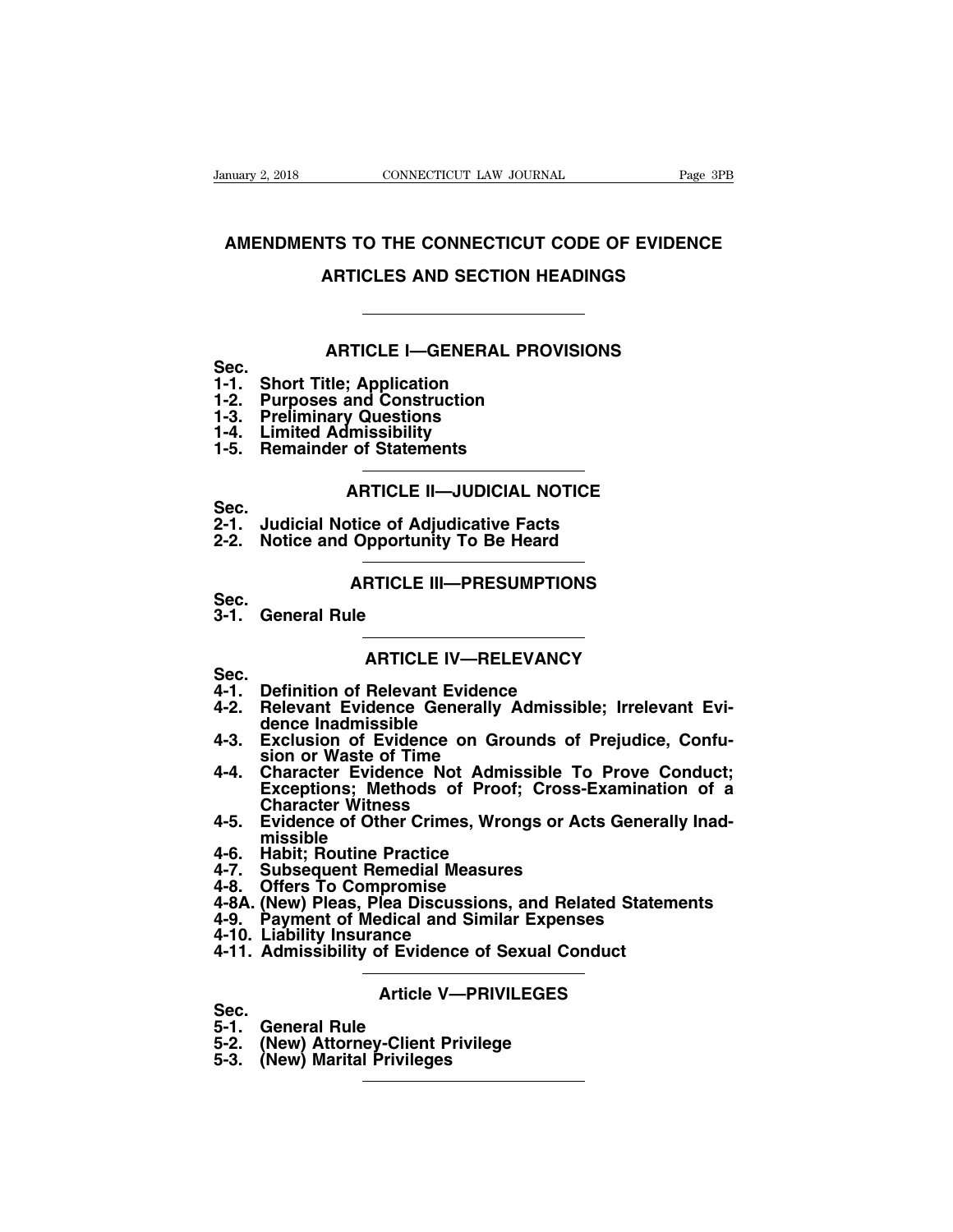# **CONNECTICUT LAW JOURNAL** Januar<br> **ARTICLE VI—WITNESSES**<br> **Of Competency**

- Sec.<br>6-1. General Rule of Competency Page 4PB<br> **6-1.** General Rule of Competency<br>
6-1. General Rule of Competency<br>
6-2. Oath or Affirmation<br>
6-3. Incompetencies Page 4PB<br> **6-1.** General Rule of Competency<br>
6-1. General Rule of Competency<br>
6-2. Oath or Affirmation<br>
6-3. Incompetencies<br>
6-4. Who May Impeach Page 4PB<br> **6-4.** General Rule of Competen<br>
6-1. General Rule of Competen<br>
6-2. Oath or Affirmation<br>
6-3. Incompetencies<br>
6-4. Who May Impeach<br>
6-5. Evidence of Bias. Preiudic
- 
- 
- 
- **6-6.**<br> **6-1.** General Rule of Competency<br>
6-2. Oath or Affirmation<br>
6-3. Incompetencies<br>
6-4. Who May Impeach<br>
6-5. Evidence of Bias, Prejudice on<br>
6-6. Evidence of Character and Co
- ARTICLE VI—WITNESSES<br>
Sec.<br>
6-1. General Rule of Competency<br>
6-2. Oath or Affirmation<br>
6-3. Incompetencies<br>
6-4. Who May Impeach<br>
6-5. Evidence of Bias, Prejudice or Interest<br>
6-6. Evidence of Character and Conduct of Witn Sec.<br>
6-1. General Rule of Competency<br>
6-2. Oath or Affirmation<br>
6-3. Incompetencies<br>
6-4. Who May Impeach<br>
6-5. Evidence of Bias, Prejudice or Interest<br>
6-6. Evidence of Character and Conduct of Witness<br>
6-7. Evidence of
- 
- **6-1. General Rule of Competency<br>
6-2. Oath or Affirmation<br>
6-3. Incompetencies<br>
6-4. Who May Impeach<br>
6-5. Evidence of Bias, Prejudice or Interest<br>
6-6. Evidence of Character and Conduct of Witr<br>
6-7. Evidence of Convicti** 6-2. Oath or Affirmation<br>6-3. Incompetencies<br>6-4. Who May Impeach<br>6-5. Evidence of Bias, Prejudice or Interest<br>6-6. Evidence of Character and Conduct of Witness<br>6-7. Evidence of Conviction of Crime<br>6-8. Scope of Cross-Exam **Incompetencies**<br>Who May Impeach<br>Evidence of Bias, Prejudice or Inter<br>Evidence of Character and Conduct<br>Evidence of Conviction of Crime<br>Scope of Cross-Examination and<br>ions; Leading Questions<br>Object or Writing Used To Refre 6-4. Who May Impeach<br>6-5. Evidence of Bias, Prejudice or Interest<br>6-6. Evidence of Character and Conduct of Witness<br>6-7. Evidence of Conviction of Crime<br>6-8. Scope of Cross-Examination and Subsequent Exam<br>tions; Leading Qu 6-5. Evidence of Bias, Prejudice or Interest<br>6-6. Evidence of Character and Conduct of Witness<br>6-7. Evidence of Conviction of Crime<br>6-8. Scope of Cross-Examination and Subsequent Exam<br>tions; Leading Questions<br>6-9. Object o **6-6. Evidence of Character and Conduct of Witness**<br> **6-7. Evidence of Conviction of Crime**<br> **6-8. Scope of Cross-Examination and Subsequent Examinations; Leading Questions**<br> **6-9. Object or Writing Used To Refresh Memory** Evidence of Conviction of Crime<br>
Scope of Cross-Examination and Subsequent Examina-<br>
tions; Leading Questions<br>
Object or Writing Used To Refresh Memory<br>
Prior Inconsistent Statements of Witnesses<br>
Prior Consistent Statemen
- 
- 
- tions; Leading Questions<br>Object or Writing Used To Refresh Memory<br>Prior Inconsistent Statements of Witnesses; Constancy of<br>Accusation by a Sexual Assault [Victim] <u>Complainant</u><br>ARTICLE VII—OPINIONS AND EXPERT TESTIMONY<br>Opi 6-10. Prior Inconsistent Statements of Witnesses<br>
6-11. Prior Consistent Statements of Witnesses; Cor<br>
Accusation by a Sexual Assault [Victim] Compla<br> **7-1. Opinion Testimony by Lay Witnesses**<br>
7-2. Testimony by Experts<br>
7 6-11. Prior Consistent Statements of<br>Accusation by a Sexual Assault<br>**7-2. Depinion Testimony by Lay Witne**<br>7-1. Opinion Testimony by Lay Witne<br>7-2. Testimony by Experts<br>7-3. Opinion on Ultimate Issue<br>7-4. Opinion Testimony

- Sec.<br>7-1. Opinion Testimony by Lay Witnesses
- 
- 
- **4-4. Accusation by a Sexual Assault [Vice root on Transfer 2014**<br> **7-4. Opinion Testimony by Lay Witnesses**<br> **7-4. Opinion Testimony by Lay Witnesses**<br> **7-4. Opinion on Ultimate Issue<br>
7-4. Opinion Testimony by Experts; B 7-1. ARTICLE VII—OPINIONS AND EXPERT TESTIMONY**<br> **7-1. Opinion Testimony by Lay Witnesses<br>
7-2. Testimony by Experts<br>
7-3. Opinion on Ultimate Issue<br>
7-4. Opinion Testimony by Experts; Bases of Opinion Testimony<br>
by Exper ARTICLE VII—OPINIONS AND EXPERT TESTII**<br> **Opinion Testimony by Lay Witnesses<br>
Testimony by Experts<br>
Opinion on Ultimate Issue<br>
Opinion Testimony by Experts; Bases of Opinio<br>
by Experts; Hypothetical Questions<br>
PRESCIPTION** mony by Lay Witnesses<br>
Experts<br> **Itimate Issue<br>
mony by Experts; Bases of Opinion Tes<br>
ypothetical Questions<br>
ARTICLE VIII—HEARSAY 8-2.** Opinion on Ultimate I<br> **8-1.** Definion Testimony by<br>
by Experts; Hypothet<br> **8-1.** Definitions<br>
8-2. Hearsay Rule<br>
8-3. Hearsay Exceptions: 7-4. Opinion Testimony by Experts; Bases of Opinion Testimony<br>by Experts; Hypothetical Questions<br>**8-2. Definitions**<br>8-2. Hearsay Rule<br>8-3. Hearsay Exceptions: Availability of Declarant Immaterial

- **Sec.**<br>8-1. Definitions
- 
- 
- **8-3. Hearsay Exceptions: Availability of Declarant Immaterial 8-4.** ARTICLE VIII—HEARSAY<br>
8-1. Definitions<br>
8-2. Hearsay Rule<br>
8-3. Hearsay Exceptions: Availability of Declarant Immaterial<br>
8-4. Admissibility of Business Entries and Photographic Cop-<br>
ies: Availability of Declarant **idde Conciled AVIDE STACK CORONO Definitions**<br> **idde Stack Correlations: Availability of Declaran<br>
Admissibility of Business Entries and Photo<br>
ies: Availability of Declarant Immaterial<br>
Hearsay Exceptions: Declarant Must 8-6.**<br> **8-1.** Definitions<br>
8-2. Hearsay Rule<br>
8-3. Hearsay Exceptions: Availability of Declarant Immaterial<br>
8-4. Admissibility of Business Entries and Photographic Copies: Availability of Declarant Immaterial<br>
8-5. Hears 8-1. Definitions<br>8-2. Hearsay Rule<br>8-3. Hearsay Exceptions: Availability of Declarant Immaterial<br>8-4. Admissibility of Business Entries and Photographic Cop-<br>ies: Availability of Declarant Immaterial<br>8-5. Hearsay Exception **8-2. Hearsay Rule<br>
8-3. Hearsay Exceptions: Availability o<br>
8-4. Admissibility of Business Entries<br>
ies: Availability of Declarant Imma<br>
8-5. Hearsay Exceptions: Declarant Mu<br>
8-6. Hearsay Exceptions: Declarant Mu<br>
8-7. H 8-3. Hearsay Exceptions: Availability of Declarant Immaterial**<br> **8-4. Admissibility of Business Entries and Photographic Copies: Availability of Declarant Immaterial**<br> **8-5. Hearsay Exceptions: Declarant Must Be Available 8-4.** Admissibility of Business Entr<br>ies: Availability of Declarant In<br>8-5. Hearsay Exceptions: Declarant<br>8-6. Hearsay Exceptions: Declarant<br>8-7. Hearsay within Hearsay<br>8-8. Impeaching and Supporting Cr<br>8-9. Residual Exce
- 
- ies: Availability of Declarant Immaterial<br>8-5. Hearsay Exceptions: Declarant Must Be Ava<br>8-6. Hearsay Exceptions: Declarant Must Be Una<br>8-7. Hearsay within Hearsay<br>8-8. Impeaching and Supporting Credibility of De<br>8-9. Resi
- 
- Exceptions: Declarant Must Be Unavaliable<br>
vithin Hearsay<br>
Ig and Supporting Credibility of Declarant<br>
Exception<br>
Xeception: Tender Years<br>
ARTICLE IX—AUTHENTICATION<br>
ent of Authentication
- 
- 

- Sec.<br>9-1. Requirement of Authentication
- 8-8. Impeaching and Supporting Credibility of<br>8-9. Residual Exception<br>8-10. Hearsay Exception: Tender Years<br>ARTICLE IX—AUTHENTICATION<br>9-1. Requirement of Authentication<br>9-2. Authentication of Ancient Documents<br>9-3. Authent 8-9. Residual Exception<br>
8-10. Hearsay Exception: Tender Years<br>
ARTICLE IX—AUTHENTICATION<br>
Sec.<br>
9-1. Requirement of Authentication<br>
9-2. Authentication of Ancient Documents<br>
9-3. Authentication of Public Records<br>
9-4. Sub 8-10. Hearsay Exception: Tender Years<br> **ARTICLE IX—AUTHENTICATION**<br>
Sec.<br>
9-1. Requirement of Authentication<br>
9-2. Authentication of Ancient Documents<br>
9-3. Authentication of Public Records<br>
9-4. Subscribing Witness' Testi
- 
- **9-4. Sec.**<br> **9-1. Requirement of Authentication**<br> **9-2. Authentication of Ancient Docun<br>
9-3. Authentication of Public Records<br>
9-4. Subscribing Witness' Testimony**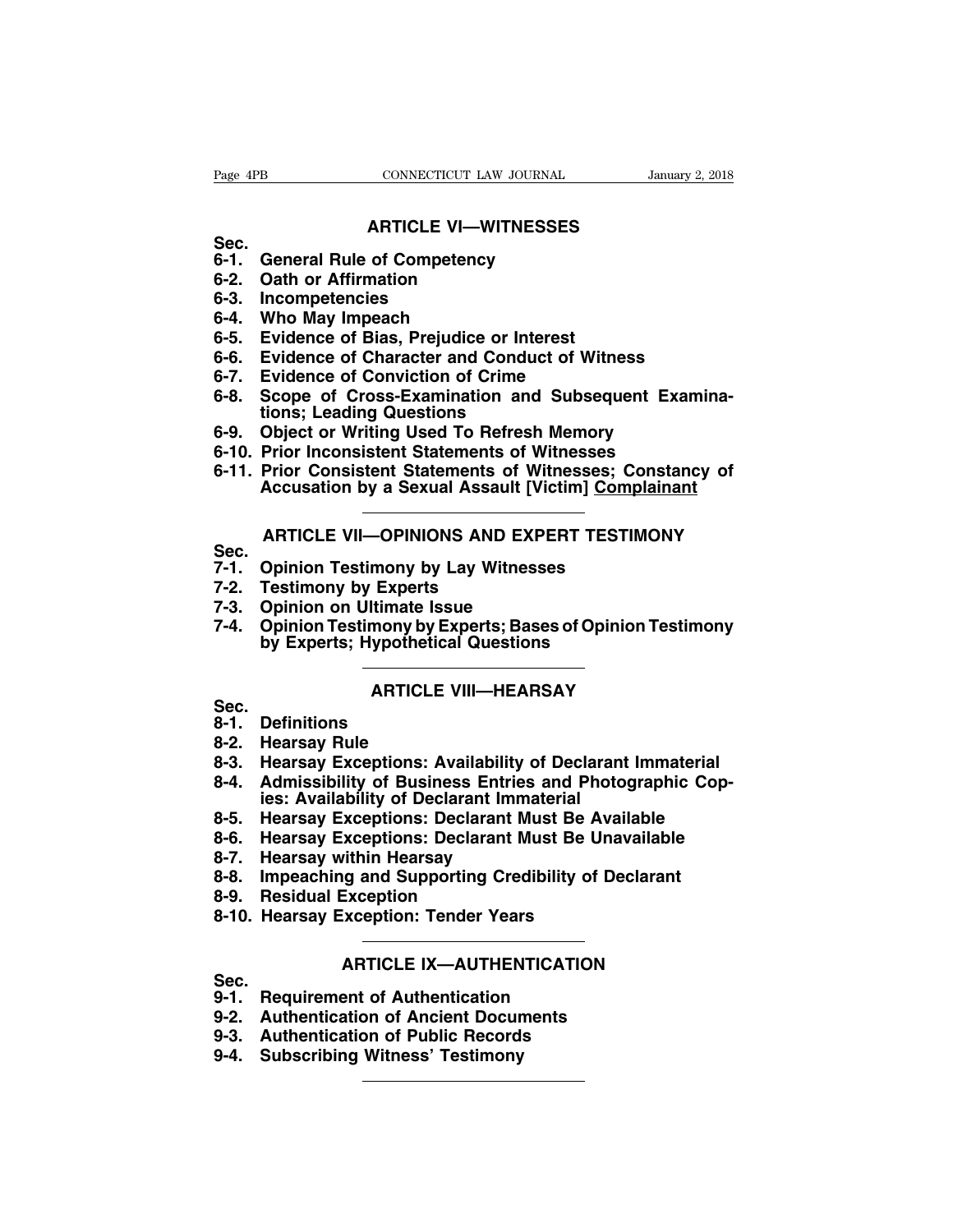# **ARTICLE X—CONTENTS OF WRITINGS, RECORDINGS AND**<br>
Sec. 1997 **PHOTOGRAPHS 12000 12000 13000 13000 13000 14000 14000 14000 14000 14000 14000 14000 14000 14000 14000 14000 14000 14000 14000 14000 14000 14000 14000 14000 14000 14000 14000 14000 14000 14000 14000 14000 14000 14000 14000 14000 14000 12000 10-2.**<br> **10-2.** CONTENTS OF WRITING:<br>
PHOTOGRAPHS<br>
20-2. Admissibility of Copies<br>
10-3. Admissibility of Copies<br>
10-3. Admissibility of Other Evidence of<br>
10-4. Public Records **10-3. ARTICLE X—CONTENTS OF WRITINGS, RECORDINGS AM**<br> **10-1. General Rule**<br> **10-2. Admissibility of Copies**<br> **10-3. Admissibility of Other Evidence of Contents**<br> **10-4. Public Records**<br> **10-5. Summaries** ARTICLE X—CONTENTS OF W<br>Sec.<br>10-1. General Rule<br>10-2. Admissibility of Copies<br>10-3. Admissibility of Other Evi<br>10-4. Public Records<br>10-5. Summaries<br>10-6. Admissions of a Party **ARTICLE X—CONTENTS O**<br> **10-1.** General Rule<br>
10-2. Admissibility of Copic<br>
10-3. Admissibility of Other<br>
10-4. Public Records<br>
10-5. Summaries<br>
10-6. Admissions of a Party **10-1.** General Rule<br>
10-1. General Rule<br>
10-2. Admissibility of Copie<br>
10-3. Admissibility of Other<br>
10-4. Public Records<br>
10-5. Summaries<br>
10-6. Admissions of a Party

**Sec.**

- 
- 
- 
- 
- 
-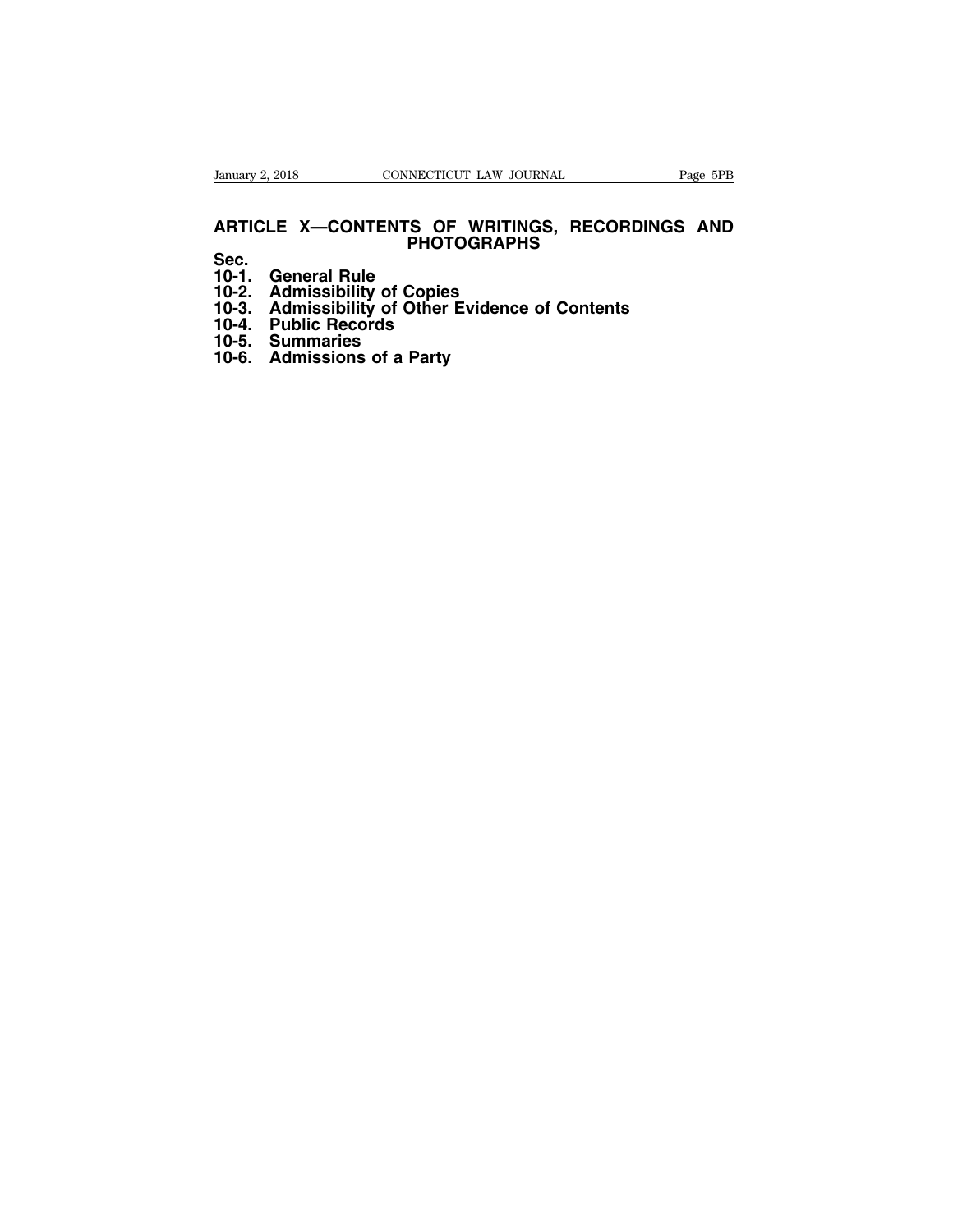# **CONNECTICUT LAW JOURNAL** January 2, 2011<br> **ARTICLE I—GENERAL PROVISIONS**<br> **ARTICLE I—GENERAL PROVISIONS**

Page 6PB<br>
CONNECTICUT LAW JOURNAL<br> **Sec. 1-1. Short Title; Application<br>
(a) Short title.** These rules shall be known a **(a) Short title: Application**<br> **(a) Short title.** These rules shall be known and may be cited as<br> **(a) Short title.** These rules shall be known and may be cited as<br> **Example 2008** of Evidence. The Code of Evidence is here ARTICLE I—GENERAL PROVISIONS<br>Sec. 1-1. Short Title; Application<br>(a) Short title. These rules shall be known and may be cited as<br>the Code of Evidence. The Code of Evidence is hereinafter referred<br>to as the "Code." Sec. 1-1. Short Title<br>
(a) Short title. The<br>
the Code of Evidence<br>
to as the "Code."<br>
(b) Application of (a) Short title. These rules shall be known and may be cited as<br>
a Code of Evidence. The Code of Evidence is hereinafter referred<br>
as the "Code."<br>
(b) Application of the Code. The Code and the commentary<br>
pplies] apply to

**EXECUTE:** These rates shall be known and may be cited as<br>the Code of Evidence. The Code of Evidence is hereinafter referred<br>to as the "Code."<br>**(b) Application of the Code.** The Code and the commentary<br>[applies] apply to a to as the "Code."<br>
(b) Application of the Code. The Code and the commentary<br>
[applies] apply to all proceedings in the superior court in which facts<br>
in dispute are found, except as otherwise provided by the Code, the<br>
Gen (b) Application of the Code. The Code and the commentary [applies] apply to all proceedings in the superior court in which facts in dispute are found, except as otherwise provided by the Code, the General Statutes or <u>any</u> Eapplies] apply to all proceedings in the superior court in which facts<br>in dispute are found, except as otherwise provided by the Code, the<br>General Statutes or any Practice Book <u>rule adopted before June 18,</u><br>2014, the dat dispute are found, except as otherwise provided by the Code, the eneral Statutes or any Practice Book <u>rule adopted before June 18,</u><br>14, the date on which the Supreme Court adopted the Code.<br>**(c) Rules of privilege.** Privi m dispute are found, except as<br>General Statutes or <u>any</u> Practic<br>2014, the date on which the S<br>**(c) Rules of privilege.** Priv<br>proceedings in the court.<br>**(d) The Code inapplicable.** 

14, the date on which the Supreme Court adopted the Code.<br> **(c) Rules of privilege.** Privileges shall apply at all stages of all<br>
oceedings in the court.<br> **(d) The Code inapplicable.** The Code, other than with respect to<br> **contains on the control of the control of the control of the control of the control of the court.**<br> **(c) Rules of privilege.** Privileges shall apply at all stages of all proceedings in the court.<br> **(d) The Code inapplicab** proceedings in the<br> **(d) The Code in**<br>
privileges, does no<br>
the following:<br>
(1) Proceedings (d) The Code inapplicable. The Code, other than with respect to<br>ivileges, does not apply in proceedings such as, but not limited to,<br>e following:<br>(1) Proceedings before investigatory grand juries, as provided for<br>General (a) The Sode mapphicable. The Sode, other that<br>privileges, does not apply in proceedings such as, b<br>the following:<br>(1) Proceedings before investigatory grand juries,<br>in General Statutes §§ 54-47b through 54-47f.<br>(2) Procee

(1) Proceedings before investigatory grand juries, as provided for<br>(1) Proceedings before investigatory grand juries, as provided for<br>General Statutes §§ 54-47b through 54-47f.<br>(2) Proceedings involving questions of fact p (1) Proceedings before investigatory grand juries, as p<br>in General Statutes  $\S$  54-47b through 54-47f.<br>(2) Proceedings involving questions of fact preliminary to<br>ity of evidence pursuant to Section 1-3 of the Code.<br>(3) Pr (1) Troceedings before investigatory grand<br>General Statutes §§ 54-47b through 54-47f<br>(2) Proceedings involving questions of fact p<br>of evidence pursuant to Section 1-3 of the<br>(3) Proceedings involving sentencing.<br>(4) Procee

(2) Proceedings involving questions of fact<br>(3) Proceedings involving questions of fact<br>(3) Proceedings involving sentencing.<br>(4) Proceedings involving probation.<br>(5) Proceedings involving small claims ma

(2) Proceedings involving questions of fact preliminary<br>of evidence pursuant to Section 1-3 of the Code.<br>(3) Proceedings involving probation.<br>(5) Proceedings involving small claims matters.<br>(6) Proceedings involving summar

(3) Proceedings involving sentencing.<br>
(4) Proceedings involving probation.<br>
(5) Proceedings involving small claims matters.<br>
(6) Proceedings involving summary contempt.<br>
(7) Certain pretrial criminal proceedings in which (3) Proceedings involving sentencing.<br>
(4) Proceedings involving probation.<br>
(5) Proceedings involving summary contempt.<br>
(7) Certain pretrial criminal proceedings in which it has been deter-<br>
ned as a matter of statute or (4) Proceedings involving probation.<br>
(5) Proceedings involving summary contempt.<br>
(7) Certain pretrial criminal proceedings in which it has been deter-<br>
mined as a matter of statute or decisional law that the rules of evi (5) Proceedings<br>
(6) Proceedings<br>
(7) Certain pretri<br>
mined as a matter c<br>
do not apply.<br>
(Amended June (b) Thocealings involving summary contempt.<br>(7) Certain pretrial criminal proceedings in which it has<br>ned as a matter of statute or decisional law that the rules<br>not apply.<br>(Amended June 20, 2011, to take effect Jan. 1, 20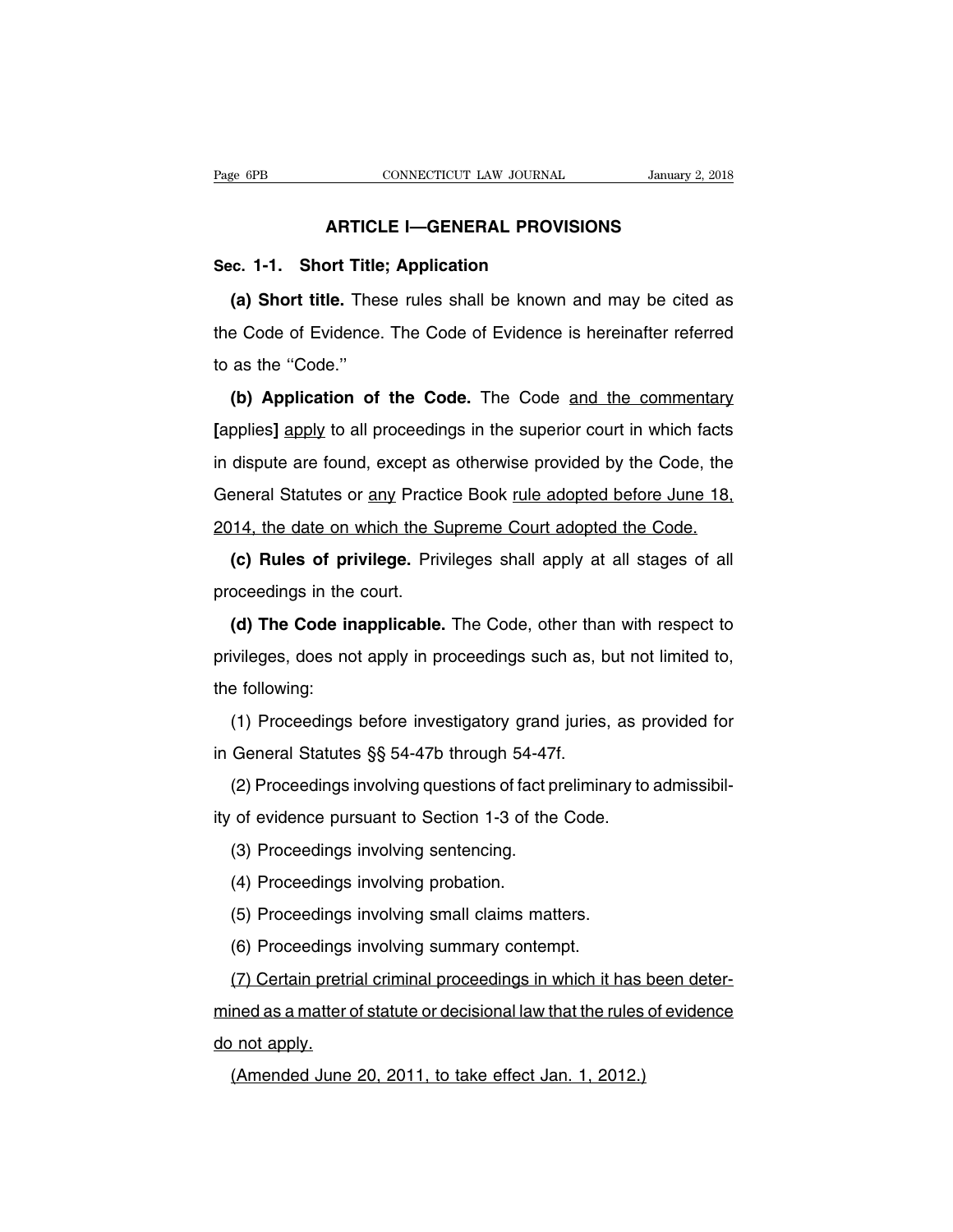# **COMMENTARY**

# **CONNECTICUT LAW**<br> **COMMENT**<br> **(b) Application of the Code.**<br> **COMMENT**

**EXAMPLE COMMENTARY<br>
<b>(b) Application of the Code.**<br> **[The Connecticut Code of Evidence was adopted by the Judges of a Superior Court. In** *State* **v.** *DeJesus***, 288 Conn. 418, 953 A.2d 45** COMMENTARY<br>
(b) Application of the Code.<br>
[The Connecticut Code of Evidence was adopted by the Judges of<br>
the Superior Court. In *State v. DeJesus*, 288 Conn. 418, 953 A.2d 45<br>
(2008), the Connecticut Supreme Court held th (b) Application of the Code.<br>
[The Connecticut Code of Evidence was adopted by the Judges of<br>
the Superior Court. In *State v. DeJesus*, 288 Conn. 418, 953 A.2d 45<br>
(2008), the Connecticut Supreme Court held that it is not [The Connecticut Code of Evidence was adopted by the Judges of<br>the Superior Court. In *State v. DeJesus*, 288 Conn. 418, 953 A.2d 45<br>(2008), the Connecticut Supreme Court held that it is not bound by a<br>code adopted by the the Superior Court. In *State* v. *DeJesus*, 288 Conn. 418, 953 A.2d 45 (2008), the Connecticut Supreme Court held that it is not bound by a code adopted by the Judges of the Superior Court.] When the Code was initially ad (2008), the Connecticut Supreme Court held that it is not bound by a<br>code adopted by the Judges of the Superior Court.] When the Code<br>was initially adopted by the judges of the Superior Court in 1999 and<br>then readopted by coode adopted by the Judges of the Superior Court.] When the Code<br>was initially adopted by the judges of the Superior Court in 1999 and<br>then readopted by the Supreme Court in 2014, the adoption included<br>both the rules and was initially adopted by the judges of the Superior Court in 1999 and<br>then readopted by the Supreme Court in 2014, the adoption included<br>both the rules and the commentary, thereby making both equally appli-<br>cable. See *Sta* en readopted by the Supreme Court in 2014, the adoption included<br>th the rules and the commentary, thereby making both equally appli-<br>ble. See *State* v. Pierre, 277 Conn. 42, 60, 890 A.2d 474 (2006).<br>The Code is broadly ap

both the rules and the commentary, thereby making both equally appli-<br>cable. See *State* v. Pierre, 277 Conn. 42, 60, 890 A.2d 474 (2006).<br>The Code is broadly applicable. The Code applies to all civil and<br>criminal bench or cable. See *State* v. *Pierre*, 277 Conn. 42, 60, 890 A.2d 474 (2006).<br>The Code is broadly applicable. The Code applies to all civil and<br>criminal bench or jury trials in the superior court. The Probate Assembly<br>adopted Pro The Code is broadly applicable. The Code applies to all civil and<br>criminal bench or jury trials in the superior court. The Probate Assembly<br>adopted Probate Rule 62.1, effective July 1, 2013, making the Code<br>applicable to a Fried Code is stodary applicable. The Code a<br>criminal bench or jury trials in the superior court. To<br>adopted Probate Rule 62.1, effective July 1, 20<br>applicable to all issues in which facts are in disputed for example, to t lopted Probate Rule 62.1, effective July 1, 2013, making the Code<br>plicable to all issues in which facts are in dispute. The Code applies,<br>r example, to the following proceedings:<br>(1) court-ordered fact-finding proceedings

applicable to all issues in which facts are in dispute. The Code applies,<br>for example, to the following proceedings:<br>(1) court-ordered fact-finding proceedings conducted pursuant to<br>General Statutes § 52-549n and Practice for example, to the following proceedings:<br>
(1) court-ordered fact-finding proceedings conducted pursuant to<br>
General Statutes § 52-549n and Practice Book § 23-53; see General<br>
Statutes § 52-549r;<br>
(2) probable cause hear (1) court-ordered fact-finding proceedings conducted pursuant to<br>eneral Statutes § 52-549n and Practice Book § 23-53; see General<br>atutes § 52-549r;<br>(2) probable cause hearings conducted pursuant to General Statutes<br>54-46a

General Statutes § 52-549n and Practice Book § 23-53; see General<br>Statutes § 52-549r;<br>(2) probable cause hearings conducted pursuant to General Statutes<br>§ 54-46a excepting certain matters exempted under General Statutes<br>§ Statutes § 52-549r;<br>(2) probable cause hearings conducted pursuant to General Statutes<br>§ 54-46a excepting certain matters exempted under General Statutes<br>§ 54-46a (b); see *State v. Conn.*, 234 Conn. 97, 110, 662 A.2d 68<br>( (2) probable cause hearings conducted pursuant to General Statutes<br>
§ 54-46a excepting certain matters exempted under General Statutes<br>
§ 54-46a (b); see *State* v. *Conn.*, 234 Conn. 97, 110, 662 A.2d 68<br>
(1995); *In re* 54-46a excepting certain matters exempted under General Statutes<br>54-46a (b); see *State* v. *Conn.*, 234 Conn. 97, 110, 662 A.2d 68<br>995); *In re Ralph M.*, 211 Conn. 289, 305–306, 559 A.2d 179 (1989);<br>(3) juvenile transfer

§ 54-46a (b); see *State v. Conn.*, 234 Conn. 97, 110, 662 A.2d 68<br>(1995); *In re Ralph M.*, 211 Conn. 289, 305–306, 559 A.2d 179 (1989);<br>(3) juvenile transfer hearings conducted pursuant to General Stat-<br>utes § 46b-127 as (1995); *In re Ralph M.*, 211 Conn. 289, 305–306, 559 A.2d 179 (1989);<br>(3) juvenile transfer hearings conducted pursuant to General Stat-<br>utes § 46b-127 as provided in subsection (b) of that provision; *In re*<br>*Michael B.*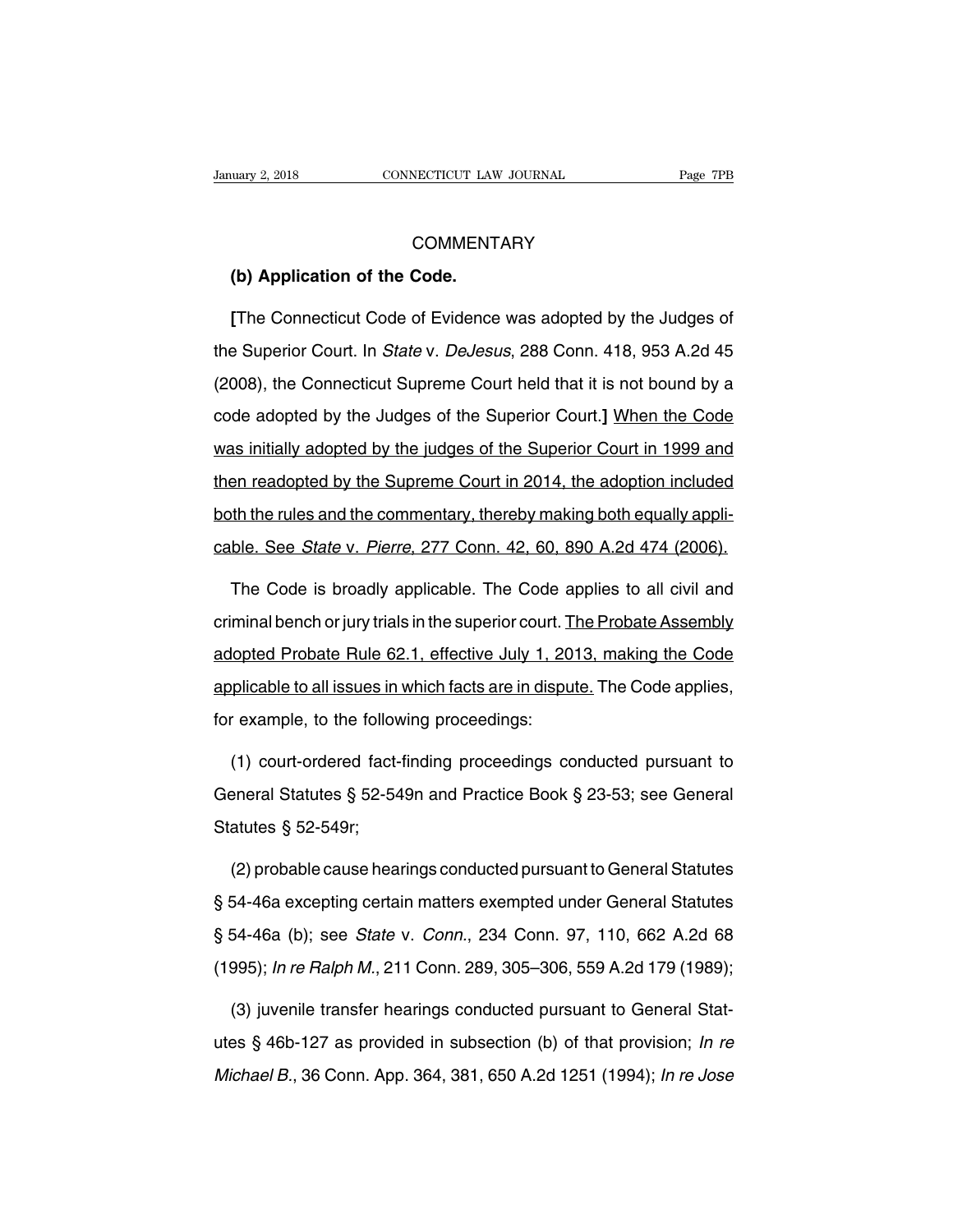Page 8PB<br>
CONNECTICUT LAW JOURNAL<br>
M., 30 Conn. App. 381, 384–85, 620 A.2d 804, cert. denied, 225 Conn.<br>
921, 625 A.2d 821 (1993); Page 8PB<br>
M., 30 Conn. App. 381, 384–85, 6<br>
921, 625 A.2d 821 (1993);<br>
(A) issued is assessed in the base

(4) juvenile proceedings; however, adoption of subsection (b) is not<br>(4) juvenile proceedings; however, adoption of subsection (b) is not<br>ended to abrogate the well established rule that the court may relax *M.*, 30 Conn. App. 381, 384–85, 620 A.2d 804, cert. denied, 225 Conn.<br>921, 625 A.2d 821 (1993);<br>(4) juvenile proceedings; however, adoption of subsection (b) is not<br>intended to abrogate the well established rule that the 921, 625 A.2d 821 (1993);<br>(4) juvenile proceedings; however, adoption of subsection (b) is not<br>intended to abrogate the well established rule that the court may relax<br>its strict application of the formal rules of evidence (4) juvenile proceedings; however, adoption of subsection (b) is not<br>intended to abrogate the well established rule that the court may relax<br>its strict application of the formal rules of evidence to reflect the informal<br>n intended to abrogate the well established rule that the court may relax<br>its strict application of the formal rules of evidence to reflect the informal<br>nature of juvenile proceedings provided the fundamental rights of the<br> Its strict application of the formal rules of evidence to reflect the informal<br>nature of juvenile proceedings provided the fundamental rights of the<br>parties are preserved; *In re Juvenile Appeal (85-2)*, 3 Conn. App. 184,<br> nature of juvenile proceedings provided the fundamental rights of the<br>parties are preserved; *In re Juvenile Appeal (85-2)*, 3 Conn. App. 184,<br>190, 485 A.2d 1362 (1986); see *Anonymous v. Norton*, 168 Conn.<br>421, 425, 362 A parties are preserved; *In re Juvenile Appeal (85-2)*, 3 Conn. App. 184,<br>190, 485 A.2d 1362 (1986); see *Anonymous v. Norton*, 168 Conn.<br>421, 425, 362 A.2d 532, cert. denied, 423 U.S. 925, 96 S. Ct. 294,<br>46 L. Ed. 2d 268 ( (5) proceedings involving family relations matters enumerated under<br>
1. 425, 362 A.2d 532, cert. denied, 423 U.S. 925, 96 S. Ct. 294,<br>
1. Ed. 2d 268 (1975); Practice Book [§ 34-2(a)] 32a-2 (a); and<br>
(5) proceedings involvi 421, 425, 362 A.2d 532, cert. c<br>46 L. Ed. 2d 268 (1975); Practic<br>(5) proceedings involving fami<br>General Statutes § 46b-1.

**EQ. 20 200 (1975), Fractice Book [§ 34-2(a)] 32a-2 (a), and**<br> **(5) proceedings involving family relations matters enumerated under**<br> **EDECAUSE TO ENDAMORE SERVING TO PROCE ASSES**<br> **EDECAUSE the Code is applicable only to** (5) proceedings involving family relations matters enumerated under<br>General Statutes § 46b-1.<br>[Because the Code is applicable only to proceedings in the court,<br>the Code does not apply to: (1) matters before probate courts General Statutes § 46b-1.<br>
[Because the Code is applicable only to proceedings in the court,<br>
the Code does not apply to: (1) matters before probate courts; see<br>
Prince v. Sheffield, 158 Conn. 286, 293, 259 A.2d 621 (1968) [Because the Code is applicable only to proceedings in the court,<br>the Code does not apply to: (1) matters before probate courts; see<br>Prince v. Sheffield, 158 Conn. 286, 293, 259 A.2d 621 (1968); although<br>the Code applies t court in which a trial de novo is conducted; see Thomas v. Arefeh, 174 Conn. 464, 470, 391 A.2d 133 (1978); and (2) administrative hearings conducted pursuant to General Statutes § 4-176e; see Genthe Code applies to appeals from probate courts that are before the court in which a trial de novo is conducted; see *Thomas v. Arefeh*, 174 Conn. 464, 470, 391 A.2d 133 (1978); and (2) administrative hearings conducted p eral Statutes & 4-178; Jutkowitz v. Dept. of Health Services, 220 Conn.<br>174 Conn. 464, 470, 391 A.2d 133 (1978); and (2) administrative<br>hearings conducted pursuant to General Statutes § 4-176e; see Gen-<br>eral Statutes § 4-1 174 Conn. 464, 470, 391 A.2d 133 (1978); and (2) administrative<br>hearings conducted pursuant to General Statutes § 4-176e; see Gen-<br>eral Statutes § 4-178; Jutkowitz v. Dept. of Health Services, 220 Conn.<br>86, 108, 596 A.2d 3 1711 Johnn 124, 119, 3911 Aller 109 (1919), and (2) deministrative<br>hearings conducted pursuant to General Statutes § 4-176e; see Gen-<br>eral Statutes § 4-178; Jutkowitz v. Dept. of Health Services, 220 Conn.<br>86, 108, 596 A.2 Framage Conductour purcelent of Contenar Cultures 3 111 Co, 200 Conn.<br>
86, 108, 596 A.2d 394 (1991); Lawrence v. Kozlowski, 171 Conn. 705,<br>
710, 372 A.2d 110 (1976), cert. denied, 431 U.S. 969, 97 S. Ct. 2930,<br>
53 L. Ed. 2 agencies that are exempt from the Uniform Administrative Procedure<br>Area 108, 596 A.2d 394 (1991); Lawrence v. Kozlowski, 171 Conn. 705,<br>710, 372 A.2d 110 (1976), cert. denied, 431 U.S. 969, 97 S. Ct. 2930,<br>53 L. Ed. 2d 106 Formation (1976), cert. denied, 431 U.S<br>53 L. Ed. 2d 1066 (1977); or administrative he<br>agencies that are exempt from the Uniform Adm<br>Act, General Statutes §§ 4-166 through 4-189.]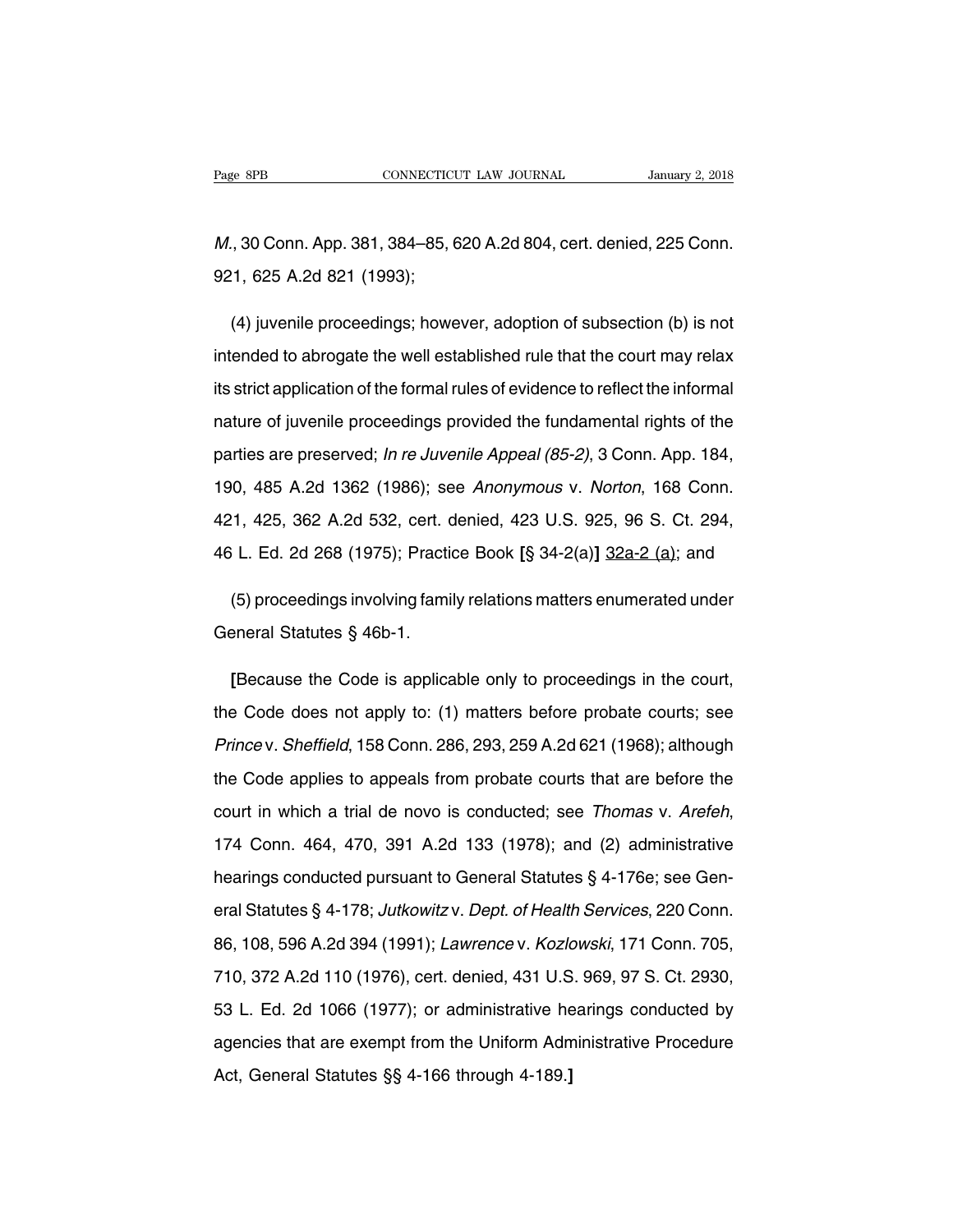**[**An example of a provision within subsection (b)'s ''except as other-University 2, 2018 CONNECTICUT LAW JOURNAL Page 9PB<br>
[An example of a provision within subsection (b)'s "except as other-<br>
wise provided" language is Practice Book § 23-12, which states that<br>
the court "shall not be bound [An example of a provision within subsection (b)'s "except as other-<br>wise provided" language is Practice Book § 23-12, which states that<br>the court "shall not be bound by the technical rules of evidence" when<br>trying cases p [An example of a provision within subsection (b)'s "except as otherwise provided" language is Practice Book § 23-12, which states that<br>the court "shall not be bound by the technical rules of evidence" when<br>trying cases pla Wise provided" language is<br>the court "shall not be bound<br>trying cases placed on the explanation of the code is not intended<br>The Code is not intended Example 2011 The Court "shall not be bound by the technical rules of evidence" when<br>
ing cases placed on the expedited process track pursuant to General<br>
atutes § 52-195b.]<br>
The Code is not intended to apply to matters to

trying cases placed on the expedited process track pursuant to General<br>Statutes § 52-195b.]<br>The Code is not intended to apply to matters to which the technical<br>rules of evidence traditionally have not applied. Thus, for ex Statutes § 52-195b.]<br>The Code is not intended to apply to matters to which the technical<br>rules of evidence traditionally have not applied. Thus, for example,<br>the Code would be inapplicable to hearings on the issuance of be The Code is not intended to apply to matters to which the technical<br>rules of evidence traditionally have not applied. Thus, for example,<br>the Code would be inapplicable to hearings on the issuance of bench<br>warrants of arres rules of evidence traditionally have not applied. Thus, for example, the Code would be inapplicable to hearings on the issuance of bench warrants of arrest or search warrants conducted pursuant to General Statutes §§ 54-2a the Code would be inapplicable to hearings on the issuance of bench<br>warrants of arrest or search warrants conducted pursuant to General<br>Statutes §§ 54-2a and 54-33a, respectively; see *State v. DeNegris*,<br>153 Conn. 5, 9, 2 atutes §§ 54-2a and 54-33a, respectively; see *State v. DeNegris*,<br>3 Conn. 5, 9, 212 A.2d 894 (1965); *State v. Caponigro*, 4 Conn.<br>r. Ct. 603, 609, 238 A.2d 434 (1967).<br>Matters to which the Code specifically is inapplicab 153 Conn. 5, 9, 212 A<br>Cir. Ct. 603, 609, 238  $\prime$ <br>Matters to which the<br>in subsection (d).<br>(c) Rules of privileg

r. Ct. 603, 609, 238 A.2d 434<br>Matters to which the Code s<br>subsection (d).<br>**(c) Rules of privilege.**<br>Subsection (c) addresses the

Matters to which the Code specifically is inapplicable are set forth<br>subsection (d).<br>(c) Rules of privilege.<br>Subsection (c) addresses the recognition of evidentiary privileges<br>ly with respect to proceedings in the court. <u></u> in subsection (d).<br> **(c) Rules of privilege.**<br>
Subsection (c) addresses the recognition of evidentiary privileges<br>
only with respect to proceedings in the court. <u>See Article V—Privileges.</u><br>
It does not address the recogni (c) Rules of privilege.<br>
Subsection (c) addresses the recognition of evidentiary privileges<br>
only with respect to proceedings in the court. <u>See Article V—Privileges.</u><br>
It does not address the recognition of evidentiary pr Subsection (c) addresses the recognition of evidentiary privileges<br>only with respect to proceedings in the court. See Article V—Privileges.<br>It does not address the recognition of evidentiary privileges in any<br>other proceed only with respect to proceedings in the court. See Article V—Pri-<br>It does not address the recognition of evidentiary privileges<br>other proceedings outside the court, whether legislative, admini-<br>or quasi-judicial, in which does not address the recognition<br>her proceedings outside the court, v<br>quasi-judicial, in which testimony<br>**(d) The Code inapplicable.**<br>Subsection (d) specifically states the ner proceedings outside the court, whether legislative, administrative<br>quasi-judicial, in which testimony may be compelled.<br>(d) The Code inapplicable.<br>Subsection (d) specifically states the proceedings to which the Code,<br>h

or quasi-judicial, in which testimony may be compelled.<br>
(d) The Code inapplicable.<br>
Subsection (d) specifically states the proceedings to which the Code,<br>
other than with respect to evidentiary privileges, is inapplicable (d) The Code inapplicable.<br>
Subsection (d) specifically states the proceedings to which the Code,<br>
other than with respect to evidentiary privileges, is inapplicable. The<br>
list is intended to be illustrative rather than ex Subsection (d) specifically states the proceedings to which the Code,<br>other than with respect to evidentiary privileges, is inapplicable. The<br>list is intended to be illustrative rather than exhaustive and subsection<br>(d) sh of the applicability of the proceedings to which the exact,<br>other than with respect to evidentiary privileges, is inapplicable. The<br>list is intended to be illustrative rather than exhaustive and subsection<br>(d) should be re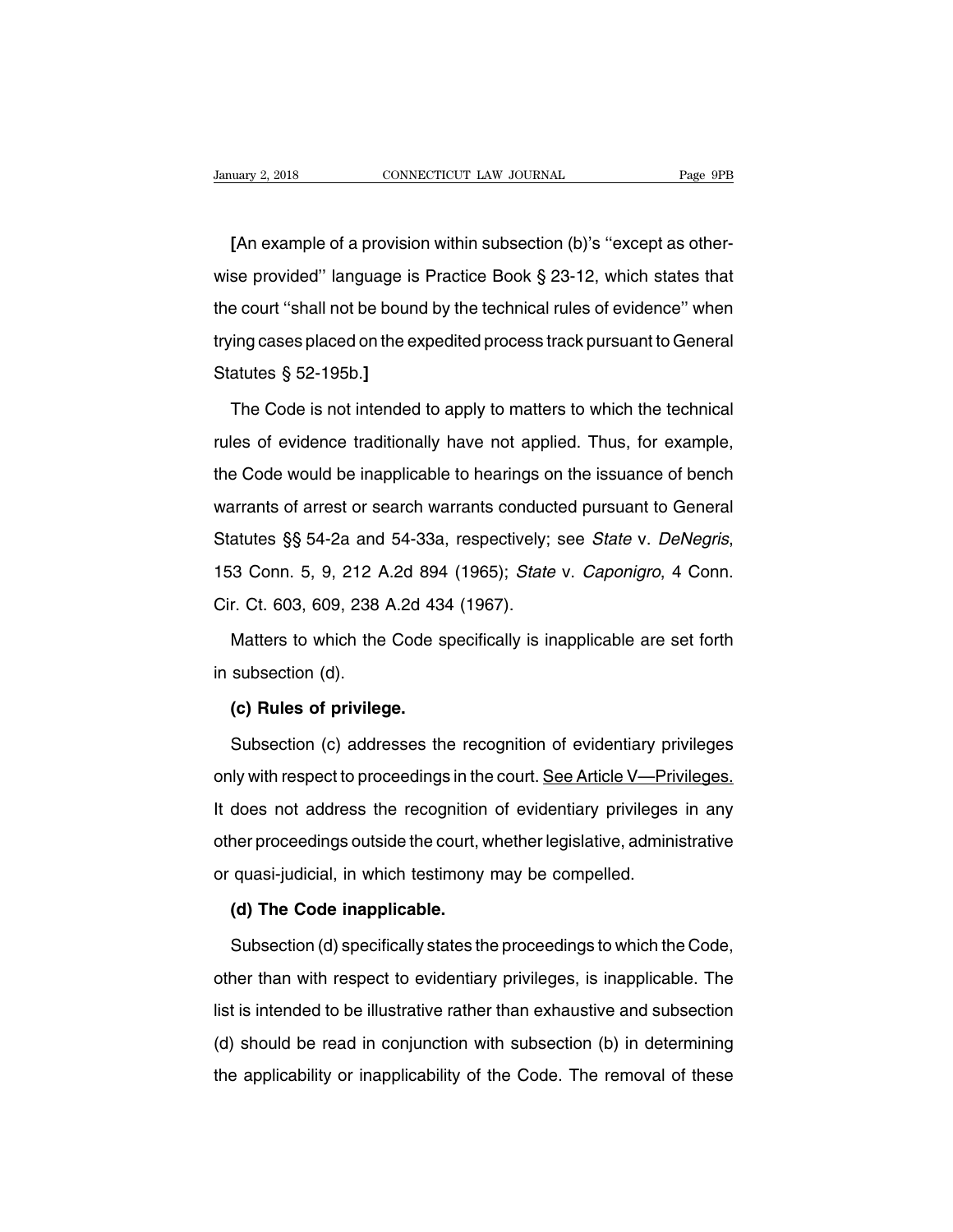Page 10PB CONNECTICUT LAW JOURNAL January 2, 2018<br>
matters from the purview of the Code generally is supported by case<br>
law, the General Statutes or the Practice Book. They include: Page 10PB CONNECTICUT LAW JOURNAL January 2, 201<br>
matters from the purview of the Code generally is supported by cas<br>
law, the General Statutes or the Practice Book. They include:<br>
(1) proceeding before investigatory grand

atters from the purview of the Code generally is supported by case<br>w, the General Statutes or the Practice Book. They include:<br>(1) proceedings before investigatory grand juries; e.g., *State* v.<br>*collie*, 188 Conn. 626, 63 matters from the purview of the Code generally is supported by case<br>law, the General Statutes or the Practice Book. They include:<br>(1) proceedings before investigatory grand juries; e.g., *State* v.<br>Avcollie, 188 Conn. 626, law, the General Statutes or the Practice Book. They include:<br>
(1) proceedings before investigatory grand juries; e.g., *St*<br>
Avcollie, 188 Conn. 626, 630-31, 453 A.2d 418 (1982), cert. de<br>
461 U.S. 928, 103 S. Ct. 2088, 7 (1) proceedings before investigatory grand juries; e.g., *State* v.<br>  $\alpha$ collie, 188 Conn. 626, 630-31, 453 A.2d 418 (1982), cert. denied,<br>
(1 U.S. 928, 103 S. Ct. 2088, 77 L. Ed. 2d 299 (1983);<br>
(2) preliminary determina

Avcollie, 188 Conn. 626, 630-31, 453 A.2d 418 (1982), cert. denied,<br>461 U.S. 928, 103 S. Ct. 2088, 77 L. Ed. 2d 299 (1983);<br>(2) preliminary determinations of questions of fact by the court made<br>pursuant to Section 1-3 (a); 461 U.S. 928, 103 S. Ct. 2088, 77 L. Ed. 2d 299 (1983);<br>(2) preliminary determinations of questions of fact by the court made<br>pursuant to Section 1-3 (a); although there is no Connecticut authority<br>specifically stating thi (2) preliminary determinations of questions of fact by the court made<br>pursuant to Section 1-3 (a); although there is no Connecticut authority<br>specifically stating this inapplicability, it is generally the prevailing view.<br> (2) prominally determinations or questions or last by the searchiac<br>pursuant to Section 1-3 (a); although there is no Connecticut authority<br>specifically stating this inapplicability, it is generally the prevailing view.<br>E. specifically sta<br>E.g., Fed. R.<br>(1994)] <u>16–17</u><br>p. 234];<br>(3) sentenc g., Fed. R. Evid. 104(a); Unif. R. Evid. 104(a), 13A U.L.A. [93–94<br>994)] <u>16–17 (1999);</u> [1 C. McCormick, Evidence (5th Ed. 1999) § 53,<br>234];<br>(3) sentencing proceedings <u>following trial;</u> e.g., *State v. Huey*, 199<br>pnn. 12

(1994)] <u>16–17 (1999);</u> [1 C. McCormick, Evidence (5th Ed. 1999) § 53,<br>p. 234];<br>(3) sentencing proceedings <u>following trial</u>; e.g., *State* v. *Huey*, 199<br>Conn. 121, 126, 505 A.2d 1242 (1986); *State* v. *Pena*, 301 Conn. p. 234];<br>
(3) sentencing proceedings following trial; e.g., *State v. Huey*, 199<br>
Conn. 121, 126, 505 A.2d 1242 (1986); *State v. Pena*, 301 Conn. 669,<br>
680–83, 22 A.3d 611 (2011) (in sentencing, trial judge may rely on<br>
e (3) sentencing proceedings <u>following trial</u>; e.g., *State v. Huey*, 199<br>Conn. 121, 126, 505 A.2d 1242 (1986); *State v. Pena*, 301 Conn. 669,<br>680–83, 22 A.3d 611 (2011) (in sentencing, trial judge may rely on<br>evidence bea Conn. 121, 126, 505 A.2d 1242 (1986); *State v. Pena*, 301 Conn. 669, 680–83, 22 A.3d 611 (2011) (in sentencing, trial judge may rely on evidence bearing on charges for which defendant was acquitted). The Code, however, do 680–83, 22 A.3d 611 (2011) (in sentencing, trial judge may rely on evidence bearing on charges for which defendant was acquitted). The Code, however, does apply to sentencing proceedings that constitutionally require that evidence bearing on charges for which defendant was acquitted). The Code, however, does apply to sentencing proceedings that constitu-<br>tionally require that a certain fact be found by the trier of fact beyond<br>a reasonable Code, however, does apply to sentencing proceedings that constitu-<br>tionally require that a certain fact be found by the trier of fact beyond<br>a reasonable doubt before the defendant is deemed eligible for a<br>particular sente tionally require that a certain fact be found by the trier of fact beyond<br>a reasonable doubt before the defendant is deemed eligible for a<br>particular sentence. See, e.g., *Bullington v. Missouri*, 451 U.S. 430,<br>446, 101 S. a reasonable doubt before the defendant is deemed eligible for a<br>particular sentence. See, e.g., *Bullington v. Missouri*, 451 U.S. 430,<br>446, 101 S. Ct. 1852, 68 L. Ed. 2d 270 (1981) ("many of the protections<br>available to sentencial cases in the sentencing in the second of the server of particular sentence. See, e.g., Bullington v. Missouri, 451 U.S. 430, 446, 101 S. Ct. 1852, 68 L. Ed. 2d 270 (1981) ("many of the protections available to a available to a defendant at a criminal trial also are available at a<br>sentencing hearing . . . in a capital case"); Apprendiv. New Jersey.<br>530 U.S. 466, 490, 120 S. Ct. 2348, 147 L. Ed. 2d 435 (2000) ("[o]ther<br>than the fact sentencing hearing . . . in a capital case"); Apprendi v. New Jersey, 530 U.S. 466, 490, 120 S. Ct. 2348, 147 L. Ed. 2d 435 (2000) ("[o]ther than the fact of a prior conviction, any fact that increases the penalty for a cr bontoning hodinig  $\ldots$  in a deptatioded j, rippronary:<br>530 U.S. 466, 490, 120 S. Ct. 2348, 147 L. Ed. 2d 435 (2)<br>than the fact of a prior conviction, any fact that increase<br>for a crime beyond the prescribed statutory maxi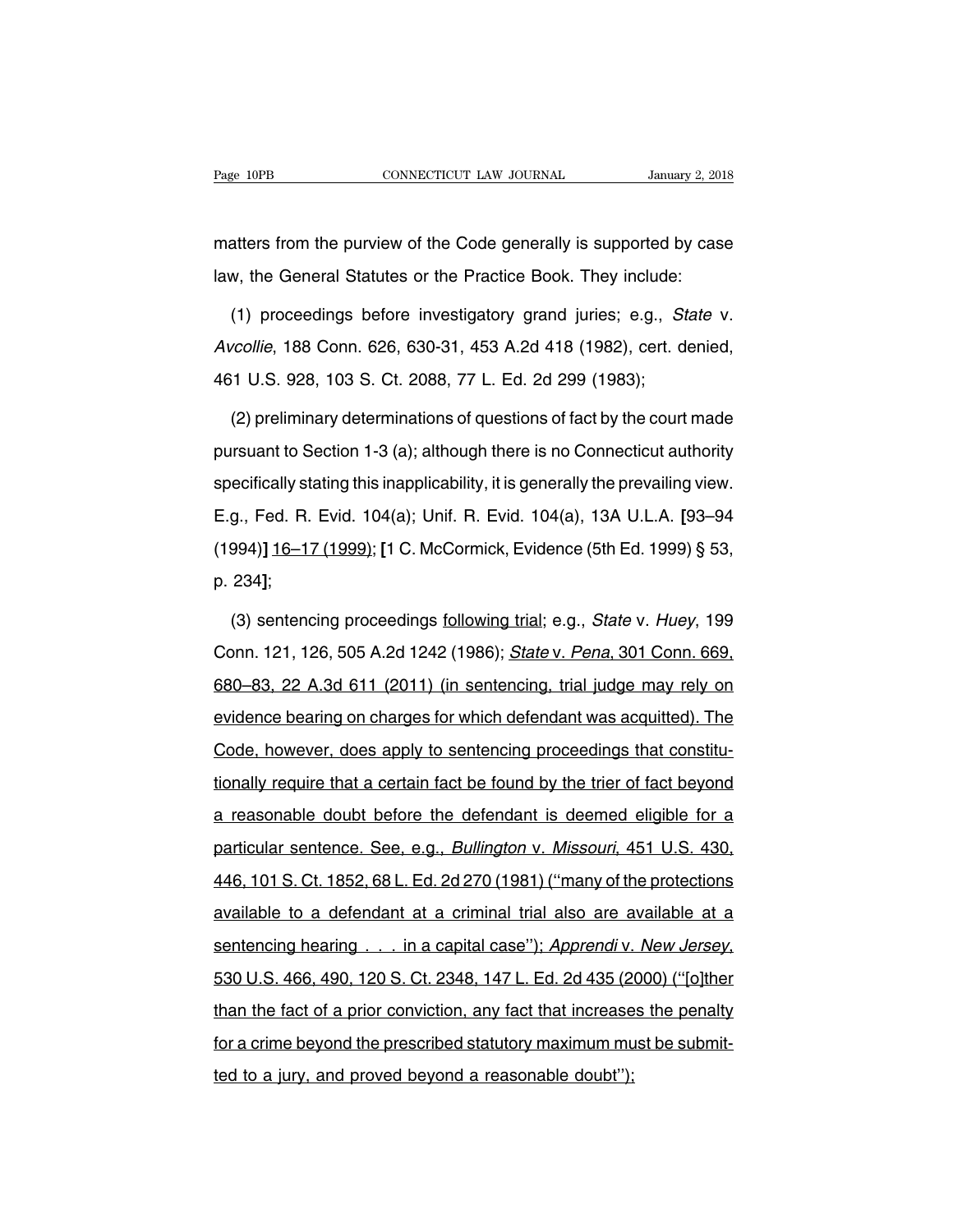(4) hearings involving the violation of probation conducted pursuant<br>
General Statutes § 53a-32 (a); State v. White, 169 Conn. 223, University 2, 2018 CONNECTICUT LAW JOURNAL Page 11PB<br>
(4) hearings involving the violation of probation conducted pursuant<br>
to General Statutes § 53a-32 (a); State v. White, 169 Conn. 223,<br>
239–40, 363 A.2d 143, cert. deni (4) hearings involving the violation of probation conducted pursuant<br>to General Statutes § 53a-32 (a); State v. White, 169 Conn. 223,<br>239–40, 363 A.2d 143, cert. denied, 423 U.S. 1025, 96 S. Ct. 469,<br>46 L. Ed. 2d 399 (197 (4) hearings involving the violation of probation conducted pursuant<br>to General Statutes § 53a-32 (a); State v. White, 169 Conn. 223,<br>239–40, 363 A.2d 143, cert. denied, 423 U.S. 1025, 96 S. Ct. 469,<br>46 L. Ed. 2d 399 (197 to General Statutes § 53a<br>239–40, 363 A.2d 143, cer<br>46 L. Ed. 2d 399 (1975); *I*.<br>642 A.2d 733 (1994);<br>(5) proceedings involving 9–40, 363 A.2d 143, cert. denied, 423 U.S. 1025, 96 S. Ct. 469,<br>
i L. Ed. 2d 399 (1975); *In re Marius M.*, 34 Conn. App. 535, 536,<br>
2 A.2d 733 (1994);<br>
(5) proceedings involving small claims matters; General Statutes<br>
52-46 L. Ed. 2d 399 (1975); *In re Marius M.*, 34 Conn. A<br>642 A.2d 733 (1994);<br>(5) proceedings involving small claims matters; Ger<br>§ 52-549c (a); see Practice Book § 24-23; [and]<br>(6) summary contempt proceedings; see generall

2 A.2d 733 (1994);<br>(5) proceedings involving small claims matters; General Statutes<br>52-549c (a); see Practice Book § 24-23; [and]<br>(6) summary contempt proceedings; see generally Practice Book<br>1-16. (5) procee<br>§ 52-549c (a<br>(6) summa<br>§ 1-16.<br>(7) certain

52-549c (a); see Practice Book § 24-23; [and]<br>(6) summary contempt proceedings; see generally Practice Book<br>1-16.<br>(7) certain criminal pretrial proceedings; see, e.g., *State* v. Fernando<br>, 294 Conn. 1, 26–30, 981 A.2d 427 (6) summary contempt proceedings; see generally Practice Book<br>§ 1-16.<br>(7) certain criminal pretrial proceedings; see, e.g., *State v. Fernando*<br>A., 294 Conn. 1, 26–30, 981 A.2d 427 (2009); General Statutes § 54-<br>64f (b) (h  $$1-16.$ <br>(7) certain criminal pretrial proceedings; see, e.<br>A., 294 Conn. 1, 26–30, 981 A.2d 427 (2009); G<br>64f (b) (hearing on revocation of release).<br>Nothing in subdivision  $[(1)]$  (d) (2) abrogates (7) certain criminal pretrial proceedings; see, e.g., *State* v. Fernando<br>
1, 294 Conn. 1, 26–30, 981 A.2d 427 (2009); General Statutes § 54-<br>
1 (b) (hearing on revocation of release).<br>
Nothing in subdivision [(1)] (d) (2)

A., 294 Conn. 1, 26–30, 981 A.2d 427 (2009); General Statutes § 54-<br>64f (b) (hearing on revocation of release).<br>Nothing in subdivision [(1)] (d) (2) abrogates the common-law rule<br>that in determining preliminary questions 64f (b) (hearing on revocation of release).<br>
Nothing in subdivision  $[(1)]$  (d) (2) abrogates the common-law rule<br>
that in determining preliminary questions of fact upon which the appli-<br>
cation of certain exceptions to the Nothing in subdivision  $[(1)]$  (d) (2) abrogates the common-law rule<br>that in determining preliminary questions of fact upon which the appli-<br>cation of certain exceptions to the hearsay rule depends, the court<br>may not consid The that in determining preliminary questions of fact upon which the application of certain exceptions to the hearsay rule depends, the court may not consider the declarant's out-of-court statements themselves in determin may not consider the declarant's out-of-court statements themselves<br>in determining those preliminary questions. E.g., *State* v. *Vessichio*,<br>197 Conn. 644, 655, 500 A.2d 1311 (1985), cert. denied, 475 U.S.<br>1122, 106 S. Ct in determining those preliminary questions. E.g., *State* v. *Vessichio*, 197 Conn. 644, 655, 500 A.2d 1311 (1985), cert. denied, 475 U.S. 1122, 106 S. Ct. 1642, 90 L. Ed. 2d 187 (1986) (court may not consider coconspirato in determining those preliminary questions. E.g., *State* v. *Vessichio*, 197 Conn. 644, 655, 500 A.2d 1311 (1985), cert. denied, 475 U.S. 1122, 106 S. Ct. 1642, 90 L. Ed. 2d 187 (1986) (court may not consider coconspirato 1122, 106 S. Ct. 1642, 90 L. Ed. 2d 187 (1986) (court may not consider coconspirator statements in determining preliminary questions of fact relating to admissibility of those statements under coconspirator statement excep examples and the set of the set of the set of the set of the set of the set of the set of the relating to admissibility of those statements under coconspirator statement exception to hearsay rule; see Section 8-3 [1] [D]); relating to admissibility of those statements under coconspirator statement exception to hearsay rule; see Section 8-3 [1] [D]); *Robles v.*<br>Lavin, 176 Conn. 281, 284, 407 A.2d 958 (1978) (in determining whether authorized heading to damisolomity of mode statistical ander secondplicate state<br>ment exception to hearsay rule; see Section 8-3 [1] [D]); *Robles v.*<br>Lavin, 176 Conn. 281, 284, 407 A.2d 958 (1978) (in determining<br>whether authorized Lavin, 176 Conn. 281, 284, 407 A.2d 958 (1978) (in determining<br>whether authorized admissions against party opponent exception to<br>hearsay rule applies, authority to speak must be established before<br>alleged agent's declarat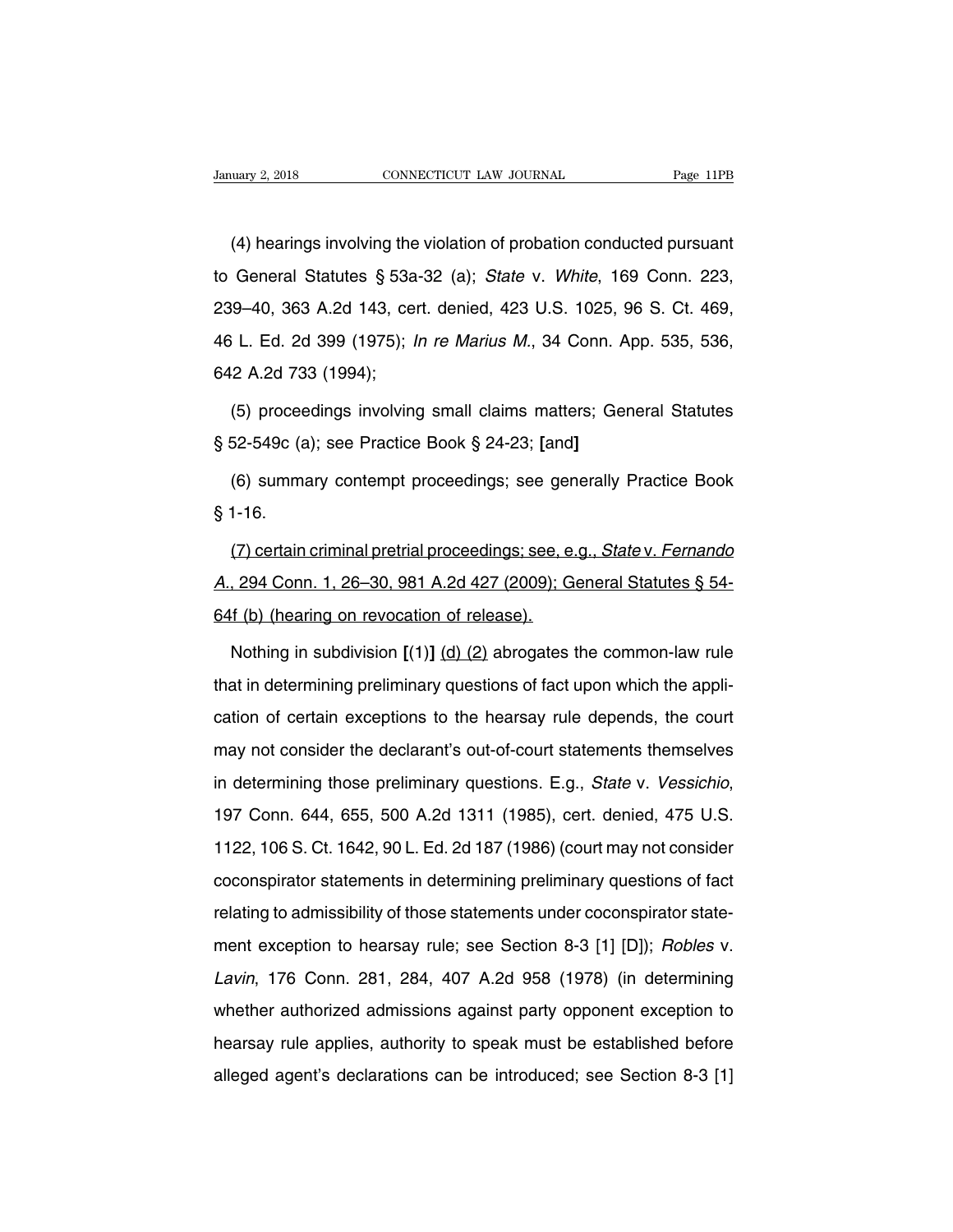Page 12PB CONNECTICUT LAW JOURNAL January 2, 2018<br>[C]); Ferguson v. Smazer, 151 Conn. 226, 231, 196 A.2d 432 (1963)<br>(in determining whether hearsay exception for statements of pedigree) Fage 12PB CONNECTICUT LAW JOURNAL January 2, 2018<br>
[C]); Ferguson v. Smazer, 151 Conn. 226, 231, 196 A.2d 432 (1963)<br>
(in determining whether hearsay exception for statements of pedigree<br>
and family relationships applies, [C]); Ferguson v. Smazer, 151 Conn. 226, 231, 196 A.2d 432 (1963)<br>(in determining whether hearsay exception for statements of pedigree<br>and family relationships applies, declarant's relationship to person to<br>whom statement [C]); *Ferguson* v. *Smazer*, 151 Conn. 226, 231, 196 A.2d 432 (1963)<br>(in determining whether hearsay exception for statements of pedigree<br>and family relationships applies, declarant's relationship to person to<br>whom statem (in determining whether hearsay exception for state<br>and family relationships applies, declarant's relation<br>whom statement relates must be established witedlarant's statements; see Section 8-6 [7]). whom statement relates must be established without<br>declarant's statements; see Section 8-6 [7]).<br>Sec. 1-2. Purposes and Construction

**(a) Purposes and Construction**<br> **(a) Purposes of the Code.** The purposes of the Code are to adopt<br> **(a) Purposes of the Code.** The purposes of the Code are to adopt<br>
pnnecticut case law regarding rules of evidence as rule Sec. 1-2. Purposes and Construction<br>
(a) Purposes of the Code. The purposes of the Code are to adopt<br>
Connecticut case law regarding rules of evidence as rules of court<br>
and to promote the growth and development of the law Sec. 1-2. Purposes and Construction<br>
(a) Purposes of the Code. The purposes of the Code are to adopt<br>
Connecticut case law regarding rules of evidence as rules of court<br>
and to promote the growth and development of the law (a) Purposes of the Code. The purposes of the Code are to adopt<br>Connecticut case law regarding rules of evidence as rules of court<br>and to promote the growth and development of the law of evidence<br>through interpretation of Connecticut case law regarding rules of evidence as rules of court<br>and to promote the growth and development of the law of evidence<br>through interpretation of the Code and through judicial rule making to<br>the end that the tr determined. bugh interpretation of the Code and through judicial rule making to<br>
end that the truth may be ascertained and proceedings justly<br>
ermined.<br> **(b) Saving clause.** Where the Code does not prescribe a rule<br>
verning the admiss

the end that the truth may be ascertained and proceedings justly<br>determined.<br>(b) Saving clause. Where the Code does not prescribe a rule<br>governing the admissibility of evidence, the court shall be governed<br>by the principle determined.<br>
(b) Saving clause. Where the Code does not prescribe a rule<br>
governing the admissibility of evidence, the court shall be governed<br>
by the principles of the common law as they may be interpreted in<br>
the light o (b) Saving clause. Where the Code does not prescribe a rule governing the admissibility of evidence, the court shall be governed by the principles of the common law as they may be interpreted in the light of reason and exp governing the admissibility of evidence, the court shall be governed<br>by the principles of the common law as they may be interpreted in<br>the light of reason and experience, except as otherwise required by<br>the constitution of by the principles of the common law as they may be interpreted in<br>the light of reason and experience, except as otherwise required by<br>the constitution of the United States, the constitution of this state, the<br>General Statu the light of reason and experience, except as otherwise required by<br>the constitution of the United States, the constitution of this state, the<br>General Statutes or the Practice Book. The provisions of the Code<br>shall not be the constitution of the United States, the constitution of this s<br>General Statutes or the Practice Book. The provisions of the<br>shall not be construed as precluding any court from recognizie<br>evidentiary rules not inconsiste Figures 1 Statutes or the Practice Book. The provisions of the Code<br>
all not be construed as precluding any court from recognizing other<br>
identiary rules not inconsistent with such provisions.<br> **(c) Writing.** Any reference shall not be construed as precluding any court from recognizing other<br>evidentiary rules not inconsistent with such provisions.<br>(c) Writing. Any reference in the Code to a writing or any other<br>medium of evidence includes el

(c) Writing. Any reference in the Code to a writing or and<br>edium of evidence includes electronically stored information<br>(Amended May 20, 2015, to take effect August 1, 2015.)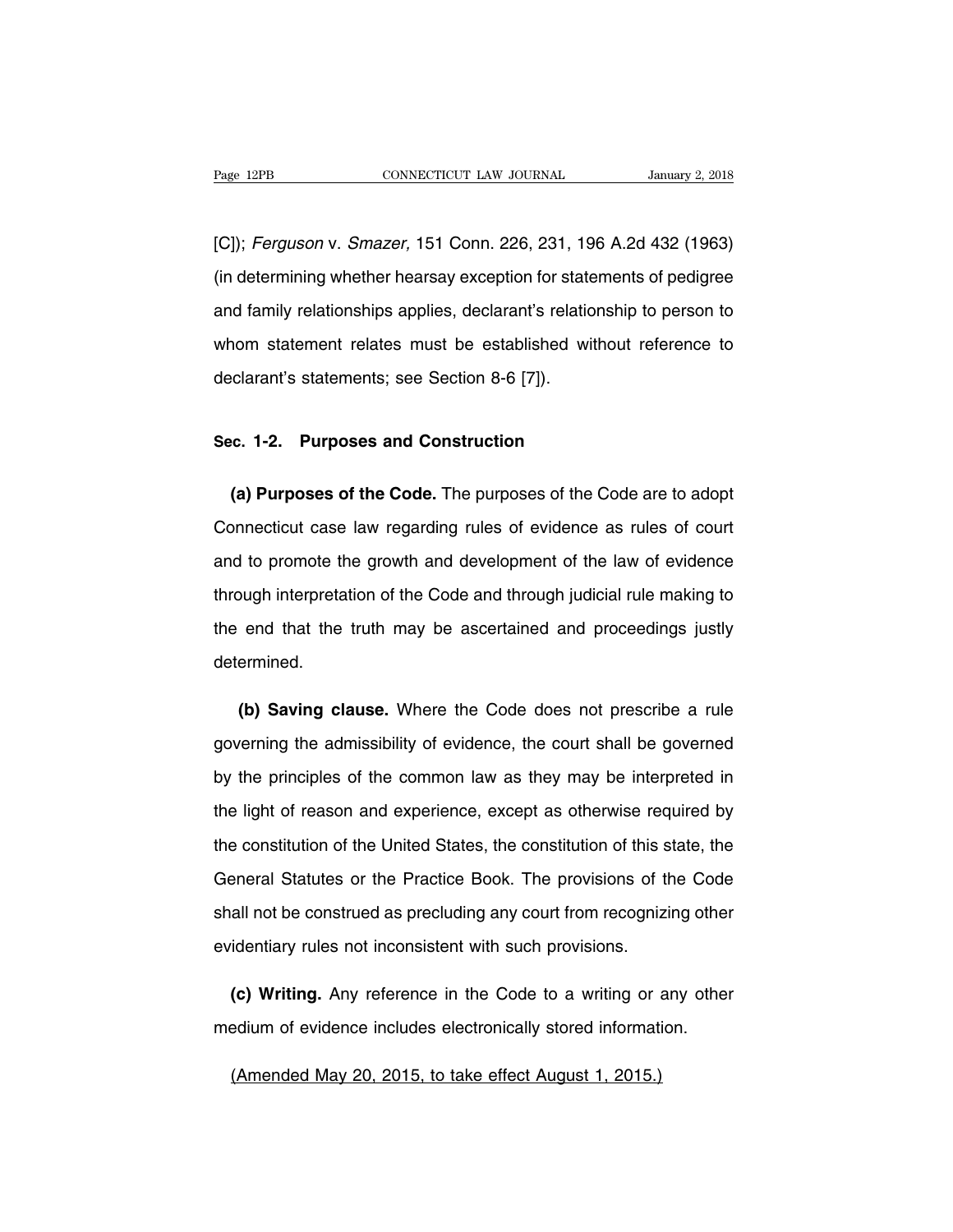# **COMMENTARY**

# EXECUTE UP: 18 CONNECTICUT L<br> **COMMEN**<br> **(a) Purposes of the Code.**<br> **Comments**

COMMENTARY<br>
(a) Purposes of the Code.<br>
Subsection (a) provides a general statement of the purposes of<br>
Subsection (a) provides a general statement of the purposes of<br>
Subsection (a) provides a general statement of the prow COMMENTARY<br>
(a) Purposes of the Code.<br>
Subsection (a) provides a general statement of the purposes of<br>
the Code. Case-by-case adjudication is integral to the growth and<br>
development of evidentiary law and, thus, future def (a) Purposes of the Code.<br>
Subsection (a) provides a general statement of the purposes of<br>
the Code. Case-by-case adjudication is integral to the growth and<br>
development of evidentiary law and, thus, future definition of t Subsection (a) provides a general statement of the purposes of<br>the Code. Case-by-case adjudication is integral to the growth and<br>development of evidentiary law and, thus, future definition of the Code<br>will be effected prim the Code. Case-by-case<br>development of evidentiar<br>will be effected primarily th<br>judicial rule making. ivelopment of evidentiary law and, thus, future definition of the Code<br>
II be effected primarily through interpretation of the Code and through<br>
dicial rule making.<br>
One of the goals of drafting the Code was to place commo

will be effected primarily through interpretation of the Code and through<br>judicial rule making.<br>One of the goals of drafting the Code was to place common-law<br>rules of evidence and certain identified statutory rules of evid judicial rule making.<br>
One of the goals of drafting the Code was to place common-law<br>
rules of evidence and certain identified statutory rules of evidence<br>
into a readily accessible body of rules to which the legal profess One of the goals of drafting the Code was to place common-law<br>rules of evidence and certain identified statutory rules of evidence<br>into a readily accessible body of rules to which the legal profession<br>conveniently may refe rules of evidence and certain identified statutory rules of evidence<br>into a readily accessible body of rules to which the legal profession<br>conveniently may refer. The Code sometimes states common-law<br>evidentiary principles into a readily accessible body of rules to which the legal profession<br>conveniently may refer. The Code sometimes states common-law<br>evidentiary principles in language different from that of the cases from<br>which these princi the a realing accessible stag of this technical technical expansion conveniently may refer. The Code sometimes states common-law<br>evidentiary principles in language different from that of the cases from<br>which these principl evidentiary principles in language different from that of the cases from<br>which these principles were derived. Because the Code was intended<br>to maintain the status quo, i.e., preserve the common-law rules of<br>evidence as the which these principles were derived. Because the Code was intended<br>to maintain the status quo, i.e., preserve the common-law rules of<br>evidence as they existed prior to adoption of the Code, its adoption<br>is not intended to rules. The code intended to change the Code, its adoption<br>is not intended to modify any prior common-law interpretation of those<br>rules. Nor is the Code intended to change the common-law interpreta-<br>tion of certain incorpor to maintain the etailed que, its, presence the common law interests.<br>
evidence as they existed prior to adoption of the Code, its adoption<br>
is not intended to modify any prior common-law interpretation of those<br>
rules. Nor prior to the Code intended to modify any prior divides. Nor is the Code intended to code.<br>The Code intended to code intended to code of certain incorporated statute<br>prior to the Code's adoption. Ies. Nor is the Code intended to change the common-law interpreta-<br>n of certain incorporated statutory rules of evidence as it existed<br>ior to the Code's adoption.<br>In some instances, the Code embraces rules or principles fo

ion of certain incorporated statutory rules of evidence as it existed<br>prior to the Code's adoption.<br>In some instances, the Code embraces rules or principles for which<br>no Connecticut case law presently exists, or for which prior to the Code's adoption.<br>
In some instances, the Code embraces rules or principles for which<br>
no Connecticut case law presently exists, or for which the case law<br>
is indeterminate. In such instances, these rules or pr In some instances, the Code embraces rules or principles for which<br>no Connecticut case law presently exists, or for which the case law<br>is indeterminate. In such instances, these rules or principles were<br>formulated with due no Connecticut case law presently exists, or for which the case law<br>is indeterminate. In such instances, these rules or principles were<br>formulated with due consideration of the recognized practice in Con-<br>necticut courts a It is indeterminate. In such informulated with due considerection<br>necticut courts and the policities and the Practice Book.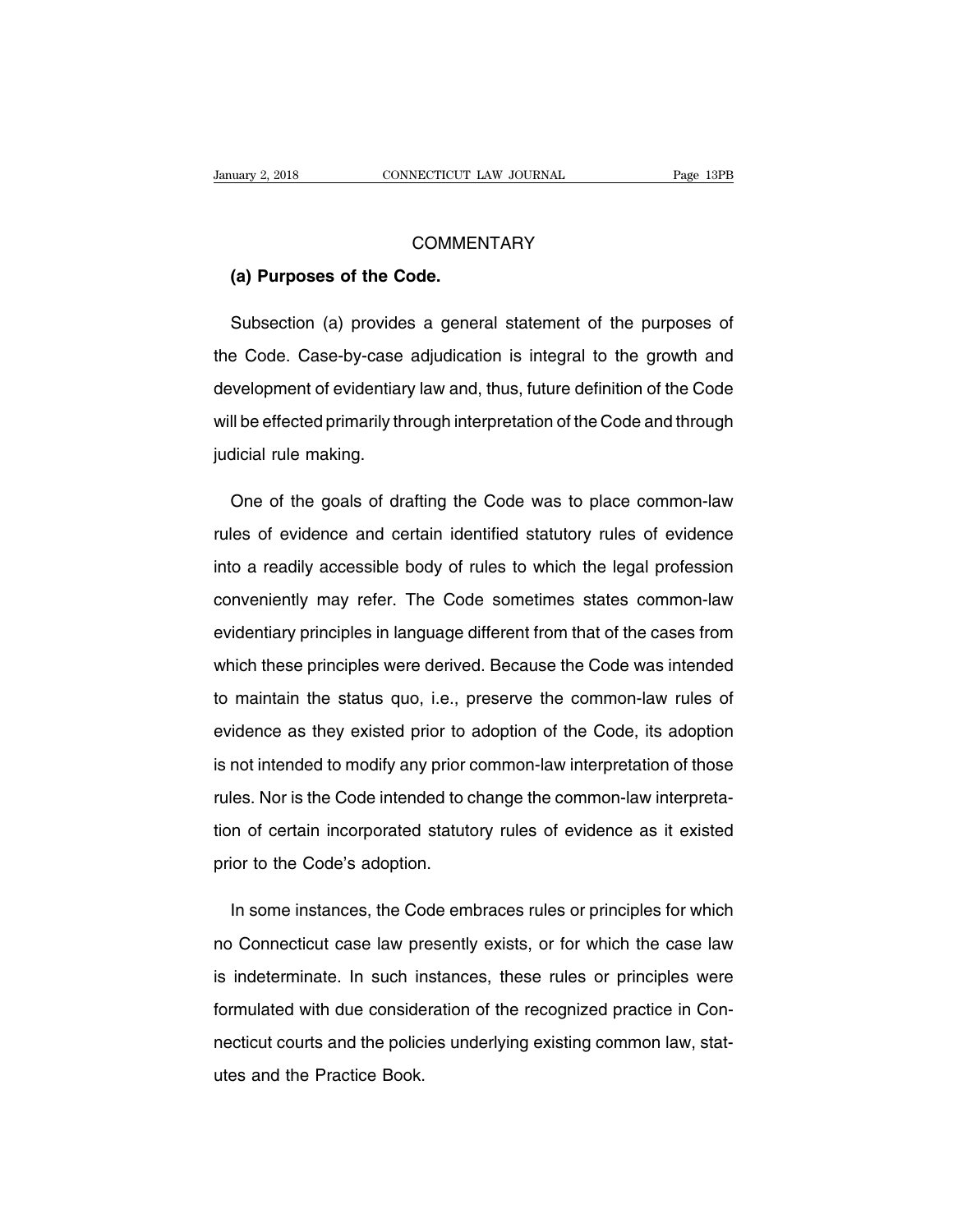EXEMBER ENGLEVIE CONNECTICUT LAW JOURNAL STANDARY 2, 2018<br>Although the Code follows the general format and sometimes the<br>Although the Federal Rules of Evidence, the Code does not adopt Page 14PB CONNECTICUT LAW JOURNAL January 2, 2018<br>Although the Code follows the general format and sometimes the<br>language of the Federal Rules of Evidence, the Code does not adopt<br>the Federal Rules of Evidence or cases int Although the Code follows the general format and sometimes the<br>language of the Federal Rules of Evidence, the Code does not adopt<br>the Federal Rules of Evidence or cases interpreting those rules. Cf.<br>State v. Vilalastra, 20 Although the Code follows the general format and sometimes the<br>language of the Federal Rules of Evidence, the Code does not adopt<br>the Federal Rules of Evidence or cases interpreting those rules. Cf.<br>State v. Vilalastra, 20 Ianguage of the Federal Rules of Evidence, the Code does not adopt<br>the Federal Rules of Evidence or cases interpreting those rules. Cf.<br>State v. Vilalastra, 207 Conn. 35, 39–40, 540 A.2d 42 (1988) (Federal<br>Rules of Evidenc the Federal Rules of I<br>State v. *Vilalastra*, 207<br>Rules of Evidence influ<br>but not binding). ate v. *Vilalastra*, 207 Conn. 35, 39–40, 540 A.2d 42 (1988) (Federal<br>ules of Evidence influential in shaping Connecticut evidentiary rules,<br>it not binding).<br>Unlike the Federal Rules of Evidence, which govern both the admi

Rules of Evidence influential in shaping Connecticut evidentiary rules,<br>but not binding).<br>Unlike the Federal Rules of Evidence, which govern both the admis-<br>sibility of evidence at trial and issues concerning the court's r but not binding).<br>
Unlike the Federal Rules of Evidence, which govern both the admis-<br>
sibility of evidence at trial and issues concerning the court's role in<br>
administering and controlling the trial process, the Code was Unlike the Federal Rules of Evidence, which govern both the admissibility of evidence at trial and issues concerning the court's role in administering and controlling the trial process, the Code was developed with the inte sibility of evidence at trial and issues concerning the court's role in administering and controlling the trial process, the Code was developed with the intention that it would address issues concerning the admissibility o administering and controlling the trial process, the Code was devel-<br>oped with the intention that it would address issues concerning the<br>admissibility of evidence and competency of witnesses, leaving trial<br>management issue oped with the intentio<br>admissibility of eviden<br>management issues to<br>tion of the court. Finissibility of evidence an<br>anagement issues to come<br>in of the court.<br>**(b) Saving clause.**<br>Subsection (b) addresses

anagement issues to common law, the Practice Book and the discre-<br>n of the court.<br>(b) Saving clause.<br>Subsection (b) addresses the situation in which courts are faced<br>th evidentiary issues not expressly covered by the Code. tion of the court.<br>
(b) Saving clause.<br>
Subsection (b) addresses the situation in which courts are faced<br>
with evidentiary issues not expressly covered by the Code. Although<br>
the Code will address most evidentiary matters, (b) Saving clause.<br>
Subsection (b) addresses the situation in which courts are faced<br>
with evidentiary issues not expressly covered by the Code. Although<br>
the Code will address most evidentiary matters, it cannot possibly<br> Subsection (b) addresses the situation in which courts are faced<br>with evidentiary issues not expressly covered by the Code. Although<br>the Code will address most evidentiary matters, it cannot possibly<br>address every evidenti with evidentiary issues not expressly covered by the Code. Although<br>the Code will address most evidentiary matters, it cannot possibly<br>address every evidentiary issue that might arise during trial. Subsection<br>(b) sets fort instances. dress every evidentiary issue that might arise during trial. Subsection<br>
) sets forth the standard by which courts are to be guided in such<br>
stances.<br>
Precisely because it cannot address every evidentiary issue, the<br>
pde i

(b) sets forth the standard by which courts are to be guided in such<br>instances.<br>Precisely because it cannot address every evidentiary issue, the<br>Code is not intended to be the exclusive set of rules governing the<br>admissibi instances.<br>
Precisely because it cannot address every evidentiary issue, the<br>
Code is not intended to be the exclusive set of rules governing the<br>
admissibility of evidence. Thus, subsection (b) makes clear that a<br>
court i Precisely because it cannot address every evidentiary issue, the<br>Code is not intended to be the exclusive set of rules governing the<br>admissibility of evidence. Thus, subsection (b) makes clear that a<br>court is not precluded Treasely seadable it cannot deareed<br>Code is not intended to be the exclusive<br>admissibility of evidence. Thus, subset<br>court is not precluded from recognizing<br>inconsistent with the Code's provisions.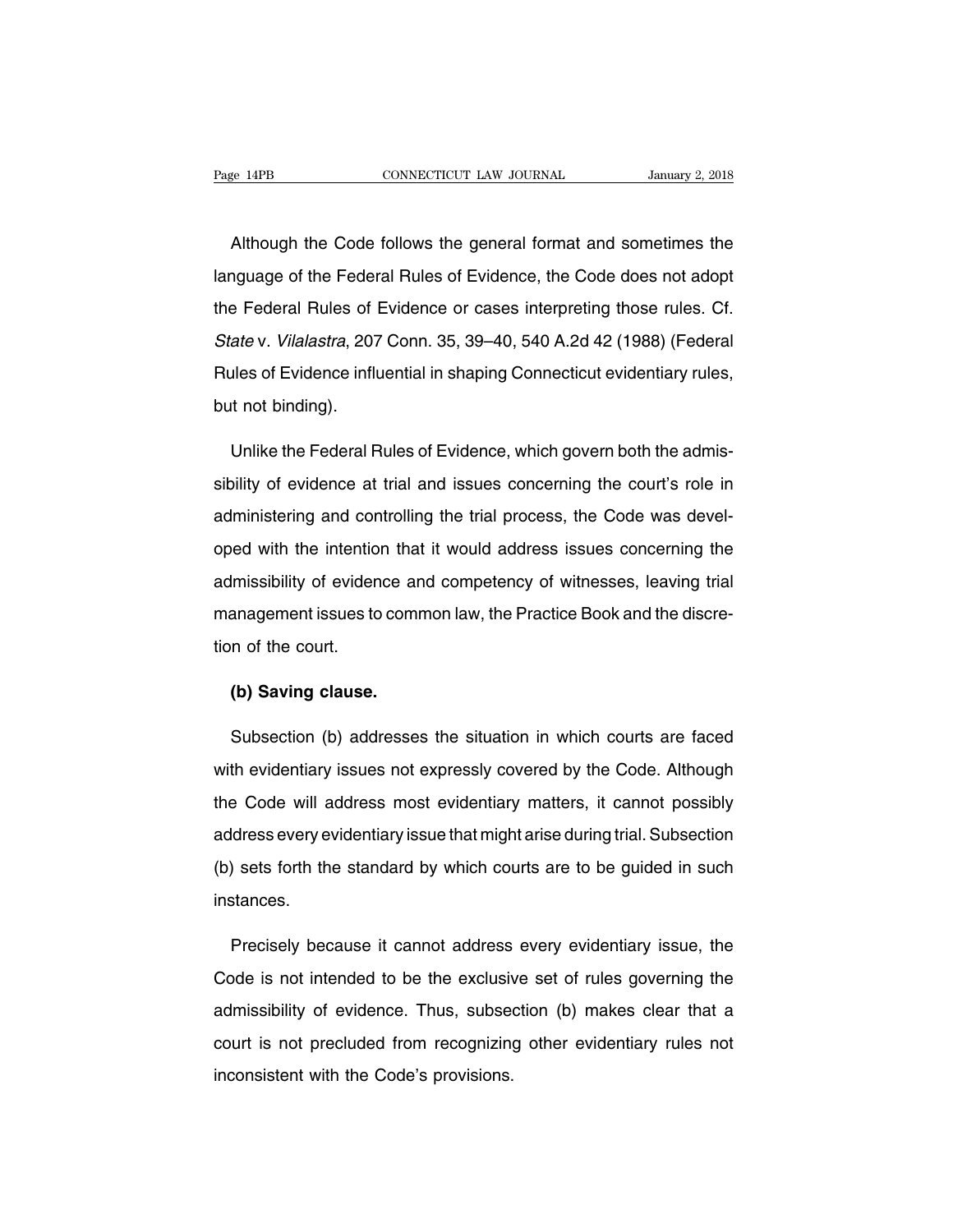**(c) Writing.** The rules and principles in the Code are intended to govern evidence<br>
The rules and principles in the Code are intended to govern evidence<br>
any form or medium, including without limitation, written and printed (c) Writing.<br>
The rules and principles in the Code are intended to govern evidence<br>
in any form or medium, including without limitation, written and printed<br>
material, photographs, video and sound recordings, and electroni (c) Writing.<br>The rules and principles in the Code are intended to govern evidence<br>in any form or medium, including without limitation, written and printed<br>material, photographs, video and sound recordings, and electronical The rules and principles in the Code are intended to govern evidence<br>in any form or medium, including without limitation, written and printed<br>material, photographs, video and sound recordings, and electronically<br>stored inf in any form or medium, including without limitation, written and printed<br>material, photographs, video and sound recordings, and electronically<br>stored information. As a result of advances in technology, the wide-<br>spread ava material, photographs, video and sound recordings, and electronically<br>stored information. As a result of advances in technology, the wide-<br>spread availability and use of electronic devices for storage and com-<br>munication, material, protographic, viaco and edular recordings, and electronically<br>stored information. As a result of advances in technology, the wide-<br>spread availability and use of electronic devices for storage and com-<br>munication spread availability and use of electronic devices for storage and com-<br>munication, and the proliferation of social media, courts are frequently<br>called upon to rule on the admissibility of electronically stored informa-<br>tio munication, and the proliferation of social media, courts are frequently called upon to rule on the admissibility of electronically stored information. That term, as used in the Code, refers to information that is stored i riamodatori, and the promotation of<br>called upon to rule on the admissibi<br>tion. That term, as used in the Code<br>in an electronic medium and is re<br>Practice Book § 13-1 (a) (5). tion. That term, as used in the Code, refers to inf<br>
in an electronic medium and is retrievable in<br>
Practice Book § 13-1 (a) (5).<br> **Sec. 1-3. Preliminary Questions**<br>
(a) Questions of admissibility generally. an electronic medium and is retrievable in perceivable form. See<br>actice Book § 13-1 (a) (5).<br>**(a) Questions of admissibility generally.** Preliminary questions<br>ncerning the qualification and competence of a person to be a

Practice Book § 13-1 (a) (5).<br> **Sec. 1-3. Preliminary Questions**<br> **(a) Questions of admissibility generally.** Preliminary questions<br>
concerning the qualification and competence of a person to be a<br>
witness, the existence o Sec. 1-3. Preliminary Questions<br>
(a) Questions of admissibility generally. Preliminary questions<br>
concerning the qualification and competence of a person to be a<br>
witness, the existence of a privilege or the admissibility (a) Questions of admissibility ger<br>concerning the qualification and comp<br>witness, the existence of a privilege or<br>shall be determined by the court.<br>(b) Admissibility conditioned on fa **(a) decorate of a minimizity generally** From the qualification and competence of a person to be a tness, the existence of a privilege or the admissibility of evidence all be determined by the court.<br> **(b) Admissibility co** 

witness, the existence of a privilege or the admissibility of evidence<br>shall be determined by the court.<br>(b) Admissibility conditioned on fact. When the admissibility of<br>evidence depends upon connecting facts, the court ma evidence upon proof of the connecting facts. When the admissibility of evidence depends upon connecting facts, the court may admit the evidence upon proof of the connecting facts or subject to later proof of the connecting (b) Admissibility condition<br>evidence depends upon connection<br>evidence upon proof of the connecting facts.<br>(Amended May 20, 2015, t (a) runnelainty conditioned of facts (then the damissionly<br>idence depends upon connecting facts, the court may admit t<br>idence upon proof of the connecting facts or subject to later pro<br>the connecting facts.<br>(Amended May 20

# **COMMENTARY** The connecting facts.<br>
(Amended May 20, 2015, to take effect August 1, 20<sup>-</sup><br>
COMMENTARY<br>
(a) Questions of admissibility generally<br>
The admissibility of evidence, qualification of a witness

The admissibility of evidence, qualification of a witness, authentica-<br>The admissibility of evidence, qualification of a witness, authentica-<br>The admissibility of evidence, qualification of a witness, authentica-<br>In of evi COMMENTARY<br>COMMENTARY<br>(a) Questions of admissibility generally<br>The admissibility of evidence, qualification of a witness, authentica-<br>tion of evidence or assertion of a privilege often is conditioned on a<br>disputed fact. Wa (a) Questions of admissibility generally<br>The admissibility of evidence, qualification of a witness, authentica-<br>tion of evidence or assertion of a privilege often is conditioned on a<br>disputed fact. Was the declarant's stat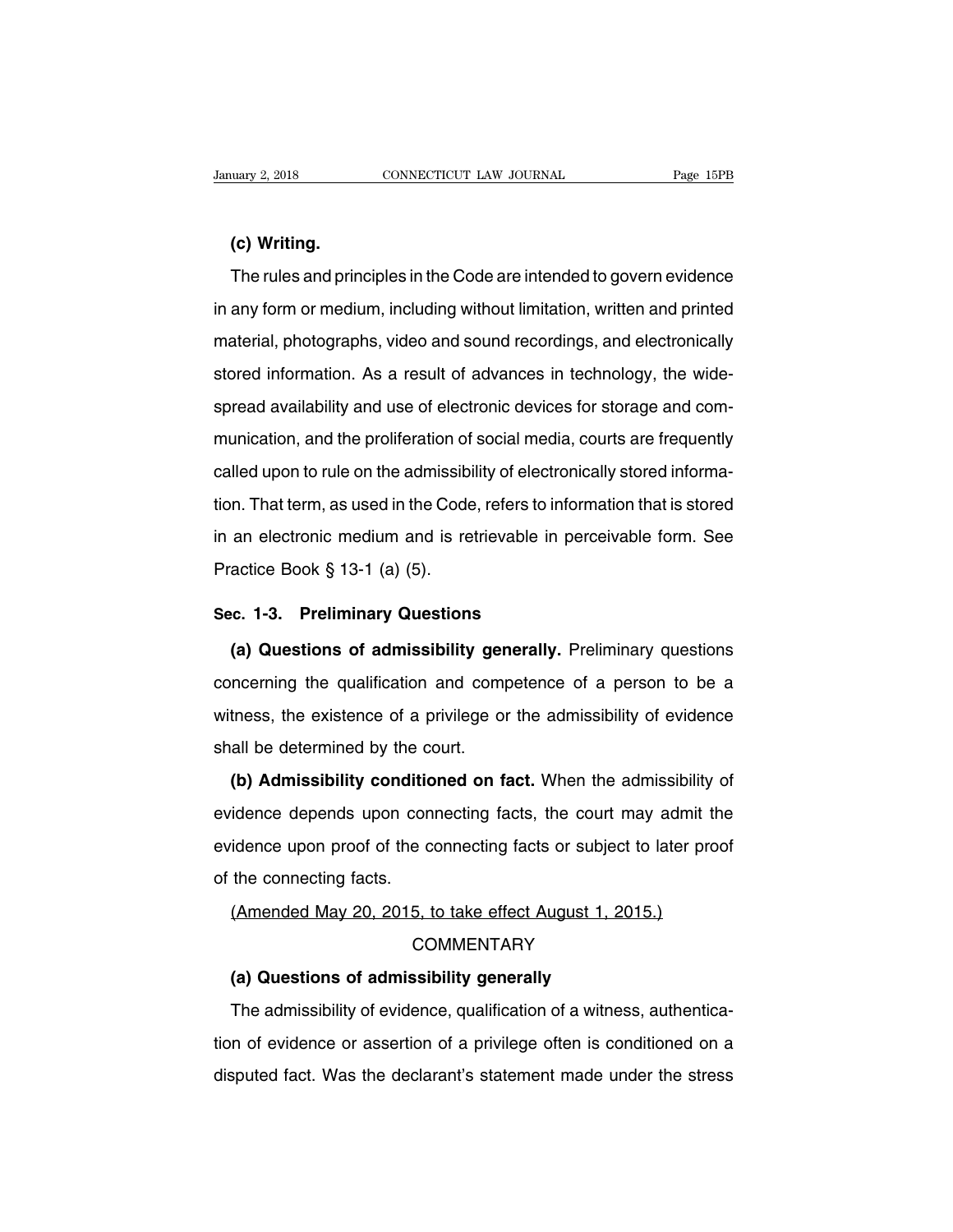Page 16PB CONNECTICUT LAW JOURNAL January 2, 2018<br>
of excitement? Is the alleged expert a qualified social worker? Was<br>
a third party present during a conversation between husband and wife? Fage 16PB CONNECTICUT LAW JOURNAL January 2, 2018<br>
of excitement? Is the alleged expert a qualified social worker? Was<br>
a third party present during a conversation between husband and wife?<br>
In each of these examples, the of excitement? Is the alleged expert a qualified social worker? Was<br>a third party present during a conversation between husband and wife?<br>In each of these examples, the admissibility of evidence, qualification<br>of the witne of excitement? Is the alleged expert a qualified social worker? Was<br>a third party present during a conversation between husband and wife?<br>In each of these examples, the admissibility of evidence, qualification<br>of the witne a third party present during a conversation between husband and wife?<br>In each of these examples, the admissibility of evidence, qualification<br>of the witness or assertion of a privilege will turn upon the answer to<br>these qu In each of these examples, the admissibility of evidence, qualification<br>of the witness or assertion of a privilege will turn upon the answer to<br>these questions of fact. Subsection (a) makes it the responsibility of<br>the co of the witness or assertion of a privilege will turn upon the answer to<br>these questions of fact. Subsection (a) makes it the responsibility of<br>the court to determine these types of preliminary questions of fact.<br>E.g., *Sta* these questions of fact. Subsection (a) makes it the responsibility of<br>the court to determine these types of preliminary questions of fact.<br>E.g., *State* v. *Stange*, 212 Conn. 612, 617, 563 A.2d 681 (1989);<br>*Manning* v. the court to determine these types of preliminary questions of fact.<br>E.g., *State* v. *Stange*, 212 Conn. 612, 617, 563 A.2d 681 (1989);<br>*Manning* v. *Michael*, 188 Conn. 607, 610, 453 A.2d 1157 (1982);<br>*D'Amato* v. *Johns* g., *State* v. *Stange*, 212 Conn. 612, 617, 563 A.2d 681 (1989);<br>anning v. *Michael*, 188 Conn. 607, 610, 453 A.2d 1157 (1982);<br>Amato v. Johnston, 140 Conn. 54, 61–62, 97 A.2d 893 (1953).<br>As it relates to authentication,

Manning v. Michael, 188 Conn. 607, 610, 453 A.2d 1157 (1982);<br>D'Amato v. Johnston, 140 Conn. 54, 61–62, 97 A.2d 893 (1953).<br>As it relates to authentication, this Section operates in conjunction<br>with Section 1-1 (d) (2) and D'Amato v. Johnston, 140 Conn. 54, 61–62, 97 A.2d 893 (1953).<br>As it relates to authentication, this Section operates in conjunction<br>with Section 1-1 (d) (2) and Article IX of the Code. The preliminary<br>issue, decided by the As it relates to authentication, this Section operates in conjunction<br>with Section 1-1 (d) (2) and Article IX of the Code. The preliminary<br>issue, decided by the court, is whether the proponent has offered a<br>satisfactory fo with Section 1-1 (d) (2) and Article IX of the Code. The preliminary<br>issue, decided by the court, is whether the proponent has offered a<br>satisfactory foundation from which the finder of fact could reasonably<br>determine that issue, decided by the court, is whether the proponent has offered a<br>satisfactory foundation from which the finder of fact could reasonably<br>determine that the evidence is what it purports to be. The court makes<br>this prelimi satisfactory foundation from which the finder of fact could reasonably<br>determine that the evidence is what it purports to be. The court makes<br>this preliminary determination in light of the authentication require-<br>ments of determine that the evidence is what it purports to be. The court makes<br>this preliminary determination in light of the authentication require-<br>ments of Article IX. Once a prima facie showing of authenticity has<br>been made to this preliminary determination in light of the authentication require-<br>ments of Article IX. Once a prima facie showing of authenticity has<br>been made to the court, the evidence, if otherwise admissible, goes<br>to the fact fin ments of Article IX. Once a prima facie showing of authenticity has<br>been made to the court, the evidence, if otherwise admissible, goes<br>to the fact finder, and it is for the fact finder ultimately to resolve<br>whether eviden been made to the court, the evidence, if otherwise admissible, goes<br>to the fact finder, and it is for the fact finder ultimately to resolve<br>whether evidence submitted for its consideration is what the proponent<br>claims it t to the fact finder, and it is for the fact finder ultimately to resolve<br>whether evidence submitted for its consideration is what the proponent<br>claims it to be. State v. Carpenter, 275 Conn. 785, 856–57, 882 A.2d<br>604 (2005 whether evidence submitted for its consideration is what the proponent<br>claims it to be. State v. Carpenter, 275 Conn. 785, 856–57, 882 A.2d<br>604 (2005); State v. Colon, 272 Conn. 106, 188–89, 864 A.2d 666<br>(2004); State v. iams it to be. *State v. Carpenter*, 275 Conn. 785, 856–57, 882 A.2d<br>4 (2005); *State v. Colon*, 272 Conn. 106, 188–89, 864 A.2d 666<br>004); *State v. Shah*, 134 Conn. App. 581, 593, 39 A.3d 1165 (2012).<br>Pursuant to Section

604 (2005); *State v. Colon*, 272 Conn. 106, 188–89, 864 A.2d 666<br>(2004); *State v. Shah*, 134 Conn. App. 581, 593, 39 A.3d 1165 (2012).<br>Pursuant to Section 1-1 (d) (2), courts are not bound by the Code<br>in determining prel (2004); *State* v. *Shah*, 134 Conn. App. 581, 59<br>
Pursuant to Section 1-1 (d) (2), courts are<br>
in determining preliminary questions of face<br>
except with respect to evidentiary privileges.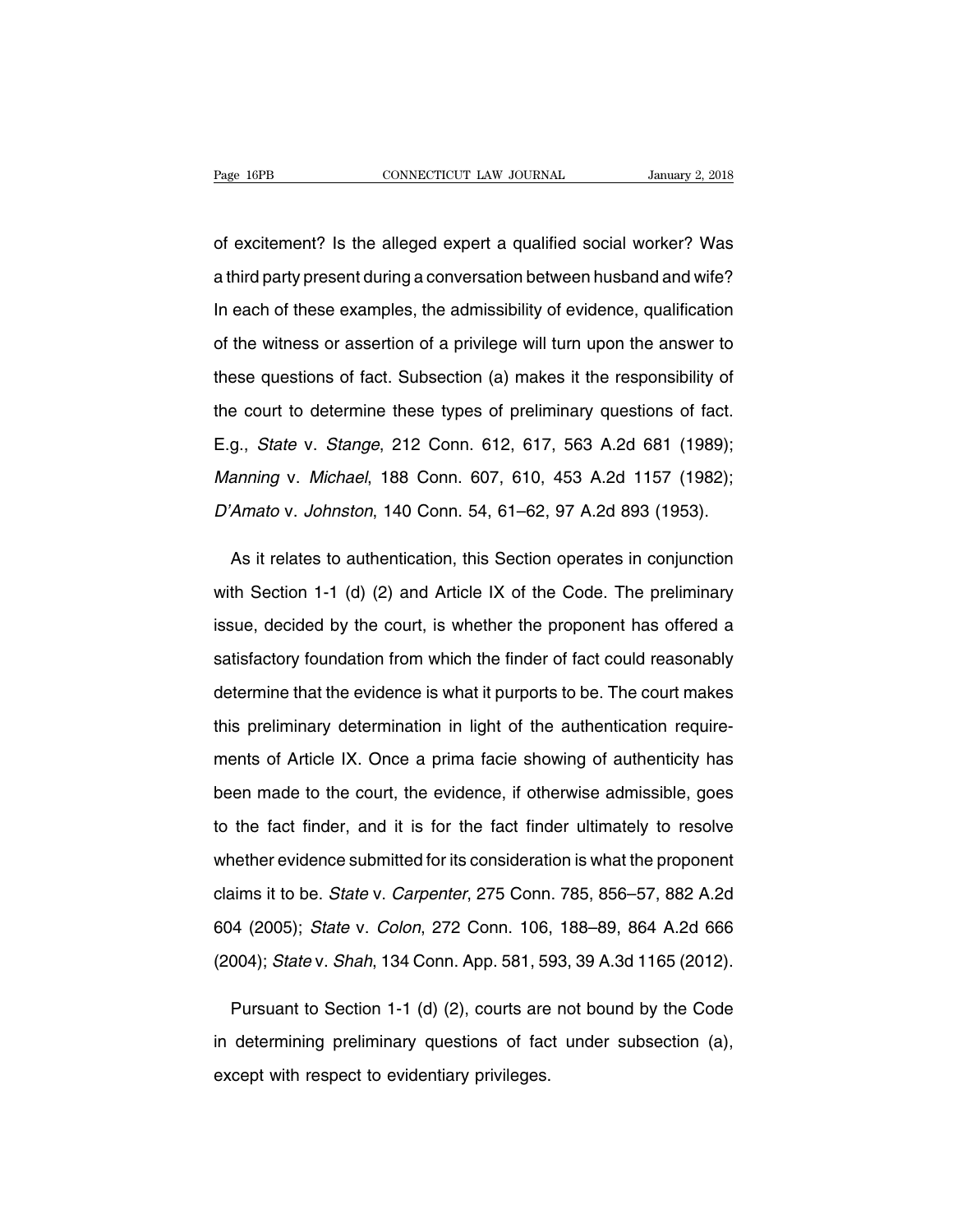<u>(b) Admissibility conditioned on fact.</u><br>The distribution of the distribution of the distribution of the distribution of the distribution of the Frequently, the admissibility of a particular fact. Frequently, the admissibility of a particular fact or item of evidence<br>Frequently, the admissibility of a particular fact or item of evidence<br>pends upon proof of another fact or other facts, i.e., connecting (b) Admissibility conditioned on fact.<br>Frequently, the admissibility of a particular fact or item of evidence<br>depends upon proof of another fact or other facts, i.e., connecting<br>facts. For example, the relevancy of a witne (b) Admissibility conditioned on fact.<br>Frequently, the admissibility of a particular fact or item of evidence<br>depends upon proof of another fact or other facts, i.e., connecting<br>facts. For example, the relevancy of a witne Frequently, the admissibility of a particular fact or item of evidence<br>depends upon proof of another fact or other facts, i.e., connecting<br>facts. For example, the relevancy of a witness' testimony that the<br>witness observed depends upon proof of another fact or other facts, i.e., connecting<br>facts. For example, the relevancy of a witness' testimony that the<br>witness observed a truck swerving in and out of the designated lane<br>at a given point de facts. For example, the relevancy of a witness' testimony that the witness observed a truck swerving in and out of the designated lane at a given point depends upon other testimony identifying the truck the witness observe witness observed a truck swerving in and out of the designated lane<br>at a given point depends upon other testimony identifying the truck<br>the witness observed as the defendant's. Similarly, the probative value<br>of evidence th at a given point depends upon other testimony identifying the truck<br>the witness observed as the defendant's. Similarly, the probative value<br>of evidence that  $A$  warned  $B$  that the machine  $B$  was using had a<br>tendency to the witness observed as the defendant's. Similarly, the probative value<br>of evidence that A warned B that the machine B was using had a<br>tendency to vibrate depends upon other evidence establishing that B<br>actually heard the of evidence that  $A$  warned  $B$  that the machine  $B$  was using had a<br>tendency to vibrate depends upon other evidence establishing that  $B$ <br>actually heard the warning. When the admissibility of evidence<br>depends upon proof colonce that it wanted B that the machine B was doing had a<br>tendency to vibrate depends upon other evidence establishing that B<br>actually heard the warning. When the admissibility of evidence<br>depends upon proof of connectin actually heard the warning. When the admissibility of evidence<br>depends upon proof of connecting facts, subsection (b) authorizes the<br>court to admit the evidence upon proof of the connecting facts or admit<br>the evidence subj depends upon proof of connecting facts, subsection (b) authorizes the<br>court to admit the evidence upon proof of the connecting facts or admit<br>the evidence subject to later proof of the connecting facts. See, e.g.,<br>State v. (1983); Steiber v. Bridgeport, 145 Conn. 363, 366–67, 143 A.2d 434<br>(1983); Steiber v. Bridgeport, 145 Conn. 715, 724–25, 463 A.2d 533<br>(1983); Steiber v. Bridgeport, 145 Conn. 363, 366–67, 143 A.2d 434<br>(1958); see also Finc the evidence subject to later proof of the connecting facts. See, e.g.,<br>State v. Anonymous (83-FG), 190 Conn. 715, 724–25, 463 A.2d 533<br>(1983); Steiber v. Bridgeport, 145 Conn. 363, 366–67, 143 A.2d 434<br>(1958); see also Fi State v. Anonymous (83-FG), 190 Conn. 715, 724–25, 463 A.2d 533<br>(1983); Steiber v. Bridgeport, 145 Conn. 363, 366–67, 143 A.2d 434<br>(1958); see also Finch v. Weiner, 109 Conn. 616, 618, 145 A. 31<br>(1929) (when admissibility (1983); *Steiber v. Bridgeport*, 145 Conn. 363, 366–6<br>(1958); see also *Finch v. Weiner*, 109 Conn. 616,<br>(1929) (when admissibility of evidence depends upon order of proof is subject to discretion of court).<br>If the propon 1958); see also *Finch* v. *Weiner*, 109 Conn. 616, 618, 145 A. 31<br>929) (when admissibility of evidence depends upon connecting facts,<br>der of proof is subject to discretion of court).<br>If the proponent fails to introduce ev

(1929) (when admissibility of evidence depends upon connecting facts, order of proof is subject to discretion of court).<br>If the proponent fails to introduce evidence sufficient to prove the connecting facts, the court may order of proof is subject to discretion of court).<br>If the proponent fails to introduce evidence sufficient to prove the<br>connecting facts, the court may instruct the jury to disregard the evi-<br>dence or order the earlier tes If the proponent fails to introduce evidence sufficient to prove the connecting facts, the court may instruct the jury to disregard the evidence or order the earlier testimony stricken. *State* v. *Ferraro*, 160 Conn. 42, mano proponent rangite in mediate<br>connecting facts, the court may inseries<br>Conn. 42, 45, 273 A.2d 694 (1970)<br>32–33, 273 A.2d 702 (1970). dence or order the earlier testimony stricken<br>
Conn. 42, 45, 273 A.2d 694 (1970); *State* v. a<br>
32–33, 273 A.2d 702 (1970).<br> **Sec. 1-4. Limited Admissibility**<br>
Evidence that is admissible as to one party onn. 42, 45, 273 A.2d 694 (1970); *State v. Johnson*, 160 Conn. 28,<br>
1-33, 273 A.2d 702 (1970).<br> **c. 1-4. Limited Admissibility**<br>
Evidence that is admissible as to one party but not as to another,<br>
for one purpose but not

32–33, 273 A.2d 702 (1970).<br> **Sec. 1-4. Limited Admissibility**<br>
Evidence that is admissible as to one party but not as to another,<br>
or for one purpose but not for another, is admissible as to that party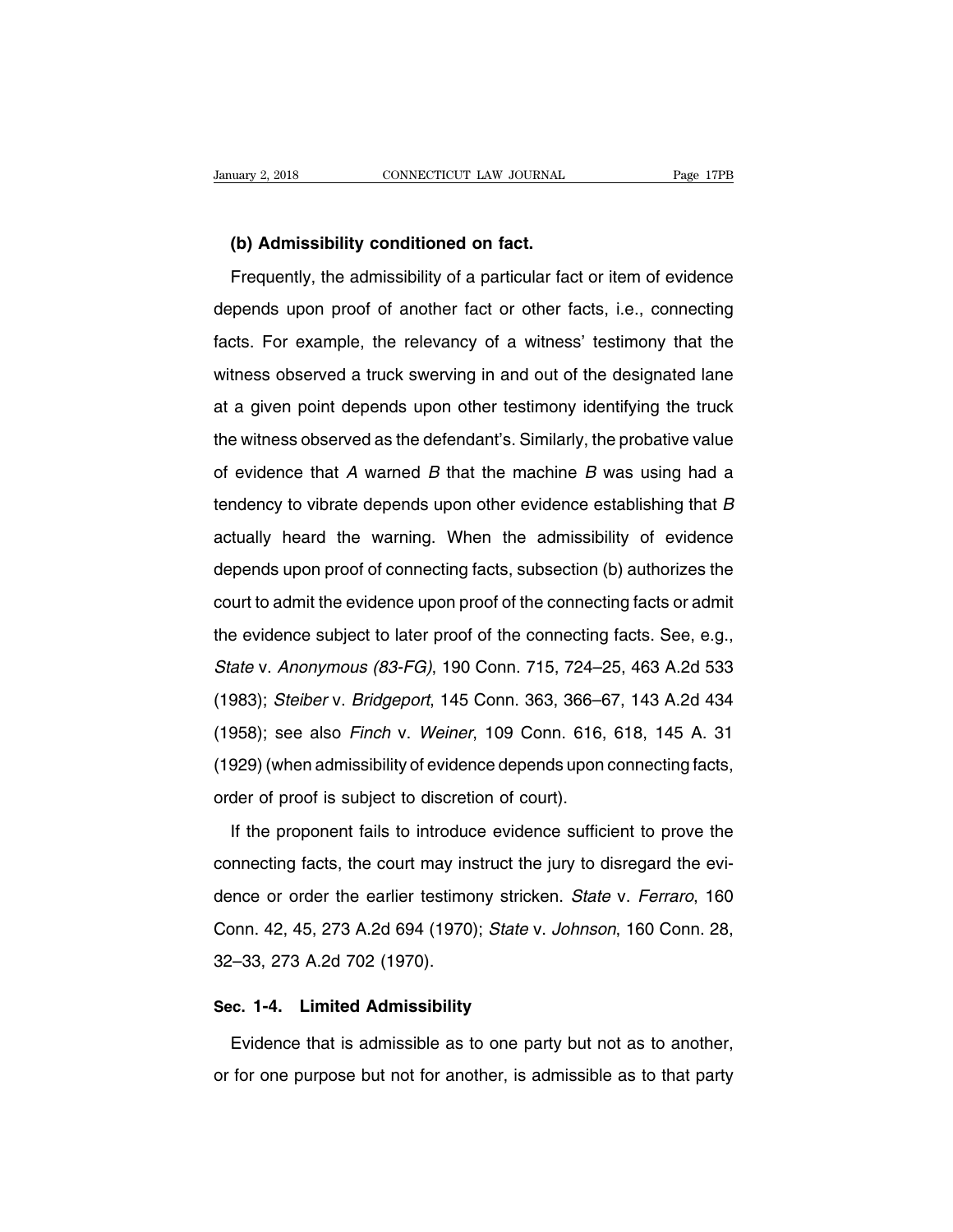Page 18PB<br>
connecticut LAW JOURNAL<br>
CONNECTICUT LAW JOURNAL<br>
CONNECTICUT LAW JOURNAL<br>
CONNECTICUT LAW JOURNAL<br>
CONNECTICUT LAW JOURNAL<br>
CONNECTICUT LAW JOURNAL<br>
CONNECTICUT LAW JOURNAL<br>
CONNECTICUT LAW JOURNAL<br>
CONNECTICUT Page 18PB CONNECTICUT LAW<br>
or for that purpose. The court may, are<br>
the evidence to its proper scope.<br>
COMMENTA

## COMMENTARY

for that purpose. The court may, and upon request shall, restrict<br>
e evidence to its proper scope.<br>
COMMENTARY<br>
Section 1-4 is consistent with Connecticut law. See Blanchard v.<br>
idgeport, 190 Conn. 798, 805, 463 A.2d 553 ( Example 1913<br>
Bridgeport, 190 Conn. 798, 805, 463 A.2d 553 (1983); State v. Tryon, 195 Conn. 304, 309, 142 A.2d 54 (1958).<br>
Absent a party's request for a limiting instruction. upon the admission Section 1-4 is consistent with Connecticut law. See *Blanchard* v.<br> *idgeport*, 190 Conn. 798, 805, 463 A.2d 553 (1983); *State* v. Tryon,<br>
5 Conn. 304, 309, 142 A.2d 54 (1958).<br>
Absent a party's request for a limiting ins

Bridgeport, 190 Conn. 798, 805, 463 A.2d 553 (1983); State v. Tryon,<br>145 Conn. 304, 309, 142 A.2d 54 (1958).<br>Absent a party's request for a limiting instruction, upon the admission<br>of evidence, the court is encouraged to i 145 Conn. 304, 309, 142 A.2d 54 (1958).<br>Absent a party's request for a limiting instruction, upon the admission<br>of evidence, the court is encouraged to instruct the jury on the proper<br>scope of the evidence or inquire wheth Absent a party's request for a limiting instruction, upon the admission<br>of evidence, the court is encouraged to instruct the jury on the proper<br>scope of the evidence or inquire whether counsel desires a limiting<br>instructio of evidence, the court is encouraged to instruct the jury on the proper<br>scope of the evidence or inquire whether counsel desires a limiting<br>instruction to be given. See *Rokus* v. *Bridgeport*, 191 Conn. 62, 67,<br>463 A.2d 2 scope of the evidence or inquire whether counsel desires a limiting<br>instruction to be given. See *Rokus v. Bridgeport*, 191 Conn. 62, 67,<br>463 A.2d 252 (1983); cf. *State v. Cox*, 7 Conn. App. 377, 389, 509<br>A.2d 36 (1986). instruction to be given. See *Rokus* v. *Bridgeport*, 191 Conn. 62, 67, 463 A.2d 252 (1983); cf. *State v. Cox*, 7 Conn. App. 377, 389, 509 A.2d 36 (1986). Nothing precludes a court from excluding evidence offered for a li A A 2d 252 (1983); cf. *State v. Cox*, 7 Conn. App. 377, 389, 509<br>A 2d 36 (1986). Nothing precludes a court from excluding evidence<br>offered for a limited purpose or taking other action it deems appropriate<br>when a limiting A.2d 36 (1986). Nothing precludes a court from excluding eviden<br>offered for a limited purpose or taking other action it deems appropria<br>when a limiting instruction will not adequately protect the rights of t<br>parties. See offered for a limited purpose or taking other action it<br>when a limiting instruction will not adequately prote<br>parties. See *Blanchard* v. *Bridgeport*, supra, 190 (<br>Sec. 1-5. Remainder of Statements<br>(a) Contemporaneous int

ren a limiting instruction will not adequately protect the rights of the<br>irties. See *Blanchard* v. *Bridgeport*, supra, 190 Conn. 805.<br>**(a) Contemporaneous introduction by proponent.** When a state-<br>ent is introduced by a parties. See *Dianchard v. Dhugepont*, supra, 190 Conn. 605.<br>Sec. 1-5. Remainder of Statements<br>(a) Contemporaneous introduction by proponent. When a state-<br>ment is introduced by a party, the court may, and upon request sha Sec. 1-5. Remainder of Statements<br>(a) Contemporaneous introduction by proponent. When a state-<br>ment is introduced by a party, the court may, and upon request shall,<br>require the proponent at that time to introduce any other (a) Contemporaneous introduction by proponent. When a statement is introduced by a party, the court may, and upon request shall, require the proponent at that time to introduce any other part of the statement, whether or n ment is introduced by a party, the court may, and upon request shall, require the proponent at that time to introduce any other part of the statement, whether or not otherwise admissible, that the court determines, conside rient is interacted by a party, the court may, and apon request<br>require the proponent at that time to introduce any other par<br>statement, whether or not otherwise admissible, that the cour<br>mines, considering the context of Frament, whether or not otherwise admissible, that the court deter-<br>nes, considering the context of the first part of the statement, ought<br>fairness to be considered contemporaneously with it.<br>**(b) Introduction by another p** 

mines, considering the context of the first part of the statement, ought<br>in fairness to be considered contemporaneously with it.<br>(b) Introduction by another party. When a statement is introduced<br>by a party, another party m in fairness to be considered contemporaneously with it.<br> **(b) Introduction by another party.** When a statement is introduced<br>
by a party, another party may introduce any other part of the statement,<br>
whether or not otherwi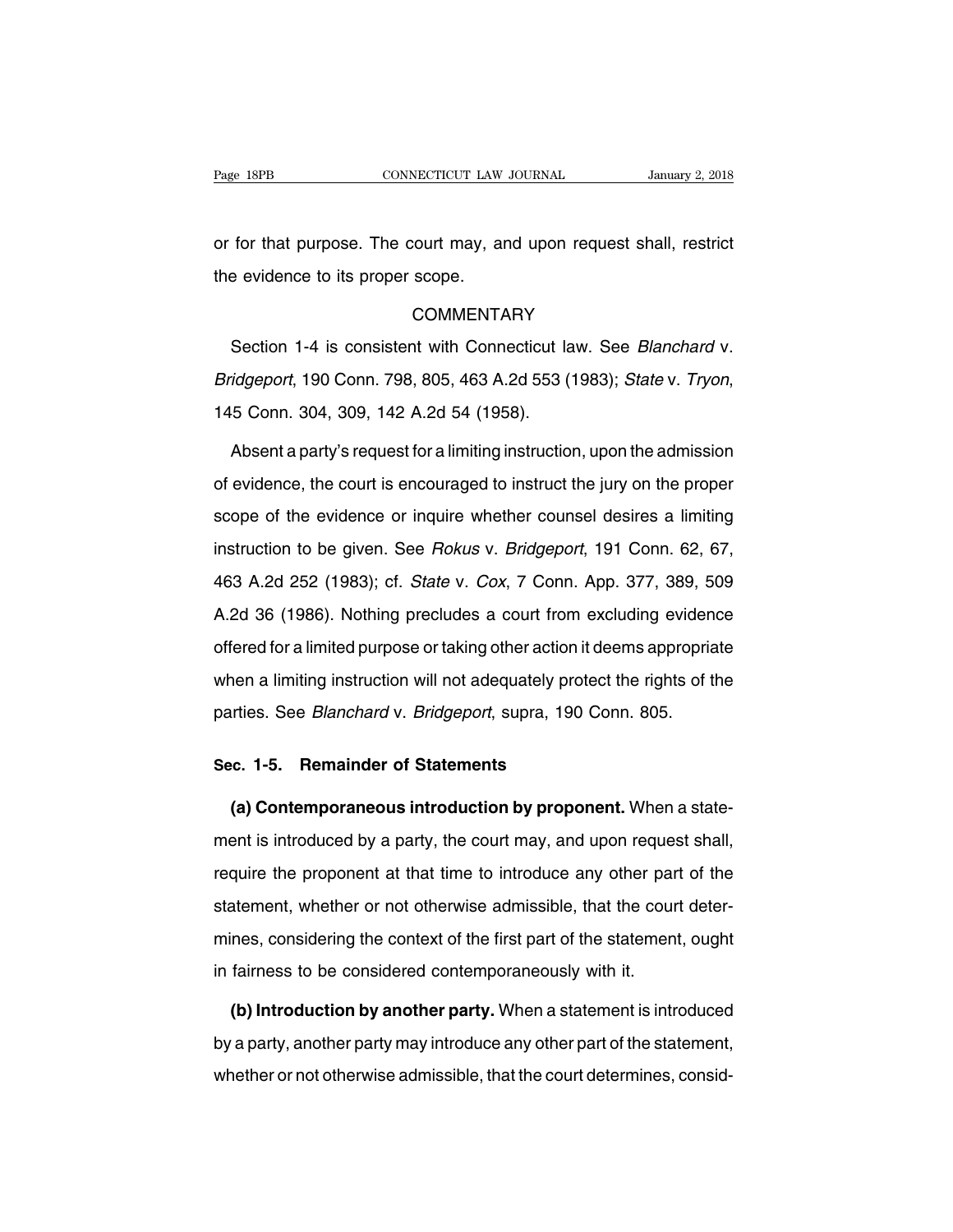External January 2, 2018 CONNECTICUT LAW JOURNAL Page 19PB<br>
Page 19PB<br>
ering the context of the first part of the statement, ought in fairness<br>
to be considered with it. University 2, 2018<br>
Example 2018<br>
Example 2018<br>
The considered with it.<br>
CO Import the first part of the statement, ought in the considered with it.<br>
COMMENTARY<br> **(a) Contemporaneous introduction by proponent.**<br>
Subsection (a) recognizes the principle of completeness.

## **COMMENTARY**

Subsection (a) recognizes the principle of completeness. Some-<br>Subsection (a) recognizes the principle of completeness. Some-<br>nes, one part of a statement may be so related to another that, in COMMENTARY<br>
(a) Contemporaneous introduction by proponent.<br>
Subsection (a) recognizes the principle of completeness. Some-<br>
times, one part of a statement may be so related to another that, in<br>
fairness, both should be con (a) Contemporaneous introduction by proponent.<br>Subsection (a) recognizes the principle of completeness. Some-<br>times, one part of a statement may be so related to another that, in<br>fairness, both should be considered contemp Subsection (a) recognizes the principle of completeness. Some-<br>times, one part of a statement may be so related to another that, in<br>fairness, both should be considered contemporaneously. Subsection<br>(a) details the circumst times, one part of a statement may be so related to another that, in fairness, both should be considered contemporaneously. Subsection (a) details the circumstances under which a court may or shall require a proponent of tairness, both should be considered contemporaneously. Subsection<br>(a) details the circumstances under which a court may or shall require<br>a proponent of one part of a statement to contemporaneously introduce<br>the other part. (a) details the circumstances under which a court may or shall require<br>a proponent of one part of a statement to contemporaneously introduce<br>the other part. See *Clark v. Smith*, 10 Conn. 1, 5 (1833); *Ives v.<br>Bartholomew* (a) dotate the encombial hoce and the which a coart may or shall require<br>a proponent of one part of a statement to contemporaneously introduce<br>the other part. See *Clark v. Smith*, 10 Conn. 1, 5 (1833); *Ives v.*<br>Bartholom the other part. See *Cl.*<br>Bartholomew, 9 Conn.<br>§ 13-31 (a) (5) (depositi<br>85 A. 739 (1912).<br>The basis for the rule artholomew, 9 Conn. 309, 312–13 (1832); see also Practice Book<br>13-31 (a) (5) (depositions); cf. Walter v. Sperry, 86 Conn. 474, 480,<br>A. 739 (1912).<br>The basis for the rule is that matters taken out of context can create<br>sle

g 13-31 (a) (5) (depositions); cf. *Walter v. Sperry*, 86 Conn. 474, 480,<br>85 A. 739 (1912).<br>The basis for the rule is that matters taken out of context can create<br>misleading impressions or inaccuracies[,] and that waiting in the trial to clear them up can be ineffectual. [See 1 C. McCormick, Evidence (5th Ed. 1999) § 56, pp. 248–49; C. Tait & J. LaPlante, The basis for the rule is that matters taken out of context can create<br>misleading impressions or inaccuracies[,] and that waiting until later<br>in the trial to clear them up can be ineffectual. [See 1 C. McCormick,<br>Evidence misleading impressions or inaccuracies[,] and that waiting until later<br>in the trial to clear them up can be ineffectual. [See 1 C. McCormick,<br>Evidence (5th Ed. 1999) § 56, pp. 248–49; C. Tait & J. LaPlante,<br>Connecticut Evi in the trial to clear them up can be ineffectual. [See 1 C. McCormick,<br>Evidence (5th Ed. 1999) § 56, pp. 248–49; C. Tait & J. LaPlante,<br>Connecticut Evidence (Sup. 1999) § 8.1.4, p. 151.] See State v. Arthur<br>S., 109 Conn. A Evidence (5th Ed. 1999) § 56, pp. 24<br>Connecticut Evidence (Sup. 1999) § 8.1<br>S., 109 Conn. App. 135, 140–41, 950<br>Conn. 925, 958 A.2d 153 (2008).<br>"Statement," as used in this subsecti onnecticut Evidence (Sup. 1999) § 8.1.4, p. 151.] See State v. Arthur<br>
109 Conn. App. 135, 140–41, 950 A.2d 615, cert. denied, 289<br>
1925, 958 A.2d 153 (2008).<br>
"Statement," as used in this subsection, includes written, rec

a., 109 Conn. App. 135, 140–41, 950 A.2d 615, cert. denied, 289<br>Conn. 925, 958 A.2d 153 (2008).<br>"Statement," as used in this subsection, includes written, recorded<br>and oral statements. Because the other part of the stateme Conn. 925, 958 A.2d 153 (2008).<br>
"Statement," as used in this subsection, includes written, recorded<br>
and oral statements. Because the other part of the statement is intro-<br>
duced for the purpose of placing the first part "Statement," as used in this subsection, includes written, recorded<br>and oral statements. Because the other part of the statement is intro-<br>duced for the purpose of placing the first part into context, the other<br>part need n and old statements. Besatase the strict p<br>duced for the purpose of placing the first<br>part need not be independently admissil<br>158 Conn. 412, 420, 262 A.2d 147 (1969)<br>90 S. Ct. 1866, 26 L. Ed. 2d 288 (1970).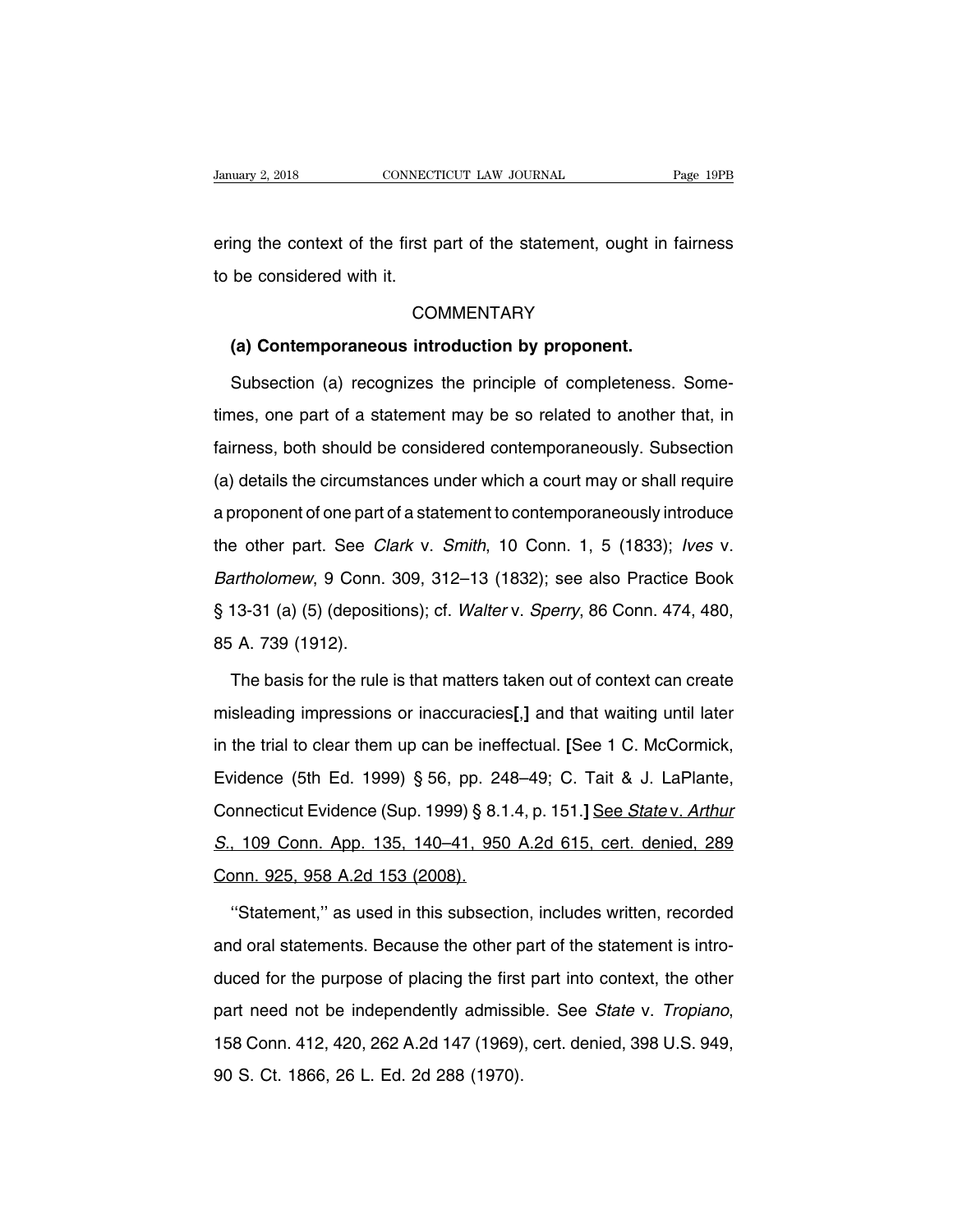**(b) Introduction by another party.** Ve 20PB<br>
Unlike subsection (a), subsection (b) does not involve the contempo-<br>
Unlike subsection (a), subsection (b) does not involve the contempo-<br>
neous introduction of evidence. Rather, it recognizes the right of a (b) Introduction by another party.<br>
Unlike subsection (a), subsection (b) does not involve the contempo-<br>
raneous introduction of evidence. Rather, it recognizes the right of a<br>
party to subsequently introduce another part (b) Introduction by another party.<br>
Unlike subsection (a), subsection (b) does not involve the contempo-<br>
raneous introduction of evidence. Rather, it recognizes the right of a<br>
party to subsequently introduced another par Unlike subsection (a), subsection (b) does not involve the contemporaneous introduction of evidence. Rather, it recognizes the right of a party to subsequently introduce another part or the remainder of a statement previo raneous introduction of evidence. Rather, it recognizes the right of a<br>party to subsequently introduce another part or the remainder of a<br>statement previously introduced in part by the opposing party under<br>the conditions p party to subsequently introduce another part or the remainder of a<br>statement previously introduced in part by the opposing party under<br>the conditions prescribed in the rule. See *State v. Paulino*, 223 Conn.<br>461, 468–69, 6 party to subsequently introduced in part by the opposing party under<br>statement previously introduced in part by the opposing party under<br>the conditions prescribed in the rule. See *State v. Paulino*, 223 Conn.<br>461, 468–69, the conditions prescribed in the rule. See *State v. Paulino*, 223 Conn.<br>461, 468–69, 613 A.2d 720 (1992); *State v. Castonguay*, 218 Conn.<br>486, 496–97, 590 A.2d 901 (1991); *Rokus v. Bridgeport*, 191 Conn.<br>62, 69, 463 A. 461, 468–69, 613 A.2d<br>486, 496–97, 590 A.2d<br>62, 69, 463 A.2d 252<br>(5) (depositions).<br>Although the cases Although the cases upon which subsection (b) is based deal only the edmissibility of oral conversations or statements, the rule of the admissibility of oral conversations or statements, the rule

Res. 69, 463 A.2d 252 (1983); see also Practice Book § 13-31 (a)<br>(5) (depositions).<br>Although the cases upon which subsection (b) is based deal only<br>with the admissibility of oral conversations or statements, the rule<br>logic (5) (depositions).<br>Although the cases upon which subsection (b) is based deal only<br>with the admissibility of oral conversations or statements, the rule<br>logically extends to written and recorded statements. Thus, like sub-Although the cases upon which subsection (b) is based deal only with the admissibility of oral conversations or statements, the rule logically extends to written and recorded statements. Thus, like subsection (a), subsecti with the admissibility of oral conversations or statements, the rule logically extends to written and recorded statements. Thus, like subsection (a), subsection (b)'s use of the word "statement" includes oral, written and of putting the statements of statements. Thus, like subsection (a), subsection (b)'s use of the word "statement" includes oral, written and recorded statements. In addition, because the other part of the statement is intro section (a), subsection (b)'s use of the word "statement" includes oral,<br>section (a), subsection (b)'s use of the word "statement" includes oral,<br>written and recorded statements. In addition, because the other part<br>of the written and recorded statements. In addition, because the other part<br>of the statement is introduced under subsection (b) for the purpose<br>of putting the first part into context, the other part need not be indepen-<br>dently ad of the statement is introduced under subsection (b) for the purpose<br>of putting the first part into context, the other part need not be indepen-<br>dently admissible. See *State* v. *Paulino*, supra, 223 Conn. 468–69;<br>*State* of putting the first part into context, the other pare<br>dently admissible. See *State* v. *Paulino*, supra<br>*State* v. *Castonguay*, supra, 218 Conn. 496; cf<br>Conn. 41, 47 n.6, 438 A.2d 1157 (1981).<br>**ARTICLE II**—JUDICIAL NO See *State* v. *Paulino*, supra, 223 Conn. 468–1<br>ay, supra, 218 Conn. 496; cf. *Starzec* v. *Kida*, 1<br>438 A.2d 1157 (1981).<br>**ARTICLE II—JUDICIAL NOTICE** State v. Castonguay, supra, 218 Conn. 496; cf. Starzec v. Kid<br>Conn. 41, 47 n.6, 438 A.2d 1157 (1981).<br>**ARTICLE II—JUDICIAL NOTICE**<br>Sec. 2-1. Judicial Notice of Adjudicative Facts<br>(a) Scope of section. This section governs

onn. 41, 47 n.6, 438 A.2d 1157 (1981).<br> **ARTICLE II—JUDICIAL NOTICE**<br> **(a) Scope of section.** This section governs only judicial notice of<br> **(a) Scope of section.** This section governs only judicial notice of<br>
ljudicative ARTI<br>Sec. 2-1. Judicial No<br>(a) Scope of sectior<br>adjudicative facts.<br>(b) Taking of judicia **(a) Scope of section.** This section governs only judicial notice of<br> **(a) Scope of section.** This section governs only judicial notice of<br> **(b) Taking of judicial notice.** A court may, but is not required to,<br> **(c) Taking** (a) Scope of section. This section governs only judicial notic<br>adjudicative facts.<br>(b) Taking of judicial notice. A court may, but is not required<br>take notice of matters of fact, in accordance with subsection (c).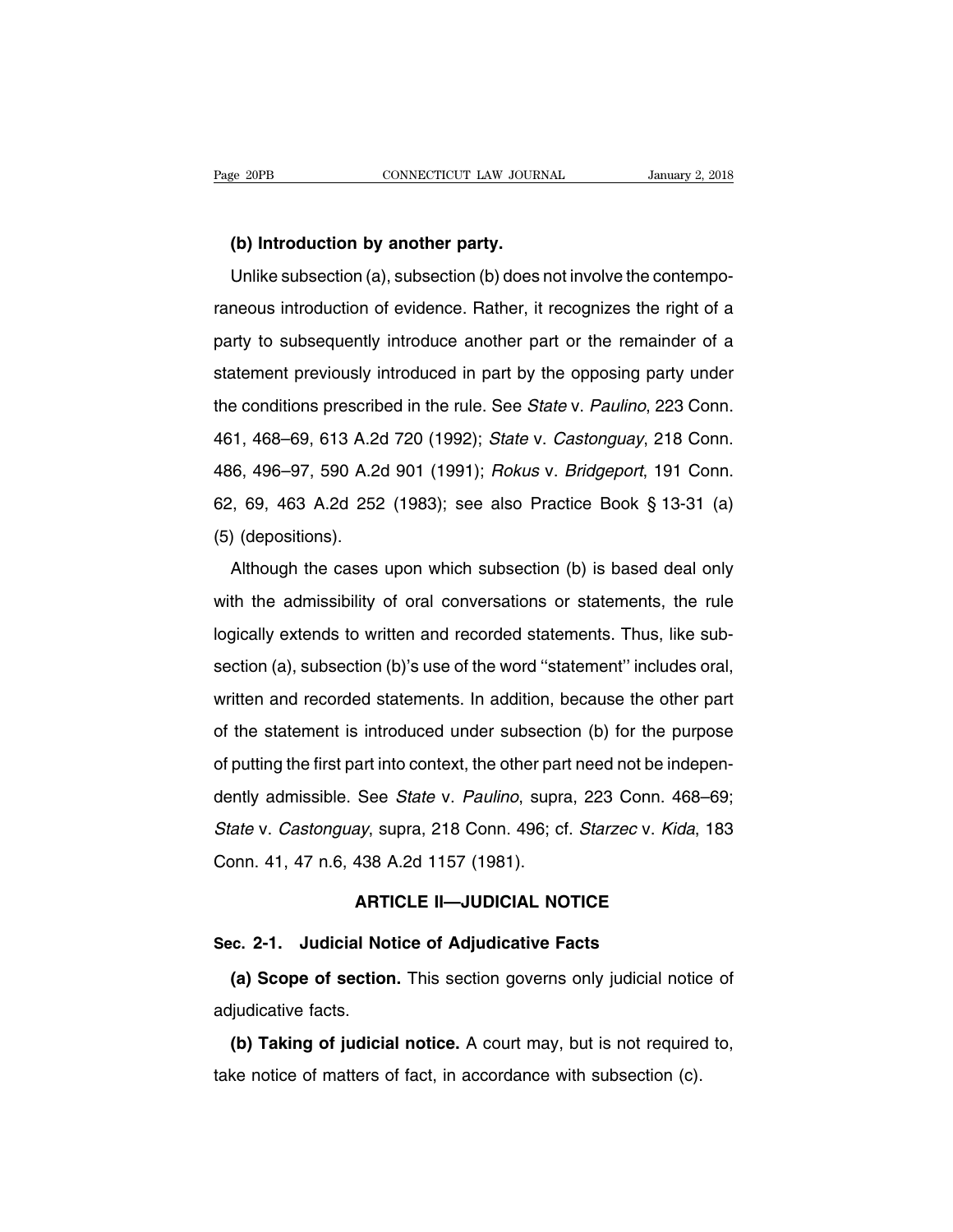**(c) Kinds of facts.** A judicially noticed fact must be one not subject<br>**(c) Kinds of facts.** A judicially noticed fact must be one not subject<br>reasonable dispute in that it is either (1) within the knowledge of University 2, 2018 CONNECTICUT LAW JOURNAL Page 21PB<br> **(c) Kinds of facts.** A judicially noticed fact must be one not subject<br>
to reasonable dispute in that it is either (1) within the knowledge of<br>
people generally in the (c) Kinds of facts. A judicially noticed fact must be one not subject<br>to reasonable dispute in that it is either (1) within the knowledge of<br>people generally in the ordinary course of human experience, or (2)<br>generally acc (c) Kinds of facts. A judicially noticed fact must be one not subject<br>to reasonable dispute in that it is either (1) within the knowledge of<br>people generally in the ordinary course of human experience, or (2)<br>generally acc demonstration. **(d)** generally in the ordinary course of human experience, or (2)<br>
inerally accepted as true and capable of ready and unquestionable<br> **(d) Time of taking judicial notice.** Judicial notice may be taken at<br>
y stage of the p people generally in the ordinary course of human experience, or (2)<br>generally accepted as true and capable of ready and unquestionable<br>demonstration.<br>(d) Time of taking judicial notice. Judicial notice may be taken at<br>any

monstration.<br> **(d) Time of taking judicial notice.** Judicial notice may be take<br>
y stage of the proceeding.<br>
(Amended June 29, 2007, to take effect Jan. 1, 2008.)<br>
COMMENTARY

(Amended June 29, 2007, to take effect Jan. 1, 2008.)<br>
COMMENTARY<br> **(a) Scope of section.**<br>
Section 2-1 addresses the principle of judicial notice, which relieves

# **COMMENTARY**

(Amended June 29, 2007, to take effect Jan. 1, 2008.)<br>COMMENTARY<br>(a) Scope of section.<br>Section 2-1 addresses the principle of judicial notice, which relieves<br>barty from producing formal evidence to prove a fact. E.g., *Bea* COMMENTARY<br>
(a) Scope of section.<br>
Section 2-1 addresses the principle of judicial notice, which relieves<br>
a party from producing formal evidence to prove a fact. E.g., *Beardsley*<br>
v. *Irving*, 81 Conn. 489, 491, 71 A. 58 (a) Scope of section.<br>Section 2-1 addresses the principle of judicial notice, which relieves<br>a party from producing formal evidence to prove a fact. E.g., *Beardsley*<br>v. Irving, 81 Conn. 489, 491, 71 A. 580 (1909); *Federa* Section 2-1 addresses the principle of judicial notice, which relieves<br>a party from producing formal evidence to prove a fact. E.g., *Beardsley*<br>v. *Irving*, 81 Conn. 489, 491, 71 A. 580 (1909); *Federal Deposit Ins.*<br>Corp a party from producing formal evidence to prove a fact. E.g., *Beardsley*<br>v. *Irving*, 81 Conn. 489, 491, 71 A. 580 (1909); *Federal Deposit Ins.*<br>Corp. v. Napert-Boyer Partnership, 40 Conn. App. 434, 441, 671 A.2d<br>1303 (1 v. *Irving*, 81 Conn. 489, 491, 71 A. 580 (1909); *Federal Deposit Ins.*<br>Corp. v. Napert-Boyer Partnership, 40 Conn. App. 434, 441, 671 A.2d<br>1303 (1996). Section 2-1 deals only with judicial notice of "adjudicative"<br>facts. facts that relate to the activities or events giving rise to the particular controversy. See Moore v. Moore, 173 Conn. 120, 122, 376 A.2d 1085 corp. v. Algort Boyer Fameromp, to Somm App. 181, 111, 311 A.2d<br>1303 (1996). Section 2-1 deals only with judicial notice of "adjudicative"<br>facts. Adjudicative facts are the facts of a particular case or those<br>facts that re Facts. Adjudicative facts are the facts of a particular case or those facts that relate to the activities or events giving rise to the particular controversy. See *Moore* v. *Moore*, 173 Conn. 120, 122, 376 A.2d 1085 (1977 Its that relate to the activities or events giving rise to the particular<br>ntroversy. See *Moore* v. *Moore*, 173 Conn. 120, 122, 376 A.2d 1085<br>977); K. Davis, "Judicial Notice," 55 Colum. L. Rev. 945, 952 (1955).<br>This sect

controversy. See *Moore* v. *Moore*, 173 Conn. 120, 122, 376 A.2d 1085<br>(1977); K. Davis, "Judicial Notice," 55 Colum. L. Rev. 945, 952 (1955).<br>This section does not deal with judicial notice of "legislative" facts,<br>i.e., f (1977); K. Davis, "Judicial Notice," 55 Colum. L. Rev. 945, 952 (1955).<br>This section does not deal with judicial notice of "legislative" facts,<br>i.e., facts that do not necessarily concern the parties in a particular<br>case b This section does not deal with judicial notice of "legislative" facts,<br>i.e., facts that do not necessarily concern the parties in a particular<br>case but that courts consider in determining the constitutionality or<br>interpre i.e., facts that do not necessarily concern the parties in a particular case but that courts consider in determining the constitutionality or interpretation of statutes or issues of public policy upon which the application interpretation of statutes or issues of public policy upon whisepplication of a common-law rule depends. See *Moore* v. *N* supra, 173 Conn. 122; K. Davis, supra, 55 Colum. L. Rev. 95. Code leaves judicial notice of legisl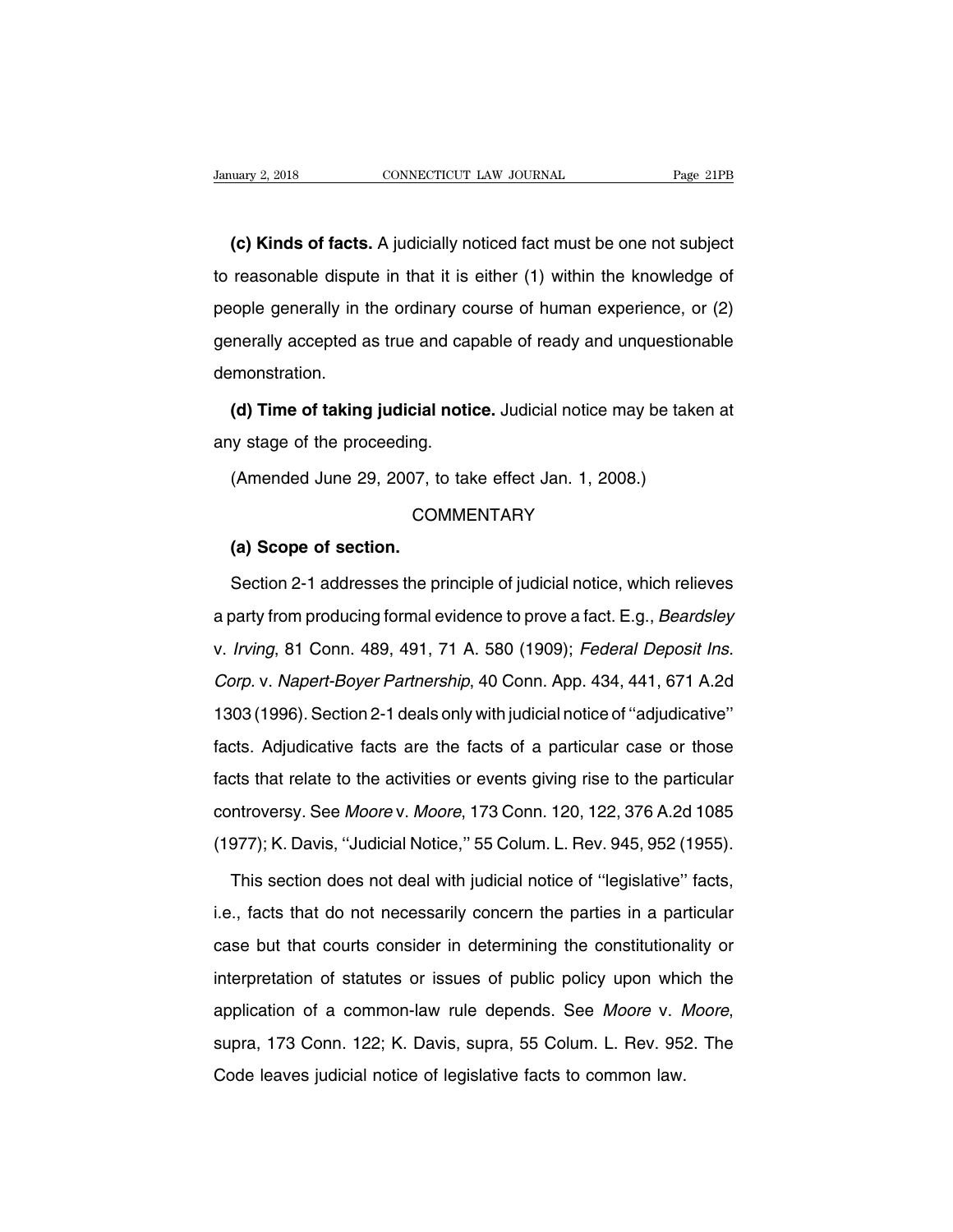**EXECUTE:**<br> **(b) Taking of judicial notice.**<br>
Subsection (b) expresses the comm Subsection (b) the judicial notice.<br>Subsection (b) expresses the common-law view that "[c]ourts are<br>to bound to take judicial notice of matters of fact." *DeLuca v. Park* (b) Taking of judicial notice.<br>Subsection (b) expresses the common-law view that "[c]ourts are<br>not bound to take judicial notice of matters of fact." *DeLuca v. Park*<br>Commissioners, 94 Conn. 7, 10, 107 A. 611 (1919). (b) Taking of judicial notice.<br>
Subsection (b) expresses the common-law view that "[not bound to take judicial notice of matters of fact." *DeLL*<br>
Commissioners, 94 Conn. 7, 10, 107 A. 611 (1919).<br>
(c) Kinds of facts. Subsection (b) expresses<br>t bound to take judicial r<br>pmmissioners, 94 Conn.<br>**(c) Kinds of facts.**<br>Subsection (c) is consiste t bound to take judicial notice of matters of fact." *DeLuca v. Park*<br>pmmissioners, 94 Conn. 7, 10, 107 A. 611 (1919).<br>**(c) Kinds of facts.**<br>Subsection (c) is consistent with common-law principles of judicial<br>tice. See, e.

commissioners, 94 Conn. 7, 10, 107 A. 611 (1919).<br>
(c) Kinds of facts.<br>
Subsection (c) is consistent with common-law principles of judicial<br>
notice. See, e.g., West Hartford v. Freedom of Information Commis-<br>
sion, 218 Con (c) Kinds of facts.<br>
Subsection (c) is consistent with common-law principles of judicial<br>
notice. See, e.g., *West Hartford v. Freedom of Information Commis-<br>
sion*, 218 Conn. 256, 264, 588 A.2d 1368 (1991); *State v. Toma* tice. See, e.g., *West Hartford v. Freedom of Information Commis-*<br>
1991, 218 Conn. 256, 264, 588 A.2d 1368 (1991); *State v. Tomanelli*,<br>
1986).<br>
Both the fact that raw pork must be cooked thoroughly to kill para-<br>
1988;

sion, 218 Conn. 256, 264, 588 A.2d 1368 (1991); State v. Tomanelli,<br>153 Conn. 365, 369, 216 A.2d 625 (1966).<br>Both the fact that raw pork must be cooked thoroughly to kill para-<br>sites; see Silverman v. Swift & Co., 141 Con 153 Conn. 365, 369, 216 A.2d 625 (1966).<br>
Both the fact that raw pork must be cooked thoroughly to kill para-<br>
sites; see Silverman v. Swift & Co., 141 Conn. 450, 458, 107 A.2d<br>
277 (1954); and the fact that the normal per Both the fact that raw pork must be cooked thoroughly to kill para-<br>sites; see *Silverman v. Swift & Co.*, 141 Conn. 450, 458, 107 A.2d<br>277 (1954); and the fact that the normal period of human gestation is<br>nine months; *Me* Bear are tack that faw point mast be booked anotoughly to talk part<br>sites; see *Silverman* v. *Swift & Co.*, 141 Conn. 450, 458, 107 A.2d<br>277 (1954); and the fact that the normal period of human gestation is<br>nine months; 277 (1954); and the fact that the normal period of human gestation is<br>nine months; *Melanson* v. *Rogers*, 38 Conn. Sup. 484, 490–91, 451<br>A.2d 825 (1982); constitute examples of facts subject to judicial notice<br>under categ 277 (1954); and the fact that the normal period of human gestation is<br>nine months; Melanson v. Rogers, 38 Conn. Sup. 484, 490–91, 451<br>A.2d 825 (1982); constitute examples of facts subject to judicial notice<br>under category A.2d 825 (1982); constitute examples of facts subject to judicial notice<br>under category (1). Examples of category (2) facts include: scientific<br>tests or principles; *State v. Tomanelli*, supra, 153 Conn. 370–71; geo-<br>graph under category (1). Examples of ractic dalight to judicial fields under category (1). Examples of category (2) facts include: scientific<br>tests or principles; *State* v. Tomanelli, supra, 153 Conn. 370–71; geo-<br>graphical da tests or principles; *State v. Tomanelli*, supra, 153 Conn. 370–71; geographical data; e.g., *Nesko Corp. v. Fontaine*, 19 Conn. Sup. 160, 162, 110 A.2d 631 (1954); historical facts; *Gannon v. Gannon*, 130 Conn. 449, 452 graphical data; e.g., *Nesko Corp.* v. *Fontaine*, 19 Conn. Sup. 160, 162, 110 A.2d 631 (1954); historical facts; *Gannon* v. *Gannon*, 130 Conn. 449, 452, 35 A.2d 204 (1943); and times and dates. E.g., *Patterson* v. *Dem* Example 10 A.2d 631 (1954); historical facts; *Gannon v. Gannon*, 130<br>Donn. 449, 452, 35 A.2d 204 (1943); and times and dates. E.g.,<br>atterson v. Dempsey, 152 Conn. 431, 435, 207 A.2d 739 (1965).<br>Within category (2), the co

Conn. 449, 452, 35 A.2d 204 (1943); and times and dates. E.g.,<br>
Patterson v. Dempsey, 152 Conn. 431, 435, 207 A.2d 739 (1965).<br>
Within category (2), the court may take judicial notice of the exis-<br>
tence, content and legal Patterson v. Dempsey, 152 Conn. 431, 435, 207 A.2d 739 (1965).<br>Within category (2), the court may take judicial notice of the exis-<br>tence, content and legal effect of a court file, or of a specific entry in<br>a court file if Within category (2), the court may take judicial notice of the exis-<br>tence, content and legal effect of a court file, or of a specific entry in<br>a court file if that specific entry is brought to the attention of the court,<br> tence, content and legal effect of a court file, or of a specific entry in a court file if that specific entry is brought to the attention of the court, subject to the provisions of Section 2-2. Judicial notice of a court factor, content and logar oncet of a court me, of of a oppoint only in<br>a court file if that specific entry is brought to the attention of the court,<br>subject to the provisions of Section 2-2. Judicial notice of a court file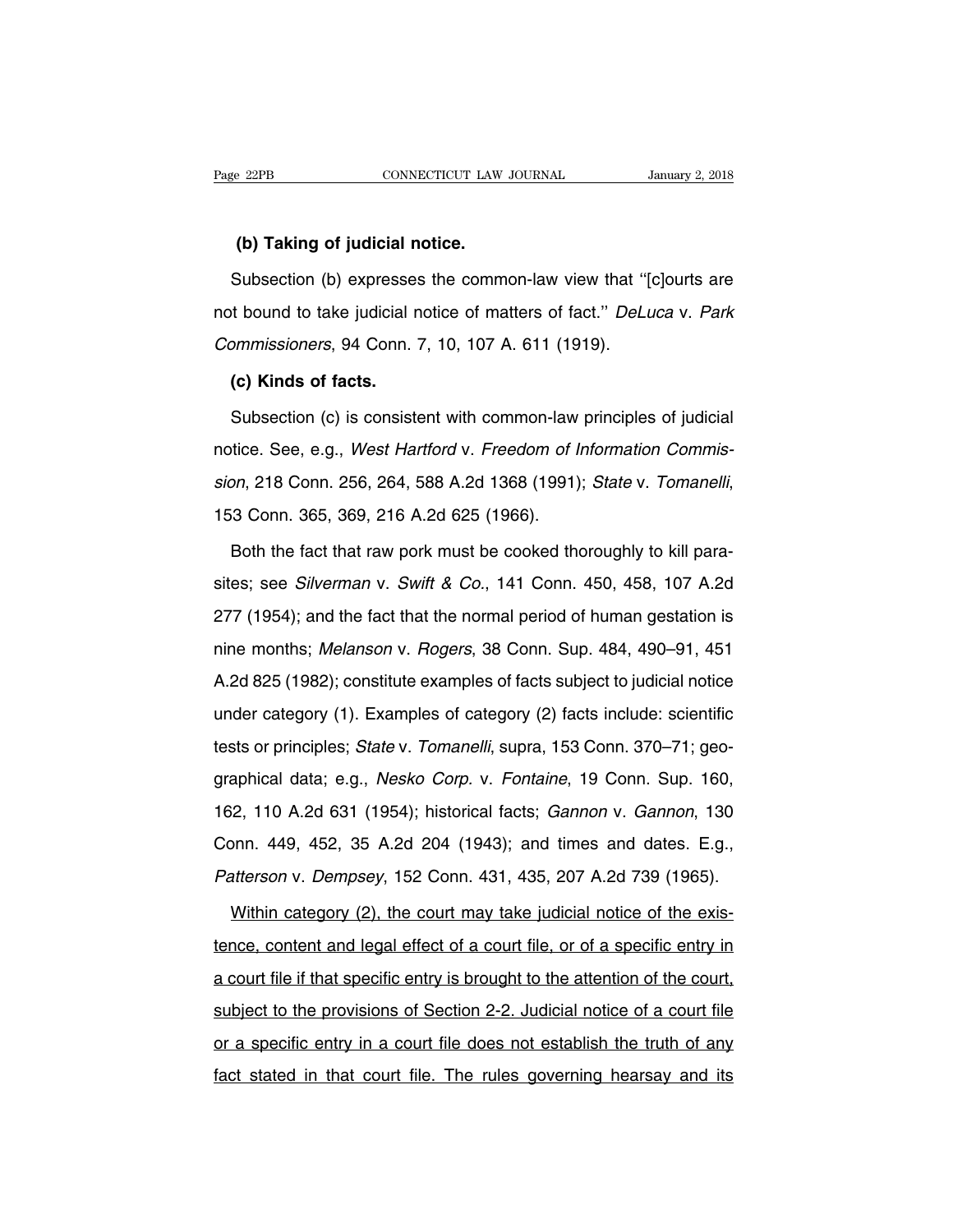Fanuary 2, 2018 CONNECTICUT LAW JOURNAL Page 23PB<br>exceptions determine the admissibility of court records for the truth of<br>their content. See Fox v. Schaeffer, 131 Conn. 439, 447, 41 A.2d 46 University 2, 2018 CONNECTICUT LAW JOURNAL Page 23PB<br>exceptions determine the admissibility of court records for the truth of<br>their content. See Fox v. Schaeffer, 131 Conn. 439, 447, 41 A.2d 46<br>(1944); see also *O'Connor v* exceptions determine the admissibility of court records for the truth of<br>their content. See Fox v. Schaeffer, 131 Conn. 439, 447, 41 A.2d 46<br>(1944); see also O'Connor v. Larocque, 302 Conn. 562, 568 n.6, 31<br>A.3d 1 (2011). exceptions determin<br>their content. See F<br>(1944); see also O'd<br>A.3d 1 (2011). eir content. See Fox v. Schaeffer, 131 Conn. 439, 447, 41 A.2d 46<br>944); see also *O'Connor* v. Larocque, 302 Conn. 562, 568 n.6, 31<br>3d 1 (2011).<br>Although a judicially noticed fact is one not subject to reasonable<br>spute, th

(1944); see also *O'Connor* v. *Larocque*, 302 Conn. 562, 568 n.6, 31<br>A.3d 1 (2011).<br>Although a judicially noticed fact is one not subject to reasonable<br>dispute, the trier of fact in a criminal case is not required to acce A.3d 1 (2011).<br>Although a judicially noticed fact is one not subject to reasonable<br>dispute, the trier of fact in a criminal case is not required to accept<br>the fact as conclusive. *State v. Tomanelli*, supra, 153 Conn. 369; Although a judicially noticed fact is one not subject to reasonable<br>dispute, the trier of fact in a criminal case is not required to accept<br>the fact as conclusive. *State v. Tomanelli*, supra, 153 Conn. 369; cf.<br>Fed. R. Ev dispute, the trier of fact in a criminal case is not required to accept<br>the fact as conclusive. *State* v. *Tomanelli*, supra, 153 Conn. 369; cf.<br>Fed. R. Evid. 201 (f). Other parties may offer evidence in disproof of<br>a fac Fed. R. Evid. 201 (f). Other parties may offer evidence in disproof of<br>a fact judicially noticed in a criminal case. See *State v. Tomanelli*,<br>supra, 369. In a civil case, the jury must accept the noticed fact as<br>conclusiv Fed. R. Evid. 201 (f). Other parties may offer evidence in disproof of a fact judicially noticed in a criminal case. See *State v. Tomanelli*, supra, 369. In a civil case, the jury must accept the noticed fact as conclusiv supra, 369. In a civil case, the jury must accept the noticed fact as<br>conclusive. See Fed. R. Evid. 201 (f). The effect of this rule is to reject<br>the dicta to the contrary found in *Federal Deposit Ins. Corp.* v. Napert-<br>B conclusive. See Fed. R. Evid. 201 (f). The effect of this rule is to reject<br>the dicta to the contrary found in *Federal Deposit Ins. Corp.* v. Napert-<br>Boyer Partnership, supra, 40 Conn. App. 441, and to bring the rule<br>into The dicta to the contrary four<br>
Boyer Partnership, supra, 4<br>
into harmony with the Feder<br>
Civil Jury Instructions. **(d)** Partnership, supra, 40 Conn. App. 44<br> **(d)** harmony with the Federal Rules of Evide<br> **(d) Time of taking judicial notice.**<br> **(d)** Time of taking judicial notice.

Friamony will the Federal Rules of Evidence and the Connecticut<br>il Jury Instructions.<br>(d) Time of taking judicial notice.<br>Subsection (d) adheres to common-law principles. *Drabik* v. *East*<br>me, 234 Conn. 390, 398, 662 A.2d Lyme, 234 Conn. 390, 398, 662 A.2d 118 (1995); State v. Allen, 205 Conn. 370, 382, 533 A.2d 559 (1987). **[Because t]**The Code **[**is intended to govern the admissibility of evidence in the court, subsection Subsection (d) adheres to common-law principles. *Drabik v. East*<br>Lyme, 234 Conn. 390, 398, 662 A.2d 118 (1995); *State v. Allen*,<br>205 Conn. 370, 382, 533 A.2d 559 (1987). [Because t] The Code [is<br>intended to govern the ad Lyme, 234 Conn. 390, 398, 662 A.2d 118 (1995); *State v. Al.*<br>205 Conn. 370, 382, 533 A.2d 559 (1987). [Because t] The Code<br>intended to govern the admissibility of evidence in the court, subsect<br>(d)] does not govern the t 15 Conn. 370, 382, 533 A.2d 559 (1987). [Becausended to govern the admissibility of evidence in the 13 does not govern the taking of judicial notice or  $[(e)$  Instructing jury (provision deleted)

The 2000 edition of the Code contained a subsection (e), which<br>The 2000 edition of the Code contained a subsection (e), which<br>vided: provided: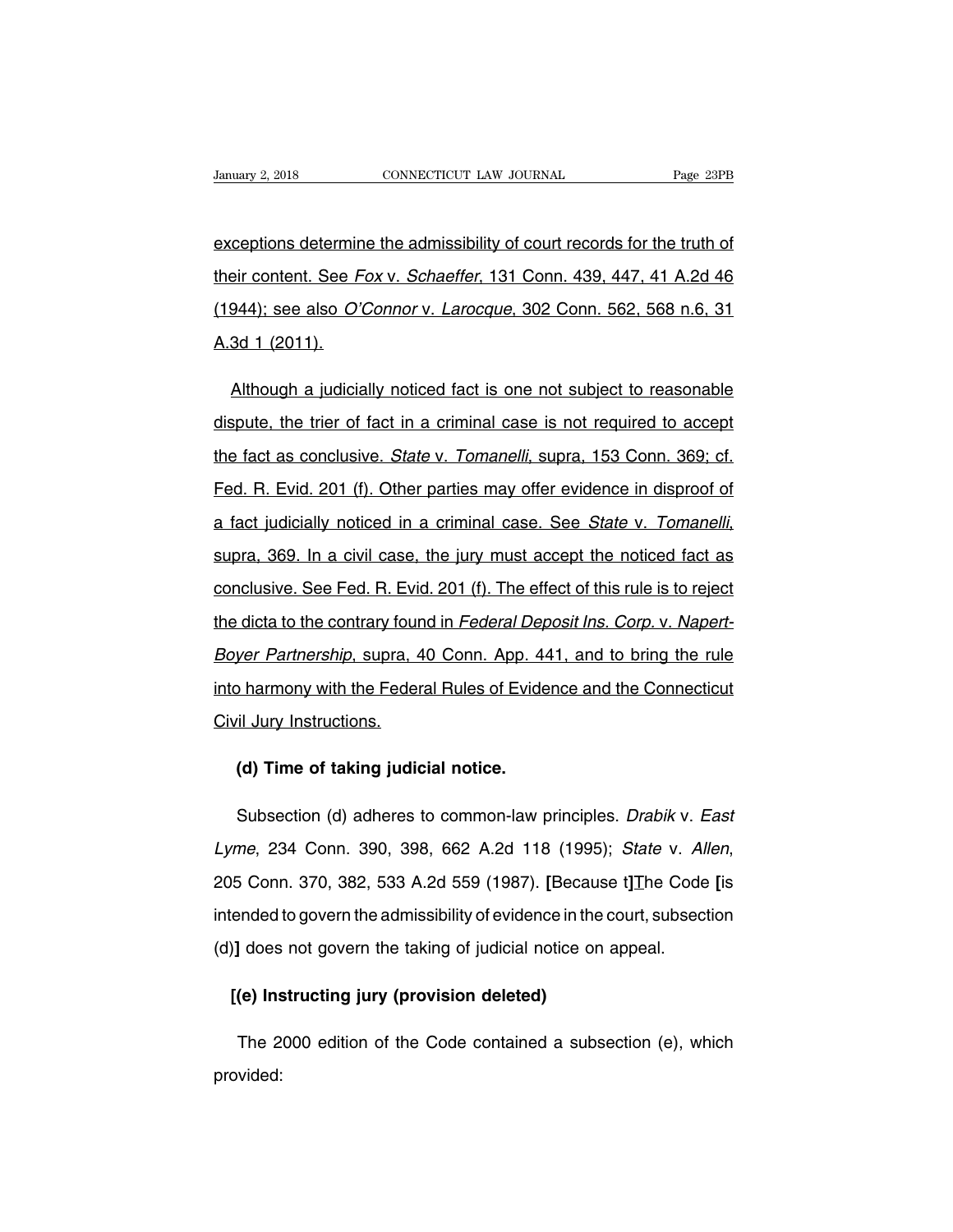<sup>2</sup> <sup>24PB</sup><br> **CONNECTICUT LAW JOURNAL** January 2, 2018<br> **''(e) Instructing jury.** The court shall instruct the jury that it may,<br>
is not required to, accept as conclusive any fact judicially noticed." Page 24PB CONNECTICUT LAW JOURNAL January 2, 2018<br>
"(e) Instructing jury. The court shall instruct the jury that it may,<br>
but is not required to, accept as conclusive any fact judicially noticed."<br>
The commentary contained "(e) Instructing jury. The court shall instruct the<br>but is not required to, accept as conclusive any fact ju<br>The commentary contained the following text:<br>"(c) Instructing jury. **''(e) Instructing jury.** The discussion of the is not required to, accept as<br>a commentary contained the **''(e) Instructing jury.**<br>''In acceptance with comm

Is not required to, accept as conclusive any fact judicially noticed."<br>
Performance contained the following text:<br>
"(e) Instructing jury.<br>
"In accordance with common law, whether the case is civil or<br>
minal, the court shal The commentary contained the following text:<br>
"(e) Instructing jury.<br>
"In accordance with common law, whether the case is civil or<br>
criminal, the court shall instruct the jury that it may, but need not,<br>
accept the judicia "(e) Instructing jury.<br>
"In accordance with common law, whether the case is civil or<br>
criminal, the court shall instruct the jury that it may, but need not,<br>
accept the judicially noticed fact as conclusive. See, e.g., *St* "In accordance with common law, whether the case is civil or<br>criminal, the court shall instruct the jury that it may, but need not,<br>accept the judicially noticed fact as conclusive. See, e.g., *State* v.<br>Tomanelli, supra, the jury need not shall instruct the jury that it may, but need not,<br>accept the judicially noticed fact as conclusive. See, e.g., *State* v.<br>Tomanelli, supra, 153 Conn. 369; cf. Fed. R. Evid. 201 (g). Because<br>the jury need evidence in disproof of a fact judicially noticed. State v.<br>Tomanelli, supra, 153 Conn. 369; cf. Fed. R. Evid. 201 (g). Because<br>the jury need not accept the fact as conclusive, other parties may offer<br>evidence in disproof evidence in disproof of a fact judicially noticed. State v. Tomanelli, supra, 369; Federal Deposit Ins. Corp. v. Napert-Boyer Partnership, supra, 40 Conn. App. 441." This subsection was deleted with the recognition that th instructions.**]** supra, 40 Conn. App. 441. This subsection was deleted with recognition that the Code is not the appropriate repository for instructions.]<br>
Sec. 2-2. Notice and Opportunity To Be Heard

**(a) Request of party.** A party requesting the court to take judicial<br>**(a) Request of party.** A party requesting the court to take judicial<br>tice of a fact shall give timely notice of the request to all other Sec. 2-2. Notice and Opportunity To Be Heard<br>
(a) Request of party. A party requesting the court to take judicial<br>
notice of a fact shall give timely notice of the request to all other<br>
parties. Before the court determines Sec. 2-2. Notice and Opportunity To Be Heard<br>
(a) Request of party. A party requesting the court to take judicial<br>
notice of a fact shall give timely notice of the request to all other<br>
parties. Before the court determines (a) Request of party. A party requesting the court to take judicial notice of a fact shall give timely notice of the request to all other parties. Before the court determines whether to take the requested judicial notice, ice of a fact shall give timely notice of the request to all other<br>ties. Before the court determines whether to take the requested<br>icial notice, any party shall have an opportunity to be heard.<br>(b) Court's initiative. The

parties. Before the court determines whether to take the requested<br>judicial notice, any party shall have an opportunity to be heard.<br>(b) Court's initiative. The court may take judicial notice without a<br>request of a party t judicial notice, any party shall have an opportunity to be heard.<br>
(b) Court's initiative. The court may take judicial notice without a<br>
request of a party to do so. Parties are entitled to receive notice and<br>
have an oppo (b) Court's initiative. The court may take judicial notice without a request of a party to do so. Parties are entitled to receive notice and have an opportunity to be heard for matters susceptible of explanation or contrad (b) beart commatted. The ex-<br>request of a party to do so. Par<br>have an opportunity to be heard<br>or contradiction, but not for mat<br>of which cannot be questioned.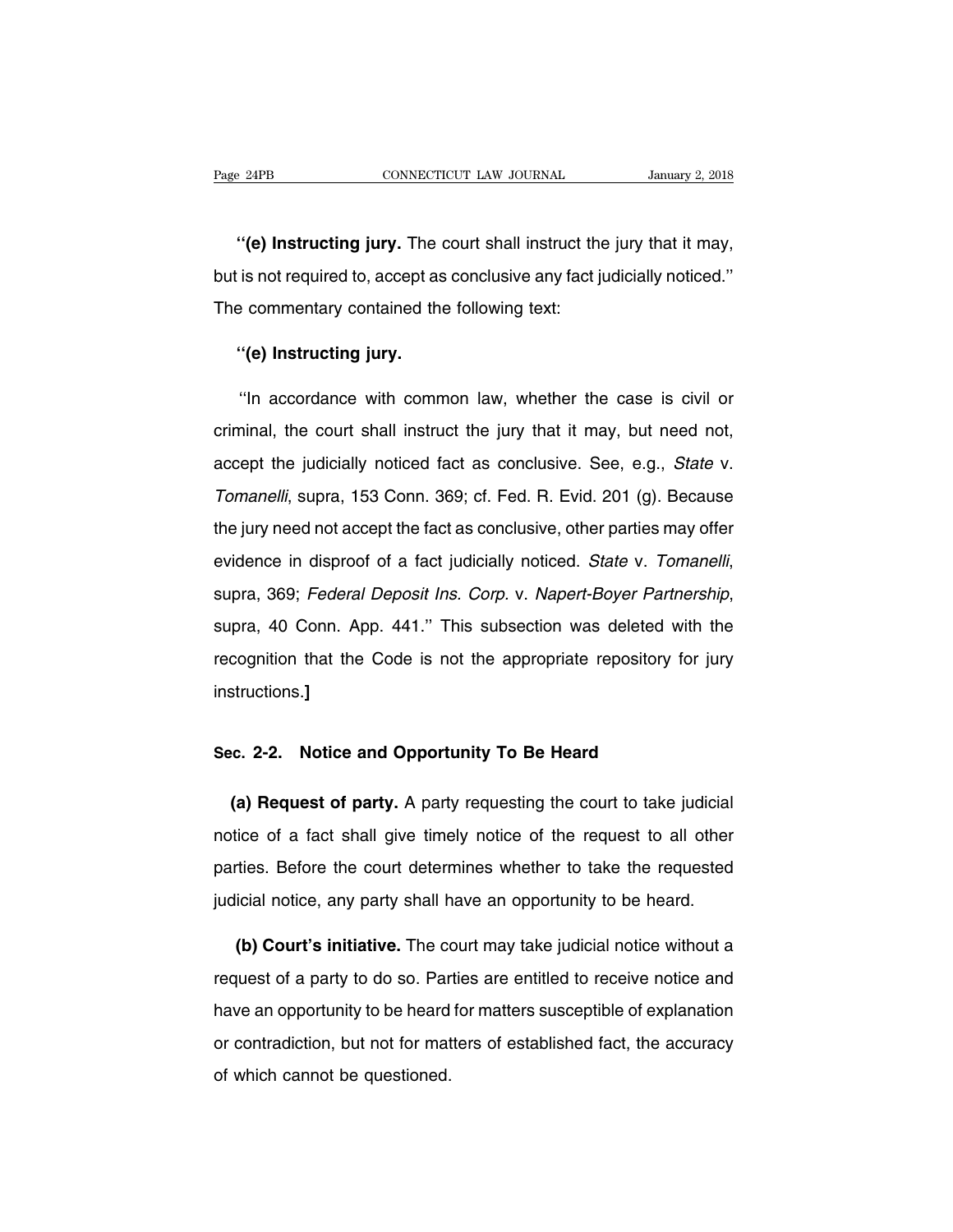## **COMMENTARY**

**(a) Request of party.**<br> **(a) Request of party.**<br>
Subsection (a) states what COMMENTARY<br>
(a) Request of party.<br>
Subsection (a) states what appeared to be the preferred practice<br>
common law. *Drabik* v. *East Lyme*, 234 Conn. 390, 398, 662 A.2d COMMENTARY<br>
(a) Request of party.<br>
Subsection (a) states what appeared to be the preferred practice<br>
at common law. Drabik v. East Lyme, 234 Conn. 390, 398, 662 A.2d<br>
118 (1995); *State ex rel. Capurso v. Flis*, 144 Conn. (a) Request of party.<br>
Subsection (a) states what appeared to be the preferred practice<br>
at common law. *Drabik v. East Lyme*, 234 Conn. 390, 398, 662 A.2d<br>
118 (1995); *State ex rel. Capurso v. Flis*, 144 Conn. 473, 477–7 Subsection (a) states what appeared to be the preferred practice<br>at common law. *Drabik v. East Lyme*, 234 Conn. 390, 398, 662 A.2d<br>118 (1995); *State ex rel. Capurso v. Flis*, 144 Conn. 473, 477–78, 133<br>A.2d 901 (1957); at common law. *l*<br>at common law. *l*<br>118 (1995); *State*<br>A.2d 901 (1957);<br>591 (1940).<br>**(b) Court's in (1995);** *State ex rel. Capur*<br><sup>1</sup>d 901 (1957); *Nichols v. N*<br>**(b) Court's initiative.**<br>The first sentence is consist 2d 901 (1957); *Nichols* v. *Nichols*, 126 Conn. 614, 622, 13 A.2d<br>1 (1940).<br>**(b) Court's initiative.**<br>The first sentence is consistent with existing Connecticut law. E.g.,<br>*nnecticut Bank & Trust Co.* v. *Rivkin*, 150 Con

(1940).<br> **(b) Court's initiative.**<br>
The first sentence is consistent with existing Connecticut law. E.g.,<br>
Connecticut Bank & Trust Co. v. Rivkin, 150 Conn. 618, 622, 192<br>
A.2d 539 (1963). The dichotomous rule in the secon (b) Court's initiative.<br>The first sentence is consistent with existing Connecticut law. E.g.,<br>Connecticut Bank & Trust Co. v. Rivkin, 150 Conn. 618, 622, 192<br>A.2d 539 (1963). The dichotomous rule in the second sentence rep The first sentence is consistent with existing Connecticut law. E.g.,<br>Connecticut Bank & Trust Co. v. Rivkin, 150 Conn. 618, 622, 192<br>A.2d 539 (1963). The dichotomous rule in the second sentence repre-<br>sents the common-law Connecticut Bank & Trust Co. v. Rivkin, 150 Conn. 618, 622, 192<br>A.2d 539 (1963). The dichotomous rule in the second sentence repre-<br>sents the common-law view as expressed in *Moore* v. *Moore*, 173<br>Conn. 120, 121–22, 376 A A.2d 539 (1963). The dichotomous rule in the second sentence represents the common-law view as expressed in *Moore* v. *Moore*, 173<br>Conn. 120, 121–22, 376 A.2d 1085 (1977). Although the court in<br>*Moore* suggested that "it sents the common-law view as expressed in *Moore* v. *Moore*, 173<br>Conn. 120, 121–22, 376 A.2d 1085 (1977). Although the court in<br>*Moore* suggested that "it may be the better practice to give parties<br>an opportunity to be he Conn. 120, 121–22, 376 A.2d 1085 (1977). Although the court in<br>Moore suggested that "it may be the better practice to give parties<br>an opportunity to be heard" on the propriety of taking judicial notice<br>of accurate and esta Moore suggested that "it may be the better practice to give parties<br>an opportunity to be heard" on the propriety of taking judicial notice<br>of accurate and established facts; id., 122; it did not so require. Accord<br>Guerrie an opportunity to be heard" on the propriety of taking judicial notice<br>of accurate and established facts; id., 122; it did not so require. Accord<br>Guerriero v. Galasso, 144 Conn. 600, 605, 136 A.2d 497 (1957).<br>**ARTICLE III—** Guerriero v. Galasso, 144 Conn. 600, 605, 136 A.2d 497 (1957).<br> **ARTICLE III—PRESUMPTIONS**<br> **Sec. 3-1. General Rule**<br>
Except as otherwise required by the constitution of the United

ARTICLE III—PRESUMPTIONS<br>
Except as otherwise required by the constitution of the United<br>
tes, the constitution of this state, the General Statutes or [the] any States, 1-1. General Rule<br>
Except as otherwise required by the constitution of the United<br>
States, the constitution of this state, the General Statutes or [the] any<br>
Practice Book <u>rule adopted before June 18, 2014, the da</u> Sec. 3-1. General Rule<br>Except as otherwise required by the constitution of the United<br>States, the constitution of this state, the General Statutes or [the] any<br>Practice Book <u>rule adopted before June 18, 2014, the date on </u> Except as otherwise required by the constitution of the United<br>States, the constitution of this state, the General Statutes or [the] any<br>Practice Book <u>rule adopted before June 18, 2014, the date on which</u><br>the Supreme Cour States, the constitution of this state, the General Statutes or [the] any<br>Practice Book <u>rule adopted before June 18, 2014</u>, the date on which<br>the Supreme Court adopted the Code, presumptions shall be governed<br>by the princ States, the constitution of this state, the General Statutes or [the] any<br>Practice Book <u>rule adopted before June 18, 2014</u>, the date on which<br>the Supreme Court adopted the Code, presumptions shall be governed<br>by the princ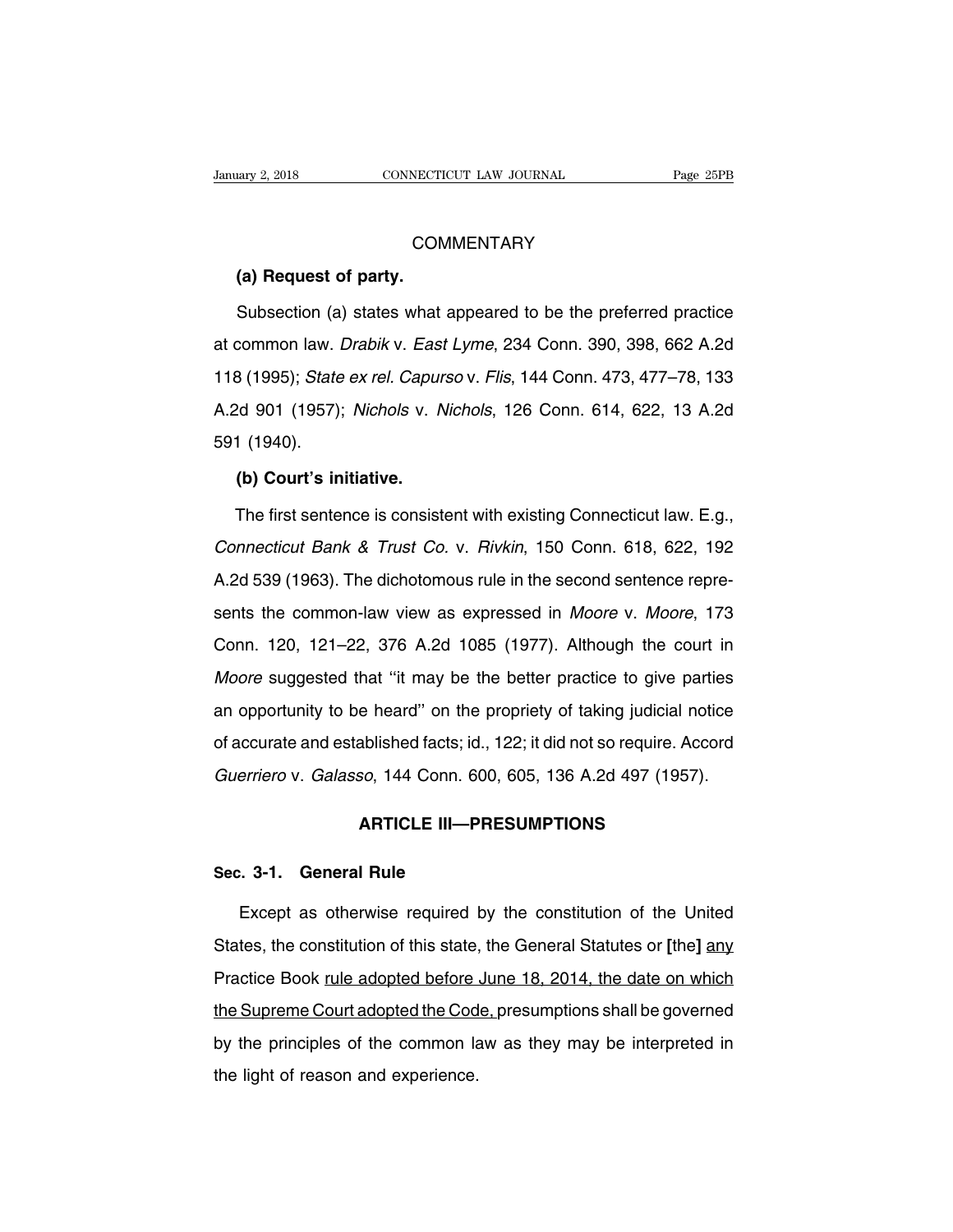# **COMMENTARY**

See 26PB<br>
COMMENTARY<br>
See Section 1-2 (b) and the commentary thereto. **COMMENTARY**<br>
(a) and the commentary thereto.<br> **ARTICLE IV—RELEVANCY** See Section 1-2 (b) and the commentary thereto.<br>**ARTICLE IV—RELEVANCY**<br>Sec. 4-1. Definition of Relevant Evidence<br>"Relevant evidence" means evidence having any tende

ARTICLE IV—RELEVANCY<br>
C. 4-1. Definition of Relevant Evidence<br>
"Relevant evidence" means evidence having any tendency to make<br>
Existence of any fact that is material to the determination of the ARTICLE IV—RELEVANCY<br>Sec. 4-1. Definition of Relevant Evidence<br>"Relevant evidence" means evidence having any tendency to make<br>the existence of any fact that is material to the determination of the<br>proceeding more probable Sec. 4-1. Definition of Relevant Evidence<br>
"Relevant evidence" means evidence having any tendency to make<br>
the existence of any fact that is material to the determination of the<br>
proceeding more probable or less probable t "Relevant eviden<br>the existence of ar<br>proceeding more p<br>the evidence. oceeding more probable or less probable than it would be without<br>
e evidence.<br>
COMMENTARY<br>
Section 4-1 embodies the two separate components of relevant<br>
idence recognized at common law: (1) probative value; and (2)

# **COMMENTARY**

evidence.<br>
COMMENTARY<br>
Section 4-1 embodies the two separate components of relevant<br>
evidence recognized at common law: (1) probative value; and (2)<br>
materiality. State v. Jeffrey, 220 Conn. 698, 709, 601 A.2d 993 (1991); COMMENTARY<br>Section 4-1 embodies the two separate components of relevant<br>evidence recognized at common law: (1) probative value; and (2)<br>materiality. State v. Jeffrey, 220 Conn. 698, 709, 601 A.2d 993 (1991);<br>State v. Dabko Section 4-1 embodies the two separate components of relevant<br>evidence recognized at common law: (1) probative value; and (2)<br>materiality. *State* v. *Jeffrey*, 220 Conn. 698, 709, 601 A.2d 993 (1991);<br>*State* v. *Dabkowski* idence recognized at common law: (1) probative value; and (2)<br>ateriality. *State* v. *Jeffrey*, 220 Conn. 698, 709, 601 A.2d 993 (1991);<br>ate v. *Dabkowski*, 199 Conn. 193, 206, 506 A.2d 118 (1986).<br>Section 4-1 incorporates

materiality. State v. Jeffrey, 220 Conn. 698, 709, 601 A.2d 993 (1991);<br>State v. Dabkowski, 199 Conn. 193, 206, 506 A.2d 118 (1986).<br>Section 4-1 incorporates the requirement of probative value by pro-<br>viding that the proff State v. Dabkowski, 199 Conn. 193, 206, 506 A.2d 118 (1986).<br>Section 4-1 incorporates the requirement of probative value by pro-<br>viding that the proffered evidence must tend "to make the existence<br>of any fact . . . more pr Section 4-1 incorporates the requirement of probative value by providing that the proffered evidence must tend "to make the existence of any fact . . . more probable or less probable than it would be without the evidence." viding that the proffered evidence must tend "to make the existence<br>of any fact . . . more probable or less probable than it would be<br>without the evidence." See, e.g., *State* v. *Prioleau*, 235 Conn. 274,<br>305, 664 A.2d 79 A.2d 298 (1979), cert. denied, 447 U.S. 912, 100 S. Ct. 3000, 64 L.<br>Ed. 2d 862 (1980). Section 4-1's "more probable or less probable than it would be<br>without the evidence." See, e.g., *State v. Prioleau*, 235 Conn. 274,<br>30 without the evidence." See, e.g., *State v. Prioleau*, 235 Conn. 274, 305, 664 A.2d 793 (1995); *State v. Briggs*, 179 Conn. 328, 332, 426 A.2d 298 (1979), cert. denied, 447 U.S. 912, 100 S. Ct. 3000, 64 L. Ed. 2d 862 (19 than it would be without the evidence'' standard of probable of the evidence'' standard of probable than it would be without the evidence'' standard of probative worth is consistent with Connecticut law. See, e.g., *State* and 298 (1979), cert. denied, 447 U.S. 912, 100 S. Ct. 3000, 64 L.<br>Ed. 2d 862 (1980). Section 4-1's "more probable or less probable<br>than it would be without the evidence" standard of probative worth is<br>consistent with Conn 345, 353, 599 A.2d 1 (1991) ("[t]o be relevant, the evidence need not exclude all other possibilities; it is sufficient if it tends to support the exclude all other possibilities; it is sufficient if it tends to support th Let use of the evidence" standard of probative worth is<br>than it would be without the evidence" standard of probative worth is<br>consistent with Connecticut law. See, e.g., *Statev. Rinaldi*, 220 Conn.<br>345, 353, 599 A.2d 1 (1 consistent with Connecticut law. See, e.g., *State v. Rinaldi*, 220 Conn.<br>345, 353, 599 A.2d 1 (1991) ("[t]o be relevant, the evidence need not<br>exclude all other possibilities; it is sufficient if it tends to support the<br>c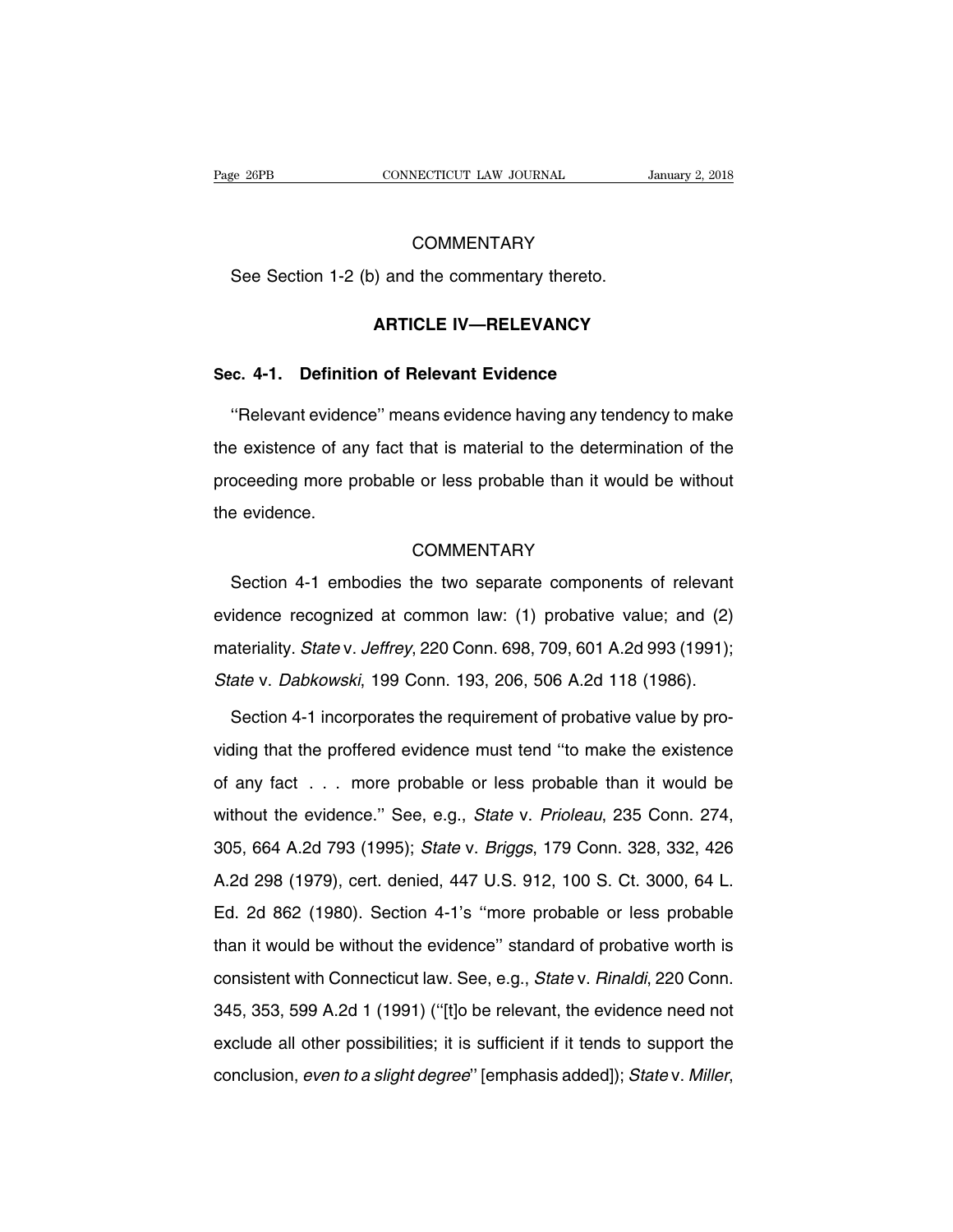Vanuary 2, 2018<br>202 Conn. 463, 482, 522 A.2d 249 (1987) ("[e]vidence is not inadmissi-<br>202 Conn. 463, 482, 522 A.2d 249 (1987) ("[e]vidence is not inadmissi-<br>ble because it is not conclusive; it is admissible if it has a t ble because it is not connecticut that burnth the because it is not conclusive; it is admissible if it has a tendency<br>ble because it is not conclusive; it is admissible if it has a tendency<br>to support a fact relevant to th 202 Conn. 463, 482, 522 A.2d 249 (1987) ("[e]vidence is not inadmissible because it is not conclusive; it is admissible if it has a tendency to support a fact relevant to the issues *if only in a slight degree*" [emphasis ble because it is not conclusive; it is admissible if it has a tendency<br>to support a fact relevant to the issues *if only in a slight degree*"<br>[emphasis added]). Thus, it is not necessary that the evidence, by<br>itself, conc to support a fact relevant to the issue<br>[emphasis added]). Thus, it is not ne<br>itself, conclusively establish the fact for<br>the fact more probable than not.<br>Section 4-1 expressly requires mater Support a fact following to the factor *n* only in a origin asgress<br>mphasis added]). Thus, it is not necessary that the evidence, by<br>elf, conclusively establish the fact for which it is offered or render<br>e fact more probab

itself, conclusively establish the fact for which it is offered or render<br>the fact more probable than not.<br>Section 4-1 expressly requires materiality as a condition to relevancy<br>in providing that the factual proposition fo must be fact more probable than not.<br>Section 4-1 expressly requires materiality as a condition to relevancy<br>in providing that the factual proposition for which the evidence is offered<br>must be "material to the determination Section 4-1 expressly requires materiality as a condition to relevancy<br>in providing that the factual proposition for which the evidence is offered<br>must be "material to the determination of the proceeding . . . ." See<br>State in providing that the factual proposition for which the evidence is offered<br>must be "material to the determination of the proceeding . . . ." See<br>State v. Marra, 222 Conn. 506, 521, 610 A.2d 1113 (1992); State v.<br>Corchado, mproviding that the labidat proposition which the ovidence to oncrear<br>must be "material to the determination of the proceeding . . . ." See<br>State v. Marra, 222 Conn. 506, 521, 610 A.2d 1113 (1992); State v.<br>Corchado, 188 C State v. Marra, 222 Conn. 506, 521, 610 A.2d 1113 (1992); State v.<br>Corchado, 188 Conn. 653, 668, 453 A.2d 427 (1982). The materiality<br>of evidence turns upon what is at issue in the case, which generally<br>will be determined Corchado, 188 Conn. 653, 668, 453 A.2d 427 (1982). The materiality<br>of evidence turns upon what is at issue in the case, which generally<br>will be determined by the pleadings and the applicable substantive<br>law. See Williams F obtonade, 199 Solini, 599, 1997, 1997, 1997, 1997, 1997, 1997, 1997, 1997, 1997, 1997, 1997, 1997, 1997, 1997, 1<br>posted in the case, which generally will be determined by the pleadings and the applicable substantive law. S of evidence turns upon what is at issue in the case, which generally<br>will be determined by the pleadings and the applicable substantive<br>law. See *Williams Ford, Inc.* v. *Hartford Courant Co.*, 232 Conn. 559,<br>570, 657 A.2d law. See *Williams Ford, Inc.* v. *Hartford Courant Co.*, 232 Conn. 559,<br>570, 657 A.2d 212 (1995)<sub>-</sub> [; C. Tait & J. LaPlante Connecticut Evidence<br>(2d Ed. 1988) § 8.1.2, pp. 226–27.]<br>Sec. 4-2. Relevant Evidence Generally A 657 A.2d 212 (1995)<sub>-</sub> [; C. Tait & J. La<br>Ed. 1988) § 8.1.2, pp. 226–27.]<br>**4-2. Relevant Evidence Genera**<br>**Evidence Inadmissible**<br>Il relevant evidence is admissible. e

All relevant evidence is admissible, except as otherwise provided **Sec. 4-2. Relevant Evidence Generally Admissible; Irrelevant Evidence Inadmissible<br>
All relevant evidence is admissible, except as otherwise provided<br>
by the constitution of the United States, the constitution of [this st** Evidence Inadmissible<br>All relevant evidence is admissible, except as otherwise provided<br>by the constitution of the United States, the constitution of [this state]<br>the State of Connecticut, the Code,[or] the General Statute All relevant evidence is admissible, except as otherwise provided<br>by the constitution of the United States, the constitution of [this state]<br>the State of Connecticut, the Code,[or] the General Statutes or the<br>common law. E Example State of Connecticut, the Code, [or] the General Statutes or the<br>mmon-law. Evidence that is not relevant is inadmissible.<br>COMMENTARY<br>Section 4-2 recognizes two fundamental common-law principles:<br>all relevant eviden

# **COMMENTARY**

COMMENTARY<br>
(1) all relevant evidence that is not relevant is inadmissible.<br>
COMMENTARY<br>
(1) all relevant evidence is admissible unless otherwise excluded; e.g.,<br>
Delmore v. Polinsky, 132 Conn. 28, 31, 42 A.2d 349 (1945); COMMENTARY<br>COMMENTARY<br>Section 4-2 recognizes two fundamental common-law principles:<br>(1) all relevant evidence is admissible unless otherwise excluded; e.g.,<br>Delmore v. Polinsky, 132 Conn. 28, 31, 42 A.2d 349 (1945); see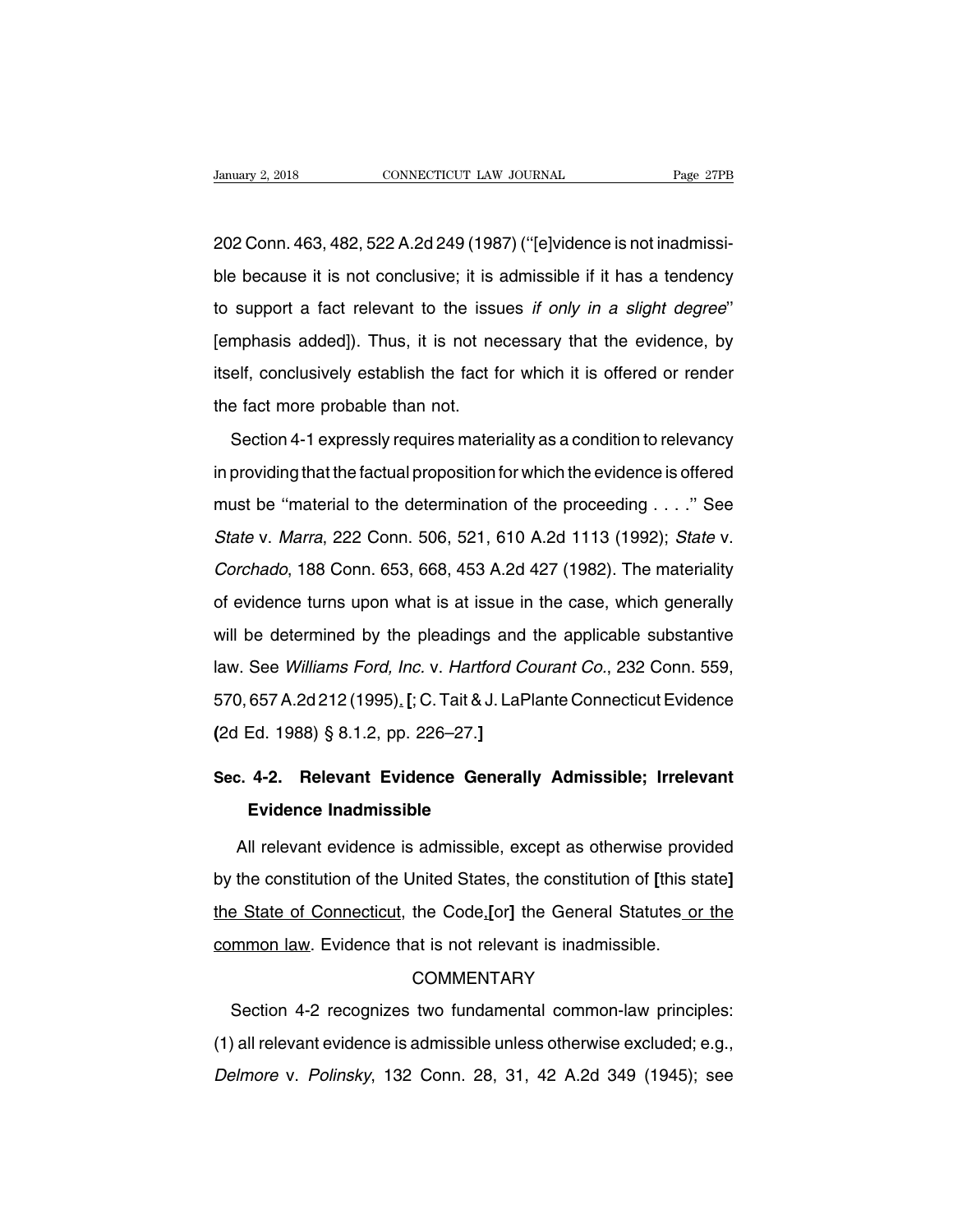Fage 28PB<br>CONNECTICUT LAW JOURNAL January 2, 2018<br>Federated Dept. Stores, Inc. v. Board of Tax Review, 162 Conn. 77,<br>82–83, 291 A.2d 715 (1971); and (2) irrelevant evidence is inadmissi-Page 28PB CONNECTICUT LAW JOURNAL January 2, 2018<br>Federated Dept. Stores, Inc. v. Board of Tax Review, 162 Conn. 77,<br>82–83, 291 A.2d 715 (1971); and (2) irrelevant evidence is inadmissi-<br>ble. Williams Ford, Inc. v. Hartfor Federated Dept. Stores, Inc. v. Board of Tax Review, 162 Conn. 77,<br>82–83, 291 A.2d 715 (1971); and (2) irrelevant evidence is inadmissi-<br>ble. Williams Ford, Inc. v. Hartford Courant Co., 232 Conn. 559, 569,<br>657 A.2d 212 (1 Federated Dept. Stores, Inc. v. Board of Tax Review, 162 Conn. 77,<br>82–83, 291 A.2d 715 (1971); and (2) irrelevant evidence is inadmissi-<br>ble. *Williams Ford, Inc.* v. Hartford Courant Co., 232 Conn. 559, 569,<br>657 A.2d 212 Federated Dept. Stores, Inc. v. Board of Tax Review, 162 Conn. 77, 82–83, 291 A.2d 715 (1971); and (2) irrelevant evidence is inadmissible. Williams Ford, Inc. v. Hartford Courant Co., 232 Conn. 559, 569, 657 A.2d 212 (199 Reference in Section 4-2 to the federal and state constitutions<br>Reference in Section 4-2 to the federal and state constitutions<br>Cludes [, by implication,] judicially created remedies designed to

657 A.2d 212 (1995); see *State* v. *Mastropetre*, 175 Conn. 512, 521,<br>400 A.2d 276 (1978).<br>Reference in Section 4-2 to the federal and state constitutions<br>includes [, by implication,] judicially created remedies designed 400 A.2d 276 (1978).<br>Reference in Section 4-2 to the federal and state constitutions<br>includes [, by implication,] judicially created remedies designed to<br>preserve constitutional rights, such as the [fourth amendment] exclu Reference in Section 4-2 to the federal and state constitutions<br>includes [, by implication,] judicially created remedies designed to<br>preserve constitutional rights, such as the [fourth amendment] exclu-<br>sionary rule. See includes [, by implication,] judicially created remedies designed to<br>preserve constitutional rights, such as the [fourth amendment] exclu-<br>sionary rule. See *State* v. *Marsala*, 216 Conn. 150, 161, 579 A.2d 58<br>(1990) (co preserve constitutional rights, such as the [fourth amendment] exclusionary rule. See *State* v. *Marsala*, 216 Conn. 150, 161, 579 A.2d 58<br>(1990) (construing exclusionary rule under Connecticut constitution).<br>Sec. 4-3. Ex Fusion or Warsala, 216 Composition of Evidence on Grandian Construing exclusionary rule under<br>**4-3. Exclusion of Evidence on Grandian Critician or Waste of Time**<br>**Sevent exidence may be excluded if** 

extrasterially the under connection construction.<br>
The c. 4-3. Exclusion of Evidence on Grounds of Prejudice, Con-<br>
Relevant evidence may be excluded if its probative value is out-<br>
Relevant evidence may be excluded if its Sec. 4-3. Exclusion of Evidence on Grounds of Prejudice, Con-<br>fusion or Waste of Time<br>Relevant evidence may be excluded if its probative value is out-<br>weighed by the danger of unfair prejudice or surprise, confusion of<br>the fusion or Waste of Time<br>Relevant evidence may be excluded if its probative value is out-<br>weighed by the danger of unfair prejudice or surprise, confusion of<br>the issues, or misleading the jury, or by considerations of undue Relevant evidence may be excluded if its probative value is out-<br>weighed by the danger of unfair prejudice or surprise, confusion of<br>the issues, or misleading the jury, or by considerations of undue delay,<br>waste of time or Section 4-3 establishes a balancing test under which the probative<br>due of time or needless presentation of cumulative evidence.<br>COMMENTARY<br>Section 4-3 establishes a balancing test under which the probative<br>lue of proffered

# **COMMENTARY**

waste of time or needless presentation of cumulative evidence.<br>COMMENTARY<br>Section 4-3 establishes a balancing test under which the probative<br>value of proffered evidence is weighed against the harm likely to result<br>from its COMMENTARY<br>Section 4-3 establishes a balancing test under which the probative<br>value of proffered evidence is weighed against the harm likely to result<br>from its admission. See, e.g., *State v. Rinaldi*, 220 Conn. 345, 356,<br> Section 4-3 establishes a balancing test under which the probative<br>value of proffered evidence is weighed against the harm likely to result<br>from its admission. See, e.g., *State* v. *Rinaldi*, 220 Conn. 345, 356,<br>599 A.2d value of proffered evidence is weighed against the harm likely to result<br>from its admission. See, e.g., *State v. Rinaldi*, 220 Conn. 345, 356,<br>599 A.2d 1 (1991); *Farrell v. St. Vincent's Hospital*, 203 Conn. 554,<br>563, 52 France of prononce relativity and the task of striking this manning process.<br>
443 A.2d 1 (1991); Farrell v. St. Vincent's Hospital, 203 Conn. 554,<br>
443 A.2d 915 (1982). The task of striking this balance is relegated to<br>
th the courting distribution. East, State V. Mindrid, 202 Conn. 554, 563, 525 A.2d 954 (1987); State v. DeMatteo, 186 Conn. 696, 702–703, 443 A.2d 915 (1982). The task of striking this balance is relegated to the court's disc 563, 525 A.2d 954<br>443 A.2d 915 (19<br>the court's discre<br>A.2d 720 (1992).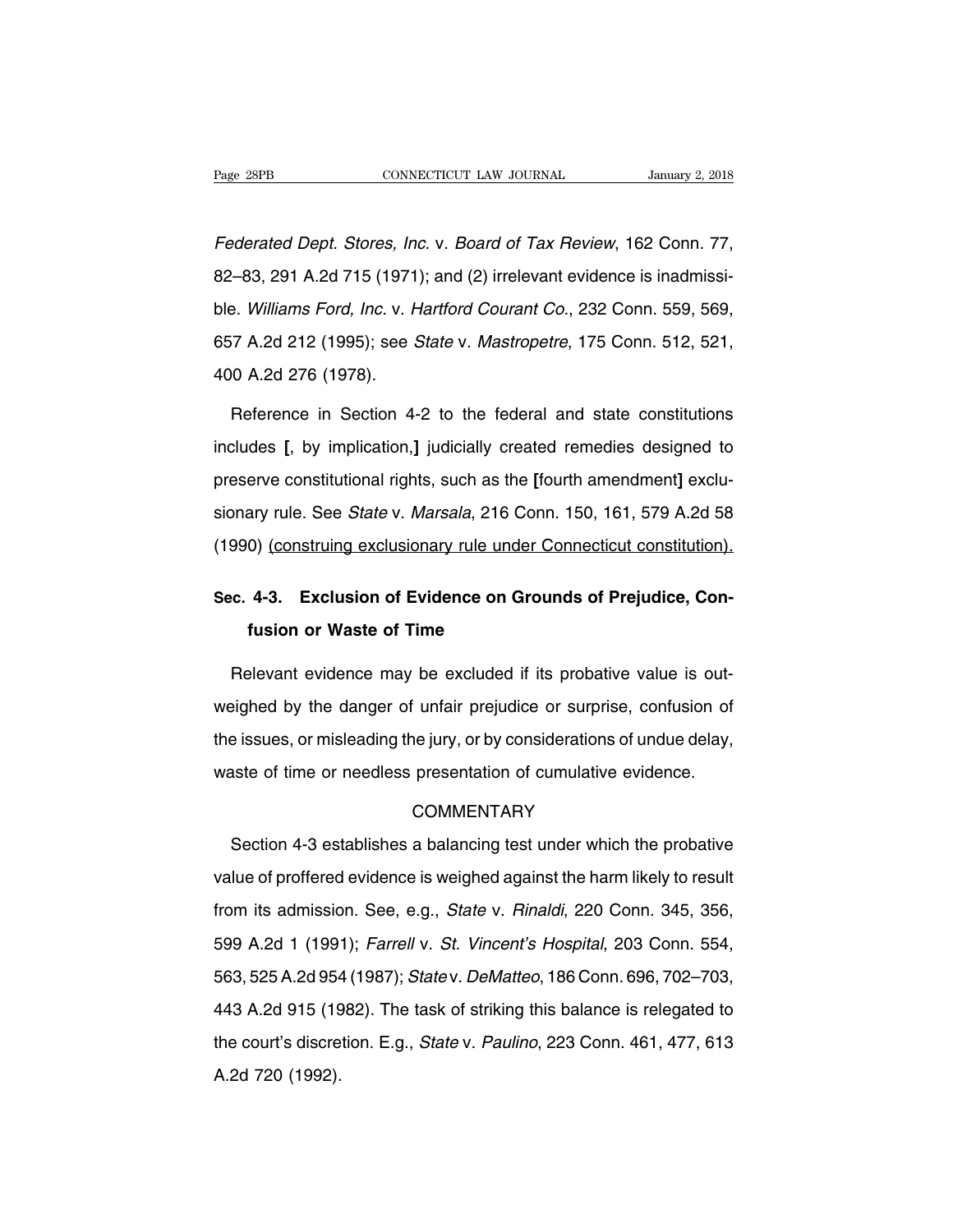The discretion of a trial court to exclude relevant evidence on the<br>
Sis of unfair prejudice is well established. E.g., *State* v. *Higgins*, basis of unfair prejudice is well established. E.g., *State* v. *Higgins*, 201 Conn. 462, 469, 518 A.2d 631 (1986). All evidence adverse to an opposing party is inherently prejudicial because it is damaging to The discretion of a trial court to exclude relevant evidence on the<br>basis of unfair prejudice is well established. E.g., *State* v. *Higgins*,<br>201 Conn. 462, 469, 518 A.2d 631 (1986). All evidence adverse to<br>an opposing pa that party's case. Berry v. Loiseau, 223 Conn. 206, 575 A.2d 238<br>
1992); Chouinard v. Marjani, 21 Conn. 206, 675 A.2d 414<br>
1992); Chouinard v. Marjani, 21 Conn. App. 572, 576, 575 A.2d 238 201 Conn. 462, 469, 518 A.2d 631 (1986). All evidence adverse to<br>an opposing party is inherently prejudicial because it is damaging to<br>that party's case. *Berry* v. Loiseau, 223 Conn. 786, 806, 614 A.2d 414<br>(1992); *Choui* Eur Somm 162, 169, 316 Alled 331 (1695). Alle statemed datable to the proposing party is inherently prejudicial because it is damaging to that party's case. *Berry* v. *Loiseau*, 223 Conn. 786, 806, 614 A.2d 414 (1992); *C* an oppooling party is inhibiting projection. 3 Societies it is dainlaging to<br>that party's case. Berry v. Loiseau, 223 Conn. 786, 806, 614 A.2d 414<br>(1992); Chouinard v. Marjani, 21 Conn. App. 572, 576, 575 A.2d 238<br>(1990). (1992); *Chouinard v. Marjani*, 21 Conn. App. 572, 576, 575 A.2d 238<br>(1990). For exclusion, however, the prejudice must be "unfair" in the<br>sense that it "unduly arouse[s] the jury's emotions of prejudice, hostility<br>or sym (1990). For exclusion, however, the prejudice must be "unfair" in the sense that it "unduly arouse[s] the jury's emotions of prejudice, hostility or sympathy"; State v. Wilson, 180 Conn. 481, 490, 429 A.2d 931 (1980); or sense that it "unduly arouse[s] the jury's emotions of prejudice, hostility<br>or sympathy"; State v. Wilson, 180 Conn. 481, 490, 429 A.2d 931<br>(1980); or "tends to have some adverse effect upon [the party against<br>whom the evi oches that it dinatry areasonologically be sinculated or projection, itselling<br>or sympathy"; *State* v. *Wilson*, 180 Conn. 481, 490, 429 A.2d 931<br>(1980); or "tends to have some adverse effect upon [the party against<br>whom (1980); or "tends to have some adverse effect upon [the party against<br>whom the evidence is offered] beyond tending to prove the fact or<br>issue that justified its admission into evidence." State v. Graham, 200<br>Conn. 9, 12, 5 sue that justified its admission into evidence." State v. Graham, 200<br>
onn. 9, 12, 509 A.2d 493 (1986), quoting *United States v. Figueroa*,<br>
8 F.2d 934, 943 (2d Cir. 1980).<br>
Common law recognized unfair surprise as a fact

conn. 9, 12, 509 A.2d 493 (1986), quoting *United States v. Figueroa*,<br>618 F.2d 934, 943 (2d Cir. 1980).<br>Common law recognized unfair surprise as a factor to be weighed<br>against the probative value of the evidence. See, e.g Common law recognized unfair surprise as a factor to be weighed<br>against the probative value of the evidence. See, e.g., *Statev. Higgins*,<br>supra, 201 Conn. 469; *Statev. DeMatteo*, supra, 186 Conn. 703.<br>When dangers of unf gainst the probative value of the evidence. See, e.g., *Statev. Higgins*, supra, 201 Conn. 469; *Statev. DeMatteo*, supra, 186 Conn. 703. When dangers of unfair surprise are claimed to outweigh probative value, nothing pre supra, 201 Conn. 469; *State* v. *DeMatteo*, supra, 186 Conn. 703.<br>When dangers of unfair surprise are claimed to outweigh probative<br>value, nothing precludes the court from fashioning a remedy other<br>than exclusion, e.g., c When dangers of unfair surprise are claimed to ou<br>value, nothing precludes the court from fashioning<br>than exclusion, e.g., continuance, when that remed<br>cure the harm suffered by the opposing party.<br>Section 4-3 also recogni Iue, nothing precludes the court from fashioning a remedy other<br>an exclusion, e.g., continuance, when that remedy will adequately<br>re the harm suffered by the opposing party.<br>Section 4-3 also recognizes the court's authorit

than exclusion, e.g., continuance, when that remedy will adequately<br>cure the harm suffered by the opposing party.<br>Section 4-3 also recognizes the court's authority to exclude relevant<br>evidence when its probative value is o cure the harm suffered by the opposing party.<br>Section 4-3 also recognizes the court's authority to exclude relevant<br>evidence when its probative value is outweighed by factors such as<br>confusion of the issues or misleading t Section 4-3 also recognizes the court's authority to exclude relevant<br>evidence when its probative value is outweighed by factors such as<br>confusion of the issues or misleading the jury; *Farrell v. St. Vincent's*<br>*Hospital* evidence when its probative value is outweighed by factors such as<br>confusion of the issues or misleading the jury; Farrell v. St. Vincent's<br>Hospital, supra, 203 Conn. 563; see State v. Gaynor, 182 Conn. 501,<br>511, 438 A.2d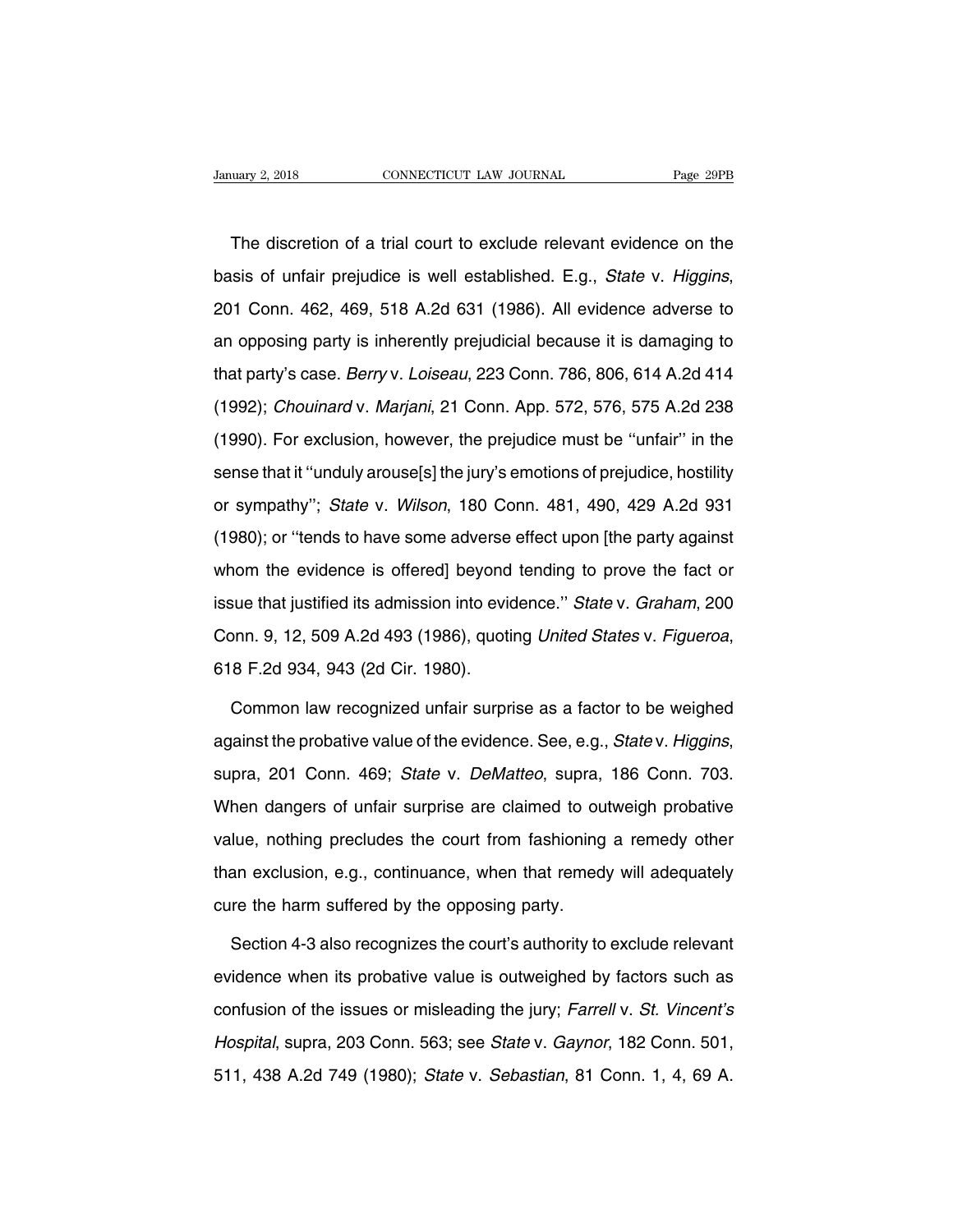Page 30PB CONNECTICUT LAW JOURNAL January 2, 2018<br>1054 (1908); or by considerations of undue delay, waste of time or<br>needless presentation of cumulative evidence. See, e.g., *State v. Par*-Page 30PB CONNECTICUT LAW JOURNAL January 2, 2018<br>1054 (1908); or by considerations of undue delay, waste of time or<br>needless presentation of cumulative evidence. See, e.g., State v. Par-<br>ris, 219 Conn. 283, 293, 592 A.2d 1054 (1908); or by considerations of undue delay, waste of time or<br>needless presentation of cumulative evidence. See, e.g., *State v. Par-<br>ris*, 219 Conn. 283, 293, 592 A.2d 943 (1991); *State v. DeMatteo*,<br>supra, 186 Conn needless presentation of cumulative evidence. See, e.g.<br>
ris, 219 Conn. 283, 293, 592 A.2d 943 (1991); State<br>
supra, 186 Conn. 702–703; Hydro-Centrifugals, Inc. v. C<br>
dry Co., 110 Conn. 49, 54–55, 147 A. 31 (1929). ris, 219 Conn. 283, 293, 592 A.2d 943 (1991); *State v. DeMatteo,*<br>supra, 186 Conn. 702–703; *Hydro-Centrifugals, Inc. v. Crawford Laun-<br>dry Co., 110 Conn. 49, 54–55, 147 A. 31 (1929).*<br>**Sec. 4-4. Character Evidence Not Ad** 

# a, 186 Conn. 702–703; *Hydro-Centrifugals, Inc.* v. *Crawford Laun-<br>Co.*, 110 Conn. 49, 54–55, 147 A. 31 (1929).<br>**4-4. Character Evidence Not Admissible To Prove Conduct;<br>Exceptions; Methods of Proof; Cross-Examination of** Co., 110 Conn. 49, 54–55,<br>**4-4. Character Evidenc<br>Exceptions; Methods of l<br>acter Witness (a) Character Evidence Not Admissible To Prove Conduct;**<br> **Exceptions; Methods of Proof; Cross-Examination of a Character Witness**<br> **(a) Character evidence generally.** Evidence of a trait of character a person is inadmiss

Exceptions; Methods of Proof; Cross-Examination of a Character Witness<br>
(a) Character evidence generally. Evidence of a trait of character<br>
of a person is inadmissible for the purpose of proving that the person<br>
acted in c acter Witness<br>
(a) Character evidence generally. Evidence of a trait of character<br>
of a person is inadmissible for the purpose of proving that the person<br>
acted in conformity with the character trait on a particular occasi (a) Character evidence generally. Evider<br>of a person is inadmissible for the purpose of<br>acted in conformity with the character trait c<br>except that the following is admissible:<br>(1) Character of the accused. Evidence of a (1) a person is inadmissible for the purpose of proving that the person<br>ted in conformity with the character trait on a particular occasion,<br>cept that the following is admissible:<br>(1) Character of the accused. Evidence of

acted in conformity with the character trait on a particular occasion,<br>except that the following is admissible:<br>(1) Character of the accused. Evidence of a specific trait of character<br>of the accused relevant to an element except that the following is admissible:<br>
(1) Character of the accused. Evidence of a specific trait of character<br>
of the accused relevant to an element of the crime charged offered<br>
by an accused, or by the prosecution to (1) Character of the accused. Evidence of a specific trait of character<br>of the accused relevant to an element of the crime charged offered<br>by an accused, or by the prosecution to rebut such evidence introduced<br>by the accus the accused relevant to an element of the crime charged offered<br>an accused, or by the prosecution to rebut such evidence introduced<br>the accused.<br>(2) Character of the victim in a homicide or criminal assault case.<br>vidence o

by an accused, or by the prosecution to rebut such evidence introduced<br>by the accused.<br>(2) Character of the victim in a homicide or criminal assault case.<br>Evidence offered by an accused in a homicide or criminal assault<br>ca by the accused.<br>
(2) Character of the victim in a homicide or criminal assault case.<br>
Evidence offered by an accused in a homicide or criminal assault<br>
case, after laying a foundation that the accused acted in self-defense (2) Character of the victim in a homicide or criminal assault case.<br>Evidence offered by an accused in a homicide or criminal assault<br>case, after laying a foundation that the accused acted in self-defense,<br>of the violent ch Evidence offered by an accused in a homicide or criminal assault<br>case, after laying a foundation that the accused acted in self-defense,<br>of the violent character of the victim to prove that the victim was the<br>aggressor, or case, after laying a for<br>of the violent characte<br>aggressor, or by the<br>by the accused.<br>(3) Character of a the violent character of the victim to prove that the victim was the gressor, or by the prosecution to rebut such evidence introduced<br>the accused.<br>(3) Character of a witness for truthfulness or untruthfulness. Evi-<br>nce of

aggressor, or by the prosecution to rebut such evidence introduced<br>by the accused.<br>(3) Character of a witness for truthfulness or untruthfulness. Evi-<br>dence of the character of a witness for truthfulness or untruthfulness<br> to imped the accused.<br>
(3) Character of a witness for truthfulness or undence of the character of a witness for truthfulness.<br>
to impeach or support the credibility of the witness.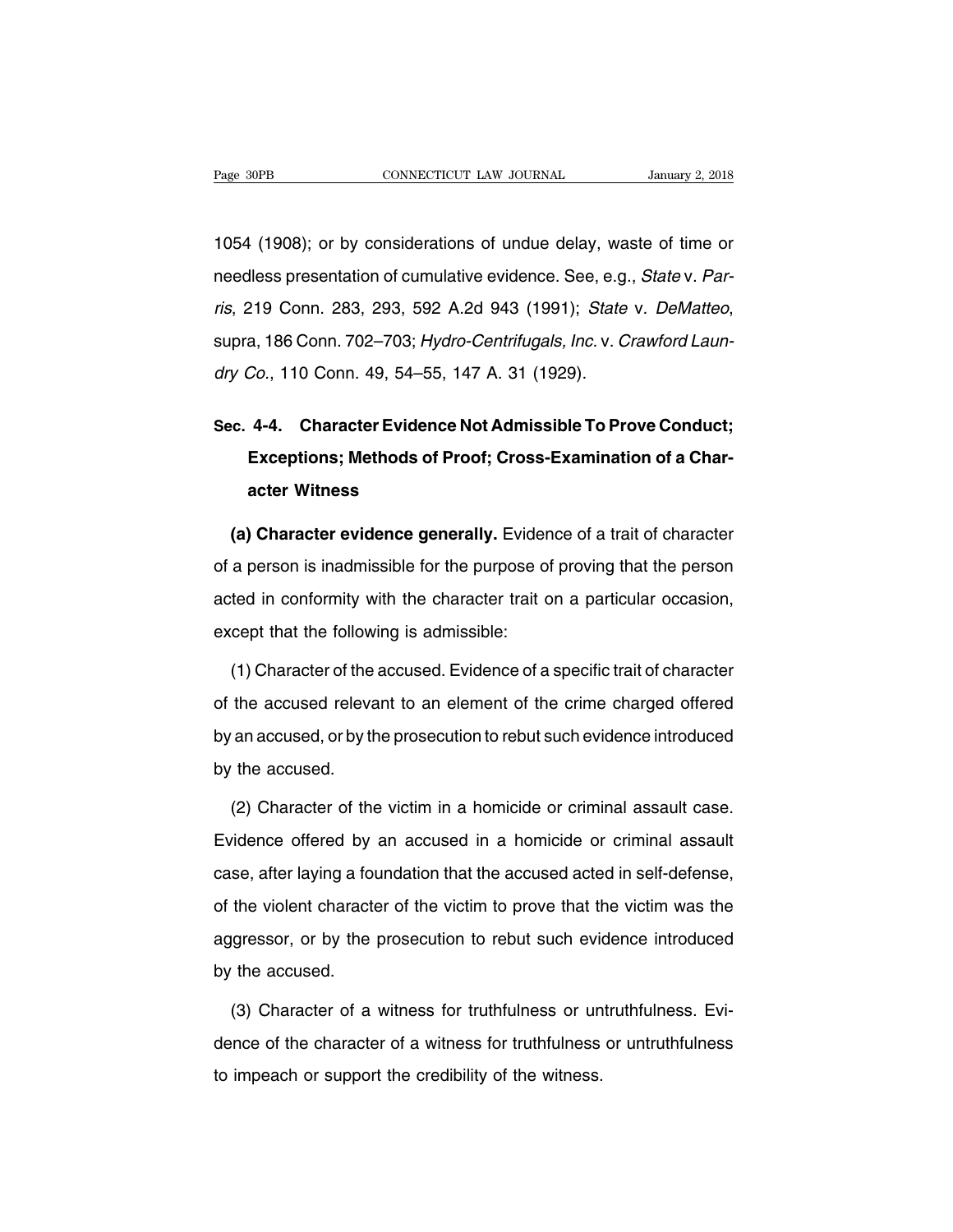(4) Character of a person to support a third-party culpability defense.<br>
(5) Methods of proof. In all cases in which evidence of a trait of Latter 2, 2018<br> **(4) Character of a person to support a third-party culpability defense.<br>
<b>(b) Methods of proof.** In all cases in which evidence of a trait of a<br>
aracter of a person is admissible to prove that the person a (4) Character of a person to support a third-party culpability defense.<br>
(b) Methods of proof. In all cases in which evidence of a trait of character of a person is admissible to prove that the person acted in conformity w (4) Character of a person to support a third-party culpability defense.<br>
(b) Methods of proof. In all cases in which evidence of a trait of character of a person is admissible to prove that the person acted in conformity w (b) Methods of proof. In all cases in which evidence of a trait of character of a person is admissible to prove that the person acted in conformity with the character trait, proof may be made by testimony as to reputation conformity with the character trait, proof may be made by testimony<br>as to reputation or in the form of an opinion. In cases in which the<br>accused in a homicide or criminal assault case may introduce evidence<br>of the violent conformity with the character trait, proof may be made by testimony<br>as to reputation or in the form of an opinion. In cases in which the<br>accused in a homicide or criminal assault case may introduce evidence<br>of the violent be proved by the victimity with the strategies that, proof may be made by teaminity<br>as to reputation or in the form of an opinion. In cases in which the<br>accused in a homicide or criminal assault case may introduce evidence Frances in a homicide or criminal assault case may introduce evidence<br>the violent character of the victim, the victim's character may also<br>proved by evidence of the victim's conviction of a crime of violence.<br>**(c) Specific** 

of the violent character of the victim, the victim's character may also<br>be proved by evidence of the victim's conviction of a crime of violence.<br>**(c) Specific instances of conduct on cross-examination of a**<br>**character witn** be proved by evidence of the victim's conviction of a crime of violence.<br>
(c) Specific instances of conduct on cross-examination of a<br>
character witness. A character witness may be asked, in good faith,<br>
on cross-examinati (c) Specific instances of conduct on cross-examination of a character witness. A character witness may be asked, in good faith, on cross-examination about specific instances of conduct relevant to the trait of character to (c) opecine instances<br>character witness. A cha<br>on cross-examination abouthe trait of character to wh<br>the witness' opinion. Frait of character to which the witness te<br>
Frait evitness' opinion.<br>
COMMENTARY<br> **(a) Character evidence generally.**<br>
Subsection (a) adopts the well establishe

# **COMMENTARY**

Subsection (a) adopts the well established principle that evidence<br>
A trait of character generally is inadmissible to show conforming<br>
a trait of character generally is inadmissible to show conforming COMMENTARY<br>
(a) Character evidence generally.<br>
Subsection (a) adopts the well established principle that evidence<br>
of a trait of character generally is inadmissible to show conforming<br>
conduct. See, e.g., *Berry* v. *Loise* (a) Character evidence generally.<br>Subsection (a) adopts the well established principle that evidence<br>of a trait of character generally is inadmissible to show conforming<br>conduct. See, e.g., *Berry* v. *Loiseau*, 223 Conn. Subsection (a) adopts the well established principle that evidence<br>of a trait of character generally is inadmissible to show conforming<br>conduct. See, e.g., *Berry* v. *Loiseau*, 223 Conn. 786, 805, 614 A.2d<br>414 (1992) (civ of a trait of character generally is inadmissible to show conforming<br>conduct. See, e.g., *Berry v. Loiseau*, 223 Conn. 786, 805, 614 A.2d<br>414 (1992) (civil cases); *State v. Moye*, 177 Conn. 487, 500, 418 A.2d<br>870, vacated enduct. See, e.g., *Berry v. Loiseau*, 223 Conn. 786, 805, 614 A.2d<br>414 (1992) (civil cases); *State v. Moye*, 177 Conn. 487, 500, 418 A.2d<br>870, vacated on other grounds, 444 U.S. 893, 100 S. Ct. 199, 62 L.<br>Ed. 2d 129 (197 v. 1992) (civil cases); *State* v. *Moye*, 177 Conn. 487, 500, 418 A.2d 870, vacated on other grounds, 444 U.S. 893, 100 S. Ct. 199, 62 L. Ed. 2d 129 (1979) (criminal cases, character traits of defendant); *State* v. *Mira* 111 (1552) (SMI 58555), State V<br>870, vacated on other grounds<br>Ed. 2d 129 (1979) (criminal case<br>v. *Miranda*, 176 Conn. 107, 109<br>character traits of victim).<br>Subsection (a) enumerates [ Subsection (a) enumerates character traits of defendant); State Miranda, 176 Conn. 107, 109, 405 A.2d 622 (1978) (criminal cases, aracter traits of victim).<br>Subsection (a) enumerates [three] <u>four</u> exceptions to the genera

v. *Miranda*, 176 Conn. 107, 109, 405 A.2d 622 (1978) (criminal cases, character traits of victim).<br>Subsection (a) enumerates [three] <u>four</u> exceptions to the general rule. Subdivision (1) restates the rule from cases such character traits of victim).<br>
Subsection (a) enumerates [three] <u>four</u> exceptions to the general<br>
rule. Subdivision (1) restates the rule from cases such as *State* v.<br> *Martin*, 170 Conn. 161, 163, 365 A.2d 104 (1976). Th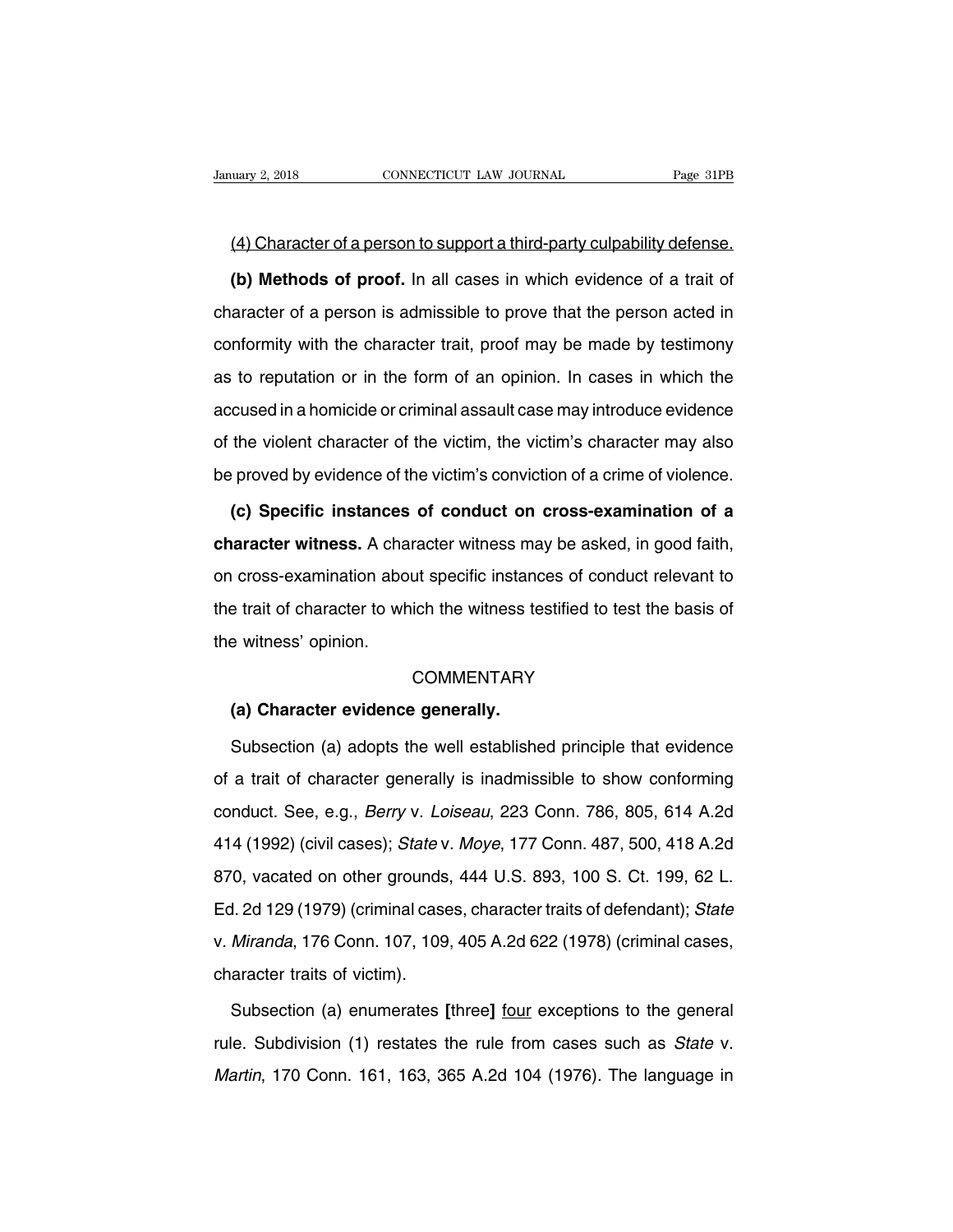Fage 32PB CONNECTICUT LAW JOURNAL January 2, 2018<br>Subdivision (1), "relevant to an element of the crime charged," reflects<br>a prerequisite to the introduction of character traits evidence recog-Page 32PB CONNECTICUT LAW JOURNAL January 2, 2018<br>subdivision (1), "relevant to an element of the crime charged," reflects<br>a prerequisite to the introduction of character traits evidence recog-<br>nized at common law. E.g., subdivision (1), "relevant to an element of the crime charged," reflects<br>a prerequisite to the introduction of character traits evidence recog-<br>nized at common law. E.g., *State v. Blake*, 157 Conn. 99, 103–104,<br>249 A.2d 2 subdivision (1), "relevant to an element of the crime charged," reflects<br>a prerequisite to the introduction of character traits evidence recog-<br>nized at common law. E.g., *State v. Blake*, 157 Conn. 99, 103–104,<br>249 A.2d 2 a prerequisite to<br>nized at common<br>249 A.2d 232 (1<br>653 (1918). inized at common law. E.g., *State v. Blake*, 157 Conn. 99, 103–104, 249 A.2d 232 (1968); *State v. Campbell*, 93 Conn. 3, 10, 104 A.<br>653 (1918).<br>Subdivision (2) restates the rule announced in *State v. Miranda*, supra, 17

653 (1918).<br>
Subdivision (2) restates the rule announced in *State v. Miranda*,<br>
supra, 176 Conn. 109–11, and affirmed in its progeny. See, e.g., *State*<br>
v. *Smith*, 222 Conn. 1, 17, 608 A.2d 63, cert. denied, 506 U.S. 94 Subdivision (2) restates the rule announced in *State* v. *Miranda*, supra, 176 Conn. 109–11, and affirmed in its progeny. See, e.g., *State* v. *Smith*, 222 Conn. 1, 17, 608 A.2d 63, cert. denied, 506 U.S. 942, 113 S. Ct. supra, 176 Conn. 109–11, and affirmed in its progeny. See, e.g., *State*<br>v. *Smith*, 222 Conn. 1, 17, 608 A.2d 63, cert. denied, 506 U.S. 942,<br>113 S. Ct. 383, 121 L. Ed. 2d 293 (1992); *State* v. *Gooch*, 186 Conn.<br>17, 21, v. *Smith*, 222 Conn. 1, 17, 608 A.2d 63, cert. denied, 506 U.S. 942, 113 S. Ct. 383, 121 L. Ed. 2d 293 (1992); *State v. Gooch*, 186 Conn. 17, 21, 438 A.2d 867 (1982). Subdivision (2) limits the admissibility of evidence 113 S. Ct. 383, 121 L. Ed. 2d 293 (1992); *State v. Gooch*, 186 Conn.<br>17, 21, 438 A.2d 867 (1982). Subdivision (2) limits the admissibility<br>of evidence of the victim's violent character to homicide and assault<br>prosecutions of evidence of the victim's violent character to homicide and assault<br>prosecutions in accordance with Connecticut law. E.g., *State* v. *Carter*,<br>228 Conn. 412, 422–23, 636 A.2d 821 (1994) (homicide cases), over-<br>ruled on prosecutions in accordance with Connecticut law. E.g., *State* v. *Carter*,<br>228 Conn. 412, 422–23, 636 A.2d 821 (1994) (homicide cases), over-<br>ruled on other grounds by *Label Systems Corp.* v. *Aghamohammadi*,<br>270 Conn. 2 v. Vecase Conn. 412, 422–23, 636 A.2d 821 (1994) (homicide cases), over-<br>valled on other grounds by *Label Systems Corp. v. Aghamohammadi,*<br>270 Conn. 291, 313, 852 A.2d 703 (2004) [(homicide cases)]; *State*<br>v. *Webley*, 1 ruled on other grounds by *Label Systems Corp.* v. Aghamohammadi,<br>270 Conn. 291, 313, 852 A.2d 703 (2004) [(homicide cases)]; *State*<br>v. Webley, 17 Conn. App. 200, 206, 551 A.2d 428 (1988) (criminal<br>assault cases); see als 270 Conn. 291, 313, 852 A.2d 703 (2004) [(homicide cases)]; State<br>v. Webley, 17 Conn. App. 200, 206, 551 A.2d 428 (1988) (criminal<br>assault cases); see also State v. Gooch, supra, 21 (assuming without<br>deciding that evidence v. Webley, 17 Conn. App. 200, 206, 551 A.2d 428 (1988<br>assault cases); see also *State* v. *Gooch*, supra, 21 (assuming deciding that evidence of victim's violent character is adreasault prosecutions to prove victim was agg sault cases); see also *State* v. *Gooch*, supra, 21 (assuming without ciding that evidence of victim's violent character is admissible in sault prosecutions to prove victim was aggressor).<br>Subdivision (2) does not address

deciding that evidence of victim's violent character is admissible in<br>assault prosecutions to prove victim was aggressor).<br>Subdivision (2) does not address the admissibility of evidence of<br>the victim's violent character of assault prosecutions to prove victim was aggressor).<br>
Subdivision (2) does not address the admissibility of evidence of<br>
the victim's violent character offered to prove the accused's state of<br>
mind, where the accused's kno Subdivision (2) does not address the admissibility of evidence of<br>the victim's violent character offered to prove the accused's state of<br>mind, where the accused's knowledge of the victim's violent character<br>would be necess the victim's violent character offered to prove the accused's state of<br>mind, where the accused's knowledge of the victim's violent character<br>would be necessary. See *State* v. *Smith*, supra, 222 Conn. 17; *State*<br>v. Padul mind, where the accused's knowledge of the victim's violent character<br>would be necessary. See *State* v. *Smith*, supra, 222 Conn. 17; *State*<br>v. *Padula*, 106 Conn. 454, 456–57, 138 A. 456 (1927). The admissibility<br>of suc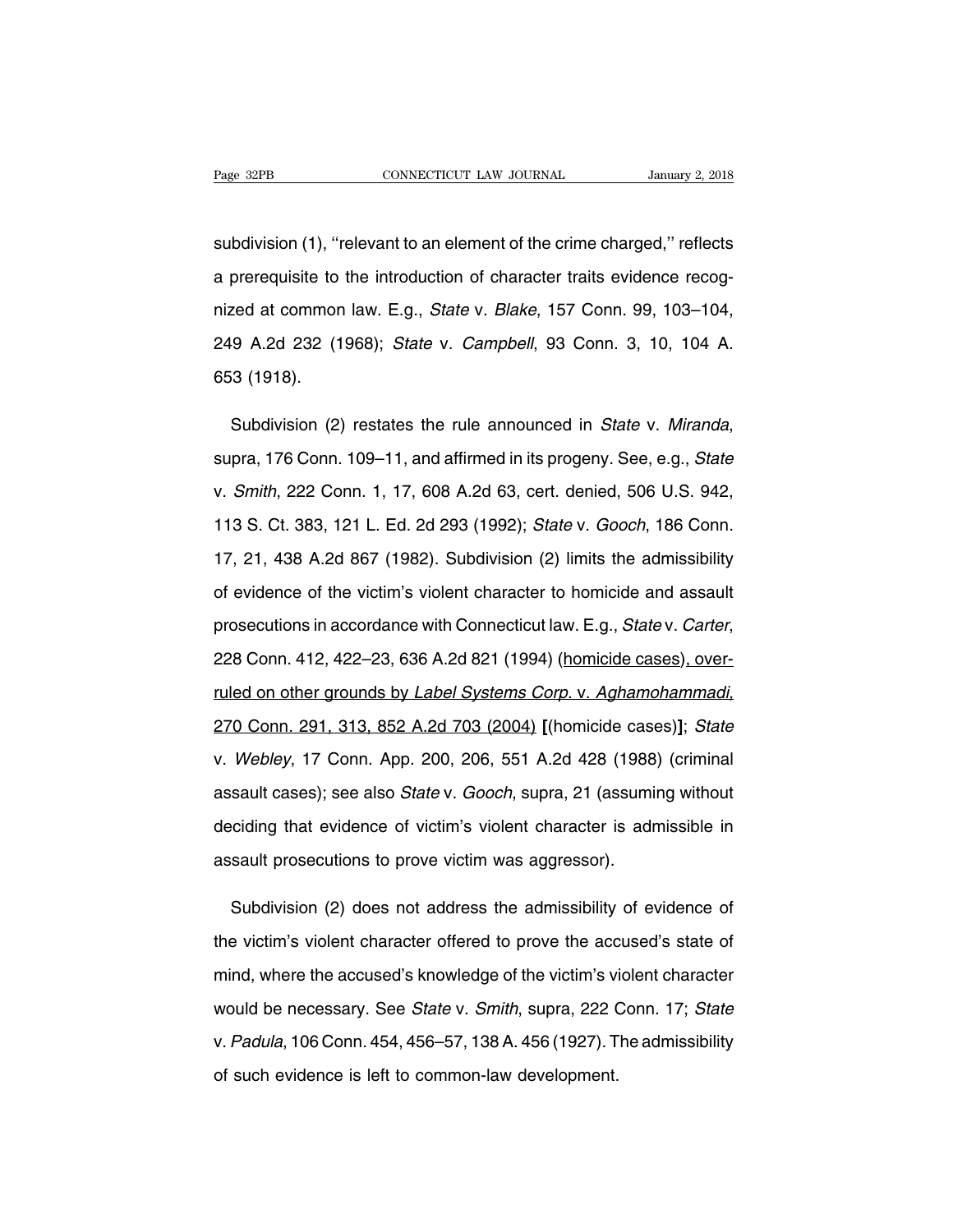Nextandary 2, 2018<br>
Subdivision (3) authorizes the court to admit evidence of a witness'<br>
aracter for untruthfulness or truthfulness to attack or support that CONNECTICUT LAW JOURNAL Page 33PB<br>
Subdivision (3) authorizes the court to admit evidence of a witness'<br>
character for untruthfulness or truthfulness to attack or support that<br>
witness' credibility. See, e.g., *State v. Ge* Subdivision (3) authorizes the court to admit evidence of a witness'<br>character for untruthfulness or truthfulness to attack or support that<br>witness' credibility. See, e.g., *State v. George*, 194 Conn. 361, 368,<br>481 A.2d 1 Subdivision (3) authorizes the court to admit evidence of a witness'<br>character for untruthfulness or truthfulness to attack or support that<br>witness' credibility. See, e.g., *State* v. *George*, 194 Conn. 361, 368,<br>481 A.2d clastification (c) detitions to search detail in syncology of a third scheme character for untruthfulness or truthfulness to attack or support that witness' credibility. See, e.g., *State v. George*, 194 Conn. 361, 368, 48 character for untruthfulness or truthfulness to attack or support that<br>witness' credibility. See, e.g., *State* v. *George*, 194 Conn. 361, 368,<br>481 A.2d 1068 (1984), cert. denied, 469 U.S. 1191, 105 S. Ct. 963,<br>83 L. Ed. 1 A.2d 1068 (1984), cert. denied, 469 U.S. 1191, 105 S. Ct. 963,<br>
1 L. Ed. 2d 968 (1985). Section 6-6 addresses the admissibility of<br>
ch evidence and the appropriate methods of proof.<br>
Subdivision (4) concerns proof of thi

83 L. Ed. 2d 968 (1985). Section 6-6 addresses the admissibility of<br>such evidence and the appropriate methods of proof.<br>Subdivision (4) concerns proof of third party culpability. See State<br>v. Hedge, 297 Conn. 621, 648, 1 A such evidence and the appropriate methods of proof.<br>
Subdivision (4) concerns proof of third party culpability. See State<br>
v. Hedge, 297 Conn. 621, 648, 1 A.3d 1051 (2010) (once third party<br>
evidence is allowed, evidence i Subdivision (4) concerns proof of third party culpability. See State<br>v. Hedge, 297 Conn. 621, 648, 1 A.3d 1051 (2010) (once third party<br>evidence is allowed, evidence introduced by accused could include<br>evidence of third pe v. Hedge, 297 Conn.<br>evidence is allowed,<br>evidence of third pers<br>prior bad acts). idence is allowed, evidence introduced by accused could include<br>idence of third person's character, past criminal convictions or other<br>ior bad acts).<br>Subsection (a) does not preclude the admissibility of character evi-<br>nce

evidence of third person's character, past criminal convictions or other<br>prior bad acts).<br>Subsection (a) does not preclude the admissibility of character evi-<br>dence when a person's character is directly in issue as an elem prior bad acts).<br>Subsection (a) does not preclude the admissibility of character evi-<br>dence when a person's character is directly in issue as an element<br>to a charge, claim or defense. See, e.g., *Smith* v. Hall, 69 Conn. 6 Subsection (a) does not preclude the admissibility of character evi-<br>dence when a person's character is directly in issue as an element<br>to a charge, claim or defense. See, e.g., *Smith* v. Hall, 69 Conn. 651,<br>665, 38 A. 38 dence when a person's character is directly in issue as an element<br>to a charge, claim or defense. See, e.g., *Smith* v. *Hall*, 69 Conn. 651,<br>665, 38 A. 386 (1897). When a person's character or trait of character<br>constitut to a charge, claim or defense. See, e.g., *Smith* v. *Hall*, 69 Conn. 651,<br>665, 38 A. 386 (1897). When a person's character or trait of character<br>constitutes an essential element to a charge, claim or defense, Section<br>4-5 665, 38 A. 386 (1897). When a person's character or trait of character constitutes an essential element to a charge, claim or defense, Section 4-5 (c) authorizes proof by evidence of specific instances of conduct. Characte

constitutes an essential element to a charge, claim or defense, Section<br>4-5 (c) authorizes proof by evidence of specific instances of conduct.<br>Character traits evidence admissible under subsection (a) neverthe-<br>less is sub 4-5 (c) authorizes proof by evidence of specific instances of conduct.<br>Character traits evidence admissible under subsection (a) neverthe-<br>less is subject to the relevancy standards and balancing test set forth<br>in Sections Character traits evi<br>less is subject to the<br>in Sections 4-1 and 4<br>Conn. 165–66.<br>(b) Methods of p Solven to the relevancy<br>
Sections 4-1 and 4-3, respections 4-1 and 4-3, respection<br> **(b) Methods of proof.**<br>
Subsection (b) adopts the real Sections 4-1 and 4-3, respectively. See *State* v. *Martin*, supra, 170<br>
onn. 165–66.<br> **(b) Methods of proof.**<br>
Subsection (b) adopts the recognized methods of proving evidence<br>
a trait of character. E.g., *State* v. *Mart* 

Conn. 165–66.<br>
(b) Methods of proof.<br>
Subsection (b) adopts the recognized methods of proving evidence<br>
of a trait of character. E.g., *State v. Martin*, supra, 170 Conn. 163;<br> *State v. Blake*, supra, 157 Conn. 104–105. (b) Methods of proof.<br>Subsection (b) adopts the recognized me<br>of a trait of character. E.g., *State v. Martii*<br>*State v. Blake*, supra, 157 Conn. 104–105.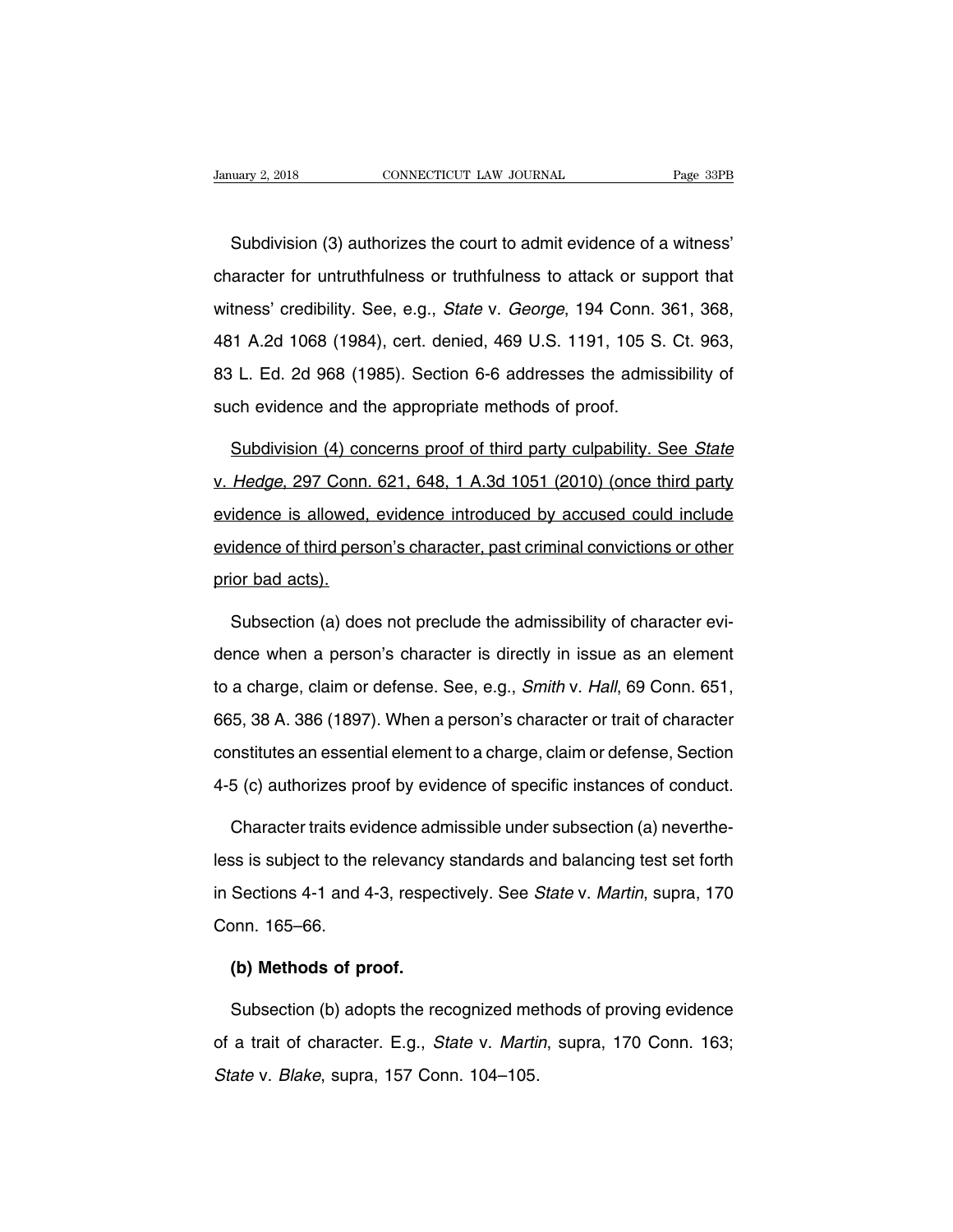Generally, neither the accused nor the prosecution may prove a<br>aracter trait by introducing evidence of specific instances of conduct. Page 34PB CONNECTICUT LAW JOURNAL January 2, 2018<br>Generally, neither the accused nor the prosecution may prove a<br>character trait by introducing evidence of specific instances of conduct.<br>State v. Gooch, supra, 186 Conn. 21 Generally, neither the accused nor the prosecution may prove a<br>character trait by introducing evidence of specific instances of conduct.<br>State v. Gooch, supra, 186 Conn. 21; State v. Miranda, supra, 176<br>Conn. 112. However, Generally, neither the accused nor the prosecution may prove a<br>character trait by introducing evidence of specific instances of conduct.<br>State v. Gooch, supra, 186 Conn. 21; State v. Miranda, supra, 176<br>Conn. 112. However, subsection (c), which are preseded to the preseduation may prove a<br>character trait by introducing evidence of specific instances of conduct.<br>State v. Gooch, supra, 186 Conn. 21; State v. Miranda, supra, 176<br>Conn. 112. Howe State v. Gooch, supra, 186 Conn. 21; State v. Miranda, supra, 176<br>Conn. 112. However, subsection (b) must be read in conjunction with<br>subsection (c), which authorizes, during cross-examination of a char-<br>acter witness, the Conn. 112. However, subsection (b) must be read in conjunction with<br>subsection (c), which authorizes, during cross-examination of a char-<br>acter witness, the introduction of specific instances of conduct relevant<br>to the cha subsection (c), which authorizes, during cross-examination of a character witness, the introduction of specific instances of conduct relevant<br>to the character trait to which the witness testified in order to test the<br>basis acter witness, the introduction of specific instances of conduct relevant<br>acter witness, the introduction of specific instances of conduct relevant<br>to the character trait to which the witness testified in order to test the doctor wintects, are introduction of operation<br>to the character trait to which the with<br>basis of the witness' opinion. See S<br>446–47, 528 A.2d 821 (1986).<br>236–37, 511 A.2d 310 (1986).<br>Notwithstanding the general exc sis of the witness' opinion. See *State v. McGraw*, 204 Conn. 441,<br>6–47, 528 A.2d 821 (1987); *State v. DeAngelis*, 200 Conn. 224,<br>6–37, 511 A.2d 310 (1986).<br>Notwithstanding the general exclusion of evidence of specific<br>st

446–47, 528 A.2d 821 (1987); *State v. DeAngelis*, 200 Conn. 224,<br>236–37, 511 A.2d 310 (1986).<br>Notwithstanding the general exclusion of evidence of specific<br>instances of conduct to prove a person's trait of character, subs 236–37, 511 A.2d 310 (1986).<br>
Notwithstanding the general exclusion of evidence of specific<br>
instances of conduct to prove a person's trait of character, subsection<br>
(b) sets forth one narrow exception recognized in State (b) sets forth one narrow exception recognized in *State v. Miranda*, supra, 176 Conn. 113–14, and its progeny. See *State v. Webley*, supra, 17 Conn. App. 206 (criminal assault cases). The convictions that form the basis supra, 176 Conn. 113–14, and its progeny. See *State* v. *Webley*, supra, 17 Conn. App. 206 (criminal assault cases). The convictions that form the basis of the evidence introduced under this exception must be convictions Evidence of violent acts not having resulted in convictions<br>that form the basis of the evidence introduced under this exception<br>must be convictions for violent acts. State v. Miranda, supra, 114.<br>Evidence of violent acts n ble. State v. Solin, Npp. 200 (chiminal desdate of<br>that form the basis of the evidence introduced<br>must be convictions for violent acts. State v.<br>Evidence of violent acts not having resulted in con<br>ble. State v. Smith, supr **(c)** Specific instances of conduct on cross-examination of a<br> **(c)** Specific instances of conduct on cross-examination of a<br> **(c)** Specific instances of conduct on cross-examination of a Evidence of violent acts no<br>ble. *State v. Smith*, supra<br>**(c) Specific instance<br>character witness.**<br>Subsection (c) is based

Foliagn: State v. Smith, supra, 222 Conn. 18.<br> **(c) Specific instances of conduct on cross-examination of a**<br> **Subsection (c) is based on the rule set forth in State v. Martin, supra,**<br>
10 Conn. 165, which permits the cros (c) Specific instances of conduct on cross-examination of a<br>character witness.<br>Subsection (c) is based on the rule set forth in *State v. Martin*, supra,<br>170 Conn. 165, which permits the cross-examiner to ask a character<br>w character witness.<br>
Subsection (c) is based on the rule set forth in *State v. Martin*, supra,<br>
170 Conn. 165, which permits the cross-examiner to ask a character<br>
witness about relevant instances of conduct to explore the Subsection (c) is based on the rule set forth in *State* v. *Martin*, supra,<br>170 Conn. 165, which permits the cross-examiner to ask a character<br>witness about relevant instances of conduct to explore the basis of<br>the charac detection (e) is subsequent in the rule section in the case of minimum state of minimum, supple,<br>170 Conn. 165, which permits the cross-examiner to ask a character<br>witness about relevant instances of conduct to explore the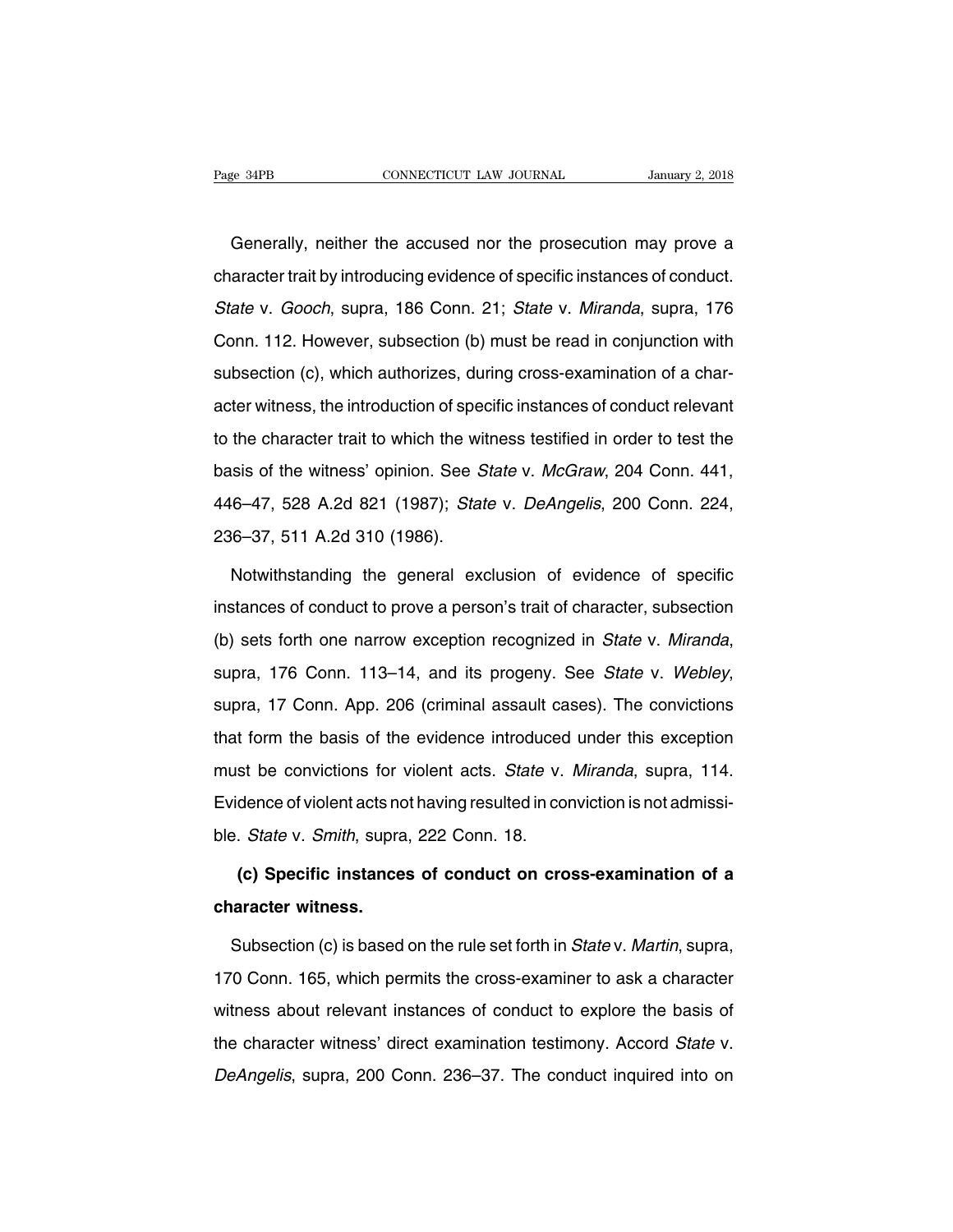CONNECTICUT LAW JOURNAL Page 35PB<br>
cross-examination must relate to the trait that formed the subject of<br>
the character witness' testimony on direct. State v. Turcio, 178 Conn. University 2, 2018 CONNECTICUT LAW JOURNAL Page 35PB<br>
cross-examination must relate to the trait that formed the subject of<br>
the character witness' testimony on direct. State v. Turcio, 178 Conn.<br>
116, 127, 422 A.2d 749 (1 cross-examination must relate to the trait that formed the subject of<br>the character witness' testimony on direct. State v. Turcio, 178 Conn.<br>116, 127, 422 A.2d 749 (1979), cert. denied, 444 U.S. 1013, 100 S.<br>Ct. 661, 62 L. cross-examination must relate to the trait that formed the subject of<br>the character witness' testimony on direct. *State v. Turcio*, 178 Conn.<br>116, 127, 422 A.2d 749 (1979), cert. denied, 444 U.S. 1013, 100 S.<br>Ct. 661, 62 the character witness' testimony on direct. State v. Turcio, 1<br>116, 127, 422 A.2d 749 (1979), cert. denied, 444 U.S. 101;<br>Ct. 661, 62 L. Ed. 2d 642 (1980); State v. Martin, supra,<br>Moreover, inquiries must be undertaken in 6, 127, 422 A.2d 749 (1979), cert. denied, 444 U.S. 1013, 100 S.<br>661, 62 L. Ed. 2d 642 (1980); *State v. Martin*, supra, 165–66.<br>oreover, inquiries must be undertaken in good faith.<br>A court, in its discretion, may limit or

the probative value of the specific instance with the specific instance of the specific instance evidence is outweighed<br>by unfair prejudice or other competing concerns. State v. Turcio, supra,<br>by unfair prejudice or other by unfairming barrowing must be undertaken in good faith.<br>A court, in its discretion, may limit or proscribe such inquiries where<br>the probative value of the specific instance evidence is outweighed<br>by unfair prejudice or o A court, in its discretion, may limit or<br>the probative value of the specific ins<br>by unfair prejudice or other competing co<br>178 Conn. 128; see Section 4-3.<br>Where the term "victim" is used in e probative value of the specific instance evidence is outweighed<br>unfair prejudice or other competing concerns. Statev. Turcio, supra,<br>8 Conn. 128; see Section 4-3.<br>Where the term "victim" is used in this section and elsew

the present of the epseline measure of the contents of calibrary-<br>by unfair prejudice or other competing concerns. State v. Turcio, supra,<br>178 Conn. 128; see Section 4-3.<br>Where the term "victim" is used in this section and IT8 Conn. 128; see Section 4-3.<br>Where the term "victim" is used in this section and elsewhere Code, the term includes an alleged victim in those circumstation which a person's status as a victim is subject to proof. Where the term "victim" is used in this section and elsewhere in<br>the Code, the term includes an alleged victim in those circumstances<br>in which a person's status as a victim is subject to proof.<br>Sec. 4-5. Evidence of Other

# **Inadmissible.**

which a person's status as a victim is subject to proof.<br> **(a) General Rule.** Evidence of other crimes, wrongs or Acts Generally<br> **(a)** General Rule. Evidence of other crimes, wrongs or acts of a<br>
son is inadmissible to Sec. 4-5. Evidence of Other Crimes, Wrongs or Acts Generally<br>Inadmissible.<br>(a) General Rule. Evidence of other crimes, wrongs or acts of a<br>person is inadmissible to prove the bad character, propensity, or crimi-<br>nal tenden Inadmissible.<br>
(a) General Rule. Evidence of other crimes, wrongs or acts of a<br>
person is inadmissible to prove the bad character, propensity, or crimi-<br>
nal tendencies of that person except as provided in subsection (b).<br> (a) General Rule. Evidence of other crimes, wrongs or acts of a<br>rson is inadmissible to prove the bad character, propensity, or crimi-<br>il tendencies of that person except as provided in subsection (b).<br>(b) When evidence of

**to prove a trace is a trace of other sexual misconduct is admissible to prove propensity.** Evidence of other sexual misconduct is admissible to prove propensity. Evidence of other sexual misconduct is admissible to prove before its inatineers of prototic stationary, propertiefy, or standard provided in subsection (b).<br> **(b) When evidence of other sexual misconduct is admissible to prove propensity.** Evidence of other sexual misconduct is a (b) When evidence of other sexual misconduct is admissible<br>to prove propensity. Evidence of other sexual misconduct is admissi-<br>ble in a criminal case to establish that the defendant had a tendency<br>or a propensity to enga to prove propensity. Evidence of other sexual misconduct is admissible in a criminal case to establish that the defendant had a tendency<br>or a propensity to engage in aberrant and compulsive sexual miscon-<br>duct if: (1) the duct if: (1) the case involves aberrant and compulsive sexual misconduct if: (1) the case involves aberrant and compulsive sexual misconduct if: (1) the case involves aberrant and compulsive sexual misconduct; (2) the tria or a propensity to engage in aberrant and compulsive sexual misconduct if: (1) the case involves aberrant and compulsive sexual misconduct; (2) the trial court finds that the evidence is relevant to a charged offense in th or a proportion, to origage in abordant and compulsive sexual misconduct; (2) the trial court finds that the evidence is relevant to a charged offense in that the other sexual misconduct is not too remote in time, was alle duct; (2) the trial court finds that the evidence is relevant to a charged<br>offense in that the other sexual misconduct is not too remote in time,<br>was allegedly committed upon a person similar to the alleged victim,<br>and was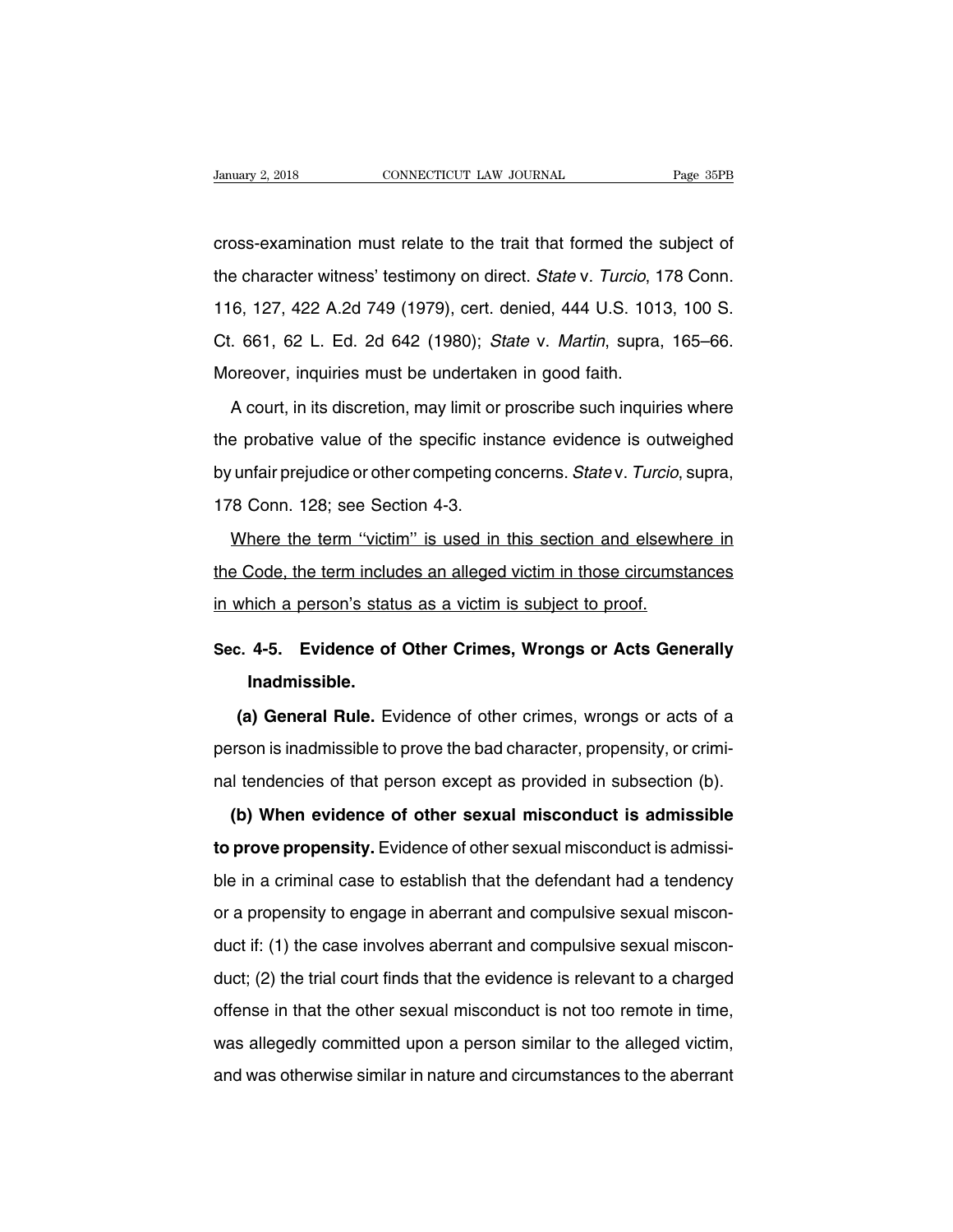Page 36PB CONNECTICUT LAW JOURNAL January 2, 2018<br>and compulsive sexual misconduct at issue in the case; and (3) the<br>trial court finds that the probative value of the evidence outweighs its Trage 36PB<br>
connectricut LAW JOURNAL January 2, 2018<br>
and compulsive sexual misconduct at issue in the case; and (3) the<br>
trial court finds that the probative value of the evidence outweighs its<br>
prejudicial effect. and compulsive sexua<br>trial court finds that the<br>prejudicial effect.<br>(c) When evidence **(3)** the trial court finds that the probative value of the evidence outweighs its prejudicial effect.<br> **(c)** When evidence of other crimes, wrongs or acts is admissible. Evidence of other crimes, wrongs or acts is admissi

**ble.** Evidence of other crimes, wrongs or acts is admissible. Evidence of other crimes, wrongs or acts is admissible. Evidence of other crimes, wrongs or acts of a person is admissible for purposes other than those specif prejudicial effect.<br>
(c) When evidence of other crimes, wrongs or acts is admissi-<br>
ble. Evidence of other crimes, wrongs or acts of a person is admissible<br>
for purposes other than those specified in subsection (a), such a (c) When evidence of other crimes, wrongs or acts is admissi-<br>ble. Evidence of other crimes, wrongs or acts of a person is admissible<br>for purposes other than those specified in subsection (a), such as to<br>prove intent, iden ble. Evidence of other crimes, wrongs or acts of a person is admissible<br>for purposes other than those specified in subsection (a), such as to<br>prove intent, identity, malice, motive, common plan or scheme,<br>absence of mistak For Existince of enter ormited, wronge of acts or a percentic daminesible<br>for purposes other than those specified in subsection (a), such as to<br>prove intent, identity, malice, motive, common plan or scheme,<br>absence of mist timony. France of mistake or accident, knowledge, a system of criminal activ-<br>or an element of the crime, or to corroborate crucial prosecution tes-<br>ony.<br>**(d) Specific instances of conduct when character in issue.** In<br>ses in which

ity, or an element of the crime, or to corroborate crucial prosecution tes-<br>timony.<br>(d) Specific instances of conduct when character in issue. In<br>cases in which character or a trait of character of a person in relation<br>to timony.<br>
(d) Specific instances of conduct when character in issue. In<br>
cases in which character or a trait of character of a person in relation<br>
to a charge, claim or defense is in issue, proof shall be made by<br>
evidence (d) Specific instances of conduct when character in is cases in which character or a trait of character of a person in to a charge, claim or defense is in issue, proof shall be n evidence of specific instances of the pers ses in which character or a trait of character of a person in relation a charge, claim or defense is in issue, proof shall be made idence of specific instances of the person's conduct.<br>(Amended June 20, 2011, to take effec

## **COMMENTARY**

idence of specific instances of the person's conduct.<br>
(Amended June 20, 2011, to take effect Jan. 1, 2012.)<br>
COMMENTARY<br> **(a) Evidence of other crimes, wrongs or acts generally inad-**<br> **issible. missible.**

COMMENTARY<br>
(a) Evidence of other crimes, wrongs or acts generally inad-<br>
issible.<br>
Subsection (a) is consistent with Connecticut common law. E.g.,<br>
ate v. Santiago, 224 Conn. 325, 338, 618 A.2d 32 (1992); *State* v. (a) Evidence of other crimes, wrongs or acts generally inad-<br>missible.<br>Subsection (a) is consistent with Connecticut common law. E.g.,<br>State v. Santiago, 224 Conn. 325, 338, 618 A.2d 32 (1992); State v.<br>Ibraimov, 187 Conn. missible.<br>
Subsection (a) is consistent with Connecticut common law. E.g.,<br>
State v. Santiago, 224 Conn. 325, 338, 618 A.2d 32 (1992); State v.<br>
Ibraimov, 187 Conn. 348, 352, 446 A.2d 332 (1982). Other crimes,<br>
wrongs or a Subsection (a) is consistent with Connecticut common law. E.g.,<br>State v. Santiago, 224 Conn. 325, 338, 618 A.2d 32 (1992); State v.<br>Ibraimov, 187 Conn. 348, 352, 446 A.2d 332 (1982). Other crimes,<br>wrongs or acts evidence m State v. Santiago, 224 Conn. 325, 338, 618 A.2d 32 (1992); State v.<br>Ibraimov, 187 Conn. 348, 352, 446 A.2d 332 (1982). Other crimes,<br>wrongs or acts evidence may be admissible for other purposes as<br>specified in subsections braimov, 187 Conn. 348, 352, 446 A.2d 332 (1982). Other crimes,<br>wrongs or acts evidence may be admissible for other purposes as<br>specified in subsections (b) and (c), Section 4-4 (a) (4) and Section<br>4-5. Cf. State v. Hedge shamov, 157 Somm 916, 652, 116 7.28 Soz (1692). Safet dimise,<br>wrongs or acts evidence may be admissible for other purposes as<br>specified in subsections (b) and (c), Section 4-4 (a) (4) and Section<br>4-5. Cf. State v. Hedge, specified in subsections (b) and (c), Section 4-4 (a) (4) and Section 4-5. Cf. State v. Hedge, 297 Conn. 621, 650–52, 1 A.3d 1051 (2010); see Section 4-4 (a) (4), commentary. Although the issue typically arises in the cont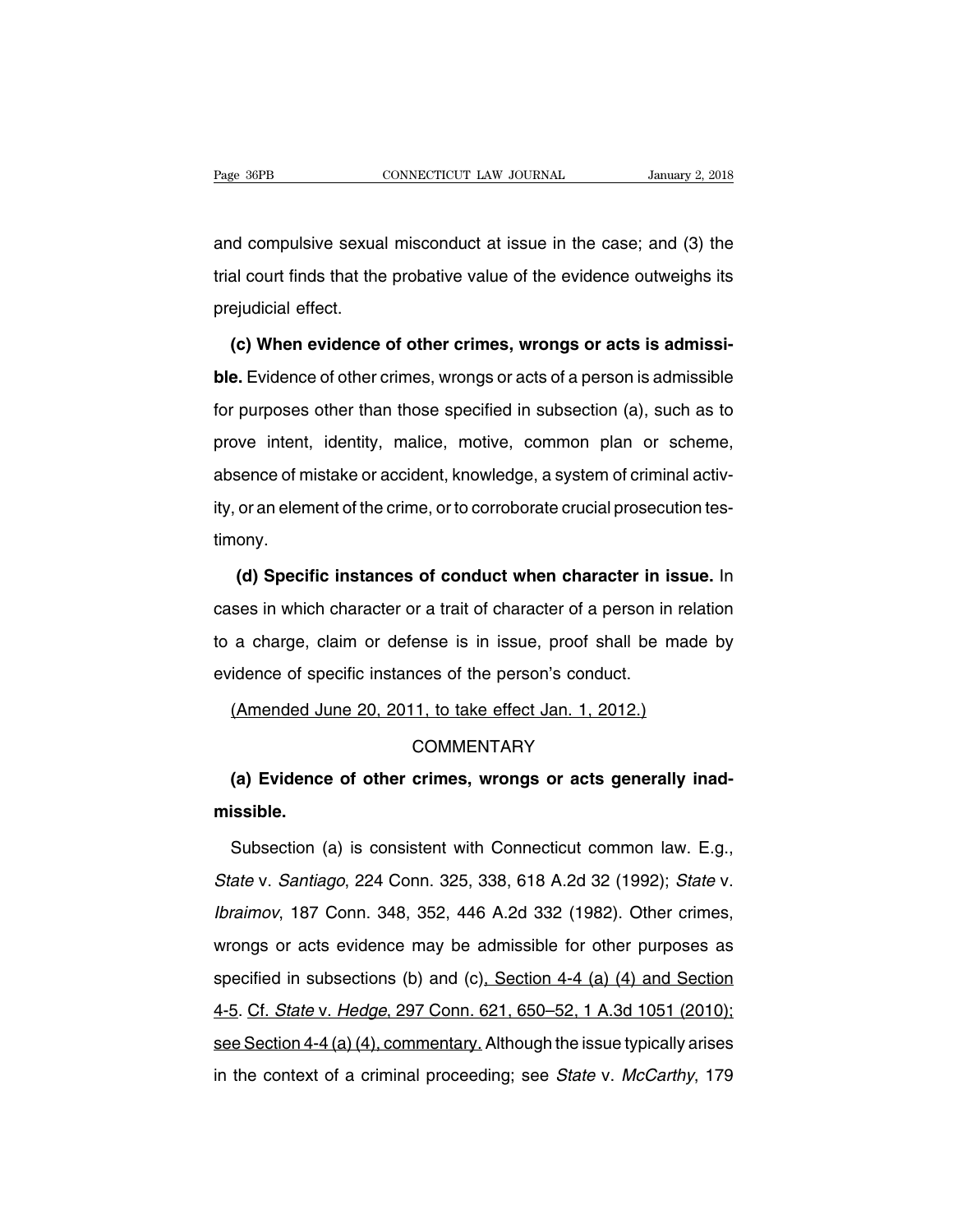Connect Connect Connect Connect Connect Connect Connect Assembly Page 37PB<br>Conn. 1, 22, 425 A.2d 924 (1979); subsection (a)'s exclusion applies<br>in both criminal and civil cases. See, e.g., *Russell* v. *Dean Witter* January 2, 2018 CONNECTICUT LAW JOURNAL Page 37PB<br>Conn. 1, 22, 425 A.2d 924 (1979); subsection (a)'s exclusion applies<br>in both criminal and civil cases. See, e.g., *Russell v. Dean Witter<br>Reynolds, Inc.*, 200 Conn. 172, 19 Conn. 1, 22, 425 A.2d 924 (1979); subsection (a)'s exclusion applies<br>in both criminal and civil cases. See, e.g., *Russell v. Dean Witte.<br>Reynolds, Inc.*, 200 Conn. 172, 191–92, 510 A.2d 972 (1986).<br>(b) When evidence of ot both criminal and civil cases. See, e.g., *Russell v. Dean Witter*<br>both criminal and civil cases. See, e.g., *Russell v. Dean Witter*<br>eynolds, Inc., 200 Conn. 172, 191–92, 510 A.2d 972 (1986).<br>**(b) When evidence of other s** in both criminal and civil composed and civil composed and the prove propensity.<br> **to prove propensity.**<br>
Subsection (a) specifically

synolds, Inc., 200 Conn. 172, 191–92, 510 A.2d 972 (1986).<br> **(b) When evidence of other sexual misconduct is admissible**<br> **prove propensity.**<br>
Subsection (a) specifically prohibits the use of other crimes, wrongs<br>
acts evi (b) When evidence of other sexual misconduct is admissible<br>to prove propensity.<br>Subsection (a) specifically prohibits the use of other crimes, wrongs<br>or acts evidence to prove a person's propensity to engage in the<br>miscond to prove propensity.<br>
Subsection (a) specifically prohibits the use of other crimes, wrongs<br>
or acts evidence to prove a person's propensity to engage in the<br>
misconduct with which [he] the defendant has been charged. Howe Subsection (a) specifically prohibits the use of other crimes, wrongs<br>or acts evidence to prove a person's propensity to engage in the<br>misconduct with which [he] the defendant has been charged. However,<br>the court may admit or acts evidence to prove a person's propensity to engage in the<br>misconduct with which [he] the defendant has been charged. However,<br>the court may admit evidence of a defendant's uncharged sexual<br>misconduct to prove that t to engage in aberrative in proto a person oppopenent, to engage in and<br>misconduct with which [he] the defendant has been charged. However,<br>the court may admit evidence of a defendant's uncharged sexual<br>misconduct to prove the court may admit evidence of a defendant's uncharged sexual<br>misconduct to prove that the defendant had a tendency or a propensity<br>to engage in aberrant and compulsive sexual behavior[;]. See State<br>v. DeJesus, 288 Conn. misconduct to prove that the defendant had a tendency or a propensity<br>to engage in aberrant and compulsive sexual behavior[;]. See State<br>v. DeJesus, 288 Conn. 418, 953 A.2d 45 (2008); State v. Snelgrove,<br>288 Conn. 742, 954 to engage in aberrant and compulsive sexual behavior[;]. See State<br>v. DeJesus, 288 Conn. 418, 953 A.2d 45 (2008); State v. Snelgrove,<br>288 Conn. 742, 954 A.2d 165 (2008); State v. Johnson, 289 Conn.<br>437, 958 A.2d 713 (2008) 1. DeJesus, 288 Conn. 418, 953 A.2d 45 (2008); State v. Snelgrove,<br>288 Conn. 742, 954 A.2d 165 (2008); State v. Johnson, 289 Conn.<br>437, 958 A.2d 713 (2008); see also State v. Smith, 313 Conn. 325,<br>337–38, 96 A.3d 1238 (201 288 Conn. 742, 954 A.2d 165 (2008); *State v. Johnson*, 289 Conn.<br>437, 958 A.2d 713 (2008); see also *State v. Smith*, 313 Conn. 325,<br>337–38, 96 A.3d 1238 (2014); State v. *George A.*, 308 Conn. 274, 63<br>A.3d 918 (2013) (ev by defendant against minor victims of the student servestion. 325, 337–38, 96 A.3d 1238 (2014); State v. George A., 308 Conn. 274, 63<br>A.3d 918 (2013) (evidence of uncharged sexual misconduct committed by defendant against State v. Gas A.3d 1238 (2014); State v. George A., 308 Conn. 274, 63<br>A.3d 918 (2013) (evidence of uncharged sexual misconduct committed<br>by defendant against minor victim's mother held admissible); but see<br>State v. Gupta, 2 A.3d 918 (2013) (evidence of uncharged sexual misconduct committed<br>by defendant against minor victim's mother held admissible); but see<br>State v. Gupta, 297 Conn. 211, 998 A.2d 1085 (2010) (evidence that<br>defendant physician by defendant against minor victim's mother held admissible); but see<br>State v. Gupta, 297 Conn. 211, 998 A.2d 1085 (2010) (evidence that<br>defendant physician had fondled other patients too dissimilar to be<br>admissible). Altho State v. Gupta, 297 Conn. 211, 998 A.2d 1085 (2010) (evidence that<br>defendant physician had fondled other patients too dissimilar to be<br>admissible). Although *State* v. *DeJesus* involved a sexual assault<br>charge, later, the defendant physician had fondled other patients too dissimilar to be<br>admissible). Although *State* v. *DeJesus* involved a sexual assault<br>charge, later, the Supreme Court, in *State* v. *Snelgrove*, made it clear<br>that the admissible). Although *State* v. *DeJesus* involved a sexual assault charge, later, the Supreme Court, in *State* v. *Snelgrove*, made it clear that the *DeJesus* propensity rule is not limited to cases in which the defend charge, later, the Supreme Court, in *State* v. *Snelgrove*, made it clear<br>that the *DeJesus* propensity rule is not limited to cases in which the<br>defendant is charged with a sex offense. In *State* v. *Snelgrove*, the<br>cou that the *DeJesus* propensity rule is not limited to cases in which the defendant is charged with a sex offense. In *State v. Snelgrove*, the court stated: "We conclude that this rationale for the exception to the rule bar defendant is charged with a sex offense. In *State* v. *Snelgrove*, the court stated: "We conclude that this rationale for the exception to the rule barring propensity evidence applies whenever the evidence establishes tha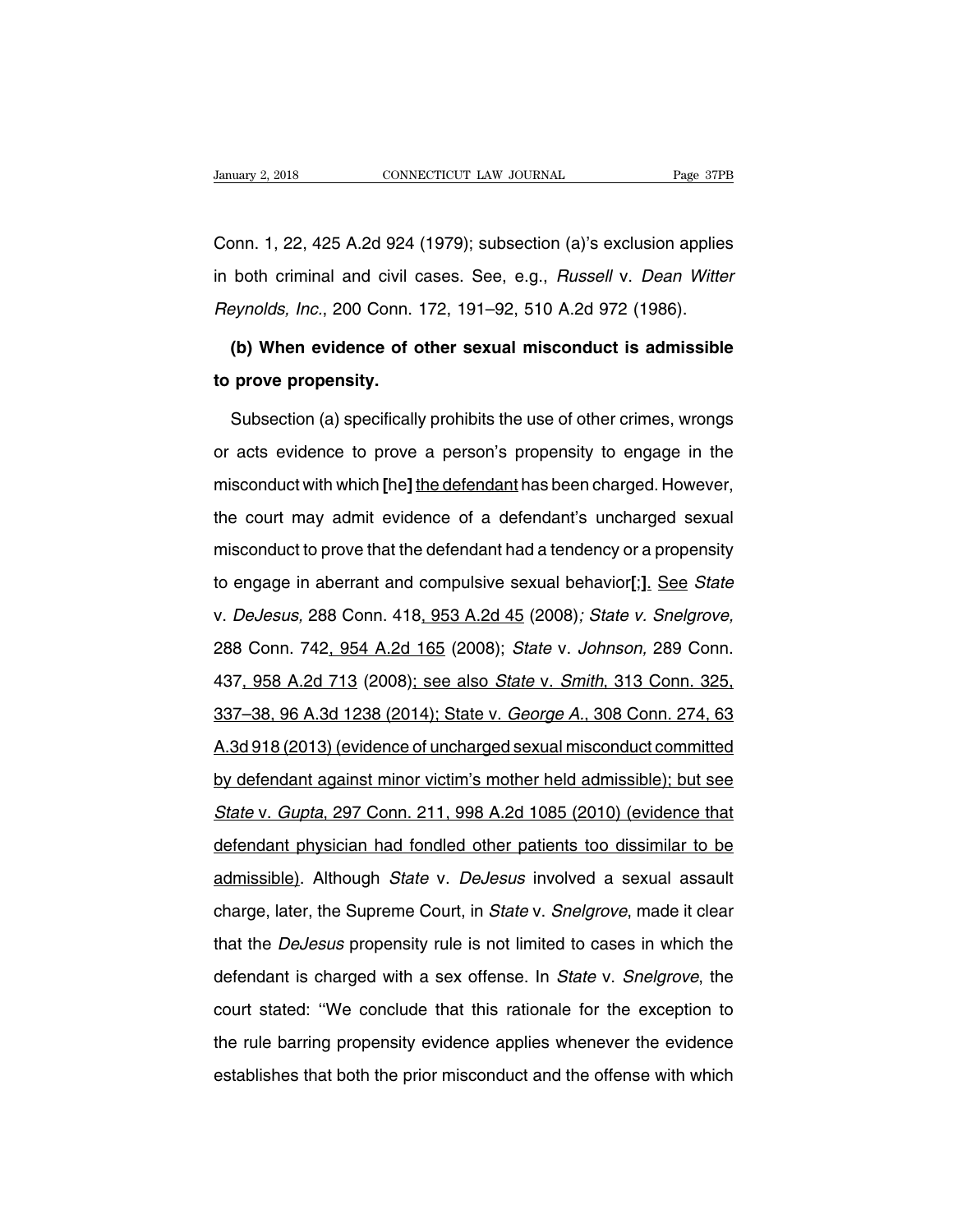The defendant is charged were driven by an aberrant sexual compul-<br>the defendant is charged were driven by an aberrant sexual compul-<br>sion, regardless of whether the prior misconduct or the conduct at Fage 38PB CONNECTICUT LAW JOURNAL January 2, 2018<br>the defendant is charged were driven by an aberrant sexual compul-<br>sion, regardless of whether the prior misconduct or the conduct at<br>issue resulted in sexual offense charg the defendant is charged were driven by an aberrant sexual compulsion, regardless of whether the prior misconduct or the conduct at issue resulted in sexual offense charges." [288 Conn. 760.] State v. Snelgrove, supra, 760 the defendant is charged were driven by an aberrant sexual compulsion, regardless of whether the prior misconduct or the conduct at issue resulted in sexual offense charges." [288 Conn. 760.] State v. Snelgrove, supra, 760 une detendant is charged were dirvert by an abentum sexual compar-<br>sion, regardless of whether the prior misconduct or the conduct at<br>issue resulted in sexual offense charges." [288 Conn. 760.] State v.<br>Snelgrove, supra, 7 dency or a propensity to engage in aberrant and compulsive sexual behavior should be accompanied by an appropriate cattionary instruction of the evidency or a propensity to engage in aberrant and compulsive sexual behavior Shelgrove, supra, 760. The admission of the evidence of a defendant's<br>uncharged sexual misconduct to prove that the defendant had a ten-<br>dency or a propensity to engage in aberrant and compulsive sexual<br>behavior should be uncharged sexual misconduct to prove that the defendant had a ten-<br>dency or a propensity to engage in aberrant and compulsive sexual<br>behavior should be accompanied by an appropriate cautionary instruc-<br>tion limiting the pu dency or a propensity to engage in aberrant and compulsive sexual<br>behavior should be accompanied by an appropriate cautionary instruc-<br>tion limiting the purpose for which it may properly be used. State v.<br>DeJesus, supra, [ **(c)** When evidence of other crimes, wrongs or acts is unissible.

**admissible.**

Subsection (a) specifically profit in the use of other crimes, supra, 294–95.<br> **(c)** When evidence of other crimes, wrongs or acts is<br>
Imissible.<br>
Subsection (a) specifically prohibits the use of other crimes, wrongs<br>
acts Correstas, supra, [al] 4741.], *Diale v. George Al, supra, 254–95.*<br>
(c) When evidence of other crimes, wrongs or acts is<br>
admissible.<br>
Subsection (a) specifically prohibits the use of other crimes, wrongs<br>
or acts evidenc c. When evidence of other crimes, wrongs or acts is<br>admissible.<br>Subsection (a) specifically prohibits the use of other crimes, wrongs<br>or acts evidence to prove a person's bad character or criminal tenden-<br>cies. Subsection Subsection (a) specifically prohibits the use of other crimes, wrongs<br>or acts evidence to prove a person's bad character or criminal tenden-<br>cies. Subsection (c) however, authorizes the court, in its discretion,<br>to admit o or acts evidence to prov<br>cies. Subsection (c) ho<br>to admit other crimes,<br>such as to prove:<br>(1) intent; e.g., *State* exis evidence to prove a person's bad character of chimilar tendent-<br>es. Subsection (c) however, authorizes the court, in its discretion,<br>admit other crimes, wrongs or acts evidence for other purposes,<br>ch as to prove:<br>(1) to admit other c<br>to admit other c<br>such as to prove<br>(1) intent; e.g<br>16 (1986);<br>(2) identity; e.

(1) intent; e.g., *State* v. *Lizzi*, 199 Conn. 462, 468–69, 508 A.2d i (1986);<br>(2) identity; e.g., *State* v. *Pollitt*, 205 Conn. 61, 69, 530 A.2d 155<br>(2) identity; e.g., *State* v. *Pollitt*, 205 Conn. 61, 69, 530 A.2d

(1987); (1) ment, e.g., *State v. Elzzi*, 199 Conn. 462, 466–69, 366 A.2d<br>i (1986);<br>(2) identity; e.g., *State v. Pollitt*, 205 Conn. 61, 69, 530 A.2d 155<br>987);<br>(3) malice; e.g., *State v. Barlow*, 177 Conn. 391, 393, 418 A.2d<br>i (2) identity; e.<br>(1987);<br>(3) malice; e.<br>46 (1979);<br>(4) motive; e.

(2) identity, e.g., State v. Politit, 203 Conn. 01, 09, 330 A.2d 133<br>987);<br>(3) malice; e.g., *State* v. *Barlow*, 177 Conn. 391, 393, 418 A.2d<br>i (1979);<br>(4) motive; e.g., *State* v. *James*, 211 Conn. 555, 578, 560 A.2d<br>6 (1967),<br>
(3) malice; e.g<br>
46 (1979);<br>
(4) motive; e.g<br>
426 (1989);<br>
(5) a common |

(5) mance, e.g., *State v. Banow*, 177 Conn. 551, 593, 416 A.2d<br>
i (1979);<br>
(4) motive; e.g., *State v. James*, 211 Conn. 555, 578, 560 A.2d<br>
(5) a common plan or scheme; e.g., *State v. Randolph*, 284 Conn.<br>
8, 356, 933 40 (1979),<br>
(4) motive; e.g., *State v. James*, 211 Conn. 555, 578, 560 A.2d<br>
426 (1989);<br>
(5) a common plan or scheme; e.g., *State v. Randolph*, 284 Conn.<br>
328, 356, 933 A.2d 1158 (2007); *State v. Morowitz*, 200 Conn. 4 (4) molive, e.g., *State V. 58*<br>426 (1989);<br>(5) a common plan or schen<br>328, 356, 933 A.2d 1158 (200<br>442–44, 512 A.2d 175 (1986);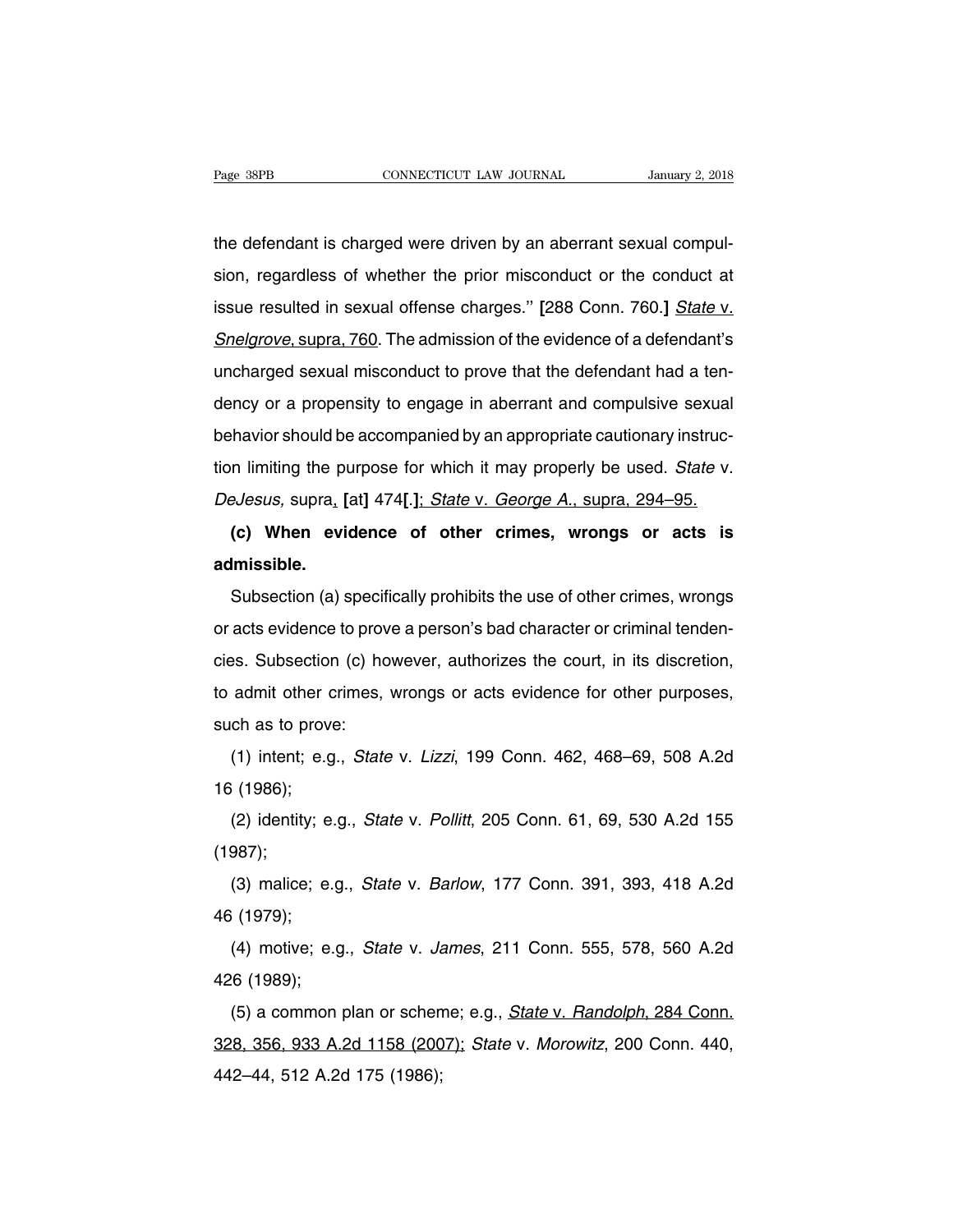(6) uary 2, 2018<br>
(6) absence of mistake or accident; e.g., *State v. Tucker*, 181 Conn.<br>
16, 415–16, 435 A.2d 986 (1980); January 2, 2018 CONNECTICUT LAW JON<br>
(6) absence of mistake or accident; e.g.<br>
406, 415–16, 435 A.2d 986 (1980);<br>
(7) knowledge; e.g., *State v. Frederick* 

(6) absence of mistake or accident; e.g., *State* v. *Tucker*, 181 Conn.<br>6, 415–16, 435 A.2d 986 (1980);<br>(7) knowledge; e.g., *State* v. *Fredericks*, 149 Conn. 121, 124, 176<br>2d 581 (1961); (6) absence of mistal<br>406, 415–16, 435 A.2d<br>(7) knowledge; e.g.,<br>A.2d 581 (1961);<br>(8) a system of crimi 6, 415–16, 435 A.2d 986 (1980);<br>(7) knowledge; e.g., *State* v. *Fredericks*, 149 Conn. 121, 124, 176<br>2d 581 (1961);<br>(8) a system of criminal activity; e.g., *State* v. *Vessichio*, 197 Conn.<br>4, 664–65, 500 A.2d 1311 (1985

(7) knowledge; e.g., *State v. Fredericks*, 149 Conn. 121, 124, 176<br>A.2d 581 (1961);<br>(8) a system of criminal activity; e.g., *State v. Vessichio*, 197 Conn.<br>644, 664–65, 500 A.2d 1311 (1985), cert. denied, 475 U.S. 1122, A.2d 581 (1961);<br>
(8) a system of criminal activity; e.g., *Stat*<br>
644, 664–65, 500 A.2d 1311 (1985), cert. de<br>
S. Ct. 1642, 90 L. Ed. 2d 187 (1986);<br>
(9) an element of the crime charged; e.g. (8) a system of criminal activity; e.g., *State* v. *Vessichio*, 197 Conn.<br>4, 664–65, 500 A.2d 1311 (1985), cert. denied, 475 U.S. 1122, 106<br>Ct. 1642, 90 L. Ed. 2d 187 (1986);<br>(9) an element of the crime charged; e.g., [*S* 

644, 664–65, 500 A.2d 1311 (1985), cert. denied, 475 U.S. 1122, 106<br>S. Ct. 1642, 90 L. Ed. 2d 187 (1986);<br>(9) an element of the crime charged; e.g., [*State v. Jenkins*, 158<br>Conn. 149, 152–53, 256 A.2d 223 (1969)] *State v* 236, 263–64, 157 A.3d 628 (2017); State v. Torres, 57 Conn. App.<br>236, 263–64, 157 A.3d 628 (2017); State v. Torres, 57 Conn. App.<br>236, 263–64, 157 A.3d 628 (2017); State v. Torres, 57 Conn. App.<br>236, 263–64, 157 A.3d 628 ( (9) an element of the crime charged; e.g., [State v. Jenkins, 158<br>Conn. 149, 152–53, 256 A.2d 223 (1969)] State v. Chyung, 325 Conn.<br>236, 263–64, 157 A.3d 628 (2017); State v. Torres, 57 Conn. App.<br>614, 622–23, 749 A.2d 1 799 (2000); **[**or<sub>r</sub>]<br>**236, 263–64, 157 A.3d**<br>**614, 622–23, 749 A.2d**<br>**799 (2000); [or]**<br>(10) to corroborate cr (6, 263–64, 157 A.3d 628 (2017); State v. Torres, 57 Conn. App.<br>4, 622–23, 749 A.2d 1210, cert. denied, 253 Conn. 927, 754 A.2d<br>9 (2000); [or]<br>(10) to corroborate crucial prosecution testimony; e.g., State v. Moo-<br>y, 218 C

new 14, 622–23, 749 A.2d 1210, cert. denied, 253 Conn. 927, 754 A.2d<br>
799 (2000); [or]<br>
(10) to corroborate crucial prosecution testimony; e.g., *State v. Moo-<br>
ney*, 218 Conn. 85, 126–27, 588 A.2d 145, cert. denied, 502 U 112 S. Ct. 330, 116 L. Ed. 2d 270 (1991);<br>
112 S. Ct. 330, 116 L. Ed. 2d 270 (1991);<br>
112 S. Ct. 330, 116 L. Ed. 2d 270 (1991);<br>
112 S. Ct. 330, 116 L. Ed. 2d 270 (1991);<br>
112 S. Ct. 330, 116 L. Ed. 2d 270 (1991);<br>
113 thi (10) to corroborate crucial prosecution testimony; e.g., *State* v. *Moo-*<br>y, 218 Conn. 85, 126–27, 588 A.2d 145, cert. denied, 502 U.S. 919,<br>2 S. Ct. 330, 116 L. Ed. 2d 270 (1991)<u>;[.] or</u><br>(11) third party culpability by ney, 218 Conn. 85, 126–27, 588 A.2d 145, cert. denied, 502 U.S. 919,<br>112 S. Ct. 330, 116 L. Ed. 2d 270 (1991).[1] or<br>(11) third party culpability by defendant's proffer of third party's other<br>crimes, wrongs or acts; *State* 

2 S. Ct. 330, 116 L. Ed. 2d 270 (1991);[.] or<br>(11) third party culpability by defendant's proffer of third party's other<br>mes, wrongs or acts; State v. Hedge, supra, 297 Conn. 650–52.<br>Admissibility of other crimes, wrongs o (11) third party culpability by defendant's proffer of third party's other crimes, wrongs or acts; *State v. Hedge*, supra, 297 Conn. 650–52.<br>Admissibility of other crimes, wrongs or acts evidence is contingent on satisfyi Crimes, wrongs or acts; *State v. Hedge*, supra, 297 Conn. 650–52.<br>Admissibility of other crimes, wrongs or acts evidence is contingent<br>on satisfying the relevancy standards and balancing test set forth in<br>Sections 4-1 and Admissibility of other crimes, wrongs or acts evidence is contingent<br>on satisfying the relevancy standards and balancing test set forth in<br>Sections 4-1 and 4-3, respectively. For other crimes, wrongs or acts<br>evidence to be Frameensing of other emmes, wrongs or dete enderhoons of commigont<br>on satisfying the relevancy standards and balancing test set forth in<br>Sections 4-1 and 4-3, respectively. For other crimes, wrongs or acts<br>evidence to be a Sections 4-1 and 4-3, respectively. For other crimes, wrongs or acts<br>evidence to be admissible, the court must determine that the evidence<br>is probative of one or more of the enumerated purposes for which it<br>is offered[,] a evidence to be admissible, the court must determine that the evidence<br>is probative of one or more of the enumerated purposes for which it<br>is offered[,] and that its probative value outweighs its prejudicial effect.<br>E.g., State v. Cooper, 227 Conn. 417, 425–28, 630 A.2d 1043 (1993).<br>Although the Supreme Court has established no absolute time limit<br>Although the Supreme Court has established no absolute time limit is offered[,] and that its probative value outweighs its prejudicial effect.<br>E.g., *State v. Figueroa*, 235 Conn. 145, 162, 665 A.2d 63 (1995);<br>*State v. Cooper*, 227 Conn. 417, 425–28, 630 A.2d 1043 (1993).<br>Although the S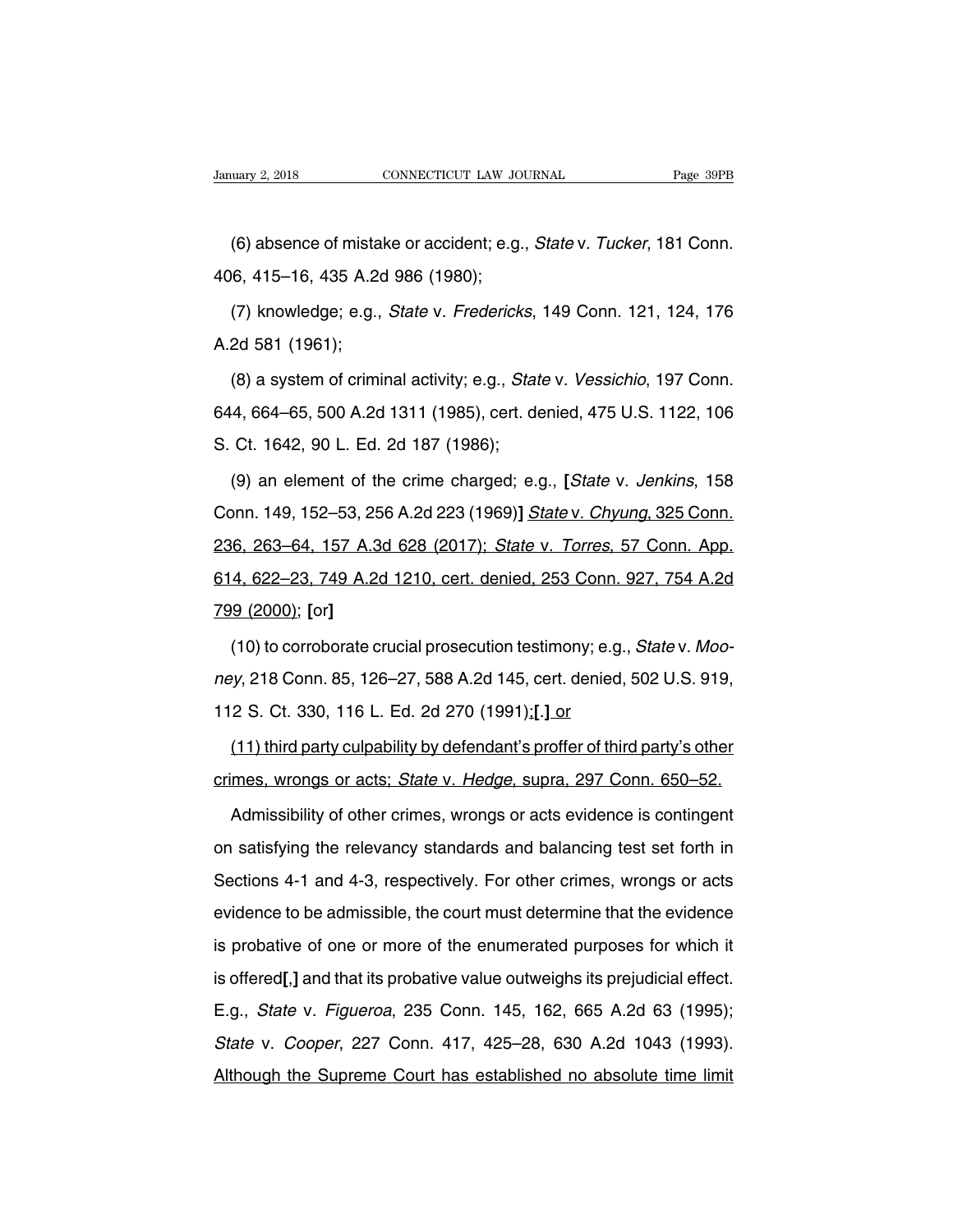The Fage 40PB<br>that would bar admissibility of uncharged misconduct, it has suggested<br>that remote prior misconduct must bear a substantial similarity to the Fage 40PB CONNECTICUT LAW JOURNAL January 2, 2018<br>that would bar admissibility of uncharged misconduct, it has suggested<br>that remote prior misconduct must bear a substantial similarity to the<br>conduct at issue and be of an that would bar admissibility of uncharged misconduct, it has suggested<br>that remote prior misconduct must bear a substantial similarity to the<br>conduct at issue and be of an aberrant or compulsive nature to be<br>admissible. Se that would bar admissibility of uncharged misconduct, it has suggested<br>that remote prior misconduct must bear a substantial similarity to the<br>conduct at issue and be of an aberrant or compulsive nature to be<br>admissible. Se that remote prior misconduct must bear a substantial similarity to the conduct at issue and be of an aberrant or compulsive nature to be admissible. See *State v. Chyung*, supra, 325 Conn. 263–64 (fourteen year gap between conduct at issue and be of an aberrant or compulsive nature to be<br>admissible. See *State* v. *Chyung*, supra, 325 Conn. 263–64 (fourteen<br>year gap between incidents of misconduct did not render prior miscon-<br>duct irrelevant admissible. See *State* v. *Chyung*, supra, 325 Conn. 263–64 (fourteen year gap between incidents of misconduct did not render prior misconduct irrelevant "given the strong similarities between the two incidents and the st vear gap between incidents of misconduct did not render prior miscon-<br>duct irrelevant "given the strong similarities between the two incidents<br>and the strongly aberrational nature of the defendant's conduct''); id.,<br>264; c duct irrelevant "given the strong similarities between the two incidents<br>and the strongly aberrational nature of the defendant's conduct"); id.,<br>264; cf. *State* v. *Snelgrove*, supra, 288 Conn. 761–62 (noting that<br>"ordina and the strongly aberrational nature of the defendant's conduct''); id., 264; cf. *State* v. *Snelgrove*, supra, 288 Conn. 761–62 (noting that "ordinarily, a gap of fourteen years would raise serious questions as to whethe 264; cf. *State* v. *Snelgrove*, supra, 288 Conn. 761–62 (noting that<br>"ordinarily, a gap of fourteen years would raise serious questions as<br>to whether the prior misconduct was too remote in time"); id., 761.<br>Concerns about corated for a substantial period of the gap. See State v. Snelgrove, and the prior misconduct was too remote in time"); id., 761.<br>Concerns about remoteness are lessened if the defendant was incarcerated for a substantial p E *mistrie.* and process about re<br>
cerated for a subs<br>
supra, 761–62; S<br>
1033 (1986).<br>
The purposes er rated for a substantial period of the gap. See *State* v. *Snelgrove*,<br>pra, 761–62; *State* v. *Murrell*, 7 Conn. App. 75, 89, 507 A.2d<br>33 (1986).<br>The purposes enumerated in subsection (c) for which other crimes,<br>ongs or a

supra, 761–62; *State v. Murrell*, 7 Conn. App. 75, 89, 507 A.2d<br>1033 (1986).<br>The purposes enumerated in subsection (c) for which other crimes,<br>wrongs or acts evidence may be admitted are intended to be illustrative<br>rather 1033 (1986).<br>The purposes enumerated in subsection (c) for which other crimes,<br>wrongs or acts evidence may be admitted are intended to be illustrative<br>rather than exhaustive. Neither subsection (a) nor subsection (c) pre-<br> The purposes enumerated in subsection (c) for which other crimes,<br>wrongs or acts evidence may be admitted are intended to be illustrative<br>rather than exhaustive. Neither subsection (a) nor subsection (c) pre-<br>cludes a cour The parpected critalisation is distocted in the differential crimes,<br>wrongs or acts evidence may be admitted are intended to be illustrative<br>rather than exhaustive. Neither subsection (a) nor subsection (c) pre-<br>cludes a c rather than exhaustive. Neither subsection (a) nor subsection (c) pre-<br>cludes a court from recognizing other appropriate purposes for which<br>other crimes, wrongs or acts evidence may be admitted, provided the<br>evidence is no rather than exhaustive. Nothion subsection (a) not subsection (b) procludes a court from recognizing other appropriate purposes for which<br>other crimes, wrongs or acts evidence may be admitted, provided the<br>evidence is not of the crimes, wrongs or acts evidence may be adrevidence is not introduced to prove a person's bad c<br>tendencies, and the probative value of its admissio<br>by any of the Section 4-3 balancing factors.<br>(d) Specific instances Fidence is not introduced to prove a person's bad character or criminal<br>
idencies, and the probative value of its admission is not outweighed<br>
(a) Specific instances of conduct when character in issue.<br>
Subsection (d) find materies, and the probative value of its admission is not outweighed<br>
(a) Specific instances of conduct when character in issue.<br>
Subsection (d) finds support in Connecticut case law. See *State* v.<br>
Finanda, 176 Conn. 107

by any of the Section 4-3 balancing factors.<br>
(d) Specific instances of conduct when character in issue.<br>
Subsection (d) finds support in Connecticut case law. See *State v.*<br>
Miranda, 176 Conn. 107, 112, 365 A.2d 104 (197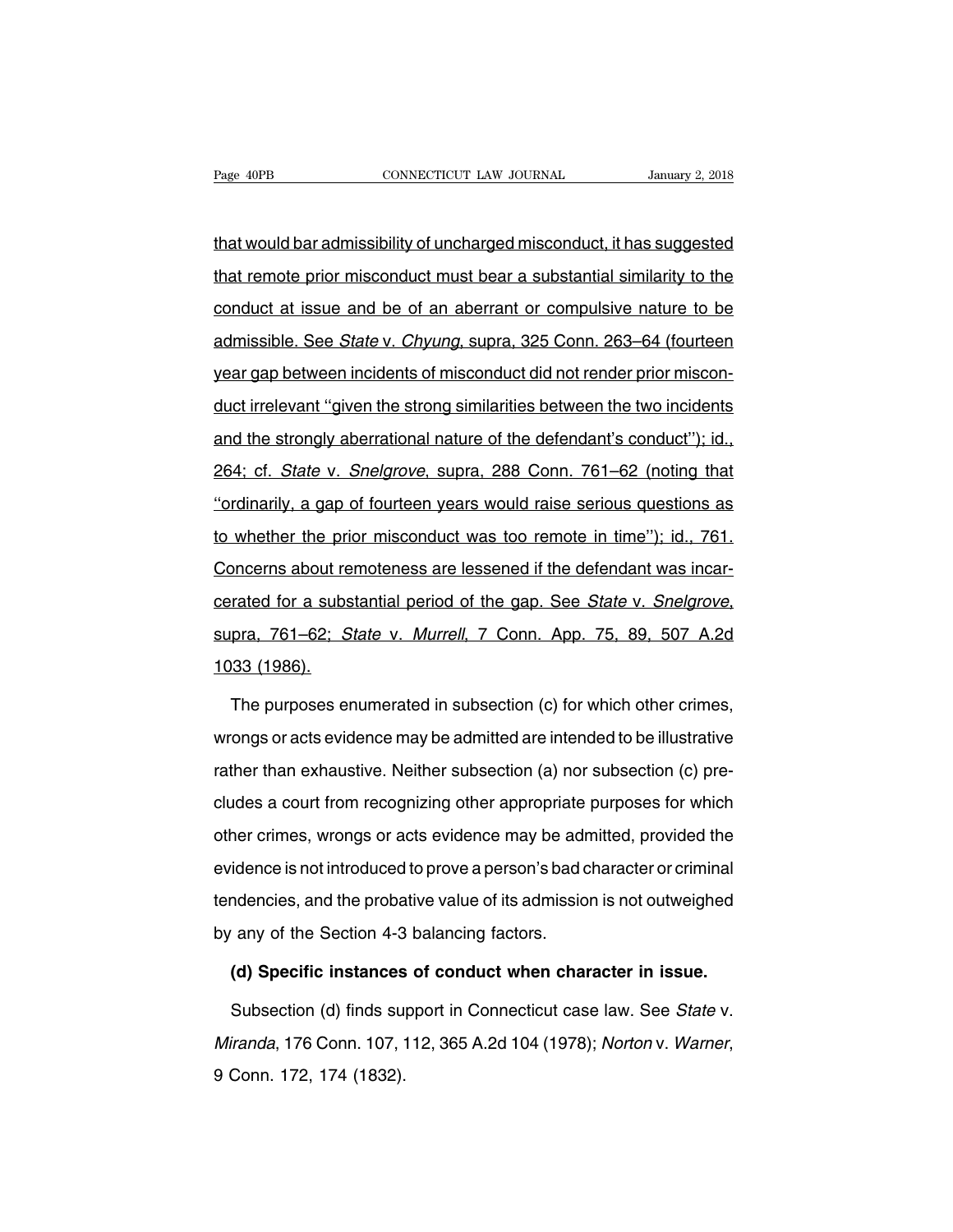# **Sanuary 2, 2018 CONNECTICUT LAW JOURNAL**<br> **Sec. 4-6. Habit; Routine Practice**<br> **Evidence of the babit of a person or the re-**

Example 2, 2018 CONNECTICUT LAW JOURNAL Page 41PB<br> **Evidence of the habit of a person or the routine practice of an**<br>
Evidence of the habit of a person or the routine practice of an<br>
ganization is admissible to prove that Sec. 4-6. Habit; Routine Practice<br>Evidence of the habit of a person or the routine practice of an<br>organization is admissible to prove that the conduct of the person or<br>the organization on a particular occasion was in confo Sec. 4-6. Habit; Routine Practice<br>Evidence of the habit of a person or the routine practice of an<br>organization is admissible to prove that the conduct of the person or<br>the organization on a particular occasion was in confo Evidence of the habit of a<br>organization is admissible to p<br>the organization on a particula<br>habit or routine practice. e organization on a particular occasion was in conformity with the<br>bit or routine practice.<br>COMMENTARY<br>While Section 4-4 generally precludes the use of evidence of a<br>it of character to prove conforming behavior, Section 4-

# **COMMENTARY**

trait of commentions.<br>
COMMENTARY<br>
While Section 4-4 generally precludes the use of evidence of a<br>
trait of character to prove conforming behavior, Section 4-6 admits<br>
evidence of a person's habit or an organization's rout COMMENTARY<br>While Section 4-4 generally precludes the use of evidence of a<br>trait of character to prove conforming behavior, Section 4-6 admits<br>evidence of a person's habit or an organization's routine practice to<br>prove conf While Section 4-4 generally precludes the use of evidence of a<br>trait of character to prove conforming behavior, Section 4-6 admits<br>evidence of a person's habit or an organization's routine practice to<br>prove conformity ther trait of character to prove conforming behavior, Section 4-6 admits<br>evidence of a person's habit or an organization's routine practice to<br>prove conformity therewith on a particular occasion. See, e.g., *Birk-*<br>hamshaw v. S evidence of a person's habit or an organization's routine practice to<br>prove conformity therewith on a particular occasion. See, e.g., *Birk-*<br>hamshaw v. Socha, 156 Conn. App. 453, 471, 115 A.3d 1 (2015);<br>Caslowitz v. Roose prove conformity therewith on a particular occasion. See, e.g., *Birk-hamshaw v. Socha*, 156 Conn. App. 453, 471, 115 A.3d 1 (2015);<br>Caslowitz v. Roosevelt Mills, Inc., 138 Conn. 121, 125–26, 82 A.2d<br>808 (1951); *State v.* hamshaw v. Socha, 156 Conn. App. 453, 471, 115 A.3d 1 (2015);<br>Caslowitz v. Roosevelt Mills, Inc., 138 Conn. 121, 125–26, 82 A.2d<br>808 (1951); *State v. Williams*, 90 Conn. 126, 130, 96 A. 370 (1916);<br>Moffitt v. Connecticut Caslowitz v. Boosevelt Mills, Inc., 138 Conn. 121, 125-26, 82 A.2d 808 (1951); State v. Williams, 90 Conn. 126, 130, 96 A. 370 (1916); Moffitt v. Connecticut Co., 86 Conn. 527, 530-31, 86 A. 16 (1913); State v. Hubbard, 3 228 Conn. 902, 634 A.2d 296 (1993). The distinction between habit or routine practice and "trait of character" is, therefore, dispositive. or routine with the connecticut Co., 86 Connecticut Co., 86 Connecticut Co., 86 Connecticut Co., 86 Connecticu<br>State v. Hubbard, 32 Conn. App. 178, 185, 628 A.2d 626, cert. denied,<br>228 Conn. 902, 634 A.2d 296 (1993). The d State v. Hubbard, 32 Conn. App. 178, 185, 628 A.2d 626, cert. denied, 228 Conn. 902, 634 A.2d 296 (1993). The distinction between habit or routine practice and "trait of character" is, therefore, dispositive. See *State v.* 228 Conn. 902, 634 A.2d 296 (1993). The distinction between habit<br>or routine practice and "trait of character" is, therefore, dispositive.<br>See State v. Whitford, 260 Conn. 610, 641–42, 799 A.2d 1034 (2002)<br>(victim's violen defendant's claim of self-defense in criminal assault case). "Ho self-defendant's claim of self-defense in criminal assault case). "Our case<br>law concerning this type of evidence in criminal assault case). "Our case<br>law con See State v. Whitford, 260 Conn. 610, 641–42, 799 A.2d 1034 (2002)<br>(victim's violent acts inadmissible as habit evidence to establish<br>defendant's claim of self-defense in criminal assault case). "Our case<br>law concerning th (victim's violent acts inadmissible as habit evidence to establish<br>defendant's claim of self-defense in criminal assault case). "Our case<br>law concerning this type of evidence, although sparse, suggests that<br>habit is not re e fendant's claim of self-defense in criminal assault case). "Our case<br>
In concerning this type of evidence, although sparse, suggests that<br>
bit is not relevant to prove willful or deliberate acts." Id., 642.<br>
"Whereas a t

law concerning this type of evidence, although sparse, suggests that<br>habit is not relevant to prove willful or deliberate acts." Id., 642.<br>"Whereas a trait of character entails a generalized description of<br>one's dispositio habit is not relevant to prove willful or deliberate acts." Id., 642.<br>
"Whereas a trait of character entails a generalized description of<br>
one's disposition as to a particular trait, such as honesty, peacefulness<br>
or carel "Whereas a trait of character entails a generalized description of<br>one's disposition as to a particular trait, such as honesty, peacefulness<br>or carelessness, habit is a person's regular practice of responding to<br>a particul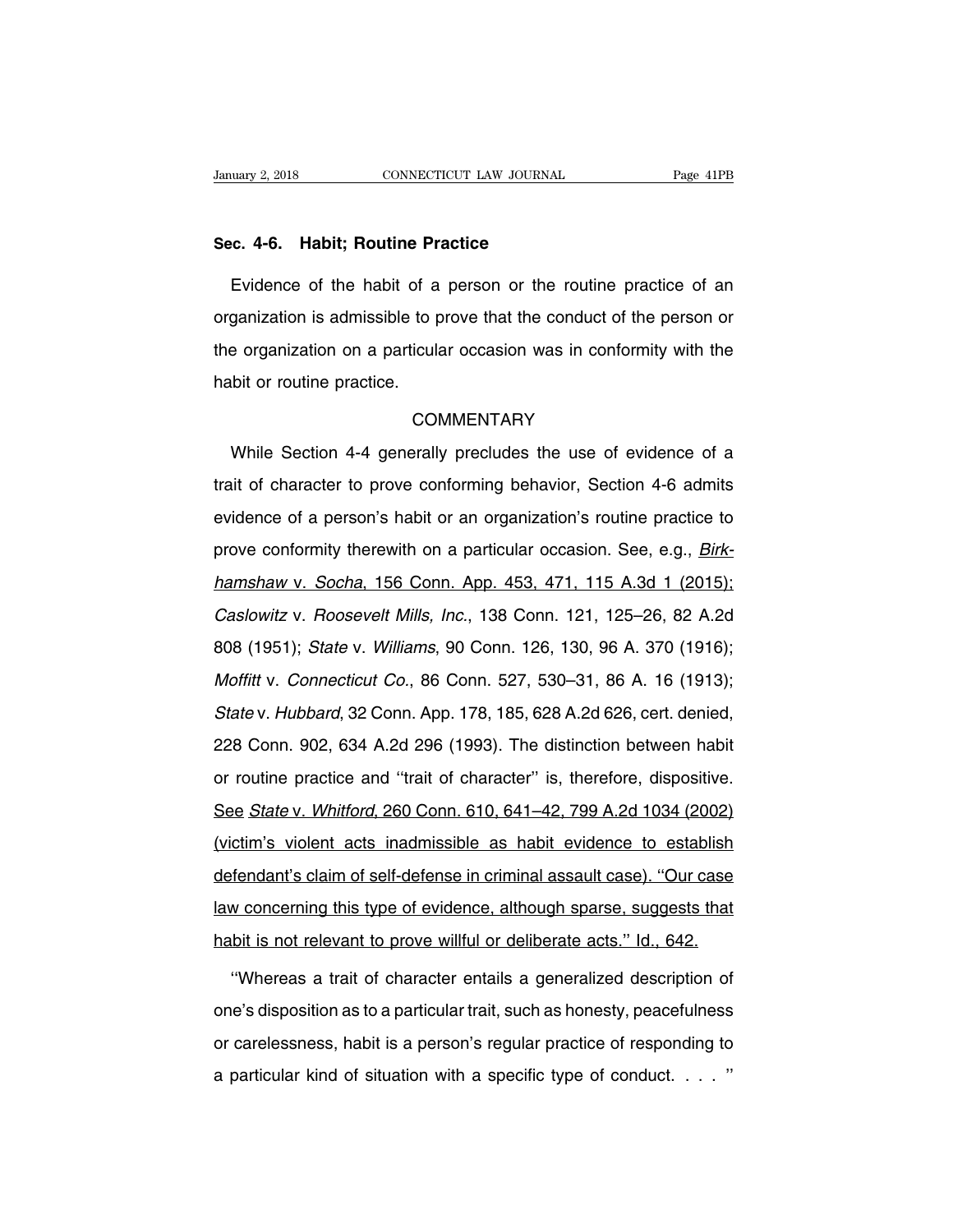Page 42PB CONNECTICUT LAW JOURNAL January 2, 2018<br>(Citations omitted; internal quotation marks omitted.) Birkhamshaw v.<br>Socha, supra, 156 Conn. App. 472 [1 C. McCormick, Evidence (5th Page 42PB CONNECTICUT LAW JOURNAL January 2, 2018<br>(Citations omitted; internal quotation marks omitted.) *Birkhamshaw v.*<br>Socha, supra, 156 Conn. App. 472 [1 C. McCormick, Evidence (5th<br>Ed. 1999) § 195, p. 686; see also C. Citations omitted; internal quotation marks omitted.) Birkhamshaw v.<br>Socha, supra, 156 Conn. App. 472 [1 C. McCormick, Evidence (5th<br>Ed. 1999) § 195, p. 686; see also C. Tait & J. LaPlante, Connecticut<br>Evidence (2d Ed. 198 (Citations omitted; internal quotation marks omitted.) *Birkhamshaw v.*<br>Socha, supra, 156 Conn. App. 472 [1 C. McCormick, Evidence (5th<br>Ed. 1999) § 195, p. 686; see also C. Tait & J. LaPlante, Connecticut<br>Evidence (2d Ed. Socha, supra, 156 Conn. App. 472 [1 C. McCormick, Evidence (5th<br>Ed. 1999) § 195, p. 686; see also C. Tait & J. LaPlante, Connecticut<br>Evidence (2d Ed. 1988) § 8.6.1, p. 252("[h]abit . . . refer[s] to a<br>course of conduct tha Ed. 1999) § 195, p. 686; see also C. Tait & J. LaPlante, Connecticut<br>Evidence (2d Ed. 1988) § 8.6.1, p. 252("[h]abit . . . refer[s] to a<br>course of conduct that is fixed, invariable, unthinking, and generally<br>pertain[s] to Evidence (2d Ed. 1988) § 8.6.1, p. 252("[h]abit . . . refer[s] to a<br>course of conduct that is fixed, invariable, unthinking, and generally<br>pertain[s] to a very specific set of repetitive circumstances").]: see<br>State v. Whi a course of conduct that is fixed, invariable, and unthinking, and generpertain [s] to a very specific set of repetitive circumstances").]; see<br>State v. Whitford, supra, 260 Conn. 641. "Habit and custom refer to<br>a course of conduct that is fixed, invariable, and unthinking, and gener-<br>ally per State v. Whitford, supra, 260 Conn. 641. "Habit and custom refer to<br>a course of conduct that is fixed, invariable, and unthinking, and gener-<br>ally pertain to a very specific set of repetitive circumstances." (Internal<br>quot a course of conduct that is fixed, invariable, and unthinking, and generally pertain to a very specific set of repetitive circumstances." (Internal quotation marks omitted.) *Birkhamshaw v. Socha*, supra, 472. "Testimony a ally pertain to a very specific set of repetitive circumstances." (Internal<br>quotation marks omitted.) *Birkhamshaw v. Socha*, supra, 472. "Testi-<br>mony as to the habit or practice of doing a certain thing in a certain<br>way i quotation marks omitted.) *Birkhamshaw v. Socha*, supra, 472. "Testi-<br>mony as to the habit or practice of doing a certain thing in a certain<br>way is evidence of what actually occurred under similar circumstances<br>or conditio mony as to the habit or practice of doing a certain thing in a certain<br>way is evidence of what actually occurred under similar circumstances<br>or conditions.....Evidence of a regular practice permits an inference<br>that the pr mary as to the hast of practice of dong a cortain timig in a cortain<br>way is evidence of what actually occurred under similar circumstances<br>or conditions.... Evidence of a regular practice permits an inference<br>that the prac or conditions. . . . Evidence of a regular practice permits an inference<br>that the practice was followed on a given occasion." (Emphasis in<br>original; internal quotation marks omitted). Id. Routine practice of an<br>organizatio that the practice was followed on a given occasion." (Emphasis in original; internal quotation marks omitted). Id. Routine practice of an organization sometimes referred to as a business custom or customary practice is equ original; internal quotation marks omitted). Id. Routine practice of an organization sometimes referred to as a business custom or customary practice is equivalent to a habit of an individual for purposes of the foregoing original, internal goodsformation or marked, 131, 132, 133, 133, 133, 133, 133, 135, A.3d 541, cert. denied, 319 Conn. 910, 123 A.3d 436 (2015). practice is equivalent to a habit of an individual for purp-<br>foregoing standards. <u>See Maynard v. *Sena*, 158 Conn. App</u><br>125 A.3d 541, cert. denied, 319 Conn. 910, 123 A.3d 436<br>Sec. 4-7. Subsequent Remedial Measures

15 A.3d 541, cert. denied, 319 Conn. 910, 123 A.3d 436 (2015).<br> **(a) General rule.** Except as provided in subsection (b), evidence<br>
measures taken after an event, which if taken before the event Sec. 4-7. Subsequent Remedial Measures<br>
(a) General rule. Except as provided in subsection (b), evidence<br>
of measures taken after an event, which if taken before the event<br>
would have made injury or damage less likely to r Sec. 4-7. Subsequent Remedial Measures<br>
(a) General rule. Except as provided in subsection (b), evidence<br>
of measures taken after an event, which if taken before the event<br>
would have made injury or damage less likely to r (a) General rule. Except as provided in subsection (b), evidence of measures taken after an event, which if taken before the event would have made injury or damage less likely to result, is inadmissible to prove negligence (a) denote the Except as provided in easescence (b), evidence<br>of measures taken after an event, which if taken before the event<br>would have made injury or damage less likely to result, is inadmissible<br>to prove negligence or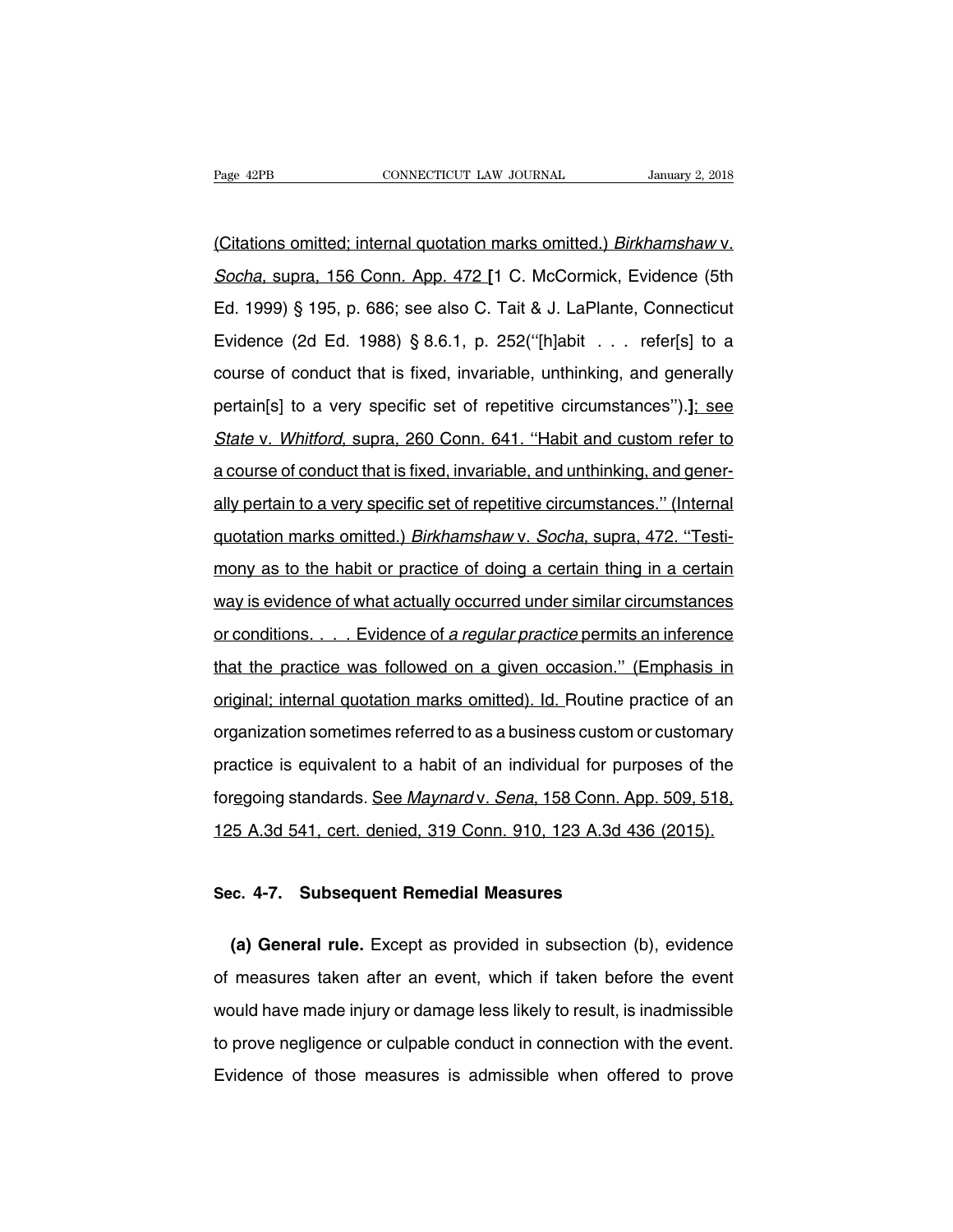CONNECTICUT LAW JOURNAL Page 43PB<br>CONNECTICUT LAW JOURNAL Page 43PB<br>Controverted issues such as ownership, control or feasibility of precau-<br>tionary measures. University 2, 2018<br>
Controverted issues such<br>
tionary measures.<br> **(b) Strict product li**a

ntroverted issues such as ownership, control or feasibility of precau-<br>hary measures.<br>**(b) Strict product liability of goods.** Where a theory of liability<br>lied on by a party is strict product liability, evidence of such me relied on by a party is strict product liability of goods. Where a theory of liability<br>relied on by a party is strict product liability, evidence of such measures<br>taken after an event is admissible. tionary measures.<br>
(b) Strict product liability of goods<br>
relied on by a party is strict product liability<br>
taken after an event is admissible.<br>
COMMENTAF (a) General rule<br>
(a) General rule.<br>
(a) General rule.<br>
Subsection (a) reflects the general rule announced in *Nalley v.*<br>
Subsection (a) reflects the general rule announced in *Nalley v.*<br>
Subsection (a) reflects the gene

# **COMMENTARY**

COMMENTARY<br>
(a) General rule.<br>
Subsection (a) reflects the general rule announced in *Nalley v.*<br>
Hartford Carpet Co., 51 Conn. 524, 532 (1884), and its progeny. E.g.,<br>
Hall v. Burns, 213 Conn. 446, 456–57, 569 A.2d 10 (19 (a) General rule.<br>
Subsection (a) reflects the general rule announced in *Nalley v.*<br>
Hartford Carpet Co., 51 Conn. 524, 532 (1884), and its progeny. E.g.,<br>
Hall v. Burns, 213 Conn. 446, 456–57, 569 A.2d 10 (1990); Rokus Subsection (a) reflects the general rule announced in *Nalley v.*<br>Hartford Carpet Co., 51 Conn. 524, 532 (1884), and its progeny. E.g.,<br>Hall v. Burns, 213 Conn. 446, 456–57, 569 A.2d 10 (1990); Rokus v.<br>Bridgeport, 191 Con Hartford Carpet Co., 51 Conn. 524, 532 (1884), and it<br>Hall v. Burns, 213 Conn. 446, 456–57, 569 A.2d 10 (<br>Bridgeport, 191 Conn. 62, 65, 463 A.2d 252 (1983<br>Bobb, 121 Conn. 258, 262, 184 A. 591 (1936).<br>The rationale behind t all v. Burns, 213 Conn. 446, 456–57, 569 A.2d 10 (1990); Rokus v.<br>idgeport, 191 Conn. 62, 65, 463 A.2d 252 (1983); Carrington v.<br>bbb, 121 Conn. 258, 262, 184 A. 591 (1936).<br>The rationale behind this exclusionary rule is tw

Bridgeport, 191 Conn. 62, 65, 463 A.2d 252 (1983); Carrington v.<br>Bobb, 121 Conn. 258, 262, 184 A. 591 (1936).<br>The rationale behind this exclusionary rule is twofold. First, evidence<br>of subsequent remedial measures is of re Bobb, 121 Conn. 258, 262, 184 A. 591 (1936).<br>The rationale behind this exclusionary rule is twofold. First, evidence<br>of subsequent remedial measures is of relatively slight probative value<br>on the issue of negligence or cul The rationale behind this exclusionary rule is twofold. First, evidence<br>of subsequent remedial measures is of relatively slight probative value<br>on the issue of negligence or culpable conduct at the time of the event.<br>E.g., of subsequent remedial measures is of relatively slight probative value<br>on the issue of negligence or culpable conduct at the time of the event.<br>E.g., *Hall v. Burns*, supra, 213 Conn. 457–59 & n.3; *Waterbury v.*<br>*Waterbu* or sussequent remeatar measures is or retailedly signt present value<br>on the issue of negligence or culpable conduct at the time of the event.<br>E.g., *Hall v. Burns*, supra, 213 Conn. 457–59 & n.3; *Waterbury v.*<br>*Waterbury* E.g., Hall v. Burns, supra, 213 Conn. 457–59 & n.3; Waterbury v.<br>Waterbury Traction Co., 74 Conn. 152, 169, 50 A. 3 (1901). Second,<br>the rule reflects a social policy of encouraging potential defendants<br>to take corrective m Lig., *Tian V. Bamb*, sapid, *LTD* Somin. 157 55 & 1.15, *Waterbury Traction Co.*, 74 Conn. 152, 169, 50 A. 3 (1901). Second, the rule reflects a social policy of encouraging potential defendants to take corrective measure waterbury matcher ed.,  $\tau$  is comitable, too, so  $\lambda$ , equivalently.<br>the rule reflects a social policy of encouraging potential de<br>to take corrective measures without fear of having their c<br>measures used as evidence again take corrective measures without fear of having their corrective<br>easures used as evidence against them. Hall v. Burns, supra, 457;<br>e Waterbury v. Waterbury Traction Co., supra, 169.<br>Evidence of subsequent remedial measures

measures used as evidence against them. Hall v. Burns, supra, 457;<br>see Waterbury v. Waterbury Traction Co., supra, 169.<br>Evidence of subsequent remedial measures may be admissible for<br>purposes other than proving negligence see *Waterbury* v. *Waterbury Traction Co.*, supra, 169.<br>
Evidence of subsequent remedial measures may be admissible for<br>
purposes other than proving negligence or culpable conduct. Such<br>
evidence is admissible as proof on Evidence of subsequent remedial measures may be admissible for<br>purposes other than proving negligence or culpable conduct. Such<br>evidence is admissible as proof on issues such as ownership, control<br>or feasibility of precaut Evidence of subsequent refinemal measures may be during<br>the purposes other than proving negligence or culpable conduct. Such<br>evidence is admissible as proof on issues such as ownership, control<br>or feasibility of precaution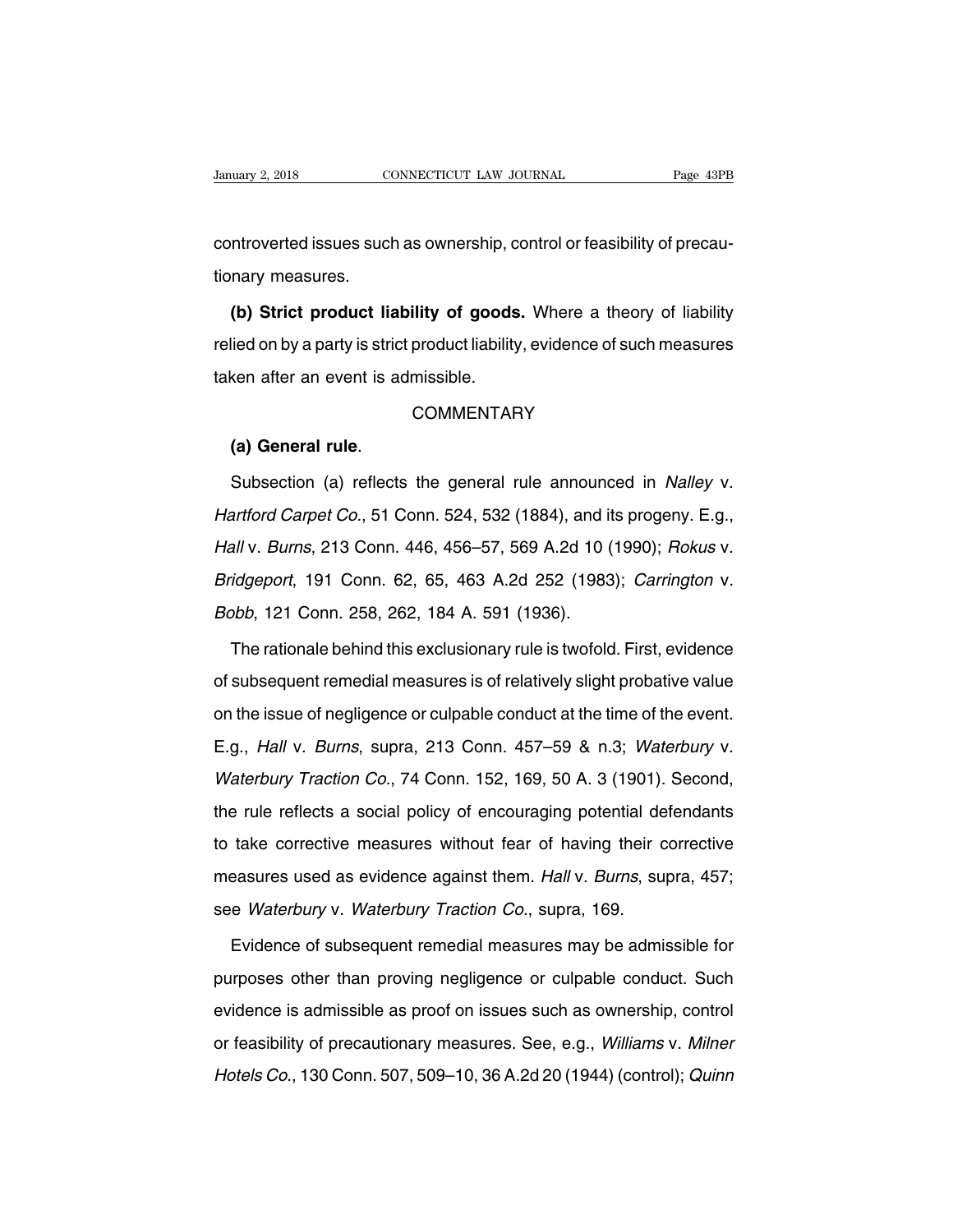Page 44PB<br>
CONNECTICUT LAW JOURNAL January 2, 2018<br>
V. New York, N.H. & H. R. Co., 56 Conn. 44, 53–54, 12 A. 97 (1887)<br>
(feasibility). These issues must be "controverted," however, before Fage 44PB CONNECTICUT LAW JOURNAL January 2, 2018<br>
V. New York, N.H. & H. R. Co., 56 Conn. 44, 53–54, 12 A. 97 (1887)<br>
(feasibility). These issues must be "controverted," however, before<br>
evidence of subsequent remedial me v. New York, N.H. & H. R. Co., 56 Conn. 44, 53–54, 12 A. 97 (1887)<br>(feasibility). These issues must be "controverted," however, before<br>evidence of subsequent remedial measures is admissible. See Wright<br>v. Coe & Anderson, I v. *New York, N.H. & H. R. Co.*, 56 Conn. 44, 53–54, 12 A. 97 (1887)<br>(feasibility). These issues must be "controverted," however, before<br>evidence of subsequent remedial measures is admissible. See *Wright*<br>v. *Coe & Anders* (feasibility). These issues must be "controverted," however, before<br>evidence of subsequent remedial measures is admissible. See *Wrigh*<br>v. *Coe & Anderson, Inc.*, 156 Conn. 145, 155, 239 A.2d 493 (1968).<br>Haffey v. Lemieux idence of subsequent remedial measures is admissible. See Wright<br>
Coe & Anderson, Inc., 156 Conn. 145, 155, 239 A.2d 493 (1968);<br>
affey v. Lemieux, 154 Conn. 185, 193, 224 A.2d 551 (1966).<br>
The list in subsection (a) of ot

v. Coe & Anderson, Inc., 156 Conn. 145, 155, 239 A.2d 493 (1968);<br>Haffey v. Lemieux, 154 Conn. 185, 193, 224 A.2d 551 (1966).<br>The list in subsection (a) of other purposes for which evidence of<br>subsequent remedial measures Haffey v. Lemieux, 154 Conn. 185, 193, 224 A.2d 551 (1966).<br>The list in subsection (a) of other purposes for which evidence of<br>subsequent remedial measures may be offered is meant to be illustra-<br>tive rather than exhaustiv The list in subsection (a) of other purposes for which evidence of subsequent remedial measures may be offered is meant to be illustrative rather than exhaustive. See *Rokusv. Bridgeport*, supra, 191 Conn. 66. So long as t subsequent remedial measures may be offered is meant to be illustra-<br>tive rather than exhaustive. See *Rokus* v. *Bridgeport*, supra, 191 Conn.<br>66. So long as the evidence is not offered to prove negligence or<br>culpable con subsequent remedial measures may be encrea is meant to be mastra<br>tive rather than exhaustive. See *Rokusv. Bridgeport*, supra, 191 Conn.<br>66. So long as the evidence is not offered to prove negligence or<br>culpable conduct, i subsequent remedial measures had been implemented admissible<br>when photograph of accident scene at which<br>subsequent remedial measures had been implemented admissible<br>when photograph was offered solely to show configuration soft to long as the existince is not enoted to prove negrigence of<br>culpable conduct, it may be admitted subject to the court's discretion.<br>See id., 66–67 (post-accident photograph of accident scene at which<br>subsequent reme See id., 66–67 (post-accident photograph of accident scene at which<br>subsequent remedial measures had been implemented admissible<br>when photograph was offered solely to show configuration and layout<br>of streets and sidewalks subsequent remedial measures had been implemented admissible<br>subsequent remedial measures had been implemented admissible<br>when photograph was offered solely to show configuration and layout<br>of streets and sidewalks to acqu when photograph was offered solely to show configuration and layout<br>of streets and sidewalks to acquaint jury with accident scene); see<br>[also] *Baldwin v. Norwalk*, 96 Conn. 1, 8, 112 A. 660 (1921) (subse-<br>quent remedial m ment protograph was shored solory to show somigaration and laysat<br>of streets and sidewalks to acquaint jury with accident scene); see<br>[also] *Baldwin* v. *Norwalk*, 96 Conn. 1, 8, 112 A. 660 (1921) (subse-<br>quent remedial m Greenwich, *Inc.*, 308 Conn. 1, 8, 112 A. 660 (1921) (subsequent remedial measures evidence also may be offered for impeach-<br>ment purposes); see also *Duncan* v. *Mill Management Co. of* Greenwich, Inc., 308 Conn. 1, 60 A. quent remedial measures evidence also may be offered for impeach-<br>ment purposes); <u>see also Duncan v. Mill Management Co. of</u><br>Greenwich, Inc., 308 Conn. 1, 60 A.3d 222 (2013) (post-accident<br>photograph of subsequent remedia ment purposes); see also *Duncan* v. *Mill Management Co. of* Greenwich, Inc., 308 Conn. 1, 60 A.3d 222 (2013) (post-accident photograph of subsequent remedial measure improperly admitted for impeachment purposes in absenc Greenwich, Inc., 308 Conn. 1,<br>photograph of subsequent reme<br>impeachment purposes in absorptions against prejudicial effect).<br>(b) Strict product liability of **Combinding in the interatom of subsequent remedial measure is<br>
peachment purposes in absence of bala**<br> **(b) Strict product liability of goods.**<br>
Subsection (b) adopts the rule announced beachment purposes in absence of balancing probative value<br>
(b) Strict product liability of goods.<br>
Subsection (b) adopts the rule announced in Sanderson v. Steve<br>
byder Enterprises, Inc., 196 Conn. 134, <u>146–</u>148, 491 A.2

against prejudicial effect).<br> **(b) Strict product liability of goods.**<br>
Subsection (b) adopts the rule announced in *Sanderson* v. *Steve*<br> *Snyder Enterprises, Inc.*, 196 Conn. 134, 146–148, 491 A.2d 389<br>
(1985). In *Sand* (b) Strict product liability of goods.<br>
Subsection (b) adopts the rule announced in *Sanderson v. Steve*<br>
Snyder Enterprises, Inc., 196 Conn. 134, 146–148, 491 A.2d 389<br>
(1985). In *Sanderson*, the court stated two reasons Subsection (b) adopts the rule announced in *Sanderson* v. *Steve Snyder Enterprises, Inc.*, 196 Conn. 134, 146–148, 491 A.2d 389 (1985). In *Sanderson*, the court stated two reasons for rendering the general exclusionar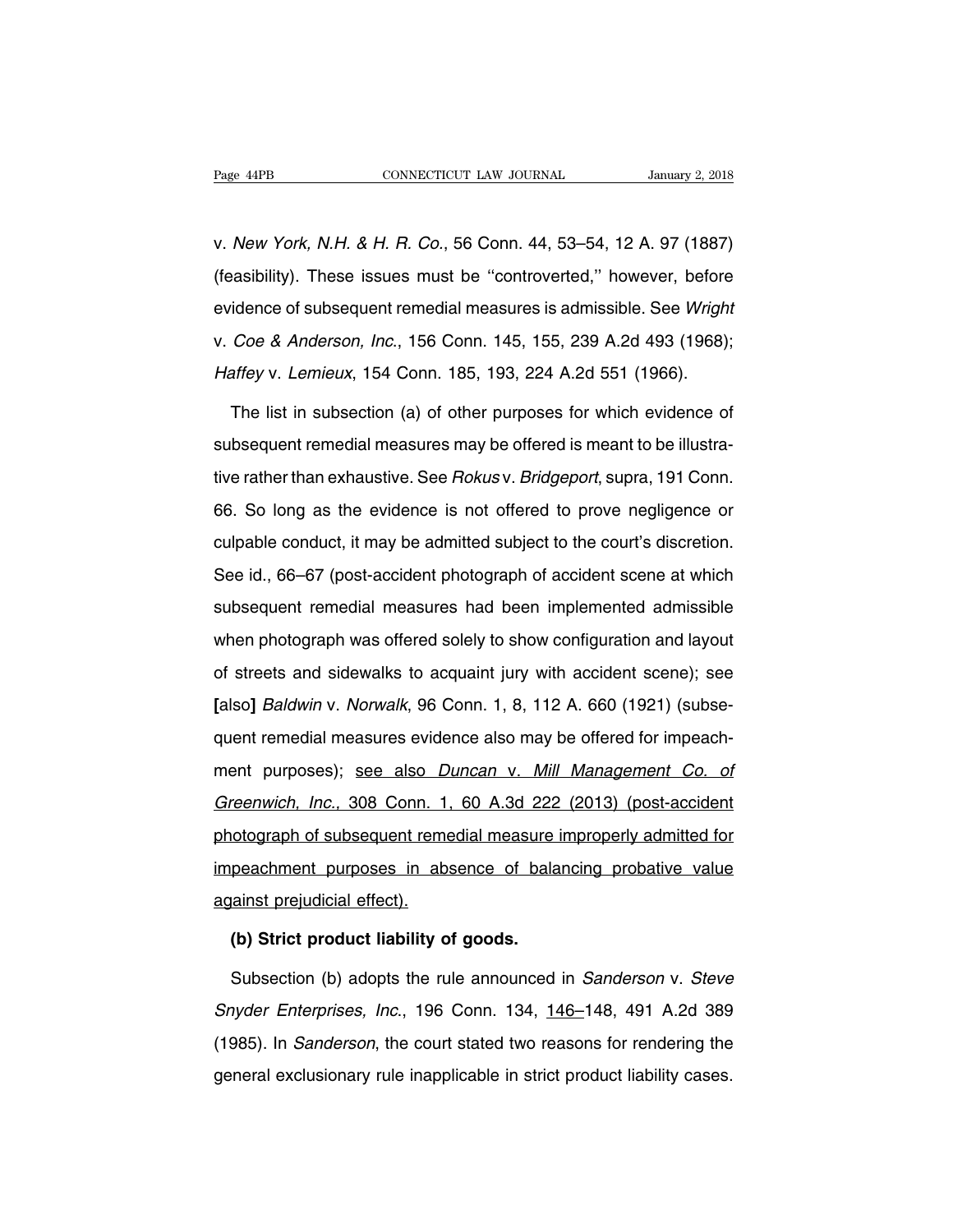First, the court reasoned that the danger of discouraging subsequent<br>First, the court reasoned that the danger of discouraging subsequent<br>corrective measures is not a chief concern in strict product liability CONNECTICUT LAW JOURNAL Page 45PB<br>First, the court reasoned that the danger of discouraging subsequent<br>corrective measures is not a chief concern in strict product liability<br>cases: "The contemporary corporate mass producer First, the court reasoned that the danger of discouraging subsequent<br>corrective measures is not a chief concern in strict product liability<br>cases: "The contemporary corporate mass producer of goods, the<br>normal products lia First, the court reasoned that the danger of discouraging subsequent<br>corrective measures is not a chief concern in strict product liability<br>cases: "The contemporary corporate mass producer of goods, the<br>normal products lia corrective measures is not a chief concern in strict product liability<br>cases: "The contemporary corporate mass producer of goods, the<br>normal products liability defendant, manufactures tens of thousands<br>of units of goods; i cases: "The contemporary corporate mass producer of goods, the<br>normal products liability defendant, manufactures tens of thousands<br>of units of goods; it is manifestly unrealistic to suggest that such a<br>producer will forego incrimal products liability defendant, manufactures tens of thousands<br>of units of goods; it is manifestly unrealistic to suggest that such a<br>producer will forego making improvements in its product, and risk<br>innumerable add its public image, simply because evidence of such a producer will forego making improvements in its product, and risk<br>innumerable additional lawsuits and the attendant adverse effect upon<br>its public image, simply because e producer will forego making improvements in its product, and risk<br>innumerable additional lawsuits and the attendant adverse effect upon<br>its public image, simply because evidence of adoption of such improve-<br>ment may be ad Innumerable additional lawsuits and the attendant adverse effect upon<br>its public image, simply because evidence of adoption of such improve-<br>ment may be admitted in an action founded on strict liability . . . . ."<br>Id., 146 Its public image, simply because evidence of adoption of s<br>
ment may be admitted in an action founded on strict lia<br>
Id., 146<u>.</u> [, quoting *Ault* v. *International Harvester Co.*, 13<br>
120, 528 P.2d 1148, 117 Cal. Rptr. 81 ent may be admitted in an action founded on strict liability . . . . ."<br>
5. 146. [, quoting *Ault v. International Harvester Co.*, 13 Cal. 3d 113,<br>
5. 19. 1148, 117 Cal. Rptr. 812 (1974).]<br>
5. Second, it reasoned that beca

Id., 146<sub>2</sub> [, quoting *Ault* v. *International Harvester Co.*, 13 Cal. 3d 113,<br>120, 528 P.2d 1148, 117 Cal. Rptr. 812 (1974).]<br>Second, it reasoned that because the [product's] defectiveness <u>of</u><br>mass produced goods is at 120, 528 P.2d 1148, 117 Cal. Rptr. 812 (1974).]<br>Second, it reasoned that because the [product's] defectiveness of<br>mass produced goods is at issue in a strict product liability case, rather<br>than the producer/defendant's neg Second, it reasoned that because the [product's] defectiveness of<br>mass produced goods is at issue in a strict product liability case, rather<br>than the producer/defendant's negligence or culpable conduct, the<br>probative value Second, it reasoned that because the [product's] defectiveness of mass produced goods is at issue in a strict product liability case, rather than the producer/defendant's negligence or culpable conduct, the probative value than the producer/defendant's negligence or culpable conduct, the<br>probative value of the evidence is high. <u>Id., 147.</u> [*Sanderson v. Steve*<br>*Snyder Enterprises, Inc.*, supra, 196 Conn. 147. Specifically, subse-<br>quent reme probative value of the evidence is high. Id., 147. [Sanderson v. Steve Snyder Enterprises, Inc., supra, 196 Conn. 147. Specifically, subsequent remedial measure evidence in strict product liability cases is probative of th Snyder Enterprises, Inc., supra, 196 Conn. 147. Specifically, subsequent remedial measure evidence in strict product liability cases is probative of the issue of product defectiveness because it gives the fact finder a saf previous design. Interprese, mer, express the evidence in strict product liability cases is<br>probative of the issue of product defectiveness because it gives the<br>fact finder a safer alternative design against which to compa probative of the issue of product defectiveness because it gives the<br>fact finder a safer alternative design against which to compare the<br>previous design. Id. Because the evidence is offered for purposes<br>other than to prove probative of the issue of product defectiveness because it gives the<br>fact finder a safer alternative design against which to compare the<br>previous design. Id. Because the evidence is offered for purposes<br>other than to prove evious design. Id. Because the evidence is offered for purposes<br>her than to prove negligence or culpable conduct, the policy for<br>clusion does not exist. See id.]<br>[*Sanderson* leaves open the question whether the rule is li

other than to prove negligence or culpable conduct, the policy for<br>exclusion does not exist. See id.]<br>[*Sanderson* leaves open the question whether the rule is limited to<br>cases involving remedial measures taken with respec exclusion does not exist. See id.]<br>
[Sanderson leaves open the question whether the rule is limited to<br>
cases involving remedial measures taken with respect to mass pro-<br>
duced products or whether it extends to all product [Sanderson leaves open the question whether the rule is limited to cases involving remedial measures taken with respect to mass producted products or whether it extends to all products, regardless of production volume. Bec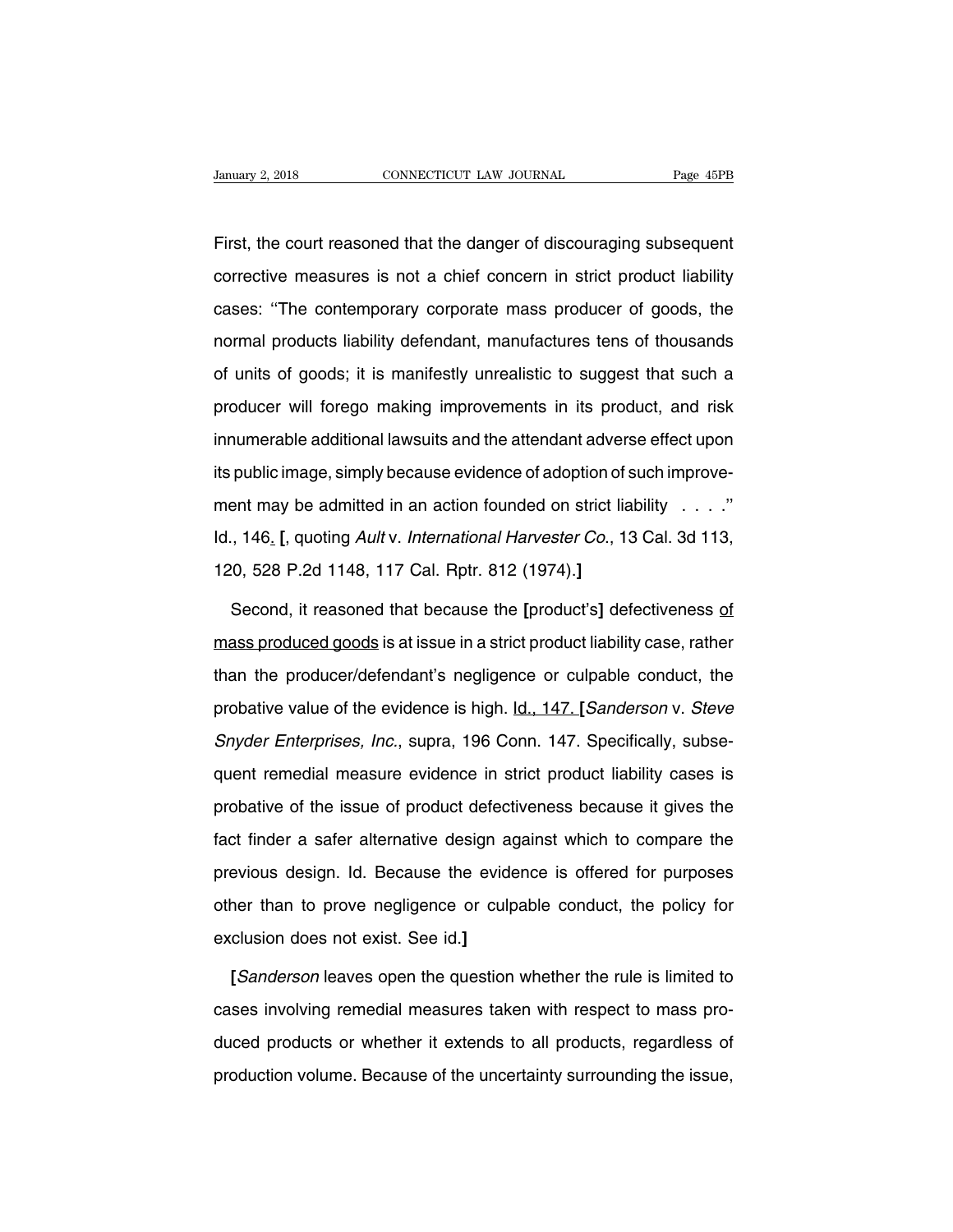Page 46PB<br>
CONNECTICUT LAW JOURNAL<br>
Subsection (b) takes no position and leaves the issue for common-<br>
law development.] Page 46PB<br>subsection (b) takes no<br>law development.]<br><u>Permitting evidence of</u>

bsection (b) takes no position and leaves the issue for common-<br>
Mermitting evidence of subsequent remedial measures also con-<br>
Mermitting evidence of subsequent remedial measures also con-<br>
Mermitting evidence of subseque subsection (b) takes no position and leaves the issue for common-<br>law development.]<br>Permitting evidence of subsequent remedial measures also con-<br>forms to the designation of the risk-utility test as the primary basis<br>for p Formitting evidence of subsequent remedial measures also con-<br>forms to the designation of the risk-utility test as the primary basis<br>for proving strict product liability for design defects, under which the<br>availability of Bermitting evidence of subsequent remedial measures also conforms to the designation of the risk-utility test as the primary basis<br>for proving strict product liability for design defects, under which the<br>availability of a forms to the designation of the risk-utility test as the primary basis<br>for proving strict product liability for design defects, under which the<br>availability of a reasonable alternative design generally is an essential<br>elem for proving strict product liability for design defects, under which the<br>availability of a reasonable alternative design generally is an essential<br>element of proof. See *Bifolck* v. *Philip Morris, Inc.*, 324 Conn. 402,<br>43 availability of a reasonable alternative design generally is an esse<br>element of proof. See *Bifolck v. Philip Morris, Inc.*, 324 Conn.<br>434–35, 152 A.3d 1183 (2016); see also *Izzarelli v. R.J. Reyr*<br>Tobacco Co., 321 Conn. element of proof. See *Bifolck v. Philip Morris,*<br>434–35, 152 A.3d 1183 (2016); see also *Izza*<br>Tobacco Co., 321 Conn. 172, 202, 136 A.3d 1:<br>Sec. 4-8. Offers To Compromise<br>(a) General rule. Evidence of an offer to co 14–35, 152 A.3d 1183 (2016); see also *Izzarelli v. R.J. Reynolds*<br>bbacco Co., 321 Conn. 172, 202, 136 A.3d 1232 (2016).<br>**c. 4-8. Offers To Compromise**<br>(a) General rule. Evidence of an offer to compromise or settle a<br>spute

Tobacco Co., 321 Conn. 172, 202, 136 A.3d 1232 (2016).<br>
Sec. 4-8. Offers To Compromise<br>
(a) General rule. Evidence of an offer to compromise or settle a<br>
disputed claim is inadmissible on the issues of liability and the am Sec. 4-8. Offers<br>
(a) General rul<br>
disputed claim is in<br>
of the claim.<br>
(b) Exceptions **(a) General rule.** Evidence of an offer to compromise or settle asputed claim is inadmissible on the issues of liability and the amount<br>the claim.<br>**(b) Exceptions.** This rule does not require the exclusion of:<br>(1) Evidenc (a) definition and the issues of liability and the amount<br>the claim.<br>(b) Exceptions. This rule does not require the exclusion of:<br>(1) Evidence that is offered for another purpose, such as proving<br>as or prejudice of a witne

of the claim.<br> **(b) Exceptions.** This rule does not require the exclusion of:<br> **(1)** Evidence that is offered for another purpose, such as proving<br>
bias or prejudice of a witness, refuting a contention of undue delay<br>
or p (b) Exceptions. This rule does not require the exclusion of:<br>
(1) Evidence that is offered for another purpose, such as proving<br>
bias or prejudice of a witness, refuting a contention of undue delay<br>
or proving an effort to (1) Evidence that is offered for another purpose, such as proving<br>as or prejudice of a witness, refuting a contention of undue delay<br>proving an effort to obstruct a criminal investigation or prosecution, or<br>(2) Statements From the Section of the Section of the Section of the Section (2) Statements of fact of the Section of the Section of the Section of the Section of the Section of the Section of the Section of the Section of the Section of

# **COMMENTARY**

(2) Statements of fact or admissions of liability made by a party.<br>COMMENTARY<br>(a) General rule.<br>It is well established that evidence of an offer to compromise or<br>ttle a disputed claim is inadmissible to prove the validity COMMENTARY<br>
(a) General rule.<br>
It is well established that evidence of an offer to compromise or<br>
settle a disputed claim is inadmissible to prove the validity or invalidity<br>
of the claim or its amount. See, e.g., *Jutkowi* (a) General rule.<br>It is well established that evidence of an offer to compromise or<br>settle a disputed claim is inadmissible to prove the validity or invalidity<br>of the claim or its amount. See, e.g., Jutkowitz v. Dept. of H It is well established that evidence of an offer to compromise or<br>settle a disputed claim is inadmissible to prove the validity or invalidity<br>of the claim or its amount. See, e.g., *Jutkowitz v. Dept. of Health*<br>Services, refit is won established that evidence of an ener to comprehise of<br>settle a disputed claim is inadmissible to prove the validity or invalidity<br>of the claim or its amount. See, e.g., *Jutkowitz v. Dept. of Health*<br>Services, of the claim or its amount. See, e.g., *Jutkowitz v. Dept. of Health Services*, 220 Conn. 86, 97, 596 A.2d 374 (1991); *Simone Corp. v. Connecticut Light & Power Co.*, 187 Conn. 487, 490, 446 A.2d 1071 (1982); *Evans Produ*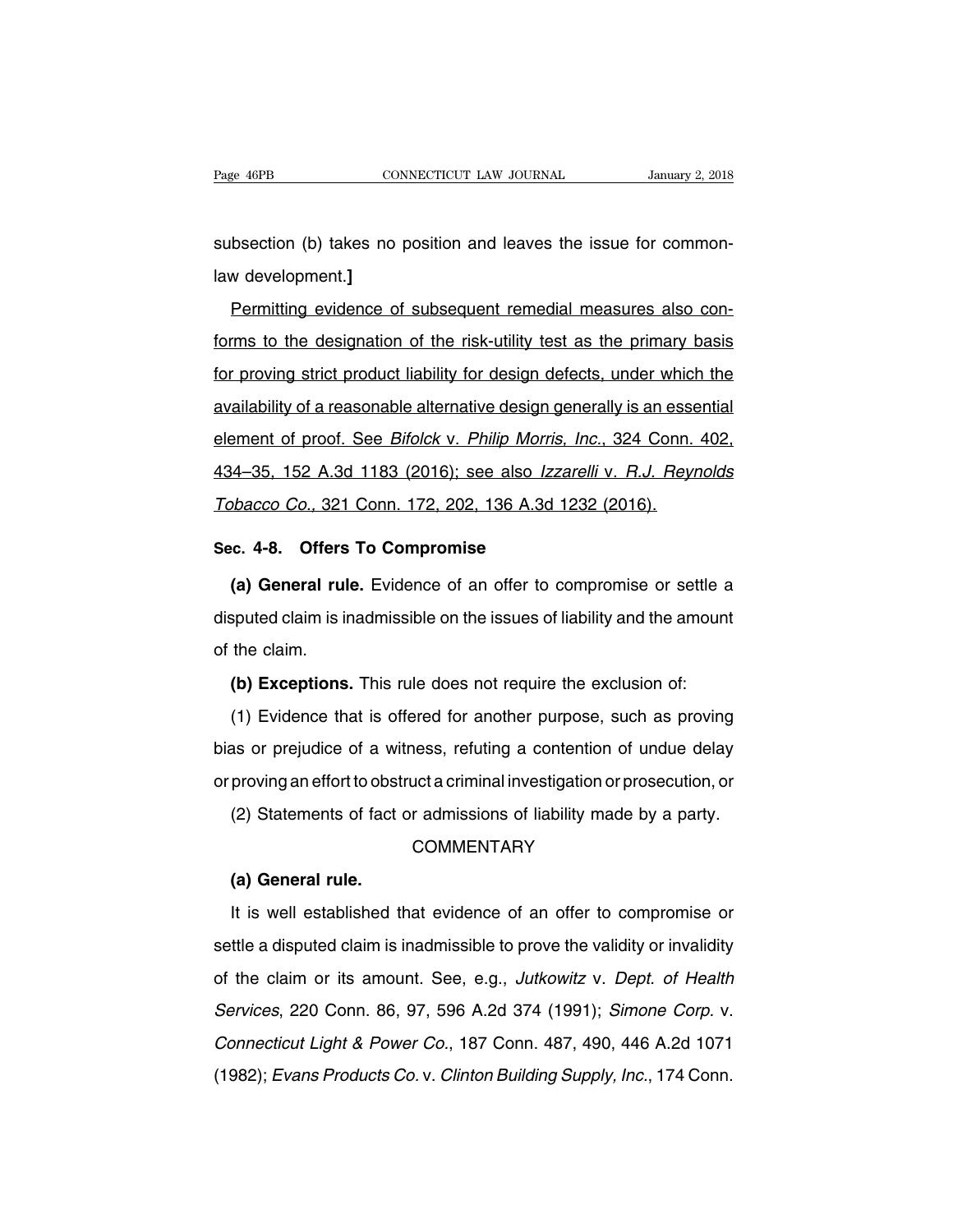Sanuary 2, 2018<br>
512, 517, 391 A.2d 157 (1978); *Fowles v. Allen*, 64 Conn. 350, 351–52,<br>
30 A. 144 (1894); *Stranahan v. East Haddam*, 11 Conn. 507, 514 30 A. 144 (1894); Stranahan v. East Haddam, 11 Conn. 507, 514 512, 517, 391 A.2d 157 (1978); *Fowles v. Allen*, 64 Conn. 350, 351–52,<br>30 A. 144 (1894); *Stranahan v. East Haddam*, 11 Conn. 507, 514<br>(1836)[.]; cf. *PSE Consulting, Inc. v. Frank Mercede & Sons, Inc.*, 267<br>Conn. 279, 33 512, 517, 391 A.2d 157 (1978); *Fowles* v. *Allen*, 64 Conn. 350, 351–52,<br>30 A. 144 (1894); *Stranahan v. East Haddam*, 11 Conn. 507, 514<br>(1836)[.]; cf. *PSE Consulting, Inc.* v. *Frank Mercede & Sons, Inc.*, 267<br>Conn. 279 discussion between defendant and third party admissible because<br>Section 144 (1894); *Stranahan v. East Haddam*, 11 Conn. 507, 514<br>(1836)[.]: cf. *PSE Consulting, Inc. v. Frank Mercede & Sons, Inc.*, 267<br>Conn. 279, 332–33, Section 4-8 precludes only admission of evidence of settlement<br>Section 279, 332–33, 838 A.2d 135 (2004) (e-mail containing settlement<br>discussion between defendant and third party admissible because<br>Section 4-8 precludes on Conn. 279, 332–33, 838 A.2d 135 (2004) (e-mail<br>discussion between defendant and third party<br>Section 4-8 precludes only admission of ev<br>between parties at trial, not third parties).<br>The purpose of the rule is twofold. First Socussion between defendant and third party admissible because<br>
ection 4-8 precludes only admission of evidence of settlement<br>
tween parties at trial, not third parties).<br>
The purpose of the rule is twofold. First, an offe

Section 4-8 precludes only admission of evidence of settlement<br>between parties at trial, not third parties).<br>The purpose of the rule is twofold. First, an offer to compromise or<br>settle is of slight probative value on the i between parties at trial, not third parties).<br>The purpose of the rule is twofold. First, an offer to compromise or<br>settle is of slight probative value on the issues of liability or the amount<br>of the claim since a party, by The purpose of the rule is twofold. First, an offer to compromise or settle is of slight probative value on the issues of liability or the amount of the claim since a party, by attempting to settle, merely may be buying pe settle is of slight probative value on the issues of liability or the amount<br>of the claim since a party, by attempting to settle, merely may be<br>buying peace instead of conceding the merits of the disputed claim.<br>Stranahan settle is of slight probative value on the issues of liability or the amount<br>of the claim since a party, by attempting to settle, merely may be<br>buying peace instead of conceding the merits of the disputed claim.<br>Stranahan ging peace instead of conceding the merits of the disputed claim.<br>
Franahan v. East Haddam, supra, 11 Conn. 514. [; 29 Am. Jur. 2d<br>
9, Evidence § 508 (1994).]<br>
Second, the rule supports the policy of encouraging parties t

Stranahan v. East Haddam, supra, 11 Conn. 514. [; 29 Am. Jur. 2d<br>589, Evidence § 508 (1994).]<br>Second, the rule supports the policy of encouraging parties to pursue<br>settlement negotiations by assuring parties that evidence 589, Evidence § 508 (1994).]<br>Second, the rule supports the policy of encouraging parties to pursue<br>settlement negotiations by assuring parties that evidence of settlement<br>offers will not be introduced into evidence to prov Second, the rule supports the policy of encouraging parties to pursue<br>settlement negotiations by assuring parties that evidence of settlement<br>offers will not be introduced into evidence to prove liability or a lack<br>thereof settlement negotiations by assuring parties that evidence of settlement<br>offers will not be introduced into evidence to prove liability or a lack<br>thereof if a trial ultimately ensues. See *Tomasso Bros., Inc.* v. *October*<br> octube introduced into evidence to prove liability or a lack<br>thereof if a trial ultimately ensues. See *Tomasso Bros., Inc.* v. *October*<br>Twenty-Four, Inc., 221 Conn. 194, 198, 602 A.2d 1011 (1992); Miko<br>v. Commission on H thereof if a trial ultimately ensues. See *Tomasso Bros., Inc. v. October*<br>Twenty-Four, Inc., 221 Conn. 194, 198, 602 A.2d 1011 (1992); Miko<br>v.Commission on Human Rights & Opportunities, 220 Conn. 192, 209,<br>596 A.2d 396 (1 (16165) If a that distributely shippeds. 555 *Tom*<br>Twenty-Four, Inc., 221 Conn. 194, 198, 6<br>v. Commission on Human Rights & Opportu<br>596 A.2d 396 (1991). [; C. Tait & J. LaPla<br>(2d Ed. 1988) § 11.5.4 (b), p. 336.]<br>**(b) Excep** *Commission on Humal*<br>6 A.2d 396 (1991)<u>.</u> [;<br>d Ed. 1988) § 11.5.4 (<br>**(b) Exceptions.**<br>Subdivision (1) recogn 9 16 12 396 (1991). [; C. Tait & J. LaPlante, Connecticut Evidence<br>
d Ed. 1988) § 11.5.4 (b), p. 336.]<br> **(b) Exceptions.**<br>
Subdivision (1) recognizes the admissibility of evidence of settlement<br>
fers when introduced for so

(2d Ed. 1988) § 11.5.4 (b), p. 336.]<br>
(b) Exceptions.<br>
Subdivision (1) recognizes the admissibility of evidence of settlement<br>
offers when introduced for some purpose other than to prove or dis-<br>
prove liability or damage (b) Exceptions.<br>
Subdivision (1) recognizes the admissibility of evidence of settlement<br>
offers when introduced for some purpose other than to prove or dis-<br>
prove liability or damages. See *State* v. *Milum*, 197 Conn. 60 Subdivision (1) recognizes the admissibility of evidence of settlement<br>offers when introduced for some purpose other than to prove or dis-<br>prove liability or damages. See *State* v. *Milum*, 197 Conn. 602, 613,<br>500 A.2d 55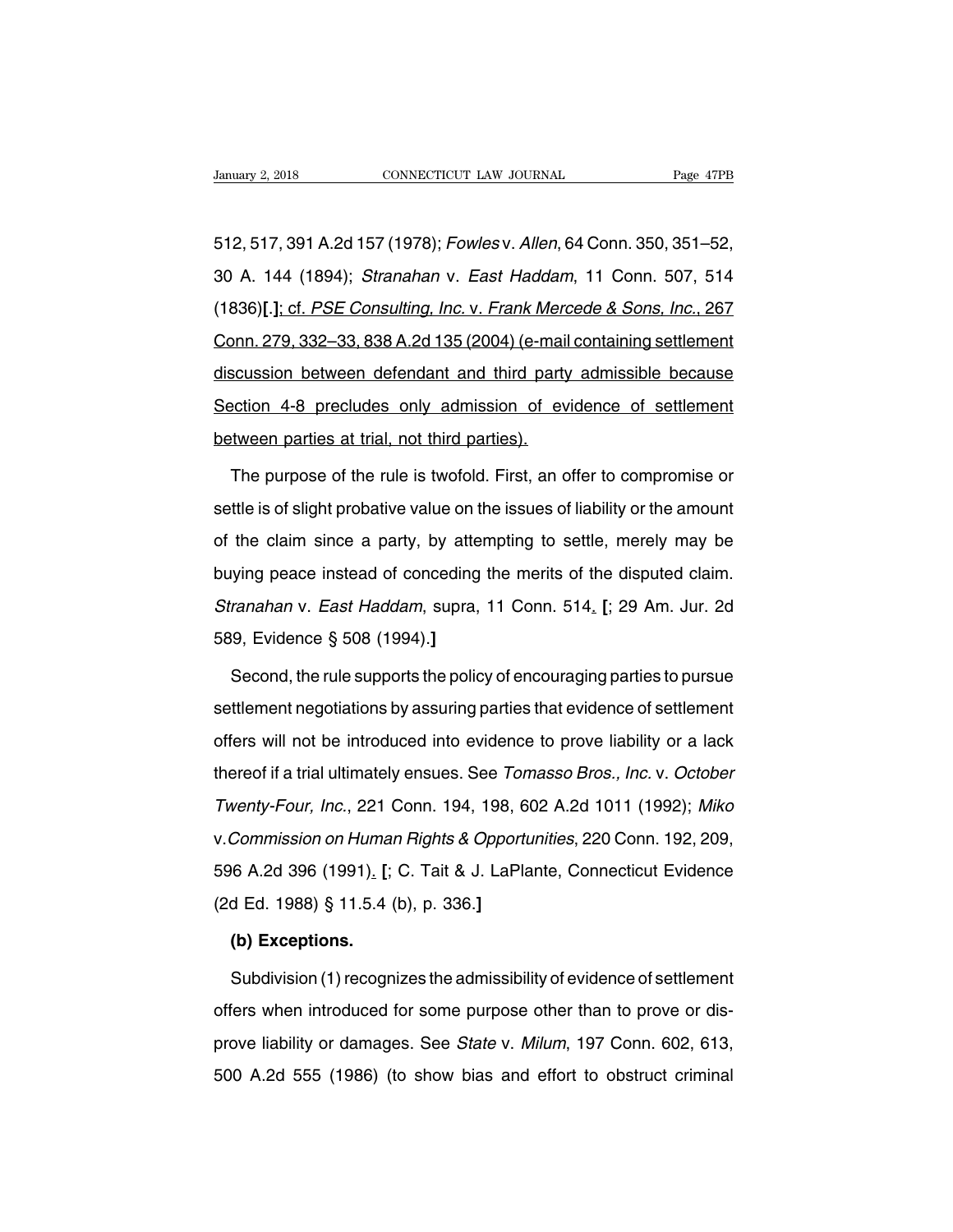Page 48PB<br>
connectricut LAW JOURNAL<br>
prosecution). Section 4-8's list of purposes for which such evidence<br>
may be introduced is intended to be illustrative rather than exhaustive. Page 48PB CONNECTICUT LAW JOURNAL January 2, 2018<br>prosecution). Section 4-8's list of purposes for which such evidence<br>may be introduced is intended to be illustrative rather than exhaustive.<br>See Lynch v. Granby Holdings, prosecution). Section 4-8's list of purposes for which such evidence<br>may be introduced is intended to be illustrative rather than exhaustive.<br>See Lynch v. Granby Holdings, Inc., 32 Conn. App. 574, 583–84, 630<br>A.2d 609 (199 prosecution). Section 4-8's list of purposes for which such evidence<br>may be introduced is intended to be illustrative rather than exhaustive.<br>See *Lynch* v. *Granby Holdings, Inc.*, 32 Conn. App. 574, 583–84, 630<br>A.2d 609 may be introduced is intended to be illustrative rather than exhaustive.<br>See Lynch v. Granby Holdings, Inc., 32 Conn. App. 574, 583–84, 630<br>A.2d 609 (1993), rev'd on other grounds, 230 Conn. 95, 644 A.2d 325<br>(1994) (eviden attempted to resolve problem concerning placement of sign when<br>the resolution of the grounds, 230 Conn. 95, 644 A.2d 325<br>(1994) (evidence of offer to compromise admissible to show that parties<br>attempted to resolve problem A.2d 609 (1993), rev'd on other grounds, 230 Conn. 95, 644 A.2d 325<br>(1994) (evidence of offer to compromise admissible to show that parties<br>attempted to resolve problem concerning placement of sign when<br>trial court instruc of the cock (1994)<br>(1994) (evidence<br>attempted to res<br>trial court instruct<br>of liability).<br>Subdivision (2 Exampled to resolve problem concerning placement of sign when<br>al court instructed jury that evidence did not indicate assumption<br>liability).<br>Subdivision (2) preserves the common-law rule permitting admissi-<br>ity of statemen

trial court instructed jury that evidence did not indicate assumption<br>of liability).<br>Subdivision (2) preserves the common-law rule permitting admissi-<br>bility of statements made by a party in the course of settlement negoti of liability).<br>Subdivision (2) preserves the common-law rule permitting admissi-<br>bility of statements made by a party in the course of settlement negotia-<br>tions that constitute statements of fact or admissions of liability Subdivision (2) preserves the common-law rule permitting admissibility of statements made by a party in the course of settlement negotiations that constitute statements of fact or admissions of liability. See, e.g., *Tomas* bility of statements made by a party in the course of settlement negotiations that constitute statements of fact or admissions of liability. See, e.g., *Tomasso Bros., Inc.* v. *October Twenty-Four, Inc.*, supra, 221 Conn. East of fact or admissions of liability. See,<br>e.g., *Tomasso Bros., Inc.* v. *October Twenty-Four, Inc.*, supra, 221<br>Conn. 198; *Hall v. Sera*, 112 Conn. 291, 298, 152 A. 148 (1930);<br>*Hartford Bridge Co. v. Granger*, 4 Con e.g., *Tomasso Bros., Inc.* v. *October Twenty-Four, Inc.*, supra, 221<br>Conn. 198; *Hall v. Sera*, 112 Conn. 291, 298, 152 A. 148 (1930);<br>*Hartford Bridge Co.* v. *Granger*, 4 Conn. 142, 148 (1822). A statement<br>made in the Sight Transact 2.16th is administration. 291, 298, 152 A. 148 (1930);<br>Hartford Bridge Co. v. Granger, 4 Conn. 142, 148 (1822). A statement<br>made in the course of settlement negotiations that contains an admis-<br>sion of fact Hartford Bridge Co. v. Granger, 4 Conn. 142, 148 (1822). A statement<br>
made in the course of settlement negotiations that contains an admis-<br>
sion of fact is admissible "where the statement was intended to state<br>
a fact." ( made in the course of settlement negotiations that contains an admission of fact is admissible "where the statement was intended to state a fact." (Internal quotation marks omitted.) Tomasso Bros., Inc. v. October Twenty-F nection of fact is admissible "where the statement was intended to state<br>a fact." (Internal quotation marks omitted.) *Tomasso Bros., Inc.* v.<br>*October Twenty-Four, Inc.*, supra, 198, quoting *Simone Corp.* v. *Con-*<br>necti party intervel animously intervals entertainment mas interact to clare<br>a fact." (Internal quotation marks omitted.) Tomasso Bros., Inc. v.<br>October Twenty-Four, Inc., supra, 198, quoting Simone Corp. v. Con-<br>necticut Light Cortober Twenty-Four, Inc., supra, 198, quoting Simone Corp. v. Connecticut Light & Power Co., supra, 187 Conn. 490. However, if the party making the statement merely "intended to concede a fact hypothetically for the purp Inc. V. October Twenty-Four, ISO 1887 Conn. 490. However, if the<br>party making the statement merely "intended to concede a fact hypo-<br>thetically for the purpose of effecting a compromise"; Tomasso Bros.,<br>Inc. v. October Twe party making the statement merely "intended to concede a fact hypo-<br>thetically for the purpose of effecting a compromise"; Tomasso Bros.,<br>Inc. v. October Twenty-Four, Inc., supra, 198, quoting Evans Products<br>Co. v. Clinton pany maning are elatement merely internate a compromise"; Tomasso Bros.,<br>Inc. v. October Twenty-Four, Inc., supra, 198, quoting Evans Products<br>Co. v. Clinton Building Supply, Inc., supra, 174 Conn. 517; the factual<br>admissi Inc. v. October Twenty-Four, Inc., supra, 198, quoting Evans Products<br>Co. v. Clinton Building Supply, Inc., supra, 174 Conn. 517; the factual<br>admission is inadmissible as an offer to compromise. See Tomasso<br>Bros., Inc. v. Co. v. Clinton Building Supply, Inc., supra, 174 Conn. 517; the factual<br>admission is inadmissible as an offer to compromise. See *Tomasso*<br>Bros., Inc. v. October Twenty-Four, Inc., supra, 198. If, considering<br>the statement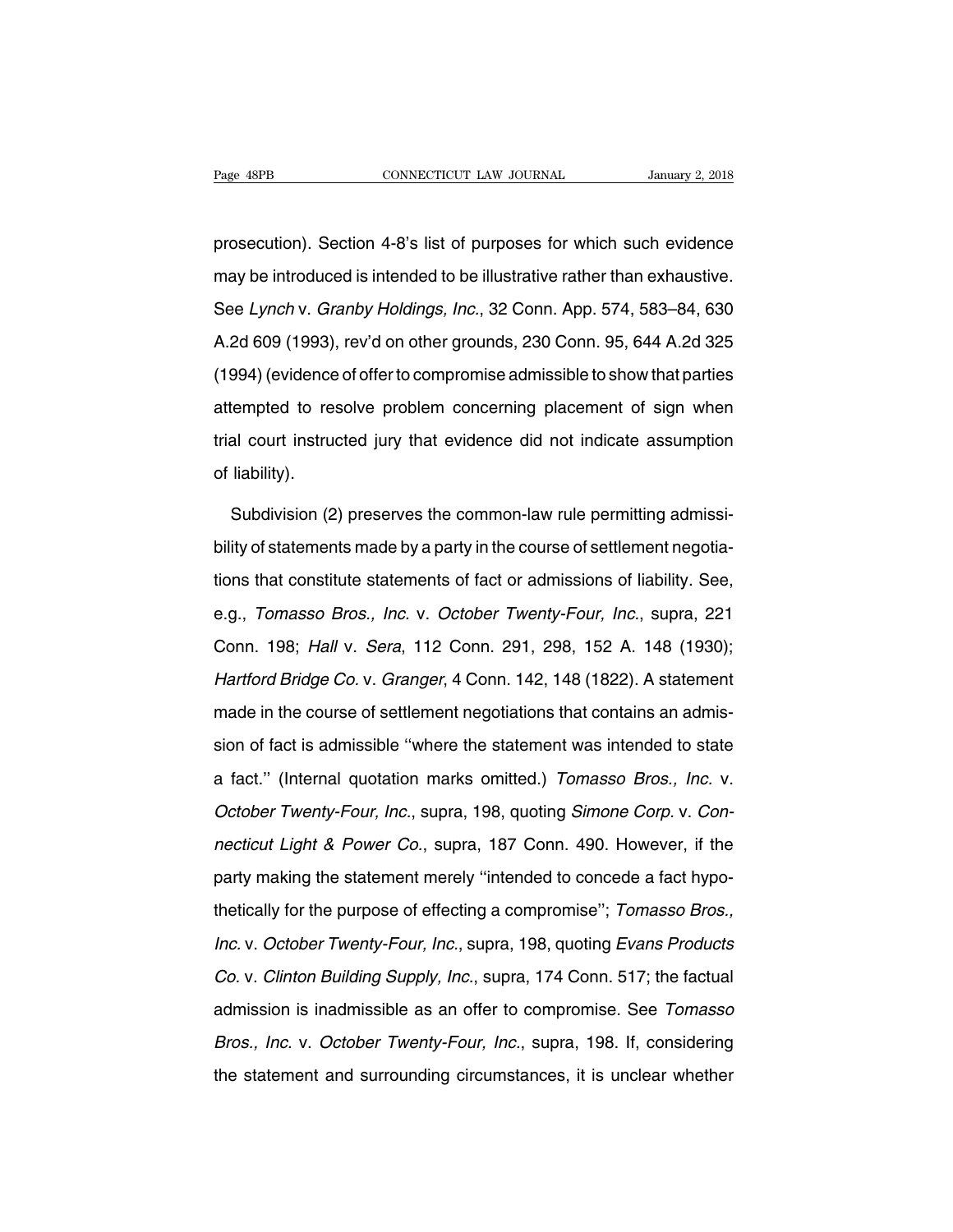University 2, 2018<br>the statement was intended to further a compromise or as a factual<br>admission, the statement must be excluded. E.g., id., 199; Simone January 2, 2018 CONNECTICUT LAW JOURNAL Page 49PB<br>the statement was intended to further a compromise or as a factual<br>admission, the statement must be excluded. E.g., id., 199; Simone<br>Corp. v. Connecticut Light & Power Co., the statement was intended to further a compromise or as a factual<br>admission, the statement must be excluded. E.g., id., 199; Simone<br>Corp. v. Connecticut Light & Power Co., supra, 490. [; C. Tait & J.<br>LaPlante, supra, § 11 the statement was intended to further a com<br>admission, the statement must be excluded<br>*Corp.* v. *Connecticut Light & Power Co.*, sup<br>LaPlante, supra, § 11.5.4 (b), p. 337.] Imission, the statement must be excluded. E.g., id., 199; *Simone*<br>
orp. v. Connecticut Light & Power Co., supra, 490, [; C. Tait & J.<br>
Plante, supra, § 11.5.4 (b), p. 337.]<br> **(New) Sec. 4-8A. Pleas, Plea Discussions, and** 

# **Statements**

Plante, supra, § 11.5.4 (b), p. 337.]<br> **(New)** Sec. 4-8A. Pleas, Plea Discussions, and Related<br>
Statements<br> **(a) Prohibited Uses.** Evidence of the following shall not be admissi-<br>
Fin a civil or criminal case against a per (New) Sec. 4-8A. Pleas, Plea Discussions, and Related<br>Statements<br>(a) Prohibited Uses. Evidence of the following shall not be admissi-<br>ble in a civil or criminal case against a person who has entered a plea<br>of guilty or nol Statements<br>
(a) Prohibited Uses. Evidence of the following shall not be admissi-<br>
ble in a civil or criminal case against a person who has entered a plea<br>
of guilty or nolo contendere in a criminal case or participated in (a) Prohibited Uses. Evidence of the following shall not be admissi-<br>ble in a civil or criminal case against a person who has entered a plea<br>of guilty or nolo contendere in a criminal case or participated in plea<br>negotiati (1) a guilty or nolo contendere in a criminal case or participated in plea guilty or nolo contendere in a criminal case or participated in plea gotiations in such case, whether or not a plea has been entered:<br>(1) a guilty of guilty or nolo contendere in a criminal ca<br>negotiations in such case, whether or not a<br>(1) a guilty plea that was later withdrawn or<br>made in conjunction with such a plea;<br>(2) a plea of nolo contendere or a quilty

deposiations in such case, whether or not a plea has been entered:<br>
(1) a guilty plea that was later withdrawn or rejected or any statement<br>
ade in conjunction with such a plea;<br>
(2) a plea of nolo contendere or a guilty p (1) a guilty plea that was later withdrawn or rejected or any statement<br>made in conjunction with such a plea;<br>(2) a plea of nolo contendere or a guilty plea entered under the<br>Alford doctrine or any statement made in conjun

ade in conjunction with such a plea;<br>(2) a plea of nolo contendere or a guilty plea entered under the<br>ford doctrine or any statement made in conjunction with such a plea;<br>(3) a statement made during plea discussions with a (2) a plea of nolo contendere or a guilty plea entered under the *Alford* doctrine or any statement made in conjunction with such a plea;<br>(3) a statement made during plea discussions with an attorney for the prosecuting au Alford doctrine or any statement made in conjunction with su<br>
(3) a statement made during plea discussions with an a<br>
the prosecuting authority if the discussions did not result<br>
plea or they resulted in a later-withdrawn (3) a statement made during plea discussions with an attorney for<br>
e prosecuting authority if the discussions did not result in a guilty<br>
ea or they resulted in a later-withdrawn guilty plea.<br> **(b) Exceptions.** The court m the prosecuting auth<br>plea or they resulted<br>**(b) Exceptions.** T<br>subsection (a):<br>(1) in any proceed

(b) Exceptions. The court may admit a statement described in<br>
bsection (a):<br>
(1) in any proceeding in which another statement made during the<br>
me plea or plea discussions has been introduced, if in fairness the (b) Exceptions. The court may admit a statement described in subsection (a):<br>
(1) in any proceeding in which another statement made during the<br>
same plea or plea discussions has been introduced, if in fairness the<br>
stateme subsection (a):<br>
(1) in any proceeding in which another statement m<br>
same plea or plea discussions has been introduced, if<br>
statements ought to be considered together; or<br>
(2) in a criminal proceeding for periury or false (1) in any proceeding in which another statement made during the<br>me plea or plea discussions has been introduced, if in fairness the<br>atements ought to be considered together; or<br>(2) in a criminal proceeding for perjury or

same plea or plea discussions has been introduced, if in fairness the statements ought to be considered together; or<br>(2) in a criminal proceeding for perjury or false statement, if the defendant made the statement under oa statements ough<br>(2) in a crimin<br>defendant made<br>counsel present.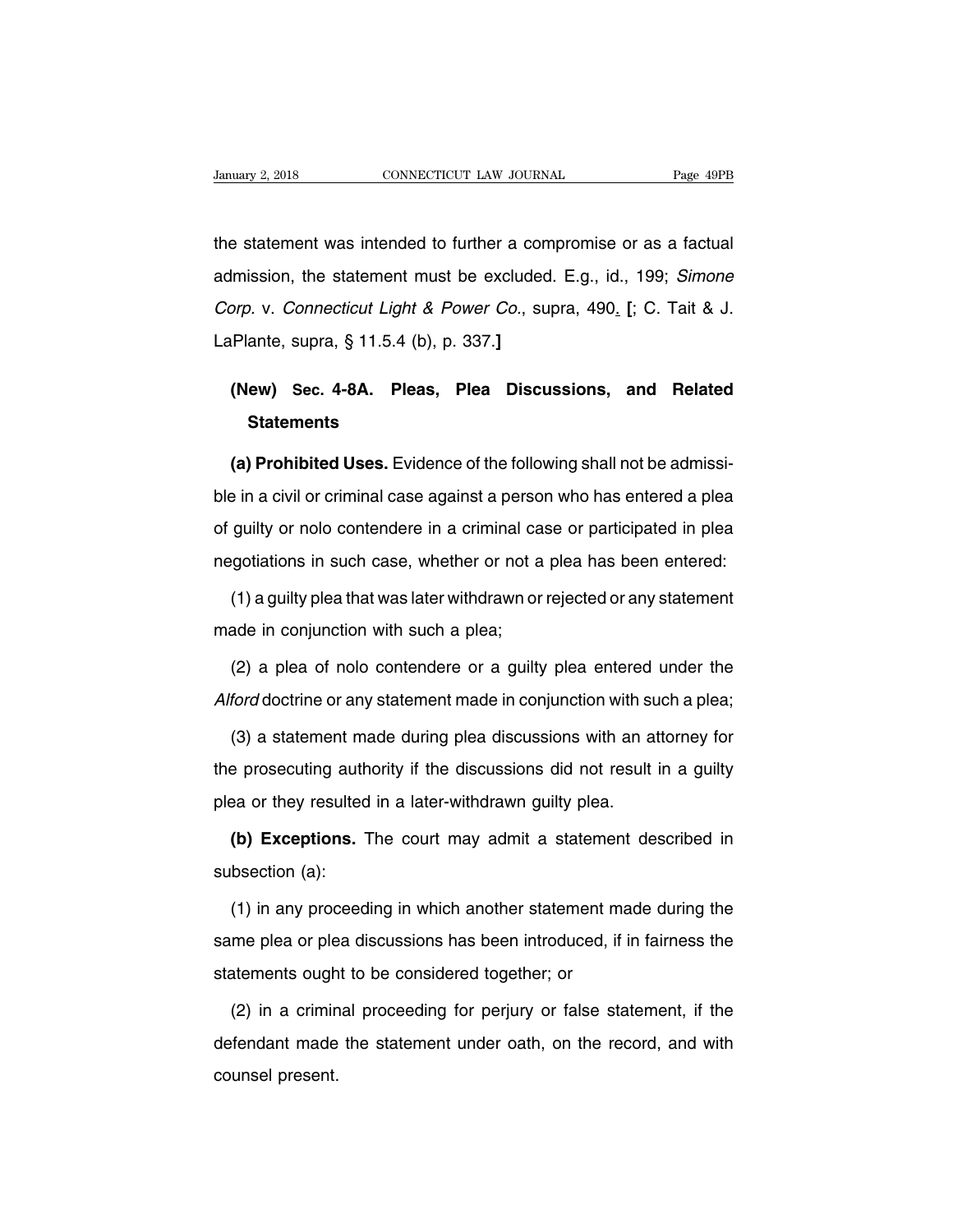# **COMMENTARY**

# **Example 50PB**<br> **CO**<br> **(a) Prohibited Uses.**<br>
Section 4-8A is consistent

COMMENTARY<br>
(a) Prohibited Uses.<br>
Section 4-8A is consistent with Connecticut law. See *Lawrence* v.<br>
22/2002/2002/2002/2004/2011 n.4, 372 A.2d 110 (1976), COMMENTARY<br>
(a) Prohibited Uses.<br>
Section 4-8A is consistent with Connecticut law. See *Lawrence* v.<br> *Kozlowski*, 171 Conn. 705, 711–12 and 711 n.4, 372 A.2d 110 (1976),<br>
cert. denied, 431 U.S. 969, 97 S. Ct. 2930, 53 L. (a) Prohibited Uses.<br>Section 4-8A is consistent with Connecticut law. See *Lawrence* v.<br>Kozlowski, 171 Conn. 705, 711–12 and 711 n.4, 372 A.2d 110 (1976),<br>cert. denied, 431 U.S. 969, 97 S. Ct. 2930, 53 L. Ed. 2d 1066 (197 Section 4-8A is consistent with Connecticut law. See *Lawrence* v.<br>Kozlowski, 171 Conn. 705, 711–12 and 711 n.4, 372 A.2d 110 (1976),<br>cert. denied, 431 U.S. 969, 97 S. Ct. 2930, 53 L. Ed. 2d 1066 (1977);<br>see also *State* v Kozlowski, 171 Conn. 705, 711–12 and 711 n.4, 372 A.2d 110 (1976),<br>cert. denied, 431 U.S. 969, 97 S. Ct. 2930, 53 L. Ed. 2d 1066 (1977);<br>see also *State* v. *Gary*, 211 Conn. 101, 105–107, 558 A.2d 654 (1989);<br>*State* v. cert. denied, 431 U.S. 969, 97 S. Ct. 2930, 53 L. Ed. 2d 1066 (1977);<br>see also *State* v. *Gary*, 211 Conn. 101, 105–107, 558 A.2d 654 (1989);<br>*State* v. *Ankerman*, 81 Conn. App. 503, 514 n.10, 840 A.2d 1182,<br>cert. denied 991. denied, 191 9.9. 06, 67 9. 9. 0. 200, 69 L. Ld. Ld. 1989 (1977),<br>see also State v. Gary, 211 Conn. 101, 105–107, 558 A.2d 654 (1989);<br>State v. Ankerman, 81 Conn. App. 503, 514 n.10, 840 A.2d 1182,<br>cert. denied, 270 Co cance visinman, 31 Sommissippies of the transportance of the died, 543 U.S.<br>
944, 125 S. Ct. 372, 160 L. Ed. 2d 256 (2004); *State v. Anonymous*,<br>
30 Conn. Supp. 181, 182, 186, 307 A.2d 785 (1973). This rule is also<br>
in ac 944, 125 S. Ct. 372, 160 L. Ed. 2d 256 (2004); *State v. Anonymous*, 30 Conn. Supp. 181, 182, 186, 307 A.2d 785 (1973). This rule is also in accordance with Practice Book § 39-25, which provides for the inadmissibility of 30 Conn. Supp. 181, 182, 186, 307 A.2d 785 (1973). This rule is also<br>in accordance with Practice Book § 39-25, which provides for the<br>inadmissibility of rejected pleas of guilty or nolo contendere or pleas<br>which are later In accordance with Practice Book § 39-25, which provides for the inadmissibility of rejected pleas of guilty or nolo contendere or pleas which are later withdrawn. See *U.S.* v. *Roberts*, 660 F.3d 149, 157 (2d Cir. 2011), in admissibility of rejected pleas of guilty or nolo contendere or pleas<br>which are later withdrawn. See U.S. v. Roberts, 660 F.3d 149, 157<br>(2d Cir. 2011), cert. denied, 565 U.S 1238, 132 S. Ct. 1640, 182 L.<br>Ed. 2d 239 (201 which are later wi<br>(2d Cir. 2011), ce<br>Ed. 2d 239 (2012<br>such rights).<br>Further, the rule d Cir. 2011), cert. denied, 565 U.S 1238, 132 S. Ct. 1640, 182 L.<br>I. 2d 239 (2012) (discussion of Fed. R. Evid. 410 and waiver of<br>ch rights).<br>Further, the rule is consistent with Fed. R. Evid. 410. Excluding<br>fers to plead

Ed. 2d 239 (2012) (discussion of Fed. R. Evid. 410 and waiver of<br>such rights).<br>Further, the rule is consistent with Fed. R. Evid. 410. Excluding<br>offers to plead guilty or nolo contendere promotes the disposition of<br>crimina such rights).<br>
Further, the rule is consistent with Fed. R. Evid. 410. Excluding<br>
offers to plead guilty or nolo contendere promotes the disposition of<br>
criminal cases by compromise. "Effective criminal law administration<br> Further, the rule is consistent with Fed. R. Evid. 410. Excluding<br>offers to plead guilty or nolo contendere promotes the disposition of<br>criminal cases by compromise. "Effective criminal law administration<br>... would hardly nation, and the complete with notion that the disposition of<br>offers to plead guilty or nolo contendere promotes the disposition of<br>criminal cases by compromise. "Effective criminal law administration<br>... would hardly be po omitted.) Fed. 9 compromise. "Effective criminal law adminis<br>
... would hardly be possible if a large proportion of the charge<br>
not disposed of by such compromises." (Internal quotation<br>
omitted.) Fed. R. Evid. 410, adviso would hardly be possible if a large proportion of the charges were<br>t disposed of by such compromises." (Internal quotation marks<br>nitted.) Fed. R. Evid. 410, advisory committee's notes.<br>In *Kercheval* v. *United States*, 27

not disposed of by such compromises." (Internal quotation marks<br>omitted.) Fed. R. Evid. 410, advisory committee's notes.<br>In Kercheval v. United States, 274 U.S. 220, 47 S. Ct. 582, 71 L.<br>Ed. 1009 (1927), withdrawn pleas of omitted.) Fed. R. Evid. 410, advisory committee's notes.<br>
In *Kercheval v. United States*, 274 U.S. 220, 47 S. Ct. 582, 71 L.<br>
Ed. 1009 (1927), withdrawn pleas of guilty were held inadmissible<br>
in federal prosecutions. The In *Kercheval* v. *United States*, 274 U.S. 220, 47 S. Ct. 582, 71 L.<br>Ed. 1009 (1927), withdrawn pleas of guilty were held inadmissible<br>in federal prosecutions. The Court stated that "[w]hen the plea was<br>annulled it ceased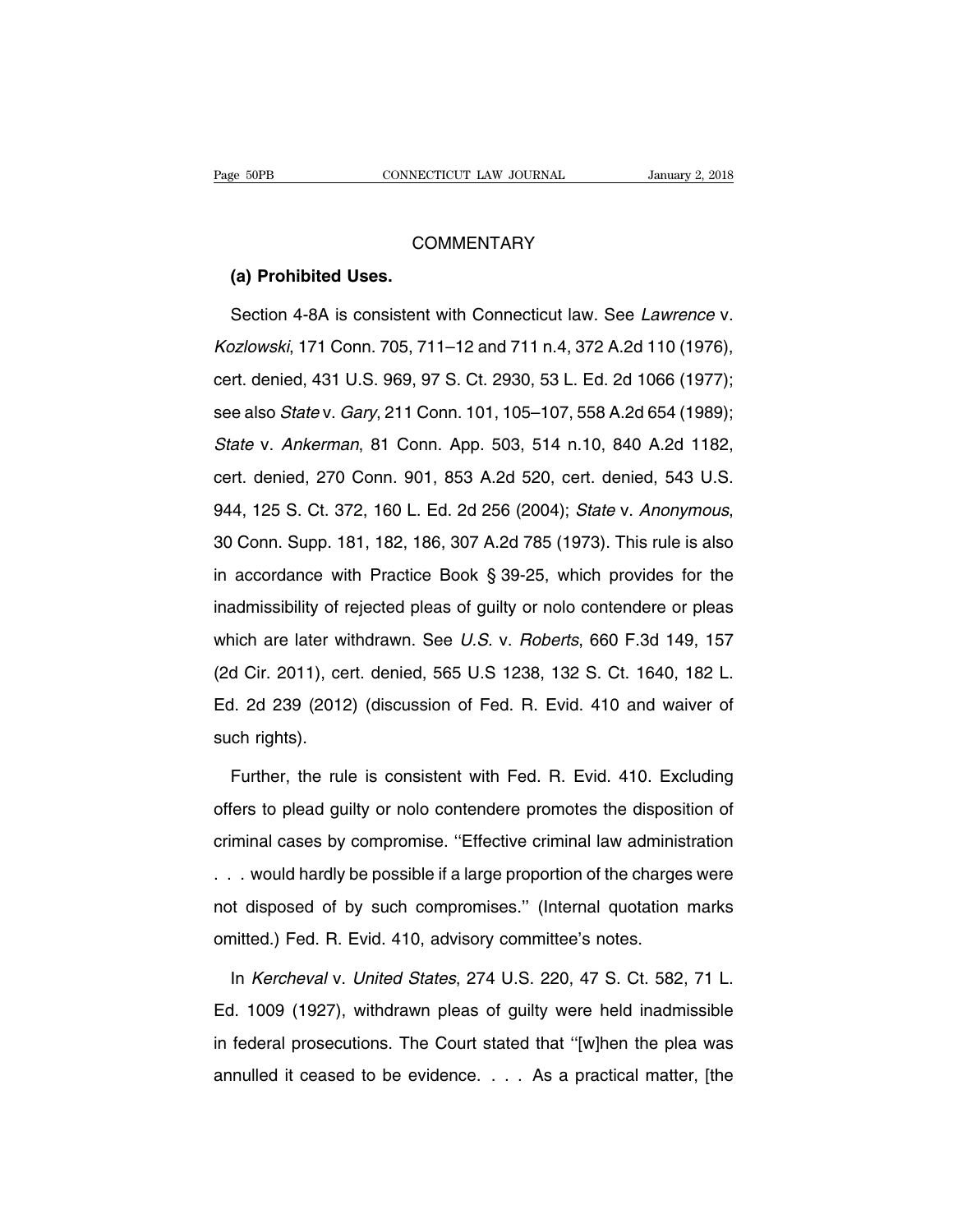Vanuary 2, 2018 CONNECTICUT LAW JOURNAL Page 51PB<br>Withdrawn plea] could not be received as evidence without putting the<br>petitioner in a dilemma utterly inconsistent with the determination of Danuary 2, 2018 CONNECTICUT LAW JOURNAL Page 51PB<br>withdrawn plea] could not be received as evidence without putting the<br>petitioner in a dilemma utterly inconsistent with the determination of<br>the court awarding him a trial. withdrawn plea] could not be received as evidence without putting<br>petitioner in a dilemma utterly inconsistent with the determinatic<br>the court awarding him a trial." (Citation omitted.) Id., 224.<br>As the Advisory Committee thdrawn plea] could not be received as evidence without putting the<br>titioner in a dilemma utterly inconsistent with the determination of<br>e court awarding him a trial." (Citation omitted.) Id., 224.<br>As the Advisory Committe

petitioner in a dilemma utterly inconsistent with the determination of<br>the court awarding him a trial." (Citation omitted.) Id., 224.<br>As the Advisory Committee Notes indicate, rule 410 of the Federal<br>Rules of Evidence "giv the court awarding him a trial." (Citation omitted.) Id., 224.<br>As the Advisory Committee Notes indicate, rule 410 of the Federal<br>Rules of Evidence "gives effect to the principal traditional characteristic<br>of the nolo plea, As the Advisory Committee Notes indicate, rule 410 of the Federal<br>Rules of Evidence "gives effect to the principal traditional characteristic<br>of the nolo plea, i.e. avoiding the admission of guilt which is inherent<br>in plea Rules of Evidence "gives effect to the principal traditional characteristic<br>of the nolo plea, i.e. avoiding the admission of guilt which is inherent<br>in pleas of guilty. This position . . . recogniz[es] the inconclusive and of the nolo plea, i.e. avoiding the admission of guilt which is inherent<br>in pleas of guilty. This position . . . . recogniz[es] the inconclusive and<br>compromise nature of judgments based on nolo pleas." Fed. R. Evid.<br>410, a in pleas of guilty. This position . . . recogniz[es] the inconclusive and<br>compromise nature of judgments based on nolo pleas." Fed. R. Evid.<br>410, advisory committee's notes. Similarly, a plea under North Carolina<br>v. Alford compromise nature of judgments based on nolo pleas." Fed. R. Evid.<br>410, advisory committee's notes. Similarly, a plea under North Carolina<br>v. Alford, 400 U.S. 25, 37, 91 S. Ct. 160, 27 L. Ed. 2d 162 (1970), is<br>viewed as th Sumpromise nature or jaagmome saced on note pieae. Toa. H. Evia.<br>410, advisory committee's notes. Similarly, a plea under North Carolina<br>v. Alford, 400 U.S. 25, 37, 91 S. Ct. 160, 27 L. Ed. 2d 162 (1970), is<br>viewed as the v. Alford, 400 U.S. 25, 37, 91 S. Ct. 160, 27 L. Ed. 2d 162 (1970), is<br>viewed as the functional equivalent of a plea of nolo contendere. See<br>State v. Palmer, 196 Conn. 157, 169 n.3, 491 A.2d 1075 (1985).<br>A statement made d

viewed as the functional equivalent of a plea of nolo contendere. See<br>State v. Palmer, 196 Conn. 157, 169 n.3, 491 A.2d 1075 (1985).<br>A statement made during an *Alford* plea is not necessarily inadmissi-<br>ble in every situa State v. Palmer, 196 Conn. 157, 169 n.3, 491 A.2d 1075 (1985).<br>A statement made during an *Alford* plea is not necessarily inadmissi-<br>ble in every situation. See, e.g., *State* v. *Simms*, 211 Conn. 1, 7, 557<br>A.2d 914, cer A statement made during an *Alford* plea is not necessarily inadmissible in every situation. See, e.g., *State* v. *Simms*, 211 Conn. 1, 7, 557<br>A.2d 914, cert. denied, 493 U.S. 843, 110 S. Ct. 133, 107 L. Ed. 2d<br>93 (1989) ble in every situation. See, e.g., *State* v. *Simms*, 211 Conn. 1, 7, 557<br>A.2d 914, cert. denied, 493 U.S. 843, 110 S. Ct. 133, 107 L. Ed. 2d<br>93 (1989) (admissibility of *Alford* plea canvass upheld under unique<br>circumsta he in every shadden: 999, 919, 91ate v. Simms, 211 931. 1,<br>A.2d 914, cert. denied, 493 U.S. 843, 110 S. Ct. 133, 107 L. B<br>93 (1989) (admissibility of *Alford* plea canvass upheld under u<br>circumstances where witness used *A* **(1989) (admissibility**<br>cumstances where wi<br>mself and later change<br>**(b) Exceptions.**<br>The rule permits the us The rule permits the use of such statements for the limited purposes<br>
subsequent permits the use of such statements for the limited purposes<br>
subsequent perjury or false statement prosecutions. Cf. State v.

himself and later changed position to benefit defendant).<br> **(b) Exceptions.**<br>
The rule permits the use of such statements for the limited purposes<br>
of subsequent perjury or false statement prosecutions. Cf. *State* v.<br> *Ro* (b) Exceptions.<br>The rule permits the use of such statements for the limited purposes<br>of subsequent perjury or false statement prosecutions. Cf. State v.<br>Rodriguez, 280 N.J. Super. Ct. App. Div. 590, 598, 656 A.2d 53 (1995) The rule permits the use of such statements for the limited purposes<br>of subsequent perjury or false statement prosecutions. Cf. State v.<br>Rodriguez, 280 N.J. Super. Ct. App. Div. 590, 598, 656 A.2d 53 (1995)<br>(construing sta Incruite permits are deeler calcribation for the immediparposed<br>of subsequent perjury or false statement prosecutions. Cf. *State* v.<br>Rodriguez, 280 N.J. Super. Ct. App. Div. 590, 598, 656 A.2d 53 (1995)<br>(construing state Frodriguez, 280 N.J. Super. Ct. App. Div. 590, 598, 656 A.2d 53 (1995)<br>(construing state rule of evidence analogous to Fed. R. Evid. 410);<br>State v. Bennett, 179 W. Va. 464, 469, 370 S.E.2d 120 (1988). Thus,<br>the rule is ina the presence of counsel when the statement is offered in a subsequent<br>the presence of counsel when the statement made in court on the record in<br>the presence of counsel when the statement is offered in a subsequent<br>the pres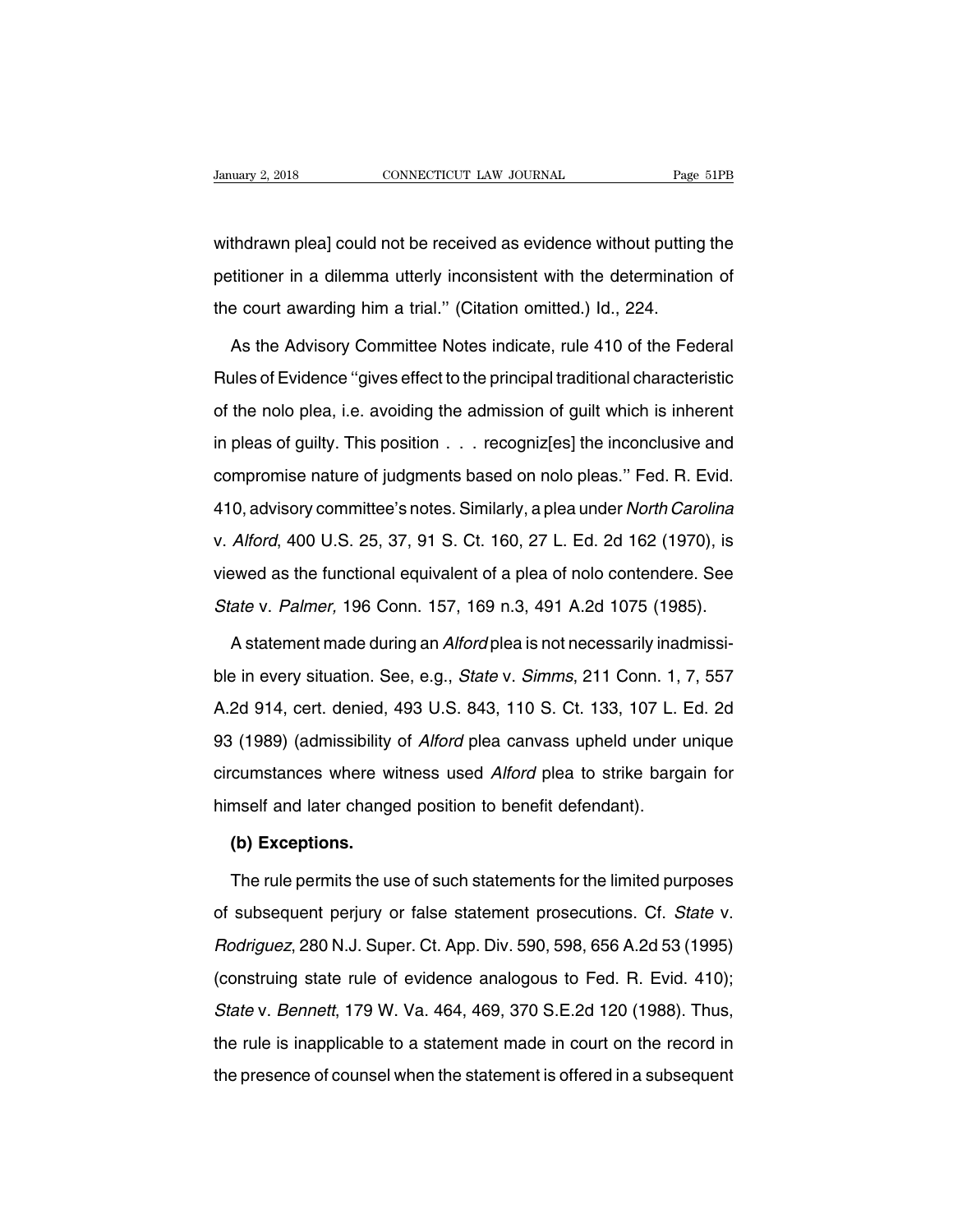Page 52PB<br>
connecticut LAW JOURNAL<br>
prosecution of the declarant for perjury or false statement. See Fed.<br>
R. Evid. 410, advisory committee's notes. Page 52PB CONNECTICUT LAW JOURNAL<br>prosecution of the declarant for perjury or false<br>R. Evid. 410, advisory committee's notes. prosecution of the declarant for perjury or false statement. See Fed<br>**R.** Evid. 410, advisory committee's notes.<br>**Sec. 4-9. Payment of Medical and Similar Expenses**<br>Evidence of furnishing or offering or promising to pay me

secution of the declarant for perjury or false statement. See Fed.<br>Evid. 410, advisory committee's notes.<br>2. 4-9. Payment of Medical and Similar Expenses<br>Evidence of furnishing or offering or promising to pay medical,<br>spit R. Evid. 410, advisory committee's notes.<br>
Sec. 4-9. Payment of Medical and Similar Expenses<br>
Evidence of furnishing or offering or promising to pay medical,<br>
hospital or similar expenses occasioned by an injury is inadmis Sec. 4-9. Payment of Medical ar<br>Evidence of furnishing or offeri<br>hospital or similar expenses occasi<br>to prove liability for the injury.<br>COMMEI

# **COMMENTARY**

Section 4-9 is consistent with Connecticut law. Danahy v. Cuneo, 130 Conn. 213, 216, 33 A.2d 132 (1943); see *Prosser v. Richman*, 133 Conn. 253, 257, 50 A.2d 85 (1946); *Sokolowski v. Medi Mart, Inc.*, 24 Conn. App. 276, Section 4-9 is consistent with Connecticut law. Danahy<br>130 Conn. 213, 216, 33 A.2d 132 (1943); see *Prosser v.*<br>133 Conn. 253, 257, 50 A.2d 85 (1946); *Sokolowski v. M*<br>*Inc.*, 24 Conn. App. 276, 280, 587 A.2d 1056 (1991). 10 Conn. 213, 216, 33 A.2d 132 (1943); see *Prosser v. Richman*,<br>13 Conn. 253, 257, 50 A.2d 85 (1946); *Sokolowski v. Medi Mart*,<br>2., 24 Conn. App. 276, 280, 587 A.2d 1056 (1991).<br>The two considerations upon which Section

similar to, 210, 30 milar to those visible visible with the limit,<br>133 Conn. 253, 257, 50 A.2d 85 (1946); *Sokolowski v. Medi Mart,*<br>1nc., 24 Conn. App. 276, 280, 587 A.2d 1056 (1991).<br>The two considerations upon which Sec Inc., 24 Conn. App. 276, 280, 587 A.2d 1056 (1991).<br>The two considerations upon which Section 4-9 is premised are<br>similar to those underlying Sections 4-7 and 4-8. First, such evidence<br>is of questionable relevancy on the i The two considerations upon which Section 4-9 is premised are similar to those underlying Sections 4-7 and 4-8. First, such evidence is of questionable relevancy on the issue of liability because an offer to pay or actual similar to those underlying Sections 4-7 and 4-8. First, such evidence<br>is of questionable relevancy on the issue of liability because an offer<br>to pay or actual payment of medical or similar expenses may be<br>intended as an " is of questionable relevancy on the issue of liability because an offer<br>to pay or actual payment of medical or similar expenses may be<br>intended as an "act of mere benevolence" rather than an admission<br>of liability. Danahy to bay or actual payment of medical or similar expenses may be<br>intended as an "act of mere benevolence" rather than an admission<br>of liability. Danahy v. Cuneo, supra, 130 Conn. 216; accord Murphy<br>v. Ossola, 124 Conn. 366, for pay of detact payment of medical of enfinial experiese may be<br>intended as an "act of mere benevolence" rather than an admission<br>of liability. Danahy v. Cuneo, supra, 130 Conn. 216; accord Murphy<br>v. Ossola, 124 Conn. 36 of liability. Danahy v. Cuneo, supra, 130 Conn. 216; accord Murphy<br>v. Ossola, 124 Conn. 366, 377, 199 A. 648 (1938). Second, the rule<br>fosters the public policy of encouraging assistance to an injured party<br>by eliminating t be massing: Banahy v. Bahce, sapid, 199 Somit 210, assolid marphy<br>v. Ossola, 124 Conn. 366, 377, 199 A. 648 (1938). Second, the rule<br>fosters the public policy of encouraging assistance to an injured party<br>by eliminating th eliminating the possibility that evidence of such assistance could<br>
offered as an admission of liability at trial. See Danahy v. Cuneo,<br>
pra, 217.<br>
Section 4-9 covers the situation addressed by General Statutes<br>
52-184b (c

Sy similaring the possibility and syndicity of distributions seller distribution<br>be offered as an admission of liability at trial. See *Danahy v. Cuneo*,<br>supra, 217.<br>Section 4-9 covers the situation addressed by General St supra, 217.<br>Section 4-9 covers the situation addressed by General Statutes<br>§ 52-184b (c), which provides that evidence of any advance payment<br>for medical bills made by a health care provider or by the insurer of<br>such provi Section 4-9 covers the situation addressed by General Statutes § 52-184b (c), which provides that evidence of any advance payment for medical bills made by a health care provider or by the insurer of such provider is inadm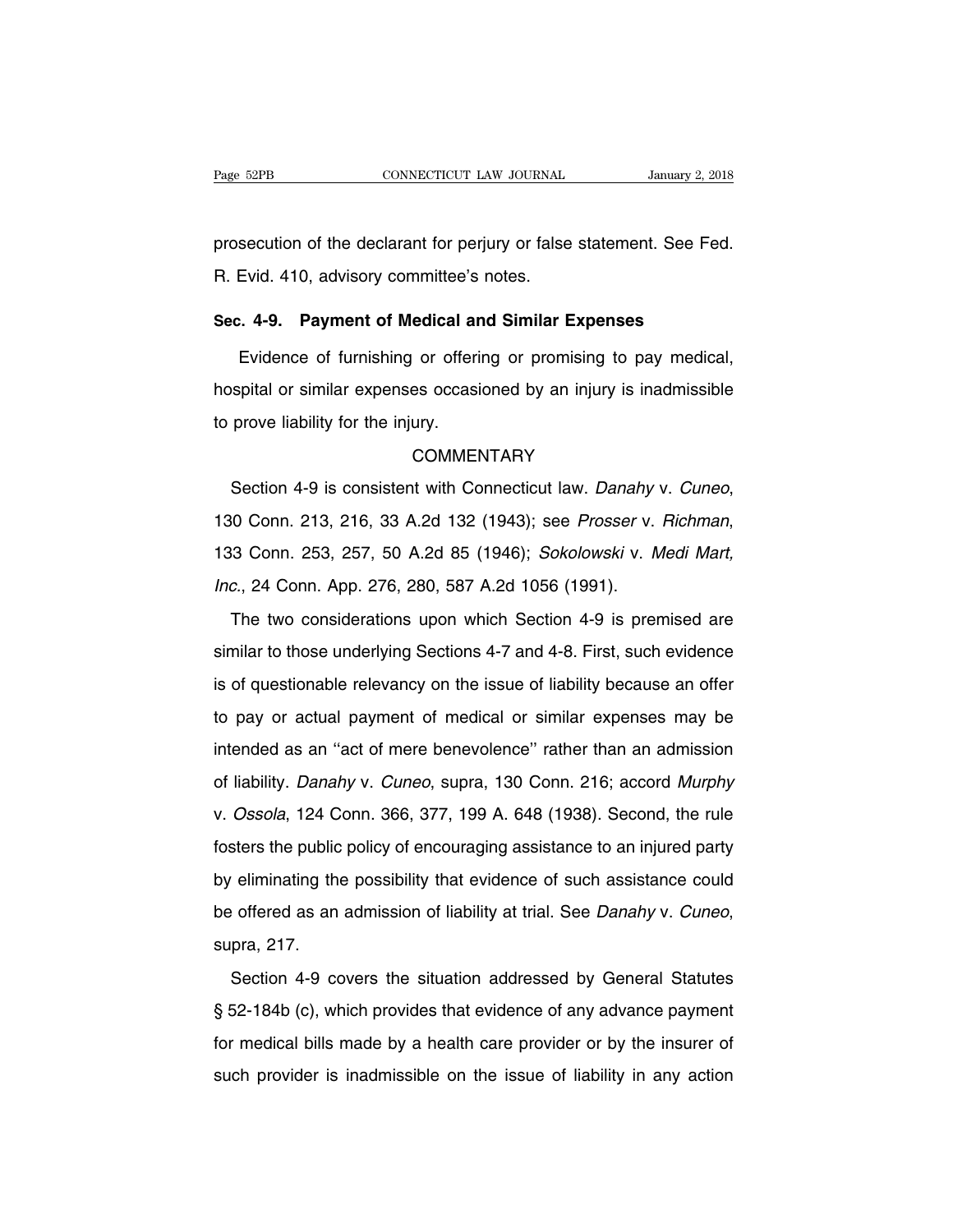brought against the health care provider for malpractice in connection<br>with the provision of health care or professional services. Section 4-Vanuary 2, 2018 CONNECTICUT LAW JOURNAL Page 53PB<br>brought against the health care provider for malpractice in connection<br>with the provision of health care or professional services. Section 4-<br>9's exclusion goes further by brought against the health care provider for malpractice in connection<br>with the provision of health care or professional services. Section 4-<br>9's exclusion goes further by excluding offers or promises to pay in<br>addition to brought against the health care pro<br>with the provision of health care c<br>9's exclusion goes further by excl<br>addition to actual payments.<br>Section 4-9, by its terms, exclue Section 4-9, by its terms, excludes evidence of a promises to pay in<br>position to actual payments.<br>Section 4-9, by its terms, excludes evidence of a promise or offer<br>pay or a furnishing of medical, hospital or similar expen

The previous of median band of proceeds and services. Security of the pay in addition to actual payments.<br>Section 4-9, by its terms, excludes evidence of a promise or offer to pay or a furnishing of medical, hospital or si addition to actual payments.<br>Section 4-9, by its terms, excludes evidence of a promise or offer<br>to pay or a furnishing of medical, hospital or similar expenses, but<br>not admissions of fact accompanying the promise, offer or Section 4-9, by its terms, excludes evidence of a promise or offer<br>to pay or a furnishing of medical, hospital or similar expenses, but<br>not admissions of fact accompanying the promise, offer or payment.<br>Furthermore, nothin to pay or a furnishing of medical, hospital or similar expenses, but<br>not admissions of fact accompanying the promise, offer or payment.<br>Furthermore, nothing in Section 4-9 precludes admissibility when such<br>evidence is offe pay of a familiting of modiodity riseptial of elimial exported, bat<br>it admissions of fact accompanying the promise, offer or payment.<br>influence is offered to prove something other than liability for the injury.<br>Unlike Sect

Furthermore, nothing in Section 4-9 precludes admissibility when such<br>evidence is offered to prove something other than liability for the injury.<br>Unlike Section 4-8, Section 4-9 does not expressly require the exis-<br>tence o promise to prove something other than liability for the injury.<br>
Unlike Section 4-8, Section 4-9 does not expressly require the exis-<br>
tence of a disputed claim as to liability or damages when the offer or<br>
promise to pay, Unlike Section 4-8, Section 4-9 does not e<br>tence of a disputed claim as to liability or da<br>promise to pay, or actual payment, is made, t<br>**Sec. 4-10. Liability Insurance**<br>(a) General rule. Evidence that a person Ince of a disputed claim as to liability or damages when the offer or<br>
omise to pay, or actual payment, is made, for the exclusion to apply.<br> **(a) General rule.** Evidence that a person was or was not insured<br>
ainst liabili

promise to pay, or actual payment, is made, for the exclusion to apply.<br> **Sec. 4-10.** Liability Insurance<br>
(a) General rule. Evidence that a person was or was not insured<br>
against liability is inadmissible upon the issue o Sec. 4-10. Liability Insurance<br>
(a) General rule. Evidence that a person wa<br>
against liability is inadmissible upon the issue of<br>
acted negligently or otherwise wrongfully.<br>
(b) Exception. This section does not require **(a) General rule.** Evidence that a person was or was not insured<br>ainst liability is inadmissible upon the issue of whether the person<br>ted negligently or otherwise wrongfully.<br>**(b) Exception.** This section does not require

dence it is inadmissible upon the issue of whether the person<br>acted negligently or otherwise wrongfully.<br>**(b) Exception.** This section does not require the exclusion of evi-<br>dence of insurance against liability when offere against hashity is maanheelise apont are issue of whether and potential<br>acted negligently or otherwise wrongfully.<br>(b) Exception. This section does not require the exclusion of evi-<br>dence of insurance against liability whe (b) Exception.<br>dence of insurance<br>such as proof of a<br>of a witness. ch as proof of agency,<br>a witness.<br>**(a) General rule.**<br>Section 4-10 is consiste

# **COMMENTARY**

Shi as press.<br>
Section 4-10 is consistent with Connecticut law. See, e.g., Magnon<br>
Glickman, 185 Conn. 234, 242, 440 A.2d 909 (1981); Walker v. COMMENTARY<br>
(a) General rule.<br>
Section 4-10 is consistent with Connecticut law. See, e.g., *Magnon*<br>
v. *Glickman*, 185 Conn. 234, 242, 440 A.2d 909 (1981); *Walker* v.<br> *New Haven Hotel Co.*, 95 Conn. 231, 235, 111 A. 59 (a) General rule.<br>Section 4-10 is consistent with Connecticut law. See, e.g., Magnon<br>v. Glickman, 185 Conn. 234, 242, 440 A.2d 909 (1981); Walker v.<br>New Haven Hotel Co., 95 Conn. 231, 235, 111 A. 59 (1920); Nesbitt<br>v. Mull Section 4-10 is consistent with Connecticut law. See, e.g., Mag<br>v. Glickman, 185 Conn. 234, 242, 440 A.2d 909 (1981); Walka<br>New Haven Hotel Co., 95 Conn. 231, 235, 111 A. 59 (1920); Ne<br>v. Mulligan, 11 Conn. App. 348, 358–5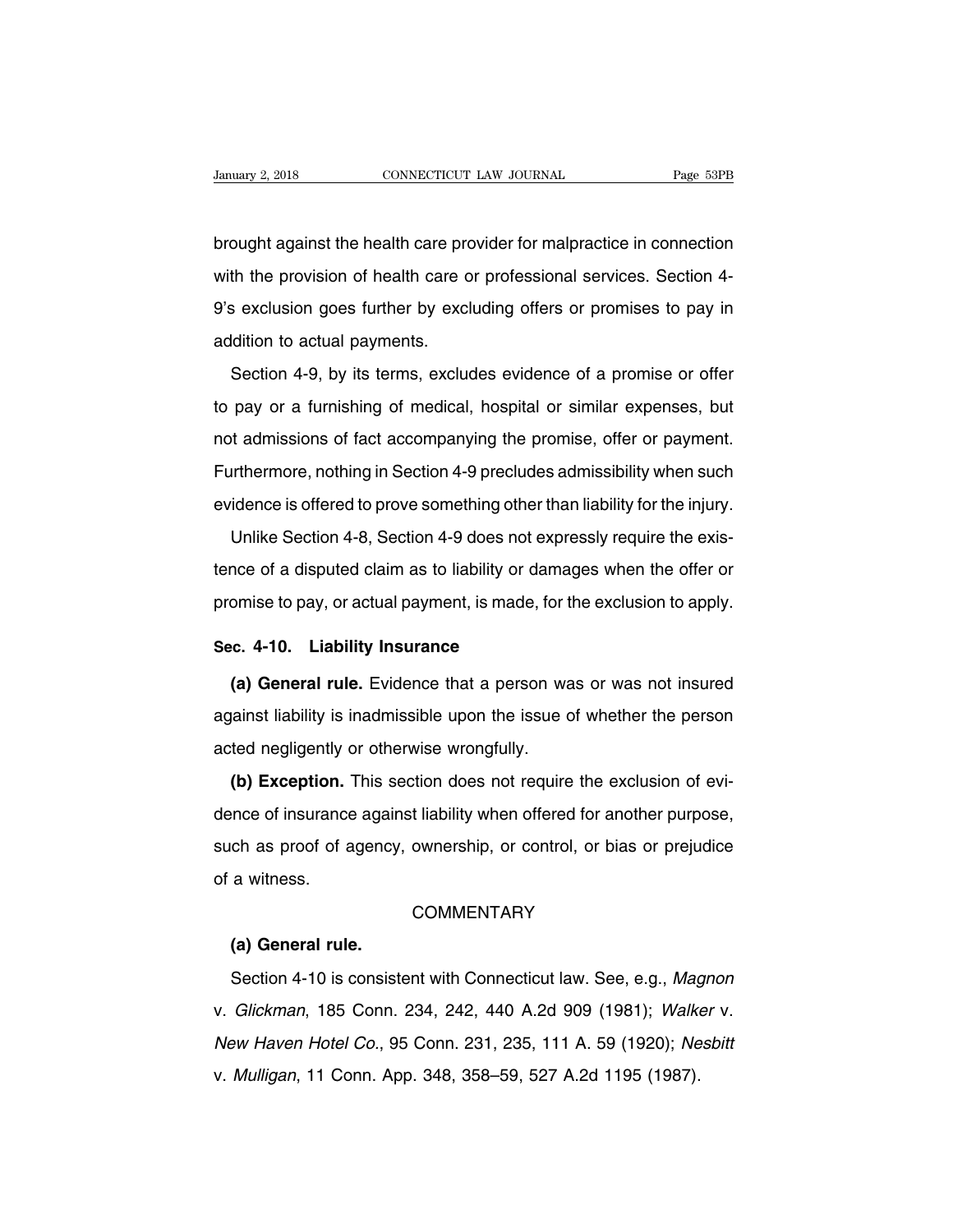The exclusion of such evidence is premised on two grounds. First,<br>The exclusion of such evidence is premised on two grounds. First,<br>a evidence is of slight probative value on the issue of fault because The exclusion of such evidence is premised on two grounds. First,<br>the evidence is of slight probative value on the issue of fault because<br>the fact that a person does or does not carry liability insurance does The exclusion of such evidence is premised on two grounds. First,<br>the evidence is of slight probative value on the issue of fault because<br>the fact that a person does or does not carry liability insurance does<br>not imply tha The exclusion of such evidence is premised on two grounds. First,<br>the evidence is of slight probative value on the issue of fault because<br>the fact that a person does or does not carry liability insurance does<br>not imply tha The evidence is of slight probative value on the issue of fault because<br>the fact that a person does or does not carry liability insurance does<br>not imply that that person is more or less likely to act negligently.<br>Walker v. the fact that a person does or does not carry liability insurance does<br>not imply that that person is more or less likely to act negligently.<br>Walker v. New Haven Hotel Co., supra, 95 Conn. 235–36. Second,<br>Section 4-10, by e and imply that that person is more or less likely to act negligently.<br>Walker v. New Haven Hotel Co., supra, 95 Conn. 235–36. Second,<br>Section 4-10, by excluding evidence of a person's liability coverage<br>or lack thereof, pre Walker v. New Haven Hotel Co., supra, 95 Conn. 235–36. Second,<br>Section 4-10, by excluding evidence of a person's liability coverage<br>or lack thereof, prevents the jury from improperly rendering a decision<br>or award based upo Frather than upon that the jury from improperly rendering a<br>Section 4-10, by excluding evidence of a person's liability<br>or lack thereof, prevents the jury from improperly rendering a<br>or award based upon the existence or no lack thereof, prevent<br>award based upon the<br>ther than upon the m<br>(b) Exception.<br>In accordance with c In accordance with common law, Section 4-10 permits evidence of liability coverage<br>In the merits of the case. See id., 235.<br>(b) Exception.<br>In accordance with common law, Section 4-10 permits evidence of bility coverage or

rather than upon the merits of the case. See id., 235.<br>
(b) Exception.<br>
In accordance with common law, Section 4-10 permits evidence of<br>
liability coverage or the lack thereof to be admitted if offered for a<br>
purpose other (b) Exception.<br>In accordance with common law, Section 4-10 permits evidence of<br>liability coverage or the lack thereof to be admitted if offered for a<br>purpose other than to prove negligent or wrongful conduct. Muraszki<br>v. In accordance with common law, Section 4-10 permits evidence of<br>liability coverage or the lack thereof to be admitted if offered for a<br>purpose other than to prove negligent or wrongful conduct. *Muraszki*<br>v. *William L. Cl* Ilability coverage or the lack thereof to be admitted if offered for a<br>purpose other than to prove negligent or wrongful conduct. Muraszki<br>v. William L. Clifford, Inc., 129 Conn. 123, 128, 26 A.2d 578 (1942)<br>(to show agenc y. *William L. Clifford, Inc.*, 129 Conn. 123, 128, 26 A.2d 578 (1942)<br>(to show agency or employment relationship); Nesbitt v. *Mulligan*,<br>supra, 11 Conn. App. 358–60 (to show motive or bias of witness); see<br>Holbrook v. *C* (to show agency or employment relationship); *Nesbitt* v. *Mulligan*, supra, 11 Conn. App. 358–60 (to show motive or bias of witness); see *Holbrook* v. *Casazza*, 204 Conn. 336, 355–56, 528 A.2d 774 (1987) (same), cert. (to show agently of employment relationship), *Nesshi* v. *Malligan*,<br>supra, 11 Conn. App. 358–60 (to show motive or bias of witness); see<br>Holbrook v. *Casazza*, 204 Conn. 336, 355–56, 528 A.2d 774 (1987)<br>(same), cert. den Holbrook v. Casazza, 204 Conn. 336, 355–56, 528 A.2d 774 (1987)<br>(same), cert. denied, 484 U.S. 1006, 108 S. Ct. 699, 98 L. Ed. 2d 651<br>(1988); see also *Vasquez v. Rocco*, 267 Conn. 59, 68, 836 A.2d<br>1158 (2003) (evidence of consident v. Subalizat, 201 Somm. 330, 333 Set, 323 William V.1 (1887)<br>(same), cert. denied, 484 U.S. 1006, 108 S. Ct. 699, 98 L. Ed. 2d 651<br>(1988); see also *Vasquez v. Rocco*, 267 Conn. 59, 68, 836 A.2d<br>1158 (2003) (evi (1988); see also *Vasquez* v. *Rocco*, 267 Conn. 59, 68, 836 A.2d<br>1158 (2003) (evidence of insurance admissible to prove "substantial<br>connection" between insurer and witness). The list of purposes for<br>which evidence of ins 1158 (2003) (evidence of insurance adreomection" between insurer and with<br>which evidence of insurance coverage r<br>illustrative rather than exhaustive. **Summer 2012** Connection" between insurer and witness). The list of purposes for which evidence of insurance coverage may be offered is meant to be illustrative rather than exhaustive.<br> **Sec.** 4-11. Admissibility of Eviden hich evidence of insurance coverage may be offered is meant to be<br>
ustrative rather than exhaustive.<br>
C. 4-11. Admissibility of Evidence of Sexual Conduct<br>
"In any prosecution for sexual assault under sections 53a-70, 53a-

illustrative rather than exhaustive.<br> **Sec. 4-11. Admissibility of Evidence of Sexual Conduct**<br>
"In any prosecution for sexual assault under sections 53a-70, 53a-<br>
70a, and 53a-71 to 53a-73a, inclusive, no evidence of the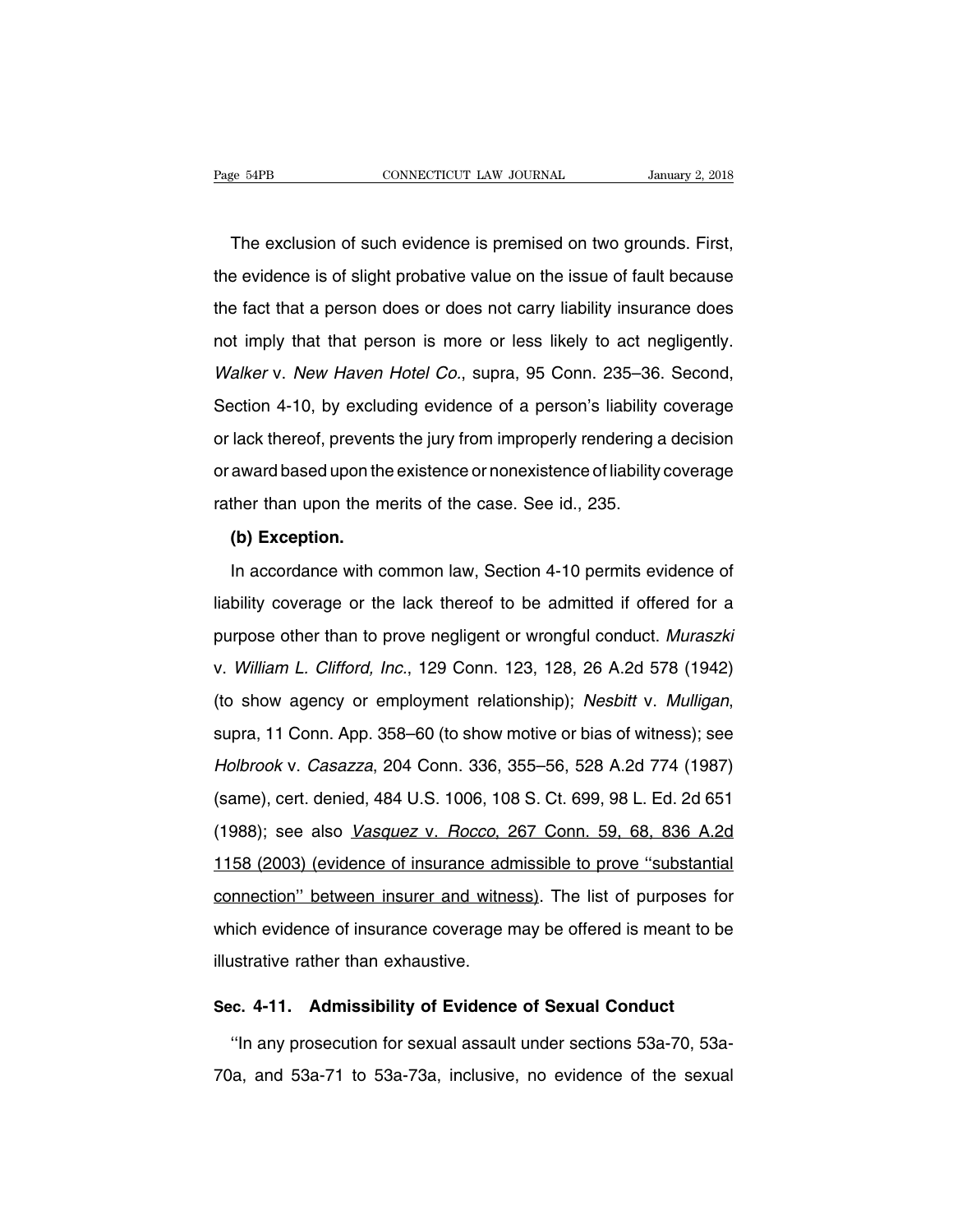CONNECTICUT LAW JOURNAL Page 55PB<br>
conduct of the victim may be admissible unless such evidence is (1)<br>
offered by the defendant on the issue of whether the defendant was, January 2, 2018 CONNECTICUT LAW JOURNAL Page 55PB<br>
conduct of the victim may be admissible unless such evidence is (1)<br>
offered by the defendant on the issue of whether the defendant was,<br>
with respect to the victim, the s conduct of the victim may be admissible unless such evidence is (1)<br>offered by the defendant on the issue of whether the defendant was,<br>with respect to the victim, the source of semen, disease, pregnancy<br>or injury, or (2) conduct of the victim may be admissible unless such evidence is (1)<br>offered by the defendant on the issue of whether the defendant was,<br>with respect to the victim, the source of semen, disease, pregnancy<br>or injury, or (2) offered by the defendant on the issue of whether the defendant was,<br>with respect to the victim, the source of semen, disease, pregnancy<br>or injury, or (2) offered by the defendant on the issue of credibility of<br>the victim, with respect to the victim, the source of semen, disease, pregnancy<br>or injury, or (2) offered by the defendant on the issue of credibility of<br>the victim, provided the victim has testified on direct examination as<br>to his or or injury, or (2) offered by the defendant on the issue of credibility of<br>the victim, provided the victim has testified on direct examination as<br>to his or her sexual conduct, or (3) any evidence of sexual conduct<br>with the the victim, provided the victim has testified on direct examination as<br>to his or her sexual conduct, or (3) any evidence of sexual conduct<br>with the defendant offered by the defendant on the issue of consent<br>by the victim, to his or her sexual conduct, or (3) any evidence of sexual conduct<br>with the defendant offered by the defendant on the issue of consent<br>by the victim, when consent is raised as a defense by the defendant,<br>or (4) otherwise with the defendant offered by the defendant on the issue of consent<br>by the victim, when consent is raised as a defense by the defendant,<br>or (4) otherwise so relevant and material to a critical issue in the case<br>that exclud by the victim, when consent is raised as a defense by the defendant,<br>or (4) otherwise so relevant and material to a critical issue in the case<br>that excluding it would violate the defendant's constitutional rights.<br>Such evi or (4) otherwise so relevant and material to a critical issue in the case<br>that excluding it would violate the defendant's constitutional rights.<br>Such evidence shall be admissible only after [a] <u>an in camera</u> hearing<br>on a that excluding it would violate the defendant's constitutional rights.<br>Such evidence shall be admissible only after [a] <u>an in camera</u> hearing<br>on a motion to offer such evidence containing an offer of proof. [On<br>motion of Such evidence shall be admissible only after [a] <u>an in camera</u> hearing<br>on a motion to offer such evidence containing an offer of proof. [On<br>motion of either party the court may order such hearing held in camera,<br>subject t on a motion to offer such evidence containing an offer of proof. [On<br>motion of either party the court may order such hearing held in camera,<br>subject to the provisions of [General Statutes §] 51-164x.] If the pro-<br>ceeding i motion of either party the court may order such hearing held in camera,<br>subject to the provisions of [General Statutes §] 51-164x.] If the pro-<br>ceeding is a trial with a jury, such hearing shall be held in the absence<br>of t subject to the provisions of [General Statutes §] 51-164x.] If the pro-<br>ceeding is a trial with a jury, such hearing shall be held in the absence<br>of the jury. If, after a hearing, the court finds that the evidence meets<br>th ceeding is a trial with a jury, such hearing shall be held in the absence<br>of the jury. If, after a hearing, the court finds that the evidence meets<br>the requirements of this section and that the probative value of the<br>evide of the jury. If, after a hearing, the court finds that the evidence meets<br>the requirements of this section and that the probative value of the<br>evidence outweighs its prejudicial effect on the victim, the court may<br>grant th the requirements of this section and that the probative value of the<br>evidence outweighs its prejudicial effect on the victim, the court may<br>grant the motion. The testimony of the defendant during a hearing on<br>a motion to o evidence outweighs its prejudicial effect on the victim, the court may<br>grant the motion. The testimony of the defendant during a hearing on<br>a motion to offer evidence under this section may not be used against<br>the defendan grant the motion. The testimony of the defendant during a hearing on<br>a motion to offer evidence under this section may not be used against<br>the defendant during the trial if such motion is denied, except that<br>such testimony a motion to offer evidence under this section may not be used against<br>the defendant during the trial if such motion is denied, except that<br>such testimony may be admissible to impeach the credibility of the<br>defendant if the the defendant during the trial<br>such testimony may be admis<br>defendant if the defendant ele<br>General Statutes § 54-86f <u>(a).</u>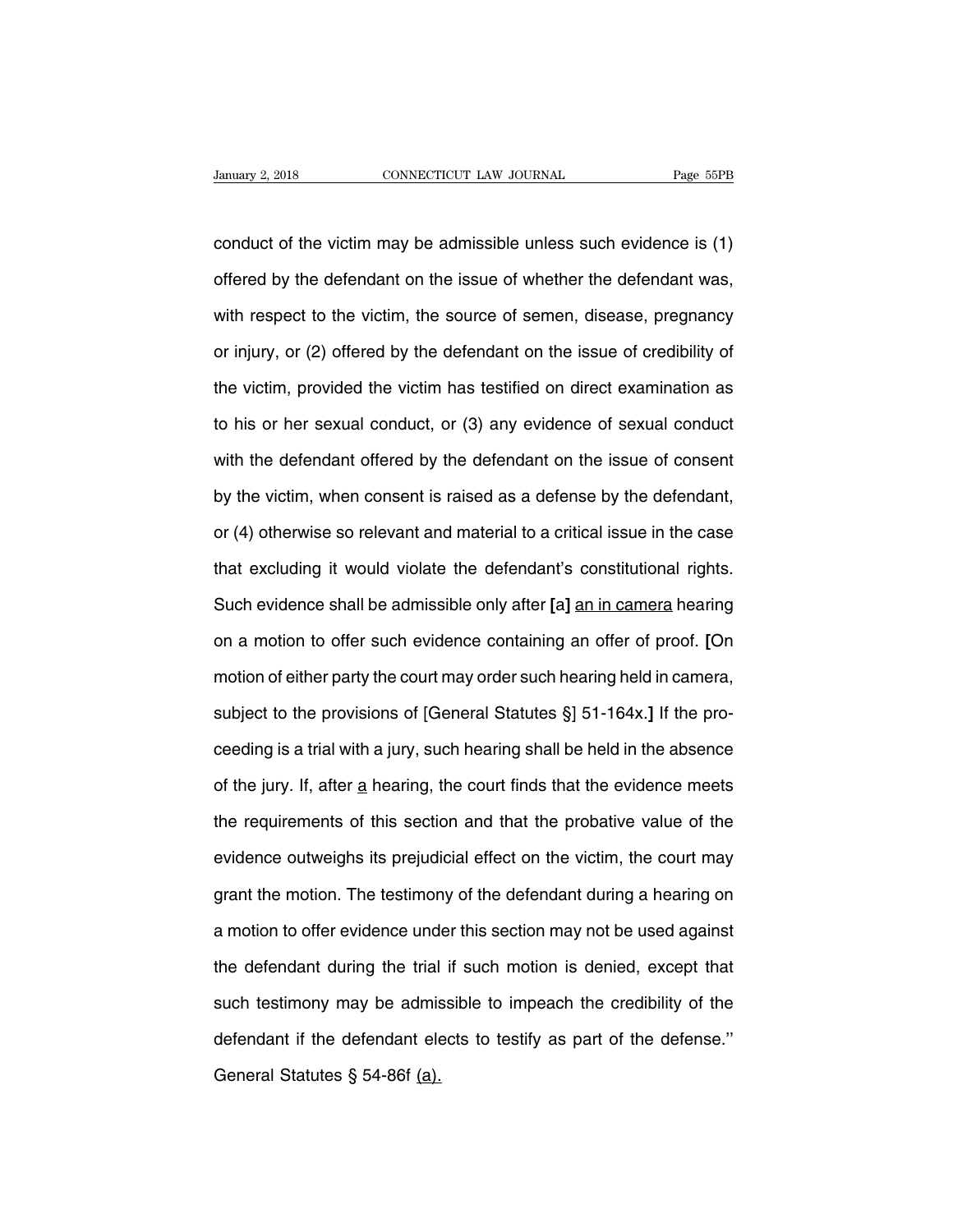# **COMMENTARY**

Section 4-11 quotes General Statutes § 54-86f (a), which covers the<br>
Section 4-11 quotes General Statutes § 54-86f (a), which covers the<br>
Imissibility of evidence of a victim's sexual conduct in prosecutions COMMENTARY<br>Section 4-11 quotes General Statutes § 54-86f (a), which covers the<br>admissibility of evidence of a victim's sexual conduct in prosecutions<br>for sexual assault and includes a procedural framework for admitting COMMENTARY<br>Section 4-11 quotes General Statutes § 54-86f (a), which covers the<br>admissibility of evidence of a victim's sexual conduct in prosecutions<br>for sexual assault and includes a procedural framework for admitting<br>suc Section 4-11 quotes General Statutes § 54-86f (a), which covers the<br>admissibility of evidence of a victim's sexual conduct in prosecutions<br>for sexual assault and includes a procedural framework for admitting<br>such evidence. admissibility of evidence of a victim's sexual conduct in prosecutions<br>for sexual assault and includes a procedural framework for admitting<br>such evidence. In 2015, § 54-86f was amended by adding subsections<br>(b) through (d) for sexual assault and includes a procedural framework for admitting<br>such evidence. In 2015, § 54-86f was amended by adding subsections<br>(b) through (d). Those subsections address procedural matters, rather<br>than admissibili For existen and and increased a predecision in almonent for damining<br>such evidence. In 2015, § 54-86f was amended by adding subsections<br>(b) through (d). Those subsections address procedural matters, rather<br>than admissibili (b) through (d). Those subsections address procedural matters, rather<br>than admissibility and, therefore, are not included in Section 4-11. See<br>General Statutes § 54-86f (b) through (d), as amended by No. 15-<br>207, § 2 of th scripts and missibility and, therefore, are not included in Section 4-11. See<br>General Statutes § 54-86f (b) through (d), as amended by No. 15-<br>207, § 2 of the 2015 Public Acts (concerning, inter alia, sealing tran-<br>scripts General Statutes § 54-86f (b) through (d), as amended by No. 15-<br>207, § 2 of the 2015 Public Acts (concerning, inter alia, sealing tran-<br>scripts and motions filed in association with hearing under § 54-86f<br>and limiting dis 17, § 2 of the 2015 Public Acts (concerning, inter alia, sealing tran-<br>ripts and motions filed in association with hearing under § 54-86f<br>id limiting disclosure by defense of state disclosed evidence).<br>Although Section 4-1

scripts and motions filed in association with hearing under § 54-86f<br>and limiting disclosure by defense of state disclosed evidence).<br>Although Section 4-11, by its terms, is limited to criminal prosecu-<br>tions for certain e and limiting disclosure by defense of state disclosed evidence).<br>Although Section 4-11, by its terms, is limited to criminal prosecu-<br>tions for certain enumerated sexual assault offenses, the Supreme<br>Court has applied the Although Section 4-11, by its terms, is limited to criminal prosecutions for certain enumerated sexual assault offenses, the Supreme Court has applied the exclusionary principles of § 54-86f to prosecutions for risk of inj 21, at least when the prosecution also presents sexual assault offenses, the Supreme<br>20 Court has applied the exclusionary principles of § 54-86f to prosecutions for risk of injury to a child brought under General Statute Court has applied the exclusionary principles of § 54-86f to prosecutions for risk of injury to a child brought under General Statutes § 53-<br>21, at least when the prosecution also presents sexual assault charges<br>under one v. Kulmac, 230 Conn. 43, 54, 644 A.2d 887 (1994). The court reasoned that the policies underlying the rape shield statute were equally application. that the policies underlying the rape shield statute and assault charges<br>under one or more of the statutes enumerated in § 54-86f. See *State*<br>v. *Kulmac*, 230 Conn. 43, 54, 644 A.2d 887 (1994). The court reasoned<br>that the allegations of the statutes enumerated in § 54-86f. See *State*<br>v. Kulmac, 230 Conn. 43, 54, 644 A.2d 887 (1994). The court reasoned<br>that the policies underlying the rape shield statute were equally applica-<br>ble when alleg both the risk of injury and sexual assault charges. See id., 53–54.<br>Although the risk of injury and sexual assault and abuse form the basis of<br>both the risk of injury and sexual assault charges. See id., 53–54.<br>Although th That the policies underlying the rape shield statute were equally applica-<br>ble when allegations of sexual assault and abuse form the basis of<br>both the risk of injury and sexual assault charges. See id., 53–54.<br>Although the the when allegations of sexual assault and abuse form the basis of<br>both the risk of injury and sexual assault charges. See id., 53–54.<br>Although the Code [takes] expresses no position on the issue, Section<br>4-11 does not pre both the risk of injury and sexual assault charges. See id., 53–54.<br>Although the Code [takes] expresses no position on the issue, Section<br>4-11 does not preclude application of the rape shield statute's general<br>precepts, as Although the Code [takes] expresses no position on the issue, Section 4-11 does not preclude application of the rape shield statute's general precepts, as a matter of common law, to other situations in which the policies u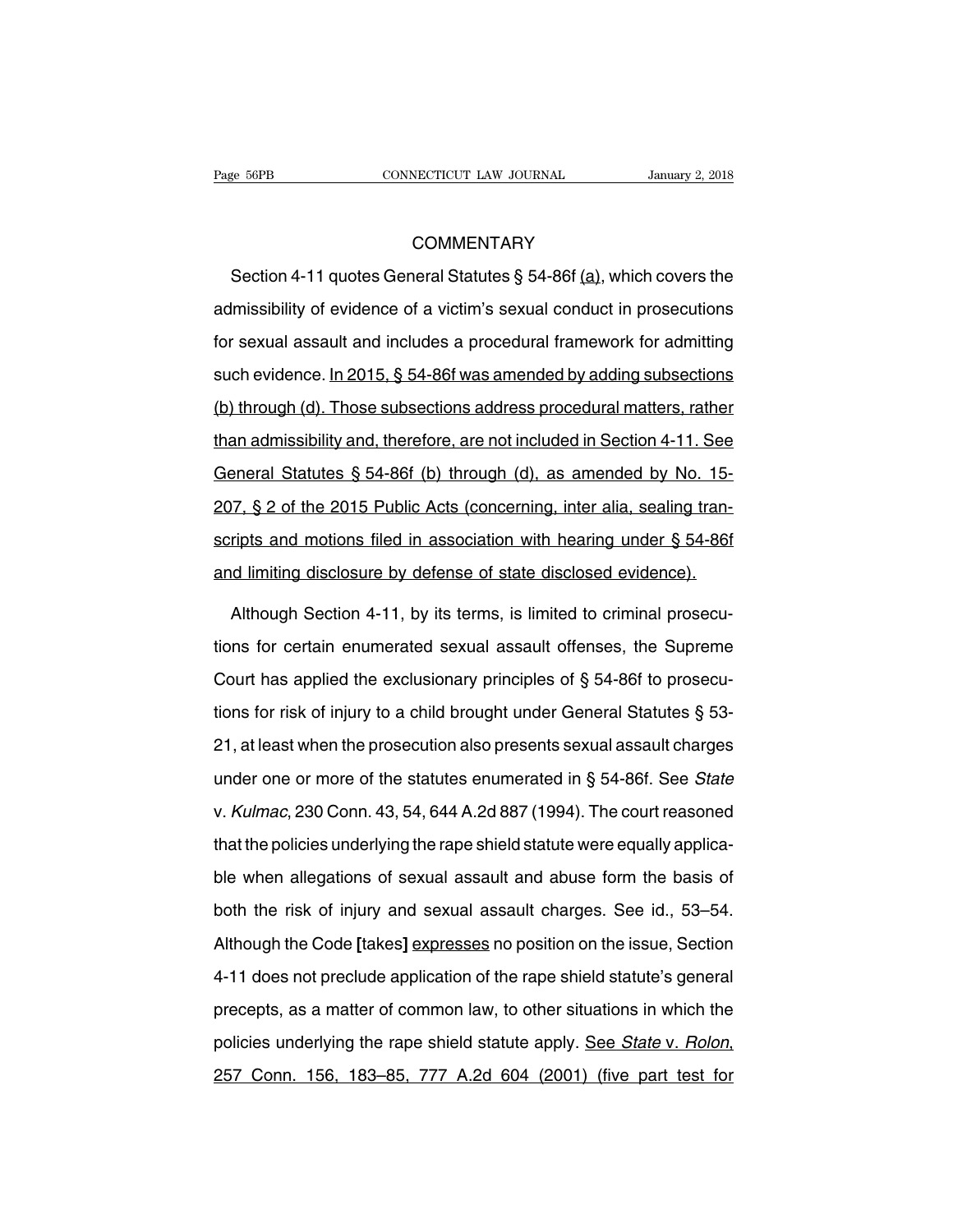determining the admissibility of evidence of child's previous sexual January 2, 2018 CONNECTICUT LAW JOURNAL Page 57H<br>
determining the admissibility of evidence of child's previous sexual<br>
abuse to show alternate source of child's sexual knowledge). sibility of evidence of child's previous<br>Le source of child's sexual knowledge).<br>**Article V—PRIVILEGES Sec.** 5-1. General Rule<br>
Sec. 5-1. General Rule<br>
Fixcent as otherwise required by

**Article V—PRIVILEGES**<br> **Except as otherwise required by the constitution of the United**<br> **Except as otherwise required by the constitution of the United**<br> **ates, the constitution of this state, the General Statutes or the** Article V—PRIVILEGES<br>Sec. 5-1. General Rule<br>[Except as otherwise required by the constitution of the United<br>States, the constitution of this state, the General Statutes or the Prac-<br>tice Book, privileges shall be governed Sec. 5-1. General Rule<br>
[Except as otherwise required by the constitution of the United<br>
States, the constitution of this state, the General Statutes or the Prac-<br>
tice Book, privileges shall be governed by the principles [Except as otherwise required by the constitution of the United<br>States, the constitution of this state, the General Statutes or the Prac-<br>tice Book, privileges shall be governed by the principles of the com-<br>mon law].<br>A pe

tice Book, privileges shall be governed by the principles of the com-<br>mon law].<br>A person may not be compelled to testify or to produce other evi-<br>dence that he or she is privileged or obligated by privilege not to<br>divulge mon law].<br>A person may not be compelled to testify or to produce other evi-<br>dence that he or she is privileged or obligated by privilege not to<br>divulge by the constitution of the United States, the constitution of<br>Connecti A person may not be compelled to testify or to produce other evi-<br>dence that he or she is privileged or obligated by privilege not to<br>divulge by the constitution of the United States, the constitution of<br>Connecticut, relev month dence that he or she is privileged or obligated by privilege not to divulge by the constitution of the United States, the constitution of Connecticut, relevant federal statutes, the General Statutes, the common law o divulge by the constitution of the United States, the cons<br>Connecticut, relevant federal statutes, the General Statutes,<br>mon law or any Practice Book rule adopted before June 18,<br>date on which the Supreme Court adopted the Connecticut, relevant federal statutes, the General Statutes, the common law or any Practice Book rule adopted before June 18, 2014, the date on which the Supreme Court adopted the Code.<br>
COMMENTARY<br>
[See Section 1-2 (b) a

# **COMMENTARY**

te on which the Supreme Court adopted the Code.<br>COMMENTARY<br>[See Section 1-2 (b) and the commentary thereto.]<br>The rules in Article V retain Connecticut law concerning privileges.<br>constitutional, statutory, and common-law pr COMMENTARY<br>
[See Section 1-2 (b) and the commentary thereto.]<br>
The rules in Article V retain Connecticut law concerning privileges.<br>
All constitutional, statutory, and common-law privileges remain in force,<br>
subject to cha [See Section 1-2 (b) and the commentary the The rules in Article V retain Connecticut law.<br>All constitutional, statutory, and common-law prisubject to change by due course of law.<br>As the rules of privilege inhibit the fact The rules in Article V retain Connecticut law concerning privileges.<br>Constitutional, statutory, and common-law privileges remain in force,<br>bject to change by due course of law.<br>As the rules of privilege inhibit the fact fi

All constitutional, statutory, and common-law privileges remain in force,<br>subject to change by due course of law.<br>As the rules of privilege inhibit the fact finding process, they "must<br>be applied . . . cautiously and with subject to change by due course of law.<br>As the rules of privilege inhibit the fact finding process, they "must<br>be applied....cautiously and with circumspection....." (Internal<br>quotation marks omitted.) State v. Christian, As the rules of privilege inhibit the fact finding process, they "must<br>be applied . . . cautiously and with circumspection. . . . . " (Internal<br>quotation marks omitted.) State v. Christian, 267 Conn. 710, 727, 841<br>A.2d 115 sion, 323 Conn. 1, 12–13, 144 A.3d 405 (2016). The person asserting<br>applied . . . . cautiously and with circumspection. . . . . " (Internal<br>applied marks omitted.) State v. Christian, 267 Conn. 710, 727, 841<br>A.2d 1158 (200 a privilege has the burden of establishing its foundation marks omitted.) State v. Christian, 267 Conn. 710, 727, 841<br>A.2d 1158 (2004); see Harrington v. Freedom of Information Commis-<br>sion, 323 Conn. 1, 12–13, 144 A.3d 40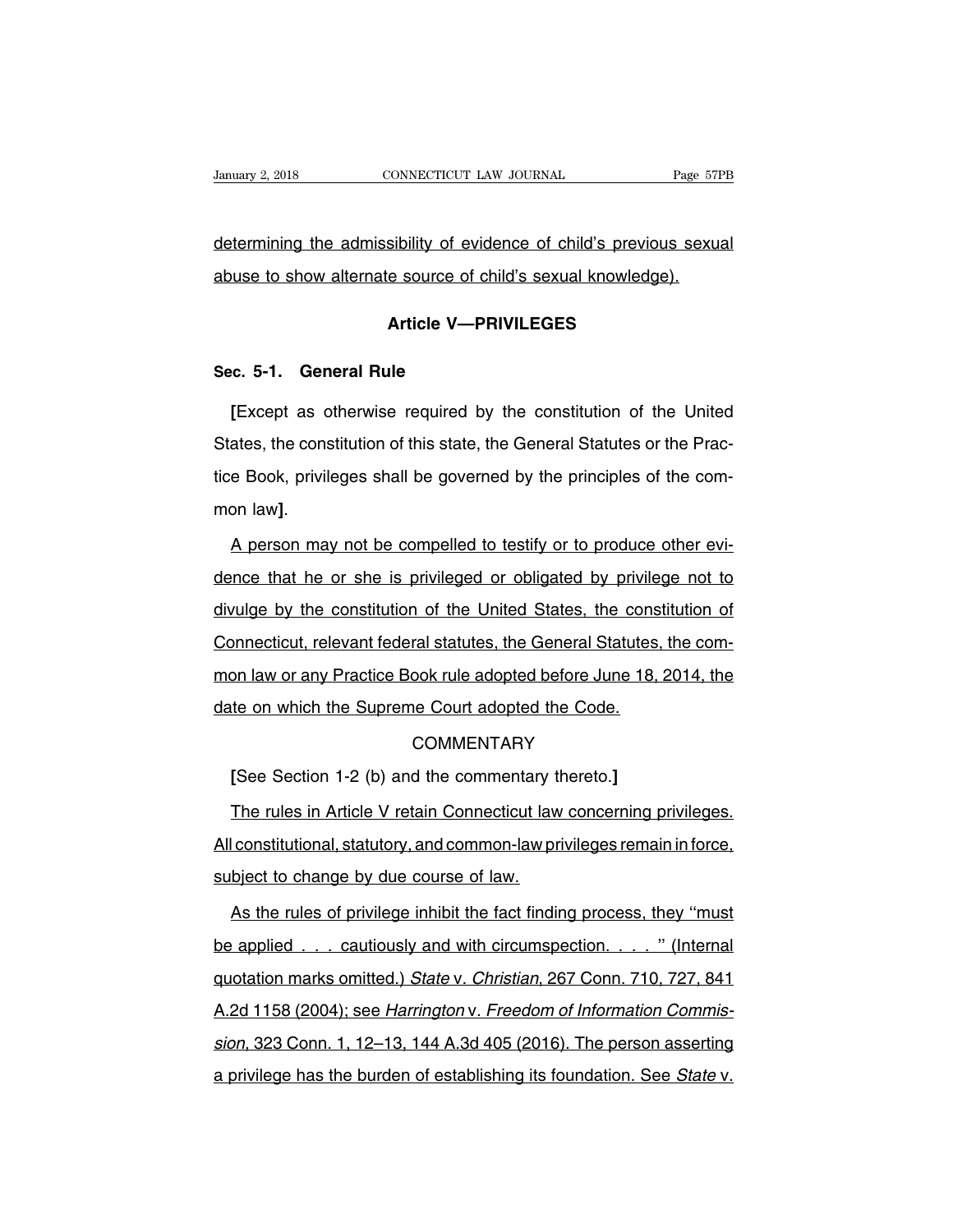Page 58PB<br>CONNECTICUT LAW JOURNAL January 2, 2018<br>Mark R., 300 Conn. 590, 598, 17 A.3d 1 (2011); PSE Consulting, Inc.<br>v. Frank Mercede & Sons, Inc., 267 Conn. 279, 330, 838 A.2d 135 v. Frank Mercede & Sons, Inc., 267 Conn. 279, 330, 838 A.2d 135 Mark R., 300 Conn. 590, 598, 17 A.3d 1 (2011); PSE Consulting, Inc.<br>v. Frank Mercede & Sons, Inc., 267 Conn. 279, 330, 838 A.2d 135<br>(2004); State v. Hanna, 150 Conn. 457, 466, 191 A.2d 124 (1963).<br>Whether a claimed privile Mark R., 300 Conn. 590, 598, 17 A.3d 1 (2011); PSE Consulting, Inc.<br>v. Frank Mercede & Sons, Inc., 267 Conn. 279, 330, 838 A.2d 135<br>(2004); State v. Hanna, 150 Conn. 457, 466, 191 A.2d 124 (1963).<br>Whether a claimed privile v. Frank Mercede & Sons, Inc., 267 Conn. 279, 330, 838 A.2d 135<br>(2004); State v. Hanna, 150 Conn. 457, 466, 191 A.2d 124 (1963).<br>Whether a claimed privilege covers particular testimony or other evi-<br>dence as to which it is (2004); *State v. Hanna*, 150 Conn. 457, 466, 191 A.2d 124 (1963).<br>Whether a claimed privilege covers particular testimony or other evi-<br>dence as to which it is asserted is a preliminary question to be deter-<br>mined by the Whether a claimed privilege covers particular testime<br>dence as to which it is asserted is a preliminary ques<br>mined by the court. Section 1-3 (a). Privileges shall ap<br>of all proceedings in the court. Section 1-1 (c).<br>Furthe ince as to which it is asserted is a preliminary question to be deter-<br>ned by the court. Section 1-3 (a). Privileges shall apply at all stages<br>all proceedings in the court. Section 1-1 (c).<br>Further, evidentiary privileges

mined by the court. Section 1-3 (a). Privileges shall apply at all stages<br>of all proceedings in the court. Section 1-1 (c).<br>Further, evidentiary privileges and confidential matters can have<br>different meanings and legal eff of all proceedings in the court. Section 1-1 (c).<br>
Further, evidentiary privileges and confidential matters can have<br>
different meanings and legal effects. See *State v. Kemah*, 289 Conn.<br>
411, 417 n.7, 957 A.2d 852 (2008) Eurther, evidentiary privileges and confidential matters can have<br>different meanings and legal effects. See *State v. Kemah*, 289 Conn.<br>411, 417 n.7, 957 A.2d 852 (2008); see generally *State v. Orr*, 291<br>Conn. 642, 673–74 different meanings and legal effects. See *State v. Kemah*, 289 Conn.<br>411, 417 n.7, 957 A.2d 852 (2008); see generally *State v. Orr*, 291<br>Conn. 642, 673–74, 969 A.2d 750 (2009) (*Palmer, J.*, concurring).<br>"Evidentiary pri and on the image and regal encode. See Batte v. Nemari, Ecc Com.<br>411, 417 n.7, 957 A.2d 852 (2008); see generally *State v. Orr*, 291<br>Conn. 642, 673–74, 969 A.2d 750 (2009) (*Palmer, J.*, concurring).<br>"Evidentiary privileg Conn. 642, 673–74, 969 A.2d 750 (2009) (*Palmer, J.*, concurring).<br>"Evidentiary privileges should be sharply distinguished from informa-<br>tion that is protected from public disclosure because the information<br>was obtained un "Evidentiary privileges should be sharply distinguished from informa-<br>tion that is protected from public disclosure because the informa-<br>tion that is protected from public disclosure because the information<br>was obtained u tion that is protected from public disclosure because the information<br>was obtained under statute or procedure that made it confidential."<br>(Internal quotation marks omitted.) C. Tait & E. Prescott, Tait's Hand-<br>book of Con this rule does not apply to control that made<br>(Internal quotation marks omitted.) C. Tait & E. Prescors book of Connecticut Evidence (5<sup>th</sup> Ed. 2014) § 5.2, p.<br>this rule does not apply to confidential matters.<br>What follow iternal quotation marks omitted.) C. Tait & E. Prescott, Tait's Hand-<br>ok of Connecticut Evidence (5<sup>th</sup> Ed. 2014) § 5.2, p. 248. Therefore,<br>s rule does not apply to confidential matters.<br>What follows is a brief, nonexhaust

book of Connecticut Evidence (5<sup>th</sup> Ed. 2014) § 5.2, p. 248. Therefore, this rule does not apply to confidential matters.<br>What follows is a brief, nonexhaustive description of several privileges that are most commonly invo this rule does n<br>What follows<br>leges that are<br>this state.<br>**Healthcare F** What follows is a brief, nonexhaustive desc<br>Jes that are most commonly invoked and<br>s state.<br>Healthcare Provider Privileges<br>In Connecticut, there is no common-law phys In The Sette in Connect and honored in courts of<br>In Connecticut, there is no common-law physician-patient privilege.<br>In Connecticut, there is no common-law physician-patient privilege.<br>In Connecticut, there is no common-la

this state.<br> **Healthcare Provider Privileges**<br>
In Connecticut, there is no common-law physician-patient privilege.<br>
Rather, a form of physician-patient privilege has been enacted in<br>
General Statutes § 52-1460 (a). It shou Healthcare Provider Privileges<br>
In Connecticut, there is no common-law physician-patient privilege.<br>
Rather, a form of physician-patient privilege has been enacted in<br>
General Statutes § 52-146o (a). It should be noted tha In Connecticut, there is no common-law physician-patient privilege.<br>Rather, a form of physician-patient privilege has been enacted in<br>General Statutes § 52-146o (a). It should be noted that the provisions<br>of § 52-146o appl In Composition, there is no common law physician pattern privilege.<br>Rather, a form of physician-patient privilege has been enacted in<br>General Statutes § 52-1460 (a). It should be noted that the provisions<br>of § 52-1460 appl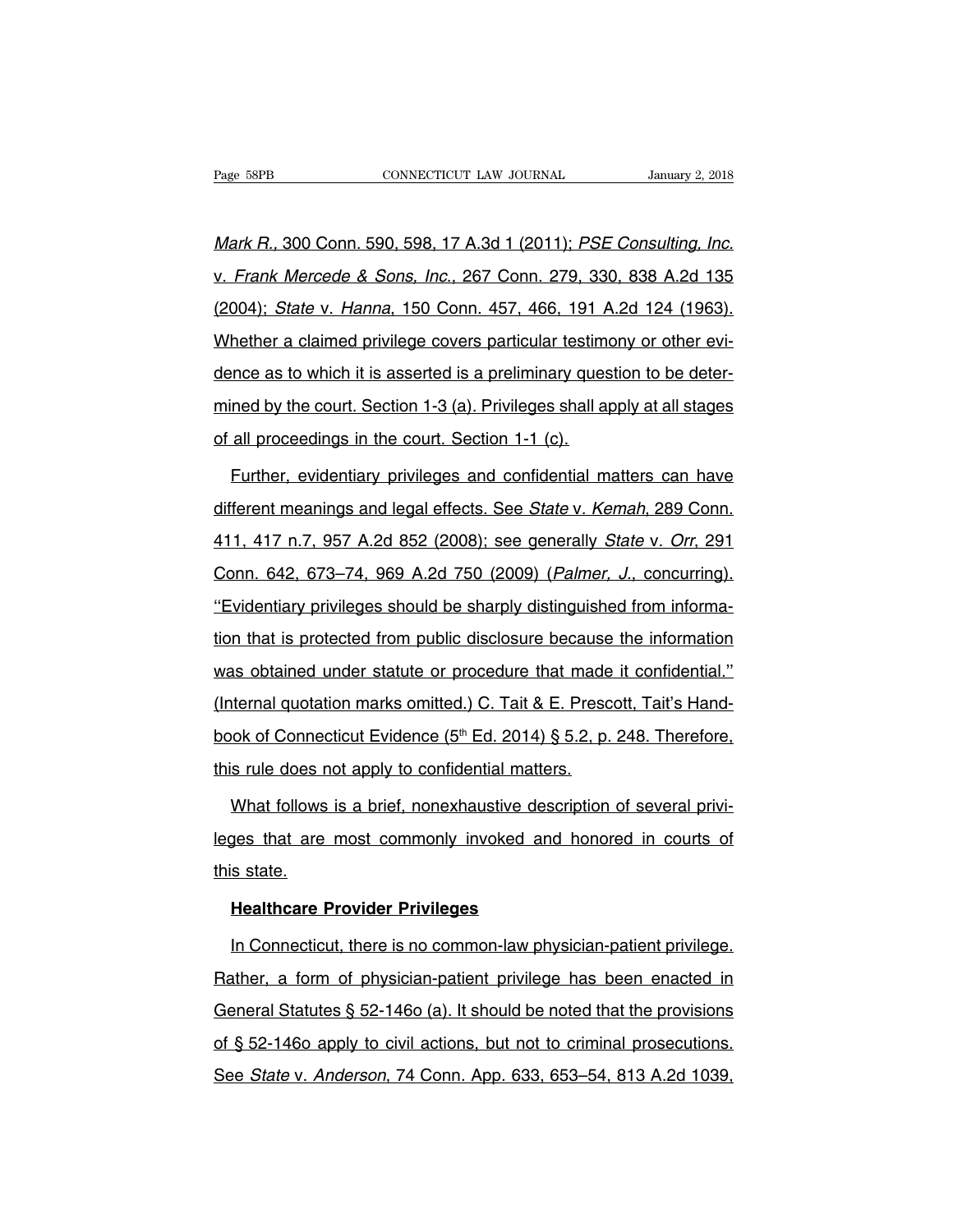Vanuary 2, 2018 CONNECTICUT LAW JOURNAL Page 59PB<br>
cert. denied, 263 Conn. 901, 819 A.2d 837 (2003); see also *State v.*<br>
Legrand, 129 Conn. App. 239, 262–63, 20 A.3d 521, cert. denied, 302 Vanuary 2, 2018 CONNECTICUT LAW JOURNAL Page 59PB<br>
Cert. denied, 263 Conn. 901, 819 A.2d 837 (2003); see also *State v.*<br>
Legrand, 129 Conn. App. 239, 262–63, 20 A.3d 521, cert. denied, 302<br>
Conn. 912, 27 A.3d 371 (2011). cert. denied, 263 Conn. 901, 819 A.2d<br> *Legrand*, 129 Conn. App. 239, 262–63<br>
Conn. 912, 27 A.3d 371 (2011).<br>
The General Assembly has also er rt. denied, 263 Conn. 901, 819 A.2d 837 (2003); see also *State v.*<br>grand, 129 Conn. App. 239, 262–63, 20 A.3d 521, cert. denied, 302<br>pnn. 912, 27 A.3d 371 (2011).<br>The General Assembly has also enacted analogous privileges

Legrand, 129 Conn. App. 239, 262–63, 20 A.3d 521, cert. denied, 302<br>Conn. 912, 27 A.3d 371 (2011).<br>The General Assembly has also enacted analogous privileges for<br>communication with certain other health care providers, coun Conn. 912, 27 A.3d 371 (2011).<br>The General Assembly has also enacted analogous privileges for<br>communication with certain other health care providers, counselors<br>or social workers. These include privileges for psychiatrist-The General Assembly has also enacted analogous privileges for<br>communication with certain other health care providers, counselors<br>or social workers. These include privileges for psychiatrist-patient;<br>General Statutes §§ 52 eral Statutes § 52-146d and 52-146e; providers, counselors<br>or social workers. These include privileges for psychiatrist-patient;<br>General Statutes §§ 52-146d and 52-146e; psychologist-patient; Gen-<br>eral Statutes § 52-146c ( or social workers. These include privileges for psychiatrist-patient;<br>General Statutes §§ 52-146d and 52-146e; psychologist-patient; Gen-<br>eral Statutes § 52-146c (b); domestic violence/sexual assault coun-<br>selor-victim; Ge Greeckin Montere. These instate privileges for psychiatric patient;<br>General Statutes § 52-146c (b); domestic violence/sexual assault coun-<br>selor-victim; General Statutes § 52-146k; see *In re Robert H.*, 199<br>Conn. 693, 706 eral Statutes § 52-146c (b); domestic violence/sexual assault counselor-victim; General Statutes § 52-146k; see *In re Robert H.*, 199 Conn. 693, 706, 509 A.2d 475 (1986); marital/family therapist communications; General S selor-victim; General Statutes § 52-146k; see *In re Robert H.*, 199<br>Conn. 693, 706, 509 A.2d 475 (1986); marital/family therapist commu-<br>nications; General Statutes § 52-146p (b); and licensed professional<br>counselor commu Conn. 693, 706, 509 A.2d 475 (1986); marital/family therapist communications; General Statutes § 52-146p (b); and licensed professional counselor communications. General Statutes § 52-146s (b). Each of these statutes has t mications; General Statutes § 52-146p (b); and license<br>counselor communications. General Statutes § 52-146<br>these statutes has their own provisions governing the a<br>waiver of the privilege and should be consulted.<br>Privileged unselor communications. General Statutes § 52-146s (b).<br>
Pase statutes has their own provisions governing the assertictiver of the privilege and should be consulted.<br> **Privileged Communications Made to Clergy**<br>
While Conne ese statutes has their own provisions governing the assertion or the<br>aiver of the privilege and should be consulted.<br>**Privileged Communications Made to Clergy**<br>While Connecticut common law does not recognize privileged com

waiver of the privilege and should be consulted.<br> **Privileged Communications Made to Clergy**<br>
While Connecticut common law does not recognize privileged com-<br>
munications to clergy; State v. Mark R., 300 Conn. 590, 597, 17 Privileged Communications Made to Clergy<br>
While Connecticut common law does not recognize privileged com-<br>
munications to clergy; State v. Mark R., 300 Conn. 590, 597, 17 A.3d<br>
1 (2011); see generally Cox v. Miller, 296 F. While Connecticut common law does not recognize privileged com-<br>munications to clergy; State v. Mark R., 300 Conn. 590, 597, 17 A.3d<br>1 (2011); see generally Cox v. Miller, 296 F.3d 89, 102 (2d Cir. 2002),<br>cert. denied, 537 munications to clergy; *State v. Mark R.*, 300 Conn. 590, 597, 17 A.3d<br>1 (2011); see generally *Cox v. Miller*, 296 F.3d 89, 102 (2d Cir. 2002),<br>cert. denied, 537 U.S. 1192, 123 S. Ct. 1273, 154 L. Ed. 2d 1026<br>(2003); a re 1 (2011); see generally *Cox v. Miller*, 296 F.3d 89, 102 (2d Cir. 2002), cert. denied, 537 U.S. 1192, 123 S. Ct. 1273, 154 L. Ed. 2d 1026 (2003); a related privilege has been codified in General Statutes § 52-146b. That s case, or in any administrative or legislative proceeding, confidential<br>case, or in any administrative or legislative proceeding, confidential<br>case, or in any administrative or legislative proceeding, confidential<br>communica (2003); a related privilege has been codified in General Statutes § 52-<br>146b. That statute protects from disclosure, in any civil or criminal<br>case, or in any administrative or legislative proceeding, confidential<br>communica 146b. That statute protects from disclosure, in any civil or criminal<br>case, or in any administrative or legislative proceeding, confidential<br>communications made to a member of the clergy of any "religious<br>denomination" who case, or in any administrative or legislative proceeding, confidential<br>communications made to a member of the clergy of any "religious<br>denomination" who is accredited by "the religious body to which he<br>belongs, who is sett communications made to a member of the clergy of any "religious<br>denomination" who is accredited by "the religious body to which he<br>belongs, who is settled in the work of the ministry ...." General<br>Statutes § 52-146b. For s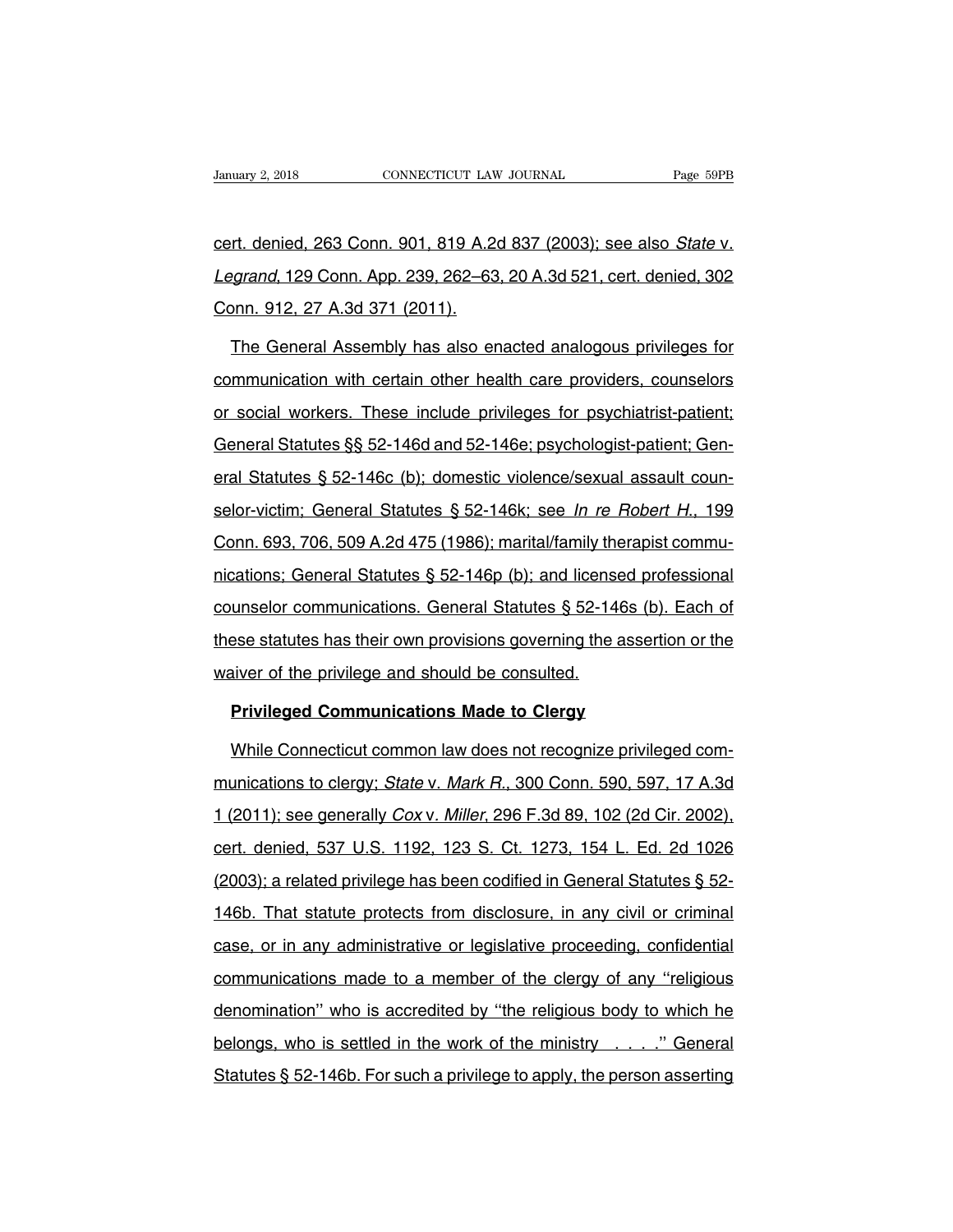Page 60PB<br>
CONNECTICUT LAW JOURNAL<br>
it must establish that there was a communication, that the communica-<br>
tion was confidential, that the communication was made to a member Fage 60PB CONNECTICUT LAW JOURNAL January 2, 2018<br>it must establish that there was a communication, that the communica-<br>tion was confidential, that the communication was made to a member<br>of the clergy within the meaning of it must establish that there was a communication, that the communica-<br>tion was confidential, that the communication was made to a member<br>of the clergy within the meaning of § 52-146b, that it was made to the<br>clergy member it must establish that there was a communication, that the communica-<br>tion was confidential, that the communication was made to a member<br>of the clergy within the meaning of § 52-146b, that it was made to the<br>clergy member it in the collistion that the control as a communication, that the communication<br>tion was confidential, that the communication was made to a member<br>of the clergy within the meaning of § 52-146b, that it was made to the<br>cle of the clergy within the meaning of  $\S$  52-146b, that it was made to the clergy member in his or her professional capacity, that the disclosure was sought as part of a criminal or civil case, and with a showing that the c clergy member in his or her professional capacity, that the disclosure<br>was sought as part of a criminal or civil case, and with a showing that<br>the communication was meant to be confidential and that the privilege<br>was not w was sought as part of a criminal or civil case.<br>the communication was meant to be confider<br>was not waived. State v. Mark R., supra, 597<br>Conn. 171, 283, 833 A.2d 363 (2003).<br>Privilege Against Self-Incrimination **Proper Communication was meant to be confidential and to some as not waived.** *State* **v.** *Mark R.***, supra, 597–98;** *Stationn.* **171, 283, 833 A.2d 363 (2003).<br><b>Privilege Against Self-Incrimination**<br>The fifth and fourteenth as not waived. *State* v. *Mark R.*, supra, 597–98; *State* v. *Rizzo*, 266<br>John. 171, 283, 833 A.2d 363 (2003).<br>**Privilege Against Self-Incrimination**<br>The fifth and fourteenth amendments to the constitution of the United<br>

States, article first, § 8, of the constitution of the United<br>States, article first, § 8, of the constitution of Connecticut and General<br>States, article first, § 8, of the constitution of Connecticut and General<br>Statutes § **Privilege Against Self-Incrimination**<br>The fifth and fourteenth amendments to the constitution of the United<br>States, article first, § 8, of the constitution of Connecticut and General<br>Statutes § § 51-35 (b) and 52-199 all The fifth and fourteenth amendments to the constitution of the United<br>States, article first, § 8, of the constitution of Connecticut and General<br>Statutes § § 51-35 (b) and 52-199 all protect a person from being<br>compelled t States, article first, § 8, of the constitution of Connecticut and General<br>Statutes § § 51-35 (b) and 52-199 all protect a person from being<br>compelled to give potentially incriminating evidence against himself<br>or herself Statutes § § 51-35 (b) and 52-199 all protect a person from being<br>compelled to give potentially incriminating evidence against himself<br>or herself that would expose such person to criminal liability. A criminal<br>defendant ca compelled to give potentially incriminating evidence against himself<br>or herself that would expose such person to criminal liability. A criminal<br>defendant cannot be forced to testify as a witness in his or her own<br>case to i or herself that would expose such person to criminal liability. A criminal defendant cannot be forced to testify as a witness in his or her own case to invoke the privilege. U.S. Const., amends. V, XIV; Conn. Const., art. defendant cannot be forced to testify as a witness in his or her own<br>case to invoke the privilege. U.S. Const., amends. V, XIV; Conn.<br>Const., art. I, § 8; see General Statutes § 46-137 (b) (juvenile proceed-<br>ings); see gen case to invoke the privilege. U.S. Const., amends.<br>Const., art. I, § 8; see General Statutes § 46-137 (b) (juvings); see generally C. Tait & E. Prescott, Tait's Handbo-<br>cut Evidence (5<sup>th</sup> Ed. 2014) § 5.5.2, pp. 251–53.<br>Th bother privilege against self-incrimination ''not only proceed-<br>The privilege against self-incrimination ''not only protects the individ-<br>The privilege against self-incrimination ''not only protects the individ-<br>The privil

ings); see generally C. Tait & E. Prescott, Tait's Handbook of Connecticut Evidence (5<sup>th</sup> Ed. 2014) § 5.5.2, pp. 251–53.<br>The privilege against self-incrimination "not only protects the individual against being involuntari cut Evidence (5<sup>th</sup> Ed. 2014) § 5.5.2, pp. 251–53.<br>The privilege against self-incrimination "not only protects the individ-<br>ual against being involuntarily called as a witness against himself in<br>a criminal prosecution but The privilege against self-incrimination "not only protects the individ-<br>ual against being involuntarily called as a witness against himself in<br>a criminal prosecution but also privileges him not to answer official<br>question and a a witness against being involuntarily called as a witness against himself in<br>a criminal prosecution but also privileges him not to answer official<br>questions put to him in any other proceeding, civil or criminal, form a criminal prosecution but also privileges him not to answer official<br>questions put to him in any other proceeding, civil or criminal, formal<br>or informal, where the answers might incriminate him in future criminal<br>proceedi a chimical proceedable bat also privileged film het to aristor embia<br>questions put to him in any other proceeding, civil or criminal, formal<br>or informal, where the answers might incriminate him in future criminal<br>proceedin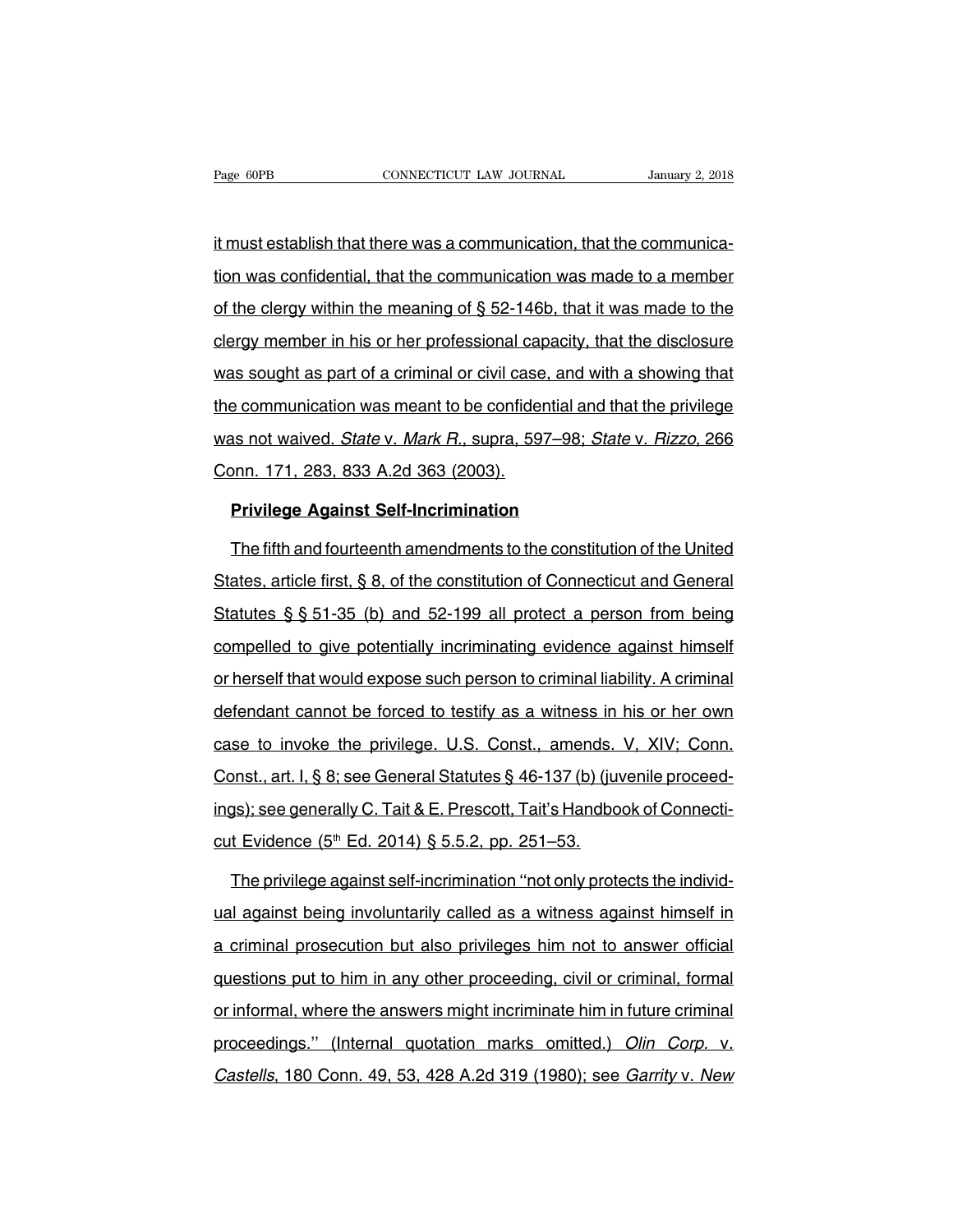Jersey, 385 U.S. 493, 87 S. Ct. 616, 17 L. Ed. 2d 562 (1967) (public January 2, 2018 CONNECTICUT LAW JOURNAL Page 61PB<br>Jersey, 385 U.S. 493, 87 S. Ct. 616, 17 L. Ed. 2d 562 (1967) (public<br>employees' self-incriminating statements obtained during investigation<br>by threat of discharge cannot be Jersey, 385 U.S. 493, 87 S. Ct. 616, 17 L. Ed. 2d 562 (1967) (public<br>employees' self-incriminating statements obtained during investigation<br>by threat of discharge cannot be used against them in subsequent<br>criminal proceedi Jersey, 385 U.S. 493, 87 S. Ct. 616, 17 L. Ed. 2d 562 (1967) (public<br>employees' self-incriminating statements obtained during investigation<br>by threat of discharge cannot be used against them in subsequent<br>criminal proceedi employees' self-incriminating statements obtained during investigation<br>by threat of discharge cannot be used against them in subsequent<br>criminal proceeding). The privilege "extends to answers that would in<br>themselves suppo by threat of discharge cannot be used against them in subsequent<br>criminal proceeding). The privilege "extends to answers that would in<br>themselves support a conviction . . . but likewise embraces those<br>which would furnish a criminal proceeding). The privilege "extends to answers that would in<br>themselves support a conviction . . . but likewise embraces those<br>which would furnish a link in the chain of evidence needed to prosecute.<br>. . . [I]f th themselves support a conviction ... but likewise embraces those<br>which would furnish a link in the chain of evidence needed to prosecute.<br>... [I]f the witness, upon interposing his claim, were required to<br>prove the hazard . mometric cupper a controller internet internet controller which would furnish a link in the chain of evidence needed to prosecute.<br>
... [I]f the witness, upon interposing his claim, were required to prove the hazard ... he the privilege, it need only be evident from the implications of the privilege, it need only be evident from the implications of the question, in the setting in which it is . . . asked, that a responsive prove the hazard . . . he would be compelled to surrender the very<br>protection which the privilege is designed to guarantee. To sustain<br>the privilege, it need only be evident from the implications of the<br>question, in the se protection which the privilege is designed to guarantee. To sustain<br>the privilege, it need only be evident from the implications of the<br>question, in the setting in which it is . . . asked, that a responsive<br>answer to the q protection which the privilege is designed to guarantee. To sustain<br>the privilege, it need only be evident from the implications of the<br>question, in the setting in which it is . . . asked, that a responsive<br>answer to the q and question, in the setting in which it is . . . asked, that a responsive<br>answer to the question or an explanation of why it cannot be answered<br>might be dangerous because injurious disclosure could result." (Inter-<br>nal qu answer to the question or an explanation of v<br>answer to the question or an explanation of v<br>might be dangerous because injurious disck<br>nal quotation marks omitted.) Malloy v. Hog.<br>S. Ct. 1489, 12 L. Ed. 2d 653 (1964).<br>This ght be dangerous because injurious disclosure could result." (Inter-<br>I quotation marks omitted.) Malloy v. Hogan, 378 U.S. 1, 11–12, 84<br>Ct. 1489, 12 L. Ed. 2d 653 (1964).<br>This privilege, however, protects only natural pers

nal quotation marks omitted.) *Malloy v. Hogan*, 378 U.S. 1, 11–12, 84<br>S. Ct. 1489, 12 L. Ed. 2d 653 (1964).<br>This privilege, however, protects only natural persons and not corpo-<br>rations. *Lieberman v. Reliable Refuse Co.* S. Ct. 1489, 12 L. Ed. 2d 653 (1964).<br>This privilege, however, protects only natural persons and not corpo-<br>rations. *Lieberman v. Reliable Refuse Co.*, 212 Conn. 661, 672–76,<br>563 A.2d 1013 (1989). Because the statute embo This privilege, however, protects only natural persons and not corporations. *Lieberman v. Reliable Refuse Co.*, 212 Conn. 661, 672–76, 563 A.2d 1013 (1989). Because the statute embodying the privilege, § 52-199, serves on mations. *Lieberman* v. *Reliable Refuse Co.*, 212 Conn. 661, 672–76, 563 A.2d 1013 (1989). Because the statute embodying the privilege, § 52-199, serves only to codify the common law and constitutional limitations, corpor self-incrimination. Id., 672. Corporate officers and agents, however, can claim the privilege against self-incrimination. Id., 672. Corporate officers and agents, however, can claim the privilege against self-incrimination Sold the privilege against self-incriminations, corporations in Connecticut do not enjoy a privilege against<br>self-incrimination. Id., 672. Corporate officers and agents, however,<br>can claim the privilege against self-incrim § 52-199, serves only to codify the common law and constitutional<br>limitations, corporations in Connecticut do not enjoy a privilege against<br>self-incrimination. Id., 672. Corporate officers and agents, however,<br>can claim th nection with a suit in which his [or her] corporation is a party. Nowever,<br>can claim the privilege against self-incrimination on their own behalf<br>"when summoned to testify or produce documentary material in con-<br>nection wi In claim the privilege against self-incrimination on their own behalf<br>when summoned to testify or produce documentary material in con-<br>ction with a suit in which his [or her] corporation is a party." Id., 674.<br>Additionally when summoned to testify or produce documentary material in connection with a suit in which his [or her] corporation is a party." Id., 674.<br>Additionally, while the privilege against self-incrimination is absolute, unless w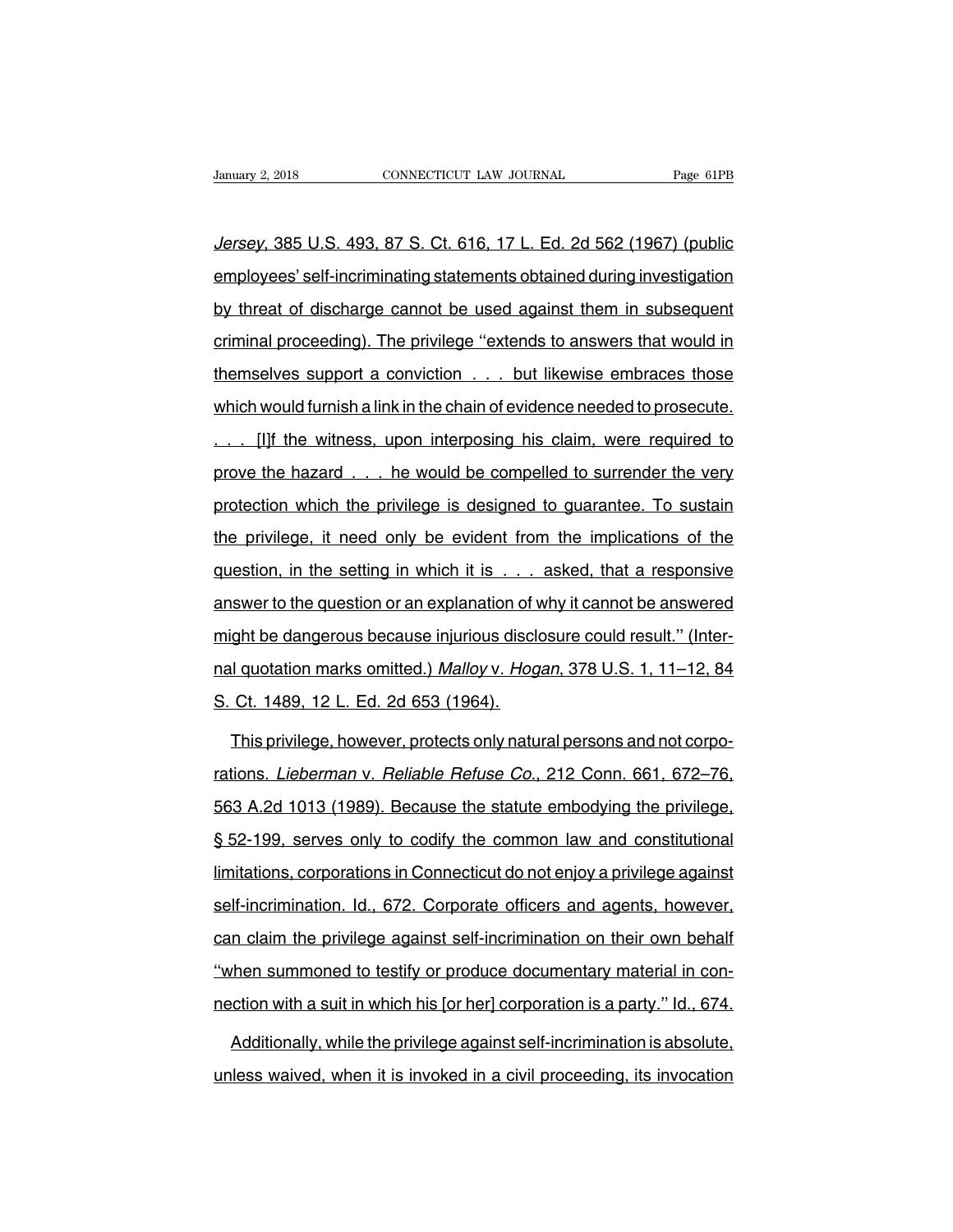Page 62PB<br>
may have adverse consequences for the person asserting it. See,<br>
e.g., Pavlinkov. Yale-New Haven Hospital, 192 Conn. 138, 470 A.2d Page 62PB CONNECTICUT LAW JOURNAL January 2, 2018<br>
may have adverse consequences for the person asserting it. See,<br>
e.g., *Pavlinko* v. *Yale-New Haven Hospital*, 192 Conn. 138, 470 A.2d<br>
246 (1984) (plaintiff who invokes may have adverse consequences for the person asserting it. See,<br>e.g., Pavlinko v. Yale-New Haven Hospital, 192 Conn. 138, 470 A.2d<br>246 (1984) (plaintiff who invokes privilege at deposition in civil action<br>risks dismissal o may have adverse consequences for the person asserting it. See,<br>e.g., Pavlinko v. Yale-New Haven Hospital, 192 Conn. 138, 470 A.2d<br>246 (1984) (plaintiff who invokes privilege at deposition in civil action<br>risks dismissal o e.g., Pavlinko v. Yale-New Haven Hospital, 192 Conn. 138, 470 A.2d<br>246 (1984) (plaintiff who invokes privilege at deposition in civil action<br>risks dismissal of complaint); *Olin Corp.* v. *Castells*, supra, 180 Conn.<br>53–54 erg.; *i animits v. Fais Now Haven Hospital*; *is* 2 Committing, 1971.23<br>246 (1984) (plaintiff who invokes privilege at deposition in civil action<br>risks dismissal of complaint); *Olin Corp.* v. *Castells*, supra, 180 Conn. risks dismissal of complaint); *Olin Corp.* v. *Castells*, supra, 180 Conn.<br>53–54 (adverse inference may be drawn against party in civil action<br>when such party invokes privilege); cf. *In re Samantha C.*, 268 Conn.<br>614, 66 practice instead of complement of constrained privilege, adverse inference may be drawn against party in civil action<br>when such party invokes privilege); cf. In re Samantha C., 268 Conn.<br>614, 663, 847 A.2d 883 (2004) (when when such party invokes privilege); cf. In re Samantha C., 268 Conn.<br>614, 663, 847 A.2d 883 (2004) (when respondent invokes rule of<br>practice instead of constitutional privilege, adverse inference may be<br>drawn in terminatio and the cash party involved privilege, situation of the calibration of the practice instead of constitutional privilege, adverse inference may be drawn in termination of parental rights proceeding, if prior notice of adver practice instead of constitutional privilege, adverse inference may be<br>drawn in termination of parental rights proceeding, if prior notice of<br>adverse inference is given); see *Greenan v. Greenan*, 150 Conn. App.<br>289, 298 n drawn in termination of parental rights proceeding, if prior notice of adverse inference is given); see *Greenan v. Greenan*, 150 Conn. App.<br>289, 298 n.8, 91 A.3d 909 (noting exceptions to drawing adverse inference in Gene adverse inference is given); see *Greenan* v. *Greenan*, 150 Conn. App.<br>289, 298 n.8, 91 A.3d 909 (noting exceptions to drawing adverse<br>inference in General Statutes §§ 46b-138a and 52-146k [f]), cert.<br>denied, 314 Conn. 90 289, 298 n.8, 91 A.3d 909 (noting exceptions to drawing adverse<br>inference in General Statutes §§ 46b-138a and 52-146k [f]), cert.<br>denied, 314 Conn. 902, 99 A.3d 1167 (2014). This rule is extended<br>to the invocation of the p inference in General Statutes §§ 46b-138a and 52-146k [f]), cert.<br>denied, 314 Conn. 902, 99 A.3d 1167 (2014). This rule is extended<br>to the invocation of the privilege by a nonparty, assuming that the<br>court determines that denied, 314 Conn. 902, 99 A.3d 1167 (2014). This rule is extended<br>to the invocation of the privilege by a nonparty, assuming that the<br>court determines that the "probative value of admitting the evidence<br>exceeds the prejudi to the invocation of the privilege by a nonparty, assuming that the court determines that the "probative value of admitting the evidence exceeds the prejudice to the party against whom it will be used  $\ldots$ ."<br>Rhode v. Mil 19 and an except the two privilege by a nonparty; assessing that the<br>court determines that the "probative value of admitting the evidence<br>exceeds the prejudice to the party against whom it will be used . . . . ."<br>Rhode v. exceeds the prejudice to the party against whom it will be used . . . . ."<br>
Rhode v. Milla, 287 Conn. 731, 738, 949 A.2d 1227 (2008); see Section<br>
4-3. A defendant may always waive this privilege and choose to testify.<br>
Ja Rhode v. Milla, 287 Conn. 731, 738, 949 A.2d 1227 (2008); see Section<br>4-3. A defendant may always waive this privilege and choose to testify.<br>James v. Commissioner of Correction, 74 Conn. App. 13, 20, 810<br>A.2d 290 (2002), **Example 1: A defendant may always waive this privilege and choose to test**<br> *Mes v. Commissioner of Correction*, 74 Conn. App. 13, 20, 8<br> *Meta 290 (2002), cert. denied, 262 Conn. 946, 815 A.2d 675 (200*<br> **Settlement, Med** mes v. Commissioner of Correction, 74 Conn. App. 13, 20, 810<br>2d 290 (2002), cert. denied, 262 Conn. 946, 815 A.2d 675 (2003).<br>**Settlement, Mediation and Negotiation Privilege**<br>Privileges related to specific negotiation and

A.2d 290 (2002), cert. denied, 262 Conn. 946, 815 A.2d 675 (2003).<br> **Settlement, Mediation and Negotiation Privilege**<br>
Privileges related to specific negotiation and mediation processes<br>
are recognized by statute, elsewher Settlement, Mediation and Negotiation Privilege<br>Privileges related to specific negotiation and mediation processes<br>are recognized by statute, elsewhere in this Code, and by the rules of<br>practice. See General Statutes § § 5 Privileges related to specific negotiation and mediation processes<br>are recognized by statute, elsewhere in this Code, and by the rules of<br>practice. See General Statutes § § 52-235d (b) (civil action mediation);<br>46b-53 (c) the mediation and mediation preceded<br>are recognized by statute, elsewhere in this Code, and by the rules of<br>practice. See General Statutes § § 52-235d (b) (civil action mediation);<br>46b-53 (c) (Superior Court family mediati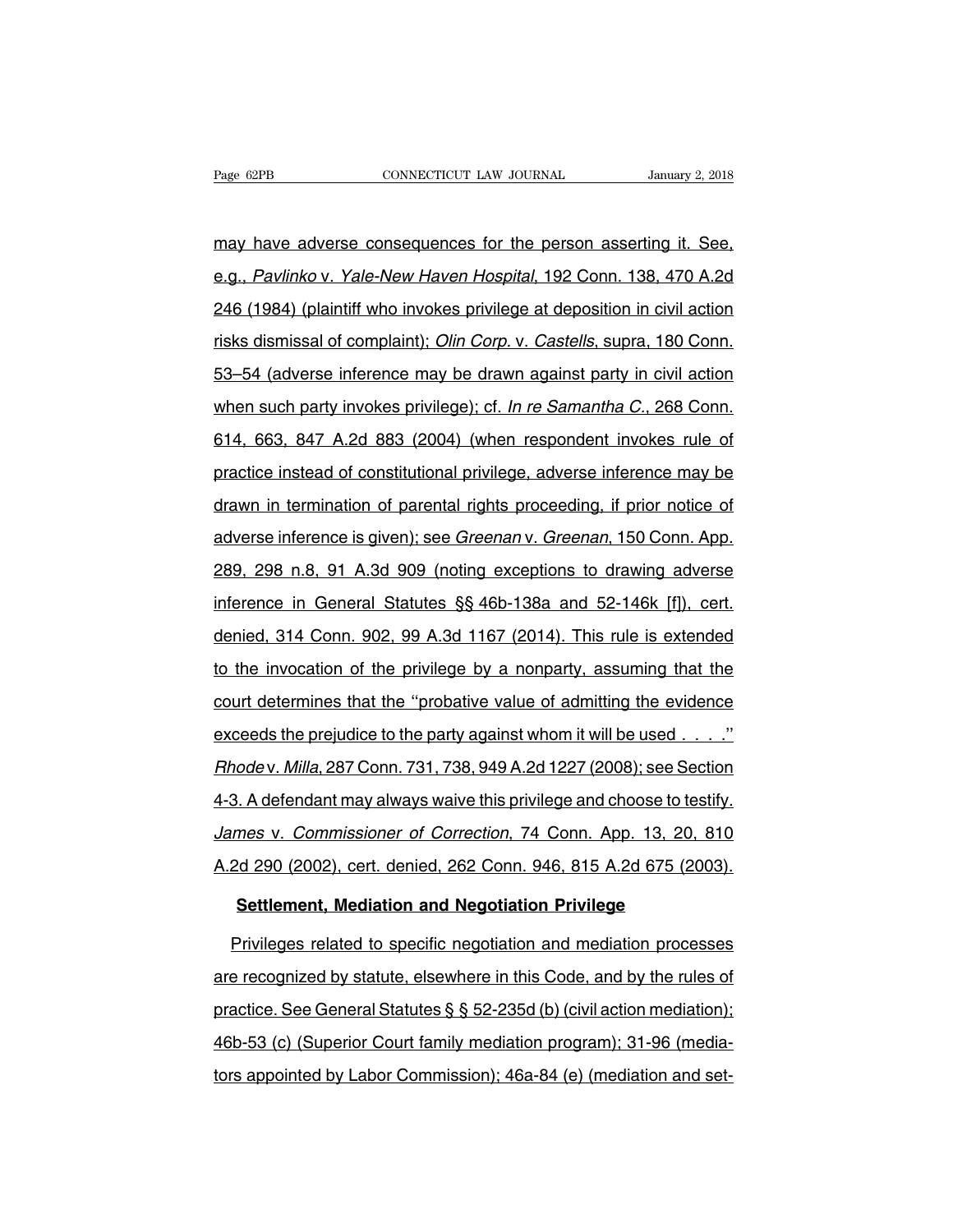University 2, 2018 CONNECTICUT LAW JOURNAL Page 63PB<br>
1999 The Page 63PB<br>
1999 The Page 63PB<br>
1990 The Page 11-20A (i), 25-59A (g) and 42-49A (h); see also Section 4-Book §§ 11-20A (i), 25-59A (g) and 42-49A (h); see also Section 1-8; Tomasso Bros., Inc. v. October Twenty-Fourth, Inc., 221 Conn. 194, 1 tement efforts involving human rights discrimination claims); Practice<br>Book §§ 11-20A (i), 25-59A (g) and 42-49A (h); see also Section 4-<br>8; Tomasso Bros., Inc. v. October Twenty-Fourth, Inc., 221 Conn. 194,<br>198, 602 A.2 tlement efforts involving human rights discrimination claims); Practice<br>Book §§ 11-20A (i), 25-59A (g) and 42-49A (h); see also Section 4-<br>8; *Tomasso Bros., Inc.* v. *October Twenty-Fourth, Inc.*, 221 Conn. 194,<br>198, 602 Book §§ 11-20A (i), 25-59A (g) and 42-49A (h); see also Section 4-<br>8; Tomasso Bros., Inc. v. October Twenty-Fourth, Inc., 221 Conn. 194,<br>198, 602 A.2d 1011 (1992). No evidence of guilty pleas, guilty pleas<br>entered under th 8; Tomasso Bros., Inc. v. October Twenty-Fourth, Inc., 221 Conn. 194,<br>198, 602 A.2d 1011 (1992). No evidence of guilty pleas, guilty pleas<br>entered under the *Alford* doctrine, nolo contendere pleas or statements<br>made in pr by the judicial authority of the individual authority of the section. The section of the Alford doctrine, nolo contendere pleas or statements made in proceedings at which a plea was offered but not accepted by the judicial entered under the *Alford* doctrine, nolo contendere pleas or statements<br>made in proceedings at which a plea was offered but not accepted<br>by the judicial authority can be received at the trial of that case. Section<br>4-8A; P made in proceedings at which a plea was offered but not accepted<br>by the judicial authority can be received at the trial of that case. Section<br>4-8A; Practice Book § 39-25. With limited exceptions, no statement<br>made during p by the judicial authority can be received a<br>4-8A; Practice Book § 39-25. With limit<br>made during plea discussions of a crimi<br>the trial of the case. Section 4-8A. **(BA; Practice Book § 39-25. With limited exceptions, no ade during plea discussions of a criminal case can be a<br>
<b>(New) Sec. 5-2. Attorney-Client Privilege**<br> **(New) Sec. 5-2. Attorney-Client Privilege**<br>
Communications whe ade during plea discussions of a criminal case can be admitted at<br>
e trial of the case. Section 4-8A.<br>
(New) Sec. 5-2. Attorney-Client Privilege<br>
Communications when made in confidence between a client and an<br>
torney for t

the trial of the case. Section 4-8A.<br>
(New) Sec. 5-2. Attorney-Client Privilege<br>
Communications when made in confidence between a client and an<br>
attorney for the purpose of seeking or giving legal advice are privileged.<br>
C

# **COMMENTARY**

Communications when made in confidence between a client and an<br>torney for the purpose of seeking or giving legal advice are privileged.<br>COMMENTARY<br>The attorney-client privilege is a privilege protecting confidential<br>mmunic ethical means are increased in communications between a ensingled.<br>COMMENTARY<br>The attorney-client privilege is a privilege protecting confidential<br>communications between an attorney and client for the purpose of<br>seeking or COMMENTARY<br>COMMENTARY<br>The attorney-client privilege is a privilege protecting confidential<br>communications between an attorney and client for the purpose of<br>seeking or giving legal advice. *Blumenthal v. Kimber Mfg. Inc.*, COMMENTANTITY<br>
The attorney-client privilege is a privilege protecting confidential<br>
communications between an attorney and client for the purpose of<br>
seeking or giving legal advice. *Blumenthal* v. *Kimber Mfg. Inc.*, 265 find attentity short privitings is a privitage protecting communications<br>communications between an attorney and client for the purpose of<br>seeking or giving legal advice. *Blumenthal v. Kimber Mfg. Inc.*, 265<br>Conn. 1, 10, 8 seeking or giving legal advice. *Blumenthal v. Kimber Mfg. Inc.*, 265<br>Conn. 1, 10, 826 A.2d 1088 (2003); *Doyle v. Reeves*, 112 Conn. 521,<br>523, 152 A. 882 (1931); *Goddard v. Gardner*, 28 Conn. 172, 175<br>(1859). The term "c seeking or giving legal advice. *Blumenthal v. Kimber Mfg. Inc.*, 265<br>Conn. 1, 10, 826 A.2d 1088 (2003); *Doyle v. Reeves*, 112 Conn. 521,<br>523, 152 A. 882 (1931); *Goddard v. Gardner*, 28 Conn. 172, 175<br>(1859). The term "c com... 1, 10, 020 7...2d 1000 (2000), *Deylevit Hootes, TT2 Comit 021*,<br>523, 152 A. 882 (1931); *Goddard v. Gardner*, 28 Conn. 172, 175<br>(1859). The term "client" also includes prospective clients. See Rules<br>of Professional (1859). The term "client" also includes prospective clients. See Rules of Professional Conduct 1.18. "Because the application of the attorney-<br>client privilege tends to prevent the full disclosure of information and the t of Professional Conduct 1.18. "Because the application of the attorney-<br>client privilege tends to prevent the full disclosure of information and the<br>true state of affairs, it is both narrowly applied and strictly construed client privilege tends to prevent the full disclosure of information and the<br>true state of affairs, it is both narrowly applied and strictly construed."<br>Harrington v. Freedom of Information Commission, 323 Conn. 1, 12–<br>13, true state of affairs, it is both narrowly applied and strictly construed Harrington v. Freedom of Information Commission, 323 Conn. 1, 1<br>13, 144 A.3d 405 (2016); see also *PSE Consulting, Inc.* v. Fra<br>Mercede & Sons, Inc.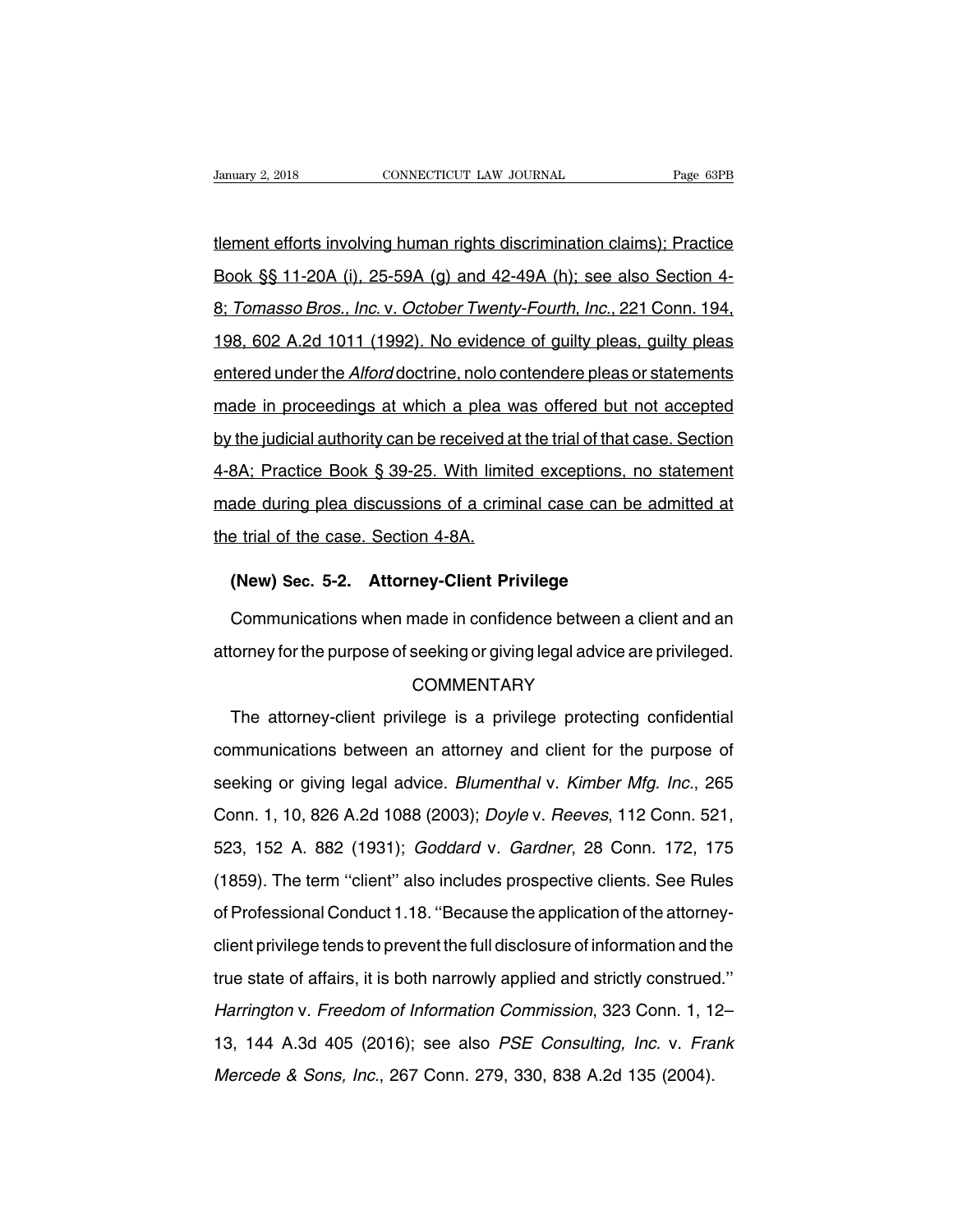The privilege protects both the confidential giving of advice by an<br>torney and the providing of information to the attorney by the client Page 64PB CONNECTICUT LAW JOURNAL January 2, 2018<br>The privilege protects both the confidential giving of advice by an<br>attorney and the providing of information to the attorney by the client<br>or the client's agent. Metro Lif The privilege protects both the confidential giving of advice by an attorney and the providing of information to the attorney by the client or the client's agent. Metro Life Ins. Co. v. Aetna Casualty & Surety Co., 249 Con The privilege protects both the confidential giving of advice by an<br>attorney and the providing of information to the attorney by the client<br>or the client's agent. Metro Life Ins. Co. v. Aetna Casualty & Surety<br>Co., 249 Con The privilege protects both the confidential giving of advice by an attorney and the providing of information to the attorney by the client or the client's agent. *Metro Life Ins. Co.* v. *Aetna Casualty & Surety Co.*, 249 or the client's agent. Metro Life Ins. Co. v. Aetna Casualty & Surety<br>Co., 249 Conn. 36, 52, 730 A.2d 51 (1999); State v. Cascone, 195<br>Conn. 183, 186–87, 487 A.2d 186 (1985). To be protected, the commu-<br>nications must be i Co., 249 Conn. 36, 52, 730 A.2d 51 (1999); State v. Cascone, 195<br>Conn. 183, 186–87, 487 A.2d 186 (1985). To be protected, the commu-<br>nications must be in connection with and necessary for the seeking<br>or giving of legal adv Sons, 1.6 Sons, 186–87, 487 A.2d 186 (1985). To be protected, the communications must be in connection with and necessary for the seeking or giving of legal advice. *PSE Consulting, Inc.* v. *Frank Mercede & Sons, Inc.*, s mications must be in connection with and necessary for the seeking<br>or giving of legal advice. PSE Consulting, Inc. v. Frank Mercede &<br>Sons, Inc., supra, 267 Conn. 329; Ullman v. State, 230 Conn. 698,<br>713, 647 A.2d 324 (199 usually can only be waived with the client with the client of the client of Sons, Inc., supra, 267 Conn. 329; Ullman v. State, 230 Conn. 698, 713, 647 A.2d 324 (1994). The privilege belongs to the client and usually can on Sons, Inc., supra, 267 Conn. 329; *Ullman v. State*, 230 Conn. 698,<br>713, 647 A.2d 324 (1994). The privilege belongs to the client and<br>usually can only be waived with the client's consent. See Rules of<br>Professional Conduct Equipment Corp., 254 Conn. 145, 171, 757 A.2d 14 (2000) (discussion of crime fraud exception contained in Rule 1.6 of Rules of Crime fraud exception contained in Rule 1.6 of Rules of Professional Conduct 1.6; but see *Olso* of crime fraud exception contained in Rule 1.6 of Rules of Professional Conduct 1.6; but see *Olson v. Accessory Controls &* Equipment Corp., 254 Conn. 145, 171, 757 A.2d 14 (2000) (discussion of crime fraud exception cont Professional Conduct<br>
Equipment Corp., 254<br>
of crime fraud except<br>
sional Conduct).<br>
The privilege does no quipment Corp., 254 Conn. 145, 171, 757 A.2d 14 (2000) (discussion<br>crime fraud exception contained in Rule 1.6 of Rules of Profes-<br>onal Conduct).<br>The privilege does not protect communications made in the presence<br>or made a

of crime fraud exception contained in Rule 1.6 of Rules of Professional Conduct).<br>
The privilege does not protect communications made in the presence<br>
of or made available to third parties. State v. Burak, 201 Conn. 517,<br> sional Conduct).<br>The privilege does not protect communications made in the presence<br>of or made available to third parties. *State* v. *Burak*, 201 Conn. 517,<br>526, 518 A.2d 639 (1986); *State* v. *Gordon*, 197 Conn. 413, 42 The privilege does not protect communications made in the presence<br>of or made available to third parties. State v. Burak, 201 Conn. 517,<br>526, 518 A.2d 639 (1986); State v. Gordon, 197 Conn. 413, 423–24,<br>504 A.2d 1020 (1985 of or made available to third parties. State v. Burak, 201 Conn. 517,<br>526, 518 A.2d 639 (1986); State v. Gordon, 197 Conn. 413, 423–24,<br>504 A.2d 1020 (1985). There are various exceptions to this rule where<br>communications t by the privative terminative termine paracter state in Serian, Levi Serian et it,<br>526, 518 A.2d 1020 (1985). There are various exceptions to this rule where<br>communications to or in the presence of a third party will be pro 504 A.2d 1020 (1985). There are various exceptions to this rule where<br>communications to or in the presence of a third party will be protected<br>by the privilege. This includes: where the third party is deemed to be<br>an agent communications to or in the presence of a third party will be protected<br>by the privilege. This includes: where the third party is deemed to be<br>an agent or employee of the client or attorney who is involved with or<br>necessar by the privilege. This includes: where the third party is deemed to be<br>an agent or employee of the client or attorney who is involved with or<br>necessary to the giving or effectuating of the legal advice; State v.<br>Gordon, su employees of the client or attorney who is involved with or<br>necessary to the giving or effectuating of the legal advice; State v.<br>Gordon, supra 424; communications made to or in the presence of<br>employees of the attorney (p an agent of employee of the enemerolations) this technicial interactions.<br>
Gordon, supra, 424; communications made to or in the presence of<br>
employees of the attorney (paralegals, secretaries, clerks); Goddard<br>
v. Gardner, Gordon, supra 424; communications made to or in the presence of<br>employees of the attorney (paralegals, secretaries, clerks); Goddard<br>v. Gardner, supra, 28 Conn. 175; or experts retained by counsel; State<br>v. Taste, 178 Conn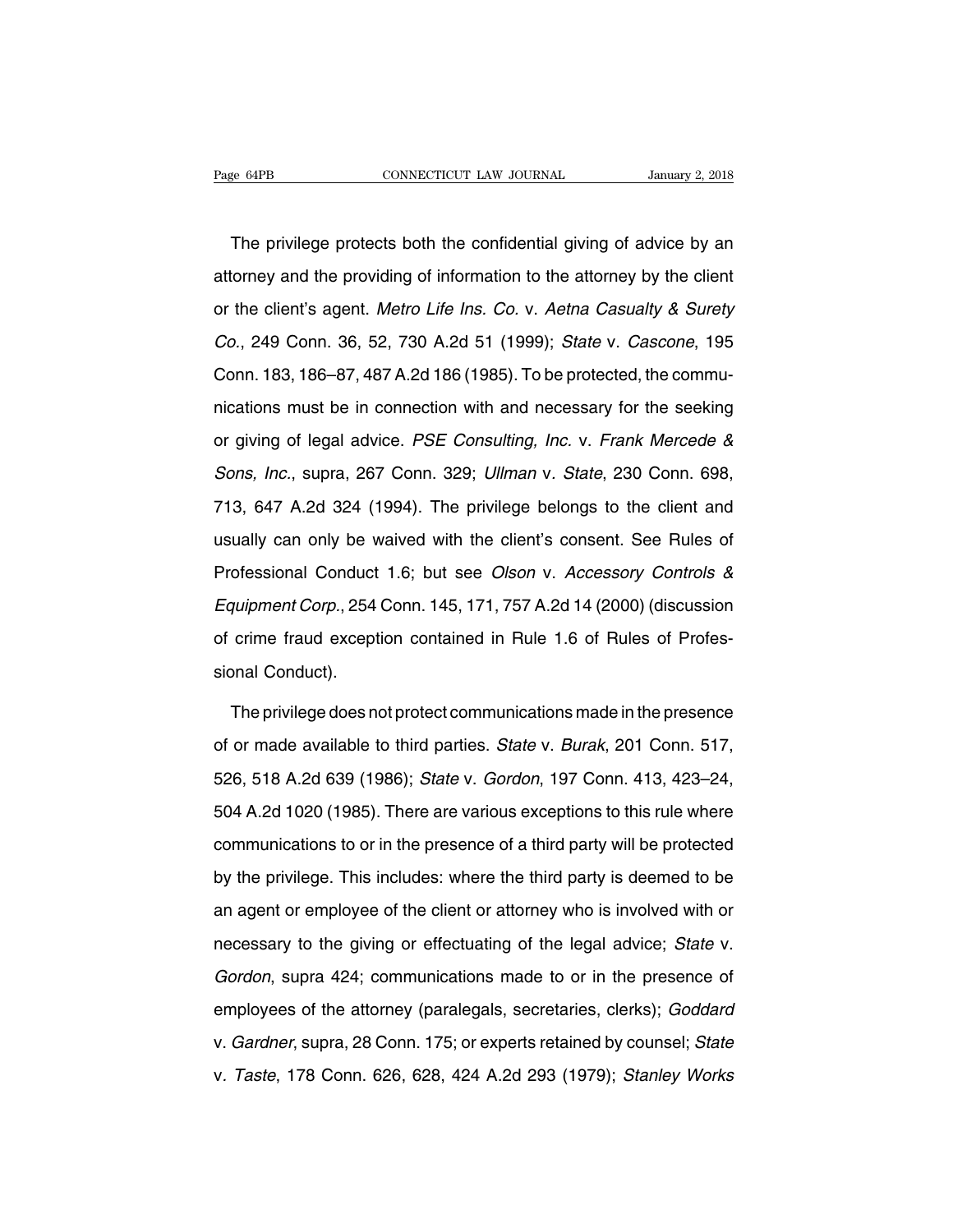Vanuary 2, 2018 CONNECTICUT LAW JOURNAL Page 65PB<br>
V. New Britain Development Agency, 155 Conn. 86, 94–95, 230 A.2d<br>
9 (1967); or certain officers and employees of the client, including in-9 (1967); or certain officers and employees of the client, including inv. New Britain Development Agency, 155 Conn. 86, 94–95, 230 A.2d<br>9 (1967); or certain officers and employees of the client, including in-<br>house counsel. *Shew v. Freedom of Information Commission*, 245<br>Conn. 149, 158 n.11, v. New Britain Development Agency, 155 Conn. 86, 94–95, 230 A.2d<br>9 (1967); or certain officers and employees of the client, including in-<br>house counsel. Shew v. Freedom of Information Commission, 245<br>Conn. 149, 158 n.11, 7 9 (1967); or certain officers and employees of the client, including in-<br>house counsel. *Shew v. Freedom of Information Commission*, 245<br>Conn. 149, 158 n.11, 714 A.2d 664 (1998). Also, communications<br>made to other clients interest. Shew v. Freedom of Information Commission, 245<br>Conn. 149, 158 n.11, 714 A.2d 664 (1998). Also, communications<br>made to other clients or counsel who have an established common<br>interest in the prosecution or defense house counsel. *Shew v. Freedom of Information Commission*, 245<br>Conn. 149, 158 n.11, 714 A.2d 664 (1998). Also, communications<br>made to other clients or counsel who have an established common<br>interest in the prosecution or ade to other clients or counsel who have an established common<br>erest in the prosecution or defense of an action can be protected.<br>ate v. *Cascone*, supra, 195 Conn. 186.<br>Also, confidential communications with a governmenta

interest in the prosecution or defense of an action can be protected.<br>
State v. Cascone, supra, 195 Conn. 186.<br>
Also, confidential communications with a governmental attorney in<br>
connection with civil or criminal cases or State v. Cascone, supra, 195 Conn. 186.<br>Also, confidential communications with a governmental attorney in<br>connection with civil or criminal cases or legislative and administrative<br>proceedings are privileged. General Statut Also, confidential communications with a governmental attorney in connection with civil or criminal cases or legislative and administrative proceedings are privileged. General Statutes  $\S$  52-146r. The privilege can be wa rice, commetion with civil or criminal cases or legislative and administrative<br>proceedings are privileged. General Statutes § 52-146r. The privilege<br>can be waived when a party specifically pleads reliance on an attor-<br>ney' proceedings are privileged. General Statutes § 52-146r. The privilege<br>can be waived when a party specifically pleads reliance on an attor-<br>ney's advice as an element of a claim or defense, voluntarily testifies<br>regarding p proceedings are primaged: deriodic datatee 3 extract the primage<br>can be waived when a party specifically pleads reliance on an attor-<br>ney's advice as an element of a claim or defense, voluntarily testifies<br>regarding portio earlies marked mish a party opposition, proceed renaries on an anon-<br>ney's advice as an element of a claim or defense, voluntarily testifies<br>regarding portions of the attorney-client communication or specifically<br>places in regarding portions of the attorney-client communication or specifically<br>places in issue some matter concerning the attorney-client relationship<br>(e.g. claim of malpractice). See Metropolitan Life Ins. Co. v. Aetna<br>Casualty places in issue some matter concerning the attorney-client relationship<br>(e.g. claim of malpractice). See *Metropolitan Life Ins. Co.* v. Aetna<br>Casualty & Surety Co., 249 Conn. 36, 52–53, 730 A.2d 51 (1999);<br>Pierce v. Norto (e.g. claim of malpractice). See *Metropolitan Life Ins. Co.* v. *Aetna Casualty & Surety Co.*, 249 Conn. 36, 52–53, 730 A.2d 51 (1999); *Pierce v. Norton*, 82 Conn. 441, 445–47, 74 A. 686 (1909); see also Rules of Profes Casualty & Surety Co., 249 Conn. 36, 52–53, 730 A.2d 51 (1999);<br>Pierce v. Norton, 82 Conn. 441, 445–47, 74 A. 686 (1909); see also<br>Rules of Professional Conduct 1.6 (d). If the privileged communication<br>is later disclosed Pierce v. Norton, 82 Conn. 441, 445–47, 74 A. 686 (1909); see also<br>Rules of Professional Conduct 1.6 (d). If the privileged communication<br>is later disclosed to a third party, the privilege is waived unless the<br>disclosure i Pierce v. Norton, 82 Conn. 441, 445–47, 74 A. 686 (1909); see also<br>Rules of Professional Conduct 1.6 (d). If the privileged communication<br>is later disclosed to a third party, the privilege is waived unless the<br>disclosure i later disclosed to a third party, the privilege is waived unless the<br>sclosure is shown to be inadvertent. See *Harp* v. *King*, 266 Conn.<br>7, 767–70, 835 A.2d 953 (2003).<br>The common law has long recognized that making of a

disclosure is shown to be inadvertent. See *Harp* v. *King*, 266 Conn.<br>747, 767–70, 835 A.2d 953 (2003).<br>The common law has long recognized that making of a statement<br>through an interpreter to one's own attorney does not w 747, 767–70, 835 A.2d 953 (2003).<br>The common law has long recognized that making of a statement<br>through an interpreter to one's own attorney does not waive or abrogate<br>the attorney-client privilege due to the presence of t The common law has long recognized that making of a statement<br>through an interpreter to one's own attorney does not waive or abrogate<br>the attorney-client privilege due to the presence of the interpreter. See<br>State v. Chris through an interpreter to one's own attorney does not waive or abrogate<br>the attorney-client privilege due to the presence of the interpreter. See<br>State v. Christian, 267 Conn. 710, 749, 841 A.2d 1158 (2004); Olson<br>v. Acces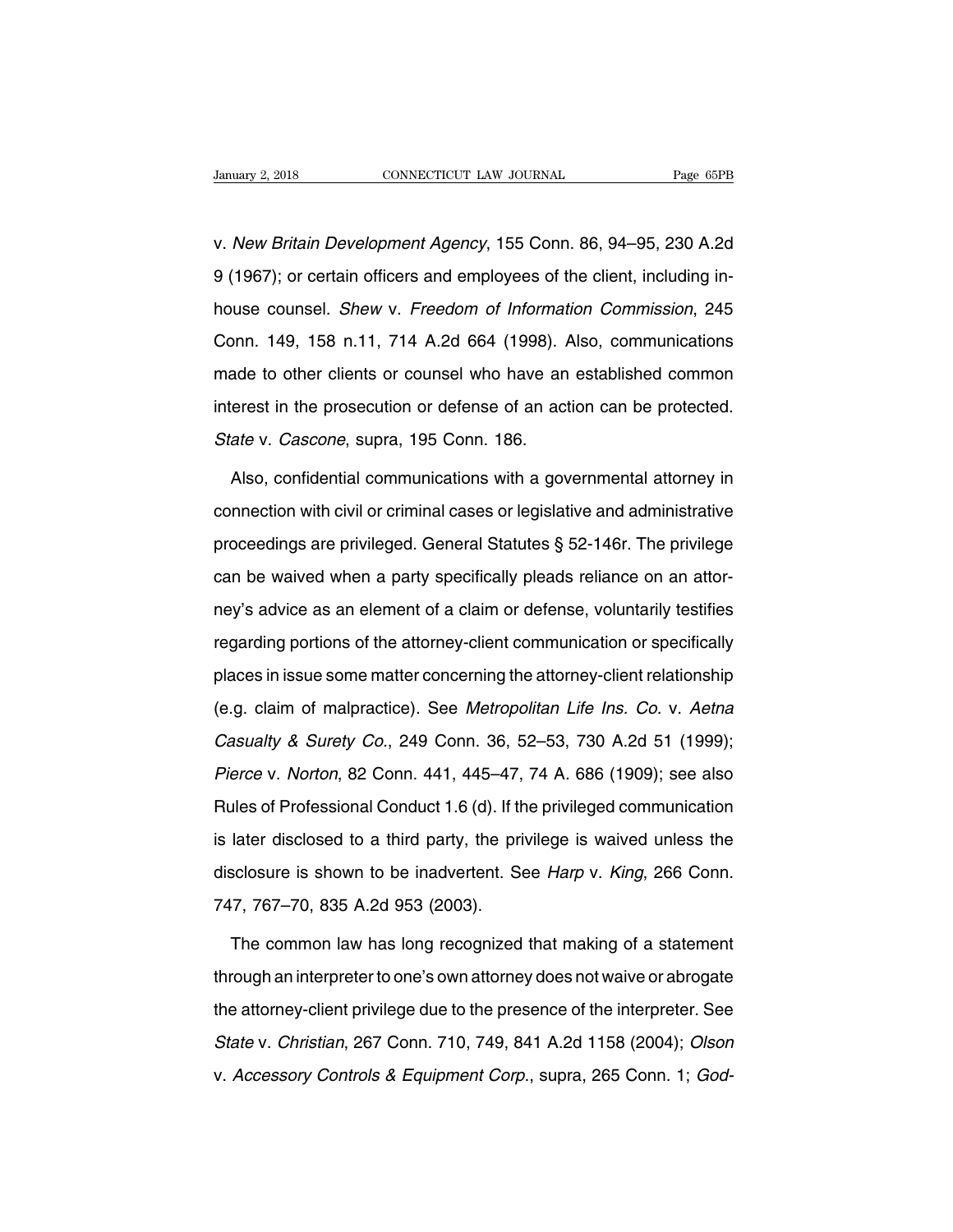Page 66PB CONNECTICUT LAW JOURNAL January 2, 2018<br>dard v. Gardner, supra, 28 Conn. 175–76; see also General Statutes<br>§ 52-1461. P<sub>age 66PB</sub><br>dard v. *Gardner*<br>§ 52-146*l*.<br>There is noth

ord v. *Gardner*, supra, 28 Conn. 175–76<u>; see also General Statutes</u><br>52-146*l*.<br>There is nothing in the law that would indicate that this definition<br>the privilege is not applicable to other common-law or statutory dard v. Gardner, supra, 28 Conn. 175–76<u>; see also General Statutes</u><br>
§ 52-146*l.*<br>
There is nothing in the law that would indicate that this definition<br>
of the privilege is not applicable to other common-law or statutory<br> Seconting in the law that would indicate that this definition<br>of the privilege is not applicable to other common-law or statutory<br>privileges. Thus, whenever a deaf or non-English speaking person<br>communicates through an int There is nothing in the law that would indicate that this definition<br>of the privilege is not applicable to other common-law or statutory<br>privileges. Thus, whenever a deaf or non-English speaking person<br>communicates through stances to meaning in the tast that the understances that the definition.<br>The privileges. Thus, whenever a deaf or non-English speaking person<br>communicates through an interpreter to any person under such circum-<br>stances th privileges. Thus, whenever a deaf or non-English speaking person<br>communicates through an interpreter to any person under such circum-<br>stances that the underlying communication would be privileged, such<br>person should not be Entingtian opposite the interpreter and distribution the production scommunicates through an interpreter to any person under such circum-<br>stances that the underlying communication would be privileged, such<br>person should no sances that the underlying communication<br>person should not be compelled to testify a<br>Nor should the interpreter be allowed to testify<br>unless the privilege has been waived. From should not be compelled to testify as to the privilege has been waived.<br>
Iless the privilege has been waived.<br> **(New) Sec. 5-3. Marital Privileges**<br> **(a) A person in a criminal preceeding may refuse to** 

(New) Sec. 5-3. Marital Privileges<br>(Alexander Marital Privileges<br>(a) A person in a criminal proceeding may refuse to testify against his<br>her lawful spouse unless the criminal proceeding involves criminal (New) Sec. 5-3. Marital Privileges<br>
(a) A person in a criminal proceeding may refuse to testify against his<br>
or her lawful spouse unless the criminal proceeding involves criminal<br>
conduct jointly undertaken by both spouses (New) Sec. 5-3. Marital Privileges<br>
(a) A person in a criminal proceeding may refuse to testify against his<br>
or her lawful spouse unless the criminal proceeding involves criminal<br>
conduct jointly undertaken by both spouses (a) A person in a criminal proceeding may refuse to testify against his<br>or her lawful spouse unless the criminal proceeding involves criminal<br>conduct jointly undertaken by both spouses or a claim of bodily injury,<br>sexual a against the other spouse or minor child of, or in the custody or care<br>or her lawful spouse unless the criminal proceeding involves criminal<br>conduct jointly undertaken by both spouses or a claim of bodily injury,<br>sexual ass conduct jointly undertaken by both spouses or a claim of bodily injury,<br>sexual assault or other violence attempted, committed or threatened<br>against the other spouse or minor child of, or in the custody or care<br>of, either s Sexual assault or other violence a<br>against the other spouse or mind<br>of, either spouse, including risk<br>General Statutes § 54-84a.<br>(b) A spouse may not be con where the other spouse or minor child of, or in the custody or care<br>
(b) A spouse, including risk of injury to such minor child. See<br>
eneral Statutes § 54-84a.<br>
(b) A spouse may not be compelled to testify, or be allowed t

of, either spouse, including risk of injury to such minor child. See<br>General Statutes § 54-84a.<br>(b) A spouse may not be compelled to testify, or be allowed to<br>testify, if the other spouse objects, about confidential commun General Statutes § 54-84a.<br>
(b) A spouse may not be compelled to testify, or be allowed to<br>
testify, if the other spouse objects, about confidential communications<br>
made during the marriage unless the confidential communic (b) A spouse may not be compelled to testify, or be allowed to testify, if the other spouse objects, about confidential communications made during the marriage unless the confidential communication is in a criminal proceed testify, if the other spouse objects, about confidential communications<br>made during the marriage unless the confidential communication is<br>in a criminal proceeding involving joint participation in criminal conduct<br>or conspi made during the marriage unless the confidential communication is<br>in a criminal proceeding involving joint participation in criminal conduct<br>or conspiracy to commit a crime at the time of the communication, or<br>a claim of b in a criminal proceeding involving joint participation in criminal conduct<br>or conspiracy to commit a crime at the time of the communication, or<br>a claim of bodily injury, sexual assault or other violence attempted,<br>committe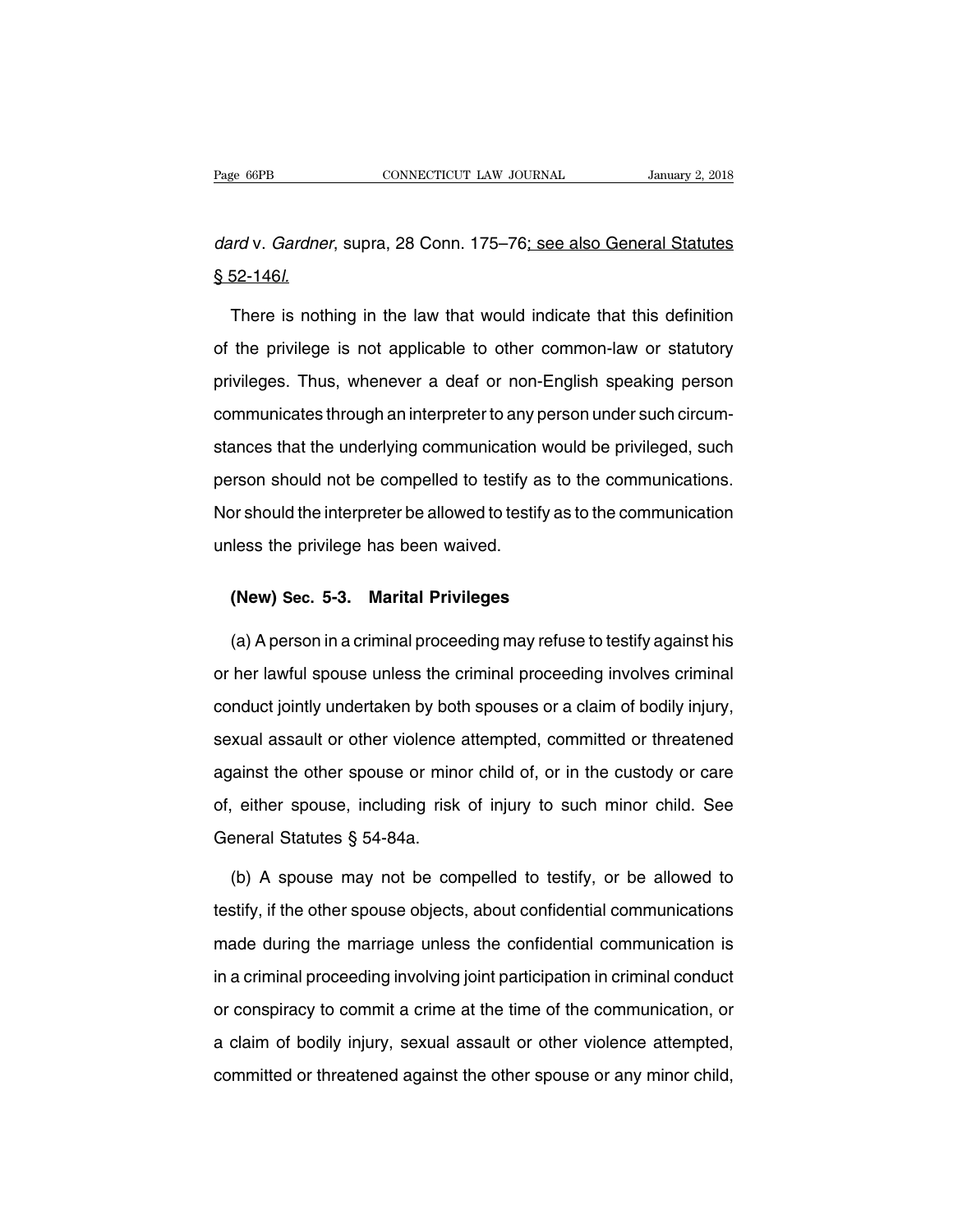January 2, 2018 CONNECTICUT LAW JOURNAL Page 67PB<br>
of or in the custody or care of, either spouse, including risk of injury<br>
to such minor child. See General Statutes § 54-84b. University 2, 2018<br>
Summary 2, 2018<br>
Such minor child. See General Statutes § 54-84b.<br>
COMMENTARY

# **COMMENTARY**

or in the custody or care of, either spouse, including risk of injury<br>such minor child. See General Statutes § 54-84b.<br>COMMENTARY<br>There are two separate, distinct privileges pertaining to one spouse<br>stifying in court again to such minor child. See General Statutes § 54-84b.<br>COMMENTARY<br>There are two separate, distinct privileges pertaining to one spouse<br>testifying in court against the other spouse: the adverse spousal testi-<br>mony privilege an COMMENTARY<br>There are two separate, distinct privileges pertaining to one spouse<br>testifying in court against the other spouse: the adverse spousal testi-<br>mony privilege and the marital communications privilege. Under the<br>ad There are two separate, distinct privileges pertaining to one spouse<br>testifying in court against the other spouse: the adverse spousal testi-<br>mony privilege and the marital communications privilege. Under the<br>adverse spous rincia are the explanate, all privileges pertaining to the epouse<br>testifying in court against the other spouse: the adverse spousal testi-<br>mony privilege and the marital communications privilege. Under the<br>adverse spousal spouse, as long as they are still married at the time of the adverse spouse in a criminal prosecution has the privilege to refuse to testify against the other spouse, as long as they are still married at the time of the ac adverse spousal testimony privilege, the witness spouse in a criminal prosecution has the privilege to refuse to testify against the other spouse, as long as they are still married at the time of the action.<br>General Statut adverse spousal testimony privilege, the witness spouse in a criminal prosecution has the privilege to refuse to testify against the other spouse, as long as they are still married at the time of the action. General Statu spouse, as long as they are still married at the time of the action.<br>General Statutes § 54-84a; *State* v. *Christian*, 267 Conn. 710, 724,<br>725, 841 A.2d 1158 (2004). The privilege does not apply if the proceed-<br>ing involv General Statutes § 54-84a; *State* v. *Christian*, 267 Conn. 710, 724,<br>725, 841 A.2d 1158 (2004). The privilege does not apply if the proceed-<br>ing involves the claims enumerated in § 54-84a (b) (e.g., joint criminal<br>partic 25, 841 A.2d 1158 (2004). The privilege does not apply if the proceed-<br>ing involves the claims enumerated in § 54-84a (b) (e.g., joint criminal<br>participation, personal violence against spouse or child of either<br>spouse). S ing involves the claims enumerated in § 54-84a (b) (e.g., joint criminal participation, personal violence against spouse or child of either spouse). See also General Statutes § 52-146. The spouse still may invoke other ap self-incrimination). ouse). See also General Statutes § 52-146. The spouse still may<br>voke other applicable privileges available to any witness (e.g.,<br>If-incrimination).<br>The marital communications privilege "permits an individual to<br>fuse to tes

invoke other applicable privileges available to any witness (e.g.,<br>self-incrimination).<br>The marital communications privilege "permits an individual to<br>refuse to testify, and to prevent a spouse or former spouse from<br>testif The marital communications privilege "permits an individual to refuse to testify, and to prevent a spouse or former spouse from testifying, as to any confidential communication made by the individual to the spouse during t The marital communications privilege "permits an individual to<br>refuse to testify, and to prevent a spouse or former spouse from<br>testifying, as to any confidential communication made by the individual<br>to the spouse during t refuse to testify, and to prevent a spouse or former spouse from<br>testifying, as to any confidential communication made by the individual<br>to the spouse during their marriage." State v. Christian, supra, 267<br>Conn. 725. Secti testifying, as to any confidential communication made by the individual<br>to the spouse during their marriage." State v. Christian, supra, 267<br>Conn. 725. Section 54-84b of the General Statutes embodies the<br>common-law require requirement that the communication must be ''induced by the marriagation.<br>The spouse during their marriage." State v. Christian, supra, 267<br>Conn. 725. Section 54-84b of the General Statutes embodies the<br>common-law requirem conn. 725. Section 54-84b of the General Statutes embodies the<br>common-law requirements for recognizing the privilege and adds the<br>requirement that the communication must be "induced by the affection,<br>confidence, loyalty an Sommon-law requirements for recognizing the privilege and adds the<br>requirement that the communication must be "induced by the affection,<br>confidence, loyalty and integrity of the marital relationship." General<br>Statutes § 54 bennion ian requirement for recegnizing the principal and addet the requirement that the communication must be "induced by the affection, confidence, loyalty and integrity of the marital relationship." General Statutes § 5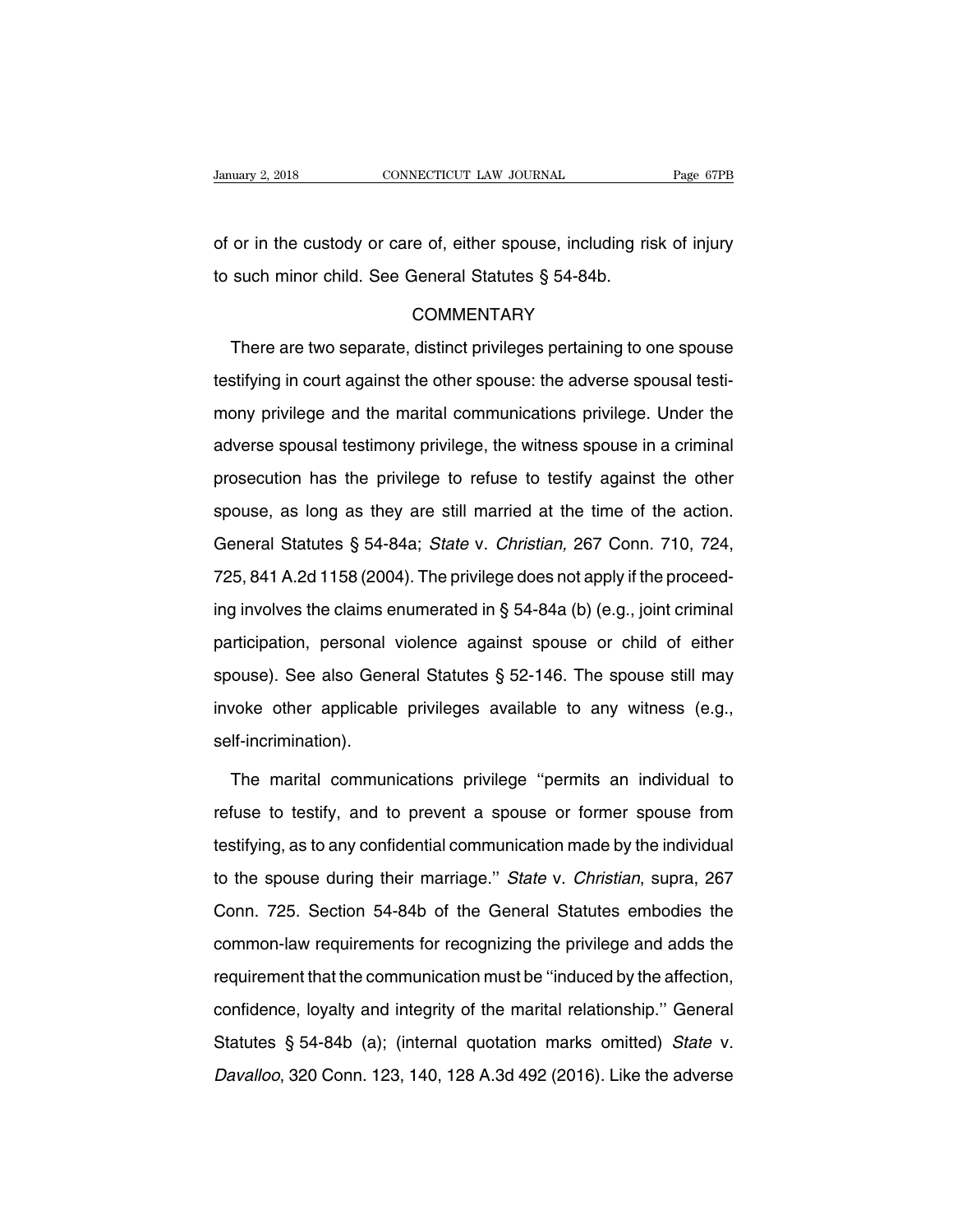Page 68PB<br>
CONNECTICUT LAW JOURNAL<br>
Spousal testimony privilege, the testimony of the witness spouse may,<br>
however, be compelled under the marital communications privilege Page 68PB CONNECTICUT LAW JOURNAL January 2, 2018<br>spousal testimony privilege, the testimony of the witness spouse may,<br>however, be compelled under the marital communications privilege<br>for any of the reasons enumerated in spousal testimony privilege, the testimony of the witness s<br>however, be compelled under the marital communicatio<br>for any of the reasons enumerated in § 54-84b (c).<br>While § 54-84b (b) codified and amended the commonousal testimony privilege, the testimony of the witness spouse may,<br>wever, be compelled under the marital communications privilege<br>r any of the reasons enumerated in § 54-84b (c).<br>While § 54-84b (b) codified and amended th

protocal technology privilege, the technology of the with these epocles thay,<br>however, be compelled under the marital communications privilege<br>for any of the reasons enumerated in § 54-84b (c).<br>While § 54-84b (b) codified for any of the reasons enumerated in  $\S$  54-84b (c).<br>While  $\S$  54-84b (b) codified and amended the common-law spousal<br>privilege as it relates to criminal prosecutions, the privilege, when<br>invoked in a civil matter, is sti While § 54-84b (b) codified and amended the common-law spousal<br>privilege as it relates to criminal prosecutions, the privilege, when<br>invoked in a civil matter, is still defined by common law. See generally<br>State v. Christ privilege as it relates to criminal<br>invoked in a civil matter, is still defin<br>*State* v. *Christian*, supra, 267 Conn.<br>37, 43, 372 A.2d 144 (1976). er, is still defined by common law. See gen<br>pra, 267 Conn. 728–30; *State* v. *Saia*, 172 (<br>(1976).<br>**ARTICLE VI—WITNESSES** State v. Christian, supra, 267 Conn. 728–30; State v. S<br>37, 43, 372 A.2d 144 (1976).<br>**ARTICLE VI—WITNESSES**<br>**Sec. 6-1. General Rule of Competency**<br>Except as otherwise provided by the Code, every

Frank and the Code, every person is pre-<br>
Except as otherwise provided by the Code, every person is pre-<br>
The Competent to be a witness. ARTICLE VI—WIT<br>Sec. 6-1. General Rule of Competent<br>Except as otherwise provided by the<br>sumed competent to be a witness.<br>COMMENTAF

# **COMMENTARY**

Except as otherwise provided by the Code, every person is pre-<br>med competent to be a witness.<br>COMMENTARY<br>Section 6-1 establishes a general presumption of competency sub-<br>t to exceptions. Cf. State v. Weinberg, 215 Conn. 23 Sumed competent to be a witness.<br>COMMENTARY<br>Section 6-1 establishes a general presumption of competency sub-<br>ject to exceptions. Cf. State v. Weinberg, 215 Conn. 231, 243–44,<br>575 A.2d 1003, cert. denied, 498 U.S. 967, 111 COMMENTARY<br>
Section 6-1 establishes a general presumption of competency sub-<br>
ject to exceptions. Cf. *State* v. *Weinberg*, 215 Conn. 231, 243–44,<br>
575 A.2d 1003, cert. denied, 498 U.S. 967, 111 S. Ct. 430, 112 L.<br>
Ed. 2d Section 6-1 establishes a general presumption of competency sub-<br>ject to exceptions. Cf. *State* v. *Weinberg*, 215 Conn. 231, 243–44,<br>575 A.2d 1003, cert. denied, 498 U.S. 967, 111 S. Ct. 430, 112 L.<br>Ed. 2d 413 (1990). Co ect to exceptions. Cf. *State* v. *Weinberg*, 215 Conn. 231, 243–44, 575 A.2d 1003, cert. denied, 498 U.S. 967, 111 S. Ct. 430, 112 L. Ed. 2d 413 (1990). Consequently, a status or attribute of a person that early common la 575 A.2d 1003, cert. denied, 498 U.S. 967, 111 S. Ct. 430, 112 L.<br>Ed. 2d 413 (1990). Consequently, a status or attribute of a person<br>that early common law recognized as a per se ground for disqualifica-<br>tion; e.g., *Lucas* Ed. 2d 413 (1990). Consequently, a status or attribute of a person<br>that early common law recognized as a per se ground for disqualifica-<br>tion; e.g., *Lucas v. State*, 23 Conn. 18, 19–20 (1854) (wife of accused<br>incompetent Lat Tre (1999). Schooddomly, a status of attinisate of a pottom<br>that early common law recognized as a per se ground for disqualifica-<br>tion; e.g., *Lucas v. State*, 23 Conn. 18, 19–20 (1854) (wife of accused<br>incompetent to tion; e.g., *Lucas* v. *State*, 23 Conn. 18, 19–20 (1854) (wife of accused<br>incompetent to testify in criminal proceeding); *State* v. *Gardner*, 1 Root<br>(Conn.) 485, 485 (1793) (person convicted of theft incompetent to<br>test a with example to testify in criminal proceeding); *Statev. Gardner*, 1 Root (Conn.) 485, 485 (1793) (person convicted of theft incompetent to testify); is now merely a factor bearing on that person's credibility as a witn (Conn.) 485, 485 (<br>(Conn.) 485, 485 (<br>testify); is now mere<br>a witness. [C. Tait  $\ell$ <br>§ 7.1, p. 83.]<br>Section 6-1 is co stify); is now merely a factor bearing on that person's credibility as<br>witness. [C. Tait & J. LaPlante, Connecticut Evidence (Sup. 1999)<br>7.1, p. 83.]<br>Section 6-1 is consistent with the development of state statutory<br>w, whi law, which has eliminated several automatic grounds for witness awitness. [C. Tait & J. LaPlante, Connecticut Evidence (Sup. 1999)<br>§ 7.1, p. 83.]<br>Section 6-1 is consistent with the development of state statutory<br>law, which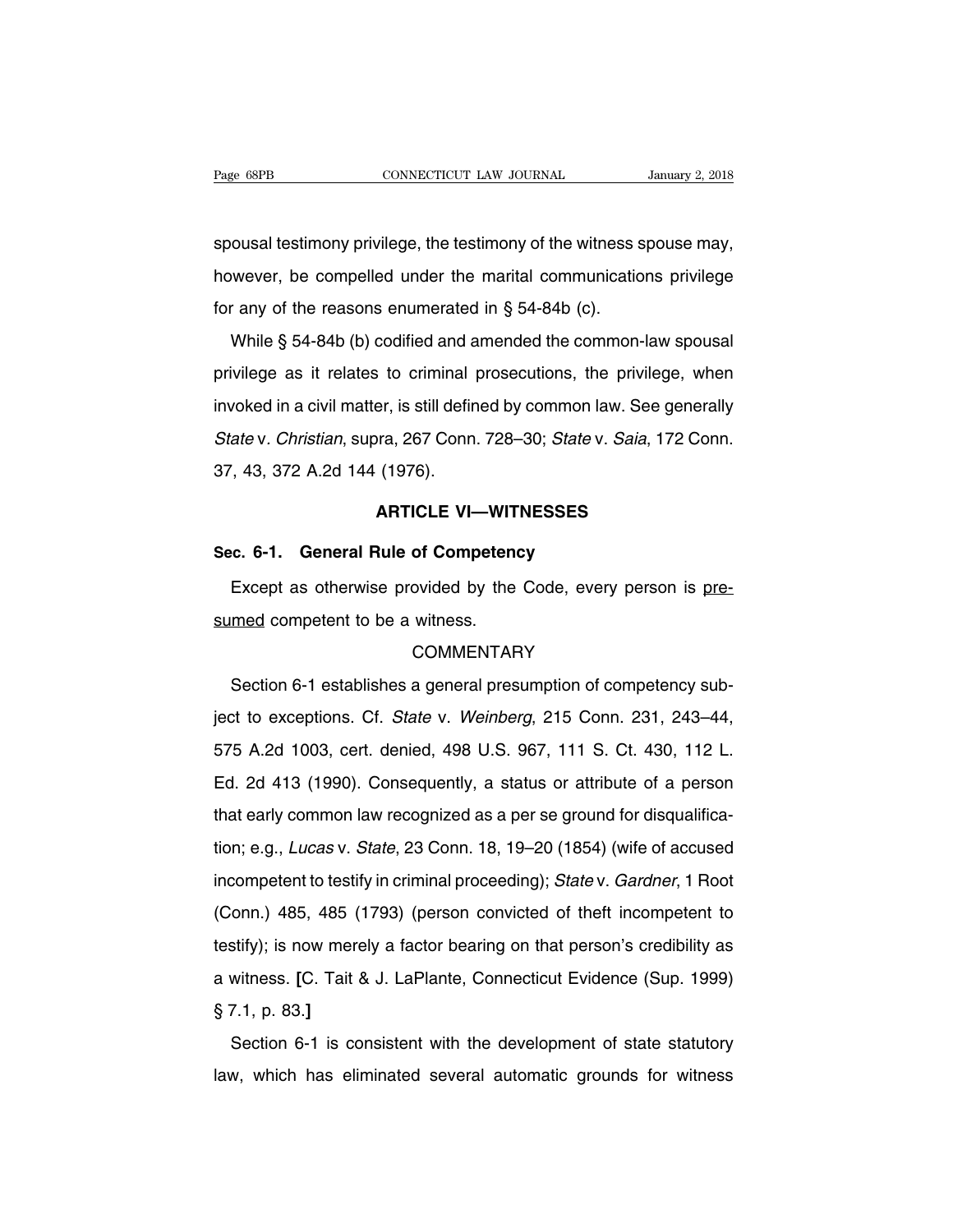January 2, 2018 CONNECTICUT LAW JOURNAL<br>incompetency. E.g., General Statutes § 52-145 (no person is disquali-<br>fied as witness because of his or her interest in outcome of litigation, Fanuary 2, 2018 CONNECTICUT LAW JOURNAL Page 69PB<br>
incompetency. E.g., General Statutes § 52-145 (no person is disquali-<br>
fied as witness because of his or her interest in outcome of litigation,<br>
disbelief in existence of incompetency. E.g., General Statutes § 52-145 (no person is disquali-<br>fied as witness because of his or her interest in outcome of litigation,<br>disbelief in existence of supreme being or prior criminal conviction);<br>General incompetency. E.g., General Statutes § 52-145 (no person is disquali-<br>fied as witness because of his or her interest in outcome of litigation,<br>disbelief in existence of supreme being or prior criminal conviction);<br>General algo as witness because of his or her interest in outcome of litigation,<br>disbelief in existence of supreme being or prior criminal conviction);<br>General Statutes § 54-84a (one spouse is competent to testify for or<br>against o disbelief in existence of supreme being or prior criminal conviction);<br>General Statutes § 54-84a (one spouse is competent to testify for or<br>against other spouse in criminal proceeding); General Statutes § 54-<br>86h (no chil Example 1 In Solution of a complement of esting of prior diminal serviction,<br>
Feneral Statutes § 54-84a (one spouse is competent to testify for or<br>
rainst other spouse in criminal proceeding); General Statutes § 54-<br>
h (n

against other spouse in criminal proceeding); General Statutes § 54-<br>86h (no child is automatically incompetent to testify because of age).<br>The determination of a witness' competency is a preliminary question<br>for the court 1988) and the determination of a witness' competent to testify because of age).<br>
The determination of a witness' competency is a preliminary question<br>
for the court. E.g., *Manning v. Michael*, 188 Conn. 607, 610, 452 A.2d The determination of a witness' c<br>for the court. E.g., *Manning v. Mic*<br>1157 (1982); *State v. Brigandi*, 1<br>(1982); see Section 1-3 (a). for the court. E.g., *Manning v. Michael*, 188 C<br>1157 (1982); *State v. Brigandi*, 186 Conn. !<br>(1982); see Section 1-3 (a).<br>**Sec. 6-2. Oath or Affirmation**<br>Before testifying, every witness shall be rec 57 (1982); *State* v. *Brigandi*, 186 Conn. 521, 534, 442 A.2d 927<br>982); see Section 1-3 (a).<br>c. 6-2. Oath or Affirmation<br>Before testifying, every witness shall be required to declare that the<br>tness will testify truthfully

(1982); see Section 1-3 (a).<br>
Sec. 6-2. Oath or Affirmation<br>
Before testifying, every witness shall be required to declare that the<br>
witness will testify truthfully, by oath or affirmation administered in a<br>
form calculate Sec. 6-2. Oath or Affirmation<br>Before testifying, every witness shall be required to declare that the<br>witness will testify truthfully, by oath or affirmation administered in a<br>form calculated to awaken the witness' conscien Before testifying, every witness shall be r<br>witness will testify truthfully, by oath or aff<br>form calculated to awaken the witness' co<br>witness' mind with the duty to do so.<br>COMMENTARY The rule that every witness must declare that he or she will testify<br>the rule that every witness must declare that he or she will testify<br>thfully by oath or affirmation before testifying is well established.

## **COMMENTARY**

witness' mind with the duty to do so.<br>COMMENTARY<br>The rule that every witness must declare that he or she will testify<br>truthfully by oath or affirmation before testifying is well established.<br>State v. Dudicoff, 109 Conn. 71 State v. Dudicoff, 109 Conn. 711, 721, 145 A. 655 (1929); **[Cologne v. Westfarms Associates, 197 Conn. 141, 152–53, 496 A.2d 476 (1985);**] The rule that every witness must declare that he or she will testify<br>truthfully by oath or affirmation before testifying is well established.<br>State v. Dudicoff, 109 Conn. 711, 721, 145 A. 655 (1929); [Cologne v.<br>Westfarms Increase that every wineses mast assate that he of one win testry<br>truthfully by oath or affirmation before testifying is well established.<br>State v. Dudicoff, 109 Conn. 711, 721, 145 A. 655 (1929); [Cologne v.<br>Westfarms Ass State v. Dudicoff, 109 Conn. 711, 721, 145 A. 655 (1929); [Cologne v.<br>Westfarms Associates, 197 Conn. 141, 152–53, 496 A.2d 476 (1985);]<br>Curtiss v. Strong, 4 Day (Conn.) 51, 55, 56 (1809); see Practice Book<br>§ 5-3. Section Westfarms Associates, 197 Conn. 141, 152–53, 496 A.2d 476 (1985);]<br>Curtiss v. Strong, 4 Day (Conn.) 51, 55, 56 (1809); see Practice Book<br>§ 5-3. Section 6-2 recognizes, in accordance with Connecticut law,<br>that a witness may Curtiss v. Strong, 4 Day (Conn.) 51, 55, 56 (1809); see Practice Book § 5-3. Section 6-2 recognizes, in accordance with Connecticut law, that a witness may declare that he or she will testify truthfully by either swearing general Statutes § 1-23<sup>p</sup> (Conn...) 01, 00, 00 (1000), 000 Tractico Book<br>§ 5-3. Section 6-2 recognizes, in accordance with Connecticut law,<br>that a witness may declare that he or she will testify truthfully by either<br>swear g o d. Codentrict Liceog<br>that a witness may declar<br>swearing an oath or aff<br>General Statutes § 1-23[<br>721, 145 A. 655 (1929)].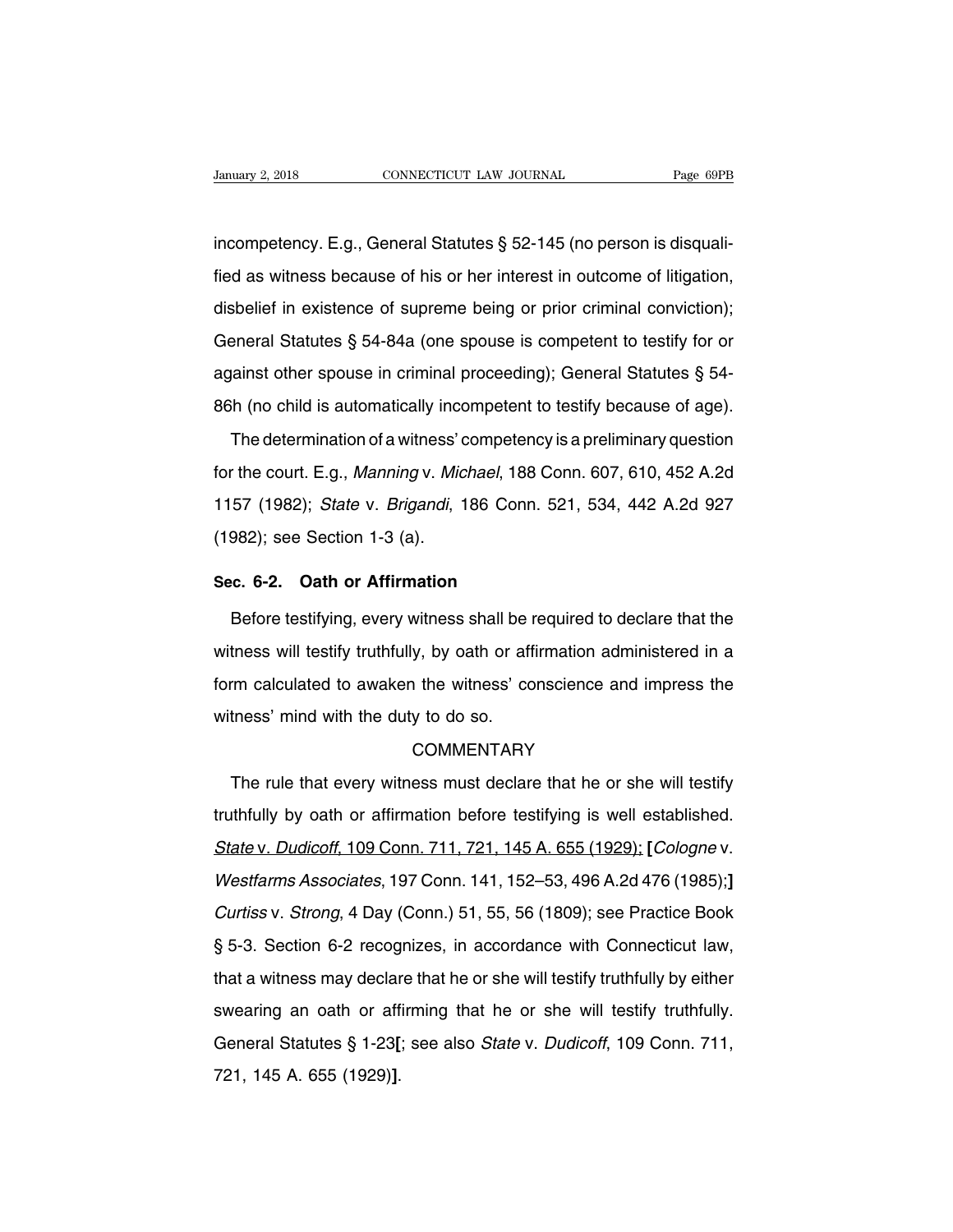The standard forms of oaths and affirmations for witnesses are set<br>The standard forms of oaths and affirmations for witnesses are set<br>The in General Statutes § 1-25. Section 6-2 recognizes that there will Fage 70PB CONNECTICUT LAW JOURNAL January 2, 2018<br>
The standard forms of oaths and affirmations for witnesses are set<br>
forth in General Statutes § 1-25. Section 6-2 recognizes that there will<br>
be exceptional circumstances The standard forms of oaths and affirmations for witnesses are set<br>forth in General Statutes § 1-25. Section 6-2 recognizes that there will<br>be exceptional circumstances in which the court may need to deviate<br>from the stand The standard forms of oaths and affirmations for witnesses are set<br>forth in General Statutes § 1-25. Section 6-2 recognizes that there will<br>be exceptional circumstances in which the court may need to deviate<br>from the stan First claricate forms of static and all all minimizers for wirelesses are soft<br>forth in General Statutes § 1-25. Section 6-2 recognizes that there will<br>be exceptional circumstances in which the court may need to deviate<br>f be exceptional circumstances in which the court may n<br>from the standard forms set forth in § 1- 25. See Ge<br>§ 1-22. In such circumstances, the oath or affirmation<br>to the general standards set forth in Section 6-2. from the standard forms set forth in §<br>§ 1-22. In such circumstances, the oath<br>to the general standards set forth in Se<br>**Sec. 6-3. Incompetencies**<br>(a) **Incapable of understanding the d (a) Incapable of understanding the duty to tell the truth.** A person<br>**(a) Incapable of understanding the duty to tell the truth.** A person<br>ay not testify if the court finds the person incapable of understanding

to the general standards set forth in Section 6-2.<br> **Sec. 6-3.** Incompetencies<br>
(a) Incapable of understanding the duty to tell the truth. A person<br>
may not testify if the court finds the person incapable of understanding<br> Sec. 6-3. Incompetencies<br>
(a) Incapable of understanding the duty to tell the truth. A person<br>
may not testify if the court finds the person incapable of understanding<br>
the duty to tell the truth, or if the person refuses (a) Incapable of understanding the duty to tell the truth. A person<br>ay not testify if the court finds the person incapable of understanding<br>e duty to tell the truth, or if the person refuses to testify truthfully.<br>(b) Inca

A person may not testify if the court finds the person incapable of understanding<br>the duty to tell the truth, or if the person refuses to testify truthfully.<br>(b) Incapable of sensing, remembering or expressing oneself.<br>A p receiving the tool of sensing or expressions to testify truthfully.<br>
(b) Incapable of sensing, remembering or expressing oneself.<br>
A person may not testify if the court finds the person incapable of<br>
receiving correct sens (b) Incapable of sensing, remembering or expressing oneself.<br>A person may not testify if the court finds the person incapable of<br>receiving correct sensory impressions, or of remembering such impres-<br>sions, or of expressing A person may not testify if the court finds the person incapable of receiving correct sensory impressions, or of remembering such impressions, or of expressing himself or herself concerning the matter so as to be understoo The bottom may not toomy in the board into the performance the performance of the persons, or of expressing himself or herself concerning<br>to be understood by the trier of fact either directly or<br>tion by one who can underst Subsections (a) and (b) collectively state the general grounds for<br>these incores who can understand the person.<br>COMMENTARY<br>Subsections (a) and (b) collectively state the general grounds for<br>thess incompetency recognized at

# **COMMENTARY**

tion by one who can understand the person.<br>COMMENTARY<br>Subsections (a) and (b) collectively state the general grounds for<br>witness incompetency recognized at common law. See, e.g., *State* v.<br>Paolella, 211 Conn. 672, 689, 56 COMMENTARY<br>COMMENTARY<br>Subsections (a) and (b) collectively state the general grounds for<br>witness incompetency recognized at common law. See, e.g., *State v.<br>Paolella*, 211 Conn. 672, 689, 561 A.2d 111 (1989); *State v. Bou* witness incompetency recognized at common law. See, e.g., *State v. Paolella*, 211 Conn. 672, 689, 561 A.2d 111 (1989); *State v. Boulay*, 189 Conn. 106, 108–109, 454 A.2d 724 (1983); *State v. Siberon*, 166 Conn. 455, 457 witness incompetency recognized at common law. See, e.g., *State v. Paolella*, 211 Conn. 672, 689, 561 A.2d 111 (1989); *State v. Boulay*, 189 Conn. 106, 108–109, 454 A.2d 724 (1983); *State v. Siberon*, 166 Conn. 455, 457 tency, and 106, 108–109, 454 A.2d 724 (1983); *State v. Siberon*, 166<br>Conn. 455, 457–58, 352 A.2d 285 (1974). Although the cases do not<br>expressly mention subsection (a)'s alternative ground for incompe-<br>tency, namely, "if the requirement found in Section 6-2 that a witness declare by oath or affirmation that he or she will testify truthfully," it flows from the requirement found in Section 6-2 that a witness declare by oath or affirmation t bornin 160, 167 60, 6027 had 260 (1671). Although<br>expressly mention subsection (a)'s alternative (<br>tency, namely, "if the person refuses to testify truthfully.<br>the requirement found in Section 6-2 that a with<br>or affirmatio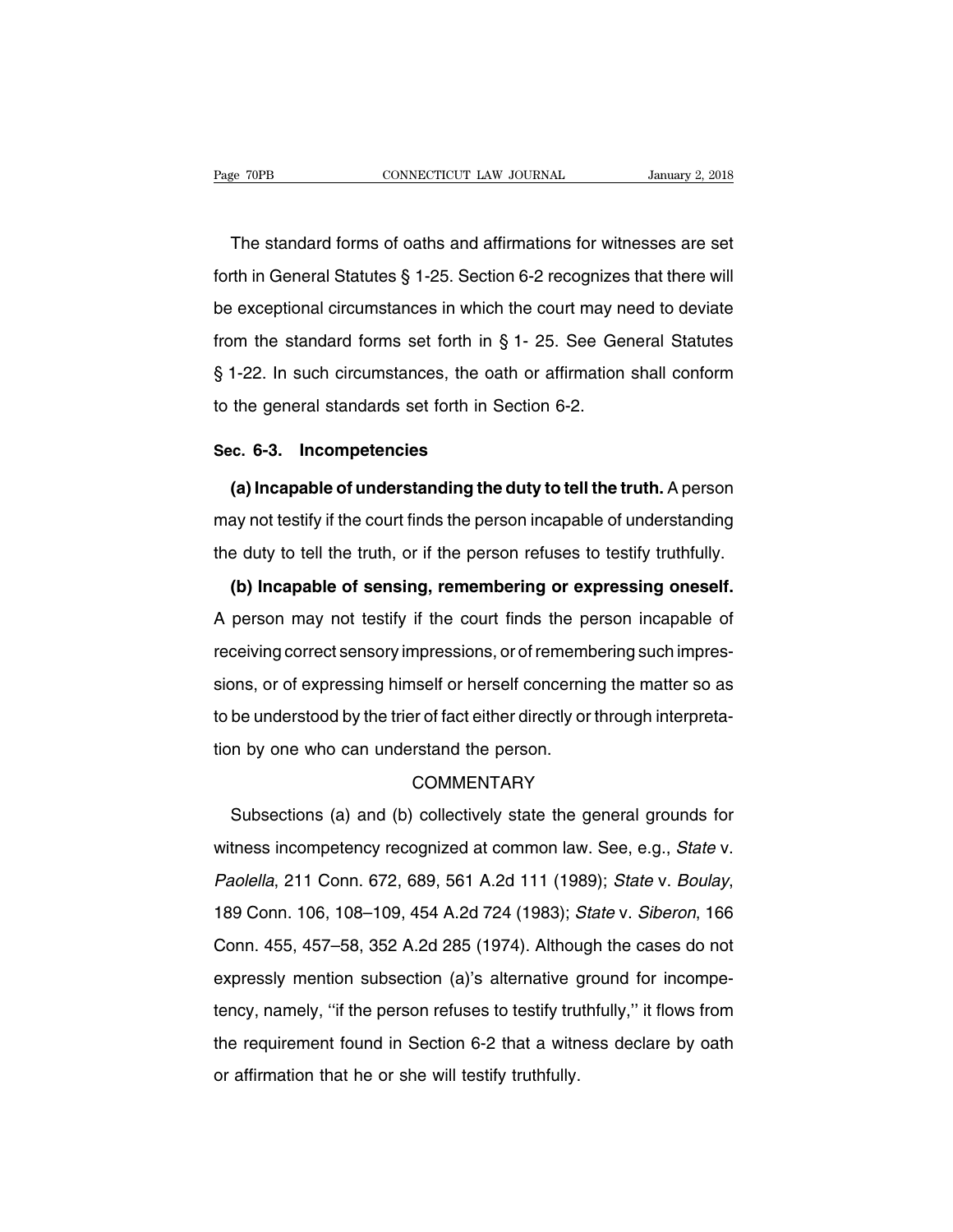The Supreme Court has [recently] outlined the procedure courts<br>all follow in determining a witness' competency when one of the Shauary 2, 2018 CONNECTICUT LAW JOURNAL Page 71PB<br>
The Supreme Court has [recently] outlined the procedure courts<br>
Shall follow in determining a witness' competency when one of the<br>
Section 6-3 grounds of incompetency is r The Supreme Court has [recently] outlined the procedure courts<br>shall follow in determining a witness' competency when one of the<br>Section 6-3 grounds of incompetency is raised. See generally State<br>v. Weinberg, 215 Conn. 231 The Supreme Court has [recently] outlined the procedure courts<br>shall follow in determining a witness' competency when one of the<br>Section 6-3 grounds of incompetency is raised. See generally *State*<br>v. Weinberg, 215 Conn. 2 shall follow in determining a witness' competency when one of the<br>Section 6-3 grounds of incompetency is raised. See generally *State*<br>v. Weinberg, 215 Conn. 231, 242–44, 575 A.2d 1003, cert. denied,<br>498 U.S. 967, 111 S. C Section 6-3 grounds of incompetency is raised. See generally *State*<br>v. Weinberg, 215 Conn. 231, 242–44, 575 A.2d 1003, cert. denied,<br>498 U.S. 967, 111 S. Ct. 430, 112 L. Ed. 2d 413 (1990). When a party<br>raises an objection v. Weinberg, 215 Conn. 231, 242–44, 575 A.2d 1003, cert. denied, 498 U.S. 967, 111 S. Ct. 430, 112 L. Ed. 2d 413 (1990). When a party raises an objection with respect to the competency of a witness, the court, as a thresho 498 U.S. 967, 111 S. Ct. 430, 112 L. Ed. 2d 413 (1990). When a party raises an objection with respect to the competency of a witness, the court, as a threshold matter, shall determine whether the witness is "minimally cre raises an objection with respect to the competency of a witness, the court, as a threshold matter, shall determine whether the witness is "minimally credible": whether the witness is minimally capable of understanding the court, as a threshold matter, shall determine whether the witness, the court, as a threshold matter, shall determine whether the witness is "minimally capable of understanding the duty to tell the truth and sensing, rememb is "minimally credible": whether the witness is minimally capable of<br>understanding the duty to tell the truth and sensing, remembering and<br>communicating the events to which the witness will testify. See id.,<br>243. If the co credibility of equivalent when the witness of infinitially depeable of<br>understanding the duty to tell the truth and sensing, remembering and<br>communicating the events to which the witness will testify. See id.,<br>243. If the be accorded it, in light of the witness' ipasses the test of minimum<br>credibility . . . the [witness'] testimony is admissible and the weight to<br>be accorded it, in light of the witness' incapacity, is a question for the<br>tri 243. If the court determines the witness "passes the test of minimum<br>credibility . . . the [witness'] testimony is admissible and the weight to<br>be accorded it, in light of the witness' incapacity, is a question for the<br>tri substitute to immediate the window passes the test of imminant credibility . . . the [witness'] testimony is admissible and the weight to be accorded it, in light of the witness' incapacity, is a question for the trier of be accorded it, in light of the witness' incapacity, is a question for the trier of fact." Id., 243–44. Thus, a witness' credibility may still be subject to impeachment on those grounds enumerated in Section 6-3 notwithsta be accorded it, in light of the witness' incapacity, is a question for the trier of fact." Id., 243–44. Thus, a witness' credibility may still be subject to impeachment on those grounds enumerated in Section 6-3 notwithsta subject to impeachment on those grounds of<br>3 notwithstanding the court's finding that to<br>to testify.<br>**Sec. 6-4. Who May Impeach**<br>The credibility of a witness may be impeach

motwithstanding the court's finding that the witness is competent<br>testify.<br>c. 6-4. Who May Impeach<br>The credibility of a witness may be impeached by any party, including<br>e party calling the witness, unless the court determi to testify.<br>
Sec. 6-4. Who May Impeach<br>
The credibility of a witness may be impeached by any party, including<br>
the party calling the witness, unless the court determines that a party's<br>
impeachment of its own witness is pr Sec. 6-4. Who May Impeach<br>The credibility of a witness may be impeached by any party, including<br>the party calling the witness, unless the court determines that a party's<br>impeachment of its own witness is primarily for the The credibility of a witness may be impeace<br>the party calling the witness, unless the cour<br>impeachment of its own witness is primarily<br>ing otherwise inadmissible evidence.<br>COMMENTARY peachment of its own witness is primarily for the purpose of introduc-<br>g otherwise inadmissible evidence.<br>COMMENTARY<br>Section 6-4 reflects the rule announced in *State v. Graham*, 200<br>pnn. 9, 17–18, 509 A.2d 493 (1986). In

## **COMMENTARY**

Examples in the Sun miniscence primain, for the parpess or introduce<br>
COMMENTARY<br>
Section 6-4 reflects the rule announced in *State v. Graham*, 200<br>
Conn. 9, 17–18, 509 A.2d 493 (1986). In *Graham*, the Supreme Court<br>
aban COMMENTARY<br>COMMENTARY<br>Section 6-4 reflects the rule announced in *State v. Graham*, 200<br>Conn. 9, 17–18, 509 A.2d 493 (1986). In *Graham*, the Supreme Court<br>abandoned the common-law "voucher" rule; id., 17; which provided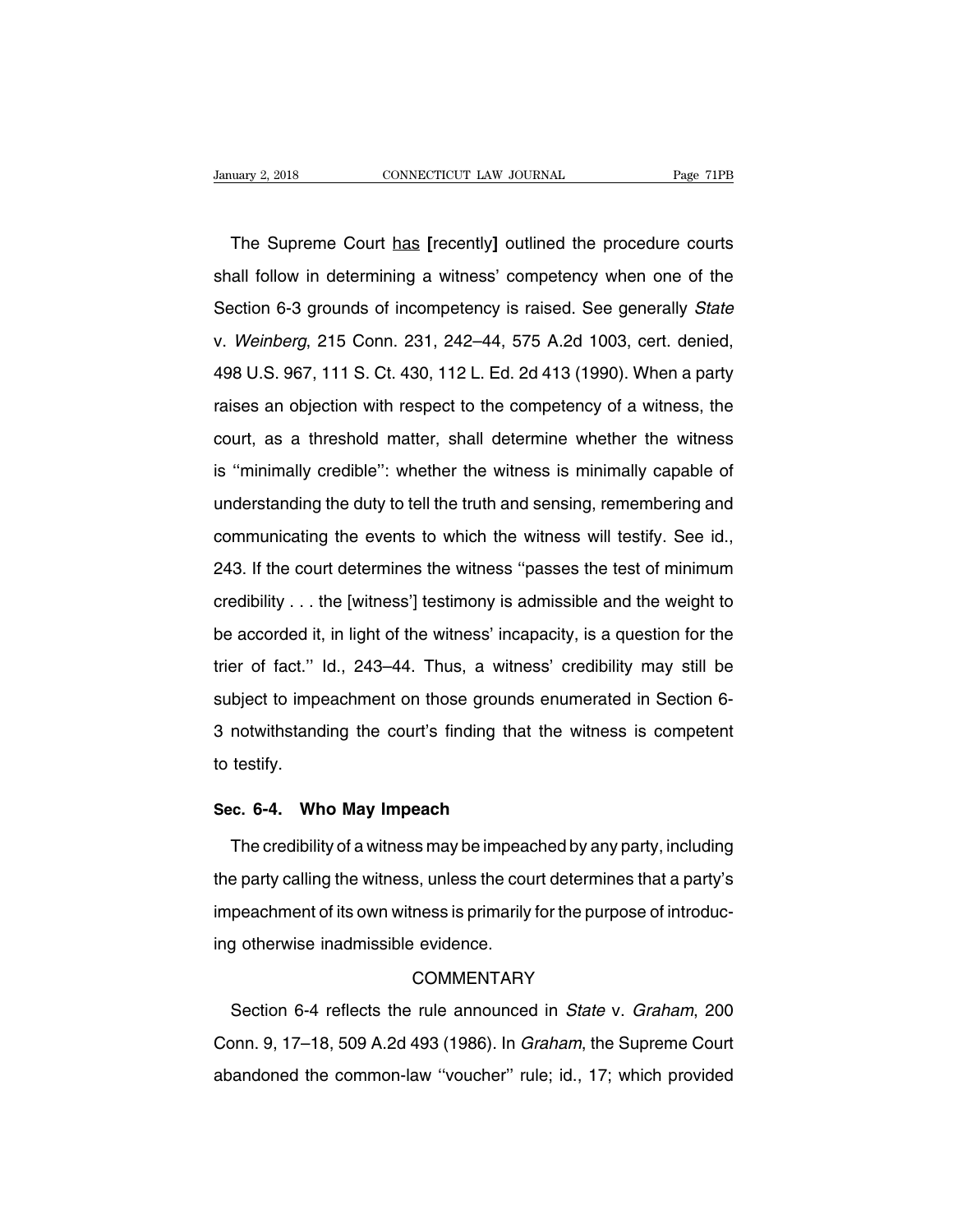The Tage T2PB<br>that a party could not impeach its own witness except upon a showing<br>of surprise, hostility or adversity, or when the court permitted impeach-Page 72PB CONNECTICUT LAW JOURNAL January 2, 2018<br>that a party could not impeach its own witness except upon a showing<br>of surprise, hostility or adversity, or when the court permitted impeach-<br>ment in situations in which a that a party could not impeach its own witness except upon a showing<br>of surprise, hostility or adversity, or when the court permitted impeach-<br>ment in situations in which a witness' in-court testimony was inconsis-<br>tent wi that a party could not impeach its own witness except upon a showing<br>of surprise, hostility or adversity, or when the court permitted impeach-<br>ment in situations in which a witness' in-court testimony was inconsis-<br>tent wi of surprise, hostility or adversity, or when the court permitted impeach-<br>ment in situations in which a witness' in-court testimony was inconsis-<br>tent with his or her prior out-of-court statements. See, e.g., *State v.<br>McC* or sarphise, nosting or develong, or when the seart point<br>ment in situations in which a witness' in-court testimor<br>tent with his or her prior out-of-court statements. See<br>McCarthy, 197 Conn. 166, 177, 496 A.2d 190 (198<br>Tra nt with his or her prior out-of-court statements. See, e.g., *State v.*<br>c*Carthy*, 197 Conn. 166, 177, 496 A.2d 190 (1985); *Schmeltz v.*<br>acy, 119 Conn. 492, 498, 177 A. 520 (1935).<br>In *Graham* and subsequent decisions; e.

McCarthy, 197 Conn. 166, 177, 496 A.2d 190 (1985); Schmeltz v.<br>Tracy, 119 Conn. 492, 498, 177 A. 520 (1935).<br>In Graham and subsequent decisions; e.g., State v. Williams, 204<br>Conn. 523, 531, 529 A.2d 653 (1987); State v. Ja Tracy, 119 Conn. 492, 498, 177 A. 520 (1935).<br>In *Graham* and subsequent decisions; e.g., *State v. Williams*, 204<br>Conn. 523, 531, 529 A.2d 653 (1987); *State v. Jasper*, 200 Conn. 30,<br>34, 508 A.2d 1387 (1986); the court h In *Graham* and subsequent decisions; e.g., *State v. Williams*, 204<br>Conn. 523, 531, 529 A.2d 653 (1987); *State v. Jasper*, 200 Conn. 30,<br>34, 508 A.2d 1387 (1986); the court has supplied a two-pronged test<br>for determining In *Graham* and subsequent decisions; e.g., *State v. Williams*, 204 Conn. 523, 531, 529 A.2d 653 (1987); *State v. Jasper*, 200 Conn. 30, 34, 508 A.2d 1387 (1986); the court has supplied a two-pronged test for determining Semment of a witness it calls by using the primary purpose of calling the statements is improper when: (1) the primary purpose of calling the statements is improper when: (1) the primary purpose of calling the statement whether impeachment serves as a mere subterfuge<br>for introducing substantively inadmissible evidence. A party's impeach-<br>ment of a witness it calls by using the witness' prior inconsistent<br>statements is improper w for introducing substantively inadmissible evidence. A party's impeach-<br>ment of a witness it calls by using the witness' prior inconsistent<br>statements is improper when: (1) the primary purpose of calling the<br>witness is to statements is improper when: (1) the primary purpose of calling the witness is to impeach the witness; and (2) the party introduces the statement in hope that the jury will use it substantively. E.g., *State* v. *Graham*, Statements is improper when: (1) the primary purpose of calling the witness is to impeach the witness; and (2) the party introduces the statement in hope that the jury will use it substantively. E.g., *State* v. *Graham*, witness is to impeach the witness; and (2) the party introduces the statement in hope that the jury will use it substantively. E.g., *State* v. *Graham*, supra, 200 Conn. 18. The court in *Graham* instructed trial courts t statement in hope that the jury will use it substantively. E.g., *State* v. *Graham*, supra, 200 Conn. 18. The court in *Graham* instructed trial courts to prohibit impeachment when both prongs are met. Id. Note, however, Graham, supra, 200 Conn. 18. The court in *Graham* instructed trial<br>courts to prohibit impeachment when both prongs are met. Id. Note,<br>however, that if the prior inconsistent statement is substantively admis-<br>sible under dialian, eaply, 200 Comm for the ceart in changin included that<br>courts to prohibit impeachment when both prongs are met. Id. Note,<br>however, that if the prior inconsistent statement is substantively admis-<br>sible under *Stat* Searce to promain impodemment information pronge ditember (at rices)<br>however, that if the prior inconsistent statement is substantively admis-<br>sible under *State* v. *Whelan*, 200 Conn. 743, 753, 513 A.2d 86, cert.<br>denied, the limitation on impeachment will not apply because impeachment with the prior inconsistent will not apply because impeachment with the prior inconsistent statement cannot result in introducing other-<br>with the prior incon sible under *State* v. *Whelan*, 200 Conn. 743, 753, 513 A.2d 86, cert.<br>denied, 479 U.S. 994, 107 S. Ct. 597, 93 L. Ed. 2d 598 (1986); see<br>Section 8-5 (1); or under any other exceptions to the hearsay rule,<br>the limitation Section 8-5 (1); or under any other exceptions to the hearsay rule,<br>the limitation on impeachment will not apply because impeachment<br>with the prior inconsistent statement cannot result in introducing other-<br>wise inadmissib e limitation on impeachment will not apply because impeachment<br>th the prior inconsistent statement cannot result in introducing other-<br>se inadmissible evidence. Cf. *State* v. *Whelan*, supra, 753 n.8.<br>Section 6-4 applies with the prior inconsistent statement cannot result in introducing o<br>wise inadmissible evidence. Cf. *State* v. *Whelan*, supra, 753 n.8<br>Section 6-4 applies to all parties in both criminal and civil cases<br>applies to all me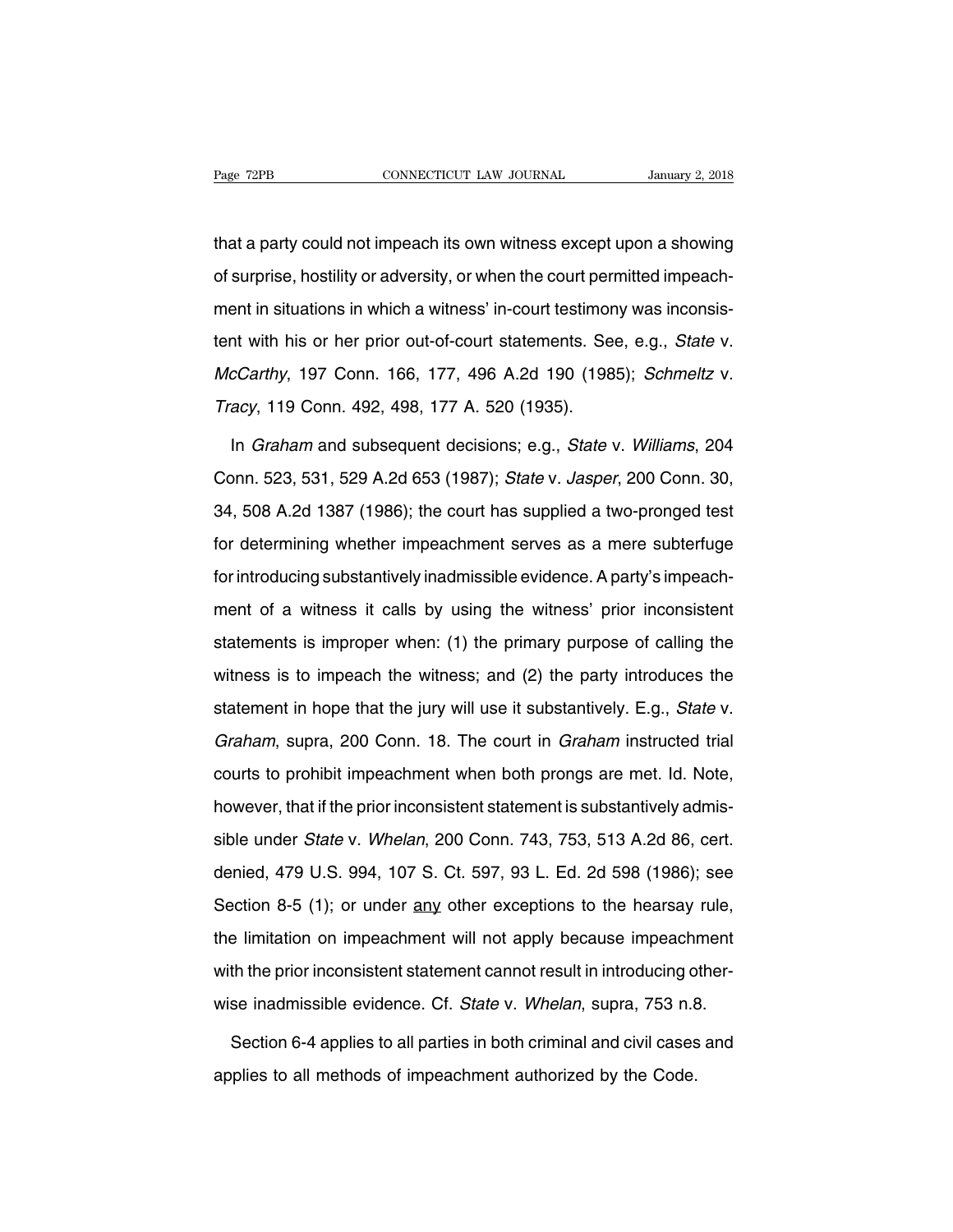# **Sanuary 2, 2018** CONNECTICUT LAW JOURNAL<br> **Sec. 6-5. Evidence of Bias, Prejudice or Interest**<br>
The credibility of a witness may be impeached by evidence

The credibility of a witness may be impeached by evidence showing<br>as for, prejudice against, or interest in any person or matter that Sec. 6-5. Evidence of Bias, Prejudice or Interest<br>The credibility of a witness may be impeached by evidence showing<br>bias for, prejudice against, or interest in any person or matter that<br>might cause the witness to testify f Sec. 6-5. Evidence of Bias, Prejudice or In<br>The credibility of a witness may be impeached<br>bias for, prejudice against, or interest in any<br>might cause the witness to testify falsely.<br>COMMENTARY Section 6-5 **[embodies]** reflects [well] established law. E.g., *State*<br>Alvarez, 216 Conn. 301, 318–19, 579 A.2d 515 (1990); *Fordiani's* 

# **COMMENTARY**

might cause the witness to testify falsely.<br>
COMMENTARY<br>
Section 6-5 [embodies] reflects [well] established law. E.g., *State*<br>
v. *Alvarez*, 216 Conn. 301, 318–19, 579 A.2d 515 (1990); *Fordiani's*<br>
Petition for Naturaliz COMMENTARY<br>
Section 6-5 [embodies] reflects [well] established law. E.g., *State*<br>
v. Alvarez, 216 Conn. 301, 318–19, 579 A.2d 515 (1990); *Fordiani's*<br>
Petition for Naturalization, 99 Conn. 551, 560–62, 121 A. 796 (1923); Section 6-5 [embodies] reflects [well] established law. E.g., *State* v. *Alvarez*, 216 Conn. 301, 318–19, 579 A.2d 515 (1990); *Fordiani's Petition for Naturalization*, 99 Conn. 551, 560–62, 121 A. 796 (1923); see Gener v. Alvarez, 216 Conn. 301, 318–19, 579 A.2d 515 (1990); Fordiani's<br>Petition for Naturalization, 99 Conn. 551, 560–62, 121 A. 796 (1923);<br>see General Statutes § 52-145 (b) ("[a] person's interest in the out-<br>come of [an] ac *his [or her]* credibility''); see also State v. Bova, 240 Conn. 210, 224–26, 690 A.2d 1370 (1997); *State v. Barnes,* 232 Conn. 740, 745–47, 657 see General Statutes § 52-145 (b) ("[a] person's interest in the out-<br>come of [an] action  $\dots$  may be shown for the purpose of affecting<br>his [or her] credibility"); see also *Statev. Bova*, 240 Conn. 210, 224–26,<br>690 A.2d come of [an] action . .<br>his [or her] credibility");<br>690 A.2d 1370 (1997);<br>A.2d 611 (1995).<br>While a party's inqu S [or her] credibility"); see also *State* v. *Bova*, 240 Conn. 210, 224–26,<br>
10 A.2d 1370 (1997); *State* v. *Barnes*, 232 Conn. 740, 745–47, 657<br>
2d 611 (1995).<br>
While a party's inquiry into facts tending to establish a

bias, prejudice or interest is generally a matter of right, the scope of<br>examination and extent of proof on these matter of right, the scope of<br>examination and extent of proof on these matters are subject to judicial A.2d 611 (1995).<br>While a party's inquiry into facts tending to establish a witness'<br>bias, prejudice or interest is generally a matter of right, the scope of<br>examination and extent of proof on these matters are subject to j While a party's inquiry into facts tending to establish a witness'<br>bias, prejudice or interest is generally a matter of right, the scope of<br>examination and extent of proof on these matters are subject to judicial<br>discretio Vision a party of indiary also hadd<br>bias, prejudice or interest is general<br>examination and extent of proof on t<br>discretion. E.g., *State* v. *Mahmood*,<br>(1969); see also Section 4-3.<br>The range of matters potentially Examination and extent of proof on these matters are subject to judicial<br>scretion. E.g., *State* v. *Mahmood*, 158 Conn. 536, 540, 265 A.2d 83<br>969); see also Section 4-3.<br>The range of matters potentially giving rise to bia

discretion. E.g., *State* v. *Mahmood*, 158 Conn. 536, 540, 265 A.2d 83<br>(1969); see also Section 4-3.<br>The range of matters potentially giving rise to bias, prejudice or<br>interest is virtually endless. See *State* v. *Cruz*, (1969); see also Section 4-3.<br>
The range of matters potentially giving rise to bias, prejudice or<br>
interest is virtually endless. See *State* v. *Cruz*, 212 Conn. 351, 360,<br>
562 A.2d 1071 (1989). A witness may be biased b The range of matters potentially giving rise to bias, prejudice or interest is virtually endless. See *State* v. *Cruz*, 212 Conn. 351, 360, 562 A.2d 1071 (1989). A witness may be biased by having a friendly feeling toward interest is virtually endless. See *State* v. *Cruz*, 212 Conn. 351, 360, 562 A.2d 1071 (1989). A witness may be biased by having a friendly feeling toward a person or by favoring a certain position based upon a familial o microst is viridally chalces. 833 Balle v. 812, 212 Sonn. 831, 833,<br>562 A.2d 1071 (1989). A witness may be biased by having a friendly<br>feeling toward a person or by favoring a certain position based upon<br>a familial or empl feeling toward a person or by favoring a certain position based upon<br>a familial or employment relationship. E.g., *State v. Santiago*, 224<br>Conn. 325, 332, 618 A.2d 32 (1992); *State v. Asherman*, 193 Conn.<br>695, 719–20, 478 Somig toward a person of by favoring a cortain poemon based apon<br>a familial or employment relationship. E.g., *State v. Santiago*, 224<br>Conn. 325, 332, 618 A.2d 32 (1992); *State v. Asherman*, 193 Conn.<br>695, 719–20, 478 A.2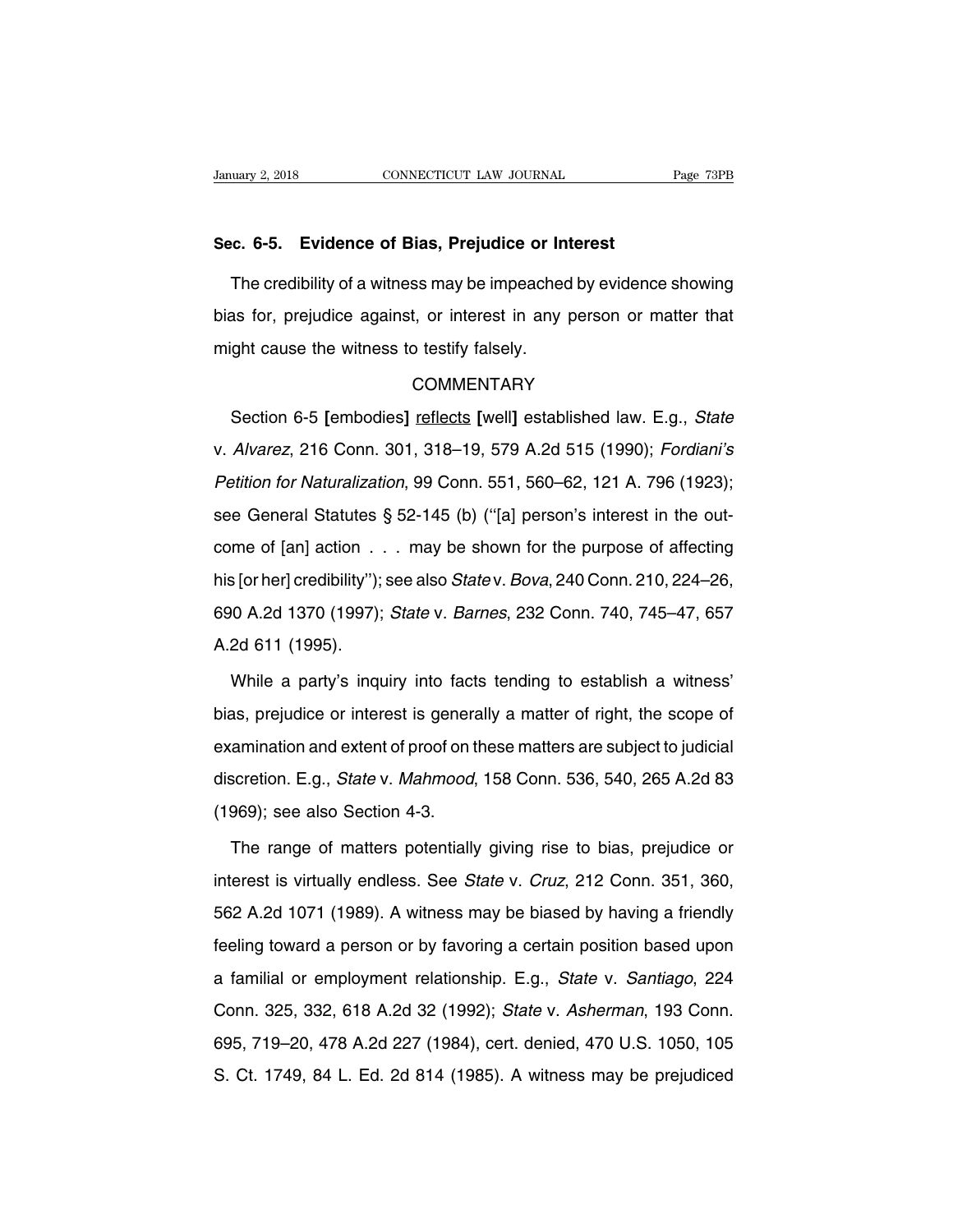Page 74PB CONNECTICUT LAW JOURNAL January 2, 2018<br>against a person or position based upon a prior quarrel with the person<br>against whom the witness testifies; see *Beardsley* v. *Wildman*, 41 Page 74PB CONNECTICUT LAW JOURNAL January 2, 2018<br>against a person or position based upon a prior quarrel with the person<br>against whom the witness testifies; see *Beardsley* v. *Wildman*, 41<br>Conn. 515, 517 (1874); or by vi against a person or position based upon a prior quarrel with the person<br>against whom the witness testifies; see *Beardsley* v. Wildman, 41<br>Conn. 515, 517 (1874); or by virtue of the witness' animus toward a<br>class of person against a person or position based upon a prior quarrel with the person<br>against whom the witness testifies; see *Beardsley* v. Wildman, 41<br>Conn. 515, 517 (1874); or by virtue of the witness' animus toward a<br>class of person against whom the witness testifies; see *Beardsley* v. *Wildman*, 41<br>Conn. 515, 517 (1874); or by virtue of the witness' animus toward a<br>class of persons. *Jacek* v. *Bacote*, 135 Conn. 702, 706, 68 A.2d 144<br>(1949). A witn independent of any bias or prejudice when, for example, he or she<br>has a financial stake w. Bacote, 135 Conn. 702, 706, 68 A.2d 144<br>(1949). A witness may have an interest in the outcome of the case<br>independent of any bias o class of persons. *Jacek* v. *Bacote*, 135 Conn. 702, 706, 68 A.2d 144 (1949). A witness may have an interest in the outcome of the case independent of any bias or prejudice when, for example, he or she has a financial sta (1949). A witness may have an interest in the outcome of the case<br>independent of any bias or prejudice when, for example, he or she<br>has a financial stake in its outcome; see *State* v. *Colton*, 227 Conn.<br>231, 250–51, 630 independent of any bias or prejudice when, for example, he or she<br>has a financial stake in its outcome; see *State* v. *Colton*, 227 Conn.<br>231, 250–51, 630 A.2d 577 (1993); or when the witness has filed a<br>civil suit arisin at which the witness testifies against the defendant. State is a financial stake in its outcome; see *State v. Colton*, 227 Conn. 231, 250–51, 630 A.2d 577 (1993); or when the witness has filed a civil suit arising out of vil suit arising out of the same events giving rise to the criminal trial<br>which the witness testifies against the defendant. State v. Arline,<br>3 Conn. 52, 61, 612 A.2d 755 (1992).<br>Because evidence tending to show a witness'

at which the witness testifies against the defendant. *State* v. *Arline*,<br>223 Conn. 52, 61, 612 A.2d 755 (1992).<br>Because evidence tending to show a witness' bias, prejudice or<br>interest is never collateral; e.g., *State* v 223 Conn. 52, 61, 612 A.2d 755 (1992).<br>Because evidence tending to show a witness' bias, prejudice or<br>interest is never collateral; e.g., *State v. Chance*, 236 Conn. 31, 58,<br>671 A.2d 323 (1996); impeachment of a witness o Because evidence tending to show a witness' bias, prejudice or<br>interest is never collateral; e.g., *State* v. *Chance*, 236 Conn. 31, 58,<br>671 A.2d 323 (1996); impeachment of a witness on these matters<br>may be accomplished t interest is never collateral; e.g., *State v. Chance*, 236 Conn. 31, 58, 671 A.2d 323 (1996); impeachment of a witness on these matters may be accomplished through the introduction of extrinsic evidence, in addition to exa A.2d 893 (1956). The scope and extent of proof through the use of extrinsic evidence, in addition to examining the witness directly. See, e.g., *State v. Bova*, supra, 240 Conn. 219; *Fairbanks v. State*, 143 Conn. 653, 65 in addition to examining the witness directly. See, e.g., *State v. Bova*, supra, 240 Conn. 219; *Fairbanks v. State*, 143 Conn. 653, 657, 124<br>A.2d 893 (1956). The scope and extent of proof through the use of extrinsic evi supra, 240 Conn. 219; *Fairbanks v. State*, 143 Conn. 653, 657, 124<br>A.2d 893 (1956). The scope and extent of proof through the use of<br>extrinsic evidence is subject to the court's discretion, however; *State*<br>v. Colton, sup 26 A.2d 893 (1956). The scope and extent of proof through the use of extrinsic evidence is subject to the court's discretion, however; State v. Colton, supra, 227 Conn. 249; State v. Shipman, 195 Conn. 160, 163, 486 A.2d 1 extrinsic evidence is subject to the court's discretion, however; State<br>v. Colton, supra, 227 Conn. 249; State v. Shipman, 195 Conn. 160,<br>163, 486 A.2d 1130 (1985); and whether extrinsic evidence may be<br>admitted to show bi v. Colton, supra, 227 Conn. 249; State v. Shipman, 195 Conn. 160, 163, 486 A.2d 1130 (1985); and whether extrinsic evidence may be admitted to show bias, prejudice or interest without a foundation is also within the court' 163, 486 A.2d 1130 (1985); and whether extrinsic evidence may be<br>admitted to show bias, prejudice or interest without a foundation is<br>also within the court's discretion. E.g., *State v. Townsend*, 167 Conn.<br>539, 560, 356 A R. 2d 157, cert. denied, 216 Conn. 816, 580 A.2d 62 (1990).<br>A. 2d 157, cert. denied, 423 U.S. 846, 96 S. Ct. 84, 46<br>L. Ed. 2d 67 (1975); State v. Crowley, 22 Conn. App. 557, 559, 578<br>A. 2d 157, cert. denied, 216 Conn. 816, also within the court's discretion. E.g., *State v. Townsend*, 16<br>539, 560, 356 A.2d 125, cert. denied, 423 U.S. 846, 96 S. C<br>L. Ed. 2d 67 (1975); *State v. Crowley*, 22 Conn. App. 557, 8<br>A.2d 157, cert. denied, 216 Conn.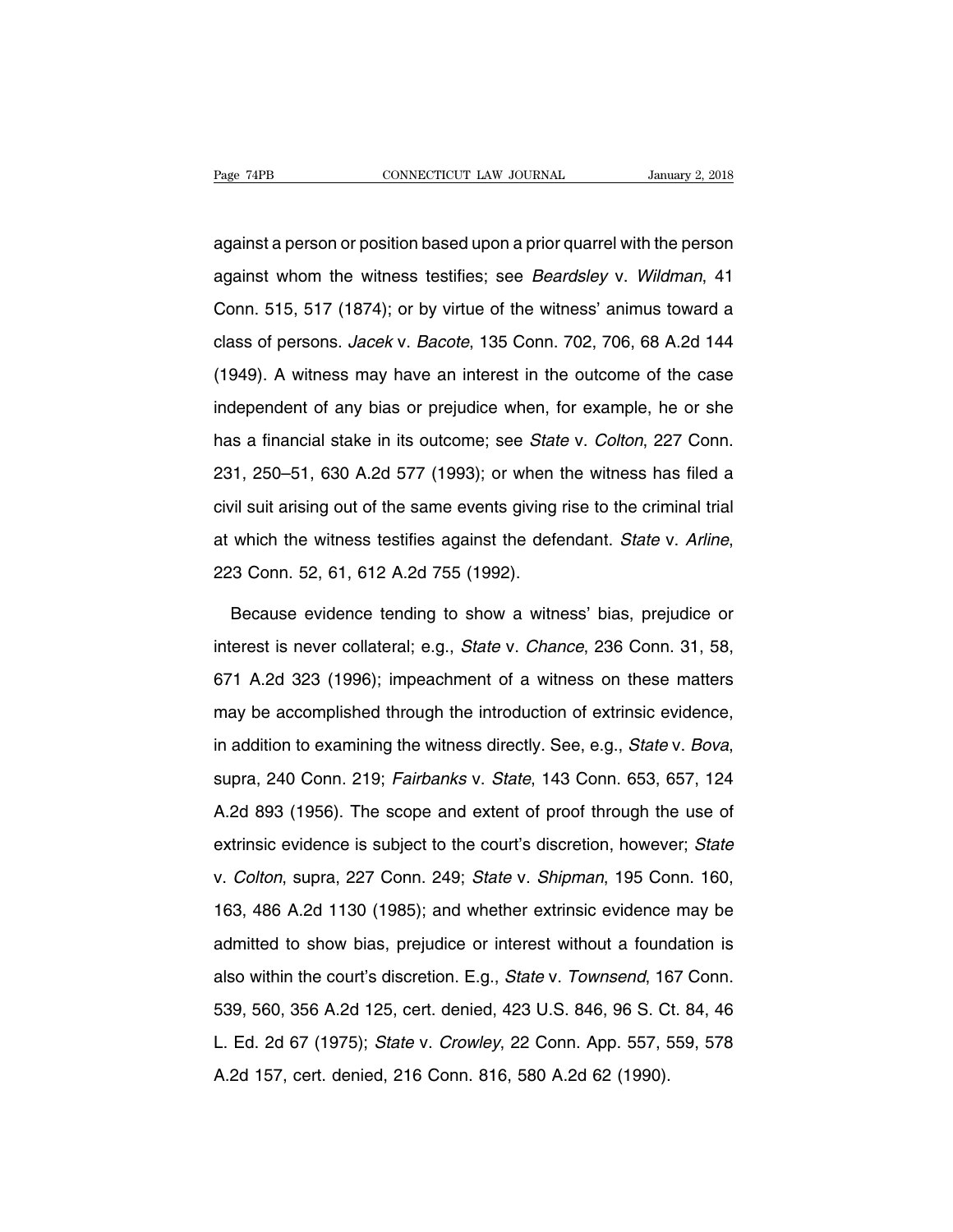The offering party must establish the relevancy of impeachment<br>The offering party must establish the relevancy of impeachment<br>The offering party must establish the relevancy of impeachment<br>idence by laying a proper foundat Example 75PB<br>The offering party must establish the relevancy of impeachment<br>evidence by laying a proper foundation; State v. Barnes, supra, 232<br>Conn. 747; which may be established in one of three ways: (1) by The offering party must establish the relevancy of impeachment<br>evidence by laying a proper foundation; *State* v. *Barnes*, supra, 232<br>Conn. 747; which may be established in one of three ways: (1) by<br>making an offer of pro The offering party must establish the relevancy of impeachment<br>evidence by laying a proper foundation; *State v. Barnes*, supra, 232<br>Conn. 747; which may be established in one of three ways: (1) by<br>making an offer of proof evidence by laying a proper foundation; *State* v. *Barnes*, supra, 232<br>Conn. 747; which may be established in one of three ways: (1) by<br>making an offer of proof; (2) the record independently may establish<br>the relevance of Conn. 747; which may be established in one of three ways: (1) by making an offer of proof; (2) the record independently may establish the relevance of the proffered evidence; or (3) "stating a 'good faith belief' that the making an offer of proof; (2) the record independently may establish<br>the relevance of the proffered evidence; or (3) "stating a 'good faith<br>belief' that there is an adequate factual basis for [the] inquiry." Id.<br>Sec. 6-6.

lief' that there is an adequate factual basis for [the] inquiry." Id.<br> **(a) Opinion and reputation evidence of character.** The credibility<br> **(a) Opinion and reputation evidence of character.** The credibility<br>
a witness may Sec. 6-6. Evidence of Character and Conduct of Witness<br>(a) Opinion and reputation evidence of character. The credibility<br>of a witness may be impeached or supported by evidence of character<br>for truthfulness or untruthfulnes Sec. 6-6. Evidence of Character and Conduct of Witness<br>(a) Opinion and reputation evidence of character. The credibility<br>of a witness may be impeached or supported by evidence of character<br>for truthfulness or untruthfulnes (a) Opinion and reputation evidence of character. The credibility<br>of a witness may be impeached or supported by evidence of character<br>for truthfulness or untruthfulness in the form of opinion or reputation.<br>Evidence of tru of a witness may be impeached or supported by evidence of<br>for truthfulness or untruthfulness in the form of opinion or<br>Evidence of truthful character is admissible only after the<br>of the witness for truthfulness has been im form truthfulness or untruthfulness in the form<br>
idence of truthful character is admissible<br>
the witness for truthfulness has been imp<br> **(b) Specific instances of conduct.**<br>
(1) General rule, A witness may be asked vidence of truthful character is admissible only after the character<br>
the witness for truthfulness has been impeached.<br>
(b) Specific instances of conduct.<br>
(1) General rule. A witness may be asked, in good faith, about<br>
ec

of the witness for truthfulness has been impeached.<br>
(b) Specific instances of conduct.<br>
(1) General rule. A witness may be asked, in good faith, about<br>
specific instances of conduct of the witness, if probative of the wit (b) Specific instances of conduct.<br>
(1) General rule. A witness may be asked, in good faith, about<br>
specific instances of conduct of the witness, if probative of the witness'<br>
character for untruthfulness.<br>
(2) Extrinsic e (1) General rule. A witness may be asked, in good faith, about<br>ecific instances of conduct of the witness, if probative of the witness'<br>aracter for untruthfulness.<br>(2) Extrinsic evidence. Specific instances of the conduct

specific instances of conduct of the witness, if probative of the witness'<br>character for untruthfulness.<br>(2) Extrinsic evidence. Specific instances of the conduct of a witness,<br>for the purpose of impeaching the witness' cr character for untruthfulness.<br>
(2) Extrinsic evidence. Specific instances of the cor<br>
for the purpose of impeaching the witness' credibility<br>
(1), may not be proved by extrinsic evidence.<br>
(c) Inquiry of character witness. (2) Extrinsic evidence. Specific instances of the conduct of a witness,<br>
the purpose of impeaching the witness' credibility under subdivision<br>
), may not be proved by extrinsic evidence.<br> **(c) Inquiry of character witness.** 

for the purpose of impeaching the witness' credibility under subdivision<br>
(1), may not be proved by extrinsic evidence.<br>
(c) Inquiry of character witness. A witness who has testified about<br>
the character of another witness (1), may not be proved by extrinsic evidence.<br>
(c) Inquiry of character witness. A witness who has testified about<br>
the character of another witness for truthfulness or untruthfulness may<br>
be asked on cross-examination, in (c) Inquiry of character witness. A witness who has testified about<br>the character of another witness for truthfulness or untruthfulness may<br>be asked on cross-examination, in good faith, about specific instances<br>of conduct the character of another witness for tr<br>the character of another witness for tr<br>be asked on cross-examination, in go<br>of conduct of the other witness if probater for truthfulness or untruthfulness.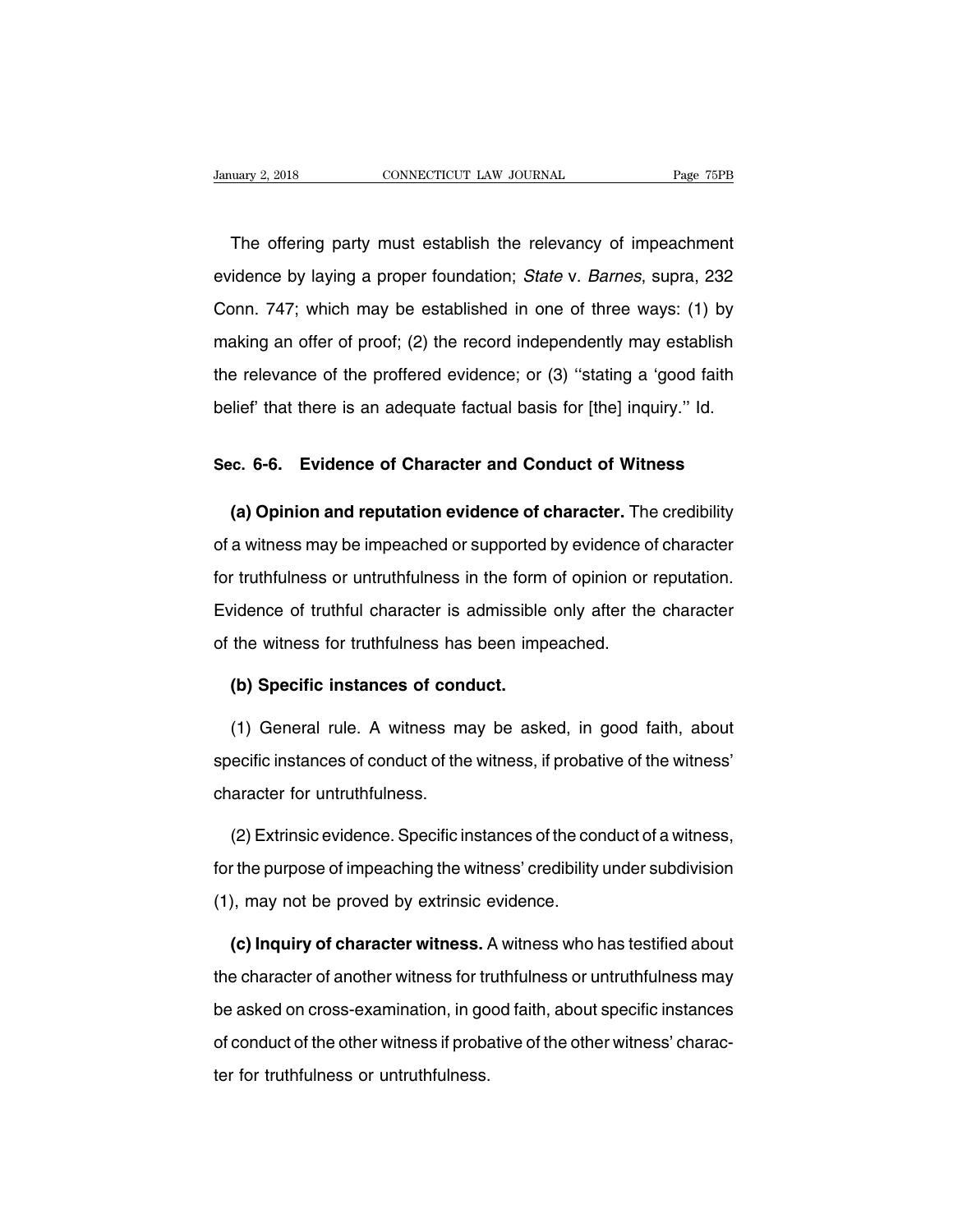# **COMMENTARY**

Section 4-4 (a) (3) **[bars the admission of character evidence when**<br>
Section 4-4 (a) (3) **[bars the admission of character evidence when**<br>
Section 4-4 (a) (3) **[bars the admission of character evidence when**<br>
Section 4-4 COMMENTARY<br>Section 4-4 (a) (3) [bars the admission of character evidence when<br>offered to prove that a person acted in conformity therewith, but is<br>subject to exceptions. One exception is evidence bearing on a witness' COMMENTARY<br>Section 4-4 (a) (3) [bars the admission of character evidence when<br>offered to prove that a person acted in conformity therewith, but is<br>subject to exceptions. One exception is evidence bearing on a witness'<br>char Section 4-4 (a)  $(3)$  [bars the admission of character evidence when<br>offered to prove that a person acted in conformity therewith, but is<br>subject to exceptions. One exception is evidence bearing on a witness'<br>character fo offered to prove that a person acted in conformity therewith, but is subject to exceptions. One exception is evidence bearing on a witness' character for truthfulness or untruthfulness when offered on the issue of credibi subject to exceptions. One exception is evidence bearing on a witness'<br>character for truthfulness or untruthfulness when offered on the issue<br>of credibility. See Section 4-4 (a) (3)] provides for the admission of<br>evidence character for truthfulness or untruthfulness when offered on the issue<br>of credibility. See Section 4-4 (a) (3)] provides for the admission of<br>evidence addressing the character of a witness for truthfulness or<br>untruthfulnes of credibility. See Section 4-4 (a) (3)] provides for the admission of<br>evidence addressing the character of a witness for truthfulness or<br>untruthfulness to support or impeach the credibility of such witness.<br>Section 6-6 [r evidence addressing the character of a witness for truthfulness or<br>untruthfulness to support or impeach the credibility of such witness.<br>Section 6-6 [regulates the admissibility of such evidence and the<br>means by which such untruthfulness to support or impeach the credibility of such witness.<br>Section 6-6 [regulates the admissibility of such evidence and the<br>means by which such evidence, if admissible, may be introduced]<br>addresses when such ev Section 6-6 [regulates<br>means by which such<br>addresses when such<br>methods of proof.<br>(a) Opinion and rep Frank by which such evidence, if admissible, may be intro<br>
dresses when such evidence is admissible and the app<br>
ethods of proof.<br> **(a) Opinion and reputation evidence of character.**<br>
The first sentence of subsection (a) r dresses when such evidence is admissible and the appropriate<br>ethods of proof.<br>(a) Opinion and reputation evidence of character.<br>The first sentence of subsection (a) reflects common law. See, e.g.,<br>ate v. *Gould*, 241 Conn.

methods of proof.<br>
(a) Opinion and reputation evidence of character.<br>
The first sentence of subsection (a) reflects common law. See, e.g.,<br>
State v. Gould, 241 Conn. 1, 19, 695 A.2d 1022 (1997); State v.<br>
Gelinas, 160 Conn (a) Opinion and reputation evidence of character.<br>
The first sentence of subsection (a) reflects common law. See, e.g.,<br>
State v. Gould, 241 Conn. 1, 19, 695 A.2d 1022 (1997); State v.<br>
Gelinas, 160 Conn. 366, 367–68, 279 The first sentence of subsection (a) reflects common law. See, e.g.,<br>State v. Gould, 241 Conn. 1, 19, 695 A.2d 1022 (1997); State v.<br>Gelinas, 160 Conn. 366, 367–68, 279 A.2d 552 (1971); State v. Pet-<br>tersen, 17 Conn. App. State v. Gould, 241 Conn. 1, 19, 695 A.2d 1022 (1997); State v.<br>Gelinas, 160 Conn. 366, 367–68, 279 A.2d 552 (1971); State v. Pet-<br>tersen, 17 Conn. App. 174, 181, 551 A.2d 763 (1988). Evidence admit-<br>ted under subsection ( Gelinas, 160 Conn. 366, 367–68, 279 A.2d 552 (1971); *State v. Pet-*<br>tersen, 17 Conn. App. 174, 181, 551 A.2d 763 (1988). Evidence admit-<br>ted under subsection (a) must relate to the witness' character for<br>truthfulness and tersen, 17 Conn. App. 174, 181, 551 A.2d 763 (1988). Evidence admitted under subsection (a) must relate to the witness' character for truthfulness and thus general character evidence is inadmissible. [C. Tait & J. LaPlante 10507, 17 Sonn. 1<sub>1</sub>pp. 17 1, 101, 3017. Let 1 30 (1 303). Evadence damnet<br>
1205; character subsection (a) must relate to the witness' character for<br>
1205; s]See, e.g., *Dore v. Babcock*, 74 Conn. 425, 429–30, 50 A.<br>
1016 truthfulness and th<br>Tait & J. LaPlante,<br>205; s]See, e.g.,<br>1016 (1902).<br>The second sen it & J. LaPlante, Connecticut Evidence (2d Ed. 1988) § 7.23.1, p.<br>5; s]See, e.g., *Dore* v. *Babcock*, 74 Conn. 425, 429–30, 50 A.<br>16 (1902).<br>The second sentence of subsection (a) also adopts common law.<br>se *State* v. *War* 

205; s]See, e.g., *Dore* v. *Babcock*, 74 Conn. 425, 429–30, 50 A.<br>1016 (1902).<br>The second sentence of subsection (a) also adopts common law.<br>See *State* v. *Ward*, 49 Conn. 429, 442 (1881); *Rogers* v. *Moore*, 10<br>Conn. 1 1016 (1902).<br>The second sentence of subsection (a) also adopts common law.<br>See *State v. Ward*, 49 Conn. 429, 442 (1881); *Rogers v. Moore*, 10<br>Conn. 13, 16–17 (1833); see also *State v. Suckley*, 26 Conn. App.<br>65, 72, 59 The second sentence of sult<br>See *State* v. *Ward*, 49 Conn. 4<br>Conn. 13, 16–17 (1833); see<br>65, 72, 597 A.2d 1285 (1991).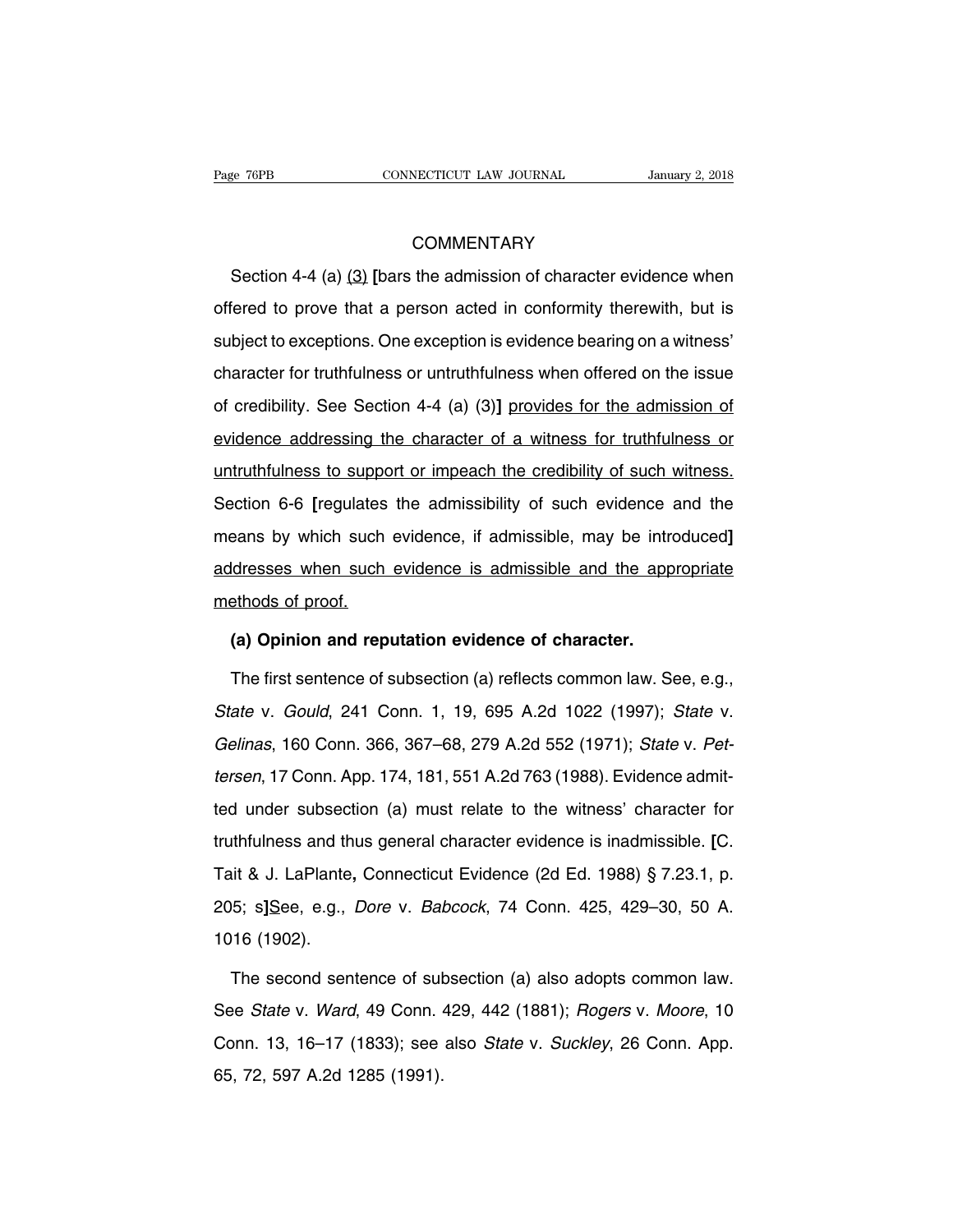Nextandary 2, 2018<br>
A foundation establishing personal contacts with the witness or<br>
A foundation establishing personal contacts with the witness or<br>
owledge of the witness' reputation in the community is a prerequisite Example 7798 CONNECTICUT LAW JOURNAL Page 77PB<br>A foundation establishing personal contacts with the witness or<br>knowledge of the witness' reputation in the community is a prerequisite<br>to the introduction of opinion or reput A foundation establishing personal contacts with the witness or<br>knowledge of the witness' reputation in the community is a prerequisite<br>to the introduction of opinion or reputation testimony bearing on a<br>witness' character A foundation establishing personal contacts with the witness or<br>knowledge of the witness' reputation in the community is a prerequisite<br>to the introduction of opinion or reputation testimony bearing on a<br>witness' character In the manufacture of the witness' reputation in the community is a prerequisite<br>to the introduction of opinion or reputation testimony bearing on a<br>witness' character for truthfulness. See, e.g., *State v. Gould*, supra,<br> 1068 (1984), cert. denied, 469 U.S. 1191, 105 S. Ct. 963, 83 L. Ed.<br>24 See (1984), cert. denied, 469 U.S. 1191, 105 S. Ct. 963, 83 L. Ed.<br>24 See (1984), cert. denied, 469 U.S. 1191, 105 S. Ct. 963, 83 L. Ed.<br>2d 968 (1985). witness' character for truthfulness. See, e.g., *State v. Gould*, supra,<br>241 Conn. 19–20; *State v. George*, 194 Conn. 361, 368–69, 481 A.2d<br>1068 (1984), cert. denied, 469 U.S. 1191, 105 S. Ct. 963, 83 L. Ed.<br>2d 968 (1985) matter with 19-20; *State v. George*, 194 Conn. 361, 368–69, 481 A.2d 1068 (1984), cert. denied, 469 U.S. 1191, 105 S. Ct. 963, 83 L. Ed.<br>2d 968 (1985). Whether an adequate foundation has been laid is a matter within the 1968 (1984), cert. denied, 469 U.S. 1191, 105 S. Ct. 963,<br>1068 (1985). Whether an adequate foundation has beer<br>matter within the discretion of the court. E.g., *State v. Gou*<br>19; *State v. George*, supra, 368; see Section 1968 (1985). Whether an adequate found<br>atter within the discretion of the court. E.g<br>i; *State* v. *George*, supra, 368; see Section<br>**(b) Specific instances of conduct.**<br>Under subdivision (1), a witness may be atter within the discretion of the court. E.g., *State* v. *Gould*, supra,<br>  $U$ ; *State* v. *George*, supra, 368; see Section 1-3 (a).<br> **(b) Specific instances of conduct.**<br>
Under subdivision (1), a witness may be asked ab

19; State v. George, supra, 368; see Section 1-3 (a).<br>
(b) Specific instances of conduct.<br>
Under subdivision (1), a witness may be asked about his or her<br>
specific instances of conduct that, while not resulting in criminal (b) Specific instances of conduct.<br>Under subdivision (1), a witness may be asked about his or her<br>specific instances of conduct that, while not resulting in criminal convic-<br>tion, are probative of the witness' character fo Under subdivision (1), a witness may be asked about his or her<br>specific instances of conduct that, while not resulting in criminal convic-<br>tion, are probative of the witness' character for untruthfulness. See,<br>e.g., *State* specific instances of conduct that, while not resulting in criminal conviction, are probative of the witness' character for untruthfulness. See, e.g., *State v. Chance*, 236 Conn. 31, 60, 671 A.2d 323 (1996); *State* v. *R* become instances or conduct that, while horroscalling in orifination critics.<br>
tion, are probative of the witness' character for untruthfulness. See,<br>
e.g., *State* v. *Chance*, 236 Conn. 31, 60, 671 A.2d 323 (1996); *Stat* e.g., *State v. Chance*, 236 Conn. 31, 60, 671 A.2d 323 (1996); *State* v. *Roma*, 199 Conn. 110, 116–17, 513 A.2d 116 (1986); *Martyn v. Donlin*, 151 Conn. 402, 408, 198 A.2d 700 (1964). Such inquiries must be made in goo v. Roma, 199 Conn. 110, 116–17, 513 A.2d 116 (1986); Martyn v.<br>Donlin, 151 Conn. 402, 408, 198 A.2d 700 (1964). Such inquiries must<br>be made in good faith. See *State* v. Chance, supra, 60; Marsh v.<br>Washburn, 11 Conn. App. misconduct evidence sought to be admitted must be made in good faith. See *State v. Chance*, supra, 60; *Marsh v. Washburn*, 11 Conn. App. 447, 452–53, 528 A.2d 382 (1987). The misconduct evidence sought to be admitted mus Donlin, 151 Conn. 402, 408, 198 A.2d 700 (1964). Such inquiries must<br>be made in good faith. See *State* v. *Chance*, supra, 60; *Marsh* v.<br>*Washburn*, 11 Conn. App. 447, 452–53, 528 A.2d 382 (1987). The<br>misconduct evidence Washburn, 11 Conn. App. 447, 452–53, 528 A.2d 382 (1987). The<br>misconduct evidence sought to be admitted must be probative of the<br>witness' character for untruthfulness, not merely general bad charac-<br>ter. E.g., *Demers v. S* misconduct evidence sought to be admitted must be probative of the<br>witness' character for untruthfulness, not merely general bad charac-<br>ter. E.g., *Demers v. State*, 209 Conn. 143, 156, 547 A.2d 28 (1988).<br>Vogel v. Sylves tness' character for untruthfulness, not merely general bad charac-<br>
1. E.g., *Demers v. State*, 209 Conn. 143, 156, 547 A.2d 28 (1988);<br>
1998 v. *Sylvester*, 148 Conn. 666, 675, 174 A.2d 122 (1961).<br>
1998 Impeachment thro

ter. E.g., *Demers v. State*, 209 Conn. 143, 156, 547 A.2d 28 (1988);<br>Vogel v. *Sylvester*, 148 Conn. 666, 675, 174 A.2d 122 (1961).<br>Impeachment through the use of specific instance evidence under<br>subdivision (1) is commit Vogel v. Sylvester, 148 Conn. 666, 675, 174 A.2d 122 (1961).<br>Impeachment through the use of specific instance evidence under<br>subdivision (1) is committed to the trial court's discretionary authority.<br>State v. Vitale, 197 C Impeachment through the use of specific instance evidence under<br>subdivision (1) is committed to the trial court's discretionary authority.<br>State v. Vitale, 197 Conn. 396, 401, 497 A.2d 956 (1985). The trial<br>court must, how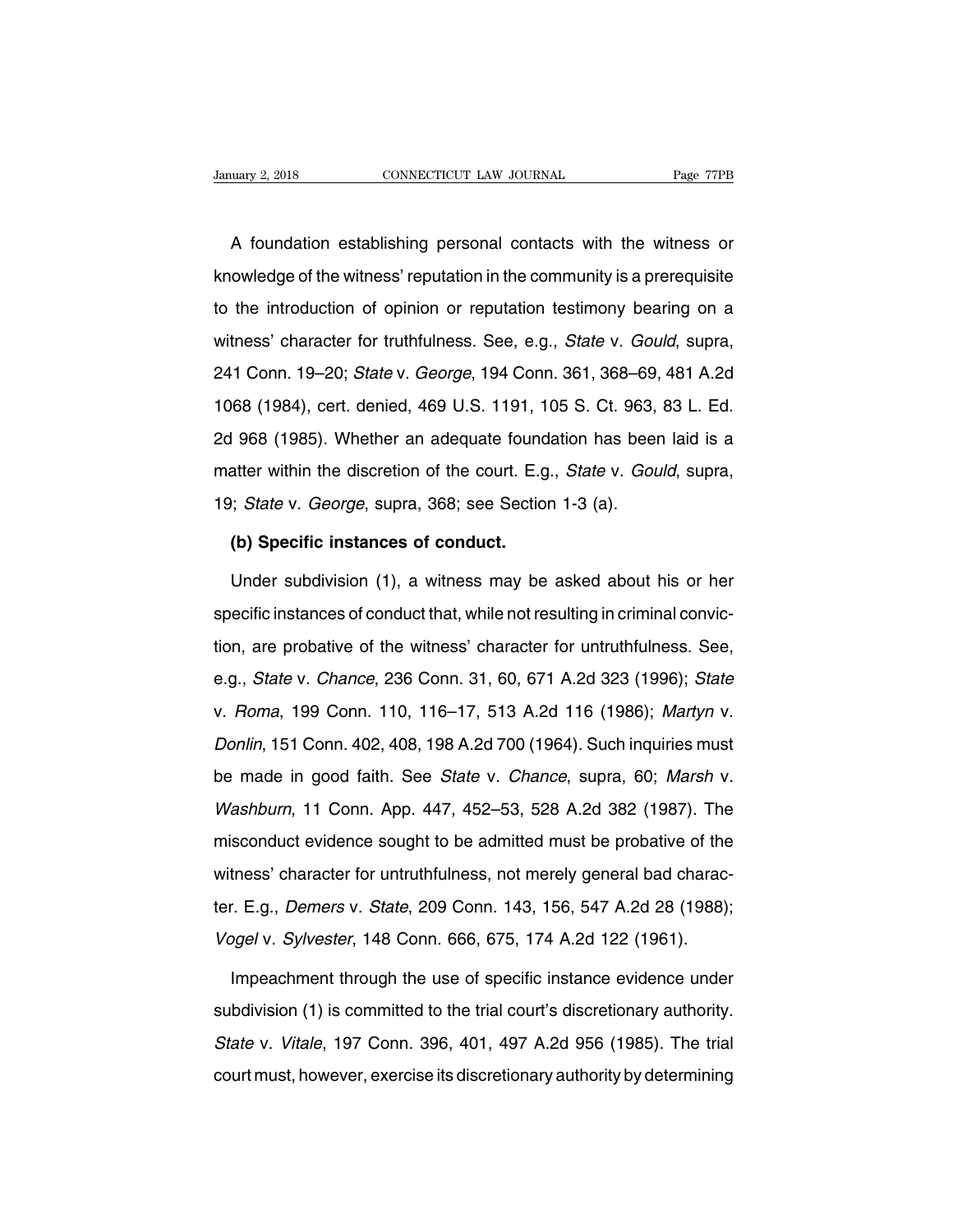Page 78PB<br>
CONNECTICUT LAW JOURNAL<br>
Whether the specific instance evidence is probative of the witness'<br>
character for untruthfulness, and whether its probative value is out-Page 78PB CONNECTICUT LAW JOURNAL January 2, 2018<br>whether the specific instance evidence is probative of the witness'<br>character for untruthfulness, and whether its probative value is out-<br>weighed by any of the Section 4-3 whether the specific instance evidence is probative of the witness'<br>character for untruthfulness, and whether its probative value is out-<br>weighed by any of the Section 4-3 balancing factors. *State* v. *Martin*,<br>201 Conn. aracter for untruthfulness, and whether its probative value is out-<br>
Eighed by any of the Section 4-3 balancing factors. State v. Martin,<br>
11 Conn. 74, 88–89, 513 A.2d 116 (1986); see Section 4-3.<br>
Inquiry into specific in

weighed by any of the Section 4-3 balancing factors. *State v. Martin*,<br>201 Conn. 74, 88–89, 513 A.2d 116 (1986); see Section 4-3.<br>Inquiry into specific instances of conduct bearing on the witness'<br>character for untruthful 201 Conn. 74, 88–89, 513 A.2d 116 (1986); see Section 4-3.<br>Inquiry into specific instances of conduct bearing on the witness'<br>character for untruthfulness is not limited to cross-examination; such<br>inquiry may be initiated Inquiry into specific instances of conduct bearing on the witness'<br>character for untruthfulness is not limited to cross-examination; such<br>inquiry may be initiated on direct examination, redirect or recross.<br>See *Vogel* v. Inquiry into openio instantses or conduct beaming on the withset<br>character for untruthfulness is not limited to cross-examination; such<br>inquiry may be initiated on direct examination, redirect or recross.<br>See *Vogel* v. *S* inquiry may be initiated on direct examination, redirect or recross.<br>See *Vogel* v. *Sylvester*, supra, 148 Conn. 675 (direct examination).<br>Although inquiry often will occur during cross-examination, subsection<br>(b) contemp See *Vogel* v. *Sylvester*, supra, 148 Conn. 675 (direct examination).<br>Although inquiry often will occur during cross-examination, subsection<br>(b) contemplates inquiry on direct or redirect examination when, for<br>example, a Although inquiry often will occur during cross-examination, subsection<br>(b) contemplates inquiry on direct or redirect examination when, for<br>example, a calling party impeaches its own witness pursuant to Section<br>6-4, or ant (b) contemplates inquiry on direct or redirect example, a calling party impeaches its own witness<br>6-4, or anticipates impeachment by explaining the<br>conduct or portraying it in a favorable light.<br>Subdivision (1) only covers ample, a calling party impeaches its own witness pursuant to Section<br>4, or anticipates impeachment by explaining the witness' untruthful<br>nduct or portraying it in a favorable light.<br>Subdivision (1) only covers inquiries in

6-4, or anticipates impeachment by explaining the witness' untruthful<br>conduct or portraying it in a favorable light.<br>Subdivision (1) only covers inquiries into specific instances of con-<br>duct bearing on a witness' characte conduct or portraying it in a favorable light.<br>
Subdivision (1) only covers inquiries into specific instances of con-<br>
duct bearing on a witness' character for untruthfulness. It does not<br>
cover inquiries into conduct rela Subdivision (1) only covers inquiries into specific instances of con-<br>duct bearing on a witness' character for untruthfulness. It does not<br>cover inquiries into conduct relating to a witness' character for truthful-<br>ness, i duct bearing on a witness' character for untruthfulness. It does not<br>cover inquiries into conduct relating to a witness' character for truthful-<br>ness, inasmuch as prior cases addressing the issue have been limited<br>to the f duct beaming on a whileco onlatable for antital manusco. It does not<br>cover inquiries into conduct relating to a witness' character for truthful-<br>ness, inasmuch as prior cases addressing the issue have been limited<br>to the f ness, inasmuch as prior cases addressing the issue have been limited<br>to the former situation. See, e.g., *State* v. *Dolphin*, 195 Conn. 444,<br>459, 488 A.2d 812 (1985). Nothing in subsection (b) precludes a<br>court, in its di to the former situation. See, e.g., *State v. Dolphin*, 195 Conn. 444, 459, 488 A.2d 812 (1985). Nothing in subsection (b) precludes a court, in its discretion, from allowing inquiries into specific instances of conduct re admissibility of such evidence is not precluded under this or other provisions of the Code.<br>
Such that is discretion, from allowing inquiries into specific instances<br>
of conduct reflecting a witness' character for truthful From the Victor (1999).<br>
provisions of the Code.<br>
Subdivision (2) recognizes of conduct reflecting a witness' character for truthfulness when the<br>admissibility of such evidence is not precluded under this or other<br>provisions of the Code.<br>Subdivision (2) recognizes well settled law. E.g., *State v.* 

provisions of the Code.<br>Subdivision (2) recognizes well settled law. E.g., *State v. Chance*,<br>supra, 236 Conn. 60; *State v. Martin*, supra, 201 Conn. 86; *Shailer v.<br>Bullock*, 78 Conn. 65, 69, 70, 61 A. 65 (1905). The eff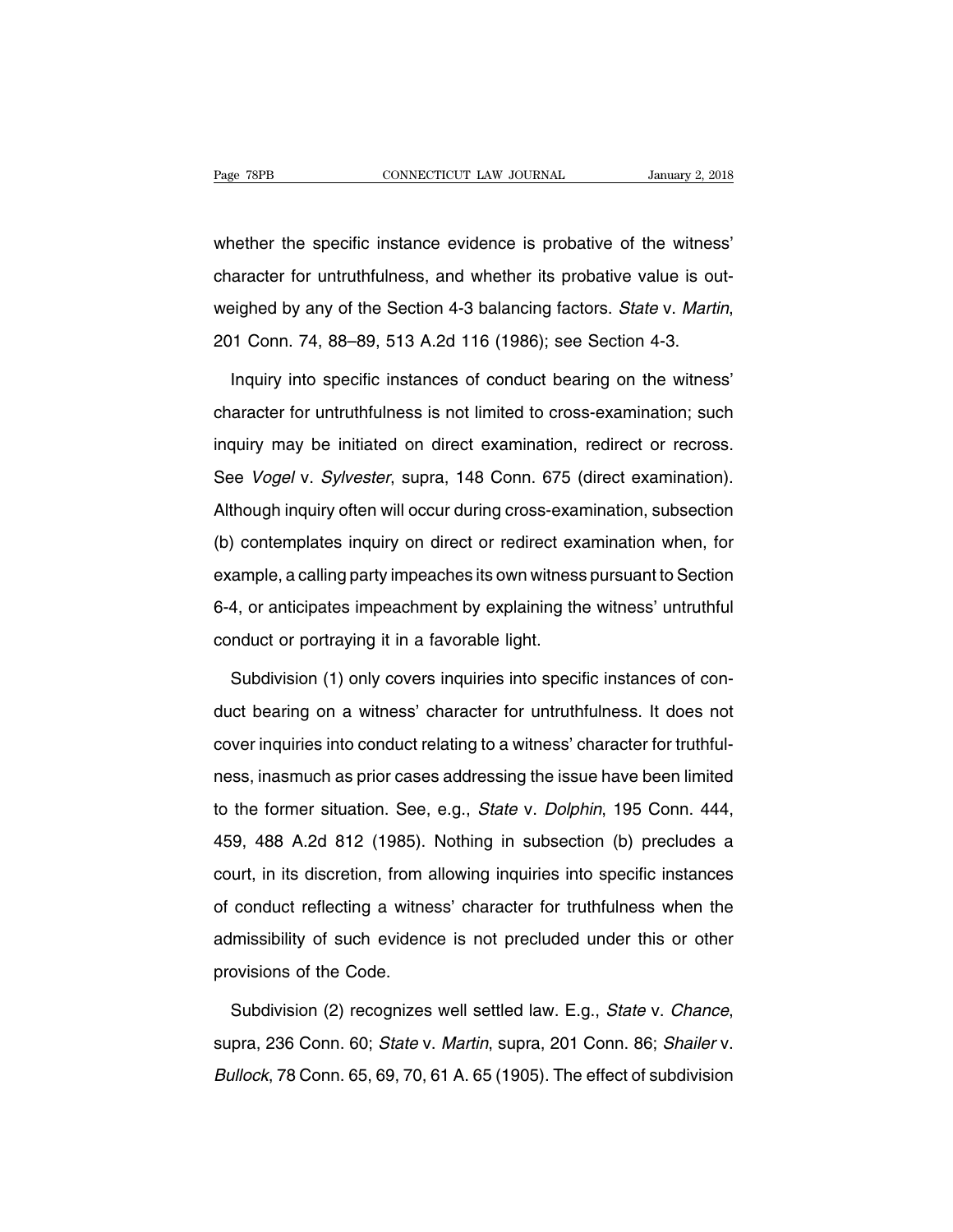University 2, 2018<br>
CONNECTICUT LAW JOURNAL Page 79PB<br>
(2) is that the examiner must introduce the witness' untruthful conduct<br>
Solely through examination of the witness himself or herself. State v. Sumuary 2, 2018 CONNECTICUT LAW JOURNAL Page 79PB<br>
(2) is that the examiner must introduce the witness' untruthful conduct<br>
solely through examination of the witness himself or herself. State v.<br>
Chance, supra, 61; State v (2) is that the examiner must introduce the witness' untruthful conduct solely through examination of the witness himself or herself. State v. Chance, supra, 61; State v. Horton, 8 Conn. App. 376, 380, 513 A.2d 168, cert. (2) is that the examiner must introduce the witness' untruthful c<br>solely through examination of the witness himself or herself. S<br>*Chance*, supra, 61; *State* v. *Horton*, 8 Conn. App. 376, 380, 51<br>168, cert. denied, 201 **(e) Inquiry of character witness**<br>
(e) Inquiry of character witness.<br>
(c) Inquiry of character witness.<br>
(e) Inquiry of character witness.

rance, supra, 61, *State v. Honon*, 6 Comi. App. 376, 360, 313 A.2d<br>8, cert. denied, 201 Conn. 813, 517 A.2d 631 (1986).<br>(c) Inquiry of character witness.<br>Subsection (c) provides a means by which the basis of a character<br>t (c) Inquiry of character witness.<br>
Subsection (c) provides a means by which the basis of a character<br>
witness' testimony may be explored and is consistent with common<br>
law. State v. McGraw, 204 Conn. 441, 446–47, 528 A.2d (c) Inquiry of character witness.<br>
Subsection (c) provides a means by which the basis of a character<br>
witness' testimony may be explored and is consistent with common<br>
law. *State* v. *McGraw*, 204 Conn. 441, 446–47, 528 Subsection (c) provides a means by which the basis of a character<br>witness' testimony may be explored and is consistent with common<br>law. *State* v. *McGraw*, 204 Conn. 441, 446–47, 528 A.2d 821 (1987);<br>see *State* v. *DeAng* witness' testimony may be explored and is consistent with common<br>law. *State v. McGraw*, 204 Conn. 441, 446–47, 528 A.2d 821 (1987);<br>see *State v. DeAngelis*, 200 Conn. 224, 236–37, 511 A.2d 310 (1986);<br>*State v. Martin*, (c) is a particularized application of Section 441, 446–47, 528 A.2d 821 (1987);<br>See State v. DeAngelis, 200 Conn. 224, 236–37, 511 A.2d 310 (1986);<br>State v. Martin, 170 Conn. 161, 165, 365 A.2d 104 (1976). Subsection<br>(c) see State v. DeAngelis, 200 Conn. 224, 236–37, 511 A.2d 310 (1986);<br>State v. Martin, 170 Conn. 161, 165, 365 A.2d 104 (1976). Subsection<br>(c) is a particularized application of Section 4-4 (c), which authorizes<br>a cross-exam State v. Martin, 170 Conn. 161, 165, 365 A.2d 104 (1976). Subsection (c) is a particularized application of Section 4-4 (c), which authorizes a cross-examiner to ask a character witness about specific instances of conduct calcularized application of Section 4-4 (c), which authorizes<br>a cross-examiner to ask a character witness about specific instances<br>of conduct that relate to a particular character trait of the person<br>about which the witnes a cross-examiner to ask a character witness about specific instant<br>of conduct that relate to a particular character trait of the pers<br>about which the witness previously testified. As with subsection (<br>subsection (c) requi conduct that relate to a particular character trait of the person<br>out which the witness previously testified. As with subsection (b),<br>bsection (c) requires that inquiries be made in good faith.<br>The cross-examiner's functio

about which the witness previously testified. As with subsection (b),<br>subsection (c) requires that inquiries be made in good faith.<br>The cross-examiner's function in asking the character witness about<br>the principal witness' subsection (c) requires that inquiries be made in good faith.<br>The cross-examiner's function in asking the character witness about<br>the principal witness' truthful or untruthful conduct is not to prove that<br>the conduct did i The cross-examiner's function in asking the character witness about<br>the principal witness' truthful or untruthful conduct is not to prove that<br>the conduct did in fact occur; State v. Turcio, 178 Conn. 116, 126,<br>422 A.2d 74 the principal witness' truthful or untruthful conduct is not to prove that<br>the conduct did in fact occur; State v. Turcio, 178 Conn. 116, 126,<br>422 A.2d 749 (1979), cert. denied, 444 U.S. 1013, 100 S. Ct. 661, 62<br>L. Ed. 2d the conduct did in fact occur; *State* v. *Turcio*, 178 Conn. 116, 126, 422 A.2d 749 (1979), cert. denied, 444 U.S. 1013, 100 S. Ct. 661, 62 L. Ed. 2d 642 (1980); or to support or attack the principal witness' character fo and the sound of the sound in the sound in the community, the sound in the sound in the sound of the character for truthfulness; State v. *McGraw*, supra, 204 Conn. 447; but to test the soundness of the character witness' L. Ed. 2d 642 (1980); or to support or attack the principal witness'<br>character for truthfulness; *State v. McGraw*, supra, 204 Conn. 447;<br>but to test the soundness of the character witness' testimony "by<br>ascertaining [the and amount of information and his [or her] accuracy." State v. Martin, supra, 204 Conn. 447;<br>but to test the soundness of the character witness' testimony "by<br>ascertaining [the character witness'] good faith, his [or her]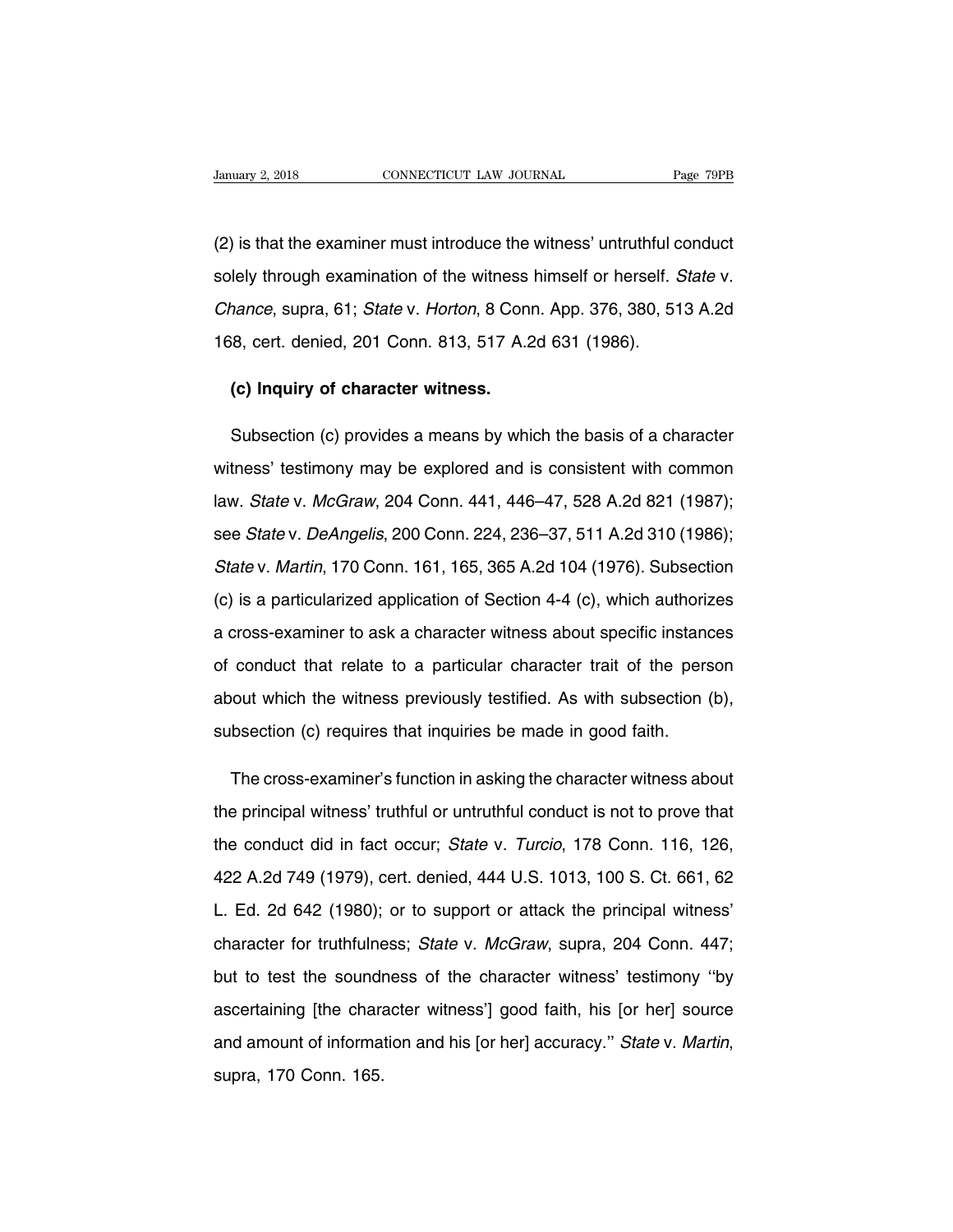Because extrinsic evidence of untruthful or truthful conduct is inad-<br>Because extrinsic evidence of untruthful or truthful conduct is inad-<br>ssible to support or attack a witness' character for truthfulness; e.g., marge sope connecticut taw journal January 2, 2018<br>Because extrinsic evidence of untruthful or truthful conduct is inad-<br>missible to support or attack a witness' character for truthfulness; e.g.,<br>State v. McGraw, supra, 20 Because extrinsic evidence of untruthful or truthful conduct is inad-<br>missible to support or attack a witness' character for truthfulness; e.g.,<br>State v. McGraw, supra, 204 Conn. 446; questions directed to the<br>character wi Because extrinsic evidence of untruthful or truthful conduct is inad-<br>missible to support or attack a witness' character for truthfulness; e.g.,<br>State v. McGraw, supra, 204 Conn. 446; questions directed to the<br>character wi missible to support or attack a witness' character for truthfulness; e.g.,<br>State v. McGraw, supra, 204 Conn. 446; questions directed to the<br>character witness on cross-examination concerning the principal wit-<br>ness' conduct State v. McGraw, supra, 204 Conn. 446; questions directed to the character witness on cross-examination concerning the principal witness' conduct should not embrace any details surrounding the conduct. State v. Martin, sup character witness on cross-examination concerning the principal wit-<br>ness' conduct should not embrace any details surrounding the conduct.<br>State v. Martin, supra, 170 Conn. 165; accord State v. Turcio, supra,<br>178 Conn. 126 enatation whilese on cross examination concerning the principal with<br>ness' conduct should not embrace any details surrounding the conduct.<br>State v. Martin, supra, 170 Conn. 165; accord *State* v. *Turcio*, supra,<br>178 Conn. State v. Martin, supra, 170 Conn. 165; accord *State v. Turcio*, supra, 178 Conn. 126. The accepted practice is to ask the character witness whether he or she knows or has heard of the principal witness' truthful or untrut 178 Conn. 126. The accepted practice is to ask<br>whether he or she knows or has heard of the prir<br>or untruthful conduct. See *State* v. *McGraw*, su<br>J. LaPlante, supra, § 8.3.6, pp. 240–41.] whether he or she knows or has heard of the principal witne<br>or untruthful conduct. See *State* v. *McGraw*, supra, 447. |<br>J. LaPlante, supra, § 8.3.6, pp. 240–41.]<br>Sec. 6-7. Evidence of Conviction of Crime<br>(a) General rule untruthful conduct. See *State* v. *McGraw*, supra, 447. [; C. Tait &<br>LaPlante, supra, § 8.3.6, pp. 240–41.]<br>c. 6-7. Evidence of Conviction of Crime<br>(a) General rule. For the purpose of impeaching the credibility of<br>witnes

d. LaPlante, supra, § 8.3.6, pp. 240–41.]<br>
Sec. 6-7. Evidence of Conviction of Crime<br>
(a) General rule. For the purpose of impeaching the credibility of<br>
a witness, evidence that a witness has been convicted of a crime is<br> Sec. 6-7. Evidence of Conviction of Crime<br>
(a) General rule. For the purpose of impeaching the credibility of<br>
a witness, evidence that a witness has been convicted of a crime is<br>
admissible if the crime was punishable by (a) General rule. For the purpose of impeaching the credibility of a witness, evidence that a witness has been convicted of a crime is admissible if the crime was punishable by imprisonment for more than one year. In deter (a) definite rate: For the p<br>a witness, evidence that a with<br>admissible if the crime was purone year. In determining where<br>the court shall consider:<br>(1) the extent of the prejudi Imissible if the crime was punishable by imprisonment<br>le year. In determining whether to admit evidence of<br>e court shall consider:<br>(1) the extent of the prejudice likely to arise[,];<br>(2) the significance of the particular (2) the significance of the particular crime in indicating untruthful-<br>
(2) the significance of the prejudice likely to arise[,];<br>
(2) the significance of the particular crime in indicating untruthful-<br>
ss[,]; and

the court shall consider<br>(1) the extent of the  $(2)$  the significance conses [, ]; and  $(3)$  the remoteness in (1) the extent of the prejudice likely to arise[,];<br>(2) the significance of the particular crime in indic<br>ss[,]; and<br>(3) the remoteness in time of the conviction.<br>(b) Methods of proof. Evidence that a witness has (2) the significance of the particular crime in indicating untruthful-<br>ss[,]; and<br>(3) the remoteness in time of the conviction.<br>**(b) Methods of proof.** Evidence that a witness has been convicted<br>a crime may be introduced

designment of the particular entire in indicating and<br>ness[,]; and<br>(3) the remoteness in time of the conviction.<br>(b) Methods of proof. Evidence that a witness has been con<br>of a crime may be introduced by the following met (3) the remoteness in time of the conviction.<br>
(b) Methods of proof. Evidence that a witness has been conviction of the introduced by the following methods:<br>
(1) examination of the witness as to the conviction[,]; or<br>
(2)

(b) Methods of proof. Evidence that a witness has been convicted<br>a crime may be introduced by the following methods:<br>(1) examination of the witness as to the conviction[,]; or<br>(2) introduction of a certified copy of the r evidence of proof Enterties that a minister has been centroled<br>of a crime may be introduced by the following methods:<br>(1) examination of the witness as to the conviction[,]; or<br>(2) introduction of a certified copy of the r (1) examina<br>(2) introducevidence, after<br>in the record.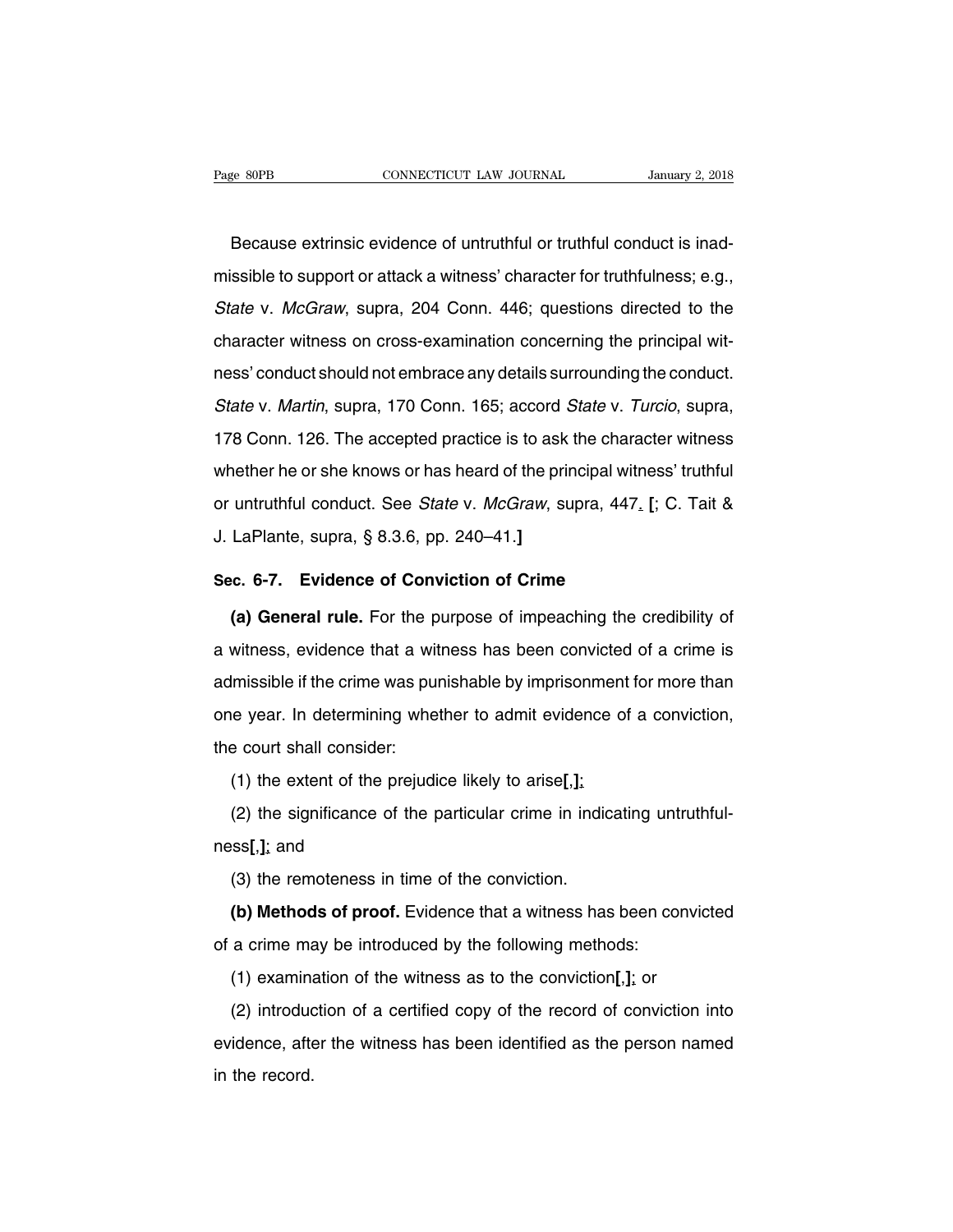**(c) Matters subject to proof.** If, for purposes of impeaching the<br>**(c) Matters subject to proof.** If, for purposes of impeaching the<br>edibility of a witness, evidence is introduced that the witness has Connecticut LAW JOURNAL Page 81PB<br> **C) Matters subject to proof.** If, for purposes of impeaching the<br>
credibility of a witness, evidence is introduced that the witness has<br>
been convicted of a crime, the court shall limit (c) Matters subject to proof. If, for purposes of impeaching the credibility of a witness, evidence is introduced that the witness has been convicted of a crime, the court shall limit the evidence to the name of the crime (c) Matters subject to proof. If, for purposes of impeaching the credibility of a witness, evidence is introduced that the witness has been convicted of a crime, the court shall limit the evidence to the name of the crime credibility of a witness, evidence is introduced that the witness has<br>been convicted of a crime, the court shall limit the evidence to the<br>name of the crime and when and where the conviction was rendered,<br>except that (1) been convicted of a crime, the court shall limit the evidence to the<br>name of the crime and when and where the conviction was rendered,<br>except that (1) the court may exclude evidence of the name of the<br>crime and (2) if the even conveted of a similary, and coard shall<br>name of the crime and when and where the<br>except that (1) the court may exclude evid<br>crime and (2) if the witness denies the convid<br>evidence of the punishment imposed.<br>(d) Penden cept that (1) the court may exclude evidence of the name of the<br>me and (2) if the witness denies the conviction, the court may permit<br>idence of the punishment imposed.<br>**(d) Pendency of appeal.** The pendency of an appeal fr

The and (2) if the witness denies the conviction, the court may permit<br>evidence of the punishment imposed.<br>(d) Pendency of appeal. The pendency of an appeal from a convic-<br>tion does not render evidence of a conviction inad evidence of the punishment imposed.<br>
(d) Pendency of appeal. The pendency of an appeal is admissible.<br>
of the pendency of an appeal is admissible.<br>
COMMENTARY I does not render evidency of an ap<br> **(a) General rule.**<br>
Subsection (a) recognization

## **COMMENTARY**

the pendency of an appeal is admissible.<br>
COMMENTARY<br>
(a) General rule.<br>
Subsection (a) recognizes the trial court's discretionary authority to<br>
Imit prior crimes evidence; e.g., [State v. Sauris, 227 Conn. 389, COMMENTARY<br>
(a) General rule.<br>
Subsection (a) recognizes the trial court's discretionary authority to<br>
admit prior crimes evidence; e.g., *[State v. Sauris*, 227 Conn. 389,<br>
409, 631 A.2d 238 (1993)] *State v. Skakel*, 276 (a) General rule.<br>
Subsection (a) recognizes the trial court's discretionary authority to<br>
admit prior crimes evidence; e.g., [State v. Sauris, 227 Conn. 389,<br>
409, 631 A.2d 238 (1993)] State v. Skakel, 276 Conn. 633, 738, Subsection (a) recognizes the trial court's discretionary authority to<br>admit prior crimes evidence; e.g., [State v. Sauris, 227 Conn. 389,<br>409, 631 A.2d 238 (1993)] State v. Skakel, 276 Conn. 633, 738, 888<br>A.2d 985 (2006); admit prior crimes evidence; e.g., [State v. Sauris, 227 Conn. 389, 409, 631 A.2d 238 (1993)] State v. Skakel, 276 Conn. 633, 738, 888<br>A.2d 985 (2006); Heating Acceptance Corp. v. Patterson, 152 Conn. 467, 472, 208 A.2d 34 aannt phor omnes evidence, e.g., [elate v. stanle,  $\angle$ z. est forth. ese,<br>409, 631 A.2d 238 (1993)] State v. Skakel, 276 Conn. 633, 738, 888<br>A.2d 985 (2006); Heating Acceptance Corp. v. Patterson, 152 Conn.<br>467, 472, 208 v. 1998 (2006); *Heating Acceptance Corp.* v. *Patterson*, 152 Conn.<br>467, 472, 208 A.2d 341 (1965); see General Statutes § 52-145 (b);<br>subject to consideration of the three factors set forth in the rule. *State*<br>v. *Nardin* v. Carter, 228 A.2d 341 (1965); see General Statutes § 52-145 (b); subject to consideration of the three factors set forth in the rule. *State* v. *Nardini*, 187 Conn. 513, 522, 447 A.2d 396 (1982); accord *[State* v. *Car* v. *Nardini*, 187 Co<br>v. *Carter*, 228 Con<br>supra, 738; State<br>1043 (1993).<br>A determination Carter, 228 Conn. 412, 430, 636 A.2d 821 (1994)] State v. Skakel,<br>pra, 738; State v. Cooper, 227 Conn. 417, 434–35, 630 A.2d<br>43 (1993).<br>A determination of youthful offender status pursuant to chapter 960a<br>the General Statu

supra, 738; State v. Cooper, 227 Conn. 417, 434–35, 630 A.2d<br>1043 (1993).<br>A determination of youthful offender status pursuant to chapter 960a<br>of the General Statutes does not constitute a conviction for purposes<br>of subsec 1043 (1993).<br>A determination of youthful offender status pursuant to chapter 960a<br>of the General Statutes does not constitute a conviction for purposes<br>of subsection (a). *State v. Keiser*, 196 Conn. 122, 127–28, 491 A.2d<br> A determination of youthful offender status<br>of the General Statutes does not constitute a<br>of subsection (a). *State* v. *Keiser*, 196 Conr<br>382 (1985); see General Statutes § 54-76k.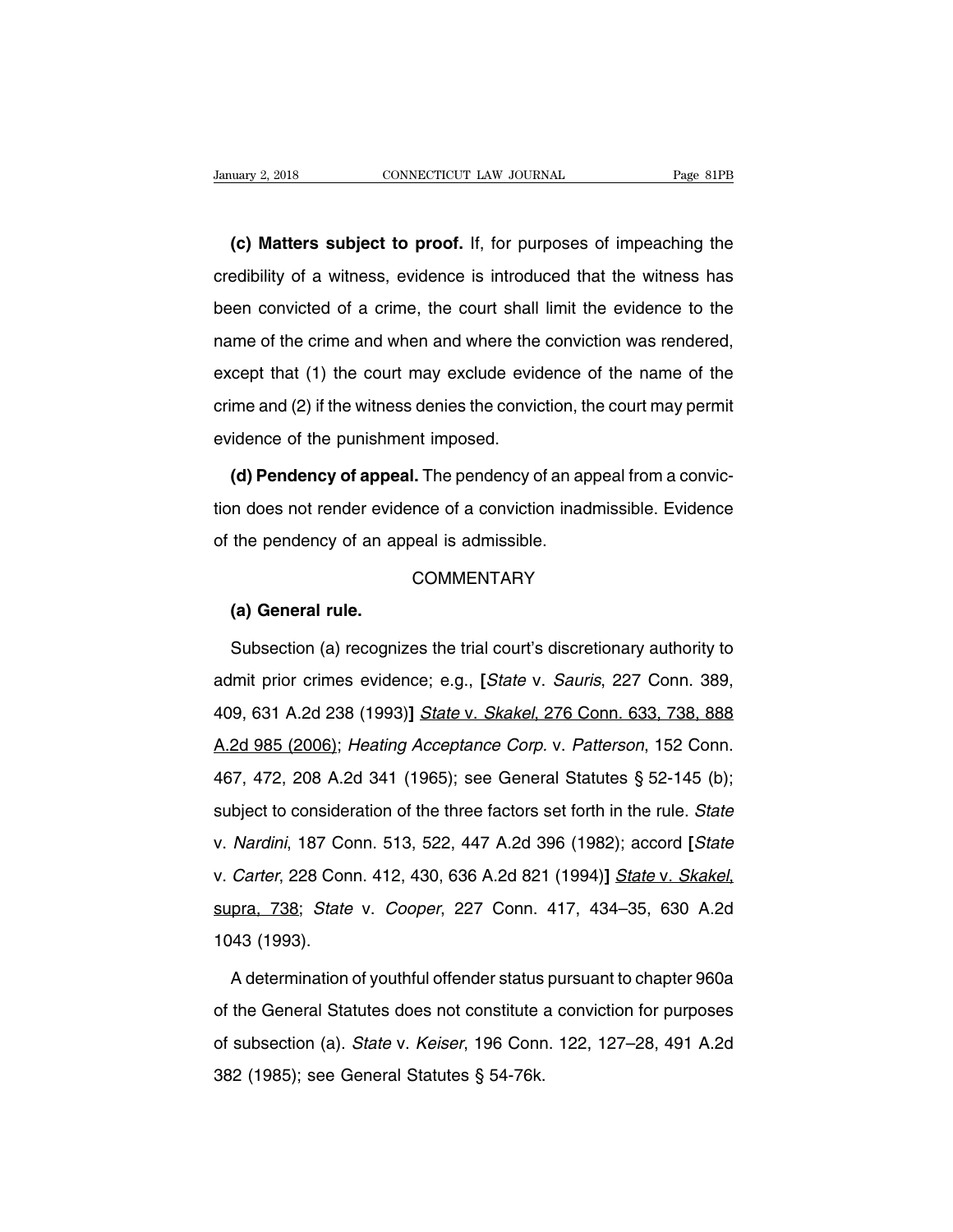The trial court must balance the probative value of the conviction<br>
idence against its prejudicial impact. State v. Harrell, 199 Conn. Page 82PB CONNECTICUT LAW JOURNAL January 2, 2018<br>
The trial court must balance the probative value of the conviction<br>
evidence against its prejudicial impact. State v. Harrell, 199 Conn.<br>
255, 262, 506 A.2d 1041 (1986); s The trial court must balance the probative value of the conviction<br>evidence against its prejudicial impact. State v. Harrell, 199 Conn.<br>255, 262, 506 A.2d 1041 (1986); see Section 4-3<u>; see also Label</u><br>Systems, Inc. v. Agh The trial court must balance the probative value of the conviction<br>evidence against its prejudicial impact. State v. Harrell, 199 Conn.<br>255, 262, 506 A.2d 1041 (1986); see Section 4-3; see also Label<br>Systems, Inc. v. Agham evidence against its prejudicial impact. State v. Harrell, 199 Conn.<br>255, 262, 506 A.2d 1041 (1986); see Section 4-3; see also Label<br>Systems, Inc. v. Aghamohammadi, 270 Conn. 291, 313, 852 A.2d 703<br>(2004) (trial court must chause against its projection. Impedit order 17 harron, 155 commi<br>255, 262, 506 A.2d 1041 (1986); see Section 4-3; see also *Label*<br>Systems, Inc. v. Aghamohammadi, 270 Conn. 291, 313, 852 A.2d 703<br>(2004) (trial court must Systems, Inc. v. Aghamohammadi, 270 Conn. 291, 313, 852 A.2d 703 (2004) (trial court must weigh "[1] the potential for the evidence to cause prejudice, [2] its significance to indicate untruthfulness, and [3] its remotenes (2004) (trial court must weigh "[1] the potential for the evidence to cause prejudice, [2] its significance to indicate untruthfulness, and [3] its remoteness in time"). The balancing test applies whether the witness again accuse prejudice, [2] its significance to indicate untruthfulness, and [3] its remoteness in time"). The balancing test applies whether the witness against whom the conviction evidence is being offered is the accused or so The same is against whom the conviction evidence is being offered is the<br>accused or someone other than the accused. See *State v. Cooper*,<br>supra, 227 Conn. 435; *State v. Pinnock*, 220 Conn. 765, 780–81, 601<br>A.2d 521 (1992 accused or someone other than the accused. See *State v. Cooper*,<br>supra, 227 Conn. 435; *State v. Pinnock*, 220 Conn. 765, 780–81, 601<br>A.2d 521 (1992). The party objecting to the admission of conviction<br>evidence bears the supra, 227 Conn. 435; *State* v. *Pinnock*, 220 Conn. 765, 780–81, 601<br>A.2d 521 (1992). The party objecting to the admission of conviction<br>evidence bears the burden of showing the prejudice likely to arise<br>from its admissi idence bears the burden of showing the prejudice likely to arise<br>om its admission. E.g., *State* v. *Harrell*, supra, 262; *State* v. *Binet*,<br>2 Conn. 618, 624, 473 A.2d 1200 (1984).<br>The Supreme Court has established no ab

from its admission. E.g., *State* v. *Harrell*, supra, 262; *State* v. *Binet*,<br>192 Conn. 618, 624, 473 A.2d 1200 (1984).<br>The Supreme Court has established no absolute time limit that would<br>bar the admissibility of certain 192 Conn. 618, 624, 473 A.2d 1200 (1984).<br>The Supreme Court has established no absolute time limit that would<br>bar the admissibility of certain convictions, although it has suggested<br>a ten year limit on admissibility measur The Supreme Court has established no absolute time limit that would<br>bar the admissibility of certain convictions, although it has suggested<br>a ten year limit on admissibility measured from the later of the date<br>of convictio Interest the admissibility of certain convictions, although it has suggested<br>a ten year limit on admissibility measured from the later of the date<br>of conviction or the date of the witness' release from the confinement<br>impo State v. Sauristand, State v. Cartan semi-state, antically in this edgestion.<br>a ten year limit on admissibility measured from the later of the date<br>of conviction or the date of the witness' release from the confinement<br>imp at ten year linn on damineerality measured from the tate of the cate<br>of conviction or the date of the witness' release from the confinement<br>imposed for the conviction. [*State v. Carter*, supra, 228 Conn. 431;<br>*State v. Sa* imposed for the conviction. [*State v. Carter*, supra, 228 Conn. 431;<br>*State v. Sauris*, supra, 227 Conn. 409–10] *Label Systems, Inc. v.*<br>Aghamohammadi, supra, 270 Conn. 309; *State v. Nardini*, supra, 187<br>Conn. 526. The State v. Sauris, supra, 227 Conn. 409–10] *Label Systems, Inc. v.*<br>Aghamohammadi, supra, 270 Conn. 309; State v. Nardini, supra, 187<br>Conn. 526. The court has noted, however, that those "convictions<br>having . . . special sig Aghamohammadi, supra, 270 Conn. 309; State v. Nardini, supra, 187<br>Conn. 526. The court has noted, however, that those "convictions<br>having . . . special significance upon the issue of veracity [may] sur-<br>mount the standard Form, 526. The court has noted, however, that those "convictions<br>having . . . special significance upon the issue of veracity [may] sur-<br>mount the standard bar of ten years . . . ." *State v. Nardini*, supra,<br>526; accord [ having . . . special significance upon the issue of veracity [may] sur-<br>mount the standard bar of ten years . . . ." State v. Nardini, supra,<br>526; accord [*State v. Carter*, supra, 431] *Label Systems, Inc. v. Agha-*<br>moham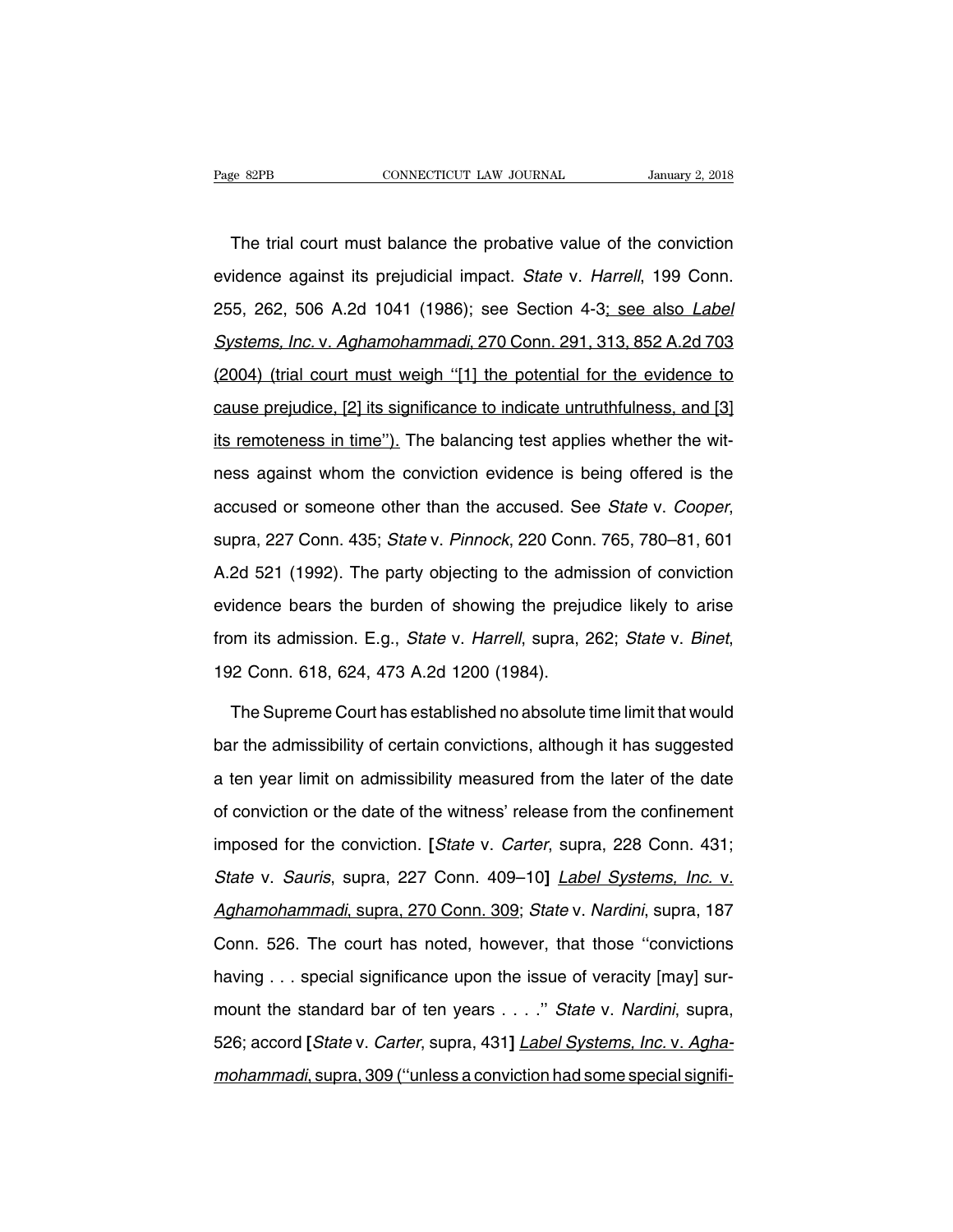CONNECTICUT LAW JOURNAL Page 83PB<br>
Cance to untruthfulness, the fact that it was more than ten years old<br>
Cance to untruthfulness, the fact that it was more than ten years old<br>
Would most likely preclude its admission unde Vanuary 2, 2018 CONNECTICUT LAW JOURNAL Page 83PB<br>
Cance to untruthfulness, the fact that it was more than ten years old<br>
Would most likely preclude its admission under *our balancing test*'<br>
(emphasis in original)). Ultim cance to untruthfulness, the fact that it was more than ten years old<br>would most likely preclude its admission under *our balancing test*"<br>[emphasis in original]). Ultimately, the trial court retains discretion to<br>determin mould most likely preclude its admission under *our balancing test*<br>[emphasis in original]). Ultimately, the trial court retains discretion to<br>determine whether the remoteness of a particular conviction will call<br>for its e Imphasis in original]). Ultimately, the trial court retains discretion to<br>determine whether the remoteness of a particular conviction will call<br>for its exclusion. See [*State v. Sauris*, supra, 409] *Label Systems,*<br>*Inc.* The vertice whether the remoteness of a particular conviction will call<br>
A conviction. See [*State v. Sauris*, supra, 409] *Label Systems*,<br>
C. v. Aghamohammadi, supra, 313; *State v. Nardini*, supra, 526.<br>
A conviction th

for its exclusion. See [*State v. Sauris*, supra, 409] *Label Systems,*<br> *Inc. v. Aghamohammadi*, supra, 313; *State v. Nardini*, supra, 526.<br>
A conviction that qualifies under the rule may be admitted to attack<br>
credibili Inc. v. Aghamohammadi, supra, 313; State v. Nardini, supra, 526.<br>A conviction that qualifies under the rule may be admitted to attack<br>credibility, whether the conviction was rendered in this state or another<br>jurisdiction. A conviction that qualifies under the rule may be admitted to attack<br>credibility, whether the conviction was rendered in this state or another<br>jurisdiction. *State v. Perelli*, 128 Conn. 172, 180, 21 A.2d 389 (1941);<br>see credibility, whether the conviction was rendered in this state or another<br>jurisdiction. *State v. Perelli*, 128 Conn. 172, 180, 21 A.2d 389 (1941);<br>see *State v. Grady*, 153 Conn. 26, 30, 211 A.2d 674 (1965). When a<br>convic jurisdiction. *State v. Perelli*, 128 Conn. 172, 180, 21 A.2d 389 (1941);<br>see *State v. Grady*, 153 Conn. 26, 30, 211 A.2d 674 (1965). When a<br>conviction from a jurisdiction other than Connecticut is used, choice<br>of law pri year'' calle in the source of the time in the source of the time see State v. Grady, 153 Conn. 26, 30, 211 A.2d 674 (1965). When a conviction from a jurisdiction other than Connecticut is used, choice of law principles gov conviction from a jurisdiction other than Connecticut is used, choice<br>of law principles govern whether, for purposes of the "more than one<br>year" requirement, the source of the time limitation derives from the<br>law of the ju an analogous provision in the General Statutes. See State v. Perelli, supra, 180. **[**Thus, the Code takes no position on this issue.**] (b)** Methods of proof.<br> **(b)** Methods of proof.<br> **(b)** Methods of proof.

Fanalogous provision in the defieral statutes. See *State V. Perelli,*<br>pra, 180. [Thus, the Code takes no position on this issue.]<br>**(b) Methods of proof.**<br>Subsection (b) restates the two common-law methods of proving a<br>tne supra, 160. [11ius, the Code takes no position on this issue.]<br>
(b) Methods of proof.<br>
Subsection (b) restates the two common-law methods of proving a<br>
witness' criminal conviction. E.g., [*State v. Sauris*, supra, 227 Con (b) Methods of proof.<br>
Subsection (b) restates the two common-law methods of proving a<br>
witness' criminal conviction. E.g., [*State v. Sauris*, supra, 227 Conn.<br>
411;] *State v. Denby*, 198 Conn. 23, 29–30, 501 A.2d 1206 ( Subsection (b) restates the two common-law methods of proving a<br>witness' criminal conviction. E.g., [*State v. Sauris*, supra, 227 Conn.<br>411;] *State v. Denby*, 198 Conn. 23, 29–30, 501 A.2d 1206 (1985),<br>cert. denied, 475 witness' criminal conviction. E.g., [*State v. Sauris*, supra, 227 Conn.<br>411;] *State v. Denby*, 198 Conn. 23, 29–30, 501 A.2d 1206 (1985),<br>cert. denied, 475 U.S. 1097, 106 S. Ct. 1497, 89 L. Ed. 2d 898 (1986);<br>*State v. E* these channel convenient  $\equiv$ ig., police in calline, expressional 411;] State v. Denby, 198 Conn. 23, 29–30, 501 A.2d 1206 (1985), cert. denied, 475 U.S. 1097, 106 S. Ct. 1497, 89 L. Ed. 2d 898 (1986); State v. English, 1 the subsection, nothing in subsection, nothing in subsection, nothing in subsection (b) precludes other methods of proof when<br>resort to the traditional methods of proving a witness' criminal conviction, nothing in subsecti State v. English, 132 Conn. 573, 581–82, 46 A.2d 121 (19 these are the traditional methods of proving a witness' crition, nothing in subsection (b) precludes other methods cresort to the traditional methods prove to be una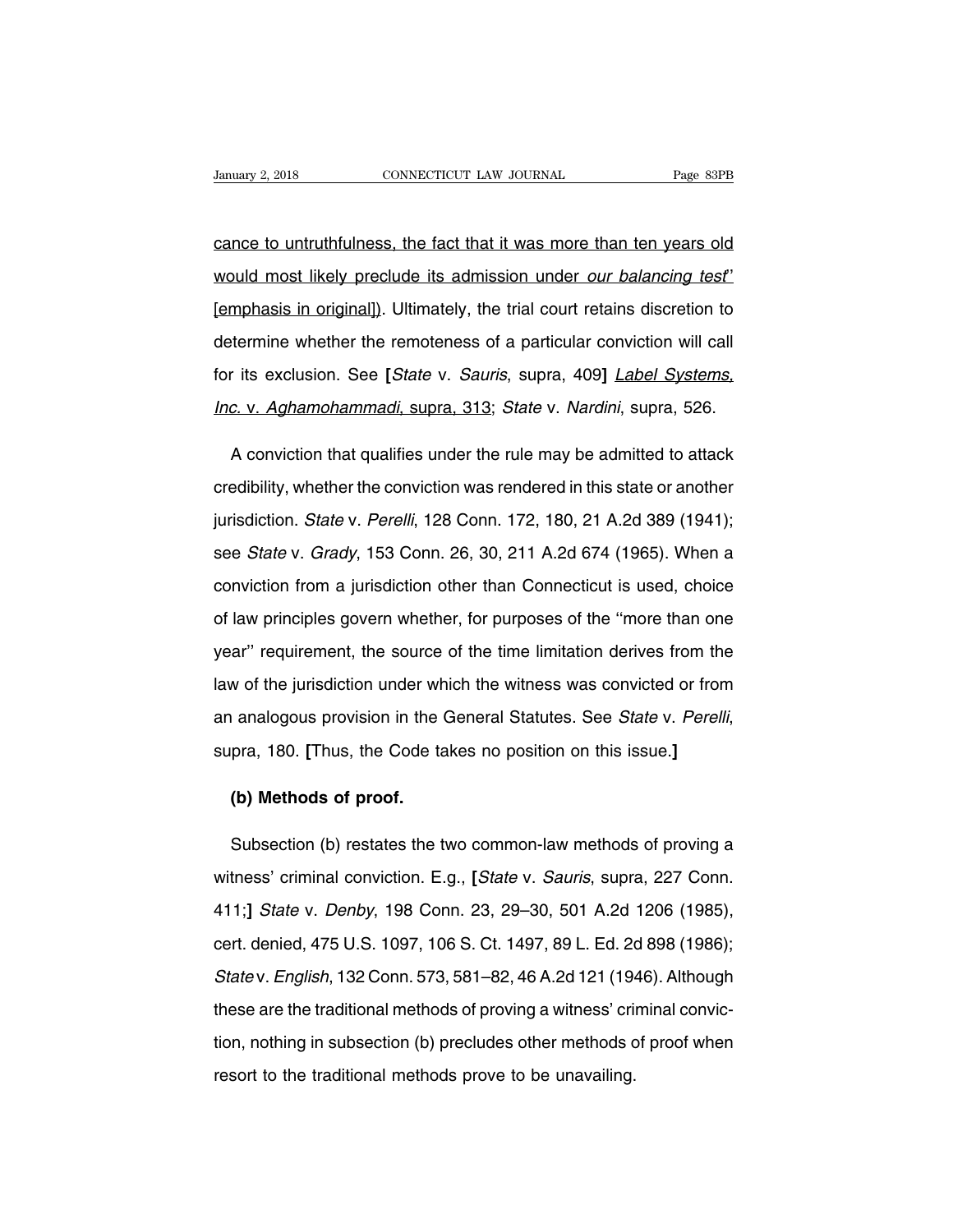Use of the disjunctive "or" is not intended to preclude resort to one<br>
Use of the disjunctive "or" is not intended to preclude resort to one<br>
Use of proof merely because the other method of proof already Page 84PB CONNECTICUT LAW JOURNAL January 2, 2018<br>Use of the disjunctive "or" is not intended to preclude resort to one<br>method of proof merely because the other method of proof already<br>has been attempted. Use of the disjunctive "o<br>
method of proof merely be<br>
has been attempted.<br>
(c) Matters subject to p Use of the disjunctive "or" is not intended of proof merely because the<br>s been attempted.<br>**(c) Matters subject to proof.**<br>Subsection (c) is consistent with co

method of proof merely because the other method of proof already<br>
has been attempted.<br> **(c) Matters subject to proof.**<br>
Subsection (c) is consistent with common law. State v. Robinson,<br>
227 Conn. 711, 736, 631 A.2d 288 (19 (c) Matters subject to proof.<br>
Subsection (c) is consistent with common law. State v. Robinson,<br>
227 Conn. 711, 736, 631 A.2d 288 (1993) (name of crime and date<br>
and place of conviction); State v. Dobson, 221 Conn. 128, 13 Subsection (c) is consistent with common law. State v. Robinson,<br>227 Conn. 711, 736, 631 A.2d 288 (1993) (name of crime and date<br>and place of conviction); State v. Dobson, 221 Conn. 128, 138, 602<br>A.2d 977 (1992) (date and 227 Som... 711, 750, 851 A...24 286 (1686) (hamb of shine and date and place of conviction); *State v. Dobson*, 221 Conn. 128, 138, 602<br>A.2d 977 (1992) (date and place of conviction); *State v. Pinnock*, supra, 220 Conn. 7 A.2d 977 (1992) (date and place of conviction); *State v. Pinnock*, supra, 220 Conn. 780 (name of crime and date of conviction). Inquiry into other details and circumstances surrounding the crime for which the witness was supra, 220 Conn. 780 (name of crime and date of conviction). Inquiry<br>into other details and circumstances surrounding the crime for which<br>the witness was convicted is impermissible. See *Statev. Denby*, supra,<br>198 Conn. 30 990, cert. denied, 216 Conn. 818, 580 A.2d 63 (1990).<br>The rule preserves the connection of the witness was convicted is impermissible. See *State v. Denby*<br>198 Conn. 30; *State v. Marino*, 23 Conn. App. 392, 403, 5<br>990, ce External Perminissible. See *Statev. Denby*, supra,<br>
18 Conn. 30; *Statev. Marino*, 23 Conn. App. 392, 403, 580 A.2d<br>
10, cert. denied, 216 Conn. 818, 580 A.2d 63 (1990).<br>
19 The rule preserves the court's common-law discr

198 Conn. 30; *State v. Marino*, 23 Conn. App. 392, 403, 580 A.2d<br>990, cert. denied, 216 Conn. 818, 580 A.2d 63 (1990).<br>The rule preserves the court's common-law discretion to limit the<br>matters subject to proof. See, e.g., 138; State v. Pinnock, supra, 220 Conn. 780. The court's common-law discretion to limit the<br>
138; State v. Pinnock, supra, 220 Conn. 780. The court's discretion<br>
138; State v. Pinnock, supra, 220 Conn. 780. The court's dis The rule preserves the court's common-law discretion to limit the<br>matters subject to proof. See, e.g., *State* v. *Dobson*, supra, 221 Conn.<br>138; *State* v. *Pinnock*, supra, 220 Conn. 780. The court's discretion<br>to exclud matters subject to proof. See, e.g., *State* v. *Dobson*, supra, 221 Conn.<br>138; *State* v. *Pinnock*, supra, 220 Conn. 780. The court's discretion<br>to exclude the name of the crime generally has been limited to those<br>situat 138; *State* v. *Pinnock*, supra, 220 Conn. 780. The court's discretion to exclude the name of the crime generally has been limited to those situations in which the prior conviction does not reflect directly on veracity. for exclude the name of the crime generally has been limited to those<br>situations in which the prior conviction does not reflect directly on<br>veracity. See, e.g., *State* v. *Pinnock*, supra, 780, 782. When the court<br>orders situations in which the prior conviction does not reflect directly on veracity. See, e.g., *State v. Pinnock*, supra, 780, 782. When the court orders the name of the crime excluded, the examiner may refer to the fact that veracity. See, e.g., *State* v. *Pinnock*, supra, 780, 782. When the court<br>orders the name of the crime excluded, the examiner may refer to the<br>fact that the witness was convicted for the commission of an unspeci-<br>fied cri orders the name of the crime excluded, the examiner may refer to the fact that the witness was convicted for the commission of an unspecified crime that was punishable by imprisonment for more than one year. See *State v.* Fract that the with<br>fied crime that<br>year. See *State*<br>Conn. 16.<br>The rule also d crime that was punishable by imprisonment for more than one<br>ar. See *State* v. *Dobson*, supra, 138; *State* v. *Geyer*, supra, 194<br>pnn. 16.<br>The rule also reflects the holding in *State* v. *Robinson*, supra, 227<br>pnn. 73 year. See *State* v. *Dobson*, supra, 138; *State* v. *Geyer*, supra, 194<br>Conn. 16.<br>The rule also reflects the holding in *State* v. *Robinson*, supra, 227<br>Conn. 736. If the witness admits the fact of conviction, the punis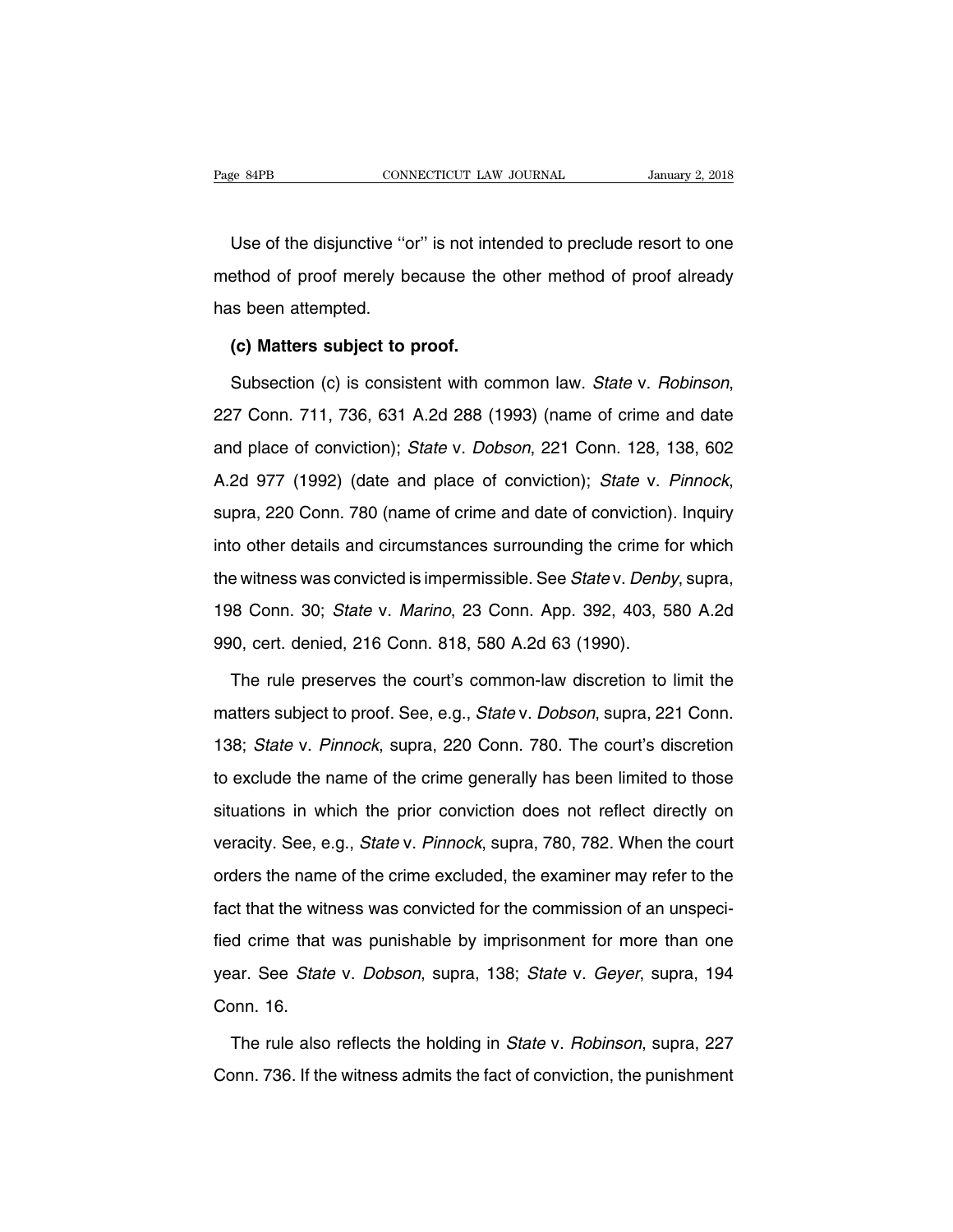Vanuary 2, 2018 CONNECTICUT LAW JOURNAL Page 85PB<br>
or sentence imposed for that conviction is inadmissible. State v.<br>
McClain, 23 Conn. App. 83, 87–88, 579 A.2d 564 (1990). Manuary 2, 2018 CONNECTICUT LAW JOURNAL Page<br>
or sentence imposed for that conviction is inadmissible. Standard McClain, 23 Conn. App. 83, 87–88, 579 A.2d 564 (1990). sentence imposed for that conclain, 23 Conn. App. 83, 87–8<br> **(d) Pendency of appeal.**<br>
Subsection (d) restates the rule

sentence imposed for that conviction is inadmissible. *State* v.<br>cClain, 23 Conn. App. 83, 87–88, 579 A.2d 564 (1990).<br>(d) Pendency of appeal.<br>Subsection (d) restates the rule from cases such as *State* v. Vars-<br>gi, 36 Con AcClain, 23 Conn. App. 83, 87–88, 579 A.2d 564 (1990).<br>
(d) Pendency of appeal.<br>
Subsection (d) restates the rule from cases such as *State v. Vars-<br>
zegi*, 36 Conn. App. 680, 685–86, 653 A.2d 201 (1995), aff'd on other<br>
g (d) Pendency of appeal.<br>
Subsection (d) restates the rule from cases such as *State v. Vars-<br>
zegi*, 36 Conn. App. 680, 685–86, 653 A.2d 201 (1995), aff'd on other<br>
grounds, 236 Conn. 266, 673 A.2d 90 (1996), and *State v.* Subsection (d) restates the rule from cases suc<br> *zegi*, 36 Conn. App. 680, 685–86, 653 A.2d 201 (1<br>
grounds, 236 Conn. 266, 673 A.2d 90 (1996), anc<br>
Conn. App. 684, 689, 492 A.2d 190 (1985). zegi, 36 Conn. App. 680, 685–86, 653 A.2d 201 (1995), afrid on other<br>grounds, 236 Conn. 266, 673 A.2d 90 (1996), and *State v. Schroff*, 3<br>Conn. App. 684, 689, 492 A.2d 190 (1985).<br>Sec. 6-8. Scope of Cross-Examination and

# nas, 236 Conn. 266, 673 A.2d 90 (1996),<br>**n. App. 684, 689, 492 A.2d 190 (1985).**<br>**6-8. Scope of Cross-Examination an nations; Leading Questions (b. 6-8. Scope of Cross-Examination and Subsequent Examinations; Leading Questions<br>(a) Scope of cross-examination and subsequent examinations.**<br>oss-examination and subsequent examinations shall be limited to

Sec. 6-8. Scope of Cross-Examination and Subsequent Examinations; Leading Questions<br>
(a) Scope of cross-examination and subsequent examinations.<br>
Cross-examination and subsequent examinations shall be limited to<br>
the subje nations; Leading Questions<br>
(a) Scope of cross-examination and subsequent examinations.<br>
Cross-examination and subsequent examinations shall be limited to<br>
the subject matter of the preceding examination and matters affect (a) Scope of cross-examination and subsequent examinations.<br>Cross-examination and subsequent examinations shall be limited to<br>the subject matter of the preceding examination and matters affecting<br>the credibility of the wit From the subject matter of the preceding examinations shall be limited to<br>a subject matter of the preceding examination and matters affecting<br>a credibility of the witness, except in the discretion of the court.<br>**(b) Leadin** 

the subject matter of the preceding examination and matters affecting<br>the credibility of the witness, except in the discretion of the court.<br>(b) Leading questions. Leading questions shall not be used on<br>the direct or redir the credibility of the witness, except in the discretion of the court.<br>
(b) Leading questions. Leading questions shall not be used on<br>
the direct or redirect examination of a witness, except that the court<br>
may permit lead **(b) Leading questions.** Leading questions the direct or redirect examination of a wide may permit leading questions, in its discretions, but not limited to, the following: (1) experiment in a witness, except that the court<br>ay permit leading questions, in its discretion, in circumstances such<br>t, but not limited to, the following:<br>(1) when a party calls a hostile witness or a witness identifie may permit leading que<br>as, but not limited to, the<br>(1) when a party calls<br>an adverse party,

(1) when a party calls a hostile witness or a witness identified with<br>adverse party,<br>(2) when a witness testifies so as to work a surprise or deceit on<br>e examiner, (1) when a party<br>an adverse party,<br>(2) when a witne<br>the examiner,<br>(3) when pecess:

(2) when a witness testifies so as to work a surprise or deceinties<br>
a examiner,<br>
(3) when necessary to develop a witness' testimony, or<br>
(4) when necessary to establish proliminary matters (2) when a witness testifies so as to work a surprise<br>  $e$  examiner,<br>
(3) when necessary to develop a witness' testimony,<br>
(4) when necessary to establish preliminary matters.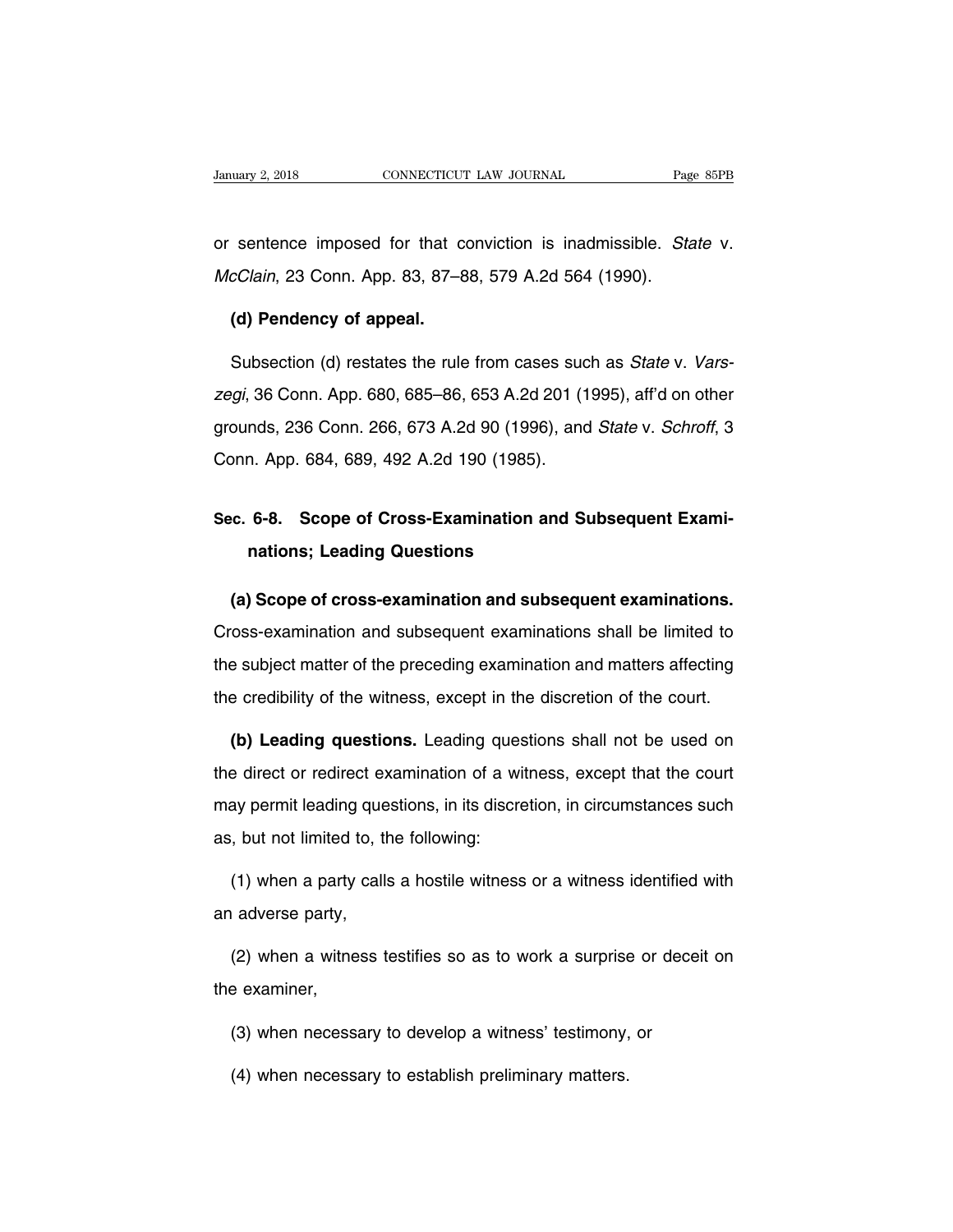# **COMMENTARY**

EXTREE CONNECTICUT LAW JOURNAL *January 2, 2018*<br>
COMMENTARY<br> **(a) Scope of cross-examination and subsequent examinations.**<br>
Subsection (a) is in accord with common law. E.g., *State v. Ireland*, COMMENTARY<br>
(a) Scope of cross-examination and subsequent examinations.<br>
Subsection (a) is in accord with common law. E.g., *State v. Ireland*,<br>
218 Conn. 447, 452, 590 A.2d 106 (1991) (scope of cross-examina-<br>
tion); *Men* (a) Scope of cross-examination and subsequent examinations.<br>
Subsection (a) is in accord with common law. E.g., *State v. Ireland*,<br>
218 Conn. 447, 452, 590 A.2d 106 (1991) (scope of cross-examina-<br>
tion); *Mendez v. Dorm* Subsection (a) is in accord with common law. E.g., *State v. Ireland*,<br>218 Conn. 447, 452, 590 A.2d 106 (1991) (scope of cross-examina-<br>tion); *Mendez v. Dorman*, 151 Conn. 193, 198, 195 A.2d 561 (1963)<br>(same); see *State* 218 Conn. 447, 452, 590 A.2d 106 (1991) (scope of cross-examina-<br>tion); *Mendez v. Dorman*, 151 Conn. 193, 198, 195 A.2d 561 (1963)<br>(same); see *State v. Jones*, 205 Conn. 638, 666, 534 A.2d 1199 (1987)<br>(scope of redirect Lib Conn. 111, 152, 336 M.2d 136 (1861) (336pe of 3138 Stammination); *Mendez v. Dorman*, 151 Conn. 193, 198, 195 A.2d 561 (1963) (same); see *State v. Jones*, 205 Conn. 638, 666, 534 A.2d 1199 (1987) (scope of redirect ex (same); see *State* v. *Jones*, 205 Conn. 638, 666, 534 A.2d 1199 (1987)<br>(scope of redirect examination); *Grievance Committee* v. *Dacey*, 154<br>Conn. 129, 151–52, 222 A.2d 220 (1966), appeal dismissed, 386 U.S.<br>683, 87 S. (scope of redirect examination); *Grievance Committee v. Dacey*, 154<br>Conn. 129, 151–52, 222 A.2d 220 (1966), appeal dismissed, 386 U.S.<br>683, 87 S. Ct. 1325, 18 L. Ed. 2d 404 (1967) (same). The trial court<br>is vested with d coope of feareot examination), cinevance committee v: Bacey, 161<br>Conn. 129, 151–52, 222 A.2d 220 (1966), appeal dismissed, 386 U.S.<br>683, 87 S. Ct. 1325, 18 L. Ed. 2d 404 (1967) (same). The trial court<br>is vested with discre gentitively, 1911 02, 222 7the 229 (1999), appear allowsoca, 999 9.9.<br>683, 87 S. Ct. 1325, 18 L. Ed. 2d 404 (1967) (same). The trial court<br>is vested with discretion in determining whether evidence offered on<br>cross-examinat is vested with discretion in determining whether evidence offered on<br>cross-examination or during a subsequent examination relates to sub-<br>ject matter brought out during the preceding examination. See *Canton*<br>Motorcar Work 1255 (1986); Larensen v. Karp, 1 Conn. App. 228, 230, 470 A.2d<br>
1255 (1986); Larensen v. Karp, 1 Conn. App. 228, 230, 470 A.2d<br>
1255 (1986); Larensen v. Karp, 1 Conn. App. 228, 230, 470 A.2d<br>
1255 (1986); Larensen v. Karp, giect matter brought<br>ject matter brought<br>Motorcar Works,<br>1255 (1986); Lan<br>715 (1984).<br>Subsection (a) otorcar Works, Inc. v. DiMartino, 6 Conn. App. 447, 458, 505 A.2d<br>55 (1986); Larensen v. Karp, 1 Conn. App. 228, 230, 470 A.2d<br>5 (1984).<br>Subsection (a) recognizes the discretion afforded the trial judge in<br>termining the sc

1255 (1986); *Larensen* v. *Karp*, 1 Conn. App. 228, 230, 470 A.2d<br>715 (1984).<br>Subsection (a) recognizes the discretion afforded the trial judge in<br>determining the scope of cross-examination and subsequent examina-<br>tions. Tions. (1984).<br>Subsection (a) recognizes the discretion afforded the trial judge in<br>determining the scope of cross-examination and subsequent examina-<br>tions. E.g., *State* v. *Prioleau*, 235 Conn. 274, 302, 664 A.2d 793 (1 Subsection (a) recognizes the discretion afforded the trial judge in<br>determining the scope of cross-examination and subsequent examina-<br>tions. E.g., *State* v. *Prioleau*, 235 Conn. 274, 302, 664 A.2d 793 (1995)<br>(cross-exa determining the scope of cross-examination and subsequent examina-<br>tions. E.g., *State v. Prioleau*, 235 Conn. 274, 302, 664 A.2d 793 (1995)<br>(cross-examination); see *State v. Conrod*, 198 Conn. 592, 596, 504<br>A.2d 494 (198 dions. E.g., *State* v. *Prioleau*, 235 Conn. 274, 302, 664 A.2d 793 (1995)<br>(cross-examination); see *State* v. *Conrod*, 198 Conn. 592, 596, 504<br>A.2d 494 (1986) (redirect examination). Thus, subsection (a) does not<br>preclu cross-examination); see *State* v. *Conrod*, 198 Conn. 592, 596, 504<br>A.2d 494 (1986) (redirect examination). Thus, subsection (a) does not<br>preclude a trial judge from permitting a broader scope of inquiry in<br>certain circum (cross-examination); see *State* v. *Conrod*, 198 Conn. 592, 596, 504<br>A.2d 494 (1986) (redirect examination). Thus, subsection (a) does not<br>preclude a trial judge from permitting a broader scope of inquiry in<br>certain circu eclude a trial judge from perm<br>
rtain circumstances, such as v<br>
convenienced by having to tes<br> **(b) Leading questions.**<br>
Subsection (b) addresses the Train circumstances, such as when a witness could be substantially<br>
sonvenienced by having to testify on two different occasions.<br> **(b) Leading questions.**<br>
Subsection (b) addresses the use of leading questions on direct o

inconvenienced by having to testify on two different occasions.<br>
(b) Leading questions.<br>
Subsection (b) addresses the use of leading questions on direct or redirect examination. A leading question is a question that sugges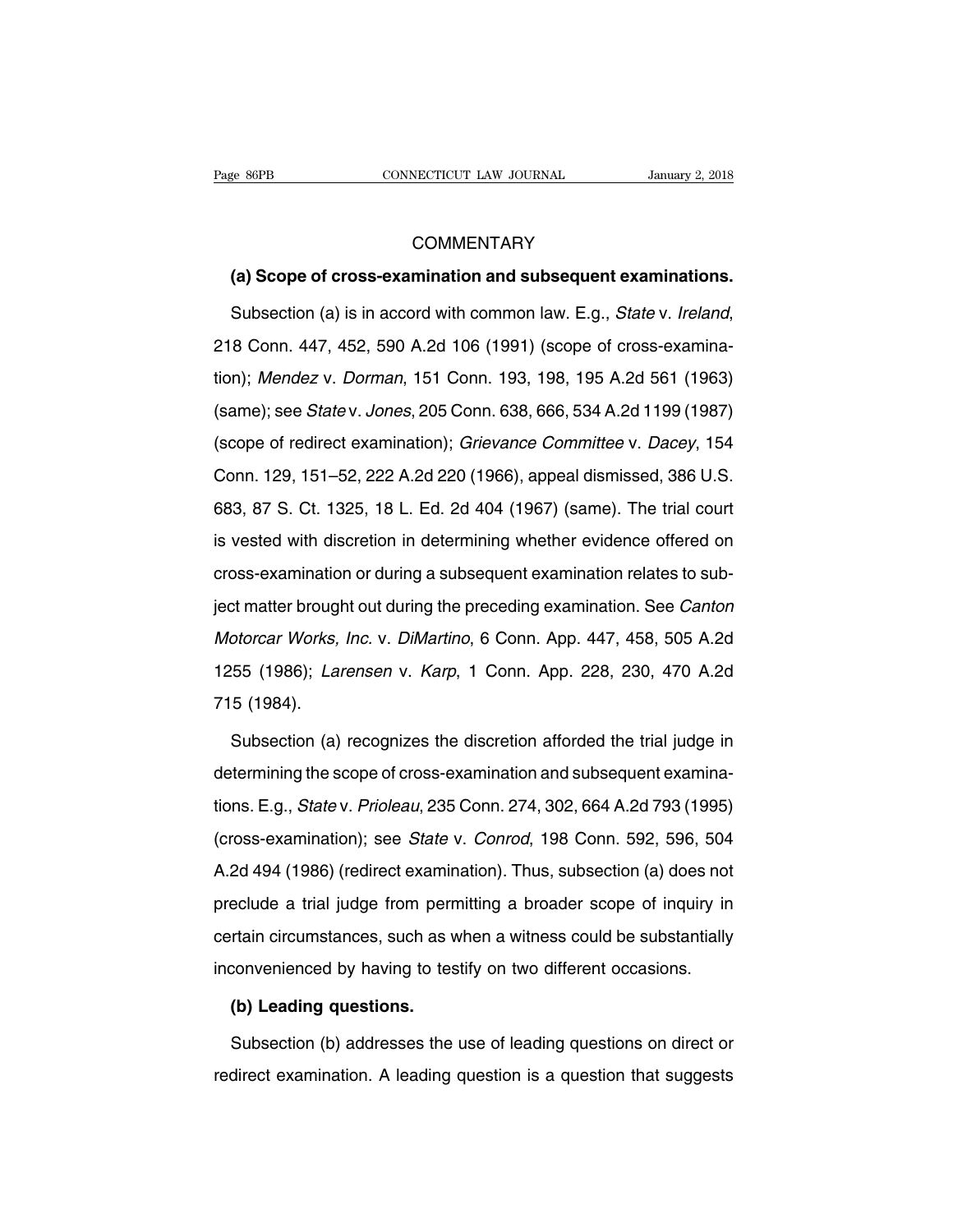University 2, 2018 CONNECTICUT LAW JOURNAL Page 87PB<br>the answer desired by the examiner in accord with the examiner's<br>view of the facts. E.g., *Hulk* v. *Aishberg*, 126 Conn. 360, 363, 11 A.2d Vanuary 2, 2018 CONNECTICUT LAW JOURNAL Page 87PB<br>the answer desired by the examiner in accord with the examiner's<br>view of the facts. E.g., *Hulk v. Aishberg*, 126 Conn. 360, 363, 11 A.2d<br>380 (1940); *State v. McNally*, 39 the answer desired by the examiner in accord with the examiner's<br>view of the facts. E.g., *Hulk v. Aishberg*, 126 Conn. 360, 363, 11 A.2d<br>380 (1940); *State v. McNally*, 39 Conn. App. 419, 423, 665 A.2d 137<br>(1995)<sub>-</sub> [; C. the answer desired by the examiner in accord with the examiner's<br>view of the facts. E.g., *Hulk v. Aishberg*, 126 Conn. 360, 363, 11 A.2d<br>380 (1940); *State v. McNally*, 39 Conn. App. 419, 423, 665 A.2d 137<br>(1995)<u>.</u> [; C. view of the facts. E.g., *H*<br>(1940); *State v. Mc.*<br>(1995)<u>.</u> [; C. Tait & J. La<br>§ 7.12.1, p. 159.]<br>Subsection (b) restate 995). [; C. Tait & J. LaPlante, Conn. App. 419, 423, 665 A.2d 137<br>995). [; C. Tait & J. LaPlante, Connecticut Evidence (2d Ed. 1988)<br>7.12.1, p. 159.]<br>Subsection (b) restates the common-law rule. See Mendez v. Dor-<br>an, supr

(1995)<sub>-</sub> [; C. Tait & J. LaPlante, Connecticut Evidence (2d Ed. 1988)<br>§ 7.12.1, p. 159.]<br>Subsection (b) restates the common-law rule. See Mendez v. Dor-<br>man, supra, 151 Conn. 198; Bradbury v. South Norwalk, 80 Conn.<br>298, § 7.12.1, p. 159.]<br>
Subsection (b) restates the common-law rule. See *Mendez v. Dor-<br>
man*, supra, 151 Conn. 198; *Bradbury v. South Norwalk*, 80 Conn.<br>
298, 302–303, 68 A. 321 (1907). The court is vested with discretion<br> Subsection (b) restates the common-law rule. See Mendez v. Dor-<br>man, supra, 151 Conn. 198; Bradbury v. South Norwalk, 80 Conn.<br>298, 302–303, 68 A. 321 (1907). The court is vested with discretion<br>in determining whether lead man, supra, 151 Conn. 198; *Bradbury v. South Norwalk*, 80 Conn.<br>298, 302–303, 68 A. 321 (1907). The court is vested with discretion<br>in determining whether leading questions should be permitted on direct<br>or redirect examin man, supra, 1911 Softh. 199, *Bladbary V. Sodan Netwark*, 39 Softh.<br>298, 302–303, 68 A. 321 (1907). The court is vested with discretion<br>in determining whether leading questions should be permitted on direct<br>or redirect exa 226, 882 888, 887. 821 (1997). The search<br>in determining whether leading questions shou<br>or redirect examination. E.g., *Hulk v. Aishberg<br>State v. Russell*, 29 Conn. App. 59, 67, 612<br>224 Conn. 908, 615 A.2d 1049 (1992).<br>Sub redirect examination. E.g., *Hulk* v. Aishberg, supra, 126 Conn. 363;<br>ate v. *Russell*, 29 Conn. App. 59, 67, 612 A.2d 471, cert. denied,<br>14 Conn. 908, 615 A.2d 1049 (1992).<br>Subsection (b) sets forth illustrative exception

State v. Russell, 29 Conn. App. 59, 67, 612 A.2d 471, cert. denied,<br>224 Conn. 908, 615 A.2d 1049 (1992).<br>Subsection (b) sets forth illustrative exceptions to the general rule<br>that are discretionary with the court. Exceptio 224 Conn. 908, 615 A.2d 1049 (1992).<br>
Subsection (b) sets forth illustrative exceptions to the general rule<br>
that are discretionary with the court. Exceptions (1) and (2) are well<br>
established. *Mendez* v. *Dorman*, supra, Subsection (b) sets forth illustrative exceptions to the general rule<br>that are discretionary with the court. Exceptions (1) and (2) are well<br>established. *Mendez* v. *Dorman*, supra, 151 Conn. 197–98; *State* v.<br>*Stevens*, established. *Mendez* v. *Dorman*, supra, 151 Conn. 197–98; *State* v. *Stevens*, 65 Conn. 93, 98–99, 31 A. 496 (1894); *Stratford* v. *Sanford*, 9 Conn. 275, 284 (1832). For purposes of exception (1), "a witness identifi evens, 65 Conn. 93, 98–99, 31 A. 496 (1894); *Stratford v. Sanford*,<br>Conn. 275, 284 (1832). For purposes of exception (1), "a witness<br>entified with an adverse party" also includes the adverse party.<br>Under exception (3), th

9 Conn. 275, 284 (1832). For purposes of exception (1), "a witness<br>identified with an adverse party" also includes the adverse party.<br>Under exception (3), the court may allow the calling party to put<br>leading questions to a identified with an adverse party" also includes the adverse party.<br>Under exception (3), the court may allow the calling party to put<br>leading questions to a young witness who is apprehensive or reticent;<br>e.g., *State v. Sal* Under exception (3), the court may allow the calling party to put<br>leading questions to a young witness who is apprehensive or reticent;<br>e.g., *State v. Salamon*, 287 Conn. 509, 559–60, 949 A.2d 1092 (2008)<br>(excessively ner eading questions to a young witness who is apprehensive or reticent;<br>e.g., *State* v. *Salamon*, 287 Conn. 509, 559–60, 949 A.2d 1092 (2008)<br>(excessively nervous minor victim of assault); *State* v. *Hydock*, 51<br>Conn. App. e.g., *State* v. *Salamon*, 287 Conn. 509, 559–60, 949 A.2d 1092 (2008)<br>(excessively nervous minor victim of assault); *State* v. *Hydock*, 51<br>Conn. App. 753, 765, 725 A.2d 379 (minor victim who "evinced fear<br>and hesitancy expendix of the Magnetic Conneistic Conneistic Conneistic (excessively nervous minor victim of assault); State v. Hydock, 51<br>Conn. App. 753, 765, 725 A.2d 379 (minor victim who "evinced fear<br>and hesitancy to testify"), cer Conn. App. 753, 765, 725 A.2d 379 (minor victim who "evinced fear<br>and hesitancy to testify"), cert. denied, 248 Conn. 929, 733 A.2d 845<br>(1999); *State v. Parsons*, 28 Conn. App. 91, 104, 612 A.2d 73, cert.<br>denied, 223 Conn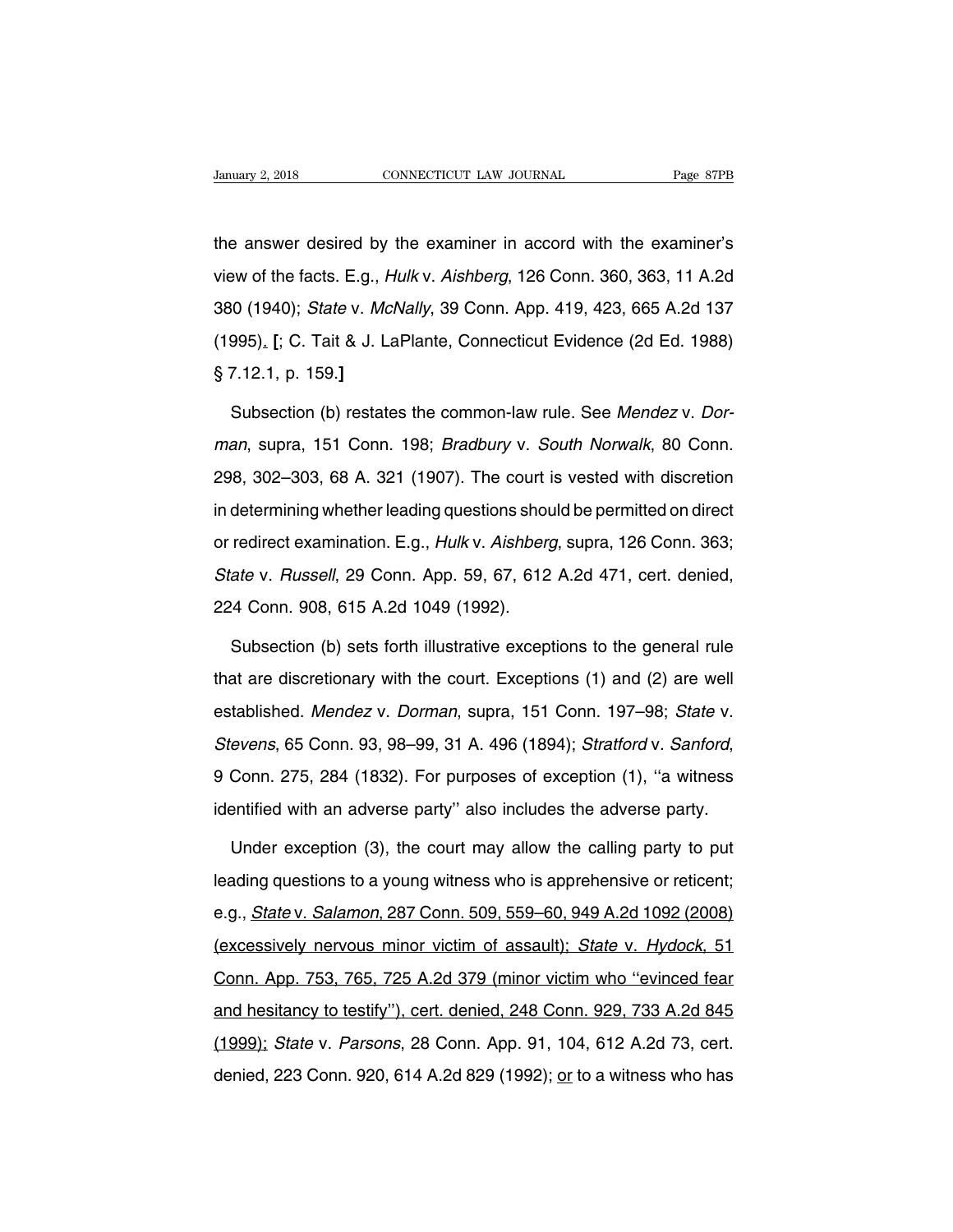Fage 88PB<br>trouble communicating. **[**, by virtue of either a disability or language<br>deficiency; C. Tait & J. LaPlante, supra, § 7.12.2, p. 161; or] <u>See</u> Page 88PB CONNECTICUT LAW JOURNAL January 2, 2018<br>trouble communicating. [, by virtue of either a disability or language<br>deficiency; C. Tait & J. LaPlante, supra, § 7.12.2, p. 161; or] <u>See</u><br>State v. Salamon, supra, 560 (n Itrouble communicating. [, by virtue of either a disability or language<br>deficiency; C. Tait & J. LaPlante, supra, § 7.12.2, p. 161; or] See<br>State v. Salamon, supra, 560 (native French speaker with substantial<br>difficulty te trouble communicating. [, by virtue of either a disability or language<br>deficiency; C. Tait & J. LaPlante, supra, § 7.12.2, p. 161; or] See<br>State v. Salamon, supra, 560 (native French speaker with substantial<br>difficulty tes deficiency; C. Tait & J. LaPlante, supra, § 7.12.2, p. 161; or] See<br>State v. Salamon, supra, 560 (native French speaker with substantial<br>difficulty testifying in English). The court may also allow the calling<br>party to put State v. Salamon, supra, 560 (native French speaker with substantial<br>difficulty testifying in English). The court may also allow the calling<br>party to put leading questions to a witness whose recollection is<br>exhausted. See difficulty testifying<br>difficulty testifying<br>party to put lead<br>exhausted. See<br>168 (1938).<br>Under exceptio Inty to put leading questions to a witness whose recollection is<br>hausted. See *State* v. Palm, 123 Conn. 666, 675–76, 197 A.2d<br>8 (1938).<br>Under exception (4), the court has discretion to allow a calling party<br>use leading qu

exhausted. See *State* v. *Palm*, 123 Conn. 666, 675–76, 197 A.2d<br>168 (1938).<br>Under exception (4), the court has discretion to allow a calling party<br>to use leading questions to develop preliminary matters in order to<br>exped 168 (1938).<br>Under exception (4), the court has discretion to allow a calling party<br>to use leading questions to develop preliminary matters in order to<br>expedite the trial. State v. Russell, supra, 29 Conn. App. 68; see Sta Under exception (4), the court has discretion to allow a call<br>to use leading questions to develop preliminary matters in<br>expedite the trial. State v. Russell, supra, 29 Conn. App. 68; s<br>v. Castelli, 92 Conn. 58, 65–66, 101 It is intended that subsection is allowed calling pairly<br>It is intended that subsection (b) will coexist App. 68; see *State*<br>Castelli, 92 Conn. 58, 65–66, 101 A.2d 476 (1917).<br>It is intended that subsection (b) will coexi

Expedite the trial. *State* v. *Russell*, supra, 29 Conn. App. 68; see *State* v. *Castelli*, 92 Conn. 58, 65–66, 101 A.2d 476 (1917).<br>It is intended that subsection (b) will coexist with General Statutes § 52-178. That st v. Castelli, 92 Conn. 58, 65–66, 101 A.2d 476 (1917).<br>It is intended that subsection (b) will coexist with General Statutes<br>§ 52-178. That statute allows any party in a civil action to call an<br>adverse party, or certain per It is intended that subsection (b) will coexist with General Statutes  $\S$  52-178. That statute allows any party in a civil action to call an adverse party, or certain persons identified with an adverse party, to testify a § 52-178. That statute allows any party in a civil action to call an<br>adverse party, or certain persons identified with an adverse party, to<br>testify as a witness, and to examine that person "to the same extent<br>as an adverse adverse party, or certain persons identified with an adverse party, to testify as a witness, and to examine that person "to the same extent as an adverse witness." The statute has been interpreted to allow the calling par testify as a witness, and to examine that person "to the same extent<br>as an adverse witness." The statute has been interpreted to allow the<br>calling party to elicit testimony from the witness using leading ques-<br>tions. See (1963)] as a matrice, and to start the has been interpreted to allow the calling party to elicit testimony from the witness using leading questions. See *Fasanelli v. Terzo*, 150 Conn. 349, 359, 189 A.2d 500 (1963)[.]; see as an aarenes minese. The etatate has seen interpreted to allem the<br>calling party to elicit testimony from the witness using leading ques-<br>tions. See *Fasanelli* v. Terzo, 150 Conn. 349, 359, 189 A.2d 500<br>(1963)[.]; see al becausing party to enert to startedly from the with see stering leading questions. See *Fasanelli* v. *Terzo*, 150 Conn. 349, 359, 189 A.2d 500 (1963)[.]; see also *Mendez v. Dorman*, supra, 151 Conn. 196–98. [To the exte (1963)[.]; see also *Mendez v. Dorman*, supra, 151 Conn. 196–98. [To the extent that the facts in a particular case place the examination of a witness within the ambit of  $\S 52-178$ , the use of leading questions is not di the extent that the fact<br>a witness within the art<br>is not discretionary with<br>subsection (b).] a witness within the ambit of § 52-178, the use of leading questions<br>is not discretionary with the court, notwithstanding the provisions of<br>subsection (b).]<br>**Sec. 6-9. Object or Writing Used To Refresh Memory**<br>**(a) While t (b)** actionary with the court, notwithstanding the provisions of<br> **(a) While testifying.** Any object or writing may be used by a witness<br> **(a) While testifying.** Any object or writing may be used by a witness<br>
refresh the

subsection (b).]<br>Sec. 6-9. Object or Writing Used To Refresh Memory<br>(a) While testifying. Any object or writing may be used by a witness<br>to refresh the witness' memory while testifying. If, while a witness is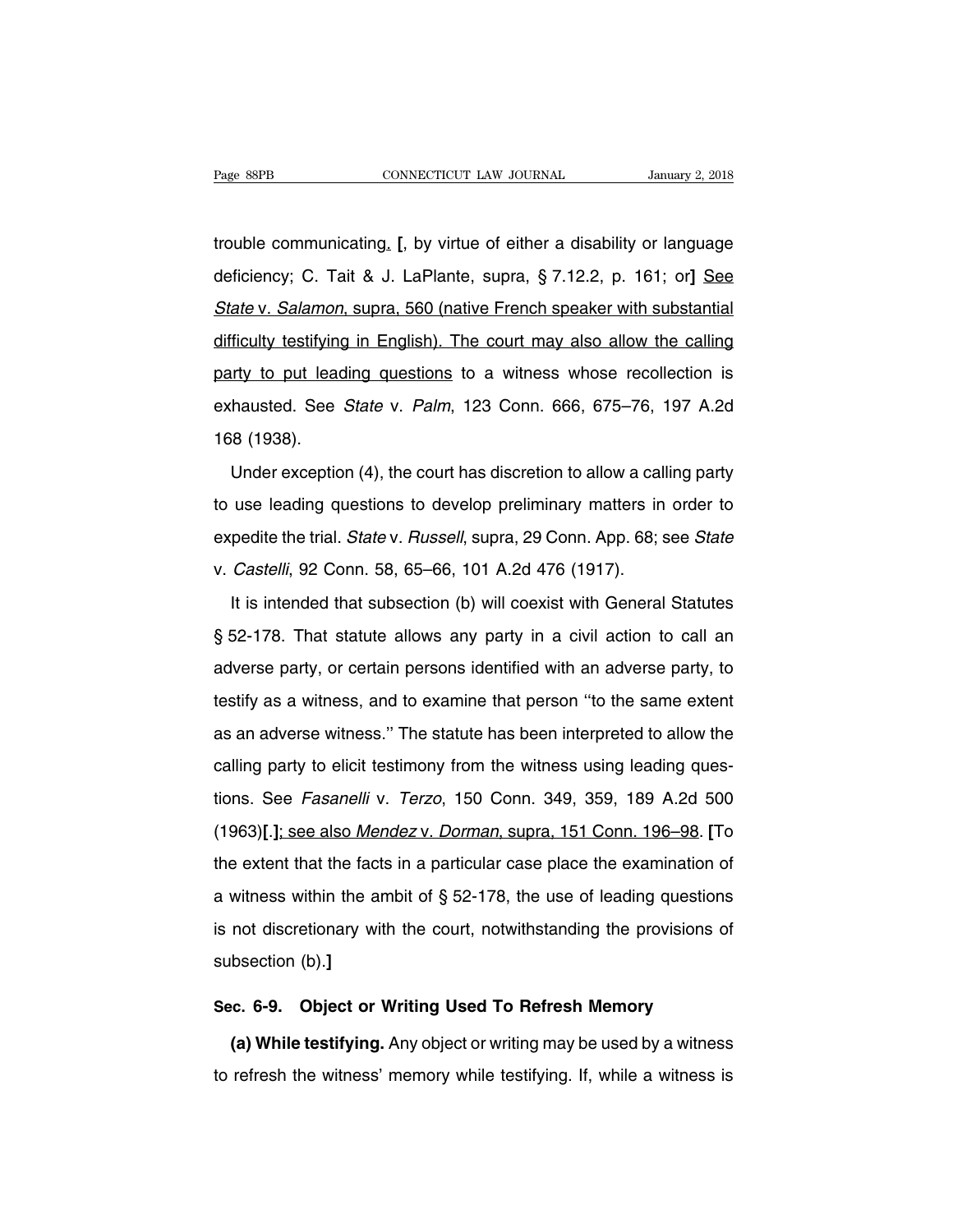University of the University of the Wilamary 2, 2018<br>testifying, an object or writing is used by the witness to refresh the<br>witness' memory, any party may inspect the object or writing and Vanuary 2, 2018 CONNECTICUT LAW JOURNAL Page 89PB<br>testifying, an object or writing is used by the witness to refresh the<br>witness' memory, any party may inspect the object or writing and<br>cross-examine the witness on it. Any testifying, an object or writing is used by the witness to refresh the<br>witness' memory, any party may inspect the object or writing and<br>cross-examine the witness on it. Any party may introduce the object<br>or writing in evid testifying, an object or writing is used by the witness to refresh the<br>witness' memory, any party may inspect the object or writing and<br>cross-examine the witness on it. Any party may introduce the object<br>or writing in evid thess' memory, any party may inspect the object or writing and<br>
poss-examine the witness on it. Any party may introduce the object<br>
writing in evidence if it is otherwise admissible under the Code.<br> **(b) Before testifying.** 

cross-examine the witness on it. Any party may introduce the object<br>or writing in evidence if it is otherwise admissible under the Code.<br>(b) Before testifying. If a witness, before testifying, uses an object<br>or writing to or writing in evidence if it is otherwise admissible under the Code.<br>
(b) Before testifying. If a witness, before testifying, uses an object<br>
or writing to refresh the witness' memory for the purpose of testifying,<br>
the ob (b) Before testifying. If a witness, before testifying, uses an object or writing to refresh the witness' memory for the purpose of testifying, the object or writing need not be produced for inspection unless the court, in or writing to refresh the witness' memory for the purpose of testifying, the object or writing need not be produced for inspection unless the court, in its discretion, so orders. Any party may introduce the object or writi urt, in its discretion, so ord<br>writing in evidence if it is our<br>CC<br>**(a) While testifying.**<br>Subsection (a) recognizes to

# **COMMENTARY**

writing in evidence if it is otherwise admissible under the Code.<br>COMMENTARY<br>(a) While testifying.<br>Subsection (a) recognizes the practice of refreshing a witness' recol-<br>tion while testifying. If, while testifying, a witne COMMENTARY<br>
(a) While testifying.<br>
Subsection (a) recognizes the practice of refreshing a witness' recol-<br>
lection while testifying. If, while testifying, a witness has difficulty recall-<br>
ing a fact or event the witness o (a) While testifying.<br>
Subsection (a) recognizes the practice of refreshing a witness' recollection while testifying. If, while testifying, a witness has difficulty recall-<br>
ing a fact or event the witness once perceived, Subsection (a) recognizes the practice of refreshing a witness' recollection while testifying. If, while testifying, a witness has difficulty recalling a fact or event the witness once perceived, the witness may be shown a lection while testifying. If, while testifying, a witness has difficulty recall-<br>ing a fact or event the witness once perceived, the witness may be<br>shown any object or writing, regardless of authorship, time of making<br>or o shown any object or writing, regardless of authorship, time of making<br>or originality, to refresh the witness' memory. See, e.g., *State* v. *Rado*,<br>172 Conn. 74, 79, 372 A.2d 159 (1976), cert. denied, 430 U.S. 918,<br>97 S. C Briown any seject of whang, regardiese of databoonip, and of making<br>or originality, to refresh the witness' memory. See, e.g., *State v. Rado*,<br>172 Conn. 74, 79, 372 A.2d 159 (1976), cert. denied, 430 U.S. 918,<br>97 S. Ct. 1 172 Conn. 74, 79, 372 A.2d 159 (1976), cert. denied, 430 U.S. 918,<br>172 Conn. 74, 79, 372 A.2d 159 (1976), cert. denied, 430 U.S. 918,<br>97 S. Ct. 1335, 51 L. Ed. 2d 598 (1977); *Henowitz v. Rockville Savings*<br>Bank, 118 Conn. ank, 118 Conn. 273, 51 L. Ed. 2d 598 (1977); *Henowitz v. Rockville Savings*<br>Bank, 118 Conn. 527, 529–30, 173 A. 221 (1934); *Neff v. Neff*, 96<br>Conn. 273, 278, 114 A. 126 (1921). The object or writing need not be<br>admissibl Bank, 118 Conn. 527, 529–30, 173 A. 221 (1934); *Neff v. Neff*, 96<br>Conn. 273, 278, 114 A. 126 (1921). The object or writing need not be<br>admissible because the witness will testify from his or her refreshed<br>recollection, no Dann, 110 Conn. 627, 626 66, 176 At 221 (1664), Nen V. Nen, 66<br>Conn. 273, 278, 114 A. 126 (1921). The object or writing need not be<br>admissible because the witness will testify from his or her refreshed<br>recollection, not fr 200 A.2d 475 (1964); Neff, supra, 279**[**.]; see also Doyle v. Neff v. Neff v. Neff v. Neff, supra, 279**[**.]; see also Doyle v. Kamm, 133 Conn. App. 25, 40, 35 A.3d 308 (2012) (item used to recollection, not from the object or writing that was used to refresh<br>his or her recollection. See *Krupp v. Sataline*, 151 Conn. 707, 708,<br>200 A.2d 475 (1964); *Neff v. Neff*, supra, 279[.]; see also *Doyle v.*<br>Kamm, 133 reconcention, not not the explorer whiting that was this or her recollection. See *Krupp v. Sataline*, 151 C<br>200 A.2d 475 (1964); *Neff v. Neff*, supra, 279[.]; see<br>Kamm, 133 Conn. App. 25, 40, 35 A.3d 308 (2012)<br>refresh w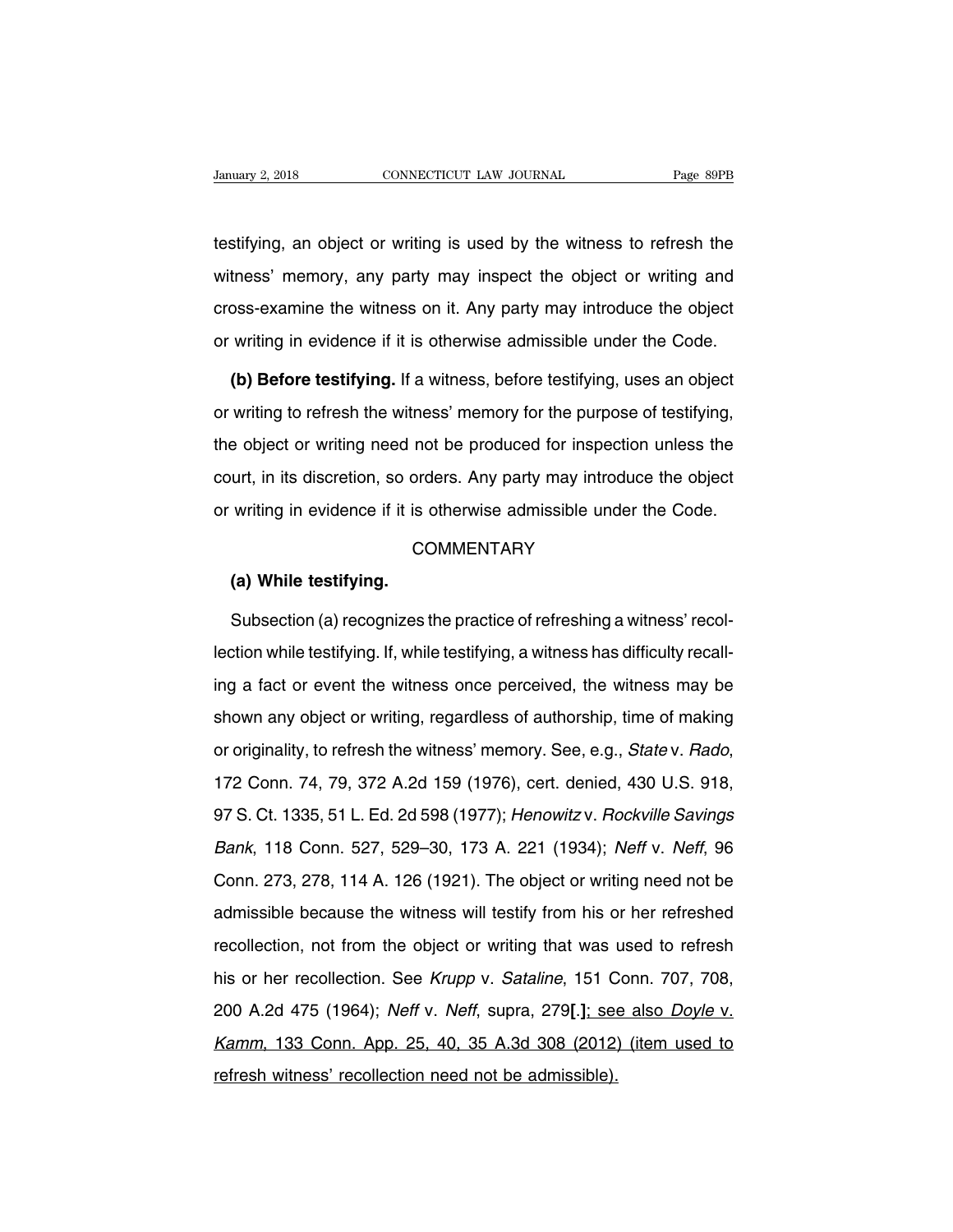The trial court is afforded discretion in controlling the admissibility<br>The trial court is afforded discretion in controlling the admissibility<br>refreshed testimony. Specifically, the court is vested with the author-Page 90PB CONNECTICUT LAW JOURNAL January 2, 2018<br>The trial court is afforded discretion in controlling the admissibility<br>of refreshed testimony. Specifically, the court is vested with the author-<br>ity to determine whether The trial court is afforded discretion in controlling the admissibility<br>of refreshed testimony. Specifically, the court is vested with the author-<br>ity to determine whether the witness' recollection needs to be<br>refreshed, w The trial court is afforded discretion in controlling the admissibility<br>of refreshed testimony. Specifically, the court is vested with the author-<br>ity to determine whether the witness' recollection needs to be<br>refreshed, w In the dial court is and doctorum in controlling the daminosismy<br>of refreshed testimony. Specifically, the court is vested with the author-<br>ity to determine whether the witness' recollection needs to be<br>refreshed, whether ity to determine whether the witness' recollection needs to be refreshed, whether the object or writing will refresh the witness' recollection and whether the witness' recollection has been refreshed. See, e.g., *State* v. refreshed, whether the objection and whether the wite.<br>Let ion and whether the wite.<br>e.g., *State* v. *Grimes*, 154<br>also Section 1-3 (a).<br>Subsection (a) confers of ortion and whether the witness' recollection has been refreshed. See,<br>
g., *State* v. *Grimes*, 154 Conn. 314, 322, 228 A.2d 141 (1966); see<br>
so Section 1-3 (a).<br>
Subsection (a) confers on any party the right to inspect th

e.g., *State* v. *Grimes*, 154 Conn. 314, 322, 228 A.2d 141 (1966); see<br>also Section 1-3 (a).<br>Subsection (a) confers on any party the right to inspect the object<br>or writing used to refresh the witness' recollection while t also Section 1-3 (a).<br>
Subsection (a) confers on any party the right to inspect the object<br>
or writing used to refresh the witness' recollection while testifying and<br>
to cross-examine the witness thereon. E.g., *Merrill Ly* Subsection (a) confers on any party the right to inspect the object<br>or writing used to refresh the witness' recollection while testifying and<br>to cross-examine the witness thereon. E.g., *Merrill Lynch, Pierce,<br>Fenner & Smi* or writing used to refresh the witness' recollection while testifying and<br>to cross-examine the witness thereon. E.g., *Merrill Lynch, Pierce,<br>Fenner & Smith, Inc.* v. *Cole*, 189 Conn. 518, 526, 457 A.2d 656<br>(1983); *State* 196 Connumity about the vitness thereon. E.g., *Merrill Lynch, Pierce,*<br>Fenner & Smith, *Inc.* v. Cole, 189 Conn. 518, 526, 457 A.2d 656<br>(1983); State v. Grimes, supra, 154 Conn. 323; Neff v. Neff, supra,<br>96 Conn. 280–81. verify whether the with the 18 martics. Eig., morning them, richco, Fenner & Smith, Inc. v. Cole, 189 Conn. 518, 526, 457 A.2d 656 (1983); State v. Grimes, supra, 154 Conn. 323; Neff v. Neff, supra, 96 Conn. 280–81. This p (1983); *State* v. *Grimes*, supra, 154 Conn. 323; *Neff* v. *Neff*, supra, 96 Conn. 280–81. This protection affords the party the opportunity to verify whether the witness' recollection genuinely has been refreshed and, 96 Conn. 280–81. This protection affords the party the opportunity to<br>verify whether the witness' recollection genuinely has been refreshed<br>and, if applicable, to shed light upon any inconsistencies between the<br>writing and Superify whether the witness' recollection genuinely has been refreshed<br>and, if applicable, to shed light upon any inconsistencies between the<br>writing and the refreshed testimony. See *State* v. *Masse*, 24 Conn.<br>Sup. 45, ed. if applicable, to shed light upon any inconsistencies b<br>writing and the refreshed testimony. See *State* v. Masse<br>Sup. 45, 56, 186 A.2d 553 (1962); 1 C. McCormick, Evi<br>Ed. 1999) § 9, p. 36] (7<sup>th</sup> Ed. 2013) § 9, pp. 54 iting and the refreshed testimony. See *State* v. Masse, 24 Conn.<br>up. 45, 56, 186 A.2d 553 (1962); 1 C. McCormick, Evidence [(5th<br>1. 1999) § 9, p. 36] (7<sup>th</sup> Ed. 2013) § 9, pp. 54–56.<br>Any party may introduce into evidence

Sup. 45, 56, 186 A.2d 553 (1962); 1 C. McCormick, Evidence [(5th<br>Ed. 1999) § 9, p. 36] (7<sup>th</sup> Ed. 2013) § 9, pp. 54–56.<br>Any party may introduce into evidence the object or writing used to<br>stimulate the witness' recollectio Ed. 1999) § 9, p. 36] (7<sup>th</sup> Ed. 2013) § 9, pp. 54–56.<br>Any party may introduce into evidence the object or writing used to<br>stimulate the witness' recollection if the object or writing is otherwise<br>admissible under other pr Any party may introduce into evidence the object or writing used to<br>stimulate the witness' recollection if the object or writing is otherwise<br>admissible under other provisions of the Code. [See C. Tait & J.<br>LaPlante, Conne cf. Erie Preserving Co. v. Miller, 52 Conn. 182, 187–88, 47 A. 125 (1900).<br>Examples the Preserving Co. v. Miller, 52 Conn. 444, 446 (1885)**]** Cf. Palmer<br>V. Hartford Dredging Co., 73 Conn. 182, 187–88, 47 A. 125 (1900). admissible under other provisions of the Code. [See C. Tait & J.<br>LaPlante, Connecticut Evidence (2d Ed. 1988) § 7.14.1 (b), p. 166;<br>cf. *Erie Preserving Co.* v. *Miller*, 52 Conn. 444, 446 (1885)] Cf. Palmer<br>v. Hartford Dr LaPlante, Connecticut Evidence (2d Ed. 1988) § 7.14.1 (b), p. 166;<br>cf. *Erie Preserving Co.* v. *Miller*, 52 Conn. 444, 446 (1885)] Cf. *Palmer*<br>v. *Hartford Dredging Co.*, 73 Conn. 182, 187–88, 47 A. 125 (1900).<br>Section 6 Lat fame, confidence (Laternico, 3 mm (2), provided the hearseving Co. v. Miller, 52 Conn. 444, 446 (1885)] Cf. Palmer<br>v. Hartford Dredging Co., 73 Conn. 182, 187–88, 47 A. 125 (1900).<br>Section 6-9 does not, however, create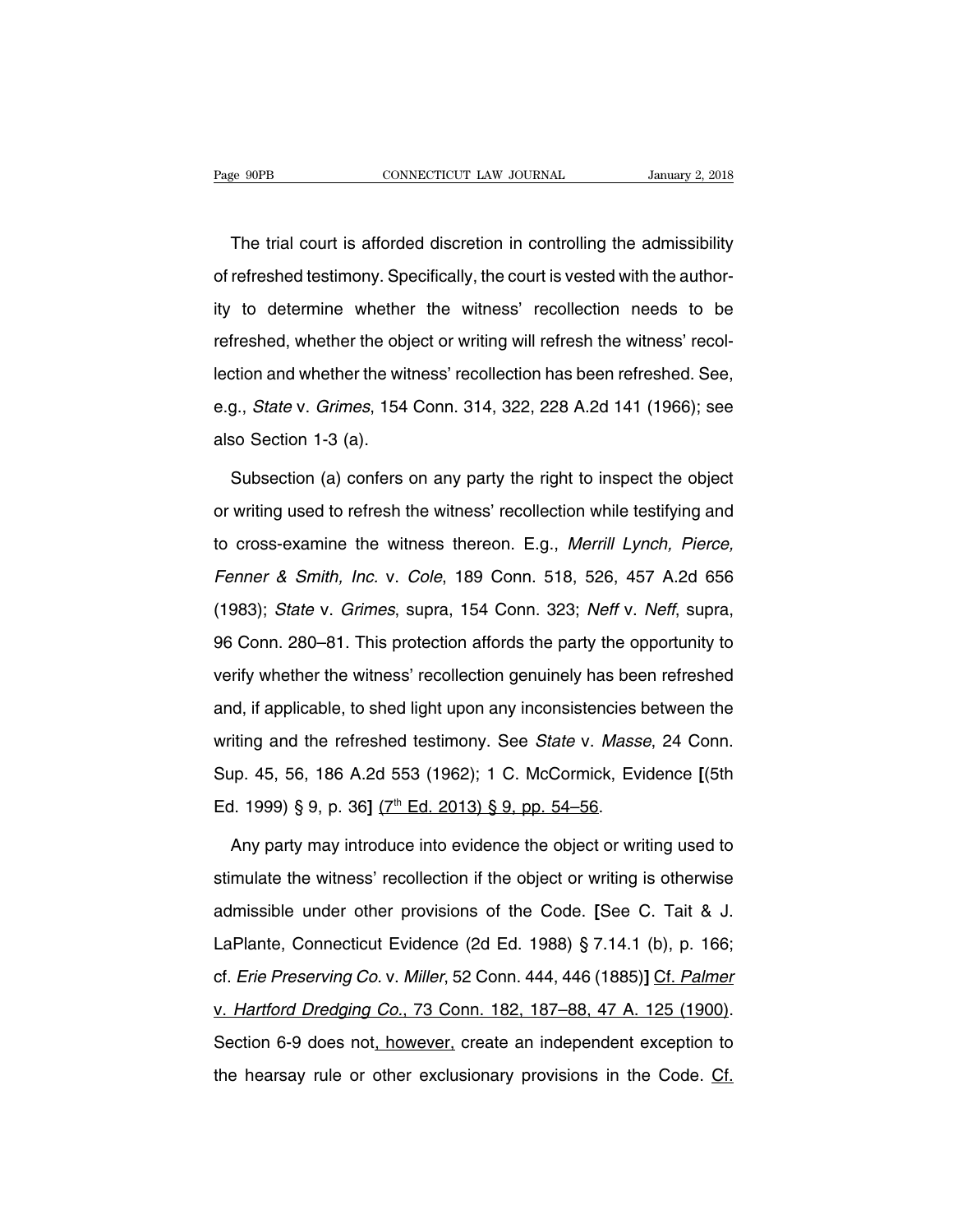January 2, 2018 CONNECTICUT LAW JOURNAL Page 91PB<br>id. Contrast this rule with Section 8-3 (6), which recognizes a past<br>recollection recorded exception to the hearsay rule. Francey 2, 2018 CONNECTICUT LAW JOURNAL<br>
<u>Id.</u> Contrast this rule with Section 8-3 (6), which recogne<br>
recollection recorded exception to the hearsay rule.<br>
(b) Before testifying **Contrast this rule with Secollection recorded exception<br><b>(b) Before testifying.**<br>Unlike the situation contem

Contrast this rule with Section 8-3 (6), which recognizes a past<br>collection recorded exception to the hearsay rule.<br>(b) Before testifying.<br>Unlike the situation contemplated in subsection (a), in which the<br>tness uses an obj recollection recorded exception to the hearsay rule.<br> **(b) Before testifying.**<br>
Unlike the situation contemplated in subsection (a), in which the<br>
witness uses an object or writing to refresh recollection while testifying, (b) Before testifying.<br>Unlike the situation contemplated in subsection (a), in which the<br>witness uses an object or writing to refresh recollection while testifying,<br>subsection (b) covers the situation in which the witness Unlike the situation contemplated in subsection (a), in which the<br>witness uses an object or writing to refresh recollection while testifying,<br>subsection (b) covers the situation in which the witness has used an<br>object or w witness uses an object or writing to refresh recollection while testifying, subsection (b) covers the situation in which the witness has used an object or writing before taking the stand to refresh his or her memory for t subsection (b) covers the situation in which the witness has used an object or writing before taking the stand to refresh his or her memory for the purpose of testifying at trial. In accordance with common law, subsection object or writing before taking the stand to refresh his or her memory<br>for the purpose of testifying at trial. In accordance with common law,<br>subsection (b) establishes a presumption against production of the<br>object or wri discretion (b) establishes a presumption against production of the object or writing for inspection apainst production of the object or writing for inspection in this situation, but vests the court with discretion to order subsection (b) establishes a presumption against production of the object or writing for inspection in this situation, but vests the court with discretion to order production. *State* v. *Cosgrove*, 181 Conn. 562, 588–89, object or writing for inspection in this situation, but vests the court with<br>discretion to order production. *State* v. *Cosgrove*, 181 Conn. 562,<br>588–89, 436 A.2d 33 (1980); *State* v. *Watson*, 165 Conn. 577, 593,<br>345 A. discretion to order product<br>588–89, 436 A.2d 33 (1980<br>345 A.2d 532 (1973), cert.<br>L. Ed. 2d 311 (1974). 8–89, 436 A.2d 33 (1980); *State v. Watson*, 165 Conn. 577, 593,<br>5 A.2d 532 (1973), cert. denied, 416 U.S. 960, 94 S. Ct. 1977, 40<br>Ed. 2d 311 (1974).<br>Assuming the court exercises its discretion in favor of production,<br>bsec subsection (b) does not contemplate production of all objects or writ-<br>subsection (b) does not contemplate production of all objects or writ-

L. Ed. 2d 311 (1974).<br>Assuming the court exercises its discretion in favor of production,<br>subsection (b) does not contemplate production of all objects or writ-<br>ings used by a witness prior to testifying at trial. Rather, Assuming the court exercises its discretion in favor of production,<br>subsection (b) does not contemplate production of all objects or writ-<br>ings used by a witness prior to testifying at trial. Rather, it contemplates<br>produc subsection (b) does not contemplate production of all objects or writ-<br>ings used by a witness prior to testifying at trial. Rather, it contemplates<br>production of only those objects or writings a witness uses before<br>testify ings used by a witness prior to testifying at trial. Rather, it contemplates<br>production of only those objects or writings a witness uses before<br>testifying to refresh the witness' memory of facts or events the witness<br>previ oduction of only those objects or writings a witness uses before<br>stifying to refresh the witness' memory of facts or events the witness<br>eviously perceived.<br>As with subsection (a), subsection (b) authorizes any party to int

testifying to refresh the witness' memory of facts or events the witness<br>previously perceived.<br>As with subsection (a), subsection (b) authorizes any party to intro-<br>duce the object or writing in evidence if it is independe previously perceived.<br>
As with subsection (a), subsection (b) a<br>
duce the object or writing in evidence if it<br>
under other provisions of the Code.<br>
For purposes of Section 6-9, a writing m As with subsection (a), subsection (b) authorizes any party to intro-<br>ce the object or writing in evidence if it is independently admissible<br>der other provisions of the Code.<br>For purposes of Section 6-9, a writing may incl duce the object or writing in evidence if it is indepertunder other provisions of the Code.<br>For purposes of Section 6-9, a writing may include<br>to, communications recorded in any tangible form.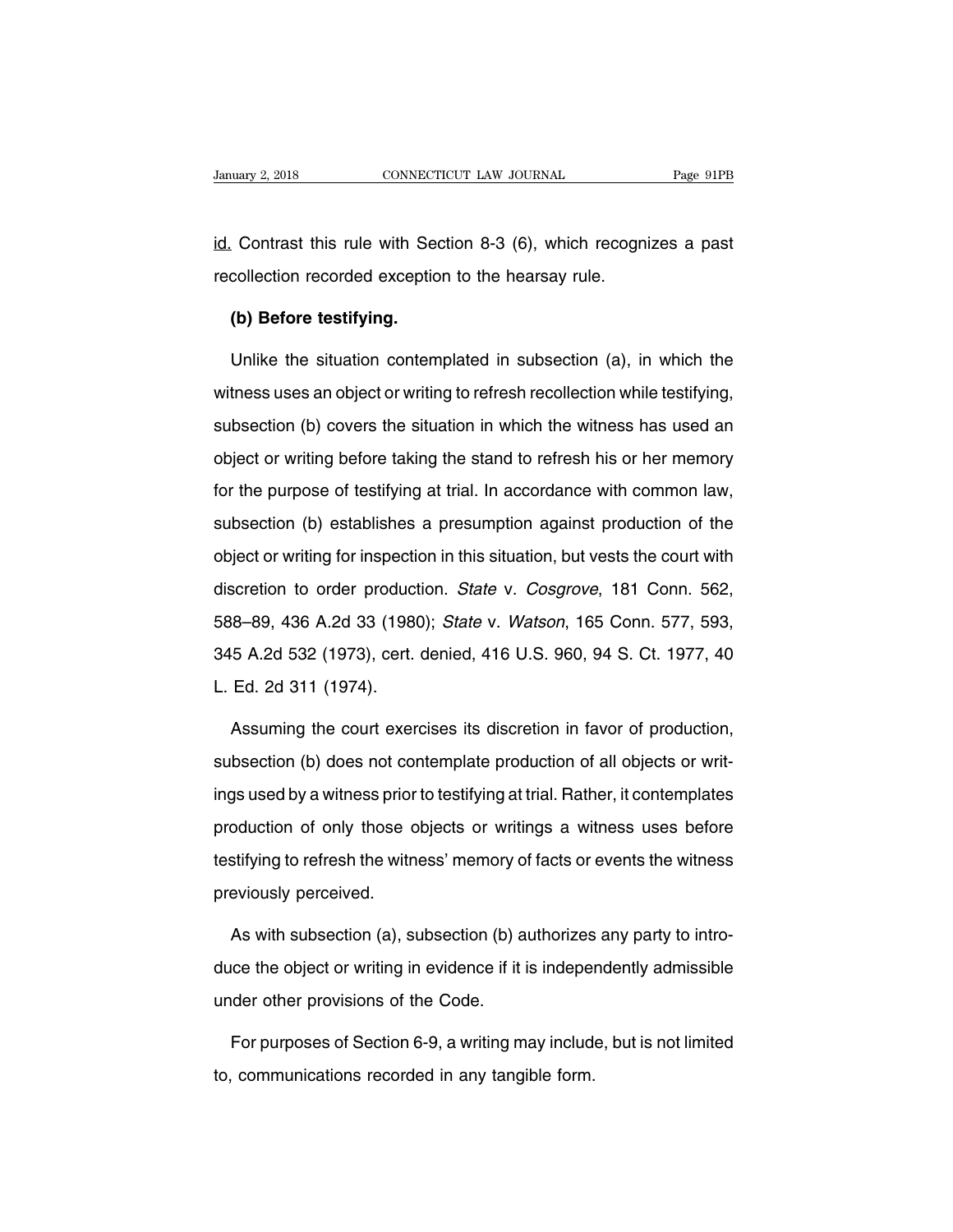# Page 92PB<br>
CONNECTICUT LAW JOURNAL<br> **Sec. 6-10. Prior Inconsistent Statements of Witnesses**<br> **Sec. 6-10. Prior inconsistent statements generally.** The credibility of a

**EXECUTE AN SOURNAL** JANUARY 2, 2018<br> **(a) Prior inconsistent Statements of Witnesses**<br> **(a) Prior inconsistent statements generally.** The credibility of a<br>
tness may be impeached by evidence of a prior inconsistent state-Sec. 6-10. Prior Inconsistent Statements of Witnesses<br>(a) Prior inconsistent statements generally. The credibility of a<br>witness may be impeached by evidence of a prior inconsistent state-<br>ment made by the witness. Sec. 6-10. Prior Inconsistent (a)<br>
(a) Prior inconsistent statem<br>
witness may be impeached by ev<br>
ment made by the witness.<br>
(b) Examining witness concer (a) Prior inconsistent statements generally. The credibility of a<br>tness may be impeached by evidence of a prior inconsistent state-<br>ent made by the witness.<br>(b) Examining witness concerning prior inconsistent statement.<br>ex

witness may be impeached by evidence of a prior inconsistent statement made by the witness.<br>
(b) Examining witness concerning prior inconsistent statement.<br>
In examining a witness concerning a prior inconsistent statement, whether written or not, made by the statement<br>
In examining a witness concerning prior inconsistent statement.<br>
Whether written or not, made by the witness, the statement should be<br>
shown to or the contents of the statemen (b) Examining witness concerning prior inconsistent statement.<br>In examining a witness concerning a prior inconsistent statement,<br>whether written or not, made by the witness, the statement should be<br>shown to or the contents In examining a<br>whether written<br>shown to or the<br>that time.<br>(c) Extrinsic **External Statement of the statement disclosed to the witness at at time.**<br> **(c) Extrinsic evidence of prior inconsistent statement of wit-**<br> **(c) Extrinsic evidence of prior inconsistent statement of wit-**<br> **(s) Extrinsic** 

shown to or the contents of the statement disclosed to the witness at<br>that time.<br>**(c) Extrinsic evidence of prior inconsistent statement of wit-<br>ness.** If a prior inconsistent statement made by a witness is shown<br>to or if that time.<br>
(c) Extrinsic evidence of prior inconsistent statement of wit-<br>
ness. If a prior inconsistent statement made by a witness is shown<br>
to or if the contents of the statement are disclosed to the witness at<br>
the ti (c) Extrinsic evidence of prior inconsistent statement of witness. If a prior inconsistent statement made by a witness is shown to or if the contents of the statement are disclosed to the witness at the time the witness te The statement made by a witness is shown<br>to or if the contents of the statement are disclosed to the witness at<br>the time the witness testifies, and if the witness admits to making the<br>statement, extrinsic evidence of the s it do the discretion of the statement are disclosed to the witness at<br>the time the witness testifies, and if the witness admits to making the<br>statement, extrinsic evidence of the statement is inadmissible, except<br>in the di the time the witness testifies, and if the witness admits to making the statement, extrinsic evidence of the statement is inadmissible, except in the discretion of the court. If a prior inconsistent statement made by a wit statement, extrinsic evidence of the statement is inadmissible, except<br>in the discretion of the court. If a prior inconsistent statement made<br>by a witness is not shown to or if the contents of the statement are<br>not disclos existence, oxidinate of the statement is inadmissible, except in the discretion of the court. If a prior inconsistent statement made<br>by a witness is not shown to or if the contents of the statement are<br>not disclosed to the the disclosed<br>by a witness is<br>not disclosed to<br>evidence of the<br>the court. Fidence of the statement is inadmissible, except in the court.<br>
COMMENTARY<br> **(a) Prior inconsistent statements generally.**<br>
Subsection (a) embraces a familiar common-law princt

# **COMMENTARY**

Subsection (a) embraces a familiar common-law principle. State v.<br>Subsection (a) embraces a familiar common-law principle. State v.<br>Vis, 209 Conn. 290, 302, 551 A.2d 26, cert. denied, 489 U.S. 1097, COMMENTARY<br>
(a) Prior inconsistent statements generally.<br>
Subsection (a) embraces a familiar common-law principle. State v.<br>
Avis, 209 Conn. 290, 302, 551 A.2d 26, cert. denied, 489 U.S. 1097,<br>
109 S. Ct. 1570, 103 L. Ed. (a) Prior inconsistent statements generally.<br>
Subsection (a) embraces a familiar common-law principle. State v.<br>
Avis, 209 Conn. 290, 302, 551 A.2d 26, cert. denied, 489 U.S. 1097,<br>
109 S. Ct. 1570, 103 L. Ed. 2d 937 (198 Subsection (a) embraces a familiar common-law principle. *State* v.<br>Avis, 209 Conn. 290, 302, 551 A.2d 26, cert. denied, 489 U.S. 1097,<br>109 S. Ct. 1570, 103 L. Ed. 2d 937 (1989); *G & R Tire Distributors,*<br>Inc. v. Allstate Avis, 209 Conn. 290, 302, 551 A.2d 26, cert. denies<br>109 S. Ct. 1570, 103 L. Ed. 2d 937 (1989); *G & I*<br>*Inc. v. Allstate Ins. Co.*, 177 Conn. 58, 60–61, 41<br>Beardsley v. Wildman, 41 Conn. 515, 516 (1874).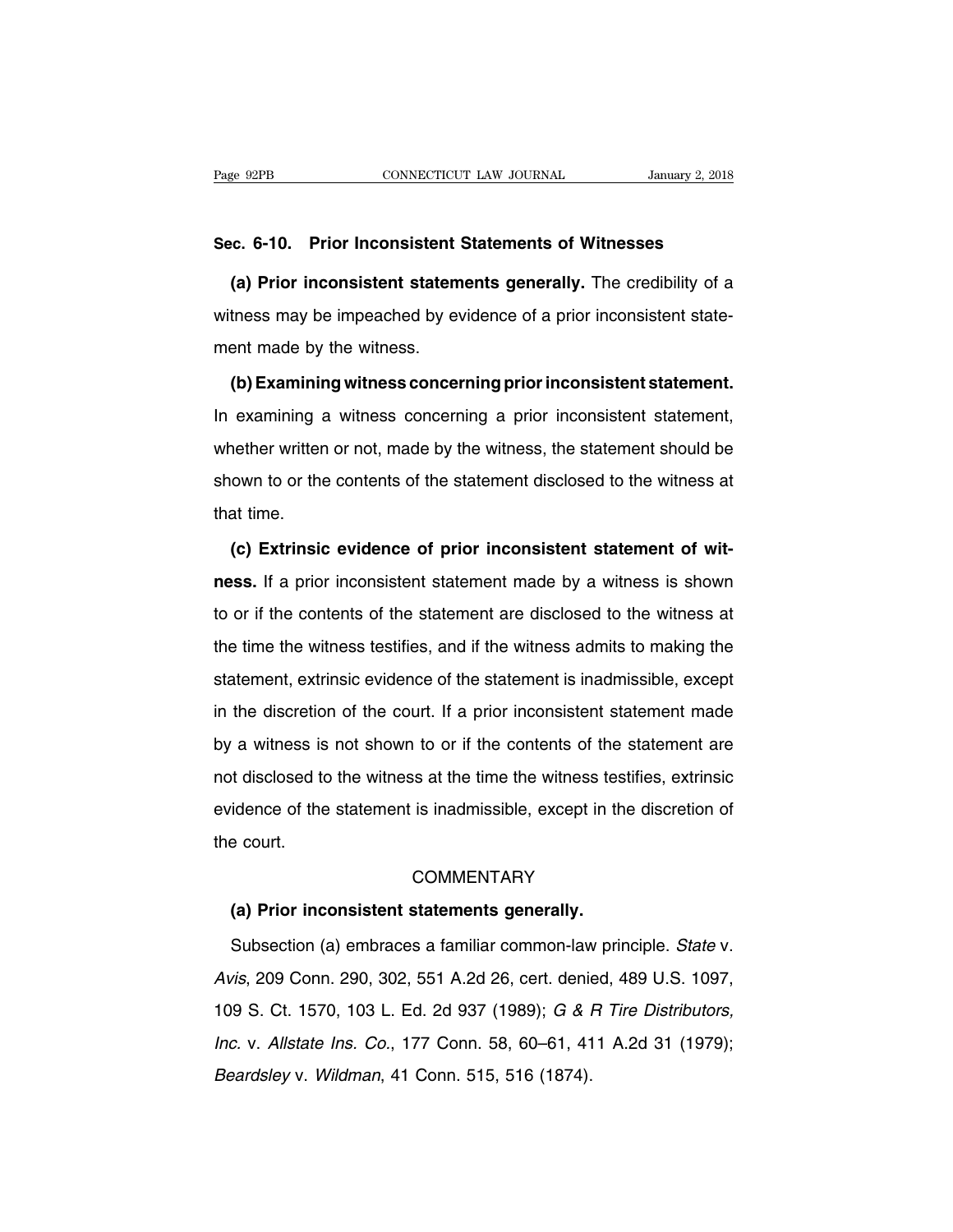UMBER 1999 UNIT CONNECTICUT LAW JOURNAL<br>
Impeachment of a witness' in-court testimony with the witness' prior<br>
Consistent statements is proper only if the prior statements are in Ignuary 2, 2018 CONNECTICUT LAW JOURNAL Page 93PB<br>Impeachment of a witness' in-court testimony with the witness' prior<br>inconsistent statements is proper only if the prior statements are in<br>fact "inconsistent" with the witn Impeachment of a witness' in-court testimony with the witness' prior<br>inconsistent statements is proper only if the prior statements are in<br>fact "inconsistent" with the witness' testimony. E.g., State v. Richard-<br>son, 214 C Impeachment of a witness' in-court testimony with the witness' prior<br>inconsistent statements is proper only if the prior statements are in<br>fact "inconsistent" with the witness' testimony. E.g., *State v. Richard-<br>son*, 214 inconsistent statements is proper only if the prior statements are in fact "inconsistent" with the witness' testimony. E.g., *State* v. *Richardson*, 214 Conn. 752, 763, 574 A.2d 182 (1990); *State* v. *Reed*, 174 Conn. 28 fact "inconsistent" with the witness' testimony. E.g., *State v. Richardson*, 214 Conn. 752, 763, 574 A.2d 182 (1990); *State v. Reed*, 174 Conn. 287, 302–303, 386 A.2d 243 (1978). A finding of a statement's inconsistency assertions have minimized techniony: Eig., clare v. Thomata<br>son, 214 Conn. 752, 763, 574 A.2d 182 (1990); *State v. Reed*, 174<br>Conn. 287, 302–303, 386 A.2d 243 (1978). A finding of a statement's<br>inconsistency "is not limit Conn. 287, 302-303, 386 A.2d 243 (1978). A finding of a statement's inconsistency "is not limited to cases in which diametrically opposed assertions have been made." State v. Whelan, 200 Conn. 743, 749 n.4, 513 A.2d 86, c Ed. 2d 598 (1986). Inconsistencies can be found in omissions, changes of position, denials of recollection or evasive answers. Id., 748–49 (position, denials of recollection or evasive answers. Id., 748–49 assertions have been made." State v. Whelan, 200 Conn. 743, 749<br>n.4, 513 A.2d 86, cert. denied, 479 U.S. 994, 107 S. Ct. 597, 93 L.<br>Ed. 2d 598 (1986). Inconsistencies can be found in omissions, changes<br>of position, denials n.4, 513 A.2d 86, cert. denied, 479 U.S. 994, 107 S. Ct. 597, 93 L.<br>Ed. 2d 598 (1986). Inconsistencies can be found in omissions, changes<br>of position, denials of recollection or evasive answers. Id., 748–49<br>n.4. The determ the discretion of the court. State v. Avis, supra, 209 Conn. 302.<br>The discretion, denials of recollection or evasive answers. Id., 748–49<br>n.4. The determination whether an "inconsistency" exists lies within<br>the discretion position, denials of recollection or evasive answers. Id., 748–49<br>4. The determination whether an "inconsistency" exists lies within<br>e discretion of the court. *State* v. Avis, supra, 209 Conn. 302.<br>The substantive admissi n.4. The determination whether an "inconsistency" exists<br>the discretion of the court. *State* v. *Avis*, supra, 209 Conn<br>The substantive admissibility of prior inconsistent sta<br>treated elsewhere in the Code. See Section 8-

Example B discretion of the court. State v. Avis, supra, 209 Conn. 302.<br>
The substantive admissibility of prior inconsistent statements is<br>
aated elsewhere in the Code. See Section 8-5 (1).<br> **(b) Examining witness concerni** 

The substantive admissibility of prior inconsistent statements is<br>aated elsewhere in the Code. See Section 8-5 (1).<br>(b) Examining witness concerning prior inconsistent statement.<br>Subsection (b) addresses the necessity of l treated elsewhere in the Code. See Section 8-5 (1).<br> **(b) Examining witness concerning prior inconsistent statement.**<br>
Subsection (b) addresses the necessity of laying a foundation as a<br>
precondition to examining the witne (b) Examining witness concerning prior inconsistent statement.<br>Subsection (b) addresses the necessity of laying a foundation as a<br>precondition to examining the witness about his or her prior inconsis-<br>tent statement. It ad Subsection (b) addresses the necessity of laying a foundation as a<br>precondition to examining the witness about his or her prior inconsis-<br>tent statement. It adopts the rule of *State v. Saia*, 172 Conn. 37, 46,<br>372 A.2d 14 precondition to examining the witness about his or her prior inconsistent statement. It adopts the rule of *State* v. *Saia*, 172 Conn. 37, 46, 372 A.2d 144 (1976). Accord *State* v. *Butler*, 207 Conn. 619, 626, 543 A.2d tent statement. It<br>tent statement. It<br>372 A.2d 144 (19<br>A.2d 270 (1988);<br>653 (1987). 2 A.2d 144 (1976). Accord *State v. Butler*, 207 Conn. 619, 626, 543<br>2d 270 (1988); *State v. Williams*, 204 Conn. 523, 534, 529 A.2d<br>3 (1987).<br>Although Connecticut favors the laying of a foundation; see *State*<br>*Saia*, su

A.2d 270 (1988); *State v. Williams*, 204 Conn. 523, 534, 529 A.2d<br>653 (1987).<br>Although Connecticut favors the laying of a foundation; see *State* v. *Saia*, supra, 172 Conn. 46; it consistently has maintained that there i 653 (1987).<br>
Although Connecticut favors the laying of a foundation; see State<br>
v. Saia, supra, 172 Conn. 46; it consistently has maintained that there<br>
is "no inflexible rule regarding the necessity of calling the attenti Although Connecticut favors the laying of a foundation; see *State* v. *Saia*, supra, 172 Conn. 46; it consistently has maintained that there is "no inflexible rule regarding the necessity of calling the attention of a wi v. Saia, supra, 172 Conn. 46; it consistently has maintained that there<br>is "no inflexible rule regarding the necessity of calling the attention<br>of a witness on cross-examination to [the] alleged prior inconsistent<br>statemen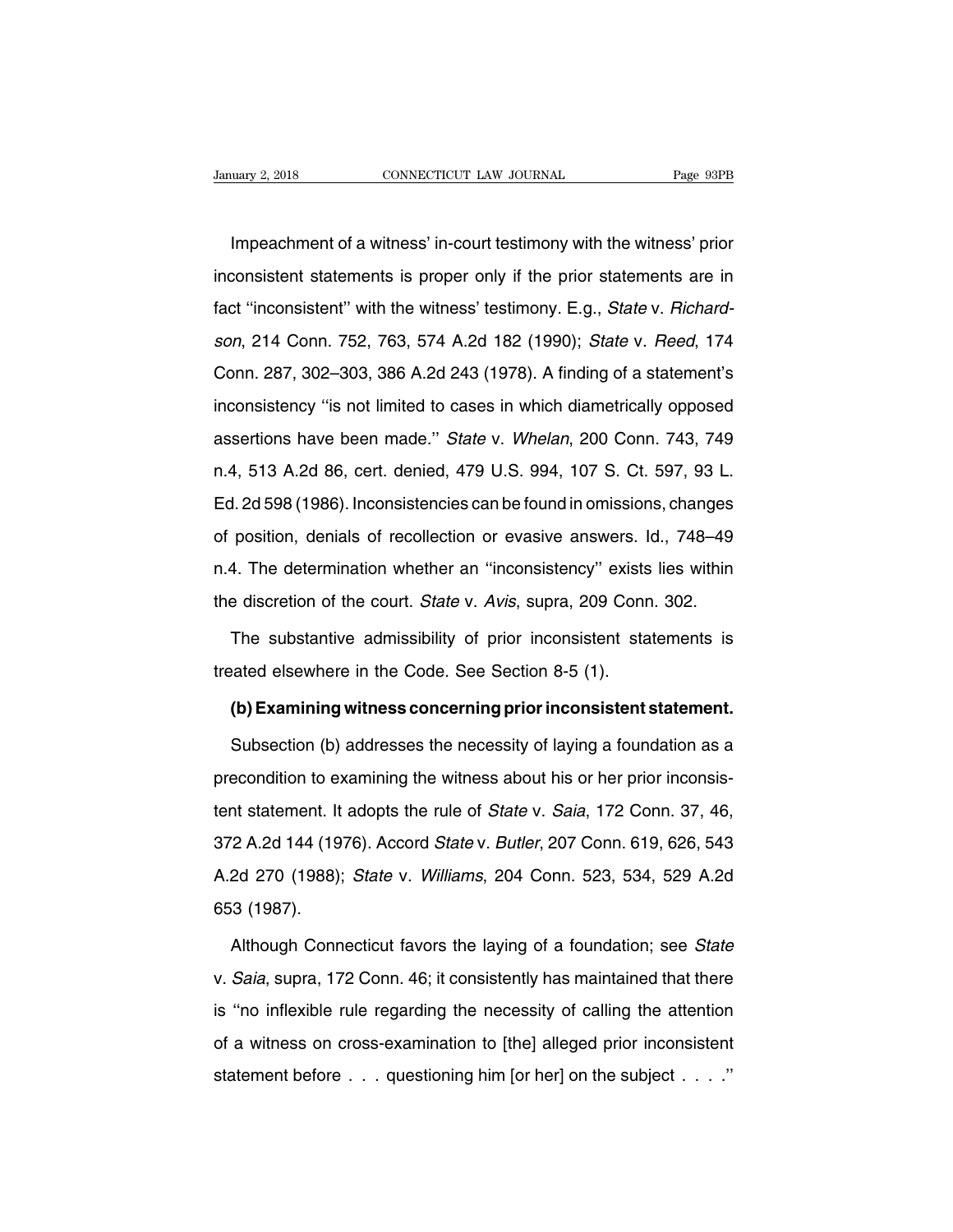Id.; see Adams v. Herald Publishing Co., 82 Conn. 448, 452–53, 74 Page 94PB<br>|d.; see *Adams* v. *H*<br>A. 755 (1909).<br>**(c) Extrinsic ev** 

**(c)** Extrinsic evidence of prior inconsistent statement of thess. **witness.**

(c) Extrinsic evidence of prior inconsistent statement of<br>tness.<br>The first sentence is consistent with common law. See G & R Tire<br>stributors, Inc. v. Allstate Ins. Co., supra, 177 Conn. 61; see also (c) Extrinsic evidence of prior inconsistent statement of<br>witness.<br>The first sentence is consistent with common law. See  $G & R$  Tire<br>Distributors, Inc. v. Allstate Ins. Co., supra, 177 Conn. 61; see also<br>Barlow Bros. Co. witness.<br>The first sentence is consistent with common law. See *G & R Tire*<br>Distributors, Inc. v. Allstate Ins. Co., supra, 177 Conn. 61; see also<br>Barlow Bros. Co. v. Parsons, 73 Conn. 696, 702–703, 49 A. 205 (1901)<br>(findi The first sentence is consistent with common law. See *G & R Tire*<br>Distributors, Inc. v. Allstate Ins. Co., supra, 177 Conn. 61; see also<br>Barlow Bros. Co. v. Parsons, 73 Conn. 696, 702–703, 49 A. 205 (1901)<br>(finding extrin Distributors, Inc. v. Allstate Ins. Co., supra, 177 Conn. 61; see also<br>Barlow Bros. Co. v. Parsons, 73 Conn. 696, 702–703, 49 A. 205 (1901)<br>(finding extrinsic proof of prior inconsistent statement unnecessary<br>when witness Barlow Bros. Co. v. Parsons, 73 Conn. 696, 702–703, 49 A. 205 (1901)<br>(finding extrinsic proof of prior inconsistent statement unnecessary<br>when witness admits to making statement); *State v. Graham*, 21 Conn.<br>App. 688, 704, (finding extrinsic proof of prior inconsistent statement unnecessary<br>when witness admits to making statement); *State v. Graham*, 21 Conn.<br>App. 688, 704, 575 A.2d 1057 (same), cert. denied, 216 Conn. 805,<br>577 A.2d 1063 (19 when witness admits to making statement); *State v. Graham*, 21 Conn.<br>App. 688, 704, 575 A.2d 1057 (same), cert. denied, 216 Conn. 805,<br>577 A.2d 1063 (1990); cf. *State v. Butler*, supra, 207 Conn. 626 (where<br>witness denie when witness admits to making statement); *State v. Graham*, 21 Conn.<br>App. 688, 704, 575 A.2d 1057 (same), cert. denied, 216 Conn. 805,<br>577 A.2d 1063 (1990); cf. *State v. Butler*, supra, 207 Conn. 626 (where<br>witness denie ment may be admitted). Notwithstanding the general rule, subsection (c) recognizes the court's discretion to admit extrinsic evidence of a discretion (c) recognizes the court's discretion to admit extrinsic evidence of a witness denies or states that he or she does not recall having made<br>prior statement, extrinsic evidence establishing making of that state-<br>ment may be admitted). Notwithstanding the general rule, subsection<br>(c) recognizes prior statement, extrinsic evidence establishing making of that statement may be admitted). Notwithstanding the general rule, subsection (c) recognizes the court's discretion to admit extrinsic evidence of a witness' prio ment may be admitted). Notwithstanding the general rule, subsection<br>(c) recognizes the court's discretion to admit extrinsic evidence of a<br>witness' prior inconsistent statement even when the examiner lays a<br>foundation and (c) recognizes the court's discretion to admit extrinsic ev<br>witness' prior inconsistent statement even when the exan<br>foundation and the witness admits making the statement.<br>Tire Distributors, Inc. v. Allstate Ins. Co., sup thess' prior inconsistent statement even when the examiner lays a<br>undation and the witness admits making the statement. See  $G & H$ <br>re Distributors, Inc. v. Allstate Ins. Co., supra, 61.<br>The second sentence reconciles two

foundation and the witness admits making the statement. See  $G & R$ <br>Tire Distributors, Inc. v. Allstate Ins. Co., supra, 61.<br>The second sentence reconciles two interrelated principles: the pref-<br>erence for laying a founda Tire Distributors, Inc. v. Allstate Ins. Co., supra, 61.<br>The second sentence reconciles two interrelated principles: the preference for laying a foundation when examining a witness concerning<br>prior inconsistent statements; The second sentence reconciles two interrelated principles: the preference for laying a foundation when examining a witness concerning<br>prior inconsistent statements; see subsection (b); and the discretion<br>afforded the tria evidence for laying a foundation when examining a witness concerning<br>prior inconsistent statements; see subsection (b); and the discretion<br>afforded the trial court in determining the admissibility of extrinsic<br>evidence of prior inconsistent statements; see subsection (b); and the diafforded the trial court in determining the admissibility of evidence of a witness' prior inconsistent statements where no tion has been laid. State v. Saia, sup forded the trial court in determining the admissibility of extrinsic<br>idence of a witness' prior inconsistent statements where no founda-<br>n has been laid. State v. Saia, supra, 172 Conn. 46.<br>Case law forbids the introductio evidence of a witness' prior inconsistent statements where no foundation has been laid. State v. Saia, supra, 172 Conn. 46.<br>Case law forbids the introduction of extrinsic evidence of a witness' prior inconsistent statement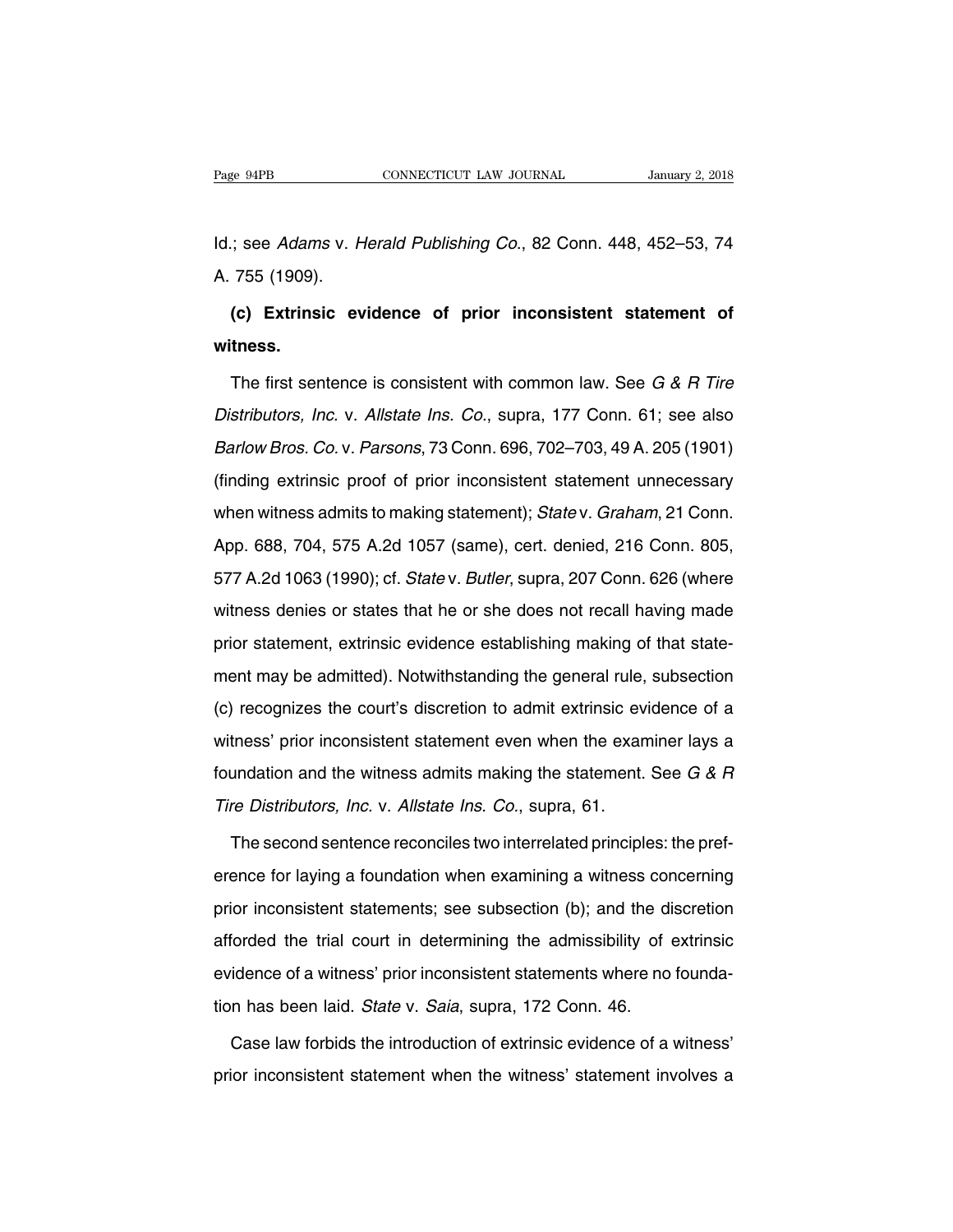CONNECTICUT LAW JOURNAL Page 95PB<br>
collateral matter, i.e., a matter not directly relevant and material to the<br>
merits of the case. E.g., *State v. Diaz*, 237 Conn. 518, 548, 679 A.2d January 2, 2018 CONNECTICUT LAW JOURNAL Page 95PB<br>
collateral matter, i.e., a matter not directly relevant and material to the<br>
merits of the case. E.g., *State v. Diaz*, 237 Conn. 518, 548, 679 A.2d<br>
902 (1996); *Johnson* collateral matter, i.e., a matter not directly relevant and material to the<br>merits of the case. E.g., *State v. Diaz*, 237 Conn. 518, 548, 679 A.2d<br>902 (1996); *Johnson v. Palomba Co.*, 114 Conn. 108, 115–16, 157<br>A. 902 (1 collateral matter, i.e.<br>merits of the case. E<br>902 (1996); *Johnso.*<br>A. 902 (1932). merits of the case. E.g., *State v. Diaz*, 237 Conn. 518, 548, 679 A.2d<br>
902 (1996); *Johnson v. Palomba Co.*, 114 Conn. 108, 115–16, 157<br>
A. 902 (1932).<br>
Sec. 6-11. Prior Consistent Statements of Witnesses; Con-<br>
stancy o

# (1996); *Johnson v. Palomba Co.*, 114 Conn. 108, 115–16, 157<br>
1932).<br> **6-11. Prior Consistent Statements of Witnesses; Constancy of Accusation by a Sexual Assault [Victim] Com-<br>
plainant plainant (a) General rule.** Except as provided in this section, the credibility a witness may not be supported by evidence of a prior consistent

stancy of Accusation by a Sexual Assault [Victim] Complainant<br>
(a) General rule. Except as provided in this section, the credibility<br>
of a witness may not be supported by evidence of a prior consistent<br>
statement made by t plainant<br>
(a) General rule. Except as provide<br>
of a witness may not be supported by<br>
statement made by the witness.<br>
(b) Prior consistent statement of **(a) General rule.** Except as provided in this section, the credibility a witness may not be supported by evidence of a prior consistent atement made by the witness.<br>**(b) Prior consistent statement of a witness.** If the cr

(a) definition that the provided in this essent), the steaking<br>of a witness may not be supported by evidence of a prior consistent<br>statement made by the witness.<br>(b) Prior consistent statement of a witness. If the credibil statement made by the witness.<br>
(b) Prior consistent statement of a witness. If the credibility of a<br>
witness is impeached by (1) a prior inconsistent statement of the<br>
witness, (2) a suggestion of bias, interest or improp (b) Prior consistent statement of a witness. If the credibility of a witness is impeached by  $(1)$  a prior inconsistent statement of the witness,  $(2)$  a suggestion of bias, interest or improper motive that was not presen witness is impeached by (1) a prior inconsistent statement of the witness, (2) a suggestion of bias, interest or improper motive that was not present at the time the witness made the prior consistent statement, or (3) a s witness, (2) a suggestion of bias, interest or improper motive that was<br>not present at the time the witness made the prior consistent statement,<br>or (3) a suggestion of recent contrivance, evidence of a prior consistent<br>st witness, (2) a suggestion of bias, interest or improper motive that was<br>not present at the time the witness made the prior consistent statement,<br>or (3) a suggestion of recent contrivance, evidence of a prior consistent<br>sta (3) a suggestion of recent contrivance, evidence of a prior consistent<br>atement made by the witness is admissible, in the discretion of the<br>urt, to rebut the impeachment.<br>(c) Constancy of accusation by a sexual assault [vic

# **plainant.**

(c) Constancy of accusation by a sexual assault [victim] com-<br>ainant.<br>(1) If the defense impeaches the credibility of a sexual assault<br>mplainant regarding any out-of-court complaints or delayed (c) Constancy of accusation by a sexual assault [victim] complainant.<br>
(1) If the defense impeaches the credibility of a sexual assault<br>
complainant regarding any out-of-court complaints or delayed<br>
reporting of the allege plainant.<br>(1) If the defense impeaches the credibility of a sexual assault<br>complainant regarding any out-of-court complaints or delayed<br>reporting of the alleged sexual assault, the state shall be permitted to<br>call constanc (1) If the defense impeaches the credibility of a sexual assault<br>complainant regarding any out-of-court complaints or delayed<br>reporting of the alleged sexual assault, the state shall be permitted to<br>call constancy of accus complainant regarding any out-of-court complaints or delayed<br>reporting of the alleged sexual assault, the state shall be permitted to<br>call constancy of accusation witnesses. [A person to whom a sexual<br>assault victim has re reporting of the alleged sexual assault, the state shall be permitted to<br>call constancy of accusation witnesses. [A person to whom a sexual<br>assault victim has reported the alleged assault] Such witnesses may<br>testify that t that the *all constancy of accusation witnesses.* [A person to whom a sexual assault victim has reported the alleged assault] Such witnesses may testify that the allegation was made and when it was made, provided that the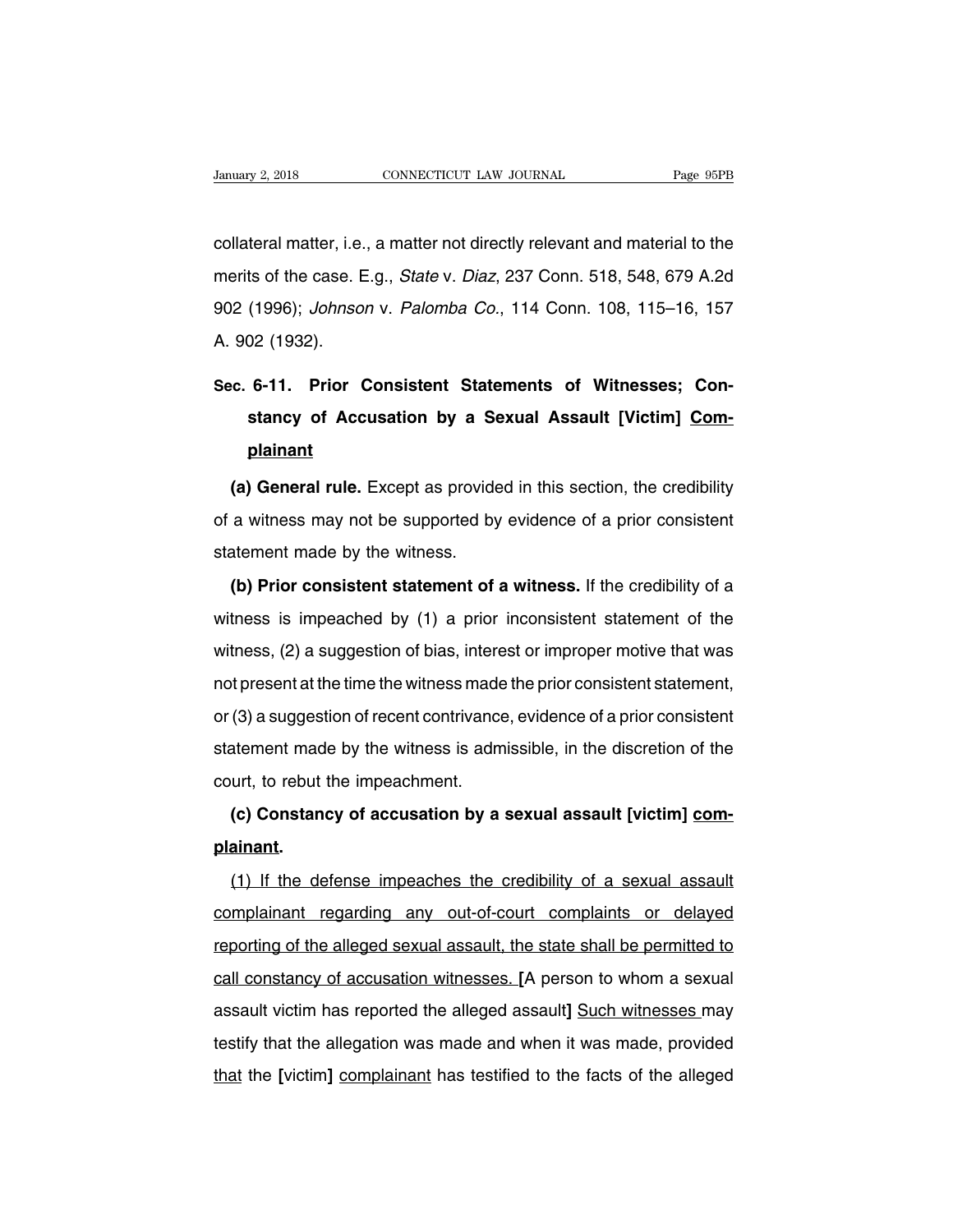Page 96PB<br>
CONNECTICUT LAW JOURNAL<br>
CONNECTICUT LAW JOURNAL<br>
CONNECTICUT LAW JOURNAL<br>
CONNECTICUT LAW JOURNAL<br>
CONNECTICUT LAW JOURNAL<br>
CONNECTICUT LAW JOURNAL<br>
CONNECTICUT LAW JOURNAL<br>
CONNECTICUT LAW JOURNAL<br>
CONNECTICUT Page 96PB CONNECTICUT LAW JOURNAL January 2, 2018<br>assault and to the identity of the person or persons to whom the<br>alleged assault was reported. Any testimony by the witnesses about<br>details of the <u>alleged</u> assault shall b assault and to the identity of the person or persons to whom the alleged assault was reported. Any testimony by the witnesses about details of the alleged assault shall be limited to those details necessary to associate th assault and to the identity of the person or persons to whom the alleged assault was reported. Any testimony by the witnesses about details of the <u>alleged</u> assault shall be limited to those details necessary to associate alleged assault was reported. Any testimony by the witnesses about<br>details of the <u>alleged</u> assault shall be limited to those details necessary<br>to associate the [victim's] complainant's allegations with the pending<br>charge. details of the <u>alleged</u> assault shall be limited to those details necessary<br>to associate the [victim's] complainant's allegations with the pending<br>charge. The testimony of the witnesses is admissible only [to corrobo-<br>rat to associate the [victim's] complainant's allegations with the pending<br>charge. The testimony of the witnesses is admissible only [to corrobo-<br>rate the victim's testimony and not for substantive purposes] with<br>regard to whe charge. The testimony of the wither<br>tate the victim's testimony and<br>regard to whether the complaint w<br>substance of the complaint.<br>(2) If the complainant's credibili (2) If the complainant's credibility is not impeached by the defense<br>gard to whether the complaint was made and not to corroborate the<br>bstance of the complainant's credibility is not impeached by the defense<br>garding any ou

regard to whether the complaint was made and not to corroborate the<br>substance of the complaint.<br>(2) If the complainant's credibility is not impeached by the defense<br>regarding any out-of-court complaints or delayed reportin substance of the complaint.<br>
(2) If the complainant's credibility is not impeached by the defense<br>
regarding any out-of-court complaints or delayed reporting of the<br>
alleged sexual assault, constancy of accusation testimon (2) If the complainant's credibility is not impeached by the defense regarding any out-of-court complaints or delayed reporting of the alleged sexual assault, constancy of accusation testimony shall not be permitted, but, regarding any out-of-court complaints or delayed reporting.<br>Instructions to the jury regarding delayed reporting.<br>Instructions to the jury regarding delayed reporting.<br>COMMENTARY **(b)** permitted, but, rather<br>
structions to the jury read<br> **(a) General rule.**<br>
Connecticut's rule on the

## **COMMENTARY**

structions to the jury regarding delayed reporting.<br>COMMENTARY<br>(a) General rule.<br>Connecticut's rule on the admissibility of prior consistent statements<br>phrased in terms of a general prohibition subject to exceptions. E.g., COMMENTARY<br>
(a) General rule.<br>
Connecticut's rule on the admissibility of prior consistent statements<br>
is phrased in terms of a general prohibition subject to exceptions. E.g.,<br>
State v. Valentine, 240 Conn. 395, 412–13, 6 (a) General rule.<br>Connecticut's rule on the admissibility of prior consistent statements<br>is phrased in terms of a general prohibition subject to exceptions. E.g.,<br>State v. Valentine, 240 Conn. 395, 412–13, 692 A.2d 727 (19 Connecticut's rule on the admissibility of prior consistent statements<br>is phrased in terms of a general prohibition subject to exceptions. E.g.,<br>State v. Valentine, 240 Conn. 395, 412–13, 692 A.2d 727 (1997); State<br>v. Dolp is phrased in terms of a general prohibition subject to exceptions. E.g.,<br>State v. Valentine, 240 Conn. 395, 412–13, 692 A.2d 727 (1997); State<br>v. Dolphin, 178 Conn. 564, 568–69, 424 A.2d 266 (1979). Exceptions<br>to the gene ate v. *Valentine*, 240 Conn. 395, 412–13, 692 A.2d 727<br> *Dolphin*, 178 Conn. 564, 568–69, 424 A.2d 266 (197)<br>
the general prohibition are set forth in subsections (<br> **(b) Prior consistent statement of a witness.**<br>
Common Dolphin, 178 Conn. 564, 568–69, 424 A.2d 266 (1979). Exceptions<br>the general prohibition are set forth in subsections (b) and (c).<br>(b) Prior consistent statement of a witness.<br>Common law permits the use of a witness' prior

to the general prohibition are set forth in subsections (b) and (c).<br>
(b) Prior consistent statement of a witness.<br>
Common law permits the use of a witness' prior statement consistent<br>
with the witness' in-court testimony (b) Prior consistent statement of a witness.<br>Common law permits the use of a witness' prior statement consistent<br>with the witness' in-court testimony to rehabilitate the witness' credibil-<br>ity after it has been impeached v Common law permits the use of a witness' prior statement consistent<br>with the witness' in-court testimony to rehabilitate the witness' credibil-<br>ity after it has been impeached via one of the three forms of impeach-<br>ment li with the witness' in-court testimony to rehabilitate the witness' credibil-<br>ity after it has been impeached via one of the three forms of impeach-<br>ment listed in the rule. E.g., *State v. Valentine*, supra, 240 Conn. 413;<br>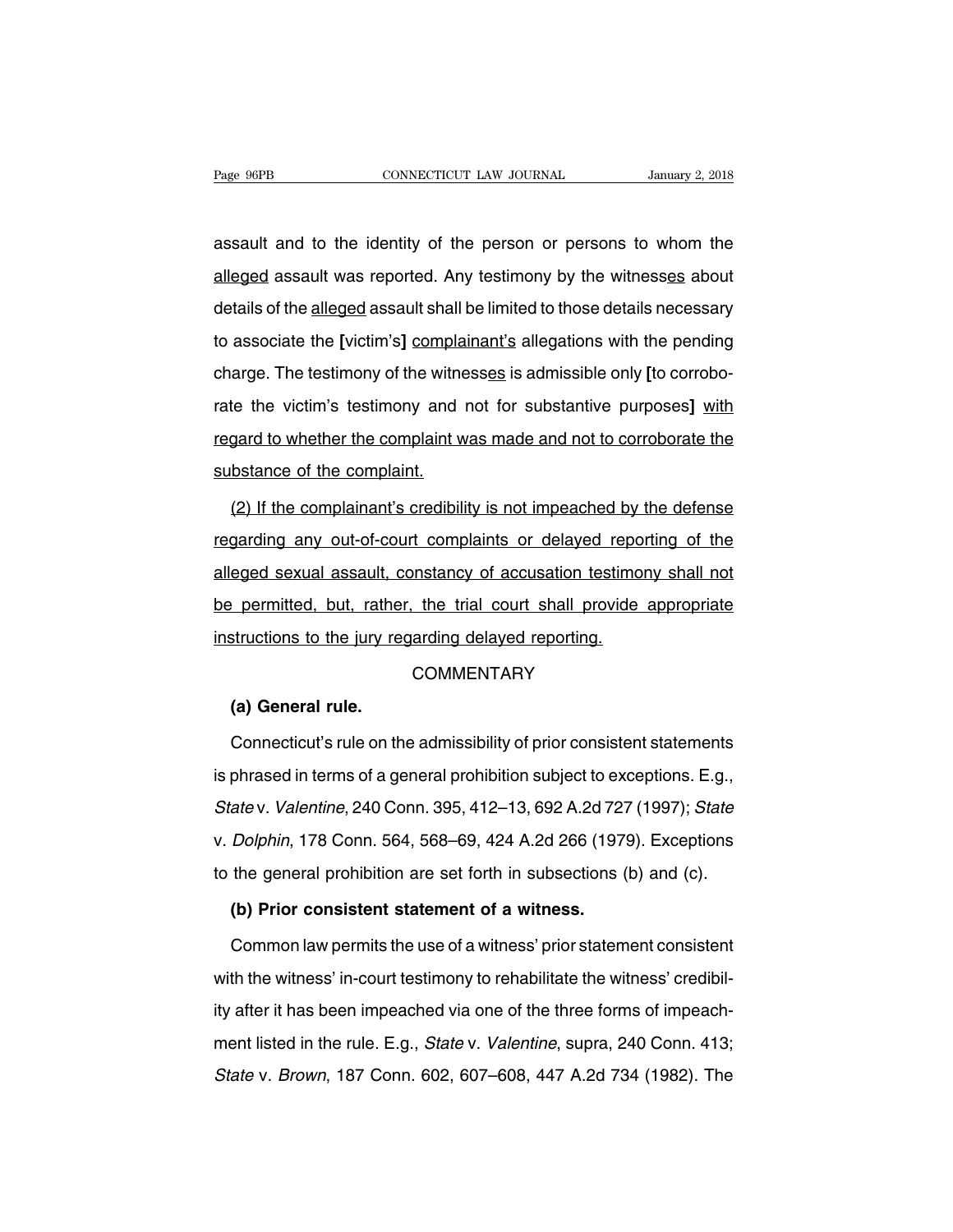CONNECTICUT LAW JOURNAL Page 97PB<br>CONNECTICUT LAW JOURNAL Page 97PB<br>Cases sometimes list a fourth form of impeachment—a claim of inaccu-<br>Trate memory—under which prior consistent statements could be admit-Vanuary 2, 2018 CONNECTICUT LAW JOURNAL Page 97PB<br>
Cases sometimes list a fourth form of impeachment—a claim of inaccu-<br>
rate memory—under which prior consistent statements could be admit-<br>
ted to repair credibility. E.g., cases sometimes list a fourth form of impeachment—a claim of inaccu-<br>tate memory—under which prior consistent statements could be admit-<br>ted to repair credibility. E.g., *State v. Valentine*, supra, 413; *State v.*<br>Anonymo cases sometimes list a fourth form of impeachment—a claim of inaccu-<br>rate memory—under which prior consistent statements could be admit-<br>ted to repair credibility. E.g., *State* v. *Valentine*, supra, 413; *State* v.<br>*Anon* rate memory—under which prior consistent statements could be admitted to repair credibility. E.g., *State v. Valentine*, supra, 413; *State v. Anonymous* (83-FG), 190 Conn. 715, 729, 463 A.2d 533 (1983). This form of impea ted to repair credibility. E.g., *State* v. *Valentine*, supra, 413; *State* v. *Anonymous* (83-FG), 190 Conn. 715, 729, 463 A.2d 533 (1983). This form of impeachment is not included because it is subsumed under the "impea donly conceivable situation. 715, 729, 463 A.2d 533 (1983). This<br>form of impeachment is not included because it is subsumed under<br>the "impeachment by prior inconsistent statements" category. The<br>only conceivable situation be admitted to counter a claim of inaccurate memory involves. The only conceivable situation in which a prior consistent statement could be admitted to counter a claim of inaccurate memory involves: (1) impeachment by a pr film of impeachment is not included secalate it is sabsalled and the "impeachment by prior inconsistent statements" category. The only conceivable situation in which a prior consistent statement could be admitted to counte and impodemment by phot inconduction datements dategory. The only conceivable situation in which a prior consistent statement could be admitted to counter a claim of inaccurate memory involves: (1) impeachment by a prior i be admitted to counter a claim of inaccurate memory involves: (1)<br>impeachment by a prior inconsistent statement made some time after<br>the event when the witness' memory had faded; and (2) support of<br>the witness' in-court te impeachment by a prior inconsistent statement made some time after<br>the event when the witness' memory had faded; and (2) support of<br>the witness' in-court testimony by showing a prior consistent statement<br>made shortly after the event when the witness' memory had faded; and (2) support of<br>the witness' in-court testimony by showing a prior consistent statement<br>made shortly after the event when the witness' memory was fresh.<br>Cf., e.g., *Brown* v the witness' in-court testimony by showing a prior consistent statement<br>made shortly after the event when the witness' memory was fresh.<br>Cf., e.g., *Brown* v. *Rahr*, 149 Conn. 743, 743–44, 182 A.2d 629 (1962);<br>Thomas v. ade shortly after the event when the witness' memory was fresh.<br>
., e.g., *Brown* v. *Rahr*, 149 Conn. 743, 743–44, 182 A.2d 629 (1962);<br>
nomas v. *Ganezer*, 137 Conn. 415, 418–21, 78 A.2d 539 (1951).<br>
Although Connecticut

Cf., e.g., *Brown* v. *Rahr*, 149 Conn. 743, 743–44, 182 A.2d 629 (1962);<br>Thomas v. *Ganezer*, 137 Conn. 415, 418–21, 78 A.2d 539 (1951).<br>Although Connecticut has no per se requirement that the prior con-<br>sistent statement Thomas v. Ganezer, 137 Conn. 415, 418–21, 78 A.2d 539 (1951).<br>Although Connecticut has no per se requirement that the prior consistent statement precede the prior inconsistent statement used to attack the witness' credibil Although Connecticut has no per se requirement that the prior consistent statement precede the prior inconsistent statement used to attack the witness' credibility; see *State* v. *McCarthy*, 179 Conn. 1, 18, 425 A.2d 924 sistent statement precede the prior inconsistent statement used to<br>attack the witness' credibility; see *State* v. *McCarthy*, 179 Conn. 1,<br>18, 425 A.2d 924 (1979); the trial court may consider the timing of the<br>prior cons rack the witness' credibility; see *State* v. *McCarthy*, 179 Conn. 1,<br>i, 425 A.2d 924 (1979); the trial court may consider the timing of the<br>ior consistent statement as a factor in assessing its probative value.<br>Prior con

18, 425 A.2d 924 (1979); the trial court may consider the timing of the prior consistent statement as a factor in assessing its probative value.<br>Prior consistent statements introduced under subsection (b) are admissible fo prior consistent statement as a factor in assessing its probative value.<br>Prior consistent statements introduced under subsection (b) are<br>admissible for the limited purpose of repairing credibility and are not<br>substantive e Prior consistent statements introduced under<br>admissible for the limited purpose of repairing cre<br>substantive evidence. E.g., *State* v. *Brown*, supr<br>Thomas v. *Ganezer*, supra, 137 Conn. 421.<br>In stating that evidence of a Imissible for the limited purpose of repairing credibility and are not<br>bstantive evidence. E.g., *State* v. *Brown*, supra, 187 Conn. 607;<br>nomas v. *Ganezer*, supra, 137 Conn. 421.<br>In stating that evidence of a witness' pr

substantive evidence. E.g., *State* v. *Brown*, supra, 187 Conn. 607;<br>Thomas v. *Ganezer*, supra, 137 Conn. 421.<br>In stating that evidence of a witness' prior consistent statement is<br>admissible "in the discretion of the cou Thomas v. Ganezer, supra, 137 Conn. 421.<br>In stating that evidence of a witness' prior consistent statement is<br>admissible "in the discretion of the court," Section 6-11 stresses the<br>broad discretion afforded the trial judge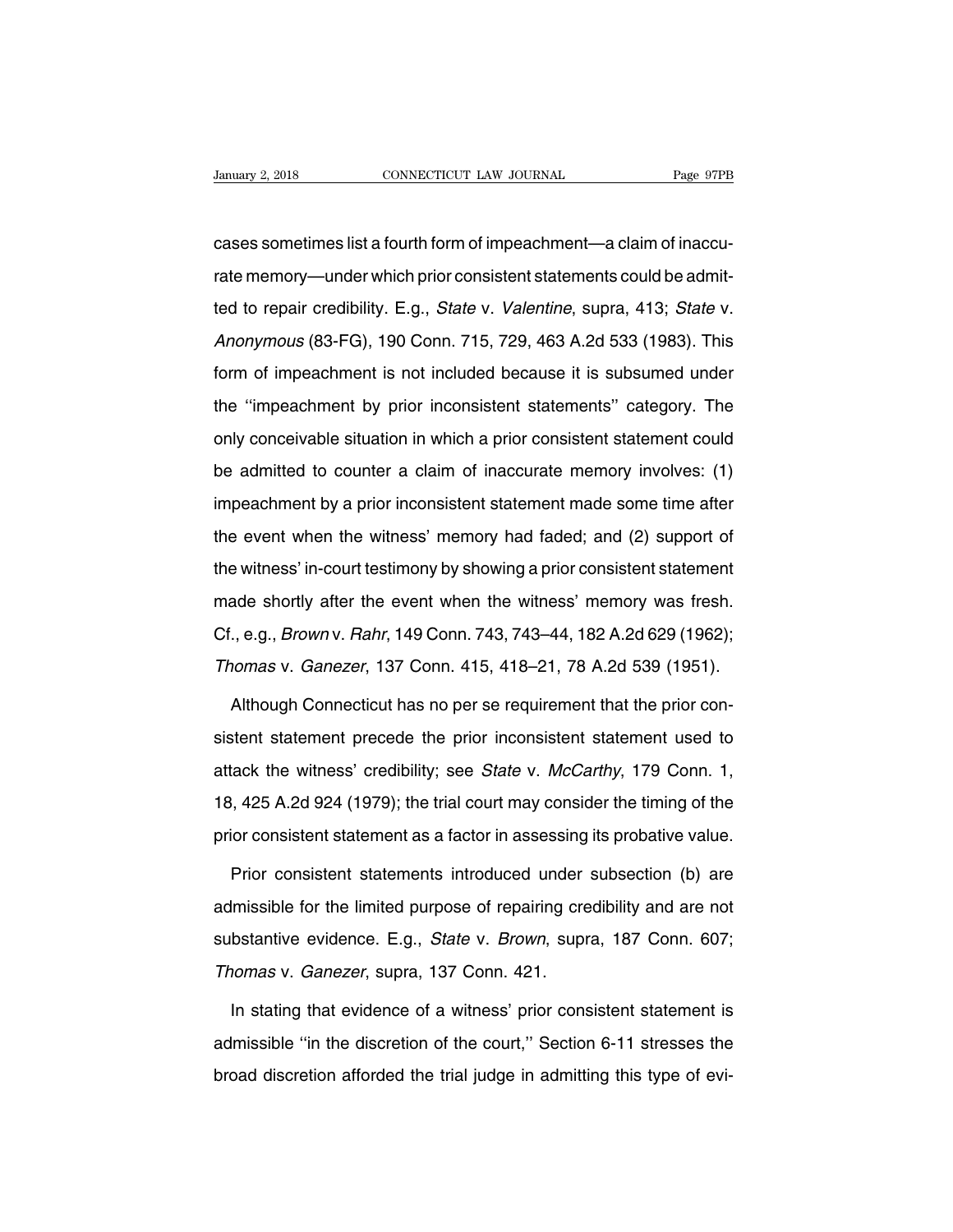Page 98PB CONNECTICUT LAW JOURNAL January 2, 2018<br>dence. See *Thomas v. Ganezer*, supra, 137 Conn. 420; cf. *State v.*<br>Mitchell, 169 Conn. 161, 168, 362 A.2d 808 (1975), <u>overruled in part</u> Page 98PB CONNECTICUT LAW JOURNAL January 2, 2018<br>dence. See *Thomas v. Ganezer*, supra, 137 Conn. 420; cf. *State v.*<br>*Mitchell*, 169 Conn. 161, 168, 362 A.2d 808 (1975), <u>overruled in part</u><br>on other grounds by *State v.* dence. See *Thomas v. Ganezer*, supra, 137 Conn. 420; cf. *State v. Mitchell*, 169 Conn. 161, 168, 362 A.2d 808 (1975), <u>overruled in part</u><br>on other grounds by *State v. Higgins*, 201 Conn. 462, 472, 518 A.2d<br>631 (1986). dence. See *Thon*<br>*Mitchell*, 169 Con<br>on other grounds<br>631 (1986). i*tchell*, 169 Conn. 161, 168, 362 A.2d 808 (1975), <u>overruled in partiother grounds by *State* v. *Higgins, 201 Conn. 462, 472, 518 A.2d*<br>11 (1986).<br>(c) Constancy of accusation by a sexual assault [victim] <u>com-</u><br>ainant.</u>

# **plainant.**

(c) Constancy of accusation by a sexual assault [victim] com-<br>ainant.<br>Subsection (c) reflects the supreme court's recent modification of<br>e constancy of accusation rule in [*State* v. *Troupe*, 237 Conn. 284, (c) Constancy of accusation by a sexual assault [victim] complainant.<br>
Subsection (c) reflects the supreme court's recent modification of<br>
the constancy of accusation rule in [*State v. Troupe*, 237 Conn. 284,<br>
304, 677 A. **plainant.**<br>
Subsection (c) reflects the supreme court's recent modification of<br>
the constancy of accusation rule in [*State v. Troupe*, 237 Conn. 284,<br>
304, 677 A.2d 917 (1996)] *State v. Daniel W.E.*, 322 Conn. 593, 142<br> Subsection (c) refled<br>the constancy of accus<br>304, 677 A.2d 917 (19)<br>A.3d 265 (2016). e constancy of accusation rule in [*State* v. *Troupe*, 237 Conn. 284,<br>14, 677 A.2d 917 (1996)] *State* v. *Daniel W.E.*, 322 Conn. 593, 142<br>3d 265 (2016).<br>Evidence introduced under subsection (c) is admissible [for corrob

rative purposes only and the purpose of negating any inference introduced under subsection (c) is admissible [for corrobo-<br>
rative purposes only] "only for the purpose of negating any inference<br>
that, because there was a d A.3d 265 (2016).<br>
Evidence introduced under subsection (c) is admissible [for corrobo-<br>
rative purposes only] "only for the purpose of negating any inference<br>
that, because there was a delay in reporting the offense, the o Evidence introduced under subsection (c) is admissible [for corrobo-<br>rative purposes only] <u>"only for the purpose of negating any inference</u><br>that, because there was a delay in reporting the offense, the offense<br>did not occ rative purposes only] "only for the purpose of negating any inference<br>that, because there was a delay in reporting the offense, the offense<br>did not occur, and, therefore, such evidence may only be used in<br>considering wheth that, because there was a delay in reporting the offense, the offense<br>did not occur, and, therefore, such evidence may only be used in<br>considering whether the complaint was made, and not to corroborate<br>the substance of the did not occur, and, therefore, such evidence may only be used in<br>considering whether the complaint was made, and not to corroborate<br>the substance of the complaint." State v. Daniel W.E., supra, 322<br>Conn. 616. The admissibi considering whether the complaint was made, and not to corroborate<br>the substance of the complaint." State v. Daniel W.E., supra, 322<br>Conn. 616. The admissibility of constancy of accusation testimony<br>under State v. Daniel W the substance of the complaint." State v. Daniel W.E., supra, 322<br>Conn. 616. The admissibility of constancy of accusation testimony<br>under State v. Daniel W.E. is subject to the limitations established in<br>State v. Troupe, 2 Conn. 616. The admissibility of constancy of accusation testimony<br>under *State v. Daniel W.E.* is subject to the limitations established in<br>*State v. Troupe*, 237 Conn. 284, 304, 677 A.2d 917 (1996) (testimony<br>of constancy under State v. Daniel W.E. is subject to the limitations established in<br>State v. Troupe, 237 Conn. 284, 304, 677 A.2d 917 (1996) (testimony<br>of constancy witness strictly limited to details necessary to associate<br>complaint State v. Troupe, 237 Conn. 284, 304, 677 A.2d 917 (1996) (testimony<br>of constancy witness strictly limited to details necessary to associate<br>complaint with pending charge, such as time and place of alleged<br>assault and ident complaint with pending charge, such as time and place of alleged<br>assault and identity of alleged assailant). See *State v. Daniel W.E.*,<br>supra, 629. Evidence may be introduced substantively only where<br>permitted elsewhere i complaint with pending charge, such as time and place of alleged assault and identity of alleged assailant). See *State v. Daniel W.E.*, supra, 629. Evidence may be introduced substantively only where permitted elsewhere i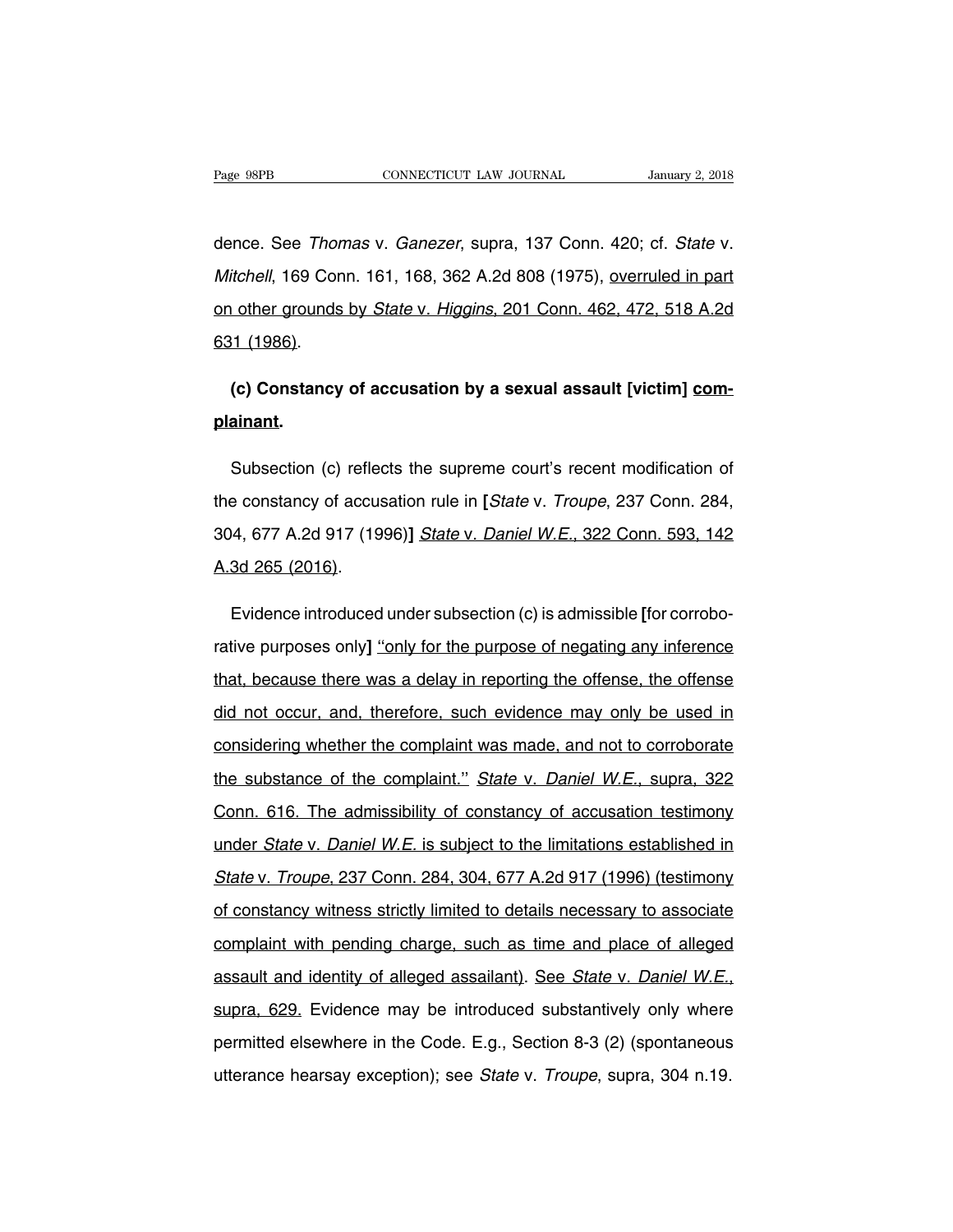<u>Example 2, 2018</u><br> **Example 2018**<br> **Example 2018**<br> **Example 2018**<br> **Example 2018**<br> **Example 2018**<br> **Example 2018**<br> **Example 2018**<br> **Example 2019**<br> **Example 2019**<br> **Example 2019**<br> **Example 2019**<br> **Example 2019**<br> **Example 20** Standards found in Sections 4-1 and 4-3, respectively. See id.,<br>305 & n.20.] [Admissibility is contained a standard sfound in the second state of the state of the state of the state of the state of the state of the state of the state of the state of the state of the state of the state of the state [Admissibility is contingent on satisfying the relevancy and balancing<br>andards found in Sections 4-1 and 4-3, respectively. See id.,<br>5 & n.20.]<br>Upon request, the court shall give a limiting instruction prior to<br>e admission

standards found in Sections 4-1 and 4-3, respectively. See id.,<br>305 & n.20.]<br>Upon request, the court shall give a limiting instruction prior to<br>the admission of constancy of accusation testimony from any of the<br>individuals 305 & n.20.]<br>Upon request, the court shall give a limiting instruction prior to<br>the admission of constancy of accusation testimony from any of the<br>individuals to whom a complainant had reported the alleged sexual<br>assaults. Upon request, the court shall give a limiting instruction prior to<br>the admission of constancy of accusation testimony from any of the<br>individuals to whom a complainant had reported the alleged sexual<br>assaults. State v. Sal the admission of c<br>individuals to who<br>assaults. State v.<br>1192 (2014). dividuals to whom a complainant had reported the alleged sexual<br>saults. State v. Salazar, 151 Conn. App. 463, 475–76, 93 A.3d<br>92 (2014).<br>If defense counsel does not challenge the complainant's credibility<br>garding out-of-co

assaults. *State* v. *Salazar*, 151 Conn. App. 463, 475–76, 93 A.3d<br>1192 (2014).<br>If defense counsel does not challenge the complainant's credibility<br>regarding out-of-court complaints or delayed reporting, constancy evi-<br>de 1192 (2014).<br>If defense counsel does not challenge the complainant's credibility<br>regarding out-of-court complaints or delayed reporting, constancy evi-<br>dence is not admissible, but the court shall instruct the jury that: ( If defense counsel does not challenge the complainant's credibility<br>regarding out-of-court complaints or delayed reporting, constancy evi-<br>dence is not admissible, but the court shall instruct the jury that: (1)<br>there are regarding out-of-court complaints or delayed reporting, constancy evidence is not admissible, but the court shall instruct the jury that: (1) there are many reasons why sexual assault victims may delay officially reporting reporting the alleged offense, the delay should not be considered by<br>there are many reasons why sexual assault victims may delay officially<br>reporting the offense, and (2) to the extent that the complainant delayed<br>reportin there are many reasons why sexual assault victims may delay officially<br>reporting the offense, and (2) to the extent that the complainant delayed<br>reporting the alleged offense, the delay should not be considered by<br>the jury reporting the offense, and (2) to the extent that the complainant delayed<br>reporting the alleged offense, the delay should not be considered by<br>the jury in evaluating the complainant's credibility. See *State v. Daniel*<br>W.E reporting the alleged offense, the delay should not be considered by<br>the jury in evaluating the complainant's credibility. See *State v. Daniel*<br>W.E., supra, 322 Conn. 629; Connecticut Criminal Jury Instructions<br>§ 7.2-1, a In evaluating the complainant's creationity. See State V. Damenture, 2012<br>
upra, 322 Conn. 629; Connecticut Criminal Jury Instructions<br>
available at http://www.jud.ct.gov/Jl/Criminal/Criminal.pdf.<br> **ARTICLE VII—OPINIONS AN** 

# **SEC. 2-1. AVAIIADIE At TRIP.//WWW.jud.cr.gov/J/Criminal/Criminal.px**<br>ARTICLE VII—OPINIONS AND EXPERT TESTIMONY<br>Sec. 7-1. Opinion Testimony by Lay Witnesses

ARTICLE VII—OPINIONS AND EXPERT TESTIMONY<br>
E. 7-1. Opinion Testimony by Lay Witnesses<br>
If a witness is not testifying as an expert, the witness may not testify<br>
the form of an opinion, unless the opinion is rationally base Sec. 7-1. Opinion Testimony by Lay Witnesses<br>If a witness is not testifying as an expert, the witness may not testify<br>in the form of an opinion, unless the opinion is rationally based on the<br>perception of the witness and i Sec. 7-1. Opinion Testimony by Lay Witnesses<br>If a witness is not testifying as an expert, the witness may not testify<br>in the form of an opinion, unless the opinion is rationally based on the<br>perception of the witness and i If a witness is not testifying as an expert, the witness may not testif<br>in the form of an opinion, unless the opinion is rationally based on th<br>perception of the witness and is helpful to a clear understanding of<br>the testi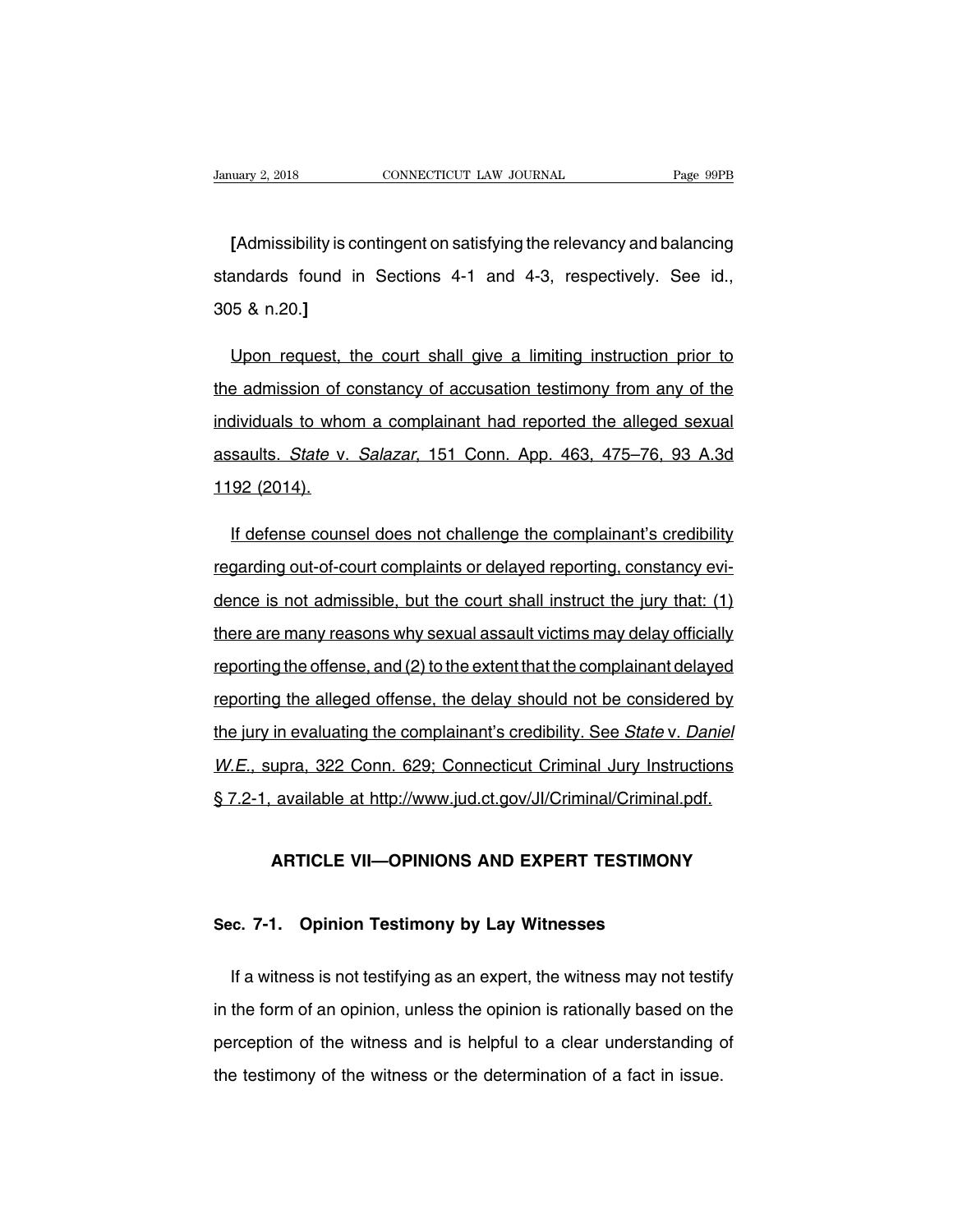# **COMMENTARY**

Section 7-1 sets forth standards for the admissibility of nonexpert<br>
Section 7-1 sets forth standards for the admissibility of nonexpert<br>
Section 7-1 section 7-1 is based on the traditional rule that COMMENTARY<br>Section 7-1 sets forth standards for the admissibility of nonexpert<br>opinion testimony. Section 7-1 is based on the traditional rule that<br>witnesses who did not testify as experts generally were required to COMMENTARY<br>Section 7-1 sets forth standards for the admissibility of nonexpert<br>opinion testimony. Section 7-1 is based on the traditional rule that<br>witnesses who did not testify as experts generally were required to<br>limit Section 7-1 sets forth standards for the admissibility of nonexpert<br>opinion testimony. Section 7-1 is based on the traditional rule that<br>witnesses who did not testify as experts generally were required to<br>limit their testi exceptions, could not testify as experts generally were required to limit their testimony to an account of the facts and, with but a few exceptions, could not state an opinion or conclusion. E.g., *Robinson* v. *Faulkner*, opinion testimony. Section 7-1 is based on the traditional rule that<br>witnesses who did not testify as experts generally were required to<br>limit their testimony to an account of the facts and, with but a few<br>exceptions, coul limit their testimony to an account of the facts and, with but a few<br>exceptions, could not state an opinion or conclusion. E.g., *Robinson*<br>v. Faulkner, 163 Conn. 365, 371–72, 306 A.2d 857 (1972); *Stephanof-*<br>sky v. Hill, exceptions, could not state an opinion or conclusion. E.g., *Robinson*<br>v. Faulkner, 163 Conn. 365, 371–72, 306 A.2d 857 (1972); *Stephanof-<br>sky v. Hill*, 136 Conn. 379, 382, 71 A.2d 560 (1950); *Sydleman v.*<br>Beckwith, 43 C onceptions, common-law common-law principle in contraction angly recorded to testimon-<br>sky v. Hill, 136 Conn. 379, 382, 71 A.2d 560 (1950); Sydleman v.<br>Beckwith, 43 Conn. 9, 11 (1875). Section 7-1 attempts to preserve<br>the sky v. Hill, 136 Conn. 379, 382, 71 A.2d 560 (1950); Sydleman v.<br>Beckwith, 43 Conn. 9, 11 (1875). Section 7-1 attempts to preserve<br>the common-law preference for testimony of facts but recognizes there<br>may be situations in Beckwith, 43 Conn. 9, 11 (1875). Section 7-1 attempts to preserve<br>the common-law preference for testimony of facts but recognizes there<br>may be situations in which opinion testimony will be more helpful to<br>the fact finder t In some situations in which opinion testimony of facts but recognizes there<br>ay be situations in which opinion testimony will be more helpful to<br>a fact finder than a rendition of the observed facts only.<br>In some situations,

may be situations in which opinion testimony will be more helpful to<br>the fact finder than a rendition of the observed facts <u>only</u>.<br>In some situations, a witness may not be able to convey sufficiently<br>his or her sensory im the fact finder than a rendition of the observed facts <u>only</u>.<br>In some situations, a witness may not be able to convey sufficiently<br>his or her sensory impressions to the fact finder by a mere report of<br>the facts upon which In some situations, a witness may not be able to convey sufficiently<br>his or her sensory impressions to the fact finder by a mere report of<br>the facts upon which those impressions were based and, instead,<br>may use language in his or her sensory impressions to the fact finder by a mere report of<br>the facts upon which those impressions were based and, instead,<br>may use language in the form of a summary characterization that is<br>effectively an opinio the facts upon which those impressions were based and, instead, may use language in the form of a summary characterization that is effectively an opinion about his or her observation. [For example, a witness' testimony tha may use language in the form of a summary characterization that is<br>effectively an opinion about his or her observation. [For example, a<br>witness' testimony that a person appeared to be frightened or nervous<br>would be much mo effectively an opinion about his or her observation. [For example, a<br>witness' testimony that a person appeared to be frightened or nervous<br>would be much more likely to evoke a vivid impression in the fact<br>finder's mind tha witness' testimony that a person appeared to be frightened or nervous<br>would be much more likely to evoke a vivid impression in the fact<br>finder's mind than a lengthy description of that person's outward mani-<br>festations.] S would be much more likely to evoke a vivid impression in the fact<br>finder's mind than a lengthy description of that person's outward mani-<br>festations.] See *State* v. *McGinnis*, 158 Conn. 124, 130–31, 256 A.2d<br>241 (1969). finder's mind than a lengthy description of that person's outward mani-<br>festations.] See *State* v. *McGinnis*, 158 Conn. 124, 130–31, 256 A.2d<br>241 (1969). As a matter of practical necessity, this type of nonexpert<br>opinion festations.] See *State* v. *McGinnis*, 158 Conn. 124, 130–31, 256 A.2d<br>241 (1969). As a matter of practical necessity, this type of nonexpert<br>opinion testimony may be admitted because the facts upon which the<br>witness' opi be increased of separation, the separation, the separation, the separation of the spinion testimony may be admitted because the facts upon which the witness' opinion is based "are so numerous or so complicated as to be inc cannot be fully recollected or detailed, or described, or reproduced so<br>cannot be fully recollected or detailed, or described, or reproduced so<br>cannot be fully recollected or detailed, or described, or reproduced so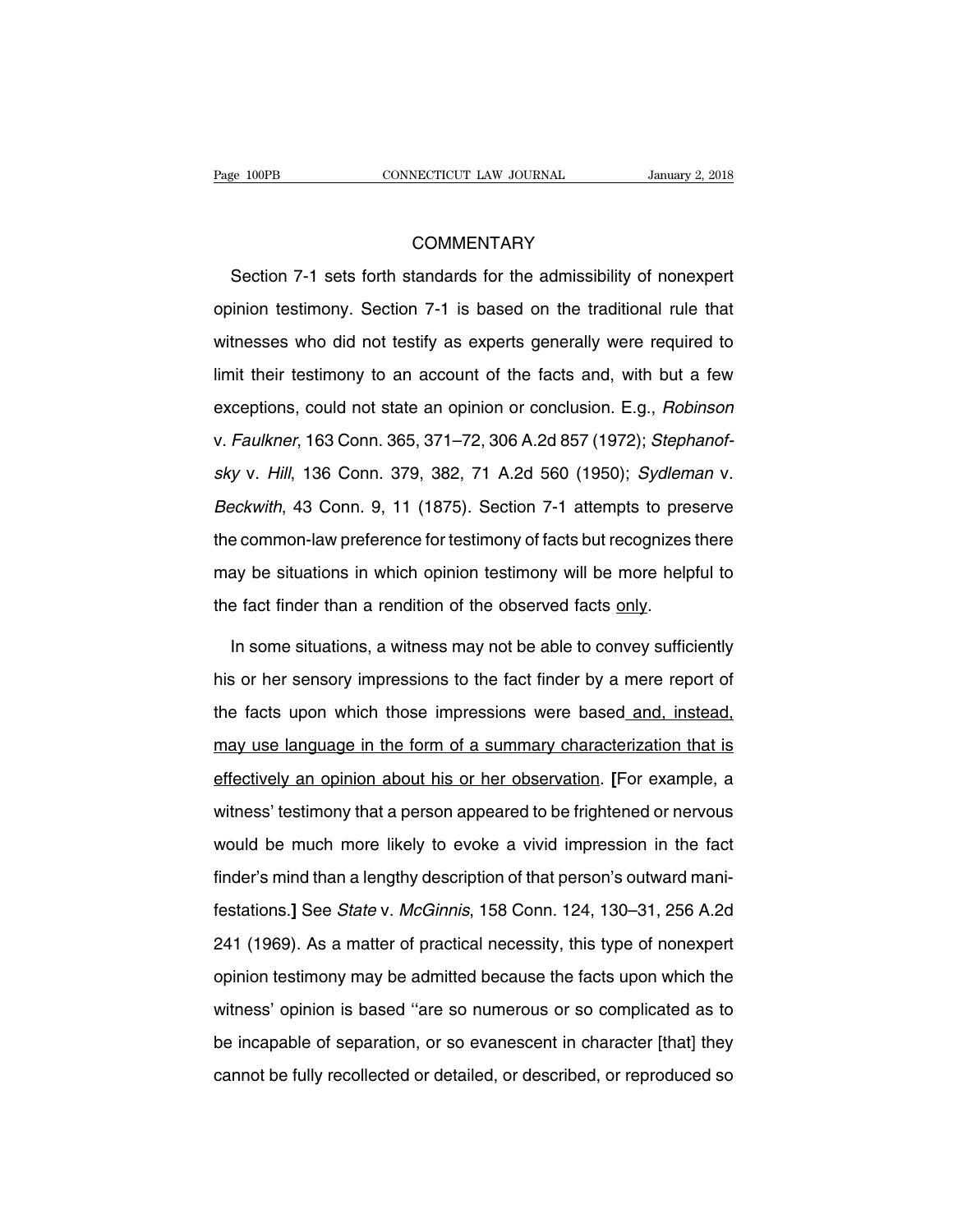Vanuary 2, 2018 CONNECTICUT LAW JOURNAL Page 101PB<br>as to give the trier the impression they gave the witness . . . . " Atwood<br>v. Atwood, 84 Conn. 169, 173, 79 A. 59 (1911); accord *State* v. *Spigar*-Vanuary 2, 2018 CONNECTICUT LAW JOURNAL Page 101PB<br>as to give the trier the impression they gave the witness . . . . " Atwood<br>v. Atwood, 84 Conn. 169, 173, 79 A. 59 (1911); accord *State v. Spigar-*<br>olo, 210 Conn. 359, 371 as to give the trier the impression they gave the witness . . . . " Atwood<br>v. Atwood, 84 Conn. 169, 173, 79 A. 59 (1911); accord *State* v. *Spigar-<br>olo*, 210 Conn. 359, 371, 556 A.2d 112, cert. denied, 493 U.S. 933,<br>110 S as to give the trier the impression they gave the witness . . . ." Atwood<br>v. Atwood, 84 Conn. 169, 173, 79 A. 59 (1911); accord *State* v. *Spigar-*<br>olo, 210 Conn. 359, 371, 556 A.2d 112, cert. denied, 493 U.S. 933,<br>110 S. v. Atwood, 84 Conn. 169, 173, 79 A. 59 (1911); accord *State* v. *Spig*<br>
olo, 210 Conn. 359, 371, 556 A.2d 112, cert. denied, 493 U.S. 9;<br>
110 S. Ct. 322, 107 L. Ed. 2d 312 (1989); *Stephanofsky* v. *Hill*, sup<br>
136 Conn. 9, 210 Conn. 359, 371, 556 A.2d 112, cert. denied, 493 U.S. 933, 0 S. Ct. 322, 107 L. Ed. 2d 312 (1989); *Stephanofsky v. Hill*, supra, 16 Conn. 382; *Sydleman v. Beckwith*, supra, 43 Conn. 12.<br>Some of the matters upon whi

110 S. Ct. 322, 107 L. Ed. 2d 312 (1989); *Stephanofsky v. Hill*, supra,<br>136 Conn. 382; *Sydleman v. Beckwith*, supra, 43 Conn. 12.<br>Some of the matters upon which nonexpert opinion testimony has<br>been held admissible includ 136 Conn. 382; *Sydleman v. Beckwith*, supra, 43 Conn. 12.<br>Some of the matters upon which nonexpert opinion testimony has<br>been held admissible include: the market value of property where the<br>witness is the owner of the pro Some of the matters upon which nonexpert opinion testimony has<br>been held admissible include: the market value of property where the<br>witness is the owner of the property; *Misisco* v. *LaMaita*, 150 Conn.<br>680, 684, 192 A.2d been held admissible include: the market value of property where the<br>witness is the owner of the property; *Misisco* v. *LaMaita*, 150 Conn.<br>680, 684, 192 A.2d 891 (1963); the appearance of persons or things;<br>*State* v. *M* witness is the owner of the property; *Misisco* v. *LaMaita*, 150 Conn.<br>680, 684, 192 A.2d 891 (1963); the appearance of persons or things;<br>*State* v. *McGinnis*, [supra,] 158 Conn. 124, 130–31, 256 A.2d 241<br>(1969); *MacLa* 680, 684, 192 A.2d 891 (1963); the appearance of persons or things;<br>State v. McGinnis, [supra,] 158 Conn. 124, 130–31, 256 A.2d 241<br>(1969); MacLaren v. Bishop, 113 Conn. 312, 313–14, 155 A.2d 210<br>(1931); sound; Johnson v. State v. McGinnis, [supra,] 158 Conn. 124, 130–31, 256 A.2d 241<br>(1969); MacLaren v. Bishop, 113 Conn. 312, 313–14, 155 A.2d 210<br>(1931); sound; Johnson v. Newell, 160 Conn. 269, 277–78, 278 A.2d<br>776 (1971); the speed of an (1969); *MacLaren v. Bishop*, 113 Conn. 312, 313–14, 155 A.2d 210<br>(1931); sound; *Johnson v. Newell*, 160 Conn. 269, 277–78, 278 A.2d<br>776 (1971); the speed of an automobile; *Acampora v. Asselin*, 179<br>Conn. 425, 427, 426 A 1931); sound; *Johnson v. Newell*, 160 Conn. 269, 277–78, 278 A.2d<br>176 (1971); the speed of an automobile; *Acampora v. Asselin*, 179<br>Conn. 425, 427, 426 A.2d 797 (1980); *Stephanofsky v. Hill*, supra,<br>136 Conn. 382–83; ph v. (1971); the speed of an automobile; *Acampora v. Asselin*, 179<br>Conn. 425, 427, 426 A.2d 797 (1980); *Stephanofsky v. Hill*, supra,<br>136 Conn. 382–83; physical or mental condition of others[.]; *Atwood*<br>v. *Atwood*, supra Conn. 425, 427, 426 A.2d 797 (1980); *Stephanofsky v. Hill*, supra,<br>136 Conn. 382–83; physical or mental condition <u>of others[1]</u>; *Atwood*<br>v. *Atwood*, supra, 84 Conn. 172–74; and safety of common outdoor<br>objects, such as 136 Conn. 382–83; physical or mental condition of others[.]; Atwood<br>v. Atwood, supra, 84 Conn. 172–74; and safety of common outdoor<br>objects, such as a fence, or the state of repair of a road. See Czajkowski<br>v. YMCA of Metr v. *Atwood*, supra, 84 Conn. 172–74; and safety of common outdoor<br>objects, such as a fence, or the state of repair of a road. See *Czajkowski*<br>v. *YMCA of Metropolitan Hartford, Inc.*, 149 Conn. App. 436, 446–47,<br>89 A.3d 9 objects, such as a fence, or the state of repair of a road. See *Czajkowski*<br>v. YMCA of Metropolitan Hartford, Inc., 149 Conn. App. 436, 446–47,<br>89 A.3d 904 (2014) (citing cases). In other contexts, however, nonex-<br>pert op v. YMCA of Metropolitan Hartford, Inc., 149 Conn. App. 436, 446–47,<br>89 A.3d 904 (2014) (citing cases). In other contexts, however, nonex-<br>pert opinion testimony has been held inadmissible. See, e.g., Pickel<br>v. Automated Wa 231 (2001) (2014) (citing cases). In other contexts, however, nonex-<br>pert opinion testimony has been held inadmissible. See, e.g., Pickel<br>v. Automated Waste Disposal, Inc., 65 Conn. App. 176, 190, 782 A.2d<br>231 (2001) (tria pert opinion testin<br>v. Automated Was<br>231 (2001) (trial conditional<br>of accident). Automated Waste Disposal, Inc., 65 Conn. App. 176, 190, 782 A.2d<br>
11 (2001) (trial court properly excluded lay opinion regarding cause<br>
accident).<br>
Whether nonexpert opinion testimony is admissible is a preliminary<br>
lestio 231 (2001) (trial court properly excluded lay opinion regarding cause<br>of accident).<br>Whether nonexpert opinion testimony is admissible is a preliminary<br>question for the court. See Section 1-3 (a); see also, e.g., Turbert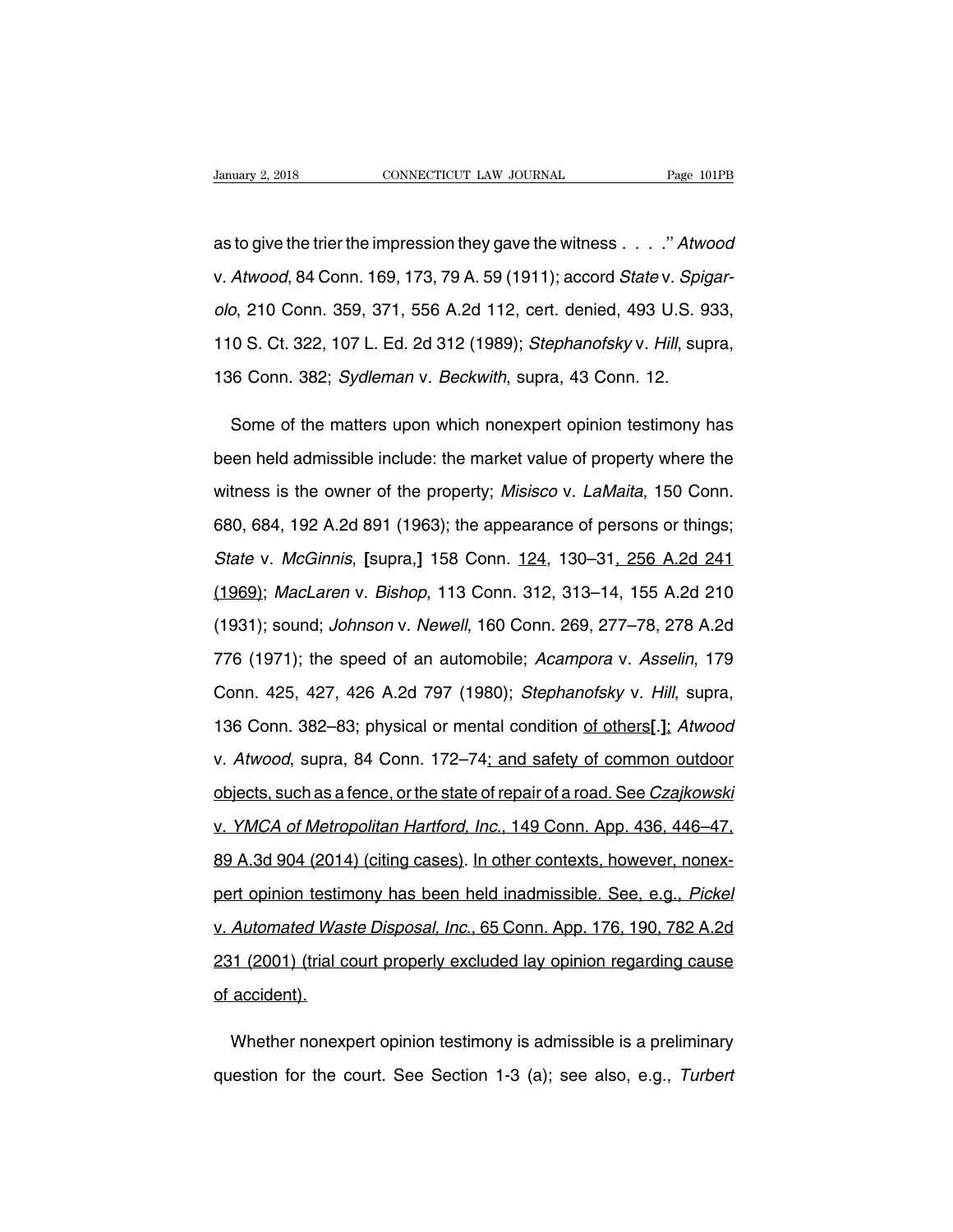Page 102PB CONNECTICUT LAW JOURNAL January 2, 2018<br>v. Mather Motors, Inc., 165 Conn. 422, 434, 334 A.2d 903 (1973)<br>(admissibility of nonexpert opinion testimony within court's discretion). Page 102PB CONNECTICUT LAW JOURNAL January 2, 2018<br>
V. Mather Motors, Inc., 165 Conn. 422, 434, 334 A.2d 903 (1973)<br>
(admissibility of nonexpert opinion testimony within court's discretion). v. *Mather Motors, Inc.*, 165 Conn. 422, 434,<br>(admissibility of nonexpert opinion testimony wi<br>**Sec. 7-2. Testimony by Experts**<br>A witness qualified as an expert by knowle

Mather Motors, Inc., 165 Conn. 422, 434, 334 A.2d 903 (1973)<br>dmissibility of nonexpert opinion testimony within court's discretion).<br>c. 7-2. Testimony by Experts<br>A witness qualified as an expert by knowledge, skill, experi (admissibility of nonexpert opinion testimony within court's discretion).<br> **Sec. 7-2. Testimony by Experts**<br>
A witness qualified as an expert by knowledge, skill, experience,<br>
training, education or otherwise may testify i Sec. 7-2. Testimony by Experts<br>A witness qualified as an expert by knowledge, skill, experience,<br>training, education or otherwise may testify in the form of an opinion<br>or otherwise concerning scientific, technical or other A witness qualified as an expert by knowledge, skill, experience,<br>training, education or otherwise may testify in the form of an opinion<br>or otherwise concerning scientific, technical or other specialized knowl-<br>edge, if th raining, education or otherwise may testify in the or otherwise concerning scientific, technical or otherwise concerning scientific, technical or other dedge, if the testimony will assist the trier of fact evidence or in d ge, if the testimony will assist the trier of fact in understanding the<br>idence or in determining a fact in issue.<br>COMMENTARY<br>[Section 7-2 imposes two conditions on the admissibility of expert<br>stimony. First, the witness mu

## **COMMENTARY**

evidence or in determining a fact in issue.<br>
COMMENTARY<br>
[Section 7-2 imposes two conditions on the admissibility of expert<br>
testimony. First, the witness must be qualified as an expert. See, e.g.,<br>
State v. Wilson, 188 Co COMMENTARY<br>
COMMENTARY<br>
[Section 7-2 imposes two conditions on the admissibility of expert<br>
testimony. First, the witness must be qualified as an expert. See, e.g.,<br>
State v. Wilson, 188 Conn. 715, 722, 453 A.2d 765 (1982) Examples are admissibility of expert<br>testimony. First, the witness must be qualified as an expert. See, e.g.,<br>State v. Wilson, 188 Conn. 715, 722, 453 A.2d 765 (1982); see also,<br>e.g., State v. Girolamo, 197 Conn. 201, 215, (booken  $\overline{r}$  2 imposes the container on the damisolomity of export<br>testimony. First, the witness must be qualified as an expert. See, e.g.,<br>State v. Wilson, 188 Conn. 715, 722, 453 A.2d 765 (1982); see also,<br>e.g., *St* State v. Wilson, 188 Conn. 715, 722, 453 A.2d 765 (1982); see also, e.g., State v. Girolamo, 197 Conn. 201, 215, 496 A.2d 948 (1985) (bases for qualification). Whether a witness is sufficiently qualified to testify as an e e.g., *State* v. *Girolamo*, 197 Conn. 201, 215, 496 A.2d 948 (1985)<br>(bases for qualification). Whether a witness is sufficiently qualified to<br>testify as an expert depends on whether, by virtue of the witness'<br>knowledge, s the trier of fact. See Weinstein v. Weinstein, 18 Conn. App. 622, 631, 651 A.2d 443 (1989); see also, e.g., *State v. Douglas*, 203 Conn. 445, testify as an expert depends on whether, by virtue of the witness'<br>knowledge, skill, experience, etc., his or her testimony will "assist"<br>the trier of fact. See *Weinstein* v. *Weinstein*, 18 Conn. App. 622, 631,<br>561 A.2d knowledge, skill, experience, etc., his or her testimony will "assist"<br>the trier of fact. See *Weinstein* v. *Weinstein*, 18 Conn. App. 622, 631,<br>561 A.2d 443 (1989); see also, e.g., *State* v. *Douglas*, 203 Conn. 445,<br>45 the trier of fact. See *Weinstein* v. *Weinstein*, 18 Conn. App. 622, 631, 561 A.2d 443 (1989); see also, e.g., *State* v. *Douglas*, 203 Conn. 445, 453, 525 A.2d 101 (1987) ("to be admissible, the proffered expert's knowl the trier of fact. See Weinstein v. Weinstein, 18 Conn. App. 622, 631, 561 A.2d 443 (1989); see also, e.g., *State v. Douglas*, 203 Conn. 445, 453, 525 A.2d 101 (1987) ("to be admissible, the proffered expert's knowledge m 453, 525 A.2d 101 (1987) ("to be admissible, the proffered expert's knowledge must be directly applicable to the matter specifically in issue"). The sufficiency of an expert witness' qualifications is a preliminary questi knowledge must be directly applicable to the matter species<br>issue"). The sufficiency of an expert witness' qualifications is a<br>nary question for the court. E.g., *Blanchard v. Bridgeport*, 19<br>798, 808, 463 A.2d 553 (1983); sue"). The sufficiency of an expert witness' qualifications is a prelimi-<br>ry question for the court. E.g., *Blanchard* v. *Bridgeport*, 190 Conn.<br>8, 808, 463 A.2d 553 (1983); see Section 1-3 (a).]<br>[Second, the expert witne

in the experiments of all oxigations of determining the evidence or determining a fact in issue. See, e.g.,<br>State v. Hasan, 205 Conn. 485, 488, 534 A.2d 877 (1987); Schomer State v. Hasan, 205 Conn. 485, 488, 534 A.2d 877 State v. Hasan, 205 Conn. 485, 488, 534 A.2d 877 (1987); Schomer<br>State v. Hasan, 205 Conn. 485, 488, 534 A.2d 877 (1987); Schomer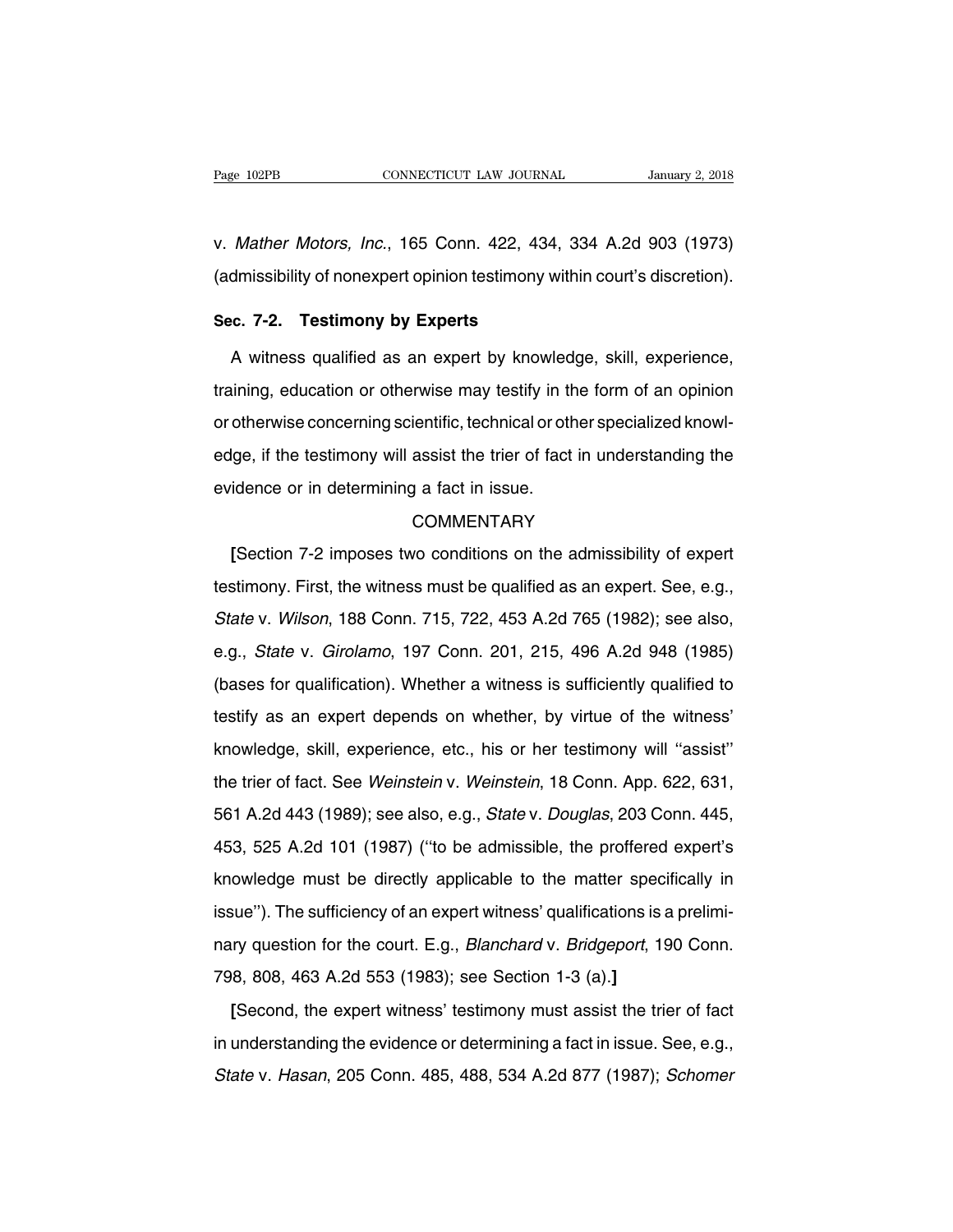Vanuary 2, 2018 CONNECTICUT LAW JOURNAL Page 103PB<br>
V. Shilepsky, 169 Conn. 186, 191– 92, 363 A.2d 128 (1975). Crucial to<br>
this inquiry is a determination that the scientific, technical or specialized University 2, 2018 CONNECTICUT LAW JOURNAL Page 103PB<br>
1975). Crucial to<br>
1975). Crucial to<br>
1989 this inquiry is a determination that the scientific, technical or specialized<br>
1975). Crucial to<br>
1989 knowledge upon which v. Shilepsky, 169 Conn. 186, 191– 92, 363 A.2d 128 (1975). Crucial to<br>this inquiry is a determination that the scientific, technical or specialized<br>knowledge upon which the expert's testimony is based goes beyond<br>the commo v. *Shilepsky*, 169 Conn. 186, 191– 92, 363 A.2d 128 (1975). Crucial to<br>this inquiry is a determination that the scientific, technical or specialized<br>knowledge upon which the expert's testimony is based goes beyond<br>the com of the average juror. See State v. George, 194 Conn. 361, 373, 481<br>Anowledge upon which the expert's testimony is based goes beyond<br>the common knowledge and comprehension, i.e., "beyond the ken,"<br>of the average juror. See knowledge upon which the expert's testimony is based goes beyond<br>the common knowledge and comprehension, i.e., "beyond the ken,"<br>of the average juror. See *State* v. *George*, 194 Conn. 361, 373, 481<br>A.2d 1068 (1984), cert the common knowledge and comprehension, i.e., "beyond the ken,"<br>of the average juror. See *State* v. *George*, 194 Conn. 361, 373, 481<br>A.2d 1068 (1984), cert. denied, 469 U.S. 1191, 105 S. Ct. 963, 105<br>L. Ed. 2d 968 (1985) are common micineage and comprenensien, ner, experie increasing of the average juror. See *State* v. *George*, 194 Conn. 361, 373, 481<br>A.2d 1068 (1984), cert. denied, 469 U.S. 1191, 105 S. Ct. 963, 105<br>L. Ed. 2d 968 (1985) cf. a.e arolage jarot: 966 clais v. decige, 161 conn. 601, 616, 161<br>A.2d 1068 (1984), cert. denied, 469 U.S. 1191, 105 S. Ct. 963, 105<br>L. Ed. 2d 968 (1985); *State v. Grayton*, 163 Conn. 104, 111, 302 A.2d<br>246, cert. denie Ed. 2d 968 (1985); *State v. Grayton*, 163 Conn. 104, 111, 302 A.2d<br>6, cert. denied, 409 U.S. 1045, 93 S. Ct. 542, 34 L. Ed. 2d 495 (1972);<br>State v. Kemp, 199 Conn. 473, 476–77, 507 A.2d 1387 (1986).]<br>The subject matter up

246, cert. denied, 409 U.S. 1045, 93 S. Ct. 542, 34 L. Ed. 2d 495 (1972);<br>cf. State v. Kemp, 199 Conn. 473, 476–77, 507 A.2d 1387 (1986).]<br>The subject matter upon which expert witnesses may testify is not<br>limited to the sc cf. State v. Kemp, 199 Conn. 473, 476–77, 507 A.2d 1387 (1986).]<br>The subject matter upon which expert witnesses may testify is not<br>limited to the scientific or technical fields, but extends to all areas of<br>specialized know The subject matter upon which expert witnesses may testify is not<br>limited to the scientific or technical fields, but extends to all areas of<br>specialized knowledge. See State v. Edwards, 325 Conn. 97, 127–28,<br>156 A.3d 506 ( limited to the scientific or technical fields, but extends to all areas of<br>specialized knowledge. See State v. Edwards, 325 Conn. 97, 127–28,<br>156 A.3d 506 (2017) (explaining what qualifies as expert testimony);<br>see, e.g., specialized knowledge. See *State v. Edwards*, 325 Conn. 97, 127–28, 156 A.3d 506 (2017) (explaining what qualifies as expert testimony);<br>see, e.g., *State v. Correa*, 241 Conn. 322, 355, 696 A.2d 944 (1997)<br>(FBI agent [ma 156 A.3d 506 (2017) (explaining what qualifies as expert testimony);<br>see, e.g., *State* v. *Correa*, 241 Conn. 322, 355, 696 A.2d 944 (1997)<br>(FBI agent [may] permitted to testify about local cocaine distribution<br>and its co 1967, 1968, 1968, 1969, 1969, 1969, 1969, 1969, 1969, 1969, 1969, 1969, 1969, 1969, 1969, 1970, 1989, 1989, 19<br>(FBI agent [may] permitted to testify about local cocaine distribution<br>and its connection with violence); State posted the two state of some state (FBI agent [may] permitted to testify about local cocaine of and its connection with violence); State v. Hasan, 205 C 494–95, 534 A.2d 877 (1987) (podiatrist permitted to test physical ma d its connection with violence); State v. Hasan, 205 Conn. 485,<br>14–95, 534 A.2d 877 (1987) (podiatrist permitted to testify about<br>19 ysical match between shoe and defendant's foot).<br>Section 7-2 requires a party offering ex

494–95, 534 A.2d 877 (1987) (podiatrist permitted to testify about<br>physical match between shoe and defendant's foot).<br>Section 7-2 requires a party offering expert testimony, in any form,<br>to show that the witness is qualifi physical match between shoe and defendant's foot).<br>Section 7-2 requires a party offering expert testimony, in any form,<br>to show that the witness is qualified and that the testimony will be of<br>assistance to the trier of fac Section 7-2 requires a party offering expert testimony, in any form, to show that the witness is qualified and that the testimony will be of assistance to the trier of fact. A three-part test is used to determine whether t to show that the witness is qualified and that the testimony will be of assistance to the trier of fact. A three-part test is used to determine whether these requirements are met. See, e.g., *Sullivan v. Metro-North Commut* Election that the thirts of qualities and that the technicity thin 2001<br>assistance to the trier of fact. A three-part test is used to determine<br>whether these requirements are met. See, e.g., *Sullivan v. Metro-*<br>North Comm whether these requirements are met. See, e.g., *Sullivan v. Metro-<br>North Commuter R. Co.*, 292 Conn. 150, 158–59, 971 A.2d 676 (2009).<br>First, the expert must possess knowledge, skill, experience, training,<br>education or som matter in issue. Figure 2021 Conn. 150, 158–59, 971 A.2d 676 (2009).<br>First, the expert must possess knowledge, skill, experience, training,<br>education or some other source of learning directly applicable to a<br>matter in issu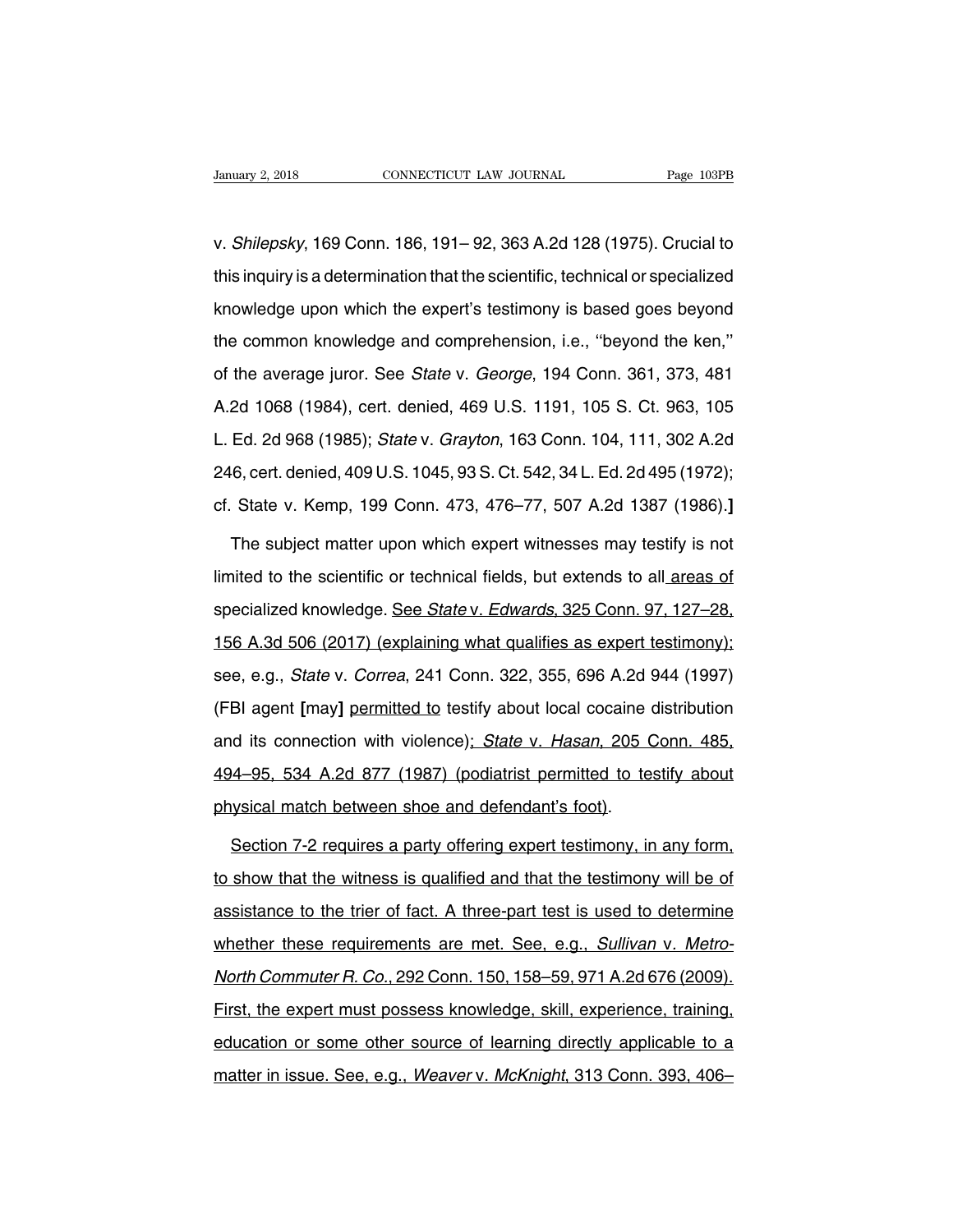409, 97 A.3d 920 (2014); State v. Borrelli, 227 Conn. 153, 166–67, 629 A.2d 1105 (1993), State v. Girolamo, 197 Conn. 201, 214–15, 409, 97 A.3d 920 (2014); State v. Borrelli, 227 Conn. 153, 166–67,<br>629 A.2d 1105 (1993), State v. Girolamo, 197 Conn. 201, 214–15,<br>496 A.2d 948 (1985). Second, the witness' skill or knowledge must<br>not be common to the aver 409, 97 A.3d 920 (2014); *State v. Borrelli*, 227 Conn. 153, 166–67, 629 A.2d 1105 (1993), *State v. Girolamo*, 197 Conn. 201, 214–15, 496 A.2d 948 (1985). Second, the witness' skill or knowledge must not be common to the 196 A.2d 948 (1985). Second, the witness' skill or knowledge must<br>not be common to the average person. See, e.g., *State v. Guilbert*,<br>306 Conn. 218, 234–42, 49 A.3d 705 (2012); *State v. Borrelli*, supra,<br>167–172. Third, not be common to the average person. See, e.g., *State v. Guilbert*, 306 Conn. 218, 234–42, 49 A.3d 705 (2012); *State v. Borrelli*, supra, 167–172. Third, the testimony must be helpful to the fact finder in considering th 494 ("[t]he value of [the witness'] expertise lay in its assistance to the particle priority.<br>
494 ("[t]he value of [the witness'] expertise lay in its assistance to the particle priority in reviewing and evaluating the ev 167–172. Third, the testimony must be helpful to the fact finder in<br>considering the issues. See, e.g., *State v. Hasan*, supra, 205 Conn.<br>494 ("[t]he value of [the witness'] expertise lay in its assistance to the<br>jury in r summarized in the issues. See, e.g., *State v. Hasan*, supra, 205 Conn.<br>494 ("[t]he value of [the witness'] expertise lay in its assistance to the<br>jury in reviewing and evaluating the evidence"). The inquiry is often<br>summa of ("[t]he value of [the witness'] expertise lay in its assistance to the<br>jury in reviewing and evaluating the evidence"). The inquiry is often<br>summarized in the following terms: "The true test of the admissibility<br>of [exp is it pays raince or pair interesting the evidence"). The inquiry is often<br>summarized in the following terms: "The true test of the admissibility<br>of [expert] testimony is not whether the subject matter is common or<br>uncommo summarized in the following terms: "The true test of the admissibility<br>of [expert] testimony is not whether the subject matter is common or<br>uncommon, or whether many persons or few have some knowledge<br>of the matter; but it any of [expert] testimony is not whether the subject matter is common or uncommon, or whether many persons or few have some knowledge of the matter; but it is whether the witnesses offered as experts have any peculiar know ereproduce the matter; but it is whether the witnesses offered as experts have<br>any peculiar knowledge or experience, not common to the world, which<br>renders their opinions founded on such knowledge or experience any<br>aid to of the matter; but it is whether the witnesses offered as experts have<br>any peculiar knowledge or experience, not common to the world, which<br>renders their opinions founded on such knowledge or experience any<br>aid to the cour any peculiar knowledge or experience, not common to the world, which<br>renders their opinions founded on such knowledge or experience any<br>aid to the court or jury in determining the questions at issue." (Internal<br>quotation m Example 2011<br>
Fenders their opinions for aid to the court or jury is<br>
quotation marks omitte<br>
A.2d 516 (1976).<br>
The case law imposity 1 to the court or jury in determining the questions at issue." (Internal<br>otation marks omitted.) *Going v. Pagani*, 172 Conn. 29, 35, 372<br>2d 516 (1976).<br>The case law imposes an additional admissibility requirement with<br>spe

respect to some—but not all—types of scientific expert estimate)<br>The case law imposes an additional admissibility requirement with<br>respect to some—but not all—types of scientific expert testimony. [In]<br>This additional requ A.2d 516 (1976).<br>The case law imposes an additional admissibility requirement with<br>respect to some—but not all—types of scientific expert testimony. [In]<br>This additional requirement derives from *State* v. *Porter*, 241 Co The case law imposes an additional admissibility requirement with<br>respect to some—but not all—types of scientific expert testimony. [In]<br>This additional requirement derives from *State* v. *Porter*, 241 Conn.<br>57, 698 A.2d respect to some—but not all—types of scientific expert testimony. [In]<br>This additional requirement derives from *State v. Porter*, 241 Conn.<br>57, 698 A.2d 739 (1997), cert. denied, 523 U.S. 1058, 118 S. Ct.<br>1384, 140 L. Ed. This additional requirement derives from *State* v. *Porter*, 241 Conn.<br>57, 698 A.2d 739 (1997), cert. denied, 523 U.S. 1058, 118 S. Ct.<br>1384, 140 L. Ed. 2d 645 (1998), <u>which</u> [the state Supreme Court<br>directed] directs tr of certain types of scientific [evidence] expert testimony, 1118 S. Ct.<br>1384, 140 L. Ed. 2d 645 (1998), which [the state Supreme Court<br>directed] directs trial judges, in [admitting] considering the admission<br>of certain typ gate that the state (1998), which [the state Supreme Court<br>directed] directs trial judges, in [admitting] considering the admission<br>of certain types of scientific [evidence] expert testimony, to serve a<br>gatekeeper function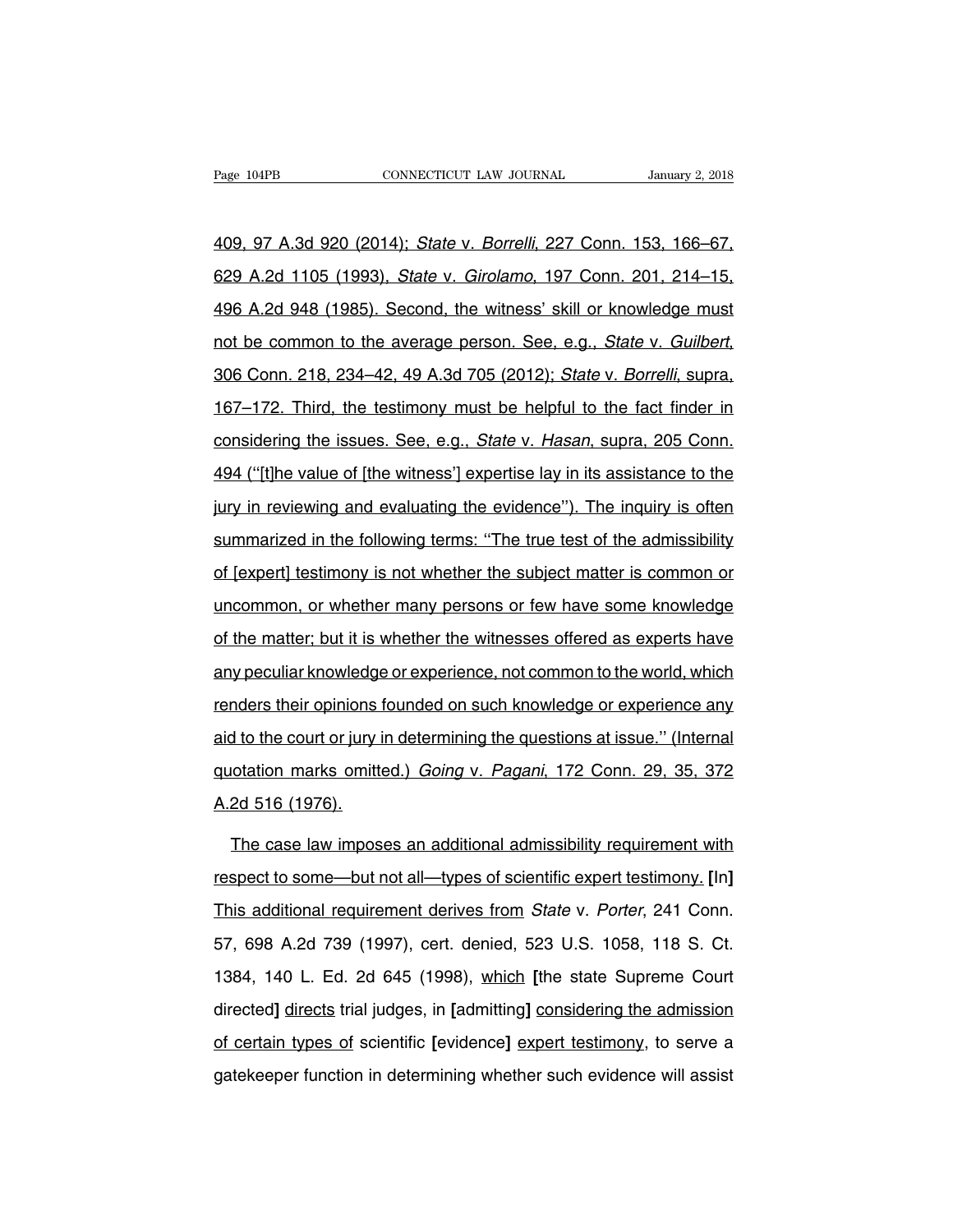the trier of fact. Id., 73. **[**In**]** Porter **[**, the court opted for**]** adopted an January 2, 2018 CONNECTICUT LAW JOURNAL Page 105PB<br>the trier of fact. Id., 73. [In] *Porter* [, the court opted for] <u>adopted</u> an<br>approach similar to that taken by the United States Supreme Court<br>in construing the [relevan the trier of fact. Id., 73. [In] *Porter* [, the court opted for] adopted an<br>approach similar to that taken by the United States Supreme Court<br>in construing the [relevant] analogous federal rule of evidence in *Daub-*<br>ert the trier of fact. Id., 73. [In] *Porter* [, the court opted for] <u>adopted</u> an<br>approach similar to that taken by the United States Supreme Court<br>in construing the [relevant] analogous federal rule of evidence in *Daub-*<br>er approach similar to that taken by the United States Supreme Court<br>in construing the [relevant] analogous federal rule of evidence in Daub-<br>ert v. Merrell Dow Pharmaceuticals, Inc., 509 U.S. 579, 113 S. Ct.<br>2786, 125 L. Ed. approach similar to that taken by the United States Supreme Court<br>in construing the [relevant] analogous federal rule of evidence in *Daub-*<br>ert v. Merrell Dow Pharmaceuticals, Inc., 509 U.S. 579, 113 S. Ct.<br>2786, 125 L. E ert v. Merrell Dow Pharmaceuticals, Inc., 509 U.S. 579, 113 S. Ct.<br>2786, 125 L. Ed. 2d 469 (1993). *State v. Porter*, supra, 61, 68. For<br>scientific expert testimony subject to *Porter*, the three-part test dis-<br>cussed abov 2786, 125 L. Ed. 2d 469 (1993). *State v. Porter*, supra, 61, 68. For<br>scientific expert testimony subject to *Porter*, the three-part test dis-<br>cussed above is supplemented by a fourth threshold requirement. Id.,<br>81; see scientific expert testimony subject to *Porter*, the three-part test dis-<br>cussed above is supplemented by a fourth threshold requirement. Id.,<br>81; see *Maher* v. *Quest Diagnostics, Inc.*, 269 Conn. 154, 168, 847<br>A.2d 978 cussed above is supplemented by a fourth threshold requirement. Id.,<br>81; see *Maher v. Quest Diagnostics, Inc.*, 269 Conn. 154, 168, 847<br>A.2d 978 (2004); *Weaver v. McKnight*, supra, 313 Conn. 414–15. [In<br>accordance with 81; see *Maher* v. *Quest Diagnostics, Inc.*, 269 Conn. 154, 168, 847<br>A.2d 978 (2004); *Weaver v. McKnight*, supra, 313 Conn. 414–15. [In<br>accordance with *Porter*] This fourth requirement itself has two parts.<br>State v. Por A.2d 978 (2004); Weaver v. McKnight, supra, 313 Conn. 414–15. [In accordance with *Porter*] This fourth requirement itself has two parts.<br>
State v. Porter, supra, 63–64; see, e.g., Weaver v. McKnight, supra, 413–14.[, t]Th accordance with *Porter*] This fourth requirement itself has two parts.<br>
State v. Porter, supra, 63–64; see, e.g., Weaver v. McKnight, supra,<br>
413–14.[, t]The [trial judge] proffering party first must [determine]<br>
establis State v. Porter, supra, 63–64; see, e.g., Weaver v. McKnight, supra,<br>413–14.[, t]The [trial judge] proffering party first must [determine]<br>establish that the [proffered] scientific [evidence] expert testimony is<br>reliable. 413–14.[, t]The [trial judge] proffering party first must [determine]<br>establish that the [proffered] scientific [evidence] expert testimony is<br>reliable. [Id.,] *State v. Porter*, supra, 64. Scientific [evidence] expert<br>tes establish that the [proffered] scientific [evidence] expert testimony is reliable. [Id.,] *State v. Porter*, supra, 64. Scientific [evidence] expert testimony is reliable if the <u>underlying</u> reasoning or methodology [under reliable. [Id.,] *State* v. *Porter*, supra, 64. Scientific [evidence] expert<br>testimony is reliable if the <u>underlying</u> reasoning or methodology [under-<br>lying the evidence] is scientifically valid. Id. [In addition to reli testimony is reliable if the <u>underlying</u> reasoning or methodology [underlying the evidence] is scientifically valid. Id. [In addition to reliability, the trial judge also must determine that the proffered scientific evide lying the evidence] is scientifically valid. Id. [In addition to reliability,<br>the trial judge also must determine that the proffered scientific evidence<br>is relevant, meaning that the reasoning or methodology underlying<br>the the trial judge also must determine that the proffered scientific evidence<br>is relevant, meaning that the reasoning or methodology underlying<br>the scientific theory or technique in question properly can be applied<br>to the fac is relevant, meaning that the reasoning or methodology underlying<br>the scientific theory or technique in question properly can be applied<br>to the facts in issue. Id. In] The *Porter* [the court listed] decision<br>identifies se the scientific theory or technique in question properly can be applied<br>to the facts in issue. Id. In] The *Porter* [the court listed] <u>decision</u><br>identifies several factors that should be considered by a trial judge<br>[should to the facts in issue. Id. In] The *Porter* [the court listed] <u>decision</u><br>identifies several factors that should be considered by a trial judge<br>[should consider in deciding] to help decide whether scientific [evi-<br>dence] e identifies several factors that should be considered by a trial judge<br>[should consider in deciding] to help decide whether scientific [evi-<br>dence] expert testimony is reliable. Id., 84–86. This list of factors is<br>not exclu [should consider in deciding] to help decide whether scientific [evi-<br>dence] expert testimony is reliable. Id., 84–86. This list of factors is<br>not exclusive; id., 84; and the operation of each factor varies depending<br>on th dence] expert testimony is reliable. Id., 84–86. This list of factors is<br>not exclusive; id., 84; and the operation of each factor varies depending<br>on the specific context in each case. Id., 86–87. The second part of the<br>Po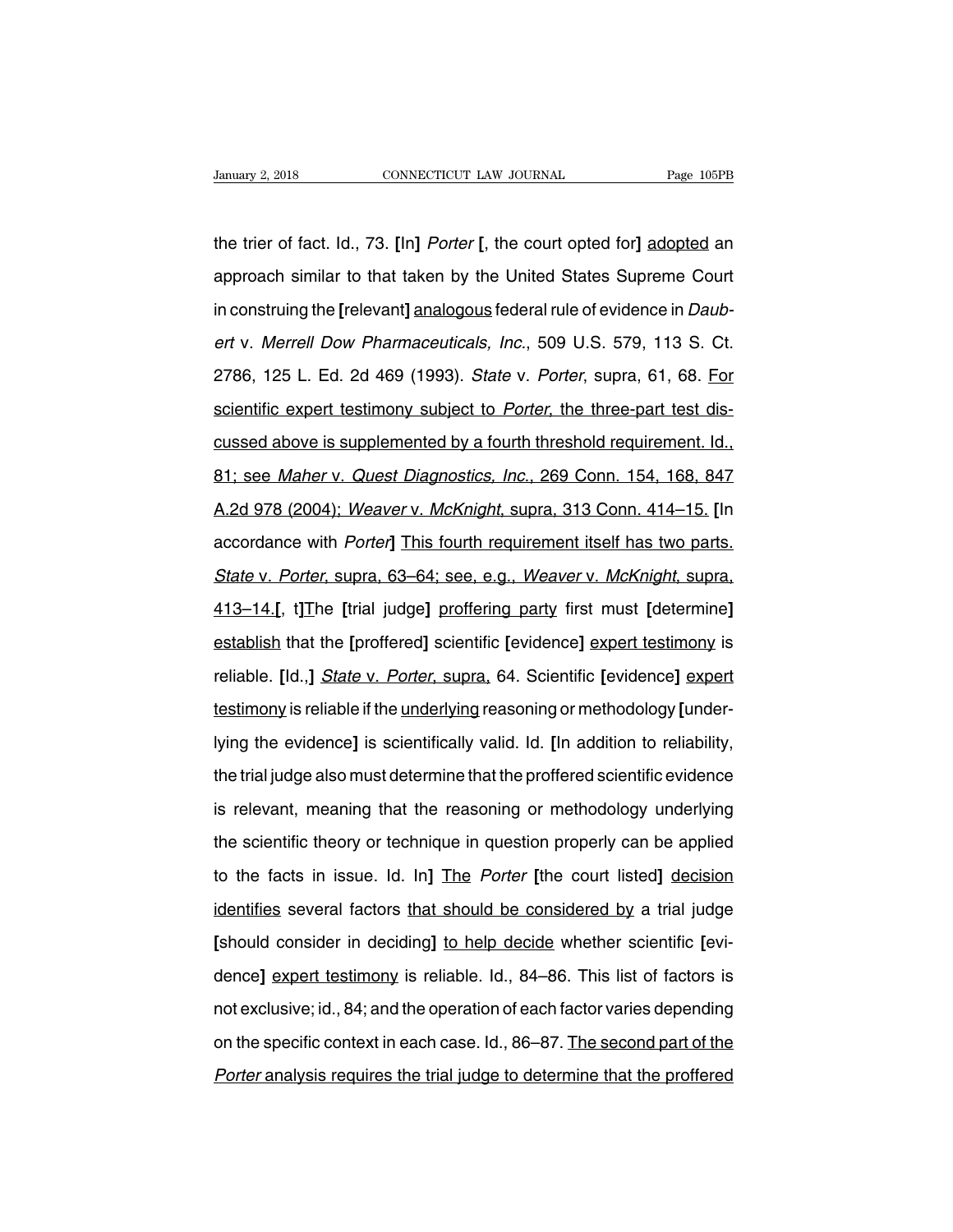Fage 106PB<br>
Scientific evidence is relevant to the case at hand, meaning that the<br>
reasoning or methodology underlying the scientific theory or technique reasoning or methodology underlying the scientific theory or technique<br>in question properly can be applied to the facts in issue. Id. "In other<br>in question properly can be applied to the facts in issue. Id. "In other scientific evidence is relevant to the case at hand, meaning that the<br>reasoning or methodology underlying the scientific theory or technique<br>in question properly can be applied to the facts in issue. Id. "In other<br>words, p scientific evidence is relevant to the case at hand, meaning that the<br>reasoning or methodology underlying the scientific theory or technique<br>in question properly can be applied to the facts in issue. Id. "In other<br>words, p reasoning or methodology underlying the scientific theory or technique<br>in question properly can be applied to the facts in issue. Id. "In other<br>words, proposed scientific testimony must be demonstrably relevant<br>to the fact in question properly can be applied to the facts in issue. Id. "In other words, proposed scientific testimony must be demonstrably relevant to the facts of the particular case in which it is offered, and not simply valid i many and to the facts in the taste in the taste in the taste we words, proposed scientific testimony must be demonstrably relevant<br>to the facts of the particular case in which it is offered, and not simply<br>valid in the abs to the facts of the particular case in which it is offered, and not simply<br>valid in the abstract." Id., 65; see *Weaver v. McKnight*, supra, 414.<br>This is sometimes called the "fit requirement" of *Porter. State v. Guilb-*<br> valid in the abstract." Id., 65; see Weaver v. McKnight, supra, 414.<br>This is sometimes called the "fit requirement" of Porter. State v. Guilb-<br>ert, supra, 306 Conn. 232; see State v. Porter, supra, 83. The relevance<br>and pr This is sometimes called the "fit requirement" of *Porter. State v. Guilbert*, supra, 306 Conn. 232; see *State v. Porter*, supra, 83. The relevance and prejudice analysis under Article IV of the Code also remains fully ap ert, supra, 306 Conn. 232; see *Statev. P*<br>and prejudice analysis under Article IV<br>applicable to scientific expert testimony<br>23, 74–76, 770 A.2d 908 (2001).<br>The *Porter* analysis annlies only to co d prejudice analysis under Article IV of the Code also remains fully<br>plicable to scientific expert testimony. See *State* v. Kelly, 256 Conn.<br>i, 74–76, 770 A.2d 908 (2001).<br>The *Porter* analysis applies only to certain typ

applicable to scientific expert testimony. See *State* v. *Kelly*, 256 Conn.<br>23, 74–76, 770 A.2d 908 (2001).<br>The *Porter* analysis applies only to certain types of scientific expert<br>testimony. *State* v. *Reid*, 254 Conn. 23, 74–76, 770 A.2d 908 (2001).<br>The Porter analysis applies only to certain types of scientific expert<br>testimony. State v. Reid, 254 Conn. 540, 546, 757 A.2d 482 (2000);<br>see Maher v. Quest Diagnostics, Inc., supra, 269 Con The *Porter* analysis applies only to certain types of scientific expert<br>testimony. State v. Reid, 254 Conn. 540, 546, 757 A.2d 482 (2000);<br>see *Maher* v. *Quest Diagnostics, Inc.*, supra, 269 Conn. 170 n.22<br>("certain type matriciples and presented by experimental presented by experimental and the Maher v. Quest Diagnostics, Inc., supra, 269 Conn. 170 n.22 ("certain types of evidence, although ostensibly rooted in scientific principles and p are *Maher* v. *Quest Diagnostics, Inc.*, supra, 269 Conn. 170 n.22<br>("certain types of evidence, although ostensibly rooted in scientific<br>principles and presented by expert witnesses with scientific training,<br>are not 'scie ("certain types of evidence, although ostensibly rooted in scientific<br>principles and presented by expert witnesses with scientific training,<br>are not 'scientific' for the purposes of our admissibility standard for<br>scientifi principles and presented by expert witnesses with scientific training,<br>are not 'scientific' for the purposes of our admissibility standard for<br>scientific evidence, either before or after *Porter*"). The cases have<br>articula are not 'scientific' for the purposes of our admissibility standard for<br>scientific evidence, either before or after *Porter*"). The cases have<br>articulated two categories of scientific expert testimony that are not<br>subject scientific evidence, either before or after *Porter*"). The cases have<br>articulated two categories of scientific expert testimony that are not<br>subject to the additional analysis required under *Porter*. The first cate-<br>gory articulated two categories of scientific expert testimony that are not<br>subject to the additional analysis required under *Porter*. The first cate-<br>gory reflects the fact that "some scientific principles have become so<br>well subject to the additional analysis required under *Porter*. The first category reflects the fact that "some scientific principles have become so<br>well established [in the scientific community] that an explicit *Daubert*<br>ana gory reflects the fact that "some scientific principles have become so<br>well established [in the scientific community] that an explicit *Daubert*<br>analysis is not necessary for admission of evidence thereunder." State<br>v. Por well established [in the scientific community] that an explicit *Daubert*<br>analysis is not necessary for admission of evidence thereunder." State<br>v. Porter, supra, 241 Conn. 85 n.30 ("a very few scientific principles<br>are so analysis is not necessary for admission of evidence thereunder." State<br>v. Porter, supra, 241 Conn. 85 n.30 ("a very few scientific principles<br>are so firmly established as to have attained the status of scientific<br>law, such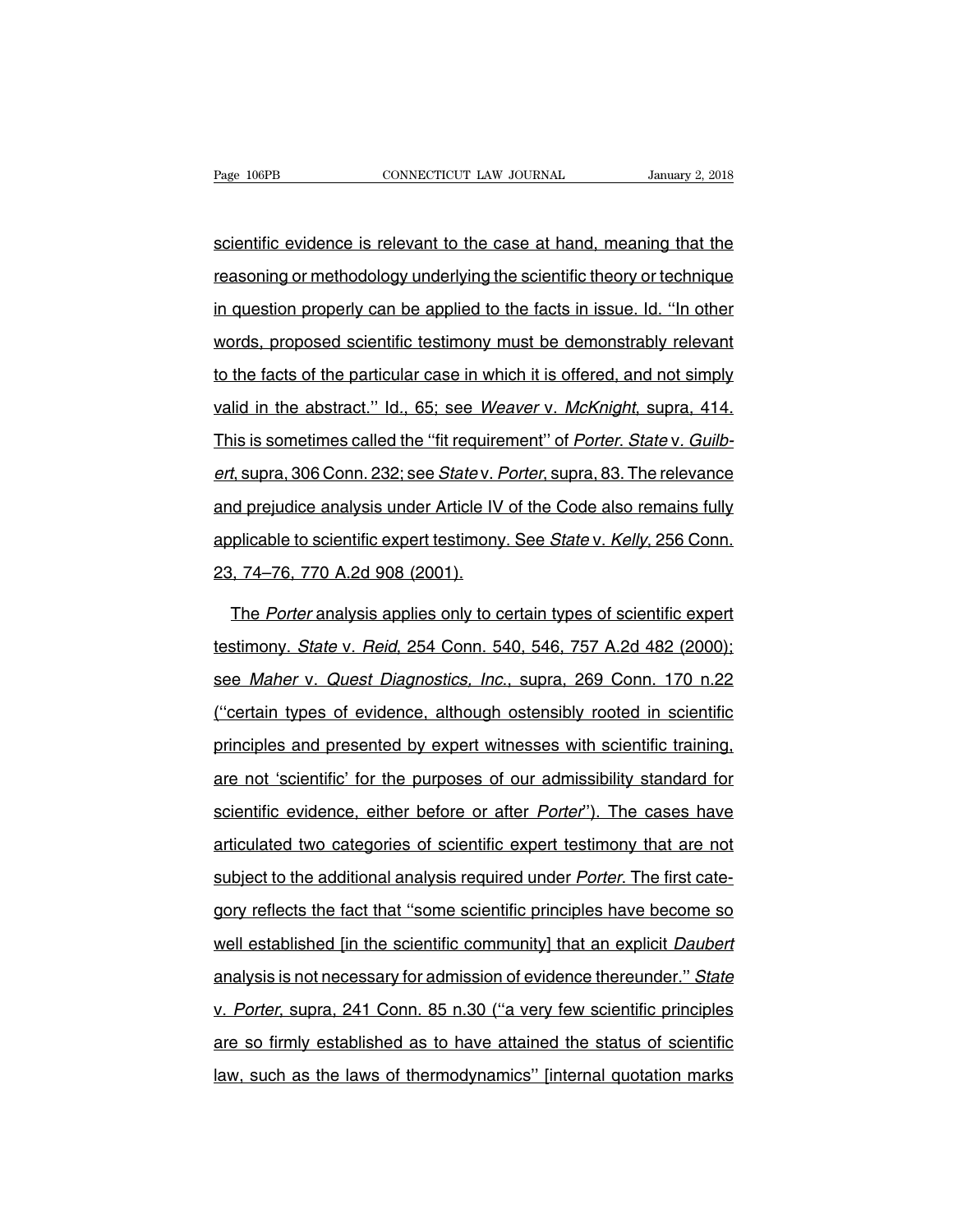Vanuary 2, 2018 CONNECTICUT LAW JOURNAL Page 107PB<br>
CONNECTICUT LAW JOURNAL Page 107PB<br>
CONTITUED Online Connect Connect Page 1079B<br>
CONS). The second type of scientific expert testimony exempt from University 2, 2018 CONNECTICUT LAW JOURNAL Page 107PB<br>
12003). The second type of scientific expert testimony exempt from<br>
12003). The second type of scientific expert testimony exempt from<br>
12003). The second type of scie omitted]); see *State* v. *Kirsch*, 263 Conn. 390, 402–403, 820 A.2d 236<br>(2003). The second type of scientific expert testimony exempt from<br>the *Porter* analysis is evidence that leaves the jury "in a position to<br>weigh the omitted]); see *State* v. Kirsch, 263 Conn. 390, 402–403, 820 A.2d 236<br>(2003). The second type of scientific expert testimony exempt from<br>the *Porter* analysis is evidence that leaves the jury "in a position to<br>weigh the p (2003). The second type of scientific expert testimony exempt from<br>the *Porter* analysis is evidence that leaves the jury "in a position to<br>weigh the probative value of the [expert] testimony without abandoning<br>common sens the *Porter* analysis is evidence that leaves the jury "in a position to weigh the probative value of the [expert] testimony without abandoning common sense and sacrificing independent judgment to the expert's assertions b recommon sense and sacrificing independent judgment to the expert's<br>assertions based on his special skill or knowledge." State v. Hasan,<br>supra, 205 Conn. 491; see State v. Reid, supra, 546–47. This exception<br>recognizes tha assertions based on his special skill or knowledge." State v. Hasan,<br>supra, 205 Conn. 491; see State v. Reid, supra, 546–47. This exception<br>recognizes that certain expert testimony, though scientific in nature,<br>may be pres supra, 205 Conn. 491; see *Statev. Reid*, supra, 546–47. This exception<br>recognizes that certain expert testimony, though scientific in nature,<br>may be presented in a manner, or involve a subject matter, such that<br>its admiss by an aura of mystic infallibility surrounding scientific in nature,<br>the presented in a manner, or involve a subject matter, such that<br>its admission does not risk supplanting the role of "lay jurors awed<br>by an aura of myst may be presented in a manner, or involve a subject matter, such that<br>its admission does not risk supplanting the role of "lay jurors awed<br>by an aura of mystic infallibility surrounding scientific techniques,<br>experts and th may be presented in a manner, or involve a subject matter, such that<br>its admission does not risk supplanting the role of "lay jurors awed<br>by an aura of mystic infallibility surrounding scientific techniques,<br>experts and th **Example 15 and a aura of mystic infallibility surrounding scientific techniques, perts and the fancy devices employed." (Internal quotation marks nitted.)** *State* **v. Hasan, supra, 490.<br>
<b>[Subsequent to both** *Daubert* and

experts and the fancy devices employed." (Internal quotation marks<br>
omitted.) *State v. Hasan*, supra, 490.<br>
[Subsequent to both *Daubert* and *Porter*, t] The United States<br>
Supreme Court [decided that, with respect to Fe omitted.) *State v. Hasan*, supra, 490.<br>
[Subsequent to both *Daubert* and *Porter*, t] The United States<br>
Supreme Court [decided that, with respect to Fed. R. Evid. 702,] has<br>
held that the trial judge's gatekeeping funct [Subsequent to both *Daubert* and *Porter*, t] The United States<br>Supreme Court [decided that, with respect to Fed. R. Evid. 702,] has<br>held that the trial judge's gatekeeping function <u>under Fed. R. Evid.</u><br>702 applies not o Supreme Court [decided that, with respect to Fed. R. Evid. 702,] has<br>held that the trial judge's gatekeeping function <u>under Fed. R. Evid.</u><br>702 applies not only to testimony based on scientific knowledge, but<br>also to testi beld that the trial judge's gatekeeping function <u>under Fed. R. Evid.</u><br>T02 applies not only to testimony based on scientific knowledge, but<br>also to testimony based on technical and other specialized knowledge,<br>and that the Factors in the that judge a gate teeping random scientific knowledge, but<br>also to testimony based on technical and other specialized knowledge,<br>and that the trial judge may consider one or more of the *Daubert*<br>factors if Example in the U.S. States of the U.S. States in the U.S. States of the U.S. States of the U.S. Islam and that the trial judge may consider one or more of the *Daubert* factors if doing so will aid in determining the relia and that the trial judge may consider one or more of the *Daubert*<br>factors if doing so will aid in determining the reliability of the testimony.<br>*Kumho Tire Co., Ltd.* v. *Carmichael*, 526 U.S. 137, 147–49, 119 S.<br>Ct. 1167 factors if doing so will aid in determining the reliability of the testimony.<br> *Kumho Tire Co., Ltd. v. Carmichael*, 526 U.S. 137, 147–49, 119 S.<br>
Ct. 1167, 143 L. Ed. 2d 238 (1999). The Code takes no position on<br>
[such] a Kumho Tire Co., Ltd. v. Carmichael, 526 U.S. 137, 147–49, 119 S.<br>Ct. 1167, 143 L. Ed. 2d 238 (1999). The Code takes no position on<br>[such] an application of *Porter* to testimony based on technical and<br>other specialized kno et. 1167, 143 L. Ed. 2d 238 (1999). The Code takes no position on<br>[such] an application of *Porter* to testimony based on technical and<br>other specialized knowledge. Thus, Section 7- 2 should not be read<br>either as including Such] an application of *Porter* to testimony based on technical and other specialized knowledge. Thus, Section 7- 2 should not be read either as including or precluding the *Kumho Tire* rule. See *State v. West, 274 Conn.*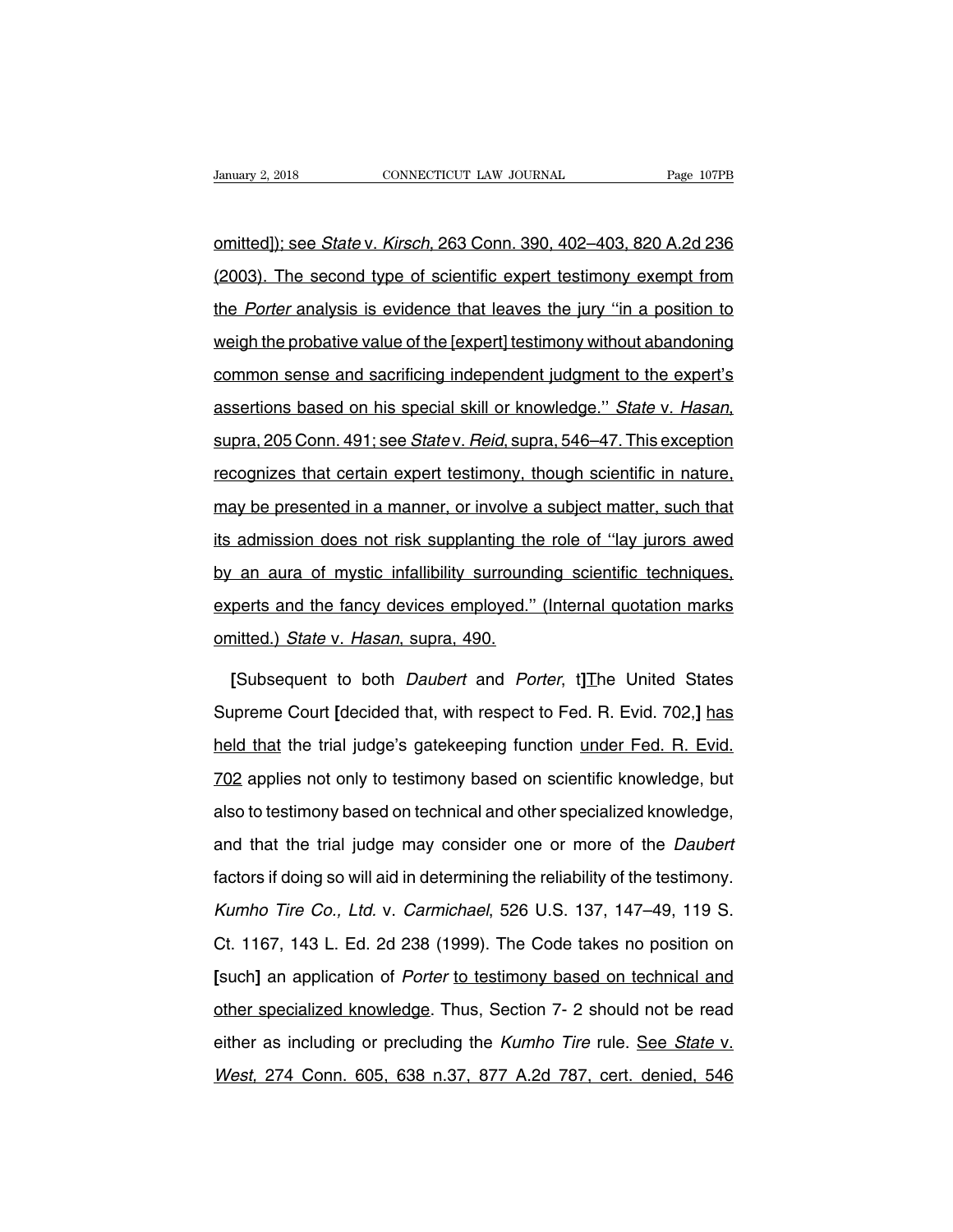Page 108PB CONNECTICUT LAW JOURNAL January 2, 2018<br>U.S. 1049, 126 S. Ct. 775, 163 L. Ed. 2d 601 (2005) (declining to decide issue). Page 108PB<br>U.S. 1049, 126 S.<br>decide issue).<br>In cases involving

S. 1049, 126 S. Ct. 775, 163 L. Ed. 2d 601 (2005) (declining to<br>cide issue).<br>In cases involving claims of professional negligence or other issues<br>yond the field of the ordinary knowledge and experience of judges U.S. 1049, 126 S. Ct. 775, 163 L. Ed. 2d 601 (2005) (declining to<br>decide issue).<br>In cases involving claims of professional negligence or other issues<br>beyond the field of the ordinary knowledge and experience of judges<br>or j decide issue).<br>In cases involving claims of professional negligence or other issues<br>beyond the field of the ordinary knowledge and experience of judges<br>or jurors, expert testimony may be required to establish one or more<br>e In cases involving claims of professional negligence or other issues<br>beyond the field of the ordinary knowledge and experience of judges<br>or jurors, expert testimony may be required to establish one or more<br>elements of a cl beyond and nota of the oralinary millomouge and experience of jauged<br>or jurors, expert testimony may be required to establish one or more<br>elements of a claim. See, e.g., *Boone v. William W. Backus Hospital*,<br>272 Conn. 551 brightline, experimental and the vectorian of the state of a claim. See, e.g., *Boone v. William W. Backus Hospital*, 272 Conn. 551, 567, 864 A.2d 1 (2005) (medical malpractice); *Davis* v. *Margolis*, 215 Conn. 408, 415–1 Connette of a blamit: Oce, 0.g., Decrie v. William W. Backet Rephar,<br>272 Conn. 551, 567, 864 A.2d 1 (2005) (medical malpractice); Davis<br>v. Margolis, 215 Conn. 408, 415–16, 576 A.2d 489 (1990) (legal mal-<br>practice); see Doe v. Margolis, 215 Conn. 408, 415–16, 576 A.2d 489 (1990) (legal mal-<br>practice); see *Doe* v. Hartford Roman Catholic Diocesan Corp., 317<br>Conn. 357, 377–78, 119 A.2d 462 (2015) (holding that expert testimony<br>not required to of the grading matrice); see Doe v. Hartford Roman Catholic Diocesan Corp., 317<br>Conn. 357, 377–78, 119 A.2d 462 (2015) (holding that expert testimony<br>not required to assess risk of relapse of alcoholic priest, known to<br>def conn. 357, 377–78, 119 A.2d 462 (2015) (holding that expert testimony<br>not required to assess risk of relapse of alcoholic priest, known to<br>defendant as child molester, whose tendencies were exacerbated by<br>alcohol); LePage oom.com, or his more tead to a see the red producing and expert testimony<br>not required to assess risk of relapse of alcoholic priest, known to<br>defendant as child molester, whose tendencies were exacerbated by<br>alcohol); LeP defendant as child molester, whose tendencies were<br>alcohol); *LePage v. Home*, 262 Conn. 116, 125–26<br>(2002) (expert testimony required in case involving risk factors for sudden infant death syndrome). alcohol); *LePage v. Home*, 262 Conn. 116, 125–3<br>(2002) (expert testimony required in case involving<br>risk factors for sudden infant death syndrome).<br>Sec. 7-3. **Opinion on Ultimate Issue**<br>(a) General rule. Testimony in the (expert testimony required in case involving consideration of<br>
k factors for sudden infant death syndrome).<br> **(a) General rule.** Testimony in the form of an opinion is inadmissible<br>
it embraces an ultimate issue to be deci

isk factors for sudden infant death syndrome).<br> **Sec. 7-3. Opinion on Ultimate Issue**<br> **(a) General rule.** Testimony in the form of an opinion is inadmissible<br>
if it embraces an ultimate issue to be decided by the trier of Sec. 7-3. Opinion on Ultimate Issue<br>
(a) General rule. Testimony in the form of an opinion is inadmissible<br>
if it embraces an ultimate issue to be decided by the trier of fact,<br>
except that, other than as provided in subse (a) General rule. Testimony in the form of an opinion is inadmissible if it embraces an ultimate issue to be decided by the trier of fact, except that, other than as provided in subsection (b), an expert witness may give (a) General rule. Testimony in the form of an opinion is inadmissible<br>if it embraces an ultimate issue to be decided by the trier of fact,<br>except that, other than as provided in subsection (b), an expert witness<br>may give (b) the that, other than as provided in subsection (b), an expert witness<br>ay give an opinion that embraces an ultimate issue where the trier<br>fact needs expert assistance in deciding the issue.<br>(b) Mental state or condition

expertist, entertaintie provided in edecedation (b), an expert innered<br>may give an opinion that embraces an ultimate issue where the trier<br>of fact needs expert assistance in deciding the issue.<br>(b) Mental state or conditio of fact needs expert assistance in deciding the issue.<br>
(b) Mental state or condition of defendant in a criminal case. "No<br>
expert witness testifying with respect to the mental state or condition<br>
of a defendant in a crimi (b) Mental state or condition of defendant in a criminal case. "No<br>expert witness testifying with respect to the mental state or condition<br>of a defendant in a criminal case may state an opinion or inference<br>as to whether t expert witness testifying with respect to the mental state or condition<br>of a defendant in a criminal case may state an opinion or inference<br>as to whether the defendant did or did not have the mental state or<br>condition cons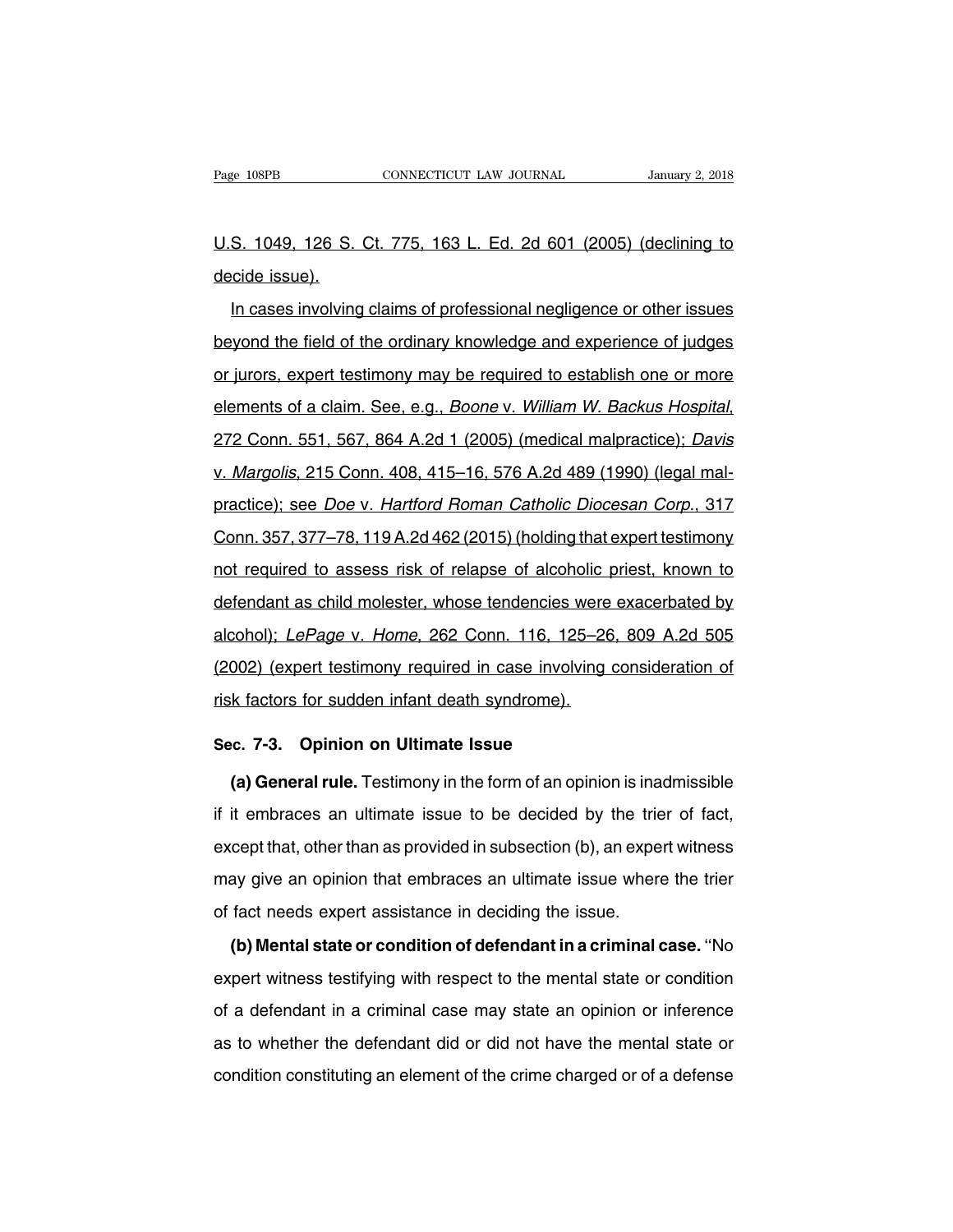University 2, 2018<br>thereto, except that such expert witness may state his diagnosis of<br>the mental state or condition of the defendant. The ultimate issue as University 2, 2018 CONNECTICUT LAW JOURNAL Page 109PB<br>thereto, except that such expert witness may state his diagnosis of<br>the mental state or condition of the defendant. The ultimate issue as<br>to whether the defendant was c thereto, except that such expert witness may state his diagnosis of<br>the mental state or condition of the defendant. The ultimate issue as<br>to whether the defendant was criminally responsible for the crime<br>charged is a matte thereto, except that such expert witness may state his diagnosis of<br>the mental state or condition of the defendant. The ultimate issue as<br>to whether the defendant was criminally responsible for the crime<br>charged is a matte the mental state whether the charged is a<br>\$54-86i. arged is a matter for<br>54-86i.<br>**(a) General rule.**<br>An ultimate issue is one

# **COMMENTARY**

54-86i.<br>COMMENTARY<br>An ultimate issue is one that cannot "reasonably be separated from<br>a essence of the matter to be decided [by the trier of fact]." (Internal COMMENTARY<br>(a) General rule.<br>An ultimate issue is one that cannot "reasonably be separated from<br>the essence of the matter to be decided [by the trier of fact]." (Internal<br>quotation marks omitted.) State v. Finan, 275 Conn. (a) General rule.<br>An ultimate issue is one that cannot "reasonably be separated from<br>the essence of the matter to be decided [by the trier of fact]." (Internal<br>quotation marks omitted.) State v. Finan, 275 Conn. 60, 66, 88 An ultimate issue is one that cannot "reasonably be separated from<br>the essence of the matter to be decided [by the trier of fact]." (Internal<br>quotation marks omitted.) State v. Finan, 275 Conn. 60, 66, 881 A.2d<br>187 (2005). the essence of the matter to be decided [by the trier of fact]." (Internal quotation marks omitted.) State v. Finan, 275 Conn. 60, 66, 881 A.2d 187 (2005). The common-law rule concerning the admissibility of a witness' opi probabilition marks omitted.) State v. Finan, 275 Conn. 60, 66, 881 A.2d<br>187 (2005). The common-law rule concerning the admissibility of a<br>witness' opinion on the ultimate issue is phrased in terms of a general<br>prohibition witness' opinion on the ultimate issue is phrased in terms of a general<br>prohibition subject to <u>numerous</u> exceptions. E.g., *State v. Spigarolo*,<br>210 Conn. 353, 3<u>73</u>, 556 A.2d 112, cert. denied, 493 U.S. 933, 110<br>S. Ct. prohibition subject to numerous exceptions. E.g., *State v. Spigarolo*,<br>210 Conn. 353, 3<u>73</u>, 556 A.2d 112, cert. denied, 493 U.S. 933, 110<br>S. Ct. 322, 107 L. Ed. 2d 312 (1989); *State v. Vilalastra*, 207 Conn.<br>35, 41, 540 promisment casped to <u>namenoac</u> exceptions: Eigit, clare v. epigarele,<br>210 Conn. 353, 3<u>73</u>, 556 A.2d 112, cert. denied, 493 U.S. 933, 110<br>S. Ct. 322, 107 L. Ed. 2d 312 (1989); *State* v. *Vilalastra*, 207 Conn.<br>35, 41, 54 210 Conn. 353, 373, 556 A.2d 112, cert. denied, 493 U.S. 933, 110<br>S. Ct. 322, 107 L. Ed. 2d 312 (1989); *State v. Vilalastra*, 207 Conn.<br>35, 41, 540 A.2d 42 (1988). Subsection (a) adopts the general bar to the<br>admission o Subsection (a) adopts the general bar to the unission of nonexpert and expert opinion testimony that embraces ultimate issue.<br>Subsection (a)[, however,] recognizes an exception to the general<br>le for expert witnesses in cir

admission of nonexpert and expert opinion testimony that embraces<br>an ultimate issue.<br>Subsection (a)[, however,] recognizes an exception to the general<br>rule for expert witnesses in circumstances where the jury needs expert<br> an ultimate issue.<br>Subsection (a)[, however,] recognizes an exception to the general<br>rule for expert witnesses <u>in circumstances where the jury needs expert</u><br>assistance in deciding the ultimate issue. A common example is c Subsection (a)[, however,] recognizes an exception to the general<br>rule for expert witnesses in circumstances where the jury needs expert<br>assistance in deciding the ultimate issue. A common example is cases<br>involving claims rule for expert witnesses in circumstances where the jury needs expert<br>assistance in deciding the ultimate issue. A common example is cases<br>involving claims of professional negligence. See, e.g., *Piselv. Stamford*<br>Hospita assistance in deciding the ultimate issue. A common example is cases<br>involving claims of professional negligence. See, e.g., *Piselv. Stamford*<br>Hospital, 180 Conn. 314, 328–29, 430 A.2d 1 (1980). Where there is<br>particular involving claims of professional negligence. See, e.g., Piselv. Stamford<br>Hospital, 180 Conn. 314, 328–29, 430 A.2d 1 (1980). Where there is<br>particular concern about invading the province of the fact finder, courts<br>may allo Hospital, 180 Conn. 314, 328–29, 430 A.2d 1 (1980). Where there is<br>particular concern about invading the province of the fact finder, courts<br>may allow the expert to testify regarding common behavioral character-<br>istics of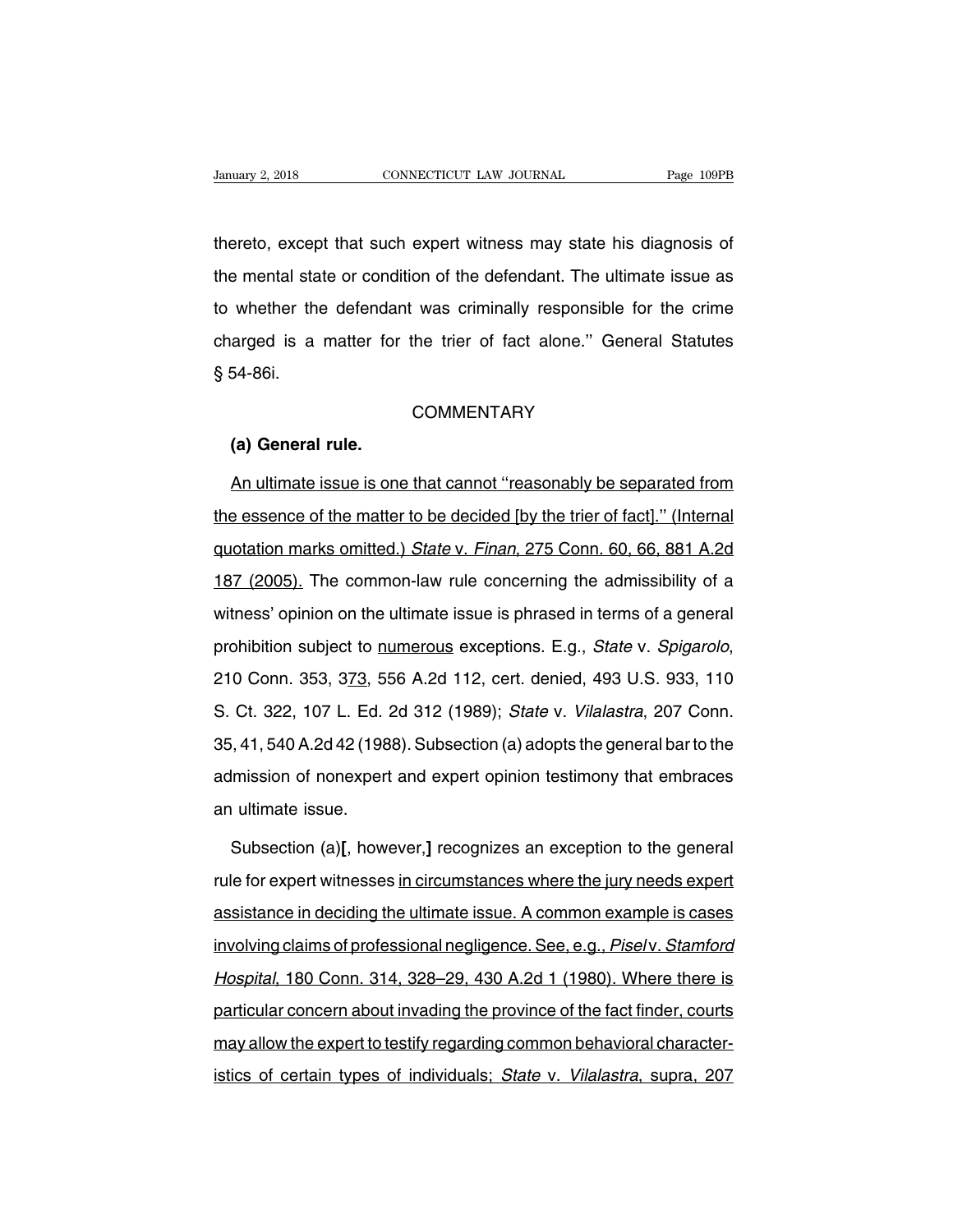Page 110PB<br>Conn. 41–43 (behavior of drug dealers); but will prohibit the expert<br>from opining as to whether a particular individual exhibited that behav-Fage 110PB CONNECTICUT LAW JOURNAL January 2, 2018<br>Conn. 41–43 (behavior of drug dealers); but will prohibit the expert<br>from opining as to whether a particular individual exhibited that behav-<br>ior. See, e.g., *State v. Tay* Conn. 41–43 (behavior of drug dealers); but will prohibit the expert<br>from opining as to whether a particular individual exhibited that behav-<br>ior. See, e.g., *State v. Taylor G.*, 315 Conn. 734, 762–63, 110 A.3d<br>338 (2015) Conn. 41–43 (behavior of drug dealers); but will prohibit the expert<br>from opining as to whether a particular individual exhibited that behav-<br>ior. See, e.g., *State v. Taylor G.*, 315 Conn. 734, 762–63, 110 A.3d<br>338 (2015) from opining as to whether a particular individual exhibited that behav-<br>ior. See, e.g., *State v. Taylor G.*, 315 Conn. 734, 762–63, 110 A.3d<br>338 (2015) (behavior of child victim of sexual abuse). [See, e.g., *State*<br>v. ior. See, e.g., *State v. Taylor G.*, 315 Conn. 734, 762–63, 110 A.3d<br>338 (2015) (behavior of child victim of sexual abuse). [See, e.g., *State*<br>v. *Rodgers*, 207 Conn. 646, 652, 542 A.2d 1136 (1988); *State v.<br>Vilalastra* 562–63, 102 A.2d 359 (1954); cf. Pisel v. Stamford Hospital, 180<br>
638 (2015) (behavior of child victim of sexual abuse). [See, e.g., *State* v. *Rodgers*, 207 Conn. 646, 652, 542 A.2d 1136 (1988); *State* v. *Vilalastra*, v. *Rodgers*, 207 Conn. 646, 652, 542 A.2d 1136 (1988); *State v. Vilalastra*, supra, 207 Conn. 41–43; *State v. Johnson*, 140 Conn. 560, 562–63, 102 A.2d 359 (1954); cf. *Pisel v. Stamford Hospital*, 180 Conn. 314, 328–29 Vilalastra, supra, 207 Conn. 41–43; State v. Johnson, 140 Conn. 560, 562–63, 102 A.2d 359 (1954); cf. Pisel v. Stamford Hospital, 180 Conn. 314, 328–29, 430 A.2d 1 (1980). This exception for expert opinion embracing an ult Fortherman, 1991, 2012 6.24 (1954); cf. *Pisel v. Stamford Hospital*, 180<br>Conn. 314, 328–29, 430 A.2d 1 (1980). This exception for expert<br>opinion embracing an ultimate issue is subject to the limitations set<br>forth in subse conn. 314, 328–29, 430 A.2d 1 (1980). This exception for expert<br>opinion embracing an ultimate issue is subject to the limitations set<br>forth in subsection (b).] Expert opinion on the ultimate issue [otherwise]<br>admissible un **EXAMPLE ANDE ACTES AND SURVEY THE SASEMEDT TO SUPPORT**<br> **EXAMPLE ADDED**<br> **EXAMPLE ADDED**<br> **EXAMPLE ADDED**<br> **EXAMPLE ADDED**<br> **EXAMPLE ADDED**<br> **EXAMPLE ADDED**<br> **EXAMPLE ADDED**<br> **EXAMPLE ADDED**<br> **EXAMPLE ADDED**<br> **EXAMPLE ADD** ble to all expert opinion on the ultimate issue [otherwise]<br>admissible under subsection (a) [nevertheless] also must satisfy the<br>[general] admissibility requirements [for the admissibility of], applica-<br>ble to all expert [ Imissible under subsection (a) [nevertheless] <u>also</u> must satisfy the<br>eneral] <u>admissibility</u> requirements [for the admissibility of], applica-<br>a to all expert [opinion] testimony, set forth in Sections 7- 2 and 7-4.<br>[The

[general] admissibility requirements [for the admissibility of], applica-<br>ble to all expert [opinion] testimony, set forth in Sections 7- 2 and 7-4.<br>[The cases have sometimes used the term "ultimate issue" impre-<br>cisely. O ble to all expert [opinion] testimony, set forth in Sections 7- 2 and 7-4.<br>
[The cases have sometimes used the term "ultimate issue" impre-<br>
cisely. One example is *State* v. *Spigarolo*, supra, 210 Conn. 372–74,<br>
in which [The cases have sometimes used the term "ultimate issue" imprecisely. One example is *State* v. *Spigarolo*, supra, 210 Conn. 372–74, in which the court appeared to relax the general restriction on the admissibility of non cisely. One example is *State* v. *Spigarolo*, supra, 210 Conn. 372–74, in which the court appeared to relax the general restriction on the admissibility of nonexpert opinion testimony that embraces an ultimate issue. At i oncer, the country of called the person of a child sexual restriction on the<br>admissibility of nonexpert opinion testimony that embraces an ultimate<br>issue. At issue was whether a non-expert witness could render an<br>opinion o admissibility of nonexpert opinion testimony that embraces an ultimate<br>issue. At issue was whether a non-expert witness could render an<br>opinion on whether the testimony of a child sexual assault victim would<br>be less candid the accuracion in the accuse was whether a non-expert witness could render an opinion on whether the testimony of a child sexual assault victim would be less candid if the victim were required to testify in the presence of issue. At issue was whether a non-expert witness could render an opinion on whether the testimony of a child sexual assault victim would be less candid if the victim were required to testify in the presence of the accused. Eless candid if the victim were required to testify in the presence of<br> **Exercise and Alle in the Code, however, the issue in Spigarolo was deemed**<br> **[In drafting the Code, however, the issue in Spigarolo was deemed**<br> **Exe** 

the accused. Id., 370–71. The court identified this issue as an "ultimate<br>issue" for purposes of the case. See generally id., 372–74.]<br>[In drafting the Code, however, the issue in *Spigarolo* was deemed<br>an important factua issue" for purposes of the case. See generally id., 372–74.]<br>
[In drafting the Code, however, the issue in *Spigarolo* was deemed<br>
an important factual issue, not an ultimate one. Thus, *Spigarolo* was<br>
regarded as a case [In drafting the Code, however, the issue in *Spigarolo* was deemed<br>an important factual issue, not an ultimate one. Thus, *Spigarolo* was<br>regarded as a case properly analyzed under Section 7-1. To the extent<br>that *Spigaro*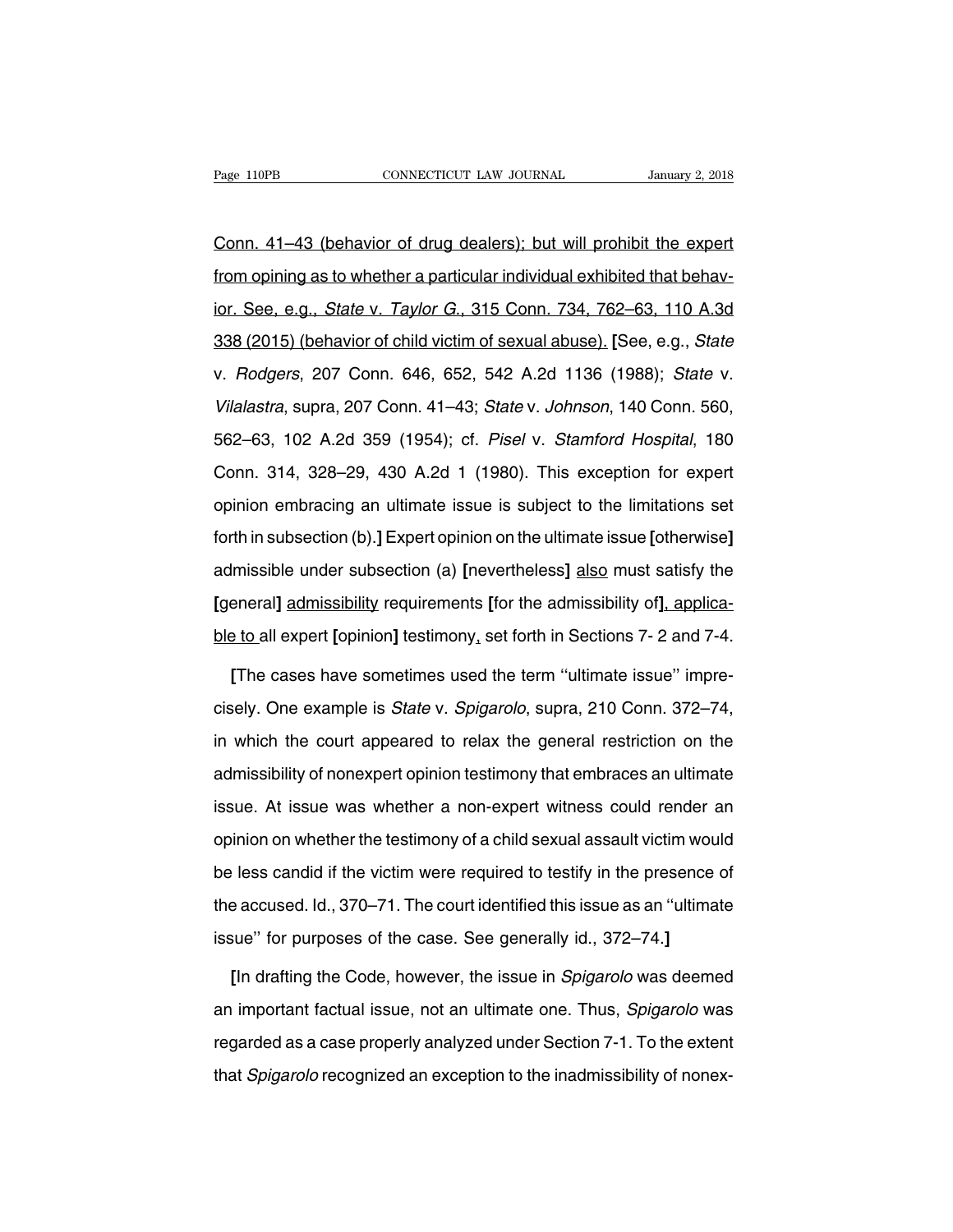Danuary 2, 2018 CONNECTICUT LAW JOURNAL Page 111PB<br>pert opinion testimony that embraces an ultimate issue, it is rejected<br>in favor of a complete ban on the admissibility of such testimony. See, January 2, 2018 CONNECTICUT LAW JOURNAL Page 111PB<br>pert opinion testimony that embraces an ultimate issue, it is rejected<br>in favor of a complete ban on the admissibility of such testimony. See,<br>e.g., *LaFrance* v. *LaFranc* pert opinion testimony that embraces an ultimate issue, it is rejected<br>in favor of a complete ban on the admissibility of such testimony. See,<br>e.g., *LaFrance* v. *LaFrance*, 127 Conn. 149, 155, 14 A.2d 739 (1940).**]**<br>**(b)** Interprison testimony that embraces an ultimate issue, it is rejected<br>favor of a complete ban on the admissibility of such testimony. See,<br>g., *LaFrance* v. *LaFrance*, 127 Conn. 149, 155, 14 A.2d 739 (1940).]<br>**(b) Mental** favor of a complete ban on the admissibility of such testimony. See,<br>g., *LaFrance* v. *LaFrance*, 127 Conn. 149, 155, 14 A.2d 739 (1940).]<br>**(b) Mental state or condition of defendant in a criminal case.**<br>[The term "opinio

e.g., *LaFrance* v. *LaFrance*, 127 Conn. 149, 155, 14 A.2d 739 (1940).]<br> **(b) Mental state or condition of defendant in a criminal case.**<br>
[The term "opinion or inference" appears in subsection (b) by virtue<br>
of the verba (b) Mental state or condition of defendant in a criminal case.<br>
[The term "opinion or inference" appears in subsection (b) by virtue<br>
of the verbatim incorporation of the language of General Statutes  $\S$  54-<br>
86i.] Subsec [The term "opinion or inference" appears in subsection (b) by virtue<br>of the verbatim incorporation of the language of General Statutes § 54-<br>86i.] <u>Subsection (b), including its use of the term "opinion or inference,"<br>is t</u> of the verbatim incorporation of the language of General Statutes § 54-<br>86i.] Subsection (b), including its use of the term "opinion or inference,"<br>is taken verbatim from General Statutes § 54-86i. The Code [draws<br>no disti 86i.] Subsection (b), including its use of the term "opinion or inference,"<br>is taken verbatim from General Statutes § 54-86i. The Code [draws<br>no distinction] attributes no significance to the difference between the<br>term "o is taken verbatim from General Statutes § 54-86i. The Code [draws<br>no distinction] attributes no significance to the difference between the<br>term "opinion or inference," as used in subsection (b), and the term<br>"opinion" or " no distinction] attributes no significance to the difference between the<br>term "opinion or inference," as used in subsection (b), and the term<br>"opinion" or "opinions," without the accompanying "or inference" language [, the The distributor.<br>
The Code Committee Code.<br>
The VII of the Code.<br>
The Code. "opinion" or "opinions," without the accompanying "or inference" language [, the latter term appearing] <u>used</u> in other provisions of Article<br>VII of the Code.<br>**Sec. 7-4. Opinion Testimony by Experts; Bases of Opinion Testi pe [, the latter term appearing] <u>used</u> in other provisions of the Code.<br>
<b>T-4. Opinion Testimony by Experts; Bases of Opinio<br>
mony by Experts; Hypothetical Questions**<br>
A Opinion testimony by experts. An expert may testif

**(b) The Code.**<br> **(c. 7-4. Opinion Testimony by Experts; Bases of Opinion Testi-<br>
<b>(a) Opinion testimony by experts.** An expert may testify in the<br> **(a) Opinion testimony by experts.** An expert may testify in the<br>
dim of a Sec. 7-4. Opinion Testimony by Experts; Bases of Opinion Testimony by Experts; Hypothetical Questions<br>
(a) Opinion testimony by experts. An expert may testify in the<br>
form of an opinion and give reasons therefor, provided mony by Experts; Hypothetical Questions<br>
(a) Opinion testimony by experts. An expert may tes<br>
form of an opinion and give reasons therefor, provided suffic<br>
are shown as the foundation for the expert's opinion.<br>
(b) Bases **(a) Opinion testimony by experts.** An expert may testify in the m of an opinion and give reasons therefor, provided sufficient facts is shown as the foundation for the expert's opinion.<br>**(b) Bases of opinion testimony by** 

form of an opinion and give reasons therefor, provided sufficient facts<br>are shown as the foundation for the expert's opinion.<br>(b) Bases of opinion testimony by experts. The facts in the partic-<br>ular case upon which an expe are shown as the foundation for the expert's opinion.<br>
(b) Bases of opinion testimony by experts. The facts in the partic-<br>
ular case upon which an expert bases an opinion may be those per-<br>
ceived by or made known to the (b) Bases of opinion testimony by experts. The facts in the partic-<br>ular case upon which an expert bases an opinion may be those per-<br>ceived by or made known to the expert at or before the proceeding.<br>The facts need not be Let us a see upon which an expert bases an opinion may be those per-<br>ceived by or made known to the expert at or before the proceeding.<br>The facts need not be admissible in evidence if of a type customarily<br>relied on by exp subject. The facts relied on pursuant to this subsection are not subject.<br>The facts reed not be admissible in evidence if of a type customarily<br>relied on by experts in the particular field in forming opinions on the<br>subjec The facts need not be admissible in evidence if of a type cust<br>relied on by experts in the particular field in forming opinions<br>subject. The facts relied on pursuant to this subsection are not su<br>tive evidence, unless othe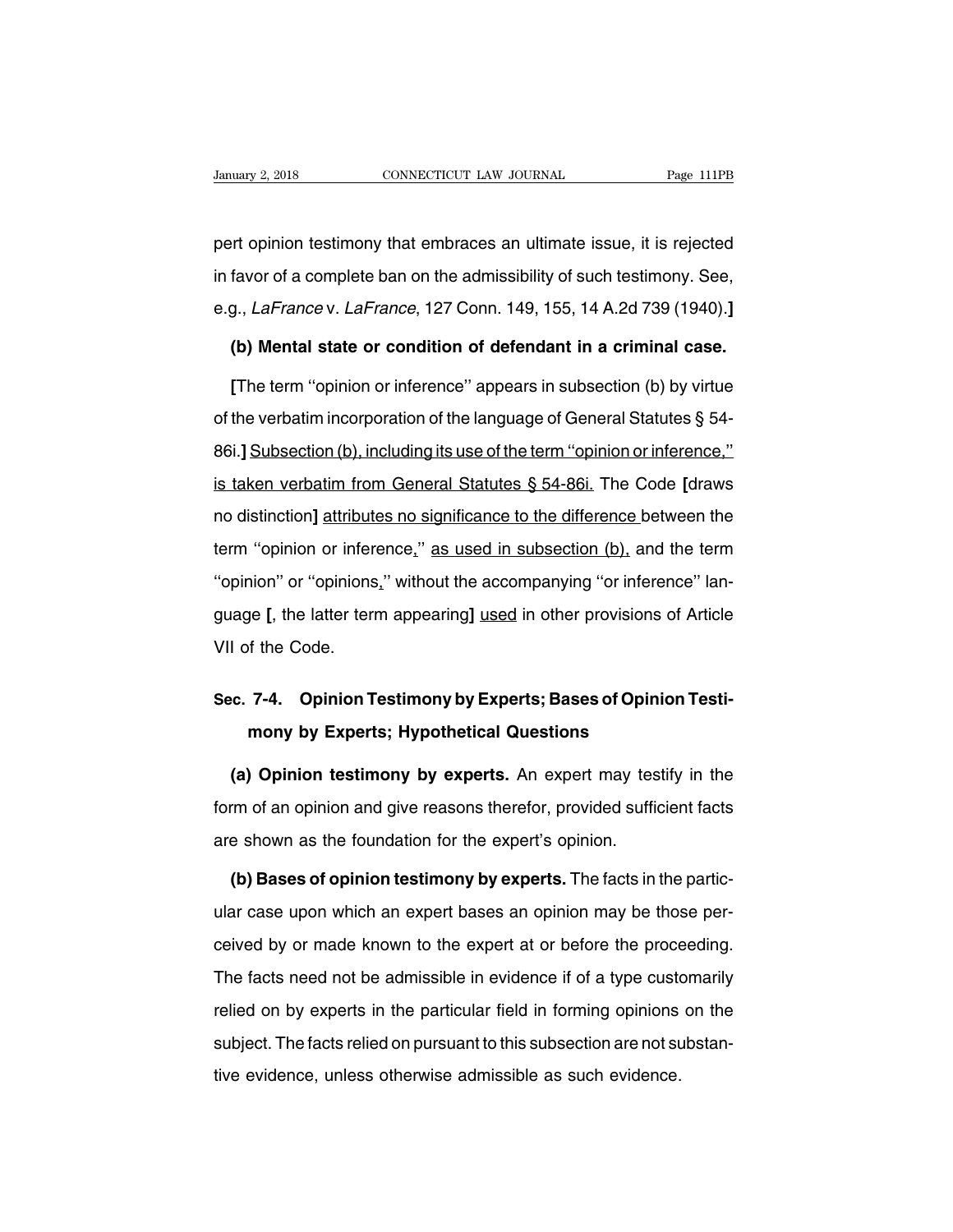EXEM 112PB<br> **(c) Hypothetical questions.** An expert may give an opinion in<br>
sponse to a hypothetical question provided that the hypothetical response to a hypothetical questions. An expert may give an opinion in<br>
response to a hypothetical question provided that the hypothetical<br>
question: (1) presents the facts in such a manner that they bear a (c) Hypothetical questions. An expert may give an opinion in response to a hypothetical question provided that the hypothetical question: (1) presents the facts in such a manner that they bear a true and fair relationship (c) Hypothetical questions. An expert may give an opinion in response to a hypothetical question provided that the hypothetical question: (1) presents the facts in such a manner that they bear a true and fair relationship response to a hypothetical question provided that the hypothetical question: (1) presents the facts in such a manner that they bear a true and fair relationship to each other and to the evidence in the case[,]; (2) is not question: (1) presents the facts in such a manner that they bear a<br>true and fair relationship to each other and to the evidence in the<br>case[,]; (2) is not worded so as to mislead or confuse the jury[,]; and<br>(3) is not so true and fair relationship to each other and to the evidence in the case[,]; (2) is not worded so as to mislead or confuse the jury[,]; and (3) is not so lacking in the essential facts as to be without value in the decisi  $\begin{aligned} \text{case}[\cdot], \text{ (2) is not worded so a} \\ \text{(3) is not so lacking in the es} \\ \text{the decision of the case. A by} \\ \text{of the facts in evidence.} \end{aligned}$ Experission of the case. A hypothetical quess<br>
the facts in evidence.<br>
COMMENTARY<br>
(a) Opinion testimony by experts.<br>
Connecticut case law requires disclosure

## **COMMENTARY**

the facts in evidence.<br>
COMMENTARY<br>
(a) Opinion testimony by experts.<br>
Connecticut case law requires disclosure of the "factual basis"<br>
derlying an expert witness' opinion before the expert witness may COMMENTARY<br>
(a) Opinion testimony by experts.<br>
Connecticut case law requires disclosure of the "factual basis"<br>
underlying an expert witness' opinion before the expert witness may<br>
render that opinion. See *Borkowski* v. (a) Opinion testimony by experts.<br>Connecticut case law requires disclosure of the "factual basis"<br>underlying an expert witness' opinion before the expert witness may<br>render that opinion. See *Borkowski* v. *Borkowski*, 228 Connecticut case law requires disclosure of the "factual basis"<br>underlying an expert witness' opinion before the expert witness may<br>render that opinion. See *Borkowski* v. *Borkowski*, 228 Conn. 729, 742,<br>638 A.2d 1060 (19 underlying an expert witness' opinion before the expert witness may<br>render that opinion. See *Borkowskiv. Borkowski*, 228 Conn. 729, 742,<br>638 A.2d 1060 (1994); *State v. John*, 210 Conn. 652, 677, 557 A.2d<br>93, cert. denied ender that opinion. See *Borkowski* v. *Borkowski*, 228 Conn. 729, 742, 638 A.2d 1060 (1994); *State v. John*, 210 Conn. 652, 677, 557 A.2d 93, cert. denied, 493 U.S. 824, 110 S. Ct. 84, 107 L. Ed. 2d 50 (1989); *State v.* denied, 470 U.S. 1050, 105 S. Ct. 1749, 84 L. Ed. 2d 814 (1985); see also Practice Book § 13-4 (b) (1); Going v. Pagani, 172 Conn. 29, 34, 93, cert. denied, 493 U.S. 824, 110 S. Ct. 84, 107 L. Ed. 2d 50 (1989);<br>State v. Asherman, 193 Conn. 695, 716, 478 A.2d 227 (1984), cert.<br>denied, 470 U.S. 1050, 105 S. Ct. 1749, 84 L. Ed. 2d 814 (1985); see<br>also <u>Practice </u> State v. Asherman, 193 Conn. 695, 716, 478 A.2d 227 (1984), cert.<br>denied, 470 U.S. 1050, 105 S. Ct. 1749, 84 L. Ed. 2d 814 (1985); see<br>also Practice Book § 13-4 (b) (1); *Going* v. *Pagani*, 172 Conn. 29, 34,<br>372 A.2d 516 denied, 470 U.S. 1050, 105 S. Ct. 1749, 84 L. Ed. 2d 814 (1985); see<br>also <u>Practice Book § 13-4 (b) (1):</u> *Going v. Pagani*, 172 Conn. 29, 34,<br>372 A.2d 516 (1976). Subsection (a) incorporates this principle by<br>requiring [t as the gradies Practice Book § 13-4 (b) (1); *Going v. Pagani*, 172 Conn. 29, 34, 372 A.2d 516 (1976). Subsection (a) incorporates this principle by requiring [that sufficient facts on which the expert's opinion is based b are **Fractice Book 3 Terms** (1976). Subsection (a) incorporates this principle by<br>requiring [that sufficient facts on which the expert's opinion is based<br>be shown as the foundation for the opinion] the party offering the<br>e factual foundation. This requirement applies whether the expertive intervalsed be shown as the foundation for the opinion] the party offering the evidence to show that the expert's opinion rests upon an adequate factual fo be shown as the foundation for the opinion] the party offering the evidence to show that the expert's opinion rests upon an adequate factual foundation. This requirement applies whether the expert's opinion is based on per evidence to show that the expert's opinion rests upon an adequate<br>factual foundation. This requirement applies whether the expert's opin-<br>ion is based on personal knowledge or secondhand facts made known<br>to the expert at o factual foundation. This requirement applies whether the expert's opin-<br>ion is based on personal knowledge or secondhand facts made known<br>to the expert at or before trial. E.g., *State v. John*, supra, 676–78<br>(secondhand d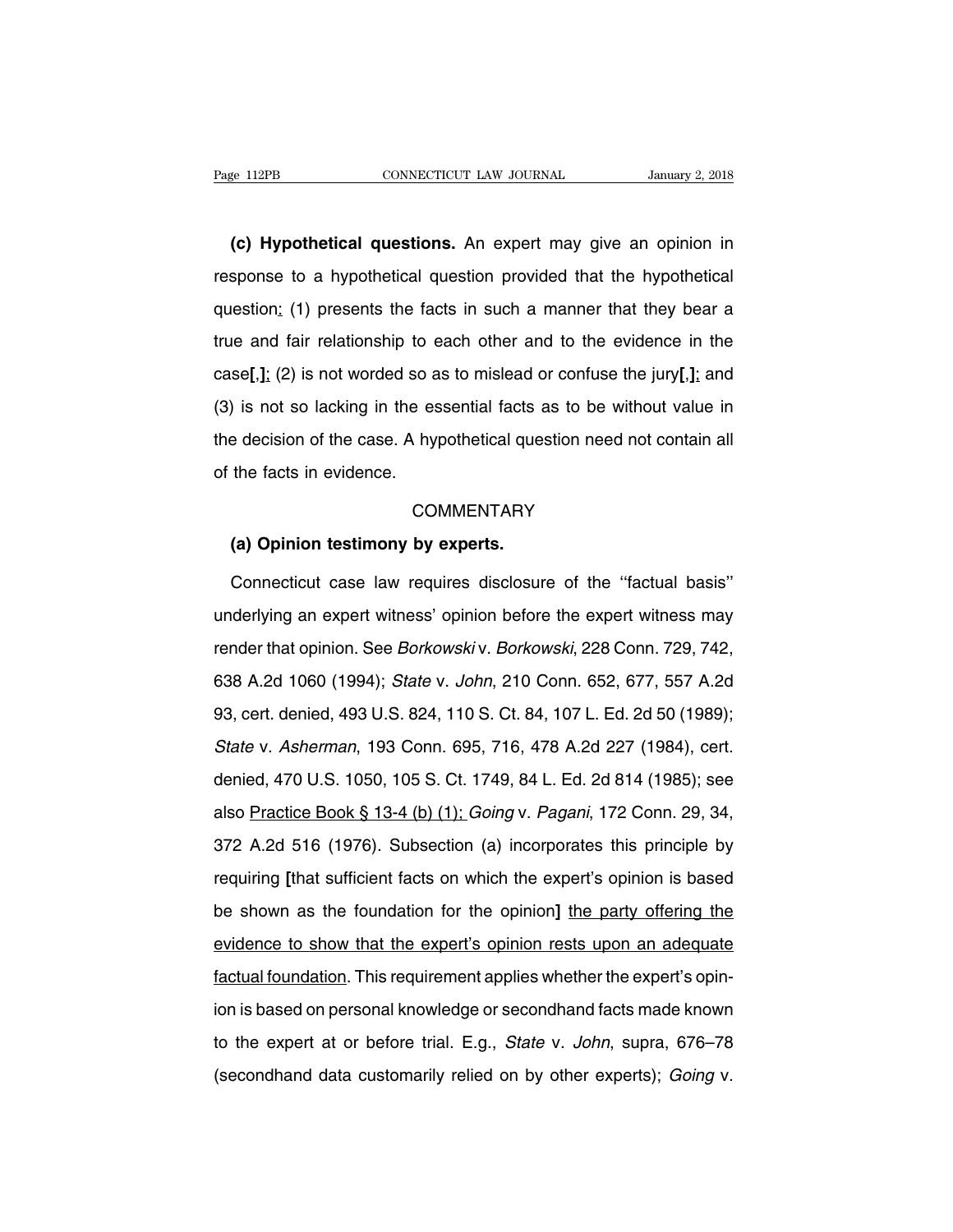Vanuary 2, 2018 CONNECTICUT LAW JOURNAL Page 113PB<br>Pagani, supra, 32 (firsthand observation); Floyd v. Fruit Industries,<br>Inc., 144 Conn. 659, 666, 136 A.2d 918 (1957) (secondhand facts January 2, 2018 CONNECTICUT LAW JOURNAL Page 113PB<br>
Pagani, supra, 32 (firsthand observation); Floyd v. Fruit Industries,<br>
Inc., 144 Conn. 659, 666, 136 A.2d 918 (1957) (secondhand facts<br>
made known to expert through use o Pagani, supra, 32 (firsthand observation); Floyd v. Fruit Industrie<br>
Inc., 144 Conn. 659, 666, 136 A.2d 918 (1957) (secondhand face<br>
made known to expert through use of hypothetical question).<br>
Subsection (a) contemplates Subsection (a) contemplates that disclosure of the ''foundational''<br>Subsection (a) contemplates that disclosure of the ''foundational''<br>Subsection (a) contemplates that disclosure of the ''foundational''<br>orts will, in most

Inc., 144 Conn. 659, 666, 136 A.2d 918 (1957) (secondhand facts made known to expert through use of hypothetical question).<br>Subsection (a) contemplates that disclosure of the "foundational" facts will, in most cases, occur made known to expert through use of hypothetical question).<br>Subsection (a) contemplates that disclosure of the "foundational"<br>facts will, in most cases, occur during the examination undertaken by<br>the party calling the expe Subsection (a) contemplates that disclosure of the "foundational"<br>facts will, in most cases, occur during the examination undertaken by<br>the party calling the expert and before the expert states his or her<br>opinion. The requ facts will, in most cases, occur during the examination undertaken by<br>the party calling the expert and before the expert states his or her<br>opinion. The requirement of preliminary disclosure, however, is subject<br>to the tria the party calling the expert and before the expert states his or her opinion. The requirement of preliminary disclosure, however, is subject to the trial court's discretionary authority to admit evidence upon proof of conn Section 1-3 (b); see *Schaefer & Co.* v. *Ely*, 84 Conn. 501, 509, 80 A.<br>The trial court's discretionary authority to admit evidence upon proof<br>of connecting facts[,] or subject to later proof of connecting facts.<br>Section to the trial court's discretionary authority to admit evidence upon proof<br>of connecting facts[,] or subject to later proof of connecting facts.<br>Section 1-3 (b); see *Schaefer & Co.* v. *Ely*, 84 Conn. 501, 509, 80 A.<br>775 ( is the that scart's discribinary during to durint syddicities apon proof<br>of connecting facts[,] or subject to later proof of connecting facts.<br>Section 1-3 (b); see *Schaefer & Co.* v. *Ely*, 84 Conn. 501, 509, 80 A.<br>775 (1 Section 1-3 (b); see *Schaefer & Co.* v. *Ely*, 84 Conn. 501, 509, 80 A.<br>775 (1911). Nothing in subsection (a) precludes further exploration<br>into the factual basis for the expert's opinion during cross-examination<br>of the e 775 (1911). Nothing in subsection (a) precludes further exploration<br>into the factual basis for the expert's opinion during cross-examination<br>of the expert. Whether sufficient facts are shown as the foundation<br>for the expe trial court. Liskiewicz v. LeBlanc, 5 Conn. App. 136, 141, 497 A.2d 86 (1985); see Section 1-3 (a). of the expert. Whether sufficient factor the expert's opinion is a prelimina<br>trial court. *Liskiewicz* v. *LeBlanc*, 5<br>86 (1985); see Section 1-3 (a).<br>The admissibility of expert testime The expert's opinion is a preliminary question to be decided by the<br>al court. *Liskiewicz* v. *LeBlanc*, 5 Conn. App. 136, 141, 497 A.2d<br>i (1985); see Section 1-3 (a).<br>The admissibility of expert testimony rendered by a ph

trial court. *Liskiewicz* v. *LeBlanc*, 5 Conn. App. 136, 141, 497 A.2d<br>86 (1985); see Section 1-3 (a).<br>The admissibility of expert testimony rendered by a physician—<br>whether a treating or nontreating physician—is governed 86 (1985); see Section 1-3 (a).<br>The admissibility of expert testimony rendered by a physician—<br>whether a treating or nontreating physician—is governed by the same<br>evidentiary standard [governing] applied to the testimony o The admissibility of expert testimony rendered by a physician—<br>whether a treating or nontreating physician—is governed by the same<br>evidentiary standard [governing] applied to the testimony of expert<br>witnesses generally. Ge whether a treating or oxport technology is a priyer with the same<br>evidentiary standard [governing] applied to the testimony of expert<br>witnesses generally. *George v. Ericson*, 250 Conn. 312, 317, 736 A.2d<br>889 (1999), overr whether a treating or nontreating physician—is governed by the same<br>evidentiary standard [governing] applied to the testimony of expert<br>witnesses generally. George v. Ericson, 250 Conn. 312, 317, 736 A.2d<br>889 (1999), overr witnesses generally. *George v. Ericson*, 250 Conn. 312, 317, 736 A.2d<br>
889 (1999), overruling *Brown v. Blauvelt*, 152 Conn. 272, 274, 205<br>
A.2d 773 (1964).<br> **(b) Bases of opinion testimony by experts.**<br>
Subsection (b) al Subsection (1999), overruling *Brown v. Blauvelt*, 152 Conn. 272, 274, 205<br>Subsection (b) allows an expert witness to base his or her opinion<br>"facts" derived from one or more of three possible sources. First,

A.2d 773 (1964).<br>
(b) Bases of opinion testimony by experts.<br>
Subsection (b) allows an expert witness to base his or her opinion<br>
on "facts" derived from one or more of three possible sources. First,<br>
the expert's opinion (b) Bases of opinion testimony by experts.<br>Subsection (b) allows an expert witness to base his or her opinion<br>on "facts" derived from one or more of three possible sources. First,<br>the expert's opinion may be based on facts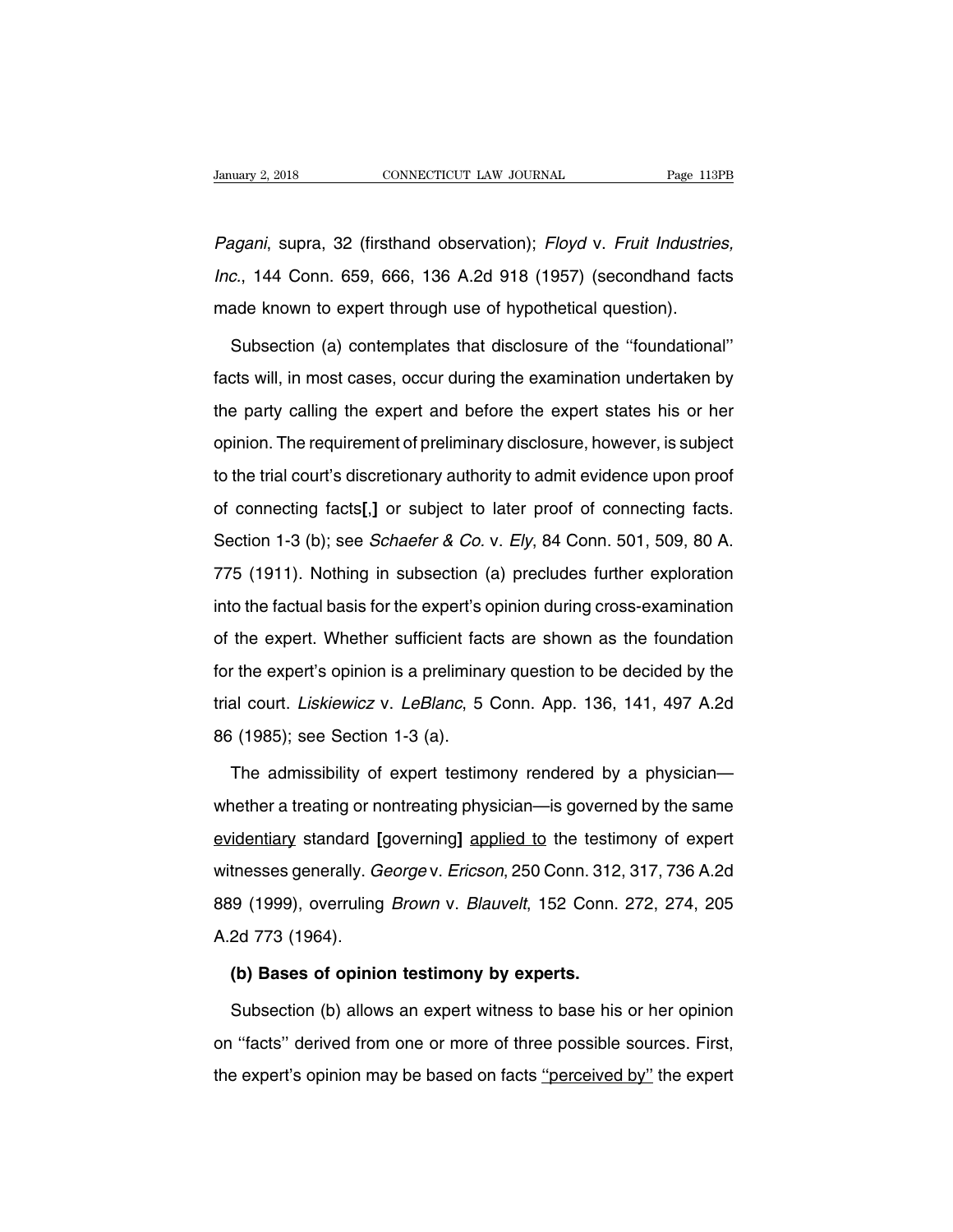Page 114PB CONNECTICUT LAW JOURNAL January 2, 2018<br> **[**"perceived"] at or before trial, in other words, facts the expert observes<br>
firsthand. E.g., *State* v. *Conroy*, 194 Conn. 623, 628–29, 484 A.2d Fage 114PB CONNECTICUT LAW JOURNAL January 2, 2018<br>
["perceived"] at or before trial, in other words, facts the expert observes<br>
firsthand. E.g., *State v. Conroy*, 194 Conn. 623, 628–29, 484 A.2d<br>
448 (1984); *Donch v. Ka* ["perceived"] at or before trial, in other words, facts the expert observes<br>firsthand. E.g., *State v. Conroy*, 194 Conn. 623, 628–29, 484 A.2d<br>448 (1984); *Donch v. Kardos*, 149 Conn. 196, 201, 177 A.2d 801<br>(1962); *Wilhe* ["perceived"] at or before trial, in other words, facts the expert observes<br>firsthand. E.g., *State v. Conroy*, 194 Conn. 623, 628–29, 484 A.2d<br>448 (1984); *Donch v. Kardos*, 149 Conn. 196, 201, 177 A.2d 801<br>(1962); *Wilhe* firsthand. E.g., *State v. Conroy*, 194 Conn. 623, 628–29, 484 A.2d<br>448 (1984); *Donch v. Kardos*, 149 Conn. 196, 201, 177 A.2d 801<br>(1962); *Wilhelm v. Czuczka*, 19 Conn. App. 36, 42, 561 A.2d 146<br>(1989). For example, a tr 448 (1984); *Donch v. Kardos*, 149 Conn. 196, 201, 177 A.2d 801<br>(1962); *Wilhelm v. Czuczka*, 19 Conn. App. 36, 42, 561 A.2d 146<br>(1989). For example, a treating physician often will base an expert<br>opinion on observations m (1962); Wilhelm v. Czuczka, 19 Conn. App. 36, 42, 561 A.2d 146<br>(1989). For example, a treating physician often will base an expert<br>opinion on observations made by the physician [made] while examin-<br>ing the patient. See ge (1989). For example, a treation<br>opinion on observations made<br>ing the patient. See generally<br>38, 541 A.2d 96 (1988). inion on observations made by the physician [made] while examin-<br>g the patient. See generally *State* v. *McClary*, 207 Conn. 233, 236–<br>i, 541 A.2d 96 (1988).<br>Second, the expert's opinion may be based on facts "made known"

the patient. See generally *State* v. *McClary*, 207 Conn. 233, 236–<br>38, 541 A.2d 96 (1988).<br>Second, the expert's opinion may be based on facts "made known"<br>to the expert at trial. This [second variety] category includes f 188, 541 A.2d 96 (1988).<br>Second, the expert's opinion may be based on facts "made known"<br>to the expert at trial. This [second variety] <u>category</u> includes facts<br>learned by the expert [learns of when the expert attends] whi Second, the expert's opinion may be based on facts "made known"<br>to the expert at trial. This [second variety] category includes facts<br>learned by the expert [learns of when the expert attends] while<br>attending the trial and to the expert at trial. This [second variety] category includes facts<br>learned by the expert [learns of when the expert attends] while<br>attending the trial and listen[s]ing to the testimony of other witnesses<br>prior to render attending the trial and listen[s]ing to the testimony of other witnesses<br>prior to rendering his or her own opinion. See *DiBiase* v. *Garnsey*,<br>106 Conn. 86, 89, 136 A. 871 (1927). It also includes facts presented<br>to the e prior to rendering his or her own opinion. See *DiBiase* v. *Garnsey*,<br>106 Conn. 86, 89, 136 A. 871 (1927). It also includes facts presented<br>to the expert in the form of a hypothetical question. See, e.g., *Keeney*<br>v. *L &* 106 Conn. 86, 89, 136 A. 871 (1927). It also includes facts presented<br>to the expert in the form of a hypothetical question. See, e.g., *Keeney*<br>v. L & S Construction, 226 Conn. 205, 213, 626 A.2d 1299 (1993);<br>State v. Auc the expert in the form of a hypothetical question. See, e.g., *Keeney*<br>
L & S Construction, 226 Conn. 205, 213, 626 A.2d 1299 (1993);<br>
ate v. Auclair, 33 Conn. Sup. 704, 713, 368 A.2d 235 (1976).<br>
Finally, the expert's opi

v. L & S Construction, 226 Conn. 205, 213, 626 A.2d 1299 (1993);<br>State v. Auclair, 33 Conn. Sup. 704, 713, 368 A.2d 235 (1976).<br>Finally, the expert's opinion may be based on facts, of which the<br>expert has no firsthand know State v. Auclair, 33 Conn. Sup. 704, 713, 368 A.2d 235 (1976).<br>
Finally, the expert's opinion may be based on facts, of which the<br>
expert has no firsthand knowledge, made known to the expert before<br>
trial [and of which the Finally, the expert's opinion may be based on facts<u>, of which the expert has no firsthand knowledge</u>, made known to the expert before trial [and of which the expert has no firsthand knowledge], regardless of the admissibi expert has no firsthand knowledge, made known to the expert before<br>trial [and of which the expert has no firsthand knowledge], regardless<br>of the admissibility of those facts themselves. See, e.g., *Statev. Gonza-<br>lez*, 206 trial [and of which the expert has no firsthand knowledge], regardless<br>of the admissibility of those facts themselves. See, e.g., *State* v. *Gonza-<br>lez*, 206 Conn. 391, 408, 538 A.2d 210 (1988) (expert's opinion based<br>on *lez*, 206 Conn. 391, 408, 538 A.2d 210 (1988) (expert's opinion<br>on autopsy report of another medical examiner); *State* v. *Cos*<br>181 Conn. 562, 584, 436 A.2d 33 (1981) (expert's opinion d<br>from reports that included observ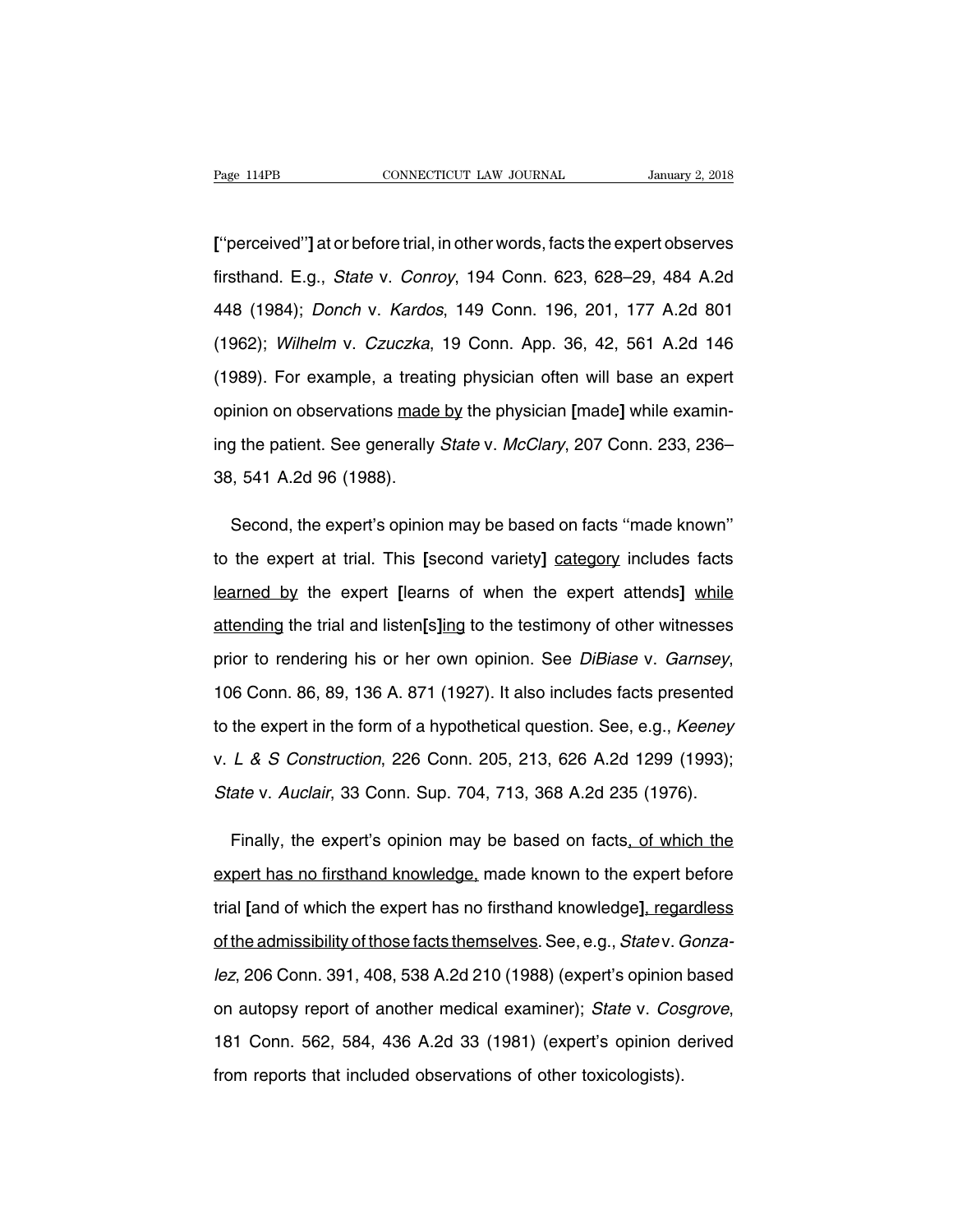uary 2, 2018 CONNECTICUT LAW JOURNAL Page 115PB<br>Although [facts derived from] <u>the factual basis for expert opinions</u><br>sting on the first two sources of information [—] (i.e., facts gleaned Frequency 2, 2018 CONNECTICUT LAW JOURNAL Page 115PB<br> **Although [facts derived from] <u>the factual basis for expert opinions</u><br>
resting on the first two sources of information**  $[-]$  **(i.e., facts gleaned<br>
from firsthand observ** Although [facts derived from] the factual basis for expert opinions<br>resting on the first two sources <u>of information</u> [--] (i.e., facts gleaned<br>from firsthand observation [and] <u>or</u> facts made known to the expert<br>at trial[ Although [facts derived from] the factual basis for expert opinions<br>resting on the first two sources of information [--] (i.e., facts gleaned<br>from firsthand observation [and] <u>or</u> facts made known to the expert<br>at trial[-resting on the first two sources of information [--] (i.e., facts gleaned<br>from firsthand observation [and] <u>or</u> facts made known to the expert<br>at trial[--often will be admissible and admitted in evidence]) normally<br>do not **Example 1** are more three searces **or anticomplemental party in the expert** of the expert at trial[—often will be admissible and admitted in evidence]) normally do not encounter obstacles to admissibility, case law is inc non memanary esservance,  $[\text{mag}]$  on taxe means members one one one one at trial[--often will be admissible and admitted in evidence]) normally do not encounter obstacles to admissibility, case law is inconsistent [as] with do not encounter obstacles to admissibility, case law is inconsistent<br>[as] with respect to the admissibility of expert opinion [when] based<br>on facts [made known to the expert before trial and of] in the last<br>category (i.e. The the expert of the admissibility of expert opinion [when] based<br>on facts [made known to the expert before trial and of] in the last<br>category (i.e., facts themselves inadmissible at trial and as to which<br>the expert has n on facts [made known to the expert before trial and of] in the last<br>category (i.e., facts themselves inadmissible at trial and as to which<br>the expert has no firsthand knowledge). In accordance with the modern<br>trend in Conn category (i.e., facts themselves inadmissible at trial and as to which<br>the expert has no firsthand knowledge). In accordance with the modern<br>trend in Connecticut, subsection (b) provides that [the facts upon which<br>an exper the expert has no firsthand knowledge). In accordance with the modern<br>trend in Connecticut, subsection (b) provides that [the facts upon which<br>an expert bases his or her] an expert may offer an opinion [need not<br>be] based are onpertuasing momentum monogogy, in accordance minimization.<br>
Itend in Connecticut, subsection (b) provides that [the facts upon which<br>
an expert bases his or her] an expert may offer an opinion [need not<br>
be] based on an expert bases his or her] an expert may offer an opinion [need not<br>be] based on facts that are not themselves admissible if those facts<br>are of a type customarily relied on by experts in the particular field in<br>forming th 324–25; State v. Gonzalez, supra, 206 Conn. 408; State v. Cuvelier, 175 Conn. 100, 107–108, 436 A.2d 33 (1978). [For purposes of subsection (b), inadmissible "facts" upon which experts customarily rely in forming their opinions. E.g., *George v. Ericson*, supra, 250 Conn.<br>324–25; *State v. Gonzalez*, supra, 206 Conn. 408; *State v. Cuvelier*,<br>175 Conn. 100, 107–108, 436 A.2d 33 (1978). [For purposes of subsec-<br>tion (b), ina forming area epinterial angly every of the derival depth, seeper, as 324–25; *State v. Gonzalez*, supra, 206 Conn. 408; *State v. Cuvelier*, 175 Conn. 100, 107–108, 436 A.2d 33 (1978). [For purposes of subsection (b), inad 175 Conn. 100, 107–108, 436 A.2d 33 (1978). [For purposes of subsection (b), inadmissible "facts" upon which experts customarily rely in forming opinions can be derived] Eacts of this nature may come from sources such as c door (b), inadmissible "facts" upon which experts customarily rely in<br>forming opinions can be derived] Eacts of this nature may come from<br>sources such as conversations, informal opinions, written reports and<br>data compilati forming opinions can be derived] **Facts of this nature may come** from<br>sources such as conversations, informal opinions, written reports and<br>data compilations. Whether [inadmissible] <u>these</u> facts are of a type<br>customarily sources such as conversations, informal opinions, written reports and data compilations. Whether [inadmissible] these facts are of a type customarily relied on by experts in forming opinions is a preliminar question to be In a compilations. Whether [inadmissible] these facts are of a type<br>stomarily relied on by experts in forming opinions is a preliminary<br>lestion to be decided by the trial court. See Section 1-3 (a).<br>In a criminal case, whe

customarily relied on by experts in forming opinions is a preliminary<br>question to be decided by the trial court. See Section 1-3 (a).<br>In a criminal case, when an expert opinion is based on facts not<br>in evidence, the court question to be decided by the trial court. See Section 1-3 (a).<br>
In a criminal case, when an expert opinion is based on facts not<br>
in evidence, the court and parties should be aware of constitutional<br>
concerns. See *State* In a criminal case, when an expert opinion is based on facts not<br>in evidence, the court and parties should be aware of constitutional<br>concerns. See *State* v. *Singh*, 59 Conn. App. 638, 652, 757 A.2d 1175<br>(2000) (opinion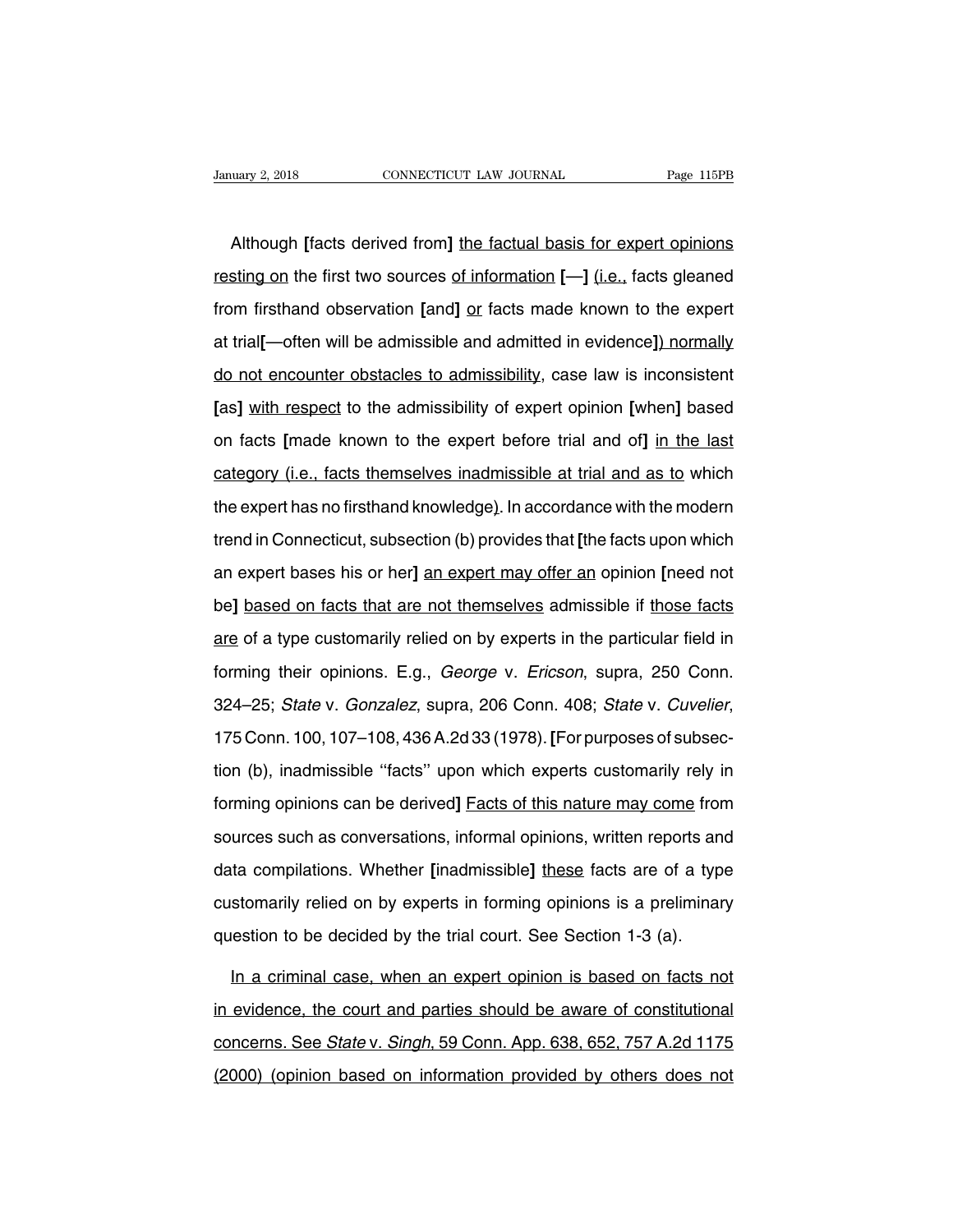Page 116PB<br>
connectricut LAW JOURNAL<br>
violate confrontation clause if expert is available for cross-examination<br>
concerning nature and reasonableness of reliance), rev'd on other Page 116PB CONNECTICUT LAW JOURNAL January 2, 2018<br>violate confrontation clause if expert is available for cross-examination<br>concerning nature and reasonableness of reliance), rev'd on other<br>grounds, 259 Conn. 693, 793 A.2 violate confrontation clause if expert is available for cross-examination<br>concerning nature and reasonableness of reliance), rev'd on other<br>grounds, 259 Conn. 693, 793 A.2d 226 (2002); cf. *In re Barbara J.*,<br>215 Conn. 31, rights). This added requirement, which is not included in subsection (b) as an independent prerequisite under the Code, has been mentioned as an independent prerequisite under the Code, has been mentioned as an independent grounds, 259 Conn. 693, 793 A.2d 226 (2002); cf. *In re Barbara J.*, 215 Conn. 31, 43–44, 574 A.2d 203 (1990) (termination of parental rights). This added requirement, which is not included in subsection (b) as an independ greating Ecc Comm Soc, Tec Allex 220 (1990) (termination of parental<br>rights). This added requirement, which is not included in subsection (b)<br>as an independent prerequisite under the Code, has been mentioned<br>in dicta in ci rights). This added requirement, which is not included in subsection (b)<br>as an independent prerequisite under the Code, has been mentioned<br>in dicta in civil cases as well. See *R.I. Pools, Inc.* v. *Paramount Con-*<br>crete, as an independent prerequisite under the Code, has been mentioned<br>in dicta in civil cases as well. See *R.I. Pools, Inc.* v. *Paramount Con-*<br>crete, Inc., 149 Conn. App. 839, 849, 89 A.3d 993 ("expert may give<br>an opinion b in dicta in civil cases as well. See *R.I. Pools, Inc.* v. *Paramount Concrete, Inc.*, 149 Conn. App. 839, 849, 89 A.3d 993 ("expert may give an opinion based on sources not in themselves admissible in evidence, provided [ relied on by experts in the particular field, and [2] the expert may give<br>an opinion based on sources not in themselves admissible in evidence,<br>provided [1] the facts or data not in evidence are of a type reasonably<br>relied for cross-examination concerning his or her opinion based on sources not in themselves admissible in evidence,<br>provided [1] the facts or data not in evidence are of a type reasonably<br>relied on by experts in the particular marks omitted and the particle in the vidence are of a type reasonably<br>provided [1] the facts or data not in evidence are of a type reasonably<br>relied on by experts in the particular field, and [2] the expert is available<br>f relied on by experts in the particular field, and [2] the expert is available<br>for cross-examination concerning his or her opinion" [internal quotation<br>marks omitted]), cert. denied, 312 Conn. 920, 94 A.3d 1200 (2014);<br>Birk For cross-examination concerning his or her opinion" [<br>marks\_omitted]), cert. denied, 312 Conn. 920, 94 A<br>Birkhamshaw v. Socha, 156 Conn. App. 453, 484,<br>denied, 317 Conn. 913, 116 A.3d 812 (2015).<br>Subsection (b) expressly arks omitted]), cert. denied, 312 Conn. 920, 94 A.3d 1200 (2014);<br>rkhamshaw v. *Socha*, 156 Conn. App. 453, 484, 115 A.3d 1, cert.<br>nied, 317 Conn. 913, 116 A.3d 812 (2015).<br>Subsection (b) expressly [forbids] states that th

Birkhamshaw v. Socha, 156 Conn. App. 453, 484, 115 A.3d 1, cert.<br>denied, 317 Conn. 913, 116 A.3d 812 (2015).<br>Subsection (b) expressly [forbids] states that the facts [upon which<br>the expert based his or her opinion to be ad denied, 317 Conn. 913, 116 A.3d 812 (2015).<br>Subsection (b) expressly [forbids] states that the facts [upon which<br>the expert based his or her opinion to be admitted for their truth]<br>forming the basis of the expert opinion a Subsection (b) expressly [forbids] states that the facts [upon which<br>the expert based his or her opinion to be admitted for their truth]<br>forming the basis of the expert opinion are not thereby made admissible<br>as substantiv the expert based his or her opinion to be admitted for their truth]<br>forming the basis of the expert opinion are not thereby made admissible<br>as substantive evidence (i.e., for their truth) unless otherwise [substan-<br>tively] Morning the basis of the expert opinion are not thereby made admissible<br>as substantive evidence (i.e., for their truth) unless otherwise [substan-<br>tively] admissible as such under other provisions of the Code. See<br>Milliun (a) and substantive evidence (i.e., for their truth) unless otherwise [substan-<br>tively] admissible as such under other provisions of the Code. See<br>Milliun v. New Milford Hospital, 310 Conn. 711, 726–28, 80 A.3d 887<br>(2013). hearsay rule or any other exclusionary provisions of the Code. See Milliun v. New Milford Hospital, 310 Conn. 711, 726–28, 80 A.3d 887 (2013). Thus, subsection (b) does not constitute an exception to the hearsay rule or an Milliun v. New Milford Hospital, 310 Conn. 711, 726–28, 80 A.3d 887<br>(2013). Thus, subsection (b) does not constitute an exception to the<br>hearsay rule or any other exclusionary provision of the Code. However,<br>because subsec (2013). Thus, subsection (b) does not constitute an exception to the<br>hearsay rule or any other exclusionary provision of the Code. However,<br>because subsection (a) requires disclosure of a sufficient factual basis<br>for the e Hearsay rule or any other exclusionary provision of the Code. However, because subsection (a) requires disclosure of a sufficient factual basis for the expert's opinion, and because the cross-examiner often will want to e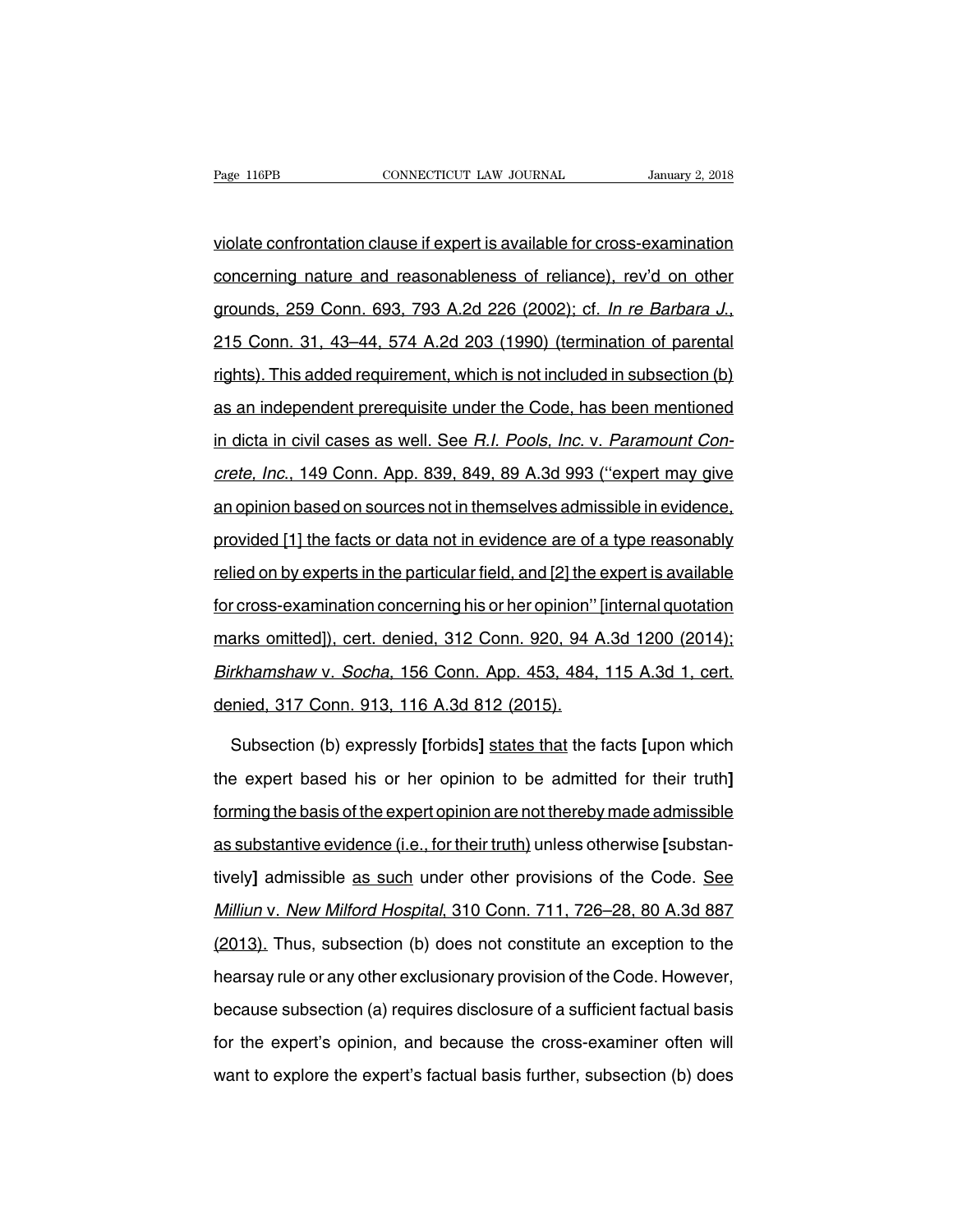Danuary 2, 2018 CONNECTICUT LAW JOURNAL Page 117PB<br>
not preclude the trial court, in its discretion, from admitting the underly-<br>
ing facts relied on by the expert for the limited purpose of explaining January 2, 2018 CONNECTICUT LAW JOURNAL Page 117PB<br>
not preclude the trial court, in its discretion, from admitting the underly-<br>
ing facts relied on by the expert for the limited purpose of explaining<br>
the factual basis f not preclude the trial court, in its discretion, from admitting the underly-<br>ing facts relied on by the expert for the limited purpose of explaining<br>the factual basis for the expert's opinion. [See, e.g., 2 C. McCormick,<br>E not preclude the trial court, in its discretion, from admitting the underly-<br>ing facts relied on by the expert for the limited purpose of explaining<br>the factual basis for the expert's opinion. [See, e.g., 2 C. McCormick,<br>E Increased and that board, in the discretion, normal antiting the directly<br>ing facts relied on by the expert's opinion. [See, e.g., 2 C. McCormick,<br>Evidence (5th Ed. 1999) § 324.3, p. 356.] *DeNunzio v. DeNunzio*, 151<br>Conn. the factual basis for the expert's opinior<br>Evidence (5th Ed. 1999) § 324.3, p. 356<br>Conn. App. 403, 413, 95 A.3d 557 (2014).<br>Conn. 178, 128 A.3d 901 (2016).<br>(c) Hypothetical questions. vidence (5th Ed. 1999) § 324.3, p. 3<br>2000. App. 403, 413, 95 A.3d 557 (20<br>2010. 178, 128 A.3d 901 (2016).<br>**(c) Hypothetical questions.**<br>Subsection (c) embraces the com onn. App. 403, 413, 95 A.3d 557 (2014), aff'd on other grounds, 320<br>Subsection (c) embraces the common-law rule concerning the<br>Missibility of a hypothetical question and, necessarily, the admissibil-

conn. 178, 128 A.3d 901 (2016).<br>
(c) Hypothetical questions.<br>
Subsection (c) embraces the common-law rule concerning the<br>
admissibility of a hypothetical question and, necessarily, the admissibil-<br>
ity of the ensuing exper (c) Hypothetical questions.<br>
Subsection (c) embraces the common-law rule concerning the<br>
admissibility of a hypothetical question and, necessarily, the admissibil-<br>
ity of the ensuing expert's opinion in response to the hy Subsection (c) embraces the common-law rule concerning the<br>admissibility of a hypothetical question and, necessarily, the admissibil-<br>ity of the ensuing expert's opinion in response to the hypothetical<br>question. *Floyd v.* admissibility of a hypothetical question and, necessarily, the admissibility of the ensuing expert's opinion in response to the hypothetical question. *Floyd v. Fruit Industries, Inc.*, supra, 144 Conn. 666; accord *Shelni* ity of the ensuing expert's opinion in response to the hypothetical<br>question. *Floyd v. Fruit Industries, Inc.*, supra, 144 Conn. 666; accord<br>Shelnitz v. Greenberg, 200 Conn. 58, 77, 509 A.2d 1023 (1986);<br>Schwartz v. Westp accordance with case law, subsection (c) recognizes to the hypothetical question. Floyd v. Fruit Industries, Inc., supra, 144 Conn. 666; accord Shelnitz v. Greenberg, 200 Conn. 58, 77, 509 A.2d 1023 (1986); Schwartz v. Wes Shelnitz v. Greenberg, 200 Conn. 58, 77, 509 A.2d 1023 (1986);<br>Schwartz v. Westport, 170 Conn. 223, 225, 365 A.2d 1151 (1976). In<br>accordance with case law, subsection (c) recognizes that the hypotheti-<br>cal question must co Schwartz v. Greenberg, Eco Conn. 00, 71, 600 7.2d 1020 (1600),<br>Schwartz v. Westport, 170 Conn. 223, 225, 365 A.2d 1151 (1976). In<br>accordance with case law, subsection (c) recognizes that the hypotheti-<br>cal question must co Econdance with case law, subsection (c) recognizes that the hypothetical question must contain the essential facts of the case; see *State* v. *Gaynor*, 182 Conn. 501, 509–10, 438 A.2d 739 (1980); see also *Keeney v. L & S* cal question must contain the essential facts of the case; see *State*<br>v. *Gaynor*, 182 Conn. 501, 509–10, 438 A.2d 739 (1980); see also<br>*Keeney* v. *L & S Construction*, supra, 226 Conn. 213 ("the stated<br>assumptions on wh essential facts established by the evidence''); but need not contain all the facts v. L & S Construction, supra, 226 Conn. 213 ("the stated assumptions on which a hypothetical question is based must be the essential facts Keeney v. L & S Construction, supra, 226 Conn. 213 ("the stated assumptions on which a hypothetical question is based must be the essential facts established by the evidence"); but need not contain all the facts in evidenc Stephanofsky v. Hill, 136 Conn. 379, 384, 71 A.2d 560 (1950).<br>Stephanofsky v. Hill, 136 Conn. 379, 384, 71 A.2d 560 (1950).<br>Stephanofsky v. Hill, 136 Conn. 379, 384, 71 A.2d 560 (1950). sential facts established by the evidence"); but need not contain all<br>
a facts in evidence. E.g., *Donch v. Kardos*, supra, 149 Conn. 201;<br> *ephanofsky v. Hill*, 136 Conn. 379, 384, 71 A.2d 560 (1950).<br>
Subsection (c) stat

the facts in evidence. E.g., *Donch v. Kardos*, supra, 149 Conn. 201;<br>Stephanofsky v. Hill, 136 Conn. 379, 384, 71 A.2d 560 (1950).<br>Subsection (c) states the rule concerning the framing of hypothetical<br>questions on direct Subsection (c) states the rule concerning the framing of hypothetical questions on direct examination. See, e.g., *Schwartz* v. *Westport*, supra, 170 Conn. 224–25. The rules governing the framing of hypothetical questions questions on direct examination. See, e.g., *Schwartz* v. *Westport*, supra, 170 Conn. 224–25. The rules governing the framing of hypothetical questions on direct examination and for the purpose of introducing substantive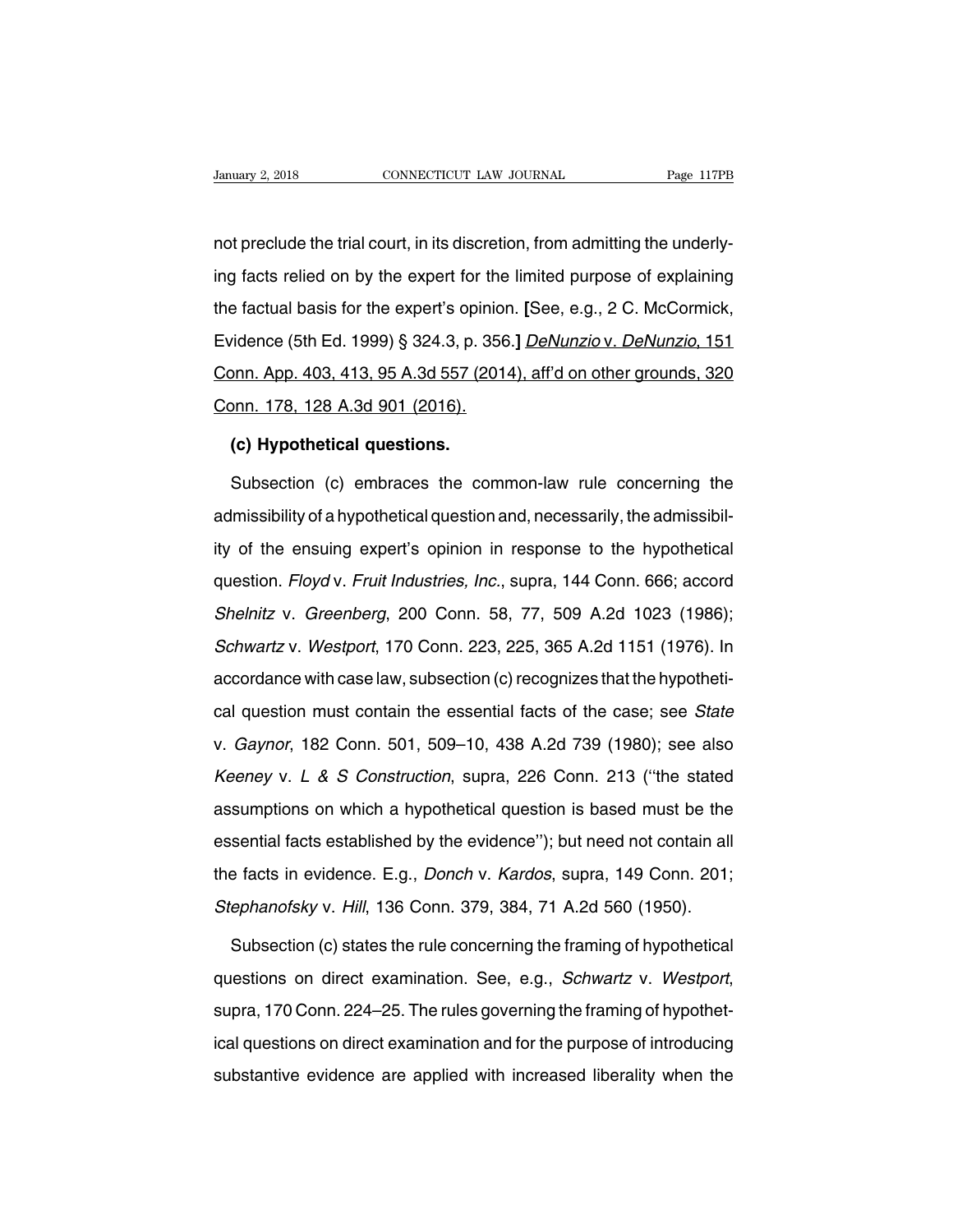Page 118PB<br>
CONNECTICUT LAW JOURNAL<br>
hypothetical question is framed on cross-examination and for the pur-<br>
pose of impeaching and testing the accuracy of the expert's opinion Page 118PB CONNECTICUT LAW JOURNAL January 2, 2018<br>hypothetical question is framed on cross-examination and for the pur-<br>pose of impeaching and testing the accuracy of the expert's opinion<br>testimony given on direct examina hypothetical question is framed on cross-examination and for the pur-<br>pose of impeaching and testing the accuracy of the expert's opinion<br>testimony given on direct examination. See, e.g., *State v. Gaynor*,<br>supra, 182 Conn myponiological question is nation of oroco stammation and for the par-<br>pose of impeaching and testing the accuracy of the expert's opinion<br>testimony given on direct examination. See, e.g., *State v. Gaynor*,<br>supra, 182 Con pose of impeasing and testing the assatasy of the supplite opinion<br>testimony given on direct examination. See, e.g., *State v. Gaynor*,<br>supra, 182 Conn. 510–11; *Kirchner v. Yale University*, 150 Conn. 623,<br>629, 192 A.2d 6 supra, 182 Conn. 510–11; *Kirchner v. Yale University*, 150 Conn. 623, 629, 192 A.2d 641 (1963); *Livingstone v. New Haven*, 125 Conn. 123, 127–28, 3 A.2d 836 (1939); *Rice v. Dowling*, 23 Conn. App. 460, 465, 581 A.2d 106 (1991). Common law shall continue to govern the use of hypothetical questions on cross-examination.<br>
1991). Common law shall continue to govern the use of hypothetical questions on cross-examination. 127–28, 3 A.2d 836 (1939); *Rice v. Do*<br>127–28, 3 A.2d 836 (1939); *Rice v. Do*<br>581 A.2d 1061 (1990), cert. denied, 2<br>(1991). Common law shall continue to<br>questions on cross-examination. **ARTICLE VIII—HEARSAY**<br>**ARTICLE VIII—HEARSAY**<br>**ARTICLE VIII—HEARSAY** (1991). Common law shall common<br>questions on cross-examination.<br>**ARTICLE VI**<br>Sec. 8-1. Definitions<br>As used in this Article:

**ARTICLI**<br> **c. 8-1. Definitions**<br>
As used in this Article:<br>
(1) "Statement" means (A) ar ARTICLE VIII—HEARSAY<br>
(2) c. 8-1. Definitions<br>
As used in this Article:<br>
(1) "Statement" means (A) an oral or written assertion or (B) nonver-<br>
I conduct of a person, if it is intended by the person as an assertion. Sec. 8-1. Definitions<br>
As used in this Article:<br>
(1) "Statement" means (A) an oral or written assertion or (B) nonver-<br>
bal conduct of a person, if it is intended by the person as an assertion.<br>
(2) "Declarant" means a per As used in this Article:<br>(1) "Statement" means (A) an oral or written assertion or (B) nonv<br>il conduct of a person, if it is intended by the person as an assertion<br>(2) "Declarant" means a person who makes a statement.<br>(3)

(1) "Statement" means (A) an oral or written assertion or (B) nonver-<br>I conduct of a person, if it is intended by the person as an assertion.<br>(2) "Declarant" means a person who makes a statement.<br>(3) "Hearsay" means a stat bal conduct of a person, if it is intended by the person as an assertion.<br>
(2) "Declarant" means a person who makes a statement.<br>
(3) "Hearsay" means a statement, other than one made by the<br>
declarant while testifying at t (2) "Declarant" means a person who makes<br>
(3) "Hearsay" means a statement, other the<br>
declarant while testifying at the proceeding, o<br>
establish the truth of the matter asserted.<br>
COMMENTARY

# **COMMENTARY**

# **(1) ''Statement''**

The definition of the matter asserted.<br>
COMMENTARY<br>
The definition of "statement" takes on significance when read in<br>
Injunction with the definition of "hearsay" in subdivision (3). The COMMENTARY<br>
(1) "Statement"<br>
The definition of "statement" takes on significance when read in<br>
conjunction with the definition of "hearsay" in subdivision (3). The<br>
definition of "statement" includes both oral and written (1) "Statement"<br>The definition of "statement" takes on significance when read in<br>conjunction with the definition of "hearsay" in subdivision (3). The<br>definition of "statement" includes both oral and written assertions; see The definition of "statement" takes on significance when read in<br>conjunction with the definition of "hearsay" in subdivision (3). The<br>definition of "statement" includes both oral and written assertions; see<br>Rompe v. King, The definition of "statement" takes on significance when read in conjunction with the definition of "hearsay" in subdivision (3). The definition of "statement" includes both oral and written assertions; see Rompe v. King,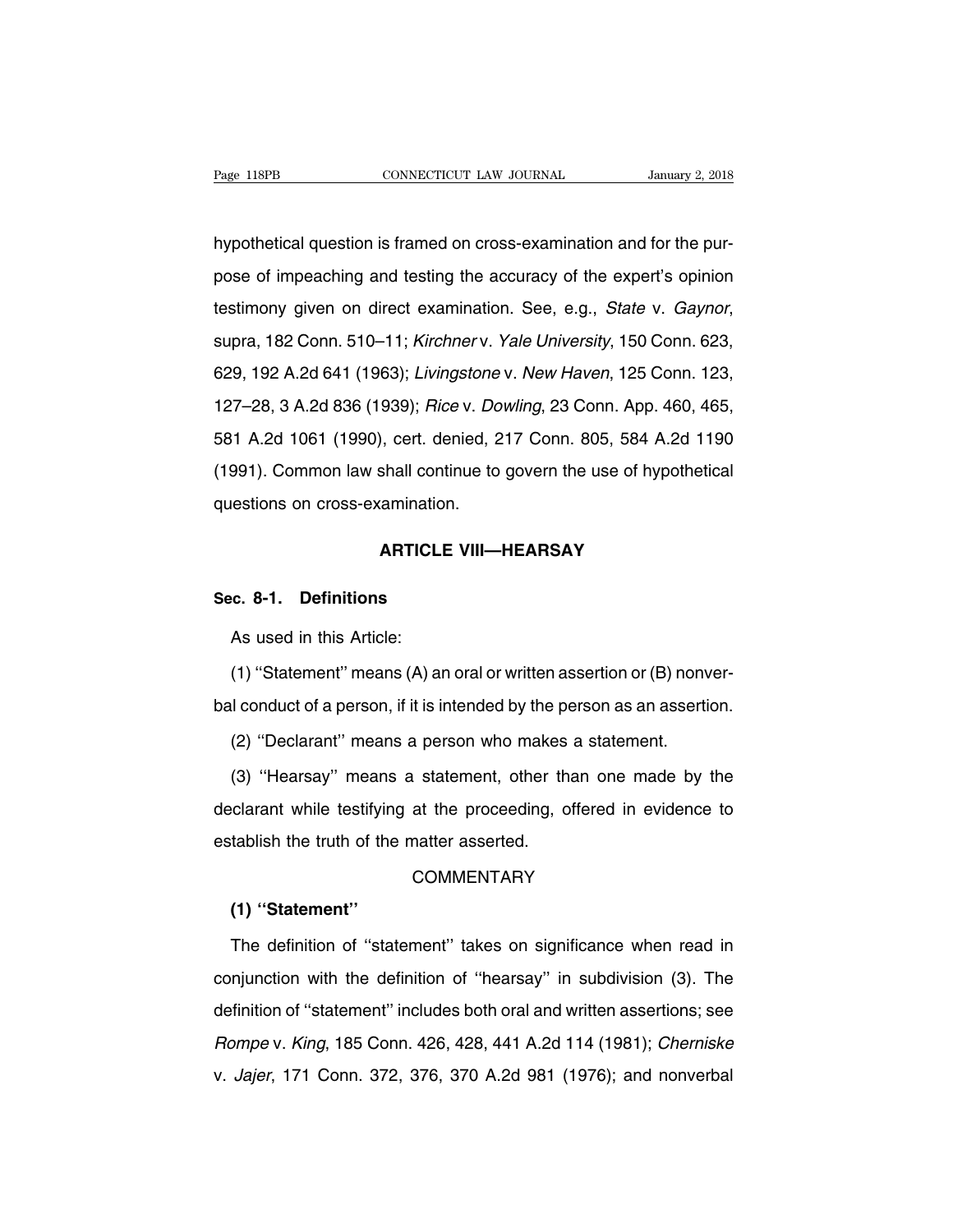conduct of a person intended as an assertion. State v. King, 249 Conn. January 2, 2018 CONNECTICUT LAW JOURNAL Page 119PB<br>
conduct of a person intended as an assertion. *State v. King*, 249 Conn.<br>
645, 670, 735 A.2d 267 (1999) (person nodding or shaking head<br>
in response to question is form o conduct of a person intended as an assertion. State v. King, 249 Conn.<br>645, 670, 735 A.2d 267 (1999) (person nodding or shaking head<br>in response to question is form of nonverbal conduct intended as<br>assertion); State v. Bla conduct of a person intended as an assertion. *State* v. *King*, 249 Conn.<br>645, 670, 735 A.2d 267 (1999) (person nodding or shaking head<br>in response to question is form of nonverbal conduct intended as<br>assertion); *State* 645, 670, 735 A.2d 267 (1999) (person nodding or shaking head<br>in response to question is form of nonverbal conduct intended as<br>assertion); State v. Blades, 225 Conn. 609, 632, 626 A.2d 273 (1993);<br>Heritage Village Master A in response to question is form of nonverbal conduct intended as<br>assertion); State v. Blades, 225 Conn. 609, 632, 626 A.2d 273 (1993);<br>Heritage Village Master Assn., Inc. v. Heritage Village Water Co., 30<br>Conn. App. 693, 7 assertion); State v. Blades, 225 Conn. 609, 632, 626 A.2d 273 (1993);<br>Heritage Village Master Assn., Inc. v. Heritage Village Water Co., 30<br>Conn. App. 693, 702, 622 A.2d 578 (1993)[; see also C. Tait & J.<br>LaPlante, Connect nodding *Willage Master Assn., Inc. v. Heritage Village Water Co.*, 30<br>Conn. App. 693, 702, 622 A.2d 578 (1993)[; see also C. Tait & J.<br>LaPlante, Connecticut Evidence (2d Ed. 1988) § 11.2, p. 319 (person<br>nodding or shaking Conn. App. 693, 702, 622 A.2d 578 (1993)[; see also C. Tait & J.<br>LaPlante, Connecticut Evidence (2d Ed. 1988) § 11.2, p. 319 (person<br>nodding or shaking head in response to question is form of nonverbal<br>conduct intended as LaPlante, Connecticut Evidence (2d Ed. 1988) § 11.2, p. 319 (person nodding or shaking head in response to question is form of nonverbal conduct intended as assertion)]. The effect of this definition is to exclude from the and nonassertive, nonverbal conduct. See State v. Hull, 210 Conn.<br>and nonassertive, nonverbal conduct intended as assertion)]. The effect of this definition is to<br>exclude from the hearsay rule's purview nonassertive verba conduct intended as assertion)]. The effect of this definition is to exclude from the hearsay rule's purview nonassertive verbalizations and nonassertive, nonverbal conduct. See *State* v. *Hull*, 210 Conn. 481, 498–99, 55 exclude from the hearsay rule's purview nonassertive verbalizations<br>and nonassertive, nonverbal conduct. See *State* v. *Hull*, 210 Conn.<br>481, 498–99, 556 A.2d 154 (1989) ("[i]f the statement is not an asser-<br>tion . . . it and nonassertive, nonverbal conduct. See *State* v. *Hull*, 210 Conn.<br>481, 498–99, 556 A.2d 154 (1989) ("[i]f the statement is not an assertion . . . it is not hearsay" [internal quotation marks omitted]); *State* v.<br>Thoma 481, 498–99, 556 A.2d 154 (1989) ("[i]f the statement is not an assertion . . . it is not hearsay" [internal quotation marks omitted]); *State* v.<br>Thomas, 205 Conn. 279, 285, 533 A.2d 553 (1987) ("[n]onassertive conduct s hearsay''). nomas, 205 Conn. 279, 285, 533 A.2d 553 (1987) ("[n]onassertive<br>nduct such as running to hide, or shaking and trembling, is not<br>arsay").<br>The definition of "statement" in Section 8-1 is used solely in conjunc-<br>n with the de

conduct such as running to hide, or shaking and trembling, is not<br>hearsay").<br>The definition of "statement" in Section 8-1 is used solely in conjunc-<br>tion with the definition of hearsay and the operation of the hearsay<br>rule hearsay").<br>The definition of "statement" in Section 8-1 is used solely in conjunc-<br>tion with the definition of hearsay and the operation of the hearsay<br>rule and its exceptions. See generally Art. VIII of the Code. The defi The definition of "statement" in Section 8-1 is used solely in conjunction with the definition of hearsay and the operation of the hearsay rule and its exceptions. See generally Art. VIII of the Code. The definition does n in the definition of hearsay and the operation of the hearsay<br>rule and its exceptions. See generally Art. VIII of the Code. The defini-<br>tion does not apply in other contexts or affect definitions of "statement"<br>in other pr rule and its exceptions. See generally Art. VIII of the Code. The definition does not apply in other contexts or affect definitions of "statement"<br>in other provisions of the General Statutes or Practice Book. See,<br>e.g., Ge In does not apply in oth<br>
other provisions of the<br> **(2) "Declarant"**<br>
The definition of "dec other provisions of the General Statutes or Practice Book. See,<br>g., General Statutes § 53-441 (a); Practice Book §§ 13-1 and 40-15.<br>(2) "Declarant"<br>The definition of "declarant" is consistent with the longstanding<br>mmon-law

e.g., General Statutes § 53-441 (a); Practice Book §§ 13-1 and 40-15.<br>
(2) "Declarant"<br>
The definition of "declarant" is consistent with the longstanding<br>
common-law recognition of that term. See, e.g., *State v. Jarzbek*, (2) "Declarant"<br>The definition of "declarant" is consistent with the longstanding<br>common-law recognition of that term. See, e.g., *State v. Jarzbek*, 204<br>Conn. 683, 696 n.7, 529 A.2d 1245 (1987), cert. denied, 484 U.S.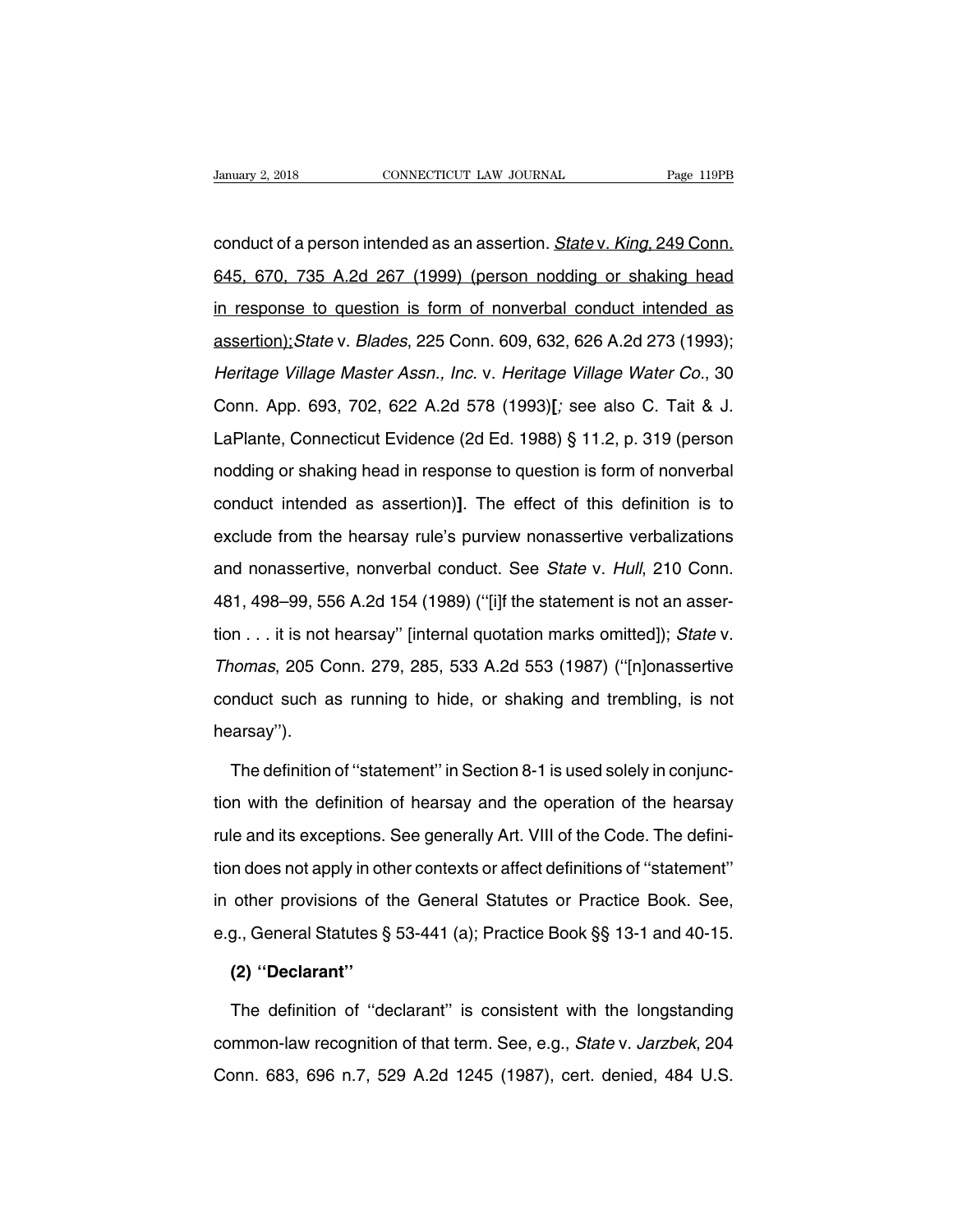Page 120PB CONNECTICUT LAW JOURNAL January 2, 2018<br>1061, 108 S. Ct. 1017, 98 L. Ed. 2d 982 (1988); State v. Barlow, 177<br>Conn. 391, 396, 418 A.2d 46 (1979). Numerous courts have held that Page 120PB CONNECTICUT LAW JOURNAL January 2, 2018<br>1061, 108 S. Ct. 1017, 98 L. Ed. 2d 982 (1988); State v. Barlow, 177<br>Conn. 391, 396, 418 A.2d 46 (1979). Numerous courts have held that<br>data generated by a computer solely 1061, 108 S. Ct. 1017, 98 L. Ed. 2d 982 (1988); *State v. Barlow*, 177<br>Conn. 391, 396, 418 A.2d 46 (1979). Numerous courts have held that<br>data generated by a computer solely as a product of a computerized<br>system or process 1061, 108 S. Ct. 1017, 98 L. Ed. 2d 982 (1988); *State v. Barlow*, 177<br>Conn. 391, 396, 418 A.2d 46 (1979). Numerous courts have held that<br>data generated by a computer solely as a product of a computerized<br>system or process Conn. 391, 396, 418 A.2d 46 (1979). Numerous courts have held that<br>data generated by a computer solely as a product of a computerized<br>system or process are not made by a "declarant" and, therefore, not<br>hearsay. <u>See State </u> data generated by a computer solely as a product of a computerized<br>system or process are not made by a "declarant" and, therefore, not<br>hearsay. <u>See *State* v. *Buckland*, 313 Conn. 205, 216–221, 96 A.3d<br>1163 (2014) (agree</u> system or process are not made by a "declarant" and, therefore, not<br>hearsay. See *State v. Buckland*, 313 Conn. 205, 216–221, 96 A.3d<br>1163 (2014) (agreeing with federal cases holding that "raw data"<br>generated by breath tes hearsay. See *State v. Buckland*, 313 Conn. 205, 216–221, 96 A.3d<br>1163 (2014) (agreeing with federal cases holding that "raw data"<br>generated by breath test machine is not hearsay because machine is<br>not declarant), cert. de 1163 (2014) (agreeing with federal cases holding that "raw data"<br>generated by breath test machine is not hearsay because machine is<br>not declarant), cert. denied, U.S. , 135 S. Ct. 992, 190 L. Ed.<br>2d 837 (2015); *State v. G* generated by breath test machine is not hearsay because machine is<br>not declarant), cert. denied, U.S., 135 S. Ct. 992, 190 L. Ed.<br>2d 837 (2015); *State v. Gojcaj*, 151 Conn. App. 183, 195, 200–202,<br>92 A.3d 1056 [(2014)] (h not declarant), cert. denied, U.S., 135 S. Ct. 992, 190 L. Ed.<br>2d 837 (2015); *State v. Gojcaj*, 151 Conn. App. 183, 195, 200–202,<br>92 A.3d 1056 [(2014)] (holding that there was no declarant making<br>computer-generated log, w 2d 837 (2015); *State* v. *Gojcaj*, 151 Conn. App. 183, 195, 200–202,<br>92 A.3d 1056 [(2014)] (holding that there was no declarant making<br>computer-generated log, which was created automatically to record<br>date and time whenev 92 A.3d 1056 [(2014)] (holding that there was no declarant making<br>computer-generated log, which was created automatically to record<br>date and time whenever any person entered passcode to activate or<br>deactivate security syst computer-generated log, which was created automatically to record<br>date and time whenever any person entered passcode to activate or<br>deactivate security system), cert. denied, 314 Conn. 924, 100 A.3d<br>854 (2014); see also Lo date and time whenever any person entered passcode to activate or<br>deactivate security system), <u>cert. denied, 314 Conn. 924, 100 A.3d</u><br>854 (2014); see also *Lorraine* v. *Markel American Ins. Co.*, 241 F.R.D.<br>534, 564–65 ( deactivate security system), <u>cert. denied, 314 Conn. 924, 100 A.3d</u><br>854 (2014); see also *Lorraine* v. *Markel American Ins. Co.*, 241 F.R.D.<br>534, 564–65 (D. Md. 2007) (making same point, using fax "header"<br>as example). I 854 (2014); see also *Lorraine* v. *Markel American Ins. Co.*, 241 F.R.D.<br>534, 564–65 (D. Md. 2007) (making same point, using fax "header"<br>as example). In certain forms, this type of computer-generated informa-<br>tion is kno 534, 564–65 (D. Md. 2007) (making same point, using fax "header"<br>as example). In certain forms, this type of computer-generated informa-<br>tion is known as "metadata." The term "metadata" has been defined<br>as "data about data as example). In certain forms, this type of computer-generated information is known as "metadata." The term "metadata" has been defined<br>as "data about data"; (internal quotation marks omitted) *Lorraine* v.<br>*Markel America* tion is known as "metadata." The term "metadata" has been defined<br>as "data about data"; (internal quotation marks omitted) *Lorraine* v.<br>*Markel American Ins. Co.,* supra, 547; and refers to computer-gener-<br>ated informatio as "data about data"; (internal quotation marks omitted) *Lorraine* v.<br>
Markel American Ins. Co., supra, 547; and refers to computer-gener-<br>
ated information describing the history, tracking or management of<br>
electronicall Markel American Ins. Co., supra, 547; and refers to computer-gener-<br>ated information describing the history, tracking or management of<br>electronically stored information. See id. *Gojcaj* recognized that a party<br>seeking to ated information describing the history, tracking or management of<br>electronically stored information. See id. *Gojcaj* recognized that a party<br>seeking to introduce computer-generated data and records, even if<br>not hearsay, electronically stored information. See id. *Gojcaj* recognized that a party<br>seeking to introduce computer-generated data and records, even if<br>not hearsay, must establish that the computer system reliably and<br>accurately pro seeking to introduce computer-g<br>not hearsay, must establish tha<br>accurately produces records or d<br>State v. Gojcaj, supra, 202 n.12.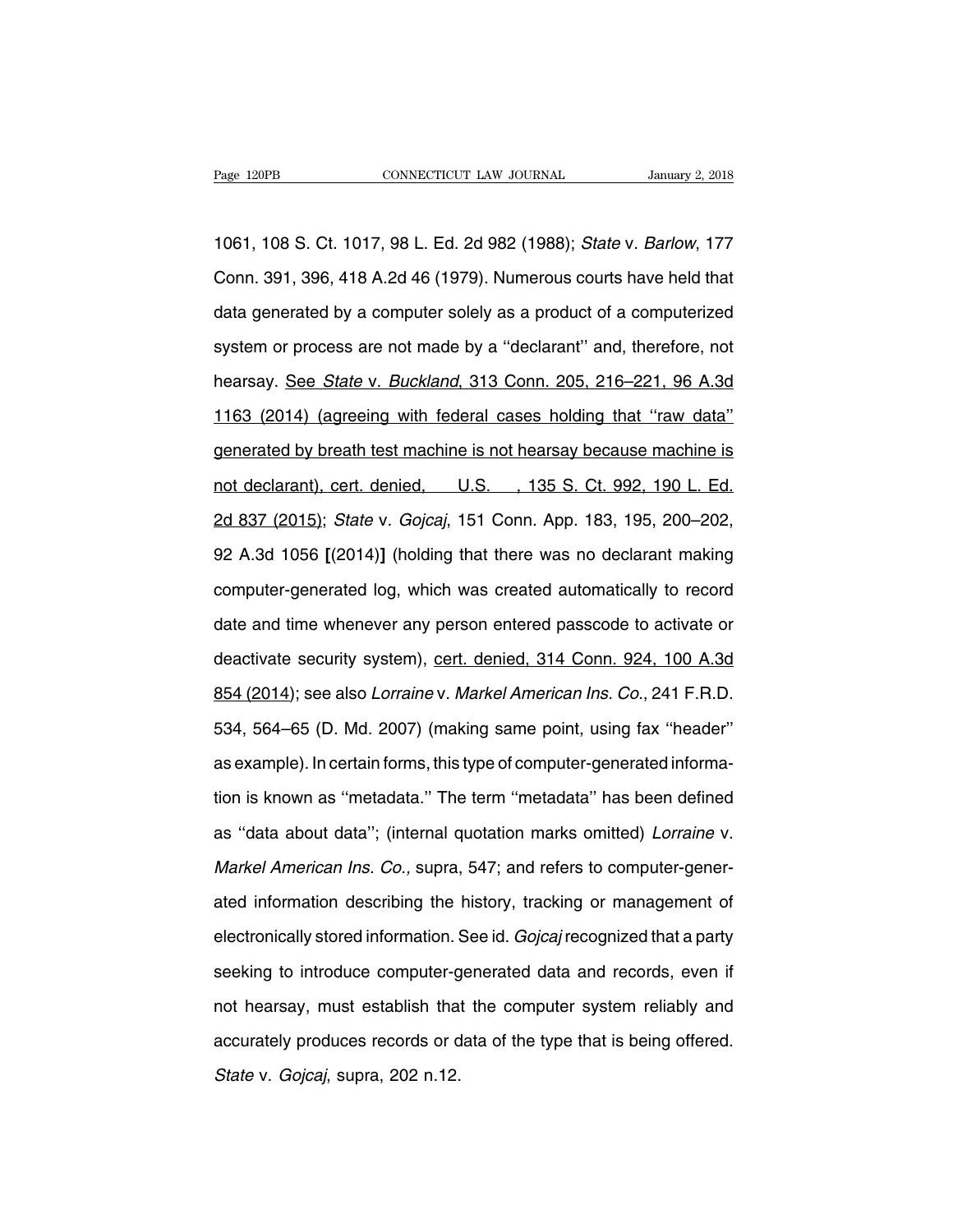# **(3) ''Hearsay''**

Notary 2, 2018 (3) "CONNECTICUT LAW JOURNAL Page 121PB<br>
Subdivision (3)'s definition of "hearsay" finds support in the cases.<br>
Subdivision (3)'s definition of "hearsay" finds support in the cases.<br>
State v. Crafts, 226 Con (3) "Hearsay"<br>
Subdivision (3)'s definition of "hearsay" finds support in the cases.<br>
E.g., *State v. Crafts*, 226 Conn. 237, 253, 627 A.2d 877 (1993); *State*<br>
v. *Esposito*, 223 Conn. 299, 315, 613 A.2d 242 (1992); *Obe* (3) "Hearsay"<br>
Subdivision (3)'s definition of "hearsay" finds support in the cases.<br>
E.g., *State v. Crafts*, 226 Conn. 237, 253, 627 A.2d 877 (1993); *State*<br>
v. *Esposito*, 223 Conn. 299, 315, 613 A.2d 242 (1992); *Obe* Subdivision (3)'s definition of "hearsay" finds support in the cases.<br>E.g., *State v. Crafts*, 226 Conn. 237, 253, 627 A.2d 877 (1993); *State*<br>v. *Esposito*, 223 Conn. 299, 315, 613 A.2d 242 (1992); *Obermeier v.*<br>Nielsen E.g., *State v. Crafts*, 226 Conn. 237, 253, 627 A.2d 877 (1993); *State* v. *Esposito*, 223 Conn. 299, 315, 613 A.2d 242 (1992); *Obermeier v. Nielsen*, 158 Conn. 8, 11, 255 A.2d 819 (1969). The purpose for which the stat L.g., Jane v. Jane, 220 John. 297, 200, 327 A.2d 317 (1999), State<br>v. Esposito, 223 Conn. 299, 315, 613 A.2d 242 (1992); Obermeier v.<br>Nielsen, 158 Conn. 8, 11, 255 A.2d 819 (1969). The purpose for which<br>the statement is of w. Esposito, EES Sofilit. Eso, Sto, Sto At. Et E (1682), Sponnetor v.<br>Nielsen, 158 Conn. 8, 11, 255 A.2d 819 (1969). The purpose for which<br>the statement is offered is crucial; if it is offered for a purpose other<br>than to e The statement is offered is crucial; if it is offered for a purpose of which<br>the statement is offered is crucial; if it is offered for a purpose other<br>than to establish the truth of the matter asserted, the statement is no than to establish the truth of the matter asserted, the statement is not<br>hearsay. E.g., *State v. Esposito*, supra, 315; *State v. Hull*, supra, 210<br>Conn. 498–99; *State v. Ober*, 24 Conn. App. 347, 357, 588 A.2d 1080,<br>cer hearsay. E.g., *State v. Esposito*, supra, 315; *State v*<br>Conn. 498–99; *State v. Ober*, 24 Conn. App. 347, 35;<br>cert. denied, 219 Conn. 909, 593 A.2d 134, cert. (<br>915, 112 S. Ct. 319, 116 L. Ed. 2d 26 (1991).<br>(Amended May areay: Eig., etate v. Eepeene, eapla, eve, etate v. *nall*, eapla, E<br>Dnn. 498–99; *State* v. *Ober*, 24 Conn. App. 347, 357, 588 A.2d 108<br>rt. denied, 219 Conn. 909, 593 A.2d 134, cert. denied, 502 U<br>5, 112 S. Ct. 319, 116 cert. denied, 219 Conn. 909, 593 A.<br>915, 112 S. Ct. 319, 116 L. Ed. 2d 2<br>(Amended May 20, 2015, to take a<br>Sec. 8-2. **Hearsay Rule**<br>(a) General Rule. Hearsay is inad

5, 112 S. Ct. 319, 116 L. Ed. 2d 26 (1991).<br>(Amended May 20, 2015, to take effect August 1, 2015.)<br>**c. 8-2. Hearsay Rule**<br>(a) General Rule. Hearsay is inadmissible, except as provided in<br>e Code, the General Statutes or [th (Amended May 20, 2015, to take effect August 1, 2015.)<br>
Sec. 8-2. Hearsay Rule<br>
(a) General Rule. Hearsay is inadmissible, except as provided in<br>
the Code, the General Statutes or [the] any Practice Book <u>rule adopted</u><br>
be Sec. 8-2. Hearsay Rule<br>
(a) General Rule. Hearsay is inadmissible, except as provided in<br>
the Code, the General Statutes or [the] any Practice Book <u>rule adopted</u><br>
before June 18, 2014, the date on which the Supreme Court **(a) General I**<br>the Code, the General<br>before June 18,<br>the Code.<br>**(b) Testimor Example 18.** Productly Te matements, except as provided in a Code, the General Statutes or [the] <u>any</u> Practice Book <u>rule adopted</u><br> **(b)** Testimonial Statements and Constitutional Right of Con-<br> **(b)** Testimonial Stateme

**frontation.** In criminal cases, hearsay statements which might otherthe Code.<br>
(b) Testimonial Statements and Constitutional Right of Con-<br>
frontation. In criminal cases, hearsay statements which might other-<br>
wise be admissible under one of the exceptions in this Article may be<br>
inadmissi (b) Testimonial Statements and Constitutional Right of Confrontation. In criminal cases, hearsay statements which might other-<br>wise be admissible under one of the exceptions in this Article may be<br>inadmissible if the admis **common and calculation** and confrontation. In criminal cases, hearsay state<br>wise be admissible under one of the exce<br>inadmissible if the admission of such state<br>constitutional right of confrontation.<br>COMMENTAR **Example 120 and 120 and 120 and 120 and 120 and 120 and 120 and 120 and 120 and 120 and 130 and 130 and 130 and 130 and 130 and 130 and 130 and 130 and 130 and 130 and 130 and 130 and 130 and 130 and 130 and 130 and 130 a** 

# **COMMENTARY**

Section 8-2 is consistent with common law. See State v. Oquendo, 223 Conn. 635, 664, 613 A.2d 1300 (1992); State v. Acquin, 187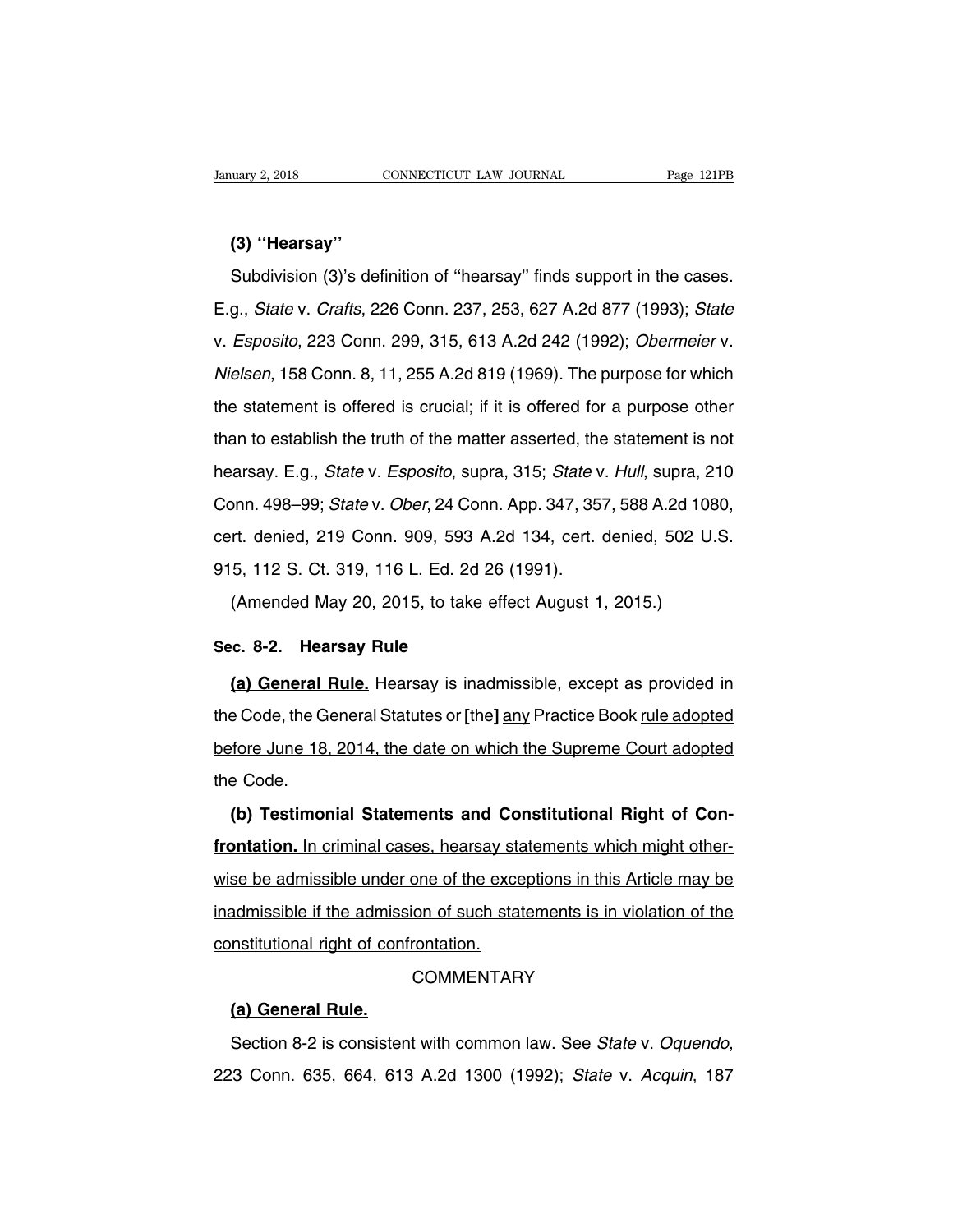Page 122PB CONNECTICUT LAW JOURNAL January 2, 2018<br>Conn. 647, 680, 448 A.2d 163 (1982), cert. denied, 463 U.S. 1229,<br>103 S. Ct. 3570, 77 L. Ed. 2d 1411 (1983), overruled in part on other Page 122PB CONNECTICUT LAW JOURNAL January 2, 2018<br>
Conn. 647, 680, 448 A.2d 163 (1982), cert. denied, 463 U.S. 1229,<br>
103 S. Ct. 3570, 77 L. Ed. 2d 1411 (1983), <u>overruled in part on other</u><br>
grounds by *Davis v. United St* Conn. 647, 680, 448 A.2d 163 (1982), cert. denied, 463 U.S. 1229,<br>103 S. Ct. 3570, 77 L. Ed. 2d 1411 (1983), <u>overruled in part on other</u><br>grounds by *Davis v. United States*, 512 U.S. 452, 114 S. Ct. 2350,<br>129 L. Ed. 2d 36 Conn. 647, 680, 448 A.2d 163 (1982), cert. denied, 463 U.S. 1229,<br>103 S. Ct. 3570, 77 L. Ed. 2d 1411 (1983), <u>overruled in part on other</u><br>grounds by *Davis v. United States*, 512 U.S. 452, 114 S. Ct. 2350,<br>129 L. Ed. 2d 36 103 S. Ct. 3570, 77 L. Ed. 2d 1411 (1983), overruled in part on other grounds by *Davis v. United States*, 512 U.S. 452, 114 S. Ct. 2350, 129 L. Ed. 2d 362 (1994); *General Motors Acceptance Corp. v. Capitol Garage Inc.*, ounds by *Davis v. United States*, 512 U.S. 452, 114 S. Ct. 2350,<br>9 L. Ed. 2d 362 (1994); General Motors Acceptance Corp. v. Capitol<br>arage Inc., 154 Conn. 593, 597, 227 A.2d 548 (1967).<br>In a few instances, the Practice Boo

129 L. Ed. 2d 362 (1994); General Motors Acceptance Corp. v. Capitol<br>Garage Inc., 154 Conn. 593, 597, 227 A.2d 548 (1967).<br>In a few instances, the Practice Book contains rules of evidence<br>that may ostensibly conflict with Garage Inc., 154 Conn. 593, 597, 227 A.2d 548 (1967).<br>In a few instances, the Practice Book contains rules of evidence<br>that may ostensibly conflict with Code provisions. The Supreme Court<br>has resolved any such conflicts ei In a few instances, the Practice Book contains rules of evidence<br>that may ostensibly conflict with Code provisions. The Supreme Court<br>has resolved any such conflicts either through decisional law or by<br>formally adopting ce that may ostensibly conflict with Code provisions. The Supreme Court<br>has resolved any such conflicts either through decisional law or by<br>formally adopting certain hearsay exceptions embodied in the rules<br>of practice, adopt has resolved any such conflicts either through decisional law or by<br>formally adopting certain hearsay exceptions embodied in the rules<br>of practice, adopted before June 18, 2014, the date on which the<br>Court adopted the Code formally adopting certain hearsay exceptions embodied in the rules<br>of practice, adopted before June 18, 2014, the date on which the<br>Court adopted the Code. See, e.g., Practice Book §§ 13-31 (a) (2)<br>(depositions of certain of practice, adopted before June 18, 2014, the date on which the<br>Court adopted the Code. See, e.g., Practice Book §§ 13-31 (a) (2)<br>(depositions of certain health care providers admissible, availability<br>immaterial); 13-31 ( Court adopted the Code. See, e.g., Practice Book §§ 13-31 (a) (2)<br>(depositions of certain health care providers admissible, availability<br>immaterial); 13-31 (a) (3) (deposition of party or officer, director, man-<br>aging agen (depositions of certain health care providers admissible, availability<br>immaterial); 13-31 (a) (3) (deposition of party or officer, director, man-<br>aging agent or employee on behalf of corporation, partnership or gov-<br>ernmen immaterial); 13-31 (a) (3) (deposition of party or officer, director, man-<br>aging agent or employee on behalf of corporation, partnership or gov-<br>ernment agency, admissible when used by adverse party for any<br>purpose); 13-31 aging agent or employee on behalf of corporation, partnership or government agency, admissible when used by adverse party for any purpose); 13-31 (a) (4) (deposition admissible, inter alia, if witness is thirty miles or mo ernment agency, admissible when used by adverse party for any<br>purpose); 13-31 (a) (4) (deposition admissible, inter alia, if witness is<br>thirty miles or more from place of trial); 25-60 (c) (reports of evaluation<br>or study i purpose); 13-31 (a) (4) (deposition admissible, inter alia, if witness is<br>thirty miles or more from place of trial); 25-60 (c) (reports of evaluation<br>or study in family matters prepared under Practice Book §§ 25-60A<br>and 25 thirty miles or more from place of trial); 25-60 (c) (reports of evaluation<br>or study in family matters prepared under Practice Book §§ 25-60A<br>and 25-61, admissible if author subject to cross-examination); 35a-9<br>(reports in if author subject to cross-examination); 35a-9<br>
(reports in dispositional phase of child neglect proceedings admissible,<br>
if author subject to cross-examination); see also *Hibbard v. Hibbard*,<br>
139 Conn. App. 10, 15, 55 A (reports in dispositional phase of child neglect proceedings admissible,<br>if author subject to cross-examination); see also *Hibbard* v. Hibbard,<br>139 Conn. App. 10, 15, 55 A.3d 301 (2012) (report and hearsay<br>statements cont 60).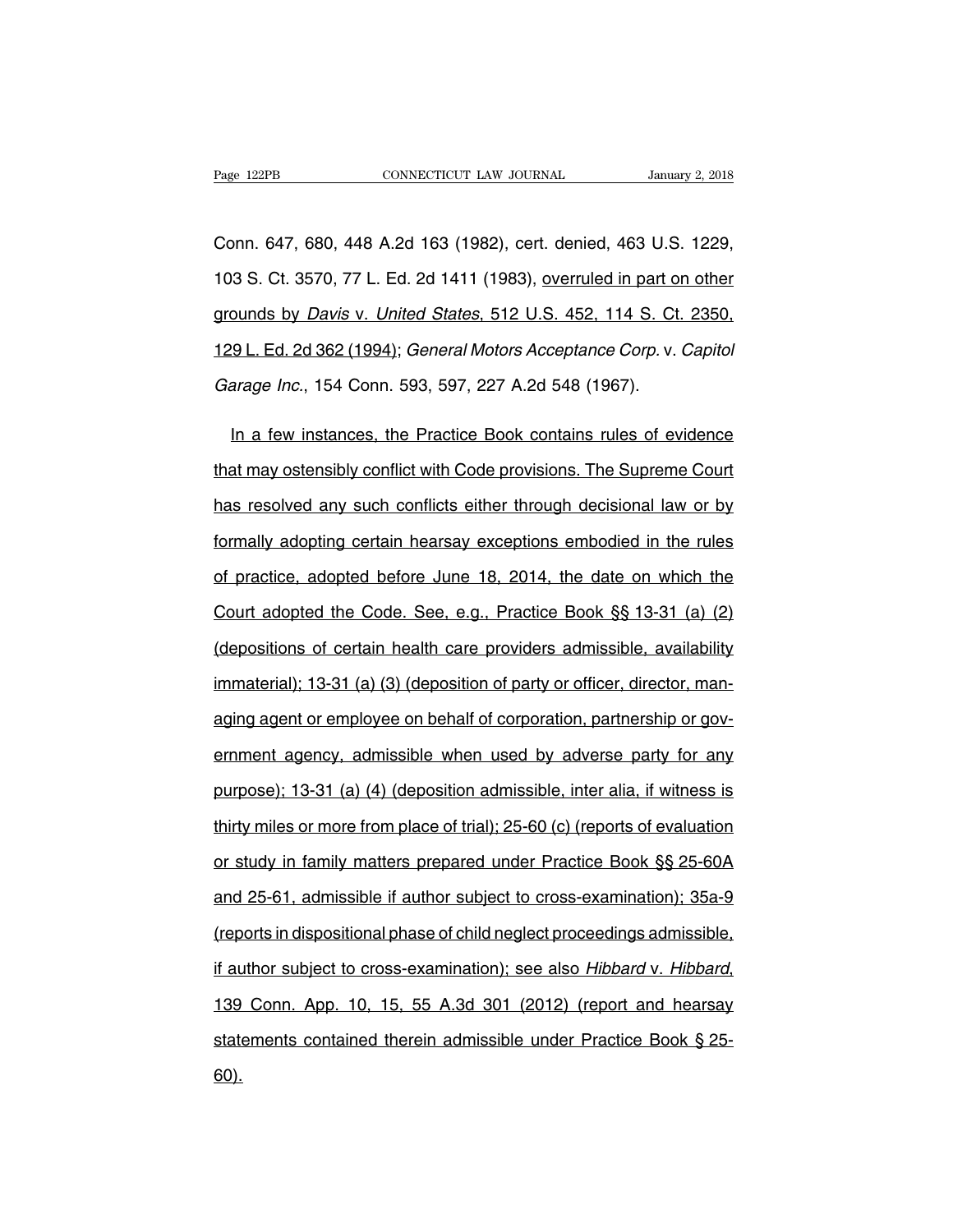# **Example 3, 2018**<br> **(b) Testimonial Statements and Constitutional Right of Con-**<br> **(b) Testimonial Statements and Constitutional Right of Confrontation.**

(b) Testimonial Statements and Constitutional Right of Con-<br>
Inis subsection reflects the federal constitutional principle<br>
Innounced in *Crawford* v. Washington, 541 U.S. 36, 68–69, 124 S. (b) Testimonial Statements and Constitutional Right of Contron<br>Frontation.<br>This subsection reflects the federal constitutional principle<br>announced in *Crawford* v. Washington, 541 U.S. 36, 68–69, 124 S.<br>Ct. 1354, 158 L. Ed Frontation.<br>
This subsection reflects the federal constitutional principle<br>
announced in *Crawford v. Washington*, 541 U.S. 36, 68–69, 124 S.<br>
Ct. 1354, 158 L. Ed. 2d 177 (2004), which holds that testimonial<br>
hearsay is ad This subsection reflects the federal constitutional principle<br>announced in *Crawford* v. *Washington*, 541 U.S. 36, 68–69, 124 S.<br>Ct. 1354, 158 L. Ed. 2d 177 (2004), which holds that testimonial<br>hearsay is admissible again announced in *Crawford* v. *Washington*, 541 U.S. 36, 68–69, 124 S.<br>Ct. 1354, 158 L. Ed. 2d 177 (2004), which holds that testimonial<br>hearsay is admissible against a criminal defendant at trial only if the<br>defendant had a p amodnood in Oramora v. Wabilington, on there is, so too, i.e. is.<br>Ct. 1354, 158 L. Ed. 2d 177 (2004), which holds that testimonial<br>hearsay is admissible against a criminal defendant at trial only if the<br>defendant had a pri V. 199 E. Ed. 24 T. T. C.<br>hearsay is admissible against a c<br>defendant had a prior opportunity<br>is otherwise unavailable to testify<br>VI; Conn. Const., art. I, § 8. defendant had a prior opportunity to cross-examine the declarant who<br>
is otherwise unavailable to testify at trial. See U.S. Const., amend.<br>
VI; Conn. Const., art. I, § 8.<br> **Sec. 8-3. Hearsay Exceptions: Availability of De** 

# **terial**

The following are not excluded by the hearsay rule, even though<br>the following are not excluded by the hearsay rule, even though<br>the following are not excluded by the hearsay rule, even though<br>the declarant is available as Sec. 8-3. Hearsay Exceptions: Availabili<br>terial<br>The following are not excluded by the hear<br>the declarant is available as a witness:<br>(1) Statement by a party opponent. A

**terial**<br>
The following are not excluded by the hearsay rule, even though<br>
e declarant is available as a witness:<br> **(1) Statement by a party opponent.** A statement that is being<br>
fered against a party and is (A) the party' The following are not excluded by the hearsay rule, even though<br>the declarant is available as a witness:<br>(1) Statement by a party opponent. A statement that is being<br>offered against a party and is (A) the party's own state and individual or a representative capacity, (B) a statement that is being<br>and individual or a representative capacity, (B) a statement, in either<br>an individual or a representative capacity, (B) a statement that the<br>party (1) Statement by a party opponent. A statement that is being offered against a party and is (A) the party's own statement, in either an individual or a representative capacity, (B) a statement that the party has adopted o offered against a party and is (A) the party's own statement, in either<br>an individual or a representative capacity, (B) a statement that the<br>party has adopted or approved, (C) a statement by a person authorized<br>by the par an individual or a representative capacity, (B) a statement that the party has adopted or approved, (C) a statement by a person authorized by the party to make a statement concerning the subject, (D) a statement by the pa party has adopted or approved, (C) a statement by a person authorized<br>by the party to make a statement concerning the subject, (D) a state-<br>ment by the party's agent, servant or employee, concerning a matter<br>within the sc by the party to make a statement concerning the subject, (D) <u>a statement by the party's agent</u>, servant or employee, concerning a matter within the scope of the agency or employment, and made during the existence of the r party is make a statement senseming are sasjest,  $(D)$  <u>a statement</u> by the party's agent, servant or employee, concerning a matter within the scope of the agency or employment, and made during the existence of the relatio within the scope of the agency or employment, and made during the existence of the relationship;  $(E)$  a statement by a coconspirator of a party while the conspiracy is ongoing and in furtherance of the conspiracy,  $[(E)] (E)$ existence of the relationship; (E) a statement by a coconspirator of a party while the conspiracy is ongoing and in furtherance of the conspiracy,  $[(E)] (E)$  in an action for a debt for which the party was surety, a stateme party while the conspiracy is ongoing and in furtherance of the conspiracy,  $[(E)] (E)$  in an action for a debt for which the party was surety, a statement by the party's principal relating to the principal's obligations, or party while the deric protographs of eigenig and intritional to derive denotional acy,  $[(E)] (E)$  in an action for a debt for which the party was surety, a statement by the party's principal relating to the principal's obli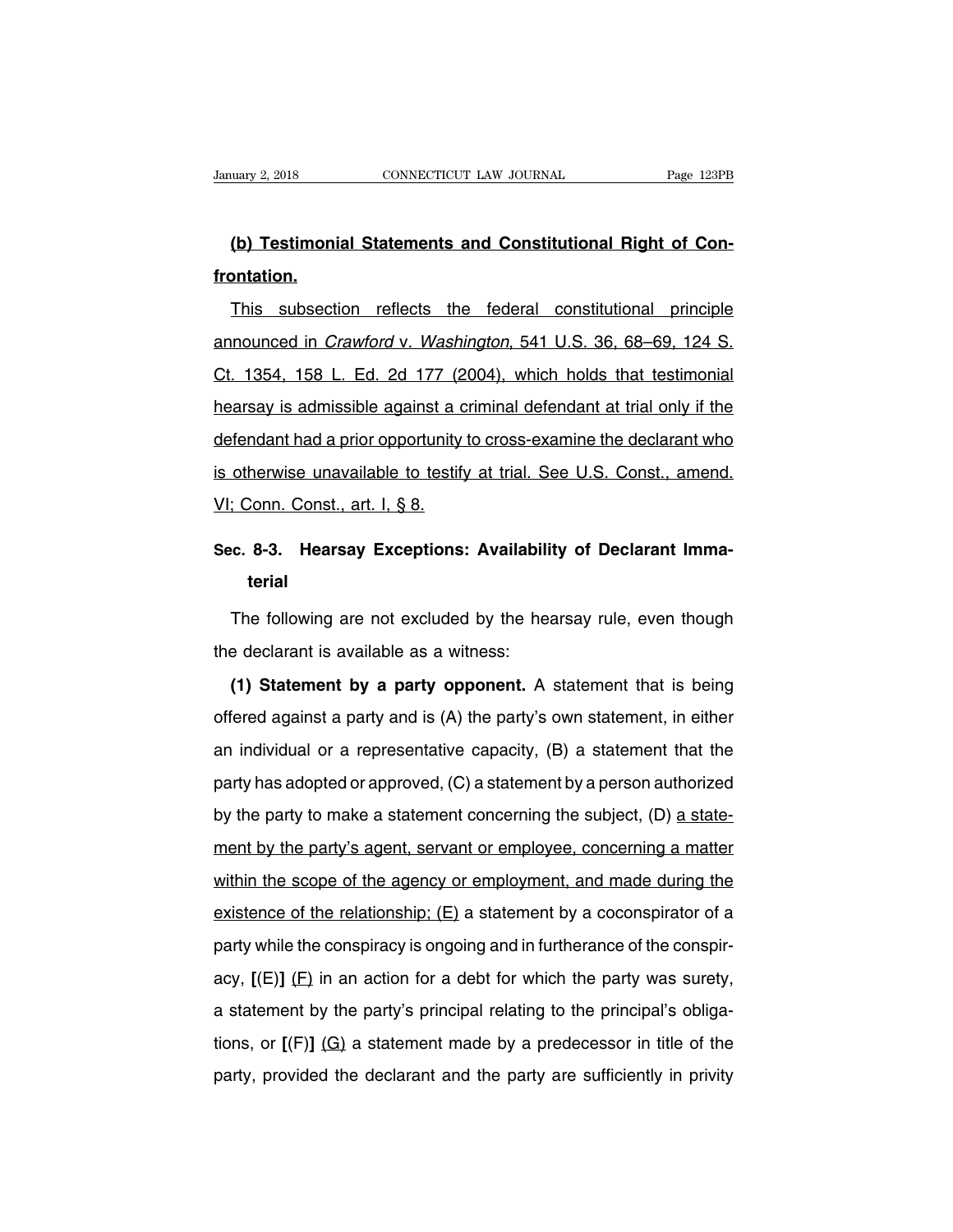The statement of the declarant would affect the party's interest in<br>the property in question. Page 124PB<br>that the statement of the declared the property in question.

at the statement of the declarant would affect the party's interest in<br>a property in question.<br>The hearsay statement itself may not be considered to establish<br>a declarant's authority under (C); the existence or scope of th that the statement of the declarant would affect the party's interest in<br>the property in question.<br>The hearsay statement itself may not be considered to establish<br>the declarant's authority under (C); the existence or scope the property in question.<br>The hearsay statement itself may not be considered to establish<br>the declarant's authority under (C); the existence or scope of the<br>relationship under (D); or the existence of the conspiracy or par The hearsay statemer<br>the declarant's authority<br>relationship under (D); or<br>tion in it under (E).<br>(2) Spontaneous utt **Example 1** declarant's authority under (C); the existence or scope of the lationship under (D); or the existence of the conspiracy or participa-<br>n in it under (E).<br>**(2) Spontaneous utterance.** A statement relating to a st

relationship under (D); or the existence of the conspiracy or participation in it under (E).<br>
(2) Spontaneous utterance. A statement relating to a startling<br>
event or condition made while the declarant was under the stress Fraction in it under  $(E)$ .<br> **(2) Spontaneous utterance.** A statement relatement or condition made while the declarant was undexcitement caused by the event or condition.<br> **(3) Statement of then existing physical condition** (2) Spontaneous utterance. A statement relating to a startling<br>ent or condition made while the declarant was under the stress of<br>citement caused by the event or condition.<br>(3) Statement of then existing physical condition.

event or condition made while the declarant was under the stress of<br>excitement caused by the event or condition.<br>(3) Statement of then-existing physical condition. A statement<br>of the declarant's then-existing physical cond excitement caused by the event or condition.<br>
(3) Statement of then existing physical condition. A statement<br>
of the declarant's then-existing physical condition provided that the<br>
statement is a natural expression of the (3) Statement of then existing physical condition. A statement<br>of the declarant's then-existing physical condition provided that the<br>statement is a natural expression of the condition and is not a statement<br>of memory or be the declarant's then-existing physical condition provided that the<br>atement is a natural expression of the condition and is not a statement<br>memory or belief to prove the fact remembered or believed.<br>**(4) Statement of then-e** 

statement is a natural expression of the condition and is not a statement<br>of memory or belief to prove the fact remembered or believed.<br>(4) Statement of then-existing mental or emotional condition.<br>A statement of the decla of memory or belief to prove the fact remembered or believed.<br>
(4) Statement of then-existing mental or emotional condition.<br>
A statement of the declarant's then-existing mental or emotional condition, including a statemen (4) Statement of then-existing mental or emotional condition.<br>A statement of the declarant's then-existing mental or emotional condi-<br>tion, including a statement indicating a present intention to do a particu-<br>lar act in t A statement of the declarant's then-existing mental or emotional condition, including a statement indicating a present intention to do a particular act in the immediate future, provided that the statement is a natural expr tion, including a statement indicating a present intervals and is not a statement or the immediate future, provided that the sexpression of the condition and is not a statement to prove the fact remembered or believed. Fact in the immediate future, provided that the statement is a natural<br>pression of the condition and is not a statement of memory or belief<br>prove the fact remembered or believed.<br>**(5) Statement for purposes of obtaining me** 

expression of the condition and is not a statement of memory or belief<br>to prove the fact remembered or believed.<br>**(5) Statement for purposes of obtaining medical diagnosis or<br>treatment.** A statement made for purposes of ob to prove the fact remembered or believed.<br>
(5) Statement for purposes of obtaining medical diagnosis or<br>
treatment. A statement made for purposes of obtaining a medical<br>
diagnosis or treatment and describing medical histor (5) Statement for purposes of obtaining medical diagnosis or<br>treatment. A statement made for purposes of obtaining a medical<br>diagnosis or treatment and describing medical history, or past or pre-<br>sent symptoms, pain, or se treatment. A statement made for purposes of obtaining a medical<br>diagnosis or treatment and describing medical history, or past or pre-<br>sent symptoms, pain, or sensations, or the inception or general charac-<br>ter of the caus diagnosis or treatment and describing medical h<br>sent symptoms, pain, or sensations, or the incepti<br>ter of the cause or external source thereof, ir<br>pertinent to the medical diagnosis or treatment.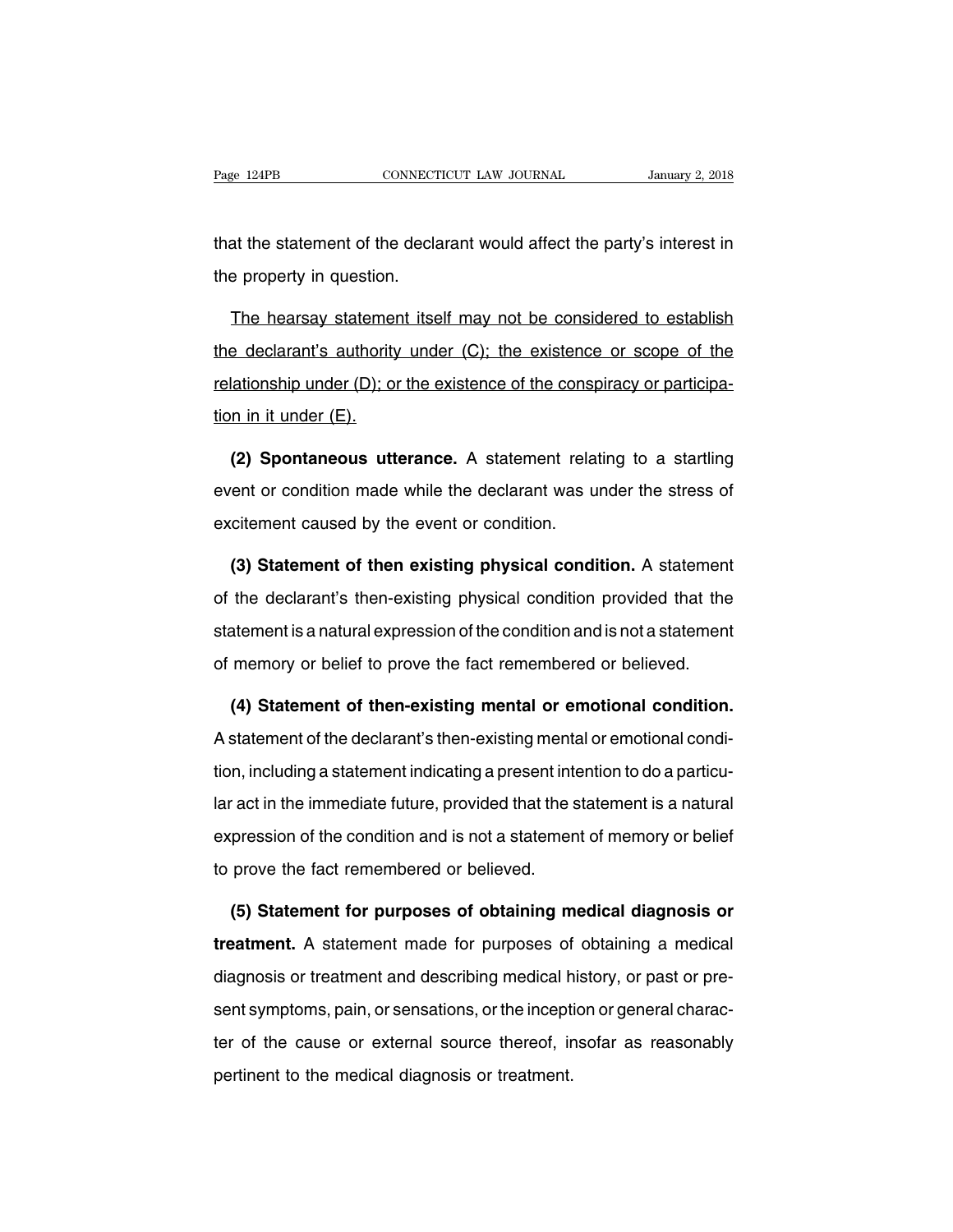<sup>2, 2018</sup> CONNECTICUT LAW JOURNAL Page 125PB<br> **(6) Recorded recollection.** A memorandum or record concerning<br>
event about which a witness once had knowledge but now has January 2, 2018 CONNECTICUT LAW JOURNAL Page 125PB<br> **(6) Recorded recollection.** A memorandum or record concerning<br>
an event about which a witness once had knowledge but now has<br>
insufficient recollection to enable the wit (6) Recorded recollection. A memorandum or record concerning<br>an event about which a witness once had knowledge but now has<br>insufficient recollection to enable the witness to testify fully and accu-<br>rately, shown to have be (6) Recorded recollection. A memorandum or record concerning<br>an event about which a witness once had knowledge but now has<br>insufficient recollection to enable the witness to testify fully and accu-<br>rately, shown to have be an event about which a witness once had knowledge but now has<br>insufficient recollection to enable the witness to testify fully and accu-<br>rately, shown to have been made or adopted by the witness at or about<br>the time of the Example in the witness to testify fully and accustely, shown to have been made or adopted by the witness at or about<br>a time of the event recorded and to reflect that knowledge correctly.<br>**(7) Public records and reports.** R

rately, shown to have been made or adopted by the witness at or about<br>the time of the event recorded and to reflect that knowledge correctly.<br>(7) Public records and reports. Records, reports, statements or<br>data compilation (**7) Public records and reports.** Records, reports, statements or data compilations, in any form, of public offices or agencies, provided (A) the record, report, statement or data compilation was made by a public official (7) Public records and reports. Records, reports, statements or data compilations, in any form, of public offices or agencies, provided (A) the record, report, statement or data compilation was made by a public official un data compilations, in any form, of public offices or agencies, provided (A) the record, report, statement or data compilation was made by a public official under a duty to make it, (B) the record, report, statement or dat (A) the record, report, statement or data compilation was made by a<br>public official under a duty to make it, (B) the record, report, statement<br>or data compilation was made in the course of his or her official duties,<br>and ( (x) are record, report, statement or data compliation was made by a<br>public official under a duty to make it, (B) the record, report, statement<br>or data compilation was made in the course of his or her official duties,<br>and ( public sincle a daty to make it, (b) are record,<br>or data compilation was made in the course of his or<br>and (C) the official or someone with a duty to trans<br>the official had personal knowledge of the matters<br>record, report, **(C)** the official or someone with a duty to transmit information to<br>
be official had personal knowledge of the matters contained in the<br>
cord, report, statement or data compilation.<br> **(8) Statement in learned treatises.**

the official had personal knowledge of the matters contained in the<br>record, report, statement or data compilation.<br>(8) Statement in learned treatises. To the extent called to the<br>attention of an expert witness on cross-exa the expert, statement or data compilation.<br> **(8) Statement in learned treatises.** To the extent called to the attention of an expert witness on cross-examination or relied on by the expert witness in direct examination, a (8) Statement in learned treatises. To the extent called to the attention of an expert witness on cross-examination or relied on by the expert witness in direct examination, a statement contained in a published treatise, p attention of an expert witness on cross-examination or relied on by<br>the expert witness in direct examination, a statement contained in<br>a published treatise, periodical or pamphlet on a subject of history,<br>medicine, or othe the expert witness in direct examination, a statement contained in<br>a published treatise, periodical or pamphlet on a subject of history,<br>medicine, or other science or art, recognized as a standard authority<br>in the field by published treatise, periodical or pamphlet on a subject of history,<br>edicine, or other science or art, recognized as a standard authority<br>the field by the witness, other expert witness or judicial notice.<br>(9) Statement in a

medicine, or other science or art, recognized as a standard authority<br>in the field by the witness, other expert witness or judicial notice.<br>(9) Statement in ancient documents. A statement in a document<br>in existence for mor in the field by the witness, other expert witness of<br>
(9) Statement in ancient documents. A state<br>
in existence for more than thirty years if it is procustedy and otherwise free from suspicion.<br>
(10) Bublished compilations (9) Statement in ancient documents. A statement in a document<br>existence for more than thirty years if it is produced from proper<br>stody and otherwise free from suspicion.<br>(10) Published compilations. Market quotations, tabu

in existence for more than thirty years if it is produced from proper<br>custody and otherwise free from suspicion.<br>(10) Published compilations. Market quotations, tabulations, lists,<br>directories or other published compilatio custody and otherwise free from suspicion.<br>
(10) Published compilations. Market quotation<br>
directories or other published compilations, that a<br>
ity on the subject, or are otherwise trustworthy.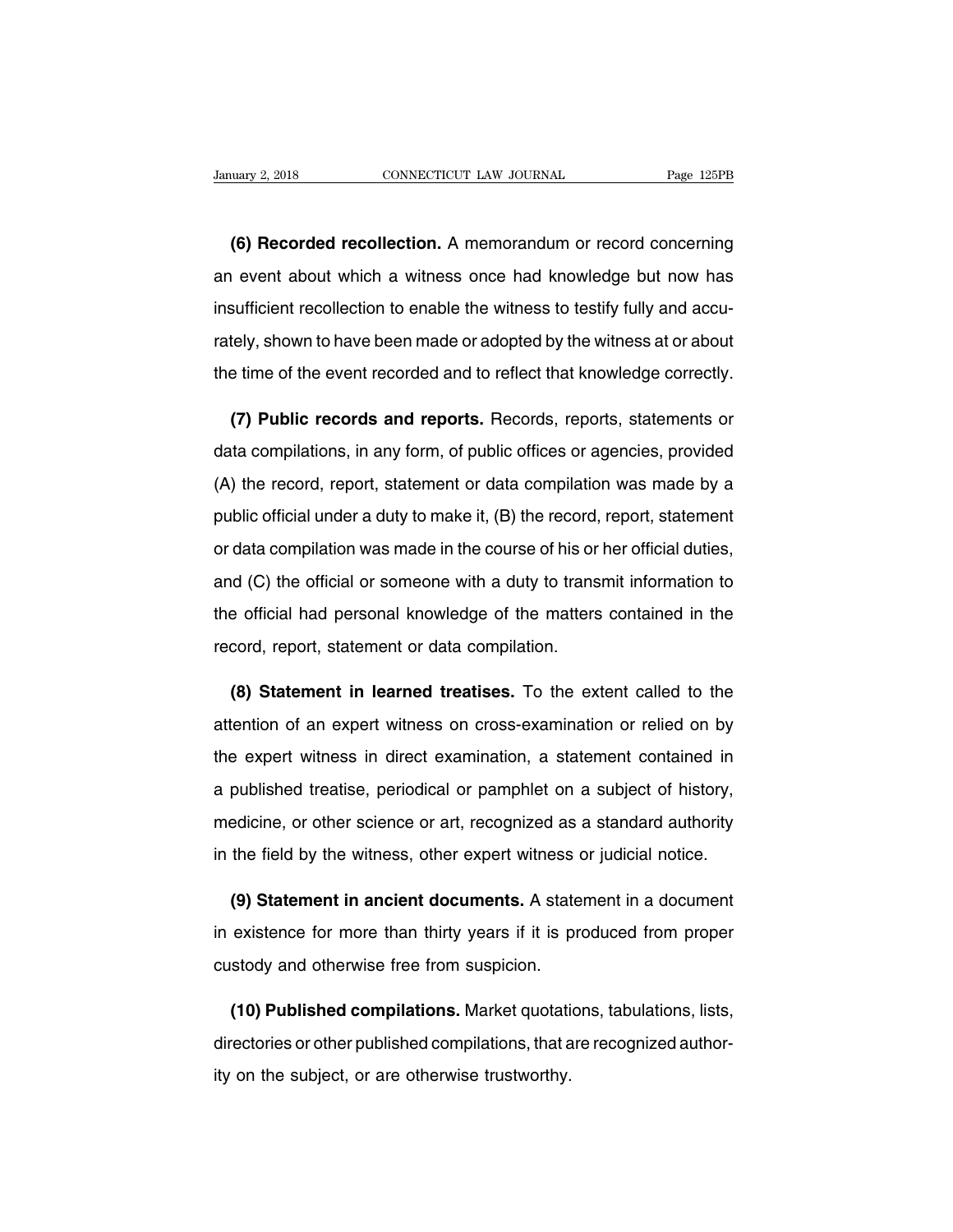EXECTE AND THE CONNECTICUT CAW JOURNAL THE MANUAL STATE OF 111 Statement in family bible. A statement of fact concerning<br>
In Statement in family bible. A statement of fact concerning<br>
In Statement of family history contain Page 126PB CONNECTICUT LAW JOURNAL Ja<br>
(11) Statement in family bible. A statement of fact c<br>
personal or family history contained in a family bible.<br>
(12) Personal identification. Testimony by a witness of

**(11) Statement in family bible.** A statement of fact concerning<br>rsonal or family history contained in a family bible.<br>**(12) Personal identification.** Testimony by a witness of his or her<br>vn name or age. (11) Statement in fa<br>personal or family histor<br>(12) Personal identif<br>own name or age.<br>(Amended June 29, 2) (12) Personal identification. Testimony by a with<br>own name or age.<br>(Amended June 29, 2007, to take effect Jan. 1,<br>May 20, 2015, to take effect August 1, 2015.)<br>COMMENTARY

rsonal or family history contained in a family bible.<br> **(12) Personal identification.** Testimony by a witness of his or her<br>
un name or age.<br>
(Amended June 29, 2007, to take effect Jan. 1, 2008; <u>amended</u><br>
ay 20, 2015, to (Amended June 29, 2007, to take effect<br> **ay 20, 2015, to take effect August 1, 201:**<br> **COMMENTARY**<br> **(1) Statement by party opponent.**<br>
Section 8-3 (1) sets forth six categories of p

## **COMMENTARY**

(1) statement by party opponent.<br>COMMENTARY<br>Section 8-3 (1) sets forth six categories of party opponent admissions<br>at were excepted from the hearsay rule at common law [:<u>] and adds</u> COMMENTARY<br>
(1) Statement by party opponent.<br>
Section 8-3 (1) sets forth six categories of party opponent admissions<br>
that were excepted from the hearsay rule at common law [:<u>] and adds</u><br>
one more category which has been (1) Statement by party opponent.<br>Section 8-3 (1) sets forth six categories of party opponent admissions<br>that were excepted from the hearsay rule at common law [:] and adds<br>one more category which has been adopted in the Fe Section 8-3 (1) sets forth six categories of part<br>that were excepted from the hearsay rule at co<br>one more category which has been adopted i<br>Evidence and a majority of other states.<br>(A) The first category excepts from the h at were excepted from the hearsay rule at common law [:] and adds<br>
in the Federal Rules of<br>
idence and a majority of other states.<br>
(A) The first category excepts from the hearsay rule a party's own<br>
atement when offered a

one more category which has been adopted in the Federal Rules of<br>Evidence and a majority of other states.<br>(A) The first category excepts from the hearsay rule a party's own<br>statement when offered against him or her. E.g., Evidence and a majority of other states.<br>
(A) The first category excepts from the hearsay rule a party's own<br>
statement when offered against him or her. E.g., *In re Zoarski*, 227<br>
Conn. 784, 796, 632 A.2d 1114 (1993); *St* (A) The first category excepts from the hearsay rule a party's own<br>statement when offered against him or her. E.g., *In re Zoarski*, 227<br>Conn. 784, 796, 632 A.2d 1114 (1993); *State* v. *Woodson*, 227 Conn.<br>1, 15, 629 A.2d statement when offered against him or her. E.g., *In re Zoarski*, 227<br>Conn. 784, 796, 632 A.2d 1114 (1993); *State v. Woodson*, 227 Conn.<br>1, 15, 629 A.2d 386 (1993). Under Section 8-3 (1) (A), a statement<br>is admissible ag Conn. 784, 796, 632 A.2d 1114 (1993); *State v. Woodson*, 227 Conn.<br>1, 15, 629 A.2d 386 (1993). Under Section 8-3 (1) (A), a statement<br>is admissible against its maker, whether he or she was acting in an<br>individual or repre **EXAMPLE 1998** A.2d 386 (1993). Under Section 8-3 (1) (A), a statement is admissible against its maker, whether he or she was acting in an individual or representative capacity when the statement was made. [Although there is admissible against its maker, whether he or she was acting in an individual or representative capacity when the statement was made.<br>[Although there apparently are no Connecticut cases that support extending the excepti individual or representative capacity when the statement was made.<br>[Although there apparently are no Connecticut cases that support<br>extending the exception to statements made by and offered against<br>those serving in a repre IAlthough there apparently are no Connecticut cases that support extending the exception to statements made by and offered against those serving in a representative capacity, t] The rule is in accord with the modern trend. extending the exception to statements made by and offered against<br>those serving in a representative capacity, t]The rule is in accord with<br>the modern trend. E.g., Fed. R. Evid. 801 (d) (2) (A). [Connecticut<br>excepts party a those serving in a representative capacity, t] The rule is in accord with<br>the modern trend. E.g., Fed. R. Evid. 801 (d) (2) (A). [Connecticut<br>excepts party admissions from the usual requirement that]  $\triangle$  party<br>statement the modern trend. E.g., Fed. R. Evid. 801 (d) (2) (A). [Connecticut excepts party admissions from the usual requirement that]  $\triangle$  party statement is admissible under Section 8-3 (1), regardless of whether the person maki the modern field. Eig., 1 cd. 11. Evid. co. (d) (E) (N). [Connecticate excepts party admissions from the usual requirement that] A party statement is admissible under Section 8-3 (1), regardless of whether the person maki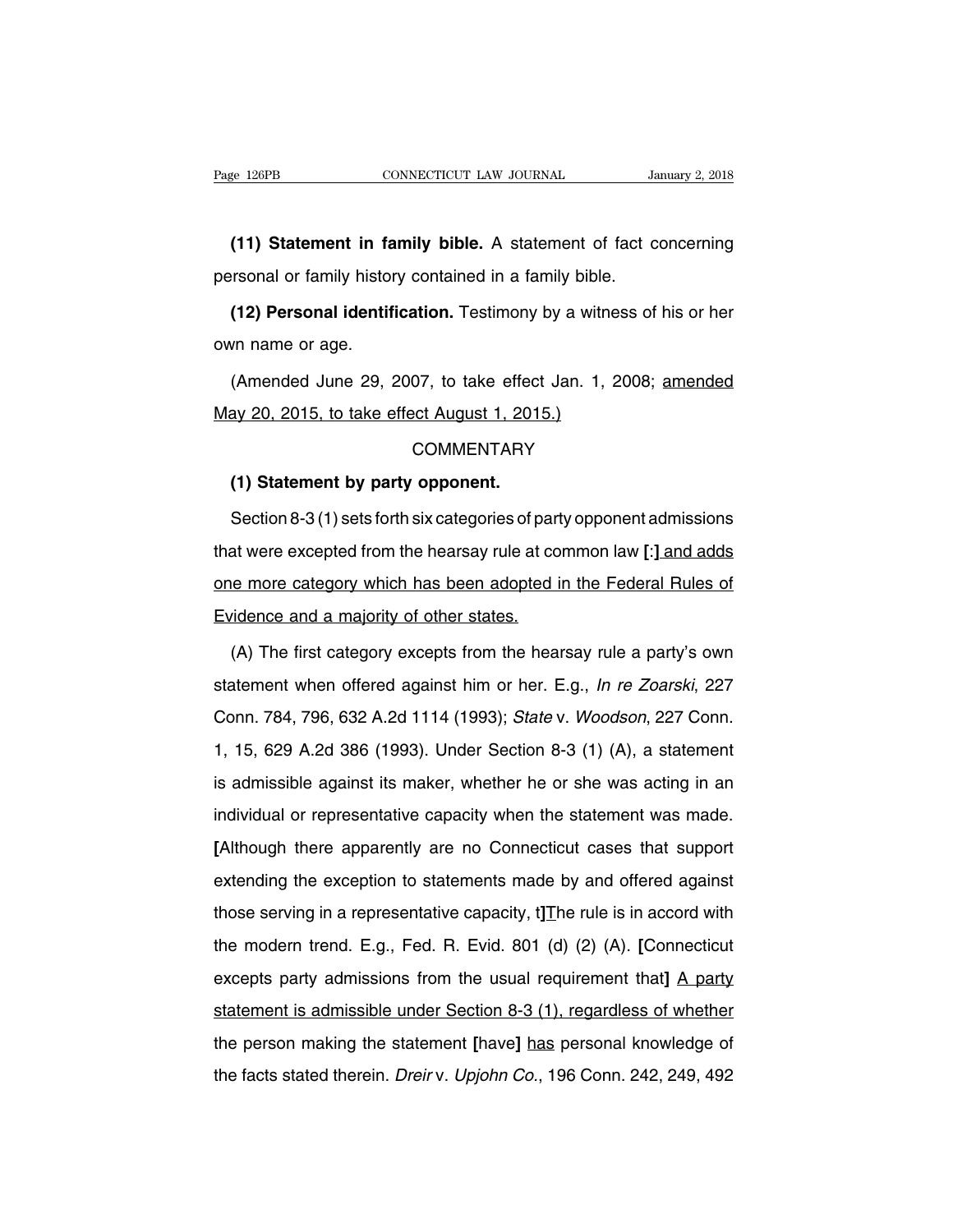Vanuary 2, 2018 CONNECTICUT LAW JOURNAL Page 127PB<br>A.2d 164 (1985). If the statement at issue was made by the party<br>opponent in a deposition, the statement is admissible in accordance January 2, 2018 CONNECTICUT LAW JOURNAL Page 127PB<br>A.2d 164 (1985). If the statement at issue was made by the party<br>opponent in a deposition, the statement is admissible in accordance<br>with Practice Book § 13-31 (a) (3). Th A.2d 164 (1985). If the statement at issue was made by the party opponent in a deposition, the statement is admissible in accordance with Practice Book § 13-31 (a) (3). That provision permits an adverse party to use at tri A.2d 164 (1985). If the statement at issue was made by the party opponent in a deposition, the statement is admissible in accordance with Practice Book § 13-31 (a) (3). That provision permits an adverse party to use at tri person in a deposition, the statement is admissible in accordance<br>with Practice Book § 13-31 (a) (3). That provision permits an adverse<br>party to use at trial, for any purpose, the deposition of a party, or a<br>person who at with Practice Book § 13-31 (a) (3). That provision permits an adverse<br>party to use at trial, for any purpose, the deposition of a party, or a<br>person who at the time of the deposition was an officer, director, or<br>managing a book is a trial, for any purpose, the deposition of a party, or a<br>person who at the time of the deposition was an officer, director, or<br>managing agent of a party, or a person designated under Practice<br>Book § 13-27 (h) to t partnership, association or government agency. This rule of partnership, and the time of the deposition was an officer, director, or managing agent of a party, or a person designated under Practice Book § 13-27 (h) to test was deemed "analogous" to Section 8-3 (1) in Gateway Co. v. DiNoia,<br>partnership, association or government agency. This rule of practice<br>was deemed "analogous" to Section 8-3 (1) in Gateway Co. v. DiNoia,<br>232 Conn. 223, 23 partnership, association or government agency. This rule of practice<br>was deemed "analogous" to Section 8-3 (1) in *Gateway Co. v. DiNoia*,<br>232 Conn. 223, 238 n.11, 654 A.2d 342 (1995) (construing Practice<br>Book § 248 [1] [c as deemed "analogous" to Section 8-3 (1) in *Gateway Co. v. DiNoia*,<br>12 Conn. 223, 238 n.11, 654 A.2d 342 (1995) (construing Practice<br>100k § 248 [1] [c], predecessor to Practice Book § 13-31 [a] [3]).<br>(B) The second catego

232 Conn. 223, 238 n.11, 654 A.2d 342 (1995) (construing Practice<br>Book § 248 [1] [c], predecessor to Practice Book § 13-31 [a] [3]).<br>(B) The second category recognizes the common-law hearsay<br>exception for "adoptive admissi Book § 248 [1] [c], predecessor to Practice Book § 13-31 [a] [3]).<br>
(B) The second category recognizes the common-law hearsay<br>
exception for "adoptive admissions." See, e.g., *State v. John*, 210<br>
Conn. 652, 682–83, 557 A. (B) The second category recognizes the common-law hearsay<br>exception for "adoptive admissions." See, e.g., *State v. John*, 210<br>Conn. 652, 682–83, 557 A.2d 93, cert. denied, 493 U.S. 824, 110 S.<br>Ct. 84, 107 L. Ed. 2d 50 (19 exception for "adoptive admissions." See, e.g., *State v. John*, 210<br>Conn. 652, 682–83, 557 A.2d 93, cert. denied, 493 U.S. 824, 110 S.<br>Ct. 84, 107 L. Ed. 2d 50 (1989); *Falker v. Samperi*, 190 Conn. 412,<br>426, 461 A.2d 681 conn. 652, 682–83, 557 A.2d 93, cert. denied, 493 U.S. 824, 110 S.<br>Ct. 84, 107 L. Ed. 2d 50 (1989); *Falker v. Samperi*, 190 Conn. 412,<br>426, 461 A.2d 681 (1983). Because adoption or approval may be<br>implicit; see, e.g., *St* 2011 (1986); the common-law hearsay exception for tacit admissions, under which silence or a failure to respond to another person's state-<br>under which silence or a failure to respond to another person's state-<br>under which 20. 461 A.2d 681 (1983). Because adoption or approval may be<br>implicit; see, e.g., *State* v. *Moye*, 199 Conn. 389, 393–94, 507 A.2d<br>1001 (1986); the common-law hearsay exception for tacit admissions,<br>under which silence o implicit; see, e.g., *State* v. *Moye*, 199 Conn. 389, 393–94, 507 A.2d<br>1001 (1986); the common-law hearsay exception for tacit admissions,<br>under which silence or a failure to respond to another person's state-<br>ment may co 1001 (1986); the common-law hearsay exception for tacit admissions,<br>under which silence or a failure to respond to another person's state-<br>ment may constitute an admission; e.g., *State v. Morrill*, 197 Conn.<br>507, 535, 49 under which silence or a failure to respond to another person's state-<br>ment may constitute an admission; e.g., *State v. Morrill*, 197 Conn.<br>507, 535, 498 A.2d 76 (1985); *Obermeier v. Nielsen*, 158 Conn. 8,<br>11–12, 255 A.2 ment may constitute an admission; e.g., *State v. Morrill*, 197 Conn.<br>507, 535, 498 A.2d 76 (1985); *Obermeier v. Nielsen*, 158 Conn. 8,<br>11–12, 255 A.2d 819 (1969); is carried forward in Section 8-3 (1) (B).<br>The admissibil evidentiary schemator and actividentiary, edge of an accused's postar. 8, 11–12, 255 A.2d 819 (1969); is carried forward in Section 8-3 (1) (B).<br>The admissibility of tacit admissions in criminal cases is subject to the evi see, year, year, the vintage v. Ferrone, it will be connected in the connect of the admissibility of tacit admissions in criminal cases is subject to the evidentiary limitations on the use of an accused's postarrest silenc The admissibility of tacit admissions in criminal cases is subject to the evidentiary limitations on the use of an accused's postarrest silence;<br>see *State* v. *Ferrone*, 97 Conn. 258, 266, 116 A. 336 (1922); and the cons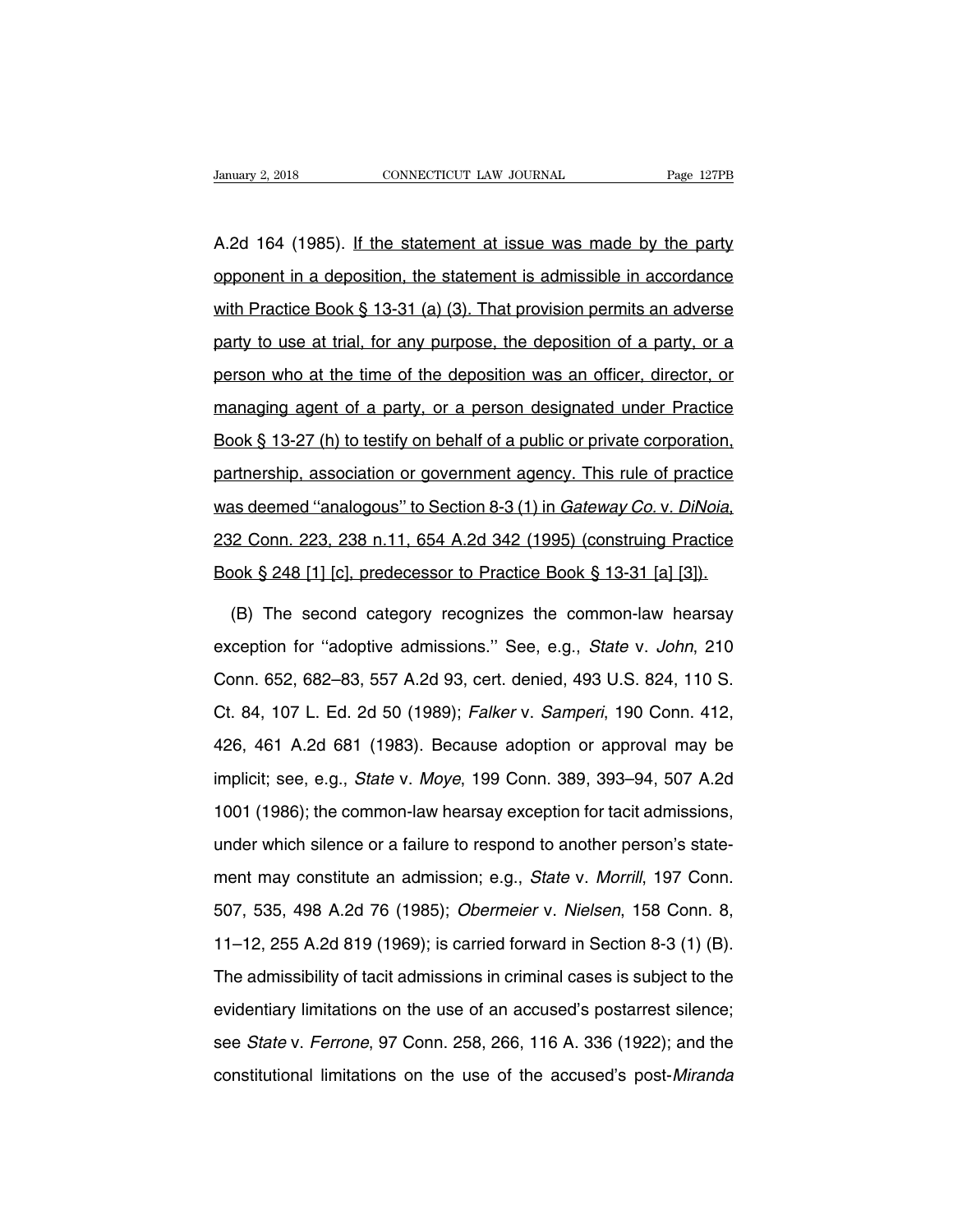Page 128PB<br>
Warning silence. *Doyle* v. *Ohio*, 426 U.S. 610, 617–19, 96 S. Ct. 2240,<br>
49 L. Ed. 2d 91 (1976); see, e.g., *State* v. *Zeko*, 177 Conn. 545, 554, Page 128PB CONNECTICUT LAW JOURNAL January 2, 2018<br>warning silence. *Doyle* v. *Ohio*, 426 U.S. 610, 617–19, 96 S. Ct. 2240,<br>49 L. Ed. 2d 91 (1976); see, e.g., *State* v. *Zeko*, 177 Conn. 545, 554,<br>418 A.2d 917 (1977). warning silence. *Doyle* v. *O*<br>49 L. Ed. 2d 91 (1976); see<br>418 A.2d 917 (1977).<br>(C) The third category res arning silence. *Doyle* v. *Ohio*, 426 U.S. 610, 617–19, 96 S. Ct. 2240,<br>
I. Ed. 2d 91 (1976); see, e.g., *State* v. *Zeko*, 177 Conn. 545, 554,<br>
8 A.2d 917 (1977).<br>
(C) The third category restates the common-law hearsay e

49 L. Ed. 2d 91 (1976); see, e.g., *State* v. *Zeko*, 177 Conn. 545, 554,<br>418 A.2d 917 (1977).<br>(C) The third category restates the common-law hearsay exception<br>for "authorized admissions." See, e.g., *Presta* v. Monnier, 1 418 A.2d 917 (1977).<br>
(C) The third category restates the common-law hearsay exception<br>
for "authorized admissions." See, e.g., *Presta* v. Monnier, 145 Conn.<br>
694, 699, 146 A.2d 404 (1958); *Collins v. Lewis*, 111 Conn. 2 (C) The third category restates the common-law hearsay exception<br>for "authorized admissions." See, e.g., *Presta v. Monnier*, 145 Conn.<br>694, 699, 146 A.2d 404 (1958); *Collins v. Lewis*, 111 Conn. 299,<br>305–306, 149 A. 668 for "authorized admissions." See, e.g., *Presta v. Monnier*, 145 Conn.<br>694, 699, 146 A.2d 404 (1958); *Collins v. Lewis*, 111 Conn. 299,<br>305–306, 149 A. 668 (1930). For this exception to apply. [T] the speaker<br>must have [s the summing annivence of the subject in the memory, the commined and the speak and the speaks 305–306, 149 A. 668 (1930). For this exception to apply, [T] the speaker must have [speaking] actual or apparent authority to sp a mere agency relationship (e.g., employer-employee), University 2005–306, 149 A. 668 (1930). For this exception to apply, [T] the speaker must have [speaking] actual or apparent authority to speak concerning the subject u must have [speaking] actual or apparent authority to speak concerning<br>the subject upon which he or she speaks in the declaration at issue;<br>a mere agency relationship (e.g., employer-employee), without more,<br>is not enough t the subject upon which he or she speaks in the declaration at issue;<br>a mere agency relationship (e.g., employer-employee), without more,<br>is not enough to confer [speaking] such authority. E.g., *Liebman v.*<br>Society of Our 200 A.2d 721 (1964); Munson v. United Technologies Corp., 28 Conn.<br>App. 184, 188, 609 A.2d 1066, cert. denied, 200 Conn. 805, 510 A.2d<br>App. 184, 188, 609 A.2d 1066, cert. denied, 200 Conn. 805, 510 A.2d<br>App. 184, 188, 609 A more against changing pergustamently pergusted material and the monday of Mount St. Carmel, Inc., 151 Conn. 582, 586, 200 A.2d 721 (1964); *Munson v. United Technologies Corp.*, 28 Conn. App. 184, 188, 609 A.2d 1066, cer Society of Our Lady of Mount St. Carmel, Inc., 151 Conn. 582, 586,<br>200 A.2d 721 (1964); Munson v. United Technologies Corp., 28 Conn.<br>App. 184, 188, 609 A.2d 1066, cert. denied, 200 Conn. 805, 510 A.2d<br>192 (1992); cf. *Gra* 200 A.2d 721 (1964); *Munson v. United Technologies Corp.*, 28 Conn.<br>App. 184, 188, 609 A.2d 1066, cert. denied, 200 Conn. 805, 510 A.2d<br>192 (1992); cf. *Graham v. Wilkins*, 145 Conn. 34, 40–41, 138 A.2d<br>705 (1958); *Haywo* App. 184, 188, 609 A.2d 1066, cert. denied, 200 Conn. 805, 510 A.2d<br>192 (1992); cf. *Graham v. Wilkins*, 145 Conn. 34, 40–41, 138 A.2d<br>705 (1958); *Haywood v. Hamm*, 77 Conn. 158, 159, 58 A. 695 (1904).<br>The proponent need 192 (1992); cf. *Graham* v. *Wilkins*, 145 Conn. 34, 40–41, 138 A.2d<br>705 (1958); *Haywood* v. *Hamm*, 77 Conn. 158, 159, 58 A. 695 (1904).<br>The proponent need not, however, show that the speaker was author-<br>ized to make the recent (1958); *Haywood v. Hamm*, 77 Conn. 158, 159, 58 A. 695 (1904).<br>The proponent need not, however, show that the speaker was authorized to make the particular statement sought to be introduced. The existence of [speak The proponent need not, however, show that the speaker was authorized to make the particular statement sought to be introduced. The existence of [speaking] authority to speak for the principal is to be determined by refere The prependent test increase, interest, show that the eposition rate taking<br>ized to make the particular statement sought to be introduced. The<br>existence of [speaking] authority to speak for the principal is to be<br>determine existence of [speaking] authority to speak for the principal is to be<br>determined by reference to the substantive law of agency. <u>See, e.g.,</u><br>Ackerman v. Sobol Family Partnership, LLP, 298 Conn. 495, 508–12,<br>4 A.3d 288 (201 determined by reference to the substantive law of agency. See, e.g.,<br>Ackerman v. Sobol Family Partnership, LLP, 298 Conn. 495, 508–12,<br>4 A.3d 288 (2010) (applying principles of agency law to conclude<br>that attorney had auth Ackerman v. Sobol Family Partnership, LLP, 298 Conn. 495, 508–12,<br>4 A.3d 288 (2010) (applying principles of agency law to conclude<br>that attorney had authority to bind client to settlement). Although not<br>expressly mentioned 1 A.3d 288 (2010) (applying principles of agency law to conclude<br>that attorney had authority to bind client to settlement). Although not<br>expressly mentioned in the exception, the Code in no way abrogates<br>the common-law rul that attorney had authority to bind client to settlement). Although not expressly mentioned in the exception, the Code in no way abrogates the common-law rule that speaking authority must be established without reference t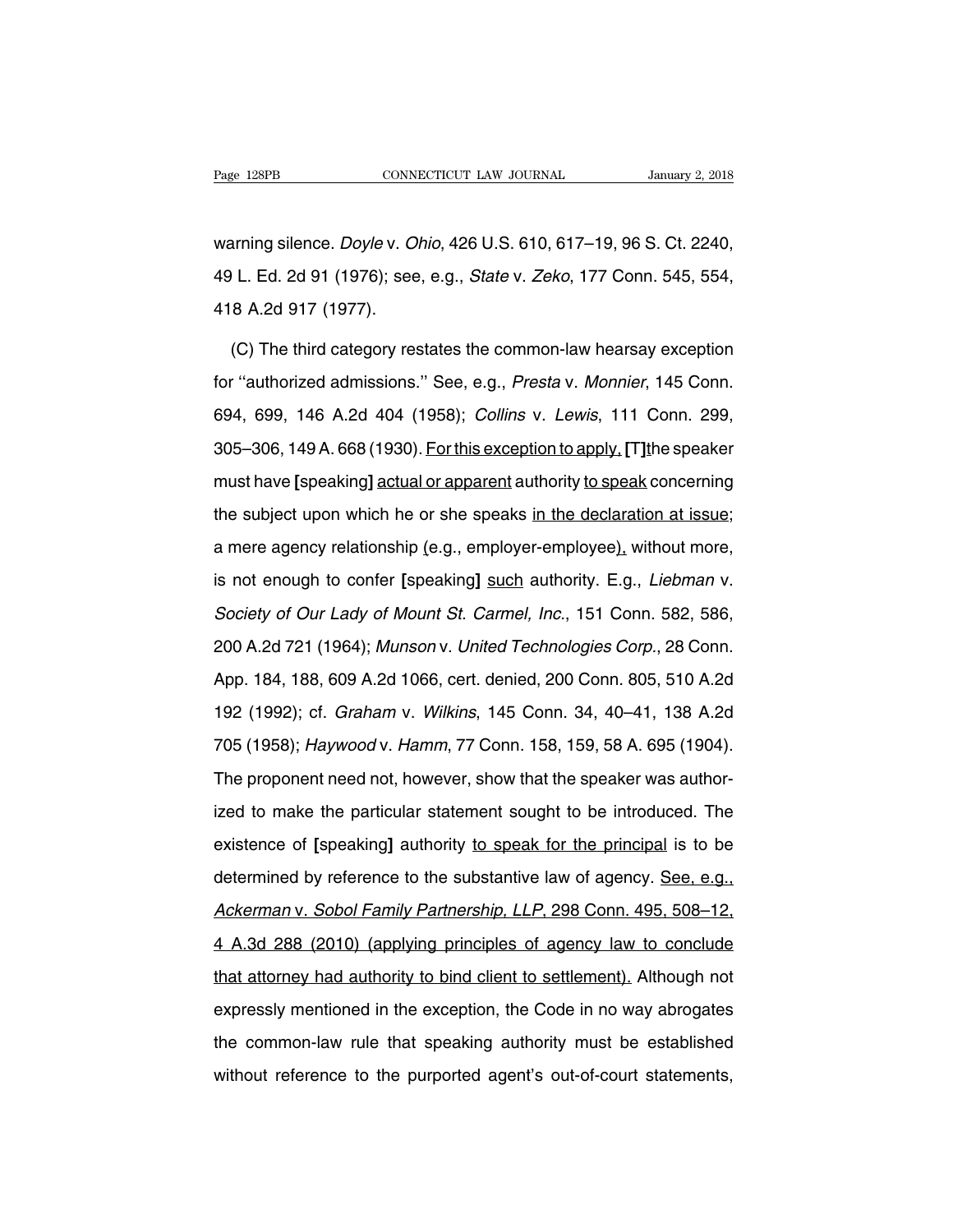save when those statements are independently admissible. See Sec-University 2, 2018 CONNECTICUT LAW JOURNAL Page 129PB<br>
Save when those statements are independently admissible. See Sec-<br>
tion 1-1 (d) [(1)] (2). See generally *Robles v. Lavin*, 176 Conn. 281,<br>
284, 407 A.2d 957 (1978). [ save when those statements are independently admissible. See Section 1-1 (d) [(1)] (2). See generally *Robles v. Lavin*, 176 Conn. 281, 284, 407 A.2d 957 (1978). [Because partners are considered agents of the partnership f save when those statements are independently admissible. See Section 1-1 (d) [(1)] (2). See generally *Robles v. Lavin*, 176 Conn. 281, 284, 407 A.2d 957 (1978). [Because partners are considered agents of the partnership f sare mich mess statements are masponasing damiserator see see<br>tion 1-1 (d) [(1)] (2). See generally *Robles* v. *Lavin*, 176 Conn. 281,<br>284, 407 A.2d 957 (1978). [Because partners are considered agents<br>of the partnership f  $284$ , 407 A.2d 957 (1978). [Because partners are considered agents<br>of the partnership for the purpose of its business; General Statutes<br>§ 34-322 (1); a partner's declarations in furtherance of partnership<br>business ordina 1973) of the partnership for the purpose of its business; General Statutes § 34-322 (1); a partner's declarations in furtherance of partnership business ordinarily are admissible against the partnership under Section 8-3 ( S 34-322 (1); a partner's declarations in furtherance of partnership<br>business ordinarily are admissible against the partnership under Sec-<br>tion 8-3 (1) (C) principles. See 2 C. McCormick, Evidence (5th Ed.<br>1999) § 259, p. (1852).**]** n 8-3 (1) (C) principles. See 2 C. McCormick, Evidence (5th Ed.<br>99) § 259, p. 156; cf. *Munson v. Wickwire*, 21 Conn. 513, 517<br>852).]<br>(D) The fourth category encompasses the exception set forth in<br>the fourth category encom

1999) § 259, p. 156; cf. *Munson v. Wickwire*, 21 Conn. 513, 517<br>(1852).]<br>(D) The fourth category encompasses the exception set forth in<br>Fed. R. Evid. 801 (d) (2) and adopted in a majority of state jurisdictions.<br>The notes (1852).]<br>(D) The fourth category encompasses the exception set forth in<br>Fed. R. Evid. 801 (d) (2) and adopted in a majority of state jurisdictions.<br>The notes of the federal advisory committee on the 1972 proposed<br>rules exp (D) The fourth category encompasses the exception set forth in<br>Fed. R. Evid. 801 (d) (2) and adopted in a majority of state jurisdictions.<br>The notes of the federal advisory committee on the 1972 proposed<br>rules express "dis Fed. R. Evid. 801 (d) (2) and adopted in a majority of state jurisdictions.<br>The notes of the federal advisory committee on the 1972 proposed<br>rules express "dissatisfaction" with the traditional rule requiring proof<br>that th The notes of the federal advisory committee on the 1972 proposed<br>rules express "dissatisfaction" with the traditional rule requiring proof<br>that the agent had actual authority to make the offered statement<br>on behalf of the The necession is accessive contract of the traditional rule requiring proof<br>that the agent had actual authority to make the offered statement<br>on behalf of the principal. The advisory committee notes cite to a<br>"substantial that the agent had actual authority to make the offered statement<br>on behalf of the principal. The advisory committee notes cite to a<br>"substantial trend [which] favors admitting statements relating to a<br>matter within the sc on behalf of the principal. The advisory committee notes cite to a<br>"substantial trend [which] favors admitting statements relating to a<br>matter within the scope of the agency or employment. *Grayson v.*<br>Williams, 256 F.2d 6 The state of the proton of the second interests in the constantial trend [which] favors admitting statements relating to a<br>matter within the scope of the agency or employment. *Grayson v.*<br>Williams, 256 F.2d 61 (10<sup>th</sup> Cir matter within the scope of the agency or employment. *Grayson v.*<br>Williams, 256 F.2d 61 (10<sup>th</sup> Cir. 1958); *Koninklijke Luchtvaart*<br>Maatschappij N.V. KLM Royal Dutch Airlines v. Tuller, 110 U.S. App.<br>D.C. 282, 292 F.2d 77 Williams, 256 F.2d 61 (10<sup>th</sup> Cir. 1958); Koninklijke Luchtvaart<br>Maatschappij N.V. KLM Royal Dutch Airlines v. Tuller, 110 U.S. App.<br>D.C. 282, 292 F.2d 775, 784 [(D.C. Cir.), cert. denied, 368 U.S. 921,<br>82 S. Ct. 243, 7 L. Maatschappij N.V. KLM Royal Dutch Airlines v. Tuller, 110 U.S. App.<br>D.C. 282, 292 F.2d 775, 784 [(D.C. Cir.), cert. denied, 368 U.S. 921,<br>82 S. Ct. 243, 7 L. Ed 2d 136] (1961); Martin v. *Savage Truck Lines,<br>Inc.*, 121 F. nameshappy minimizine in annual minimizion manusitalita in 1961.<br>D.C. 282, 292 F.2d 775, 784 [(D.C. Cir.), cert. denied, 368 U.S. 921,<br>82 S. Ct. 243, 7 L. Ed 2d 136] (1961); *Martin v. Savage Truck Lines,<br>Inc.*, 121 F. Sup 82 S. Ct. 243, 7 L. Ed 2d 136] (1961); Martin v. Savage Truck Lines,<br>Inc., 121 F. Supp. 417 (D.D.C. 1954), and numerous state court deci-<br>sions collected in 4 Wigmore, 1964 Supp., 66–73 ....." Fed. R.<br>Evid. 801 (d) (2) (D) Inc., 121 F. Supp. 417 (D.D.C. 1954), and numerous state court decisions collected in 4 Wigmore, 1964 Supp., 66–73 ....." Fed. R.<br>Evid. 801 (d) (2) (D) advisory committee note. This trend has continued since then. See, e.g Sions collected in 4 Wigmore, 1964 Supp., 66–73 ....." Fed. R.<br>Evid. 801 (d) (2) (D) advisory committee note. This trend has continued<br>since then. See, e.g., B & K Rentals & Sales Co. v. Universal Leat<br>Tobacco Co., 324 Md.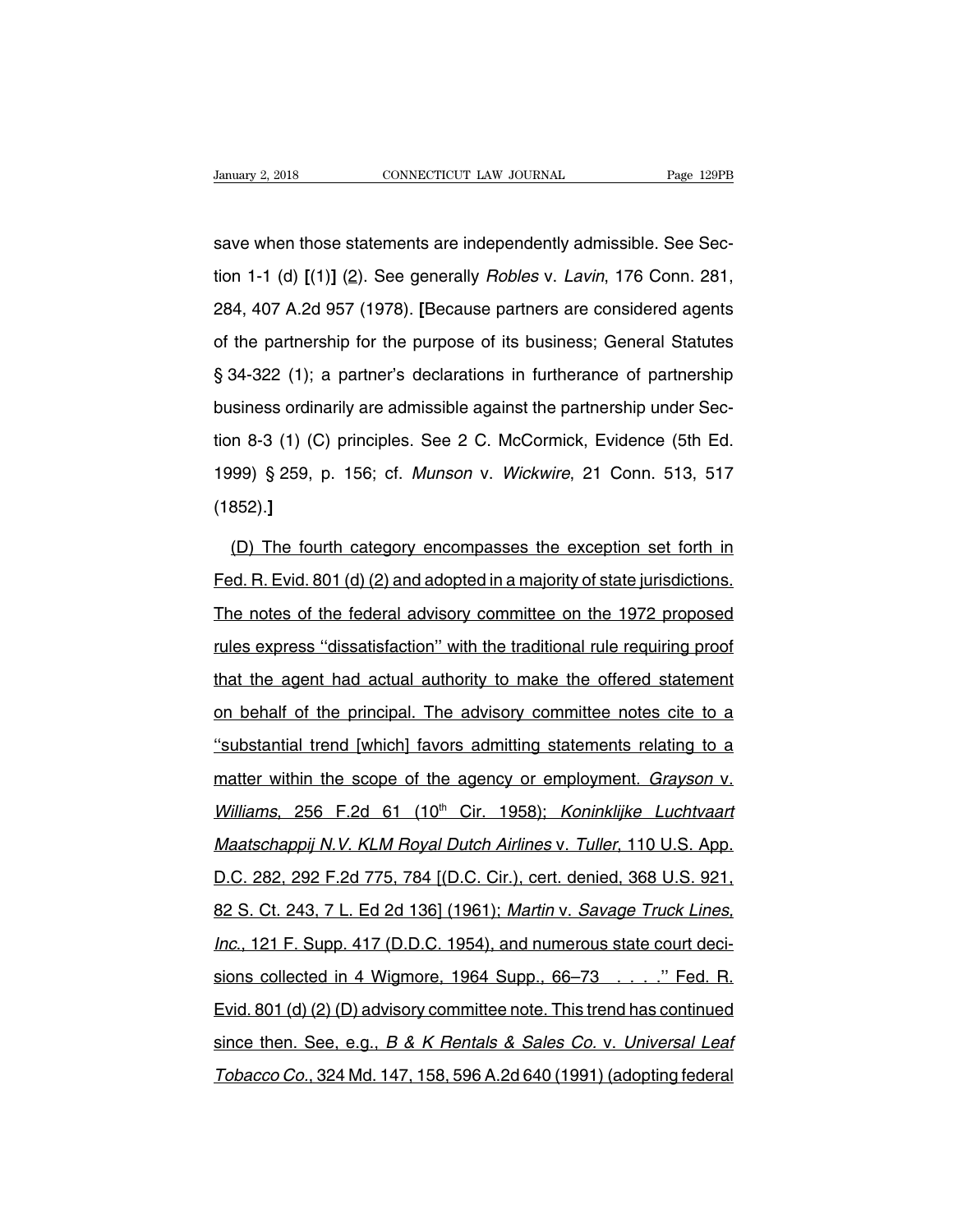Page 130PB<br>CONNECTICUT LAW JOURNAL January 2, 2018<br>approach and observing "[t]he authorities, both courts and commenta-<br>tors, have almost universally condemned the strict common law rule Fage 130PB CONNECTICUT LAW JOURNAL January 2, 2018<br>
approach and observing "[t]he authorities, both courts and commenta-<br>
tors, have almost universally condemned the strict common law rule<br>
in favor of the . . . rule set f approach and observing "[t]he authorities, both courts and commenta-<br>tors, have almost universally condemned the strict common law rule<br>in favor of the . . . . rule set forth in [Fed. R. Evid. 801 (d) (2)]"). Id.,<br>645. Con approach and observing "[t]he authorities, both courts and commenta-<br>tors, have almost universally condemned the strict common law rule<br>in favor of the . . . . rule set forth in [Fed. R. Evid. 801 (d) (2)]"). Id.,<br>645. Con tors, have almost universally condemned the strict common law rule<br>in favor of the . . . . rule set forth in [Fed. R. Evid. 801 (d) (2)]"). Id.,<br>645. Connecticut now adopts the modern rule as well, and, in doing<br>so, overru in favor of the . . . rule set forth in [Fed. R. Evid. 801 (d) (2)]"). Id.,<br>645. Connecticut now adopts the modern rule as well, and, in doing<br>so, overrules the line of cases adhering to the common law by requiring<br>proof t employer or principal. See Cascella v. Jay James Canera Shop, Inc., 147 Connecticut now adopts the modern rule as well, and, in doing<br>proof that the declarant was authorized to speak on behalf of the<br>employer or principal. employer or principal. See *Cascella v. Jay James Camera Shop, Inc.*, 147 Conn. 337, 341, 160 A.2d 899 (1960); *Wade v. Yale University*, 129 Conn. 615, 617, 30 A.2d 545 (1943).<br>
[(D)] (E) The [fourth] fifth category encom

147 Conn. 337, 341, 160 A.2d 899 (1960); Wade v. Yale University,<br>129 Conn. 615, 617, 30 A.2d 545 (1943).<br>[(D)] (E) The [fourth] fifth category encompasses the hearsay excep-<br>tion for statements of coconspirators. E.g., St 129 Conn. 615, 617, 30 A.2d 545 (1943).<br>
[(D)] (E) The [fourth] fifth category encompasses the hearsay exception for statements of coconspirators. E.g., *State v. Peeler*, 267 Conn.<br>
611, 628–34, 841 A.2d 181 (2004); *Stat*  $[(D)] (E)$  The [fourth] fifth category encompasses the hearsay exception for statements of coconspirators. E.g., *State v. Peeler*, 267 Conn. 611, 628–34, 841 A.2d 181 (2004); *State v. Couture*, 218 Conn. 309, 322, 589 A.2 tion for statements of coconspirators. E.g., *State v. Peeler*, 267 Conn.<br>611, 628–34, 841 A.2d 181 (2004); *State v. Couture*, 218 Conn. 309,<br>322, 589 A.2d 343 (1991); *State v. Pelletier*, 209 Conn. 564, 577, 552<br>A.2d 8 511, 628–34, 841 A.2d 181 (2004); *State v. Couture*, 218 Conn. 309, 322, 589 A.2d 343 (1991); *State v. Pelletier*, 209 Conn. 564, 577, 552<br>A.2d 805 (1989); see also *State v. Vessichio*, 197 Conn. 644, 654–55, 500 A.2d 1 1.1, 1999 1.1, 1999 1.1, 1999 1.1, 1999 1.1, 1999 1.1, 1999 1.1, 1999 1.1, 1999 1.2d 343 (1991); State v. *Pelletier*, 209 Conn. 564, 577, 552<br>A.2d 805 (1989); see also *State v. Vessichio*, 197 Conn. 644, 654–55,<br>500 A.2d and 805 (1989); see also *State* v. *Vessichio*, 197 Conn. 644, 654–55, 500 A.2d 1311 (1985) (additional foundational elements include existence of conspiracy and participation therein by both declarant and party against w 106 S. Ct. 1642, 90 L. Ed. 2d 187 (1986). The exception is applicable in civil and criminal cases alike. See Cooke v. Weed, 90 Conn. 544, In the contribution of the meaning of the means of the criminal cases alike three of conspiracy and participation therein by both declarant and party against whom statement is offered), cert. denied, 475 U.S. 1122, 106 S. being or conseption, and paintipality increasingly solid detailed and and<br>party against whom statement is offered), cert. denied, 475 U.S. 1122,<br>106 S. Ct. 1642, 90 L. Ed. 2d 187 (1986). The exception is applicable<br>in civi pany against mish statements shorter, year asing, it is siten i.e.,<br>106 S. Ct. 1642, 90 L. Ed. 2d 187 (1986). The exception is applicable<br>in civil and criminal cases alike. See *Cooke* v. *Weed*, 90 Conn. 544,<br>548, 97 A. 7 the statements sought to be introduced. State v. Allements sought to be introduced. State v. Carpenter, 275 Conn. 785, 838, 882 A.2d 604 (2005), cert. denied, 547 U.S. 1025, 126 S. Ct. 1578, 164 L. Ed. 2d 309 (2006); State 1025, 126 S. Ct. 1578, 164 L. Ed. 2d 309 (2006); State v. Carpenter, 1025, 126 S. Ct. 1578, 164 L. Ed. 2d 309 (2006); State v. Vessichio, supra, 655; *State v. Haggood*, 36 Conn. App. 753, 767, 653 A.2d 216, cert. denied, che meaned, Januari et al., 234 604 (2005), cert.<br>275 Conn. 785, 838, 882 A.2d 604 (2005), cert.<br>1025, 126 S. Ct. 1578, 164 L. Ed. 2d 309 (2006); S<br>supra, 655; *State* v. *Haggood*, 36 Conn. App. 753, 7<br>cert. denied, 233 C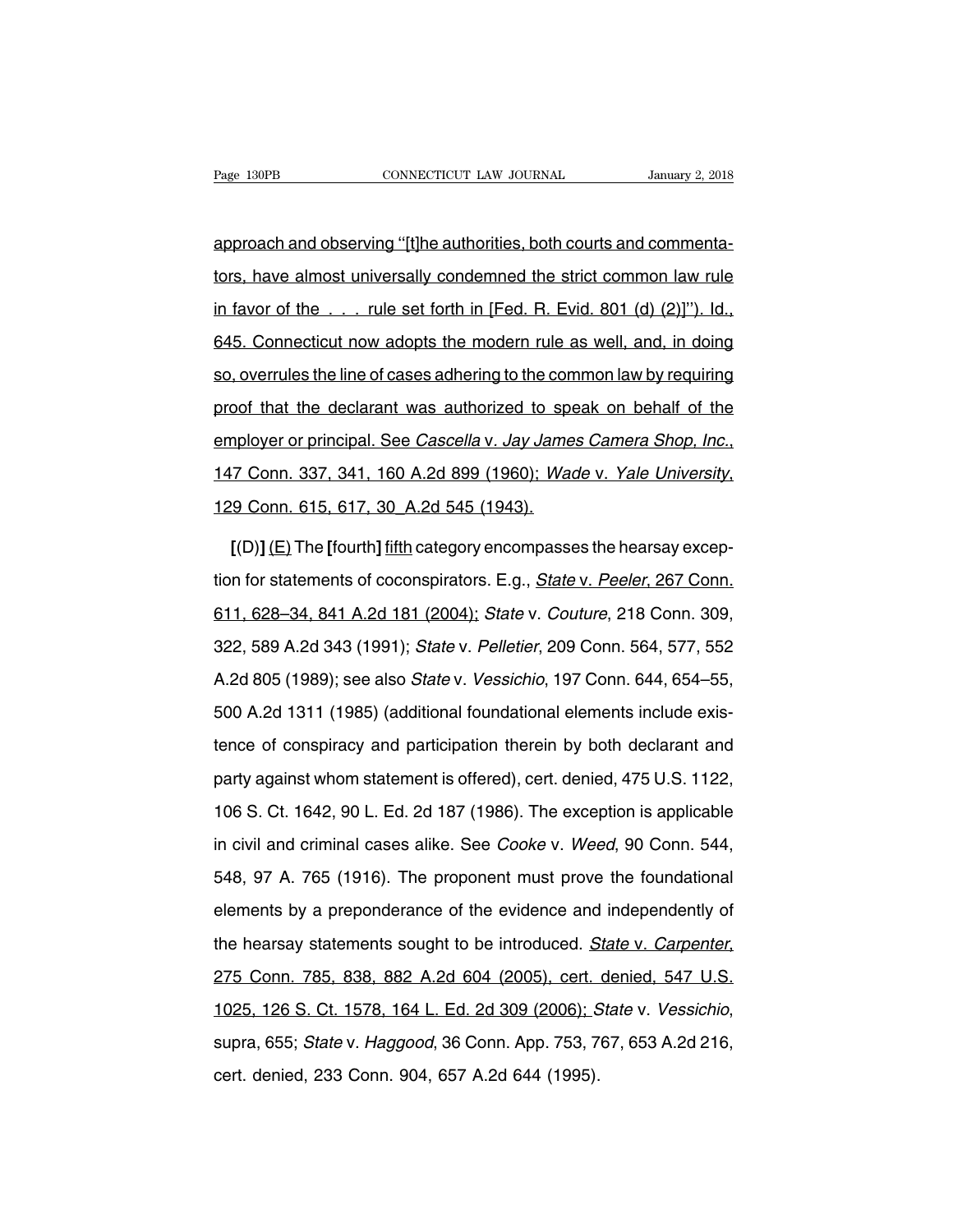**EXECUTE:** THE THE CONSECTION CONNECTICUT LAW JOURNAL Trage 131PB<br> **[(E)]** (E) The **[fifth]** sixth category of party opponent admissions is<br>
rived from *Agricultural Ins. Co. v. Keeler*, 44 Conn. 161, 162–64 January 2, 2018 CONNECTICUT LAW JOURNAL Page 131PB<br>
[(E)] (E) The [fifth] sixth category of party opponent admissions is<br>
derived from *Agricultural Ins. Co.* v. *Keeler*, 44 Conn. 161, 162–64<br>
(1876). [See generally C. Ta [(E)] (F) The [fifth] sixth category of party opponent admissions is<br>derived from *Agricultural Ins. Co.* v. *Keeler*, 44 Conn. 161, 162–64<br>(1876). [See generally C. Tait & J. LaPlante, Connecticut Evidence<br>(2d Ed. 1988) § [(E)] (E) The [fifth] sixth category of party opponent admissions is derived from *Agricultural Ins. Co. v. Keeler*, 44 Conn. 161, 162–64 (1876). [See generally C. Tait & J. LaPlante, Connecticut Evidence (2d Ed. 1988) § [(E)] (E) The [fifth] sixth category of party opponent admissions is<br>derived from *Agricultural Ins. Co.* v. *Keeler*, 44 Conn. 161, 162–64<br>(1876). [See generally C. Tait & J. LaPlante, Connecticut Evidence<br>(2d Ed. 1988) 876). [See generally C. Tait & J. LaPlante, Connecticut Evidence<br>d Ed. 1988) § 11.5.6 (d), p. 347; 4 J. Wigmore, Evidence (4th Ed.<br>72) § 1077.]<br>[(F)] <u>(G</u>) The final category incorporates the common-law hearsay<br>ception app

(2d Ed. 1988) § 11.5.6 (d), p. 347; 4 J. Wigmore, Evidence (4th Ed.<br>1972) § 1077.]<br>
[(F)] (G) The final category incorporates the common-law hearsay<br>
exception applied in *Pierce* v. *Roberts*, 57 Conn. 31, 40–41, 17 A.<br> 275 (1889), and Ramsbottom v. Phelps, 18 Conn. 278, 285 (1847).<br>
275 (1889), and Ramsbottom v. Phelps, 18 Conn. 278, 285 (1847).<br>
275 (1889), and Ramsbottom v. Phelps, 18 Conn. 278, 285 (1847). [(F)] (G) The final category incorpor<br>ception applied in *Pierce* v. *Robel*<br>5 (1889), and *Ramsbottom* v. *Phel*<br>(2) Spontaneous utterance.<br>The hearsay exception for spontar ception applied in *Pierce* v. *Roberts*, 57 Conn. 31, 40–41, 17 A.<br>5 (1889), and *Ramsbottom* v. *Phelps*, 18 Conn. 278, 285 (1847).<br>**(2) Spontaneous utterance.**<br>The hearsay exception for spontaneous utterances is well es

275 (1889), and *Ramsbottom v. Phelps*, 18 Conn. 278, 285 (1847).<br>
(2) Spontaneous utterance.<br>
The hearsay exception for spontaneous utterances is well estab-<br>
lished. See, e.g., *State v. Stange*, 212 Conn. 612, 616–17, 5 (2) Spontaneous utterance.<br>The hearsay exception for spontaneous utterances is well estab-<br>lished. See, e.g., *State v. Stange*, 212 Conn. 612, 616–17, 563 A.2d<br>681 (1989); *Cascella v. Jay James Camera Shop, Inc.*, 147 Co The hearsay exception for spontaneous utterances is well estab-<br>lished. See, e.g., *State v. Stange*, 212 Conn. 612, 616–17, 563 A.2d<br>681 (1989); *Cascella v. Jay James Camera Shop, Inc.*, 147 Conn.<br>337, 341–42, 160 A.2d 8 lished. See, e.g., *State* v. *Stange*, 212 Conn. 612, 616–17, 563 A.2d<br>681 (1989); *Cascella v. Jay James Camera Shop, Inc.*, 147 Conn.<br>337, 341–42, 160 A.2d 899 (1960); *Perry v. Haritos*, 100 Conn. 476,<br>483–84, 124 A. 4 **fighter the exception is the exception in terms different from that of the case law on which the exception is based] is not identical to the language used in which the exception is based] is not identical to the language** sof (1989), Sascella V. Say Sames Samela Shep, me., 117 Softh.<br>337, 341–42, 160 A.2d 899 (1960); *Perry v. Haritos*, 100 Conn. 476,<br>483–84, 124 A. 44 (1924). Although the language of Section 8-3 (2)<br>[states the exception i pre-Code cases to describe the exception; cf. State v. Stange, supra, 616–17; Rockhill v. White Line Bus Co., 109 Conn. 706, 709, 145 A.<br>
616–17; Rockhill v. White Line Bus Co., 109 Conn. 706, 709, 145 A. [states the exception in terms different from that of the case law on<br>which the exception is based<u>] is not identical to the language used in</u><br>pre-Code cases to describe the exception; cf. *State v. Stange*, supra,<br>616–17 which the exception in terms amodent nominate of the ease law of<br>which the exception is based<u>] is not identical to the language used in</u><br>pre-Code cases to describe the exception; cf. *State v. Stange*, supra,<br>616–17; *Roc* me Code cases to describe the exception; cf. *State* v. *Stange*, supra,<br>616–17; *Rockhill v. White Line Bus Co.*, 109 Conn. 706, 709, 145 A.<br>504 (1929); *Perry v. Haritos*, supra, 484; *State v. Guess*, 44 Conn.<br>App. 790, 16–17; *Rockhill v. White Line Bus Co.*, 109 Conn. 706, 709, 145 A.<br>504 (1929); *Perry v. Haritos, supra, 484; State v. Guess, 44 Conn.*<br>App. 790, 803, 692 A.2d 849 (1997), aff'd, 244 Conn. 761, 751 A.2d 643<br>(1998); the [r the 11, Hockmann V. While Eine Bas Co., 100 Comit. 100, 100, 110 K.<br>504 (1929); Perry v. Haritos, supra, 484; State v. Guess, 44 Conn.<br>App. 790, 803, 692 A.2d 849 (1997), aff'd, 244 Conn. 761, 751 A.2d 643<br>(1998); the [rul State v. (1929), 7 cmy v. names, sapid, 191, State v. dasse, 11 com<br>App. 790, 803, 692 A.2d 849 (1997), aff'd, 244 Conn. 761, 751 A.2d 64<br>(1998); the [rule] provision [assumes incorporation of] incorporate<br>the [case law] s 998); the [rule] provision [assumes incorporation of] incorporates<br>
E [case law] same principles [underlying the exception]. See, e.g.,<br>
ate v. Kirby, 280 Conn. 361, 374–77, 908 A.2d 506 (2006).<br>
The event or condition tri

startling, so "as to produce nervous excitement in the declarant and render [the declarant's] utterances spontaneous and unreflective." State v. Kirby, 280 Conn. 361, 374–77, 908 A.2d 506 (2006).<br>The event or condition triggering the utterance must be sufficiently startling, so "as to produce nervous excitement in the declarant and render [the declarant's]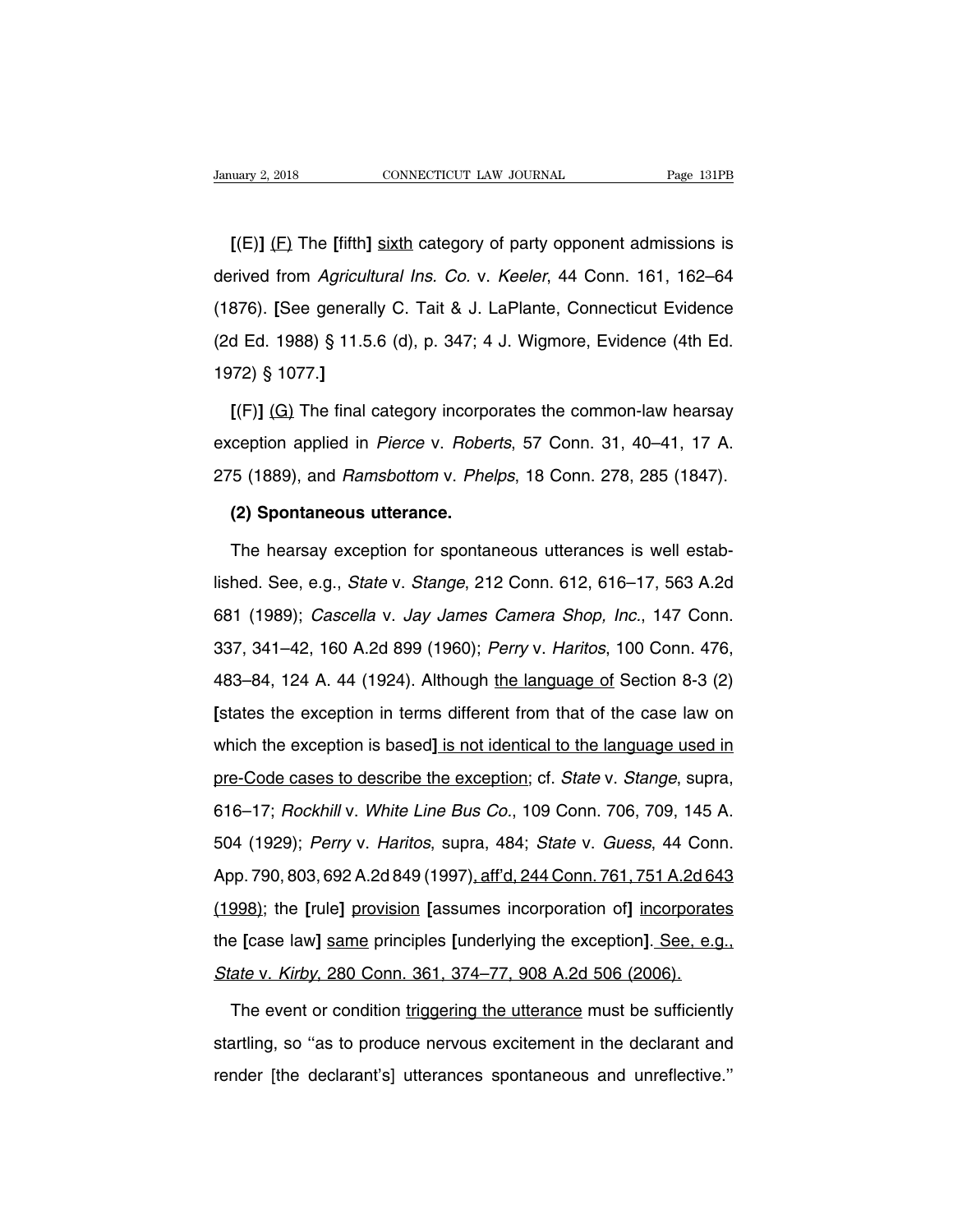State v. Rinaldi, 220 Conn. 345, 359, 599 A.2d 1 (1991) **[**, quoting C. Page 132PB CONNECTICUT LAW JOURNAL January 2, 2018<br>
State v. Rinaldi, 220 Conn. 345, 359, 599 A.2d 1 (1991) [, quoting C.<br>
Tait & J. LaPlante, § 11.11.2, pp. 373–74; accord 2 C. McCormick,<br>
supra, § 272, p. 204]. State v. Rinaldi, 220 Conn. 345, 359, 599 A.2d 1 (1991) [, que Tait & J. LaPlante, § 11.11.2, pp. 373–74; accord 2 C. McC<br>supra, § 272, p. 204].<br>**(3) Statement of then-existing physical condition.**<br>Section 8-3 (3) embraces it & J. LaPlante, § 11.11.2, pp. 373–74; accord 2 C. McCormick,<br>pra, § 272, p. 204].<br>**(3) Statement of then-existing physical condition.**<br>Section 8-3 (3) embraces the hearsay exception for statements of<br>en-existing physica

supra, § 272, p. 204].<br>
(3) Statement of then-existing physical condition.<br>
Section 8-3 (3) embraces the hearsay exception for statements of<br>
then-existing physical condition. *Martin v. Sherwood*, 74 Conn. 475,<br>
481–82, 5 (3) Statement of then-existing physical condition.<br>Section 8-3 (3) embraces the hearsay exception for statements of<br>then-existing physical condition. *Martin v. Sherwood*, 74 Conn. 475,<br>481–82, 51 A. 526 (1902); *State v.* Section 8-3 (3) embraces the hearsay exception for statements of<br>then-existing physical condition. *Martin v. Sherwood*, 74 Conn. 475,<br>481–82, 51 A. 526 (1902); *State v. Dart*, 29 Conn. 153, 155 (1860);<br>see *McCarrick v.* en-existing physical condition. *Martin* v. *Sherwood*, 74 Conn. 475,<br>1–82, 51 A. 526 (1902); *State* v. *Dart*, 29 Conn. 153, 155 (1860);<br>e *McCarrick* v. *Kealy*, 70 Conn. 642, 645, 40 A. 603 (1898).<br>The exception is lim

481–82, 51 A. 526 (1902); *State v. Dart,* 29 Conn. 153, 155 (1860);<br>see *McCarrick v. Kealy, 7*0 Conn. 642, 645, 40 A. 603 (1898).<br>The exception is limited to statements of *then-existing* physical con-<br>dition, whereby th see *McCarrick* v. *Kealy*, 70 Conn. 642, 645, 40 A. 603 (1898).<br>The exception is limited to statements of *then-existing* physical condition, whereby the declarant describes how the declarant feels [as] at the time the de The exception is limited to statements of *then-existing* physical condition, whereby the declarant describes how the declarant feels [as] at the time the declarant [speaks] makes the hearsay statement. Statements concerni The exception is inhibit to extrement of *their existing* physical condition, whereby the declarant describes how the declarant feels [as] at the time the declarant [speaks] makes the hearsay statement. Statements concerni at the time the declarant [speaks] makes the hearsay statement. State-<br>ments concerning past physical condition; *Martin* v. *Sherwood*, supra,<br>74 Conn. 482; *State* v. *Dart*, supra, 29 Conn. 155; or the events leading<br>up ments concerning past physical condition; *Martin v. Sherwood*, supra, 74 Conn. 482; *State v. Dart*, supra, 29 Conn. 155; or the events leading up to or the cause of a present condition; *McCarrick v. Kealy*, supra, 70 Co 3 (5) (exception for statements made to physician for purpose, supra, 74 Conn. 482; *Statev. Dart*, supra, 29 Conn. 155; or the events leading up to or the cause of a present condition; *McCarrick v. Kealy*, supra, 70 Conn obtain: 162, 8dde v. Bart, 8dptd, 26 Softh. 166, 6t the events leading<br>up to or the cause of a present condition; *McCarrick* v. *Kealy*, supra,<br>70 Conn. 645; are not admissible under this exception. Cf. Section 8-<br>3 (5) ( bodily conditionally conditionally<br>70 Conn. 645; are not admissible under<br>3 (5) (exception for statements made<br>obtaining medical treatment or advice are<br>bodily condition or cause thereof).<br>(4) Statement of then-existing me (5) (exception for statements made to physician for purpose of<br>taining medical treatment or advice and describing *past* or present<br>dily condition or cause thereof).<br>**(4) Statement of then-existing mental or emotional cond** taining medical treatment or advice and describing *past* or present<br>dily condition or cause thereof).<br>(4) Statement of then-existing mental or emotional condition.<br>Section 8-3 (4) embodies what is frequently referred to a

bodily condition or cause thereof).<br>
(4) Statement of then-existing mental or emotional condition.<br>
Section 8-3 (4) embodies what is frequently referred to as the "state-<br>
of-mind" exception to the hearsay rule. See, e.g., Section 8-3 (4) embodies what is frequently referred to as the "state-<br>mind" exception to the hearsay rule. See, e.g., *State* v. *Periere*,<br>6 Conn. 599, 605–606, 442 A.2d 1345 (1982).<br>The exception allows the admission of

of-mind" exception to the hearsay rule. See, e.g., *State v. Periere*,<br>186 Conn. 599, 605–606, 442 A.2d 1345 (1982).<br>The exception allows the admission of a declarant's statement<br>describing his or her then-existing mental 186 Conn. 599, 605–606, 442 A.2d 1345 (1982).<br>The exception allows the admission of a declarant's statement<br>describing his or her then-existing mental or emotional condition when<br>the declarant's mental or emotional conditi The exception allows the admission of a declarant's statement<br>describing his or her then-existing mental or emotional condition when<br>the declarant's mental or emotional condition is a [factual] relevant<br>issue in the case.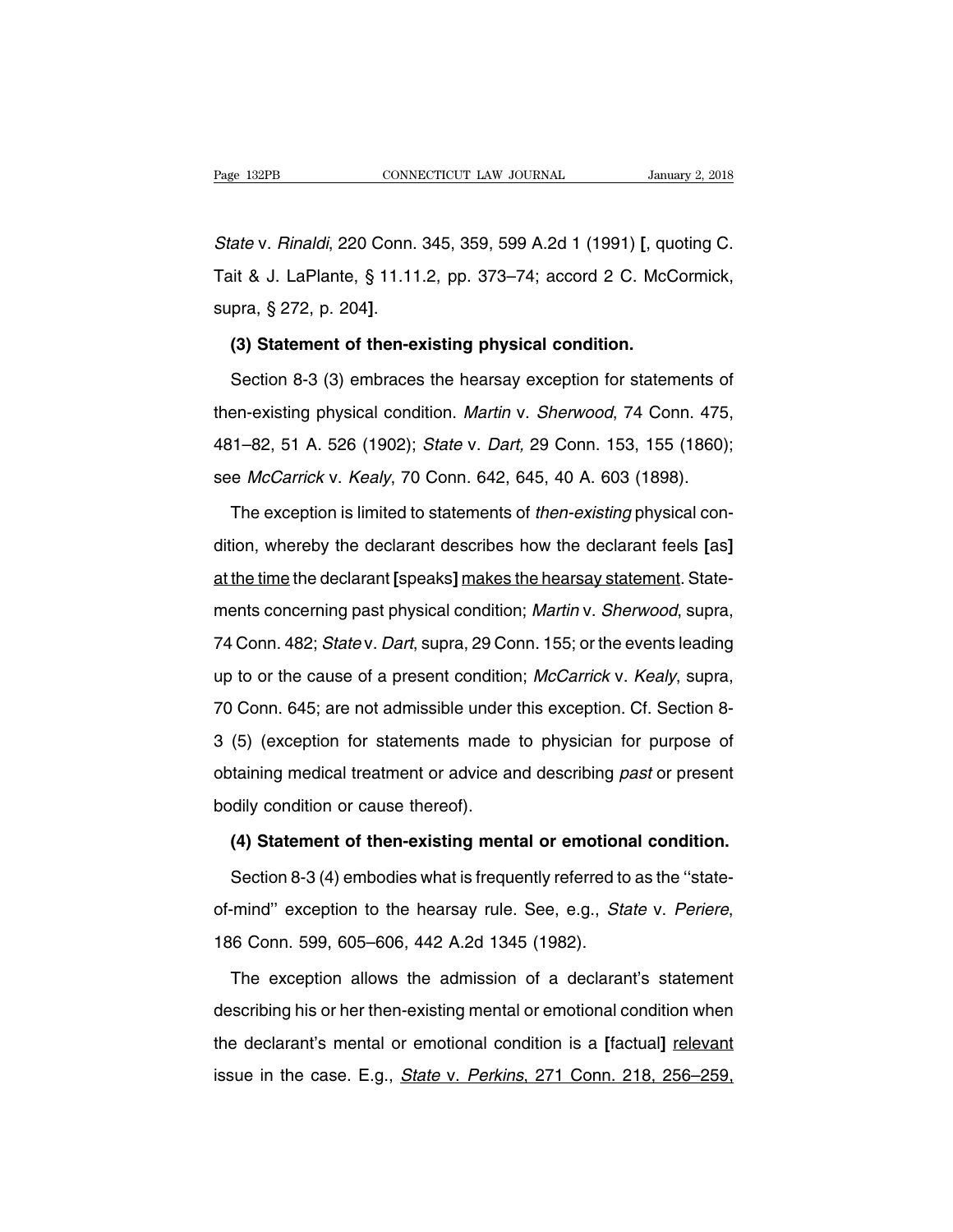Vanuary 2, 2018 CONNECTICUT LAW JOURNAL Page 133PB<br>856 A.2d 917 (2004) (defendant's state-of-mind at time of hearsay<br>statement not relevant to any issue in case); State v. Periere, supra, Sanuary 2, 2018 CONNECTICUT LAW JOURNAL Page 133PB<br>1956 A.2d 917 (2004) (defendant's state-of-mind at time of hearsay<br>186 Conn. 606–607 (relevant to show declarant's fear)[; Kearney v. 1856 A.2d 917 (2004) (defendant's state-of-mind at time of hearsay<br>statement not relevant to any issue in case); State v. Periere, supra,<br>186 Conn. 606–607 (relevant to show declarant's fear)**[**; Kearney v.<br>Farrell, 28 Con 856 A.2d 917 (2004) (defendant's state-of-mind at time of hearsay<br>statement not relevant to any issue in case); State v. Periere, supra,<br>186 Conn. 606–607 (relevant to show declarant's fear)[; Kearney v.<br>Farrell, 28 Conn. statement not relevant to any issue in case); State v. Periere, supra, 186 Conn. 606–607 (relevant to show declarant's fear)[; Kearney v. Farrell, 28 Conn. 317, 320–21 (1859) (to show declarant's "mental feeling")]. Only s 186 Conn. 606–607 (relevant to show declarant's fear)[; Kearney v.<br>Farrell, 28 Conn. 317, 320–21 (1859) (to show declarant's "mental<br>feeling")]. Only statements describing then-existing mental or emo-<br>tional condition, i.e admissible. eling")]. Only statements describing *then-existing* mental or emo-<br>nal condition, i.e., that existing when the statement is made, are<br>lmissible.<br>The exception also covers a declarant's statement of present inten-<br>n to per

tional condition, i.e., that existing when the statement is made, are<br>admissible.<br>The exception also covers a declarant's statement of present inten-<br>tion to perform a subsequent act as an inference that the subsequent<br>act admissible.<br>
The exception also covers a declarant's statement of present inten-<br>
tion to perform a subsequent act as an inference that the subsequent<br>
act actually occurred. E.g., *State v. Rinaldi*, 220 Conn. 345, 358 n. The exception also covers a declarant's statement of present intention to perform a subsequent act as an inference that the subsequent act actually occurred. E.g., *State v. Rinaldi*, 220 Conn. 345, 358 n.7, 599 A.2d 1 (19 tion to perform a subsequent act as an inference that the subsequent<br>act actually occurred. E.g., *State v. Rinaldi*, 220 Conn. 345, 358 n.7,<br>599 A.2d 1 (1991); *State v. Santangelo*, 205 Conn. 578, 592, 534<br>A.2d 1175 (198 act actually occurred. E.g., *State v. Rinaldi*, 220 Conn. 345, 358 n.7,<br>599 A.2d 1 (1991); *State v. Santangelo*, 205 Conn. 578, 592, 534<br>A.2d 1175 (1987); *State v. Journey*, 115 Conn. 344, 351, 161 A.2d<br>515 (1932). The 599 A.2d 1 (1991); *State v. Santangelo*, 205 Conn. 578, 592, 534<br>A.2d 1175 (1987); *State v. Journey*, 115 Conn. 344, 351, 161 A.2d<br>515 (1932). The inference drawn from the statement of present inten-<br>tion that the act ac A.2d 1175 (1987); State<br>515 (1932). The inference<br>tion that the act actually concern. 5 (1932). The inference drawn from the statement of present inten-<br>n that the act actually occurred is a matter of relevancy rather than<br>hearsay concern.<br>When a statement describes the declarant's intention to do a future<br>

ition that the act actually occurred is a matter of relevancy rather than<br>a hearsay concern.<br>When a statement describes the declarant's intention to do a future<br>act in concert with another person, e.g., "I am going to meet a hearsay concern.<br>When a statement describes the declarant's intention to do a future<br>act in concert with another person, e.g., "I am going to meet Ralph<br>at the store at ten," the case law does not prohibit admissibility. When a statement describes the declarant's intention to do a future<br>act in concert with another person, e.g., "I am going to meet Ralph<br>at the store at ten," the case law does not prohibit admissibility. See<br>State v. Santa act in concert with another person, e.g., "I am going to meet Ralph<br>at the store at ten," the case law does not prohibit admissibility. See<br>State v. Santangelo, supra, 205 Conn. 592. But the declaration can<br>be admitted onl at the store at ten," the case law does not prohibit admissibility. See<br>State v. Santangelo, supra, 205 Conn. 592. But the declaration can<br>be admitted only to prove the declarant's subsequent conduct, not to<br>show what the State v. Santangelo, supra, 205 Conn. 592. But the declaration can<br>be admitted only to prove the declarant's subsequent conduct, not to<br>show what the other person ultimately did. State v. Perelli, 125 Conn.<br>321, 325, 5 A.2 be admitted only to prove the declarant's subsequent conduct, not to<br>show what the other person ultimately did. State v. Perelli, 125 Conn.<br>321, 325, 5 A.2d 705 (1939). Thus, in the example above, the declar-<br>ant's stateme show what the other person ultimately did. State v. Perelli, 125 Conn.<br>321, 325, 5 A.2d 705 (1939). Thus, in the example above, the declar-<br>ant's statement could be used to infer that the declarant actually did<br>go to meet 321, 325, 5 A.2d 705 (1939). Thus, in the example above, the declar-<br>ant's statement could be used to infer that the declarant actually did<br>go to meet Ralph at the store at ten, but not to show that Ralph went<br>to the store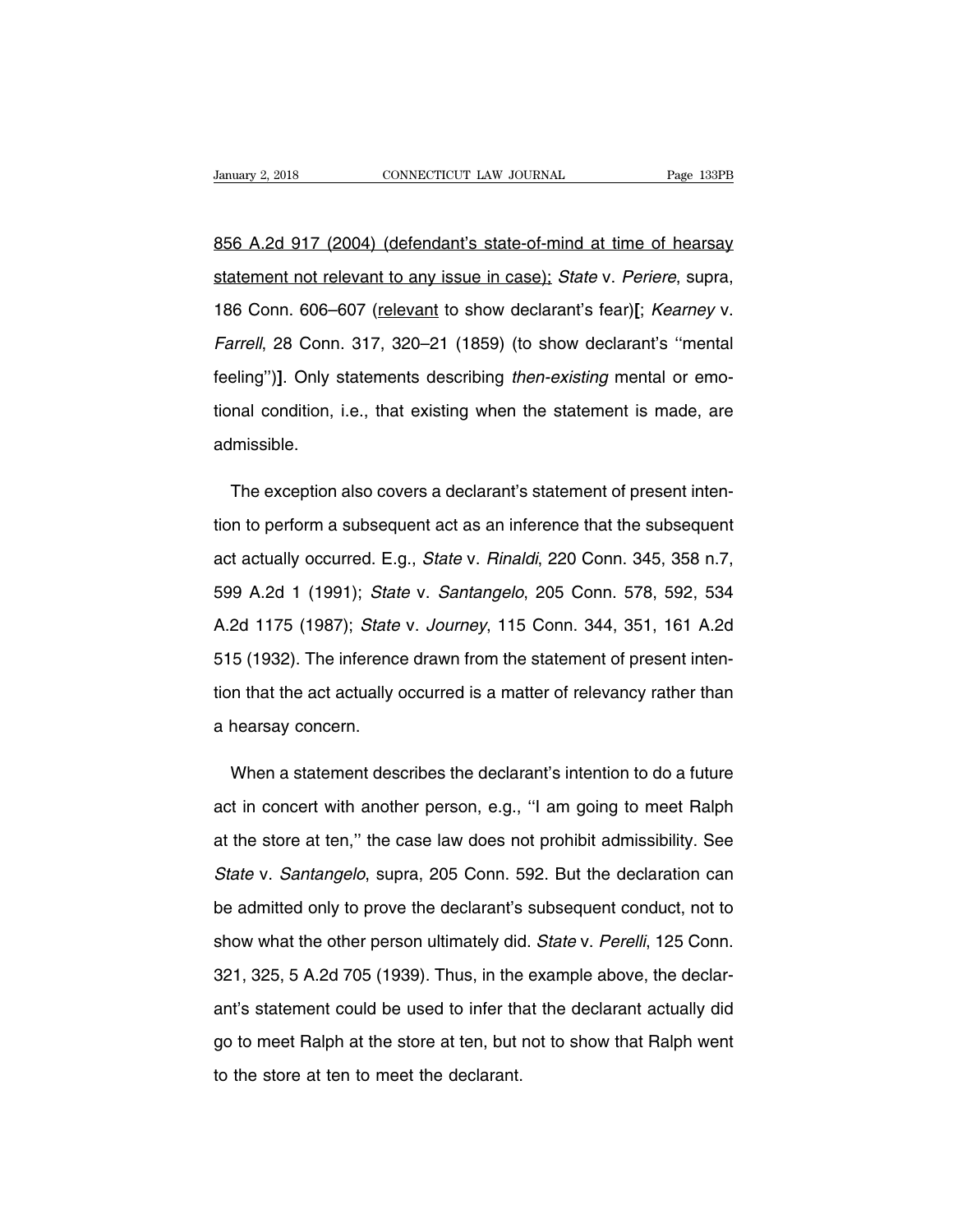e 134PB<br>
CONNECTICUT LAW JOURNAL<br>
Placement of Section 8-3 (4) in the "availability of the declarant<br>
material" category of hearsay exceptions confirms that the admissi-Fage 134PB CONNECTICUT LAW JOURNAL January 2, 2018<br>
Placement of Section 8-3 (4) in the "availability of the declarant<br>
immaterial" category of hearsay exceptions confirms that the admissi-<br>
bility of statements of present Placement of Section 8-3 (4) in the "availability of the declarant<br>immaterial" category of hearsay exceptions confirms that the admissi-<br>bility of statements of present intention to show future acts is not<br>conditioned on a Placement of Section 8-3 (4) in the "availability of the declarant<br>immaterial" category of hearsay exceptions confirms that the admissi-<br>bility of statements of present intention to show future acts is not<br>conditioned on a immaterial" category of hearsay exceptions confirms that the admissibility of statements of present intention to show future acts is not conditioned on any requirement that the declarant be unavailable. See State v. Santa bility of statements of present intention to show future acts<br>conditioned on any requirement that the declarant be unavailable<br>State v. Santangelo, supra, 205 Conn. 592 (dictum suggestin<br>declarant's unavailability is preco multioned on any requirement that the declarant be unavailable. See<br>ate v. Santangelo, supra, 205 Conn. 592 (dictum suggesting that<br>clarant's unavailability is precondition to admissibility).<br>While statements of present in

State v. Santangelo, supra, 205 Conn. 592 (dictum suggesting that declarant's unavailability is precondition to admissibility).<br>While statements of present intention looking forward to the doing of some future act are admi declarant's unavailability is precondition to admissibility).<br>While statements of present intention looking forward to the doing<br>of some future act are admissible under the exception, backward-<br>looking statements of memory While statements of present intention looking forward to the doing<br>of some future act are admissible under the exception, backward-<br>looking statements of memory or belief offered to prove the act or<br>event remembered or bel University, 129 Conn. 615, 618–19, 30 A.2d 545 (1943). But see State<br>V. Santangelo, supra, 205 Conn. 615, 618–19, 30 A.2d 545 (1943). But see State<br>V. Santangelo, supra, 205 Conn. 592–93. As the advisory committee v. Santangelo, supra, 205 Conn. 592–93. As the advisory committee the superior, superior and event remembered or believed are inadmissible. See *Wade* v. Yale University, 129 Conn. 615, 618–19, 30 A.2d 545 (1943). But see note the corresponding federal rule suggests, ''[t]he exclusion of statements of memory or believed are inadmissible. See *Wade* v. Yale University, 129 Conn. 615, 618–19, 30 A.2d 545 (1943). But see *State* v. *Santangelo* University, 129 Conn. 615, 618–19, 30 A.2d 545 (1943). But see *State*<br>v. *Santangelo*, supra, 205 Conn. 592–93. As the advisory committee<br>note to the corresponding federal rule suggests, "[t]he exclusion of<br>"statements of believed, supra, 205 Conn. 592–93. As the advisory committee<br>note to the corresponding federal rule suggests, "[t]he exclusion of<br>"statements of memory or belief to prove the fact remembered or<br>believed" is necessary to av rule which would otherwise result from allowing statements of memory or belief to prove the fact remembered or<br>believed' is necessary to avoid the virtual destruction of the hearsay<br>rule which would otherwise result from a Statements of memory or belief to prove the fact remembered or<br>believed' is necessary to avoid the virtual destruction of the hearsay<br>rule which would otherwise result from allowing state of mind, provable<br>by a hearsay sta believed' is necessary to avoid the virtual destruction of the hearsay<br>rule which would otherwise result from allowing state of mind, provable<br>by a hearsay statement, to serve as the basis for an inference of the<br>happening Fraction is increasing to distribute in the main decliberation of the inclined,<br>rule which would otherwise result from allowing state of mind, provable<br>by a hearsay statement, to serve as the basis for an inference of the<br> by a measely elatement, to serve as the state for an interestive or the happening of the event which produced the state of mind." Fed. R.<br>Evid. 803 (3) advisory committee note, citing *Shepard* v. United States,<br>290 U.S. 9 Evid. 803 (3) advisory committee note, citing *Shepard* v. United States,<br>290 U.S. 96, 54 S. Ct. 22, 78 L. Ed. 196 (1933). For cases dealing<br>with the admissibility of statements of memory or belief in will cases,<br>see *Spen* 290 U.S. 96, 54 S. Ct. 22, 78 L. Ed. 196 (1933). For cases dealing<br>with the admissibility of statements of memory or belief in will cases,<br>see *Spencer's Appeal*, 77 Conn. 638, 643, 60 A. 289 (1905); *Vivian<br>Appeal*, 74 Co with the admissibility of statements of memory or belief in will cases,<br>see *Spencer's Appeal*, 77 Conn. 638, 643, 60 A. 289 (1905); *Vivian<br>Appeal*, 74 Conn. 257, 260–62, 50 A. 797 (1901); *Comstock v. Had-<br>lyme Ecclesias* v. Johnson, 127 Conn. 638, 643, 60 A. 289 (1905); Vivian<br>Appeal, 74 Conn. 257, 260–62, 50 A. 797 (1901); Comstock v. Had-<br>Jyme Ecclesiastical Society, 8 Conn. 254, 263–64 (1830). Cf. Babcock<br>v. Johnson, 127 Conn. 643, 644, Appeal, 74 Conn. 257, 260–62, 50 A. 797 (1901); Comstock v. Had-<br>lyme Ecclesiastical Society, 8 Conn. 254, 263–64 (1830). Cf. Babcock<br>v. Johnson, 127 Conn. 643, 644, 19 A.2d 416 (1941) (statements<br>admissible only as circum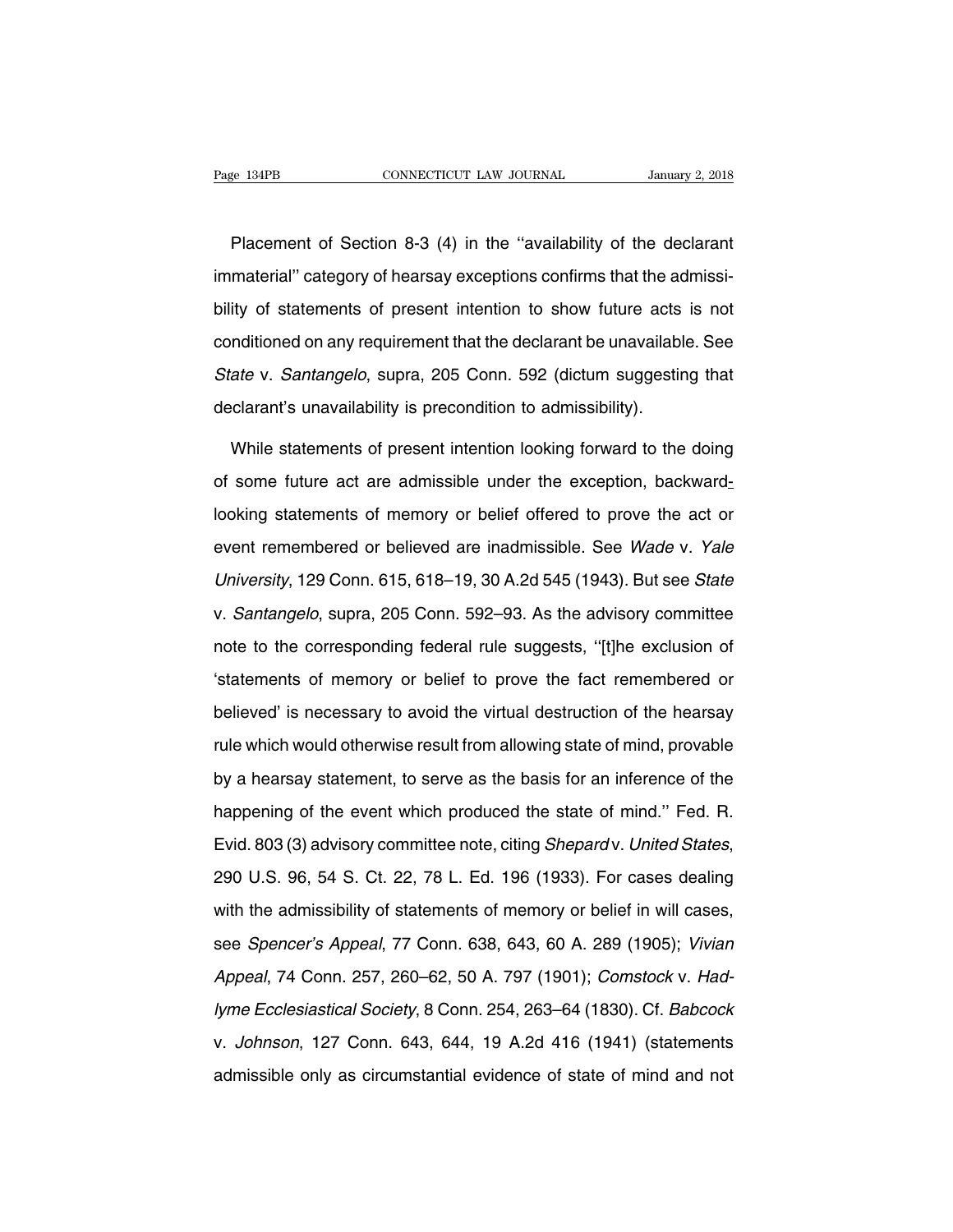Francey 2, 2018 CONNECTICUT LAW JOURNAL Page 135PB<br>for truth of matter asserted); In re Johnson's Will, 40 Conn. 587, 588<br>(1873) (same). January 2, 2018<br>for truth of matter as<br>(1873) (same).<br>**(5) Statement for** 

r truth of matter asserted); *In re Johnson's Will*, 40 Conn. 587, 588<br>873) (same).<br>(5**) Statement for purposes of obtaining medical diagnosis or**<br>e**atment. treatment.**

873) (same).<br>**(5) Statement for purposes of obtaining medical diagnosis or**<br>eatment.<br>Statements made in furtherance of obtaining a medical diagnosis<br>treatment are excepted from the hearsay rule. E.g., *State* v. *DePas*-(5) Statement for purposes of obtaining medical diagnosis or<br>treatment.<br>Statements made in furtherance of obtaining a medical diagnosis<br>or treatment are excepted from the hearsay rule. E.g., *State v. DePas-<br>tino*, 228 Con treatment.<br>
Statements made in furtherance of obtaining a medical diagnosis<br>
or treatment are excepted from the hearsay rule. E.g., *State v. DePas-<br>
tino*, 228 Conn. 552, 565, 638 A.2d 578 (1994). This is true even<br>
if di Statements made in furtherance of obtaining a medical diagnosis<br>or treatment are excepted from the hearsay rule. E.g., *State v. DePas-<br>tino*, 228 Conn. 552, 565, 638 A.2d 578 (1994). This is true even<br>if diagnosis or trea or treatment are excepted from the hearsay rule. E.g., *State v. DePastino*, 228 Conn. 552, 565, 638 A.2d 578 (1994). This is true even if diagnosis or treatment is not the primary purpose of the medical examination or the tino, 228 Conn. 552, 565, 638 A.2d 578 (1994). This is true even<br>if diagnosis or treatment is not the primary purpose of the medical<br>examination or the principal motivation for the statement; *State* v.<br>*Griswold*, 160 Con if diagnosis or treatment is not the primary purpose of the medical<br>examination or the principal motivation for the statement; State v.<br>Griswold, 160 Conn. App. 528, 553, 557, 127 A.3d 189 (statements<br>made during forensic examination or the principal motivation for the statement; *State v.*<br>Griswold, 160 Conn. App. 528, 553, 557, 127 A.3d 189 (statements<br>made during forensic interview in child sexual abuse context), cert.<br>denied, 320 Conn. Griswold, 160 Conn. App. 528, 553, 557, 127 A.3d 189 (statements made during forensic interview in child sexual abuse context), cert.<br>denied, 320 Conn. 907, 128 A.3d 952 (2015); as long as the statement is "reasonably pert ade during forensic interview in child sexual abuse context), cert.<br>
inied, 320 Conn. 907, 128 A.3d 952 (2015); as long as the statement<br>
"reasonably pertinent" to obtaining diagnosis or treatment. Id.<br>
It is intended that

denied, 320 Conn. 907, 128 A.3d 952 (2015); as long as the statement<br>is "reasonably pertinent" to obtaining diagnosis or treatment. Id.<br>It is intended that the term "medical" be read broadly so that the<br>exception would cov is "reasonably pertinent" to obtaining diagnosis or treatment. Id.<br>It is intended that the term "medical" be read broadly so that the<br>exception would cover statements made for the purpose of obtaining<br>diagnosis or treatmen It is intended that the term "medical" be read broadly so that the<br>exception would cover statements made for the purpose of obtaining<br>diagnosis or treatment for both somatic and psychological maladies<br>and conditions. See exception would cover statements made for the purpose of obtaining<br>diagnosis or treatment for both somatic and psychological maladies<br>and conditions. See *State* v. *Wood*, 208 Conn. 125, 133–34, 545 A.2d<br>1026, cert. denie diagnosis or treated<br>and conditions. S<br>1026, cert. denie<br>225 (1988).<br>Statements cor d conditions. See *State* v. *Wood*, 208 Conn. 125, 133–34, 545 A.2d<br>26, cert. denied, 488 U.S. 895, 109 S. Ct. 235, 102 L. Ed. 2d<br>5 (1988).<br>Statements concerning the cause of an injury or condition tradition-<br>y were inadm

ally were inadmissible under the exception. See Smith v. Hausdorf, 92 Conn. 579, 582, 103 A. 939 (1918). [Recent] Subsequent cases recognize that, in some instances, causation may be pertinent to medi-Statements concerning the cause of an injury or condition traditionally were inadmissible under the exception. See *Smith v. Hausdorf*, 92 Conn. 579, 582, 103 A. 939 (1918). [Recent] Subsequent cases recognize that, in som ally were inadmissible under the exception. See *Smith* v. Hausdorf, 92 Conn. 579, 582, 103 A. 939 (1918). [Recent] Subsequent cases recognize that, in some instances, causation may be pertinent to medical diagnosis or tre 135, 534 A.2d 1253 (1987); cf. *State v. DePastino*, supra, 228 Conn. 359, 534 A.2d 1253 (1987); cf. *State v. DePastino*, supra, 228 Conn. 565. Section 8-3 (5), thus, excepts from the hearsay rule statements 565. Section 8-3 (5), thus, excepts from the hearsay rule statements of the state v. Daniels, 13 Conn. App. 133, 135, 534 A.2d 1253 (1987); cf. *State v. DePastino*, supra, 228 Conn. 565. Section 8-3 (5), thus, excepts fro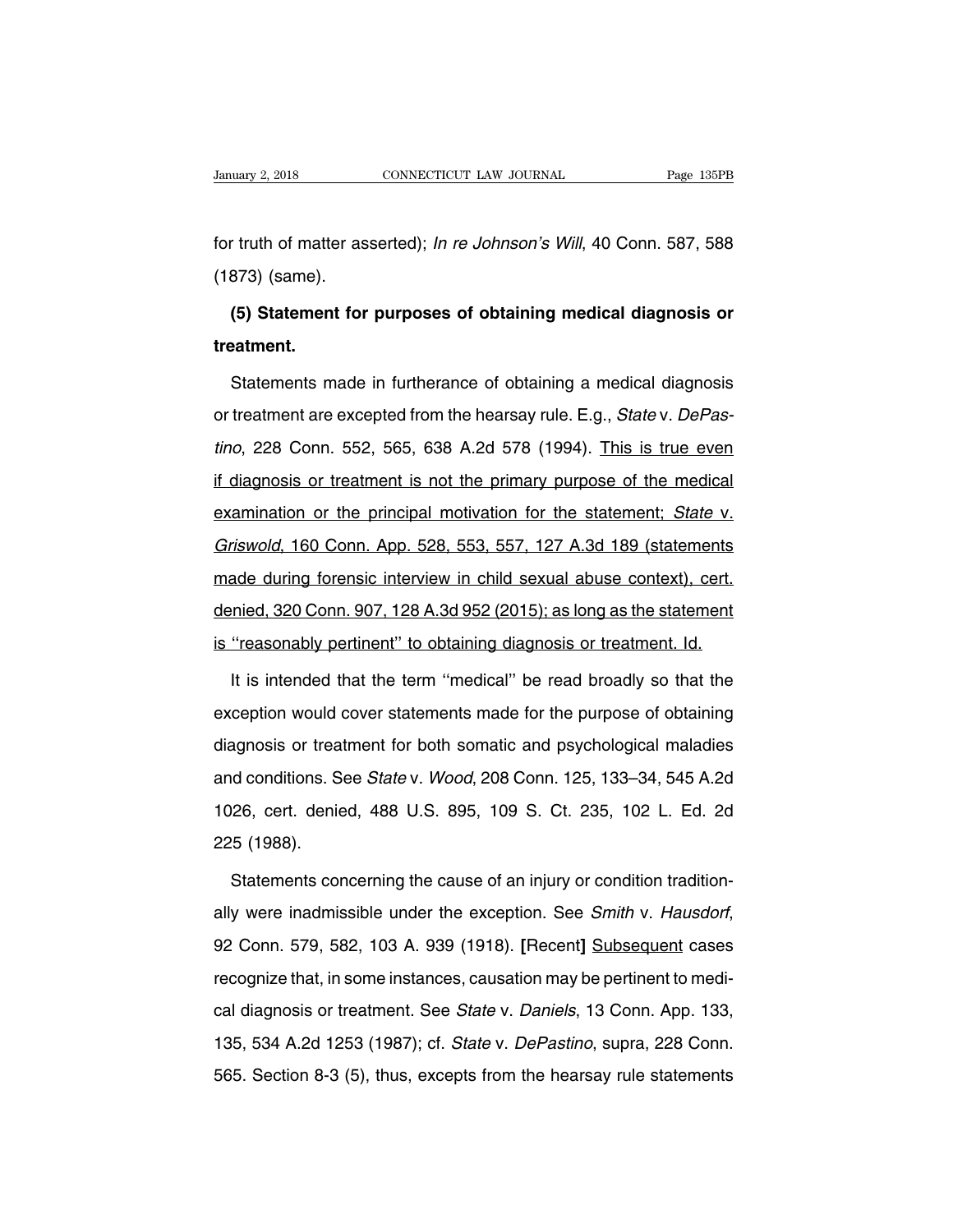Page 136PB<br>
CONNECTICUT LAW JOURNAL<br>
describing "the inception or general character of the cause or external<br>
source" of an injury or condition when reasonably pertinent to medical Fage 136PB CONNECTICUT LAW JOURNAL January 2, 2018<br>describing "the inception or general character of the cause or external<br>source" of an injury or condition when reasonably pertinent to medical<br>diagnosis or treatment. describing "the inception or g<br>source" of an injury or condition<br>diagnosis or treatment.<br>Statements as to causation scribing "the inception or general character of the cause or external<br>urce" of an injury or condition when reasonably pertinent to medical<br>agnosis or treatment.<br>Statements as to causation that include the identity of the p

responsible for the injury or condition when reasonably pertinent to medical<br>diagnosis or treatment.<br>Statements as to causation that include the identity of the person<br>responsible for the injury or condition ordinarily are diagnosis or treatment.<br>Statements as to causation that include the identity of the person<br>responsible for the injury or condition ordinarily are neither relevant<br>to nor in furtherance of the patient's medical treatment. S Statements as to causation that include the identity of the person<br>responsible for the injury or condition ordinarily are neither relevant<br>to nor in furtherance of the patient's medical treatment. *State* v. *DePas-*<br>*tino* responsible for the injury or condition ordinarily are neither relevant<br>to nor in furtherance of the patient's medical treatment. *State* v. *DePas-<br>tino*, supra, 228 Conn. 565; *State* v. *Dollinger*, 20 Conn. App. 530,<br>5 to nor in furtherance of the patient's medical treatment. *State v. DePastino*, supra, 228 Conn. 565; *State v. Dollinger*, 20 Conn. App. 530, 534, 568 A.2d 1058, cert. denied, 215 Conn. 805, 574 A.2d 220 (1990). Both the tino, supra, 228 Conn. 565; *State v. Dollinger*, 20 Conn. App. 530, 534, 568 A.2d 1058, cert. denied, 215 Conn. 805, 574 A.2d 220 (1990).<br>Both the Supreme and Appellate Courts have recognized an exception to this principl Example 19 Section 2014, 2014 Markow, 2014 Markow, 2014 Markow, 2014<br>Both the Supreme and Appellate Courts have recognized an exception<br>to this principle in cases of domestic child abuse. *State v. DePastino*,<br>supra, 565; 1.11 A.2d 1239 (1988)], see C. Tait & J. LaPlante, supra, (Sup. 1999)<br>
1.12.3, p. 233]. The courts reason that "[i]n cases of sexual abuse.<br>
1.12.3, p. 233]. The courts reason that "[i]n cases of sexual abuse in supra, 565; *State* v. *Dollinger*, supra, 534–35; *State* v. *Maldonado*, 13<br>Conn. App. 368, 372–74, 536 A.2d 600, cert. denied, 207 Conn. 808,<br>541 A.2d 1239 (1988)[; see C. Tait & J. LaPlante, supra, (Sup. 1999)<br>§ 11.12. capta, 200, 2000 in 2000, 2010 in 2000, cert. denied, 207 Conn. 808,<br>Conn. App. 368, 372–74, 536 A.2d 600, cert. denied, 207 Conn. 808,<br>541 A.2d 1239 (1988)[; see C. Tait & J. LaPlante, supra, (Sup. 1999)<br>§ 11.12.3, p. 233 541 A.2d 1239 (1988)[; see C. Tait & J. LaPlante, supra, (Sup. 1999)<br>§ 11.12.3, p. 233]. The courts reason that "[i]n cases of sexual abuse in<br>the home, hearsay statements made in the course of medical treatment<br>which rev  $\S$  11.12.3, p. 233]. The courts reason that "[i]n cases of sexual abuse in the home, hearsay statements made in the course of medical treatment which reveal the identity of the abuser, are reasonably pertinent to treatme the home, hearsay statements made in the course of medical treatment<br>which reveal the identity of the abuser, are reasonably pertinent to<br>treatment and are admissible.... If the sexual abuser is a member<br>of the child vict which reveal the identity of the abuser, are reasonably pertinent to<br>treatment and are admissible. . . . If the sexual abuser is a member<br>of the child victim's immediate household, it is reasonable for a physi-<br>cian to asc treatment and are admissible.... If the sexual abuser is a member<br>of the child victim's immediate household, it is reasonable for a physi-<br>cian to ascertain the identity of the abuser to prevent recurrences<br>and to facilit (Citation omitted; internal quotation of the some state of the child victim's immediate household, it is reasonable for a physician to ascertain the identity of the abuser to prevent recurrences and to facilitate the treat and to facilitate the treatment of psychological and physical injuries."<br>(Citation omitted; internal quotation marks omitted.) State v. Dollinger,<br>supra, 535, quoting State v. Maldonado, supra, 374; accord State v.<br>DePasti (Citation omitted; internal quotation marks omitted.) *State v. Dollinger*, supra, 535, quoting *State v. Maldonado*, supra, 374; accord *State v. DePastino*, supra, 565. In 2001, this reasoning was extended to apply the e 256 Conn. 23, 45, 770 A.2d 908 (2001). "In any sexual assault, the identity of the perpetrator undoubtedly is relevant to the physician to identity of the perpetrator undoubtedly is relevant to the physician to identity of DePastino, supra, 565. In 2001, this reasoning was extended to apply<br>the exception to *adult* victims of sexual abuse as well. *State v. Kelly,*<br>256 Conn. 23, 45, 770 A.2d 908 (2001). "In any sexual assault, the<br>identity o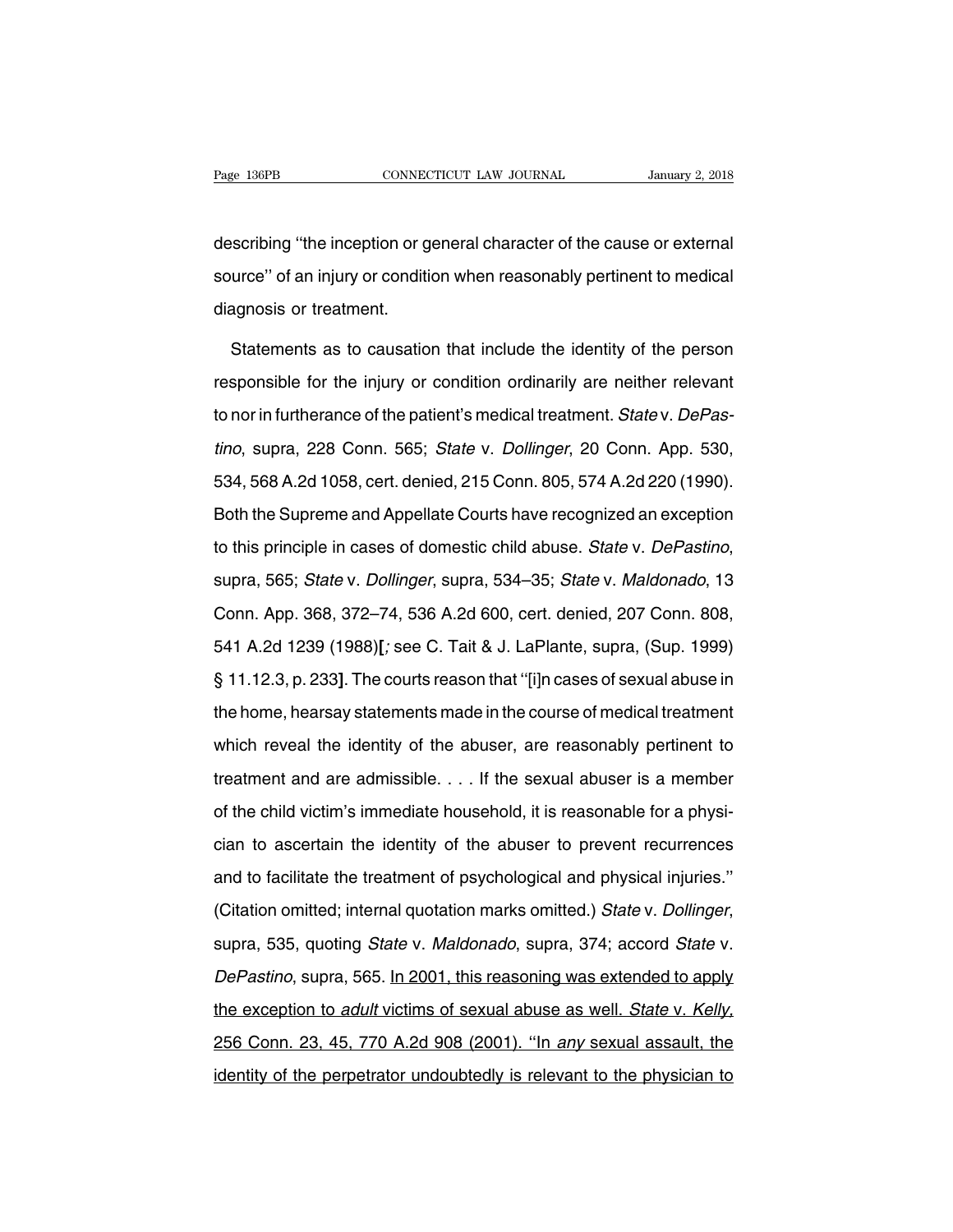Fanuary 2, 2018<br>
Facilitate the treatment of psychological and physical injuries." (Empha-<br>
Facilitate the treatment of psychological and physical injuries." (Empha-<br>
sis added; internal quotation marks omitted.) Id. Sanuary 2, 2018<br>
Sis added; internal quotation marks omitted.) Id.<br>
Sis added; internal quotation marks omitted.) Id.<br>
Traditionally, the exception seemingly required that

cilitate the treatment of psychological and physical injuries." (Empha-<br>
s added; internal quotation marks omitted.) Id.<br>
Traditionally, the exception seemingly required that the statement<br>
made to a physician. See, e.g., Facilitate the treatment of psychological and physical injuries." (Emphasis added; internal quotation marks omitted.) Id.<br>Traditionally, the exception seemingly required that the statement<br>be made to a physician. See, e.g. sis added; internal quotation marks omitted.) Id.<br>Traditionally, the exception seemingly required that the statement<br>be made to a physician. See, e.g., *Wilson v. Granby*, 47 Conn. 59,<br>76 (1879). Statements qualifying unde Traditionally, the exception seemingly required that the statement<br>be made to a physician. See, e.g., *Wilson v. Granby*, 47 Conn. 59,<br>76 (1879). Statements qualifying under Section 8-3 (5), however, may<br>be those made not in the made to a physician. See, e.g., *Wilson v. Granby*, 47 Conn. 59, 76 (1879). Statements qualifying under Section 8-3 (5), however, may be those made not only to a physician, but to other persons involved in the treat If the modern trend. See, See, When Yvertunity, The Solitic Co, 76 (1879). Statements qualifying under Section 8-3 (5), however, may<br>be those made not only to a physician, but to other persons involved<br>in the treatment of to (1070). Statements qualitying and the section of  $S(0)$ , however, may be those made not only to a physician, but to other persons involved in the treatment of the patient, such as a nurse, a paramedic, an interpreter o In the treatment of the patient, such as a nurse, a paramedic, and interpreter or even a family member. This approach is in accord with the modern trend. See *Statev. Maldonado*, supra, 13 Conn. App. 369, 374 n.3 (statemen in the treatment of the patient, each as a harde, a parameter, and<br>interpreter or even a family member. This approach is in accord with<br>the modern trend. See *Statev. Maldonado*, supra, 13 Conn. App. 369,<br>374 n.3 (statemen micripreter of event a family mit<br>the modern trend. See *State* v.<br>374 n.3 (statement by child<br>made to Spanish speaking hos<br>physician as translator).<br>Common-law cases addres 4 n.3 (statement by child abuse victim who spoke only Spanish<br>ade to Spanish speaking hospital security guard enlisted by treating<br>ysician as translator).<br>Common-law cases address the admissibility of statements made<br>ly by

made to Spanish speaking hospital security guard enlisted by treating<br>physician as translator).<br>Common-law cases address the admissibility of statements made<br>only by the patient. E.g., *Gilmore* v. American Tube & Stamping Common-law cases address the admissibility of statements made<br>only by the patient. E.g., *Gilmore* v. *American Tube & Stamping Co.*,<br>79 Conn. 498, 504, 66 A. 4 (1907). Section 8-3 (5) does not, by its<br>terms, restrict stat out the patient. E.g., *Gilmore v. American Tube & Stamping Co.*, 79 Conn. 498, 504, 66 A. 4 (1907). Section 8-3 (5) does not, by its terms, restrict statements admissible under the exception to those made by the patient. but a between 1989, 199 and pattern. E.g., dimense of the metallical rate of clamping oct,<br>79 Conn. 498, 504, 66 A. 4 (1907). Section 8-3 (5) does not, by its<br>terms, restrict statements admissible under the exception to th parent to a health care provider for the purpose of obtaining treatment<br>and parent to a health care provider for the purpose of obtaining treatment<br>and pertinent to that treatment fall within the scope of the exception. and by the patient. For example, if a parent were to bring his or her unconscious child into an emergency room, statements made by the parent to a health care provider for the purpose of obtaining treatment and pertinent t rent to a health care provider for the purpose of obtaining treatment<br>al pertinent to that treatment fall within the scope of the exception.<br>Early common law distinguished between statements made to physi-<br>ans consulted fo

parent to a health care provider for the purpose of obtaining treatment<br>and pertinent to that treatment fall within the scope of the exception.<br>Early common law distinguished between statements made to physi-<br>cians consult and pertinent to that treatment fall within the scope of the exception.<br>Early common law distinguished between statements made to physicians consulted for the purpose of treatment and statements made to<br>physicians consulte Early common law distinguished between statements made to physicians consulted for the purpose of treatment and statements made to physicians consulted solely for the purpose of [qualifying] testifying as an expert witness cians consulted for the purpose of treatment and statements made to<br>physicians consulted solely for the purpose of [qualifying] testifying<br>as an expert witness [to testify at trial]. Statements made to these so-<br>called "no bland conducted for the parpose of treatment and statements made to<br>physicians consulted solely for the purpose of [qualifying] testifying<br>as an expert witness [to testify at trial]. Statements made to these so-<br>called "no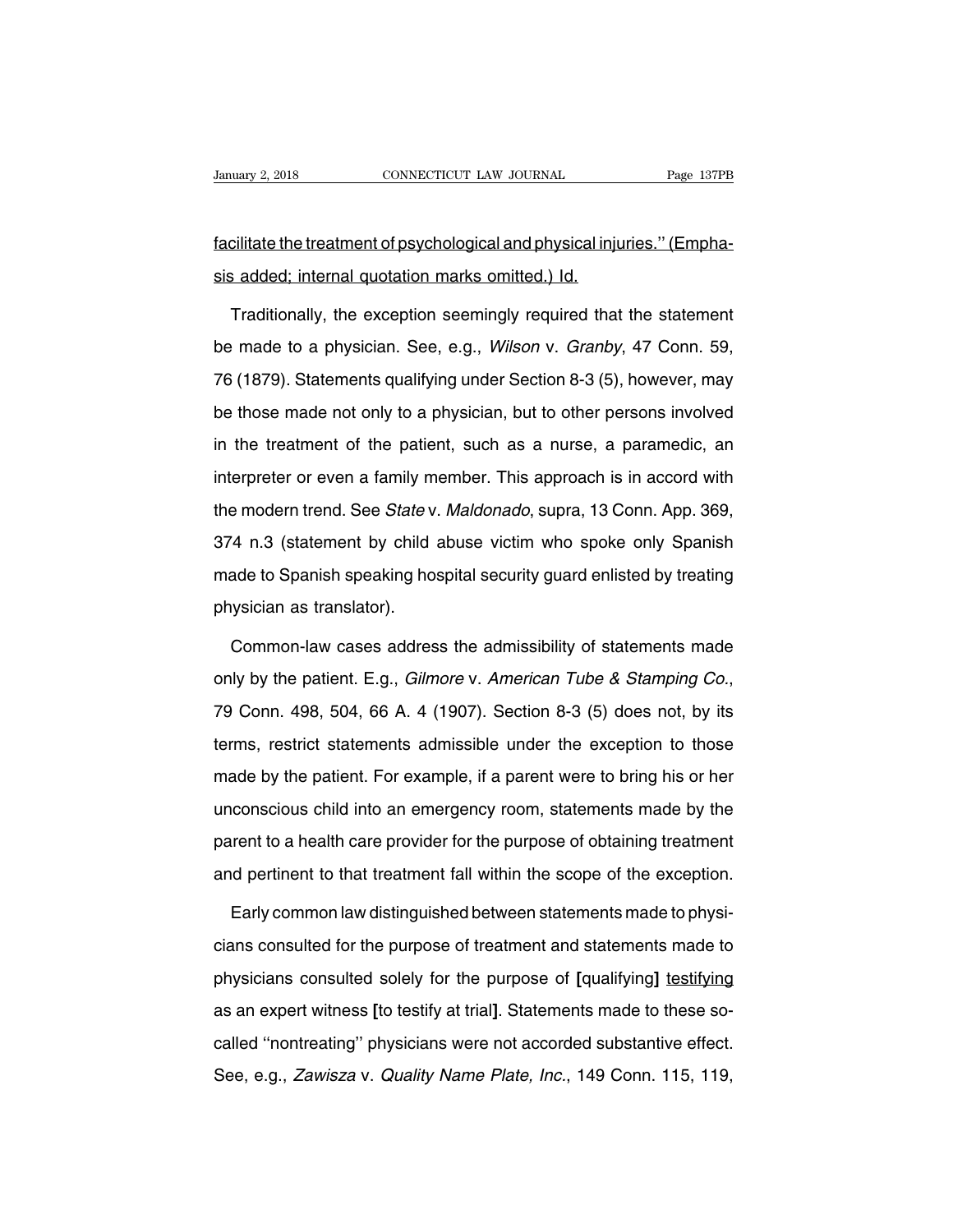176 A.2d 578 (1961); Rowland v. Phila., Wilm. & Baltimore R. Co., 63 Conn. 415, 418–19, 28 A. 102 (1893). This distinction was **[**virtually**]** 176 A.2d 578 (1961); *Rowland v. Phila., Wilm. & Baltimore R. Co.*, 63 Conn. 415, 418–19, 28 A. 102 (1893). This distinction was [virtually] eliminated by the court in *George v. Ericson*, 250 Conn. 312, 324–25, 736 A.2d 8 176 A.2d 578 (1961); *Rowland v. Phila., Wilm. & Baltimore R. Co.*,<br>63 Conn. 415, 418–19, 28 A. 102 (1893). This distinction was [virtually]<br>eliminated by the court in *George v. Ericson*, 250 Conn. 312, 324–25,<br>736 A.2d 8 rrom. 415, 418–19, 28 A. 102 (1893). This distinction was [virtually]<br>eliminated by the court in *George* v. *Ericson*, 250 Conn. 312, 324–25,<br>736 A.2d 889 (1999), which held that nontreating physician could<br>rely on such s eliminated by the court in *George* v. *Ericson*, 250 Conn. 312, 324–25, 736 A.2d 889 (1999), which held that nontreating physician could rely on such statements The distinction between admission only as foundation for the considered too inconsequential to maintain. Accordingly, the word "diagnosis" was added to, and the phrase "advice pertaining thereto" diagnosis" was added to, and the phrase "advice pertaining thereto" red vi. Ed edd (1999), which held that helmidding physician eddition<br>rely on such statements The distinction between admission only as<br>foundation for the expert's opinion and admission for all purposes was<br>considered too i Foundation for the expert's opinion and admission for all purposes was<br>considered too inconsequential to maintain. Accordingly, the word<br>"diagnosis" was added to, and the phrase "advice pertaining thereto"<br>was deleted from toanaation for the expert of opmion and damisolon for an parpector<br>considered too inconsequential to maintain. Accordingly, the w<br>"diagnosis" was added to, and the phrase "advice pertaining then<br>was deleted from, the phras iagnosis" was added to, and the p<br>as deleted from, the phrase "media<br>ereto" in Section 8-3 (5) of the 20<br>**(6) Recorded recollection.**<br>The hearsay exception for past re In the phase "medical treatment or advice pertaining<br>
Section 1943 (5) of the 2000 edition of the Code.<br> **(6) Recorded recollection.**<br>
The hearsay exception for past recollection recorded requires four<br>
undational requirem

thereto" in Section 8-3 (5) of the 2000 edition of the Code.<br>
(6) Recorded recollection.<br>
The hearsay exception for past recollection recorded requires four<br>
foundational requirements. First, the witness must have had pers (6) Recorded recollection.<br>The hearsay exception for past recollection recorded requires four<br>foundational requirements. First, the witness must have had personal<br>knowledge of the event recorded in the memorandum or record The hearsay exception for past recollection recorded requires four<br>foundational requirements. First, the witness must have had personal<br>knowledge of the event recorded in the memorandum or record. Papas<br>v. Aetna Ins. Co., foundational requirements. First, the witness must have had personal knowledge of the event recorded in the memorandum or record. Papas v. Aetna Ins. Co., 111 Conn. 415, 420, 150 A. 310 (1930); Jackiewicz v. United Illumin foundational requirements. First, the witness must have had personal<br>knowledge of the event recorded in the memorandum or record. Papas<br>v. Aetna Ins. Co., 111 Conn. 415, 420, 150 A. 310 (1930); Jackiewicz<br>v. United Illumin Aetna Ins. Co., 111 Conn. 415, 420, 150 A. 310 (1930); Jackiewicz<br>United Illuminating Co., 106 Conn. 302, 309, 138 A. 147 (1927);<br>eff v. Neff, 96 Conn. 273, 278, 114 A. 126 (1921).<br>Second, the witness' present recollection

v. United Illuminating Co., 106 Conn. 302, 309, 138 A. 147 (1927);<br>Neff v. Neff, 96 Conn. 273, 278, 114 A. 126 (1921).<br>Second, the witness' present recollection must be insufficient to<br>enable the witness to testify fully a Neff v. Neff, 96 Conn. 273, 278, 114 A. 126 (1921).<br>Second, the witness' present recollection must be insufficient to<br>enable the witness to testify fully and accurately about the event<br>recorded. State v. Boucino, 199 Conn. Second, the witness' present recollection must be insufficient to<br>enable the witness to testify fully and accurately about the event<br>recorded. State v. Boucino, 199 Conn. 207, 230, 506 A.2d 125 (1986).<br>The rule thus does n enable the witness to testify fully and accurately about the event<br>recorded. State v. Boucino, 199 Conn. 207, 230, 506 A.2d 125 (1986).<br>The rule thus does not require the witness' memory to be totally<br>exhausted. See id. Ea enable the withese to testify langt absolutely about the event<br>recorded. State v. Boucino, 199 Conn. 207, 230, 506 A.2d 125 (1986).<br>The rule thus does not require the witness' memory to be totally<br>exhausted. See id. Earlie The rule thus does not require the witness' memory to be totally<br>exhausted. See id. Earlier cases to the contrary, such as *Katsonas*<br>v. W.M. Sutherland Building & Contracting Co., 104 Conn. 54, 69, 132<br>A. 553 (1926), appa v. W.M. Sutherland Building & Contracting Co., 104 Conn. 54, 69, 132<br>A. 553 (1926), apparently have been rejected. See *State v. Boucino*,<br>supra, 230. "Insufficient recollection" may be established by demon-<br>strating that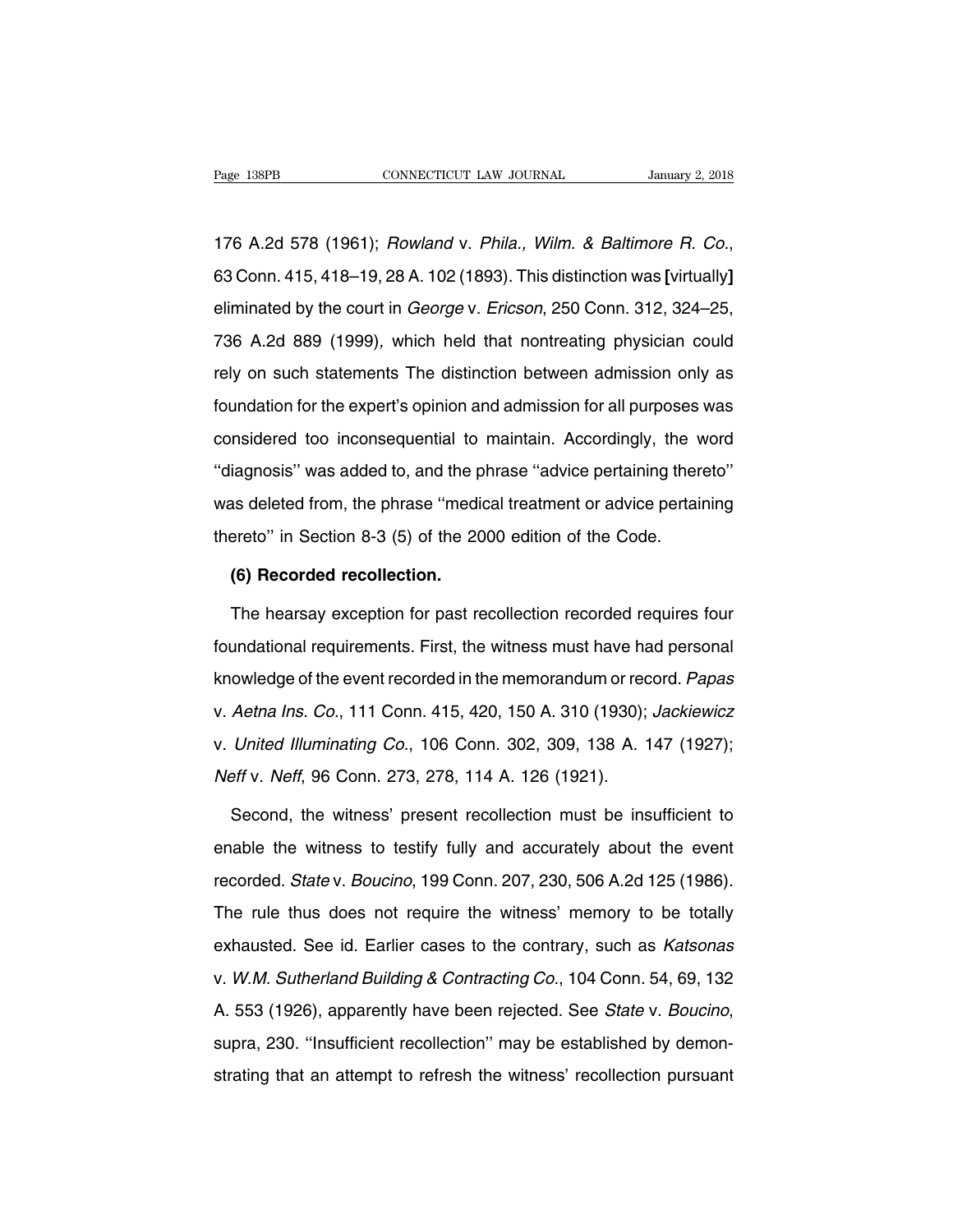University 2, 2018 CONNECTICUT LAW JOURNAL Page 139PB<br>to Section 6-9 (a) was unsuccessful. See Katsonas v. W.M. Sutherland<br>Building & Contracting Co., supra, 69. January 2, 2018<br>
to Section 6-9 (a) was unsuccessful. See *Kats*<br>
Building & Contracting Co., supra, 69.<br>
Third. the memorandum or record must hav

Section 6-9 (a) was unsuccessful. See Katsonas v. W.M. Sutherland<br>
uilding & Contracting Co., supra, 69.<br>
Third, the memorandum or record must have been made or adopted<br>
the witness "at or about the time" the event was rec to Section 6-9 (a) was unsuccessful. See Katsonas v. W.M. Sutherland<br>Building & Contracting Co., supra, 69.<br>Third, the memorandum or record must have been made or adopted<br>by the witness "at or about the time" the event was Building & Contracting Co., supra, 69.<br>Third, the memorandum or record must have been made or adopted<br>by the witness "at or about the time" the event was recorded. Gigliotti<br>v. United Illuminating Co., 151 Conn. 114, 124, Third, the memorandum or record must have been made or adopted<br>by the witness "at or about the time" the event was recorded. *Gigliotti*<br>v. *United Illuminating Co.*, 151 Conn. 114, 124, 193 A.2d 718 (1963);<br>*Neff* v. *Nef* by the witness "at or about the time.<br>by the witness "at or about the time.<br>Neff v. Neff, supra, 96 Conn. 278<br>134, 529 A.2d 1333 (1987).<br>Finally, the memorandum or re United Illuminating Co., 151 Conn. 114, 124, 193 A.2d 718 (1963);<br>eff v. Neff, supra, 96 Conn. 278; State v. Day, 12 Conn. App. 129,<br>14, 529 A.2d 1333 (1987).<br>Finally, the memorandum or record must accurately reflect [cor-

Neff v. Neff, supra, 96 Conn. 278; State v. Day, 12 Conn. App. 129,<br>134, 529 A.2d 1333 (1987).<br>Finally, the memorandum or record must accurately reflect [cor-<br>rectly] the witness' knowledge of the event as it existed at th 134, 529 A.2d 1333 (1987).<br>
Finally, the memorandum or record must accurately reflect [cor-<br>
rectly] the witness' knowledge of the event as it existed at the time<br>
of the memorandum's or record's making or adoption. See *S* Finally, the memorandum or record must accurately reflect [cor-<br>rectly] the witness' knowledge of the event as it existed at the time<br>of the memorandum's or record's making or adoption. See *State* v.<br>Vennard, 159 Conn. 38 ranaly, are memorantally of record must decelled at the time<br>of the memorandum's or record's making or adoption. See *State* v.<br>Vennard, 159 Conn. 385, 397, 270 A.2d 837 (1970), cert. denied, 400<br>U.S. 1011, 91 S. Ct. 576, ooty is a memorandum's or record's making or adoption. See *State* v.<br>Vennard, 159 Conn. 385, 397, 270 A.2d 837 (1970), cert. denied, 400<br>U.S. 1011, 91 S. Ct. 576, 27 L. Ed. 2d 625 (1971), overruled on other<br>grounds by *St* Vennard, 159 Conn. 385, 397, 270 A.2d 837 (1970), cert. denied, 400<br>U.S. 1011, 91 S. Ct. 576, 27 L. Ed. 2d 625 (1971)<u>, overruled on other</u><br>grounds by *State v. Ferrell*, 191 Conn. 37, 43 n.6, 463 A.2d 573<br>(1983) ; *Capone* U.S. 1011, 91 S. Ct. 576, 27 L. Ed. 2d 625 (1971), overruled on other<br>grounds by *State v. Ferrell*, 191 Conn. 37, 43 n.6, 463 A.2d 573<br>(1983) ; *Capone v. Sloan*, 149 Conn. 538, 543, 182 A.2d 414 (1962);<br>Hawken v. Dailey, grounds by *State v. Ferrell*, 191 Conn. 37, 43 n.6, 463 A.2d 573<br>(1983) *; Capone v. Sloan*, 149 Conn. 538, 543, 182 A.2d 414 (1962);<br>*Hawken v. Dailey*, 85 Conn. 16, 19, 81 A. 1053 (1911); *State v. Juan V.*, 109 Conn. (1983) ; *Capone v. Sloan*, 149 Conn. 538, 543, 182 A.2d 414 (1962);<br>*Hawken v. Dailey*, 85 Conn. 16, 19, 81 A. 1053 (1911); *State v. Juan V.*, 109 Conn. App. 431, 441 n.9, 951 A.2d 651 ("[p]roving the record was accurat Hawken v. Dailey, 85 Conn. 16, 19, 81 A. 1053 (1911);  $\overline{S}$ <br>V., 109 Conn. App. 431, 441 n.9, 951 A.2d 651 ("[p]rovin<br>was accurate when made is an essential element of this<br>cert. denied, 289 Conn. 931, 958 A.2d 161 (200 A memorandum or record admissible under the exception"), the denied, 289 Conn. 931, 958 A.2d 161 (2008).<br>A memorandum or record admissible under the exception may be ad into evidence and received as an exhibit. Katsonas v.

was accurate when made is an essential element of this exception"),<br>cert. denied, 289 Conn. 931, 958 A.2d 161 (2008).<br>A memorandum or record admissible under the exception may be<br>read into evidence and received as an exhib cert. denied, 289 Conn. 931, 958 A.2d 161 (2008).<br>A memorandum or record admissible under the exception may be<br>read into evidence and received as an exhibit. *Katsonas v. W.M.*<br>Sutherland Building & Contracting Co., supra, A memorandum or record admissible under the exception may be<br>read into evidence and received as an exhibit. *Katsonas v. W.M.*<br>Sutherland Building & Contracting Co., supra, 104 Conn. 69; see Neff<br>v. Neff, supra, 96 Conn. 2 read into evidence and received as an exhibit. Katsonas v. W.M.<br>Sutherland Building & Contracting Co., supra, 104 Conn. 69; see Neff<br>v. Neff, supra, 96 Conn. 278–79. Because a memorandum or record<br>introduced under the exce Sutherland Building & Contracting Co., supra, 104 Conn. 69; see Neff<br>v. Neff, supra, 96 Conn. 278–79. Because a memorandum or record<br>introduced under the exception is being offered to prove its contents,<br>the original must but *but but any* a commatury cot, supra, 101 commit oc, 300 non-<br>v. *Neff*, supra, 96 Conn. 278–79. Because a memorandum or record<br>introduced under the exception is being offered to prove its contents,<br>the original must b w. *Neff*, supra, strain<br>introduced under<br>the original must<br>production is exa<br>*Neff*, supra, 278.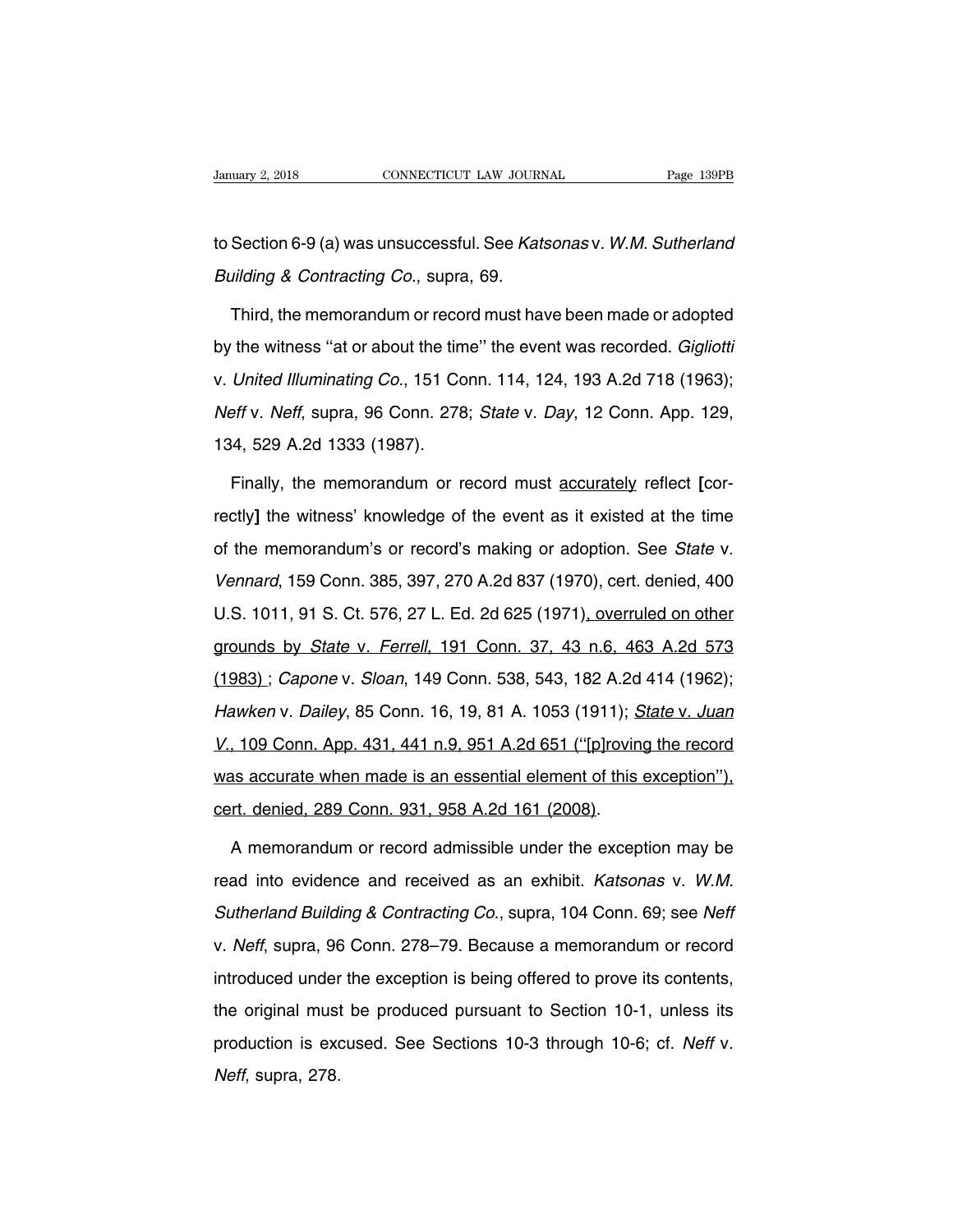EXEMBERTHE MULTIPLE CONNECTICUT LAW JOURNAL MULTIPLE JANUARY 2, 2018<br>Multiple person involvement in recordation and observation of the<br>ent recorded is contemplated by the exception. For example, A Page 140PB CONNECTICUT LAW JOURNAL January 2, 2018<br>
Multiple person involvement in recordation and observation of the<br>
event recorded is contemplated by the exception. For example, A<br>
reports to B an event A has just obser Multiple person involvement in recordation and observation of the<br>event recorded is contemplated by the exception. For example, A<br>reports to B an event A has just observed. B immediately writes down<br>what A reported to him. Multiple person involvement in recordation and observation of the<br>event recorded is contemplated by the exception. For example, A<br>reports to B an event A has just observed. B immediately writes down<br>what A reported to him. watter person invertention in recordation and esservation of the<br>event recorded is contemplated by the exception. For example, A<br>reports to B an event A has just observed. B immediately writes down<br>what A reported to him. For the event. A may independently writes down<br>what A reported to him. A then examines the writing and adopts it as<br>accurate close to the time of its making. A is now testifying and has<br>forgotten the event. A may independ reports to B an event That jast esserved. B immediately while demi-<br>what A reported to him. A then examines the writing and adopts it as<br>accurate close to the time of its making. A is now testifying and has<br>forgotten the e accurate close to the time of its making. A is now testifying and has<br>forgotten the event. A may independently establish the foundational<br>requirements for the admission of the writing under Section 8-3 (6).<br>Cf. [C. Tait & discution the event. A may independently estated<br>requirements for the admission of the writing<br>Cf. [C. Tait & J. LaPlante, supra, § 11.21, p.<br>*Bradley*, 65 Conn. 99, 31 A. 591 (1894).<br>The past recollection recorded excepti quirements for the admission of the writing under Section 8-3 (6).<br>
IC. Tait & J. LaPlante, supra, § 11.21, p. 408, citing] Curtis v.<br>
radley, 65 Conn. 99, 31 A. 591 (1894).<br>
The past recollection recorded exception to the

Cf. [C. Tait & J. LaPlante, supra, § 11.21, p. 408, citing] *Curtis* v.<br>Bradley, 65 Conn. 99, 31 A. 591 (1894).<br>The past recollection recorded exception to the hearsay rule is to<br>be distinguished from the procedure for ref Bradley, 65 Conn. 99, 31 A. 59<br>The past recollection recorde<br>be distinguished from the proce<br>is covered in Section 6-9.<br>(7) Public records and repo The past recollection recorded exceptinguished from the procedure for recovered in Section 6-9.<br>**(7) Public records and reports.**<br>Section 8-3 (7) sets forth a hearsay of 9. distinguished from the procedure for refreshing recollection, which<br>covered in Section 6-9.<br>(7) Public records and reports.<br>Section 8-3 (7) sets forth a hearsay exception for certain public<br>cords and reports. The except

is covered in Section 6-9.<br>
(7) Public records and reports.<br>
Section 8-3 (7) sets forth a hearsay exception for certain public<br>
records and reports. The exception is derived primarily from common<br>
law although public recor (7) Public records and reports.<br>
Section 8-3 (7) sets forth a hearsay exception for certain public<br>
records and reports. The exception is derived primarily from common<br>
law although public records and reports remain the s Section 8-3 (7) sets forth a hearsay exception for certain public<br>records and reports. The exception is derived primarily from common<br>law although public records and reports remain the subject of numer-<br>ous statutes. See, cords and reports. The exception is derived primarily from common<br>w although public records and reports remain the subject of numer-<br>is statutes. See, e.g., General Statutes §§ 12-39bb, 19a-412.<br>Although Connecticut has ne

the elements comprising the common-law public records common-<br>aus statutes. See, e.g., General Statutes §§ 12-39bb, 19a-412.<br>Although Connecticut has neither precisely nor consistently defined<br>the elements comprising the c ous statutes. See, e.g., General Statutes §§ 12-39bb, 19a-412.<br>Although Connecticut has neither precisely nor consistently defined<br>the elements comprising the common-law public records exception to<br>the hearsay rule; cf. *H* The elements comprising the common-law public records exception to<br>the hearsay rule; cf. *Hing Wan Wong v. Liquor Control Commission*,<br>160 Conn. 1, 9, 273 A.2d 709 (1970), cert. denied, 401 U.S. 938, 91<br>S. Ct. 931, 28 L. E the hearsay rule; cf. *Hing Wan Wong v. Liquor Control Commission*, 160 Conn. 1, 9, 273 A.2d 709 (1970), cert. denied, 401 U.S. 938, 91 S. Ct. 931, 28 L. Ed. 2d 218 (1971); Section 8-3 (7) gleans from case law three distin (A) is found in cases such as *Hing Wan Wong v. Liquor Commenting,* 160 Conn. 1, 9, 273 A.2d 709 (1970), cert. denied, 401 U.S. 938, 91<br>S. Ct. 931, 28 L. Ed. 2d 218 (1971); Section 8-3 (7) gleans from case<br>law three distin Commission, S. 210 Allel 1971); Section 8-3 (7) gleans from case<br>law three distinct requirements for substantive admissibility. Proviso<br>(A) is found in cases such as *Hing Wan Wong v. Liquor Control*<br>*Commission*, supra, 9 132, 139, 3 A.2d 844 (1939), and Ezzo v. Geremiah, 107 Conn. 670, 132, 139, 3 A.2d 844 (1939), and Ezzo v. Geremiah, 107 Conn. 670,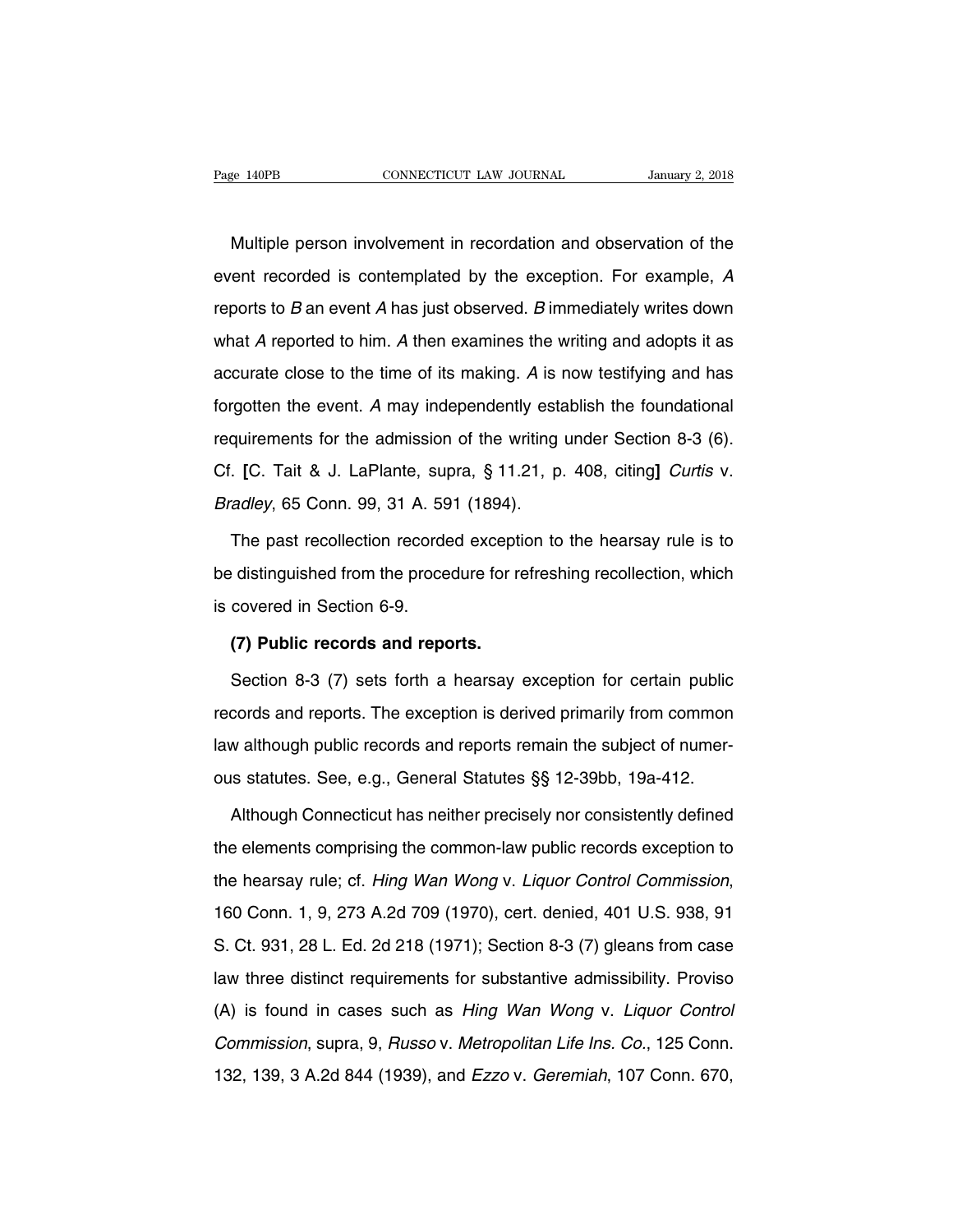Sanuary 2, 2018 CONNECTICUT LAW JOURNAL Page 141PB<br>679–80, 142 A. 461 (1928). Proviso (B) comes from cases such as<br>Gett v. Isaacson, 98 Conn. 539, 543–44, 120 A. 156 (1923), and January 2, 2018 CONNECTICUT LAW JOURNAL Page 141PB<br>679–80, 142 A. 461 (1928). Proviso (B) comes from cases such as<br>Gett v. Isaacson, 98 Conn. 539, 543–44, 120 A. 156 (1923), and<br>Enfield v. Ellington, 67 Conn. 459, 462, 34 679–80, 142 A. 461 (1928). Proviso (B) comes from cases such as<br>Gett v. Isaacson, 98 Conn. 539, 543–44, 120 A. 156 (1923), and<br>Enfield v. Ellington, 67 Conn. 459, 462, 34 A. 818 (1896). Proviso (C)<br>is derived from Heritage 679–80, 142 A. 461 (1928). Proviso (B) comes from cases such as<br>Gett v. Isaacson, 98 Conn. 539, 543–44, 120 A. 156 (1923), and<br>Enfield v. Ellington, 67 Conn. 459, 462, 34 A. 818 (1896). Proviso (C)<br>is derived from Heritage Gett v. Isaacson, 98 Conn. 539, 543–44, 120 A. 156 (1923), and<br>Enfield v. Ellington, 67 Conn. 459, 462, 34 A. 818 (1896). Proviso (C)<br>is derived from *Heritage Village Master Assn., Inc.* v. *Heritage Village<br>Water Co.*, 3 Enfield v. Ellington, 67 Conn. 459, 462, 34 A. 818 (1896). Proviso (C)<br>is derived from Heritage Village Master Assn., Inc. v. Heritage Village<br>Water Co., 30 Conn. App. 693, 701, 622 A.2d 578 (1993), and from<br>cases in which is derived from *Heritage Village Master Assn., Inc.* v. *Heritage Village Water Co.*, 30 Conn. App. 693, 701, 622 A.2d 578 (1993), and from cases in which public records had been admitted under the business records except Water Co., 30 Conn. App. 693, 701, 622 A.2d 578 (1993), and from<br>cases in which public records had been admitted under the business<br>records exception. See, e.g., *Statev. Palozie*, 165 Conn. 288, 294–95,<br>334 A.2d 458 (1973 Water Co., 30 Conn. App. 693, 701, 622 A.2d 578 (1993), and from<br>cases in which public records had been admitted under the business<br>records exception. See, e.g., *Statev. Palozie*, 165 Conn. 288, 294–95,<br>334 A.2d 458 (1973 cords exception. See, e.g., *State* v. *Palozie*, 165 Conn. 288, 294–95,<br>14 A.2d 458 (1973); *Mucci* v. *LeMonte*, 157 Conn. 566, 569, 254<br>2d 879 (1969).<br>The "duty" under which public officials act, as contemplated by<br>ovis

334 A.2d 458 (1973); *Mucci* v. *LeMonte*, 157 Conn. 566, 569, 254<br>A.2d 879 (1969).<br>The "duty" under which public officials act, as contemplated by<br>proviso (A), often is one imposed by statute. See, e.g., *Lawrence* v.<br>*Ko* A.2d 879 (1969).<br>The "duty" under which public officials act, as contemplated by<br>proviso (A), often is one imposed by statute. See, e.g., *Lawrence* v.<br>*Kozlowski*, 171 Conn. 705, 717–18, 372 A.2d 110 (1976), cert. denied, The "duty" under which public officials act, as contemplated by<br>proviso (A), often is one imposed by statute. See, e.g., *Lawrence* v.<br>Kozlowski, 171 Conn. 705, 717–18, 372 A.2d 110 (1976), cert. denied,<br>431 U.S. 969, 97 S proviso (A), often is one imposed by statute. See, e.g., *Lawrence* v.<br>Kozlowski, 171 Conn. 705, 717–18, 372 A.2d 110 (1976), cert. denied,<br>431 U.S. 969, 97 S. Ct. 2930, 53 L. Ed. 2d 1066 (1977); *Hing Wan Wong*<br>v. *Liquor* Kozlowski, 171 Conn. 705, 717–18, 372 A.2d 110 (1976), cert. denied,<br>431 U.S. 969, 97 S. Ct. 2930, 53 L. Ed. 2d 1066 (1977); *Hing Wan Wong*<br>v. *Liquor Control Commission*, supra, 160 Conn. 8–10. Nevertheless,<br>Section 8-3  $431$  U.S. 969, 9<br>v. *Liquor Contr*<br>Section 8-3 (7)<br>of duties. Liquor Control Commission, supra, 160 Conn. 8–10. Nevertheless,<br>ection 8-3 (7) does not preclude the recognition of other sources<br>duties.<br>Proviso (C) anticipates the likelihood that more than one individual<br>ay be involved

Section 8-3 (7) does not preclude the recognition of other sources<br>of duties.<br>Proviso (C) anticipates the likelihood that more than one individual<br>may be involved in the making of the public record. By analogy to the<br>perso personal knowledge requirement imposed in the business records<br>context; e.g., *In re Barbara J.*, 215 Conn. 31, 40, 574 A.2d 203 (1990); Proviso (C) anticipates the likelihood that more than one individual<br>may be involved in the making of the public record. By analogy to the<br>personal knowledge requirement imposed in the business records<br>context; e.g., *In r* may be involved in the making of the public record. By analogy to the<br>personal knowledge requirement imposed in the business records<br>context; e.g., *In re Barbara J.*, 215 Conn. 31, 40, 574 A.2d 203 (1990);<br>proviso (C) dem may be involved in the making of the public record. By analogy to the personal knowledge requirement imposed in the business records context; e.g., *In re Barbara J.*, 215 Conn. 31, 40, 574 A.2d 203 (1990); proviso (C) dem context; e.g., *In re Barbara J.*, 215 Conn. 31, 40, 574 A.2d 203 (1990);<br>proviso (C) demands that the public record be made upon the personal<br>knowledge of either the public official who made the record or some-<br>one, such proviso (C) demands that the public record be made upon the personal<br>knowledge of either the public official who made the record or some-<br>one, such as a subordinate, whose duty it was to relay that information<br>to the publi knowledge of either the public official who made the record or some-<br>one, such as a subordinate, whose duty it was to relay that information<br>to the public official. See, e.g., *State v. Palozie*, supra, 165 Conn.<br>294–95 (p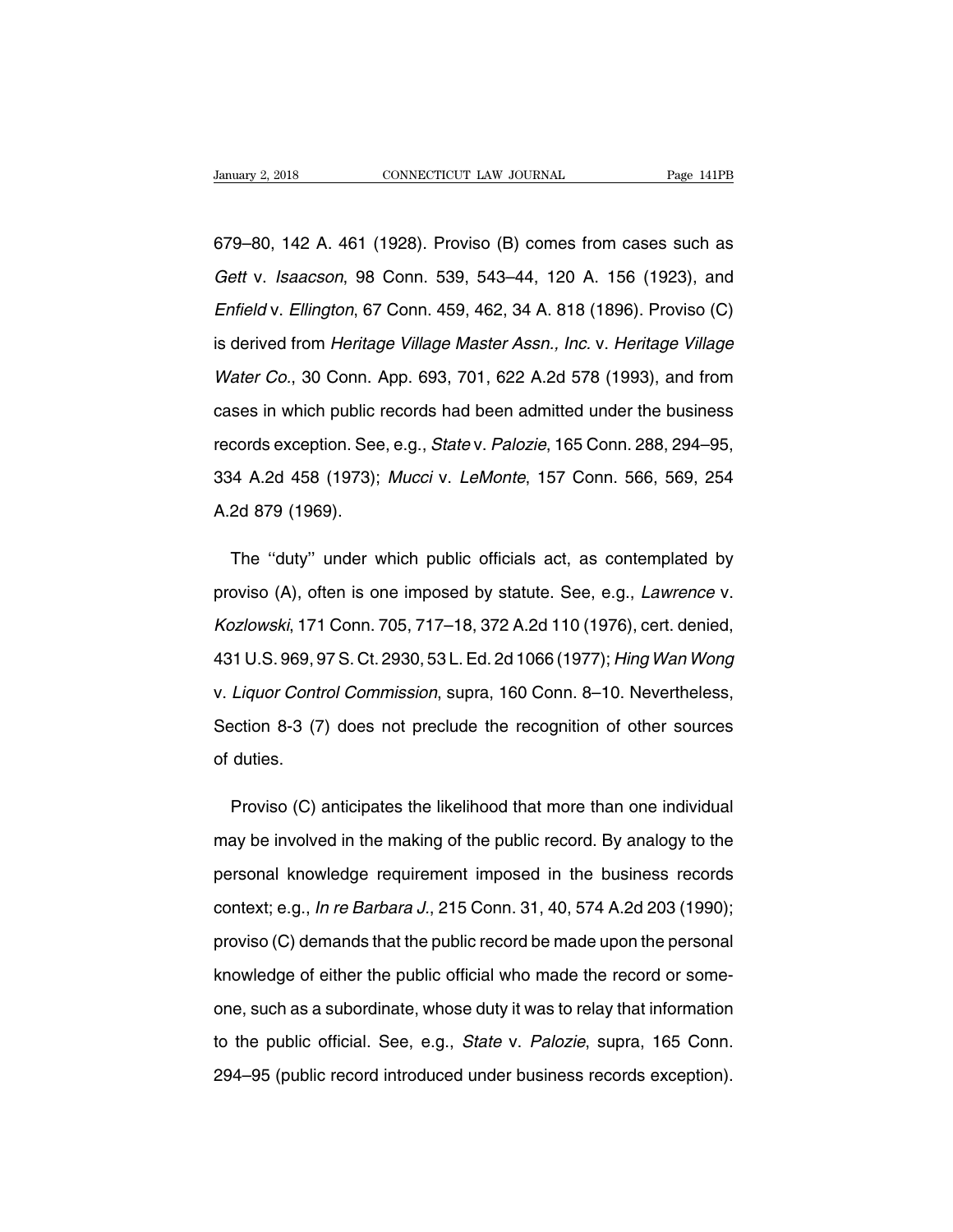# EXTREE STATE CONNECTICUT LAW JOURN<br> **(8) Statement in learned treatises.**<br>
Exception (8) explicitly permits the substa

EXCEPTE EXCEPTE CONNECTICUT LAW JOURNAL STANDARY 2, 2018<br> **Exception (8) explicitly permits the substantive use of statements**<br>
Intervalse of statements<br>
Intervalse of statements<br>
Intervalse of pamphlets on direct<br>
Interva (8) Statement in learned treatises.<br>Exception (8) explicitly permits the substantive use of statements<br>contained in published treatises, periodicals or pamphlets on direct<br>examination or cross-examination under the circums (8) Statement in learned treatises.<br>Exception (8) explicitly permits the substantive use of statements<br>contained in published treatises, periodicals or pamphlets on direct<br>examination or cross-examination under the circums Exception (8) explicitly permits the substantive use of statements<br>contained in published treatises, periodicals or pamphlets on direct<br>examination or cross-examination under the circumstances prescribed<br>in the rule. In th Exception (c) explority permits are eased. This contained as contained in published treatises, periodicals or pamphlets on direct examination or cross-examination under the circumstances prescribed in the rule. In the case examination or cross-examination under the circumstances prescribed<br>in the rule. In the case of a journal article, the requirement that the<br>treatise is recognized as a "standard authority in the field"; (internal<br>quotation In the rule. In the case of a journal article, the requirement that the treatise is recognized as a "standard authority in the field"; (internal quotation marks omitted) *Filippelli v. Saint Mary's Hospital*, 319 Conn. 113 treatise is recognized as a "standard authority in the field"; (internal<br>quotation marks omitted) *Filippelli* v. Saint Mary's Hospital, 319 Conn.<br>113, 136, 124 A.3d 501 (2015); generally requires proof that the spe-<br>cific and a marks omitted) *Filippelli v. Saint Mary's Hospital*, 319 Conn.<br>113, 136, 124 A.3d 501 (2015); generally requires proof that the spe-<br>cific article at issue is so recognized. See id., 137–38; *Musorofiti v.*<br>Vlcek, 6 quodus mails of may be said may be foopidal, one connitation matrix 113, 136, 124 A.3d 501 (2015); generally requires proof that the specific article at issue is so recognized. See id., 137–38; *Musorofiti v.*<br>Vlcek, 65 Co cific article at issue is so recognized. See id., 137–38; Musorofiti v.<br>Vlcek, 65 Conn. App. 365, 382–83, 783 A.2d 36, cert. denied, 258<br>Conn. 938, 786 A.2d 426 (2001). There may be situations, however,<br>in which a journal Vlcek, 65 Conn. App. 365, 382–83, 783 A.2d 36, cert. denied, 258<br>Conn. 938, 786 A.2d 426 (2001). There may be situations, however,<br>in which a journal is so highly regarded that a presumption of authorita-<br>tiveness will ari From, 838, 786 A.2d 426 (2001). There may be situations, however, in which a journal is so highly regarded that a presumption of authoritativeness will arise with respect to an article selected for publication in that jour <u>Commetod, 700 Alex (2001).</u><br>In which a journal is so highly regar<br>tiveness will arise with respect to a<br>that journal without any additional<br>Mary's Hospital, supra, 138. eness will arise with respect to an article selected for publication in<br>at journal without any additional showing. See Filippelli v. Saint<br>ary's Hospital, supra, 138.<br>Although most of the earlier decisions concerned the us

that journal without any additional showing. See Filippelli v. Saint<br>
Mary's Hospital, supra, 138.<br>
Although most of the earlier decisions concerned the use of medical<br>
treatises; e.g., *Cross v. Huttenlocher*, 185 Conn. 3 Mary's Hospital, supra, 138.<br>Although most of the earlier decisions concerned the use of medical<br>treatises; e.g., *Cross v. Huttenlocher*, 185 Conn. 390, 395, 440 A.2d<br>952 (1981); *Perez v. Mount Sinai Hospital*, 7 Conn. A Although most of the earlier decisions concerned the use of medical<br>treatises; e.g., *Cross v. Huttenlocher*, 185 Conn. 390, 395, 440 A.2d<br>952 (1981); *Perez v. Mount Sinai Hospital*, 7 Conn. App. 514, 520,<br>509 A.2d 552 (1 Treatises; e.g., *Cross v. Huttenlocher*, 185 Conn. 390, 395, 440 A.2d<br>952 (1981); *Perez v. Mount Sinai Hospital*, 7 Conn. App. 514, 520,<br>509 A.2d 552 (1986); Section 8-3 (8), by its terms, is not limited to<br>that one subj a called by, experiment and the book to sell the N.Ed 952 (1981); *Perez v. Mount Sinai Hospital*, 7 Conn. App. 514, 520, 509 A.2d 552 (1986); Section 8-3 (8), by its terms, is not limited to that one subject matter or for 509 A.2d 552 (1986); Section 8-3 (8), by its terms, is not limited to that one subject matter or format. Ames v. Sears, Roebuck & Co., 8 Conn. App. 642, 650–51, 514 A.2d 352 (1986) (published technical papers on design an 509 A.2d 552 (1986); Section 8-3 (8), by its terms, is not limited to<br>that one subject matter or format. Ames v. *Sears, Roebuck & Co.*, 8<br>Conn. App. 642, 650–51, 514 A.2d 352 (1986) (published technical<br>papers on design onn. App. 642, 650–51, 514 A.2d 352 (1986) (published technical<br>pers on design and operation of riding lawnmowers), cert. denied,<br>11 Conn. 809, 515 A.2d 378 (1986).<br>Connecticut allows the jury to receive the treatise, or p

papers on design and operation of riding lawnmowers), cert. denied,<br>201 Conn. 809, 515 A.2d 378 (1986).<br>Connecticut allows the jury to receive the treatise, or portion thereof,<br>as a full exhibit. *Cross v. Huttenlocher*, s 201 Conn. 809, 515 A.2d 378 (1986).<br>Connecticut allows the jury to receive the treatise, or portion thereof,<br>as a full exhibit. *Cross v. Huttenlocher*, supra, 185 Conn. 395–96<u>; see</u><br>State v. Gupta, 297 Conn. 211, 239, 99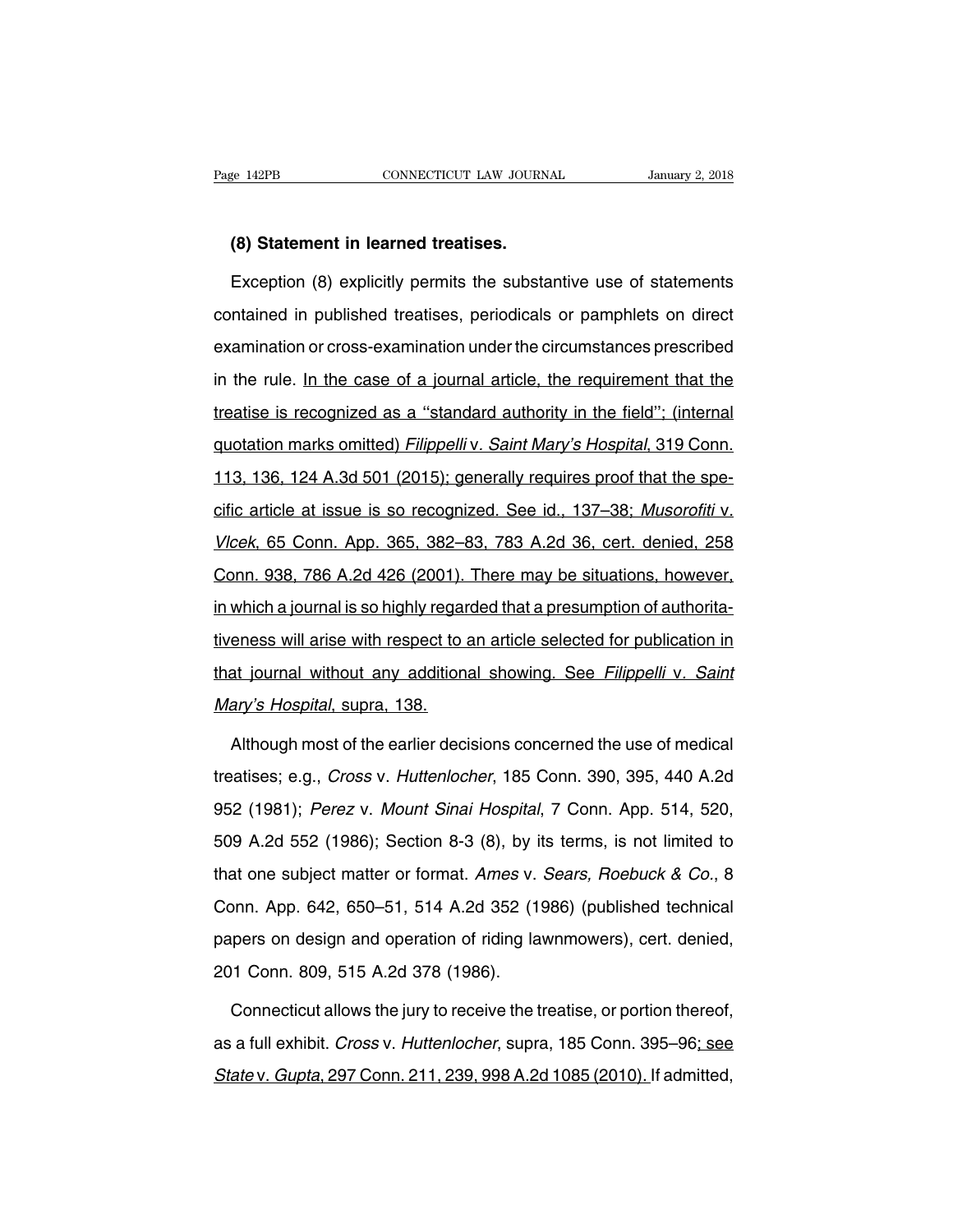University 2, 2018 CONNECTICUT LAW JOURNAL Page 143PB<br>the excerpts from the published work may be read into evidence<br>or received as an exhibit, as the court permits. See [id.] Cross v. January 2, 2018 CONNECTICUT LAW JOURNAL Page 143PB<br>the excerpts from the published work may be read into evidence<br>or received as an exhibit, as the court permits. See [id.] Cross v.<br>Huttenlocher, supra, 395–96; see also Fi the excerpts from the published work may be read into evidence<br>or received as an exhibit, as the court permits. See [id.] Cross v.<br>Huttenlocher, supra, 395–96; see also Filippelli v. Saint Mary's Hospi-<br>tal, supra, 319 Con the excerpts from the published work may be read into evidence<br>or received as an exhibit, as the court permits. See [id.] Cross v.<br>Huttenlocher, supra, 395–96; see also Filippelli v. Saint Mary's Hospi-<br>tal, supra, 319 Con or received as an exhibit, as the court permits. See [id.] Cross v.<br>Huttenlocher, supra, 395–96; see also Filippelli v. Saint Mary's Hospi-<br>tal, supra, 319 Conn. 139–41 (trial court has discretion to require<br>redaction so t Intenlocher, supra, 395–96; see also Filippelli<br>
1. supra, 319 Conn. 139–41 (trial court has<br>
daction so that only portion of article admitte<br> **(9) Statement in ancient documents.**<br>
The hearsay exception for statements in Verther 1919 Conn. 139–41 (trial court has discretion to require daction so that only portion of article admitted as full exhibit).<br>
(9) Statement in ancient documents.<br>
The hearsay exception for statements in ancient docu

redaction so that only portion of article admitted as full exhibit).<br>
(9) Statement in ancient documents.<br>
The hearsay exception for statements in ancient documents is well<br>
established. *Jarboev. Home Bank & Trust Co.*, 9 (9) Statement in ancient documents.<br>
The hearsay exception for statements in ancient documents is well<br>
established. *Jarboev. Home Bank & Trust Co.*, 91 Conn. 265, 270–71,<br>
99 A. 563 (1917); *New York, N.H. & H. R. Co. v* The hearsay exception for statements in ancient documents is well<br>established. Jarboev. Home Bank & Trust Co., 91 Conn. 265, 270–71,<br>99 A. 563 (1917); New York, N.H. & H. R. Co. v. Cella, 88 Conn. 515,<br>520, 91 A. 972 (1914 established. *Jarboe* v. Home<br>99 A. 563 (1917); *New Yorl*<br>520, 91 A. 972 (1914); see<br>473 A.2d 325 (1984).<br>The exception, by its term The exception, by its terms, applies to all kinds of documents, includ-<br>The exception, by its terms, applies to all kinds of documents, includ-<br>The exception, by its terms, applies to all kinds of documents, includ-<br>docume

520, 91 A. 972 (1914); see *Clark v. Drska*, 1 Conn. App. 481, 489,<br>473 A.2d 325 (1984).<br>The exception, by its terms, applies to all kinds of documents, includ-<br>ing documents produced by electronic means, and electronicall and the exception, by its terms, applies to all kinds of documents, includ-<br>ing documents produced by electronic means, and electronically<br>stored information, and is not limited to documents affecting an interest<br>in proper The exception, by its terms, applies to all kinds of documents, includ-<br>ing documents produced by electronic means, and electronically<br>stored information, and is not limited to documents affecting an interest<br>in property. Inception, by the terms, applied to an initial or decarronic, included interest<br>ing documents produced by electronic means, and electronically<br>stored information, and is not limited to documents affecting an interest<br>in pr Ing accambine produced by creations<br>stored information, and is not limited to docu<br>in property. See *Petroman* v. Anderson, 10<br>A. 391 (1926) (ancient map introduced ur<br>J. LaPlante, supra, § 11.18, p. 405].<br>"[M]ore than thi property. See *Petroman* v. Anderson, 105 Conn. 366, 369–70, 135<br>391 (1926) (ancient map introduced under exception)[; C. Tait &<br>LaPlante, supra, § 11.18, p. 405].<br>"[M]ore than thirty years" means any instant of time beyon A. 391 (1926) (ancient map introduced under exception)[; C. Tait &<br>J. LaPlante, supra, § 11.18, p. 405].<br>"[M]ore than thirty years" means any instant of time beyond the point<br>in time at which the document has been in exis

LaPlante, supra, § 11.18, p. 405].<br>"[M]ore than thirty years" means any i<br>time at which the document has bee<br>**(10) Published compilations.**<br>Connecticut cases have recognized

"[M]ore than thirty years" means any instant of time beyond the point<br>time at which the document has been in existence for thirty years.<br>(10) Published compilations.<br>Connecticut cases have recognized an exception to the he in time at which the document has been in existence for thirty years.<br>
(10) Published compilations.<br>
Connecticut cases have recognized an exception to the hearsay<br>
rule—or at least have assumed an exception exists for thes (10) Published compilations.<br>Connecticut cases have recognized an exception to the hearsay<br>rule—or at least have assumed an exception exists for these items.<br>Henry v. Kopf, 104 Conn. 73, 80–81, 131 A. 412 (1925) (market<br>re Connecticut cases have recognized an exception to the hearsay<br>rule—or at least have assumed an exception exists for these items.<br>Henry v. Kopf, 104 Conn. 73, 80–81, 131 A. 412 (1925) (market<br>reports); see *State* v. Pambia rule—or at least have assumed an exception exists for these items.<br> *Henry v. Kopf*, 104 Conn. 73, 80–81, 131 A. 412 (1925) (market<br>
reports); see *State v. Pambianchi*, 139 Conn. 543, 548, 95 A.2d 695<br>
(1953) (compilation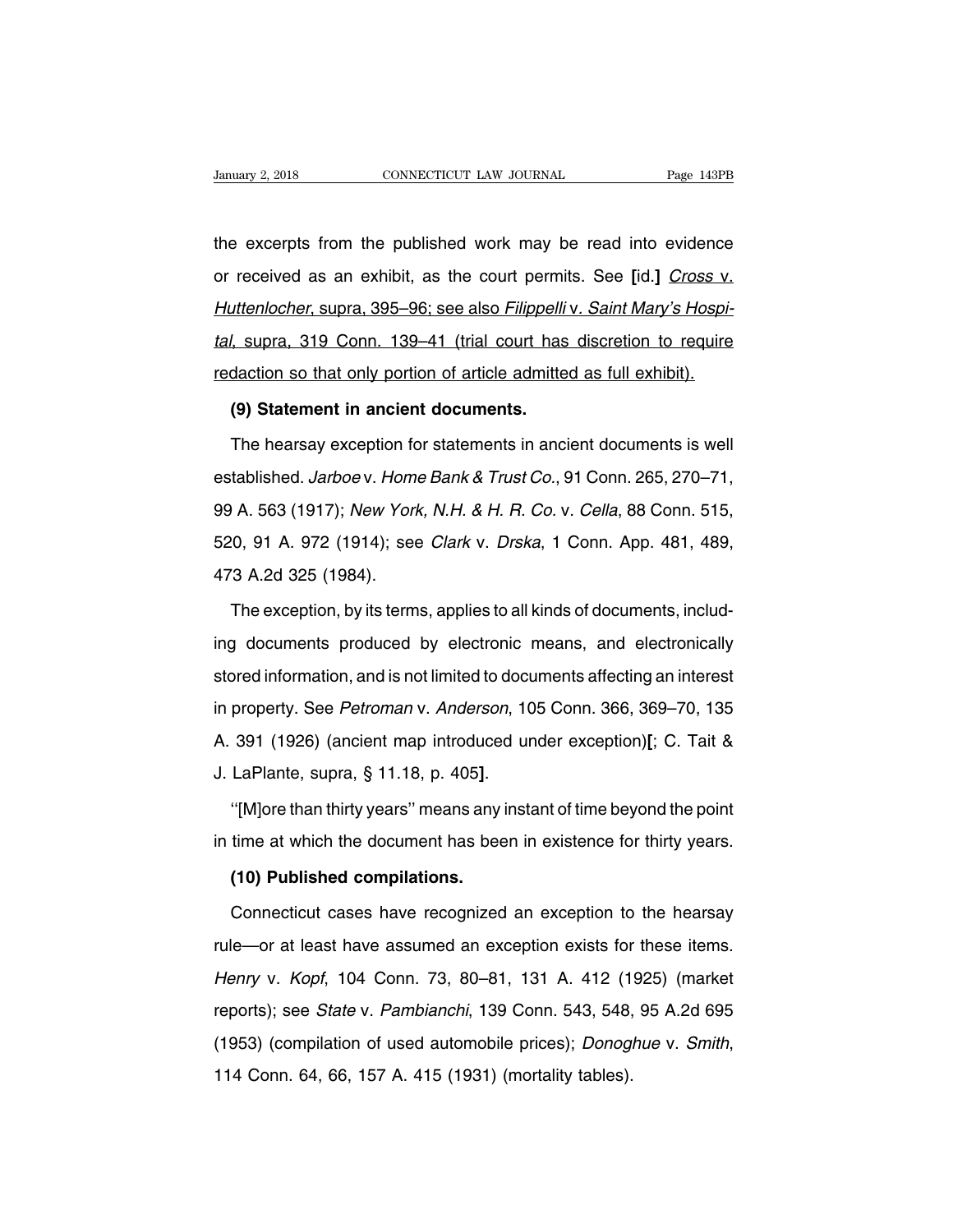**EXECUTE 144PB**<br> **(11) Statement in family bible.**<br> **Connecticut has recognized, at least** EXEMBERT CONNECTICUT LAW JOURNAL SURVEY 2, 2018<br>
1991 CONNECTICUT LAW JOURNAL SURVEY 2, 2018<br>
2011 Connecticut has recognized, at least in dictum, an exception to<br>
2011 Denomination to the bearsay rule for factual statemen (11) Statement in family bible.<br>
Connecticut has recognized, at least in dictum, an exception to<br>
the hearsay rule for factual statements concerning personal or family<br>
history contained in family bibles. See Eva v. Gough, (11) Statement in family bible.<br>Connecticut has recognized, at least in dictum, an exception to<br>the hearsay rule for factual statements concerning personal or family<br>history contained in family bibles. See Eva v. Gough, 93 Connecticut has recognized<br>the hearsay rule for factual s<br>history contained in family b<br>46, 104 A. 238 (1918).<br>(12) Personal identificati **Example 120 Foundation**<br> **(12) Personal identification.**<br> **(12) Personal identification.**<br> **(12) Personal identification.**<br> **A** witness' in-court statement of h Show contained in family bibles. See *Eva* v. *Gough*, 93 Conn. 38,<br>i, 104 A. 238 (1918).<br>**(12) Personal identification.**<br>A witness' in-court statement of his or her own name or age is<br>lmissible, even though knowledge of t

admissible, even though knowledge of this information often is based<br>on hearsay. *Blanchard* v. *Bridgeport*, 190 Conn. 798, 806, 463 A.2d (12) Personal identification.<br>A witness' in-court statement of his or her own name or age is<br>admissible, even though knowledge of this information often is based<br>on hearsay. *Blanchard* v. *Bridgeport*, 190 Conn. 798, 806, A witness' in-court statement of his or her own name or age is<br>admissible, even though knowledge of this information often is based<br>on hearsay. *Blanchard* v. *Bridgeport*, 190 Conn. 798, 806, 463 A.2d<br>553 (1983) (name); 223 (1934) (name), *overruled on other grounds by Petrillo v. Maiuri,* 138 Conn. 557, 563, 86 A.2d 869 (1952); *State v. Hyatt*, 9 Conn. 426, 429, 519 A.2d 612 (1987) (age); see *Creer v. Active Auto* 61 healeay: *Blahemard v. Bhagepent*, 199 Somm 769, 669, 169 Alea<br>553 (1983) (name); *Toletti v. Bidizcki*, 118 Conn. 531, 534, 173 A.<br>223 (1934) (name)<u>, overruled on other grounds by Petrillo v. Maiuri,</u><br>138 Conn. 557, 5 Exchange, Inc., 99 Conn. 266, 276, 121 A. 888 (1923) (age). **[It is unclear whether case law supports the admissibility of a declarant's** 138 Conn. 557, 563, 86 A.2d 869 (1952); *State v. Hyatt*, 9 Conn.<br>App. 426, 429, 519 A.2d 612 (1987) (age); see *Creer v. Active Auto*<br>Exchange, Inc., 99 Conn. 266, 276, 121 A. 888 (1923) (age). [It is<br>unclear whether case App. 426, 429, 519 A.2d 612 (1987) (age); see *Creer* v. *Active Auto* Exchange, Inc., 99 Conn. 266, 276, 121 A. 888 (1923) (age). [It is unclear whether case law supports the admissibility of a declarant's out-of-court st Exchange, Inc., 99 Conn. 266, 276, 121 A. 888 (1923) (age). [It is unclear whether case law supports the admissibility of a declarant's out-of-court statement concerning his or her own name or age when offered independent exchange, met, so somethed and supports the admissibility of a de<br>unclear whether case law supports the admissibility of a de<br>out-of-court statement concerning his or her own name or a<br>offered independently of existing hea **Please Mother Statement concerning his or her own name or age when**<br>Fiered independently of existing hearsay exceptions, such as the<br>ception for statements made by a party opponent.]<br>**Please Note: The bracketed titles of** 

offered independently of existing hearsay exceptions, such as the exception for statements made by a party opponent.]<br>**Please Note: The bracketed titles of the subsections in Section**<br>8-4 are part of the original text of t exception for statements made by a party opponent.]<br>**Please Note: The bracketed titles of the subsections in Section**<br>8-4 are part of the original text of the Code. For this particular<br>rule, the brackets do not indicate an Please Note: The bracketed titles of the subsections in Section<br>8-4 are part of the original text of the Code. For this particular<br>rule, the brackets do not indicate an intention to delete material.<br>Sec. 8-4. Admissibility 8-4 are part of the original text of the Code. For this particular<br>rule, the brackets do not indicate an intention to delete material.<br>Sec. 8-4. Admissibility of Business Entries and Photographic<br>Copies: Availability of De

**Ie, the brackets do not indicate an intention to delete material.**<br> **C. 8-4. Admissibility of Business Entries and Photographic<br>
Copies: Availability of Declarant Immaterial<br>
"(a) [Business records admissible.] Any writin** Sec. 8-4. Admissibility of Business Entries and Photographic<br>Copies: Availability of Declarant Immaterial<br>"(a) [Business records admissible.] Any writing or record, whether<br>in the form of an entry in a book or otherwise, m Copies: Availability of Declarant Immaterial<br>
"(a) [Business records admissible.] Any writing or record, whether<br>
in the form of an entry in a book or otherwise, made as a memorandum<br>
or record of any act, transaction, occ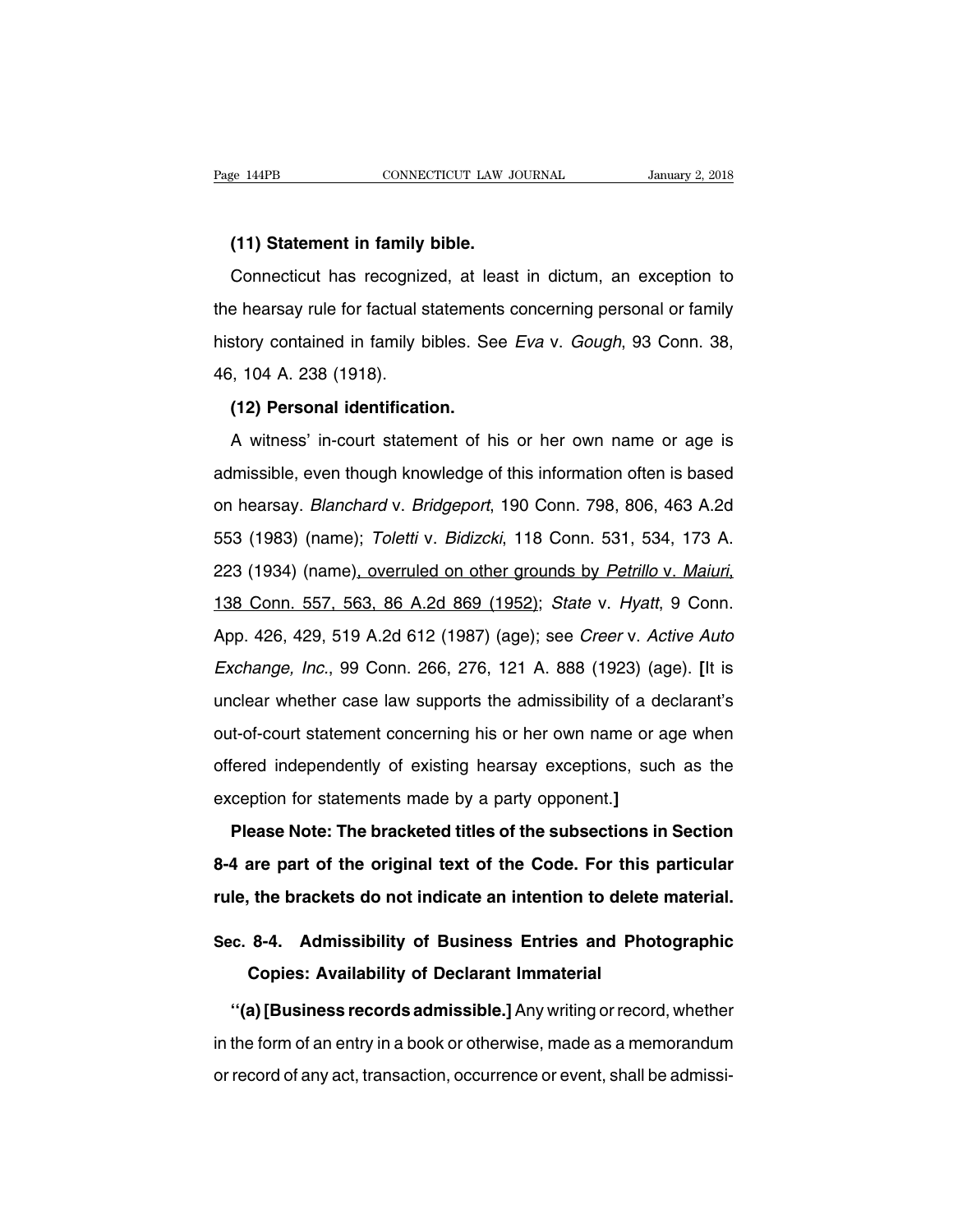blanuary 2, 2018 CONNECTICUT LAW JOURNAL Page 145PB<br>ble as evidence of the act, transaction, occurrence or event, if the trial<br>judge finds that it was made in the regular course of any business, January 2, 2018 CONNECTICUT LAW JOURNAL Page 145PB<br>ble as evidence of the act, transaction, occurrence or event, if the trial<br>judge finds that it was made in the regular course of any business,<br>and that it was the regular ble as evidence of the act, transaction, occurrence or event, if the trial<br>judge finds that it was made in the regular course of any business,<br>and that it was the regular course of the business to make the writing<br>or recor ble as evidence of the act, transaction, occurrence or event, if the trial<br>judge finds that it was made in the regular course of any business,<br>and that it was the regular course of the business to make the writing<br>or recor judge finds that it was made in the reguland that it was the regular course of the b<br>or record at the time of the act, transacti<br>within a reasonable time thereafter.<br>"(b) IWitness need not be available. In that it was the regular course of the business to make the writing<br>
record at the time of the act, transaction, occurrence or event or<br>
thin a reasonable time thereafter.<br>
"(b) [Witness need not be available.] The writi

or record at the time of the act, transaction, occurrence or event or<br>within a reasonable time thereafter.<br>"(b) [Witness need not be available.] The writing or record shall<br>not be rendered inadmissible by (1) a party's fai within a reasonable time thereafter.<br>
"(b) [Witness need not be available.] The writing or record shall<br>
not be rendered inadmissible by (1) a party's failure to produce as<br>
witnesses the person or persons who made the wri "(b) [Witness need not be available.] The writing or record shall<br>not be rendered inadmissible by (1) a party's failure to produce as<br>witnesses the person or persons who made the writing or record, or<br>who have personal kno (a) primitive records not be aromable.] The while generous chall<br>not be rendered inadmissible by (1) a party's failure to produce as<br>witnesses the person or persons who made the writing or record, or<br>who have personal know not be rendered inadmissible by (1) a party's failure to produce as<br>witnesses the person or persons who made the writing or record, or<br>who have personal knowledge of the act, transaction, occurrence or<br>event recorded or (2 who have personal knowledge of the act, transaction, occurrence or event recorded or (2) the party's failure to show that such persons are unavailable as witnesses. Either of such facts and all other circumstances of the m knowledge by the party's failure to show that such persons<br>are unavailable as witnesses. Either of such facts and all other circum-<br>stances of the making of the writing or record, including lack of personal<br>knowledge by th are unavailable as witnesses. Either of such facts and all<br>stances of the making of the writing or record, including la<br>knowledge by the entrant or maker, may be shown to aff<br>of the evidence, but not to affect its admissi ances of the making of the writing or record, including lack of personal<br>
owledge by the entrant or maker, may be shown to affect the weight<br>
the evidence, but not to affect its admissibility.<br>
"(c) [Reproductions admissib

knowledge by the entrant or maker, may be shown to affect the weight<br>of the evidence, but not to affect its admissibility.<br>"(c) [Reproductions admissible.] Except as provided in the Free-<br>dom of Information Act, as define of the evidence, but not to affect its admissibility.<br>
"(c) [Reproductions admissible.] Except as provided in the Free-<br>
dom of Information Act, as defined in [General Statutes § ] 1-200, if<br>
any person in the regular cour "(c) [Reproductions admissible.] Except as provided in the Free-<br>dom of Information Act, as defined in [General Statutes  $\S$ ] 1-200, if<br>any person in the regular course of business has kept or recorded<br>any memorandum, wri dom of Information Act, as defined in [General Statutes  $\S$  ] 1-200, if<br>any person in the regular course of business has kept or recorded<br>any memorandum, writing, entry, print, representation or combination<br>thereof, of an any person in the regular course of business has kept or recorded<br>any memorandum, writing, entry, print, representation or combination<br>thereof, of any act, transaction, occurrence or event, and in the regular<br>course of bus any memorandum, writing, entry, print, representation or combination<br>thereof, of any act, transaction, occurrence or event, and in the regular<br>course of business has caused any or all of them to be recorded, copied<br>or repr mondanality, mining, only, print, representation or ochialitation<br>thereof, of any act, transaction, occurrence or event, and in the regular<br>course of business has caused any or all of them to be recorded, copied<br>or reprodu or forms a durable medium for so reproducing the original, the original,<br>course of business has caused any or all of them to be recorded, copied<br>or reproduced by any photographic, photostatic, microfilm, microcard,<br>miniatu or reproduced by any photographic, photostatic, microfilm, microcard, miniature photographic or other process which accurately reproduces or forms a durable medium for so reproducing the original, the original may be destr therministure photographic or other process which accurately reproduces<br>or forms a durable medium for so reproducing the original, the original<br>may be destroyed in the regular course of business unless its preserva-<br>tion i the protegraphic of other process three assessed, reproduced<br>or forms a durable medium for so reproducing the original, the original<br>may be destroyed in the regular course of business unless its preserva-<br>tion is otherwise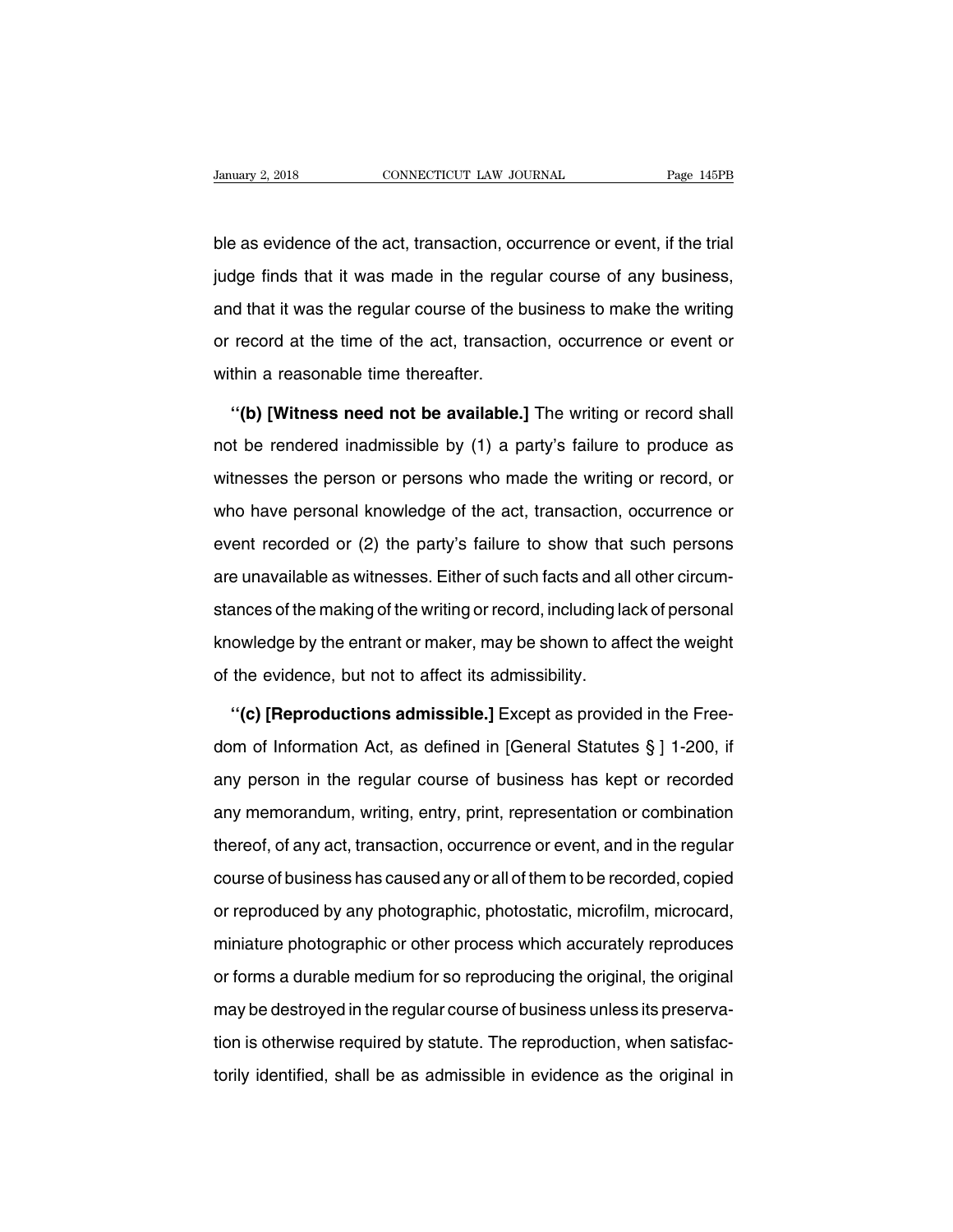Page 146PB CONNECTICUT LAW JOURNAL January 2, 2018<br>
any judicial or administrative proceeding, whether the original is in<br>
existence or not, and an enlargement or facsimile of the reproduction Page 146PB CONNECTICUT LAW JOURNAL January 2, 2018<br>any judicial or administrative proceeding, whether the original is in<br>existence or not, and an enlargement or facsimile of the reproduction<br>shall be likewise admissible in any judicial or administrative proceeding, whether the original is in existence or not, and an enlargement or facsimile of the reproduction shall be likewise admissible in evidence if the original reproduction is in existe any judicial or administrative proceeding, whether the original is in<br>existence or not, and an enlargement or facsimile of the reproduction<br>shall be likewise admissible in evidence if the original reproduction is<br>in existe interative proceeding, whence the enginal to the existence or not, and an enlargement or facsimile of the reproduction shall be likewise admissible in evidence if the original reproduction is in existence and available for shall be likewise admissible in evidence if the in existence and available for inspection und introduction of a reproduced record, enlarg not preclude admission of the original.<br>"(d) **Definition.** The term 'business' shall in existence and available for inspection under direction of court. The<br>introduction of a reproduced record, enlargement or facsimile shall<br>not preclude admission of the original.<br>"(d) [Definition.] The term 'business' sha introduction of a reproduced record, enlargement or facsimile shall<br>not preclude admission of the original.<br>"(d) [Definition.] The term 'business' shall include business, profes-<br>sion, occupation and calling of every kind.

# **COMMENTARY**

"(d) [Definition.] The term 'business' shall include business, profes-<br>on, occupation and calling of every kind." General Statutes § 52-180.<br>COMMENTARY<br>Section 8-4 sets forth what is commonly known as the business<br>cords or sion, occupation and calling of every kind." General Statutes § 52-180.<br>COMMENTARY<br>Section 8-4 sets forth what is commonly known as the business<br>records or business entries exception to the hearsay rule. Section 8-<br>4 quote COMMENTARY<br>Section 8-4 sets forth what is commonly known as the business<br>records or business entries exception to the hearsay rule. Section 8-4<br>quotes General Statutes § 52-180, which embraces modified ver-<br>sions of the 19 Section 8-4 sets forth what is commonly known as the business<br>records or business entries exception to the hearsay rule. Section 8-<br>4 quotes General Statutes § 52-180, which embraces modified ver-<br>sions of the 1927 Model A Procession of Figure 1 section what is commonly known as the basiness<br>records or business entries exception to the hearsay rule. Section 8-<br>4 quotes General Statutes § 52-180, which embraces modified ver-<br>sions of the 1927 quotes General Statutes § 52-180, which embraces modified ver-<br>ons of the 1927 Model Act for Proof of Business Transactions and the<br>notographic Copies of Business and Public Records as Evidence Act.<br>Subsection (a) describe

sions of the 1927 Model Act for Proof of Business Transactions and the<br>Photographic Copies of Business and Public Records as Evidence Act.<br>Subsection (a) describes the foundational elements a court must<br>find for a business Photographic Copies of Business and Public Records as Evidence Act.<br>Subsection (a) describes the foundational elements a court must<br>find for a business record to qualify under the exception. E.g., *River*<br>Dock & Pile, Inc. Subsection (a) describes the foundational elements a court must<br>find for a business record to qualify under the exception. E.g., *River*<br>Dock & Pile, Inc. v. O & G Industries, Inc., 219 Conn. 787, 793–94,<br>595 A.2d 839 (199 find for a business record to qualify under the exception. E.g., *River* Dock & Pile, Inc. v. O & G Industries, Inc., 219 Conn. 787, 793–94, 595 A.2d 839 (1991); *Emhart Industries, Inc.* v. *Amalgamated Local Union 376,* Dock & Pile, Inc. v. O & G Industries, Inc., 219 Conn. 787, 793–94,<br>595 A.2d 839 (1991); Emhart Industries, Inc. v. Amalgamated Local<br>Union 376, U.A.W., 190 Conn. 371, 383–84, 461 A.2d 442 (1983).<br>The Supreme Court has int Dock & Pile, Inc. v. O & G Industries, Inc., 219 Conn. 787, 793–94, 595 A.2d 839 (1991); Emhart Industries, Inc. v. Amalgamated Local Union 376, U.A.W., 190 Conn. 371, 383–84, 461 A.2d 442 (1983). The Supreme Court has int Union 376, U.A.W., 190 Conn. 371, 383–84, 461 A.2d 442 (1983).<br>The Supreme Court has interpreted § 52-180 to embrace an additional<br>foundational requirement not found in the express terms of the excep-<br>tion: that the sourc The Supreme Court has interpreted  $\S$  52-180 to embrace an additional foundational requirement not found in the express terms of the exception: that the source of the information recorded be the entrant's own observations foundational requirement not found in the express terms of the exception: that the source of the information recorded be the entrant's own observations or the observations of an informant who had a business duty to furnish Solitation Source of the information recorded be the entraint of composervations or the observations of an informant who had a business<br>duty to furnish the information to the entrant. E.g., *In re Barbara J.*,<br>215 Conn. 31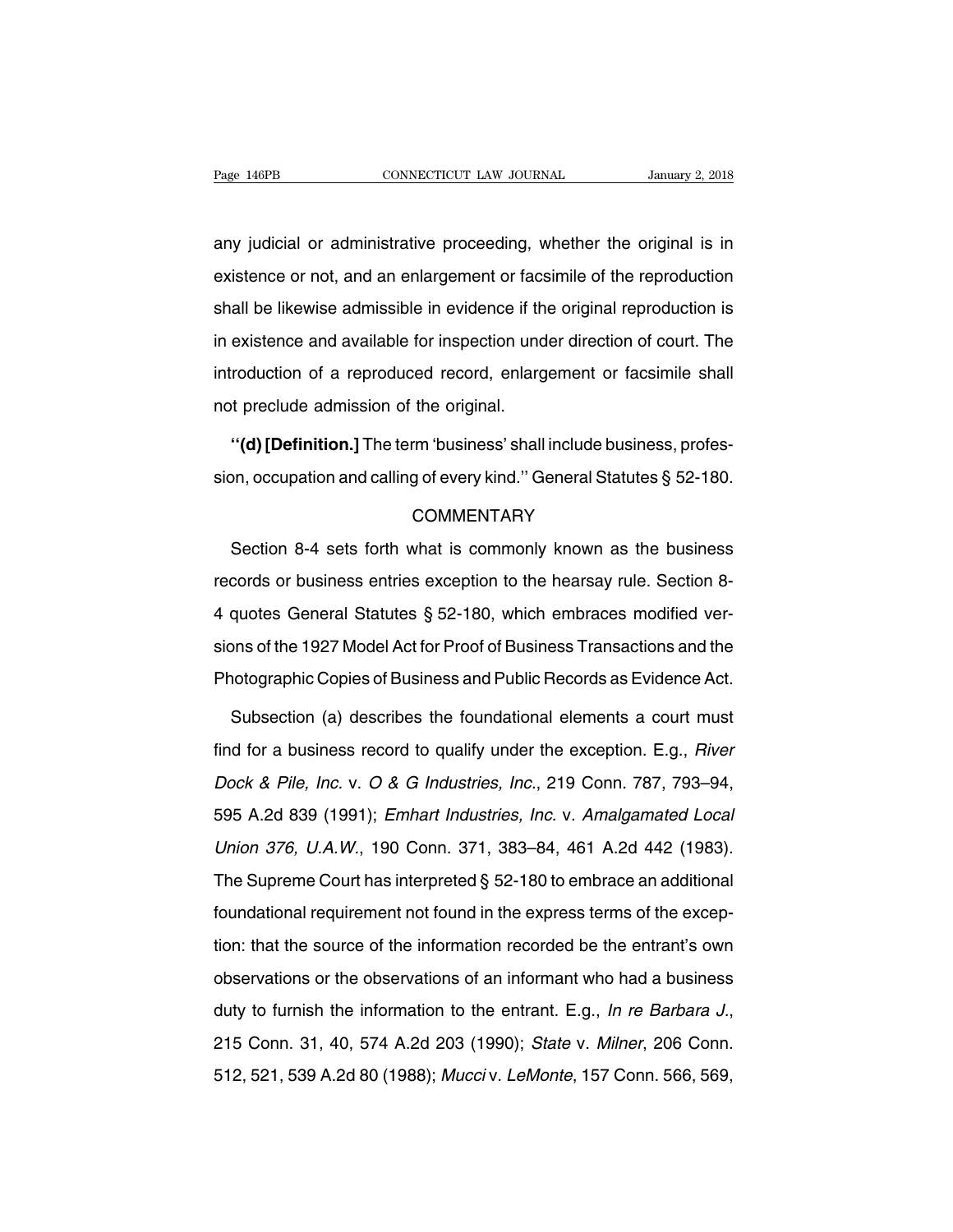Vanuary 2, 2018 CONNECTICUT LAW JOURNAL Page 147PB<br>254 A.2d 879 (1969). If this requirement is not met, "it adds another<br>level of hearsay [to the document] which necessitates a separate University 2, 2018 CONNECTICUT LAW JOURNAL Page 147PB<br>254 A.2d 879 (1969). If this requirement is not met, "it adds another<br>level of hearsay [to the document] which necessitates a separate<br>exception to the hearsay rule . . 254 A.2d 879 (1969). If this requirement is not met, "it adds another<br>level of hearsay [to the document] which necessitates a separate<br>exception to the hearsay rule . . . . ." (Internal quotation marks omit-<br>ted.) State v. 254 A.2d 879 (1969). <u>If this requirement is not met, "it adds another</u><br>level of hearsay [to the document] which necessitates a separate<br>exception to the hearsay rule . . . . ." (Internal quotation marks omit-<br>ted.) *State* evel of hearsay [to the document] which necessitates a separate<br>exception to the hearsay rule . . . . ." (Internal quotation marks omit-<br>ted.) State v. George J., 280 Conn. 551, 593–94, 910 A.2d. 931 (2006).<br>cert. denied, ception to the hearsay rule . . . . ." (Internal quotation marks omit-<br>d.) State v. George J., 280 Conn. 551, 593–94, 910 A.2d. 931 (2006),<br>rt. denied, 549 U.S. 1326, 127 S. Ct. 1919, 167 L. Ed. 2d 573 (2007).<br>Business rec

ted.) *State* v. *George J.*, 280 Conn. 551, 593–94, 910 A.2d. 931 (2006), cert. denied, 549 U.S. 1326, 127 S. Ct. 1919, 167 L. Ed. 2d 573 (2007).<br>Business records increasingly are created, stored or produced by computer. cert. denied, 549 U.S. 1326, 127 S. Ct. 1919, 167 L. Ed. 2d 573 (2007).<br>Business records increasingly are created, stored or produced by<br>computer. Section 8-4 is applicable to electronically stored information,<br>and, proper Business records increasingly are created, stored or produced by<br>computer. Section 8-4 is applicable to electronically stored information,<br>and, properly authenticated, such records are admissible if the ele-<br>ments of Secti computer. Section 8-4 is applicable to electronically stored information,<br>and, properly authenticated, such records are admissible if the ele-<br>ments of Section 8-4 (a) have been met. See *Federal Deposit Ins.*<br>Corp. v. Car and, properly authenticated, such records are admissible if the ele-<br>ments of Section 8-4 (a) have been met. See *Federal Deposit Ins.*<br>Corp. v. Carabetta, 55 Conn. App. 369, 376–77, 739 A.2d 301, cert.<br>denied, 251 Conn. 9 ments of Section 8-4 (a) have been met. See *Federal Deposit Ins.*<br>Corp. v. Carabetta, 55 Conn. App. 369, 376–77, 739 A.2d 301, cert.<br>denied, 251 Conn. 927, 742 A.2d 362 (1999). In addition to satisfying<br>the standard requi Corp. v. Carabetta, 55 Conn. App. 369, 376–77, 739 A.2d 301, cert.<br>denied, 251 Conn. 927, 742 A.2d 362 (1999). In addition to satisfying<br>the standard requirements of the business record exception to the<br>hearsay rule, a pro denied, 251 Conn. 927, 742 A.2d 362 (1999). In addition to satisfying<br>the standard requirements of the business record exception to the<br>hearsay rule, a proponent offering computerized business records<br>will be required to e accurately record requirements of the business record exception to the<br>hearsay rule, a proponent offering computerized business records<br>will be required to establish that the computer system reliably and<br>accurately produce See generally *Connecticut Light & Power Co.* v. Gilmore, 289 Conn. 88,<br>16-18, 956 A.2d 1145 (2008) (computer printing clue and accurately produces records or data of the type that is being offered.<br>16-18, 956 A.2d 1145 (2 will be required to establish that the computer system reliably and<br>accurately produces records or data of the type that is being offered.<br>See generally *Connecticut Light & Power Co.* v. *Gilmore*, 289 Conn. 88,<br>116–18, 9 results of electricity meter testing); American Oil Co. v. Valenti, 179<br>Conn. 349, 360–61, 426 A.2d 305 (1979) (computer records of loan<br>Conn. 349, 360–61, 426 A.2d 305 (1979) (computer records of loan See generally *Connecticut Light & Power Co.* v. *Gilmore*, 289 Conn. 88,<br>116–18, 956 A.2d 1145 (2008) (computer printout and letter containing<br>results of electricity meter testing); *American Oil Co.* v. *Valenti*, 179<br>Co account); Silicon Valley Bank v. Miracle Faith World Outreach, Inc., 140 Conn. 349, 360–61, 426 A.2d 305 (1979) (computer records of loan account); Silicon Valley Bank v. Miracle Faith World Outreach, Inc., 140 Conn. App. Conn. 349, 360–61, 426 A.2d 305 (1979) (computer records of loan<br>account); Silicon Valley Bank v. Miracle Faith World Outreach, Inc.,<br>140 Conn. App. 827, 836–37, 60 A.3d 343 (computer screenshots of<br>loan transaction histor account); Silicon Valley Bank v. Miracle Faith World Outreach, Inc.,<br>140 Conn. App. 827, 836–37, 60 A.3d 343 (computer screenshots of<br>loan transaction history), cert. denied, 308 Conn. 930, 64 A.3d 119<br>(2013)<u>; see also St</u> 140 Conn. App. 827, 836–37, 60 A.3d 343 (computer screenshots of<br>loan transaction history), cert. denied, 308 Conn. 930, 64 A.3d 119<br>(2013); see also *State v. Polanco*, 69 Conn. App. 169, 186, 797 A.2d<br>523 (2002) (propone required to establish the accuracy and reliability of computer system).<br>
19 (2013): see also *State v. Polanco*, 69 Conn. App. 169, 186, 797 A.2d<br>
19 (2002) (proponent of computer generated business records<br>
19 required to (2013); see also *State v. Polanco*, 69 Conn. App. 169, 186, 797 A.2d<br>
523 (2002) (proponent of computer generated business records<br>
required to establish the accuracy and reliability of computer system).<br>
[Depending on th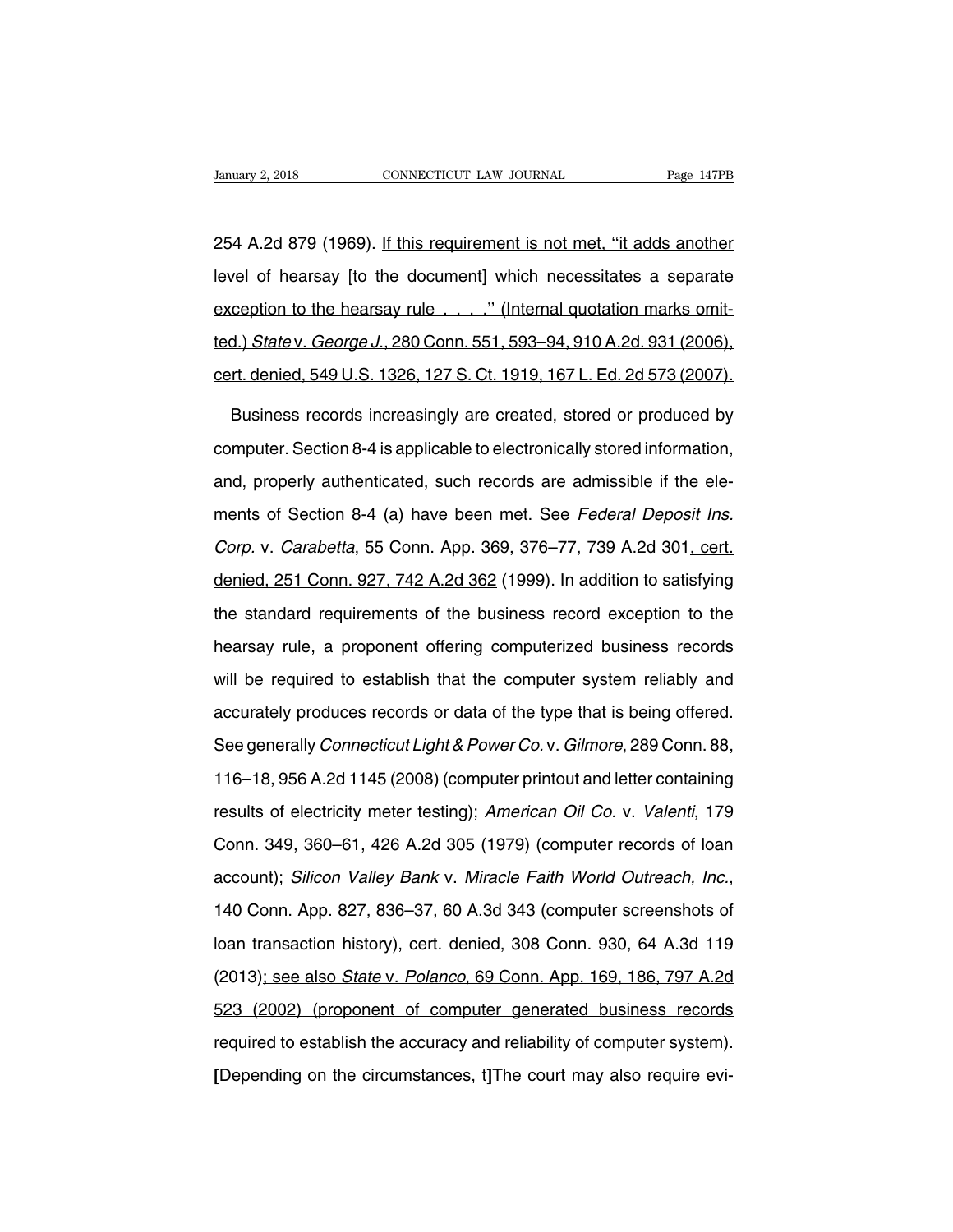Page 148PB<br> **CONNECTICUT LAW JOURNAL**<br> **CONNECTICUT LAW JOURNAL**<br> **CONNECTICUT LAW JOURNAL**<br> **CONNECTICUT LAW JOURNAL**<br> **CONNECTICUT LAW JOURNAL**<br> **CONNECTICUT LAW JOURNAL**<br> **CONNECTICUT LAW JOURNAL**<br> **CONNECTICUT LAW JOUR** Page 148PB **CONNECTICUT LAW JOURNAL** January 2, 2018<br>
dence establishing that the [system adequately protects the integrity<br>
of the records] <u>circumstances surrounding the creation and mainte-</u><br>
nance of the records adequa dence establishing that the [system adequately protects the integrity<br>of the records] circumstances surrounding the creation and mainte-<br>nance of the records adequately ensures their trustworthiness and<br>reliability. See Em dence establishing that the [system adequately protects the integrity<br>of the records] circumstances surrounding the creation and mainte-<br>nance of the records adequately ensures their trustworthiness and<br>reliability. See *E* of the records] circumstances surrounding the creation and mainte-<br>nance of the records adequately ensures their trustworthiness and<br>reliability. See *Emigrant Mortgage Co.* v. *D'Agostino*, 94 Conn. App.<br>793, 809–812, 896 or and recorder<br>nance of the re<br>reliability. See E<br>793, 809–812, 8<br>43 (2006).<br>Computer prin liability. See *Emigrant Mortgage Co. v. D'Agostino*, 94 Conn. App.<br>3, 809–812, 896 A.2d 814, cert. denied, 278 Conn. 919, 901 A.2d<br>3 (2006).<br>Computer printouts created in anticipation of litigation are admissible<br>der the

versions. 809–812, 896 A.2d 814, cert. denied, 278 Conn. 919, 901 A.2d<br>43 (2006).<br>Computer printouts created in anticipation of litigation are admissible<br>under the business records exception if the underlying computer-<br>bas 43 (2006).<br>Computer printouts created in anticipation of litigation are admissible<br>under the business records exception if the underlying computer-<br>based data is produced in the regular course of business and satisfies<br>the Computer printouts created in anticipation of litigation are admissible<br>under the business records exception if the underlying computer-<br>based data is produced in the regular course of business and satisfies<br>the requiremen under the business records exception if the underlying computer-<br>based data is produced in the regular course of business and satisfies<br>the requirements of General Statutes § 52-180. See Ninth RMA Part-<br>ners, L.P. v. Krass based data is produced in the regular course of businces data is produced in the regular course of busing<br>the requirements of General Statutes § 52-180. See<br>ners, L.P. v. Krass, 57 Conn. App. 1, 10–12, 746<br>denied, 253 Conn requirements of General Statutes § 52-180. See Ninth RMA Pa.<br>rs, L.P. v. Krass, 57 Conn. App. 1, 10–12, 746 A.2d 826, ce<br>nied, 253 Conn. 918, 755 A.2d 215 (2000).<br>(Amended May 20, 2015, to take effect August 1, 2015.) ners, L.P. v. Krass, 57 Conn. App. 1, 10–12, 746 A.2d 826, cert.<br>denied, 253 Conn. 918, 755 A.2d 215 (2000).<br>(Amended May 20, 2015, to take effect August 1, 2015.)<br>**Sec. 8-5. Hearsay Exceptions: Declarant Must Be Available** 

(Amended May 20, 2015, to take effect August 1, 2015.)<br> **C. 8-5. Hearsay Exceptions: Declarant Must Be Available**<br>
The following are not excluded by the hearsay rule, provided the<br>
clarant is available for cross-examinati (Amended May 20, 2015, to take effect August 1, 2015)<br>Sec. 8-5. Hearsay Exceptions: Declarant Must Be A<sup>1</sup><br>The following are not excluded by the hearsay rule, p<br>declarant is available for cross-examination at trial:<br>(1) Pr

**(2) Exceptions: Declarant Must Be Available**<br>The following are not excluded by the hearsay rule, provided the<br>clarant is available for cross-examination at trial:<br>**(1) Prior inconsistent statement**. A prior inconsistent s The following are not excluded by the hearsay rule, provided the<br>declarant is available for cross-examination at trial:<br>(1) Prior inconsistent statement. A prior inconsistent statement<br>of a witness, provided (A) the statem declarant is available for cross-examination at trial:<br>
(1) Prior inconsistent statement. A prior inconsistent statement<br>
of a witness, provided (A) the statement is in writing or otherwise<br>
recorded by audiotape, videotap (1) Prior inconsistent statement. A prior inconsistent statement<br>of a witness, provided (A) the statement is in writing or otherwise<br>recorded by audiotape, videotape or some other equally reliable<br>medium, (B) the writing o of a witness, provided (A) the statement is in writing or otherwise<br>recorded by audiotape, videotape or some other equally reliable<br>medium, (B) the writing or recording is duly authenticated as that of the<br>witness, and (C of a wincod, provided<br>recorded by audiotape<br>medium, (B) the writing<br>witness, and (C) the wi<br>of the statement.<br>(2) Identification of Exercise of the writing or recording is duly authenticated as that of the<br>thess, and (C) the witness has personal knowledge of the contents<br>the statement.<br>**(2) Identification of a person.** The identification of a person ma witness, and (C) the witness has personal knowledge of the content<br>of the statement.<br>(2) Identification of a person. The identification of a person mad<br>by a declarant prior to trial where the identification is reliable.<br>(A

the statement.<br> **(2) Identification of a person.** The identification of a p<br>
i a declarant prior to trial where the identification is reli<br>
(Amended June 29, 2007, to take effect Jan. 1, 2008)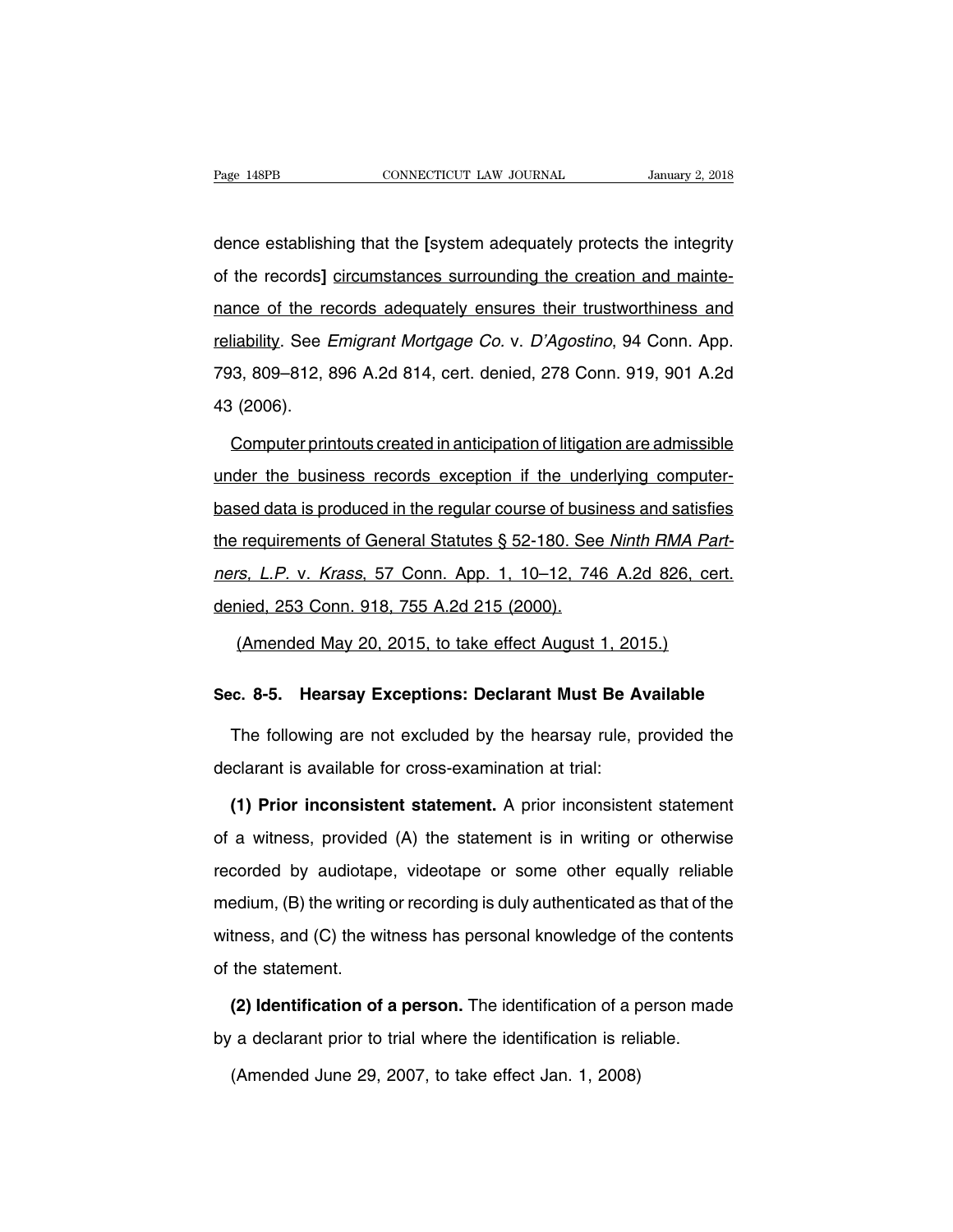# **COMMENTARY**

# **CONNECTICUT LAW JOURNEMENT SERVIE CONNECTICUT LAW JOURNEMENT SERVIE COMMENT ARY**<br> **(1) Prior inconsistent statement.**<br>
Section 8-5 (1) incorporates the rule of S

COMMENTARY<br>
(1) Prior inconsistent statement.<br>
Section 8-5 (1) incorporates the rule of *State* v. *Whelan*, 200 Conn.<br>
3, 753, 513 A.2d 86, cert. denied, 479 U.S. 994, 107 S. Ct. 597, COMMENTARY<br>
(1) Prior inconsistent statement.<br>
Section 8-5 (1) incorporates the rule of *State v. Whelan*, 200 Conn.<br>
743, 753, 513 A.2d 86, cert. denied, 479 U.S. 994, 107 S. Ct. 597,<br>
93 L. Ed. 2d 598 (1986), and later d (1) Prior inconsistent statement.<br>
Section 8-5 (1) incorporates the rule of *State v. Whelan*, 200 Conn.<br>
743, 753, 513 A.2d 86, cert. denied, 479 U.S. 994, 107 S. Ct. 597,<br>
93 L. Ed. 2d 598 (1986), and later developments Section 8-5 (1) incorporates the rule of *State* v. *Whelan*, 200 Conn.<br>743, 753, 513 A.2d 86, cert. denied, 479 U.S. 994, 107 S. Ct. 597,<br>93 L. Ed. 2d 598 (1986), and later developments and clarifications.<br>*State* v. *Sim* **E.** 19.93, 513 A.2d 86, cert. denied, 479 U.S. 994, 107 S. Ct. 597, 93 L. Ed. 2d 598 (1986), and later developments and clarifications.<br> **State v. Simpson, 286 Conn. 634, 641–42, 945 A.2d 449 (2008);**<br> **[E.**] **e.**g., *Sta* (prior inconsistent statement must be made under circumstances assuring reliability, which is to be determined on case-by-case basis); State v. Simpson, 286 Conn. 634, 641–42, 945 A.2d 449 (2008);<br>[E.] e.g., *State* v. *Hopkins*, 222 Conn. 117, 126, 609 A.2d 236 (1992)<br>(prior inconsistent statement must be made under circumstances<br>assuring reliability, wh E. <u>Je</u>.g., *State v. Hopkins*, 222 Conn. 117, 126, 609 A.2d 236 (1992)<br>(prior inconsistent statement must be made under circumstances<br>assuring reliability, which is to be determined on case-by-case basis);<br>*State v. Hollo* (prior inconsistent statement must be made under circumstances<br>assuring reliability, which is to be determined on case-by-case basis);<br>State v. Holloway, 209 Conn. 636, 649, 553 A.2d 166 (tape-recorded<br>statement admissible assuring reliability, which is to be determined on case-by-case basis);<br>State v. Holloway, 209 Conn. 636, 649, 553 A.2d 166 (tape-recorded<br>statement admissible under *Whelan*), cert. denied, 490 U.S. 1071,<br>109 S. Ct. 2078, State v. Holloway, 209 Conn. 636, 649, 553 A.2d 166 (tape-recorded statement admissible under *Whelan*), cert. denied, 490 U.S. 1071, 109 S. Ct. 2078, 104 L. Ed. 2d 643 (1989); *State v. Luis F.*, 85 Conn. App. 264, 271, 8 statement admissible under *Whelan*), cert. denied, 490 U.S. 1071,<br>109 S. Ct. 2078, 104 L. Ed. 2d 643 (1989); *State v. Luis F.*, 85<br>Conn. App. 264, 271, 856 A.2d 522 (2004) (videotaped statement<br>admissible); see also *Sta* 386 (1993) (signature of witness, 1988); State v. Luis F., 85<br>386 (1999); State v. Luis F., 85<br>386 (1993) (signature of witness unnecessary when tape-recorded<br>386 (1993) (signature of witness unnecessary when tape-recorded Statement App. 264, 271, 856 A.2d 522 (;<br>admissible); see also *State* v. *Woodsor*<br>386 (1993) (signature of witness unne<br>statement offered under *Whelan*).<br>Use of the word "witness" in Sectio Imissible); see also *State* v. *Woodson*, 227 Conn. 1, 21, 629 A.2d<br>6 (1993) (signature of witness unnecessary when tape-recorded<br>atement offered under *Whelan*).<br>Use of the word "witness" in Section 8-5 (1) assumes that

386 (1993) (signature of witness unnecessary when tape-recorded statement offered under *Whelan*).<br>Use of the word "witness" in Section 8-5 (1) assumes that the declarant has testified at the proceeding in question, as re the *Whelan* rule. Use of the word "witness" in Section 8-5 (1) assumes that the clarant has testified at the proceeding in question, as required by<br>a Whelan rule.<br>As to the requirements of authentication, see Section 9-1 of the ode.

Code. Fee Whelan rule.<br>As to the requirements of authentications.<br>**(2) Identifications of a person.**<br>Section 8-5 (2) incorporates the hears

As to the requirements of authentication, see Section 9-1 of the<br> **(2) Identifications of a person.**<br>
Section 8-5 (2) incorporates the hearsay exception recognized in<br> *ate* v. *McClendon*, 199 Conn. 5, 11, 505 A.2d 685 (1 Code.<br>
(2) Identifications of a person.<br>
Section 8-5 (2) incorporates the hearsay exception recognized in<br>
State v. McClendon, 199 Conn. 5, 11, 505 A.2d 685 (1986), and<br>
reaffirmed in subsequent cases. See State v. Outlaw, (2) Identifications of a person.<br>Section 8-5 (2) incorporates the hearsay exception recognized in<br>State v. McClendon, 199 Conn. 5, 11, 505 A.2d 685 (1986), and<br>reaffirmed in subsequent cases. See State v. Outlaw, 216 Conn Section 8-5 (2) incorporates the hearsay exception recognized in<br>State v. McClendon, 199 Conn. 5, 11, 505 A.2d 685 (1986), and<br>reaffirmed in subsequent cases. See State v. Outlaw, 216 Conn. 492,<br>497–98, 582 A.2d 751 (1990)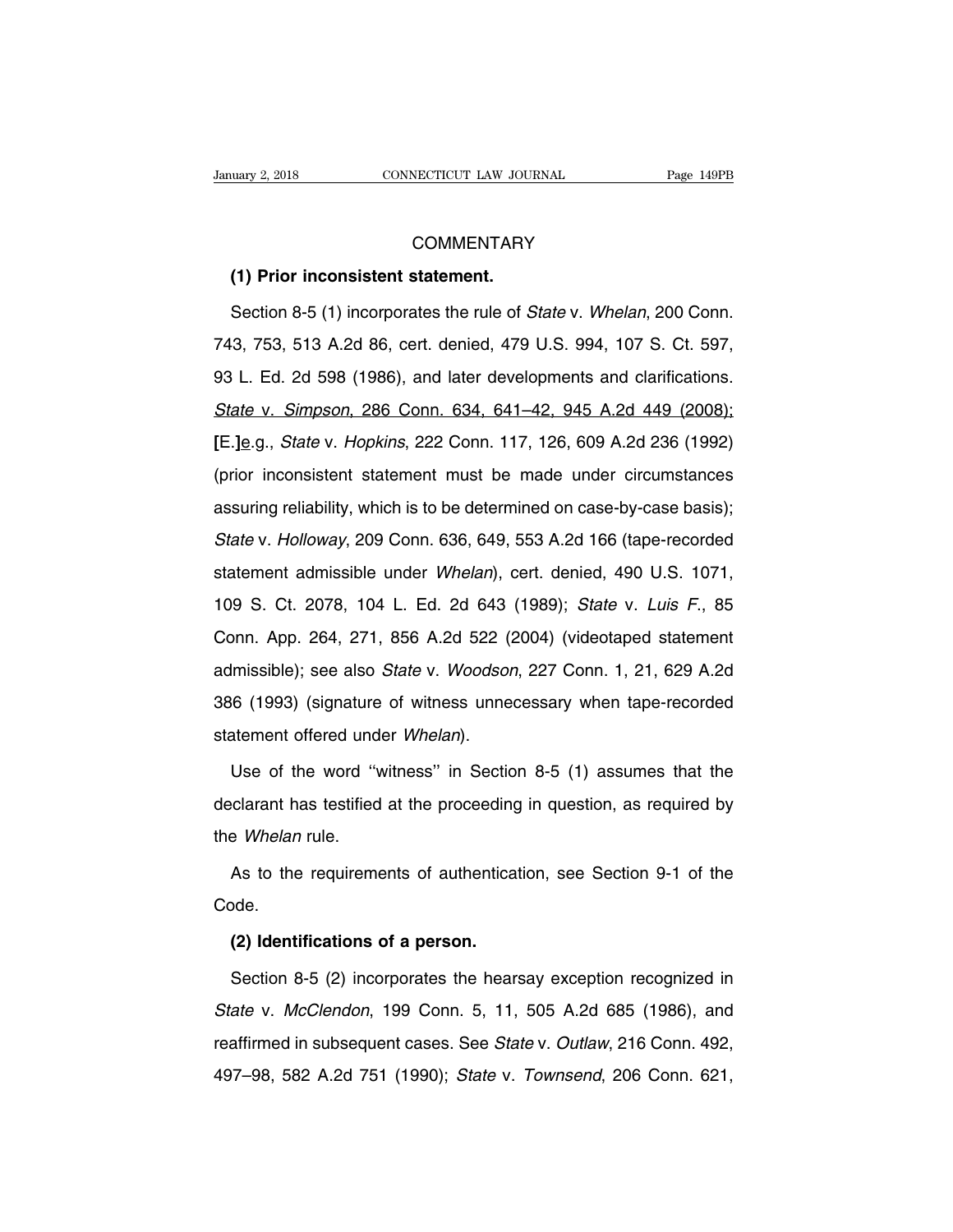Page 150PB<br>CONNECTICUT LAW JOURNAL January 2, 2018<br>624, 539 A.2d 114 (1988); *State* v. *Weidenhof*, 205 Conn. 262, 274,<br>533 A.2d 545 (1987). Although this hearsay exception appears to have Fage 150PB CONNECTICUT LAW JOURNAL January 2, 2018<br>624, 539 A.2d 114 (1988); *State v. Weidenhof*, 205 Conn. 262, 274,<br>533 A.2d 545 (1987). Although this hearsay exception appears to have<br>been the subject of criminal cases 624, 539 A.2d 114 (1988); *State* v. *Weidenhof*, 205 Conn. 262, 274,<br>533 A.2d 545 (1987). Although this hearsay exception appears to have<br>been the subject of criminal cases exclusively, Section 8-5 (2) is not<br>so limited, 624, 539 A.2d 114 (1988); *State* v. *Weidenhof*, 20<br>533 A.2d 545 (1987). Although this hearsay exception<br>been the subject of criminal cases exclusively, Se<br>so limited, and applies in civil cases as well. 13 A.2d 545 (1987). Although this hearsay exception appears to have<br>ten the subject of criminal cases exclusively, Section 8-5 (2) is not<br>limited, and applies in civil cases as well.<br>Either the declarant or another witness

been the subject of criminal cases exclusively, Section 8-5 (2) is not<br>so limited, and applies in civil cases as well.<br>Either the declarant or another witness present when the declarant<br>makes the identification, such as a so limited, and applies in civil cases as well.<br>Either the declarant or another witness present when the declarant<br>makes the identification, such as a police officer, can testify at trial as<br>to the identification. Compare Either the declarant or another witness present when the declarant<br>makes the identification, such as a police officer, can testify at trial as<br>to the identification. Compare *State* v. *McClendon*, supra, 199 Conn. 8<br>(decl makes the identification, such as a police officer, can testify at trial as<br>to the identification. Compare *State v. McClendon*, supra, 199 Conn. 8<br>(declarants testified at trial about their prior out-of-court identificati to the identification. Compare *State* v. *McClendon*, supra, 199 Conn. 8<br>(declarants testified at trial about their prior out-of-court identifications)<br>with *State* v. *Weidenhof*, supra, 205 Conn. 274 (police officer who (declarants testified at trial about their prior out-of-court identifications)<br>with *State* v. Weidenhof, supra, 205 Conn. 274 (police officer who<br>showed declarant photographic array was called as witness at trial to<br>testi with *State* v. *Weidenhof*, supra, 205 Conn. 274 (police officer who showed declarant photographic array was called as witness at trial to testify concerning declarant's prior out-of-court identification). Even when it is showed declarant photographic array was called as witness at trial to<br>testify concerning declarant's prior out-of-court identification). Even<br>when it is another witness who testifies as to the declarant's identifica-<br>tion, testify concerning declarant's prior out-of-court identification). Even<br>when it is another witness who testifies as to the declarant's identifica-<br>tion, the declarant must be available for cross-examination at trial for<br>th when it is another witness who testifies as to the declarant's identifica-<br>tion, the declarant must be available for cross-examination at trial for<br>the identification to be admissible. But cf. *State* v. *Outlaw*, supra, 2 tion, the declarant must be available for cross-examination at trial for<br>the identification to be admissible. But cf. *State v. Outlaw*, supra, 216<br>Conn. 498 (dictum suggesting that declarant must be available for<br>cross-ex the identification to be admissible. But<br>Conn. 498 (dictum suggesting that d<br>cross-examination either at trial or at<br>of-court identification is offered). onn. 498 (dictum suggesting that declarant must be available for<br>oss-examination either at trial or at prior proceeding in which out-<br>court identification is offered).<br>Constitutional infirmities in the admission of <u>first-</u>

cross-examination either at trial or at prior proceeding in which out-<br>of-court identification is offered).<br>Constitutional infirmities in the admission of <u>first-time identifications,</u><br>whether pretrial <u>or in-court</u>, [iden of-court identification is offered).<br>Constitutional infirmities in the admission of <u>first-time identifications,</u><br>whether pretrial <u>or in-court</u>, [identifications] are the subject of separate<br>inquiries and constitute indep Constitutional infirmities in the admission of first-time identifications,<br>whether pretrial <u>or in-court</u>, [identifications] are the subject of separate<br>inquiries and constitute independent grounds for exclusion. See, e.g. whether pretrial <u>or in-court</u>, [identifications] are the subject of separate<br>inquiries and constitute independent grounds for exclusion. See, e.g.,<br>State v. Dickson, 322 Conn. 410, 423–31, 141 A.3d 810 (2016); see<br>also id inquiries and constitute independent grounds for exclusion. See, e.g.,<br>State v. Dickson, 322 Conn. 410, 423–31, 141 A.3d 810 (2016); see<br>also id., 445–47 (requiring state to seek permission from trial court<br>prior to presen State v. Dickson, 322 Conn. 410, 423–31, 141 A.3d 810 (2016); see<br>also id., 445–47 (requiring state to seek permission from trial court<br>prior to presenting first time in-court identification and establishing that<br>trial cou also id., 445–47 (requiring state to seek permission from trial court<br>prior to presenting first time in-court identification and establishing that<br>trial court may grant permission only if no factual dispute as to identity<br>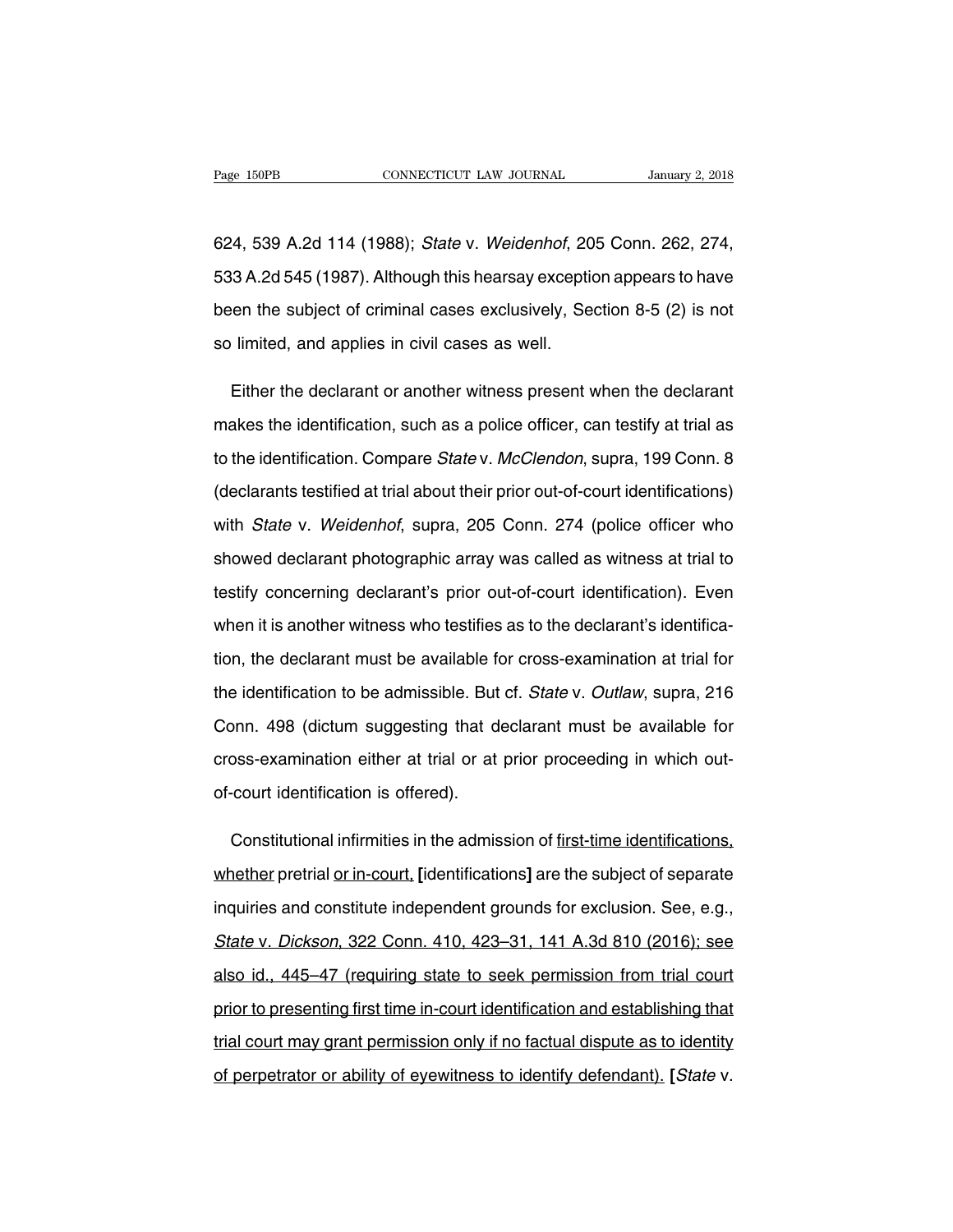Vanuary 2, 2018 CONNECTICUT LAW JOURNAL Page 151PB<br>White, 229 Conn. 125, 161, 640 A.2d 572 (1994); State v. Lee, 177<br>Conn. 335, 339, 417 A.2d 354 (1979).] Example 2, 2018<br>
Connectricut LAW Journal<br>
White, 229 Conn. 125, 161, 640 A.2d 572 (19<br>
Conn. 335, 339, 417 A.2d 354 (1979).**]**<br>
<u>General Statutes § 54-1p prescribes numero</u>

Firite, 229 Conn. 125, 161, 640 A.2d 572 (1994); *State v. Lee*, 177<br>John. 335, 339, 417 A.2d 354 (1979).]<br>General Statutes § 54-1p prescribes numerous rules regarding eye-<br>tness identification procedures used by law enfor White, 229 Conn. 125, 161, 640 A.2d 572 (1994); State v. Lee, 177<br>Conn. 335, 339, 417 A.2d 354 (1979).]<br>General Statutes § 54-1p prescribes numerous rules regarding eye-<br>witness identification procedures used by law enforc France, EES SSM. 125, 131, 313 M. 213 ST2 (1331), State V. 253, 117<br>Conn. 335, 339, 417 A.2d 354 (1979).]<br>General Statutes § 54-1p prescribes numerous rules regarding eye-<br>witness identification procedures used by law enf General Statutes § 54-1p prescribes numerous rules regarding eye-<br>witness identification procedures used by law enforcement. The statute<br>is silent on the remedy for noncompliance. See State v. Grant, 154<br>Conn. App. 293, 31 witness identification procedures used by law enforcement. The statute<br>is silent on the remedy for noncompliance. See *State v. Grant*, 154<br>Conn. App. 293, 312 n.10, 112 A.3d 175 (2014) (procedures in § 54-<br>1p are "best pr denied, 315 Conn. 928, 109 A.3d 923 (2014) (procedures in § 54-<br>denied, 315 Conn. 928, 109 A.3d 175 (2014) (procedures in § 54-<br>denied, 315 Conn. 928, 109 A.3d 923 (2015); see also *Statev. Guilbert*, 306 Conn. 218, 49 A.3 1p are "best practices" and "not constitutionally mandated"), cert.<br>denied, 315 Conn. 928, 109 A.3d 923 (2015); see also *Statev. Guilbert*,<br>306 Conn. 218, 49 A.3d 705 (2012); *Statev. Ledbetter*, 275 Conn.<br>534, 881 A.2d 2 12 denied, 315 Conn. 928, 109 A.3d 923 (2<br>306 Conn. 218, 49 A.3d 705 (2012);<br>534, 881 A.2d 290 (2005), cert. denie<br>1798, 164 L. Ed. 2d 537 (2006). **Sob Conn. 218, 49 A.3d 705 (2012); State v. Ledbetter, 275 Conn.**<br> **534, 881 A.2d 290 (2005), cert. denied, 547 U.S. 1082, 126 S. Ct.**<br> **1798, 164 L. Ed. 2d 537 (2006).**<br> **Sec. 8-6. Hearsay Exceptions: Declarant Must Be U** 14, 881 A.2d 290 (2005), cert. denied, 547 U.S. 1082, 126 S. Ct.<br>198, 164 L. Ed. 2d 537 (2006).<br>198, 164 L. Ed. 2d 537 (2006).<br>The following are not excluded by the hearsay rule if the declarant<br>10. unavailable as a witnes

1798, 164 L. Ed. 2d 537 (2006).<br>Sec. 8-6. Hearsay Exceptions:<br>The following are not excluded<br>is unavailable as a witness:<br>(1) Former testimony. Testim

**(2) Former testimony: The following are not excluded by the hearsay rule if the declarant<br>The following are not excluded by the hearsay rule if the declarant<br>unavailable as a witness:<br><b>(1) Former testimony.** Testimony giv The following are not excluded by the hearsay rule if the declarant<br>is unavailable as a witness:<br>(1) Former testimony. Testimony given as a witness at another<br>hearing of the same or a different proceeding, provided (A) the is unavailable as a witness:<br>
(1) Former testimony. Testimony given as a witness at another<br>
hearing of the same or a different proceeding, provided (A) the issues<br>
in the former hearing are the same or substantially simil (1) Former testimony. Testimony given as a witness at another hearing of the same or a different proceeding, provided (A) the issues in the former hearing are the same or substantially similar to those in the hearing in w hearing of the same or a different proceeding, provided (A) the issues<br>in the former hearing are the same or substantially similar to those in<br>the hearing in which the testimony is being offered, and (B) the party<br>against In the former hearing are the same or substantially<br>the hearing in which the testimony is being offered<br>against whom the testimony is now offered had<br>develop the testimony in the former hearing.<br>(2) Dying declaration. In a **Example 12** and the test of the death of the party<br>
(2) Dying declaration. In a prosecution in which the death of the<br>
clarant is the subject of the charge, a statement made by the declar-

declarant whom the testimony is now offered had an opportunity to<br>develop the testimony in the former hearing.<br>(2) Dying declaration. In a prosecution in which the death of the<br>declarant is the subject of the charge, a st develop the testimony in the former hearing.<br>
(2) Dying declaration. In a prosecution in which the death of the<br>
declarant is the subject of the charge, a statement made by the declar-<br>
ant, while the declarant was conscio (2) Dying declaration. In a prosecution in which the death of the declarant is the subject of the charge, a statement made by the declarant, while the declarant was conscious of his or her impending death, concerning the c **(2) Bying accuration** in a procedulation in which the declarity interest.<br>
In clarant is the subject of the charge, a statement made by the declar-<br> **t**, while the declarant was conscious of his or her impending death,<br> at the time of its making, a statement mastery are determined.<br>ant, while the declarant was conscious of his or her impending death,<br>concerning the cause of or the circumstances surrounding the death.<br>(3) Statement against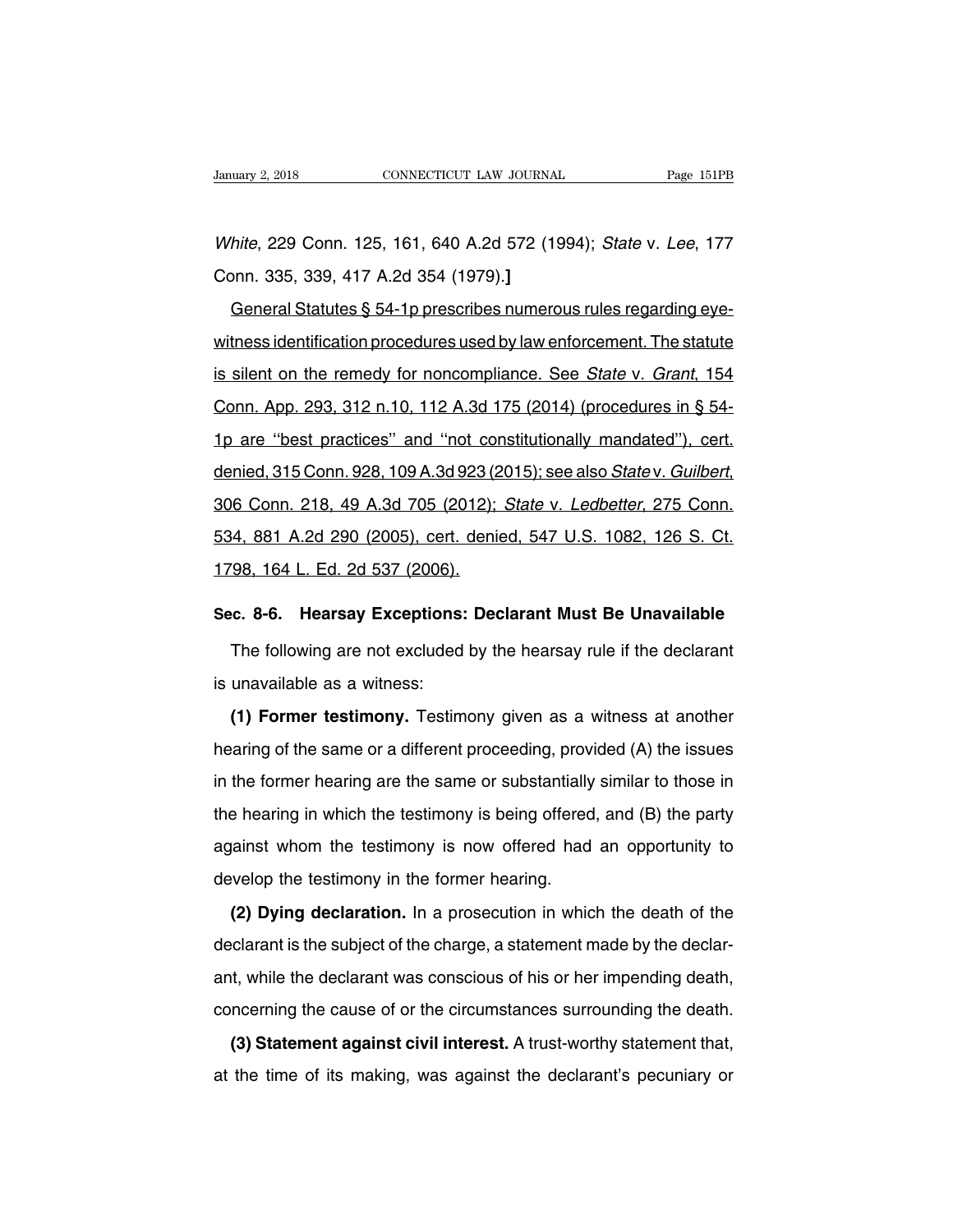Page 152PB CONNECTICUT LAW JOURNAL January 2, 2018<br>proprietary interest, or that so far tended to subject the declarant to<br>civil liability that a reasonable person in the declarant's position would Page 152PB CONNECTICUT LAW JOURNAL January 2, 2018<br>proprietary interest, or that so far tended to subject the declarant to<br>civil liability that a reasonable person in the declarant's position would<br>not have made the statem proprietary interest, or that so far tended to subject the declarant to<br>civil liability that a reasonable person in the declarant's position would<br>not have made the statement unless the person believed it to be true.<br>In de proprietary interest, or that so far tended to subject the declarant to<br>civil liability that a reasonable person in the declarant's position would<br>not have made the statement unless the person believed it to be true.<br>In de propriodary interest, or that so far tended to subject the declarant to<br>civil liability that a reasonable person in the declarant's position would<br>not have made the statement unless the person believed it to be true.<br>In de by a with the test of cross-examination existence it<br>in determining the trustworthiness of such a statement the<br>consider whether safeguards reasonably equivalent to the d<br>by a witness and the test of cross-examination exis determining the trustworthiness of such a statement the court shall<br>msider whether safeguards reasonably equivalent to the oath taken<br>a witness and the test of cross-examination exist.<br>(4) Statement against penal interest.

consider whether safeguards reasonably equivalent to the oath taken<br>by a witness and the test of cross-examination exist.<br>(4) Statement against penal interest. A trustworthy statement<br>against penal interest that, at the ti by a witness and the test of cross-examination exist.<br>
(4) Statement against penal interest. A trustworthy statement<br>
against penal interest that, at the time of its making, so far tended to<br>
subject the declarant to crimi (4) Statement against penal interest. A trustworthy statement against penal interest that, at the time of its making, so far tended to subject the declarant to criminal liability that a reasonable person in the declarant's against penal interest that, at the time of its making, so far tended to subject the declarant to criminal liability that a reasonable person in the declarant's position would not have made the statement unless the person subject the declarant to criminal liability that a reasonable person in<br>the declarant's position would not have made the statement unless<br>the person believed it to be true. In determining the trustworthiness<br>of a statement the declarant's position would not have made the statement unless<br>the person believed it to be true. In determining the trustworthiness<br>of a statement against penal interest, the court shall consider (A) the<br>time the state the person believed it to be true. In determining the trustworthiness<br>of a statement against penal interest, the court shall consider (A) the<br>time the statement was made and the person to whom the statement<br>was made, (B) t and for a statement against penal interest, the court shall consider (A) the time the statement was made and the person to whom the statement was made, (B) the existence of corroborating evidence in the case, and (C) the e time the statement v<br>was made, (B) the<br>and (C) the extent to<br>penal interest.<br>(5) Statement co A made, (B) the existence of corroborating evidence in the case,<br>
d (C) the extent to which the statement was against the declarant's<br>
rnal interest.<br> **(5) Statement concerning ancient private boundaries.** A state-<br>
ent, m

and (C) the extent to which the statement was against the declarant's<br>penal interest.<br>(5) Statement concerning ancient private boundaries. A state-<br>ment, made before the controversy arose, as to the location of ancient<br>pri penal interest.<br>
(5) Statement concerning ancient private boundaries. A state-<br>
ment, made before the controversy arose, as to the location of ancient<br>
private boundaries if the declarant had peculiar means of knowing the<br> (5) Statement concerning ancient private boundaries. A statement, made before the controversy arose, as to the location of ancient private boundaries if the declarant had peculiar means of knowing the boundary and had no i (c) datement de<br>ment, made before t<br>private boundaries if<br>boundary and had<br>the statement.<br>(6) Reputation of Fivate boundaries if the declarant had peculiar means of knowing the<br>
undary and had no interest to misrepresent the truth in making<br>
a statement.<br> **(6) Reputation of a past generation.** Reputation of a past genera-<br>
n con

boundary and had no interest to misrepresent the truth in making<br>the statement.<br>(6) Reputation of a past generation. Reputation of a past genera-<br>tion concerning facts of public or general interest or affecting public<br>or p the statement.<br>
(6) Reputation of a past generation. Reputation of a past genera-<br>
tion concerning facts of public or general interest or affecting public<br>
or private rights as to ancient rights of which the declarant is p (6) Reputation of a past generation. Reputation of a past generation concerning facts of public or general interest or affecting public or private rights as to ancient rights of which the declarant is presumed or shown to (c) reparation of a pact generation. Hepataton of a pact g<br>tion concerning facts of public or general interest or affecting<br>or private rights as to ancient rights of which the declarant is pre-<br>or shown to have had compete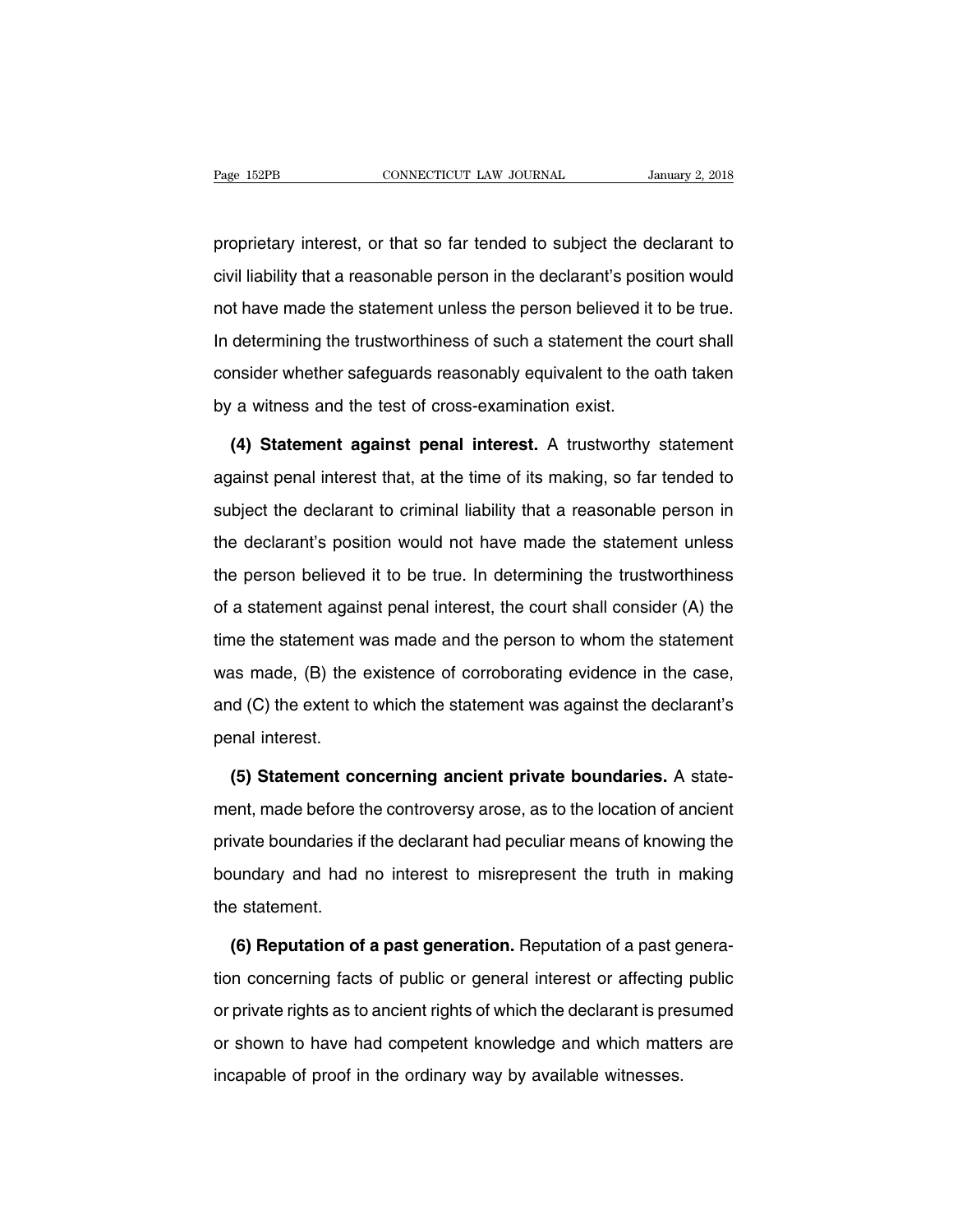**(7) Statement of pedigree and family relationships.** A statement CONNECTICUT LAW JOURNAL Page 153PB<br>
(7) Statement of pedigree and family relationships. A statement<br>
concerning pedigree and family relationships, provided (A) the state-<br>
ment was made before the controversy arose, (B) th (7) Statement of pedigree and family relationships. A statement<br>concerning pedigree and family relationships, provided (A) the state-<br>ment was made before the controversy arose, (B) the declarant had no<br>interest to misrepr (7) Statement of pedigree and family relationships. A statement concerning pedigree and family relationships, provided (A) the statement was made before the controversy arose, (B) the declarant had no interest to misrepre concerning pedigree and family relationships, provided (A) the state-<br>ment was made before the controversy arose, (B) the declarant had no<br>interest to misrepresent in making the statement, and (C) the declarant,<br>because of relates made before the controversy arose, (B) the declarant had no<br>interest to misrepresent in making the statement, and (C) the declarant,<br>because of a close relationship with the family to which the statement<br>relates, h Forest to misrepresent in making the statement, and (C) the declarant,<br>cause of a close relationship with the family to which the statement<br>lates, had special knowledge of the subject matter of the statement.<br>**(8) Forfeitu** 

because of a close relationship with the family to which the statement<br>relates, had special knowledge of the subject matter of the statement.<br>(8) Forfeiture by wrongdoing. A statement offered against a party<br>who has engage relates, had special knowledge of the subject matter c<br>
(8) Forfeiture by wrongdoing. A statement offered<br>
who has engaged in wrongdoing that was intended to,<br>
the unavailability of the declarant as a witness.<br>
(Amended Ju (8) Forfeiture by wrongdoing. A statement offered against a party<br>who has engaged in wrongdoing that was intended to, and did, procure<br>the unavailability of the declarant as a witness.<br>(Amended June 29, 2007, to take effe

# **COMMENTARY**

e unavailability of the declarant as a witness.<br>
(Amended June 29, 2007, to take effect Jan. 1, 2008)<br>
COMMENTARY<br>
The [common thread running through] <u>fundamental threshold</u><br>
quirement of all Section 8-6 hearsay exception (Amended June 29, 2007, to take effect Jan. 1, 2008)<br>
COMMENTARY<br>
The [common thread running through] <u>fundamental threshold</u><br>
requirement of all Section 8-6 hearsay exceptions is [the requirement]<br>
that the declarant be u COMMENTARY<br>The [common thread running through] fundamental threshold<br>requirement of all Section 8-6 hearsay exceptions is [the requirement]<br>that the declarant be unavailable as a witness. At common law, the<br>definition of u The [common thread running through] <u>fundamental threshold</u><br>requirement of all Section 8-6 hearsay exceptions is [the requirement]<br>that the declarant be unavailable as a witness. At common law, the<br>definition of unavailabi requirement of all Section 8-6 hearsay exceptions is [the requirement]<br>that the declarant be unavailable as a witness. At common law, the<br>definition of unavailability has varied with the [individual] particular<br>hearsay exc requirement of an economic or nearedy exceptions is the requirement,<br>that the declarant be unavailabile as a witness. At common law, the<br>definition of unavailability has varied with the [individual] particular<br>hearsay exce ration of unavailability has varied with the [individual] particular<br>hearsay exception at issue. For example, the Supreme Court has<br>recognized death as the only form of unavailability for the dying decla-<br>ration and ancien Rearsay exception at issue. For example, the Supreme Court has<br>recognized death as the only form of unavailability for the dying decla-<br>ration and ancient private boundary hearsay exceptions. See, e.g.,<br>Rompev. King, 185 C recognized death as the only form of unavailability for the dying decla-<br>ration and ancient private boundary hearsay exceptions. See, e.g.,<br>Rompev. King, 185 Conn. 426, 429, 441 A.2d 114 (1981) (boundaries);<br>State v. Manga ration and ancient private boundary hearsay exceptions. See, e.g.,<br> *Rompev. King*, 185 Conn. 426, 429, 441 A.2d 114 (1981) (boundaries);<br> *State v. Manganella*, 113 Conn. 209, 215–16, 155 A. 74 (1931) (dying<br>
declarations Rompe v. King, 185 Conn. 426, 429, 441 A.2d 114 (1981) (boundaries);<br>State v. Manganella, 113 Conn. 209, 215–16, 155 A. 74 (1931) (dying<br>declarations). [But i]ln State v. Frye, 182 Conn. 476,  $\frac{481-82}{438}$ , 438<br>A.2d 73 State v. Manganella, 113 Conn. 209, 215–16, 155 A. 74 (1931) (dying<br>declarations). [But i]ln State v. Frye, 182 Conn. 476, 481–82, 438<br>A.2d 735 (1980), the court adopted the federal rule's <u>uniform</u> definition<br>of unavailab declarations). [But i]ln *State* v. *Frye*, 182 Conn. 476, 481–82, 438<br>A.2d 735 (1980), the court adopted the federal rule's <u>uniform</u> definition<br>of unavailability <u>set forth in Fed. R. Evid. 804 (a), though only</u> for the<br> accolariations): [Bat r<sub>ight</sub> clate v: 77yc, 102 comit: 179, <u>181 02;</u> 106<br>A.2d 735 (1980), the court adopted the federal rule's <u>uniform</u> definition<br>of unavailability <u>set forth in Fed. R. Evid. 804 (a), though only</u> for of unavailability set forth in Fed. R. Evid. 804 (a), though only for the limited purpose of determining unavailability for the statement against penal interest exception[; id., 481–82; thereby recognizing other forms of u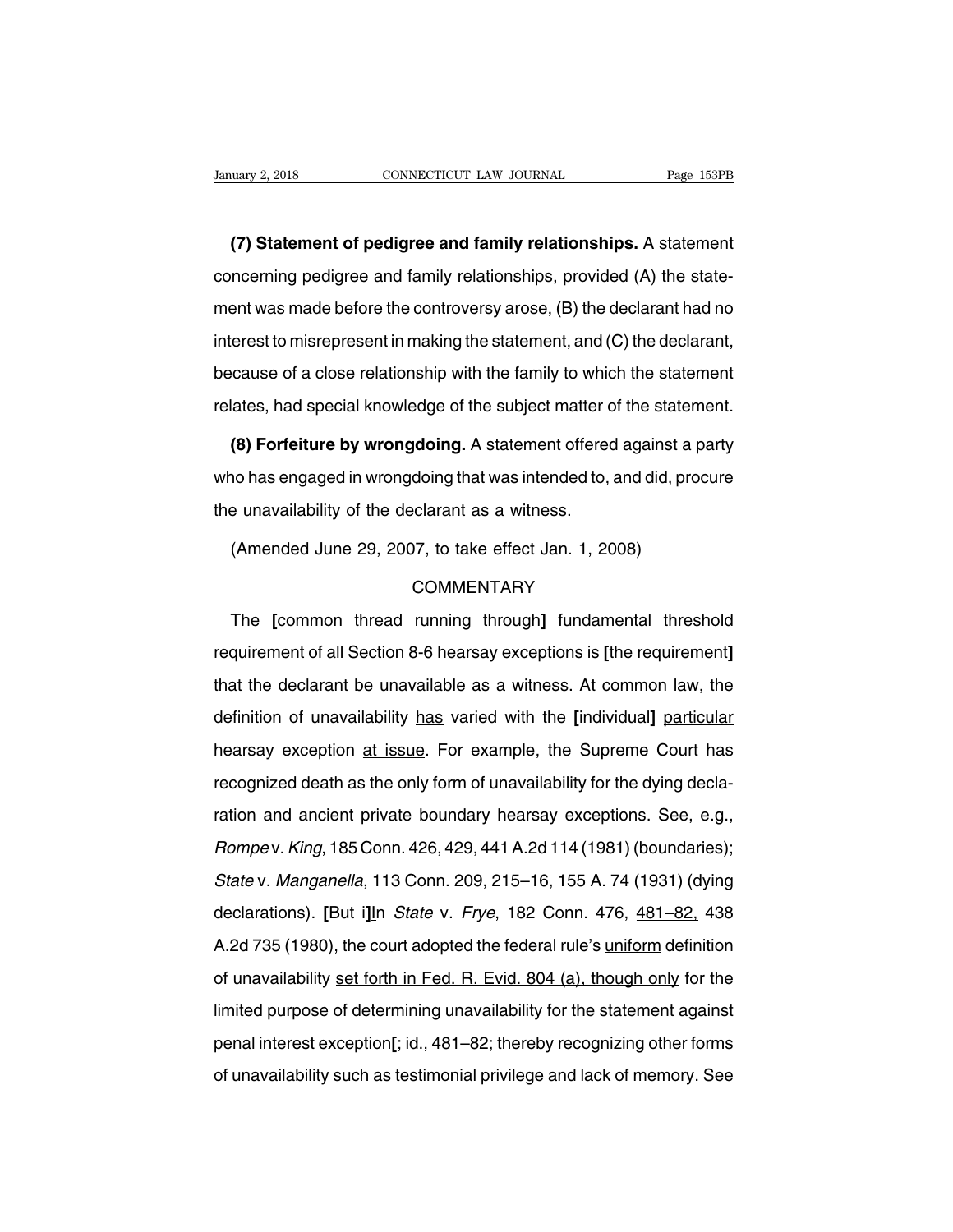Page 154PB<br>Fed. R. Evid. 804 (a); s<u>].S</u>ee also *State* v. *Schiappa*, 248 Conn. 132,<br>14[2]1–45, 728 A.2d 466 (1999). [The court has yet to determine Page 154PB CONNECTICUT LAW JOURNAL January 2, 2018<br>
Fed. R. Evid. 804 (a); s].See also *State v. Schiappa*, 248 Conn. 132,<br>
14[2]1–45, 728 A.2d 466 (1999). [The court has yet to determine<br>
whether the definition of unavail Fed. R. Evid. 804 (a); s].See also *State v. Schiappa*, 248 Conn. 132,<br>14[2]1–45, 728 A.2d 466 (1999). [The court has yet to determine<br>whether the definition of unavailability recognized in *Frye* applies to<br>other hearsay Fed. R. Evid. 804 (a); s<u>].S</u>ee also *State* v. *Schiappa*, 248 Conn. 132,<br>14[2]1–45, 728 A.2d 466 (1999). [The court has yet to determine<br>whether the definition of unavailability recognized in *Frye* applies to<br>other hear 14[2]1-45, 728 A.2d 466 (1999). [The court has yet to determine<br>whether the definition of unavailability recognized in *Frye* applies to<br>other hearsay exceptions requiring the unavailability of the declarant.]<br>The Rule 80 whether the definition of unavailability recognized in *Frye* applies to other hearsay exceptions requiring the unavailability of the declarant.]<br>The Rule 804 (a) definition has also been applied to determine unavailabili other hearsay exceptions requiring the unavailability of the declarant.]<br>The Rule 804 (a) definition has also been applied to determine unavail-<br>ability for purposes of the former testimony exception covered by<br>Section 8-6 The Rule 804 (a) definition has also been applied to determine unavailability for purposes of the former testimony exception covered by Section 8-6 (1). See *State v. Lapointe*, 237 Conn. 694, 736–38, 678 A.2d 942, cert. d ability for purposes of the former testimony exception covered by<br>Section 8-6 (1). See *State* v. *Lapointe*, 237 Conn. 694, 736–38, 678<br>A.2d 942, cert. denied, 519 U.S. 994, 117 S. Ct. 484, 136 L. Ed. 2d<br>378 (1996); *Stat* Section 8-6 (1). See *State v. Lapointe*, 237 Conn. 694, 736–38, A.2d 942, cert. denied, 519 U.S. 994, 117 S. Ct. 484, 136 L. Ed<br>378 (1996); *State v. Wright*, 107 Conn. App. 85, 89–90, 943, 1159, cert. denied, 287 Conn. 9 2d 942, cert. denied, 519 U.S. 994, 117 S. Ct. 484, 136 L. Ed. 2d<br>
8 (1996); *State* v. *Wright*, 107 Conn. App. 85, 89–90, 943 A.2d<br>
59, cert. denied, 287 Conn. 914, 950 A.2d 1291 (2008).<br>
[In keeping with the common law

878 (1996); *State v. Wright*, 107 Conn. App. 85, 89–90, 943 A.2d<br>
1159, cert. denied, 287 Conn. 914, 950 A.2d 1291 (2008).<br>
[In keeping with the common law,] At this point, however, Section<br>
8-6 [eschews a] **contains no u** 1159, cert. denied, 287 Conn. 914, 950 A.2d 1291 (2008).<br>
[In keeping with the common law,] At this point, however, Section<br>
8-6 [eschews a] contains no uniform definition of unavailability. [Refer-<br>
ence should be made to [In keeping with the com<br>8-6 [eschews a] contains ne<br>ence should be made to co<br>hearsay exception.]<br>The proponent of evider 6 [eschews a] contains no uniform definition of unavailability. [Refer-<br>ce should be made to common-law cases addressing the particular<br>arsay exception.]<br>The proponent of evidence offered under Section 8-6 carries the<br>irde

burden of proving the declarant's unavailability. E.g., State v. Aillon, 202 Conn. 385, 390 (1987); State v. Rivera, 220 Conn. 408, 411, 599<br>A.2d 1060 (1991). To satisfy this burden, the proponent must show The proponent of evidence offered under Section 8-6 carries the<br>burden of proving the declarant's unavailability. E.g., *State v. Aillon*,<br>202 Conn. 385, 390 (1987); *State v.* Rivera, 220 Conn. 408, 411, 599<br>A.2d 1060 (19 that a good faith, genuine effort was made to procure the declarant and and all burden of proving the declarant's unavailability. E.g., *State v. Aillon*, 202 Conn. 385, 390 (1987); *State v. Rivera, 220 Conn. 408, 411, 59* atter or proving the decident controlled introducting. Eigit class of the reason and all all all all all all a<br>
A. 2d 1060 (1991). To satisfy this burden, the proponent must show<br>
that a good faith, genuine effort was made A.2d 1060 (1991). To satisfy this burden, the proponent must show<br>that a good faith, genuine effort was made to procure the declarant's<br>attendance by process or other reasonable means. "[S]ubstantial dili-<br>gence" is requir that a good faith, genuine effort was made to procure the declarant's<br>attendance by process or other reasonable means. "[S]ubstantial dili-<br>gence" is required; *State v. Lopez*, 239 Conn. 56, 75, 681 A.2d 950<br>(1996); but t able to secure the reasonable means. "[S]ubstantial diligence" is required; *State v. Lopez*, 239 Conn. 56, 75, 681 A.2d 950<br>(1996); but the proponent is not required to do "everything conceivable" to secure the witness' p gence" is required; *State v. Lopez*, 239 Conn. 56, 75, 68<br>(1996); but the proponent is not required to do "everythine<br>able" to secure the witness' presence. (Internal quotation r<br>ted.) *State v. Wright*, supra, 107 Conn. 996); but the proponent is not required to do "everything conceiv-<br>le" to secure the witness' presence. (Internal quotation marks omit-<br>d.) State v. Wright, supra, 107 Conn. App. 89–90.<br>With respect to deposition testimony able" to secure the witness' presence. (Internal quotation marks omitted.) State v. Wright, supra, 107 Conn. App. 89–90.<br>With respect to deposition testimony, Practice Book § 13-31 (a) (4)<br>expands the scope of Section 8-6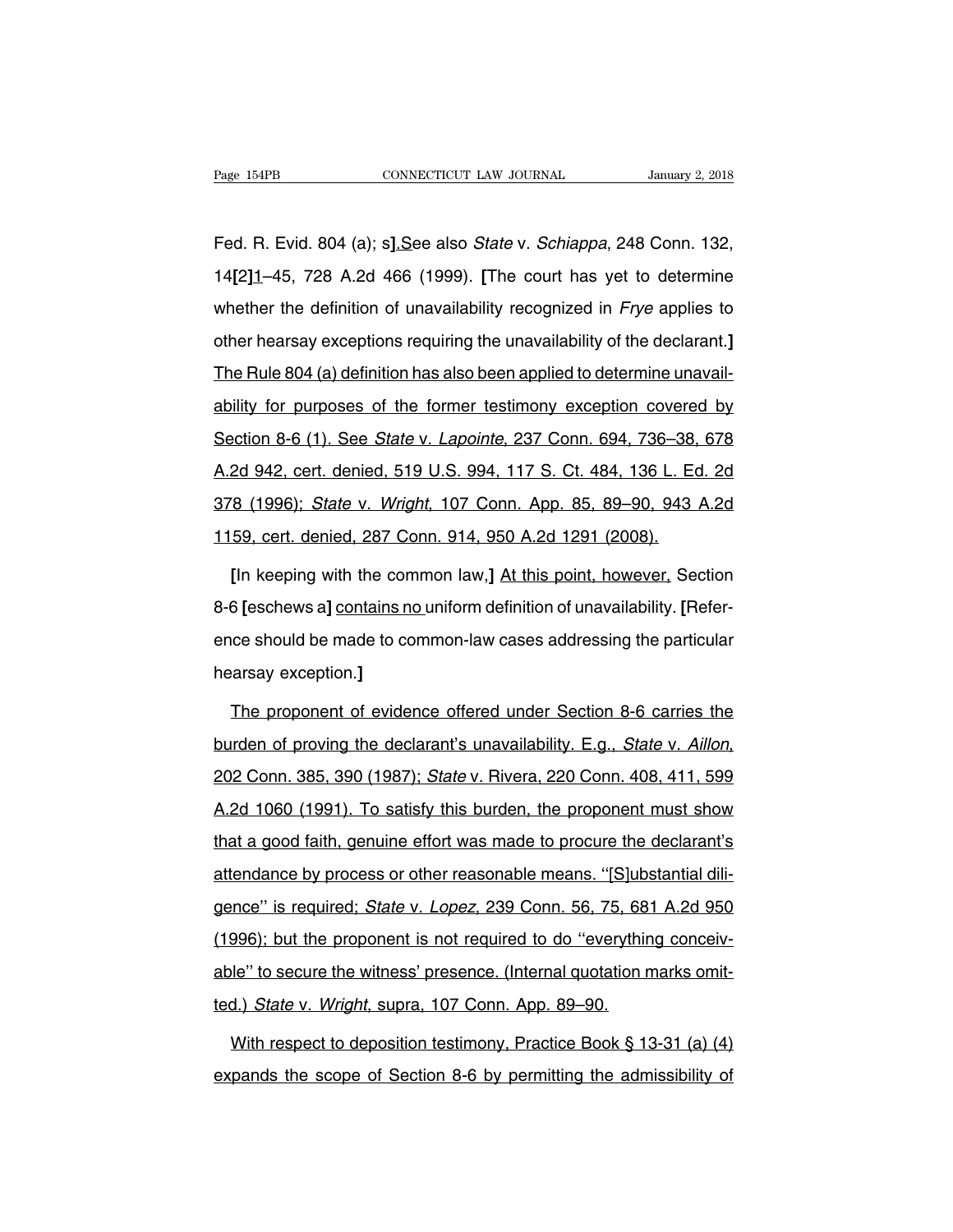Danuary 2, 2018 CONNECTICUT LAW JOURNAL Page 155PB<br>
depositions in certain circumstances where the deponent is deemed<br>
unavailable for purposes of that rule. Among other things, the rule Unauary 2, 2018 CONNECTICUT LAW JOURNAL Page 155PB<br>
depositions in certain circumstances where the deponent is deemed<br>
unavailable for purposes of that rule. Among other things, the rule<br>
covers situations where a deponent depositions in certain circumstances where the deponent is deemed<br>unavailable for purposes of that rule. Among other things, the rule<br>covers situations where a deponent is dead, at a greater distance<br>than thirty miles from depositions in certain circumstances where the deponent is deemed<br>unavailable for purposes of that rule. Among other things, the rule<br>covers situations where a deponent is dead, at a greater distance<br>than thirty miles from unavailable for purposes of that rule. Among other things, the rule<br>covers situations where a deponent is dead, at a greater distance<br>than thirty miles from the trial or hearing, out of state until the trial or<br>hearing ter covers situations where a deponent is dead, at a greater distance<br>than thirty miles from the trial or hearing, out of state until the trial or<br>hearing terminates, or unable to attend due to age, illness, infirmity,<br>or impr than thirty miles from the trial or hearing, out of state until the trial or hearing terminates, or unable to attend due to age, illness, infirmity, or imprisonment; where the party offering the deposition is unable to pro hearing terminates, or unable to attend due to age, illness, infirmity, or imprisonment; where the party offering the deposition is unable to procure the attendance of the deponent by subpoena; or under exceptional circums it is a matrix of the party offering the deposition is unable<br>to procure the attendance of the deponent by subpoena; or under<br>exceptional circumstances in the interest of justice. See *Gateway Co.*<br>v. *DiNoia*, 232 Conn. 2 to procure the attendance of the deponent by subpoena; or under<br>exceptional circumstances in the interest of justice. See *Gateway Co.*<br>v. *DiNoia*, 232 Conn. 223, 238 n.11, 654 A.2d 342 (1995) (observing<br>that Practice Boo exceptional circumstance of the dependent by edsporting or and<br>exceptional circumstances in the interest of justice. See *Gateway Co.*<br>v. *DiNoia*, 232 Conn. 223, 238 n.11, 654 A.2d 342 (1995) (observing<br>that Practice Book v. DiNoia, 232 Conn. 223, 238 n.11, 654 A.2d 342 (1995) (observing<br>that Practice Book § 248 [d], now § 13-31 [a], "broadens the rules of<br>evidence by permitting otherwise inadmissible evidence to be admit-<br>ted"). See Sectio that Practice Book § 248 [d], now § 13-31 [a], "broadens the rules of evidence by permitting otherwise inadmissible evidence to be admitted"). See Section 8-2 (a) and its commentary regarding situations where the Code con evidence by permitti<br>
evidence by permitti<br>
ted"). See Section &<br>
where the Code cont<br>
Practice Book.<br>
Numerous statute: 1"). See Section 8-2 (a) and its commentary regarding situations<br>nere the Code contains provisions that may have conflicted with the<br>actice Book.<br>Numerous statutes also provide for the admissibility of former depo-<br>ion or

where the Code contains provisions that may have conflicted with the<br>Practice Book.<br>Numerous statutes also provide for the admissibility of former depo-<br>sition or trial testimony under specified circumstances. See General<br> Practice Book.<br>
Numerous statutes also provide for the admissibility of form<br>
sition or trial testimony under specified circumstances. See<br>
Statutes §§ 52-149a, 52-152 (a), 52-159, and 52-160.<br>
(1) Former testimony. **Mumerous statutes also proviolion or trial testimony under s<br>atutes §§ 52-149a, 52-152 (a<br>(1) Former testimony.**<br>Connecticut cases recognize ion or trial testimony under specified circumstances. See General<br>atutes §§ 52-149a, 52-152 (a), 52-159, and 52-160.<br>(1) Former testimony.<br>Connecticut cases recognize the admissibility of a witness' former<br>stimony as an ex

Statutes §§ 52-149a, 52-152 (a), 52-159, and 52-160.<br>
(1) Former testimony.<br>
Connecticut cases recognize the admissibility of a witness' former<br>
testimony as an exception to the hearsay rule when the witness subse-<br>
quentl (1) Former testimony.<br>
Connecticut cases recognize the admissibility of a witness' former<br>
testimony as an exception to the hearsay rule when the witness subse-<br>
quently becomes unavailable. E.g., *State v. Parker*, 161 C Connecticut cases recognize the admissibility of a witness' former<br>testimony as an exception to the hearsay rule when the witness subse-<br>quently becomes unavailable. E.g., *State v. Parker*, 161 Conn. 500,<br>504, 289 A.2d 89 Elestimony as an exception to the hearsay rule when the witness subsequently becomes unavailable. E.g., *State v. Parker*, 161 Conn. 500, 504, 289 A.2d 894 (1971); *Atwood v. Atwood*, 86 Conn. 579, 584, 86 A. 29 (1913); *S* testimony as an exception to the hearsay rule when the witness subse-<br>quently becomes unavailable. E.g., *State v. Parker*, 161 Conn. 500,<br>504, 289 A.2d 894 (1971); *Atwood v. Atwood*, 86 Conn. 579, 584, 86<br>A. 29 (1913); 1, 289 A.2d 894 (1971); Atwood v. Atwood, 86 Conn. 579, 584, 86<br>29 (1913); State v. Malone, 40 Conn. App. 470, 475–78, 671 A.2d<br>121, cert. denied, 237 Conn. 904, 674 A.2d 1332 (1996).<br>In addition to showing unavailability; A. 29 (1913); *State v. Malone*, 40 Conn. App. 470, 475–78, 671 A.2d 1321, cert. denied, 237 Conn. 904, 674 A.2d 1332 (1996).<br>In addition to showing unavailability; e.g., *Crochiere v. Board of Education*, 227 Conn. 333, 3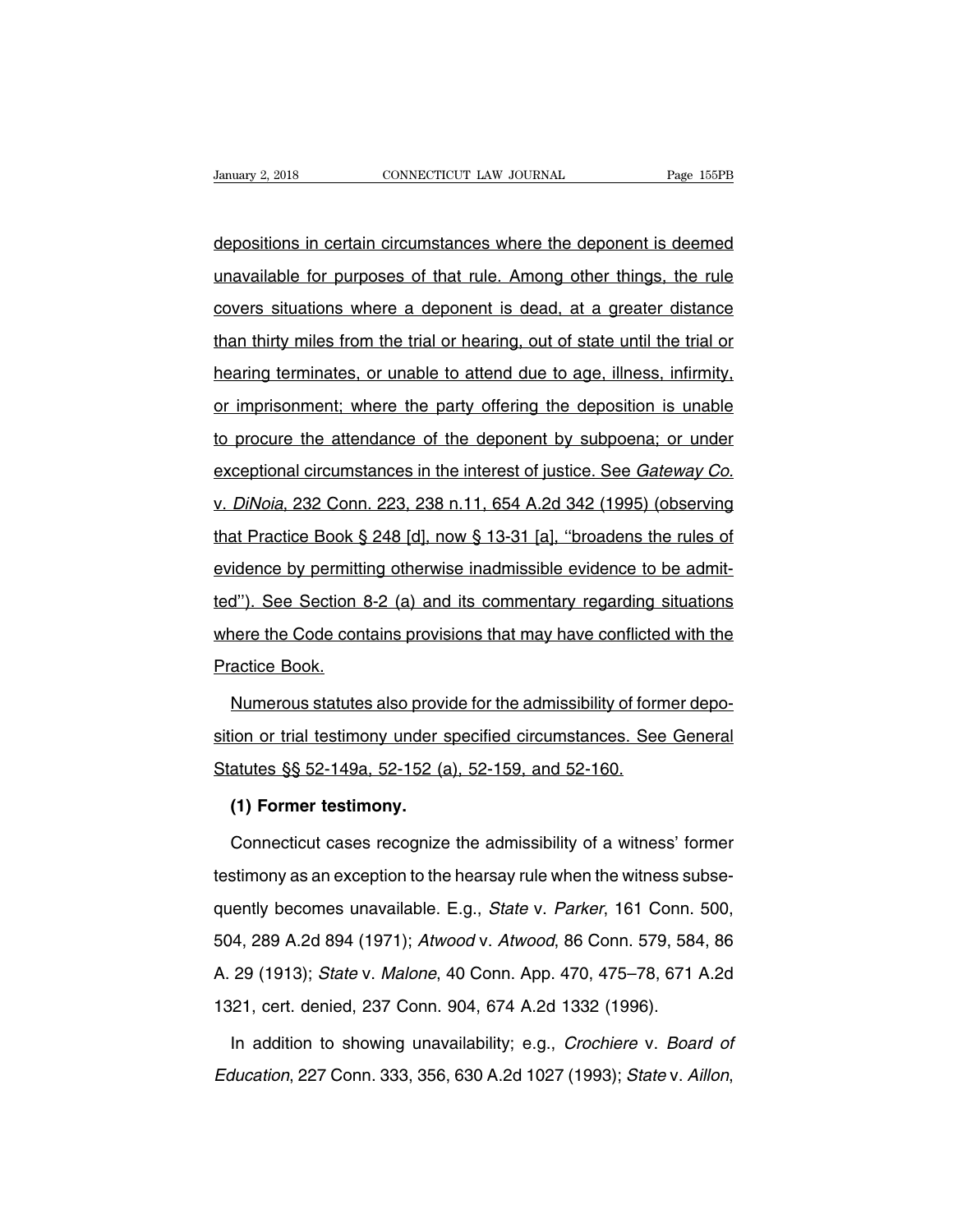supra, 202 Conn. 391**[**, 521 A.2d 555 (1991)**]**; the proponent must Page 156PB CONNECTICUT LAW JOURNAL January 2, 2018<br>
Supra, 202 Conn. 391[, 521 A.2d 555 (1991)]; the proponent must<br>
establish two foundational elements. First, the proponent must show<br>
that the issues in the proceeding in supra, 202 Conn. 391[, 521 A.2d 555 (1991)]; the proponent must<br>establish two foundational elements. First, the proponent must show<br>that the issues in the proceeding in which the witness testified and<br>the proceeding in whi supra, 202 Conn. 391[, 521 A.2d 555 (1991)]; the proponent must<br>establish two foundational elements. First, the proponent must show<br>that the issues in the proceeding in which the witness testified and<br>the proceeding in whi establish two foundational elements. First, the proponent must show<br>that the issues in the proceeding in which the witness testified and<br>the proceeding in which the witness' former testimony is offered are<br>the same or subs that the issues in the proceeding in which the witness testified and<br>the proceeding in which the witness' former testimony is offered are<br>the same or substantially similar. E.g., *State v. Parker*, supra, 161<br>Conn. 504; *I* the proceeding in which the witness' former testimony is offered are<br>the same or substantially similar. E.g., *State v. Parker*, supra, 161<br>Conn. 504; *In re Durant*, 80 Conn. 140, 152, 67 A. 497 (1907); *Perez*<br>v. *D & L* the same or substantially similar. E.g., *State v. Parker*, supra, 161<br>Conn. 504; *In re Durant*, 80 Conn. 140, 152, 67 A. 497 (1907); *Perez*<br>v. *D & L Tractor Trailer School*, 117 Conn. App. 680, 690, 981 A.2d<br>497 (2009) similarity of issues is required primarily as a means of ensuring that Donn. 504; *In re Durant*, 80 Conn. 140, 152, 67 A. 497 (1907); *Perez* v. *D & L Tractor Trailer School*, 117 Conn. App. 680, 690, 981 A.2d 497 (2009) v. *D & L Tractor Trailer School*, 117 Conn. App. 680, 690, 981 A.2d<br>497 (2009), cert. denied, 294 Conn. 923, 985 A.2d 1062 (2010). The<br>similarity of issues is required primarily as a means of ensuring that<br>the party again and interest to adequately examine to a means of ensuring the similarity of issues is required primarily as a means of ensuring that the party against whom the former testimony is offered had a motive and interest to adequ similarity of issues is required primarily as a means of d<br>the party against whom the former testimony is offered<br>and interest to adequately examine the witness in the form<br>ing. See Atwood v. Atwood, supra, 86 Conn. 584.<br>S Frequency against whom the former testimony is offered had a motive<br>d interest to adequately examine the witness in the former proceed-<br>J. See Atwood v. Atwood, supra, 86 Conn. 584.<br>Second, the proponent must show that the

and interest to adequately examine the witness in the former proceed-<br>ing. See Atwood v. Atwood, supra, 86 Conn. 584.<br>Second, the proponent must show that the party against whom the<br>former testimony is offered had an oppor ing. See Atwood v. Atwood, supra, 86 Conn. 584.<br>Second, the proponent must show that the party against whom the<br>former testimony is offered had an opportunity to develop the testimony<br>in the former proceeding. E.g., *State* Second, the proponent must show that the party against whom the<br>former testimony is offered had an opportunity to develop the testimony<br>in the former proceeding. E.g., *State v. Parker*, supra, 161 Conn. 504;<br>*Lane v. Brai* former testimony is offered had an opportunity to develop the testimony<br>in the former proceeding. E.g., *State v. Parker*, supra, 161 Conn. 504;<br>Lane v. *Brainerd*, 30 Conn. 565, 579 (1862). This second foundational<br>requir testimony; the use made of that opportunity is determined to the form and the former proceeding. E.g., *State v. Parker*, supra, 161 Conn. 504; Lane v. *Brainerd*, 30 Conn. 565, 579 (1862). This second foundational require tion of admissibility. See State v. Parker, supple, 101 Committed, 1, Lane v. Brainerd, 30 Conn. 565, 579 (1862). This second foundational requirement simply requires the opportunity to develop the witness' testimony; the requirement simply requires the opportunity to develop the witness'<br>testimony; the use made of that opportunity is irrelevant to a determina-<br>tion of admissibility. See *State v. Parker*, supra, 504; *State v. Crump*,<br>43 C n of admissibility. See *State* v. *Parker*, supra, 504; *State* v. *Crump*,<br>i Conn. App. 252, 264, 683 A.2d 402, cert. denied, 239 Conn. 941,<br>i4 A.2d 712 (1996).<br>The common law generally stated this second foundational el

in terms of an opportunity for cross-examination; e.g., State v. Weinrib,<br>The common law generally stated this second foundational element<br>in terms of an opportunity for cross-examination; e.g., State v. Weinrib,<br>140 Conn. The common law generally stated this second foundational element<br>in terms of an opportunity for cross-examination; e.g., *State* v. Weinrib,<br>140 Conn. 247, 252, 99 A.2d 145 (1953); probably because the cases<br>involved the i in terms of an opportunity for cross-examination; e.g., *State v. Weinrib*, 140 Conn. 247, 252, 99 A.2d 145 (1953); probably because the cases involved the introduction of former testimony against the party against whom it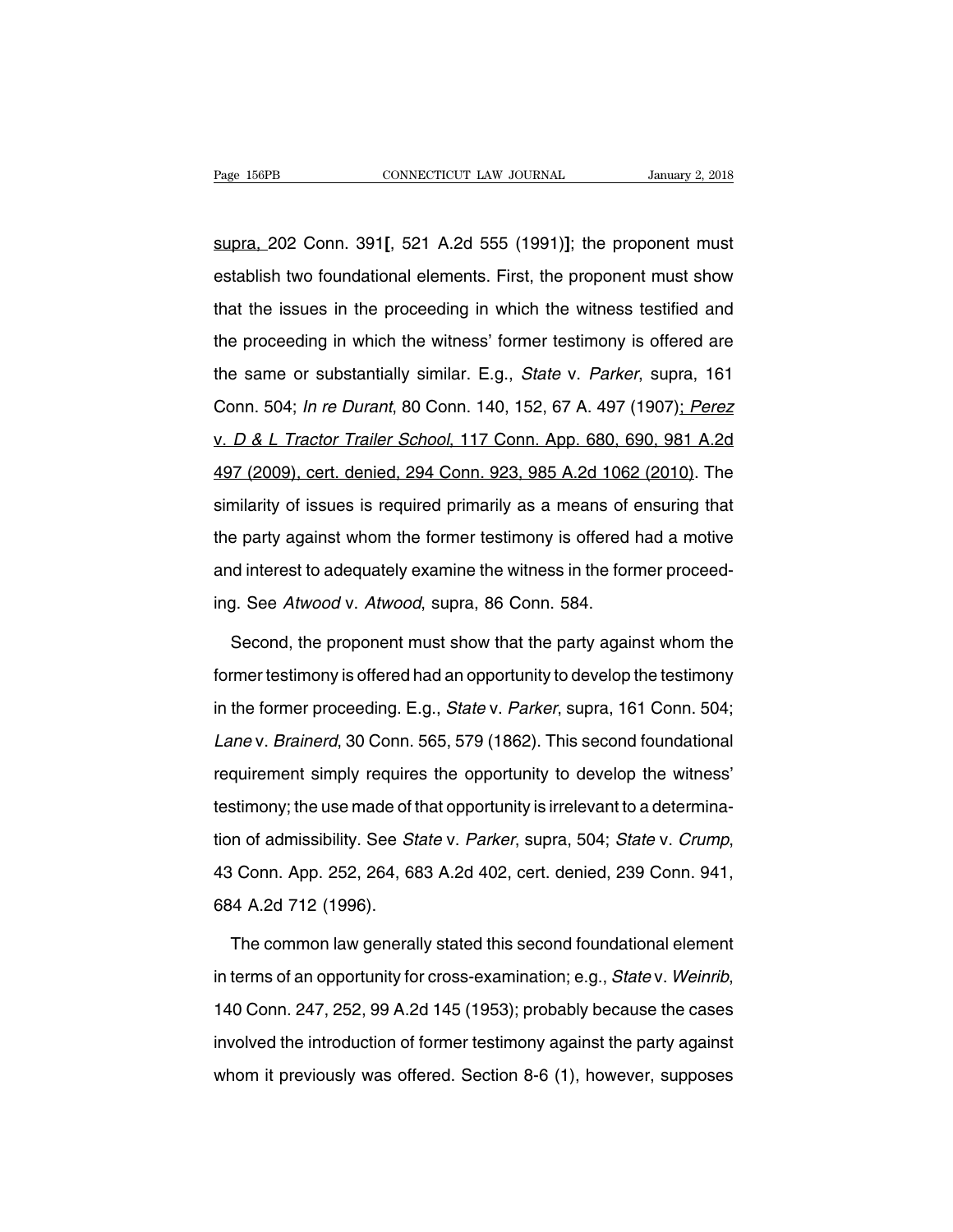January 2, 2018 CONNECTICUT LAW JOURNAL<br>development of a witness' testimony through direct or redirect exami-<br>nation, in addition to cross-examination; cf. *Lane* v. *Brainerd*, supra, Danuary 2, 2018 CONNECTICUT LAW JOURNAL Page 157PB<br>development of a witness' testimony through direct or redirect exami-<br>nation, in addition to cross-examination; cf. *Lane* v. *Brainerd*, supra,<br>30 Conn. 579; thus recogni development of a witness' testimony through direct or redirect exami-<br>nation, in addition to cross-examination; cf. *Lane* v. *Brainerd*, supra,<br>30 Conn. 579; thus recognizing the possibility of former testimony<br>being offe development of a witness' testimony through direct or redirect exami-<br>nation, in addition to cross-examination; cf. *Lane* v. *Brainerd*, supra,<br>30 Conn. 579; thus recognizing the possibility of former testimony<br>being offe to impeach its own witness; Section 6-4; and authorizing leading ques-<br>tions down. 579; thus recognizing the possibility of former testimony<br>being offered against its original proponent. The rules allowing a party<br>to impea tions during direct or redirect examination, or the rules allowing direct, supra,<br>30 Conn. 579; thus recognizing the possibility of former testimony<br>being offered against its original proponent. The rules allowing a party<br> being offered against its original proponent. The rules allowing a party<br>to impeach its own witness; Section 6-4; and authorizing leading ques-<br>tions during direct or redirect examination of hostile or forgetful wit-<br>nesse to impeach its own w<br>tions during direct c<br>nesses, for example<br>this approach.<br>Section 8-6 (1). In the during direct or redirect examination of hostile or forgetful wit-<br>sses, for example; Section 6-8 (b); provide added justification for<br>Section 8-6 (1), [in harmony] consistent with the modern trend,<br>andons the tradi

messes, for example; Section 6-8 (b); provide added justification for<br>this approach.<br>Section 8-6 (1), [in harmony] <u>consistent</u> with the modern trend,<br>abandons the traditional requirement of mutuality, i.e., that the ident this approach.<br>Section 8-6 (1), [in harmony] consistent with the modern trend,<br>abandons the traditional requirement of mutuality, i.e., that the identity<br>of the parties in the former and current proceedings be the same; se Section 8-6 (1), [in harmony] <u>consistent</u> with the modern trend,<br>abandons the traditional requirement of mutuality, i.e., that the identity<br>of the parties in the former and current proceedings be the same; see<br>Atwood v. A abandons the traditional requirement of mutuality, i.e., that the identity<br>of the parties in the former and current proceedings be the same; see<br>Atwood v. Atwood, supra, 86 Conn. 584; Lane v. Brainerd, supra, 30<br>Conn. 579; of the parties in the former and current proceedings be the same; see<br>Atwood v. Atwood, supra, 86 Conn. 584; Lane v. Brainerd, supra, 30<br>Conn. 579; in favor of requiring merely that the party against whom<br>the former testim Atwood v. Atwood, supra, 86 Conn. 584; Lane v. Brainerd, supra, 30 Conn. 579; in favor of requiring merely that the party against whom the former testimony is offered have had an opportunity to develop the witness' testimo Eximeted v. 2 Interest, eaply, etc. 21. Each v. 21. Early against whom<br>the former testimony is offered have had an opportunity to develop<br>the witness' testimony in the former proceeding. See [5 J. Wigmore,<br>Evidence (4th Ed the former testin<br>the witness' testin<br>Evidence (4th Edonn. 152.<br>(2) Dvina dec Formal and the formal and the formal densinguine the formal of the formal pair of the song the Section 8-6 (2) recognizes  $\Omega$ vidence (4th Ed. 1974) § 1388, p. 111; cf.] <u>In re Durant</u>, supra, 80<br>pnn. 152.<br>**(2) Dying declaration.**<br>Section 8-6 (2) recognizes Connecticut's common-law dying decla-<br>tion hearsay exception. E.g., *State* v. *Onofrio*,

Conn. 152.<br>
(2) Dying declaration.<br>
Section 8-6 (2) recognizes Connecticut's common-law dying decla-<br>
ration hearsay exception. E.g., State v. Onofrio, 179 Conn. 23, 43–44,<br>
425 A.2d 560 (1979); State v. Manganella, 113 Co (2) Dying declaration.<br>
Section 8-6 (2) recognizes Connecticut's common-law dying decla-<br>
ration hearsay exception. E.g., *State v. Onofrio*, 179 Conn. 23, 43–44,<br>
425 A.2d 560 (1979); *State v. Manganella*, 113 Conn. 209, Section 8-6 (2) recognizes Connecticut's common-law dying decla-<br>ration hearsay exception. E.g., *State v. Onofrio*, 179 Conn. 23, 43–44,<br>425 A.2d 560 (1979); *State v. Manganella*, 113 Conn. 209, 215–16,<br>155 A. 74 (1931); ration hearsay exception. E.g., *State v. Onofrio*, 179 Conn. 23, 43–44, 425 A.2d 560 (1979); *State v. Manganella*, 113 Conn. 209, 215–16, 155 A. 74 (1931); *State v. Smith*, 49 Conn. 376, 379 (1881). The exception is li Alternology exception: E.g., clate v. Cheme, 113 Conn. 209, 215–16, 425 A.2d 560 (1979); *State v. Smith*, 49 Conn. 376, 379 (1881). The exception is limited to criminal prosecutions for homicide. See, e.g., *State v. Yoch* 155 A. 74 (1931); *State v. Smith*, 49 Conn. 376, 379 (1881). The exception is limited to criminal prosecutions for homicide. See, e.g., *State v. Yochelman*, 107 Conn. 148, 154–55, 139 A. 632 (1927); *Daily v. New York &* Exception is limited to criminal prosecutions for homicide. See, e.g., State v. Yochelman, 107 Conn. 148, 154–55, 139 A. 632 (1927); Daily v. New York & New Haven R. Co., 32 Conn. 356, 358 (1865). Furthermore, by demandin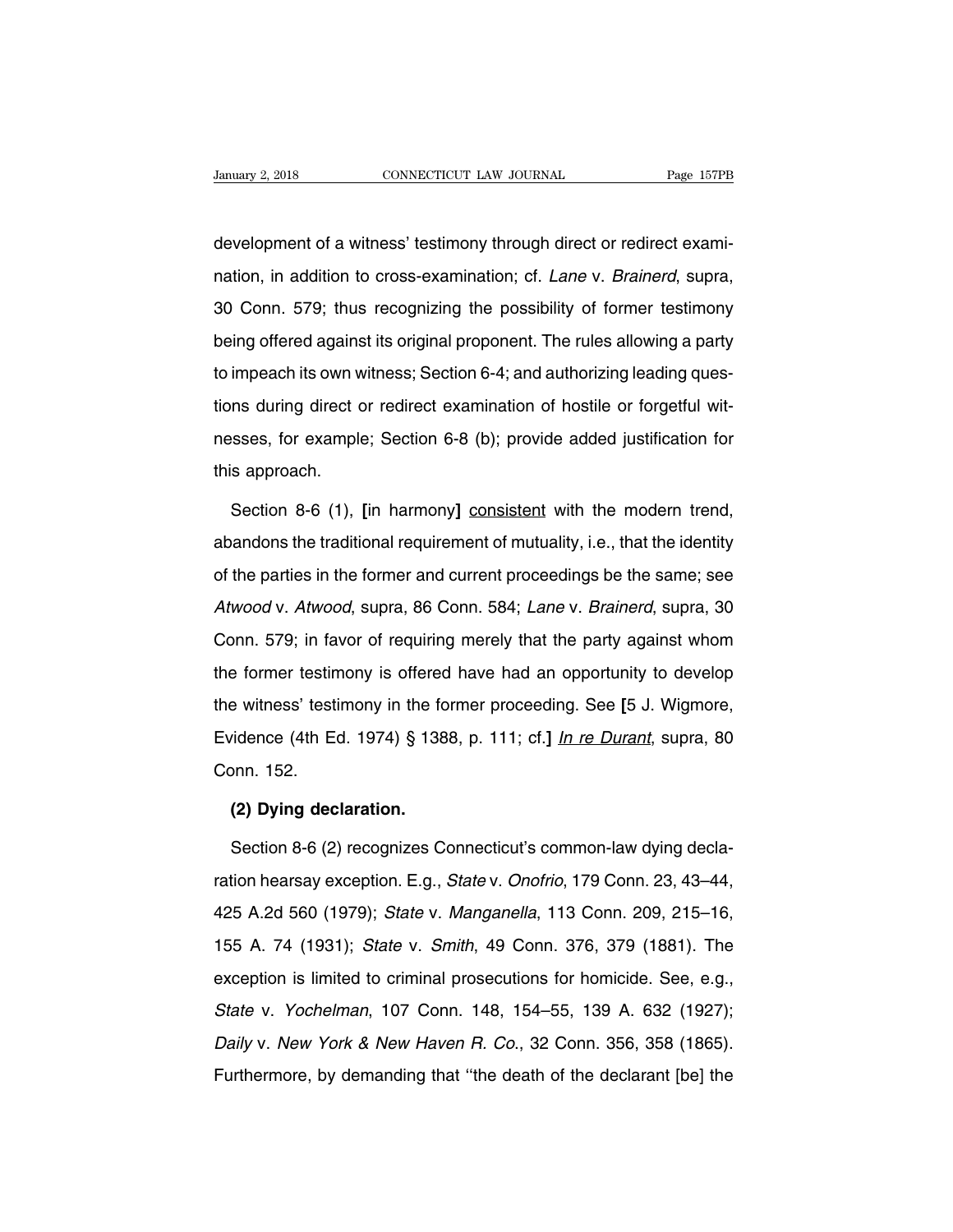Page 158PB<br>
Subject of the charge,'' Section 8-6 (2) retains the requirement that<br>
the declarant be the victim of the homicide that serves as the basis Fage 158PB CONNECTICUT LAW JOURNAL January 2, 2018<br>subject of the charge," Section 8-6 (2) retains the requirement that<br>the declarant be the victim of the homicide that serves as the basis<br>for the prosecution in which the subject of the charge," Section 8-6 (2) retains the requirement that<br>the declarant be the victim of the homicide that serves as the basis<br>for the prosecution in which the statement is offered. See, e.g., State<br>v. Yochelman subject of the charge," Section 8-6 (2) retains the requirement that<br>the declarant be the victim of the homicide that serves as the basis<br>for the prosecution in which the statement is offered. See, e.g., *State*<br>v. *Yochel* 

v. Yochelman, supra, 155; Daily v. New York & New Haven R. Co.,<br>supra, 358[;see also C. Tait & J. LaPlante, supra, § 11.7.2, p. 353].<br>Section 8-6 (2), in accordance with common law, limits the exception<br>to statements conce supra, 358[;see also C. Tait & J. LaPlante, supra, § 11.7.2, p. 353].<br>Section 8-6 (2), in accordance with common law, limits the exception<br>to statements concerning the cause of or circumstances surrounding<br>what the declara Section 8-6 (2), in accordance with common law, limits the exception<br>to statements concerning the cause of or circumstances surrounding<br>what the declarant considered to be his or her impending death. State<br>v. Onofrio, supr to statements concerning the cause of or circumstances surrounding<br>what the declarant considered to be his or her impending death. State<br>v. Onofrio, supra, 179 Conn. 43–44; see State v. Smith, supra, 49<br>Conn. 379. A decla what the declarant considered to be his or her impending death. State<br>v. Onofrio, supra, 179 Conn. 43–44; see State v. Smith, supra, 49<br>Conn. 379. A declarant is "conscious of his or her impending death"<br>within the meaning what the destatant censtations to some of thet imperiality death is take<br>v. Onofrio, supra, 179 Conn. 43–44; see State v. Smith, supra, 49<br>Conn. 379. A declarant is "conscious of his or her impending death"<br>within the mean v. Onom. 379. A declarant is "conscious of his or her impending death"<br>within the meaning of the rule when the declarant believes that his or<br>her death is imminent and abandons all hope of recovery. See State<br>v. Onofrio, s within the meaning of the rule when the declarant believes that his or<br>her death is imminent and abandons all hope of recovery. See *State*<br>v. *Onofrio*, supra, 44; *State* v. *Cronin*, 64 Conn. 293, 304, 29 A. 536<br>(1894). on the death is imminent and abandons all hope of recovery. See State<br>v. Onofrio, supra, 44; State v. Cronin, 64 Conn. 293, 304, 29 A. 536<br>(1894). This belief may be established by reference to the declarant's<br>own statemen of last rite summand and additionate an inspect recession, example on the declaration.<br>
(1894). This belief may be established by reference to the declarant's<br>
own statements or circumstantial evidence such as the administ (1894). This belief may be established by reference to the declarant's own statements or circumstantial evidence such as the administration of last rites, a physician's prognosis made known to the declarant or the severit own statements or circumstantial evidence such as the administration<br>of last rites, a physician's prognosis made known to the declarant or<br>the severity of the declarant's wounds. *State v. Onofrio*, supra, 44–45;<br>*State v.* of last rites, a physician's prognosis made known to the declarant or<br>the severity of the declarant's wounds. *State v. Onofrio*, supra, 44–45;<br>*State v. Swift*, 57 Conn. 496, 505–506, 18 A. 664 (1888); *In re Jose*<br>*M.*, the severity of the declarant's wounds. *State v. Onofrio*, supra, 44–45;<br>*State v. Swift*, 57 Conn. 496, 505–506, 18 A. 664 (1888); *In re Jose M.*, 30 Conn. App. 381, 393, 620 A.2d 804, cert. denied, 225 Conn.<br>921, 625 A State v. Swift, 57 Conn. 496, 505–506, 18 A. 664 (1888); *In re Jose M.*, 30 Conn. App. 381, 393, 620 A.2d 804, cert. denied, 225 Conn. 921, 625 A.2d 821 (1993). Dying declarations in the form of an opinion are subject to M., 30 Conn. App. 381, 393, 620 A.2d 804, cert. denied, 225 Conn.<br>921, 625 A.2d 821 (1993). Dying declarations in the form of an opinio<br>are subject to the limitations on lay opinion testimony set forth i<br>Section 7-1. See S 1, 625 A.2d 821 (1993). Dying declarations is<br>
e subject to the limitations on lay opinion<br>
ection 7-1. See *State* v. *Manganella*, supra,<br> **(3) Statement against civil interest.** 

e subject to the immitations on lay opinion testimony set form in<br>ection 7-1. See *State* v. *Manganella*, supra, 113 Conn. 216.<br>(3) Statement against civil interest.<br>Section 8-6 (3) restates the rule from *Ferguson v. Sma* Section 7-1. See *State* v. *Mangahelia*, sup<br>
(3) Statement against civil interest.<br>
Section 8-6 (3) restates the rule from<br>
Conn. 226, 232–34, 196 A.2d 432 (1963).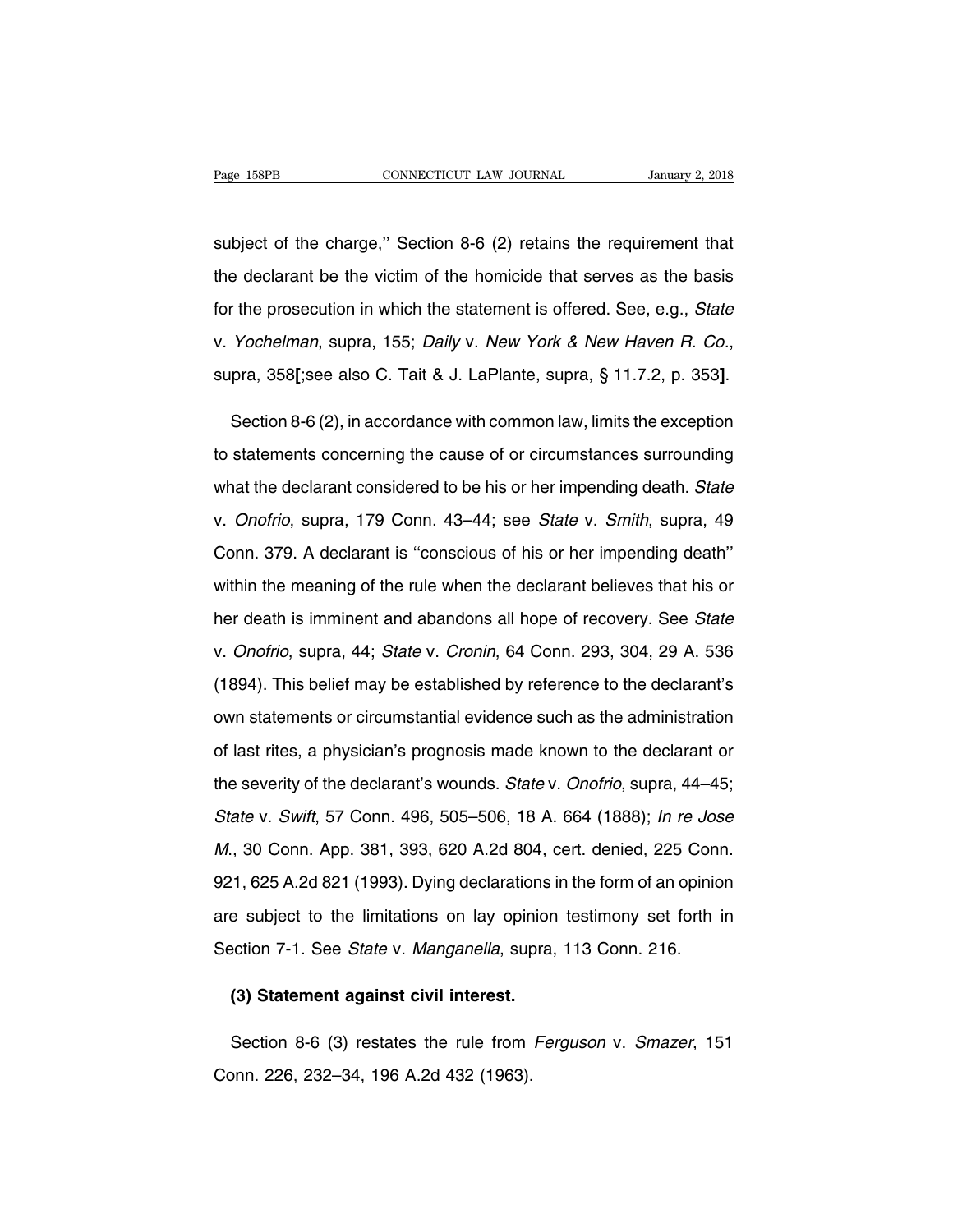# **(4) Statement against penal interest.**<br>
(4) Statement against penal interest.<br>
In *State* v. DeFreitas. 179 Conn. 431, 449–52.

Im State v. Defreitas, 179 Conn. 431, 449–52, 426 A.2d 799 (1980),<br>
Fage 159PB<br>
In State v. Defreitas, 179 Conn. 431, 449–52, 426 A.2d 799 (1980),<br>
In State v. Defreitas, 179 Conn. 431, 449–52, 426 A.2d 799 (1980),<br>
Suprem (4) Statement against penal interest.<br>
In State v. DeFreitas, 179 Conn. 431, 449–52, 426 A.2d 799 (1980),<br>
the Supreme Court recognized a hearsay exception for statements<br>
against penal interest, abandoning the traditional (4) Statement against penal interest.<br>
In State v. DeFreitas, 179 Conn. 431, 449–52, 426 A.2d 799 (1980),<br>
the Supreme Court recognized a hearsay exception for statements<br>
against penal interest, abandoning the traditional In *State* v. *DeFreitas*, 179 Conn. 431, 449–52, 426 A.2d 799 (1980),<br>the Supreme Court recognized a hearsay exception for statements<br>against penal interest, abandoning the traditional rule rendering such<br>statements inadm the Supreme Court recognized a hearsay exception for statements<br>against penal interest, abandoning the traditional rule rendering such<br>statements inadmissible. See, e.g., *State v. Stallings*, 154 Conn. 272,<br>287, 224 A.2d example in the example of the traditional rule rendering such<br>statements inadmissible. See, e.g., *State v. Stallings*, 154 Conn. 272,<br>287, 224 A.2d 718 (1966). Section 8-6 (4) embodies the hearsay<br>exception recognized in statements inadmissible. See, e.g., *State* v. *Stallings*, 154 Conn. 272,<br>287, 224 A.2d 718 (1966). Section 8-6 (4) embodies the hearsay<br>exception recognized in *DeFreitas* and affirmed in its progeny. E.g.,<br>*State* v. *L* Mayette, 204 Conn. 571, 576–77, 529 A.2d 673 (1987). The exception exception recognized in *DeFreitas* and affirmed in its progeny. E.g., State v. Lopez, 239 Conn. 56, 70–71, 681 A.2d 950 (1996); State v. Mayette, 204 Conn. 571, 576–77, 529 A.2d 673 (1987). The exception applies in both Shate v. Lopez, 239 Conn. 56, 70–71, 681 A.2d 950 (1996); *State* v.<br>Mayette, 204 Conn. 571, 576–77, 529 A.2d 673 (1987). The exception<br>applies in both criminal and civil cases. See *Reilly* v. *DiBianco*, 6 Conn.<br>App. 556 Mayette, 204 Conn. 57<br>
Applies in both criminal<br>
App. 556, 563–64, 507<br>
A.2d 193 (1986).<br>
Recognizing the poss plies in both criminal and civil cases. See *Reilly* v. *DiBianco*, 6 Conn.<br>pp. 556, 563–64, 507 A.2d 106, cert. denied, 200 Conn. 804, 510<br>2d 193 (1986).<br>Recognizing the possible unreliability of this type of evidence, ad

App. 556, 563–64, 507 A.2d 106, cert. denied, 200 Conn. 804, 510<br>A.2d 193 (1986).<br>Recognizing the possible unreliability of this type of evidence, admis-<br>sibility is conditioned on the statement's trustworthiness. E.g., *S* A.2d 193 (1986).<br>Recognizing the possible unreliability of this type of evidence, admis-<br>sibility is conditioned on the statement's trustworthiness. E.g., *State*<br>v. Hernandez, 204 Conn. 377, 390, 528 A.2d 794 (1987). Sect Recognizing the possible unreliability of this type of evidence, admissibility is conditioned on the statement's trustworthiness. E.g., *State* v. *Hernandez*, 204 Conn. 377, 390, 528 A.2d 794 (1987). Section 8-6 (4) sets sibility is conditioned on the statement's trustworthiness. E.g., *State* v. *Hernandez*, 204 Conn. 377, 390, 528 A.2d 794 (1987). Section 8-6 (4) sets forth three factors a court shall consider in determining a statement' v. Hernandez, 204 Conn. 377, 390, 528 A.2d 794 (1987). Section 8-<br>6 (4) sets forth three factors a court shall consider in determining a<br>statement's trustworthiness, factors well entrenched in the common-<br>law analysis. E.g (1992). Although the declarant as a witness; e.g., *State v. Lopez*, suppression of the common-<br>aw analysis. E.g., *State v. Rivera*, 221 Conn. 58, 69, 602 A.2d 571<br>(1992). Although the cases often cite a fourth factor, n and the declarant as a witness; e.g., State v. Pivera, 221 Conn. 58, 69, 602 A.2d 571<br>(1992). Although the cases often cite a fourth factor, namely, the<br>availability of the declarant as a witness; e.g., State v. Lopez, sup Iaw analysis. E.g., *State v. Rivera*, 221 Conn. 58, 69, 602 A.2d 571<br>(1992). Although the cases often cite a fourth factor, namely, the<br>availability of the declarant as a witness; e.g., *State v. Lopez*, supra,<br>239 Conn. (1992). Although the cases often cite a fourth factor, namely, the availability of the declarant as a witness; e.g., *State v. Lopez*, supra, 239 Conn. 71; *State v. Rosado*, 218 Conn. 239, 244, 588 A.2d 1066 (1991); this availability of the declarant as a witness; e.g., *State v. Lopez*, supra, 239 Conn. 71; *State v. Rosado*, 218 Conn. 239, 244, 588 A.2d 1066 (1991); this factor has been eliminated because the unavailability of the declar araliasing of the accuration from case thinkies, eigit, etail of Espect, eaplica,<br>239 Conn. 71; State v. Rosado, 218 Conn. 239, 244, 588 A.2d 1066<br>(1991); this factor has been eliminated because the unavailability of<br>the d (1991); this factor has been eliminated because the unavailability of the declarant is always required, and, thus, the factor does nothing to change the equation from case to case. Cf. *State v. Gold*, 180 Conn. 619, 637, the declarant is always required, and, thus, the factor does nothing<br>to change the equation from case to case. Cf. State v. Gold, 180 Conn.<br>619, 637, 431 A.2d 501 ("application of the fourth factor, availability<br>of the dec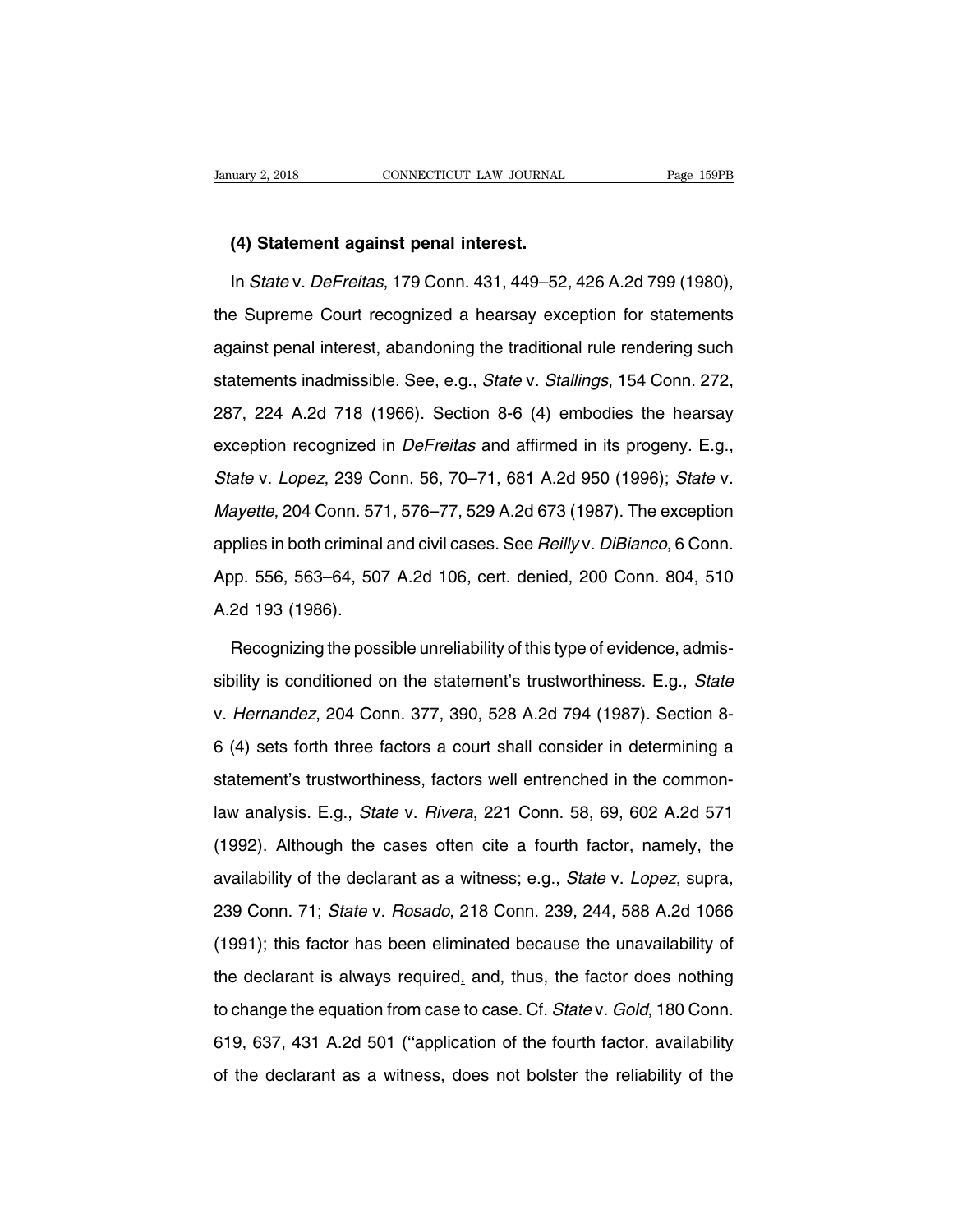Fage 160PB CONNECTICUT LAW JOURNAL January 2, 2018<br>[statement] inasmuch as [the declarant] was unavailable at the time<br>of trial"), cert. denied, 449 U.S. 920, 101 S. Ct. 320, 66 L. Ed. 2d Page 160PB CONNECTICUT LAW JOURNAL January 2, 2018<br>[statement] inasmuch as [the declarant] was unavailable at the time<br>of trial"), cert. denied, 449 U.S. 920, 101 S. Ct. 320, 66 L. Ed. 2d<br>148 (1980). [statement] inasm<br>of trial"), cert. de<br>148 (1980). atement] inasmuch as [the declarant] was unavailable at the time<br>trial"), cert. denied, 449 U.S. 920, 101 S. Ct. 320, 66 L. Ed. 2d<br>8 (1980).<br>Section 8-6 (4) preserves the common-law definition of "against<br>nal interest" in

of trial"), cert. denied, 449 U.S. 920, 101 S. Ct. 320, 66 L. Ed. 2d<br>148 (1980).<br>Section 8-6 (4) preserves the common-law definition of "against<br>penal interest" in providing that the statement be one that "so far<br>tend[s] t 148 (1980).<br>Section 8-6 (4) preserves the common-law definition of "against<br>penal interest" in providing that the statement be one that "so far<br>tend[s] to subject the declarant to criminal liability that a reasonable<br>perso Section 8-6 (4) preserves the common-law definition of "against<br>penal interest" in providing that the statement be one that "so far<br>tend[s] to subject the declarant to criminal liability that a reasonable<br>person in the dec penal interest" in providing that the statement be one that "so far<br>tend[s] to subject the declarant to criminal liability that a reasonable<br>person in the declarant's position would not have made the statement<br>unless the p tend[s] to subject the declarant to criminal liability that a reasonable<br>person in the declarant's position would not have made the statement<br>unless the person believed it to be true." Thus, statements other than<br>outright person in the declarant's position would not have made the statement<br>unless the person believed it to be true." Thus, statements other than<br>outright confessions of guilt may qualify under the exception as well.<br>State v. Br unless the person believed it to be true." Thus, statements other than<br>outright confessions of guilt may qualify under the exception as well.<br>State v. Bryant, 202 Conn. 676, 695, 523 A.2d 451 (1987); State v.<br>Savage, 34 Co outright confessions of guilt may qualify under the exception as well.<br>State v. Bryant, 202 Conn. 676, 695, 523 A.2d 451 (1987); State v.<br>Savage, 34 Conn. App. 166, 172, 640 A.2d 637, cert. denied, 229<br>Conn. 922, 642 A.2d State v. Bryant, 202 Conn. 676, 695, 523 A.2d 451 (1987); State v.<br>Savage, 34 Conn. App. 166, 172, 640 A.2d 637, cert. denied, 229<br>Conn. 922, 642 A.2d 1216 (1994). A statement is not made against<br>the declarant's penal inte Savage, 34 Conn. App. 166, 172, 640 A.2d 637, cert. denied, 229<br>Conn. 922, 642 A.2d 1216 (1994). A statement is not made against<br>the declarant's penal interest if made at a time when the declarant<br>had already been convicte Conn. 922, 642 A.2d 1216 (1994). A statement is not made against<br>the declarant's penal interest if made at a time when the declarant<br>had already been convicted and sentenced for the conduct that is the<br>subject of the state the declarant's penal interest if made at a time when the declarant<br>had already been convicted and sentenced for the conduct that is the<br>subject of the statement. *State* v. Collins, 147 Conn. App. 584, 590–91,<br>82 A.3d 120 d already been convicted and sentenced for the conduct that is the<br>bject of the statement. *State* v. *Collins*, 147 Conn. App. 584, 590–91,<br>' A.3d 1208, cert. denied, 311 Conn. 929, 86 A.3d 1057 (2014).<br>The usual scenario

subject of the statement. *State* v. *Collins*, 147 Conn. App. 584, 590–91,<br>
82 A.3d 1208, cert. denied, 311 Conn. 929, 86 A.3d 1057 (2014).<br>
The usual scenario involves the defendant's use of a statement that<br>
implicates 82 A.3d 1208, cert. denied, 311 Conn. 929, 86 A.3d 1057 (2014).<br>The usual scenario involves the defendant's use of a statement that<br>implicates the declarant[,] but exculpates the defendant. Connecticut<br>case law, however, m The usual scenario involves the defendant's use of a statement that<br>implicates the declarant[,] but exculpates the defendant. Connecticut<br>case law, however, makes no distinction between statements that<br>inculpate the declar implicates the declarant[,] but exculpates the defendant. Connecticut<br>case law, however, makes no distinction between statements that<br>inculpate the declarant but exculpate the defendant, and statements<br>that inculpate both case law, however, makes no distinction between statements that<br>inculpate the declarant but exculpate the defendant, and statements<br>that inculpate both the declarant and the defendant. Connecticut law<br>supports the admissib inculpate the declarant but exculpate the defendant, and statements<br>that inculpate both the declarant and the defendant. Connecticut law<br>supports the admissibility of this so-called "dual-inculpatory" state-<br>ment, provided that inculpate both the declarant and the defendant. Connecticut law<br>supports the admissibility of this so-called "dual-inculpatory" state-<br>ment, provided that corroborating circumstances clearly indicate its<br>trustworthine supports the admissibility of this so-called "dual-inculpatory" state-<br>ment, provided that corroborating circumstances clearly indicate its<br>trustworthiness. *State v. Camacho*, 282 Conn. 328, 359–62, 924 A.2d<br>99 (2007); *S*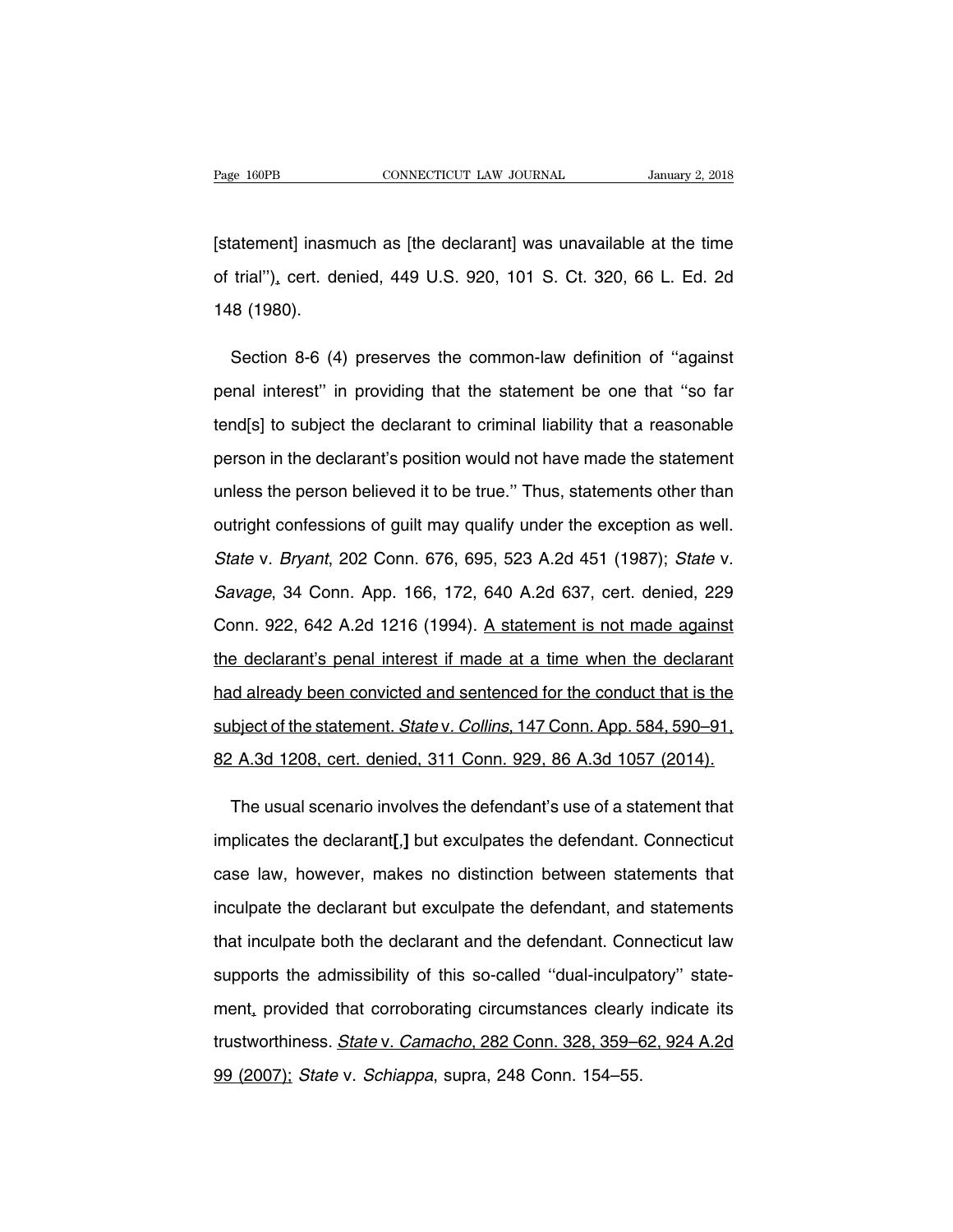uary 2, 2018 CONNECTICUT LAW JOURNAL Page 161PB<br>When a narrative contains both disserving statements and collateral,<br>If-serving or neutral statements, the Connecticut rule admits the Sumary 2, 2018 CONNECTICUT LAW JOURNAL Page 161PB<br>When a narrative contains both disserving statements and collateral,<br>self-serving or neutral statements, the Connecticut rule admits the<br>entire narrative, letting the "trie When a narrative contains both disserving statements and collateral,<br>self-serving or neutral statements, the Connecticut rule admits the<br>entire narrative, letting the "trier of fact assess its evidentiary quality<br>in the co When a narrative contains both disserving statements and collateral,<br>self-serving or neutral statements, the Connecticut rule admits the<br>entire narrative, letting the "trier of fact assess its evidentiary quality<br>in the co Self-serving or neutral statements, the Connecticut rentire narrative, letting the "trier of fact assess its evident<br>in the complete context." State v. Bryant, supra, 202 Co<br>State v. Savage, supra, 34 Conn. App. 173–74.<br>Co Treate interpretative, letting the "trier of fact assess its evidentiary quality<br>the complete context." Statev. Bryant, supra, 202 Conn. 697; accord<br>ate v. Savage, supra, 34 Conn. App. 173–74.<br>Connecticut has adopted the F

in the complete context." *Statev. Bryant*, supra, 202 Conn. 697; accord<br> *Statev. Savage*, supra, 34 Conn. App. 173–74.<br>
Connecticut has adopted the Federal Rule's definition of unavailabil-<br>
ity, as set forth in Fed. R. State v. Savage, supra, 34 Conn. App. 173–74.<br>Connecticut has adopted the Federal Rule's definition of unavailabil-<br>ity, as set forth in Fed. R. Evid. 804 (a), for determining a declarant's<br>unavailability under this except Connecticut has adopted the Federal Rule's definition of unavailabil-<br>ity, as set forth in Fed. R. Evid. 804 (a), for determining a declarant's<br>unavailability under this exception. State v. Frye, 182 Conn. 476,<br>481–82 & n. ty, as set forth in Fed. R.<br>
unavailability under this<br>
481–82 & n.3, 438 A.2d 7<br>
248 Conn. 141–42.<br>
(5) Statement concern availability under this exception. *State* v. *Frye*, 182 Conn. 4<br>
1-82 & n.3, 438 A.2d 735 (1980); accord *State* v. *Schiappa*, sur<br>
8 Conn. 141-42.<br>
(5) Statement concerning ancient private boundaries.<br>
Section 8-6 (5) 1–82 & n.3, 438 A.2d 735 (1980); accord *State* v. *Schiappa*, supra,<br>8 Conn. 141–42.<br>**(5) Statement concerning ancient private boundaries.**<br>Section 8-6 (5) reflects the common law concerning private bound-<br>ies. See *Porte* 

248 Conn. 141–42.<br>
(5) Statement concerning ancient private boundaries.<br>
Section 8-6 (5) reflects the common law concerning private bound-<br>
aries. See Porter v. Warner, 2 Root (Conn.) 22, 23 (1793). Section<br>
8-6 (5) captur (5) Statement concerning ancient private boundaries.<br>Section 8-6 (5) reflects the common law concerning private bound-<br>aries. See Porter v. Warner, 2 Root (Conn.) 22, 23 (1793). Section<br>8-6 (5) captures the exception in it Section 8-6 (5) reflects the common law concerning private bound-<br>aries. See Porter v. Warner, 2 Root (Conn.) 22, 23 (1793). Section<br>8-6 (5) captures the exception in its current form. Wildwood Associates,<br>Ltd. v. Esposito aries. See *Porter* v. *Warner*, 2 Root (Conn.) 22, 23 (1793). Section 8-6 (5) captures the exception in its current form. *Wildwood Associates,* Ltd. v. *Esposito*, 211 Conn. 36, 44, 557 A.2d 1241 (1989); *DiMaggio* v. *C* 8-6 (5) captures the exception in its current form. Wildwood Ass<br>Ltd. v. Esposito, 211 Conn. 36, 44, 557 A.2d 1241 (1989); D.<br>v. Cannon, 165 Conn. 19, 22–23, 327 A.2d 561 (1973); Koen<br>Maiorano, 43 Conn. App. 1, 13, 682 A. d. v. Esposito, 211 Conn. 36, 44, 557 A.2d 1241 (1989); DiMaggio<br>Cannon, 165 Conn. 19, 22–23, 327 A.2d 561 (1973); Koennicke v.<br>aiorano, 43 Conn. App. 1, 13, 682 A.2d 1046 (1996).<br>"Unavailability," for purposes of this hea

to the declarant's death. See Wildwood Associates, Ltd. v. Esposito, supra, 211 Conn. 44; Rompe v. King, 185 Conn. 426, 429, 441 A.2d 114 (1981)[; C. Tait & J. LaPlante, supra, § 11.10.2, p. 371]. "Unavailability," for purposes of this hearsay exception, is limited<br>to the declarant's death. See Wildwood Associates, Ltd. v. Esposito,<br>supra, 211 Conn. 44; Rompe v. King, 185 Conn. 426, 429, 441 A.2d<br>114 (1981)[; C. Tai

supra, 211 Conn. 44; *Rompe v. King*, 185 Conn. 426, 429, 441 A.2d<br>114 (1981)[; C. Tait & J. LaPlante, supra, § 11.10.2, p. 371].<br>The requirement that the declarant have "peculiar means of knowing<br>the boundary" is part of 114 (1981)[; C. Tait & J. LaPlante, supra, § 11.10.2, p. 371].<br>The requirement that the declarant have "peculiar means of knowing<br>the boundary" is part of the broader common-law requirement that<br>the declarant qualify as a The requirement that the declarant have "peculiar means of knowing<br>the boundary" is part of the broader common-law requirement that<br>the declarant qualify as a witness as if he were testifying at trial. E.g.,<br>Wildwood Assoc The requirement that the declarant rhave peculiar means of knowing<br>the boundary" is part of the broader common-law requirement that<br>the declarant qualify as a witness as if he were testifying at trial. E.g.,<br>Wildwood Assoc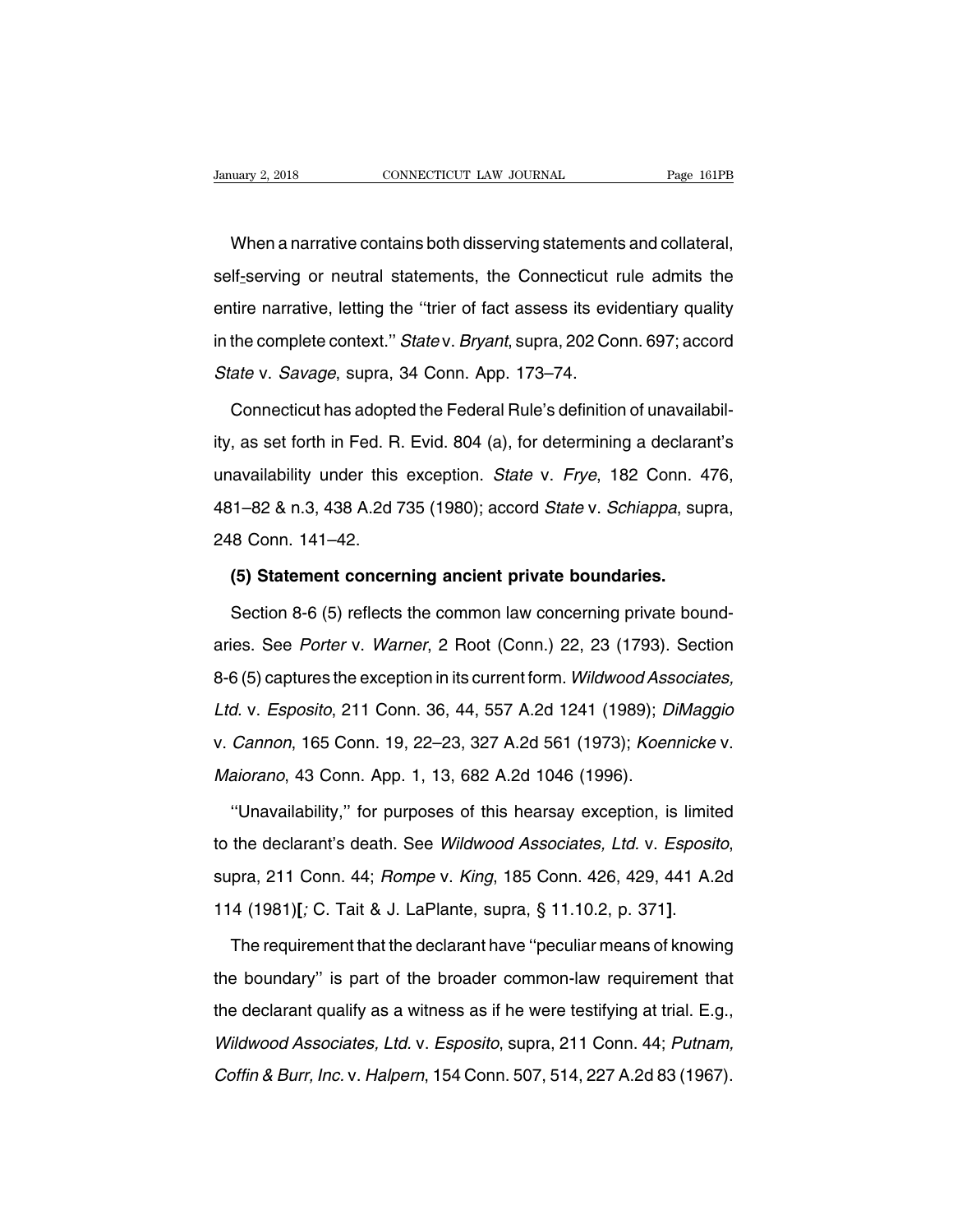Fage 162PB<br>
It is intended that this general requirement remain in effect, even<br>
though not expressed in the text of the exception. Thus, statements Trage 162PB<br>
though not expressed in the text of the exception. Thus, statements<br>
though not expressed in the text of the exception. Thus, statements<br>
otherwise qualifying for admission under the text of Section 8-6 (5), It is intended that this general requirement remain in effect, even<br>though not expressed in the text of the exception. Thus, statements<br>otherwise qualifying for admission under the text of Section 8-6 (5),<br>nevertheless, ma It is intended that this general requirement remain in effect, even<br>though not expressed in the text of the exception. Thus, statements<br>otherwise qualifying for admission under the text of Section 8-6 (5),<br>nevertheless, ma It is intended that this general requirement remain in effect, even<br>though not expressed in the text of the exception. Thus, statements<br>otherwise qualifying for admission under the text of Section 8-6 (5),<br>nevertheless, ma herwise qualifying for admission under the text of Section 8-6 (5),<br>
wertheless, may be excluded if the court finds that the declarant<br>
puld not qualify as a witness had he testified in court.<br>
Although the cases generally

nevertheless, may be excluded if the court finds that the declarant<br>would not qualify as a witness had he testified in court.<br>Although the cases generally speak of "ancient" private boundaries;<br>e.g., *Wildwood Associates,* would not qualify as a witness had he testified in court.<br>Although the cases generally speak of "ancient" private boundaries;<br>e.g., *Wildwood Associates, Ltd.* v. *Esposito*, supra, 211 Conn. 44;<br>Putnam, Coffin & Burr, Inc Although the cases generally speak of "ancient" private boundaries;<br>e.g., Wildwood Associates, Ltd. v. Esposito, supra, 211 Conn. 44;<br>Putnam, Coffin & Burr, Inc. v. Halpern, supra, 154 Conn. 514; but see,<br>e.g., DiMaggio v. e.g., Wildwood Associates, Ltd. v. Esposito, supra, 211 Conn. 44;<br>Putnam, Coffin & Burr, Inc. v. Halpern, supra, 154 Conn. 514; but see,<br>e.g., DiMaggio v. Cannon, supra, 165 Conn. 22–23; no case actually<br>defines "ancient" ong., Whatever Messolates, Eta. 1: Esposite, expra, ET<br>Putnam, Coffin & Burr, Inc. v. Halpern, supra, 154 Conn. 5<br>e.g., DiMaggio v. Cannon, supra, 165 Conn. 22–23; no ca<br>defines "ancient" or decides what limitation that te **(6) Guarageleries "ancient"** or decides what limitation the admission of evidence under this exception.<br> **(6) Reputation of a past generation.**<br>
Section 8-6 (6) recognizes the common-law refines "ancient" or decides what limitation that term places, if any,<br>
1 the admission of evidence under this exception.<br> **(6) Reputation of a past generation.**<br>
Section 8-6 (6) recognizes the common-law hearsay exception

on the admission of evidence under this exception.<br> **(6) Reputation of a past generation.**<br>
Section 8-6 (6) recognizes the common-law hearsay exception for<br>
reputation, or what commonly was referred to as "traditionary" ev (6) Reputation of a past generation.<br>Section 8-6 (6) recognizes the common-law hearsay exception for<br>reputation, or what commonly was referred to as "traditionary" evi-<br>dence, to prove public and private boundaries or fac Section 8-6 (6) recognizes the common-law hearsay exception for<br>reputation, or what commonly was referred to as "traditionary" evi-<br>dence, to prove public and private boundaries or facts of public or<br>general interest. E.g. reputation, or what commonly was referred to as "traditionary" evidence, to prove public and private boundaries or facts of public or general interest. E.g., *Hartfordv. Maslen*, 76 Conn. 599, 615, 57 A. 740 (1904); Wooste reputation, or what commonly was referred to as "traditionary" evi-<br>dence, to prove public and private boundaries or facts of public or<br>general interest. E.g., *Hartford* v. *Maslen*, 76 Conn. 599, 615, 57 A. 740<br>(1904); W eneral interest. E.g., *Hartford* v. *Maslen*, 76 Conn. 599, 615, 57 A. 740<br>904); Wooster v. Butler, 13 Conn. 309, 316 (1839). [See generally<br>Tait & J. LaPlante, supra, § 11.17.]<br>Section 8-6 (6) retains both the common-law

(1904); Wooster v. Butler, 13 Conn. 309, 316 (1839). [See generally<br>C. Tait & J. LaPlante, supra, § 11.17.]<br>Section 8-6 (6) retains both the common-law requirement that the<br>reputation be that of a past generation; *Kempf* C. Tait & J. LaPlante, supra, § 11.17.]<br>Section 8-6 (6) retains both the common-law requirement that the<br>reputation be that of a past generation; *Kempf v. Wooster*, 99 Conn.<br>418, 422, 121 A. 881 (1923); *Dawson v. Orange* Section 8-6 (6) retains both the common-law requirement that the<br>reputation be that of a past generation; *Kempf v. Wooster*, 99 Conn.<br>418, 422, 121 A. 881 (1923); *Dawson v. Orange*, 78 Conn. 96, 108,<br>61 A. 101 (1905); an reputation be that of a past generation; Kempf<br>418, 422, 121 A. 881 (1923); Dawson v. Orang<br>61 A. 101 (1905); and the common-law require<br>Hartford v. Maslen, supra, 76 Conn. 616.<br>Because the bearsay exception for reputation 8, 422, 121 A. 881 (1923); *Dawson v. Orange*, 78 Conn. 96, 108,<br>A. 101 (1905); and the common-law requirement of antiquity. See<br>artford v. Maslen, supra, 76 Conn. 616.<br>Because the hearsay exception for reputation or tradi 61 A. 101 (1905); and the common-law requirement of antiquity. See<br>Hartford v. Maslen, supra, 76 Conn. 616.<br>Because the hearsay exception for reputation or traditionary evi-<br>dence was disfavored at common law; id., 615; Se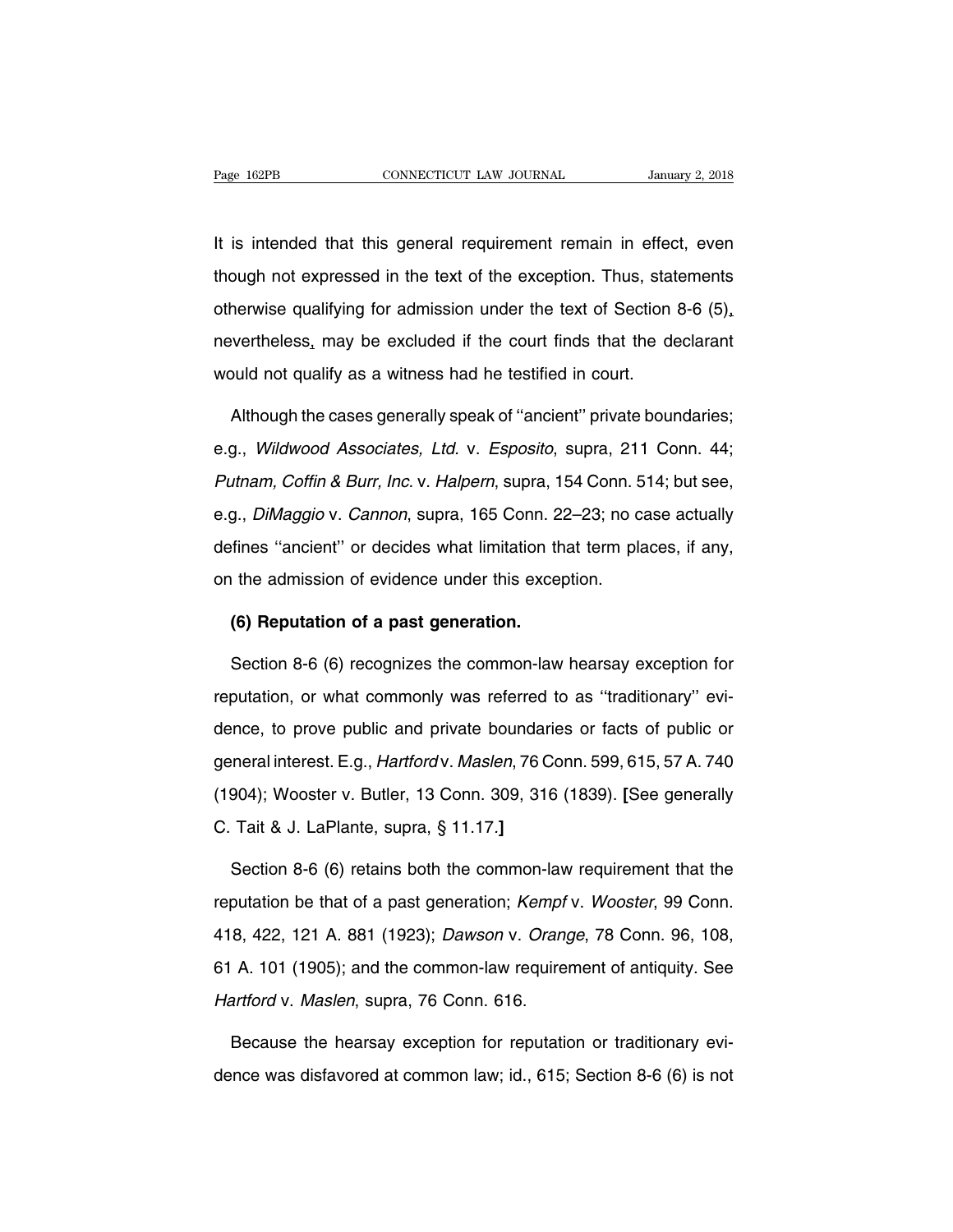University 2, 2018 CONNECTICUT LAW JOURNAL Page 163PB<br>intended to expand the limited application of this common-law<br>exception. exception. Figure 1 and the state of this commented to expand the limited application of this comment<br>(**7) Statement of pedigree and family relationships.**<br>Out-of-court declarations describing pedigree and family re

ended to expand the limited application of this common-law<br>ception.<br>(7) Statement of pedigree and family relationships.<br>Out-of-court declarations describing pedigree and family relation-<br>ips have long been excepted from th exception.<br>
(7) Statement of pedigree and family relationships.<br>
Out-of-court declarations describing pedigree and family relation-<br>
ships have long been excepted from the hearsay rule. Ferguson v.<br>
Smazer, 151 Conn. 226, (7) Statement of pedigree and family relationships.<br>Out-of-court declarations describing pedigree and family relation-<br>ships have long been excepted from the hearsay rule. *Ferguson v.*<br>Smazer, 151 Conn. 226, 230–31, 196 A ships have long been excepted from the hearsay rule. *Ferguson v.*<br>Smazer, 151 Conn. 226, 230–31, 196 A.2d 432 (1963); *Sheav. Hyde*,<br>107 Conn. 287, 289, 140 A. 486 (1928); *Chapman v. Chapman*, 2<br>Conn. 347, 349 (1817). St Smazer, 151 Conn. 226, 230–31, 196 A.2d 432 (1963); Shea v. Hyde, 107 Conn. 287, 289, 140 A. 486 (1928); Chapman v. Chapman, 2<br>Conn. 347, 349 (1817). Statements admissible under the exception include not only those concern about birth, death, 140 A. 486 (1928); *Chapman v. Chapman*, 2<br>Conn. 347, 349 (1817). Statements admissible under the exception<br>include not only those concerning genealogy, but those revealing facts<br>about birth, death, mar clude not only those concerning genealogy, but those revealing facts<br>out birth, death, marriage and the like. See *Chapman* v. *Chapman*,<br>pra, 349.<br>Dicta in cases suggest that forms of unavailability besides death<br>ay quali

about birth, death, marriage and the like. See *Chapman* v. *Chapman*,<br>supra, 349.<br>Dicta in cases suggest that forms of unavailability besides death<br>may qualify a declarant's statement for admission under this exception.<br>S supra, 349.<br>
Dicta in cases suggest that forms of unavailability besides death<br>
may qualify a declarant's statement for admission under this exception.<br>
See *Carter* v. *Girasuolo*, 34 Conn. Supp. 507, 511, 373 A.2d 560<br>
( Dicta in cases suggest that forms of unavailability besides de<br>may qualify a declarant's statement for admission under this except<br>See Carter v. Girasuolo, 34 Conn. Supp. 507, 511, 373 A.2d<br>(1976); cf. Ferguson v. Smazer, ay qualify a declarant's statement for admission under this exception.<br>
Supp. 507, 511, 373 A.2d 560<br>
1976); cf. *Ferguson* v. *Smazer*, supra, 151 Conn. 230 n.2.<br>
The declarant's relationship to the family or person to wh

See Carter v. Girasuolo, 34 Conn. Supp. 507, 511, 373 A.2d 560<br>(1976); cf. Ferguson v. Smazer, supra, 151 Conn. 230 n.2.<br>The declarant's relationship to the family or person to whom the<br>hearsay statement refers must be est (1976); cf. *Ferguson* v. *Smazer*, supra, 151 Conn. 230 n.2.<br>The declarant's relationship to the family or person to wh<br>hearsay statement refers must be established independently<br>statement. *Ferguson* v. *Smazer*, supra, The declarant's relationship to the family or person to whom the<br>hearsay statement refers must be established independently of the<br>statement. *Ferguson* v. *Smazer*, supra, 151 Conn. 231.<br>**(8) Forfeiture by wrongdoing.**<br>Th France Statement refers must be established independently of the<br>atement. *Ferguson* v. *Smazer*, supra, 151 Conn. 231.<br>**(8) Forfeiture by wrongdoing.**<br>This provision has roots extending far back in English and American<br>mm

statement. *Ferguson* v. *Smazer*, supra, 151 Conn. 231.<br> **(8) Forfeiture by wrongdoing.**<br>
This provision has roots extending far back in English and American<br>
common law. See, e.g., *Lord Morley's Case*, 6 Howell State Tr (8) Forfeiture by wrongdoing.<br>This provision has roots extending far back in English and American<br>common law. See, e.g., *Lord Morley's Case*, 6 Howell State Trials<br>769, 770–71 (H.L. 1666); *Reynolds v. United States*, 98 This provision has roots extending far back in English and American<br>common law. See, e.g., *Lord Morley's Case*, 6 Howell State Trials<br>769, 770–71 (H.L. 1666); *Reynolds v. United States*, 98 U.S. 145,<br>158–59, 25 L. Ed. 24 maxim that no one shall be permitted to take advantage of his own<br>158–59, 25 L. Ed. 244 (1878). "The rule has its foundation in the<br>maxim that no one shall be permitted to take advantage of his own<br>wrong . . . ." Reynolds 769, 770–71 (H.L. 1666); *Reynolds v. United States*, 98 U.S. 145, 158–59, 25 L. Ed. 244 (1878). "The rule has its foundation in the maxim that no one shall be permitted to take advantage of his own wrong . . . ." *Reynold* v. 158–59, 25 L. Ed. 244 (1878). "The rule has its foundation in the maxim that no one shall be permitted to take advantage of his own wrong . . . ." Reynolds v. United States, supra, 159; see also State v. Henry, 76 Conn.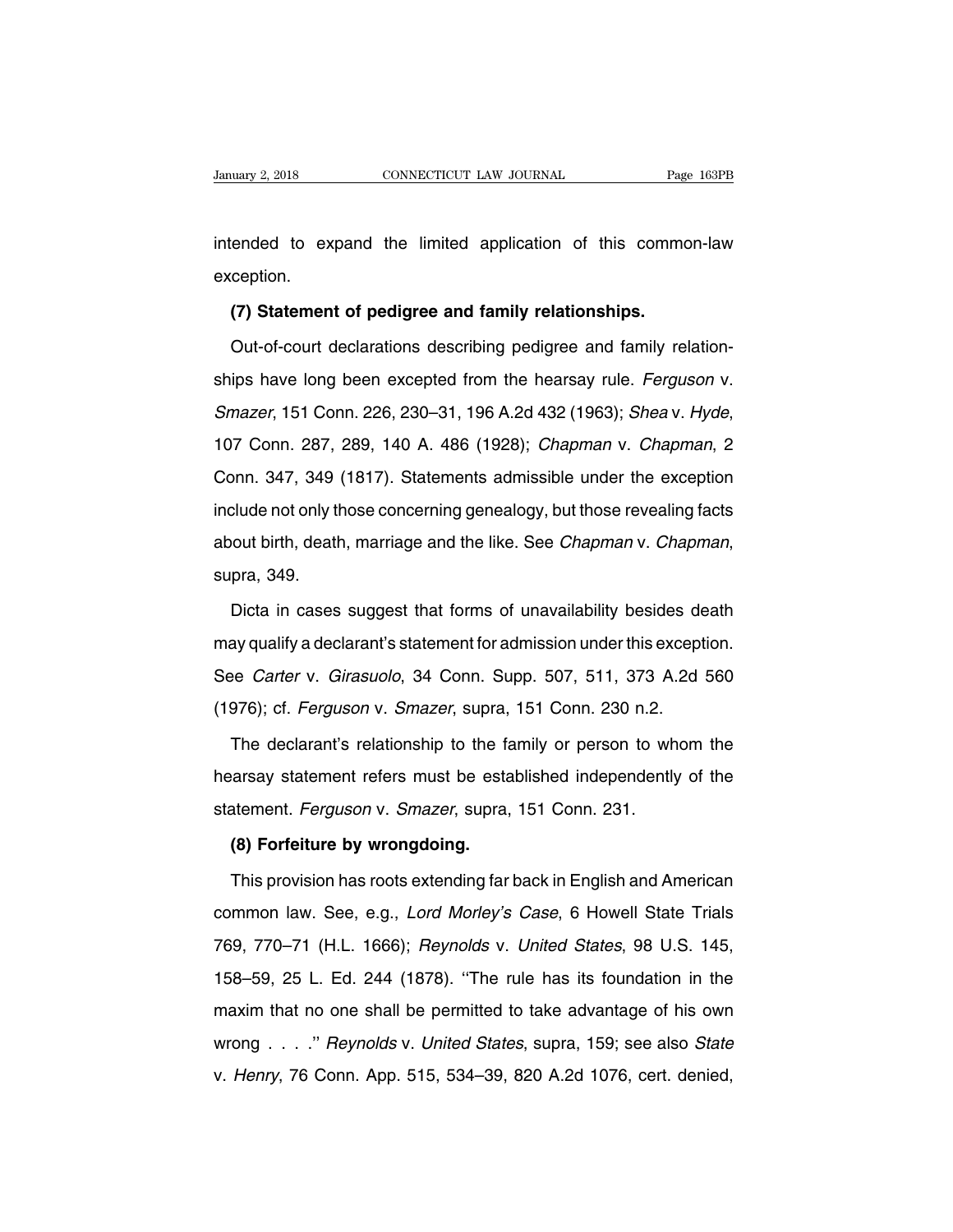Page 164PB CONNECTICUT LAW JOURNAL January 2, 2018<br>264 Conn. 908, 826 A.2d 178 (2003). Section 8-6 (8) represents a<br>departure from Rule 804 (b) (6) of the Federal Rules of Evidence, Page 164PB CONNECTICUT LAW JOURNAL January 2, 2018<br>264 Conn. 908, 826 A.2d 178 (2003). Section 8-6 (8) represents a<br>departure from Rule 804 (b) (6) of the Federal Rules of Evidence,<br>which provides a hearsay exception for s 264 Conn. 908, 826 A.2d 178 (2003). Section 8-6 (8) represents a departure from Rule 804 (b) (6) of the Federal Rules of Evidence, which provides a hearsay exception for statements by unavailable witnesses where the party 264 Conn. 908, 826 A.2d 178 (2003). Section 8-6 (8) represents a departure from Rule 804 (b) (6) of the Federal Rules of Evidence, which provides a hearsay exception for statements by unavailable witnesses where the party departure from Rule 804 (b) (6) of the Federal Rules of Evidence,<br>which provides a hearsay exception for statements by unavailable<br>witnesses where the party against whom the statement is offered<br>"engaged or acquiesced in w which provides a hearsay exception for statements by unavailable witnesses where the party against whom the statement is offered "engaged or acquiesced in wrongdoing that was intended to, and did, procure the unavailabili which provides a hearsay exception for statements by unavailable<br>witnesses where the party against whom the statement is offered<br>"engaged or acquiesced in wrongdoing that was intended to, and did,<br>procure the unavailabilit manded or acquiesced in wrongdoing that was intended to, and did,<br>ocure the unavailability of the declarant as a witness." Section 8-6<br>) requires more than mere acquiescence.<br>The preponderance of evidence standard should b

procure the unavailability of the declarant as a witness." Section 8-6<br>(8) requires more than mere acquiescence.<br>The preponderance of evidence standard should be employed in<br>determining whether a defendant has procured the (8) requires more than mere acquiescence.<br>The preponderance of evidence standard should be employed in<br>determining whether a defendant has procured the unavailability of a<br>witness for purposes of this exception. See State The preponderance of evidence standard should be employed in<br>determining whether a defendant has procured the unavailability of a<br>witness for purposes of this exception. See State v. Thompson, 305<br>Conn. 412, 425, 45 A.3d 6 The preperties of sinustics statistics streaks by employee in<br>determining whether a defendant has procured the unavailability of a<br>witness for purposes of this exception. See *State v. Thompson*, 305<br>Conn. 412, 425, 45 A.3 witness for purposes of this exception. See *State v. Thompson*, 305<br>Conn. 412, 425, 45 A.3d 605 (2012), cert. denied, 568 U.S. 1146, 133<br>S. Ct. 988, 184 L. Ed. 2d 767 (2013). A defendant who wrongfully<br>procures the unavai conn. 412, 425, 45 A.3d 605 (2012), cert. denied, 568 U.S. 1146, 133<br>S. Ct. 988, 184 L. Ed. 2d 767 (2013). A defendant who wrongfully<br>procures the unavailability of a witness forfeits any confrontation clause<br>claims with r **Sec.** 8-7. Hearsay within Hearsay<br>
Sec. 8-7. Hearsay within Hearsay<br>
Hearsay within Hearsay<br>
Hearsay within Hearsay

and with respect to statements made by that withess. Occ id.,<br>2–23.<br>Hearsay within hearsay is admissible only if each part of the com-<br>hed statements is independently admissible under a hearsay Sec. 8-7. Hearsay within Hearsay<br>Hearsay within hearsay is admissible only if each part of the com-<br>bined statements is independently admissible under a hearsay<br>exception. exception. ned statements is independently admissible under a hearsay<br>
ception.<br>
COMMENTARY<br>
Section 8-7 applies to situations in which a hearsay statement con-<br>
ns within it another level of hearsay, forming what is frequently

# **COMMENTARY**

exception.<br>
COMMENTARY<br>
Section 8-7 applies to situations in which a hearsay statement con-<br>
tains within it another level of hearsay, forming what is frequently<br>
referred to as "[h]earsay within hearsay . . . ." (Internal COMMENTARY<br>Section 8-7 applies to situations in which a hearsay statement con-<br>tains within it another level of hearsay, forming what is frequently<br>referred to as "[h]earsay within hearsay . . . ." (Internal quotation<br>mark Section 8-7 applies to situations in which a hearsay statement con-<br>tains within it another level of hearsay, forming what is frequently<br>referred to as "[h]earsay within hearsay . . . ." (Internal quotation<br>marks omitted.) tains within it another level of hearsay, forming what is frequently<br>referred to as "[h]earsay within hearsay . . . ." (Internal quotation<br>marks omitted.) Dinan v. Marchand, 279 Conn. 558, 571, 903 A.2d<br>201 (2006). The rul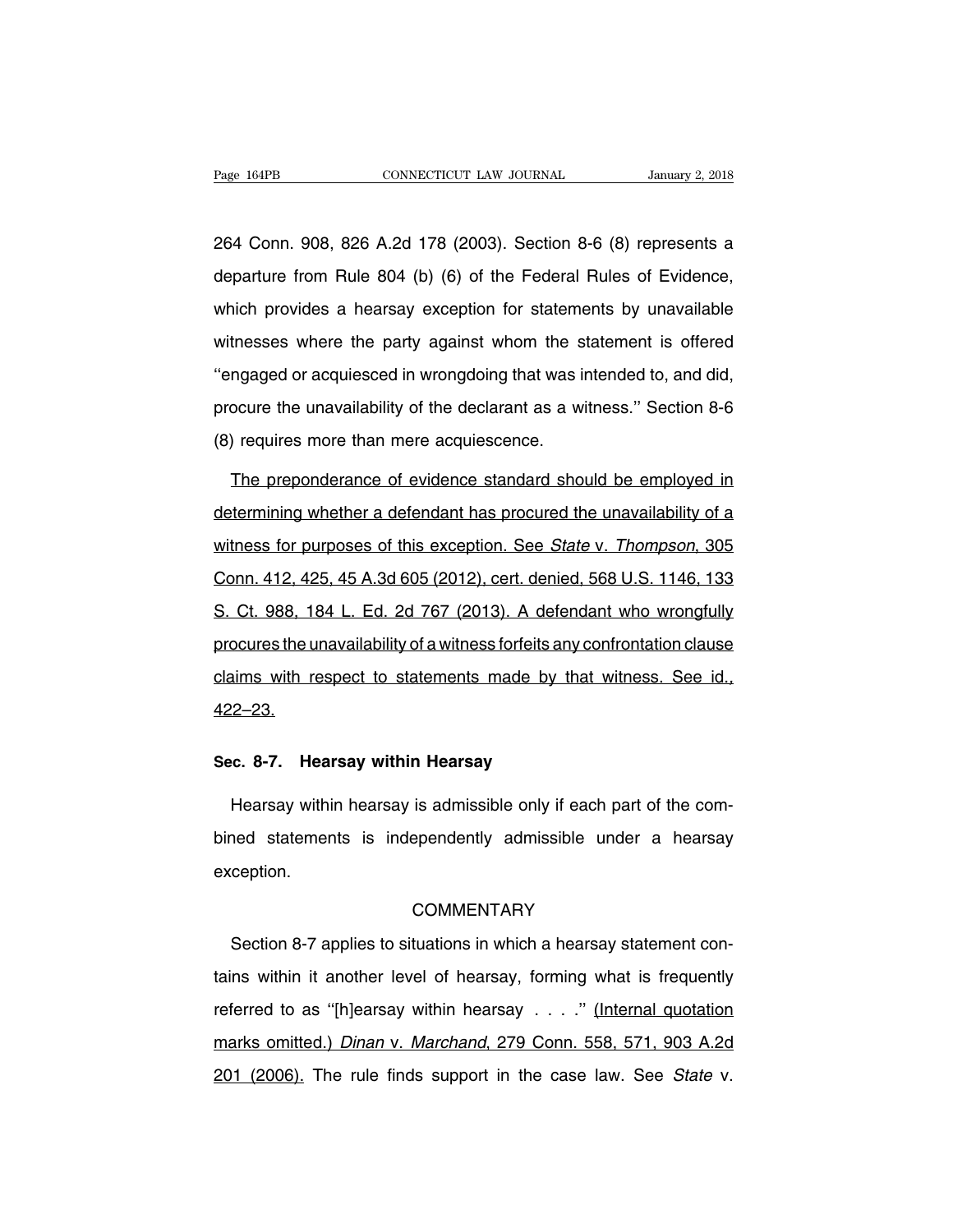Vanuary 2, 2018 CONNECTICUT LAW JOURNAL Page 165PB<br>Williams, 231 Conn. 235, 249, 645 A.2d 999 (1994); State v. Buster,<br>224 Conn. 546, 560 n.8, 620 A.2d 110 (1993).<br>Section 8-7 in no way abrogates the court's discretion to

Filiams, 231 Conn. 235, 249, 645 A.2d 999 (1994); State v. Buster,<br>14 Conn. 546, 560 n.8, 620 A.2d 110 (1993).<br>Section 8-7 in no way abrogates the court's discretion to exclude<br>arsay within hearsay otherwise admissible whe Williams, 231 Conn. 235, 249, 645 A.2d 999 (1994); State v. Buster,<br>224 Conn. 546, 560 n.8, 620 A.2d 110 (1993).<br>Section 8-7 in no way abrogates the court's discretion to exclude<br>hearsay within hearsay otherwise admissible Example, 201 001.11 200, 210, 0107.122 000 (1001), 01210 11 2001.<br>
224 Conn. 546, 560 n.8, 620 A.2d 110 (1993).<br>
Section 8-7 in no way abrogates the court's discretion to exclude<br>
hearsay within hearsay otherwise admissib Section 8-7 in no way abrogates the court's discretion to exclude<br>hearsay within hearsay otherwise admissible when its probative value<br>is outweighed by its prejudicial effect arising from the unreliability<br>sometimes found State v. Green, 16 Conn. App. 390, 399–400, 547 A.2d 916, cert.<br>denied, 210 Conn. 802, 553 A.2d 616 (1988). As the levels of hearsay<br>denied, 210 Conn. 802, 553 A.2d 616 (1988). As the levels of hearsay is outweighed by its prejudicial effect arising from the unreliability<br>sometimes found in multiple levels of hearsay. See Section 4-3; cf.<br>State v. Green, 16 Conn. App. 390, 399–400, 547 A.2d 916, cert.<br>denied, 210 Conn. 8 sometimes found in multiple levels of hearsay. See Section 4-3; cf.<br>State v. Green, 16 Conn. App. 390, 399–400, 547 A.2d 916, cert.<br>denied, 210 Conn. 802, 553 A.2d 616 (1988). As the levels of hearsay<br>increase, so should t ate v. Green, 16 Conn. App. 390, 399–400, 547 A.2d 916, cert.<br>mied, 210 Conn. 802, 553 A.2d 616 (1988). As the levels of hearsay<br>crease, so should the potential for exclusion <u>under Section 4-3</u>.<br>A familiar example of hear

denied, 210 Conn. 802, 553 A.2d 616 (1988). As the levels of hearsay<br>increase, so should the potential for exclusion <u>under Section 4-3</u>.<br>A familiar example of hearsay within hearsay is the writing, which<br>qualifies under t increase, so should the potential for exclusion <u>under Section 4-3</u>.<br>A familiar example of hearsay within hearsay is the writing, which<br>qualifies under the business records exception; see Section 8-4; and<br>which contains in A familiar example of hearsay within hearsay is the writing, which<br>qualifies under the business records exception; see Section 8-4; and<br>which contains information derived from individuals under no business<br>duty to provide A familiar example of hearacty winnificancy is the whilling, which<br>qualifies under the business records exception; see Section 8-4; and<br>which contains information derived from individuals under no business<br>duty to provide which contains information derived from individuals under no business<br>duty to provide information. See, e.g., *O'Shea v. Mignone*, 35 Conn.<br>App. 828, 831–32, 647 A.2d 37 (1994) (police officer's report containing<br>hearsay s duty to provide information dented non-matricade and the seamese<br>duty to provide information. See, e.g., O'Shea v. Mignone, 35 Conn.<br>App. 828, 831–32, 647 A.2d 37 (1994) (police officer's report containing<br>hearsay statemen adiy to provide information: eco, e.g., e ence v. mighene, eco comi.<br>App. 828, 831–32, 647 A.2d 37 (1994) (police officer's report containing<br>hearsay statement of bystander). The informant's statements indepen-<br>dently must Supp. 525, 331 62, 347 A.2d of (1553), (police officer origination independently must fall within another hearsay exception for the writing to be admissible. See *State v. Sharpe*, 195 Conn. 651, 663–64, 491 A.2d 345 (1985 meanedy statement or bystander). The informative statements independently must fall within another hearsay exception for the writing to be admissible. See *State v. Sharpe*, 195 Conn. 651, 663–64, 491 A.2d 345 (1985); *Sta* admissible. See *State* v. *Sharpe*, 195 Conn. 651, 663–64, 491 A.2d<br>345 (1985); *State* v. *Palozie*, 165 Conn. 288, 294–95, 334 A.2d 468<br>(1973)<u>; see also *State* v. *Torelli*, 103 Conn. App. 646, 659–62, 931</u><br>A.2d 337 ( defendant admissible as spontaneous utterance contained in busi-<br>1973); see also *State v. Torelli*, 103 Conn. App. 646, 659–62, 931<br>A.2d 337 (2007) (statement to 911 operator by motorist observing<br>defendant admissible as 919 (1999), State (1973); see also S<br>A.2d 337 (2007) (3<br>defendant admissil<br>ness record). A.2d 337 (2007) (statement to 911 operator by motorist observing<br>defendant admissible as spontaneous utterance contained in busi-<br>ness record).<br>Sec. 8-8. Impeaching and Supporting Credibility of Declarant<br>When hearsay has Fendant admissible as spontaneous utterance contained in busi-<br>ss record).<br>c. 8-8. Impeaching and Supporting Credibility of Declarant<br>When hearsay has been admitted in evidence, the credibility of the<br>clarant may be impeac

ness record).<br>
Sec. 8-8. Impeaching and Supporting Credibility of Declarant<br>
When hearsay has been admitted in evidence, the credibility of the<br>
declarant may be impeached, and if impeached may be supported,<br>
by any eviden Sec. 8-8. Impeaching and Supporting Credibility of Declarant<br>When hearsay has been admitted in evidence, the credibility of the<br>declarant may be impeached, and if impeached may be supported,<br>by any evidence that would be a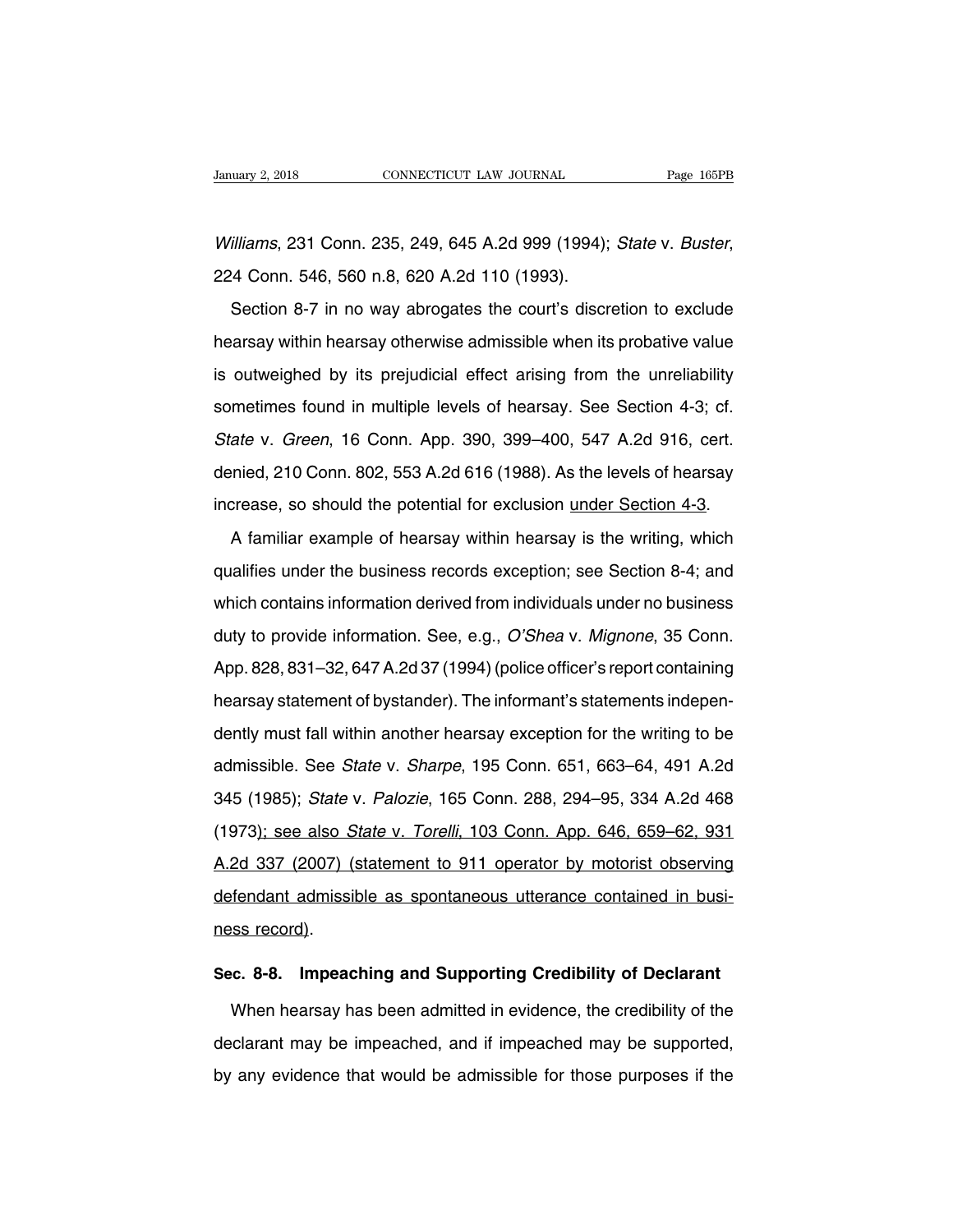Page 166PB<br>
CONNECTICUT LAW JOURNAL<br>
CONNECTICUT LAW JOURNAL<br>
CONNECTICUT LAW JOURNAL<br>
CONNECTICUT LAW JOURNAL<br>
CONNECTICUT LAW JOURNAL<br>
CONNECTICUT LAW JOURNAL<br>
CONNECTICUT LAW JOURNAL<br>
CONNECTICUT LAW JOURNAL<br>
CONNECTICU Page 166PB CONNECTICUT LAW JOURNAL January 2, 2018<br>declarant had testified as a witness. Evidence of a statement of the<br>declarant made at any time, inconsistent with the declarant's hearsay<br>statement, need not be shown to declarant had testified as a witness. Evidence of a statement of the<br>declarant made at any time, inconsistent with the declarant's hearsay<br>statement, need not be shown to or the contents of the statement<br>disclosed to the d declarant had testified as a with<br>declarant made at any time, inco<br>statement, need not be shown<br>disclosed to the declarant. atement, need not be shown to or the contents of the statement<br>sclosed to the declarant.<br>COMMENTARY<br>The weight a fact finder gives a witness' in-court testimony often<br>pends on the witness' credibility. So too can a declara

# **COMMENTARY**

disclosed to the declarant.<br>
COMMENTARY<br>
The weight a fact finder gives a witness' in-court testimony often<br>
depends on the witness' credibility. So too can a declarant's credibility<br>
affect the weight accorded that declar COMMENTARY<br>The weight a fact finder gives a witness' in-court testimony often<br>depends on the witness' credibility. So too can a declarant's credibility<br>affect the weight accorded that declarant's hearsay statement admitted The weight a fact finder gives a witness' in-court testimony often<br>depends on the witness' credibility. So too can a declarant's credibility<br>affect the weight accorded that declarant's hearsay statement admitted<br>at trial. depends on the witness' credibility. So too can a declarant's credibility<br>affect the weight accorded that declarant's hearsay statement admitted<br>at trial. Consequently, Section 8-8 permits the credibility of a declarant,<br>w affect the weight accorded that declarant's hearsay statement admitted<br>at trial. Consequently, Section 8-8 permits the credibility of a declarant,<br>whose hearsay statement has been admitted in evidence, to be<br>attacked or su at trial. Consequently, Section 8-8 permits the credibility of a declarant,<br>whose hearsay statement has been admitted in evidence, to be<br>attacked or supported as if the declarant had taken the stand and<br>testified. [No Conn whose hearsay statement has been admitted in evidence, to be<br>attacked or supported as if the declarant had taken the stand and<br>testified. [No Connecticut case law directly supports this rule.] See<br>State v. Calabrese, 279 C attacked or supported as if the declarant had taken the stand and<br>testified. [No Connecticut case law directly supports this rule.] See<br>State v. Calabrese, 279 Conn. 393, 409–10, 902 A.2d 1044 (2006)<br>(evidence tending to s State v. Calabrese, 279 Conn. 393, 409–10, 902 A.2d 1044 (2006)<br>(evidence tending to show bias, prejudice or interest); State v. Mills,<br>80 Conn. App. 662, 667–68, 837 A.2d 808 (2003) (evidence of prior<br>criminal convictions (evidence tending to show bias, prejudice or interest); *State v. Mills*,<br>80 Conn. App. 662, 667–68, 837 A.2d 808 (2003) (evidence of prior<br>criminal convictions), cert. denied, 268 Conn. 914, 847 A.2d 311<br>(2004); [But see] 80 Conn. App. 662, 667–68, 837 A.2d 808 (2003) (evidence of prior<br>criminal convictions), cert. denied, 268 Conn. 914, 847 A.2d 311<br>(2004); [But see] cf. *State v. Torres*, 210 Conn. 631, 640, 556 A.2d<br>1013 (1989) [(impeach criminal convictions), cert. denied, 268 Conn. 914, 847 A.2d 311 (2004); [But see] cf. State v. Torres, 210 Conn. 631, 640, 556 A.2d 1013 (1989) [(impeachment of hearsay declarant's probable cause hearing testimony, which (2004); [But see] cf. *State v. Torres*, 210 Conn. 631, 640, 556 A.2d<br>1013 (1989) [(impeachment of hearsay declarant's probable cause<br>hearing testimony, which was admitted at trial, achieved through intro-<br>duction of decla hearing testimony, which was admitted at trial, achieved through intro-<br>duction of declarant's inconsistent statements);cf.];State v. Onofrio,<br>179 Conn. 23, 35, 425 A.2d 560 (1979); State v. Segar, 96 Conn.<br>428, 440–43, 11 duction of declarant's inconsistent statements);cf.];State v. Onofrio,<br>179 Conn. 23, 35, 425 A.2d 560 (1979); State v. Segar, 96 Conn.<br>428, 440–43, 114 A. 389 (1921). [Nevertheless, given the breadth of<br>hearsay exceptions 179 Conn. 23, 35, 425 A.2d 560 (1979); *State v. Segar*, 96 Conn.<br>428, 440–43, 114 A. 389 (1921). [Nevertheless, given the breadth of<br>hearsay exceptions available to litigants; see Sections 8-3 through<br>8-6; and the corresp 428, 440–43, 114 A. 389 (1921). [Nevertheless, given the breadth of<br>hearsay exceptions available to litigants; see Sections 8-3 through<br>8-6; and the corresponding amount of hearsay evidence ultimately<br>admitted at trial, Se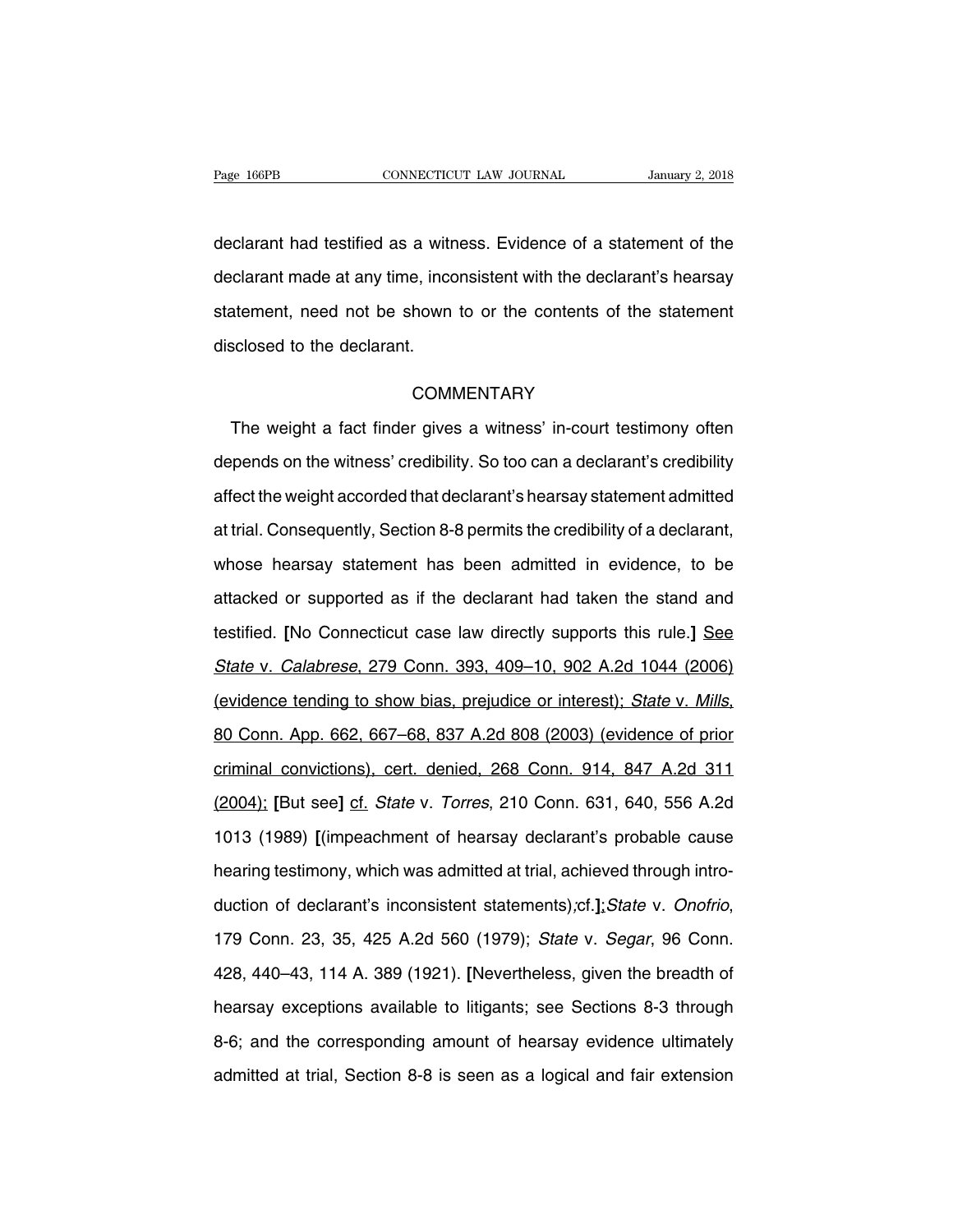January 2, 2018 CONNECTICUT LAW JOURNAL Page 167PB<br>
of the evidentiary rules governing the impeachment and rehabilitation<br>
of in-court witnesses.] University 2, 2018<br>
of the evidentiary rules gover<br>
of in-court witnesses.**]**<br>
Treating the hearsay decl

the evidentiary rules governing the impeachment and rehabilitation<br>in-court witnesses.]<br>Treating the hearsay declarant the same as an in-court witness<br>buld seem to pose a problem when impeachment by inconsistent of the evidentiary rules governing the impeachment and rehabilitation<br>of in-court witnesses.]<br>Treating the hearsay declarant the same as an in-court witness<br>would seem to pose a problem when impeachment by inconsistent<br>sta of in-court witnesses.]<br>Treating the hearsay declarant the same as an in-court witness<br>would seem to pose a problem when impeachment by inconsistent<br>statements is employed. Section 6-10 (b) provides that when examin-<br>ing a Treating the hearsay declarant the same as an in-court witness<br>would seem to pose a problem when impeachment by inconsistent<br>statements is employed. Section 6-10 (b) provides that when examin-<br>ing a witness about a prior should seem to pose a problem when impeachment by inconsistent statements is employed. Section 6-10 (b) provides that when examining a witness about a prior inconsistent statement, "the statement should be shown . . . or [ statements is employed. Section 6-10 (b) provides that when examin-<br>ing a witness about a prior inconsistent statement, "the statement<br>should be shown . . . or [its] contents . . . disclosed to the witness<br>at that time." [ ing a witness about a prior inconsistent statement, "the statement<br>should be shown . . . or [its] contents . . . disclosed to the witness<br>at that time." [The hearsay declarant often will not be a witness, or<br>at least, on t should be shown . . . or [its] contents . . . disclosed to the witness<br>at that time." [The hearsay declarant often will not be a witness, or<br>at least, on the stand when the hearsay statement is offered and thus<br>s]Showing o should be shown . . . or [its] contents . . . disclosed to the witness<br>at that time." [The hearsay declarant often will not be a witness, or<br>at least, on the stand when the hearsay statement is offered and thus<br>s]Showing o at that the term is the declarant may be<br>at least, on the stand when the hearsay statement is offered and thus<br>s]Showing or disclosing the contents of the inconsistent statement to<br>the declarant will usually be [infeasible be on the stand at the contents of the inconsistent statement to<br>s]Showing or disclosing the contents of the inconsistent statement to<br>the declarant will usually be [infeasible, if not] impossible <u>or impractica-</u><br>ble beca **EXECUTE:** Thus, the declarant will <u>usually</u> be [infeasible, if not] impossible <u>or impractica-</u><br>ble because the declarant may not be a witness at trial (or may not<br>be on the witness stand at the time the hearsay statemen from complying with the common-law rule; see] Section 6-10 (b).<br>Thus, t] The second sentence in Section 8-8 relieves the examiner<br>from complying with [the common-law rule; see] Section 6-10 (b).<br>That gives the court discre be on the witness stand at the time the hearsay statement is offered).<br>
[Thus, t] The second sentence in Section 8-8 relieves the examiner<br>
from complying with [the common-law rule; see] Section 6-10 (b).[;<br>
that gives the Thus, t] The second sentence in Section 8-8 relieves the examiner<br>from complying with [the common-law rule; see] Section 6-10 (b).[;<br>that gives the court discretion to exclude the inconsistent statement<br>when the examiner f Frince, efficiency in disclose its content or disclose its content of the with discretion of exclude the inconsistent statement<br>when the examiner fails to lay a foundation by failing to first show the<br>statement or disclose when the examiner fails to lay a foundation by fail<br>statement or disclose its contents to the witness.<br>207 Conn. 619, 626, 543 A.2d 270 (1988). The<br>that discretion in the Section 8-8 context.]<br>By using the terminology "fel atement or disclose its contents to the witness. E.g., *State v. Butler*,<br>17 Conn. 619, 626, 543 A.2d 270 (1988). The effect is to remove<br>at discretion in the Section 8-8 context.]<br>By using the terminology "[e]vidence of a

207 Conn. 619, 626, 543 A.2d 270 (1988). The effect is to remove<br>that discretion in the Section 8-8 context.]<br>By using the terminology "[e]vidence of a statement . . . made at<br>any time"; (emphasis added); Section 8-8 recog that discretion in the Section 8-8 context.]<br>By using the terminology "[e]vidence of a statement . . . made at<br>any time"; (emphasis added); Section 8-8 recognizes the possibility<br>that impeachment of a hearsay declarant may By using the terminology "[e]vidence of a statement . . . made at any time"; (emphasis added); Section 8-8 recognizes the possibility that impeachment of a hearsay declarant may involve the use of <u>a</u> subsequent inconsiste any time"; (emphasis added); Section 8-8 recognizes the possibility<br>that impeachment of a hearsay declarant may involve the use of a<br>subsequent inconsistent statement[s—when the] (i.e., an inconsistent<br>statement [is] made any and y comprises asses), section is a reseagnment of a heart of a heart may involve the use of a subsequent inconsistent statement [s—when the] (i.e., an inconsistent statement [is] made after the hearsay declaration st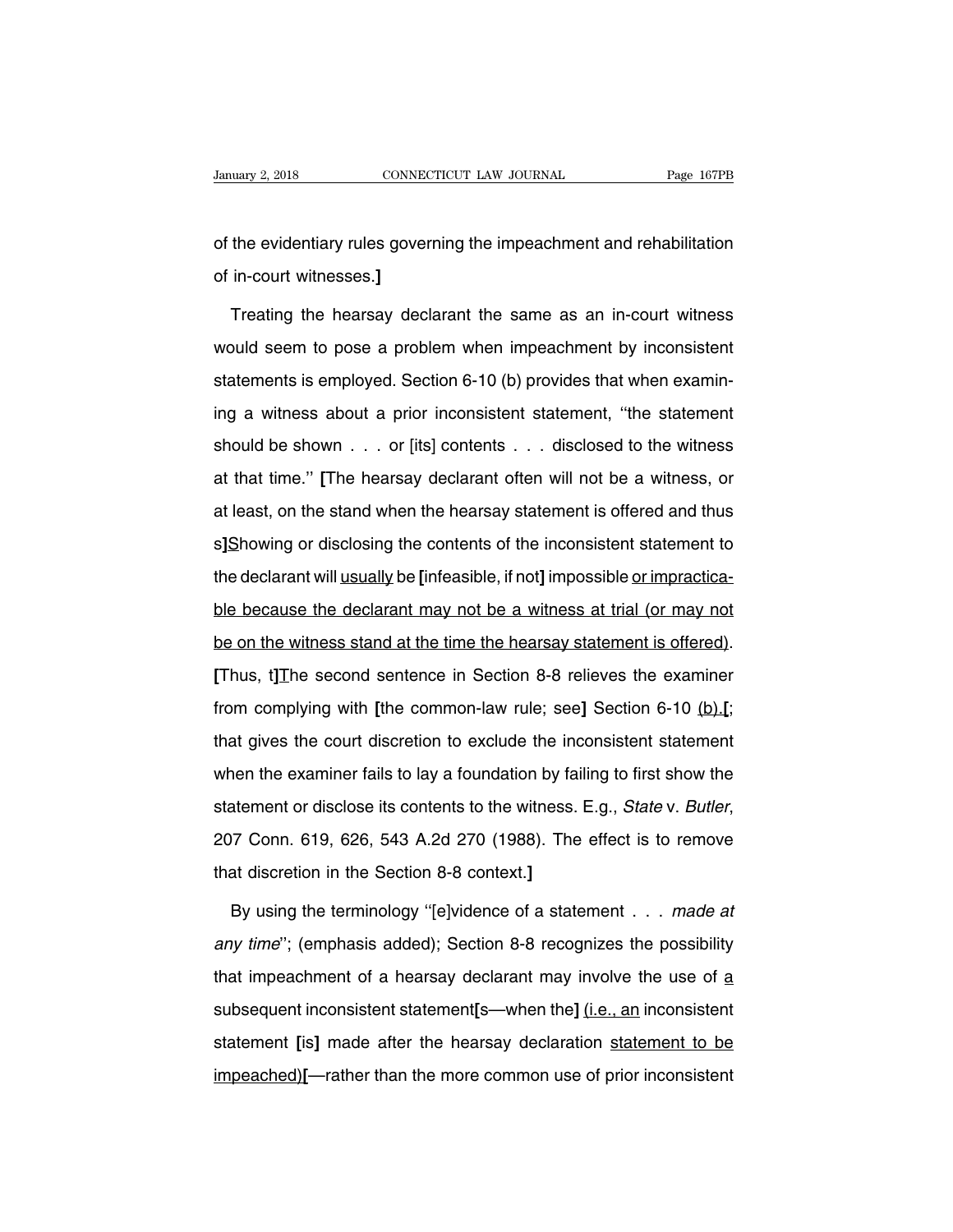Fage 168PB<br>Statements **January 2, 2018**<br>Statements **J.** See generally *State v. Torres*, supra, 210 Conn. 635–40<br>Statements made subsequent to and inconsistent with probable cause Page 168PB CONNECTICUT LAW JOURNAL January 2, 2018<br>
statements]. See generally *State* v. *Torres*, supra, 210 Conn. 635–40<br>
(statements made subsequent to and inconsistent with probable cause<br>
hearing testimony, which was statements]. See generally *State v. Torres*, supra, 210 Conn. 635–40<br>(statements made subsequent to and inconsistent with probable cause<br>hearing testimony, which was admitted at trial, were used to impeach<br>hearsay declara statements]. See general<br>(statements made subsed<br>hearing testimony, which<br>hearsay declarant). (statements made subsequent to and inconsis<br>
hearing testimony, which was admitted at tria<br>
hearsay declarant).<br> **Sec. 8-9. Residual Exception**<br>
A statement that is not admissible under an Framing testimony, which was admitted at trial, were used to impeach<br>A statement that is not admissible under any of the foregoing excep-<br>A statement that is not admissible under any of the foregoing excep-<br>Ins is admissib

the arsay declarant).<br>
Sec. 8-9. Residual Exception<br>
A statement that is not admissible under any of the foregoing excep-<br>
tions is admissible if the court determines that (1) there is a reasonable<br>
necessity for the admis Sec. 8-9. Residual Exception<br>A statement that is not admissible under any of the foregoing excep-<br>tions is admissible if the court determines that (1) there is a reasonable<br>necessity for the admission of the statement, and A statement that is not admissible under any of the foregoing exceptions is admissible if the court determines that (1) there is a reasonable necessity for the admission of the statement, and (2) the statement is supported Totatement that is not darmsolide ander any of the foregoing exceptions is admissible if the court determines that (1) there is a reasonable necessity for the admission of the statement, and (2) the statement is supported tions is during<br>the admission of<br>is supported by equivalent guar.<br>that are essential to other evide<br>tions to the hearsay rule. Experience y equivalent gadiatives of the intertimated and rendantly<br>at are essential to other evidence admitted under traditional excep-<br>ns to the hearsay rule.<br>COMMENTARY<br>Section 8-9 recognizes that the Code's enumerated

# **COMMENTARY**

tions to the hearsay rule.<br>
COMMENTARY<br>
Section 8-9 recognizes that the Code's enumerated hearsay excep-<br>
tions will not cover every situation in which an extrajudicial statement<br>
may be deemed reliable and essential enoug COMMENTARY<br>
Section 8-9 recognizes that the Code's enumerated hearsay excep-<br>
tions will not cover every situation in which an extrajudicial statement<br>
may be deemed reliable and essential enough to justify its admission.<br> Section 8-9 recognizes that the Code's enumerated hearsay exceptions will not cover every situation in which an extrajudicial statement<br>may be deemed reliable and essential enough to justify its admission.<br>In the spirit of browth and cover every situation in which an extrajudicial statement<br>may be deemed reliable and essential enough to justify its admission.<br>In the spirit of the Code's purpose, as stated in Section 1-2 (a), of<br>promoting "th tions with her sever every entation in which an exadgement elatement<br>may be deemed reliable and essential enough to justify its admission.<br>In the spirit of the Code's purpose, as stated in Section 1-2 (a), of<br>promoting "th In the spirit of the Code's purpose, as stated in Section 1-2 (a), of<br>promoting "the growth and development of the law of evidence," Sec-<br>tion 8-9 provides the court with discretion to admit, under limited cir-<br>cumstances; 11 and spint of the soads 5 parpose, as stated in Section 1  $E$  (a), or<br>promoting "the growth and development of the law of evidence," Sec-<br>tion 8-9 provides the court with discretion to admit, under limited cir-<br>cumstanc promoting the growth and development of the law of evidence, ecception 8-9 provides the court with discretion to admit, under limited circumstances; see *Statev. Dollinger*, 20 Conn. App. 530, 540, 568 A.2d 1058, cert. den contract of provided the eddit with didected to damit, dider infied on<br>cumstances; see *State* v. *Dollinger*, 20 Conn. App. 530, 540, 568 A.2d<br>1058, cert. denied, 215 Conn. 805, 574 A.2d 220 (1990); a hearsay<br>statement no 1058, cert. denied, 215 Conn. 805, 574 A.2d 220 (1990); a hearsay statement not admissible under other exceptions enumerated in the Code. Section 8-9 sets forth what is commonly known as the residual or catch-all exceptio statement not admissible under other exceptions enumerated in the<br>Code. Section 8-9 sets forth what is commonly known as the residual<br>or catch-all exception to the hearsay rule. E.g., *Doe* v. Hartford Roman<br>Catholic Dioce Code. Section 8-9 sets forth what is commonly known as the residual<br>or catch-all exception to the hearsay rule. E.g., *Doe* v. Hartford Roman<br>Catholic Diocesan Corp., 317 Conn. 357, 390–95, 119 A.3d 462<br>(2015). The excepti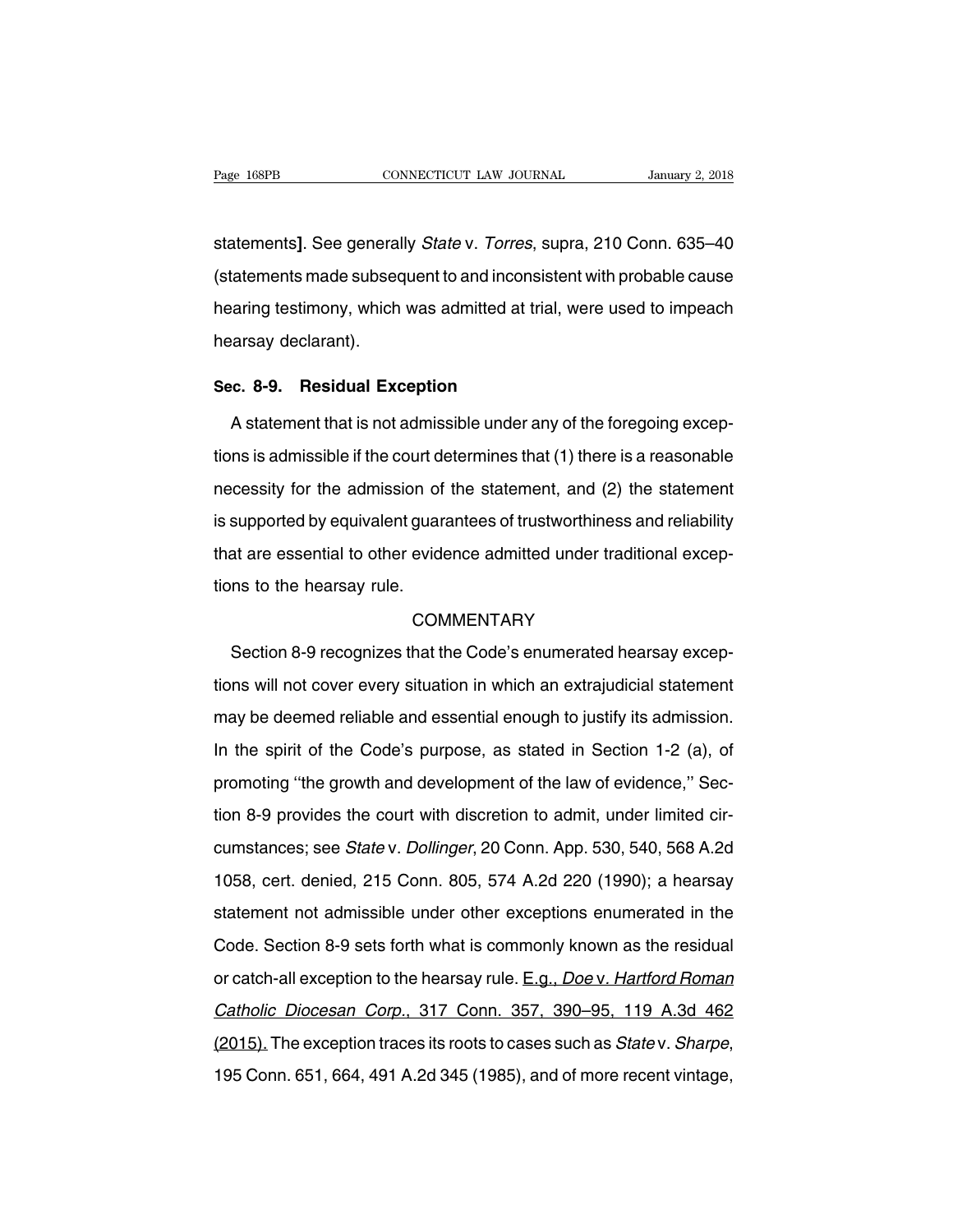State v. Oquendo, 223 Conn. 635, 664, 613 A.2d 1300 (1992). See<br>State v. Oquendo, 223 Conn. 635, 664, 613 A.2d 1300 (1992). See<br>also *Goodno* v. Hotchkiss, 88 Conn. 655, 669, 92 A. 419 (1914) January 2, 2018 CONNECTICUT LAW JOURNAL Page 169PB<br>
State v. Oquendo, 223 Conn. 635, 664, 613 A.2d 1300 (1992). See<br>
also *Goodno v. Hotchkiss*, 88 Conn. 655, 669, 92 A. 419 (1914)<br>
(necessity and trustworthiness are hallm State v. Oquendo, 223 Conn. 635, 664, 613 A.2d 1300 (1992). See<br>also *Goodno* v. Hotchkiss, 88 Conn. 655, 669, 92 A. 419 (1914)<br>(necessity and trustworthiness are hallmarks underlying exceptions<br>to hearsay rule). State v. Oquendo, 22:<br>also *Goodno v. Hotc.*<br>(necessity and trustwo<br>to hearsay rule).<br>"Reasonable neces so *Goodno* v. *Hotchkiss*, 88 Conn. 655, 669, 92 A. 419 (1914)<br>ecessity and trustworthiness are hallmarks underlying exceptions<br>hearsay rule).<br>"Reasonable necessity" is established by showing that "unless the<br>arsay statem

(necessity and trustworthiness are hallmarks underlying exceptions<br>to hearsay rule).<br>"Reasonable necessity" is established by showing that "unless the<br>hearsay statement is admitted, the facts it contains may be lost, eithe to hearsay rule).<br>
"Reasonable necessity" is established by showing that "unless the<br>
hearsay statement is admitted, the facts it contains may be lost, either<br>
because the declarant is dead or otherwise unavailable, or bec "Reasonable necessity" is established by showing that "unless the<br>hearsay statement is admitted, the facts it contains may be lost, either<br>because the declarant is dead or otherwise unavailable, or because<br>the assertion is ricaconable hoosectify the sociable from the same or otherwise same or otherwise investment be declarant is dead or otherwise unavailable, or because<br>the assertion is of such a nature that evidence of the same value<br>cannot the assertion is of such a nature that evidence of the same value<br>cannot be obtained from the same or other sources." *State* v. *Sharpe*,<br>supra, 195 Conn. 665; accord *State* v. *Alvarez*, 216 Conn. 301, 307<br>n.3, 579 A.2d a. 2d 1352 (1986). A minor child may be deemed unavailable under this exception upon competent proof that the child will suffer psychological exception upon competent proof that the child will suffer psychological be balance nont are called or called been competent. Chair of the supra, 195 Conn. 665; accord *State v. Alvarez*, 216 Conn. 301, 307 n.3, 579 A.2d 515 (1990); *In re Jason S.*, 9 Conn. App. 98, 106, 516 A.2d 1352 (1986). n.3, 579 A.2d 515 (1990); *In re Jason S.*, 9 Conn. App. 98, 106, 516<br>A.2d 1352 (1986). <u>A minor child may be deemed unavailable under this</u><br>exception upon competent proof that the child will suffer psychological<br>harm from A.2d 1352 (1986). A min<br>exception upon compet<br>harm from testifying. S<br>A.2d 611 (2010). ception upon competent proof that the child will suffer psychological<br>
Irm from testifying. See *In re Tayler F.*, 296 Conn. 524, 544, 995<br>
2d 611 (2010).<br>
In determining whether the statement is supported by guarantees<br>
t

harm from testifying. See *In re Tayler F.*, 296 Conn. 524, 544, 995<br>A.2d 611 (2010).<br>In determining whether the statement is supported by guarantees<br>of trustworthiness and reliability, Connecticut courts have considered<br>f A.2d 611 (2010).<br>In determining whether the statement is supported by guarantees<br>of trustworthiness and reliability, Connecticut courts have considered<br>factors such as the length of time between the event to which the<br>stat In determining whether the statement is supported by guarantees<br>of trustworthiness and reliability, Connecticut courts have considered<br>factors such as the length of time between the event to which the<br>statement relates and of trustworthiness and reliability, Connecticut courts have considered<br>factors such as the length of time between the event to which the<br>statement relates and the making of the statement; e.g., *State* v.<br>*Outlaw*, 216 Con factors such as the length of time between the event to which the statement relates and the making of the statement; e.g., *State* v. *Outlaw*, 216 Conn. 492, 499, 582 A.2d 751 (1990); the declarant's motive to tell the tr statement relates and the making of the statement; e.g., *State* v.<br>*Outlaw*, 216 Conn. 492, 499, 582 A.2d 751 (1990); the declarant's<br>motive to tell the truth or falsify; e.g., *State* v. *Oquendo*, supra, 223<br>Conn. 667; outlaw, 216 Conn. 492, 499, 582 A.2d 751 (1990); the declarant's<br>motive to tell the truth or falsify; e.g., *State v. Oquendo*, supra, 223<br>Conn. 667; and the declarant's availability for cross-examination at<br>trial. E.g., i Baham, 210 Sommetricz, 100, 002 7024 701 (1000), and doctatar<br>motive to tell the truth or falsify; e.g., *State* v. *Oquendo*, supra, 2<br>Conn. 667; and the declarant's availability for cross-examination<br>trial. E.g., id., 66 onn. 667; and the declarant's availability for cross-examination at<br>al. E.g., id., 668; *O'Shea* v. *Mignone*, 35 Conn. App. 828, 838, 647<br>2d 37, cert. denied, 231 Conn. 938, 651 A.2d 263 (1994).<br>[Section 8-9 takes no posi trial. E.g., id., 668; *O'Shea* v. *Mignone*, 35 Conn. App. 828, 838, 647<br>A.2d 37, cert. denied, 231 Conn. 938, 651 A.2d 263 (1994).<br>[Section 8-9 takes no position on whether a statement that comes<br>close but fails to satis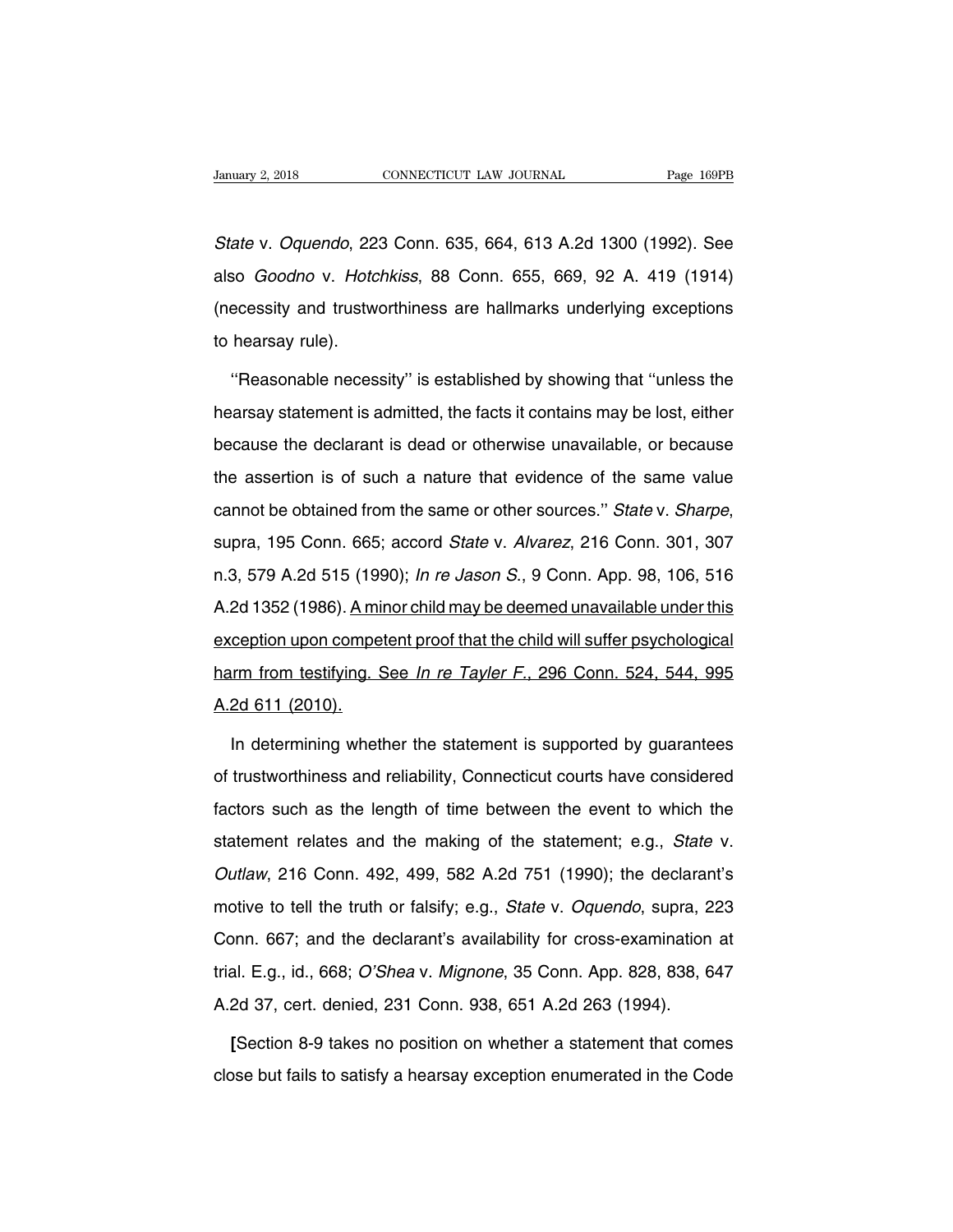Page 170PB<br>
CONNECTICUT LAW JOURNAL<br>
nevertheless can be admitted under the residual exception. Connecti-<br>
cut courts have not addressed definitively the "near miss" problem, Page 170PB CONNECTICUT LAW JOURNAL January 2, 2018<br>nevertheless can be admitted under the residual exception. Connecti-<br>cut courts have not addressed definitively the "near miss" problem,<br>although some cases would seem to mevertheless can be admitted under the residual exception. Connecti-<br>cut courts have not addressed definitively the "near miss" problem,<br>although some cases would seem to sanction the practice of applying<br>the residual exce nevertheless can be admitted under the residual exception. Connecticut courts have not addressed definitively the "near miss" problem, although some cases would seem to sanction the practice of applying the residual except not courts have not addressed definitively the "near miss" problem,<br>although some cases would seem to sanction the practice of applying<br>the residual exception to near misses. See] To date, the court has<br>not confronted the although some cases would seem to sanction the practice of applying<br>the residual exception to near misses. See] To date, the court has<br>not confronted the question of whether an evidentiary proffer that<br>comes close to but f the residual exception to near misses. See] To date, the court has<br>not confronted the question of whether an evidentiary proffer that<br>comes close to but fails to fit precisely a hearsay exception enumerated<br>in the Code ("n not confronted the question of whether an evidentiary proffer that<br>comes close to but fails to fit precisely a hearsay exception enumerated<br>in the Code ("near miss"), could nevertheless, be admitted under the<br>residual exce For sommonted the question of whether an evidentially profit that<br>comes close to but fails to fit precisely a hearsay exception enumerated<br>in the Code ("near miss"), could nevertheless, be admitted under the<br>residual excep in the Code ("near miss"), could nevertheless, be admitted under the residual exception. Compare *State v. Dollinger*, supra, 20 Conn. App.<br>537–42 (admissibility of statement rejected under spontaneous utter-<br>ance exceptio the sect of near mise *f*, sound neveraliseds, so during and structure residual exception. Compare *State* v. *Dollinger*, supra, 20 Conn. App.<br>537–42 (admissibility of statement rejected under spontaneous utter-<br>ance exce 15 and 15 n.12, 140 A.3d 402 (2016) (suggesting that residual excep-<br>tion) with *Eubanks v. Commissioner of Correction*, 166 Conn. App. 1,<br>15 and 15 n.12, 140 A.3d 402 (2016) (suggesting that residual excep-<br>tion would be ance exception; see Section 8-3 [2]; but upheld under residual exception) with *Eubanks v. Commissioner of Correction*, 166 Conn. App. 1, 15 and 15 n.12, 140 A.3d 402 (2016) (suggesting that residual exception would be una under Whelan exception; see Section 8- $\lfloor$   $\lfloor$   $\rfloor$ , but uphold under residual exception) with Eubanks v. Commissioner of Correction, 166 Conn. App. 1, 15 and 15 n.12, 140 A.3d 402 (2016) (suggesting that residual exc hearsal is the unavailable to hearsay statement deemed inadmissible<br>under *Whelan* exception; see Section 8-5 [1]); cf., e.g., *Statev. Outlaw*,<br>supra, 216 Conn. 497–500 (admissibility of statement rejected under<br>hearsay e tion would be unavailable to hearsay statement deemed inadmissible<br>under Whelan exception; see Section 8-5 [1]); cf., e.g., *Statev. Outlaw*,<br>supra, 216 Conn. 497–500 (admissibility of statement rejected under<br>hearsay exce supra, 216 Conn. 497–500 (admissibility of statement rejecte<br>hearsay exception for extrajudicial identifications; see Section<br>then analyzed and rejected under residual exception).<br>**Sec. 8-10. Hearsay Exception: Tender Year** 

varian analyzed and rejected under residual exception).<br> **Execution** analyzed and rejected under residual exception).<br> **Execution: Tender Years**<br> **Execution: Tender Years**<br> **Execution: Tender Years**<br> **Execution: Tender Yea** then analyzed and rejected under residual exception).<br> **Sec. 8-10. Hearsay Exception: Tender Years**<br>
"[Admissibility in criminal and juvenile proceedings of statement by<br>
child under thirteen relating to sexual offense or Sec. 8-10. Hearsay Exception: Tender Years<br>
"[Admissibility in criminal and juvenile proceedings of statement by<br>
child under thirteen relating to sexual offense or offense involving<br>
physical abuse against child.] (a) Not "[Admissibility in criminal and juvenile proceedings of statement by<br>child under thirteen relating to sexual offense or offense involving<br>physical abuse against child.] (a) Notwithstanding any other rule of<br>evidence or pro produces a sexual offense or offense involving<br>physical abuse against child.] (a) Notwithstanding any other rule of<br>evidence or provision of law, a statement by a child under thirteen<br>years of age relating to a sexual offe priyeidant details degrate entiting (a) recurreductioning any enter table or<br>evidence or provision of law, a statement by a child under thirteen<br>years of age relating to a sexual offense committed against that child,<br>or an by a statement by a since and and the integral<br>years of age relating to a sexual offense committed against that child,<br>or an offense involving physical abuse committed against that child<br>by a person or persons who had auth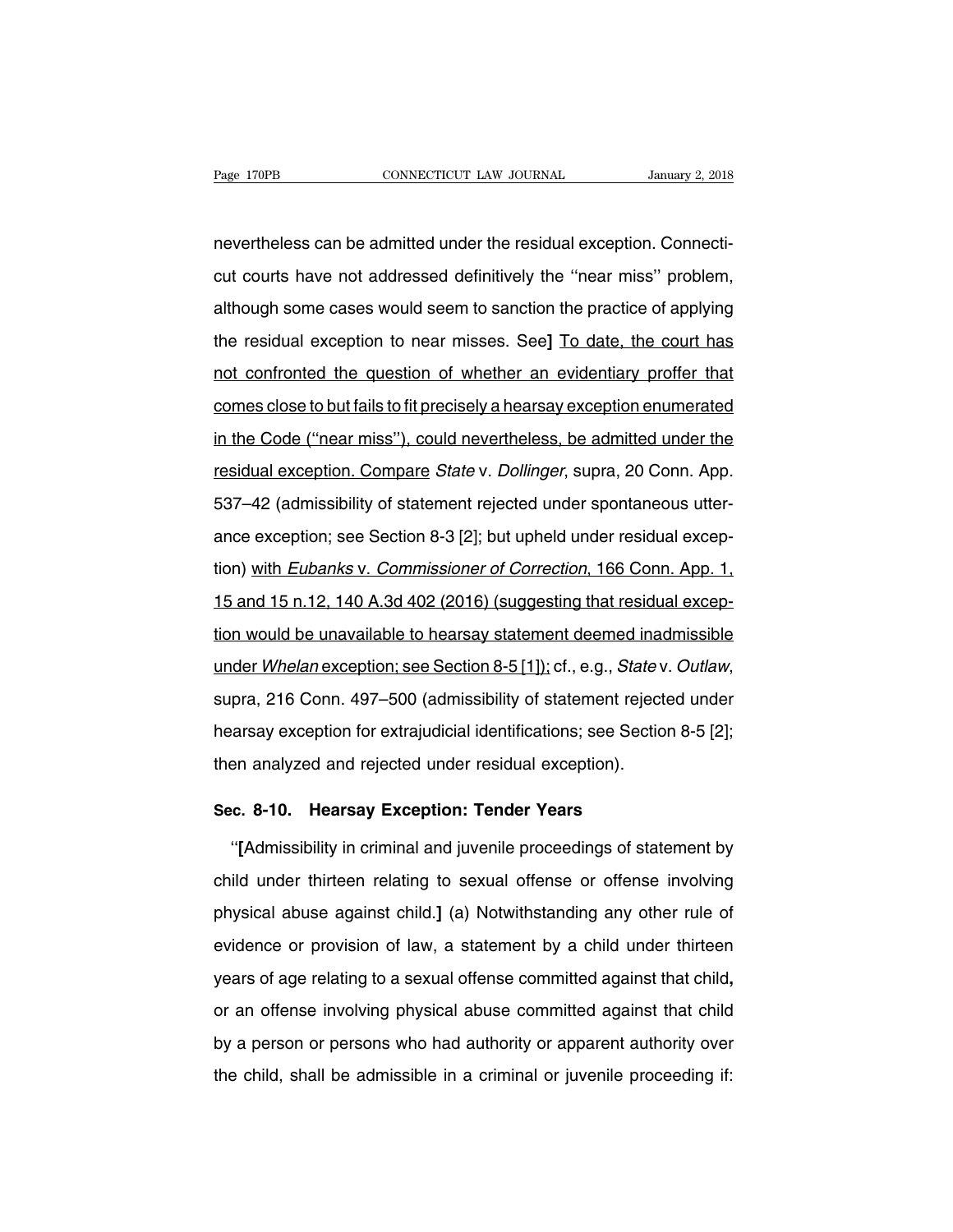Vanuary 2, 2018 CONNECTICUT LAW JOURNAL Page 171PB<br>
(1) The court finds, in a hearing conducted outside the presence of<br>
the jury, if any, that the circumstances of the statement, including its Fanuary 2, 2018 CONNECTICUT LAW JOURNAL Page 171PB<br>
(1) The court finds, in a hearing conducted outside the presence of<br>
the jury, if any, that the circumstances of the statement, including its<br>
timing and content, provide (1) The court finds, in a hearing conducted outside the presence of<br>the jury, if any, that the circumstances of the statement, including its<br>timing and content, provide particularized guarantees of its trustworthi-<br>ness, ( (1) The court finds, in a hearing conducted outside the presence of<br>the jury, if any, that the circumstances of the statement, including its<br>timing and content, provide particularized guarantees of its trustworthi-<br>ness, ( the jury, if any, that the circumstances of the statement, including its<br>timing and content, provide particularized guarantees of its trustworthi-<br>ness, (2) the statement was not made in preparation for a legal pro-<br>ceedin timing and content, provide particularized guarantees of its trustworthinness, (2) the statement was not made in preparation for a legal proceeding, (3) the proponent of the statement makes known to the adverse party an in ness, (2) the statement was not made in preparation for a legal pro-<br>ceeding, (3) the proponent of the statement makes known to the<br>adverse party an intention to offer the statement and the particulars<br>of the statement inc ceeding, (3) the proponent of the statement makes known to the<br>adverse party an intention to offer the statement and the particulars<br>of the statement including the content of the statement, the approxi-<br>mate time, date and adverse party an intention to offer the statement and the particulars<br>of the statement including the content of the statement, the approxi-<br>mate time, date and location of the statement, the person to whom the<br>statement wa of the statement including the content of the statement, the approximate time, date and location of the statement, the person to whom the statement was made and the circumstances surrounding the statement that indicate its mate time, date and location of the statement, the person to whom the statement was made and the circumstances surrounding the statement that indicate its trustworthiness, at such time as to provide the adverse party with statement was made and the circumstances surrounding the statement<br>that indicate its trustworthiness, at such time as to provide the adverse<br>party with a fair opportunity to prepare to meet it, and (4) either (A)<br>the child that indicate its trustworthiness, at such time as to provide the adverse<br>party with a fair opportunity to prepare to meet it, and (4) either (A)<br>the child testifies and is subject to cross-examination at the proceeding,<br>o party with a fair opportunity to prepare to meet it, and (4) either (A)<br>the child testifies and is subject to cross-examination at the proceeding,<br>or (B) the child is unavailable as a witness and (i) there is independent<br>n the child testifies and is subject to cross-examination at the proceeding,<br>or (B) the child is unavailable as a witness and (i) there is independent<br>nontestimonial corroborative evidence of the alleged act, and (ii) the<br>st or (B) the child is unavailable as a witness and (i) there is independent<br>nontestimonial corroborative evidence of the alleged act, and (ii) the<br>statement was made prior to the defendant's arrest or institution of<br>juvenile statement. internent was made prior to the defendant's arrest or institution of<br>
venile proceedings in connection with the act described in the<br>
atement.<br>
"(b) Nothing in this section shall be construed to (1) prevent the<br>
Imission o

indepropeedings in connection with the act described in the<br>statement.<br>"(b) Nothing in this section shall be construed to (1) prevent the<br>admission of any statement under another hearsay exception, (2) allow<br>broader defini statement.<br>
"(b) Nothing in this section shall be construed to (1) prevent the<br>
admission of any statement under another hearsay exception, (2) allow<br>
broader definitions in other hearsay exceptions for statements made<br>
by "(b) Nothing in this section shall be construed to  $(1)$  prevent the admission of any statement under another hearsay exception,  $(2)$  allow broader definitions in other hearsay exceptions for statements made by children admission of any statement under another hearsay exception, (2) allow<br>broader definitions in other hearsay exceptions for statements made<br>by children under thirteen years of age at the time of the statement<br>concerning any broader definitions in other hearsay exceptions for statements made<br>by children under thirteen years of age at the time of the statement<br>concerning any alleged act described in subsection (a) of this section<br>than is done f by children under thirteen years of age at the time of the statement<br>concerning any alleged act described in subsection (a) of this section<br>than is done for other declarants, or (3) allow the admission pursuant<br>to the resi concerning any alleged act described in subsection<br>than is done for other declarants, or (3) allow the ad<br>to the residual hearsay exception of a statement de-<br>tion (a) of this section." General Statutes § 54-86*l*.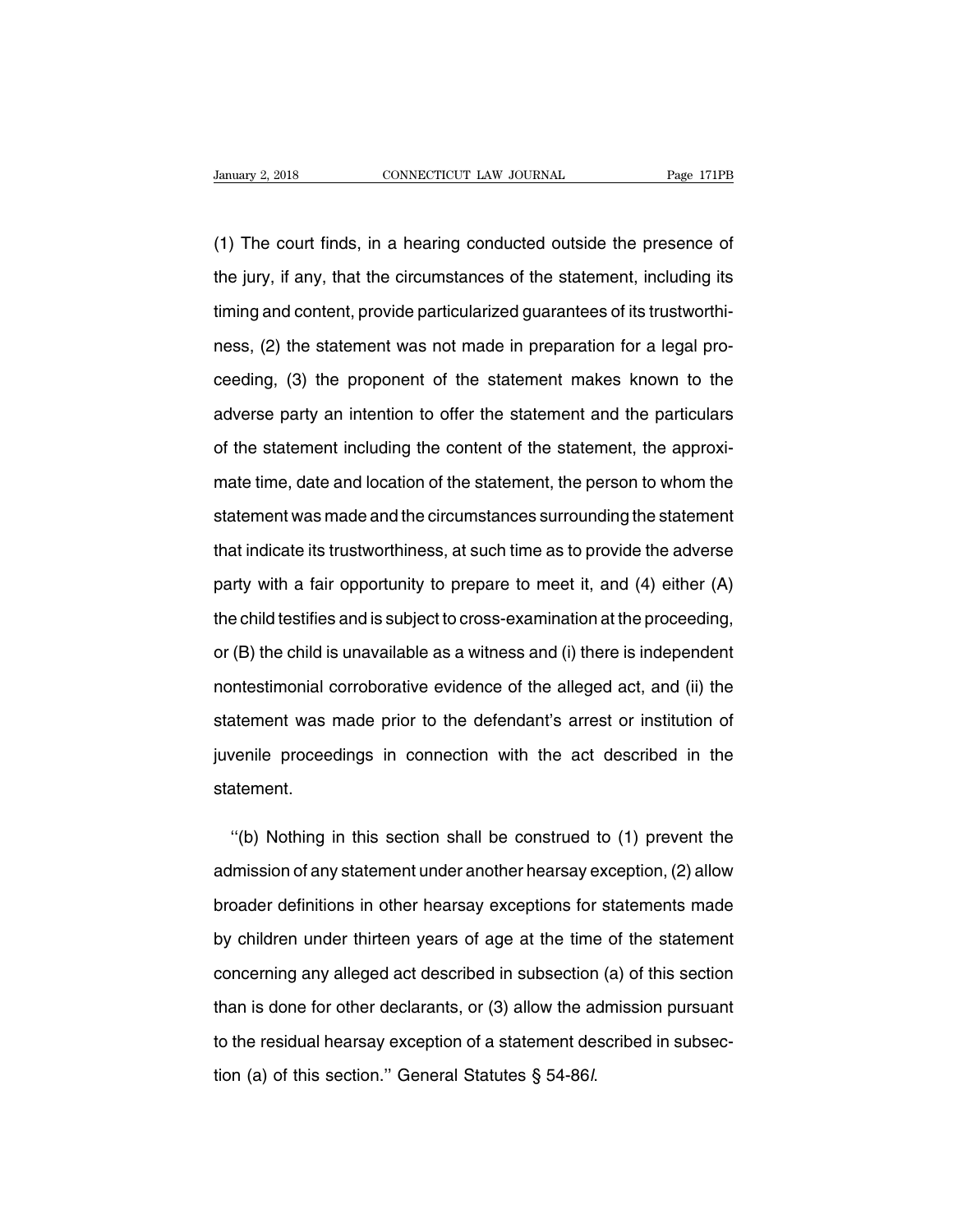EXECTE THE CONNECTICUT LAW JOURNAL January 2, 2018<br>(Adopted June 30, 2008, to take effect Jan. 1, 2009; amended June<br>2010, to take effect Jan. 1, 2011.) Page 172PB CONNECTICUT LAW JOURNA<br>
(Adopted June 30, 2008, to take effect Jan.<br>
21, 2010, to take effect Jan. 1, 2011.)

# **COMMENTARY**

(Adopted June 30, 2008, to take effect Jan. 1, 2009; <u>amended June</u><br>2010, to take effect Jan. 1, 2011.)<br>COMMENTARY<br>This section, which parallels General Statutes § 54-86*l*, addresses<br>2 unique and limited area of statement 21, 2010, to take effect Jan. 1, 2011.)<br>
COMMENTARY<br>
This section, which parallels General Statutes § 54-86*l*, addresses<br>
the unique and limited area of statements made by children concerning<br>
alleged acts of sexual assau COMMENTARY<br>This section, which parallels General Statutes § 54-86*l*, addresses<br>the unique and limited area of statements made by children concerning<br>alleged acts of sexual assault or other sexual misconduct against the<br>ch This section, which parallels General Statutes § 54-86*l*, addresses<br>the unique and limited area of statements made by children concerning<br>alleged acts of sexual assault or other sexual misconduct against the<br>child, or oth the unique and limited area of statements made by children concerning<br>alleged acts of sexual assault or other sexual misconduct against the<br>child, or other alleged acts of physical abuse against the child by a<br>parent, guar alleged acts of sexual assault or other sexual misconduct against the child, or other alleged acts of physical abuse against the child by a parent, guardian or other person with like authority over the child at the time of child, or other alleged acts of physical abuse against the child by a<br>parent, guardian or other person with like authority over the child at<br>the time of the alleged act. Subsection (a) sets forth the factors that<br>must be a parent, guardian or other person with like authority over the child at<br>the time of the alleged act. Subsection (a) sets forth the factors that<br>must be applied in considering the admissibility of such a statement.<br>See *Stat* the time of the alleged act. Subsection (a) sets forth the factors that<br>must be applied in considering the admissibility of such a statement.<br>See *State* v. *Maguire*, 310 Conn. 535, 565, 78 A.3d 828 (2013); *State*<br>v. *Gr* must be applied in considering the admissit<br>See *State v. Maguire*, 310 Conn. 535, 565, 7<br>v. *Griswold*, 160 Conn. App. 528, 537–50, 12<br>320 Conn. 907, 128 A.3d 952 (2015). **Example State v. Maguire, 310 Conn. 535, 565, 78 A.3d 828 (2013); State Griswold, 160 Conn. App. 528, 537–50, 127 A.3d 189, cert. denied, 10 Conn. 907, 128 A.3d 952 (2015).<br>The section was amended to harmonize it with the** 

v. *Griswold*, 160 Conn. App. 528, 537–50, 127 A.3d 189, cert. denied,<br>320 Conn. 907, 128 A.3d 952 (2015).<br>[The section was amended to harmonize it with the general statutes.<br>As amended, and to be consistent with the 2009 eral Statutes § 54-86l, it no longer explicitly provides that the cross-<br>examination of the consistent with the 2009 amendment to General Statutes § 54-86l, it no longer explicitly provides that the cross-<br>examination of t [The section was amended to harmonize it with the general statutes.<br>As amended, and to be consistent with the 2009 amendment to General Statutes  $\S$  54-86*l*, it no longer explicitly provides that the cross-<br>examination o As amended, and to be consistent with the 2009 amendment to General Statutes § 54-86*l*, it no longer explicitly provides that the cross-<br>examination of the child may be by video telecommunication or by<br>submitting to a rec eral Statutes § 54-86*l*, it no longer explicitly provides that the cross-<br>examination of the child may be by video telecommunication or by<br>submitting to a recorded video deposition for that purpose; it does not<br>require th examination of the child may be by video telecommunication or by<br>submitting to a recorded video deposition for that purpose; it does not<br>require the proponent to provide the adverse party a copy of the<br>statement in writing submitting to a recorded video deposition for that purpose; it does not<br>require the proponent to provide the adverse party a copy of the<br>statement in writing or in whatever other medium the original statement<br>is in and is require the proponent to provide the adverse party a copy of the<br>statement in writing or in whatever other medium the original statement<br>is in and is intended to be proffered in; and, it does not provide a good<br>cause excep statement in writing or in whatever other medium the original statement<br>is in and is intended to be proffered in; and, it does not provide a good<br>cause exception to the obligation to provide the adverse party with<br>advance is in and is intended to be proffered in; and, it does not provide a good<br>cause exception to the obligation to provide the adverse party with<br>advance notice sufficient to permit the adverse party to prepare to<br>meet the sta is in and is intended to be proffered in; and, it does not provide a good cause exception to the obligation to provide the adverse party with advance notice sufficient to permit the adverse party to prepare to meet the sta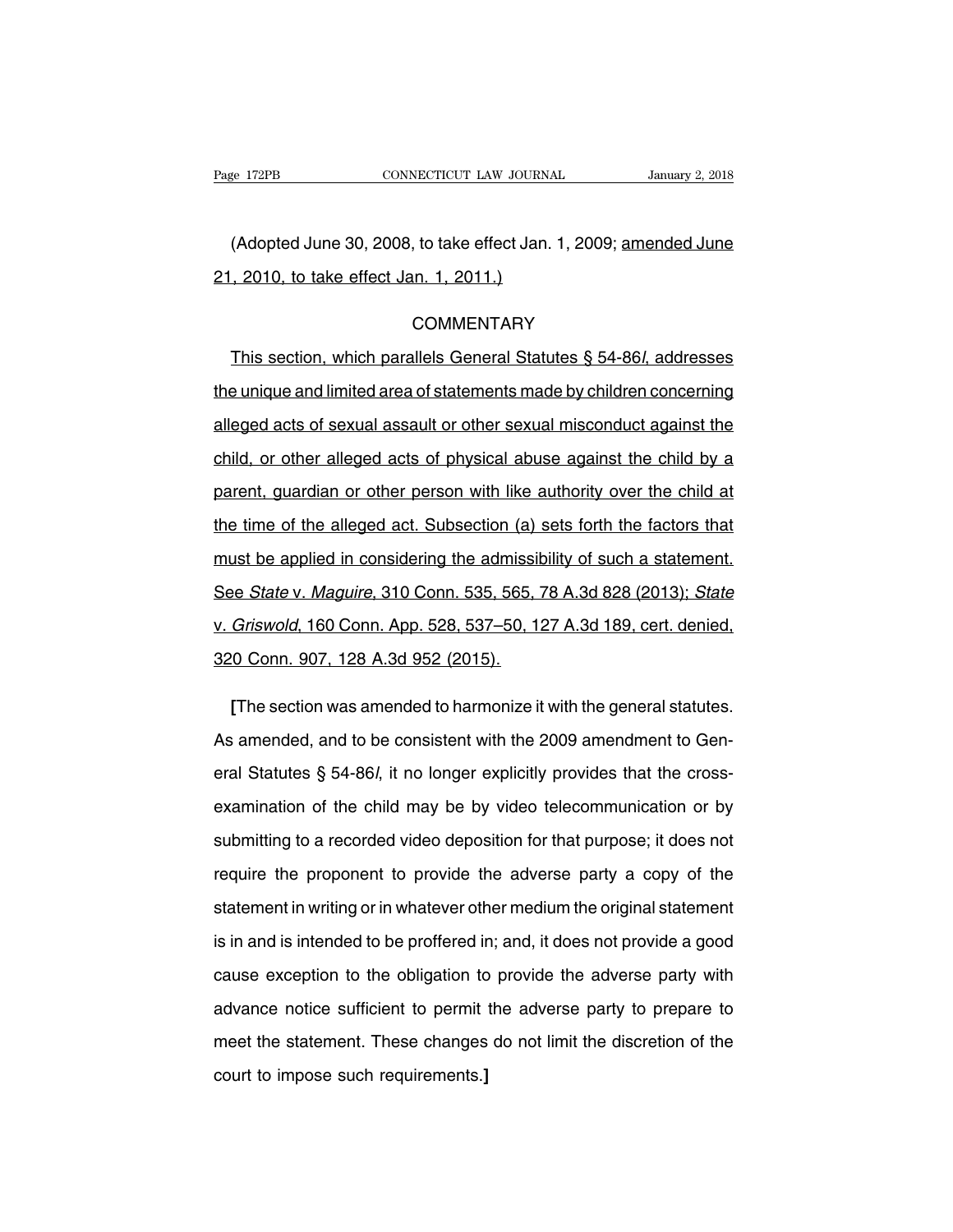# **CONNECTICUT LAW JOURNAL** Page 173P<br> **ARTICLE IX—AUTHENTICATION**

**Sanuary 2, 2018** CONNECTICUT LAW JOURNAL<br> **ARTICLE IX—AUTHENTICATION**<br> **Sec. 9-1. Requirement of Authentication**<br> **(a) Requirement of authentication.** The requirement of **ARTICLE IX—AUTHENTICATION**<br> **(a) Requirement of authentication**<br> **(a) Requirement of authentication.** The requirement of authentica-<br>
in as a condition precedent to admissibility is satisfied by evidence ARTICLE IX—AUTHENTICATION<br>Sec. 9-1. Requirement of Authentication<br>(a) Requirement of authentication. The requirement of authentica-<br>tion as a condition precedent to admissibility is satisfied by evidence<br>sufficient to supp Sec. 9-1. Requirement of Authentication<br>
(a) Requirement of authentication. The requirement of authentica-<br>
tion as a condition precedent to admissibility is satisfied by evidence<br>
sufficient to support a finding that the (a) Requirement of authention<br>tion as a condition precedent to<br>sufficient to support a finding<br>proponent claims it to be.<br>(b) Self-authentication. Extri In as a condition precedent to admissibility is satisfied by evidence<br>fficient to support a finding that the offered evidence is what its<br>oponent claims it to be.<br>(b) Self-authentication. Extrinsic evidence of authenticity

sufficient to support a finding that the offered evidence is what its<br>proponent claims it to be.<br>(b) Self-authentication. Extrinsic evidence of authenticity as a con-<br>dition precedent to admissibility is not required if th Example in a manifermity of the subset of authorities is appropriant claims it to be.<br> **(b) Self-authentication.** Extrinsic evidence of authenticity as<br>
dition precedent to admissibility is not required if the offered evid (a) Confident to admissibility is not require<br>self-authenticating in accordance with app<br>COMMENTARY<br>(a) Requirement of authentication.<br>Before an item of evidence may be admitted

# **COMMENTARY**

Beff-authenticating in accordance with applicable law.<br>COMMENTARY<br>(a) Requirement of authentication.<br>Before an item of evidence may be admitted, there must be a prelimi-<br>ry showing of its genuineness, i.e., that the proffe COMMENTARY<br>COMMENTARY<br>(a) Requirement of authentication.<br>Before an item of evidence may be admitted, there must be a prelimi-<br>nary showing of its genuineness, i.e., that the proffered item of evi-<br>dence is what its propone (a) Requirement of authentication.<br>Before an item of evidence may be admitted, there must be a prelimi-<br>nary showing of its genuineness, i.e., that the proffered item of evi-<br>dence is what its proponent claims it to be. Th Before an item of evidence may be admitted, there must be a preliminary showing of its genuineness, i.e., that the proffered item of evidence is what its proponent claims it to be. The requirement of authentication applies source annonce once may be demined, and once the profit of evidence is what its proponent claims it to be. The requirement of authentication applies to all types of evidence, including writings, sound recordings, electroni rary channel of a genanismess, i.e., that the profiese item of our dence is what its proponent claims it to be. The requirement of authentication applies to all types of evidence, including writings, sound recordings, elec authentication applies to all types of evidence, including writings,<br>sound recordings, electronically stored information, real evidence such<br>as a weapon used in the commission of a crime, demonstrative evi-<br>dence such as a dationication applies to air types of ovidence, including whitings,<br>sound recordings, electronically stored information, real evidence such<br>as a weapon used in the commission of a crime, demonstrative evi-<br>dence such as a as a weapon used in the commission of a crime, demonstrative evidence such as a photograph depicting an accident scene, and the like. E.g., *State v. Bruno*, 236 Conn. 514, 551, 673 A.2d 1117 (1996) (real evidence); *Shulm* dence such as a photograph depicting an accident scene, and the like. E.g., *State v. Bruno*, 236 Conn. 514, 551, 673 A.2d 1117 (1996) (real evidence); *Shulman v. Shulman*, 150 Conn. 651, 657, 193 A.2d 525 (1963) (documen ike. E.g., *State* v. *Bruno*, 236 Conn. 514, 551, 673 A.2d 1117 (1996)<br>(real evidence); *Shulman* v. *Shulman*, 150 Conn. 651, 657, 193 A.2d<br>525 (1963) (documentary evidence); *State* v. *Lorain*, 141 Conn. 694,<br>700–701, set E.g., State v. Brand, 200 Somm 511, 601, 6161.24 1117 (1666)<br>(real evidence); *Shulman* v. *Shulman*, 150 Conn. 651, 657, 193 A.2d<br>525 (1963) (documentary evidence); *State v. Lorain*, 141 Conn. 694,<br>700–701, 109 A.2d dence), *Chamian v. Chamian,* 100 06mm. 601, 601, 100 1.2d<br>525 (1963) (documentary evidence); *State v. Lorain*, 141 Conn. 694,<br>700–701, 109 A.2d 504 (1954) (sound recordings); *Hurlburt v. Bus-<br>semey*, 101 Conn. 406, 414, 525 (1666) (assumentary evidenties), state v. Estam, 111 Somm. 551, 700–701, 109 A.2d 504 (1954) (sound recordings); *Hurlburt v. Bussemey*, 101 Conn. 406, 414, 126 A. 273 (1924) (demonstrative evidence). The category of e semey, 101 Conn. 406, 414, 126 A. 273 (1924) (demonstrative evidence). The category of evidence known as electronically stored information can take various forms. It includes, by way of example only, e-mails, Internet webs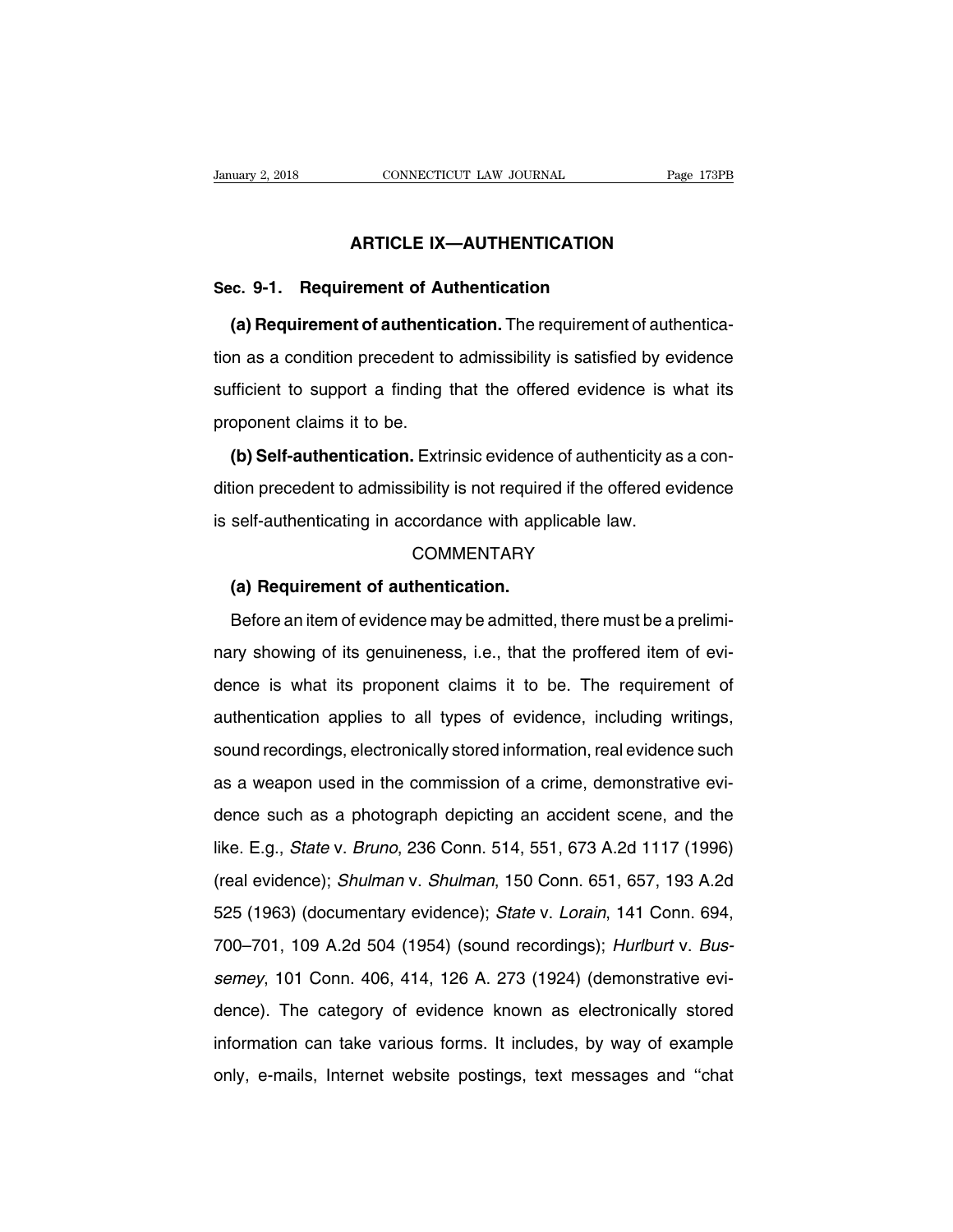rage 174PB **CONNECTICUT LAW JOURNAL** January 2, 2018<br> **CONNECTICUT LAW JOURNAL** January 2, 2018<br> **CONNECTICUT LAW JOURNAL** January 2, 2018<br> **CONNECTICUT LAW JOURNAL** January 2, 2018<br> **CONNECTICUT LAW JOURNAL** Page 174PB CONNECTICUT LAW JOURNAL January 2, 2018<br>room" content, computer\_stored records, [and] data, <u>metadata</u> and<br>computer generated or enhanced animations and simulations. As with<br>any other form of evidence, a party m room" content, computer-stored records, [and] data, metadata and<br>computer generated or enhanced animations and simulations. As with<br>any other form of evidence, a party may use any appropriate method,<br>or combination of meth room" content, computer-stored records, [and] data, <u>metadata</u> and<br>computer generated or enhanced animations and simulations. As with<br>any other form of evidence, a party may use any appropriate method,<br>or combination of me computer generated or enhanced animations and simulations. As with<br>any other form of evidence, a party may use any appropriate method,<br>or combination of methods, described in this Commentary, or any<br>other proof to demonstr any other form of evidence, a party may use any appropriate method,<br>or combination of methods, described in this Commentary, or any<br>other proof to demonstrate that the proffer is what the proponent claims<br>it to be, to auth information of methods, described in this Commentary, or any<br>or combination of methods, described in this Commentary, or any<br>other proof to demonstrate that the proffer is what the proponent claims<br>it to be, to authenticat of combination of motivods,<br>it to be, to authenticate any<br>information. *Lorraine* v. *Mar*<br>545–46 (D. Md. 2007).<br>The proponent need only to be, to authenticate any particular item of electronically stored<br>ormation. Lorraine v. Markel American Ins. Co., 241 F.R.D. 534,<br>5–46 (D. Md. 2007).<br>The proponent need only advance "evidence sufficient to support<br>findin

information. *Lorraine* v. *Markel American Ins. Co.*, 241 F.R.D. 534,<br>545–46 (D. Md. 2007).<br>The proponent need only advance "evidence sufficient to support<br>a finding" that the proffered evidence is what it is claimed to b 545–46 (D. Md. 2007).<br>The proponent need only advance "evidence sufficient to support<br>a finding" that the proffered evidence is what it is claimed to be. Once<br>this prima facie showing is made, the evidence may be admitted The proponent need only advance "evidence sufficient to support<br>a finding" that the proffered evidence is what it is claimed to be. Once<br>this prima facie showing is made, the evidence may be admitted and<br>the ultimate deter Incept proponent need only davance condence sample in the deppoint a finding" that the proffered evidence is what it is claimed to be. Once this prima facie showing is made, the evidence may be admitted and the ultimate de Root (Conn.) 117, 118 (1794); see also *Shulman v. Shulman*, supra, 150 Conn. 657. Consequently, compliance with Section 9-1 (a) does the ultimate determination of authenticity rests with the fact finder.<br>See, e.g., *State* v. *Bruno*, supra, 236 Conn. 551–53; *Neil* v. *Miller*, 2<br>Root (Conn.) 117, 118 (1794); see also *Shulman* v. *Shulman*, supra,<br>150 See, e.g., *State* v. *Bruno*, supra, 236 Conn. 551–53; *Neil* v. *Miller*, 2<br>Root (Conn.) 117, 118 (1794); see also *Shulman* v. *Shulman*, supra,<br>150 Conn. 657. Consequently, compliance with Section 9-1 (a) does<br>not auto every erg., early the brank, eaply, 200 Solith Settled, Nettly, Million, 2<br>Root (Conn.) 117, 118 (1794); see also *Shulman* v. *Shulman*, supra,<br>150 Conn. 657. Consequently, compliance with Section 9-1 (a) does<br>not automat discredit the proponent's prima facie showing. Shulman v. Shamman, supra, 150 Conn. 657. Consequently, compliance with Section 9-1 (a) does not automatically guarantee that the fact finder will accept the profered evidence idence as genuine. The opposing party may still offer evidence to<br>scredit the proponent's prima facie showing. Shulman v. Shulman,<br>pra, 659–60.<br>Evidence may be authenticated in a variety of ways. They include,<br>it are not l discredit the proponent's prima facie sho<br>supra, 659–60.<br>Evidence may be authenticated in a va<br>but are not limited to, the following:<br>(1) A witness with personal knowledge

pra, 659–60.<br>
Evidence may be authenticated in a variety of ways. They include,<br>
it are not limited to, the following:<br>
(1) A witness with personal knowledge may testify that the offered<br>
idence is what its proponent claim Evidence may be authenticated in a variety of ways. They include,<br>but are not limited to, the following:<br>(1) A witness with personal knowledge may testify that the offered<br>evidence is what its proponent claims it to be. Se but are not limited to, the following:<br>
(1) A witness with personal knowledge may testify that the offered<br>
evidence is what its proponent claims it to be. See, e.g., *State* v.<br>
Conroy, 194 Conn. 623, 625–26, 484 A.2d 448 (1) A witness with personal knowledge may testify that the offered evidence is what its proponent claims it to be. See, e.g., *State* v. Conroy, 194 Conn. 623, 625–26, 484 A.2d 448 (1984) (establishing chain of custody); (1) A while to this proponent claims it to be. See, e.g., *State v.* Conroy, 194 Conn. 623, 625–26, 484 A.2d 448 (1984) (establishing chain of custody); *Pepe v. Aceto*, 119 Conn. 282, 287–88, 175 A. 775 (1934) (authentic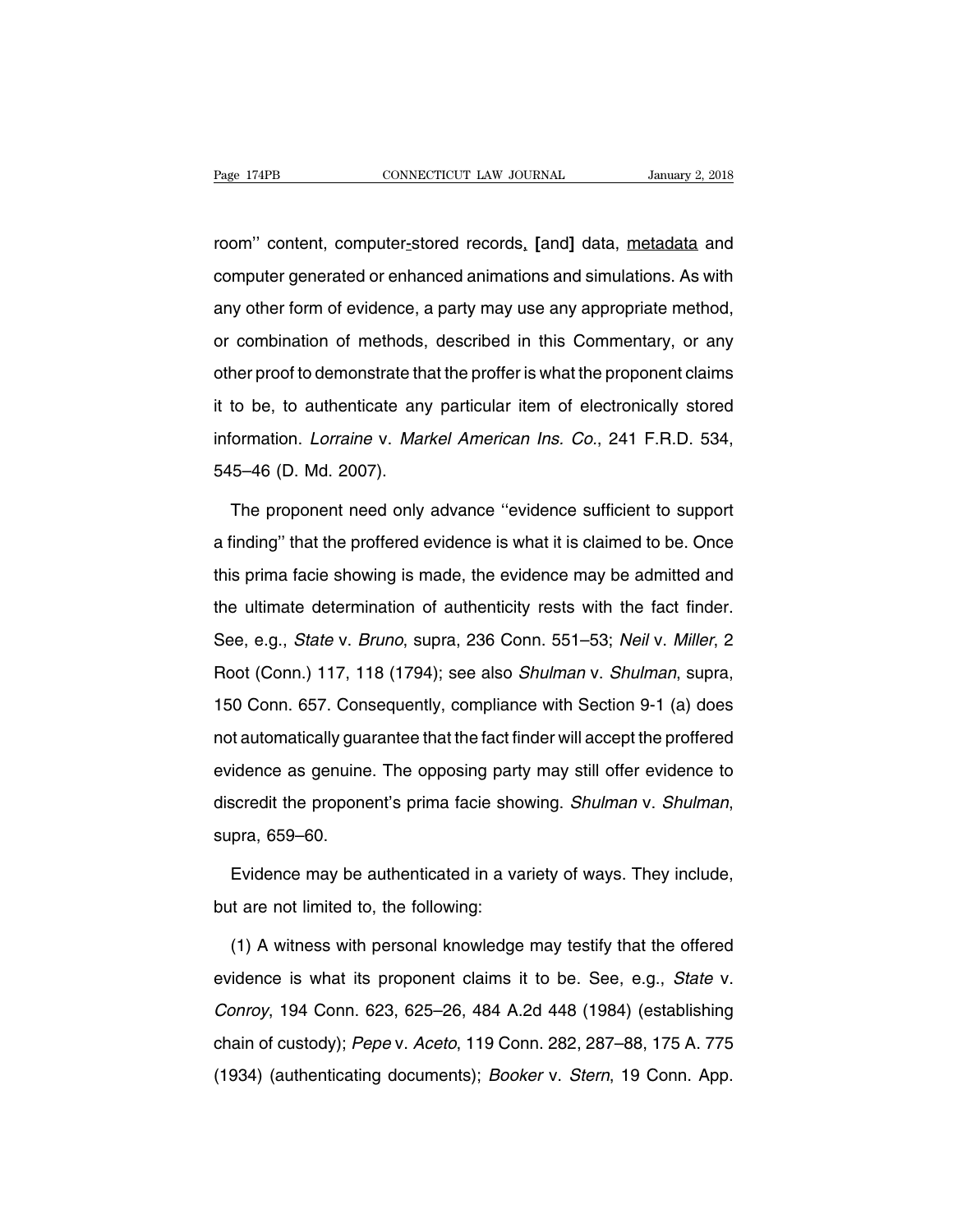322, 333, 563 A.2d 305 (1989) (authenticating photographs); *Lorraine*<br>322, 333, 563 A.2d 305 (1989) (authenticating photographs); *Lorraine*<br>1999 v. *Markel American Ins. Co.*, supra, 241 F.R.D. 544–45 (electronically Vanuary 2, 2018 CONNECTICUT LAW JOURNAL Page 175PB<br>322, 333, 563 A.2d 305 (1989) (authenticating photographs); *Lorraine*<br>v. *Markel American Ins. Co.*, supra, 241 F.R.D. 544–45 (electronically stored information); stored information)<br>1922, 333, 563 A.2d 305 (1<br>1988)<br>1988 v. Markel American Ins. C<br>1988 v. Stored information);<br>1988 v. Stored information); 2, 333, 563 A.2d 305 (1989) (authenticating photographs); *Lorraine*<br>Markel American Ins. Co., supra, 241 F.R.D. 544–45 (electronically<br>pred information);<br>(2) A person with sufficient familiarity with the handwriting of an

v. *Markel American Ins. Co.*, supra, 241 F.R.D. 544–45 (electronically<br>stored information);<br>(2) A person with sufficient familiarity with the handwriting of another<br>person may give an opinion concerning the genuineness of stored information);<br>(2) A person with sufficient familiarity with the handwriting of another<br>person may give an opinion concerning the genuineness of that other<br>person's purported writing or signature. E.g., *Lyon v. Lyma* (2) A person with sperson may give an<br>person's purported \<br>55, 59 (1831);<br>(3) IThe trier of f Frieson may give an opinion concerning the genuineness of that other<br>
rson's purported writing or signature. E.g., *Lyon* v. *Lyman*, 9 Conn.<br>
59 (1831);<br>
(3) [The trier of fact or an expert witness can authenticate a] A<br>

person's purported writing or signature. E.g., *Lyon v. Lyman*, 9 Conn.<br>55, 59 (1831);<br>(3) [The trier of fact or an expert witness can authenticate a] <u>A</u><br>contested item of evidence may be authenticated by comparing it wit 55, 59 (1831);<br>(3) [The trier of fact or an expert witness can authenticate a] <u>A</u><br>contested item of evidence <u>may be authenticated</u> by comparing it with<br>a preauthenticated specimen[s]. See, e.g., *State* v. *Ralls*, 167 C (3) [The trier of fact or an expert witness can authenticate a]  $\underline{A}$  contested item of evidence <u>may be authenticated</u> by comparing it with a preauthenticated specimen[s]. See, e.g., *State* v. *Ralls*, 167 Conn. 408, contested item of evidence may be authenticated by comparing it with<br>a preauthenticated specimen[s]. See, e.g., *State* v. *Ralls*, 167 Conn.<br>408, 417, 356 A.2d 147 (1974) (fingerprints, experts), overruled on<br>other groun a preauthenticated specimen[s]. See, e.g., *State v. Ralls*, 167 Conn.<br>408, 417, 356 A.2d 147 (1974) (fingerprints, experts), overruled on<br>other grounds by *State v. Rutan*, 194 Conn. 438, 441, 479 A.2d 1209<br>(1984); *Tyler* a produit childred opedition [1]. Coo, e.g., clare v. Franc, 107 Com...<br>408, 417, 356 A.2d 147 (1974) (fingerprints, experts), overruled on<br>other grounds by *State v. Rutan*, 194 Conn. 438, 441, 479 A.2d 1209<br>(1984); Tyler F.B.D. 546 (electronically stored information); copen<br>(1984); Tylerv. Todd, 36 Conn. 218, 222 (1869) (halor triers of fact); Lorraine v. Markel American Ins.<br>F.R.D. 546 (electronically stored information);<br>(4) The distinct (4) Tyler v. Todd, 36 Conn. 218, 222 (1869) (handwriting, experts<br>triers of fact); Lorraine v. Markel American Ins. Co., supra, 241<br>R.D. 546 (electronically stored information);<br>(4) The distinctive characteristics of an ob

or triers of fact); *Lorraine v. Markel American Ins. Co.*, supra, 241<br>F.R.D. 546 (electronically stored information);<br>(4) The distinctive characteristics of an object, writing or other com-<br>munication, when considered in F.R.D. 546 (electronically stored information);<br>(4) The distinctive characteristics of an object, writing or other com-<br>munication, when considered in conjunction with the surrounding cir-<br>cumstances, may provide sufficien (4) The distinctive characteristics of an object, writing or other com-<br>munication, when considered in conjunction with the surrounding cir-<br>cumstances, may provide sufficient circumstantial evidence of<br>authenticity. See (1) The distinctive shartdetchated of an estyped, whiting or early redint munication, when considered in conjunction with the surrounding circumstances, may provide sufficient circumstantial evidence of authenticity. See riamation, when considered in conjumeter with the carrotanality of<br>cumstances, may provide sufficient circumstantial evidence of<br>authenticity. See *International Brotherhood of Electrical Workers Local*<br>35 v. Commission on edifference, they provide caliboth cheamodamical evidence of<br>authenticity. See *International Brotherhood of Electrical Workers Local*<br>35 v. Commission on Civil Rights, 140 Conn. 537, 547, 102 A.2d 366<br>(1953) (telephone co 35 v. Commission on Civil Rights, 140 Conn. 537, 547, 102 A.2d 366<br>(1953) (telephone conversations); 2 C. McCormick, Evidence [(5th<br>Ed. 1999) § 225, p. 50] ( $7^{\text{th}}$  Ed. 2013) § 224, pp. 94–96 ("reply letter"<br>doctrine, u (1953) (telephone conversations); 2 C. McCormick, Evidence [(5th Ed. 1999) § 225, p. 50]  $(7^{\text{th}}$  Ed. 2013) § 224, pp. 94–96 ("reply letter" doctrine, under which letter *B* is authenticated merely by reference to its c Ed. 1999) § 225, p. 50]  $(7^{\text{th}}$  Ed. 2013) § 224, pp. 94–96 ("reply letter"<br>doctrine, under which letter *B* is authenticated merely by reference to<br>its content and circumstances suggesting it was in reply to earlier<br>le Handbook of Connecticut Evidence (5th Ed. 2014) § 9.7, pp. 694–95<br>Handbook of Connecticut Evidence (5th Ed. 2014) § 9.7, pp. 694–95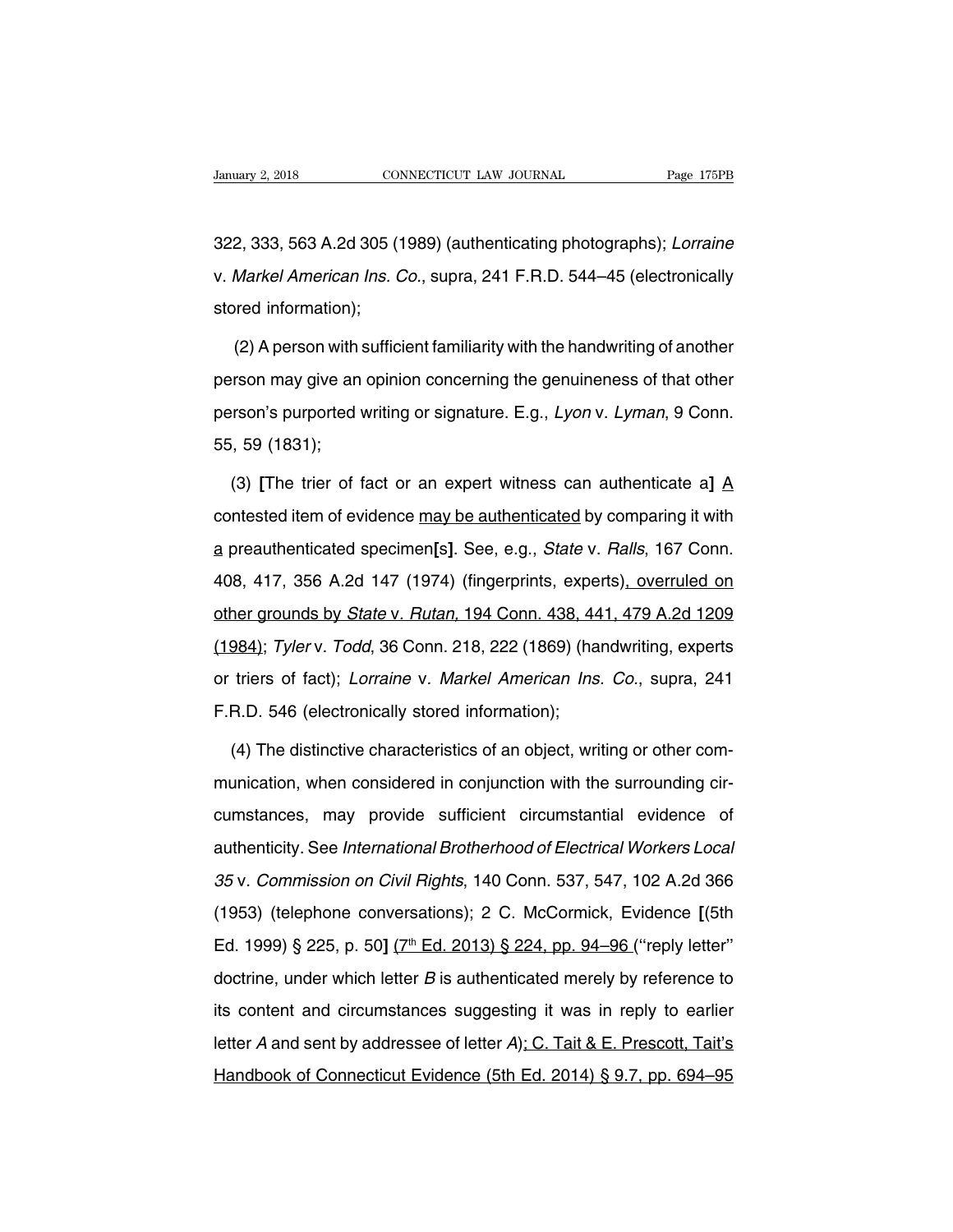Page 176PB CONNECTICUT LAW JOURNAL January 2, 2018<br>(same); Lorraine v. Markel American Ins. Co., supra, 241 F.R.D.<br>546–48 (electronically stored information); <u>see also State v. Jackson,</u> Fage 176PB CONNECTICUT LAW JOURNAL January 2, 2018<br>
(same); Lorraine v. Markel American Ins. Co., supra, 241 F.R.D.<br>
546–48 (electronically stored information); <u>see also State v. Jackson,</u><br>
150 Conn. App. 323, 332–35, 90 (same); *Lorraine v. Markel American Ins. Co.*, supra, 241 F.R.D.<br>546–48 (electronically stored information); <u>see also *State v. Jackson*.</u><br>150 Conn. App. 323, 332–35, 90 A.3d 1031 (unsigned letter), cert.<br>denied, 312 Con (banne), Echamo V. Manter-American metricer, depta, ETT TRIB.<br>546–48 (electronically stored information); <u>see also State v. Jackson.</u><br>150 Conn. App. 323, 332–35, 90 A.3d 1031 (unsigned letter), cert.<br>denied, 312 Conn. 919 546–48 (electronically stored information); <u>see also *State v. Jackson*,<br>150 Conn. App. 323, 332–35, 90 A.3d 1031 (unsigned letter), cert.<br>denied, 312 Conn. 919, 94 A.3d 641 (2014); *State v. John L.*, 85 Conn.<br>App. 291, </u> iied, 312 Conn. 919, 94 A.3d 641 (2014); *State* v. *John L.*, 85 Conn.<br>2. 291, 302, 856 A.2d 1032 (computer-stored letters), cert. denied,<br>2. Conn. 903, 863 A.2d 695 (2004).<br>(5) Any person having sufficient familiarity wi

App. 291, 302, 856 A.2d 1032 (computer-stored letters), cert. denied,<br>272 Conn. 903, 863 A.2d 695 (2004).<br>(5) Any person having sufficient familiarity with another person's<br>voice, whether acquired from hearing the person's 272 Conn. 903, 863 A.2d 695 (2004).<br>
(5) Any person having sufficient familiarity with another person's<br>
voice, whether acquired from hearing the person's voice firsthand or<br>
through mechanical or electronic means, can ide (5) Any person having sufficient familiarity with another person's<br>voice, whether acquired from hearing the person's voice firsthand or<br>through mechanical or electronic means, can identify that person's<br>voice or authentica voice, whether acquired from hearing the person's voice firsthand or through mechanical or electronic means, can identify that person's voice or authenticate a conversation in which the person participated.<br>See *State v. J* through mechanical or electronic means, can identify that person's voice or authenticate a conversation in which the person participated.<br>See *State v. Jonas*, 169 Conn. 566, 576–77, 363 A.2d 1378 (1975), cert. denied, 424 shedger modulation of stocketing module, can fact in person participated.<br>See *State v. Jonas*, 169 Conn. 566, 576–77, 363 A.2d 1378 (1975),<br>cert. denied, 424 U.S. 923, 96 S. Ct. 1132, 47 L. Ed. 2d 331 (1976);<br>*State v. Ma* See *State* v. *Jonas*, 169 Conn. 566, 576–77, 363 A.2d 1<br>cert. denied, 424 U.S. 923, 96 S. Ct. 1132, 47 L. Ed. 2d<br>*State* v. *Marsala*, 43 Conn. App. 527, 531, 684 A.2d 1<br>cert. denied, 239 Conn. 957, 688 A.2d 329 (1997);<br> rt. denied, 424 U.S. 923, 96 S. Ct. 1132, 47 L. Ed. 2d 331 (1976);<br>ate v. *Marsala*, 43 Conn. App. 527, 531, 684 A.2d 1199 (1996),<br>rt. denied, 239 Conn. 957, 688 A.2d 329 (1997);<br>(6) Evidence describing a process or a syst

State v. Marsala, 43 Conn. App. 527, 531, 684 A.2d 1199 (1996),<br>cert. denied, 239 Conn. 957, 688 A.2d 329 (1997);<br>(6) Evidence describing a process or a system used to produce a<br>result and showing that the process or syste cert. denied, 239 Conn. 957, 688 A.2d 329 (1997);<br>
(6) Evidence describing a process or a system used to produce a<br>
result and showing that the process or system produces an accurate<br>
result. This method of authentication, (6) Evidence describing a process or a system used to produce a<br>result and showing that the process or system produces an accurate<br>result. This method of authentication, modeled on rule 901 (b) (9) of<br>the Federal Rules of result and showing that the process or a system produces an accurate<br>
result. This method of authentication, modeled on rule 901 (b) (9) of<br>
the Federal Rules of Evidence, was used [by the Connecticut Supreme<br>
Court] in *S* result. This method of authentication, modeled on rule 901 (b) (9) of<br>the Federal Rules of Evidence, was used [by the Connecticut Supreme<br>Court] in *State* v. *Swinton*, 268 Conn. 781, 811–13, 847 A.2d 921<br>(2004), to estab of computer simulations or animations, included on the cost (e) (e) of<br>the Federal Rules of Evidence, was used [by the Connecticut Supreme<br>Court] in *State* v. *Swinton*, 268 Conn. 781, 811–13, 847 A.2d 921<br>(2004), to esta Court] in *State* v. *Swinton*, 268 Conn. 781, 811–13, 847 A.2d 921<br>(2004), to establish the standard used to determine the admissibility<br>of computer simulations or animations. The particular requirements<br>applied in *Swint* decay in the standard used to determine the admissibility<br>(2004), to establish the standard used to determine the admissibility<br>of computer simulations or animations. The particular requirements<br>applied in Swinton were "fa of computer simulations or animations. The particular requirements<br>applied in Swinton were "fairly stringent"; id., 818; because that case<br>involved relatively sophisticated computer enhancements using spe-<br>cialized softwar en comparer christations of aminations the particular requirements<br>applied in Swinton were "fairly stringent"; id., 818; because that case<br>involved relatively sophisticated computer enhancements using spe-<br>cialized softwar the evidence establishing the accuracy of the system or process may be evidence establishing the accuracy of the system or process may the evidence establishing the accuracy of the system or process may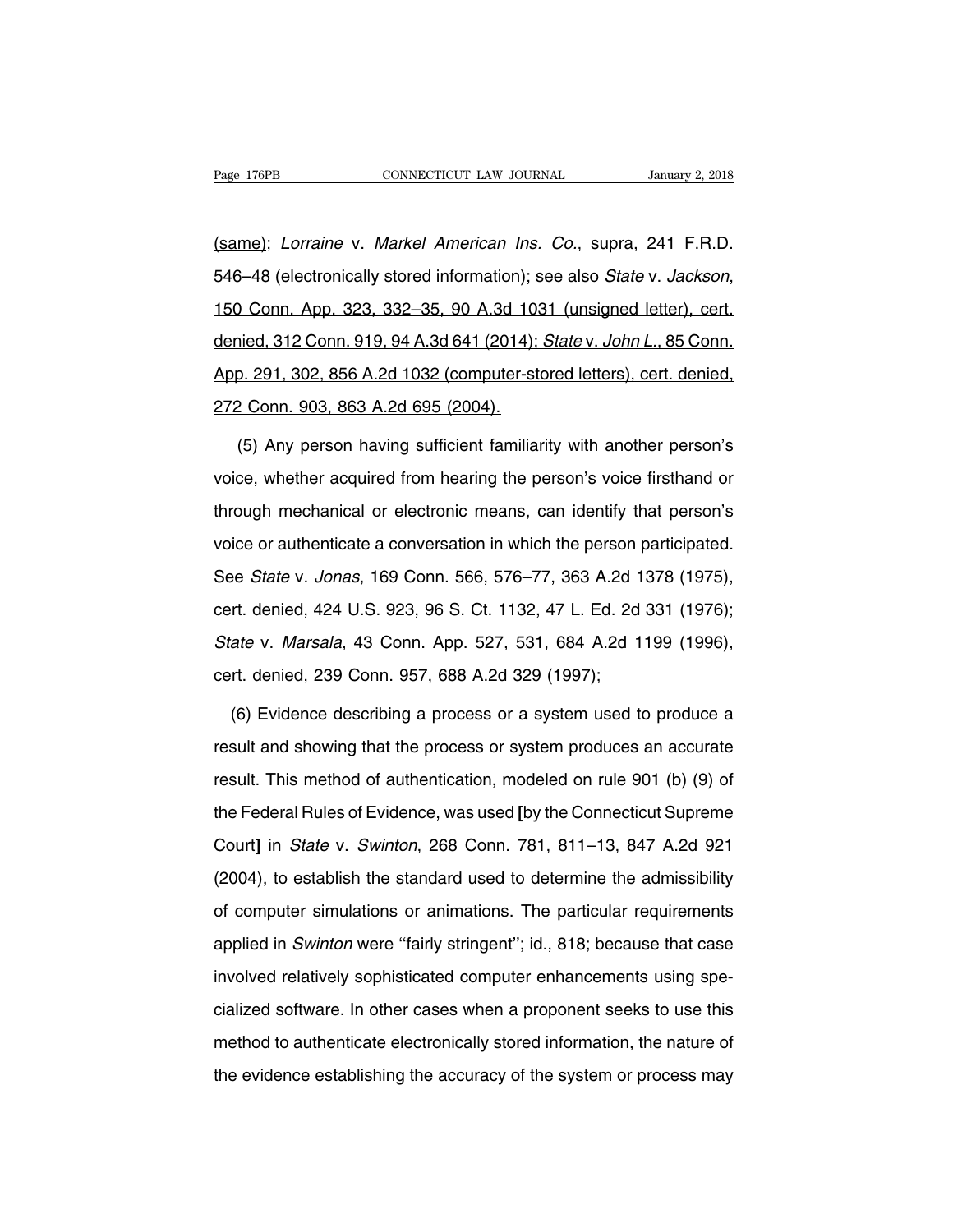Vanuary 2, 2018 CONNECTICUT LAW JOURNAL Page 177PB<br>be less demanding. See U-Haul International, Inc. v. Lubermens<br>Mutual Casualty Co., 576 F.3d 1040, 1045 (9th Cir. 2009) (authentica-Vanuary 2, 2018 CONNECTICUT LAW JOURNAL Page 177PB<br>
be less demanding. See U-Haul International, Inc. v. Lubermens<br>
Mutual Casualty Co., 576 F.3d 1040, 1045 (9th Cir. 2009) (authentica-<br>
tion of computer generated summarie be less demanding. See *U-Haul International, Inc.* v. *Lubermens<br>Mutual Casualty Co.*, 576 F.3d 1040, 1045 (9th Cir. 2009) (authentica-<br>tion of computer generated summaries of payments of insurance<br>claims by manager famil be less demanding. See *U-Haul International, Inc.* v. *Lubermens*<br>*Mutual Casualty Co.*, 576 F.3d 1040, 1045 (9th Cir. 2009) (authentica-<br>tion of computer generated summaries of payments of insurance<br>claims by manager fam Mutual Casualty Co., 576 F.3d 1040, 1045 (9th Cir. 2009) (authentication of computer generated summaries of payments of insurance<br>claims by manager familiar with process of how summaries were made<br>held to be adequate); see tion of computer generated summaries of payments of insurance<br>claims by manager familiar with process of how summaries were made<br>held to be adequate); see also *State* v. *Melendez*, 291 Conn. 693,<br>709–710, 970 A.2d 64 (20 claims by manager familiar with process of how summaries were made<br>held to be adequate); see also *State* v. *Melendez*, 291 Conn. 693,<br>709–710, 970 A.2d 64 (2009) (admission of unmodified footage of drug<br>transaction on DV held to be adequate); see also *State* v. *Melendez*, 291 Conn. 693,<br>709–710, 970 A.2d 64 (2009) (admission of unmodified footage of drug<br>transaction on DVD not subject to heightened *Swinton* standard)[.];<br>cf. *State* v. 709–710, 970 A.2d 64 (2009) (admission of unmodified footage of drug<br>transaction on DVD not subject to heightened *Swinton* standard)[.];<br>cf. *State* v. *Shah*, 134 Conn. App. 581, 39 A.3d 1165 (2012) (chat<br>room transcript transaction on DVD not subject to heightened<br>cf. State v. Shah, 134 Conn. App. 581, 39 A.<br>room transcripts not computer generated evide<br>subject to heightened Swinton standard). State v. Shah, 134 Conn. App. 581, 39 A.3d 1165 (2012) (chat<br>m transcripts not computer generated evidence and therefore not<br>bject to heightened Swinton standard).<br>(7) Outgoing telephone calls may be authenticated by proof

(1) the caller properly placed the telephone calls may be authenticated by proof that:<br>
(1) the caller properly placed the telephone call; and (2) the answering<br>
party identified himself or herself as the person to whom th subject to heightened *Swinton* standard).<br>
(7) Outgoing telephone calls may be authenticated by proof that:<br>
(1) the caller properly placed the telephone call; and (2) the answering<br>
party identified himself or herself as (7) Outgoing telephone calls may be authenticated by proof that:<br>
(1) the caller properly placed the telephone call; and (2) the answering<br>
party identified himself or herself as the person to whom the conversa-<br>
tion is t (1) the caller properly placed the telephone call; and (2) the answering<br>party identified himself or herself as the person to whom the conversa-<br>tion is to be linked. *Hartford National Bank & Trust Co.* v. *DiFazio*, 6<br>Co party identified himself or he<br>tion is to be linked. *Hartfore*<br>Conn. App. 576, 585, 506<br>510 A.2d 192 (1986); n is to be linked. *Hartford National Bank & Trust Co.* v. *DiFazio*, 6<br>pnn. App. 576, 585, 506 A.2d 1069<u>, cert. denied, 200 Conn. 805,<br>0 A.2d 192</u> (1986);<br>(8) Stipulations or admissions prior to or during trial provide t

conn. App. 576, 585, 506 A.2d 1069<u>, cert. denied, 200 Conn. 805, 510 A.2d 192</u> (1986);<br>510 A.2d 192 (1986);<br>(8) Stipulations or admissions prior to or during trial provide two<br>other means of authentication. See *Stanton* 510 A.2d 192 (1986);<br>
(8) Stipulations or admissions prior to or during trial provide two<br>
other means of authentication. See *Stanton* v. *Grigley*, 177 Conn. 558,<br>
559, 418 A.2d 923 (1979); see also Practice Book §§ 13-2 (8) Stipulations or admissions prior to or during trial provide two<br>other means of authentication. See *Stanton* v. *Grigley*, 177 Conn. 558,<br>559, 418 A.2d 923 (1979); see also Practice Book §§ 13-22 through<br>13-24 (in req other means of auth<br>559, 418 A.2d 923<br>13-24 (in requests<br>trial session); (9) 9, 418 A.2d 923 (1979); see also Practice Book §§ 13-22 through<br>
i-24 (in requests for admission); Practice Book § 14-13 (4) (at pre-<br>
al session);<br>
(9) Sections 9-2 and 9-3 (authentication of ancient documents and<br>
bl

13-24 (in requests for admission); Practice Book § 14-13 (4) (at pretrial session);<br>(9) Sections 9-2 and 9-3 (authentication of ancient documents and<br>public records, respectively), provide additional methods of authenti-<br>c cation.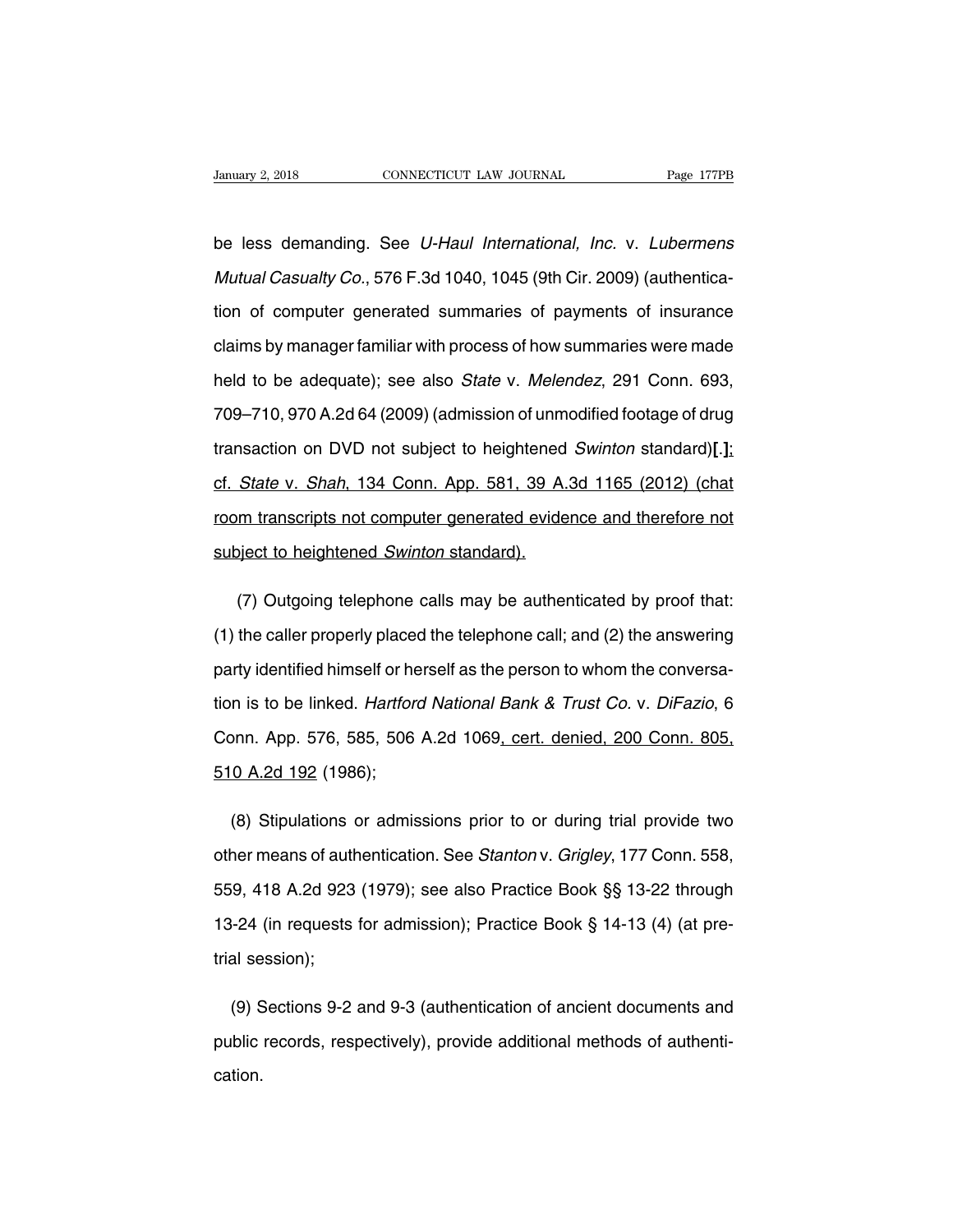# **EXECUTE:**<br> **(b) Self-authentication.**<br> **(b)** Self-authentication.

Both CONNECTICUT LAW JOURNAL January 2, 2018<br> **(b) Self-authentication.**<br>
Both case law and statutes identify certain kinds of writings or docu-<br>
ents as self-authenticating. A self-authenticating document's genu-(b) Self-authentication.<br>Both case law and statutes identify certain kinds of writings or documents as self-authenticating. A self-authenticating document's genu-<br>ineness is taken as sufficiently established without resort (b) Self-authentication.<br>Both case law and statutes identify certain kinds of writings or docu-<br>ments as self-authenticating. A self-authenticating document's genu-<br>ineness is taken as sufficiently established without reso Both case law and statutes identify certain kinds of writings or documents as self-authenticating. A self-authenticating document's genu-<br>ineness is taken as sufficiently established without resort to extrinsic<br>evidence, s ments as self-authenticating. A self-authenticating document's genu-<br>ineness is taken as sufficiently established without resort to extrinsic<br>evidence, such as a witness' foundational testimony. [See 2 C. McCor-<br>mick, supr ineness is taken as sufficiently established without resort to extrinsic<br>evidence, such as a witness' foundational testimony. [See 2 C. McCor-<br>mick, supra, § 228, p. 57] State v. Howell, 98 Conn. App. 369, 379–80,<br>908 A.2d evidence, such as a witness' foundational testimony. [See 2 C. McCormick, supra, § 228, p. 57] *State v. Howell*, 98 Conn. App. 369, 379–80, 908 A.2d 1145 (2006). Subsection (b) continues the principle of self-authenticati mick, supra, § 228, p. 57] *State v. Howell*, 98 Conn. App. 369, 379–80, 908 A.2d 1145 (2006). Subsection (b) continues the principle of self-<br>authentication, but leaves the particular instances under which self-<br>authentic 908 A.2d 1145 (2006).<br>authentication, but leav<br>authentication is permi<br>General Statutes. thentication, but leaves the particular instances under which self-<br>thentication is permitted to the dictates of common law and the<br>eneral Statutes.<br>Self-authentication in no way precludes the opponent from coming<br>ward wit

authentication is permitted to the dictates of common law and the<br>General Statutes.<br>Self-authentication in no way precludes the opponent from coming<br>forward with evidence contesting authenticity; see Atlantic Industrial<br>Ba General Statutes.<br>Self-authentication in no way precludes the opponent from coming<br>forward with evidence contesting authenticity; see Atlantic Industrial<br>Bank v. Centonze, 130 Conn. 18, 19, 31 A.2d 392 (1943); Griswold<br>v. Self-authentication in no way precludes the opponent from coming<br>forward with evidence contesting authenticity; see Atlantic Industrial<br>Bank v. Centonze, 130 Conn. 18, 19, 31 A.2d 392 (1943); Griswold<br>v. Pitcairn, 2 Conn. forward with evidence contesting authenticity; see Atlantic Industrial<br>Bank v. Centonze, 130 Conn. 18, 19, 31 A.2d 392 (1943); Griswold<br>v. Pitcairn, 2 Conn. 85, 91 (1816); as the fact finder ultimately decides<br>whether a wr Bank v. Centonze, 130 Conn. 18, 19, 31 A.2d 392 (1943); Griswold<br>v. Pitcairn, 2 Conn. 85, 91 (1816); as the fact finder ultimately decides<br>whether a writing or document is authentic. In addition, self-authenti-<br>cating evid v. Pitcairn, 2 Conn. 85, 91 (1816); as the fact finder ultimately decides whether a writing or document is authentic. In addition, self-authenticating evidence remains vulnerable to exclusion or admissibility for limited p Statutes. ting evidence remains vulnerable to exclusion or admissibility for<br>nited purposes under other provisions of the Code or the General<br>atutes.<br>Common-law examples of self-authenticating writings or docu-<br>ents include: limited purposes une<br>Statutes.<br>Common-law exa<br>ments include:

Common-law examples of self-authenticating writings or docu-<br>ents include:<br>(1) writings or documents carrying the impression of certain official<br>als. E.g., *Atlantic Industrial Bank* v. *Centonze*, supra, 130 Conn. Common-law examples of self-authenticating writings or documents include:<br>
(1) writings or documents carrying the impression of certain official<br>
seals. E.g., Atlantic Industrial Bank v. Centonze, supra, 130 Conn.<br>
19–20; ments include:<br>
(1) writings or documents carrying the impression of certain official<br>
seals. E.g., *Atlantic Industrial Bank v. Centonze*, supra, 130 Conn.<br>
19–20; *Barber v. International Co. of Mexico*, 73 Conn. 587, 60 48 A. 758 (1901); Griswold v. Pitcairn, supra, 2 Conn. 90–91; and A. 758 (1901); Griswold v. Pitcairn, supra, 2 Conn. 90–91; and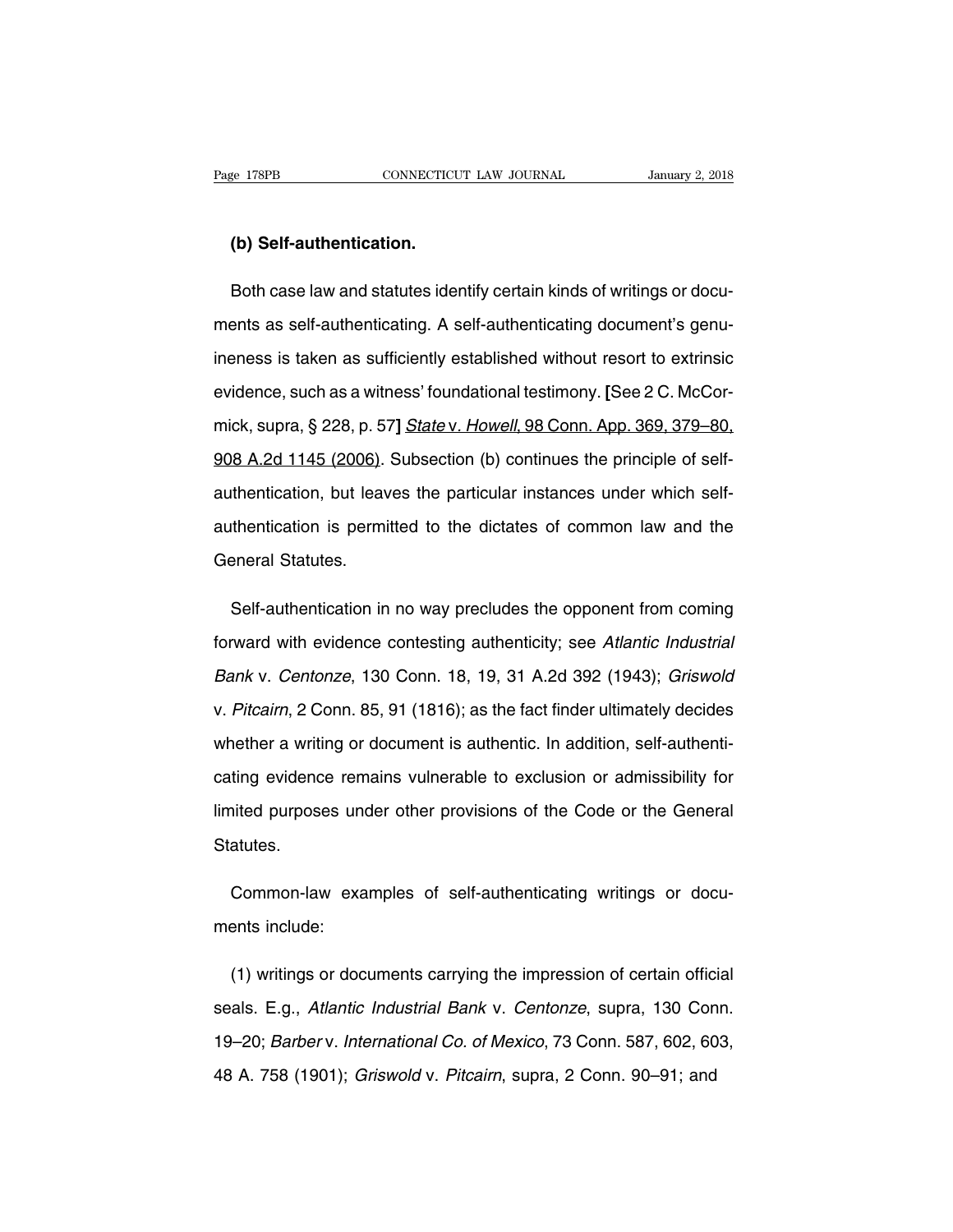uary 2, 2018 CONNECTICUT LAW JOURNAL Page 179PB<br>(2) marriage certificates signed by the person officiating the cere-<br>ony. E.g., *Northrop* v. *Knowles*, 52 Conn. 522, 525–26, 2 A. 395 January 2, 2018 CONNECTICUT LAW JOURNAL Page 179PB<br>
(2) marriage certificates signed by the person officiating the cere-<br>
mony. E.g., *Northrop* v. *Knowles*, 52 Conn. 522, 525–26, 2 A. 395<br>
(1885). (1885). (2) marriage certificates signed by the person officiating the cere-<br>Prop. E.g., *Northrop v. Knowles*, 52 Conn. 522, 525–26, 2 A. 395<br>885).<br>Familiar statutory examples of self-authenticating writings or docu-<br>Pamiliar sta mony. E.g., *Northrol*<br>(1885).<br>Familiar statutory<br>ments include:<br>(1) acknowledgme

Familiar statutory examples of self-authenticating writings or docu-<br>ents include:<br>(1) acknowledgments made or taken in accordance with the Uniform<br>knowledgment Act, General Statutes §§ 1-28 through 1-41; see Familiar statutory examples of self-authenticating writings or docu-<br>ments include:<br>(1) acknowledgments made or taken in accordance with the Uniform<br>Acknowledgment Act, General Statutes §§ 1-28 through 1-41; see<br>General St Familia Statutes, Statutes C. Statutes and teaming things of asset<br>ments include:<br>(1) acknowledgments made or taken in accordance with the Uniform<br>Acknowledgment Act, General Statutes §§ 1-28 through 1-41; see<br>General Stat (1) acknowledgments made or taken in accordance with the Uniform<br>Acknowledgment Act, General Statutes §§ 1-28 through 1-41; see<br>General Statutes § 1-36; and the Uniform Recognition of Acknowledg-<br>ments Act, General Statut Acknowledgment<br>General Statutes {<br>ments Act, Genera<br>utes § 1-58;<br>(2) copies of rea eneral Statutes § 1-36; and the Uniform Recognition of Acknowledgents Act, General Statutes §§ 1-57 through 1-65; see General States § 1-58;<br>\$ 1-58;<br>(2) copies of records or documents required by law to be filed with a sec

the secretary of state and certified in accordance with General Statures § 3-98;<br>Society of state and certified in accordance with General Statures § 3-98; thence it, states  $\frac{1}{5}$  1-58;<br>(2) copies<br>the secretary<br> $\frac{1}{5}$  3-98;<br>(3) birth co (2) copies of records or documents required by law to be filed with<br>a secretary of state and certified in accordance with General Statutes<br>3-98;<br>(3) birth certificates certified in accordance with General Statutes<br>7-55; the secretary<br> $\S 3-98$ ;<br>(3) birth comparent controls<br> $\S 7-55$ ;<br>(4) certain

3-98;<br>(3) birth certificates certified in accordance with General Statutes<br>7-55;<br>(4) certain third-party documents authorized or required by an<br>isting contract and subject to the Uniform Commercial Code; General (3) birth certificates certified in accordance with General Statutes  $\S$  7-55;<br> $\S$  (4) certain third-party documents authorized or required by an existing contract and subject to the Uniform Commercial Code; General Statu Statutes Statutes Comments authorized or required by an existing contract and subject to the Uniform Commercial Code; General Statutes § [42a-1-202<u>] 42a-1-307</u>; see also General Statutes § 42a-8-114 (2) (signatures on cer (4) certain third-party documents authorized or required<br>existing contract and subject to the Uniform Commercial Code; G<br>Statutes § [42a-1-202<u>] 42a-1-307</u>; see also General Statutes<br>8-114 (2) (signatures on certain negoti (5) details and purpuls and commercial Code; General<br>atutes § [42a-1-202<u>] 42a-1-307</u>; see also General Statutes § 42a-<br>114 (2) (signatures on certain negotiable instruments);<br>(5) marriage certificates issued pursuant to Statutes § [42a-1-202<u>] 42a-1-307</u>; see also General Statutes § [42a-1-202<u>] 42a-1-307</u>; see also General Statures on certain negotiable instrumeral (5) marriage certificates issued pursuant to General (6) copies of certif

114 (2) (signatures on certain negotiable instruments);<br>
(5) marriage certificates issued pursuant to General Statutes § 46b-<br>
; see General Statutes § 46b-35; and<br>
(6) copies of certificates filed by a corporation with t (5) marriage certificates issued pursuant to General Statutes § 46b-<br>34; see General Statutes § 46b-35; and<br>(6) copies of certificates filed by a corporation with the secretary of<br>the state in accordance with law and cert (c) mannage communes research<br>34; see General Statutes § 46b-3<br>(6) copies of certificates filed b<br>the state in accordance with lar<br>General Statutes § 52-167.<br>It should be noted that the fore (6) copies of certificates filed by a corporation with the secretary of  $\frac{1}{2}$  state in accordance with law and certified in accordance with sheart Statutes § 52-167.<br>It should be noted that the foregoing examples do n the state in accordance with law and certified in accordance with<br>General Statutes  $\S$  52-167.<br>It should be noted that the foregoing examples do not constitute an<br>exhaustive list of self-authenticating writings or documen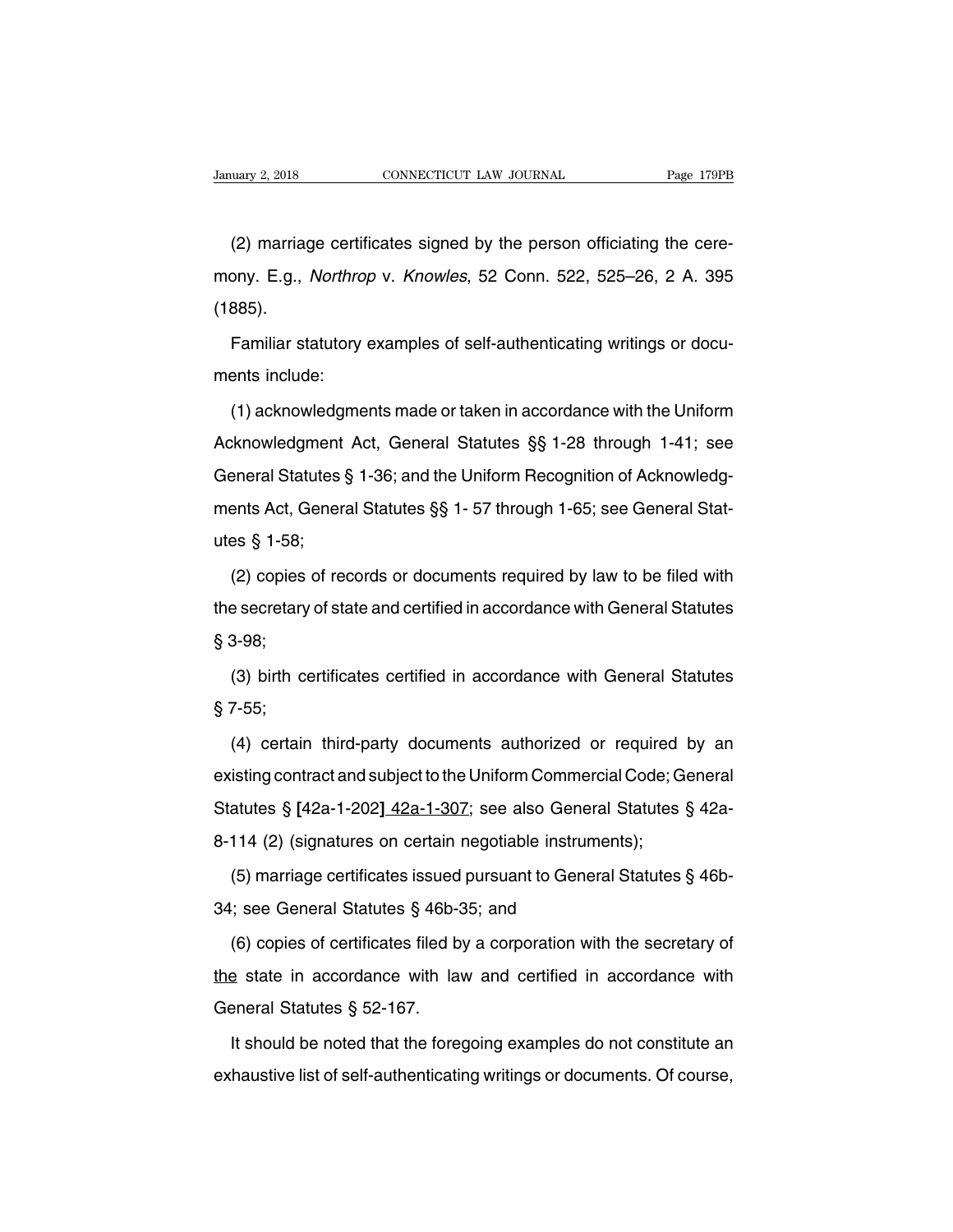Page 180PB<br>
CONNECTICUT LAW JOURNAL<br>
Writings or documents that do not qualify under subsection (b) may<br>
be authenticated under the principles announced in subsection (a) or be authenticated under the principles announced in subsection (b) may<br>be authenticated under the principles announced in subsection (a) or<br>elsewhere in Article IX of the Code. writings or documents that do not qualify<br>be authenticated under the principles annelsewhere in Article IX of the Code. Transformal it ings or documents that do not qualify under subsection (b) m<br>
it authenticated under the principles announced in subsection (a)<br>
sewhere in Article IX of the Code.<br>
(Amended May 20, 2015, to take effect Augu **Example 18 Sec.** 4 Sec. 4 Sec. 9-2. Authentication of Ancient Documents<br>
The requirement of authorization of Ancient Documents

(Amended May 20, 2015, to take effect August 1, 2015.)<br>
Fig. 9-2. Authentication of Ancient Documents<br>
The requirement of authentication as a condition precedent to admit-<br>
g a document in any form into evidence shall be s Sec. 9-2. Authentication of Ancient Documents<br>The requirement of authentication as a condition precedent to admit-<br>ting a document in any form into evidence shall be satisfied upon proof<br>that the document (A) has been in e Sec. 9-2. Authentication of Ancient Documents<br>The requirement of authentication as a condition precedent to admit-<br>ting a document in any form into evidence shall be satisfied upon proof<br>that the document (A) has been in e The requirement of authentication as a condition precedent to admit-<br>ting a document in any form into evidence shall be satisfied upon proof<br>that the document (A) has been in existence for more than thirty years,<br>(B) was p From suspicines ting a document in an that the document (A)<br>(B) was produced from suspicion. was produced from proper custody, and (C) is otherwise free<br>
Section 9-2 embraces the common-law ancient document rule. See,<br>
Section 9-2 embraces the common-law ancient document rule. See,<br>
Section 9-2 embraces the common

# **COMMENTARY**

From suspicion.<br>COMMENTARY<br>Section 9-2 embraces the common-law ancient document rule. See,<br>e.g., *Jarboe v. Home Bank & Trust Co.*, 91 Conn. 265, 269, 99 A.<br>563 (1917). Documents that satisfy the foundational requirements 563 (1917). Documents the common-law ancient document rule. See,<br>
563 (1917). Documents that satisfy the foundational requirements are<br>
563 (1917). Documents that satisfy the foundational requirements are<br>
authenticated wi Section 9-2 embraces the common-law ancient document rule. See,<br>e.g., *Jarboe* v. Home Bank & Trust Co., 91 Conn. 265, 269, 99 A.<br>563 (1917). Documents that satisfy the foundational requirements are<br>authenticated without m e.g., *Jarboe v. Home Bank & Trust Co.*, 91 Conn. 265, 269, 99 A.<br>563 (1917). Documents that satisfy the foundational requirements are<br>authenticated without more. See id., 270. Thus, Section 9-2 dispenses<br>with any requirem big., barboot v. Trome Barm at Trust Co., of Conn. 200, 200, 00 Tt.<br>563 (1917). Documents that satisfy the foundational requirements are<br>authenticated without more. See id., 270. Thus, Section 9-2 dispenses<br>with any requir 563 (1917). Documents that satisfy the foundational requirements are<br>authenticated without more. See id., 270. Thus, Section 9-2 dispenses<br>with any requirement that the document's proponent produce attesting<br>witnesses. *Bo* th any requirement that the document's proponent produce attesting<br>tnesses. *Borden* v. *Westport*, 112 Conn. 152, 161, 151 A. 512 (1930);<br>rrboe v. *Home Bank & Trust Co.*, supra, 269, 270.<br>Although common-law application

witnesses. *Borden* v. *Westport*, 112 Conn. 152, 161, 151 A. 512 (1930);<br>*Jarboe* v. *Home Bank & Trust Co.*, supra, 269, 270.<br>Although common-law application of the rule mainly involved dispos-<br>itive instruments, such as Jarboe v. Home Bank & Trust Co., supra, 269, 270.<br>Although common-law application of the rule mainly involved dispos-<br>itive instruments, such as wills and deeds; e.g., Jarboe v. Home Bank &<br>Trust Co., supra, 91 Conn. 269 ( Although common-law application of the rule mainly involved dispos-<br>itive instruments, such as wills and deeds; e.g., *Jarboe v. Home Bank &<br>Trust Co.*, supra, 91 Conn. 269 (will); *Borden v. Westport*, supra, 112<br>Conn. 16 Trust Co., supra, 91 Conn. 269 (will); *Borden v. Westport*, supra, 112<br>Conn. 161 (deed); but see, e.g., *Petro-man v. Anderson*, 105 Conn.<br>366, 369–70, 135 A. 391 (1926) (ancient map); the current rule applies<br>to all docu Trust Co., supra, 91 Conn. 269 (will); *Borden v. Westport*, supra, 11 Conn. 161 (deed); but see, e.g., *Petro-man v. Anderson*, 105 Conn 366, 369–70, 135 A. 391 (1926) (ancient map); the current rule applie to all documen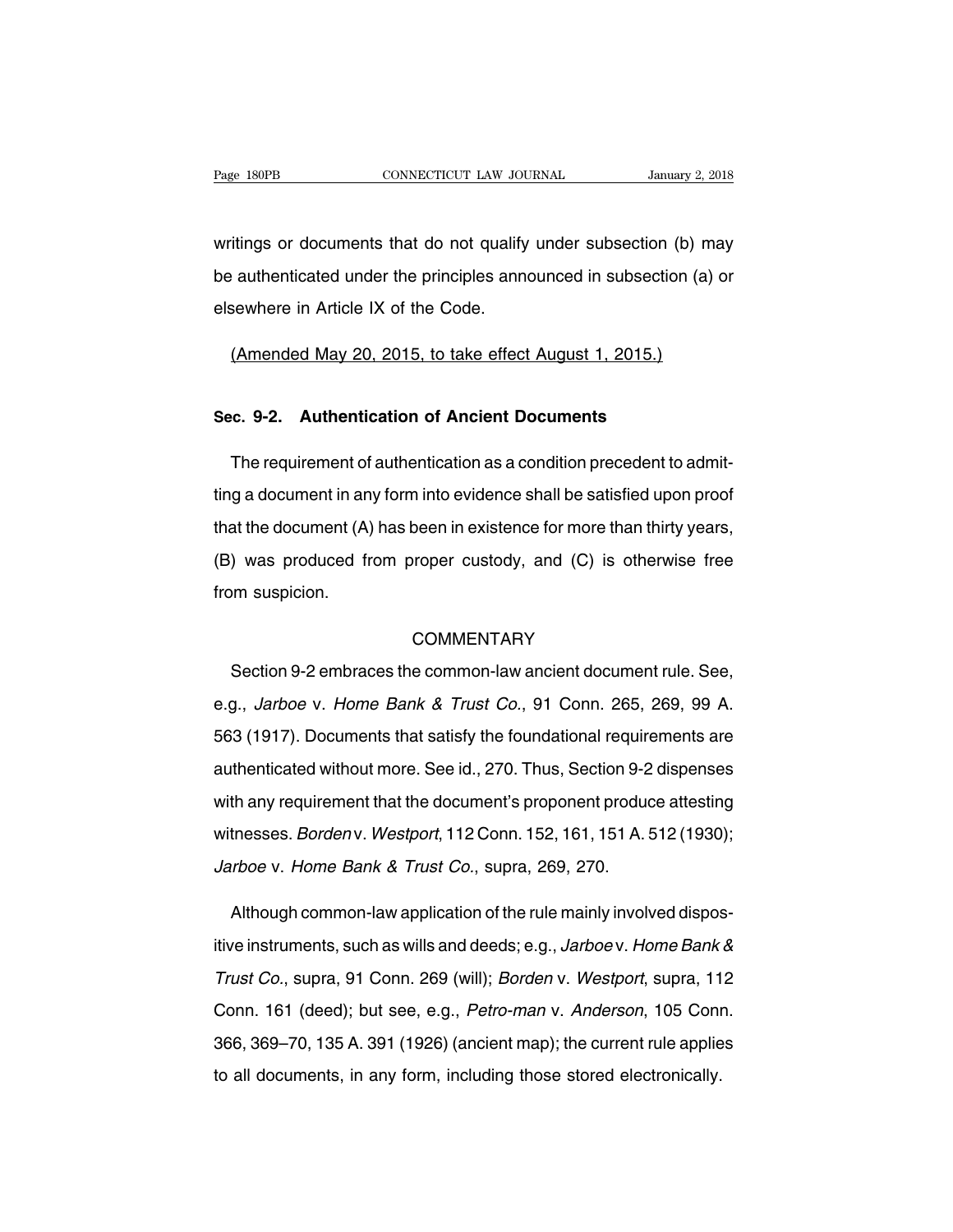Notary 2, 2018 CONNECTICUT LAW JOURNAL Page 181PB<br>Ancient documents are the subject of a hearsay exception with<br>Ancient documents identical to those found in Section 9-2. See Foundational requirements identical to those found in Section 9-2. See<br>Section 8-3 (9). Ancient documents<br>foundational requirem<br>Section 8-3 (9). Ancient documents are the subject of a hearsay exce<br>foundational requirements identical to those found in Sectio<br>Section 8-3 (9).<br>**Sec. 9-3. Authentication of Public Records**<br>The requirement of authentication as a conditio undational requirements identical to those found in Section 9-2. See<br>ection 8-3 (9).<br>c. 9-3. Authentication of Public Records<br>The requirement of authentication as a condition precedent to admit-<br>g into evidence a record, r

Sec. 9-3. Authentication of Public Records<br>The requirement of authentication as a condition precedent to admit-<br>ting into evidence a record, report, statement or data compilation, in<br>any form, is satisfied by evidence that Sec. 9-3. Authentication of Public Records<br>The requirement of authentication as a condition precedent to admit-<br>ting into evidence a record, report, statement or data compilation, in<br>any form, is satisfied by evidence that The requirement of authentication as a condition precedent to admitting into evidence a record, report, statement or data compilation, in any form, is satisfied by evidence that (A) the record, report, statement or data co rifulne into evidence a record, report, statement or data compilation, in<br>any form, is satisfied by evidence that (A) the record, report, statement<br>or data compilation authorized by law to be recorded or filed in a public<br> record, in the record, report, statement or data completion, in<br>any form, is satisfied by evidence that (A) the record, report, statement<br>or data compilation authorized by law to be recorded or filed in a public<br>office has any form, is satisfied by overlied that (x) are recorded or filed in a public<br>office has been recorded or filed in that public office, [or] (B) the<br>record, report, statement or data compilation, purporting to be a public<br>r of data compliation dationized by law to be recorded of lifed in a pablic<br>office has been recorded or filed in that public office, [or] (B) the<br>record, report, statement or data compilation, is from the public office<br>where statement or data compilation, purporting to be a public record, report, statement or data compilation, is from the public office where items of this nature are maintained, or (C) the record, report, statement or data com record, report, statement or data compilation, parporting to be a pasite<br>record, report, statement or data compilation, is from the public office<br>where items of this nature are maintained, or (C) the record, report,<br>statem where items of this natured<br>where items of this natured<br>statement or data comp<br>a public authority.<br>(Amended May 20, 2) The mattement or data compilation, purporting to be a public record, representement or data compilation, is made available in electronic form<br>public authority.<br>(Amended May 20, 2015, to take effect August 1, 2015.)<br>COMMENT

**COMMENTARY** 

public authority.<br> **(Amended May 20, 2015, to take effect August 1, 2015.)**<br> **COMMENTARY**<br> **[The law in Connecticut with respect to the authentication of public cords without a public official's certification or official s** (Amended May 20, 2015, to take effect August 1, 2015.)<br>COMMENTARY<br>The law in Connecticut with respect to the authentication of public<br>records without a public official's certification or official seal is unclear.<br>Cf., e.g. COMMENTARY<br>COMMENTARY<br>The law in Connecticut with respect to the authentication of public<br>records without a public official's certification or official seal is unclear.<br>Cf., e.g., *Whalen v. Gleason*, 81 Conn. 638, 644, 71 [The law in Connecticut with respect to the authentication of public<br>records without a public official's certification or official seal is unclear.<br>Cf., e.g., Whalen v. Gleason, 81 Conn. 638, 644, 71 A. 908 (1909);<br>Barber records without a public official's certification or official seal is unclear.<br>Cf., e.g., *Whalen v. Gleason*, 81 Conn. 638, 644, 71 A. 908 (1909);<br>*Barber v. International Co. of Mexico*, 73 Conn. 587, 602, 48 A. 758<br>(190 records without a public official's certification or official seal is unclear.<br>Cf., e.g., *Whalen v. Gleason*, 81 Conn. 638, 644, 71 A. 908 (1909);<br>*Barber v. International Co. of Mexico*, 73 Conn. 587, 602, 48 A. 758<br>(190 ports to be a public record and comes from the custody, Barber v. International Co. of Mexico, 73 Conn. 587, 602, 48 A. 758<br>(1901). Nevertheless, illt generally is recognized that [such] a public<br>record may be authenticate (1901). Nevertheless, i]lt generally is recognized that [such] a public record may be authenticated simply by showing that the record purports to be a public record and comes from the custody of the proper public office. [ Frecord may be authenticated simply by showing that the record purports to be a public record and comes from the custody of the proper public office. [2 C. McCormick, Evidence (5th Ed. 1999) § 224, p. 47; C. Tait & J. LaP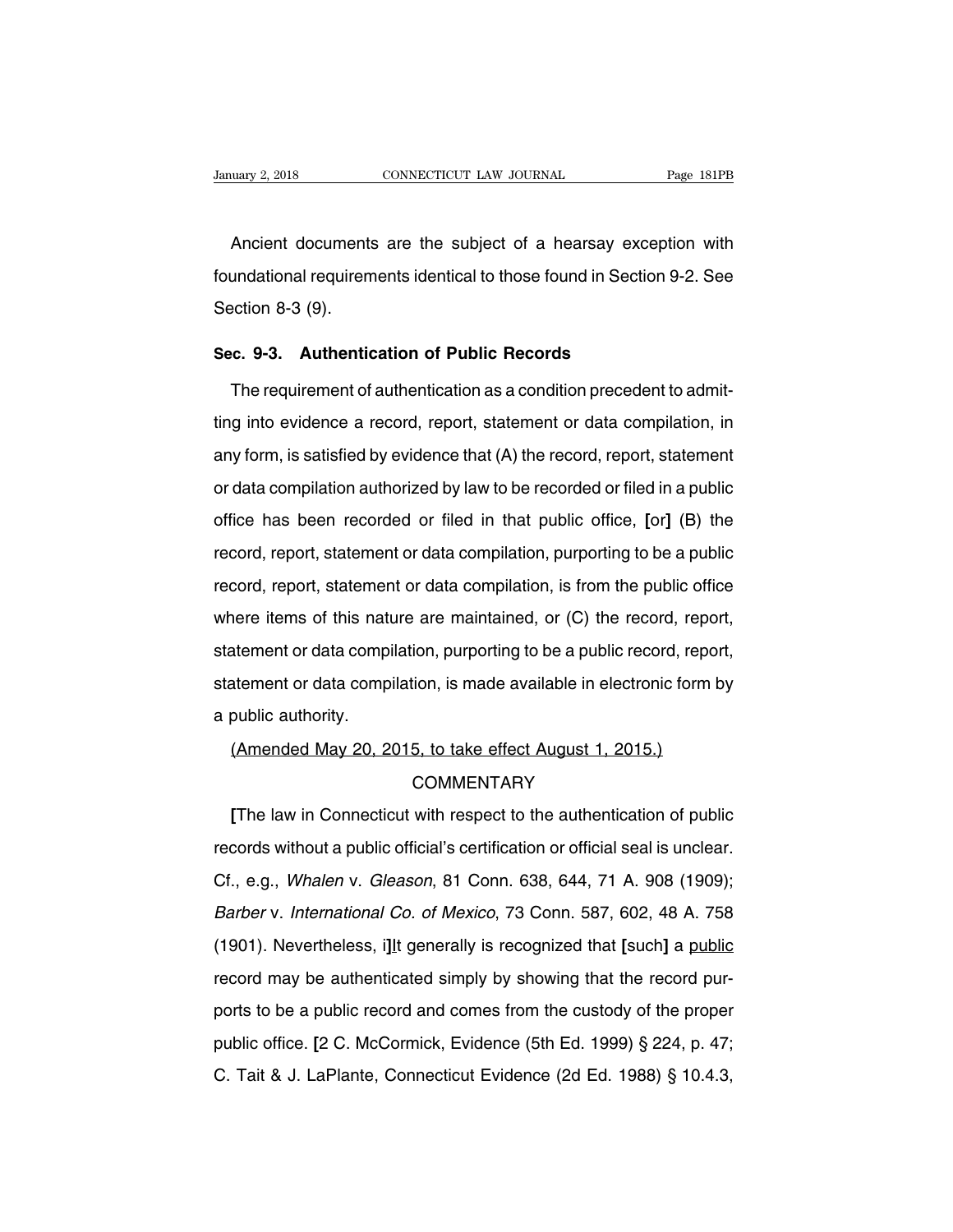p. 294; 7 J. Wigmore, Evidence (4th Ed. 1978) § 2159, pp. 775–76.**]** See State v. Calderon, 82 Conn. App. 315, 322, 844 A.2d 866, cert. p. 294; 7 J. Wigmore, Evidence (4th Ed. 1978) § 2159, pp. 775–76.]<br>See *State v. Calderon*, 82 Conn. App. 315, 322, 844 A.2d 866, cert.<br>denied, 270 Conn. 905, 853 A.2d 523, cert. denied, 543 U.S. 982,<br>125 S. Ct. 487, 160 L p. 294; 7 J. Wigmore, Evidence (4th Ed. 1978) § 2159, pp. 775–76.]<br>See *State v. Calderon*, 82 Conn. App. 315, 322, 844 A.2d 866, cert.<br>denied, 270 Conn. 905, 853 A.2d 523, cert. denied, 543 U.S. 982,<br>125 S. Ct. 487, 160 L See *State* v. *Calderon*, 82 Conn. App. 315, 322, 844 A.2d 866, cert.<br>denied, 270 Conn. 905, 853 A.2d 523, cert. denied, 543 U.S. 982,<br>125 S. Ct. 487, 160 L. Ed. 2d 361 (2004); *Whalen v. Gleeson*, 81<br>Conn. 638, 644, 71 A denied, 270 Conn. 905, 853 A.2d 523, cert. denied, 543 U.S. 982,<br>125 S. Ct. 487, 160 L. Ed. 2d 361 (2004); *Whalen v. Gleeson*, 81<br>Conn. 638, 644, 71 A. 908 (1909); *Barber v. International Co. of*<br>*Mexico*, 73 Conn. 587, control. End Committed, 1999 may be the control. Control. 125 S. Ct. 487, 160 L. Ed. 2d 361 (2004); Whalen v. Gleeson, 81<br>Conn. 638, 644, 71 A. 908 (1909); Barber v. International Co. of<br>Mexico, 73 Conn. 587, 602, 48 A. 75 Conn. 638, 644, 71 A. 908 (1909); *Barber v. International Co. of Mexico*, 73 Conn. 587, 602, 48 A. 758 (1901). Thus, although certified copies of most public records are "self-authenticating" in accordance with other pr Mexico, 73 Conn. 587, 602, 48 A. 758 (1901). Thus, although certified<br>copies of most public records are "self-authenticating" in accordance<br>with other provisions of the General Statutes; see, e.g., General Stat-<br>utes § 7-5 by the copies of most public records are "self-authenticating" in accordance<br>with other provisions of the General Statutes; see, e.g., General Stat-<br>utes § 7-55 (birth certificates); certification is not the exclusive mean with other provisions of the General Statutes; see, e.g., General Statutes § 7-55 (birth certificates); certification is not the exclusive means by which to authenticate a public record. The rule extends the common-<br>law pr mation. which to authenticate a public record. The rule extends the common-<br>
w principle to public records, including electronically stored infor-<br>
ation.<br>
Proviso (A) assumes that documents authorized by law to be<br>
corded or file

recorded or filed in a public records, including electronically stored information.<br>Proviso (A) assumes that documents authorized by law to be recorded or filed in a public office e.g., tax returns, wills or deeds are publ purposes of authorized by law to be<br>precorded or filed in a public office e.g., tax returns, wills or deeds are<br>public records for purposes of authentication. Cf. *Kelsey v. Hanmer*,<br>18 Conn. 310, 319 (1847) (deed). Provis recorded or filed in a public office e.g., tax returns, wills or deeds are<br>public records for purposes of authentication. Cf. Kelsey v. Hanmer,<br>18 Conn. 310, 319 (1847) (deed). Proviso (B) covers reports, records,<br>statemen public records for purposes of authentication. Cf. *Kelsey v. Hanmel*<br>18 Conn. 310, 319 (1847) (deed). Proviso (B) covers reports, records<br>statements or data compilations prepared and maintained by the public<br>official or p 18 Conn. 310, 319 (1847) (deed). Proviso (B) covers repor<br>statements or data compilations prepared and maintained b<br>official or public office, whether local, state, federal or fore<br>Sec. 9-4. Subscribing Witness' Testimony

If a document is required by law to be attested to by witnesses<br>its execution, at least one subscribing witness must be called to Sec. 9-4. Subscribing Witness' Testimony<br>If a document is required by law to be attested to by witnesses<br>to its execution, at least one subscribing witness must be called to<br>authenticate the document. If no attesting witne Sec. 9-4. Subscribing Witness' Testimony<br>If a document is required by law to be attested to by witnesses<br>to its execution, at least one subscribing witness must be called to<br>authenticate the document. If no attesting witne If a document is required by law to be attested to by witnesses<br>to its execution, at least one subscribing witness must be called to<br>authenticate the document. If no attesting witness is available, the<br>document then may be to its execution, at least one subscribing witness must be called to authenticate the document. If no attesting witness is available, the document then may be authenticated in the same manner as any other document. Documen 2 net one encount. If no attesting witness is<br>authenticate the document. If no attesting witness is<br>document then may be authenticated in the same<br>other document. Documents that are authenticated u<br>2 need not be authentica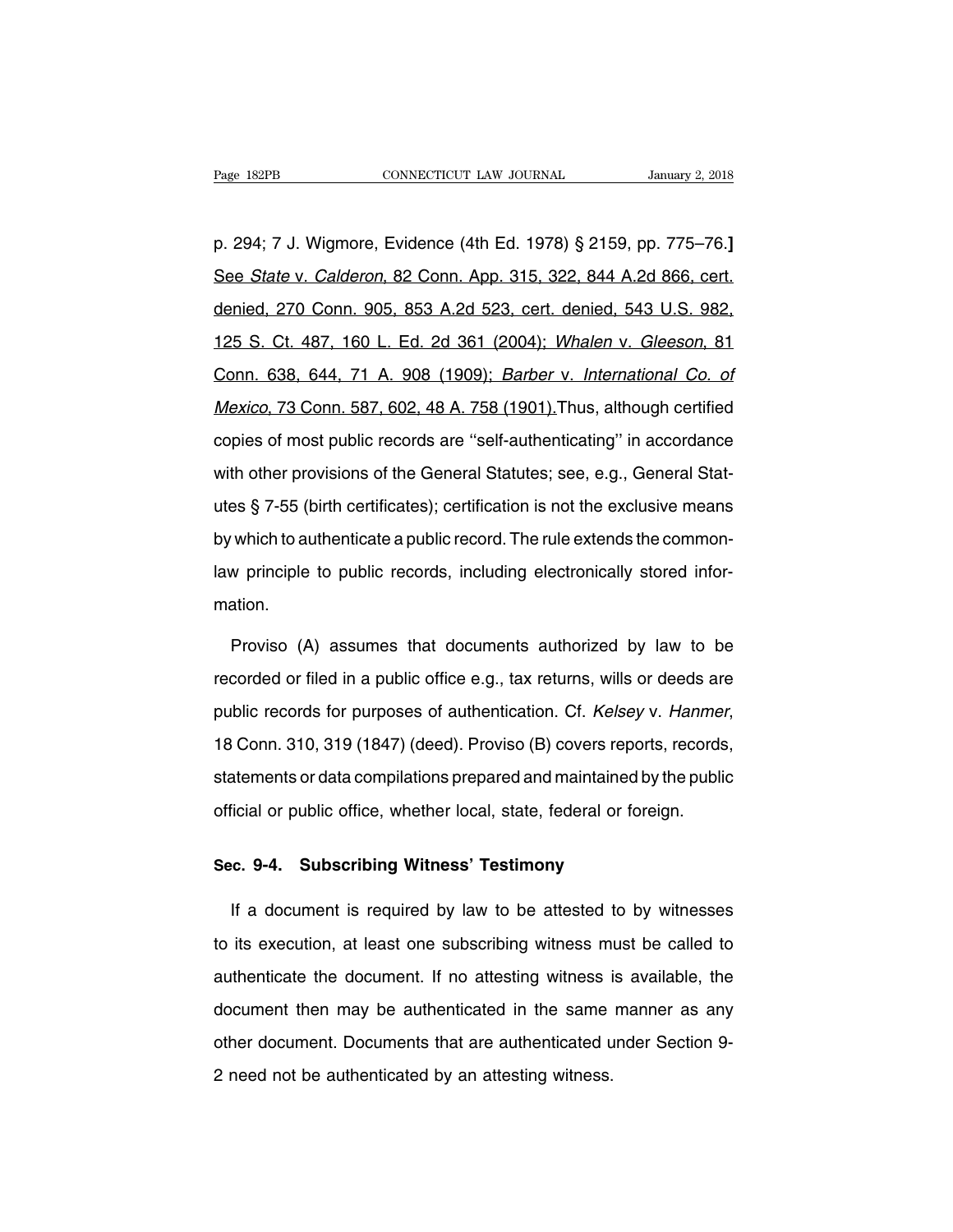# **COMMENTARY**

COMMENTARY<br>COMMENTARY<br>Certain documents, such as wills and deeds, are required by law<br>be attested to by witnesses. See General Statutes § 45a-251 (wills); COMMENTARY<br>Certain documents, such as wills and deeds, are required by law<br>to be attested to by witnesses. See General Statutes § 45a-251 (wills);<br>§ 47-5 (deeds). At common law, the proponent, in order to authenticate COMMENTARY<br>
Certain documents, such as wills and deeds, are required by law<br>
to be attested to by witnesses. See General Statutes § 45a-251 (wills);<br>
§ 47-5 (deeds). At common law, the proponent, in order to authenticate<br> Certain documents, such as wills and deeds, are required by law<br>to be attested to by witnesses. See General Statutes § 45a-251 (wills);<br>§ 47-5 (deeds). At common law, the proponent, in order to authenticate<br>such a document obleattested to by witnesses. See General Statutes § 45a-251 (wills);<br>§ 47-5 (deeds). At common law, the proponent, in order to authenticate<br>such a document, must have called at least one of the attesting wit-<br>nesses or sa s are allocated to by white<br>\$47-5 (deeds). At commo<br>such a document, must h<br>nesses or satisfactorily |<br>attesting witnesses.<br>Thereafter, the propone ch a document, must have called at least one of the attesting wit-<br>sses or satisfactorily have explained the absence of all of the<br>testing witnesses.<br>Thereafter, the proponent could authenticate the document through<br>a test

nesses or satisfactorily have explained the absence of all of the<br>attesting witnesses.<br>Thereafter, the proponent could authenticate the document through<br>the testimony of nonattesting witnesses. [2 C. McCormick, Evidence<br>(5 attesting witnesses.<br>
Thereafter, the proponent could authenticate the document through<br>
the testimony of nonattesting witnesses. [2 C. McCormick, Evidence<br>
(5th Ed. 1999) § 220, p. 40; C. Tait & J. LaPlante, Connecticut E Thereafter, the proponent could authenticate the document through<br>the testimony of nonattesting witnesses. [2 C. McCormick, Evidence<br>(5th Ed. 1999) § 220, p. 40; C. Tait & J. LaPlante, Connecticut Evidence<br>(2d Ed. 1988) § (5th Ed. 1999) § 220, p. 40; C. Tait<br>(2d Ed. 1988) § 10.3.1, p. 290;s<br>147 Conn. 689, 696, 166 A.2d<br>Conn. 311, 317–18 (1847).<br>The rule requiring attesting witr d Ed. 1988) § 10.3.1, p. 290;s]See e.g., *Loewenberg v. Wallace*,<br>7 Conn. 689, 696, 166 A.2d 150 (1960); *Kelsey v. Hanmer*, 18<br>pnn. 311, 317–18 (1847).<br>The rule requiring attesting witnesses to be produced or accounted<br>ra

for applies only when proving the fact of valid execution, i.e., genuine-<br>for applies only when proving the fact of valid execution, i.e., genuine-<br>ness, not when proving the fact of valid execution, i.e., genuine-<br>ness, n Conn. 311, 317–18 (1847).<br>The rule requiring attesting witnesses to be produced or accounted<br>for applies only when proving the fact of valid execution, i.e., genuine-<br>ness, not when proving other things such as the documen The rule requiring attesting witnesses to be produced or accounted<br>for applies only when proving the fact of valid execution, i.e., genuine-<br>ness, not when proving other things such as the document's delivery or<br>contents. r applies only when proving the fact of valid execution, i.e., genuine-<br>ss, not when proving other things such as the document's delivery or<br>ntents. 4 J. Wigmore, Evidence (4th Ed. 1972) § 1293, pp. 709–10.<br>Section 9-4 exe

ness, not when proving other things such as the document's delivery or<br>contents. 4 J. Wigmore, Evidence (4th Ed. 1972) § 1293, pp. 709–10.<br>Section 9-4 exempts ancient documents from the general rule on<br>the theory that the contents. 4 J. Wigmore, Evidence (4th Ed. 1972) § 1293, pp. 709–10.<br>Section 9-4 exempts ancient documents from the general rule on<br>the theory that the genuineness of a document more than thirty years<br>old is established sim Section 9-4 exempts ancient documents from the general rule on<br>the theory that the genuineness of a document more than thirty years<br>old is established simply by showing proper custody and suspicionless<br>appearance; see Sect sealient of the distributed vielding in the season the theory that the genuineness of a document more than thirty years<br>old is established simply by showing proper custody and suspicionless<br>appearance; see Section 9-2; wit are allowy and the gondarience of a document more than all y years<br>old is established simply by showing proper custody and suspicionless<br>appearance; see Section 9-2; without more. [4 J. Wigmore, supra,<br>§ 1312, p. 742; s]Se old is established simply by showing proper custody and suspicionless<br>appearance; see Section 9-2; without more. [4 J. Wigmore, supra,<br>§ 1312, p. 742; s]See, e.g., *Borden v. Westport*, 112 Conn. 152, 161,<br>151 A. 512 (1930 1312, p. 742; s]See, e.g., *Borden v. Westport*, 112 Conn. 152, 161,<br>1 A. 512 (1930); *Jarboe v. Home Bank & Trust Co.*, 91 Conn. 265,<br>9, 99 A. 563 (1917).<br>Dicta in two Connecticut cases suggest that it is unnecessary to<br>I 151 A. 512 (1930); Jarboe v. Home Bank & Trust Co., 91 Conn. 265,<br>269, 99 A. 563 (1917).<br>Dicta in two Connecticut cases suggest that it is unnecessary to<br>call subscribing witnesses or explain their absence when the documen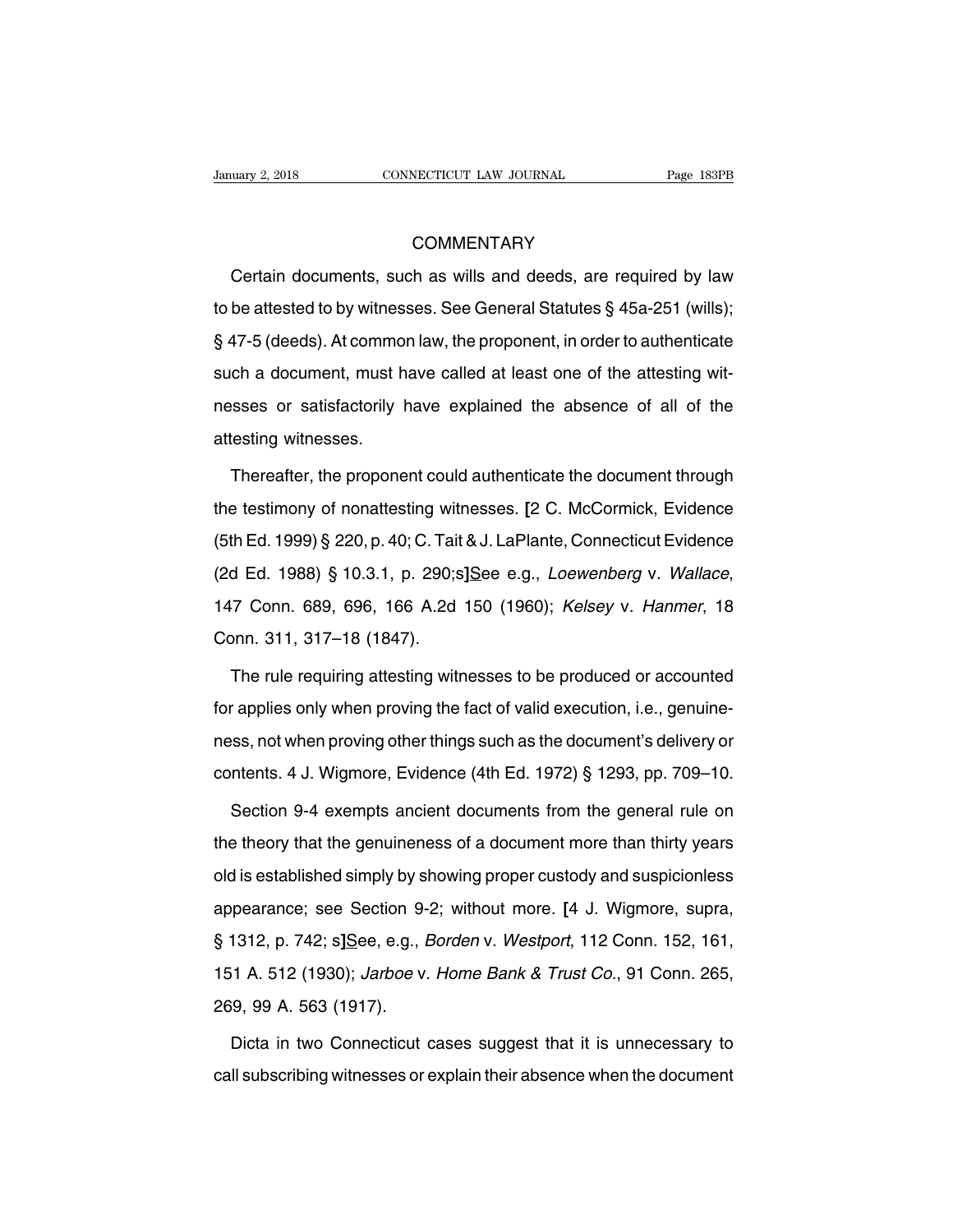at issue is only collaterally involved in the case. Great Hill Lake, Inc. Page 184PB CONNECTICUT LAW JOURNAL January 2, 2018<br>at issue is only collaterally involved in the case. *Great Hill Lake, Inc.*<br>v. *Caswell*, 126 Conn. 364, 369, 11 A.2d 396 (1940); see *Pepe* v.<br>*Aceto*, 119 Conn. 282, 287 at issue is only collaterally involved in the case. *Great Hill Lake, Inc.*<br>v. *Caswell*, 126 Conn. 364, 369, 11 A.2d 396 (1940); see *Pepe* v.<br>*Aceto*, 119 Conn. 282, 287–88, 175 A. 775 (1934). [; 4 J. Wigmore,<br>supra, § 1 at issue is only collaterally involved in the case. *Great Hill Lake, Inc.*<br>v. *Caswell*, 126 Conn. 364, 369, 11 A.2d 396 (1940); see *Pepe* v.<br>*Aceto*, 119 Conn. 282, 287–88, 175 A. 775 (1934). [; 4 J. Wigmore,<br>supra, § 1 for certified copies of recorded deeds. See Loewenberg v. Wallace, supra, § 1291, p. 705.] Another case suggests the same exemption for certified copies of recorded deeds. See *Loewenberg v. Wallace*, supra, 147 Conn. 696. supra, § 1291, p. 705.] Another case suggests the same exemption<br>for certified copies of recorded deeds. See *Loewenberg* v. *Wallace*,<br>supra, 147 Conn. 696. Although these exemptions, unlike the one for<br>ancient documents for certified copies of recorded deeds. See *Loew*<br>supra, 147 Conn. 696. Although these exemptions<br>ancient documents, were not included in the text of<br>intended to survive adoption of Section 9-4. pra, 147 Conn. 696. Although these exemptions, unlike the one for<br>
cient documents, were not included in the text of the rule, they are<br>
ended to survive adoption of Section 9-4.<br> **ARTICLE X—CONTENTS OF WRITINGS, RECORDING** 

# **PHOTOGRAPHS SECRIPTE ARTICLE X—CONTENTS OF WR**<br>**Sec. 10-1. General Rule**<br>To prove the content of a writing

ARTICLE X—CONTENTS OF WHITINGS, RECORDINGS AND<br>PHOTOGRAPHS<br>c. 10-1. General Rule<br>To prove the content of a writing, recording or photograph, the<br>iginal writing, recording or photograph must be admitted in evidence, **PHOTOGRAPHS**<br>Sec. 10-1. General Rule<br>To prove the content of a writing, recording or photograph, the<br>original writing, recording or photograph must be admitted in evidence,<br>except as otherwise provided by the Code, the Ge Sec. 10-1. General Rule<br>To prove the content of a writing, recording or photograph, the<br>original writing, recording or photograph must be admitted in evidence,<br>except as otherwise provided by the Code, the General Statutes To prove the content of a writing, recording or photograph, the original writing, recording or photograph must be admitted in evidence, except as otherwise provided by the Code, the General Statutes or [the] any Practice B original writing, recording or photograph must be admitted in evidence, except as otherwise provided by the Code, the General Statutes or [the] any Practice Book <u>rule adopted before June 18, 2014</u>, the date on which the S except as otherwise provided by the Code, the General Statutes or<br>[the] any Practice Book <u>rule adopted before June 18, 2014</u>, the date<br>on which the Supreme Court adopted the Code. An original of electroni-<br>cally stored in [the] any Practice Book <u>rule adopted before June 18, 2014</u>, the date<br>on which the Supreme Court adopted the Code. An original of electroni-<br>cally stored information includes evidence in the form of a printout<br>or other out on which the Supreme<br>cally stored information<br>or other output, reada<br>data accurately.<br>(Amended May 20, cally stored information includes evidence in the form of a printout<br>or other output, readable by sight or otherwise shown to reflect the<br>data accurately.<br>(Amended May 20, 2015, to take effect August 1, 2015.)

### **COMMENTARY**

ta accurately.<br>(Amended May 20, 2015, to take effect August 1, 2015.)<br>COMMENTARY<br>Section 10-1 adopts Connecticut's best evidence rule. The rule<br>abraces two interrelated concepts. First, the proponent must produce (Amended May 20, 2015, to take effect August 1, 2015.)<br>COMMENTARY<br>Section 10-1 adopts Connecticut's best evidence rule. The rule<br>embraces two interrelated concepts. First, the proponent must produce<br>the original of a writi COMMENTARY<br>Section 10-1 adopts Connecticut's best evidence rule. The rule<br>embraces two interrelated concepts. First, the proponent must produce<br>the original of a writing, as defined in Section 1-2 (c), recording or<br>photogr Section 10-1 adopts Connecticut's best evidence rule. The rule<br>embraces two interrelated concepts. First, the proponent must produce<br>the original of a writing, as defined in Section 1-2 (c), recording or<br>photograph when at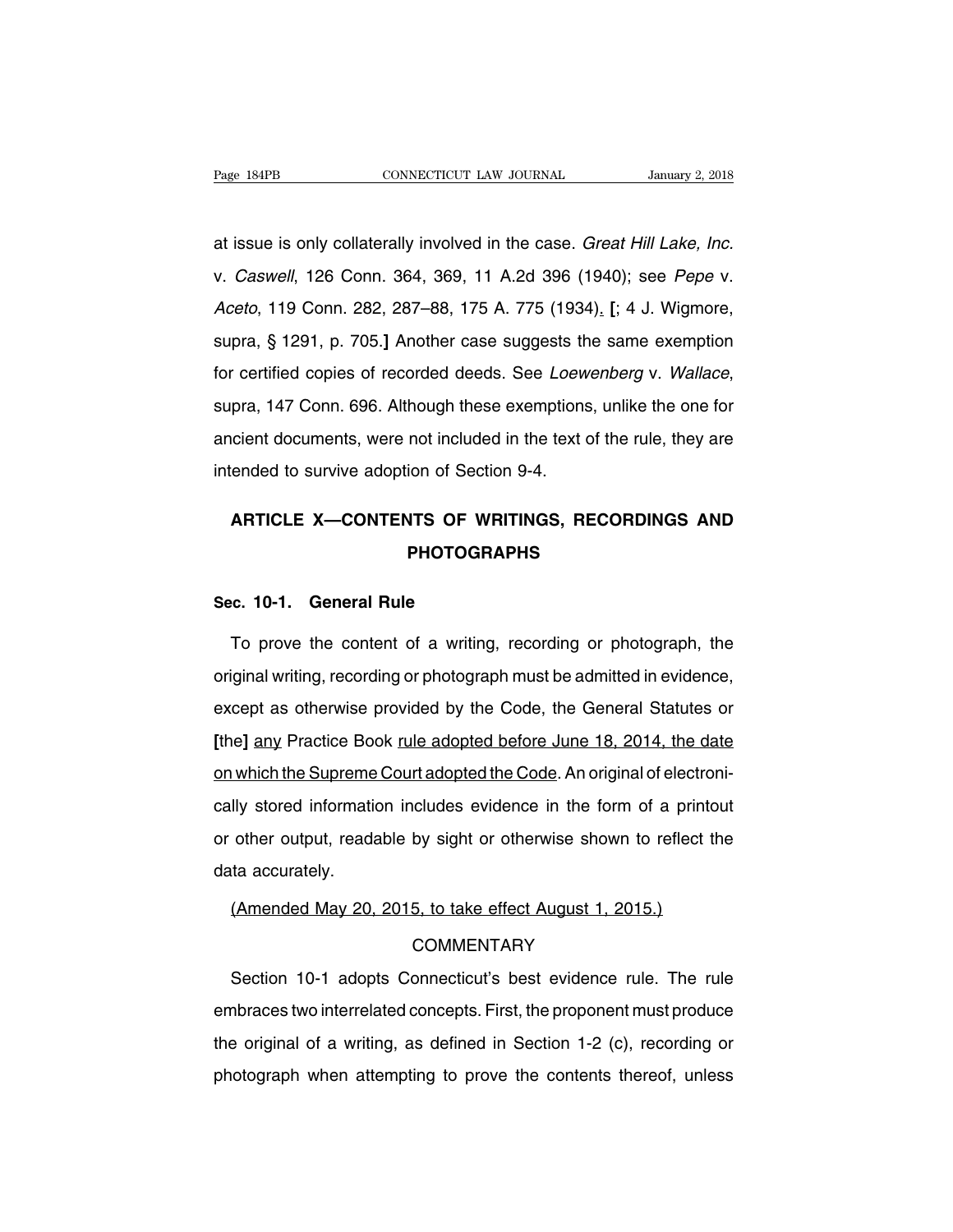production is excused. E.g., Shelnitz v. Greenberg, 200 Conn. 58, 78, 52018 CONNECTICUT LAW JOURNAL Page 185PB<br>production is excused. E.g., *Shelnitz v. Greenberg*, 200 Conn. 58, 78,<br>509 A.2d 1023 (1986). Second, to prove the contents of the proffer,<br>the original must be admitted in evidence production is excused. E.g., *Shelnitz v. Greenberg*, 200 Conn. 58, 78,<br>509 A.2d 1023 (1986). Second, to prove the contents of the proffer,<br>the original must be admitted in evidence. Thus, for example, the<br>contents of a do production is excused. E.g., *Shelnitz* v. *Greenberg*, 200 Conn. 58, 78,<br>509 A.2d 1023 (1986). Second, to prove the contents of the proffer,<br>the original must be admitted in evidence. Thus, for example, the<br>contents of a Freddetich is executed. E.g., entriniz v. entering<br>509 A.2d 1023 (1986). Second, to prove the cortent original must be admitted in evidence. The<br>contents of a document cannot be proved by the<br>referring to the document whil Exercise and must be admitted in evidence. Thus, for example, the intents of a document cannot be proved by the testimony of a witness<br>ferring to the document while testifying.<br>The cases generally have restricted the best

contents of a document cannot be proved by the testimony of a witness<br>referring to the document while testifying.<br>The cases generally have restricted the best evidence rule to writings<br>or documents. See *Brookfield* v. *Ca* The cases generally have restricted the best evidence rule to writings<br>or documents. See *Brookfield* v. *Candlewood Shores Estates, Inc.*,<br>201 Conn. 1, 11, 513 A.2d 1218 (1986). In extending the rule to<br>recordings and pho rne sases generally have restricted the sest evidence rate to while georience or documents. See *Brookfield* v. *Candlewood Shores Estates, Inc.*, 201 Conn. 1, 11, 513 A.2d 1218 (1986). In extending the rule to recordings mation. cordings and photographs, Section 10-1 recognizes the growing<br>liance on modern technologies for the recording and storage of infor-<br>ation.<br>Section 10-1 applies only when the proponent seeks to prove con-<br>hts. E.g., *Hotchk* 

reliance on modern technologies for the recording and storage of infor-<br>mation.<br>Section 10-1 applies only when the proponent seeks to prove con-<br>tents. E.g., *Hotchkiss* v. *Hotchkiss*, 143 Conn. 443, 447, 123 A.2d 174<br>(19 mation.<br>
Section 10-1 applies only when the proponent seeks to prove con-<br>
tents. E.g., *Hotchkiss* v. *Hotchkiss*, 143 Conn. 443, 447, 123 A.2d 174<br>
(1956) (proving terms of contract); cf. *Dyer* v. *Smith*, 12 Conn. 384, Section 10-1 applies only when the proponent seeks to prove contents. E.g., *Hotchkiss v. Hotchkiss*, 143 Conn. 443, 447, 123 A.2d 174 (1956) (proving terms of contract); cf. *Dyer v. Smith*, 12 Conn. 384, 391 (1837) (prov E.g., *Hotchkiss v. Hotch*<br>(1956) (proving terms of control<br>391 (1837) (proving fact about<br>is not proving contents).<br>The fact that a written recor 956) (proving terms of contract); cf. Dyer v. Smith, 12 Conn. 384,<br>11 (1837) (proving fact about writing, such as its existence or delivery,<br>not proving contents).<br>The fact that a written record or recording of a transacti

391 (1837) (proving fact about writing, such as its existence or delivery,<br>is not proving contents).<br>The fact that a written record or recording of a transaction or event<br>is made does not mean that the transaction or event is not proving contents).<br>The fact that a written record or recording of a transaction or event<br>is made does not mean that the transaction or event must be proved<br>by production of the written record or recording. When the The fact that a written record or recording of a transaction or event<br>is made does not mean that the transaction or event must be proved<br>by production of the written record or recording. When the transaction<br>or event itsel is made does not mean that the transaction or event must be proved<br>by production of the written record or recording. When the transaction<br>or event itself rather than the contents of the written record or recording<br>is sough By production of the written record or recording. When the transaction<br>or event itself rather than the contents of the written record or recording<br>is sought to be proved, the best evidence rule has no application.<br>E.g., *S* by production of the winterfreed of recording. When the transdetion<br>or event itself rather than the contents of the written record or recording<br>is sought to be proved, the best evidence rule has no application.<br>E.g., *Stat* is sought to be proved, the best evidence rule has no applie<br>E.g., *State v. Moynahan*, 164 Conn. 560, 583, 325 A.2d 199<br>denied, 414 U.S. 976, 94 S. Ct. 291, 38 L. Ed. 2d 219 (1973).<br>v. Tomanelli, 153 Conn. 365, 374, 216 A g., *State v. Moynahan*, 164 Conn. 560, 583, 325 A.2d 199, cert.<br>
mied, 414 U.S. 976, 94 S. Ct. 291, 38 L. Ed. 2d 219 (1973); *State*<br>
Tomanelli, 153 Conn. 365, 374, 216 A.2d 625 (1966).<br>
What constitutes an "original" wil denied, 414 U.S. 976, 94 S. Ct. 291, 38 L. Ed. 2d 219 (1973); State<br>v. Tomanelli, 153 Conn. 365, 374, 216 A.2d 625 (1966).<br>What constitutes an "original" will be clear in most situations. "Dupli-<br>cate originals," such as a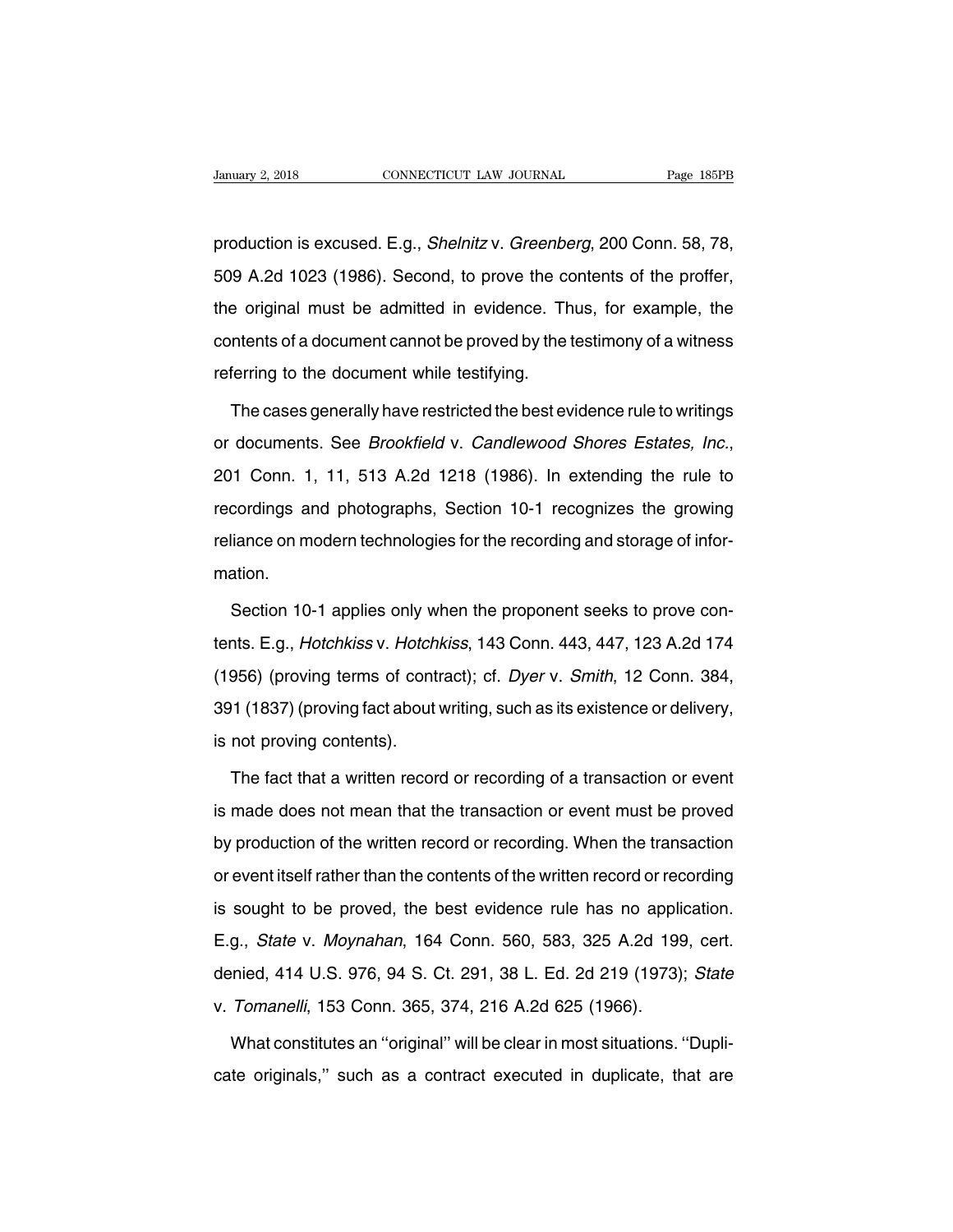Page 186PB<br>intended by the contracting parties to have the same effect as the<br>original, qualify as originals under the rule. [2 C. McCormick, Evidence Page 186PB **CONNECTICUT LAW JOURNAL** January 2, 2018<br>intended by the contracting parties to have the same effect as the<br>original, qualify as originals under the rule. [2 C. McCormick, Evidence<br>(5th Ed. 1999) § 236, p. 73–7 intended by the contracting parties to have the same effect as the<br>original, qualify as originals under the rule. [2 C. McCormick, Evidence<br>(5th Ed. 1999) § 236, p. 73–74; C. Tait & J. LaPlante, Connecticut<br>Evidence (2d Ed intended by the contracting parties to have the same effect as the<br>original, qualify as originals under the rule. [2 C. McCormick, Evidence<br>(5th Ed. 1999) § 236, p. 73–74; C. Tait & J. LaPlante, Connecticut<br>Evidence (2d Ed original, qualify as originals under the rule. [2 C. McCormick, Evidence (5th Ed. 1999) § 236, p. 73–74; C. Tait & J. LaPlante, Connecticut Evidence (2d Ed. 1988) § 10.10, p. 305; c]Cf. *Lorch* v. *Page*, 97 Conn. 66, 69, original, qualify as originals under the rule. [2 C. McCormick, Evidence (5th Ed. 1999) § 236, p. 73–74; C. Tait & J. LaPlante, Connecticut Evidence (2d Ed. 1988) § 10.10, p. 305; c] $Cf$ . Lorch v. Page, 97 Conn. 66, 69, 1 vidence (2d Ed. 1988) § 10.10, p. 305; c]Cf. *Lorch v. Page*, 97 Conn.<br>
5, 69, 115 A. 681 (1921); *Colburn's Appeal*, 74 Conn. 463, 467, 51<br>
139 (1902).<br>
The definition of "original" explicitly includes printouts or other

66, 69, 115 A. 681 (1921); *Colburn's Appeal*, 74 Conn. 463, 467, 51<br>A. 139 (1902).<br>The definition of "original" explicitly includes printouts or other forms<br>of electronically stored information that are readable. The prop A. 139 (1902).<br>The definition of "original" explicitly includes printouts or other forms<br>of electronically stored information that are readable. The proponent<br>must show only that the printed or readable version is an accur The definition of "original" explicitly includes printouts or other forms<br>of electronically stored information that are readable. The proponent<br>must show only that the printed or readable version is an accurate<br>(i.e., unal of electronically stored information that are readable. The proponent<br>must show only that the printed or readable version is an accurate<br>(i.e., unaltered and unmodified) depiction of the electronically stored<br>information. must show only that the printed or readable version is an accurate<br>(i.e., unaltered and unmodified) depiction of the electronically stored<br>information. See Lorraine v. Markel American Ins. Co., 241 F.R.D.<br>534, 577–78 (D. M (i.e., unaltered and unmodified) depiction of the electronically stored<br>information. <u>See Lorraine v. Markel American Ins. Co., 241 F.R.D.</u><br>534, 577–78 (D. Md. 2007) (under federal rules, original of information<br>stored in information. See Lorraine v. Markel American Ins. Co., 241 F.R.D.<br>534, 577–78 (D. Md. 2007) (under federal rules, original of information<br>stored in computer is "readable display of the information on the<br>computer screen, t state of the information of the information stored in computer is "readable display of the information on the computer screen, the hard drive or other source where it is stored, as well as any printout or output that may b stored in computer is "readable display of the information on the computer screen, the hard drive or other source where it is stored, as well as any printout or output that may be read, so long as it accurately reflects th computer screen, the hard drive or other source where it is stored, as<br>well as any printout or output that may be read, so long as it accurately<br>reflects the data"). [A printout generated for litigation purposes may<br>nevert well as any printout or output that may be read, so long as it accurately<br>reflects the data"). [A printout generated for litigation purposes may<br>nevertheless be admissible if the computer stored information other-<br>wise com or the data"). [A printout generated for litigation purposes may<br>nevertheless be admissible if the computer stored information other-<br>wise comports with the business entry rule.] Although a printout or<br>other physical manif for purposes of the business entry rule.] Although a printout or<br>other physical manifestation of computer data is considered the original<br>for purposes of the best evidence rule, the underlying data itself is<br>significant fo significant for assessing admissibility under exceptions to the hearsay<br>rule.] Although a printout or<br>other physical manifestation of computer data is considered the original<br>for purposes of the best evidence rule, the und other physical manifiestation of computer data is considered the original<br>for purposes of the best evidence rule, the underlying data itself is<br>significant for assessing admissibility under exceptions to the hearsay<br>rule. for purposes of the best evidence rule, the underlying data itself is<br>significant for assessing admissibility under exceptions to the hearsay<br>rule. See Ninth RMA Partners, L.P. v. Krass, 57 Conn. App. 1, 10–11,<br>746 A.2d 82 significant for assessing admissibility under exceptions to the hearsay<br>rule. See Ninth RMA Partners, L.P. v. Krass, 57 Conn. App. 1, 10–11,<br>746 A.2d 826, cert. denied, 253 Conn. 918, 755 A.2d 215 (2000)<br>(business entry ex rule. See Ninth RMA Partners, L.P. v. Krass, 57 Conn. App. 1, 10–11,<br>746 A.2d 826, cert. denied, 253 Conn. 918, 755 A.2d 215 (2000)<br>(business entry exception to hearsay); see also *Federal Deposit Ins.*<br>*Corp.* v. *Carabet* 200 Constraint Changery 28, 1999 (1999), 1999), 1999<br>(business entry exception to hearsay); see also *Fede.*<br>Corp. v. Carabetta, 55 Conn. App. 384, 398–99, 739<br>denied, 251 Conn. 928, 742 A.2d 362 (1999) (same).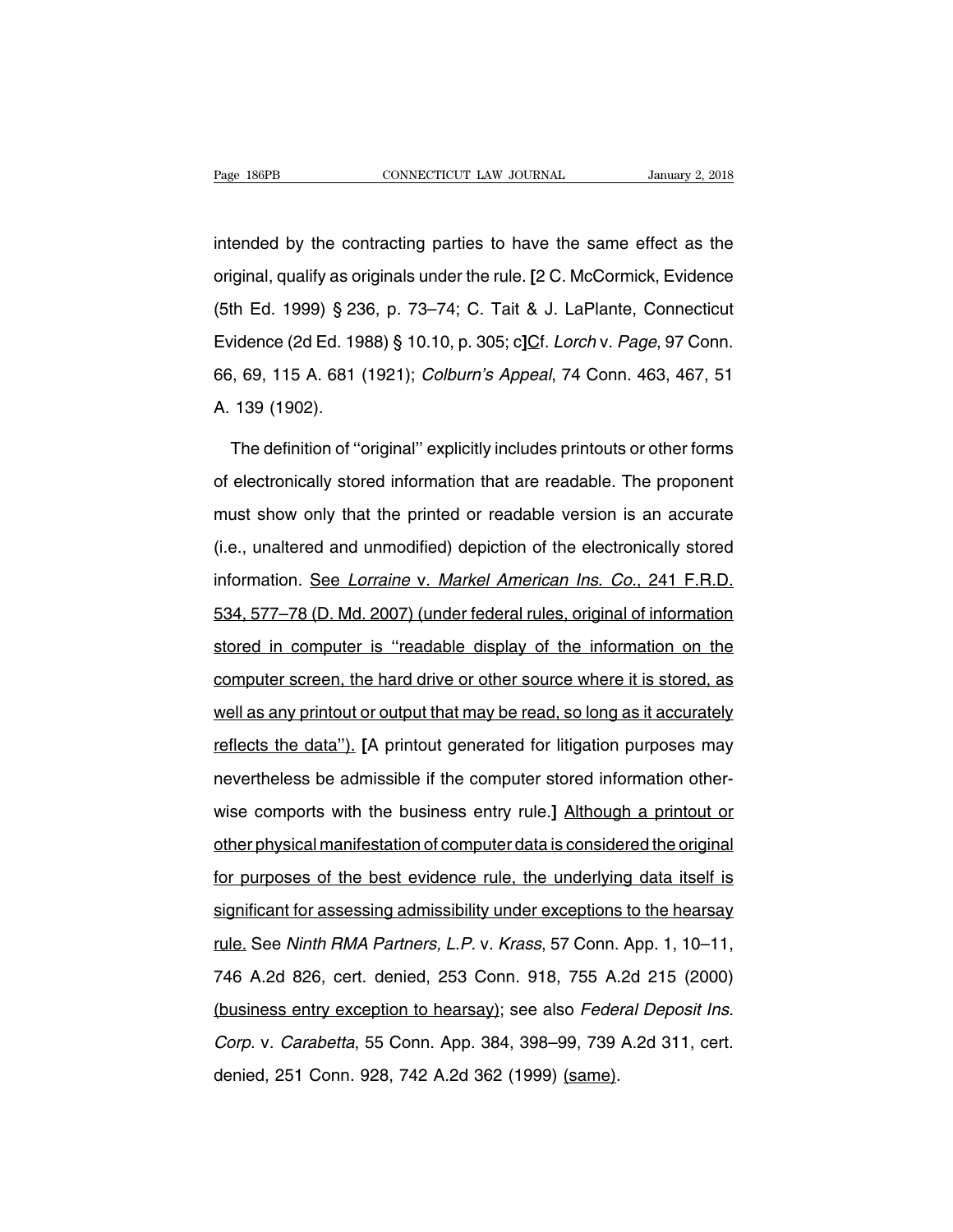The second sentence in Section 10-1 is modeled on rule 1001 of the second sentence in Section 10-1 is modeled on rule 1001 of the Federal Rules of Evidence and on parallel provisions of numerous The second sentence in Section 10-1 is modeled on rule 1001 of<br>the Federal Rules of Evidence and on parallel provisions of numerous<br>states' rules from around the country. The second sentence in Section 10-1 is<br>the Federal Rules of Evidence and on parallent<br>states' rules from around the country.<br>Sec. 10-2. Admissibility of Copies The second sentence in Section 10-1 is mode<br>the Federal Rules of Evidence and on parallel pro<br>states' rules from around the country.<br>**Sec. 10-2.** Admissibility of Copies<br>A copy of a writing, recording or photograph, Federal Rules of Evidence and on parallel provisions of numerous<br>ates' rules from around the country.<br>**c. 10-2. Admissibility of Copies**<br>A copy of a writing, recording or photograph, is admissible to the<br>me extent as an or

states' rules from around the country.<br>
Sec. 10-2. Admissibility of Copies<br>
A copy of a writing, recording or photograph, is admissible to the<br>
same extent as an original unless (A) a genuine question is raised as<br>
to the Sec. 10-2. Admissibility of Copies<br>A copy of a writing, recording or photograph, is admissible to the<br>same extent as an original unless (A) a genuine question is raised as<br>to the authenticity of the original or the accurac A copy of a writing, recording or photograph, is admissible to the same extent as an original unless (A) a genuine question is raised as to the authenticity of the original or the accuracy of the copy, or (B) under the cir same extent as an o<br>to the authenticity of<br>under the circumsta<br>of the original. der the circumstances it would be unfair to admit the copy in lieu<br>the original.<br>COMMENTARY<br>By permitting a copy of an original writing, recording or photograph<br>be admitted without requiring the proponent to account for th

## **COMMENTARY**

of the original.<br>
COMMENTARY<br>
By permitting a copy of an original writing, recording or photograph<br>
to be admitted without requiring the proponent to account for the<br>
original, Section 10-2 represents a departure from comm COMMENTARY<br>By permitting a copy of an original writing, recording or photograph<br>to be admitted without requiring the proponent to account for the<br>original, Section 10-2 represents a departure from common law. See,<br>e.g., *B* By permitting a copy of an original writing, recording or photograph<br>to be admitted without requiring the proponent to account for the<br>original, Section 10-2 represents a departure from common law. See,<br>e.g., *British Amer* Let be admitted without requiring the proponent to account for the original, Section 10-2 represents a departure from common law. See, e.g., *British American Ins. Co.* v. *Wilson*, 77 Conn. 559, 564, 60 A. 293 (1905). Nev original, Section 10-2 represents a departure from common law. See,<br>e.g., *British American Ins. Co.* v. *Wilson*, 77 Conn. 559, 564, 60 A. 293<br>(1905). Nevertheless, in light of the reliability of modern reproduction<br>devic e.g., *British American Ins. Co.* v. *Wilson*, 77 Conn. 559, 564, 60 A. 293 (1905). Nevertheless, in light of the reliability of modern reproduction devices, this section recognizes that a copy derived therefrom often will org., *Dhismaline*<br>(1905). Neverthe<br>devices, this sec<br>will serve equall<sub>)</sub><br>is required.<br>"[C]opy," as us vices, this section recognizes that a copy derived therefrom often<br>Il serve equally as well as the original when proof of its contents<br>required.<br>"[C]opy," as used in Section 10-2, should be distinguished from a<br>uplicate or

will serve equally as well as the original when proof of its contents<br>is required.<br>"[C]opy," as used in Section 10-2, should be distinguished from a<br>"duplicate original," such as a carbon copy of a contract, which the<br>exec is required.<br>
"[C]opy," as used in Section 10-2, should be distinguished from a<br>
"duplicate original," such as a carbon copy of a contract, which the<br>
executing or issuing party intends to have the same effect as the<br>
orig is required.<br>
"[C]opy," as used in Section 10-2, should be distinguished from a<br>
"duplicate original," such as a carbon copy of a contract, which the<br>
executing or issuing party intends to have the same effect as the<br>
ori "duplicate original," such as a carbon copy of a contract, which the executing or issuing party intends to have the same effect as the original. See commentary to Section 10-1.<br>**Sec. 10-3.** Admissibility of Other Evidence Executing or issuing party intends to have the same effect as the<br>ginal. See commentary to Section 10-1.<br>2. 10-3. Admissibility of Other Evidence of Contents<br>The original of a writing, recording or photograph is not requir

original. See commentary to Section 10-1.<br> **Sec. 10-3. Admissibility of Other Evidence of Contents**<br>
The original of a writing, recording or photograph is not required,<br>
and other evidence of the contents of such writing, Sec. 10-3. Admissit<br>The original of a w<br>and other evidence of<br>graph is admissible if: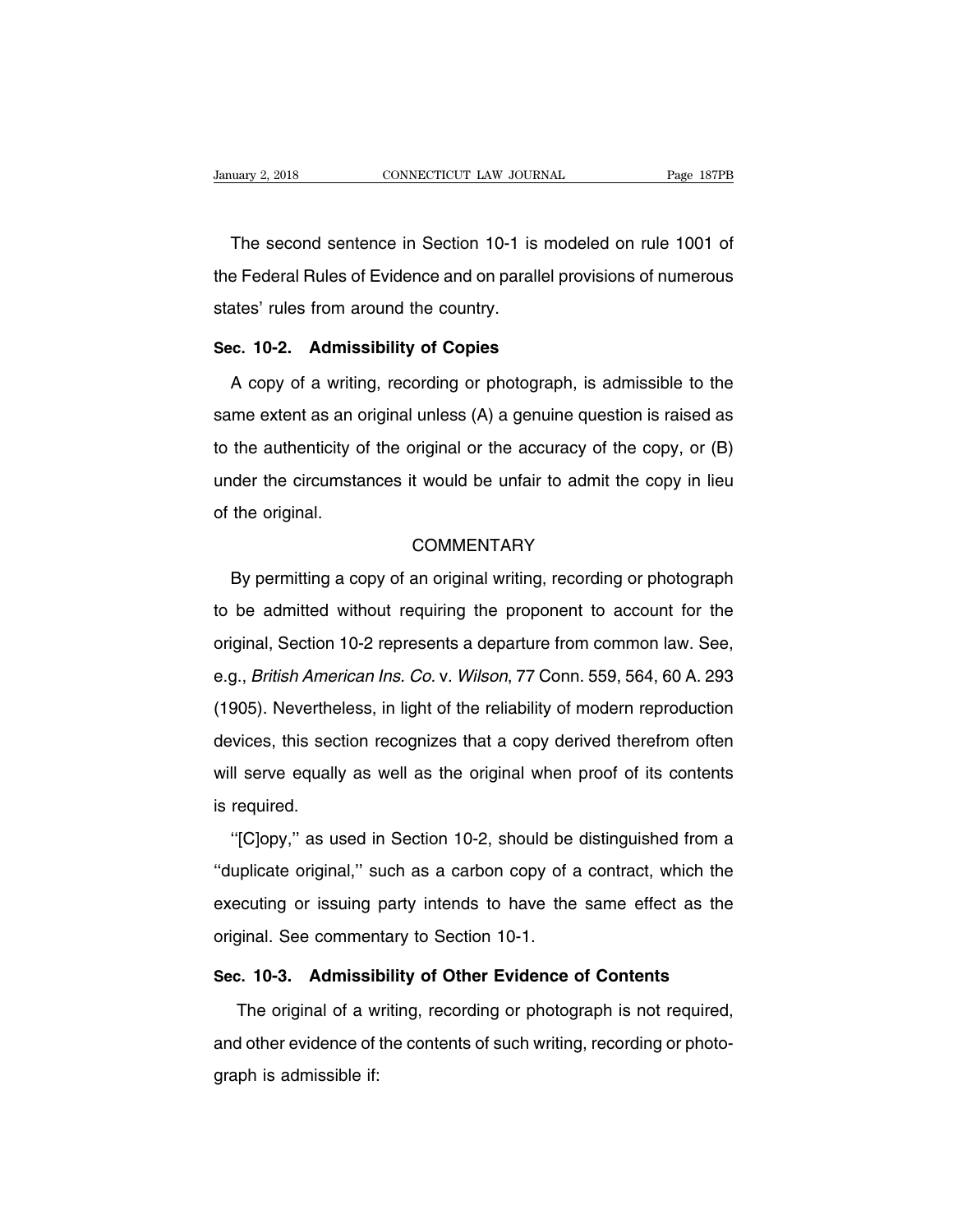EXTER ENTIRELY CONNECTICUT LAW JOURNAL *FRANCIPED JANUAry 2, 2018*<br> **(1) Originals lost or destroyed.** All originals are lost or have been stroyed, unless the proponent destroyed or otherwise failed to pro-Page 188PB CONNECTICUT LAW JOURNAL January 2, 2018<br>
(1) Originals lost or destroyed. All originals are lost or have been<br>
destroyed, unless the proponent destroyed or otherwise failed to pro-<br>
duce the originals for the pu (1) Originals lost or destroyed. All originals are lost or have been destroyed, unless the proponent destroyed or otherwise failed to produce the originals for the purpose of avoiding production of an original; or (1) Origina<br>destroyed, ur<br>duce the orig<br>nal; or<br>(2) Origin stroyed, unless the proponent destroyed or otherwise failed to pro-<br>ce the originals for the purpose of avoiding production of an origi-<br>; or<br>**(2) Original not obtainable.** No original can be obtained by any<br>sonably availa duce the originals for the purpose of avoiding production of a<br>nal; or<br>(2) Original not obtainable. No original can be obtained<br>reasonably available judicial process or procedure; or<br>(3) Original in possession of opponent.

**(2) Original not obtainable.** No original can be obtained by any<br>asonably available judicial process or procedure; or<br>**(3) Original in possession of opponent.** At a time when an original<br>is under the control of the party (2) Original not obtainable. No original can be obtained by any<br>reasonably available judicial process or procedure; or<br>(3) Original in possession of opponent. At a time when an original<br>was under the control of the party a reasonably available judicial process or procedure; or<br>
(3) Original in possession of opponent. At a time when an original<br>
was under the control of the party against whom it is offered, that<br>
party was put on notice, by t (3) Original in possession of opponent. At a time when an original was under the control of the party against whom it is offered, that party was put on notice, by the pleadings or otherwise, that the contents would be a su (3) Original in possession of opponent. At a time when an original was under the control of the party against whom it is offered, that party was put on notice, by the pleadings or otherwise, that the contents would be a su ty was put on notice, by the pleadings or otherwise, that the contents<br>uld be a subject of proof at the proceeding, and that party does<br>produce the original at the proceeding; or<br>(4) Collateral matters. The contents relate

## **COMMENTARY**

t produce the original at the proceeding; or<br>
(4) Collateral matters. The contents relate to a collateral matter.<br>
COMMENTARY<br>
The best evidence rule evolved as a rule of preference rather than<br>
e of exclusion. E.g., *Broo* (4) Collateral matters. The contents relate to a collateral matter.<br>COMMENTARY<br>The best evidence rule evolved as a rule of preference rather than<br>one of exclusion. E.g., *Brookfield v. Candlewood Shores Estates, Inc.*,<br>201 The best evidence rule evolved as a rule of preference rather than<br>one of exclusion. E.g., *Brookfield* v. *Candlewood Shores Estates, Inc.*,<br>201 Conn. 1, 12, 513 A.2d 1218 (1986). If the proponent adequately<br>explains the one of exclusion. E.g., *Brookfield* v. *Candlewood Shores Estates, Inc.*, 201 Conn. 1, 12, 513 A.2d 1218 (1986). If the proponent adequately explains the failure to produce the original, "secondary" evidence of its conten 201 Conn. 1, 12, 513 A.2d 1218 (1986). If the proponent adequately<br>explains the failure to produce the original, "secondary" evidence of its<br>contents then may be admitted. Section 10-3 describes the situations<br>under which explains the failure to produce the original, "s<br>explains the failure to produce the original, "s<br>contents then may be admitted. Section 10-<br>under which production of the original is ex<br>of secondary evidence is permissible The intents then may be admitted. Section 10-3 describes the situations<br>der which production of the original is excused and the admission<br>secondary evidence is permissible.<br>Although the issue has yet to be directly address

under which production of the original is excused and the admission<br>of secondary evidence is permissible.<br>Although the issue has yet to be directly addressed, the cases do<br>not appear to recognize degrees of secondary evide preference for handwritten copies over oral testimony. See Sears of secondary evidence, such as a preference for handwritten copies over oral testimony. See Sears v.<br>Howe, 80 Conn. 414, 416–17, 68 A. 983 (1908). [See gener Although the issue has yet to be directly addressed, the cases do<br>not appear to recognize degrees of secondary evidence, such as a<br>preference for handwritten copies over oral testimony. See *Sears v.*<br>Howe, 80 Conn. 414, 4 This dignt the fields had yet to be differently diditibated, the cases de<br>not appear to recognize degrees of secondary evidence, such as a<br>preference for handwritten copies over oral testimony. See *Sears v.*<br>Howe, 80 Conn preference for handwritten copies over oral testimony. See *Sears v.*<br>Browe, 80 Conn. 414, 416–17, 68 A. 983 (1908). [See generally C.<br>Tait & J. LaPlante Connecticut Evidence (2d Ed. 1988) § 10.12, pp.<br>307–308.] Section 10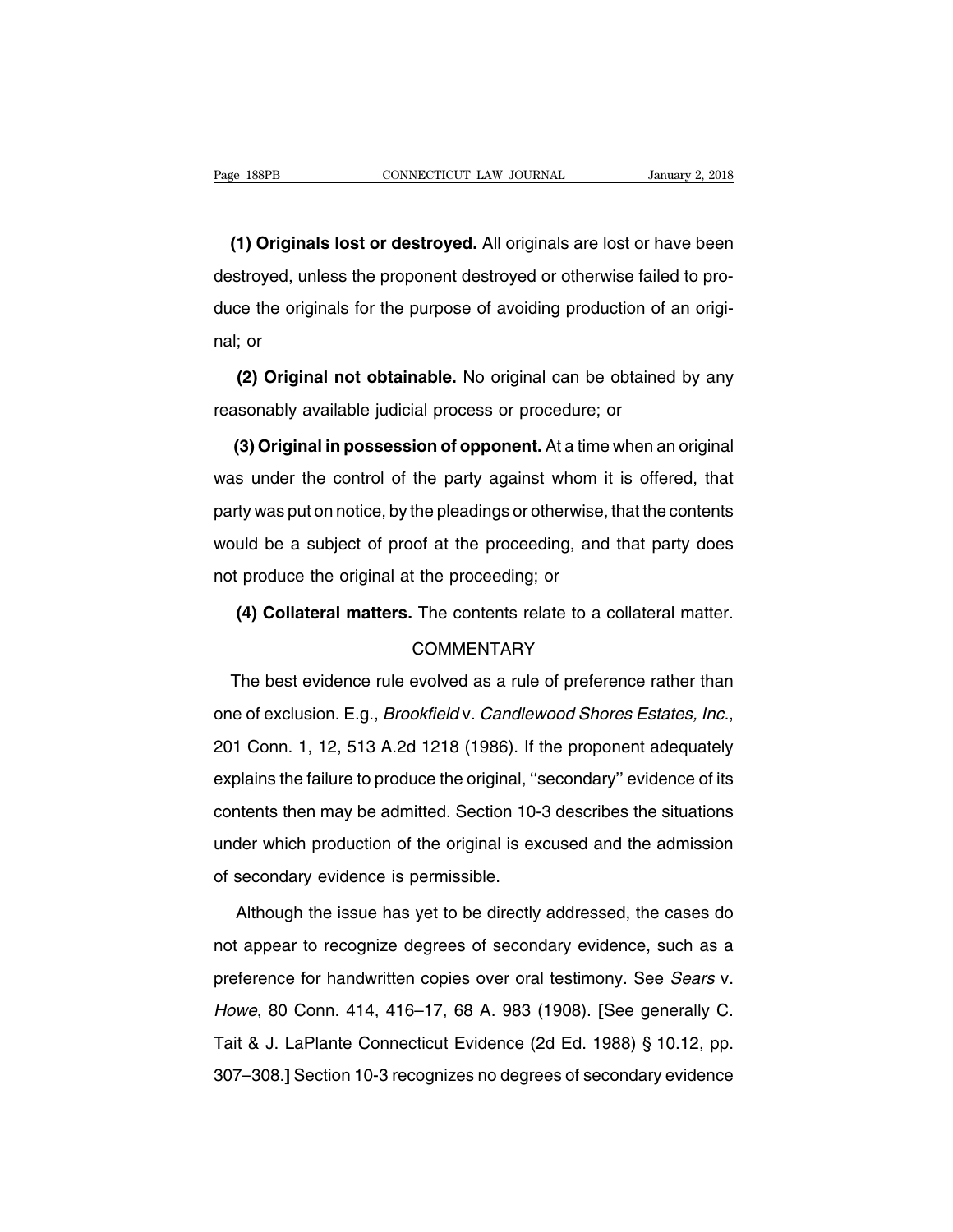Vanuary 2, 2018 CONNECTICUT LAW JOURNAL Page 189PB<br>
and thus any available evidence otherwise admissible may be utilized<br>
in proving contents once production of the original is excused under January 2, 2018 CONNECTICUT LAW JOURNAL Page 189PB<br>and thus any available evidence otherwise admissible may be utilized<br>in proving contents once production of the original is excused under<br>Section 10-3. and thus any availa<br>
in proving contents<br>
Section 10-3.<br>
(1) Originals La (1) Originals lost or destroyed.<br>
(1) Originals lost or destroyed.<br>
(1) Originals lost or destroyed.

Shoving contents once production of the original is excused under<br>ction 10-3.<br>(1) Originals lost or destroyed.<br>Subdivision (1) reflects the rule in *Woicicky* v. Anderson, 95 Conn.<br>4, 536, 111 A. 896 (1920). A proponent or (1) Originals lost or destroyed.<br>
Subdivision (1) reflects the rule in *Woicicky* v. Anderson, 95 Conn.<br>
534, 536, 111 A. 896 (1920). A proponent ordinarily proves loss or<br>
destruction by demonstrating a diligent but fruit (1) Originals lost or destroyed.<br>
Subdivision (1) reflects the rule in *Woicicky v. Anderson*, 95 Conn.<br>
534, 536, 111 A. 896 (1920). A proponent ordinarily proves loss or<br>
destruction by demonstrating a diligent but frui Subdivision (1) reflects the rule in *Woicicky* v. *Anderson*, 95 Conn.<br>534, 536, 111 A. 896 (1920). A proponent ordinarily proves loss or<br>destruction by demonstrating a diligent but fruitless search for the lost<br>item; see Elementary (7) Final and an extrementary of the term and start and start and start and start and start and destruction by demonstrating a diligent but fruitless search for the lost item; see *State* v. *Castelli*, 92 Conn. destruction by demonstrating a diligent but fruitless search for the lost<br>item; see *State* v. *Castelli*, 92 Conn. 58, 69–70, 101 A. 476 (1917);<br>*Elwellv. Mersick*, 50 Conn. 272, 275–76 (1882); <u>see also Host America</u><br>Cor denied, 289 Conn. 272, 275–76 (1882); see also Host America<br>
denied, 289 Conn. 272, 275–76 (1882); see also Host America<br>
Corp. v. Ramsey, 107 Conn. App. 849, 855–56, 947 A.2d 957, cert.<br>
denied, 289 Conn. 904, 957 A.2d 87 Elwell v. Mersick, 50 Conn. 272, 275–76 (1882); <u>see also Host America</u><br>Corp. v. Ramsey, 107 Conn. App. 849, 855–56, 947 A.2d 957, cert.<br>denied, 289 Conn. 904, 957 A.2d 870 (2008); or by producing a witness<br>with personal k inied, 289 Conn. 904, 957 A.2d 870 (2008); or by producing a witness<br>th personal knowledge of destruction. See *Richter* v. *Drenckhahn*,<br>7 Conn. 496, 502, 163 A.2d 109 (1960).<br>The proponent is not precluded from offering

with personal knowledge of destruction. See *Richter* v. *Drenckhahn*,<br>147 Conn. 496, 502, 163 A.2d 109 (1960).<br>The proponent is not precluded from offering secondary evidence<br>when the purpose in losing or destroying the o 147 Conn. 496, 502, 163 A.2d 109 (1960).<br>The proponent is not precluded from offering secondary evidence<br>when the purpose in losing or destroying the original is not to avoid<br>production thereof. Mahoney v. Hartford Investm The proponent is not precluded from offering secondary evidence<br>when the purpose in losing or destroying the original is not to avoid<br>production thereof. Mahoney v. Hartford Investment Corp., 82 Conn.<br>280, 287, 73 A. 766 ( when the purpose in  $\mu$ <br>production thereof. *Ma*<br>280, 287, 73 A. 766 (1)<br>106, 111 (1823). **(2) Original not obtainable.**<br> **(2) Original not obtainable.**<br> **(2) Original not obtainable.** 

Subdivision (2) covers the situation in which a person not a party to<br>Subdivision (2) covers the situation in which a person not a party to<br>Ilitigation possesses the original and is beyond reasonably available (2) Original not obtainable.<br>
Subdivision (2) covers the situation in which a person not a party to<br>
the litigation possesses the original and is beyond reasonably available<br>
judicial process or procedure. See, e.g., *Shep* (2) Original not obtainable.<br>
Subdivision (2) covers the situation in which a person not a party to<br>
the litigation possesses the original and is beyond reasonably available<br>
judicial process or procedure. See, e.g., *Shep* Subdivision (2) covers the situation in which a person not a party to<br>the litigation possesses the original and is beyond reasonably available<br>judicial process or procedure. See, e.g., *Shepard v. Giddings*, 22<br>Conn. 282, the litigation<br>judicial prod<br>Conn. 282,<br>306 (1812).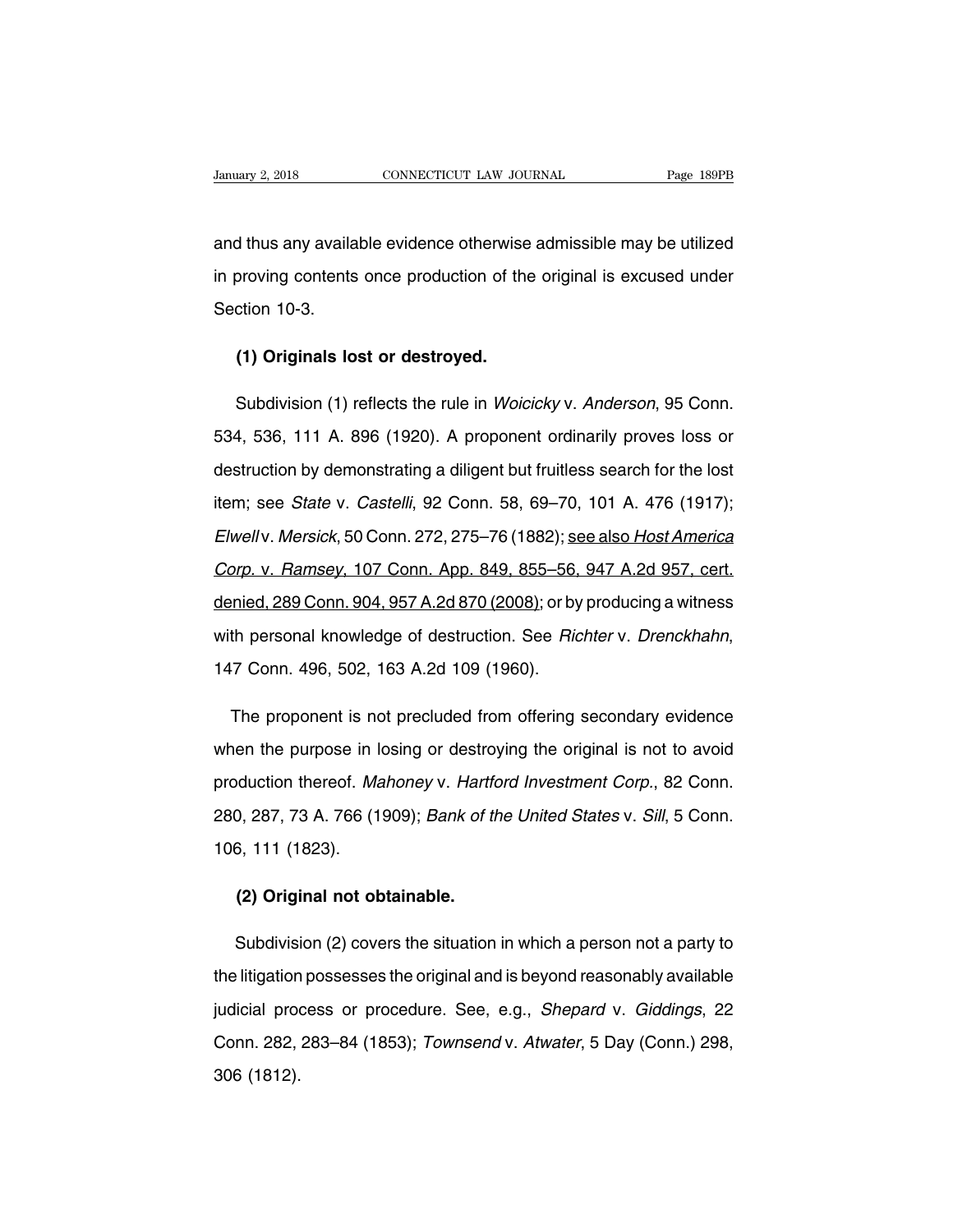**(3) Original in possession of opponent.** CONNECTICUT LAW JOURNAL *January 2, 2018*<br> **(a) Original in possession of opponent.**<br>
Common law excuses the proponent from producing the original<br>
en an opposing party in possession of the original is put on notice (3) Original in possession of opponent.<br>
Common law excuses the proponent from producing the original<br>
when an opposing party in possession of the original is put on notice<br>
and fails to produce the original at trial. See, (3) Original in possession of opponent.<br>Common law excuses the proponent from producing the original<br>when an opposing party in possession of the original is put on notice<br>and fails to produce the original at trial. See, e. Common law excuses the proponent from producing the original<br>when an opposing party in possession of the original is put on notice<br>and fails to produce the original at trial. See, e.g., *Richter v. Drenck-<br>hahn*, supra, 14 when an opposing party in possession of the original is put on notice<br>and fails to produce the original at trial. See, e.g., *Richter v. Drenck-*<br>hahn, supra, 147 Conn. 501; *City Bank of New Haven v. Thorp*, 78<br>Conn. 211, and fails to produce the original at trial. See, e.g., *Richter v. Drenck-hahn*, supra, 147 Conn. 501; *City Bank of New Haven v. Thorp*, 78 Conn. 211, 218, 61 A. 428 (1905). Notice need not compel the opponent to produce hahn, supra, 147 Conn. 501; *City Bank of New Haven v. Thorp*, 78<br>Conn. 211, 218, 61 A. 428 (1905). Notice need not compel the oppo-<br>nent to produce the original, but merely provides the option to produce<br>the original or f Framm, stepta, 117 Softh. Soft, Shy Bank of New Hatten V. History, 18<br>Conn. 211, 218, 61 A. 428 (1905). Notice need not compel the oppo-<br>nent to produce the original, but merely provides the option to produce<br>the original Serificant American Ins. Co. v. Wilson, 77 Conn. 559, 564, 60 A.<br>See *British American Ins. Co.* v. Wilson, 77 Conn. 559, 564, 60 A.<br>293 (1905). the original or factoric process if<br>the original or factoric evidence. Whether<br>See *British Amer*<br>293 (1905).<br>**(4) Collateral** dence. Whether notice is form<br>e *British American Ins. Co.* \<br>3 (1905).<br>**(4) Collateral matters.**<br>Subdivision (4) is consister British American Ins. Co. v. Wilson, 77 Conn. 559, 564, 60 A.<br>
8 (1905).<br>
(4) Collateral matters.<br>
Subdivision (4) is consistent with Connecticut law. Misisco v.<br>
Maita, 150 Conn. 680, 685, 192 A.2d 891 (1963); Farr v. Zon

Lamain mathes in the set of the set of the set of the set of the set of the 293 (1905).<br> **(4) Collateral matters.**<br>
Subdivision (4) is consistent with Connecticut law. Misisco v.<br>
LaMaita, 150 Conn. 680, 685, 192 A.2d 891 (4) Collateral matters.<br>
Subdivision (4) is consistent with Connecticut law. Misisco<br>
LaMaita, 150 Conn. 680, 685, 192 A.2d 891 (1963); Farr v. Zoni<br>
Board of Appeals, 139 Conn. 577, 582, 95 A.2d 792 (1953). Subdivision (4) is consistent with (<br>
LaMaita, 150 Conn. 680, 685, 192 A.2d<br> *Board of Appeals*, 139 Conn. 577, 582,<br> **Sec. 10-4. Public Records**<br>
The contents of a record, report, sta Maita, 150 Conn. 680, 685, 192 A.2d 891 (1963); *Farr v. Zoning*<br>ard of Appeals, 139 Conn. 577, 582, 95 A.2d 792 (1953).<br>**10-4. Public Records**<br>The contents of a record, report, statement or data compilation<br>orded or filed

Board of Appeals, 139 Conn. 577, 582, 95 A.2d 792 (1953).<br> **Sec. 10-4. Public Records**<br>
The contents of a record, report, statement or data compilation<br>
recorded or filed in a public office may be proved by a copy, certifi Sec. 10-4. Public Records<br>The contents of a record, report, statement or data compilation<br>recorded or filed in a public office may be proved by a copy, certified<br>in accordance with applicable law or testified to be correct The contents of a record, report, statement or data compilation<br>recorded or filed in a public office may be proved by a copy, certified<br>in accordance with applicable law or testified to be correct by a witness<br>who has comp Section 10-4 recognizes an exception to Section 10-1's requirement<br>and original.<br>Section 10-4 recognizes an exception to Section 10-1's requirement<br>an original for certified or compared copies of certain public records.

## COMMENTARY

m association with application and original.<br>
COMMENTARY<br>
Section 10-4 recognizes an exception to Section 10-1's requirement<br>
of an original for certified or compared copies of certain public records.<br>
Based on the impract COMMENTARY<br>
Section 10-4 recognizes an exception to Section 10-1's requirement<br>
of an original for certified or compared copies of certain public records.<br>
Based on the impracticability and inconvenience involved in removi Section 10-4 recognizes an exception to Section 10-1's requirement<br>of an original for certified or compared copies of certain public records.<br>Based on the impracticability and inconvenience involved in removing<br>original pu of an original for certified or compared copies of certain public records.<br>Based on the impracticability and inconvenience involved in removing<br>original public records from their place of keeping; see *Brookfield* v.<br>Candl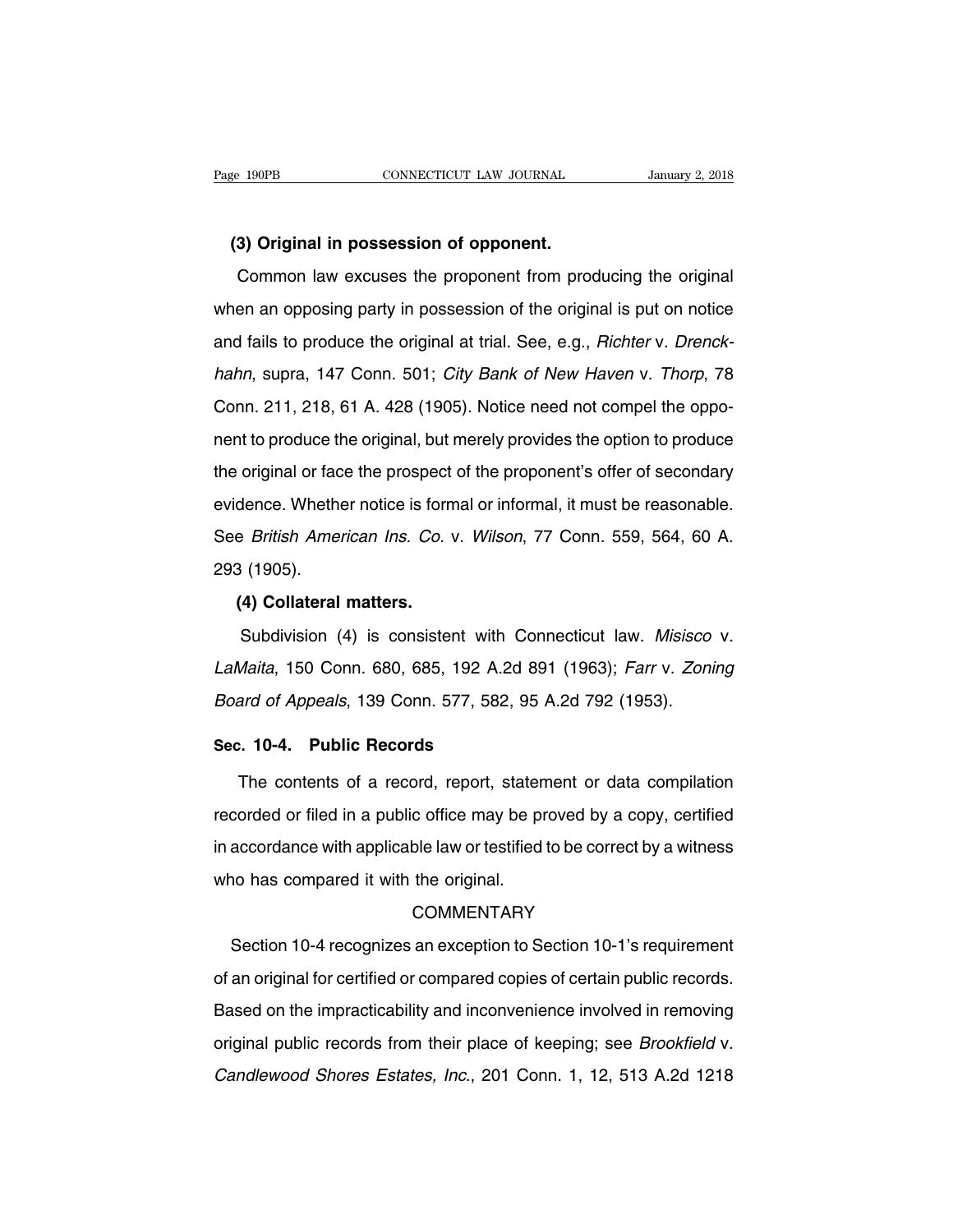Vanuary 2, 2018 CONNECTICUT LAW JOURNAL Page 191PB<br>
(1986); Gray v. Davis, 27 Conn. 447, 454 (1858); Connecticut cases<br>
have allowed the contents of these documents to be proved by certified January 2, 2018 CONNECTICUT LAW JOURNAL Page 191PB<br>
(1986); Gray v. Davis, 27 Conn. 447, 454 (1858); Connecticut cases<br>
have allowed the contents of these documents to be proved by certified<br>
copies. E.g., *Brown* v. *Conn* (1986); *Gray v. Davis, 27 Conn. 447, 454 (1858); Connecticut cases*<br>have allowed the contents of these documents to be proved by certified<br>copies. E.g., *Brown v. Connecticut Light & Power Co.*, 145 Conn. 290,<br>295–96, 141 (1986); *Gray v. Davis*, 27 Conn. 447, 454 (1858); Connecticut cases<br>have allowed the contents of these documents to be proved by certified<br>copies. E.g., *Brown v. Connecticut Light & Power Co.*, 145 Conn. 290,<br>295–96, 141 rave allowed the contents of these decambine to be proved by cortined<br>copies. E.g., *Brown v. Connecticut Light & Power Co.*, 145 Conn. 290,<br>295–96, 141 A.2d 634 (1958); *Lomas & Nettleton Co. v. Waterbury*,<br>122 Conn. 228, sopico. E.g., *Bromm*, composical Eigin a Power Co., 110 Comii. Ec<br>295–96, 141 A.2d 634 (1958); *Lomas & Nettleton Co.* v. *Waterbul*<br>122 Conn. 228, 234–35, 188 A. 433 (1936). Allowing proof of conten<br>by compared copies re In addition to this Section, statutory provisions address the use of pies to prove the contents of public records. See, e.g., General provisions at the use of pies to prove the contents of public records. See, e.g., Genera

comments, to the contents a departure from prior case law that<br>is in accord with the modern trend. E.g., Fed. R. Evid. 1005.<br>In addition to this Section, statutory provisions address the use of<br>copies to prove the contents  $\frac{1}{5}$  is in accord with the mo<br>In addition to this Sec<br>copies to prove the cor<br>Statutes § 52-181. In addition to this Section, statuto<br>
copies to prove the contents of pu<br>
Statutes § 52-181.<br> **Sec. 10-5. Summaries**<br>
The contents of voluminous writi pies to prove the contents of public records. See, e.g., General<br>atutes § 52-181.<br>c. 10-5. Summaries<br>The contents of voluminous writings, recordings or photographs,<br>nerwise admissible, that cannot be conveniently examined

Statutes § 52-181.<br>
Sec. 10-5. Summaries<br>
The contents of voluminous writings, recordings or photographs,<br>
otherwise admissible, that cannot be conveniently examined in court,<br>
may be admitted in the form of a chart, summa Sec. 10-5. Summaries<br>The contents of voluminous writings, recordings or photographs,<br>otherwise admissible, that cannot be conveniently examined in court,<br>may be admitted in the form of a chart, summary or calculation, pro-The contents of voluminous writings, recordings or photographs, otherwise admissible, that cannot be conveniently examined in court, may be admitted in the form of a chart, summary or calculation, provided that the origina nno contents or voluminous whange, recordings or priotegraphs,<br>otherwise admissible, that cannot be conveniently examined in court,<br>may be admitted in the form of a chart, summary or calculation, pro-<br>vided that the origin onformed damit<br>may be admitted<br>vided that the ori<br>nation or copyin<br>and place. Case law permits the use of summaries to prove the contents of luminous writings that cannot be conveniently examined in court.

## **COMMENTARY**

value of supplying, or soult, by early particle at a readernable time<br>and place.<br>COMMENTARY<br>Case law permits the use of summaries to prove the contents of<br>voluminous writings that cannot be conveniently examined in court.<br> COMMENTARY<br>Case law permits the use of summaries to prove the contents of<br>voluminous writings that cannot be conveniently examined in court.<br>Brookfield v. Candlewood Shores Estates, Inc., 201 Conn. 1, 12–13,<br>513 A.2d 1218 Case law permits the use of summaries to prove the contents of<br>voluminous writings that cannot be conveniently examined in court.<br>Brookfield v. Candlewood Shores Estates, Inc., 201 Conn. 1, 12–13,<br>513 A.2d 1218 (1986); McC voluminous writings that cannot be conveniently examined in court.<br>Brookfield v. Candlewood Shores Estates, Inc., 201 Conn. 1, 12–13,<br>513 A.2d 1218 (1986); McCann v. Gould, 71 Conn. 629, 631–32, 42<br>A. 1002 (1899). Section Brookfield v. Candlewood Shores Estates, Inc., 201 Conn. 1, 12–13,<br>513 A.2d 1218 (1986); McCann v. Gould, 71 Conn. 629, 631–32, 42<br>A. 1002 (1899). Section 10-5 extends the rule to voluminous recordings<br>and photographs in c 3 A.2d 1218 (1986); *McCann v. Gould*, 71 Conn. 629, 631-32, 42<br>1002 (1899). Section 10-5 extends the rule to voluminous recordings<br>id photographs in conformity with other provisions of Article X.<br>The summarized originals other the retro (1999). Section 10-5 extends the rule to voluminous recordings<br>and photographs in conformity with other provisions of Article X.<br>The summarized originals or copies must be made available to<br>other parties up